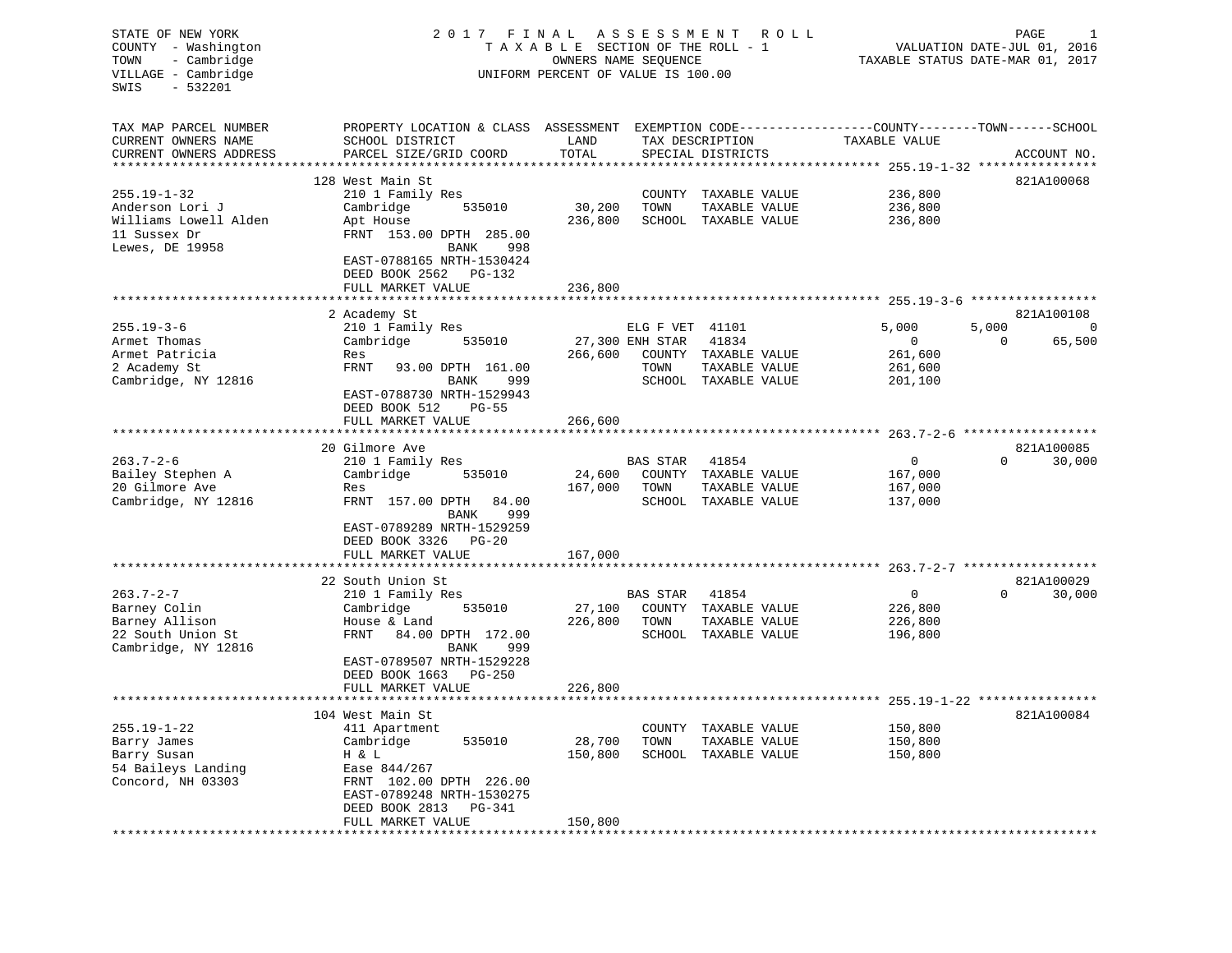| STATE OF NEW YORK<br>COUNTY - Washington<br>- Cambridge<br>TOWN<br>VILLAGE - Cambridge<br>$-532201$<br>SWIS | A S S E S S M E N T<br>2017 FINAL<br>R O L L<br>TAXABLE SECTION OF THE ROLL - 1<br>OWNERS NAME SEQUENCE<br>UNIFORM PERCENT OF VALUE IS 100.00 |               |                 |                                               |                  |          | PAGE<br>VALUATION DATE-JUL 01, 2016<br>TAXABLE STATUS DATE-MAR 01, 2017 |  |  |  |
|-------------------------------------------------------------------------------------------------------------|-----------------------------------------------------------------------------------------------------------------------------------------------|---------------|-----------------|-----------------------------------------------|------------------|----------|-------------------------------------------------------------------------|--|--|--|
| TAX MAP PARCEL NUMBER<br>CURRENT OWNERS NAME<br>CURRENT OWNERS ADDRESS                                      | PROPERTY LOCATION & CLASS ASSESSMENT EXEMPTION CODE---------------COUNTY-------TOWN------SCHOOL<br>SCHOOL DISTRICT<br>PARCEL SIZE/GRID COORD  | LAND<br>TOTAL |                 | TAX DESCRIPTION<br>SPECIAL DISTRICTS          | TAXABLE VALUE    |          | ACCOUNT NO.                                                             |  |  |  |
|                                                                                                             |                                                                                                                                               |               |                 |                                               |                  |          |                                                                         |  |  |  |
|                                                                                                             | 97 West Main St                                                                                                                               |               |                 |                                               |                  |          | 821A100078                                                              |  |  |  |
| $255.19 - 3 - 2$                                                                                            | 210 1 Family Res                                                                                                                              |               | BAS STAR        | 41854                                         | $\overline{0}$   | $\Omega$ | 30,000                                                                  |  |  |  |
| Barton Jamie J                                                                                              | Cambridge<br>535010                                                                                                                           | 29,700        |                 | COUNTY TAXABLE VALUE                          | 156,400          |          |                                                                         |  |  |  |
| 97 West Main St                                                                                             | Res                                                                                                                                           | 156,400       | TOWN            | TAXABLE VALUE                                 | 156,400          |          |                                                                         |  |  |  |
| Cambridge, NY 12816                                                                                         | FRNT 100.00 DPTH 195.00<br>998<br>BANK                                                                                                        |               |                 | SCHOOL TAXABLE VALUE                          | 126,400          |          |                                                                         |  |  |  |
|                                                                                                             | EAST-0788307 NRTH-1530095<br>DEED BOOK 3102 PG-15<br>FULL MARKET VALUE                                                                        | 156,400       |                 |                                               |                  |          |                                                                         |  |  |  |
|                                                                                                             |                                                                                                                                               |               |                 |                                               |                  |          |                                                                         |  |  |  |
|                                                                                                             | 3 Gilmore Ave                                                                                                                                 |               |                 |                                               |                  |          | 821A100031                                                              |  |  |  |
| $255.19 - 2 - 30$                                                                                           | 210 1 Family Res                                                                                                                              |               | AGED-ALL        | 41800                                         | 63,950           | 63,950   | 63,950                                                                  |  |  |  |
| Bates Elizabeth R LE                                                                                        | Cambridge<br>535010                                                                                                                           |               | 28,200 ENH STAR | 41834                                         | $\sim$ 0         | $\Omega$ | 63,950                                                                  |  |  |  |
| Erhardt Catherine M<br>3 Gilmore Ave                                                                        | Lot & Res                                                                                                                                     |               | TOWN            | 127,900 COUNTY TAXABLE VALUE<br>TAXABLE VALUE | 63,950<br>63,950 |          |                                                                         |  |  |  |
| Cambridge, NY 12816                                                                                         | 457/897 Bdy Agmt 752/325<br>FRNT 76.00 DPTH 253.00                                                                                            |               |                 | SCHOOL TAXABLE VALUE                          | $\mathbf 0$      |          |                                                                         |  |  |  |
|                                                                                                             | EAST-0789418 NRTH-1529852<br>DEED BOOK 3333 PG-240                                                                                            |               |                 |                                               |                  |          |                                                                         |  |  |  |
|                                                                                                             | FULL MARKET VALUE<br>*********************                                                                                                    | 127,900       |                 |                                               |                  |          |                                                                         |  |  |  |
|                                                                                                             | 8 Gilmore Ave                                                                                                                                 |               |                 |                                               |                  |          | 821A100178                                                              |  |  |  |
| $255.19 - 2 - 34$                                                                                           | 220 2 Family Res                                                                                                                              |               | BAS STAR        | 41854                                         | $\overline{0}$   | $\Omega$ | 30,000                                                                  |  |  |  |
| Bearor Joseph M                                                                                             | Cambridge<br>535010                                                                                                                           | 24,300        |                 | COUNTY TAXABLE VALUE                          | 214,600          |          |                                                                         |  |  |  |
| 8 Gilmore Ave                                                                                               | Res                                                                                                                                           | 214,600       | TOWN            | TAXABLE VALUE                                 | 214,600          |          |                                                                         |  |  |  |
| Cambridge, NY 12816                                                                                         | FRNT<br>76.00 DPTH 138.00<br>999<br>BANK                                                                                                      |               |                 | SCHOOL TAXABLE VALUE                          | 184,600          |          |                                                                         |  |  |  |
|                                                                                                             | EAST-0789181 NRTH-1529683<br>DEED BOOK 2141 PG-178                                                                                            |               |                 |                                               |                  |          |                                                                         |  |  |  |
|                                                                                                             | FULL MARKET VALUE                                                                                                                             | 214,600       |                 |                                               |                  |          |                                                                         |  |  |  |
|                                                                                                             | 36 South Union St                                                                                                                             |               |                 |                                               |                  |          | 821A100013                                                              |  |  |  |
| $263.7 - 2 - 13$                                                                                            | 210 1 Family Res                                                                                                                              |               | <b>BAS STAR</b> | 41854                                         | $\mathbf{0}$     | $\Omega$ | 30,000                                                                  |  |  |  |
| Becker Robert                                                                                               | Cambridge<br>535010                                                                                                                           | 28,200        |                 | COUNTY TAXABLE VALUE                          | 163,400          |          |                                                                         |  |  |  |
| Becker Sarah                                                                                                | Res                                                                                                                                           | 163,400       | TOWN            | TAXABLE VALUE                                 | 163,400          |          |                                                                         |  |  |  |
| 36 South Union St                                                                                           | FRNT 83.00 DPTH 198.00                                                                                                                        |               |                 | SCHOOL TAXABLE VALUE                          | 133,400          |          |                                                                         |  |  |  |
| Cambridge, NY 12816                                                                                         | EAST-0789403 NRTH-1528799                                                                                                                     |               |                 |                                               |                  |          |                                                                         |  |  |  |
|                                                                                                             | DEED BOOK 773<br>PG-238                                                                                                                       |               |                 |                                               |                  |          |                                                                         |  |  |  |
|                                                                                                             | FULL MARKET VALUE                                                                                                                             | 163,400       |                 |                                               |                  |          |                                                                         |  |  |  |
|                                                                                                             |                                                                                                                                               |               |                 |                                               |                  |          |                                                                         |  |  |  |
|                                                                                                             | South Union W/off                                                                                                                             |               |                 |                                               |                  |          |                                                                         |  |  |  |
| $263.7 - 2 - 15.1$                                                                                          | 311 Res vac land                                                                                                                              |               |                 | COUNTY TAXABLE VALUE                          | 900              |          |                                                                         |  |  |  |
| Becker Robert A                                                                                             | Cambridge<br>535010                                                                                                                           | 900           | TOWN            | TAXABLE VALUE                                 | 900              |          |                                                                         |  |  |  |
| Becker Sarah C                                                                                              | FRNT 121.00 DPTH 71.00                                                                                                                        | 900           |                 | SCHOOL TAXABLE VALUE                          | 900              |          |                                                                         |  |  |  |
| 36 S Union St                                                                                               | EAST-0789271 NRTH-1528742                                                                                                                     |               |                 |                                               |                  |          |                                                                         |  |  |  |
| Cambridge, NY 12816<br>***********                                                                          | DEED BOOK 2059<br>PG-295<br>FULL MARKET VALUE                                                                                                 | 900           |                 |                                               |                  |          |                                                                         |  |  |  |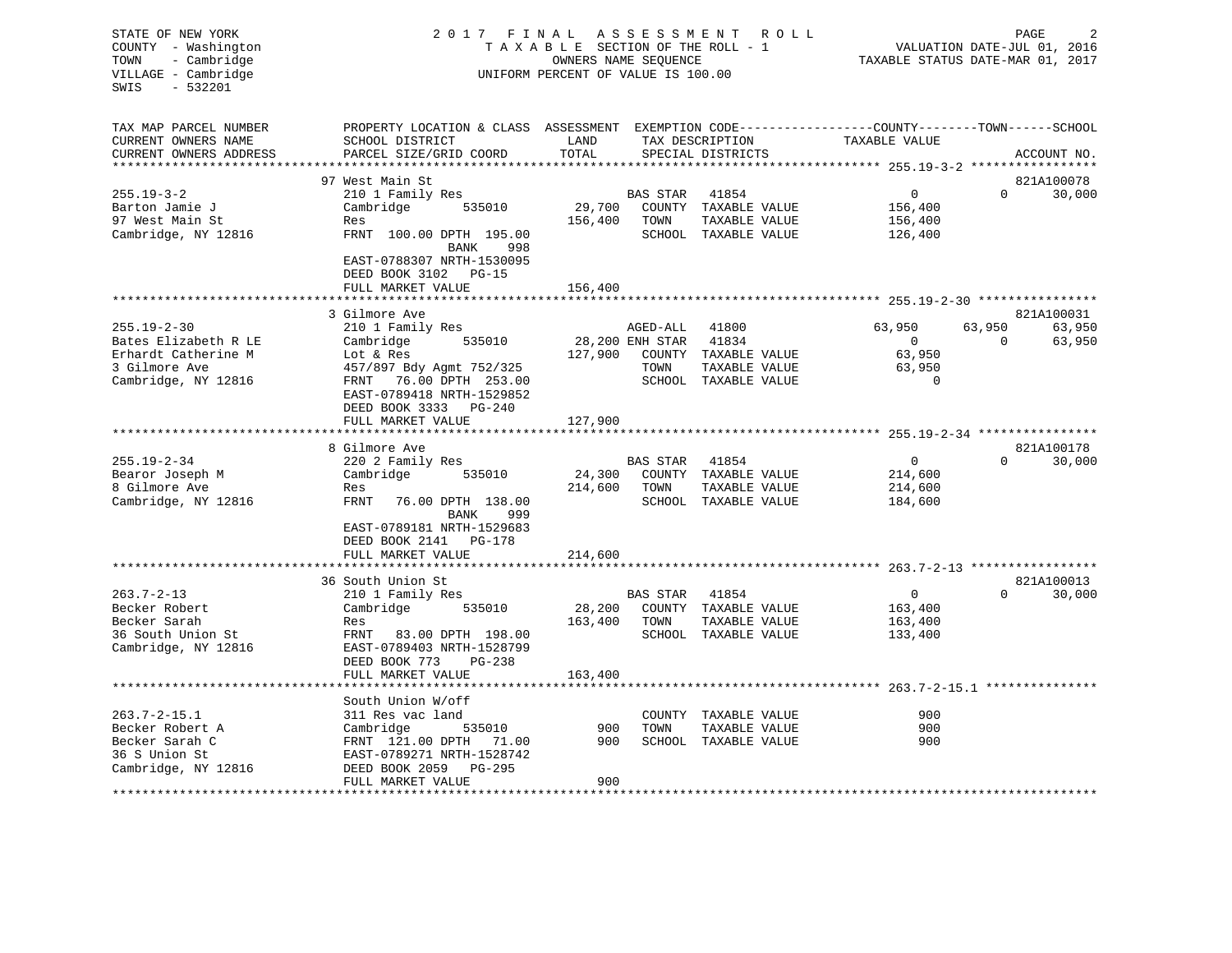| STATE OF NEW YORK<br>COUNTY - Washington<br>- Cambridge<br>TOWN<br>VILLAGE - Cambridge<br>$-532201$<br>SWIS | FINAL<br>2017<br>UNIFORM PERCENT OF VALUE IS 100.00    | ASSESSMENT<br>R O L L<br>TAXABLE SECTION OF THE ROLL - 1<br>OWNERS NAME SEQUENCE | PAGE<br>VALUATION DATE-JUL 01, 2016<br>TAXABLE STATUS DATE-MAR 01, 2017 |                                       |                                                              |          |                      |
|-------------------------------------------------------------------------------------------------------------|--------------------------------------------------------|----------------------------------------------------------------------------------|-------------------------------------------------------------------------|---------------------------------------|--------------------------------------------------------------|----------|----------------------|
|                                                                                                             |                                                        |                                                                                  |                                                                         |                                       |                                                              |          |                      |
| TAX MAP PARCEL NUMBER                                                                                       | PROPERTY LOCATION & CLASS ASSESSMENT                   |                                                                                  |                                                                         |                                       | EXEMPTION CODE-----------------COUNTY-------TOWN------SCHOOL |          |                      |
| CURRENT OWNERS NAME                                                                                         | SCHOOL DISTRICT                                        | LAND                                                                             |                                                                         | TAX DESCRIPTION                       | TAXABLE VALUE                                                |          |                      |
| CURRENT OWNERS ADDRESS<br>***********************                                                           | PARCEL SIZE/GRID COORD                                 | TOTAL                                                                            |                                                                         | SPECIAL DISTRICTS                     |                                                              |          | ACCOUNT NO.          |
|                                                                                                             | 60 South Union St                                      |                                                                                  |                                                                         |                                       |                                                              |          | 821A100112           |
| $263.7 - 2 - 21$                                                                                            | 210 1 Family Res                                       |                                                                                  | <b>BAS STAR</b>                                                         | 41854                                 | 0                                                            | $\Omega$ | 30,000               |
| Bell Karen A                                                                                                | Cambridge<br>535010                                    | 32,700                                                                           |                                                                         | COUNTY TAXABLE VALUE                  | 150,100                                                      |          |                      |
| 60 South Union St                                                                                           | Res                                                    | 150,100                                                                          | TOWN                                                                    | TAXABLE VALUE                         | 150,100                                                      |          |                      |
| Cambridge, NY 12816                                                                                         | Easement 878/160<br>FRNT 123.00 DPTH 210.00            |                                                                                  |                                                                         | SCHOOL TAXABLE VALUE                  | 120,100                                                      |          |                      |
|                                                                                                             | EAST-0789245 NRTH-1527994                              |                                                                                  |                                                                         |                                       |                                                              |          |                      |
|                                                                                                             | DEED BOOK 469<br>PG-1124                               |                                                                                  |                                                                         |                                       |                                                              |          |                      |
|                                                                                                             | FULL MARKET VALUE                                      | 150,100                                                                          |                                                                         |                                       |                                                              |          |                      |
|                                                                                                             |                                                        |                                                                                  |                                                                         |                                       |                                                              |          |                      |
| $255.19 - 2 - 19$                                                                                           | 10 South Union St<br>210 1 Family Res                  |                                                                                  | <b>BAS STAR</b>                                                         | 41854                                 | $\Omega$                                                     | $\Omega$ | 821A100014<br>30,000 |
| Bell Philip L                                                                                               | Cambridge<br>535010                                    | 30,300                                                                           |                                                                         | COUNTY TAXABLE VALUE                  | 313,000                                                      |          |                      |
| 10 South Union St                                                                                           | Res                                                    | 313,000                                                                          | TOWN                                                                    | TAXABLE VALUE                         | 313,000                                                      |          |                      |
| Cambridge, NY 12816                                                                                         | FRNT 118.00 DPTH 170.00                                |                                                                                  |                                                                         | SCHOOL TAXABLE VALUE                  | 283,000                                                      |          |                      |
|                                                                                                             | EAST-0789606 NRTH-1529733                              |                                                                                  |                                                                         |                                       |                                                              |          |                      |
|                                                                                                             | DEED BOOK 500<br>$PG-6$                                |                                                                                  |                                                                         |                                       |                                                              |          |                      |
|                                                                                                             | FULL MARKET VALUE                                      | 313,000                                                                          |                                                                         |                                       |                                                              |          |                      |
|                                                                                                             | 38 South Union St                                      |                                                                                  |                                                                         |                                       |                                                              |          | 821A100012           |
| $263.7 - 2 - 14$                                                                                            | 210 1 Family Res                                       |                                                                                  | VETWAR CTS 41120                                                        |                                       | 16,425                                                       | 16,425   | 6,000                |
| Blanchfield John LE                                                                                         | Cambridge<br>535010                                    |                                                                                  | 24,200 ENH STAR                                                         | 41834                                 | 0                                                            | 0        | 65,500               |
| Blanchfield Jason M                                                                                         | Res                                                    | 109,500                                                                          |                                                                         | COUNTY TAXABLE VALUE                  | 93,075                                                       |          |                      |
| 38 South Union St<br>Cambridge, NY 12816                                                                    | FRNT<br>54.00 DPTH 172.00<br>EAST-0789409 NRTH-1528725 |                                                                                  | TOWN                                                                    | TAXABLE VALUE<br>SCHOOL TAXABLE VALUE | 93,075<br>38,000                                             |          |                      |
|                                                                                                             | DEED BOOK 3472<br>PG-116                               |                                                                                  |                                                                         |                                       |                                                              |          |                      |
|                                                                                                             | FULL MARKET VALUE                                      | 109,500                                                                          |                                                                         |                                       |                                                              |          |                      |
|                                                                                                             |                                                        |                                                                                  |                                                                         |                                       |                                                              |          |                      |
|                                                                                                             | 13 North Union St                                      |                                                                                  |                                                                         |                                       |                                                              |          | 821C100004           |
| $255.20 - 1 - 3$                                                                                            | 210 1 Family Res                                       |                                                                                  | BAS STAR                                                                | 41854                                 | $\mathbf{0}$                                                 | $\Omega$ | 30,000               |
| Bolton Gary<br>Bolton Marianne                                                                              | 535010<br>Cambridge<br>Res                             | 25,800<br>113,700                                                                | TOWN                                                                    | COUNTY TAXABLE VALUE<br>TAXABLE VALUE | 113,700<br>113,700                                           |          |                      |
| 13 North Union St                                                                                           | FRNT 173.00 DPTH<br>83.00                              |                                                                                  |                                                                         | SCHOOL TAXABLE VALUE                  | 83,700                                                       |          |                      |
| Cambridge, NY 12816                                                                                         | BANK<br>999                                            |                                                                                  |                                                                         |                                       |                                                              |          |                      |
|                                                                                                             | EAST-0790218 NRTH-1530730                              |                                                                                  |                                                                         |                                       |                                                              |          |                      |
|                                                                                                             | DEED BOOK 3481<br><b>PG-185</b>                        |                                                                                  |                                                                         |                                       |                                                              |          |                      |
|                                                                                                             | FULL MARKET VALUE<br>***********************           | 113,700                                                                          |                                                                         |                                       |                                                              |          |                      |
|                                                                                                             | 62 South Union St                                      |                                                                                  |                                                                         |                                       |                                                              |          | 821A100121           |
| $263.7 - 2 - 22$                                                                                            | 210 1 Family Res                                       |                                                                                  | BAS STAR                                                                | 41854                                 | 0                                                            | $\Omega$ | 30,000               |
| Borthwick David R                                                                                           | Cambridge<br>535010                                    | 33,300                                                                           |                                                                         | COUNTY TAXABLE VALUE                  | 172,800                                                      |          |                      |
| Borthwick Deborah C                                                                                         | Res                                                    | 172,800                                                                          | TOWN                                                                    | TAXABLE VALUE                         | 172,800                                                      |          |                      |
| 62 South Union St                                                                                           | FRNT 150.00 DPTH 169.00                                |                                                                                  |                                                                         | SCHOOL TAXABLE VALUE                  | 142,800                                                      |          |                      |
| Cambridge, NY 12816                                                                                         | EAST-0789241 NRTH-1527866                              |                                                                                  |                                                                         |                                       |                                                              |          |                      |
|                                                                                                             | DEED BOOK 1791<br>$PG-40$<br>FULL MARKET VALUE         | 172,800                                                                          |                                                                         |                                       |                                                              |          |                      |
| ***********************                                                                                     | *************************                              | ************                                                                     |                                                                         |                                       |                                                              |          |                      |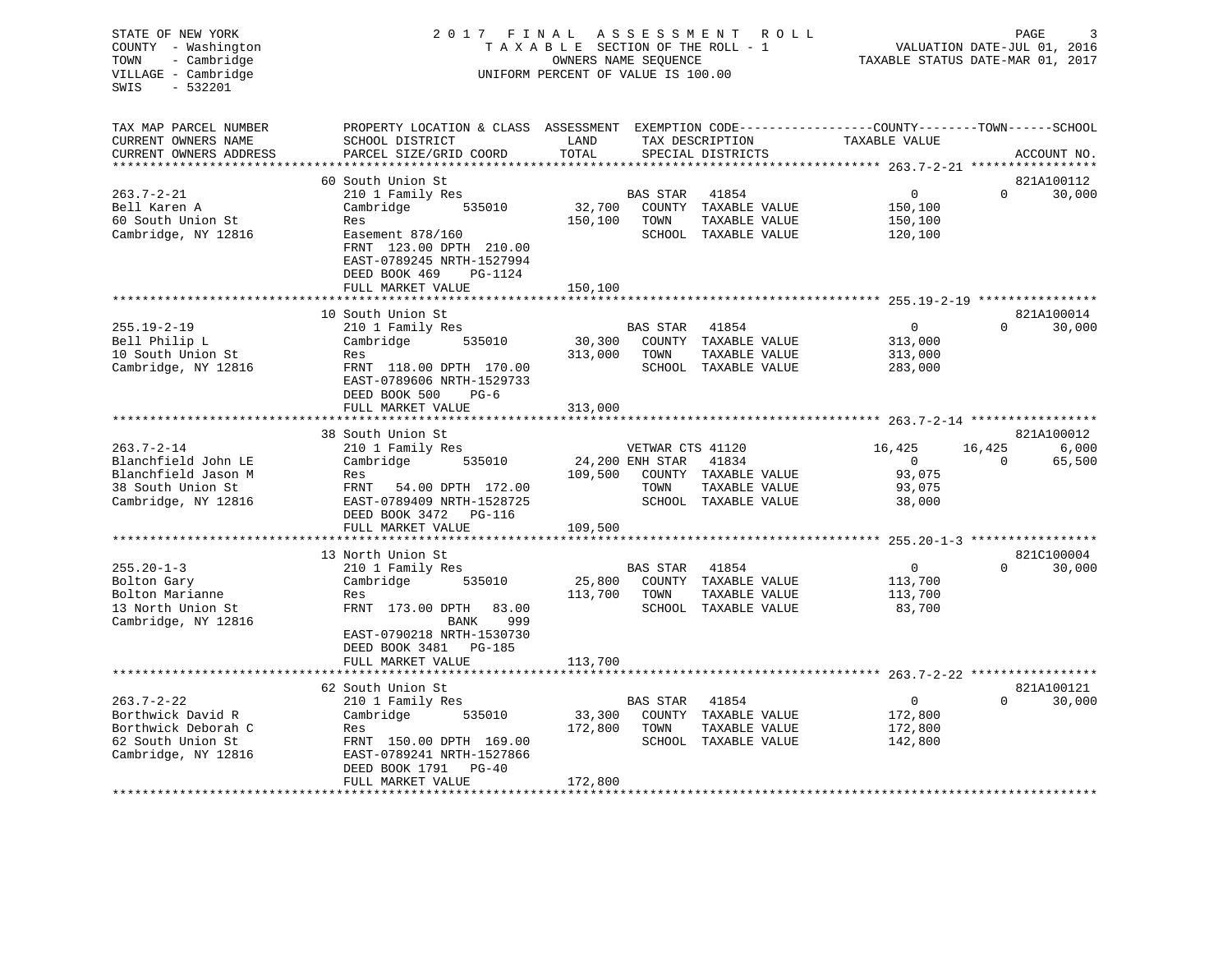# STATE OF NEW YORK 2 0 1 7 F I N A L A S S E S S M E N T R O L L PAGE 4 COUNTY - Washington T A X A B L E SECTION OF THE ROLL - 1 VALUATION DATE-JUL 01, 2016 TOWN - Cambridge OWNERS NAME SEQUENCE TAXABLE STATUS DATE-MAR 01, 2017 UNIFORM PERCENT OF VALUE IS 100.00

| TAX MAP PARCEL NUMBER<br>CURRENT OWNERS NAME<br>CURRENT OWNERS ADDRESS                                | PROPERTY LOCATION & CLASS ASSESSMENT EXEMPTION CODE----------------COUNTY-------TOWN------SCHOOL<br>SCHOOL DISTRICT<br>PARCEL SIZE/GRID COORD                                                       | LAND<br>TOTAL                |      | TAX DESCRIPTION<br>SPECIAL DISTRICTS                                                                | TAXABLE VALUE                 | ACCOUNT NO. |
|-------------------------------------------------------------------------------------------------------|-----------------------------------------------------------------------------------------------------------------------------------------------------------------------------------------------------|------------------------------|------|-----------------------------------------------------------------------------------------------------|-------------------------------|-------------|
| $255.19 - 1 - 18$<br>Bouchard Paul J<br>284 Center Rd<br>Eagle Bridge, NY 12057                       | West Main St<br>330 Vacant comm<br>Cambridge<br>535010<br>FRNT 35.00 DPTH 80.00<br>EAST-0789659 NRTH-1530280<br>DEED BOOK 2808 PG-116<br>FULL MARKET VALUE                                          | 700<br>700<br>700            | TOWN | COUNTY TAXABLE VALUE<br>TAXABLE VALUE<br>SCHOOL TAXABLE VALUE                                       | 700<br>700<br>700             | 821A100041  |
| $255.19 - 1 - 19$<br>Bouchard Paul J<br>284 Center Rd<br>Eagle Bridge, NY 12057                       | 90 West Main St<br>482 Det row bldg<br>Cambridge<br>535010<br>Store<br>Boundary Agmt 586/50<br>FRNT<br>95.00 DPTH 238.00<br>EAST-0789581 NRTH-1530349<br>DEED BOOK 2164 PG-341<br>FULL MARKET VALUE | 30,100<br>145,000<br>145,000 | TOWN | COUNTY TAXABLE VALUE<br>TAXABLE VALUE<br>SCHOOL TAXABLE VALUE                                       | 145,000<br>145,000<br>145,000 | 821A100019  |
| $255.19 - 1 - 20$<br>Bouchard Paul J<br>284 Center Rd<br>Eagle Bridge, NY 12057                       | 92 West Main St<br>330 Vacant comm<br>Cambridge<br>535010<br>Vac Land<br>FRNT<br>71.00 DPTH 238.00<br>EAST-0789498 NRTH-1530326<br>DEED BOOK 2164<br>PG-341<br>FULL MARKET VALUE                    | 10,000<br>10,000<br>10,000   | TOWN | COUNTY TAXABLE VALUE<br>TAXABLE VALUE<br>SCHOOL TAXABLE VALUE                                       | 10,000<br>10,000<br>10,000    | 821A100159  |
| $255.19 - 1 - 34$<br>Bouchard Richard A<br>Bouchard Nancy C<br>8 Priscilla Rd<br>Woonsocket, RI 02895 | 115 West Main St<br>210 1 Family Res<br>Cambridge<br>535010<br>Res<br>ACRES<br>4.00<br>EAST-0787315 NRTH-1530255<br>DEED BOOK 3623 PG-231<br>FULL MARKET VALUE                                      | 28,500<br>118,800<br>118,800 | TOWN | COUNTY TAXABLE VALUE<br>TAXABLE VALUE<br>SCHOOL TAXABLE VALUE                                       | 118,800<br>118,800<br>118,800 | 821A100161  |
| $255.19 - 2 - 38$<br>Bouchard Richard A<br>Bouchard Nancy C<br>8 Priscilla Rd<br>Woonsocket, RI 02895 | 11 Academy St<br>220 2 Family Res<br>Cambridge<br>535010<br>2 Family House<br>86.00 DPTH 209.00<br>FRNT<br>EAST-0788995 NRTH-1529773<br>DEED BOOK 3623<br>PG-235<br>FULL MARKET VALUE               | 28,900<br>127,700<br>127,700 | TOWN | COUNTY TAXABLE VALUE<br>TAXABLE VALUE<br>SCHOOL TAXABLE VALUE<br>********************************** | 127,700<br>127,700<br>127,700 | 821A100167  |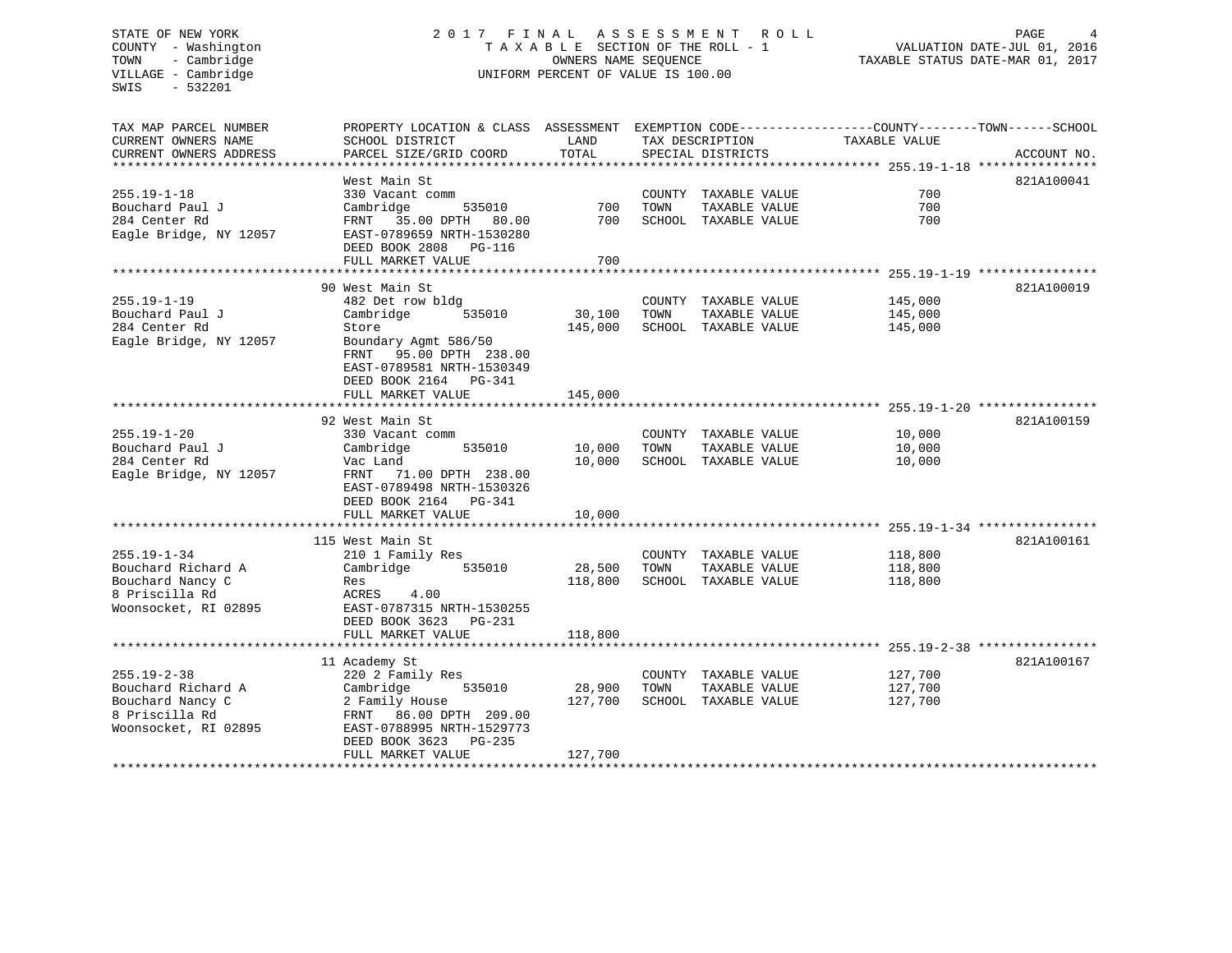# STATE OF NEW YORK 2 0 1 7 F I N A L A S S E S S M E N T R O L L PAGE 5 COUNTY - Washington T A X A B L E SECTION OF THE ROLL - 1 VALUATION DATE-JUL 01, 2016 TOWN - Cambridge OWNERS NAME SEQUENCE TAXABLE STATUS DATE-MAR 01, 2017 UNIFORM PERCENT OF VALUE IS 100.00

| TAX MAP PARCEL NUMBER                   | PROPERTY LOCATION & CLASS ASSESSMENT                                                    |         |                                     |                                       | EXEMPTION CODE-----------------COUNTY-------TOWN------SCHOOL |                    |                      |
|-----------------------------------------|-----------------------------------------------------------------------------------------|---------|-------------------------------------|---------------------------------------|--------------------------------------------------------------|--------------------|----------------------|
| CURRENT OWNERS NAME                     | SCHOOL DISTRICT                                                                         | LAND    |                                     | TAX DESCRIPTION                       | TAXABLE VALUE                                                |                    |                      |
| CURRENT OWNERS ADDRESS                  | PARCEL SIZE/GRID COORD                                                                  | TOTAL   |                                     | SPECIAL DISTRICTS                     |                                                              |                    | ACCOUNT NO.          |
|                                         |                                                                                         |         |                                     |                                       |                                                              |                    |                      |
| $255.19 - 1 - 7$<br>Brown Philip        | 152 West Main St<br>210 1 Family Res<br>Cambridge<br>535010                             | 12,700  | <b>BAS STAR</b>                     | 41854<br>COUNTY TAXABLE VALUE         | $\overline{0}$<br>63,000                                     | $\Omega$           | 821A100045<br>30,000 |
| 152 W Main St<br>Cambridge, NY 12816    | Res<br>FRNT 118.00 DPTH 156.00<br>EAST-0787407 NRTH-1530626<br>DEED BOOK 1723<br>PG-211 | 63,000  | TOWN                                | TAXABLE VALUE<br>SCHOOL TAXABLE VALUE | 63,000<br>33,000                                             |                    |                      |
|                                         | FULL MARKET VALUE                                                                       | 63,000  |                                     |                                       |                                                              |                    |                      |
|                                         |                                                                                         |         |                                     |                                       |                                                              |                    |                      |
|                                         | 5 Myrtle Ave                                                                            |         |                                     |                                       |                                                              |                    | 821A100153           |
| $255.19 - 3 - 10$<br>Browne Gretchen LE | 210 1 Family Res<br>Cambridge<br>535010                                                 |         | VETCOM CTS 41130<br>39,300 BAS STAR | 41854                                 | 55,000<br>$\overline{0}$                                     | 45,000<br>$\Omega$ | 10,000<br>30,000     |
| Browne Daniel                           | H & L                                                                                   | 244,100 |                                     | COUNTY TAXABLE VALUE                  | 189,100                                                      |                    |                      |
| 5 Myrtle Ave                            | FRNT 220.00 DPTH 162.00                                                                 |         | TOWN                                | TAXABLE VALUE                         | 199,100                                                      |                    |                      |
| Cambridge, NY 12816                     | EAST-0788580 NRTH-1529784<br>DEED BOOK 2948<br>$PG-202$                                 |         |                                     | SCHOOL TAXABLE VALUE                  | 204,100                                                      |                    |                      |
|                                         | FULL MARKET VALUE                                                                       | 244,100 |                                     |                                       |                                                              |                    |                      |
|                                         |                                                                                         |         |                                     |                                       |                                                              |                    |                      |
|                                         | 66 South Union St                                                                       |         |                                     |                                       |                                                              | $\Omega$           | 821A100118           |
| $263.7 - 2 - 23$<br>Brundige Bruce A    | 210 1 Family Res<br>Cambridge<br>535010                                                 | 33,500  | <b>BAS STAR</b><br>COUNTY           | 41854<br>TAXABLE VALUE                | $\mathbf{0}$<br>145,000                                      |                    | 30,000               |
| Brundige Sandra                         | Res                                                                                     | 145,000 | TOWN                                | TAXABLE VALUE                         | 145,000                                                      |                    |                      |
| 66 South Union St                       | FRNT 210.00 DPTH 118.00                                                                 |         |                                     | SCHOOL TAXABLE VALUE                  | 115,000                                                      |                    |                      |
| Cambridge, NY 12816                     | EAST-0789239 NRTH-1527714<br>DEED BOOK 665<br>$PG-138$                                  |         |                                     |                                       |                                                              |                    |                      |
|                                         | FULL MARKET VALUE                                                                       | 145,000 |                                     |                                       |                                                              |                    |                      |
|                                         |                                                                                         |         |                                     |                                       |                                                              |                    |                      |
|                                         | 44 Academy St                                                                           |         |                                     |                                       |                                                              |                    | 821A100124           |
| $263.7 - 1 - 20$                        | 210 1 Family Res                                                                        |         | BAS STAR                            | 41854                                 | $\Omega$                                                     | $\Omega$           | 30,000               |
| Burdick Richard M                       | Cambridge<br>535010                                                                     | 29,100  |                                     | COUNTY TAXABLE VALUE                  | 100,000                                                      |                    |                      |
| Burdick Brenda M                        | Res                                                                                     | 100,000 | TOWN                                | TAXABLE VALUE                         | 100,000                                                      |                    |                      |
| 44 Academy St<br>Cambridge, NY 12816    | FRNT 131.00 DPTH 137.00<br>EAST-0788985 NRTH-1528344                                    |         |                                     | SCHOOL TAXABLE VALUE                  | 70,000                                                       |                    |                      |
|                                         | DEED BOOK 737<br>PG-339                                                                 |         |                                     |                                       |                                                              |                    |                      |
|                                         | FULL MARKET VALUE<br>*********************************                                  | 100,000 |                                     |                                       |                                                              |                    |                      |
|                                         | 35 Academy St                                                                           |         |                                     |                                       |                                                              |                    | 821A100063           |
| $263.7 - 2 - 35$                        | 210 1 Family Res                                                                        |         | BAS STAR                            | 41854                                 | $\overline{0}$                                               | $\Omega$           | 30,000               |
| Burke Jeffrey                           | Cambridge<br>535010                                                                     | 27,100  |                                     | COUNTY TAXABLE VALUE                  | 155,000                                                      |                    |                      |
| 35 Academy St                           | Res                                                                                     | 155,000 | TOWN                                | TAXABLE VALUE                         | 155,000                                                      |                    |                      |
| Cambridge, NY 12816                     | FRNT<br>66.00 DPTH 275.00<br>998<br>BANK                                                |         |                                     | SCHOOL TAXABLE VALUE                  | 125,000                                                      |                    |                      |
|                                         | EAST-0789177 NRTH-1528911<br>DEED BOOK 3014<br>$PG-330$                                 |         |                                     |                                       |                                                              |                    |                      |
|                                         | FULL MARKET VALUE                                                                       | 155,000 |                                     |                                       |                                                              |                    |                      |
|                                         |                                                                                         |         |                                     |                                       |                                                              |                    |                      |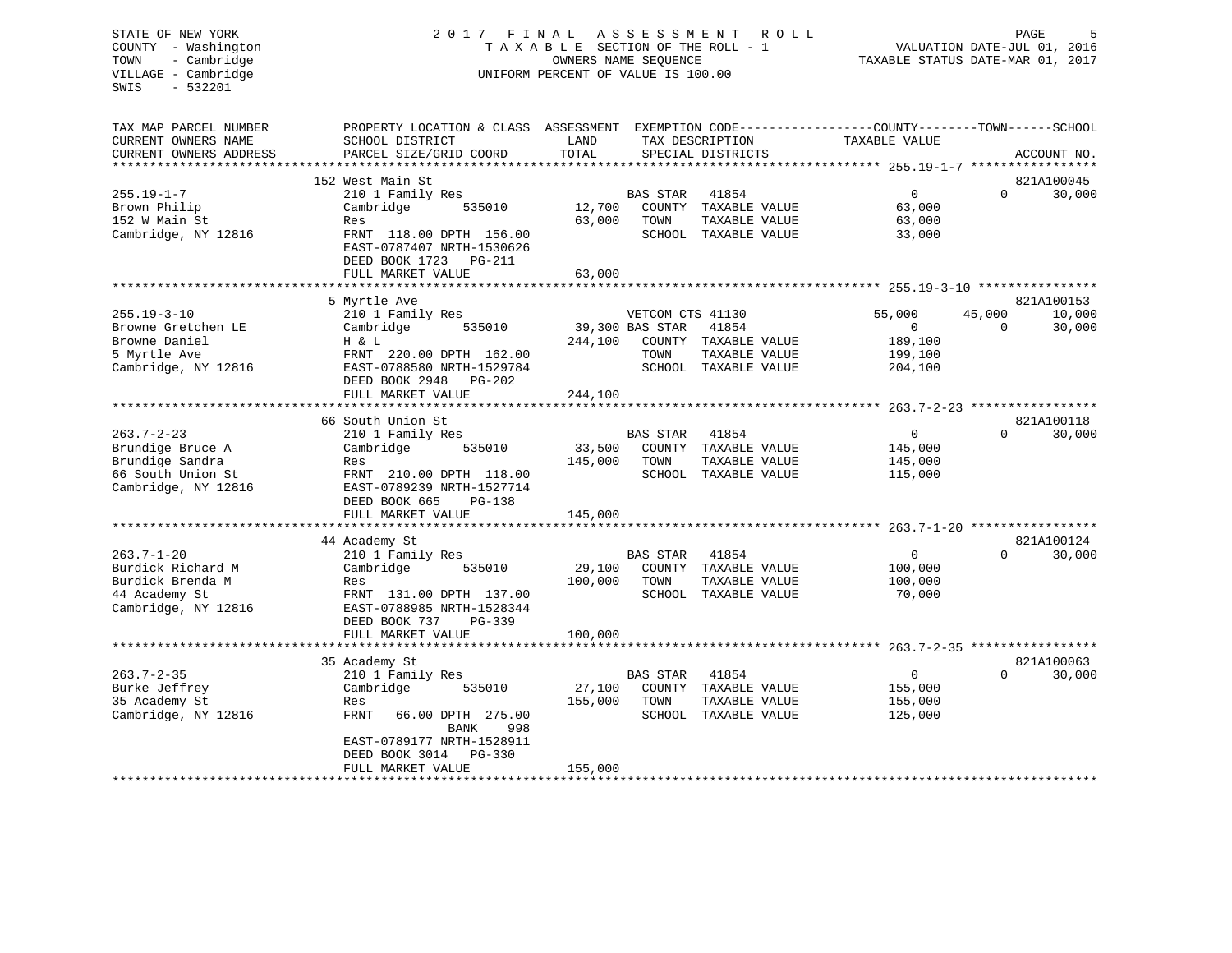### STATE OF NEW YORK 2 0 1 7 F I N A L A S S E S S M E N T R O L L PAGE 6 COUNTY - Washington T A X A B L E SECTION OF THE ROLL - 1 VALUATION DATE-JUL 01, 2016 TOWN - Cambridge OWNERS NAME SEQUENCE TAXABLE STATUS DATE-MAR 01, 2017 VILLAGE - Cambridge UNIFORM PERCENT OF VALUE IS 100.00

| TAX MAP PARCEL NUMBER   | PROPERTY LOCATION & CLASS ASSESSMENT EXEMPTION CODE-----------------COUNTY-------TOWN------SCHOOL |         |          |                      |                |                    |
|-------------------------|---------------------------------------------------------------------------------------------------|---------|----------|----------------------|----------------|--------------------|
| CURRENT OWNERS NAME     | SCHOOL DISTRICT                                                                                   | LAND    |          | TAX DESCRIPTION      | TAXABLE VALUE  |                    |
| CURRENT OWNERS ADDRESS  | PARCEL SIZE/GRID COORD                                                                            | TOTAL   |          | SPECIAL DISTRICTS    |                | ACCOUNT NO.        |
|                         |                                                                                                   |         |          |                      |                |                    |
|                         | 69 West Main St                                                                                   |         |          |                      |                | 821A100034         |
| $255.19 - 2 - 6$        | 220 2 Family Res                                                                                  |         |          | COUNTY TAXABLE VALUE | 220,000        |                    |
| Center Arthur E         | 535010<br>Cambridge                                                                               | 27,100  | TOWN     | TAXABLE VALUE        | 220,000        |                    |
|                         |                                                                                                   |         |          |                      |                |                    |
| Center Judy B           | H & L                                                                                             | 220,000 |          | SCHOOL TAXABLE VALUE | 220,000        |                    |
| 27 Washington St        | FRNT 66.00 DPTH 260.00                                                                            |         |          |                      |                |                    |
| Cambridge, NY 12816     | EAST-0789308 NRTH-1529998                                                                         |         |          |                      |                |                    |
|                         | DEED BOOK 434<br>$PG-271$                                                                         |         |          |                      |                |                    |
|                         | FULL MARKET VALUE                                                                                 | 220,000 |          |                      |                |                    |
|                         |                                                                                                   |         |          |                      |                |                    |
|                         | State Route 372                                                                                   |         |          |                      |                | 821A100850         |
| $255.19 - 1 - 3$        | 311 Res vac land                                                                                  |         |          | COUNTY TAXABLE VALUE | 10,000         |                    |
| Center Road Enterprises | 535010<br>Cambridge                                                                               | 10,000  | TOWN     | TAXABLE VALUE        | 10,000         |                    |
| 139 Center Rd           | Land & Pond                                                                                       | 10,000  |          | SCHOOL TAXABLE VALUE | 10,000         |                    |
| Eagle Bridge, NY 12057  | ACRES<br>2.10                                                                                     |         |          |                      |                |                    |
|                         | EAST-0786899 NRTH-1530784                                                                         |         |          |                      |                |                    |
|                         |                                                                                                   |         |          |                      |                |                    |
|                         | DEED BOOK 2002<br>PG-231                                                                          |         |          |                      |                |                    |
|                         | FULL MARKET VALUE                                                                                 | 10,000  |          |                      |                |                    |
|                         |                                                                                                   |         |          |                      |                |                    |
|                         | 17 North Union St.                                                                                |         |          |                      |                | 821A100164         |
| $255.20 - 1 - 9.2$      | 280 Res Multiple                                                                                  |         |          | COUNTY TAXABLE VALUE | 117,900        |                    |
| Cheney Robert           | Cambridge<br>535010                                                                               | 28,400  | TOWN     | TAXABLE VALUE        | 117,900        |                    |
| 971 Turnpike Rd         | H & L                                                                                             | 117,900 |          | SCHOOL TAXABLE VALUE | 117,900        |                    |
| Cambridge, NY 12816     | FRNT 152.00 DPTH 116.00                                                                           |         |          |                      |                |                    |
|                         | 0.40<br>ACRES                                                                                     |         |          |                      |                |                    |
|                         | EAST-0790409 NRTH-1531132                                                                         |         |          |                      |                |                    |
|                         | DEED BOOK 2879<br>PG-194                                                                          |         |          |                      |                |                    |
|                         | FULL MARKET VALUE                                                                                 | 117,900 |          |                      |                |                    |
|                         |                                                                                                   |         |          |                      |                |                    |
|                         |                                                                                                   |         |          |                      |                |                    |
|                         | 138 West Main St                                                                                  |         |          |                      |                | 821A100066         |
| $255.19 - 1 - 10$       | 210 1 Family Res                                                                                  |         | BAS STAR | 41854                | $\overline{0}$ | $\Omega$<br>30,000 |
| Chinian Matthew         | 535010<br>Cambridge                                                                               | 59,500  |          | COUNTY TAXABLE VALUE | 204,000        |                    |
| Ball Alane              | Res                                                                                               | 204,000 | TOWN     | TAXABLE VALUE        | 204,000        |                    |
| 138 West Main St        | 1710/124                                                                                          |         |          | SCHOOL TAXABLE VALUE | 174,000        |                    |
| Cambridge, NY 12816     | 6.10 BANK<br>ACRES<br>998                                                                         |         |          |                      |                |                    |
|                         | EAST-0787876 NRTH-1530757                                                                         |         |          |                      |                |                    |
|                         | DEED BOOK 1850<br>PG-183                                                                          |         |          |                      |                |                    |
|                         | FULL MARKET VALUE                                                                                 | 204,000 |          |                      |                |                    |
|                         |                                                                                                   |         |          |                      |                |                    |
|                         | 116 West Main St                                                                                  |         |          |                      |                | 821A100181         |
| $255.19 - 1 - 28$       | 411 Apartment                                                                                     |         |          | COUNTY TAXABLE VALUE | 155,300        |                    |
|                         |                                                                                                   |         |          |                      |                |                    |
| Chinian Matthew P       | Cambridge<br>535010                                                                               | 34,100  | TOWN     | TAXABLE VALUE        | 155,300        |                    |
| Ball Alane A            | Apts 4                                                                                            | 155,300 |          | SCHOOL TAXABLE VALUE | 155,300        |                    |
| 138 West Main St        | FRNT 124.00 DPTH 400.00                                                                           |         |          |                      |                |                    |
|                         |                                                                                                   |         |          |                      |                |                    |
| Cambridge, NY 12816     | EAST-0788773 NRTH-1530302                                                                         |         |          |                      |                |                    |
|                         | DEED BOOK 2641<br><b>PG-90</b>                                                                    |         |          |                      |                |                    |
|                         | FULL MARKET VALUE                                                                                 | 155,300 |          |                      |                |                    |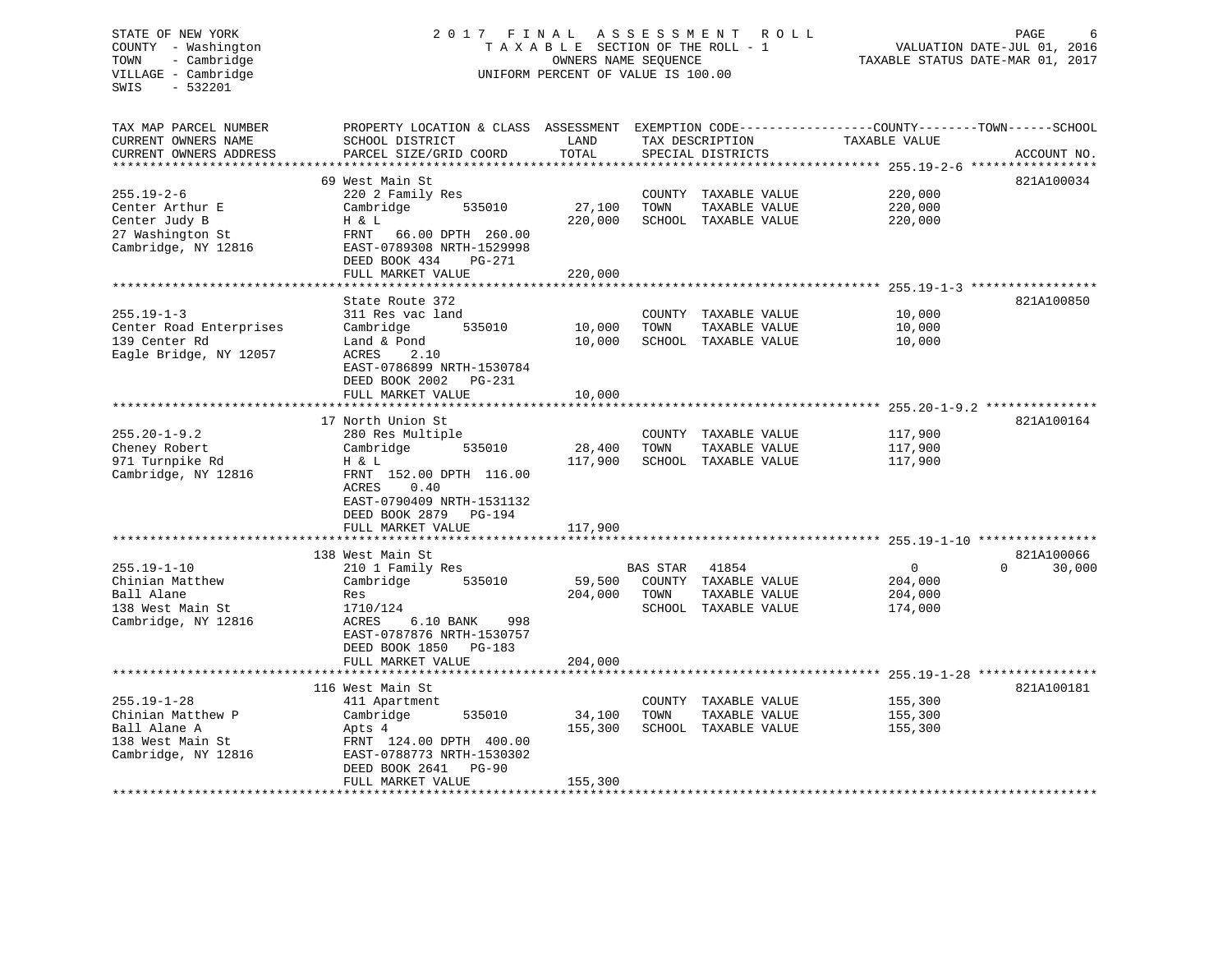### STATE OF NEW YORK 2017 FINAL ASSESSMENT ROLL PAGE 7 COUNTY - Washington  $T A X A B L E$  SECTION OF THE ROLL - 1<br>TOWN - Cambridge  $\sim$  000NERS NAME SEQUENCE TOWN - Cambridge OWNERS NAME SEQUENCE TAXABLE STATUS DATE-MAR 01, 2017 UNIFORM PERCENT OF VALUE IS 100.00

| TAX MAP PARCEL NUMBER<br>CURRENT OWNERS NAME        | PROPERTY LOCATION & CLASS ASSESSMENT EXEMPTION CODE---------------COUNTY-------TOWN-----SCHOOL<br>SCHOOL DISTRICT   | LAND                      |                 | TAX DESCRIPTION                       | TAXABLE VALUE      |                    |
|-----------------------------------------------------|---------------------------------------------------------------------------------------------------------------------|---------------------------|-----------------|---------------------------------------|--------------------|--------------------|
| CURRENT OWNERS ADDRESS<br>************************* | PARCEL SIZE/GRID COORD                                                                                              | TOTAL                     |                 | SPECIAL DISTRICTS                     |                    | ACCOUNT NO.        |
|                                                     |                                                                                                                     |                           |                 |                                       |                    |                    |
| $263.7 - 1 - 7$                                     | 1 Pleasant St                                                                                                       |                           |                 |                                       |                    | 821A100038         |
| Chinian Matthew P                                   | 411 Apartment                                                                                                       |                           |                 | COUNTY TAXABLE VALUE                  | 112,400            |                    |
| Ball Alane A                                        | Cambridge<br>535010                                                                                                 | 22,500<br>112,400         | TOWN            | TAXABLE VALUE<br>SCHOOL TAXABLE VALUE | 112,400<br>112,400 |                    |
| 138 W Main St<br>Cambridge, NY 12816-1011           | Apts<br>FRNT<br>82.00 DPTH 113.00<br>EAST-0788745 NRTH-1529523<br>DEED BOOK 946<br>PG-133                           |                           |                 |                                       |                    |                    |
|                                                     | FULL MARKET VALUE                                                                                                   | 112,400                   |                 |                                       |                    |                    |
|                                                     |                                                                                                                     |                           |                 |                                       |                    |                    |
|                                                     | 96 West Main St                                                                                                     |                           |                 |                                       |                    | 821A100077         |
| $255.19 - 1 - 14.3$                                 | 220 2 Family Res                                                                                                    |                           | <b>BAS STAR</b> | 41854                                 | 0                  | $\Omega$<br>30,000 |
| Churchill Michael                                   | 535010<br>Cambridge                                                                                                 | 24,000                    |                 | COUNTY TAXABLE VALUE                  | 170,000            |                    |
| Churchill Dawn                                      | House & Lot                                                                                                         | 170,000                   | TOWN            | TAXABLE VALUE                         | 170,000            |                    |
| 96 West Main St<br>Cambridge, NY 12816              | FRNT 175.00 DPTH<br>92.00<br>BANK<br>999<br>EAST-0789422 NRTH-1530456<br>DEED BOOK 2410 PG-337<br>FULL MARKET VALUE | 170,000                   |                 | SCHOOL TAXABLE VALUE                  | 140,000            |                    |
|                                                     |                                                                                                                     |                           |                 |                                       |                    |                    |
|                                                     | 59 Academy St                                                                                                       |                           |                 |                                       |                    | 821A100035         |
| $263.7 - 2 - 24$                                    | 210 1 Family Res                                                                                                    |                           | <b>BAS STAR</b> | 41854                                 | $\mathbf 0$        | $\Omega$<br>30,000 |
| Comerro John B                                      | Cambridge<br>535010                                                                                                 | 32,300                    | COUNTY          | TAXABLE VALUE                         | 140,400            |                    |
| Comerro Katherine R                                 | H & L                                                                                                               | 140,400                   | TOWN            | TAXABLE VALUE                         | 140,400            |                    |
| 59 Academy St<br>Cambridge, NY 12816                | FRNT 157.00 DPTH 146.00<br>EAST-0789186 NRTH-1528236<br>DEED BOOK 470<br><b>PG-140</b><br>FULL MARKET VALUE         |                           |                 | SCHOOL TAXABLE VALUE                  | 110,400            |                    |
|                                                     |                                                                                                                     | 140,400                   |                 |                                       |                    |                    |
|                                                     | 13 Academy St                                                                                                       |                           |                 |                                       |                    | 821A100071         |
| $255.19 - 2 - 37$                                   | 210 1 Family Res                                                                                                    |                           | BAS STAR        | 41854                                 | $\mathbf 0$        | $\Omega$<br>30,000 |
| Comes Julie S                                       | Cambridge<br>535010                                                                                                 | 27,900                    |                 | COUNTY TAXABLE VALUE                  | 130,100            |                    |
| 13 Academy St                                       | Res                                                                                                                 | 130,100                   | TOWN            | TAXABLE VALUE                         | 130,100            |                    |
| Cambridge, NY 12816                                 | FRNT<br>76.00 DPTH 209.00                                                                                           |                           |                 | SCHOOL TAXABLE VALUE                  | 100,100            |                    |
|                                                     | BANK<br>998<br>EAST-0789004 NRTH-1529692<br>DEED BOOK 3487<br>PG-220                                                |                           |                 |                                       |                    |                    |
|                                                     | FULL MARKET VALUE                                                                                                   | 130,100                   |                 |                                       |                    |                    |
|                                                     | *******************                                                                                                 | * * * * * * * * * * * * * |                 |                                       |                    |                    |
|                                                     | 50 South Union St                                                                                                   |                           |                 |                                       |                    | 821A100056         |
| $263.7 - 2 - 17$                                    | 230 3 Family Res                                                                                                    |                           | COUNTY          | TAXABLE VALUE                         | 120,000            |                    |
| COMFORT HOMES, LLC                                  | Cambridge<br>535010                                                                                                 | 32,700                    | TOWN            | TAXABLE VALUE                         | 120,000            |                    |
| PO Box 3                                            | H & L                                                                                                               | 120,000                   |                 | SCHOOL TAXABLE VALUE                  | 120,000            |                    |
| Cambridge, NY 12816                                 | FRNT 174.00 DPTH 187.00<br>BANK<br>999<br>EAST-0789341 NRTH-1528392                                                 |                           |                 |                                       |                    |                    |
|                                                     | DEED BOOK 2327<br>PG-322<br>FULL MARKET VALUE                                                                       |                           |                 |                                       |                    |                    |
|                                                     |                                                                                                                     | 120,000                   |                 |                                       |                    |                    |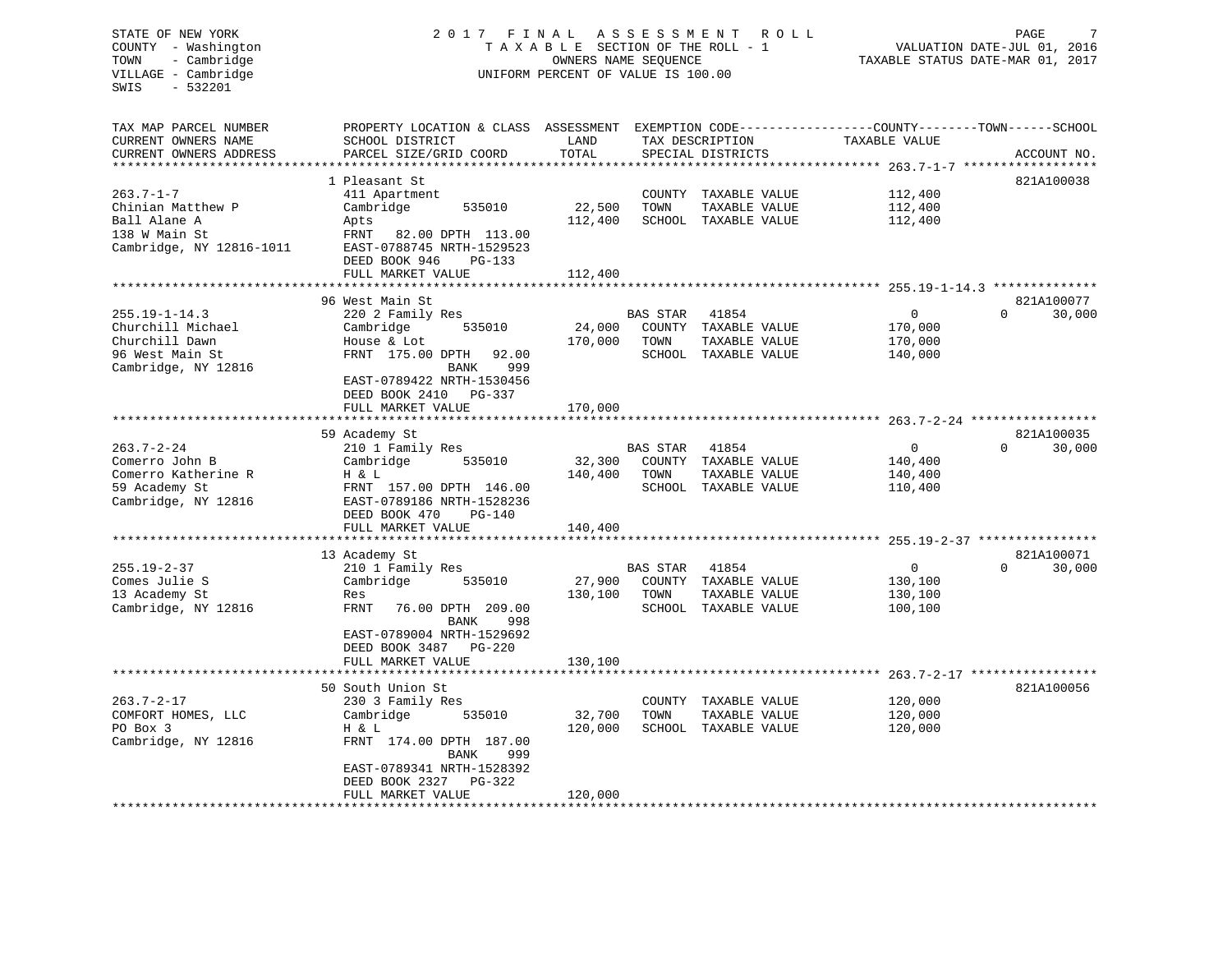# STATE OF NEW YORK 2 0 1 7 F I N A L A S S E S S M E N T R O L L PAGE 8 COUNTY - Washington T A X A B L E SECTION OF THE ROLL - 1 VALUATION DATE-JUL 01, 2016 TOWN - Cambridge OWNERS NAME SEQUENCE TAXABLE STATUS DATE-MAR 01, 2017 UNIFORM PERCENT OF VALUE IS 100.00

| TAX MAP PARCEL NUMBER<br>CURRENT OWNERS NAME<br>CURRENT OWNERS ADDRESS                          | PROPERTY LOCATION & CLASS ASSESSMENT<br>SCHOOL DISTRICT<br>PARCEL SIZE/GRID COORD                                                                                                                            | LAND<br>TOTAL                      |                                   | TAX DESCRIPTION<br>SPECIAL DISTRICTS                                   | TAXABLE VALUE                                   | EXEMPTION CODE-----------------COUNTY-------TOWN------SCHOOL<br>ACCOUNT NO. |  |
|-------------------------------------------------------------------------------------------------|--------------------------------------------------------------------------------------------------------------------------------------------------------------------------------------------------------------|------------------------------------|-----------------------------------|------------------------------------------------------------------------|-------------------------------------------------|-----------------------------------------------------------------------------|--|
| *******************                                                                             | ********************                                                                                                                                                                                         |                                    |                                   |                                                                        |                                                 |                                                                             |  |
| $255.19 - 2 - 23$<br>Conrad Bernadette<br>Conrad Teresa<br>1 Broughton Ct<br>Bluffton, SC 29909 | 18 South Union St<br>210 1 Family Res<br>Cambridge<br>535010<br>Res<br>FRNT 115.00 DPTH 177.00<br>EAST-0789534 NRTH-1529379                                                                                  | 30,400<br>100,000                  | TOWN                              | COUNTY TAXABLE VALUE<br>TAXABLE VALUE<br>SCHOOL TAXABLE VALUE          | 100,000<br>100,000<br>100,000                   | 821A100015                                                                  |  |
|                                                                                                 | DEED BOOK 3578<br>PG-224                                                                                                                                                                                     |                                    |                                   |                                                                        |                                                 |                                                                             |  |
|                                                                                                 | FULL MARKET VALUE                                                                                                                                                                                            | 100,000<br>* * * * * * * * * * * * |                                   |                                                                        |                                                 |                                                                             |  |
|                                                                                                 | 38 Academy St                                                                                                                                                                                                |                                    |                                   |                                                                        |                                                 | 821A100047                                                                  |  |
| $263.7 - 1 - 19$<br>Conrad Bernadette<br>Conrad Teresa<br>38 Academy St<br>Cambridge, NY 12816  | 210 1 Family Res<br>Cambridge<br>535010<br>1.15<br>ACRES<br>EAST-0788904 NRTH-1528506<br>DEED BOOK 3683<br>PG-180                                                                                            | 37,800<br>211,100                  | TOWN                              | COUNTY TAXABLE VALUE<br>TAXABLE VALUE<br>SCHOOL TAXABLE VALUE          | 211,100<br>211,100<br>211,100                   |                                                                             |  |
|                                                                                                 | FULL MARKET VALUE                                                                                                                                                                                            | 211,100                            |                                   |                                                                        |                                                 |                                                                             |  |
|                                                                                                 | 41 Academy St                                                                                                                                                                                                |                                    |                                   |                                                                        |                                                 | 821C100129                                                                  |  |
| $263.7 - 2 - 32$<br>Conrad Teresa<br>Conrad Bernadette<br>1 Broughton Ct<br>Bluffton, SC 29909  | 210 1 Family Res<br>Cambridge<br>535010<br>Res<br>71.00 DPTH 190.00<br>FRNT<br>EAST-0789141 NRTH-1528754<br>DEED BOOK 3628<br><b>PG-103</b>                                                                  | 26,600<br>143,800                  | TOWN                              | COUNTY TAXABLE VALUE<br>TAXABLE VALUE<br>SCHOOL TAXABLE VALUE          | 143,800<br>143,800<br>143,800                   |                                                                             |  |
|                                                                                                 | FULL MARKET VALUE                                                                                                                                                                                            | 143,800                            |                                   |                                                                        |                                                 |                                                                             |  |
| $255.19 - 1 - 1$<br>Cook Tammy<br>1673 County Route 59<br>Cambridge, NY 12816                   | 1673 County Route 59<br>210 1 Family Res<br>Cambridge<br>535010<br>H L<br>ACRES<br>1.68<br>EAST-0786618 NRTH-1530602                                                                                         | 35,400<br>185,200                  | BAS STAR<br>TOWN                  | 41854<br>COUNTY TAXABLE VALUE<br>TAXABLE VALUE<br>SCHOOL TAXABLE VALUE | 0<br>185,200<br>185,200<br>155,200              | 821A100149<br>30,000<br>0                                                   |  |
|                                                                                                 | DEED BOOK 744<br>$PG-137$<br>FULL MARKET VALUE                                                                                                                                                               | 185,200                            |                                   |                                                                        |                                                 |                                                                             |  |
|                                                                                                 |                                                                                                                                                                                                              |                                    |                                   |                                                                        |                                                 |                                                                             |  |
| $255.19 - 3 - 14$<br>Cooley Jayme A<br>Geroux Jeremy<br>12 Myrtle Ave<br>Cambridge, NY 12816    | 12 Myrtle Ave<br>210 1 Family Res<br>535010<br>Cambridge<br>Res 708/105<br>C.o. 693/50 C O 707/245<br>FRNT 111.00 DPTH 181.00<br><b>BANK</b><br>998<br>EAST-0788390 NRTH-1529586<br>DEED BOOK 3089<br>PG-340 | 30,200<br>170,000                  | <b>BAS STAR</b><br>COUNTY<br>TOWN | 41854<br>TAXABLE VALUE<br>TAXABLE VALUE<br>SCHOOL TAXABLE VALUE        | $\overline{0}$<br>170,000<br>170,000<br>140,000 | 821A100177<br>30,000<br>$\Omega$                                            |  |
|                                                                                                 | FULL MARKET VALUE                                                                                                                                                                                            | 170,000                            |                                   |                                                                        |                                                 |                                                                             |  |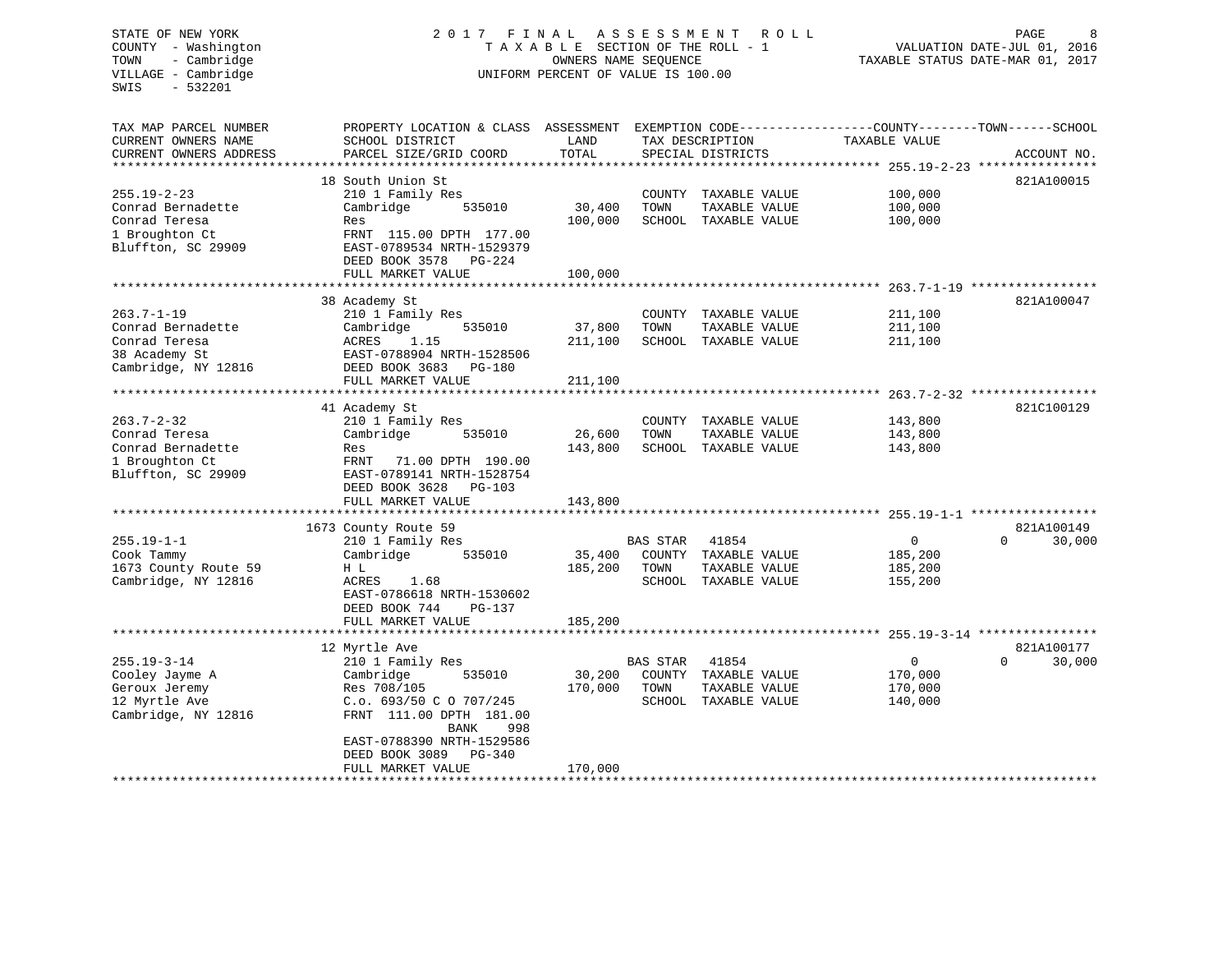# STATE OF NEW YORK 2 0 1 7 F I N A L A S S E S S M E N T R O L L PAGE 9 COUNTY - Washington T A X A B L E SECTION OF THE ROLL - 1 VALUATION DATE-JUL 01, 2016 TOWN - Cambridge OWNERS NAME SEQUENCE TAXABLE STATUS DATE-MAR 01, 2017 UNIFORM PERCENT OF VALUE IS 100.00

| TAX MAP PARCEL NUMBER<br>CURRENT OWNERS NAME | PROPERTY LOCATION & CLASS ASSESSMENT<br>SCHOOL DISTRICT | LAND    | TAX DESCRIPTION |                         | EXEMPTION CODE-----------------COUNTY-------TOWN------SCHOOL<br>TAXABLE VALUE |                    |
|----------------------------------------------|---------------------------------------------------------|---------|-----------------|-------------------------|-------------------------------------------------------------------------------|--------------------|
| CURRENT OWNERS ADDRESS                       | PARCEL SIZE/GRID COORD                                  | TOTAL   |                 | SPECIAL DISTRICTS       |                                                                               | ACCOUNT NO.        |
| *********************                        | ***************************                             |         |                 |                         |                                                                               |                    |
|                                              | 1685 County Route 59                                    |         |                 |                         |                                                                               | 821A100086         |
| $255.19 - 1 - 2$                             | 210 1 Family Res                                        |         |                 | COUNTY TAXABLE VALUE    | 75,200                                                                        |                    |
| Coon Raymond E JR                            | Cambridge<br>535010                                     | 14,400  | TOWN            | TAXABLE VALUE           | 75,200                                                                        |                    |
| Coon Stacia B                                | Res                                                     | 75,200  |                 | SCHOOL TAXABLE VALUE    | 75,200                                                                        |                    |
| 21 Jodie Rd                                  | FRNT 110.00 DPTH 160.00                                 |         |                 |                         |                                                                               |                    |
| Eagle Bridge, NY 12057                       | EAST-0786844 NRTH-1530628                               |         |                 |                         |                                                                               |                    |
|                                              | DEED BOOK 2408 PG-44                                    |         |                 |                         |                                                                               |                    |
|                                              | FULL MARKET VALUE                                       | 75,200  |                 |                         |                                                                               |                    |
|                                              |                                                         |         |                 |                         |                                                                               |                    |
|                                              | 23 Academy St                                           |         |                 |                         |                                                                               | 821A100039         |
| $263.7 - 2 - 39$                             | 210 1 Family Res                                        |         |                 | COUNTY TAXABLE VALUE    | 136,200                                                                       |                    |
| Couch Tara                                   | Cambridge<br>535010                                     | 27,400  | TOWN            | TAXABLE VALUE           | 136,200                                                                       |                    |
| 23 Academy                                   | Res                                                     | 136,200 |                 | SCHOOL TAXABLE VALUE    | 136,200                                                                       |                    |
| Cambridge, NY 12816                          | FRNT<br>94.00 DPTH 160.00                               |         |                 |                         |                                                                               |                    |
|                                              | EAST-0789049 NRTH-1529260                               |         |                 |                         |                                                                               |                    |
| PRIOR OWNER ON 3/01/2017                     | DEED BOOK 3753 PG-57                                    |         |                 |                         |                                                                               |                    |
| Couch Tara                                   | FULL MARKET VALUE                                       | 136,200 |                 |                         |                                                                               |                    |
|                                              |                                                         |         |                 |                         |                                                                               |                    |
|                                              | 6 Pleasant St                                           |         |                 |                         |                                                                               | 821A100087         |
| $255.19 - 3 - 9$                             | 210 1 Family Res                                        |         |                 | COUNTY TAXABLE VALUE    | 150,000                                                                       |                    |
| Crepeau Revoc Living Trust Rob Cambridge     | 535010                                                  | 26,000  | TOWN            | TAXABLE VALUE           | 150,000                                                                       |                    |
| Crepeau Revoc Living Trust Lin Res           |                                                         | 150,000 |                 | SCHOOL TAXABLE VALUE    | 150,000                                                                       |                    |
| 5704 Garden Lakes Majestic                   | Star Repay 2017                                         |         |                 | SR533 Star repay - flag | $.00$ MT                                                                      |                    |
| Bradenton, FL 34203                          | FRNT<br>78.00 DPTH 162.00                               |         |                 |                         |                                                                               |                    |
|                                              | EAST-0788604 NRTH-1529651                               |         |                 |                         |                                                                               |                    |
|                                              | DEED BOOK 3599 PG-183                                   |         |                 |                         |                                                                               |                    |
|                                              | FULL MARKET VALUE                                       | 150,000 |                 |                         |                                                                               |                    |
|                                              |                                                         |         |                 |                         |                                                                               |                    |
|                                              | 29 Academy St                                           |         |                 |                         |                                                                               | 821A100157         |
| $263.7 - 2 - 37$                             | 210 1 Family Res                                        |         | BAS STAR        | 41854                   | $\overline{0}$                                                                | $\Omega$<br>30,000 |
| Crosier David J                              | Cambridge<br>535010                                     | 26,900  |                 | COUNTY TAXABLE VALUE    | 130,000                                                                       |                    |
| Crosier Deborah J                            | Res                                                     | 130,000 | TOWN            | TAXABLE VALUE           | 130,000                                                                       |                    |
| 29 Academy St                                | FRNT<br>60.00 DPTH 323.00                               |         |                 | SCHOOL TAXABLE VALUE    | 100,000                                                                       |                    |
| Cambridge, NY 12816                          | BANK<br>998                                             |         |                 |                         |                                                                               |                    |
|                                              | EAST-0789152 NRTH-1529125                               |         |                 |                         |                                                                               |                    |
|                                              | DEED BOOK 2182 PG-63                                    |         |                 |                         |                                                                               |                    |
|                                              | FULL MARKET VALUE                                       | 130,000 |                 |                         |                                                                               |                    |
|                                              |                                                         |         |                 |                         |                                                                               |                    |
|                                              | 39 Academy St                                           |         |                 |                         |                                                                               | 821A100172         |
| $263.7 - 2 - 33$                             | 210 1 Family Res                                        |         |                 | COUNTY TAXABLE VALUE    | 138,000                                                                       |                    |
| Curtis Tyler                                 | Cambridge<br>535010                                     | 22,200  | TOWN            | TAXABLE VALUE           | 138,000                                                                       |                    |
| 52 Walden Cir                                | Res                                                     | 138,000 |                 | SCHOOL TAXABLE VALUE    | 138,000                                                                       |                    |
| Saratoga Springs, NY 12866                   | FRNT<br>66.00 DPTH 125.00                               |         |                 |                         |                                                                               |                    |
|                                              | EAST-0789098 NRTH-1528818                               |         |                 |                         |                                                                               |                    |
|                                              | DEED BOOK 3650<br>PG-299<br>FULL MARKET VALUE           |         |                 |                         |                                                                               |                    |
|                                              |                                                         | 138,000 |                 |                         |                                                                               |                    |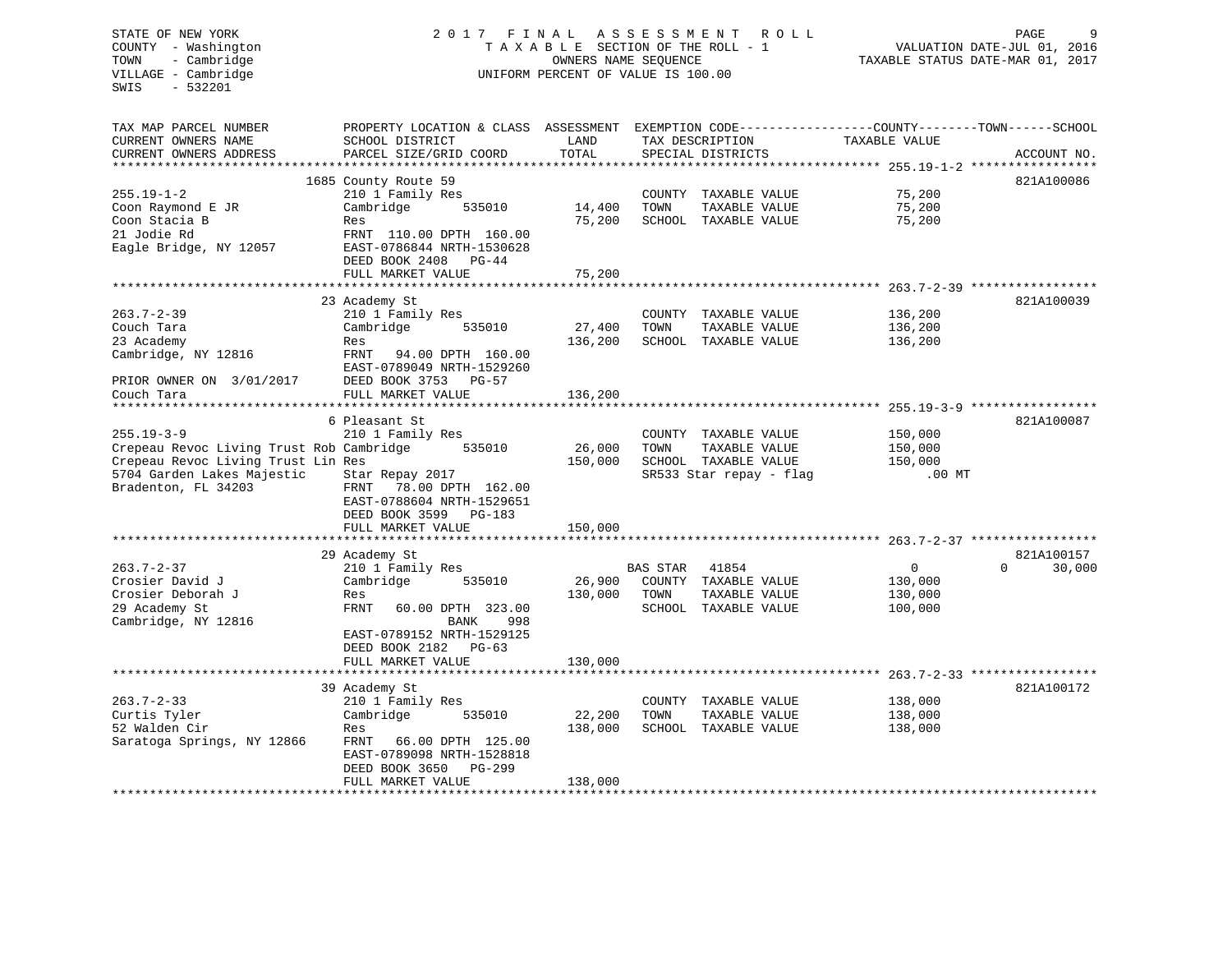### STATE OF NEW YORK 2 0 1 7 F I N A L A S S E S S M E N T R O L L PAGE 10COUNTY - Washington  $T A X A B L E$  SECTION OF THE ROLL - 1<br>TOWN - Cambridge  $\qquad$  OWNERS NAME SEQUENCE TOWN - Cambridge OWNERS NAME SEQUENCE TAXABLE STATUS DATE-MAR 01, 2017 UNIFORM PERCENT OF VALUE IS 100.00

VALUATION DATE-JUL 01, 2016

| TAX MAP PARCEL NUMBER<br>CURRENT OWNERS NAME<br>CURRENT OWNERS ADDRESS                               | PROPERTY LOCATION & CLASS ASSESSMENT EXEMPTION CODE---------------COUNTY-------TOWN-----SCHOOL<br>SCHOOL DISTRICT<br>PARCEL SIZE/GRID COORD                                            | LAND<br>TOTAL                |                         | TAX DESCRIPTION<br>SPECIAL DISTRICTS                                   | TAXABLE VALUE                                   |          | ACCOUNT NO.          |
|------------------------------------------------------------------------------------------------------|----------------------------------------------------------------------------------------------------------------------------------------------------------------------------------------|------------------------------|-------------------------|------------------------------------------------------------------------|-------------------------------------------------|----------|----------------------|
| $255.19 - 2 - 22$<br>Dallas Martha T<br>16 South Union St<br>Cambridge, NY 12816                     | 16 South Union St<br>210 1 Family Res<br>Cambridge<br>535010<br>Res<br>FRNT 100.00 DPTH 176.00<br>EAST-0789557 NRTH-1529487<br>DEED BOOK 451<br>PG-861<br>FULL MARKET VALUE            | 28,900<br>124,000<br>124,000 | ENH STAR<br>TOWN        | 41834<br>COUNTY TAXABLE VALUE<br>TAXABLE VALUE<br>SCHOOL TAXABLE VALUE | $\overline{0}$<br>124,000<br>124,000<br>58,500  | $\Omega$ | 821A100048<br>65,500 |
| $255.19 - 1 - 11$<br>Dansin Brian<br>Dansin Theresa<br>134 West Main St<br>Cambridge, NY 12816       | 134 West Main St<br>210 1 Family Res<br>535010<br>Cambridge<br>House & Lot<br>FRNT 98.00 DPTH 209.00<br>EAST-0787999 NRTH-1530458<br>DEED BOOK 883<br>$PG-88$<br>FULL MARKET VALUE     | 25,100<br>144,900<br>144,900 | BAS STAR<br>TOWN        | 41854<br>COUNTY TAXABLE VALUE<br>TAXABLE VALUE<br>SCHOOL TAXABLE VALUE | $\overline{0}$<br>144,900<br>144,900<br>114,900 | $\Omega$ | 821A100927<br>30,000 |
| $255.20 - 1 - 2$<br>Dawley Gloria<br>25 North Union St<br>Cambridge, NY 12816                        | 25 North Union St<br>220 2 Family Res<br>Cambridge<br>535010<br>H & L<br>FRNT 277.00 DPTH 205.00<br>EAST-0790663 NRTH-1531541<br>DEED BOOK 821<br><b>PG-188</b><br>FULL MARKET VALUE   | 39,700<br>170,000<br>170,000 | ENH STAR<br>TOWN        | 41834<br>COUNTY TAXABLE VALUE<br>TAXABLE VALUE<br>SCHOOL TAXABLE VALUE | $\mathbf 0$<br>170,000<br>170,000<br>104,500    | $\Omega$ | 821A100021<br>65,500 |
| $255.19 - 2 - 18$<br>Dearstyne Adam<br>Dearstyne Courtney<br>8 South Union St<br>Cambridge, NY 12816 | 8 South Union St<br>210 1 Family Res<br>Cambridge<br>535010<br>Res<br>FRNT 103.00 DPTH 180.00<br>BANK<br>999<br>EAST-0789630 NRTH-1529848<br>DEED BOOK 3010 PG-85<br>FULL MARKET VALUE | 29,400<br>121,000<br>121,000 | <b>BAS STAR</b><br>TOWN | 41854<br>COUNTY TAXABLE VALUE<br>TAXABLE VALUE<br>SCHOOL TAXABLE VALUE | $\overline{0}$<br>121,000<br>121,000<br>91,000  | $\Omega$ | 821A100096<br>30,000 |
| $263.7 - 2 - 18$<br>Decker Darryl<br>PO Box 92<br>Cambridge, NY 12816                                | 52 South Union St<br>210 1 Family Res<br>Cambridge<br>535010<br>Res<br>60.00 DPTH 154.00<br>FRNT<br>EAST-0789325 NRTH-1528289<br>DEED BOOK 2760<br>PG-187<br>FULL MARKET VALUE         | 23,900<br>114,600<br>114,600 | TOWN                    | COUNTY TAXABLE VALUE<br>TAXABLE VALUE<br>SCHOOL TAXABLE VALUE          | 114,600<br>114,600<br>114,600                   |          | 821A100046           |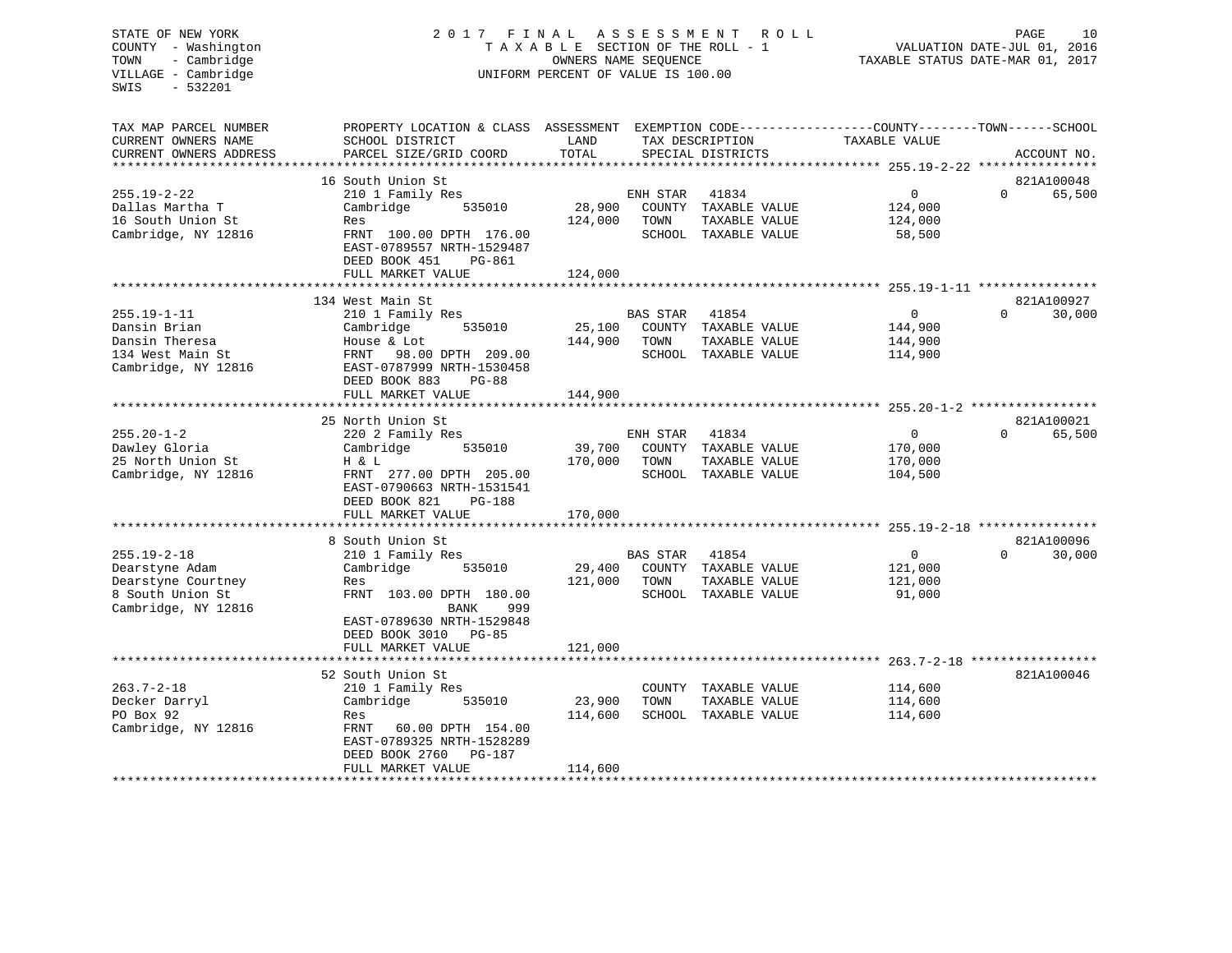# STATE OF NEW YORK 2 0 1 7 F I N A L A S S E S S M E N T R O L L PAGE 11 COUNTY - Washington T A X A B L E SECTION OF THE ROLL - 1 VALUATION DATE-JUL 01, 2016 TOWN - Cambridge OWNERS NAME SEQUENCE TAXABLE STATUS DATE-MAR 01, 2017 VILLAGE - Cambridge  $U = U \cdot U \cdot U$  UNIFORM PERCENT OF VALUE IS 100.00

| TAX MAP PARCEL NUMBER<br>CURRENT OWNERS NAME<br>CURRENT OWNERS ADDRESS<br>*************************            | PROPERTY LOCATION & CLASS ASSESSMENT<br>SCHOOL DISTRICT<br>PARCEL SIZE/GRID COORD                                                                                                                                      | LAND<br>TOTAL                |                                                                                  | TAX DESCRIPTION<br>SPECIAL DISTRICTS                                                                 | EXEMPTION CODE-----------------COUNTY-------TOWN------SCHOOL<br>TAXABLE VALUE |                                         | ACCOUNT NO.                                    |
|----------------------------------------------------------------------------------------------------------------|------------------------------------------------------------------------------------------------------------------------------------------------------------------------------------------------------------------------|------------------------------|----------------------------------------------------------------------------------|------------------------------------------------------------------------------------------------------|-------------------------------------------------------------------------------|-----------------------------------------|------------------------------------------------|
| $255.19 - 1 - 33$<br>Dillard Joseph Berry<br>Dillard Mary Elizabeth<br>111 West Main St<br>Cambridge, NY 12816 | 111 West Main St<br>210 1 Family Res<br>Cambridge<br>535010<br>Res<br>ACRES<br>1.40 BANK<br>999<br>EAST-0787677 NRTH-1530294<br>DEED BOOK 842<br>PG-146<br>FULL MARKET VALUE                                           | 40,000<br>189,900<br>189,900 | <b>BAS STAR</b><br>TOWN                                                          | 41854<br>COUNTY TAXABLE VALUE<br>TAXABLE VALUE<br>SCHOOL TAXABLE VALUE                               | $\overline{0}$<br>189,900<br>189,900<br>159,900                               | 821A100146<br>$\Omega$                  | 30,000                                         |
| $255.20 - 1 - 8.1$<br>Doin Dean<br>343 East Line Rd<br>Ballston Lake, NY 12019                                 | **************************<br>58 West Main St<br>432 Gas station<br>Cambridge<br>535010<br>former gas station<br>FRNT 115.00 DPTH 159.00<br>EAST-0789876 NRTH-1530313<br>DEED BOOK 3767<br>PG-235<br>FULL MARKET VALUE | 26,000<br>76,000<br>76,000   | TOWN                                                                             | ***********************************<br>COUNTY TAXABLE VALUE<br>TAXABLE VALUE<br>SCHOOL TAXABLE VALUE | ********* 255.20-1-8.1<br>76,000<br>76,000<br>76,000                          | 821A100115                              |                                                |
| $255.19 - 1 - 6$<br>Drake Dieter W<br>Drake Amy A<br>51 Coila Rd<br>Cambridge, NY 12816                        | 51 Coila Rd<br>210 1 Family Res<br>Cambridge<br>535010<br>Res<br>ACRES<br>1.20 BANK<br>999<br>EAST-0787421 NRTH-1530827<br>DEED BOOK 944<br>PG-144<br>FULL MARKET VALUE                                                | 35,000<br>184,800<br>184,800 | <b>BAS STAR</b><br>TOWN                                                          | 41854<br>COUNTY TAXABLE VALUE<br>TAXABLE VALUE<br>SCHOOL TAXABLE VALUE                               | $\mathbf{0}$<br>184,800<br>184,800<br>154,800                                 | 821A100165<br>$\Omega$                  | 30,000                                         |
| $263.7 - 2 - 5$<br>Dupuis Alan II<br>Dupuis Michelle<br>18 Gilmore Ave<br>Cambridge, NY 12816                  | 18 Gilmore Ave<br>280 Res Multiple<br>535010<br>Cambridge<br>FRNT<br>75.00 DPTH 156.00<br>$0.27$ BANK<br>ACRES<br>999<br>EAST-0789195 NRTH-1529335<br>DEED BOOK 2721<br><b>PG-118</b><br>FULL MARKET VALUE             | 25,800<br>257,000<br>257,000 | <b>BAS STAR</b><br>TOWN                                                          | 41854<br>COUNTY TAXABLE VALUE<br>TAXABLE VALUE<br>SCHOOL TAXABLE VALUE                               | $\overline{0}$<br>257,000<br>257,000<br>227,000                               | $\Omega$                                | 821A100175<br>30,000                           |
| $263.7 - 1 - 21$<br>Dupuis Raquel J<br>46 Academy St<br>Cambridge, NY 12816                                    | 46 Academy St<br>210 1 Family Res<br>Cambridge<br>535010<br>Res<br>FRNT 116.00 DPTH 141.00<br>EAST-0789003 NRTH-1528221<br>DEED BOOK 516<br>$PG-33$<br>FULL MARKET VALUE                                               | 89,500                       | VETWAR CTS 41120<br>28,200 AGED-CO<br>89,500 AGED-TOWN 41803<br>ENH STAR<br>TOWN | 41802<br>41834<br>COUNTY TAXABLE VALUE<br>TAXABLE VALUE<br>SCHOOL TAXABLE VALUE                      | 13,425<br>26,626<br>$\mathbf{0}$<br>$\Omega$<br>49,449<br>72,271<br>18,000    | 13,425<br>$\Omega$<br>3,804<br>$\Omega$ | 821A100052<br>6,000<br>0<br>$\Omega$<br>65,500 |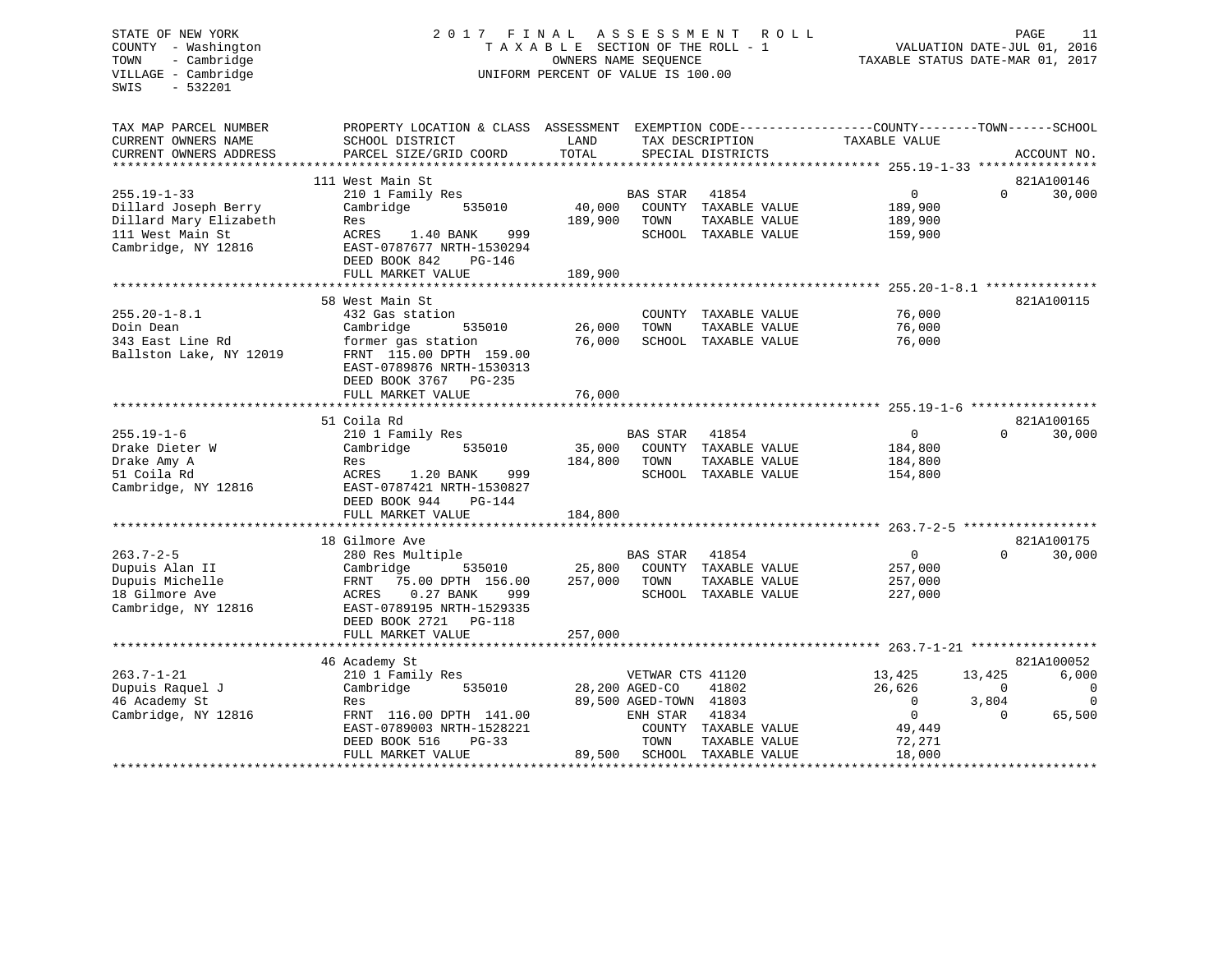### STATE OF NEW YORK 2017 FINAL ASSESSMENT ROLL PAGE 12 COUNTY - Washington  $T A X A B L E$  SECTION OF THE ROLL - 1<br>TOWN - Cambridge  $\sim$  000NERS NAME SEQUENCE TOWN - Cambridge OWNERS NAME SEQUENCE TAXABLE STATUS DATE-MAR 01, 2017 UNIFORM PERCENT OF VALUE IS 100.00

| TAX MAP PARCEL NUMBER<br>CURRENT OWNERS NAME<br>CURRENT OWNERS ADDRESS | PROPERTY LOCATION & CLASS ASSESSMENT<br>SCHOOL DISTRICT<br>PARCEL SIZE/GRID COORD                          | LAND<br>TOTAL    |                 | TAX DESCRIPTION<br>SPECIAL DISTRICTS | EXEMPTION CODE-----------------COUNTY-------TOWN------SCHOOL<br>TAXABLE VALUE | ACCOUNT NO.        |
|------------------------------------------------------------------------|------------------------------------------------------------------------------------------------------------|------------------|-----------------|--------------------------------------|-------------------------------------------------------------------------------|--------------------|
|                                                                        |                                                                                                            |                  |                 |                                      |                                                                               |                    |
|                                                                        | 148 West Main St                                                                                           |                  |                 |                                      |                                                                               | 821A100948         |
| $255.19 - 1 - 8.1$                                                     | 485 >luse sm bld                                                                                           |                  |                 | COUNTY TAXABLE VALUE                 | 52,000                                                                        |                    |
| Endee Robert H III                                                     | Cambridge<br>535010                                                                                        | 17,800           | TOWN            | TAXABLE VALUE                        | 52,000                                                                        |                    |
| 5 Gilmore Ave<br>Cambridge, NY 12816                                   | 92.00 DPTH<br>FRNT<br>90.00<br>EAST-0787507 NRTH-1530567<br>DEED BOOK 2088<br>$PG-61$<br>FULL MARKET VALUE | 52,000<br>52,000 |                 | SCHOOL TAXABLE VALUE                 | 52,000                                                                        |                    |
|                                                                        |                                                                                                            |                  |                 |                                      |                                                                               |                    |
|                                                                        | 5 Gilmore Ave                                                                                              |                  |                 |                                      |                                                                               | 821A100179         |
| $255.19 - 2 - 28$                                                      | 210 1 Family Res                                                                                           |                  | <b>BAS STAR</b> | 41854                                | $\overline{0}$                                                                | 30,000<br>$\Omega$ |
| Endee Robert H III                                                     | Cambridge<br>535010                                                                                        | 28,100           |                 | COUNTY TAXABLE VALUE                 | 190,900                                                                       |                    |
| Smith Kathleen M                                                       | House & Land                                                                                               | 190,900          | TOWN            | TAXABLE VALUE                        | 190,900                                                                       |                    |
| 5 Gilmore Ave                                                          | Bndy Agmt 752/325                                                                                          |                  |                 | SCHOOL TAXABLE VALUE                 | 160,900                                                                       |                    |
| Cambridge, NY 12816                                                    | 75.00 DPTH 235.00<br>FRNT<br>EAST-0789409 NRTH-1529775<br>DEED BOOK 752<br>$PG-322$                        |                  |                 |                                      |                                                                               |                    |
|                                                                        | FULL MARKET VALUE                                                                                          | 190,900          |                 |                                      |                                                                               |                    |
|                                                                        |                                                                                                            |                  |                 |                                      |                                                                               |                    |
|                                                                        | 16 Academy St                                                                                              |                  |                 |                                      |                                                                               | 821A100131         |
| $263.7 - 1 - 11$<br>Fazioli Meaghan L                                  | 210 1 Family Res<br>Cambridge<br>535010                                                                    | 25,400           | COUNTY<br>TOWN  | TAXABLE VALUE<br>TAXABLE VALUE       | 168,800<br>168,800                                                            |                    |
| 16 Academy St                                                          | 3729/271                                                                                                   | 168,800          |                 | SCHOOL TAXABLE VALUE                 | 168,800                                                                       |                    |
| Cambridge, NY 12816                                                    | FRNT<br>66.00 DPTH 172.00<br>999<br>BANK<br>EAST-0788820 NRTH-1529312                                      |                  |                 |                                      |                                                                               |                    |
|                                                                        | DEED BOOK 3729 PG-275                                                                                      |                  |                 |                                      |                                                                               |                    |
|                                                                        | FULL MARKET VALUE                                                                                          | 168,800          |                 |                                      |                                                                               |                    |
|                                                                        | 45 Academy St                                                                                              |                  |                 |                                      |                                                                               | 821A100057         |
| $263.7 - 2 - 30$                                                       | 210 1 Family Res                                                                                           |                  | <b>BAS STAR</b> | 41854                                | $\mathbf{0}$                                                                  | $\Omega$<br>30,000 |
| Fedler Condon                                                          | Cambridge<br>535010                                                                                        | 25,000           |                 | COUNTY TAXABLE VALUE                 | 76,100                                                                        |                    |
| Fedler Elizabeth                                                       | Res                                                                                                        | 76,100           | TOWN            | TAXABLE VALUE                        | 76,100                                                                        |                    |
| 45 Academy St                                                          | FRNT<br>62.00 DPTH 172.00                                                                                  |                  |                 | SCHOOL TAXABLE VALUE                 | 46,100                                                                        |                    |
| Cambridge, NY 12816                                                    | EAST-0789148 NRTH-1528636<br>DEED BOOK 3404<br>PG-51                                                       |                  |                 |                                      |                                                                               |                    |
|                                                                        | FULL MARKET VALUE                                                                                          | 76,100           |                 |                                      |                                                                               |                    |
|                                                                        | 76 South Union St                                                                                          |                  |                 |                                      |                                                                               | 821A100133         |
| $263.11 - 1 - 3$                                                       | 210 1 Family Res                                                                                           |                  |                 | COUNTY TAXABLE VALUE                 | 113,400                                                                       |                    |
| Ferguson Sarah                                                         | Cambridge<br>535010                                                                                        | 26,400           | TOWN            | TAXABLE VALUE                        | 113,400                                                                       |                    |
| 99 Dickensen Rd                                                        | Res                                                                                                        | 113,400          |                 | SCHOOL TAXABLE VALUE                 | 113,400                                                                       |                    |
| Buskirk, NY 12028                                                      | FRNT 112.00 DPTH 128.00<br>EAST-0789142 NRTH-1527155<br>DEED BOOK 2958<br><b>PG-196</b>                    |                  |                 |                                      |                                                                               |                    |
|                                                                        | FULL MARKET VALUE<br>************************                                                              | 113,400          |                 | ****************************         |                                                                               |                    |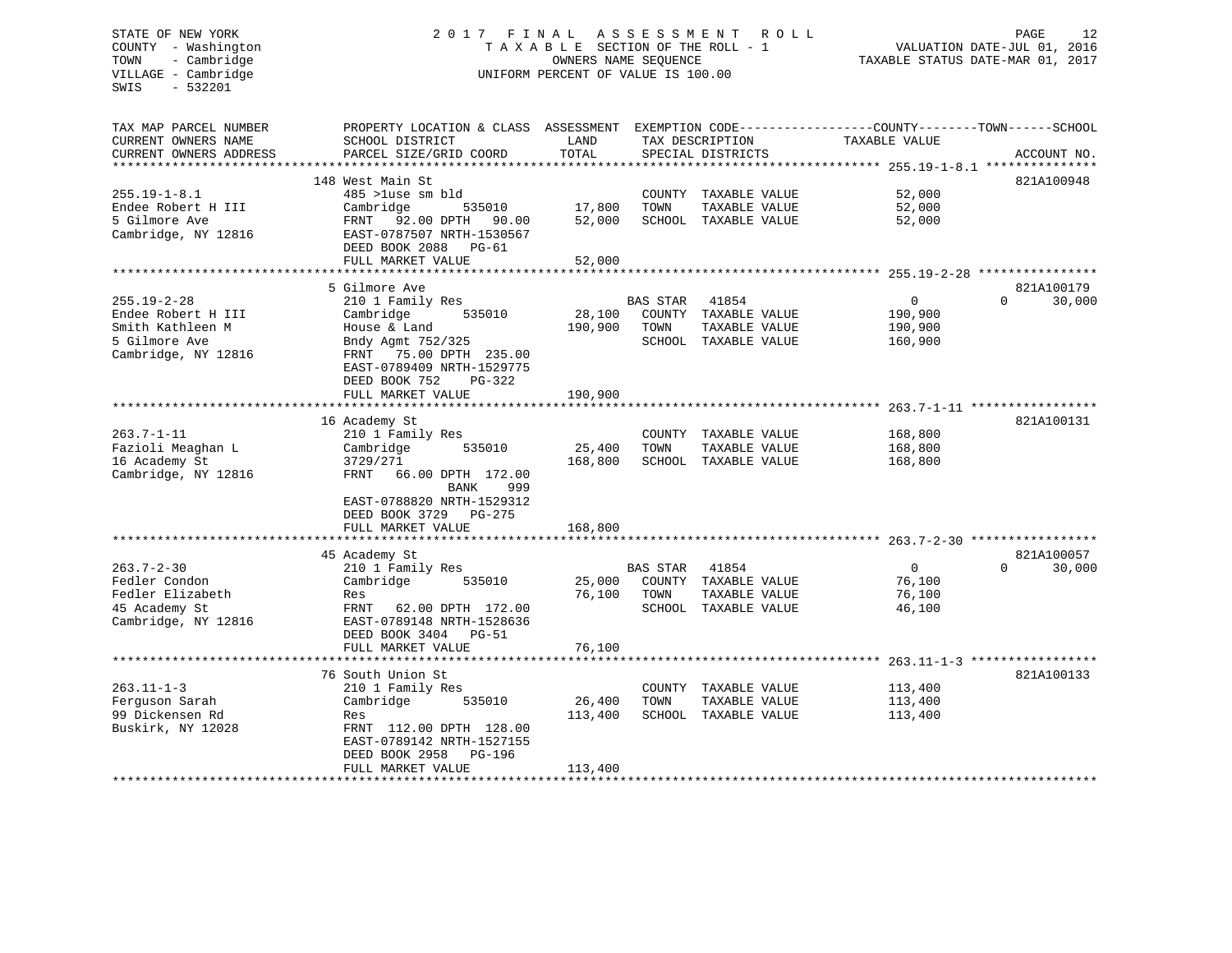# STATE OF NEW YORK 2 0 1 7 F I N A L A S S E S S M E N T R O L L PAGE 13 COUNTY - Washington T A X A B L E SECTION OF THE ROLL - 1 VALUATION DATE-JUL 01, 2016 TOWN - Cambridge OWNERS NAME SEQUENCE TAXABLE STATUS DATE-MAR 01, 2017 VILLAGE - Cambridge UNIFORM PERCENT OF VALUE IS 100.00

| TAX MAP PARCEL NUMBER<br>CURRENT OWNERS NAME<br>CURRENT OWNERS ADDRESS                               | PROPERTY LOCATION & CLASS ASSESSMENT<br>SCHOOL DISTRICT<br>PARCEL SIZE/GRID COORD                                                                                                                  | LAND<br>TOTAL                |                                             | TAX DESCRIPTION<br>SPECIAL DISTRICTS                                   | EXEMPTION CODE-----------------COUNTY-------TOWN------SCHOOL<br>TAXABLE VALUE |                    | ACCOUNT NO.          |
|------------------------------------------------------------------------------------------------------|----------------------------------------------------------------------------------------------------------------------------------------------------------------------------------------------------|------------------------------|---------------------------------------------|------------------------------------------------------------------------|-------------------------------------------------------------------------------|--------------------|----------------------|
| ********************                                                                                 |                                                                                                                                                                                                    |                              |                                             |                                                                        |                                                                               |                    |                      |
|                                                                                                      | 70 South Union St                                                                                                                                                                                  |                              |                                             |                                                                        |                                                                               |                    | 821A100058           |
| $263.11 - 1 - 2$<br>Feus Richard C<br>Feus Georgeann<br>70 South Union St<br>Cambridge, NY 12816     | 210 1 Family Res<br>Cambridge<br>535010<br>Res<br><b>ACRES</b><br>7.90<br>EAST-0788849 NRTH-1527312<br>DEED BOOK 431<br>PG-225<br>FULL MARKET VALUE                                                | 254,600<br>254,600           | VETWAR CTS 41120<br>76,500 ENH STAR<br>TOWN | 41834<br>COUNTY TAXABLE VALUE<br>TAXABLE VALUE<br>SCHOOL TAXABLE VALUE | 33,000<br>$\Omega$<br>221,600<br>227,600<br>183,100                           | 27,000<br>$\Omega$ | 6,000<br>65,500      |
|                                                                                                      |                                                                                                                                                                                                    |                              |                                             |                                                                        |                                                                               |                    |                      |
| $263.7 - 1 - 18$<br>Fitzgerald David W<br>Fitzgerald Wendy A<br>34 Academy St<br>Cambridge, NY 12816 | 34 Academy St<br>210 1 Family Res<br>Cambridge<br>535010<br>Res<br>ACRES<br>1.05 BANK<br>999<br>EAST-0788857 NRTH-1528685<br>DEED BOOK 812<br>$PG-7$<br>FULL MARKET VALUE                          | 42,300<br>158,500<br>158,500 | <b>BAS STAR</b><br>TOWN                     | 41854<br>COUNTY TAXABLE VALUE<br>TAXABLE VALUE<br>SCHOOL TAXABLE VALUE | $\mathbf 0$<br>158,500<br>158,500<br>128,500                                  | $\Omega$           | 821A100182<br>30,000 |
|                                                                                                      |                                                                                                                                                                                                    |                              |                                             |                                                                        |                                                                               |                    |                      |
| $255.19 - 3 - 4$<br>Foley Paul<br>93 West Main St<br>Cambridge, NY 12816                             | 93 West Main St<br>210 1 Family Res<br>Cambridge<br>535010<br>Res<br><b>FRNT</b><br>81.00 DPTH 232.00<br>999<br>BANK<br>EAST-0788525 NRTH-1530008<br>DEED BOOK 1941<br>PG-289<br>FULL MARKET VALUE | 28,700<br>239,000<br>239,000 | TOWN                                        | COUNTY TAXABLE VALUE<br>TAXABLE VALUE<br>SCHOOL TAXABLE VALUE          | 239,000<br>239,000<br>239,000                                                 |                    | 821A100072           |
|                                                                                                      |                                                                                                                                                                                                    |                              |                                             |                                                                        |                                                                               |                    |                      |
| $255.19 - 2 - 4$<br>Gariepy Holdings, LLC<br>19 East Broadway<br>Salem, NY 12865                     | 73 West Main St<br>471 Funeral home<br>Cambridge<br>535010<br>Funeral Home<br>FRNT<br>66.00 DPTH<br>0.36<br>ACRES<br>EAST-0789110 NRTH-1529962<br>DEED BOOK 3486<br>PG-288<br>FULL MARKET VALUE    | 26,900<br>219,300<br>219,300 | TOWN                                        | COUNTY TAXABLE VALUE<br>TAXABLE VALUE<br>SCHOOL TAXABLE VALUE          | 219,300<br>219,300<br>219,300                                                 |                    | 821A100001           |
|                                                                                                      | <b>+++++++++++++++++++</b>                                                                                                                                                                         |                              |                                             |                                                                        | ******************************** 255.19-1-25 *****************                |                    |                      |
|                                                                                                      | 110 West Main St                                                                                                                                                                                   |                              |                                             |                                                                        |                                                                               |                    | 821A100113           |
| $255.19 - 1 - 25$<br>Gausewitz Karl<br>Gausewitz Sara<br>110 West Main St<br>Cambridge, NY 12816     | 210 1 Family Res<br>Cambridge<br>535010<br>Res<br>FRNT<br>73.00 DPTH 290.00<br>EAST-0789047 NRTH-1530259<br>DEED BOOK 481<br>$PG-667$<br>FULL MARKET VALUE                                         | 22,000<br>163,900<br>163,900 | ENH STAR<br>TOWN                            | 41834<br>COUNTY TAXABLE VALUE<br>TAXABLE VALUE<br>SCHOOL TAXABLE VALUE | $\mathbf 0$<br>163,900<br>163,900<br>98,400                                   | $\Omega$           | 65,500               |
|                                                                                                      |                                                                                                                                                                                                    |                              |                                             |                                                                        |                                                                               |                    |                      |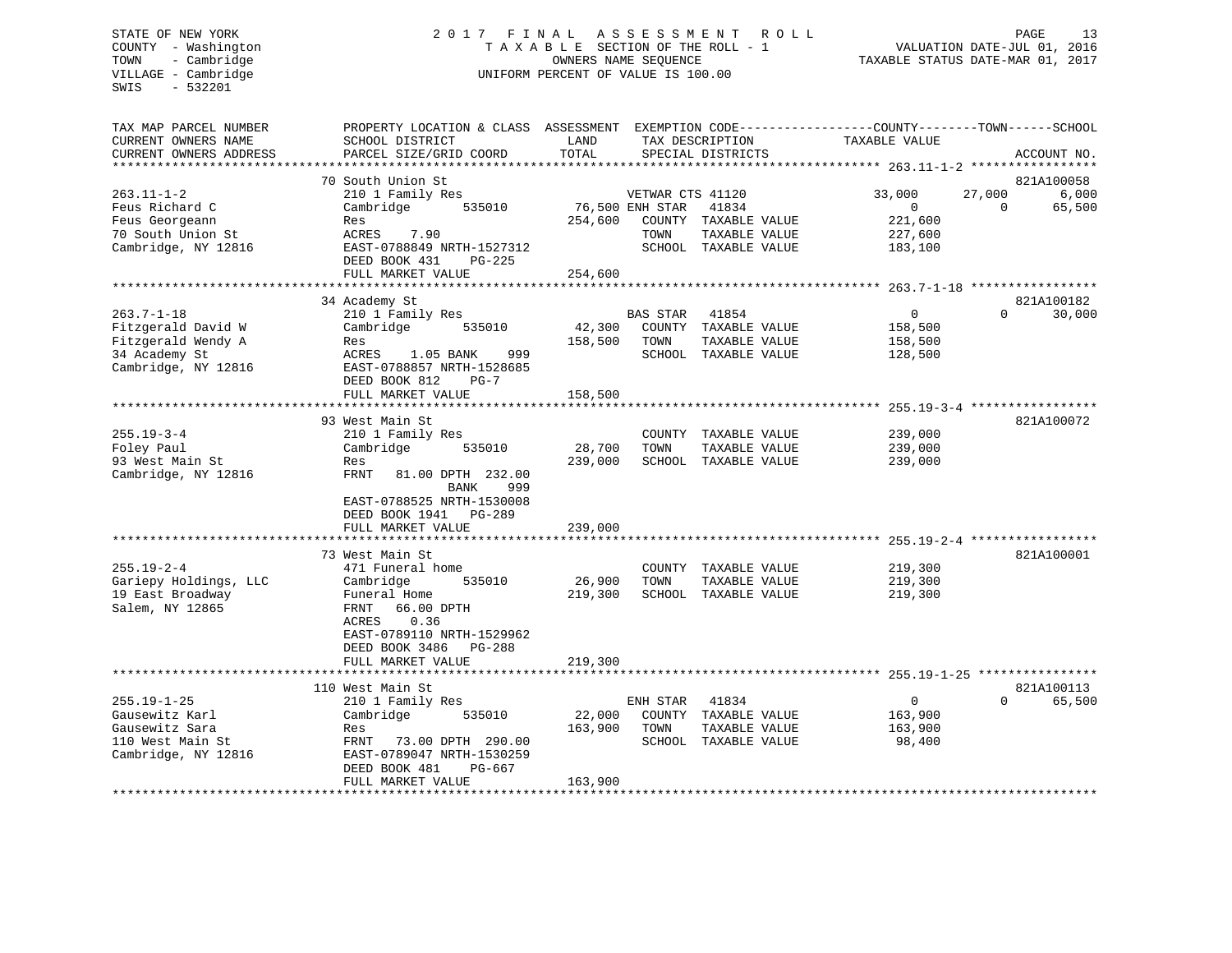| STATE OF NEW YORK<br>COUNTY - Washington<br>TOWN<br>- Cambridge<br>VILLAGE - Cambridge<br>$-532201$<br>SWIS | 2017 FINAL                                                                                                                                                    | TAXABLE SECTION OF THE ROLL - 1<br>OWNERS NAME SEQUENCE<br>UNIFORM PERCENT OF VALUE IS 100.00 | ASSESSMENT                                  | R O L L                                                                | PAGE<br>14<br>VALUATION DATE-JUL 01, 2016<br>TAXABLE STATUS DATE-MAR 01, 2017 |                                    |                  |
|-------------------------------------------------------------------------------------------------------------|---------------------------------------------------------------------------------------------------------------------------------------------------------------|-----------------------------------------------------------------------------------------------|---------------------------------------------|------------------------------------------------------------------------|-------------------------------------------------------------------------------|------------------------------------|------------------|
| TAX MAP PARCEL NUMBER<br>CURRENT OWNERS NAME<br>CURRENT OWNERS ADDRESS                                      | PROPERTY LOCATION & CLASS ASSESSMENT<br>SCHOOL DISTRICT<br>PARCEL SIZE/GRID COORD                                                                             | LAND<br>TOTAL                                                                                 |                                             | TAX DESCRIPTION<br>SPECIAL DISTRICTS                                   | EXEMPTION CODE-----------------COUNTY-------TOWN------SCHOOL<br>TAXABLE VALUE |                                    | ACCOUNT NO.      |
|                                                                                                             |                                                                                                                                                               |                                                                                               |                                             |                                                                        | *********** 263.7-1-12 *****                                                  |                                    |                  |
|                                                                                                             | 18 Academy St                                                                                                                                                 |                                                                                               |                                             |                                                                        |                                                                               |                                    | 821A100156       |
| $263.7 - 1 - 12$<br>Genevick Bryan F<br>Genevick Erin M                                                     | 210 1 Family Res<br>535010<br>Cambridge<br>Res                                                                                                                | 30,400<br>183,000                                                                             | BAS STAR<br>TOWN                            | 41854<br>COUNTY TAXABLE VALUE<br>TAXABLE VALUE                         | 0<br>183,000<br>183,000                                                       | $\Omega$                           | 30,000           |
| 18 Academy St<br>Cambridge, NY 12816                                                                        | Deck<br>FRNT<br>93.00 DPTH 330.00<br>EAST-0788752 NRTH-1529220<br>DEED BOOK 1797 PG-296                                                                       |                                                                                               |                                             | SCHOOL TAXABLE VALUE                                                   | 153,000                                                                       |                                    |                  |
|                                                                                                             | FULL MARKET VALUE                                                                                                                                             | 183,000                                                                                       |                                             |                                                                        |                                                                               |                                    |                  |
|                                                                                                             | 99 West Main St                                                                                                                                               |                                                                                               |                                             |                                                                        |                                                                               | $255.19 - 3 - 1$ ***************** | 821A100024       |
| $255.19 - 3 - 1$<br>Gifford Keith S<br>99 West Main St<br>Cambridge, NY 12816                               | 210 1 Family Res<br>Cambridge<br>535010<br>FRNT 155.00 DPTH 222.00<br>BANK<br>998                                                                             | 34,900<br>137,400                                                                             | TOWN                                        | COUNTY TAXABLE VALUE<br>TAXABLE VALUE<br>SCHOOL TAXABLE VALUE          | 137,400<br>137,400<br>137,400                                                 |                                    |                  |
|                                                                                                             | EAST-0788180 NRTH-1530128<br>DEED BOOK 3525<br><b>PG-73</b><br>FULL MARKET VALUE<br>*******************                                                       | 137,400                                                                                       |                                             |                                                                        |                                                                               |                                    |                  |
|                                                                                                             | 7 Gilmore Ave                                                                                                                                                 |                                                                                               |                                             |                                                                        |                                                                               |                                    | 821A100136       |
| $255.19 - 2 - 27$<br>Giglio Christopher<br>7 Gilmore Ave<br>Cambridge, NY 12816                             | 210 1 Family Res<br>Cambridge<br>535010<br>Res<br>FRNT<br>66.00 DPTH 217.00<br>EAST-0789406 NRTH-1529703<br>DEED BOOK 892<br>$PG-20$                          | 26,900<br>120,900                                                                             | <b>BAS STAR</b><br>TOWN                     | 41854<br>COUNTY TAXABLE VALUE<br>TAXABLE VALUE<br>SCHOOL TAXABLE VALUE | 0<br>120,900<br>120,900<br>90,900                                             | $\Omega$                           | 30,000           |
|                                                                                                             | FULL MARKET VALUE<br>**************                                                                                                                           | 120,900                                                                                       |                                             |                                                                        |                                                                               |                                    |                  |
|                                                                                                             | 83 West Main St                                                                                                                                               |                                                                                               |                                             |                                                                        |                                                                               | $255.19 - 2 - 1$ ***************** | 821A100055       |
| $255.19 - 2 - 1$<br>Giglio Dominick<br>Giglio Mary Ann<br>30 County Route 59<br>Buskirk, NY 12028           | 411 Apartment<br>Cambridge<br>535010<br>Res<br>FRNT<br>54.00 DPTH 132.00<br>BANK<br>999<br>EAST-0788896 NRTH-1529979<br>DEED BOOK 2341<br>PG-212              | 21,800<br>204,200                                                                             | TOWN                                        | COUNTY TAXABLE VALUE<br>TAXABLE VALUE<br>SCHOOL TAXABLE VALUE          | 204,200<br>204,200<br>204,200                                                 |                                    |                  |
|                                                                                                             | FULL MARKET VALUE                                                                                                                                             | 204,200                                                                                       |                                             |                                                                        |                                                                               |                                    |                  |
|                                                                                                             | 9 Myrtle Ave                                                                                                                                                  |                                                                                               |                                             |                                                                        |                                                                               |                                    | 821A100008       |
| $263.7 - 1 - 4$<br>Giglio Frank<br>Thompson Florence<br>9 Myrtle Ave<br>Cambridge, NY 12816                 | 210 1 Family Res<br>Cambridge<br>535010<br>Res<br>916/89<br>FRNT 102.00 DPTH 194.00<br>0.41<br>ACRES<br>EAST-0788647 NRTH-1529305<br>DEED BOOK 916<br>$PG-89$ | 196,300                                                                                       | VETCOM CTS 41130<br>29,900 BAS STAR<br>TOWN | 41854<br>COUNTY TAXABLE VALUE<br>TAXABLE VALUE<br>SCHOOL TAXABLE VALUE | 49,075<br>$\overline{0}$<br>147,225<br>151,300<br>156,300                     | 45,000<br>$\Omega$                 | 10,000<br>30,000 |
|                                                                                                             | FULL MARKET VALUE<br>*******************                                                                                                                      | 196,300                                                                                       |                                             |                                                                        |                                                                               |                                    |                  |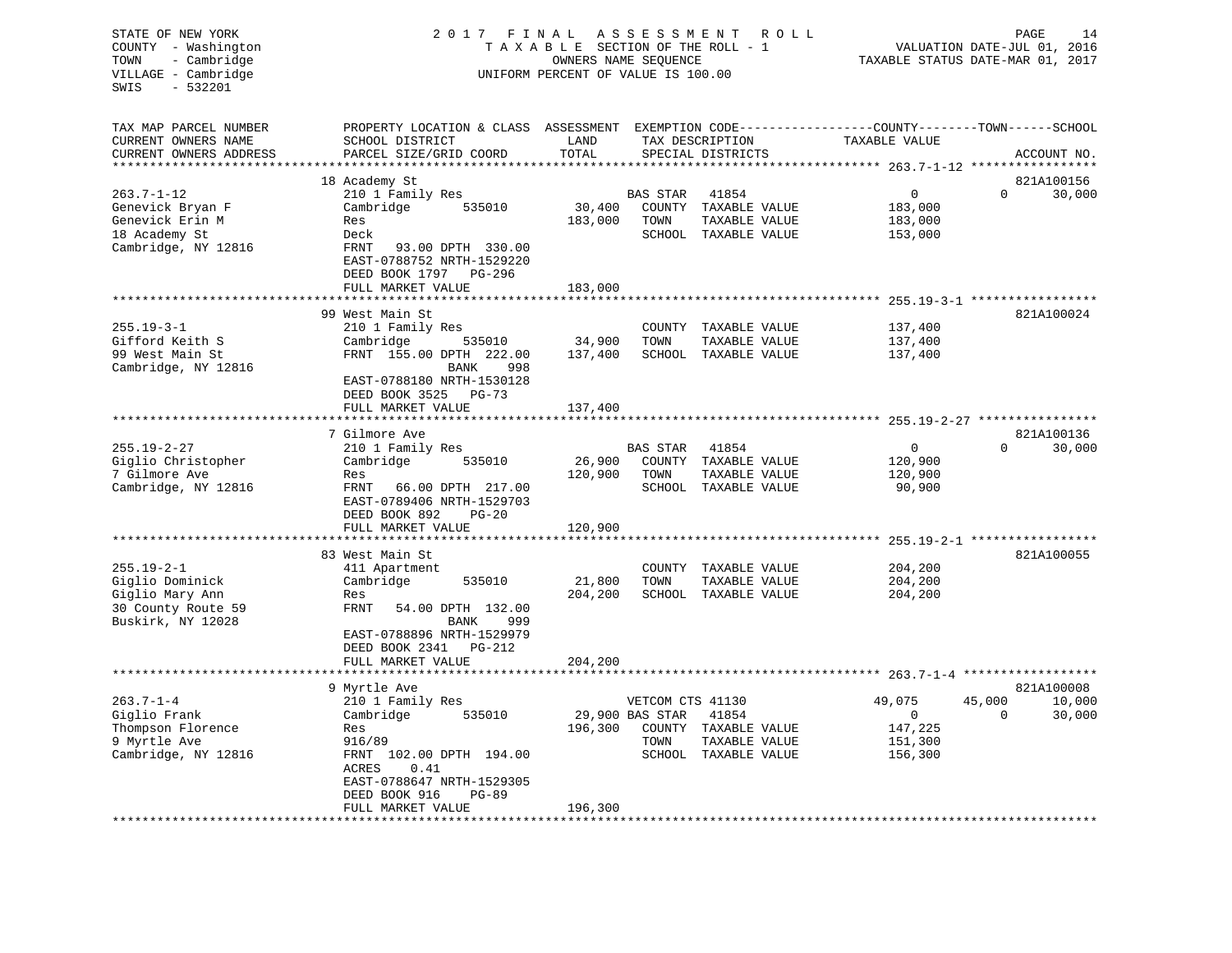| STATE OF NEW YORK<br>COUNTY<br>- Washington<br>- Cambridge<br>TOWN<br>VILLAGE - Cambridge<br>$-532201$<br>SWIS | 2017 FINAL                                                                                                                                    | TAXABLE SECTION OF THE ROLL - 1<br>OWNERS NAME SEOUENCE<br>UNIFORM PERCENT OF VALUE IS 100.00 | ASSESSMENT<br>R O L L | 15<br>PAGE<br>VALUATION DATE-JUL 01, 2016<br>TAXABLE STATUS DATE-MAR 01, 2017 |                                              |                    |             |
|----------------------------------------------------------------------------------------------------------------|-----------------------------------------------------------------------------------------------------------------------------------------------|-----------------------------------------------------------------------------------------------|-----------------------|-------------------------------------------------------------------------------|----------------------------------------------|--------------------|-------------|
| TAX MAP PARCEL NUMBER<br>CURRENT OWNERS NAME<br>CURRENT OWNERS ADDRESS                                         | PROPERTY LOCATION & CLASS ASSESSMENT EXEMPTION CODE----------------COUNTY-------TOWN------SCHOOL<br>SCHOOL DISTRICT<br>PARCEL SIZE/GRID COORD | LAND<br>TOTAL                                                                                 |                       | TAX DESCRIPTION<br>SPECIAL DISTRICTS                                          | TAXABLE VALUE                                |                    | ACCOUNT NO. |
|                                                                                                                |                                                                                                                                               |                                                                                               |                       |                                                                               |                                              |                    |             |
|                                                                                                                | 6 Gilmore Ave                                                                                                                                 |                                                                                               |                       |                                                                               |                                              |                    | 821A100176  |
| $255.19 - 2 - 33$                                                                                              | 210 1 Family Res                                                                                                                              |                                                                                               | <b>BAS STAR</b>       | 41854                                                                         | 0                                            | $\Omega$           | 30,000      |
| Goldstone Jeffrey                                                                                              | Cambridge<br>535010<br>Res                                                                                                                    | 23,700                                                                                        | COUNTY<br>TOWN        | TAXABLE VALUE                                                                 | 194,200                                      |                    |             |
| Goldstone Frances L<br>6 Gilmore Ave                                                                           | FRNT<br>66.00 DPTH 140.00                                                                                                                     | 194,200                                                                                       |                       | TAXABLE VALUE<br>SCHOOL TAXABLE VALUE                                         | 194,200<br>164,200                           |                    |             |
| Cambridge, NY 12816                                                                                            | 999<br>BANK                                                                                                                                   |                                                                                               |                       |                                                                               |                                              |                    |             |
|                                                                                                                | EAST-0789175 NRTH-1529753<br>DEED BOOK 793<br>$PG-49$                                                                                         |                                                                                               |                       |                                                                               |                                              |                    |             |
|                                                                                                                | FULL MARKET VALUE                                                                                                                             | 194,200                                                                                       |                       |                                                                               |                                              |                    |             |
|                                                                                                                | 119 West Main St                                                                                                                              |                                                                                               |                       |                                                                               |                                              |                    | 821A100069  |
| $255.19 - 1 - 35$                                                                                              | 210 1 Family Res                                                                                                                              |                                                                                               |                       | COUNTY TAXABLE VALUE                                                          | 118,400                                      |                    |             |
| Gray Edward Jr -LE-                                                                                            | Cambridge<br>535010                                                                                                                           | 22,300                                                                                        | TOWN                  | TAXABLE VALUE                                                                 | 118,400                                      |                    |             |
| Gray Gladys -LE-                                                                                               | Res                                                                                                                                           | 118,400                                                                                       |                       | SCHOOL TAXABLE VALUE                                                          | 118,400                                      |                    |             |
| 119 West Main St                                                                                               | ACRES<br>1.50                                                                                                                                 |                                                                                               |                       |                                                                               |                                              |                    |             |
| Cambridge, NY 12816                                                                                            | EAST-0787171 NRTH-1530463                                                                                                                     |                                                                                               |                       |                                                                               |                                              |                    |             |
|                                                                                                                | DEED BOOK 814<br>$PG-158$                                                                                                                     |                                                                                               |                       |                                                                               |                                              |                    |             |
|                                                                                                                | FULL MARKET VALUE                                                                                                                             | 118,400                                                                                       |                       |                                                                               |                                              |                    |             |
|                                                                                                                | *******************                                                                                                                           |                                                                                               |                       |                                                                               |                                              |                    |             |
|                                                                                                                | 90 South Union St                                                                                                                             |                                                                                               |                       |                                                                               |                                              |                    | 821A100130  |
| $263.11 - 1 - 1$                                                                                               | 242 Rurl res&rec                                                                                                                              |                                                                                               | AG DIST               | 41720                                                                         | 33,429                                       | 33,429             | 33,429      |
| Green Leslie Anne                                                                                              | Cambridge<br>535010                                                                                                                           |                                                                                               | 50,700 BAS STAR       | 41854                                                                         | $\overline{0}$                               | $\Omega$           | 30,000      |
| Witham Clifton J<br>90 South Union St                                                                          | Res<br>ACRES 17.20                                                                                                                            | 202,700                                                                                       | COUNTY<br>TOWN        | TAXABLE VALUE                                                                 | 169,271                                      |                    |             |
| Cambridge, NY 12816                                                                                            | EAST-0788591 NRTH-1526878                                                                                                                     |                                                                                               | SCHOOL                | TAXABLE VALUE<br>TAXABLE VALUE                                                | 169,271<br>139,271                           |                    |             |
|                                                                                                                | DEED BOOK 3358<br>PG-340                                                                                                                      |                                                                                               |                       |                                                                               |                                              |                    |             |
| MAY BE SUBJECT TO PAYMENT                                                                                      | FULL MARKET VALUE                                                                                                                             | 202,700                                                                                       |                       |                                                                               |                                              |                    |             |
| UNDER AGDIST LAW TIL 2021                                                                                      |                                                                                                                                               |                                                                                               |                       |                                                                               |                                              |                    |             |
| **************************                                                                                     |                                                                                                                                               |                                                                                               |                       |                                                                               | *************** 255.19-1-5 ***************** |                    |             |
|                                                                                                                | Coila Rd                                                                                                                                      |                                                                                               |                       |                                                                               |                                              |                    | 821A100849  |
| $255.19 - 1 - 5$                                                                                               | 311 Res vac land                                                                                                                              |                                                                                               | COUNTY                | TAXABLE VALUE                                                                 | 14,400                                       |                    |             |
| Gruber Paul J                                                                                                  | Cambridge<br>535010                                                                                                                           | 14,400                                                                                        | TOWN                  | TAXABLE VALUE                                                                 | 14,400                                       |                    |             |
| Gruber Andrianna                                                                                               | Land                                                                                                                                          | 14,400                                                                                        |                       | SCHOOL TAXABLE VALUE                                                          | 14,400                                       |                    |             |
| 39 Coila Rd                                                                                                    | FRNT 135.00 DPTH 106.00                                                                                                                       |                                                                                               |                       |                                                                               |                                              |                    |             |
| Cambridge, NY 12816                                                                                            | EAST-0787193 NRTH-1530853                                                                                                                     |                                                                                               |                       |                                                                               |                                              |                    |             |
|                                                                                                                | DEED BOOK 438<br>PG-569                                                                                                                       |                                                                                               |                       |                                                                               |                                              |                    |             |
|                                                                                                                | FULL MARKET VALUE                                                                                                                             | 14,400                                                                                        |                       |                                                                               |                                              |                    |             |
|                                                                                                                | *****************                                                                                                                             |                                                                                               |                       |                                                                               |                                              |                    |             |
|                                                                                                                | 5 Pleasant St                                                                                                                                 |                                                                                               |                       |                                                                               |                                              |                    | 821A100073  |
| $263.7 - 1 - 5$                                                                                                | 210 1 Family Res                                                                                                                              |                                                                                               | VETWAR CTS 41120      |                                                                               | 22,530                                       | 22,530<br>$\Omega$ | 6,000       |
| Hahn Harvey B<br>Hahn Alice                                                                                    | 535010<br>Cambridge<br>Res                                                                                                                    | 150,200                                                                                       | 28,800 ENH STAR       | 41834                                                                         | $\overline{0}$<br>127,670                    |                    | 65,500      |
| 5 Pleasant St                                                                                                  | FRNT 204.00 DPTH<br>90.00                                                                                                                     |                                                                                               | TOWN                  | COUNTY TAXABLE VALUE<br>TAXABLE VALUE                                         | 127,670                                      |                    |             |
| Cambridge, NY 12816-1007                                                                                       | EAST-0788592 NRTH-1529454                                                                                                                     |                                                                                               |                       | SCHOOL TAXABLE VALUE                                                          | 78,700                                       |                    |             |
|                                                                                                                | DEED BOOK 434<br><b>PG-550</b>                                                                                                                |                                                                                               |                       |                                                                               |                                              |                    |             |
|                                                                                                                | FULL MARKET VALUE                                                                                                                             | 150,200                                                                                       |                       |                                                                               |                                              |                    |             |
|                                                                                                                |                                                                                                                                               |                                                                                               |                       |                                                                               |                                              |                    |             |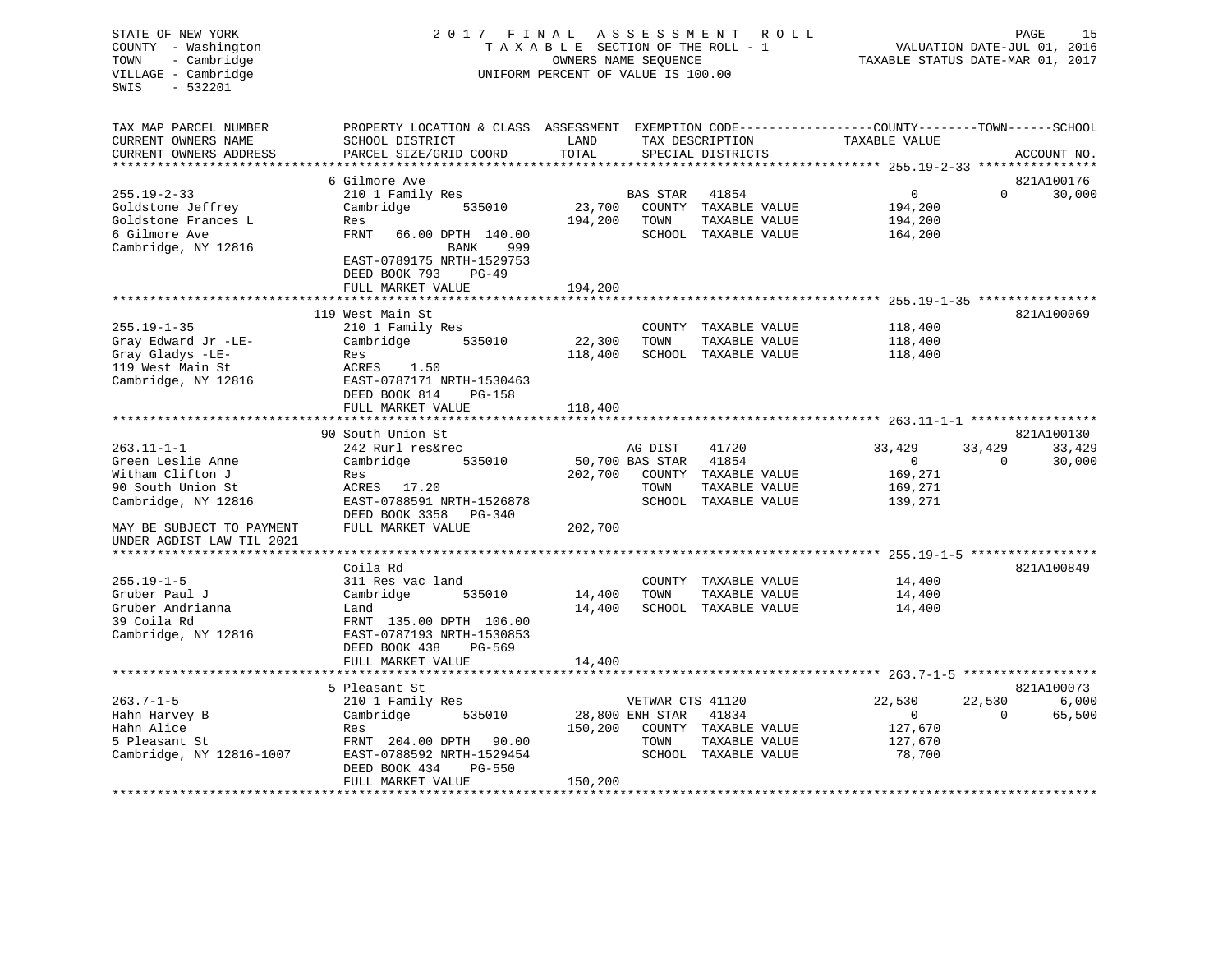| STATE OF NEW YORK<br>COUNTY - Washington<br>- Cambridge<br>TOWN<br>VILLAGE - Cambridge<br>SWIS<br>$-532201$ | 2017 FINAL ASSESSMENT                                                                            | TAXABLE SECTION OF THE ROLL - 1<br>OWNERS NAME SEOUENCE<br>UNIFORM PERCENT OF VALUE IS 100.00 |          | R O L L                               |                    | PAGE<br>16<br>VALUATION DATE-JUL 01, 2016<br>TAXABLE STATUS DATE-MAR 01, 2017 |
|-------------------------------------------------------------------------------------------------------------|--------------------------------------------------------------------------------------------------|-----------------------------------------------------------------------------------------------|----------|---------------------------------------|--------------------|-------------------------------------------------------------------------------|
| TAX MAP PARCEL NUMBER                                                                                       | PROPERTY LOCATION & CLASS ASSESSMENT EXEMPTION CODE----------------COUNTY-------TOWN------SCHOOL |                                                                                               |          |                                       |                    |                                                                               |
| CURRENT OWNERS NAME                                                                                         | SCHOOL DISTRICT                                                                                  | LAND                                                                                          |          | TAX DESCRIPTION                       | TAXABLE VALUE      |                                                                               |
| CURRENT OWNERS ADDRESS                                                                                      | PARCEL SIZE/GRID COORD                                                                           | TOTAL                                                                                         |          | SPECIAL DISTRICTS                     |                    | ACCOUNT NO.                                                                   |
|                                                                                                             |                                                                                                  |                                                                                               |          |                                       |                    | 821A100009                                                                    |
| $255.19 - 2 - 40$                                                                                           | 5 Academy St<br>230 3 Family Res                                                                 |                                                                                               |          | COUNTY TAXABLE VALUE                  | 154,000            |                                                                               |
| Hahn Harvey Jr                                                                                              | Cambridge<br>535010                                                                              | 28,100                                                                                        | TOWN     | TAXABLE VALUE                         | 154,000            |                                                                               |
| 5 Academy St                                                                                                | FRNT 78.00 DPTH 212.00                                                                           | 154,000                                                                                       |          | SCHOOL TAXABLE VALUE                  | 154,000            |                                                                               |
| Cambridge, NY 12816                                                                                         | BANK<br>999                                                                                      |                                                                                               |          |                                       |                    |                                                                               |
|                                                                                                             | EAST-0788961 NRTH-1529881<br>DEED BOOK 3684 PG-284                                               |                                                                                               |          |                                       |                    |                                                                               |
|                                                                                                             | FULL MARKET VALUE                                                                                | 154,000                                                                                       |          |                                       |                    |                                                                               |
|                                                                                                             |                                                                                                  |                                                                                               |          |                                       |                    |                                                                               |
| $263.7 - 2 - 11$                                                                                            | 32 South Union St                                                                                |                                                                                               |          |                                       |                    | 821A100018                                                                    |
| Harrington Brian Adam                                                                                       | 210 1 Family Res<br>Cambridge<br>535010                                                          | 25,800                                                                                        | TOWN     | COUNTY TAXABLE VALUE<br>TAXABLE VALUE | 190,000<br>190,000 |                                                                               |
| Harrington Megan Irene                                                                                      | 56.00 DPTH<br>FRNT                                                                               | 190,000                                                                                       |          | SCHOOL TAXABLE VALUE                  | 190,000            |                                                                               |
| 32 South Union St                                                                                           | ACRES<br>$0.38$ BANK<br>77                                                                       |                                                                                               |          |                                       |                    |                                                                               |
| Cambridge, NY 12816                                                                                         | EAST-0789408 NRTH-1528946                                                                        |                                                                                               |          |                                       |                    |                                                                               |
|                                                                                                             | DEED BOOK 3494 PG-30                                                                             |                                                                                               |          |                                       |                    |                                                                               |
|                                                                                                             | FULL MARKET VALUE                                                                                | 190,000                                                                                       |          |                                       |                    |                                                                               |
| *****************                                                                                           | ********************************                                                                 |                                                                                               |          |                                       |                    |                                                                               |
|                                                                                                             | 49 Academy St                                                                                    |                                                                                               |          |                                       |                    | 821A100144                                                                    |
| 263.7-2-28                                                                                                  | 210 1 Family Res                                                                                 |                                                                                               |          | COUNTY TAXABLE VALUE                  | 92,000             |                                                                               |
| Harrington Jeffery A                                                                                        | Cambridge<br>535010                                                                              | 23,500                                                                                        | TOWN     | TAXABLE VALUE                         | 92,000             |                                                                               |
| Motasky Sarah J                                                                                             | Res                                                                                              | 92,000                                                                                        |          | SCHOOL TAXABLE VALUE                  | 92,000             |                                                                               |
| 49 Academy St                                                                                               | FRNT 48.00 DPTH 170.00                                                                           |                                                                                               |          |                                       |                    |                                                                               |
| Cambridge, NY 12816                                                                                         | EAST-0789162 NRTH-1528529                                                                        |                                                                                               |          |                                       |                    |                                                                               |
|                                                                                                             | DEED BOOK 2182    PG-305                                                                         |                                                                                               |          |                                       |                    |                                                                               |
|                                                                                                             | FULL MARKET VALUE                                                                                | 92,000                                                                                        |          |                                       |                    |                                                                               |
|                                                                                                             |                                                                                                  |                                                                                               |          |                                       |                    | 821A100043                                                                    |
| $263.7 - 1 - 2$                                                                                             | 14 Myrtle Ave<br>484 1 use sm bld                                                                |                                                                                               |          | COUNTY TAXABLE VALUE                  | 54,700             |                                                                               |
| Harrington Sharon W Jr                                                                                      | 535010<br>Cambridge                                                                              | 25,000                                                                                        | TOWN     | TAXABLE VALUE                         | 54,700             |                                                                               |
| 11 Driscoll Way                                                                                             | FRNT 82.00 DPTH 198.00                                                                           | 54,700                                                                                        |          | SCHOOL TAXABLE VALUE                  | 54,700             |                                                                               |
| Cambridge, NY 12816                                                                                         | EAST-0788397 NRTH-1529489                                                                        |                                                                                               |          |                                       |                    |                                                                               |
|                                                                                                             | DEED BOOK 3598<br>PG-189                                                                         |                                                                                               |          |                                       |                    |                                                                               |
|                                                                                                             | FULL MARKET VALUE                                                                                | 54,700                                                                                        |          |                                       |                    |                                                                               |
|                                                                                                             |                                                                                                  |                                                                                               |          |                                       |                    |                                                                               |
|                                                                                                             | 24 South Union St                                                                                |                                                                                               |          |                                       |                    | 821A100094                                                                    |
| 263.7-2-8                                                                                                   | 210 1 Family Res                                                                                 |                                                                                               | ENH STAR | 41834                                 | $\mathbf{0}$       | $\Omega$<br>65,500                                                            |
| Harris Rupert B JR                                                                                          | 535010<br>Cambridge                                                                              | 27,100                                                                                        |          | COUNTY TAXABLE VALUE                  | 183,000            |                                                                               |
| Harris Janice V                                                                                             | Res                                                                                              | 183,000                                                                                       | TOWN     | TAXABLE VALUE                         | 183,000            |                                                                               |
| 24 South Union St                                                                                           | FRNT 66.00 DPTH 282.00                                                                           |                                                                                               |          | SCHOOL TAXABLE VALUE                  | 117,500            |                                                                               |
| Cambridge, NY 12816-1018                                                                                    | EAST-0789443 NRTH-1529161                                                                        |                                                                                               |          |                                       |                    |                                                                               |
|                                                                                                             | DEED BOOK 2179<br><b>PG-94</b>                                                                   |                                                                                               |          |                                       |                    |                                                                               |
|                                                                                                             | FULL MARKET VALUE                                                                                | 183,000                                                                                       |          |                                       |                    |                                                                               |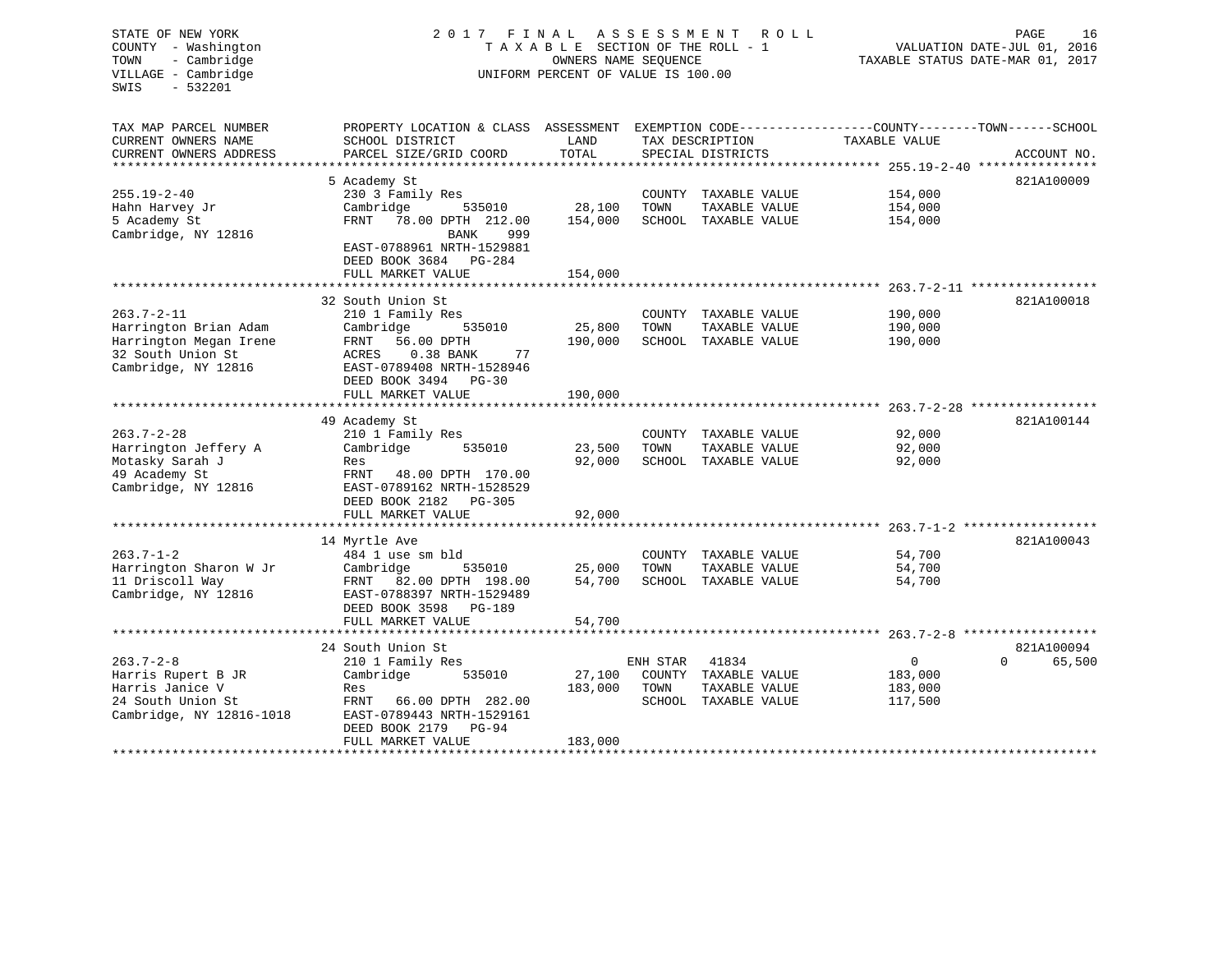| STATE OF NEW YORK<br>COUNTY - Washington<br>- Cambridge<br>TOWN<br>VILLAGE - Cambridge<br>$-532201$<br>SWIS | 2017 FINAL<br>TAXABLE SECTION OF THE ROLL - 1<br>UNIFORM PERCENT OF VALUE IS 100.00                                    | PAGE<br>17<br>R O L L<br>VALUATION DATE-JUL 01, 2016<br>TAXABLE STATUS DATE-MAR 01, 2017 |                                      |                                                                        |                                              |          |             |
|-------------------------------------------------------------------------------------------------------------|------------------------------------------------------------------------------------------------------------------------|------------------------------------------------------------------------------------------|--------------------------------------|------------------------------------------------------------------------|----------------------------------------------|----------|-------------|
| TAX MAP PARCEL NUMBER                                                                                       | PROPERTY LOCATION & CLASS ASSESSMENT EXEMPTION CODE---------------COUNTY-------TOWN-----SCHOOL                         |                                                                                          |                                      |                                                                        |                                              |          |             |
| CURRENT OWNERS NAME<br>CURRENT OWNERS ADDRESS<br>**********************                                     | SCHOOL DISTRICT<br>PARCEL SIZE/GRID COORD                                                                              | LAND<br>TOTAL                                                                            | TAX DESCRIPTION<br>SPECIAL DISTRICTS |                                                                        | TAXABLE VALUE                                |          | ACCOUNT NO. |
|                                                                                                             | 20 Myrtle Ave                                                                                                          |                                                                                          |                                      |                                                                        |                                              |          | 821A100116  |
| $263.7 - 1 - 3$                                                                                             | 210 1 Family Res                                                                                                       |                                                                                          |                                      | COUNTY TAXABLE VALUE                                                   | 162,100                                      |          |             |
| Hart Rebecca A                                                                                              | Cambridge<br>535010                                                                                                    | 30,500                                                                                   | TOWN                                 | TAXABLE VALUE                                                          | 162,100                                      |          |             |
| 20 Myrtle Ave                                                                                               | Res                                                                                                                    | 162,100                                                                                  |                                      | SCHOOL TAXABLE VALUE                                                   | 162,100                                      |          |             |
| Cambridge, NY 12816                                                                                         | ACRES<br>1.13 BANK<br>999<br>EAST-0788413 NRTH-1529340<br>DEED BOOK 3572 PG-58                                         |                                                                                          |                                      |                                                                        |                                              |          |             |
|                                                                                                             | FULL MARKET VALUE                                                                                                      | 162,100                                                                                  |                                      |                                                                        |                                              |          |             |
|                                                                                                             |                                                                                                                        |                                                                                          |                                      |                                                                        |                                              |          |             |
|                                                                                                             | 37 Academy St                                                                                                          |                                                                                          |                                      |                                                                        |                                              |          | 821A100050  |
| $263.7 - 2 - 34$<br>Holcomb John L                                                                          | 210 1 Family Res<br>535010                                                                                             | 23,300                                                                                   | BAS STAR                             | 41854<br>COUNTY TAXABLE VALUE                                          | $\mathbf{0}$<br>106,100                      | $\Omega$ | 30,000      |
| Holcomb Casey L                                                                                             | Cambridge<br>Res                                                                                                       | 106,100                                                                                  | TOWN                                 | TAXABLE VALUE                                                          | 106,100                                      |          |             |
| 37 Academy St                                                                                               | Easement 2939/270                                                                                                      |                                                                                          |                                      | SCHOOL TAXABLE VALUE                                                   | 76,100                                       |          |             |
| Cambridge, NY 12816                                                                                         | 66.00 DPTH 137.00<br>FRNT<br>BANK<br>999<br>EAST-0789226 NRTH-1528838                                                  |                                                                                          |                                      |                                                                        |                                              |          |             |
|                                                                                                             | DEED BOOK 2994 PG-38<br>FULL MARKET VALUE                                                                              | 106,100                                                                                  |                                      |                                                                        |                                              |          |             |
|                                                                                                             |                                                                                                                        |                                                                                          |                                      |                                                                        |                                              |          |             |
|                                                                                                             | 10 Gilmore Ave                                                                                                         |                                                                                          |                                      |                                                                        |                                              |          | 821A100062  |
| $255.19 - 2 - 35$                                                                                           | 210 1 Family Res                                                                                                       |                                                                                          |                                      | COUNTY TAXABLE VALUE                                                   | 120,900                                      |          |             |
| Howard Melanie D                                                                                            | Cambridge<br>535010                                                                                                    | 23,100                                                                                   | TOWN                                 | TAXABLE VALUE                                                          | 120,900                                      |          |             |
| 48 Michael Dr                                                                                               | Res                                                                                                                    | 120,900                                                                                  |                                      | SCHOOL TAXABLE VALUE                                                   | 120,900                                      |          |             |
| Saratoga Springs, NY 12866                                                                                  | FRNT<br>66.00 DPTH 135.00<br>999<br>BANK<br>EAST-0789187 NRTH-1529611<br>DEED BOOK 3238<br>$PG-1$<br>FULL MARKET VALUE | 120,900                                                                                  |                                      |                                                                        |                                              |          |             |
|                                                                                                             |                                                                                                                        |                                                                                          |                                      |                                                                        |                                              |          |             |
|                                                                                                             | 55 Academy St                                                                                                          |                                                                                          |                                      |                                                                        |                                              |          | 821A100150  |
| $263.7 - 2 - 26$                                                                                            | 210 1 Family Res                                                                                                       |                                                                                          | BAS STAR                             | 41854                                                                  | 0                                            | $\Omega$ | 30,000      |
| Hunt Shannon L Jr                                                                                           | Cambridge<br>535010                                                                                                    | 23,700                                                                                   |                                      | COUNTY TAXABLE VALUE                                                   | 102,600                                      |          |             |
| 55 Academy St                                                                                               | <b>FRNT</b><br>54.00 DPTH 162.00                                                                                       | 102,600                                                                                  | TOWN                                 | TAXABLE VALUE                                                          | 102,600                                      |          |             |
| Cambridge, NY 12816                                                                                         | BANK<br>998<br>EAST-0789174 NRTH-1528415<br>DEED BOOK 3208 PG-132                                                      |                                                                                          |                                      | SCHOOL TAXABLE VALUE                                                   | 72,600                                       |          |             |
|                                                                                                             | FULL MARKET VALUE                                                                                                      | 102,600                                                                                  |                                      |                                                                        |                                              |          |             |
|                                                                                                             |                                                                                                                        |                                                                                          |                                      |                                                                        |                                              |          |             |
|                                                                                                             | 14 South Union St                                                                                                      |                                                                                          |                                      |                                                                        |                                              |          | 821A100005  |
| $255.19 - 2 - 21$                                                                                           | 210 1 Family Res                                                                                                       |                                                                                          | VETWAR CTS 41120                     |                                                                        | 32,070                                       | 27,000   | 6,000       |
| Imhof John                                                                                                  | 535010<br>Cambridge                                                                                                    |                                                                                          | 26,000 VETCOM CTS 41130              |                                                                        | 53,450                                       | 45,000   | 10,000      |
| 14 South Union St                                                                                           | Res                                                                                                                    |                                                                                          | 213,800 VETDIS CTS 41140             |                                                                        | 10,690                                       | 10,690   | 10,690      |
| Cambridge, NY 12816                                                                                         | Renovations                                                                                                            |                                                                                          | VETDIS CTS 41140                     |                                                                        | 10,690                                       | 10,690   | 10,690      |
|                                                                                                             | 2 Vet Owners<br>FRNT<br>63.00 DPTH 194.00<br>BANK<br>999<br>EAST-0789568 NRTH-1529570                                  |                                                                                          | BAS STAR<br>TOWN                     | 41854<br>COUNTY TAXABLE VALUE<br>TAXABLE VALUE<br>SCHOOL TAXABLE VALUE | $\mathbf 0$<br>106,900<br>120,420<br>146,420 | 0        | 30,000      |
|                                                                                                             | $PG-26$<br>DEED BOOK 677<br>FULL MARKET VALUE                                                                          | 213,800                                                                                  |                                      |                                                                        |                                              |          |             |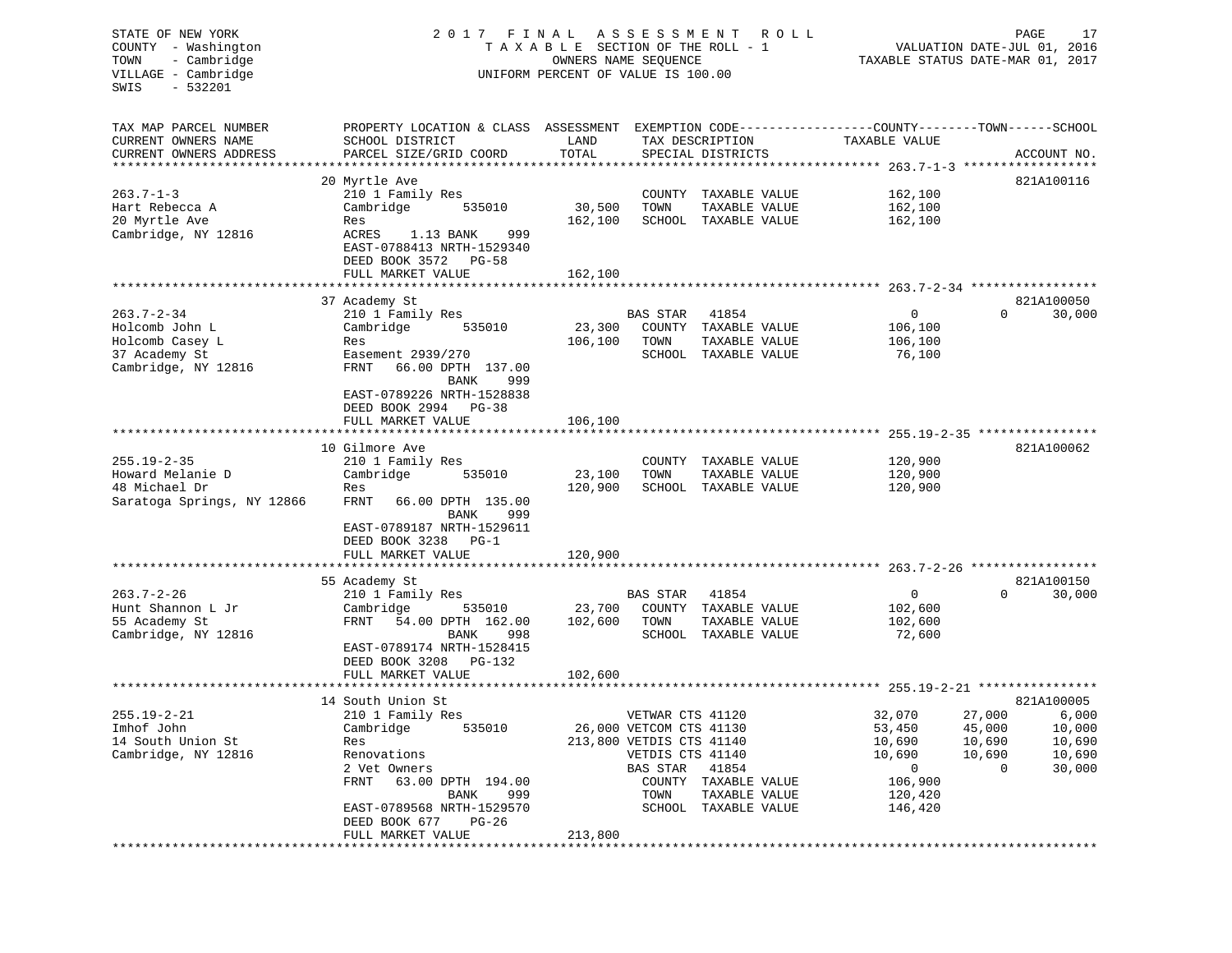| STATE OF NEW YORK<br>COUNTY - Washington<br>- Cambridge<br>TOWN<br>VILLAGE - Cambridge<br>- 532201<br>SWIS               | FINAL<br>2 0 1 7<br>TAXABLE SECTION OF THE ROLL - 1<br>UNIFORM PERCENT OF VALUE IS 100.00                                                                                                              | 18<br>R O L L<br>PAGE<br>VALUATION DATE-JUL 01, 2016<br>TAXABLE STATUS DATE-MAR 01, 2017 |                  |                                                                        |                                                                           |                                  |
|--------------------------------------------------------------------------------------------------------------------------|--------------------------------------------------------------------------------------------------------------------------------------------------------------------------------------------------------|------------------------------------------------------------------------------------------|------------------|------------------------------------------------------------------------|---------------------------------------------------------------------------|----------------------------------|
| TAX MAP PARCEL NUMBER<br>CURRENT OWNERS NAME<br>CURRENT OWNERS ADDRESS                                                   | PROPERTY LOCATION & CLASS ASSESSMENT EXEMPTION CODE----------------COUNTY-------TOWN------SCHOOL<br>SCHOOL DISTRICT<br>PARCEL SIZE/GRID COORD                                                          | LAND<br>TOTAL<br>*******                                                                 |                  | TAX DESCRIPTION<br>SPECIAL DISTRICTS                                   | TAXABLE VALUE                                                             | ACCOUNT NO.                      |
| $255.19 - 2 - 13$<br>Imhof John V<br>JTF-GTMO/OMC<br>APO, AE 09522-9998                                                  | 47 West Main St<br>482 Det row bldg<br>Cambridge<br>535010<br>Store & Flat<br>26.00 DPTH 75.00<br>FRNT<br>EAST-0789714 NRTH-1530129<br>DEED BOOK 818<br>PG-346<br>FULL MARKET VALUE                    | 14,500<br>101,500<br>101,500                                                             | TOWN             | COUNTY TAXABLE VALUE<br>TAXABLE VALUE<br>SCHOOL TAXABLE VALUE          | *********** 255.19-2-13 ****************<br>101,500<br>101,500<br>101,500 | 821A100067                       |
|                                                                                                                          |                                                                                                                                                                                                        | ************                                                                             |                  |                                                                        | *********************************** 255.19-2-14 *****************         |                                  |
| $255.19 - 2 - 14$<br>Imhof John V<br>Imhof Christina C<br>JTF-GTMO/OMC<br>APO, AE 09522-9998                             | 41 West Main St<br>482 Det row bldg<br>535010<br>Cambridge<br>Stores & Flats<br>2409/336<br>46.00 DPTH 82.00<br>FRNT<br>EAST-0789750 NRTH-1530126<br>DEED BOOK 1874 PG-111<br>FULL MARKET VALUE        | 15,700<br>121,000<br>121,000                                                             | TOWN             | COUNTY TAXABLE VALUE<br>TAXABLE VALUE<br>SCHOOL TAXABLE VALUE          | 121,000<br>121,000<br>121,000                                             | 821A100148                       |
|                                                                                                                          | **********************                                                                                                                                                                                 | * * * * * * * * * * * * *                                                                |                  |                                                                        |                                                                           |                                  |
| $263.7 - 2 - 16$<br>Jahne Donald A<br>Jahne Lois Ann<br>44 South Union St<br>Cambridge, NY 12816<br>******************** | 44 South Union St<br>210 1 Family Res<br>Cambridge<br>535010<br>Res<br>FRNT 110.00 DPTH 180.00<br>EAST-0789347 NRTH-1528527<br>DEED BOOK 570<br>PG-184<br>FULL MARKET VALUE<br>*********************** | 30,100<br>116,900<br>116,900                                                             | ENH STAR<br>TOWN | 41834<br>COUNTY TAXABLE VALUE<br>TAXABLE VALUE<br>SCHOOL TAXABLE VALUE | $\mathbf{0}$<br>116,900<br>116,900<br>51,400                              | 821A100151<br>$\Omega$<br>65,500 |
|                                                                                                                          | 80 South Union St                                                                                                                                                                                      |                                                                                          |                  |                                                                        |                                                                           | 821A100083                       |
| $263.11 - 1 - 5$<br>Jeskie Henry J<br>PO Box 174<br>Cambridge, NY 12816                                                  | 210 1 Family Res<br>535010<br>Cambridge<br>Res<br>441/756<br>FRNT<br>99.00 DPTH<br>91.00<br>EAST-0789135 NRTH-1526977<br>DEED BOOK 3128<br>PG-65                                                       | 21,400<br>132,400                                                                        | TOWN             | COUNTY TAXABLE VALUE<br>TAXABLE VALUE<br>SCHOOL TAXABLE VALUE          | 132,400<br>132,400<br>132,400                                             |                                  |
|                                                                                                                          | FULL MARKET VALUE                                                                                                                                                                                      | 132,400                                                                                  |                  |                                                                        |                                                                           |                                  |
| $263.7 - 1 - 10$<br>Jones Carl<br>Jones Florence<br>4151 Route 346<br>North Pownal, VT 05260-9707                        | 14 Academy St<br>280 Res Multiple<br>535010<br>Cambridge<br>Res<br>FRNT<br>66.00 DPTH 170.00<br>0.26<br>ACRES<br>EAST-0788811 NRTH-1529376<br>DEED BOOK 445<br>PG-166<br>FULL MARKET VALUE             | 25,600<br>139,500                                                                        | TOWN             | COUNTY TAXABLE VALUE<br>TAXABLE VALUE<br>SCHOOL TAXABLE VALUE          | 139,500<br>139,500<br>139,500                                             | 821A100160                       |
| * * * * * * * * * * * * * * * * * * *                                                                                    | ******************                                                                                                                                                                                     | 139,500                                                                                  |                  |                                                                        |                                                                           |                                  |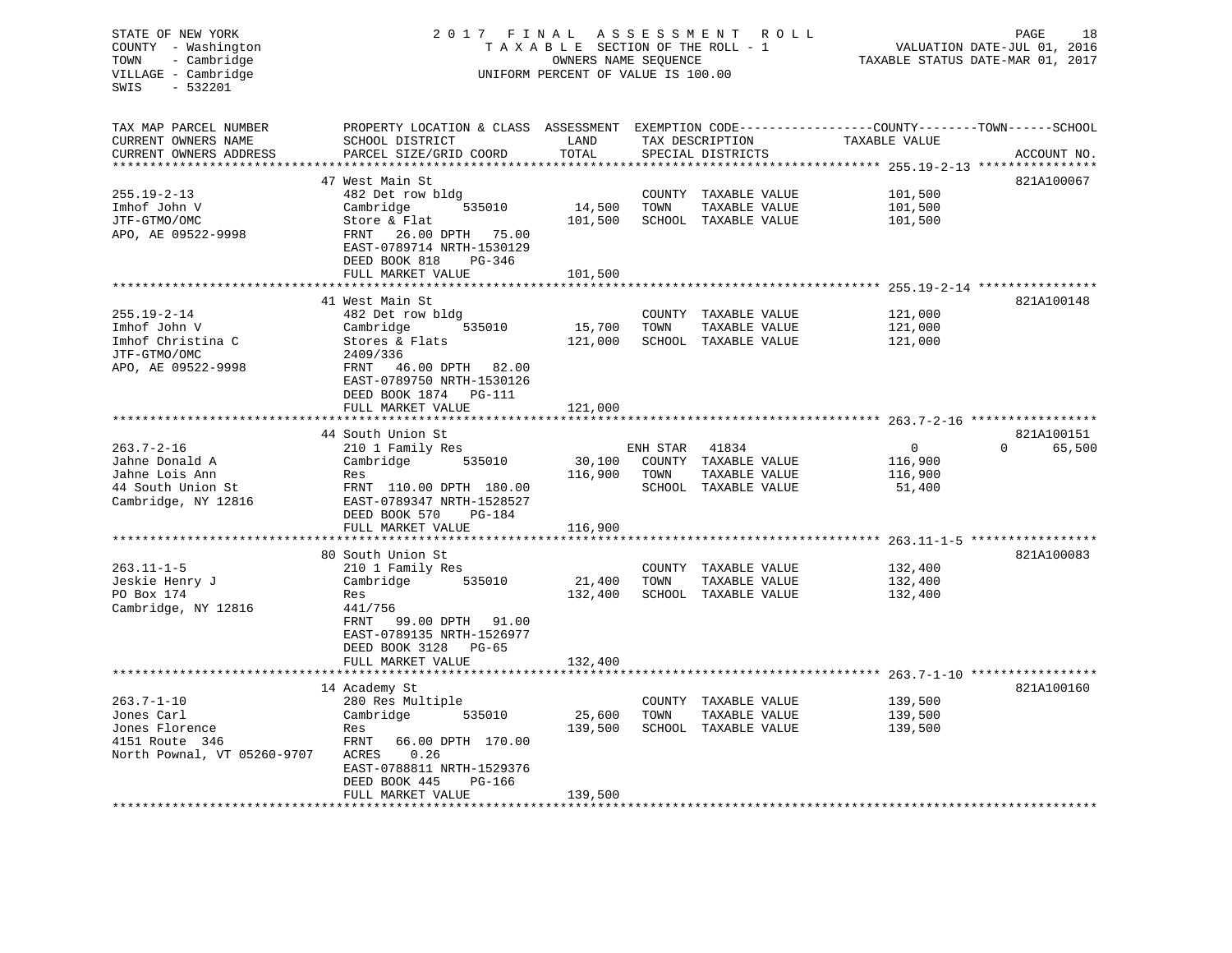# STATE OF NEW YORK 2 0 1 7 F I N A L A S S E S S M E N T R O L L PAGE 19 COUNTY - Washington T A X A B L E SECTION OF THE ROLL - 1 VALUATION DATE-JUL 01, 2016 TOWN - Cambridge OWNERS NAME SEQUENCE TAXABLE STATUS DATE-MAR 01, 2017 UNIFORM PERCENT OF VALUE IS 100.00

| SCHOOL DISTRICT<br>LAND<br>TAX DESCRIPTION<br>TAXABLE VALUE<br>TOTAL<br>CURRENT OWNERS ADDRESS<br>PARCEL SIZE/GRID COORD<br>SPECIAL DISTRICTS<br>ACCOUNT NO.<br>821A100006<br>26 South Union St<br>$263.7 - 2 - 9$<br>210 1 Family Res<br>$\mathbf{0}$<br>30,000<br><b>BAS STAR</b><br>41854<br>$\Omega$<br>Jones Theresa A<br>Cambridge<br>535010<br>27,200<br>COUNTY TAXABLE VALUE<br>93,000<br>26 South Union St<br>93,000<br>TOWN<br>TAXABLE VALUE<br>93,000<br>Res<br>Cambridge, NY 12816<br>SCHOOL TAXABLE VALUE<br>FRNT 67.00 DPTH 262.00<br>63,000<br>EAST-0789440 NRTH-1529095<br>DEED BOOK 2182<br>PG-252<br>FULL MARKET VALUE<br>93,000<br>821A100089<br>118 West Main St<br>$\Omega$<br>30,000<br>210 1 Family Res<br><b>BAS STAR</b><br>41854<br>$\Omega$<br>31,500<br>Cambridge<br>535010<br>COUNTY TAXABLE VALUE<br>170,000<br>Jones Alexina M<br>170,000<br>TOWN<br>TAXABLE VALUE<br>170,000<br>Res<br>118 West Main St<br>FRNT 100.00 DPTH 400.00<br>SCHOOL TAXABLE VALUE<br>140,000<br>Cambridge, NY 12816<br>EAST-0788680 NRTH-1530278<br>DEED BOOK 2870 PG-303<br>FULL MARKET VALUE<br>170,000<br>821A100033<br>33 Academy St<br>$263.7 - 2 - 36$<br>210 1 Family Res<br>$\mathbf{0}$<br>30,000<br>BAS STAR<br>41854<br>$\Omega$<br>42,200<br>Joseph John J<br>Cambridge<br>535010<br>COUNTY TAXABLE VALUE<br>153,000<br>Joseph Linda M<br>153,000<br>TAXABLE VALUE<br>TOWN<br>153,000<br>Res<br>999<br>1.03 BANK<br>SCHOOL TAXABLE VALUE<br>ACRES<br>123,000<br>EAST-0789155 NRTH-1529022<br>DEED BOOK 1960<br>PG-284<br>FULL MARKET VALUE<br>153,000<br>821A100044<br>5 North Union St<br>$255.20 - 1 - 6$<br>220 2 Family Res<br>COUNTY TAXABLE VALUE<br>130,400<br>19,500<br>TOWN<br>TAXABLE VALUE<br>Kavanaugh Timothy R<br>Cambridge<br>535010<br>130,400<br>Kavanaugh Sandra H<br>130,400<br>SCHOOL TAXABLE VALUE<br>130,400<br>Res<br>133 Woodstone Dr<br>82.00 DPTH<br>85.00<br>FRNT<br>Vicksburg, MS 39183<br>EAST-0790026 NRTH-1530490<br>DEED BOOK 605<br>$PG-204$<br>130,400<br>FULL MARKET VALUE<br>78 South Union St<br>821A100081<br>92,000<br>210 1 Family Res<br>COUNTY TAXABLE VALUE<br>23,600<br>92,000<br>Cambridge<br>535010<br>TOWN<br>TAXABLE VALUE<br>Kelley Linda<br>92,000<br>SCHOOL TAXABLE VALUE<br>92,000<br>Res<br>40 Forest Dr<br>FRNT<br>80.00 DPTH 128.00<br>Springfield, VT 05156<br>EAST-0789105 NRTH-1527043<br>DEED BOOK 3422<br>$PG-51$<br>FULL MARKET VALUE<br>92,000 | TAX MAP PARCEL NUMBER | PROPERTY LOCATION & CLASS | ASSESSMENT |  | EXEMPTION CODE-----------------COUNTY-------TOWN------SCHOOL |  |
|-----------------------------------------------------------------------------------------------------------------------------------------------------------------------------------------------------------------------------------------------------------------------------------------------------------------------------------------------------------------------------------------------------------------------------------------------------------------------------------------------------------------------------------------------------------------------------------------------------------------------------------------------------------------------------------------------------------------------------------------------------------------------------------------------------------------------------------------------------------------------------------------------------------------------------------------------------------------------------------------------------------------------------------------------------------------------------------------------------------------------------------------------------------------------------------------------------------------------------------------------------------------------------------------------------------------------------------------------------------------------------------------------------------------------------------------------------------------------------------------------------------------------------------------------------------------------------------------------------------------------------------------------------------------------------------------------------------------------------------------------------------------------------------------------------------------------------------------------------------------------------------------------------------------------------------------------------------------------------------------------------------------------------------------------------------------------------------------------------------------------------------------------------------------------------------------------------------------------------------------------------------------------------------------------------------------------------------------------------------------------------------------------------------------------------------|-----------------------|---------------------------|------------|--|--------------------------------------------------------------|--|
|                                                                                                                                                                                                                                                                                                                                                                                                                                                                                                                                                                                                                                                                                                                                                                                                                                                                                                                                                                                                                                                                                                                                                                                                                                                                                                                                                                                                                                                                                                                                                                                                                                                                                                                                                                                                                                                                                                                                                                                                                                                                                                                                                                                                                                                                                                                                                                                                                                   | CURRENT OWNERS NAME   |                           |            |  |                                                              |  |
|                                                                                                                                                                                                                                                                                                                                                                                                                                                                                                                                                                                                                                                                                                                                                                                                                                                                                                                                                                                                                                                                                                                                                                                                                                                                                                                                                                                                                                                                                                                                                                                                                                                                                                                                                                                                                                                                                                                                                                                                                                                                                                                                                                                                                                                                                                                                                                                                                                   |                       |                           |            |  |                                                              |  |
|                                                                                                                                                                                                                                                                                                                                                                                                                                                                                                                                                                                                                                                                                                                                                                                                                                                                                                                                                                                                                                                                                                                                                                                                                                                                                                                                                                                                                                                                                                                                                                                                                                                                                                                                                                                                                                                                                                                                                                                                                                                                                                                                                                                                                                                                                                                                                                                                                                   |                       |                           |            |  |                                                              |  |
|                                                                                                                                                                                                                                                                                                                                                                                                                                                                                                                                                                                                                                                                                                                                                                                                                                                                                                                                                                                                                                                                                                                                                                                                                                                                                                                                                                                                                                                                                                                                                                                                                                                                                                                                                                                                                                                                                                                                                                                                                                                                                                                                                                                                                                                                                                                                                                                                                                   |                       |                           |            |  |                                                              |  |
|                                                                                                                                                                                                                                                                                                                                                                                                                                                                                                                                                                                                                                                                                                                                                                                                                                                                                                                                                                                                                                                                                                                                                                                                                                                                                                                                                                                                                                                                                                                                                                                                                                                                                                                                                                                                                                                                                                                                                                                                                                                                                                                                                                                                                                                                                                                                                                                                                                   |                       |                           |            |  |                                                              |  |
|                                                                                                                                                                                                                                                                                                                                                                                                                                                                                                                                                                                                                                                                                                                                                                                                                                                                                                                                                                                                                                                                                                                                                                                                                                                                                                                                                                                                                                                                                                                                                                                                                                                                                                                                                                                                                                                                                                                                                                                                                                                                                                                                                                                                                                                                                                                                                                                                                                   |                       |                           |            |  |                                                              |  |
|                                                                                                                                                                                                                                                                                                                                                                                                                                                                                                                                                                                                                                                                                                                                                                                                                                                                                                                                                                                                                                                                                                                                                                                                                                                                                                                                                                                                                                                                                                                                                                                                                                                                                                                                                                                                                                                                                                                                                                                                                                                                                                                                                                                                                                                                                                                                                                                                                                   |                       |                           |            |  |                                                              |  |
|                                                                                                                                                                                                                                                                                                                                                                                                                                                                                                                                                                                                                                                                                                                                                                                                                                                                                                                                                                                                                                                                                                                                                                                                                                                                                                                                                                                                                                                                                                                                                                                                                                                                                                                                                                                                                                                                                                                                                                                                                                                                                                                                                                                                                                                                                                                                                                                                                                   |                       |                           |            |  |                                                              |  |
|                                                                                                                                                                                                                                                                                                                                                                                                                                                                                                                                                                                                                                                                                                                                                                                                                                                                                                                                                                                                                                                                                                                                                                                                                                                                                                                                                                                                                                                                                                                                                                                                                                                                                                                                                                                                                                                                                                                                                                                                                                                                                                                                                                                                                                                                                                                                                                                                                                   |                       |                           |            |  |                                                              |  |
|                                                                                                                                                                                                                                                                                                                                                                                                                                                                                                                                                                                                                                                                                                                                                                                                                                                                                                                                                                                                                                                                                                                                                                                                                                                                                                                                                                                                                                                                                                                                                                                                                                                                                                                                                                                                                                                                                                                                                                                                                                                                                                                                                                                                                                                                                                                                                                                                                                   |                       |                           |            |  |                                                              |  |
|                                                                                                                                                                                                                                                                                                                                                                                                                                                                                                                                                                                                                                                                                                                                                                                                                                                                                                                                                                                                                                                                                                                                                                                                                                                                                                                                                                                                                                                                                                                                                                                                                                                                                                                                                                                                                                                                                                                                                                                                                                                                                                                                                                                                                                                                                                                                                                                                                                   |                       |                           |            |  |                                                              |  |
|                                                                                                                                                                                                                                                                                                                                                                                                                                                                                                                                                                                                                                                                                                                                                                                                                                                                                                                                                                                                                                                                                                                                                                                                                                                                                                                                                                                                                                                                                                                                                                                                                                                                                                                                                                                                                                                                                                                                                                                                                                                                                                                                                                                                                                                                                                                                                                                                                                   |                       |                           |            |  |                                                              |  |
|                                                                                                                                                                                                                                                                                                                                                                                                                                                                                                                                                                                                                                                                                                                                                                                                                                                                                                                                                                                                                                                                                                                                                                                                                                                                                                                                                                                                                                                                                                                                                                                                                                                                                                                                                                                                                                                                                                                                                                                                                                                                                                                                                                                                                                                                                                                                                                                                                                   |                       |                           |            |  |                                                              |  |
|                                                                                                                                                                                                                                                                                                                                                                                                                                                                                                                                                                                                                                                                                                                                                                                                                                                                                                                                                                                                                                                                                                                                                                                                                                                                                                                                                                                                                                                                                                                                                                                                                                                                                                                                                                                                                                                                                                                                                                                                                                                                                                                                                                                                                                                                                                                                                                                                                                   |                       |                           |            |  |                                                              |  |
|                                                                                                                                                                                                                                                                                                                                                                                                                                                                                                                                                                                                                                                                                                                                                                                                                                                                                                                                                                                                                                                                                                                                                                                                                                                                                                                                                                                                                                                                                                                                                                                                                                                                                                                                                                                                                                                                                                                                                                                                                                                                                                                                                                                                                                                                                                                                                                                                                                   | $255.19 - 1 - 29$     |                           |            |  |                                                              |  |
|                                                                                                                                                                                                                                                                                                                                                                                                                                                                                                                                                                                                                                                                                                                                                                                                                                                                                                                                                                                                                                                                                                                                                                                                                                                                                                                                                                                                                                                                                                                                                                                                                                                                                                                                                                                                                                                                                                                                                                                                                                                                                                                                                                                                                                                                                                                                                                                                                                   | Jones Thomas M        |                           |            |  |                                                              |  |
|                                                                                                                                                                                                                                                                                                                                                                                                                                                                                                                                                                                                                                                                                                                                                                                                                                                                                                                                                                                                                                                                                                                                                                                                                                                                                                                                                                                                                                                                                                                                                                                                                                                                                                                                                                                                                                                                                                                                                                                                                                                                                                                                                                                                                                                                                                                                                                                                                                   |                       |                           |            |  |                                                              |  |
|                                                                                                                                                                                                                                                                                                                                                                                                                                                                                                                                                                                                                                                                                                                                                                                                                                                                                                                                                                                                                                                                                                                                                                                                                                                                                                                                                                                                                                                                                                                                                                                                                                                                                                                                                                                                                                                                                                                                                                                                                                                                                                                                                                                                                                                                                                                                                                                                                                   |                       |                           |            |  |                                                              |  |
|                                                                                                                                                                                                                                                                                                                                                                                                                                                                                                                                                                                                                                                                                                                                                                                                                                                                                                                                                                                                                                                                                                                                                                                                                                                                                                                                                                                                                                                                                                                                                                                                                                                                                                                                                                                                                                                                                                                                                                                                                                                                                                                                                                                                                                                                                                                                                                                                                                   |                       |                           |            |  |                                                              |  |
|                                                                                                                                                                                                                                                                                                                                                                                                                                                                                                                                                                                                                                                                                                                                                                                                                                                                                                                                                                                                                                                                                                                                                                                                                                                                                                                                                                                                                                                                                                                                                                                                                                                                                                                                                                                                                                                                                                                                                                                                                                                                                                                                                                                                                                                                                                                                                                                                                                   |                       |                           |            |  |                                                              |  |
|                                                                                                                                                                                                                                                                                                                                                                                                                                                                                                                                                                                                                                                                                                                                                                                                                                                                                                                                                                                                                                                                                                                                                                                                                                                                                                                                                                                                                                                                                                                                                                                                                                                                                                                                                                                                                                                                                                                                                                                                                                                                                                                                                                                                                                                                                                                                                                                                                                   |                       |                           |            |  |                                                              |  |
|                                                                                                                                                                                                                                                                                                                                                                                                                                                                                                                                                                                                                                                                                                                                                                                                                                                                                                                                                                                                                                                                                                                                                                                                                                                                                                                                                                                                                                                                                                                                                                                                                                                                                                                                                                                                                                                                                                                                                                                                                                                                                                                                                                                                                                                                                                                                                                                                                                   |                       |                           |            |  |                                                              |  |
|                                                                                                                                                                                                                                                                                                                                                                                                                                                                                                                                                                                                                                                                                                                                                                                                                                                                                                                                                                                                                                                                                                                                                                                                                                                                                                                                                                                                                                                                                                                                                                                                                                                                                                                                                                                                                                                                                                                                                                                                                                                                                                                                                                                                                                                                                                                                                                                                                                   |                       |                           |            |  |                                                              |  |
|                                                                                                                                                                                                                                                                                                                                                                                                                                                                                                                                                                                                                                                                                                                                                                                                                                                                                                                                                                                                                                                                                                                                                                                                                                                                                                                                                                                                                                                                                                                                                                                                                                                                                                                                                                                                                                                                                                                                                                                                                                                                                                                                                                                                                                                                                                                                                                                                                                   |                       |                           |            |  |                                                              |  |
|                                                                                                                                                                                                                                                                                                                                                                                                                                                                                                                                                                                                                                                                                                                                                                                                                                                                                                                                                                                                                                                                                                                                                                                                                                                                                                                                                                                                                                                                                                                                                                                                                                                                                                                                                                                                                                                                                                                                                                                                                                                                                                                                                                                                                                                                                                                                                                                                                                   |                       |                           |            |  |                                                              |  |
|                                                                                                                                                                                                                                                                                                                                                                                                                                                                                                                                                                                                                                                                                                                                                                                                                                                                                                                                                                                                                                                                                                                                                                                                                                                                                                                                                                                                                                                                                                                                                                                                                                                                                                                                                                                                                                                                                                                                                                                                                                                                                                                                                                                                                                                                                                                                                                                                                                   |                       |                           |            |  |                                                              |  |
|                                                                                                                                                                                                                                                                                                                                                                                                                                                                                                                                                                                                                                                                                                                                                                                                                                                                                                                                                                                                                                                                                                                                                                                                                                                                                                                                                                                                                                                                                                                                                                                                                                                                                                                                                                                                                                                                                                                                                                                                                                                                                                                                                                                                                                                                                                                                                                                                                                   |                       |                           |            |  |                                                              |  |
|                                                                                                                                                                                                                                                                                                                                                                                                                                                                                                                                                                                                                                                                                                                                                                                                                                                                                                                                                                                                                                                                                                                                                                                                                                                                                                                                                                                                                                                                                                                                                                                                                                                                                                                                                                                                                                                                                                                                                                                                                                                                                                                                                                                                                                                                                                                                                                                                                                   | 33 Academy St         |                           |            |  |                                                              |  |
|                                                                                                                                                                                                                                                                                                                                                                                                                                                                                                                                                                                                                                                                                                                                                                                                                                                                                                                                                                                                                                                                                                                                                                                                                                                                                                                                                                                                                                                                                                                                                                                                                                                                                                                                                                                                                                                                                                                                                                                                                                                                                                                                                                                                                                                                                                                                                                                                                                   | Cambridge, NY 12816   |                           |            |  |                                                              |  |
|                                                                                                                                                                                                                                                                                                                                                                                                                                                                                                                                                                                                                                                                                                                                                                                                                                                                                                                                                                                                                                                                                                                                                                                                                                                                                                                                                                                                                                                                                                                                                                                                                                                                                                                                                                                                                                                                                                                                                                                                                                                                                                                                                                                                                                                                                                                                                                                                                                   |                       |                           |            |  |                                                              |  |
|                                                                                                                                                                                                                                                                                                                                                                                                                                                                                                                                                                                                                                                                                                                                                                                                                                                                                                                                                                                                                                                                                                                                                                                                                                                                                                                                                                                                                                                                                                                                                                                                                                                                                                                                                                                                                                                                                                                                                                                                                                                                                                                                                                                                                                                                                                                                                                                                                                   |                       |                           |            |  |                                                              |  |
|                                                                                                                                                                                                                                                                                                                                                                                                                                                                                                                                                                                                                                                                                                                                                                                                                                                                                                                                                                                                                                                                                                                                                                                                                                                                                                                                                                                                                                                                                                                                                                                                                                                                                                                                                                                                                                                                                                                                                                                                                                                                                                                                                                                                                                                                                                                                                                                                                                   |                       |                           |            |  |                                                              |  |
|                                                                                                                                                                                                                                                                                                                                                                                                                                                                                                                                                                                                                                                                                                                                                                                                                                                                                                                                                                                                                                                                                                                                                                                                                                                                                                                                                                                                                                                                                                                                                                                                                                                                                                                                                                                                                                                                                                                                                                                                                                                                                                                                                                                                                                                                                                                                                                                                                                   |                       |                           |            |  |                                                              |  |
|                                                                                                                                                                                                                                                                                                                                                                                                                                                                                                                                                                                                                                                                                                                                                                                                                                                                                                                                                                                                                                                                                                                                                                                                                                                                                                                                                                                                                                                                                                                                                                                                                                                                                                                                                                                                                                                                                                                                                                                                                                                                                                                                                                                                                                                                                                                                                                                                                                   |                       |                           |            |  |                                                              |  |
|                                                                                                                                                                                                                                                                                                                                                                                                                                                                                                                                                                                                                                                                                                                                                                                                                                                                                                                                                                                                                                                                                                                                                                                                                                                                                                                                                                                                                                                                                                                                                                                                                                                                                                                                                                                                                                                                                                                                                                                                                                                                                                                                                                                                                                                                                                                                                                                                                                   |                       |                           |            |  |                                                              |  |
|                                                                                                                                                                                                                                                                                                                                                                                                                                                                                                                                                                                                                                                                                                                                                                                                                                                                                                                                                                                                                                                                                                                                                                                                                                                                                                                                                                                                                                                                                                                                                                                                                                                                                                                                                                                                                                                                                                                                                                                                                                                                                                                                                                                                                                                                                                                                                                                                                                   |                       |                           |            |  |                                                              |  |
|                                                                                                                                                                                                                                                                                                                                                                                                                                                                                                                                                                                                                                                                                                                                                                                                                                                                                                                                                                                                                                                                                                                                                                                                                                                                                                                                                                                                                                                                                                                                                                                                                                                                                                                                                                                                                                                                                                                                                                                                                                                                                                                                                                                                                                                                                                                                                                                                                                   |                       |                           |            |  |                                                              |  |
|                                                                                                                                                                                                                                                                                                                                                                                                                                                                                                                                                                                                                                                                                                                                                                                                                                                                                                                                                                                                                                                                                                                                                                                                                                                                                                                                                                                                                                                                                                                                                                                                                                                                                                                                                                                                                                                                                                                                                                                                                                                                                                                                                                                                                                                                                                                                                                                                                                   |                       |                           |            |  |                                                              |  |
|                                                                                                                                                                                                                                                                                                                                                                                                                                                                                                                                                                                                                                                                                                                                                                                                                                                                                                                                                                                                                                                                                                                                                                                                                                                                                                                                                                                                                                                                                                                                                                                                                                                                                                                                                                                                                                                                                                                                                                                                                                                                                                                                                                                                                                                                                                                                                                                                                                   |                       |                           |            |  |                                                              |  |
|                                                                                                                                                                                                                                                                                                                                                                                                                                                                                                                                                                                                                                                                                                                                                                                                                                                                                                                                                                                                                                                                                                                                                                                                                                                                                                                                                                                                                                                                                                                                                                                                                                                                                                                                                                                                                                                                                                                                                                                                                                                                                                                                                                                                                                                                                                                                                                                                                                   |                       |                           |            |  |                                                              |  |
|                                                                                                                                                                                                                                                                                                                                                                                                                                                                                                                                                                                                                                                                                                                                                                                                                                                                                                                                                                                                                                                                                                                                                                                                                                                                                                                                                                                                                                                                                                                                                                                                                                                                                                                                                                                                                                                                                                                                                                                                                                                                                                                                                                                                                                                                                                                                                                                                                                   |                       |                           |            |  |                                                              |  |
|                                                                                                                                                                                                                                                                                                                                                                                                                                                                                                                                                                                                                                                                                                                                                                                                                                                                                                                                                                                                                                                                                                                                                                                                                                                                                                                                                                                                                                                                                                                                                                                                                                                                                                                                                                                                                                                                                                                                                                                                                                                                                                                                                                                                                                                                                                                                                                                                                                   |                       |                           |            |  |                                                              |  |
|                                                                                                                                                                                                                                                                                                                                                                                                                                                                                                                                                                                                                                                                                                                                                                                                                                                                                                                                                                                                                                                                                                                                                                                                                                                                                                                                                                                                                                                                                                                                                                                                                                                                                                                                                                                                                                                                                                                                                                                                                                                                                                                                                                                                                                                                                                                                                                                                                                   |                       |                           |            |  |                                                              |  |
|                                                                                                                                                                                                                                                                                                                                                                                                                                                                                                                                                                                                                                                                                                                                                                                                                                                                                                                                                                                                                                                                                                                                                                                                                                                                                                                                                                                                                                                                                                                                                                                                                                                                                                                                                                                                                                                                                                                                                                                                                                                                                                                                                                                                                                                                                                                                                                                                                                   | $263.11 - 1 - 4$      |                           |            |  |                                                              |  |
|                                                                                                                                                                                                                                                                                                                                                                                                                                                                                                                                                                                                                                                                                                                                                                                                                                                                                                                                                                                                                                                                                                                                                                                                                                                                                                                                                                                                                                                                                                                                                                                                                                                                                                                                                                                                                                                                                                                                                                                                                                                                                                                                                                                                                                                                                                                                                                                                                                   | Kelley Patrick Jr     |                           |            |  |                                                              |  |
|                                                                                                                                                                                                                                                                                                                                                                                                                                                                                                                                                                                                                                                                                                                                                                                                                                                                                                                                                                                                                                                                                                                                                                                                                                                                                                                                                                                                                                                                                                                                                                                                                                                                                                                                                                                                                                                                                                                                                                                                                                                                                                                                                                                                                                                                                                                                                                                                                                   |                       |                           |            |  |                                                              |  |
|                                                                                                                                                                                                                                                                                                                                                                                                                                                                                                                                                                                                                                                                                                                                                                                                                                                                                                                                                                                                                                                                                                                                                                                                                                                                                                                                                                                                                                                                                                                                                                                                                                                                                                                                                                                                                                                                                                                                                                                                                                                                                                                                                                                                                                                                                                                                                                                                                                   |                       |                           |            |  |                                                              |  |
|                                                                                                                                                                                                                                                                                                                                                                                                                                                                                                                                                                                                                                                                                                                                                                                                                                                                                                                                                                                                                                                                                                                                                                                                                                                                                                                                                                                                                                                                                                                                                                                                                                                                                                                                                                                                                                                                                                                                                                                                                                                                                                                                                                                                                                                                                                                                                                                                                                   |                       |                           |            |  |                                                              |  |
|                                                                                                                                                                                                                                                                                                                                                                                                                                                                                                                                                                                                                                                                                                                                                                                                                                                                                                                                                                                                                                                                                                                                                                                                                                                                                                                                                                                                                                                                                                                                                                                                                                                                                                                                                                                                                                                                                                                                                                                                                                                                                                                                                                                                                                                                                                                                                                                                                                   |                       |                           |            |  |                                                              |  |
|                                                                                                                                                                                                                                                                                                                                                                                                                                                                                                                                                                                                                                                                                                                                                                                                                                                                                                                                                                                                                                                                                                                                                                                                                                                                                                                                                                                                                                                                                                                                                                                                                                                                                                                                                                                                                                                                                                                                                                                                                                                                                                                                                                                                                                                                                                                                                                                                                                   |                       |                           |            |  |                                                              |  |
|                                                                                                                                                                                                                                                                                                                                                                                                                                                                                                                                                                                                                                                                                                                                                                                                                                                                                                                                                                                                                                                                                                                                                                                                                                                                                                                                                                                                                                                                                                                                                                                                                                                                                                                                                                                                                                                                                                                                                                                                                                                                                                                                                                                                                                                                                                                                                                                                                                   |                       |                           |            |  |                                                              |  |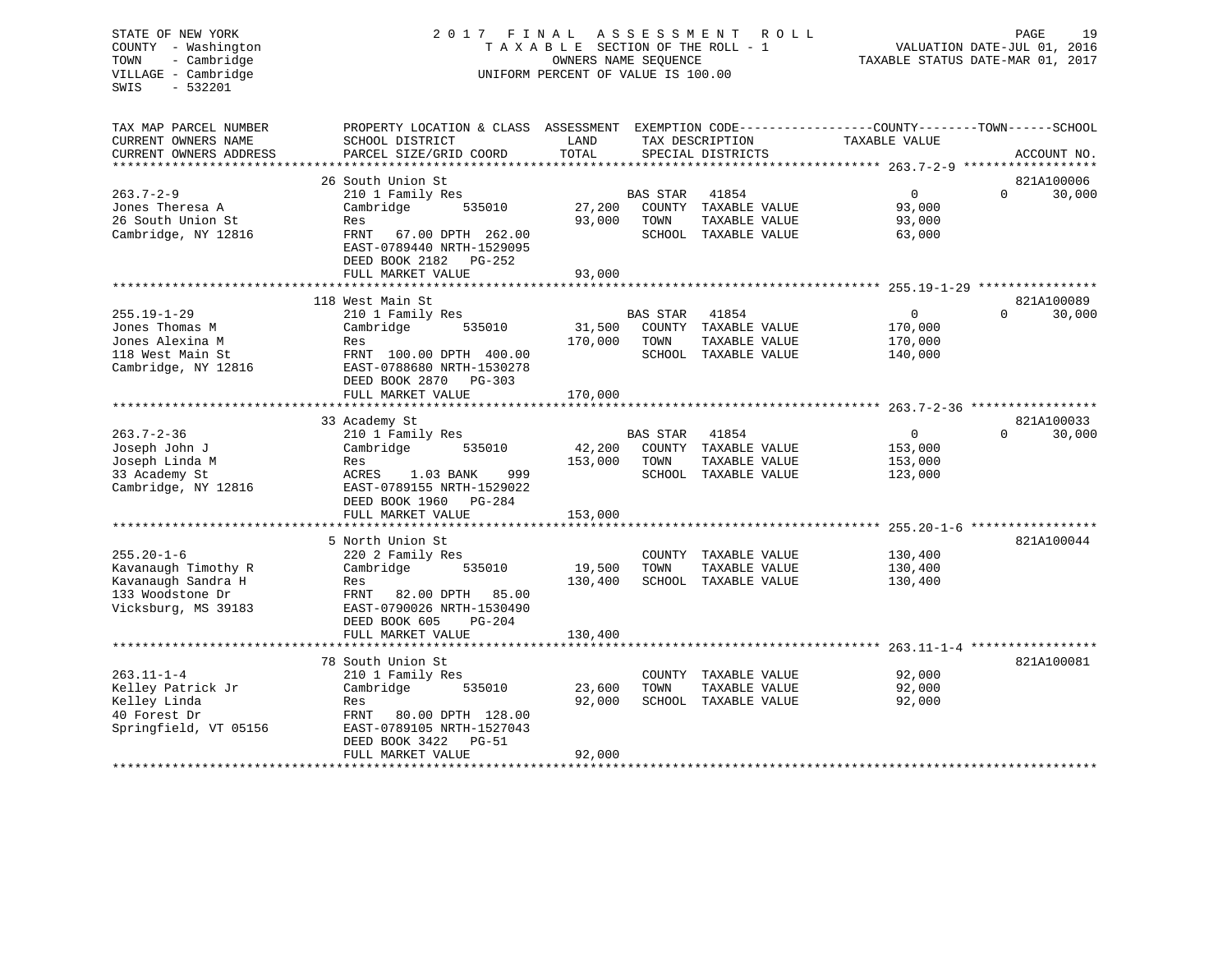| STATE OF NEW YORK<br>COUNTY - Washington<br>- Cambridge<br>TOWN<br>VILLAGE - Cambridge<br>$-532201$<br>SWIS | 2017 FINAL ASSESSMENT                                                             | TAXABLE SECTION OF THE ROLL - 1<br>OWNERS NAME SEQUENCE<br>UNIFORM PERCENT OF VALUE IS 100.00 |                 | R O L L                              | 20<br>PAGE<br>VALUATION DATE-JUL 01, 2016<br>TAXABLE STATUS DATE-MAR 01, 2017 |                    |
|-------------------------------------------------------------------------------------------------------------|-----------------------------------------------------------------------------------|-----------------------------------------------------------------------------------------------|-----------------|--------------------------------------|-------------------------------------------------------------------------------|--------------------|
| TAX MAP PARCEL NUMBER<br>CURRENT OWNERS NAME<br>CURRENT OWNERS ADDRESS                                      | PROPERTY LOCATION & CLASS ASSESSMENT<br>SCHOOL DISTRICT<br>PARCEL SIZE/GRID COORD | LAND<br>TOTAL                                                                                 |                 | TAX DESCRIPTION<br>SPECIAL DISTRICTS | EXEMPTION CODE-----------------COUNTY-------TOWN------SCHOOL<br>TAXABLE VALUE | ACCOUNT NO.        |
| **********************                                                                                      | ***********************                                                           |                                                                                               |                 |                                      |                                                                               |                    |
|                                                                                                             | 8 Myrtle Ave                                                                      |                                                                                               |                 |                                      |                                                                               | 821A100003         |
| $255.19 - 3 - 12$                                                                                           | 210 1 Family Res                                                                  |                                                                                               | <b>BAS STAR</b> | 41854                                | $\overline{0}$                                                                | $\Omega$<br>30,000 |
| Kelly Sara M                                                                                                | Cambridge<br>535010                                                               | 29,100                                                                                        |                 | COUNTY TAXABLE VALUE                 | 105,400                                                                       |                    |
| 8 Myrtle Ave                                                                                                | Res                                                                               | 105,400                                                                                       | TOWN            | TAXABLE VALUE                        | 105,400                                                                       |                    |
| Cambridge, NY 12816                                                                                         | Omitted Repay 2016                                                                |                                                                                               |                 | SCHOOL TAXABLE VALUE                 | 75,400                                                                        |                    |
|                                                                                                             | FRNT<br>99.00 DPTH 182.00                                                         |                                                                                               |                 | OM533 Omitted tax - flag             | $.00$ MT                                                                      |                    |
|                                                                                                             | EAST-0788292 NRTH-1529790                                                         |                                                                                               |                 |                                      |                                                                               |                    |
|                                                                                                             | DEED BOOK 3085 PG-250                                                             |                                                                                               |                 |                                      |                                                                               |                    |
|                                                                                                             | FULL MARKET VALUE                                                                 | 105,400                                                                                       |                 |                                      |                                                                               |                    |
|                                                                                                             |                                                                                   |                                                                                               |                 |                                      |                                                                               |                    |
|                                                                                                             | West Main St                                                                      |                                                                                               |                 |                                      |                                                                               | 821A100079         |
| $255.19 - 1 - 14.1$                                                                                         | 311 Res vac land                                                                  |                                                                                               | COUNTY          | TAXABLE VALUE                        | 20,000                                                                        |                    |
| King James II                                                                                               | 535010<br>Cambridge                                                               | 20,000                                                                                        | TOWN            | TAXABLE VALUE                        | 20,000                                                                        |                    |
| 108 West Main St                                                                                            | Vl                                                                                | 20,000                                                                                        |                 | SCHOOL TAXABLE VALUE                 | 20,000                                                                        |                    |
| Cambridge, NY 12816                                                                                         | ACRES<br>4.00<br>EAST-0789271 NRTH-1530850                                        |                                                                                               |                 |                                      |                                                                               |                    |
|                                                                                                             | DEED BOOK 480<br>PG-1047                                                          |                                                                                               |                 |                                      |                                                                               |                    |
|                                                                                                             | FULL MARKET VALUE                                                                 | 20,000                                                                                        |                 |                                      |                                                                               |                    |
|                                                                                                             | *******************                                                               |                                                                                               |                 |                                      |                                                                               |                    |
|                                                                                                             | West Main St                                                                      |                                                                                               |                 |                                      |                                                                               | 821A100102         |
| $255.19 - 1 - 13$                                                                                           | 311 Res vac land                                                                  |                                                                                               |                 | COUNTY TAXABLE VALUE                 | 5,000                                                                         |                    |
| King James K II                                                                                             | 535010<br>Cambridge                                                               | 5,000                                                                                         | TOWN            | TAXABLE VALUE                        | 5,000                                                                         |                    |
| 108 West Main St                                                                                            | Lot                                                                               | 5,000                                                                                         |                 | SCHOOL TAXABLE VALUE                 | 5,000                                                                         |                    |
| Cambridge, NY 12816                                                                                         | ACRES<br>1.00                                                                     |                                                                                               |                 |                                      |                                                                               |                    |
|                                                                                                             | EAST-0789092 NRTH-1530509                                                         |                                                                                               |                 |                                      |                                                                               |                    |
|                                                                                                             | DEED BOOK 472<br>PG-966                                                           |                                                                                               |                 |                                      |                                                                               |                    |
|                                                                                                             | FULL MARKET VALUE                                                                 | 5,000                                                                                         |                 |                                      |                                                                               |                    |
|                                                                                                             |                                                                                   |                                                                                               |                 |                                      | ********************************* 255.19-1-14.2 **************                |                    |
|                                                                                                             | West main St                                                                      |                                                                                               |                 |                                      |                                                                               | 821A100819         |
| $255.19 - 1 - 14.2$                                                                                         | 311 Res vac land                                                                  |                                                                                               | COUNTY          | TAXABLE VALUE                        | 1,400                                                                         |                    |
| King James K II                                                                                             | 535010<br>Cambridge                                                               | 1,400                                                                                         | TOWN            | TAXABLE VALUE                        | 1,400                                                                         |                    |
| King Jana T                                                                                                 | Vacant Land                                                                       | 1,400                                                                                         |                 | SCHOOL TAXABLE VALUE                 | 1,400                                                                         |                    |
| 108 West Main St                                                                                            | FRNT<br>54.00 DPTH 234.00                                                         |                                                                                               |                 |                                      |                                                                               |                    |
| Cambridge, NY 12816                                                                                         | EAST-0789293 NRTH-1530414                                                         |                                                                                               |                 |                                      |                                                                               |                    |
|                                                                                                             | DEED BOOK 607<br>$PG-14$                                                          |                                                                                               |                 |                                      |                                                                               |                    |
|                                                                                                             | FULL MARKET VALUE                                                                 | 1,400                                                                                         |                 |                                      |                                                                               |                    |
|                                                                                                             |                                                                                   |                                                                                               |                 |                                      |                                                                               |                    |
|                                                                                                             | 108 West Main St                                                                  |                                                                                               |                 |                                      |                                                                               | 821A100123         |
| $255.19 - 1 - 24$                                                                                           | 210 1 Family Res<br>535010                                                        |                                                                                               | <b>BAS STAR</b> | 41854                                | $\overline{0}$                                                                | 30,000<br>$\Omega$ |
| King James K II<br>King Jana T                                                                              | Cambridge                                                                         | 24,900<br>200,000                                                                             | COUNTY<br>TOWN  | TAXABLE VALUE                        | 200,000<br>200,000                                                            |                    |
| 108 West Main St                                                                                            | Res<br>FRNT<br>74.00 DPTH 264.00                                                  |                                                                                               | SCHOOL          | TAXABLE VALUE<br>TAXABLE VALUE       | 170,000                                                                       |                    |
| Cambridge, NY 12816                                                                                         | EAST-0789117 NRTH-1530262                                                         |                                                                                               |                 |                                      |                                                                               |                    |
|                                                                                                             | DEED BOOK 607<br>$PG-19$                                                          |                                                                                               |                 |                                      |                                                                               |                    |
|                                                                                                             | FULL MARKET VALUE                                                                 | 200,000                                                                                       |                 |                                      |                                                                               |                    |
|                                                                                                             |                                                                                   |                                                                                               |                 |                                      |                                                                               |                    |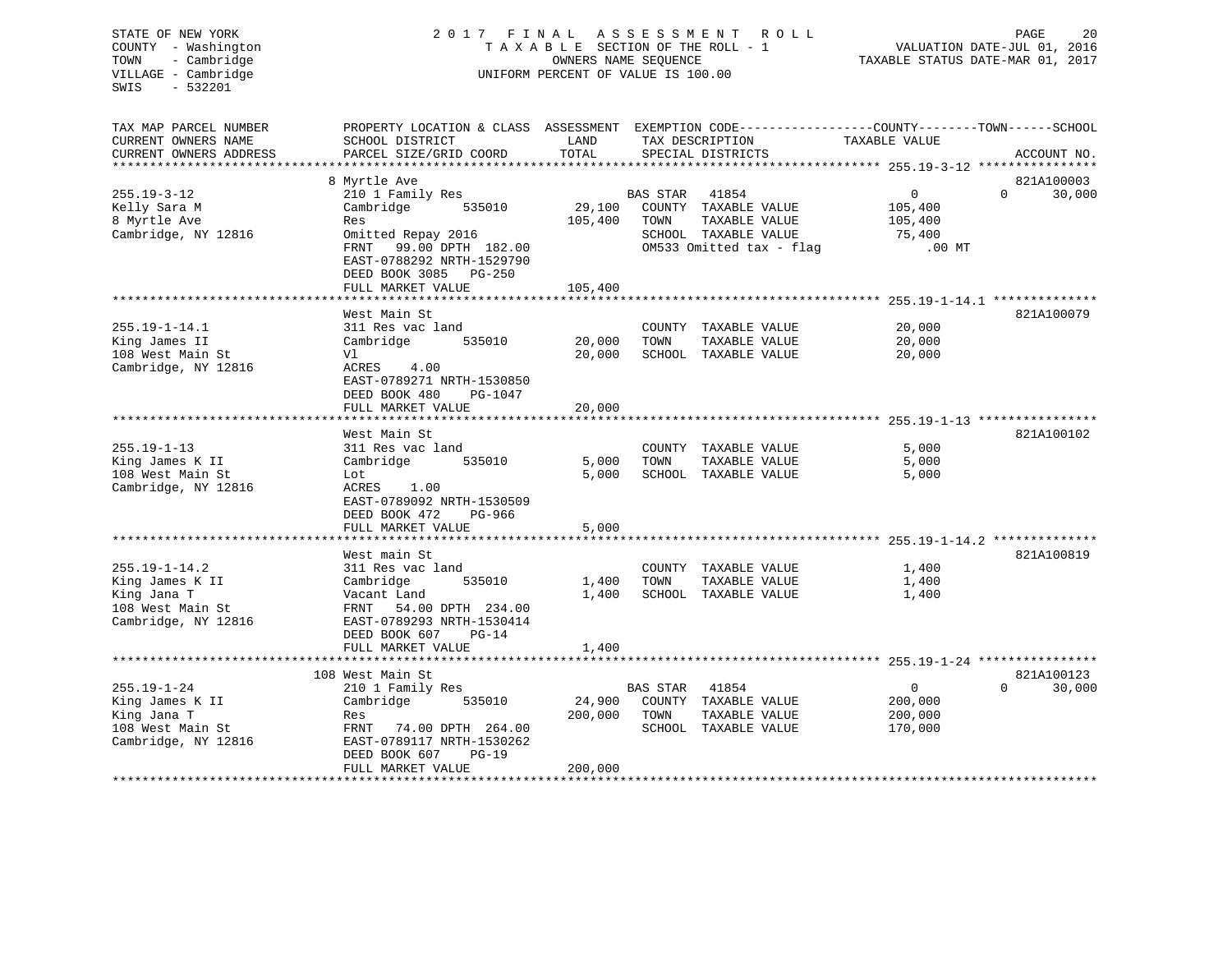| STATE OF NEW YORK<br>COUNTY - Washington<br>- Cambridge<br>TOWN<br>VILLAGE - Cambridge<br>$-532201$<br>SWIS | 2017 FINAL ASSESSMENT<br>TAXABLE SECTION OF THE ROLL - 1<br>UNIFORM PERCENT OF VALUE IS 100.00                                                | ROLL ROLL<br>TAXABLE STATUS DATE-MAR 01, 2017 | PAGE<br>21<br>VALUATION DATE-JUL 01, 2016 |                                                                        |                                              |                                  |
|-------------------------------------------------------------------------------------------------------------|-----------------------------------------------------------------------------------------------------------------------------------------------|-----------------------------------------------|-------------------------------------------|------------------------------------------------------------------------|----------------------------------------------|----------------------------------|
| TAX MAP PARCEL NUMBER<br>CURRENT OWNERS NAME<br>CURRENT OWNERS ADDRESS                                      | PROPERTY LOCATION & CLASS ASSESSMENT EXEMPTION CODE----------------COUNTY-------TOWN------SCHOOL<br>SCHOOL DISTRICT<br>PARCEL SIZE/GRID COORD | LAND<br>TOTAL                                 |                                           | TAX DESCRIPTION<br>SPECIAL DISTRICTS                                   | TAXABLE VALUE                                | ACCOUNT NO.                      |
| **********************                                                                                      | *****************************                                                                                                                 |                                               |                                           |                                                                        |                                              |                                  |
| $255.19 - 1 - 21.1$                                                                                         | 98 West Main St<br>431 Auto dealer                                                                                                            |                                               |                                           | COUNTY TAXABLE VALUE                                                   | 95,300                                       | 821A100016                       |
| Kinney Charles E                                                                                            | Cambridge<br>535010                                                                                                                           | 18,900                                        | TOWN                                      | TAXABLE VALUE                                                          | 95,300                                       |                                  |
| 98 West Main St<br>Cambridge, NY 12816                                                                      | Res & Gar<br>480/1047<br>FRNT<br>80.00 DPTH 99.00<br>EAST-0789404 NRTH-1530298<br>DEED BOOK 861<br>PG-234                                     | 95,300                                        |                                           | SCHOOL TAXABLE VALUE                                                   | 95,300                                       |                                  |
|                                                                                                             | FULL MARKET VALUE                                                                                                                             | 95,300                                        |                                           |                                                                        |                                              |                                  |
|                                                                                                             | ***********************                                                                                                                       |                                               |                                           |                                                                        |                                              |                                  |
|                                                                                                             | 100 West Main St                                                                                                                              |                                               |                                           |                                                                        |                                              | 821C100817                       |
| $255.19 - 1 - 21.2$                                                                                         | 330 Vacant comm                                                                                                                               |                                               |                                           | COUNTY TAXABLE VALUE                                                   | 28,400                                       |                                  |
| Kinney Charles E                                                                                            | Cambridge<br>535010                                                                                                                           | 28,400                                        | TOWN                                      | TAXABLE VALUE                                                          | 28,400                                       |                                  |
| 98 West Main St<br>Cambridge, NY 12816                                                                      | H & L<br>FRNT<br>87.00 DPTH 201.00<br>EAST-0789332 NRTH-1530273<br>DEED BOOK 869<br>PG-173                                                    | 28,400                                        |                                           | SCHOOL TAXABLE VALUE                                                   | 28,400                                       |                                  |
|                                                                                                             | FULL MARKET VALUE                                                                                                                             | 28,400                                        |                                           |                                                                        |                                              |                                  |
|                                                                                                             | *******************                                                                                                                           |                                               |                                           |                                                                        |                                              |                                  |
| $255.19 - 3 - 13$<br>Labish Cynthia Canzeri<br>Labish Michael I<br>10 Myrtle Ave<br>Cambridge, NY 12816     | 10 Myrtle Ave<br>210 1 Family Res<br>Cambridge<br>535010<br>Res<br>C.o. 693/50<br>ACRES<br>6.90<br>EAST-0788067 NRTH-1529474                  | 40,500<br>238,000                             | <b>BAS STAR</b><br>TOWN                   | 41854<br>COUNTY TAXABLE VALUE<br>TAXABLE VALUE<br>SCHOOL TAXABLE VALUE | $\mathbf 0$<br>238,000<br>238,000<br>208,000 | 821A100053<br>$\Omega$<br>30,000 |
|                                                                                                             | DEED BOOK 807<br>PG-185<br>FULL MARKET VALUE                                                                                                  | 238,000                                       |                                           |                                                                        |                                              |                                  |
|                                                                                                             |                                                                                                                                               |                                               |                                           |                                                                        | ********** 255.19-2-24 *****************     |                                  |
|                                                                                                             | 15 Gilmore Ave                                                                                                                                |                                               |                                           |                                                                        |                                              | 821A100135                       |
| $255.19 - 2 - 24$                                                                                           | 210 1 Family Res                                                                                                                              |                                               | <b>BAS STAR</b>                           | 41854                                                                  | $\mathbf 0$                                  | $\Omega$<br>30,000               |
| Lederer-Barnes Richard W                                                                                    | Cambridge<br>535010                                                                                                                           | 29,400                                        |                                           | COUNTY TAXABLE VALUE                                                   | 206,100                                      |                                  |
| Lederer-Barnes Joanna L                                                                                     | Res                                                                                                                                           | 206,100                                       | TOWN                                      | TAXABLE VALUE                                                          | 206,100                                      |                                  |
| 15 Gilmore Ave<br>Cambridge, NY 12816                                                                       | FRNT 120.00 DPTH 153.00<br>EAST-0789387 NRTH-1529413<br>DEED BOOK 2463 PG-27                                                                  |                                               |                                           | SCHOOL TAXABLE VALUE                                                   | 176,100                                      |                                  |
|                                                                                                             | FULL MARKET VALUE<br>*********************                                                                                                    | 206,100                                       |                                           |                                                                        |                                              |                                  |
|                                                                                                             |                                                                                                                                               |                                               |                                           |                                                                        |                                              |                                  |
| $263.7 - 2 - 3$                                                                                             | 14 Gilmore Ave<br>210 1 Family Res                                                                                                            |                                               |                                           | COUNTY TAXABLE VALUE                                                   | 166,100                                      | 821A100051                       |
| Li Shangda                                                                                                  | Cambridge<br>535010                                                                                                                           | 24,900                                        | TOWN                                      | TAXABLE VALUE                                                          | 166,100                                      |                                  |
| 14 Gilmore Ave                                                                                              | Res                                                                                                                                           | 166,100                                       |                                           | SCHOOL TAXABLE VALUE                                                   | 166,100                                      |                                  |
| Cambridge, NY 12816                                                                                         | FRNT<br>66.00 DPTH 164.00<br>EAST-0789182 NRTH-1529472<br>DEED BOOK 3495<br>$PG-309$<br>FULL MARKET VALUE                                     | 166,100                                       |                                           |                                                                        |                                              |                                  |
|                                                                                                             |                                                                                                                                               |                                               |                                           |                                                                        |                                              |                                  |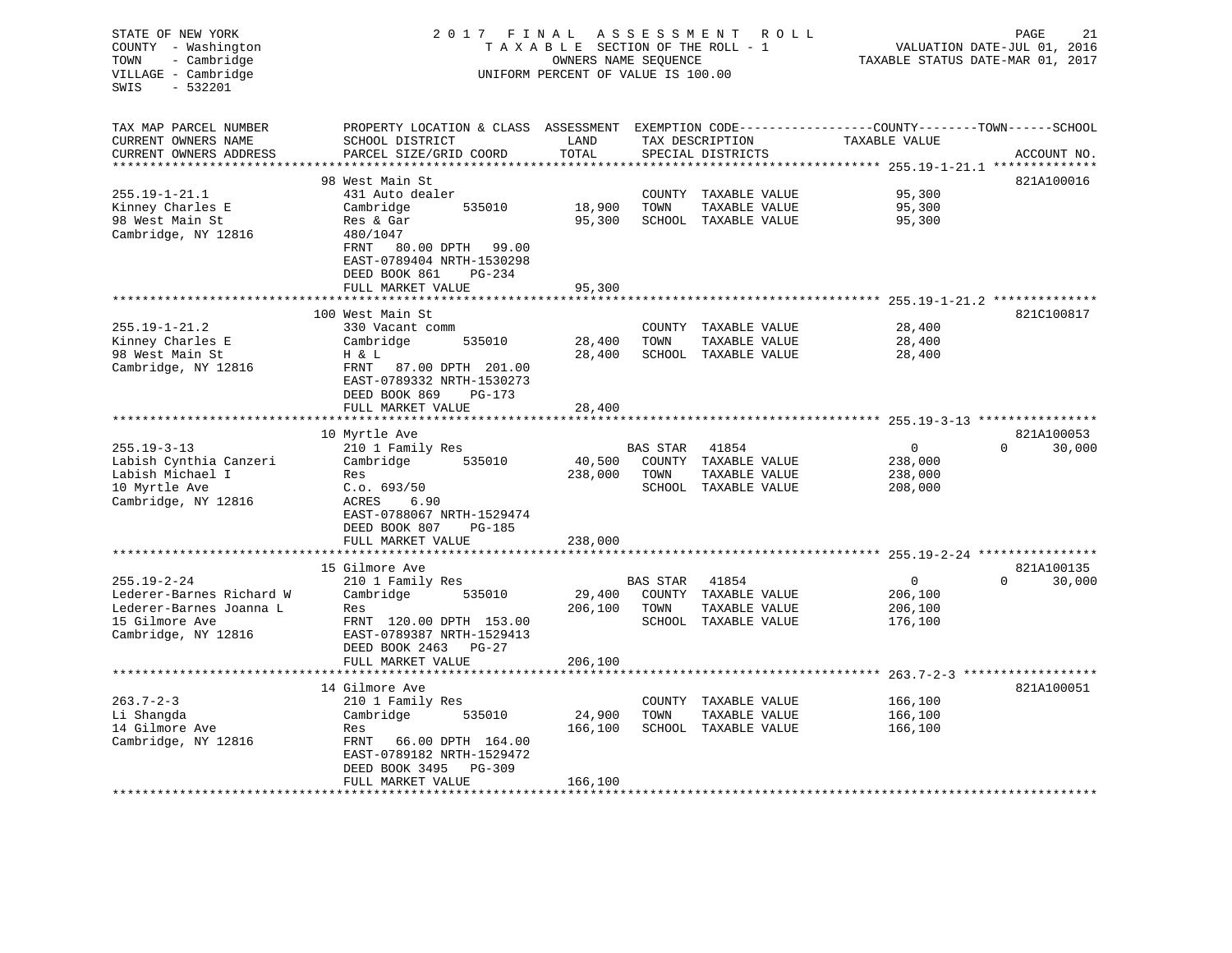| STATE OF NEW YORK<br>COUNTY - Washington<br>- Cambridge<br>TOWN<br>VILLAGE - Cambridge<br>SWIS<br>$-532201$ | 2017 FINAL<br>A S S E S S M E N T<br>PAGE<br>R O L L<br>TAXABLE SECTION OF THE ROLL - 1<br>VALUATION DATE-JUL 01, 2016<br>OWNERS NAME SEQUENCE<br>TAXABLE STATUS DATE-MAR 01, 2017<br>UNIFORM PERCENT OF VALUE IS 100.00 |                            |                 |                      |                                                |                       |  |  |
|-------------------------------------------------------------------------------------------------------------|--------------------------------------------------------------------------------------------------------------------------------------------------------------------------------------------------------------------------|----------------------------|-----------------|----------------------|------------------------------------------------|-----------------------|--|--|
| TAX MAP PARCEL NUMBER<br>CURRENT OWNERS NAME                                                                | PROPERTY LOCATION & CLASS ASSESSMENT EXEMPTION CODE----------------COUNTY-------TOWN-----SCHOOL<br>SCHOOL DISTRICT                                                                                                       | LAND                       |                 | TAX DESCRIPTION      | TAXABLE VALUE                                  |                       |  |  |
| CURRENT OWNERS ADDRESS                                                                                      | PARCEL SIZE/GRID COORD                                                                                                                                                                                                   | TOTAL<br>* * * * * * * * * |                 | SPECIAL DISTRICTS    |                                                | ACCOUNT NO.           |  |  |
|                                                                                                             | 43 Academy St                                                                                                                                                                                                            |                            |                 |                      | **************** 263.7-2-31 ****************** | 821A100132            |  |  |
| $263.7 - 2 - 31$                                                                                            | 210 1 Family Res                                                                                                                                                                                                         |                            |                 | COUNTY TAXABLE VALUE | 89,000                                         |                       |  |  |
| Lowe Sandra R                                                                                               | Cambridge<br>535010                                                                                                                                                                                                      | 23,800                     | TOWN            | TAXABLE VALUE        | 89,000                                         |                       |  |  |
| 43 Academy St                                                                                               | Res                                                                                                                                                                                                                      | 89,000                     |                 | SCHOOL TAXABLE VALUE | 89,000                                         |                       |  |  |
| Cambridge, NY 12816                                                                                         | FRNT<br>50.00 DPTH 172.00<br>BANK<br>999                                                                                                                                                                                 |                            |                 |                      |                                                |                       |  |  |
|                                                                                                             | EAST-0789140 NRTH-1528691<br>DEED BOOK 3525 PG-96                                                                                                                                                                        |                            |                 |                      |                                                |                       |  |  |
|                                                                                                             | FULL MARKET VALUE                                                                                                                                                                                                        | 89,000                     |                 |                      |                                                |                       |  |  |
|                                                                                                             |                                                                                                                                                                                                                          |                            |                 |                      |                                                |                       |  |  |
| $263.7 - 2 - 25$                                                                                            | 57 Academy St<br>210 1 Family Res                                                                                                                                                                                        |                            |                 | COUNTY TAXABLE VALUE | 113,800                                        | 821A100007            |  |  |
| Lukan Andrew                                                                                                | Cambridge<br>535010                                                                                                                                                                                                      | 25,100                     | TOWN            | TAXABLE VALUE        | 113,800                                        |                       |  |  |
| Lukan Vera                                                                                                  | Res                                                                                                                                                                                                                      | 113,800                    |                 | SCHOOL TAXABLE VALUE | 113,800                                        |                       |  |  |
| 11 Henderson St                                                                                             | FRNT<br>72.00 DPTH 157.00                                                                                                                                                                                                |                            |                 |                      |                                                |                       |  |  |
| Beacon, NY 12508                                                                                            | EAST-0789178 NRTH-1528352                                                                                                                                                                                                |                            |                 |                      |                                                |                       |  |  |
|                                                                                                             | DEED BOOK 900<br>PG-236                                                                                                                                                                                                  |                            |                 |                      |                                                |                       |  |  |
|                                                                                                             | FULL MARKET VALUE                                                                                                                                                                                                        | 113,800                    |                 |                      |                                                |                       |  |  |
|                                                                                                             |                                                                                                                                                                                                                          |                            |                 |                      |                                                |                       |  |  |
|                                                                                                             | 120 West Main St                                                                                                                                                                                                         |                            |                 |                      |                                                | 821A100075            |  |  |
| $255.19 - 1 - 30$                                                                                           | 210 1 Family Res                                                                                                                                                                                                         |                            | ENH STAR        | 41834                | 0                                              | $\Omega$<br>65,500    |  |  |
| Lum-Creitz Susan J Trustee                                                                                  | Cambridge<br>535010                                                                                                                                                                                                      | 35,800                     | COUNTY          | TAXABLE VALUE        | 261,800                                        |                       |  |  |
| Lum-Creitz Revocable Trust Sus Res                                                                          |                                                                                                                                                                                                                          | 261,800                    | TOWN            | TAXABLE VALUE        | 261,800                                        |                       |  |  |
| 120 West Main St<br>Cambridge, NY 12816                                                                     | FRNT 142.00 DPTH 370.00<br>EAST-0788595 NRTH-1530311                                                                                                                                                                     |                            |                 | SCHOOL TAXABLE VALUE | 196,300                                        |                       |  |  |
|                                                                                                             | DEED BOOK 896<br>PG-209                                                                                                                                                                                                  |                            |                 |                      |                                                |                       |  |  |
|                                                                                                             | FULL MARKET VALUE                                                                                                                                                                                                        | 261,800                    |                 |                      |                                                |                       |  |  |
|                                                                                                             |                                                                                                                                                                                                                          |                            |                 |                      |                                                |                       |  |  |
|                                                                                                             | 19 Academy St                                                                                                                                                                                                            |                            |                 |                      |                                                | 821A100126            |  |  |
| $263.7 - 2 - 41$                                                                                            | 210 1 Family Res                                                                                                                                                                                                         |                            | BAS STAR        | 41854                | 0                                              | 30,000<br>0           |  |  |
| Lyon Carol M                                                                                                | Cambridge<br>535010                                                                                                                                                                                                      | 26,900                     | COUNTY          | TAXABLE VALUE        | 175,000                                        |                       |  |  |
| 19 Academy St                                                                                               | Res                                                                                                                                                                                                                      | 175,000                    | TOWN            | TAXABLE VALUE        | 175,000                                        |                       |  |  |
| Cambridge, NY 12816                                                                                         | FRNT<br>86.00 DPTH 165.00                                                                                                                                                                                                |                            |                 | SCHOOL TAXABLE VALUE | 145,000                                        |                       |  |  |
|                                                                                                             | BANK<br>999                                                                                                                                                                                                              |                            |                 |                      |                                                |                       |  |  |
|                                                                                                             | EAST-0789026 NRTH-1529430                                                                                                                                                                                                |                            |                 |                      |                                                |                       |  |  |
|                                                                                                             | DEED BOOK 2470 PG-237<br>FULL MARKET VALUE                                                                                                                                                                               | 175,000                    |                 |                      |                                                |                       |  |  |
|                                                                                                             |                                                                                                                                                                                                                          |                            |                 |                      |                                                |                       |  |  |
|                                                                                                             | 21 North Union St                                                                                                                                                                                                        |                            |                 |                      |                                                | 821A100080            |  |  |
| $255.20 - 1 - 1.1$                                                                                          | 210 1 Family Res                                                                                                                                                                                                         |                            | <b>BAS STAR</b> | 41854                | 0                                              | $\mathbf 0$<br>30,000 |  |  |
| Madden Peter M                                                                                              | Cambridge<br>535010                                                                                                                                                                                                      | 39,700                     | COUNTY          | TAXABLE VALUE        | 205,700                                        |                       |  |  |
| 21 North Union St                                                                                           | Res                                                                                                                                                                                                                      | 205,700                    | TOWN            | TAXABLE VALUE        | 205,700                                        |                       |  |  |
| Cambridge, NY 12816                                                                                         | ACRES<br>1.34                                                                                                                                                                                                            |                            |                 | SCHOOL TAXABLE VALUE | 175,700                                        |                       |  |  |
|                                                                                                             | EAST-0790464 NRTH-1531314                                                                                                                                                                                                |                            |                 |                      |                                                |                       |  |  |
|                                                                                                             | DEED BOOK 1738<br>PG-151                                                                                                                                                                                                 |                            |                 |                      |                                                |                       |  |  |
|                                                                                                             | FULL MARKET VALUE                                                                                                                                                                                                        | 205,700                    |                 |                      |                                                |                       |  |  |
|                                                                                                             |                                                                                                                                                                                                                          |                            |                 |                      |                                                |                       |  |  |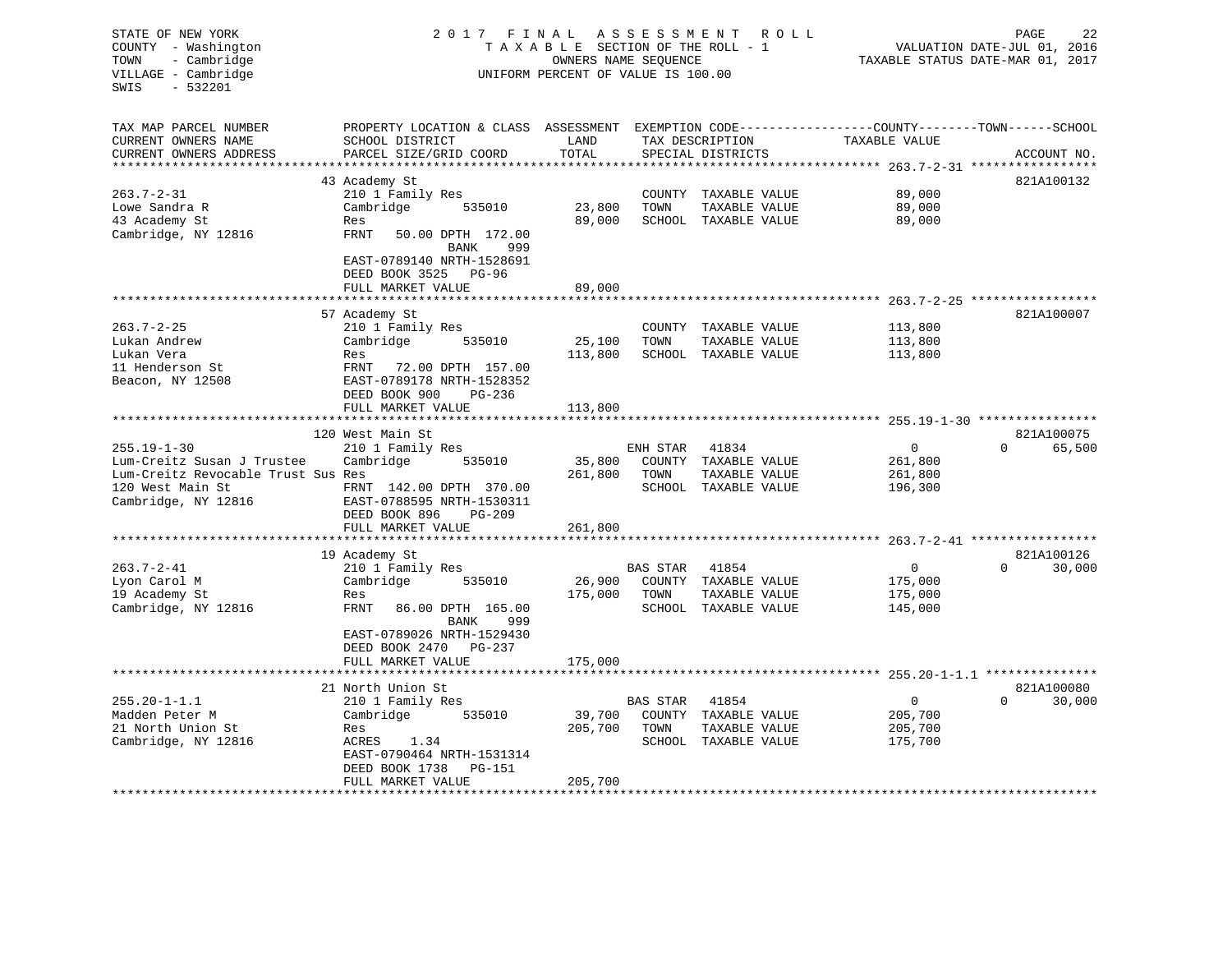# STATE OF NEW YORK 2 0 1 7 F I N A L A S S E S S M E N T R O L L PAGE 23 COUNTY - Washington T A X A B L E SECTION OF THE ROLL - 1 VALUATION DATE-JUL 01, 2016 TOWN - Cambridge OWNERS NAME SEQUENCE TAXABLE STATUS DATE-MAR 01, 2017 UNIFORM PERCENT OF VALUE IS 100.00

| TAX MAP PARCEL NUMBER  | PROPERTY LOCATION & CLASS ASSESSMENT EXEMPTION CODE----------------COUNTY-------TOWN------SCHOOL |         |                |                      |                |          |             |
|------------------------|--------------------------------------------------------------------------------------------------|---------|----------------|----------------------|----------------|----------|-------------|
| CURRENT OWNERS NAME    | SCHOOL DISTRICT                                                                                  | LAND    |                | TAX DESCRIPTION      | TAXABLE VALUE  |          |             |
| CURRENT OWNERS ADDRESS | PARCEL SIZE/GRID COORD                                                                           | TOTAL   |                | SPECIAL DISTRICTS    |                |          | ACCOUNT NO. |
|                        |                                                                                                  |         |                |                      |                |          |             |
|                        | 21 North Union St                                                                                |         |                |                      |                |          | 821A100843  |
| 255.20-1-1.2           | 314 Rural vac<10                                                                                 |         |                | COUNTY TAXABLE VALUE | 74,300         |          |             |
| Madden Peter M         | Cambridge<br>535010                                                                              | 74,300  | TOWN           | TAXABLE VALUE        | 74,300         |          |             |
| 21 North Union St      | ACRES 10.25                                                                                      | 74,300  |                | SCHOOL TAXABLE VALUE | 74,300         |          |             |
| Cambridge, NY 12816    | EAST-0789909 NRTH-1531350                                                                        |         |                |                      |                |          |             |
|                        | DEED BOOK 1738 PG-155                                                                            |         |                |                      |                |          |             |
|                        | FULL MARKET VALUE                                                                                | 74,300  |                |                      |                |          |             |
|                        |                                                                                                  |         |                |                      |                |          |             |
|                        |                                                                                                  |         |                |                      |                |          | 821A100037  |
|                        | 2 Myrtle Ave                                                                                     |         |                |                      |                |          |             |
| 255.19-3-3             | 283 Res w/Comuse                                                                                 |         | ENH STAR 41834 |                      | $\overline{0}$ | $\Omega$ | 65,500      |
| Mark Elana K           | Cambridge<br>535010                                                                              | 27,700  |                | COUNTY TAXABLE VALUE | 122,000        |          |             |
| 501 N Barry Ave        | Res                                                                                              | 122,000 | TOWN           | TAXABLE VALUE        | 122,000        |          |             |
| Mamaroneck, NY 10543   | FRNT<br>97.00 DPTH 160.00                                                                        |         |                | SCHOOL TAXABLE VALUE | 56,500         |          |             |
|                        | BANK<br>999                                                                                      |         |                |                      |                |          |             |
|                        | EAST-0788403 NRTH-1530077                                                                        |         |                |                      |                |          |             |
|                        | DEED BOOK 3270 PG-304                                                                            |         |                |                      |                |          |             |
|                        | FULL MARKET VALUE                                                                                | 122,000 |                |                      |                |          |             |
|                        |                                                                                                  |         |                |                      |                |          |             |
|                        | 2 Gilmore Ave                                                                                    |         |                |                      |                |          | 821A100166  |
| $255.19 - 2 - 31$      | 210 1 Family Res                                                                                 |         | BAS STAR       | 41854                | $\Omega$       | $\Omega$ | 30,000      |
| McCauley Wendy L       | 535010<br>Cambridge                                                                              | 17,800  |                | COUNTY TAXABLE VALUE | 101,000        |          |             |
| 2 Gilmore Ave          | Res                                                                                              | 101,000 | TOWN           | TAXABLE VALUE        | 101,000        |          |             |
| Cambridge, NY 12816    | FRNT 56.00 DPTH 86.00                                                                            |         |                | SCHOOL TAXABLE VALUE | 71,000         |          |             |
|                        | EAST-0789197 NRTH-1529883                                                                        |         |                |                      |                |          |             |
|                        | DEED BOOK 876<br>PG-107                                                                          |         |                |                      |                |          |             |
|                        | FULL MARKET VALUE                                                                                | 101,000 |                |                      |                |          |             |
|                        |                                                                                                  |         |                |                      |                |          |             |
|                        |                                                                                                  |         |                |                      |                |          |             |
|                        | 21 Academy St                                                                                    |         |                |                      |                | $\Omega$ | 821A100097  |
| 263.7-2-40             | 210 1 Family Res                                                                                 |         | BAS STAR       | 41854                | $\overline{0}$ |          | 30,000      |
| McLenithan Todd A      | Cambridge<br>535010                                                                              | 26,400  |                | COUNTY TAXABLE VALUE | 145,300        |          |             |
| McLenithan Suanne M    | Res                                                                                              | 145,300 | TOWN           | TAXABLE VALUE        | 145,300        |          |             |
| 21 Academy St          | FRNT 84.00 DPTH 160.00                                                                           |         |                | SCHOOL TAXABLE VALUE | 115,300        |          |             |
| Cambridge, NY 12816    | EAST-0789035 NRTH-1529348                                                                        |         |                |                      |                |          |             |
|                        | DEED BOOK 824<br>PG-91                                                                           |         |                |                      |                |          |             |
|                        | FULL MARKET VALUE                                                                                | 145,300 |                |                      |                |          |             |
|                        |                                                                                                  |         |                |                      |                |          |             |
|                        | 74 West Main St                                                                                  |         |                |                      |                |          | 821A100030  |
| 255.19-1-16            | 482 Det row bldg                                                                                 |         |                | COUNTY TAXABLE VALUE | 147,600        |          |             |
| McMahon James F        | Cambridge<br>535010                                                                              | 25,400  | TOWN           | TAXABLE VALUE        | 147,600        |          |             |
| McMahon Mary E         | Restaurant & Apts                                                                                | 147,600 |                | SCHOOL TAXABLE VALUE | 147,600        |          |             |
| 37 McMahon Ln          | FRNT 75.00 DPTH 157.00                                                                           |         |                |                      |                |          |             |
| Cambridge, NY 12816    | EAST-0789765 NRTH-1530310                                                                        |         |                |                      |                |          |             |
|                        | DEED BOOK 555<br>$PG-4$                                                                          |         |                |                      |                |          |             |
|                        | FULL MARKET VALUE                                                                                | 147,600 |                |                      |                |          |             |
|                        |                                                                                                  |         |                |                      |                |          |             |
|                        |                                                                                                  |         |                |                      |                |          |             |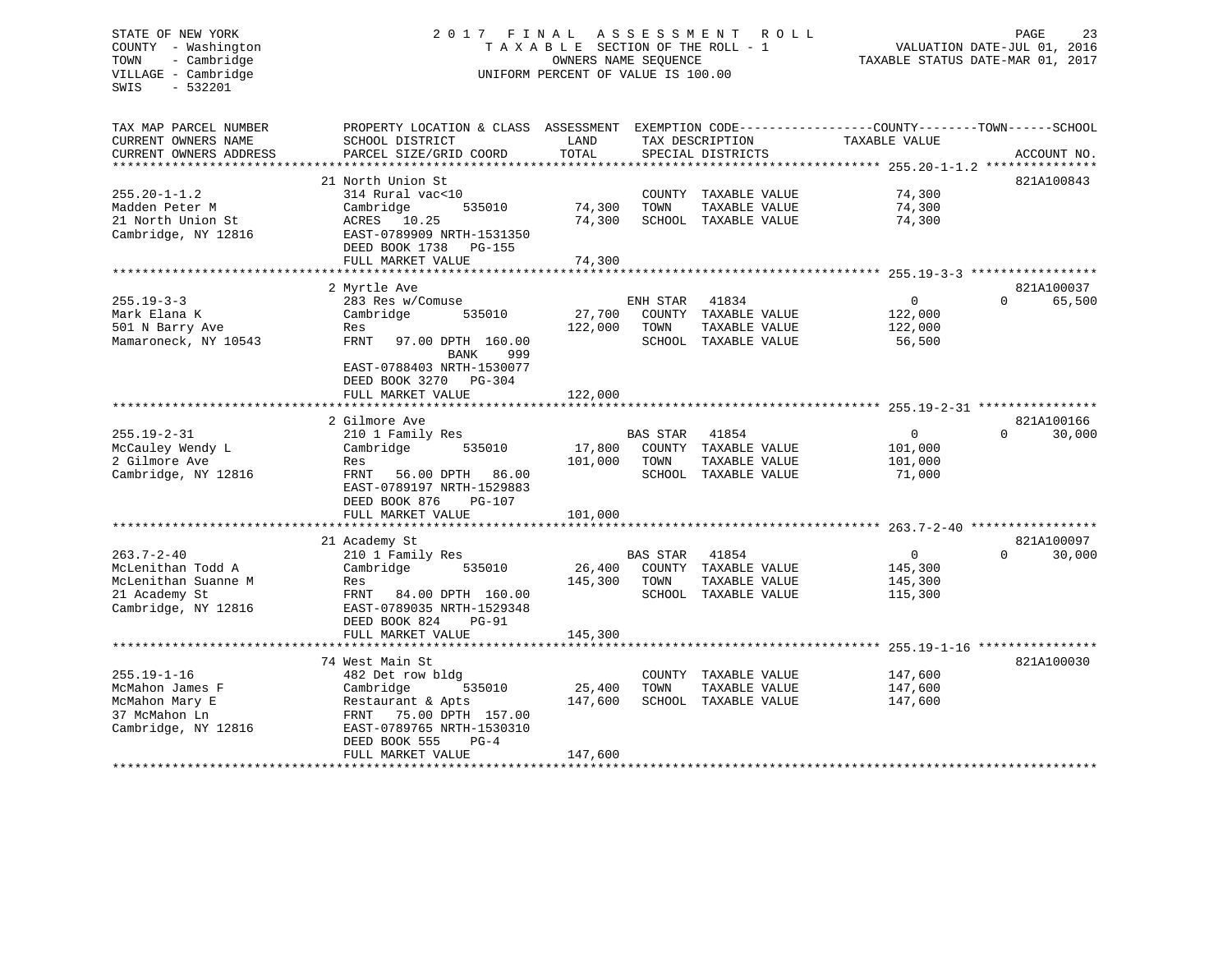# STATE OF NEW YORK 2 0 1 7 F I N A L A S S E S S M E N T R O L L PAGE 24 COUNTY - Washington T A X A B L E SECTION OF THE ROLL - 1 VALUATION DATE-JUL 01, 2016 TOWN - Cambridge OWNERS NAME SEQUENCE TAXABLE STATUS DATE-MAR 01, 2017 UNIFORM PERCENT OF VALUE IS 100.00

| TAX MAP PARCEL NUMBER  | PROPERTY LOCATION & CLASS ASSESSMENT |         |                  |                                             | EXEMPTION CODE-----------------COUNTY-------TOWN------SCHOOL |          |             |
|------------------------|--------------------------------------|---------|------------------|---------------------------------------------|--------------------------------------------------------------|----------|-------------|
| CURRENT OWNERS NAME    | SCHOOL DISTRICT                      | LAND    |                  | TAX DESCRIPTION                             | TAXABLE VALUE                                                |          |             |
| CURRENT OWNERS ADDRESS | PARCEL SIZE/GRID COORD               | TOTAL   |                  | SPECIAL DISTRICTS                           |                                                              |          | ACCOUNT NO. |
| ********************** |                                      |         |                  |                                             |                                                              |          |             |
|                        | 16 Gilmore Ave                       |         |                  |                                             |                                                              |          | 821A100010  |
| $263.7 - 2 - 4$        | 210 1 Family Res                     |         | VETCOM CTS 41130 |                                             | 31,050                                                       | 31,050   | 10,000      |
| McNulty Peter M        | Cambridge<br>535010                  |         | 24,700 BAS STAR  | 41854                                       | $\overline{0}$                                               | $\Omega$ | 30,000      |
| McNulty Heather        | Res                                  | 124,200 |                  | COUNTY TAXABLE VALUE                        | 93,150                                                       |          |             |
| 16 Gilmore Ave         | <b>FRNT</b><br>66.00 DPTH 159.00     |         | TOWN             | TAXABLE VALUE                               | 93,150                                                       |          |             |
| Cambridge, NY 12816    | <b>BANK</b><br>40                    |         |                  | SCHOOL TAXABLE VALUE                        | 84,200                                                       |          |             |
|                        | EAST-0789188 NRTH-1529405            |         |                  |                                             |                                                              |          |             |
|                        | DEED BOOK 3426<br>PG-281             |         |                  |                                             |                                                              |          |             |
|                        | FULL MARKET VALUE                    | 124,200 |                  |                                             |                                                              |          |             |
|                        |                                      |         |                  |                                             |                                                              |          |             |
|                        | 124 West Main St                     |         |                  | 60 PCT OF VALUE USED FOR EXEMPTION PURPOSES |                                                              |          | 821A100101  |
| $255.19 - 1 - 12$      | 280 Res Multiple                     |         | VETWAR CTS 41120 |                                             | 33,000                                                       | 27,000   | 6,000       |
| Merecki Heide F        | 535010<br>Cambridge                  |         | 86,300 ENH STAR  | 41834                                       | $\mathbf{0}$                                                 | $\Omega$ | 65,500      |
| 124 West Main St       | 713/308                              | 389,900 |                  | COUNTY TAXABLE VALUE                        | 356,900                                                      |          |             |
| Cambridge, NY 12816    | ACRES 19.50                          |         | TOWN             | TAXABLE VALUE                               | 362,900                                                      |          |             |
|                        | EAST-0788618 NRTH-1530786            |         |                  | SCHOOL TAXABLE VALUE                        | 318,400                                                      |          |             |
|                        | DEED BOOK 2674 PG-71                 |         |                  |                                             |                                                              |          |             |
|                        | FULL MARKET VALUE                    | 389,900 |                  |                                             |                                                              |          |             |
|                        | 21 Georges Way                       |         |                  |                                             |                                                              |          | 821A100163  |
| $255.20 - 1 - 9.1$     | 210 1 Family Res                     |         | <b>BAS STAR</b>  | 41854                                       | $\mathbf{0}$                                                 | $\Omega$ | 30,000      |
| Moore James D          | Cambridge<br>535010                  | 80,500  |                  | COUNTY TAXABLE VALUE                        | 302,800                                                      |          |             |
| Moore Allison S        | Res                                  | 302,800 | TOWN             | TAXABLE VALUE                               | 302,800                                                      |          |             |
| 21 Georges Way         | ACRES<br>8.40                        |         |                  | SCHOOL TAXABLE VALUE                        | 272,800                                                      |          |             |
| Cambridge, NY 12816    | EAST-0789711 NRTH-1530798            |         |                  |                                             |                                                              |          |             |
|                        | DEED BOOK 819<br>PG-107              |         |                  |                                             |                                                              |          |             |
|                        | FULL MARKET VALUE                    | 302,800 |                  |                                             |                                                              |          |             |
|                        |                                      |         |                  |                                             |                                                              |          |             |
|                        | 15 Georges Way                       |         |                  |                                             |                                                              |          | 821A100800  |
| $255.20 - 1 - 9.3$     | 210 1 Family Res                     |         | ENH STAR         | 41834                                       | $\mathbf 0$                                                  | $\Omega$ | 65,500      |
| Morse Elizabeth        | Cambridge<br>535010                  | 56,000  |                  | COUNTY TAXABLE VALUE                        | 250,000                                                      |          |             |
| 15 Georges Way         | Res                                  | 250,000 | TOWN             | TAXABLE VALUE                               | 250,000                                                      |          |             |
| Cambridge, NY 12816    | 3.83<br>ACRES                        |         |                  | SCHOOL TAXABLE VALUE                        | 184,500                                                      |          |             |
|                        | EAST-0790169 NRTH-1530965            |         |                  |                                             |                                                              |          |             |
|                        | DEED BOOK 444<br>PG-622              |         |                  |                                             |                                                              |          |             |
|                        | FULL MARKET VALUE                    | 250,000 |                  |                                             |                                                              |          |             |
|                        |                                      |         |                  |                                             |                                                              |          |             |
|                        | 47 Academy St                        |         |                  |                                             |                                                              |          | 821A100088  |
| $263.7 - 2 - 29$       | 210 1 Family Res                     |         | BAS STAR         | 41854                                       | $\overline{0}$                                               | $\Omega$ | 30,000      |
| Mowrey Susan L         | Cambridge<br>535010                  | 23,700  |                  | COUNTY TAXABLE VALUE                        | 95,600                                                       |          |             |
| Archambeault Todd      | Res                                  | 95,600  | TOWN             | TAXABLE VALUE                               | 95,600                                                       |          |             |
| 47 Academy St          | FRNT<br>50.00 DPTH 170.00            |         |                  | SCHOOL TAXABLE VALUE                        | 65,600                                                       |          |             |
| Cambridge, NY 12816    | <b>BANK</b><br>998                   |         |                  |                                             |                                                              |          |             |
|                        | EAST-0789156 NRTH-1528579            |         |                  |                                             |                                                              |          |             |
|                        | DEED BOOK 2085<br>PG-157             |         |                  |                                             |                                                              |          |             |
|                        | FULL MARKET VALUE                    | 95,600  |                  |                                             |                                                              |          |             |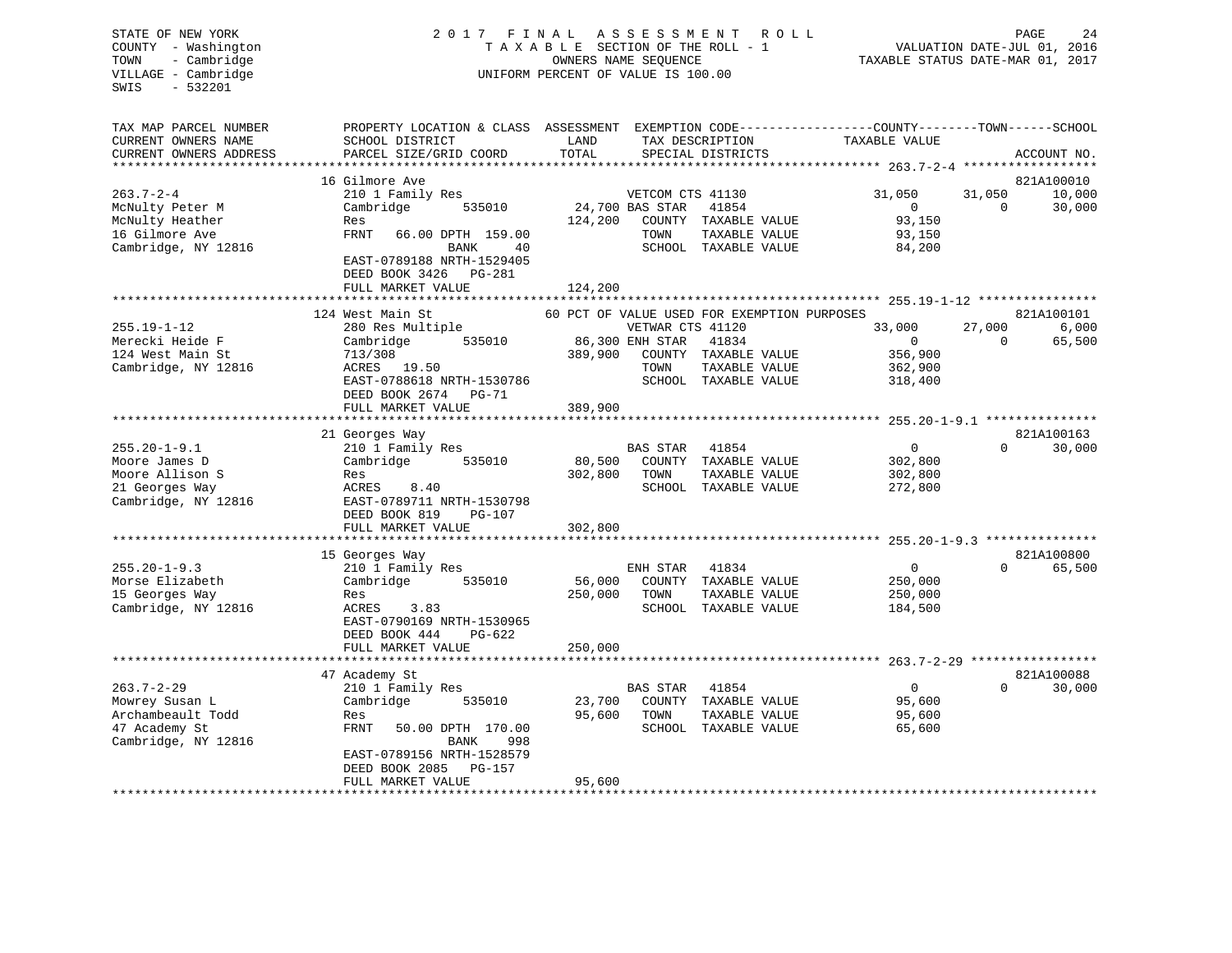| STATE OF NEW YORK<br>COUNTY - Washington<br>- Cambridge<br>TOWN<br>VILLAGE - Cambridge<br>$-532201$<br>SWIS | 2017<br>FINAL<br>ASSESSMENT<br>ROLL<br>TAXABLE SECTION OF THE ROLL - 1<br>OWNERS NAME SEQUENCE<br>UNIFORM PERCENT OF VALUE IS 100.00 |                  |                    |                        |                                                   |                        |
|-------------------------------------------------------------------------------------------------------------|--------------------------------------------------------------------------------------------------------------------------------------|------------------|--------------------|------------------------|---------------------------------------------------|------------------------|
| TAX MAP PARCEL NUMBER<br>CURRENT OWNERS NAME                                                                | PROPERTY LOCATION & CLASS ASSESSMENT EXEMPTION CODE-----------------COUNTY-------TOWN------SCHOOL<br>SCHOOL DISTRICT                 | LAND             |                    | TAX DESCRIPTION        | TAXABLE VALUE                                     |                        |
| CURRENT OWNERS ADDRESS<br>********************                                                              | PARCEL SIZE/GRID COORD                                                                                                               | TOTAL<br>******* |                    | SPECIAL DISTRICTS      | ************ 255.19-1-15.1 **************         | ACCOUNT NO.            |
|                                                                                                             | 80 West Main St                                                                                                                      |                  |                    |                        |                                                   | 821A100938             |
| $255.19 - 1 - 15.1$                                                                                         | 230 3 Family Res                                                                                                                     |                  | COUNTY             | TAXABLE VALUE          | 212,000                                           |                        |
| Moy Casey J                                                                                                 | Cambridge<br>535010                                                                                                                  | 33,600           | TOWN               | TAXABLE VALUE          | 212,000                                           |                        |
| 80 West Main St<br>Cambridge, NY 12816                                                                      | Bdy Agmt & Easement 670/9<br>FRNT 130.00 DPTH 225.00<br>EAST-0789711 NRTH-1530441                                                    | 212,000          |                    | SCHOOL TAXABLE VALUE   | 212,000                                           |                        |
|                                                                                                             | DEED BOOK 3583<br>PG-135                                                                                                             |                  |                    |                        |                                                   |                        |
|                                                                                                             | FULL MARKET VALUE                                                                                                                    | 212,000          |                    |                        |                                                   |                        |
|                                                                                                             | **************************                                                                                                           |                  |                    |                        |                                                   |                        |
|                                                                                                             | 34 South Union St                                                                                                                    |                  |                    |                        | 0                                                 | 821A100109<br>$\Omega$ |
| $263.7 - 2 - 12$<br>Narkiewicz Hilda W                                                                      | 210 1 Family Res<br>Cambridge<br>535010                                                                                              | 26,500           | ENH STAR<br>COUNTY | 41834<br>TAXABLE VALUE | 156,300                                           | 65,500                 |
| 34 South Union St                                                                                           | Bndy Line Agmt 430/281                                                                                                               | 156,300          | TOWN               | TAXABLE VALUE          | 156,300                                           |                        |
| Cambridge, NY 12816                                                                                         | 61.00 DPTH 232.00<br>FRNT                                                                                                            |                  |                    | SCHOOL TAXABLE VALUE   | 90,800                                            |                        |
|                                                                                                             | 0.32<br><b>ACRES</b>                                                                                                                 |                  |                    |                        |                                                   |                        |
|                                                                                                             | EAST-0789403 NRTH-1528877                                                                                                            |                  |                    |                        |                                                   |                        |
|                                                                                                             | DEED BOOK 2787 PG-130                                                                                                                |                  |                    |                        |                                                   |                        |
|                                                                                                             | FULL MARKET VALUE                                                                                                                    | 156,300          |                    |                        |                                                   |                        |
|                                                                                                             |                                                                                                                                      |                  |                    |                        | ******************* 255.19-1-8 ****************** |                        |
| $255.19 - 1 - 8$                                                                                            | 146 West Main St<br>280 Res Multiple                                                                                                 |                  | COUNTY             | TAXABLE VALUE          | 122,400                                           | 821A100092             |
| Nichols Jeffrey E                                                                                           | Cambridge<br>535010                                                                                                                  | 24,800           | TOWN               | TAXABLE VALUE          | 122,400                                           |                        |
| McCain Jeffrey L                                                                                            | Res & Lot                                                                                                                            | 122,400          |                    | SCHOOL TAXABLE VALUE   | 122,400                                           |                        |
| 179 Scotch Hill Rd                                                                                          | FRNT<br>55.00 DPTH 260.00                                                                                                            |                  |                    |                        |                                                   |                        |
| Cambridge, NY 12816                                                                                         | ACRES<br>0.45                                                                                                                        |                  |                    |                        |                                                   |                        |
|                                                                                                             | EAST-0787569 NRTH-1530636                                                                                                            |                  |                    |                        |                                                   |                        |
|                                                                                                             | DEED BOOK 2600<br>PG-255                                                                                                             |                  |                    |                        |                                                   |                        |
|                                                                                                             | FULL MARKET VALUE<br>* * * * * * * * * * * * * * * * * * * *                                                                         | 122,400          |                    |                        |                                                   |                        |
|                                                                                                             | 4 Gilmore Ave                                                                                                                        |                  |                    |                        |                                                   | 821A100185             |
| $255.19 - 2 - 32$                                                                                           | 210 1 Family Res                                                                                                                     |                  | BAS STAR           | 41854                  | $\mathbf{0}$                                      | 30,000<br>$\Omega$     |
| Nichols Kimberly E                                                                                          | Cambridge<br>535010                                                                                                                  | 24,600           | COUNTY             | TAXABLE VALUE          | 202,100                                           |                        |
| 4 Gilmore Ave                                                                                               | Res                                                                                                                                  | 202,100          | TOWN               | TAXABLE VALUE          | 202,100                                           |                        |
| Cambridge, NY 12816                                                                                         | FRNT<br>70.00 DPTH 150.00                                                                                                            |                  |                    | SCHOOL TAXABLE VALUE   | 172,100                                           |                        |
|                                                                                                             | EAST-0789171 NRTH-1529819<br>DEED BOOK 948<br>$PG-233$                                                                               |                  |                    |                        |                                                   |                        |
|                                                                                                             | FULL MARKET VALUE                                                                                                                    | 202,100          |                    |                        |                                                   |                        |
|                                                                                                             | *****************************                                                                                                        |                  |                    |                        |                                                   |                        |
|                                                                                                             | 60-62 West Main St                                                                                                                   |                  |                    |                        |                                                   | 821A100114             |
| $255.20 - 1 - 8.2$                                                                                          | 230 3 Family Res                                                                                                                     |                  | COUNTY             | TAXABLE VALUE          | 92,000                                            |                        |
| Norman Philip                                                                                               | Cambridge<br>535010                                                                                                                  | 22,200           | TOWN               | TAXABLE VALUE          | 92,000                                            |                        |
| Norman Heather                                                                                              | Apartment                                                                                                                            | 92,000           |                    | SCHOOL TAXABLE VALUE   | 92,000                                            |                        |
| 25 Grant Ave 1E                                                                                             | <b>FRNT</b><br>40.00 DPTH 159.00<br>999                                                                                              |                  |                    |                        |                                                   |                        |
| White Plains, NY 10603                                                                                      | BANK<br>EAST-0789820 NRTH-1530313                                                                                                    |                  |                    |                        |                                                   |                        |
|                                                                                                             | DEED BOOK 898<br>PG-299                                                                                                              |                  |                    |                        |                                                   |                        |
|                                                                                                             | FULL MARKET VALUE                                                                                                                    | 92,000           |                    |                        |                                                   |                        |
|                                                                                                             |                                                                                                                                      |                  |                    |                        |                                                   |                        |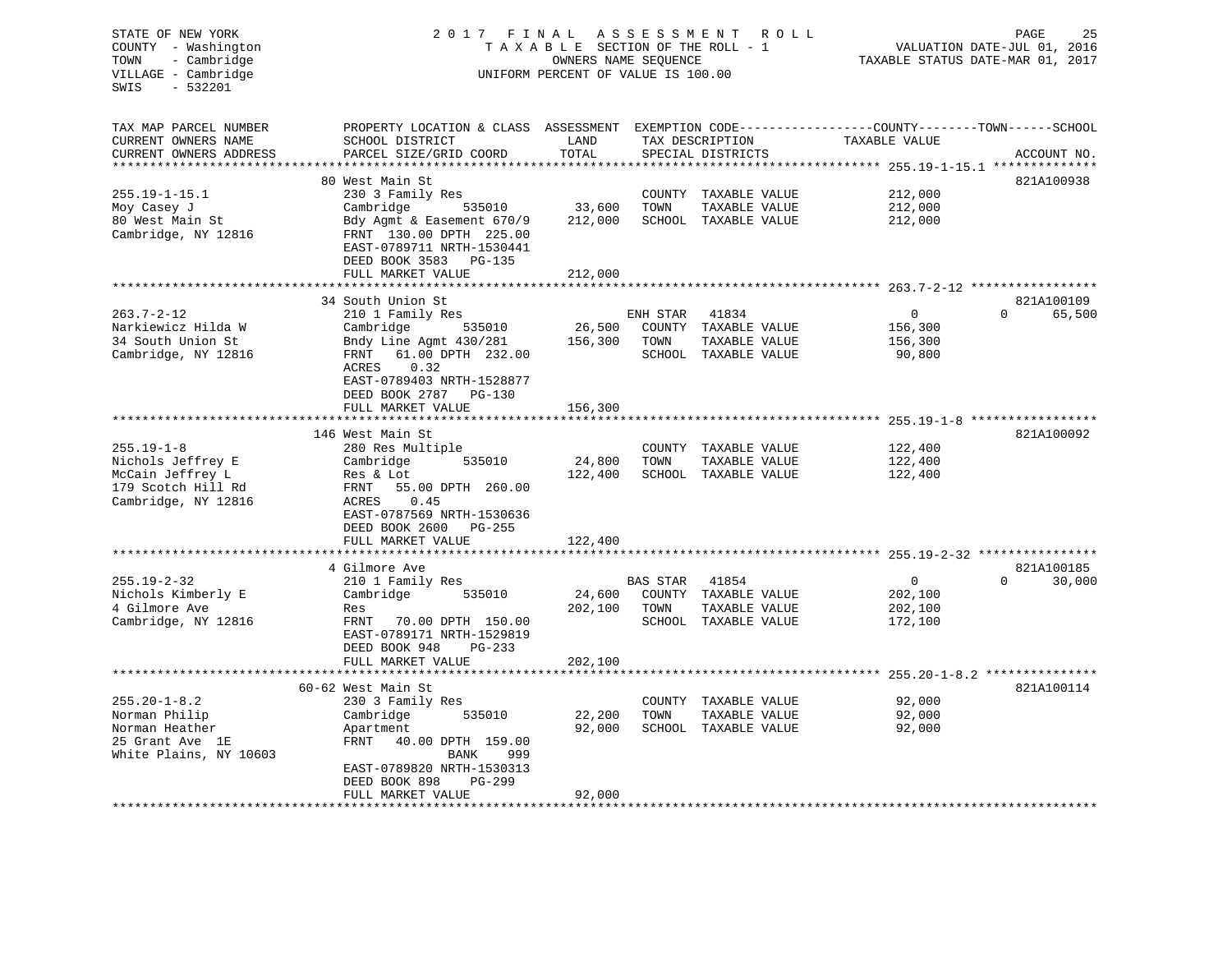### STATE OF NEW YORK 2017 FINAL ASSESSMENT ROLL PAGE 26 COUNTY - Washington  $T A X A B L E$  SECTION OF THE ROLL - 1<br>TOWN - Cambridge  $\sim$  000NERS NAME SEQUENCE TOWN - Cambridge OWNERS NAME SEQUENCE TAXABLE STATUS DATE-MAR 01, 2017 UNIFORM PERCENT OF VALUE IS 100.00

| TAX MAP PARCEL NUMBER                 | PROPERTY LOCATION & CLASS ASSESSMENT EXEMPTION CODE----------------COUNTY-------TOWN------SCHOOL |                         |          |                      |                                                            |                    |
|---------------------------------------|--------------------------------------------------------------------------------------------------|-------------------------|----------|----------------------|------------------------------------------------------------|--------------------|
| CURRENT OWNERS NAME                   | SCHOOL DISTRICT                                                                                  | LAND<br>TAX DESCRIPTION |          |                      | TAXABLE VALUE                                              |                    |
| CURRENT OWNERS ADDRESS                | PARCEL SIZE/GRID COORD                                                                           | TOTAL                   |          | SPECIAL DISTRICTS    |                                                            | ACCOUNT NO.        |
|                                       |                                                                                                  |                         |          |                      |                                                            |                    |
|                                       | 89 West Main St                                                                                  |                         |          |                      |                                                            | 821A100054         |
| $255.19 - 3 - 5$                      | 411 Apartment                                                                                    |                         |          | COUNTY TAXABLE VALUE | 191,400                                                    |                    |
| Norman Philip C                       | Cambridge<br>535010                                                                              | 33,900                  | TOWN     | TAXABLE VALUE        | 191,400                                                    |                    |
| Norman Heather H                      | Apt House                                                                                        | 191,400                 |          | SCHOOL TAXABLE VALUE | 191,400                                                    |                    |
| 25 Grant Ave 1E                       | FRNT 132.00 DPTH 230.00                                                                          |                         |          |                      |                                                            |                    |
| Fort Plains, NY 10603                 | EAST-0788616 NRTH-1529982                                                                        |                         |          |                      |                                                            |                    |
|                                       | DEED BOOK 853<br>$PG-110$                                                                        |                         |          |                      |                                                            |                    |
|                                       | FULL MARKET VALUE                                                                                | 191,400                 |          |                      |                                                            |                    |
|                                       | *********************                                                                            | **********              |          |                      | ***************************** 255.19-2-20 **************** |                    |
|                                       | 12 South Union St                                                                                |                         |          |                      |                                                            | 821A100022         |
| $255.19 - 2 - 20$                     | 210 1 Family Res                                                                                 |                         |          | COUNTY TAXABLE VALUE | 158,400                                                    |                    |
| Norman Phillip                        | 535010<br>Cambridge                                                                              | 27,700                  | TOWN     | TAXABLE VALUE        | 158,400                                                    |                    |
| Norman Heather                        | Res                                                                                              | 158,400                 |          | SCHOOL TAXABLE VALUE | 158,400                                                    |                    |
| 25 Grant Ave 1E                       | FRNT<br>80.00 DPTH 194.00                                                                        |                         |          |                      |                                                            |                    |
| White Plains, NY 10603                | EAST-0789576 NRTH-1529639                                                                        |                         |          |                      |                                                            |                    |
|                                       | DEED BOOK 699<br>$PG-1$                                                                          |                         |          |                      |                                                            |                    |
|                                       | FULL MARKET VALUE                                                                                | 158,400                 |          |                      |                                                            |                    |
|                                       |                                                                                                  |                         |          |                      |                                                            |                    |
|                                       | 38 Myrtle Ave                                                                                    |                         |          |                      |                                                            | 8279900758         |
| $263.7 - 1 - 1$                       | 642 Health bldg                                                                                  |                         |          | COUNTY TAXABLE VALUE | 370,000                                                    |                    |
| North Eastern Expan Dev Co            | Cambridge<br>535010                                                                              | 300,000                 | TOWN     | TAXABLE VALUE        | 370,000                                                    |                    |
| 3042 Route 22 Ste 100                 | Court order, Easement 230                                                                        | 370,000                 |          | SCHOOL TAXABLE VALUE | 370,000                                                    |                    |
| Dover Plains, NY 12522                | Utility Ease 3541/84                                                                             |                         |          | EZ004 Empire Zone 4  | 370,000 TO                                                 |                    |
|                                       | ACRES 102.10                                                                                     |                         |          |                      |                                                            |                    |
|                                       | EAST-0787750 NRTH-1528830                                                                        |                         |          |                      |                                                            |                    |
|                                       | DEED BOOK 3764<br>PG-317                                                                         |                         |          |                      |                                                            |                    |
|                                       | FULL MARKET VALUE                                                                                | 370,000                 |          |                      |                                                            |                    |
|                                       | ****************************                                                                     |                         |          |                      |                                                            |                    |
|                                       | 112 West Main St                                                                                 |                         |          |                      |                                                            | 821A100168         |
| $255.19 - 1 - 26$                     | 210 1 Family Res                                                                                 |                         | BAS STAR | 41854                | $\mathbf 0$                                                | $\Omega$<br>30,000 |
| O'Grady Brian G                       | Cambridge<br>535010                                                                              | 26,900                  | COUNTY   | TAXABLE VALUE        | 218,600                                                    |                    |
| O'Grady Bethany H                     | Res                                                                                              | 218,600                 | TOWN     | TAXABLE VALUE        | 218,600                                                    |                    |
| 112 West Main St                      | Improvements                                                                                     |                         |          | SCHOOL TAXABLE VALUE | 188,600                                                    |                    |
| Cambridge, NY 12816                   | FRNT 109.00 DPTH 306.00                                                                          |                         |          |                      |                                                            |                    |
|                                       | EAST-0788961 NRTH-1530268                                                                        |                         |          |                      |                                                            |                    |
|                                       | DEED BOOK 3773<br>PG-234                                                                         |                         |          |                      |                                                            |                    |
|                                       | FULL MARKET VALUE                                                                                | 218,600                 |          |                      |                                                            |                    |
|                                       |                                                                                                  |                         |          |                      |                                                            |                    |
|                                       | 9 Gilmore Ave                                                                                    |                         |          |                      |                                                            | 821A100074         |
| $255.19 - 2 - 26$                     | 210 1 Family Res                                                                                 |                         | ENH STAR | 41834                | $\mathbf 0$                                                | 65,500<br>$\Omega$ |
| Odell Timothy A                       | Cambridge<br>535010                                                                              | 24,000                  |          | COUNTY TAXABLE VALUE | 126,800                                                    |                    |
| Odell Victoria C                      | Res                                                                                              | 126,800                 | TOWN     | TAXABLE VALUE        | 126,800                                                    |                    |
| 9 Gilmore Ave                         | FRNT<br>55.00 DPTH 167.00                                                                        |                         |          | SCHOOL TAXABLE VALUE | 61,300                                                     |                    |
| Cambridge, NY 12816                   | EAST-0789387 NRTH-1529638                                                                        |                         |          |                      |                                                            |                    |
|                                       | DEED BOOK 808<br>$PG-34$                                                                         |                         |          |                      |                                                            |                    |
|                                       | FULL MARKET VALUE                                                                                | 126,800                 |          |                      |                                                            |                    |
| * * * * * * * * * * * * * * * * * * * |                                                                                                  |                         |          |                      |                                                            |                    |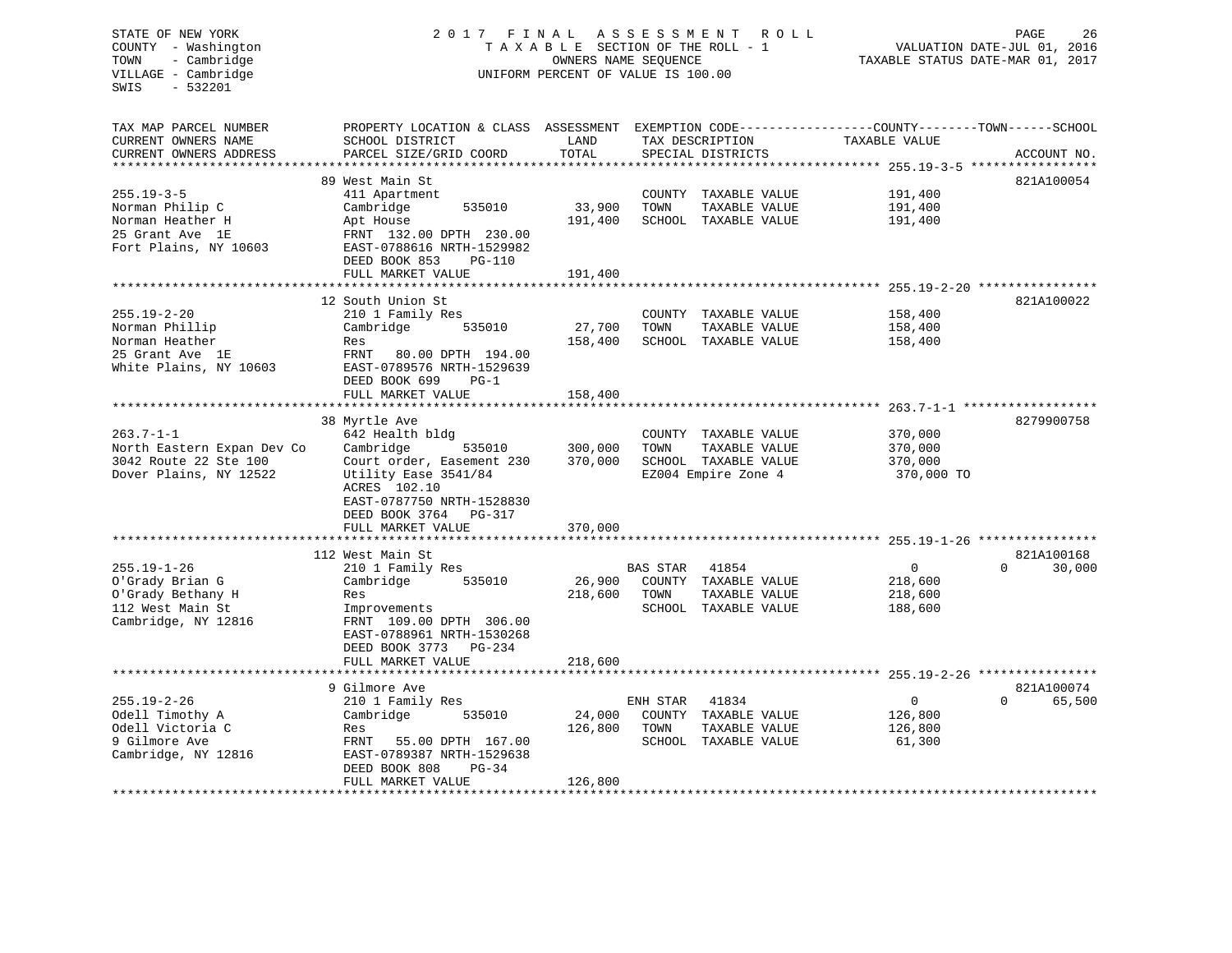# STATE OF NEW YORK 2 0 1 7 F I N A L A S S E S S M E N T R O L L PAGE 27 COUNTY - Washington T A X A B L E SECTION OF THE ROLL - 1 VALUATION DATE-JUL 01, 2016 TOWN - Cambridge OWNERS NAME SEQUENCE TAXABLE STATUS DATE-MAR 01, 2017 UNIFORM PERCENT OF VALUE IS 100.00

| TAX MAP PARCEL NUMBER<br>CURRENT OWNERS NAME | PROPERTY LOCATION & CLASS ASSESSMENT<br>SCHOOL DISTRICT | LAND    | EXEMPTION CODE-----------------COUNTY-------TOWN------SCHOOL<br>TAX DESCRIPTION | TAXABLE VALUE                                         |          |             |
|----------------------------------------------|---------------------------------------------------------|---------|---------------------------------------------------------------------------------|-------------------------------------------------------|----------|-------------|
| CURRENT OWNERS ADDRESS                       | PARCEL SIZE/GRID COORD                                  | TOTAL   | SPECIAL DISTRICTS                                                               |                                                       |          | ACCOUNT NO. |
|                                              |                                                         |         |                                                                                 |                                                       |          |             |
|                                              | 26 Academy St                                           |         |                                                                                 |                                                       |          | 821A100110  |
| $263.7 - 1 - 15$                             | 210 1 Family Res                                        |         | VETCOM CTS 41130                                                                | 21,050                                                | 21,050   | 10,000      |
| Parker Joseph R                              | Cambridge<br>535010                                     |         | 28,600 VETDIS CTS 41140                                                         | 12,630                                                | 12,630   | 12,630      |
| Parker Ashley                                | FRNT<br>76.00 DPTH 331.00                               |         | 84,200 BAS STAR<br>41854                                                        | $\Omega$                                              | $\Omega$ | 30,000      |
| 26 Academy St                                | BANK<br>999                                             |         | COUNTY TAXABLE VALUE                                                            | 50,520                                                |          |             |
| Cambridge, NY 12816                          | EAST-0788801 NRTH-1528922                               |         | TOWN<br>TAXABLE VALUE                                                           | 50,520                                                |          |             |
|                                              | DEED BOOK 3129 PG-294                                   |         | SCHOOL TAXABLE VALUE                                                            | 31,570                                                |          |             |
|                                              | FULL MARKET VALUE                                       | 84,200  |                                                                                 |                                                       |          |             |
|                                              | *******************                                     |         |                                                                                 |                                                       |          |             |
|                                              | 6 Academy St                                            |         |                                                                                 |                                                       |          | 821A100119  |
| $255.19 - 3 - 8$                             | 210 1 Family Res                                        |         | <b>BAS STAR</b><br>41854                                                        | $\mathbf{0}$                                          | $\Omega$ | 30,000      |
| Pemrick Reta M                               | 535010<br>Cambridge                                     | 33,100  | COUNTY TAXABLE VALUE                                                            | 168,200                                               |          |             |
| MacLaren Mary                                | House & Land                                            | 168,200 | TOWN<br>TAXABLE VALUE                                                           | 168,200                                               |          |             |
| 6 Academy St                                 | 501/382                                                 |         | SCHOOL TAXABLE VALUE                                                            | 138,200                                               |          |             |
| Cambridge, NY 12816                          | FRNT 151.00 DPTH 165.00                                 |         |                                                                                 |                                                       |          |             |
|                                              | EAST-0788760 NRTH-1529713                               |         |                                                                                 |                                                       |          |             |
|                                              | DEED BOOK 501<br><b>PG-380</b>                          |         |                                                                                 |                                                       |          |             |
|                                              | FULL MARKET VALUE                                       | 168,200 |                                                                                 |                                                       |          |             |
|                                              |                                                         |         |                                                                                 | ********************** 255 19 3 - 7 ***************** |          |             |
|                                              | 4 Academy St                                            |         |                                                                                 |                                                       |          | 821A100070  |
| $255.19 - 3 - 7$                             | 210 1 Family Res                                        |         | VETWAR CTS 41120                                                                | 24,750                                                | 24,750   | 6,000       |
| Perkins Gregory                              | Cambridge<br>535010                                     |         | 25,900 VETDIS CTS 41140                                                         | 24,750                                                | 24,750   | 20,000      |
| Perkins Jennifer                             | Res                                                     | 165,000 | COUNTY TAXABLE VALUE                                                            | 115,500                                               |          |             |
| 4 Academy St                                 | FRNT<br>75.00 DPTH 165.00                               |         | TOWN<br>TAXABLE VALUE                                                           | 115,500                                               |          |             |
| Cambridge, NY 12816                          | 999<br>BANK                                             |         | SCHOOL TAXABLE VALUE                                                            | 139,000                                               |          |             |
|                                              | EAST-0788743 NRTH-1529826                               |         |                                                                                 |                                                       |          |             |
|                                              | DEED BOOK 2609<br><b>PG-205</b>                         |         |                                                                                 |                                                       |          |             |
|                                              | FULL MARKET VALUE                                       | 165,000 |                                                                                 |                                                       |          |             |
|                                              | 7 Academy St                                            |         |                                                                                 |                                                       |          | 821A100111  |
| $255.19 - 2 - 39$                            |                                                         |         |                                                                                 |                                                       |          |             |
| Perkins Lawrence E                           | 210 1 Family Res<br>Cambridge<br>535010                 | 23,600  | COUNTY TAXABLE VALUE<br>TOWN<br>TAXABLE VALUE                                   | 111,900<br>111,900                                    |          |             |
| 426 Petteys Rd                               | Res                                                     | 111,900 | SCHOOL TAXABLE VALUE                                                            | 111,900                                               |          |             |
| Greenwich, NY 12834                          | Trans Exempt Repay 2017                                 |         | TE533 Trans exmt repay-flg                                                      | $.00$ MT                                              |          |             |
|                                              | FRNT<br>34.00 DPTH 212.00                               |         |                                                                                 |                                                       |          |             |
|                                              | EAST-0788986 NRTH-1529834                               |         |                                                                                 |                                                       |          |             |
|                                              | DEED BOOK 3752 PG-286                                   |         |                                                                                 |                                                       |          |             |
|                                              | FULL MARKET VALUE                                       | 111,900 |                                                                                 |                                                       |          |             |
|                                              |                                                         |         |                                                                                 |                                                       |          |             |
|                                              | 79 West Main St                                         |         |                                                                                 |                                                       |          | 821A100128  |
| $255.19 - 2 - 2$                             | 210 1 Family Res                                        |         | COUNTY TAXABLE VALUE                                                            | 112,900                                               |          |             |
| Phlipsak Margaret S                          | Cambridge<br>535010                                     | 21,000  | TOWN<br>TAXABLE VALUE                                                           | 112,900                                               |          |             |
| 79 West Main St                              | Res                                                     | 112,900 | SCHOOL TAXABLE VALUE                                                            | 112,900                                               |          |             |
| Cambridge, NY 12816                          | 575/162                                                 |         |                                                                                 |                                                       |          |             |
|                                              | FRNT<br>39.00 DPTH 138.00                               |         |                                                                                 |                                                       |          |             |
|                                              | BANK<br>999                                             |         |                                                                                 |                                                       |          |             |
|                                              | EAST-0788951 NRTH-1529985                               |         |                                                                                 |                                                       |          |             |
|                                              | DEED BOOK 2542<br>PG-158                                |         |                                                                                 |                                                       |          |             |
|                                              | FULL MARKET VALUE                                       | 112,900 |                                                                                 |                                                       |          |             |
|                                              |                                                         |         |                                                                                 |                                                       |          |             |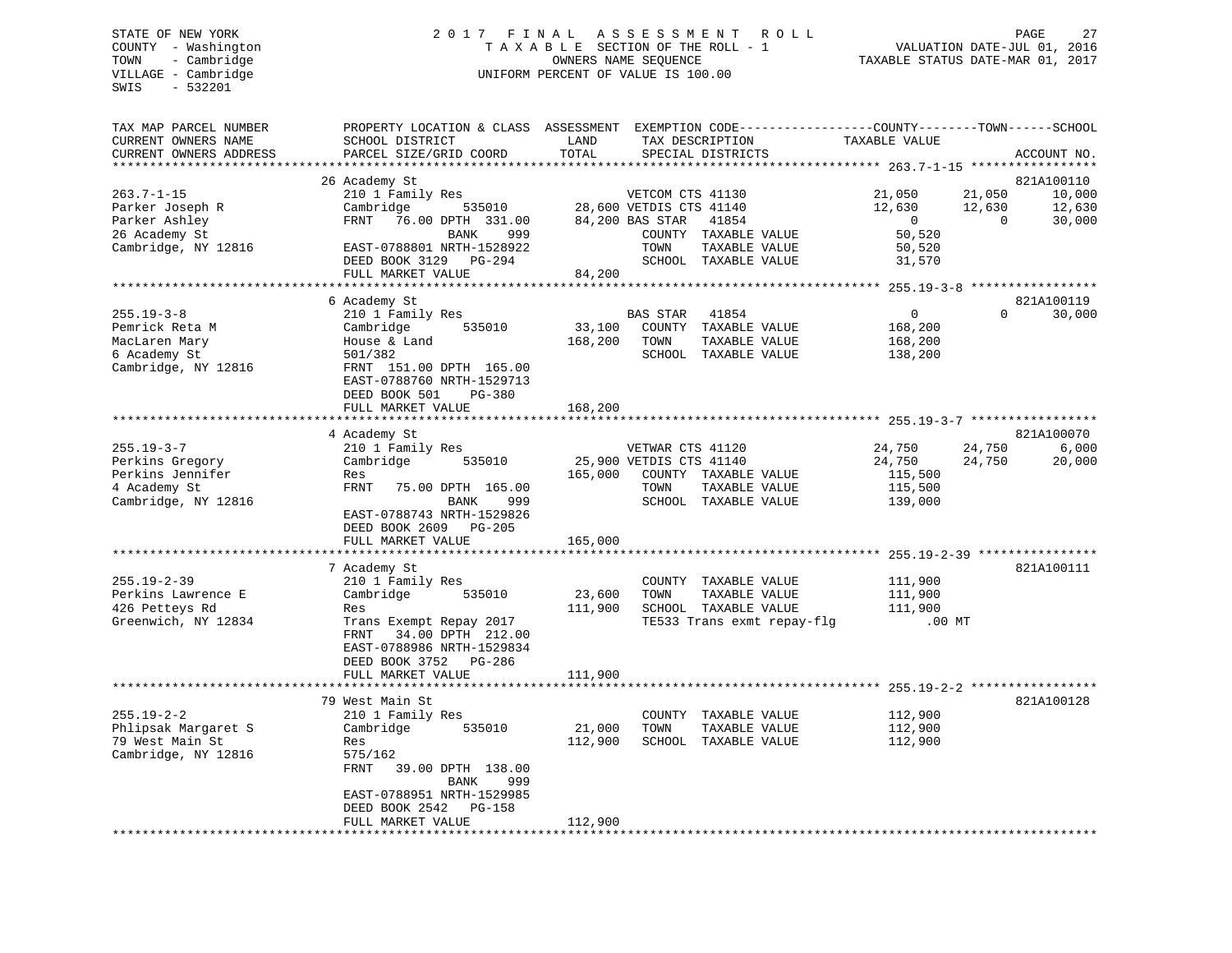# STATE OF NEW YORK 2 0 1 7 F I N A L A S S E S S M E N T R O L L PAGE 28 COUNTY - Washington T A X A B L E SECTION OF THE ROLL - 1 VALUATION DATE-JUL 01, 2016 TOWN - Cambridge OWNERS NAME SEQUENCE TAXABLE STATUS DATE-MAR 01, 2017 VILLAGE - Cambridge  $U = U \cdot U \cdot U$  UNIFORM PERCENT OF VALUE IS 100.00

| TAX MAP PARCEL NUMBER<br>CURRENT OWNERS NAME<br>CURRENT OWNERS ADDRESS<br>************************* | PROPERTY LOCATION & CLASS ASSESSMENT EXEMPTION CODE----------------COUNTY-------TOWN------SCHOOL<br>SCHOOL DISTRICT<br>PARCEL SIZE/GRID COORD                                                 | LAND<br>TOTAL                      |                                             | TAX DESCRIPTION<br>SPECIAL DISTRICTS                                   | TAXABLE VALUE                                           | ACCOUNT NO.                                                         |
|-----------------------------------------------------------------------------------------------------|-----------------------------------------------------------------------------------------------------------------------------------------------------------------------------------------------|------------------------------------|---------------------------------------------|------------------------------------------------------------------------|---------------------------------------------------------|---------------------------------------------------------------------|
| $255.19 - 2 - 25$<br>Podolec Francis<br>Podolec Janis<br>11 Gilmore Ave<br>Cambridge, NY 12816      | 11 Gilmore Ave<br>210 1 Family Res<br>Cambridge<br>535010<br>Res & Lot<br>FRNT 121.00 DPTH 167.00<br>EAST-0789393 NRTH-1529545<br>DEED BOOK 397<br>$PG-217$<br>FULL MARKET VALUE              | 200,300<br>200,300<br>************ | VETWAR CTS 41120<br>30,400 ENH STAR<br>TOWN | 41834<br>COUNTY TAXABLE VALUE<br>TAXABLE VALUE<br>SCHOOL TAXABLE VALUE | 30,045<br>$\mathbf{0}$<br>170,255<br>173,300<br>128,800 | 821A100122<br>6,000<br>27,000<br>65,500<br>$\Omega$                 |
| $255.19 - 1 - 15$<br>Pratt Wilson P<br>82 West Main St<br>Cambridge, NY 12816                       | 76 West Main St<br>482 Det row bldg<br>535010<br>Cambridge<br>Store & Flat<br>2442/191 Covenants & Rest<br>30.00 DPTH<br>FRNT<br>92.00<br>EAST-0789696 NRTH-1530320<br>DEED BOOK 842<br>PG-61 | 13,500<br>84,800                   | COUNTY<br>TOWN                              | TAXABLE VALUE<br>TAXABLE VALUE<br>SCHOOL TAXABLE VALUE                 | 84,800<br>84,800<br>84,800                              | ************************ 255.19-1-15 ****************<br>821A100141 |
|                                                                                                     | FULL MARKET VALUE                                                                                                                                                                             | 84,800                             |                                             |                                                                        |                                                         |                                                                     |
| $255.19 - 1 - 17$<br>Pratt Wilson P<br>82 West Main St<br>Cambridge, NY 12816                       | 78 West Main St<br>484 1 use sm bld<br>Cambridge<br>535010<br>Office<br>FRNT<br>19.00 DPTH 80.00<br>EAST-0789688 NRTH-1530280<br>DEED BOOK 1708 PG-258<br>FULL MARKET VALUE                   | 14,600<br>36,700<br>36,700         | COUNTY<br>TOWN                              | TAXABLE VALUE<br>TAXABLE VALUE<br>SCHOOL TAXABLE VALUE                 | 36,700<br>36,700<br>36,700                              | 8279900059                                                          |
|                                                                                                     | 24 Academy St                                                                                                                                                                                 |                                    |                                             |                                                                        |                                                         | 821A100049                                                          |
| $263.7 - 1 - 14$<br>Propes Roger C<br>3403 Yellowstone Dr<br>Arlington, TX 76013-1152               | 210 1 Family Res<br>Cambridge<br>535010<br>Res<br>FRNT<br>76.00 DPTH 331.00<br>EAST-0788789 NRTH-1528997<br>DEED BOOK 1778<br>$PG-49$<br>FULL MARKET VALUE                                    | 28,600<br>180,500<br>180,500       | TOWN                                        | COUNTY TAXABLE VALUE<br>TAXABLE VALUE<br>SCHOOL TAXABLE VALUE          | 180,500<br>180,500<br>180,500                           |                                                                     |
|                                                                                                     | *********************                                                                                                                                                                         |                                    |                                             |                                                                        |                                                         | ************************* 255.16-1-1 *****************              |
| $255.16 - 1 - 1$<br>Racine Robert<br>41 North Union St<br>Cambridge, NY 12816                       | 41 North Union St<br>250 Estate<br>Cambridge<br>535010<br>881/287<br>ACRES<br>87.80 BANK<br>77<br>EAST-0789979 NRTH-1532688<br>DEED BOOK 786<br>$PG-1$<br>FULL MARKET VALUE                   | 264,000<br>1136,100<br>1136,100    | COUNTY<br>TOWN                              | TAXABLE VALUE<br>TAXABLE VALUE<br>SCHOOL TAXABLE VALUE                 | 1136,100<br>1136,100<br>1136,100                        | 821A100091                                                          |
|                                                                                                     |                                                                                                                                                                                               |                                    |                                             |                                                                        |                                                         |                                                                     |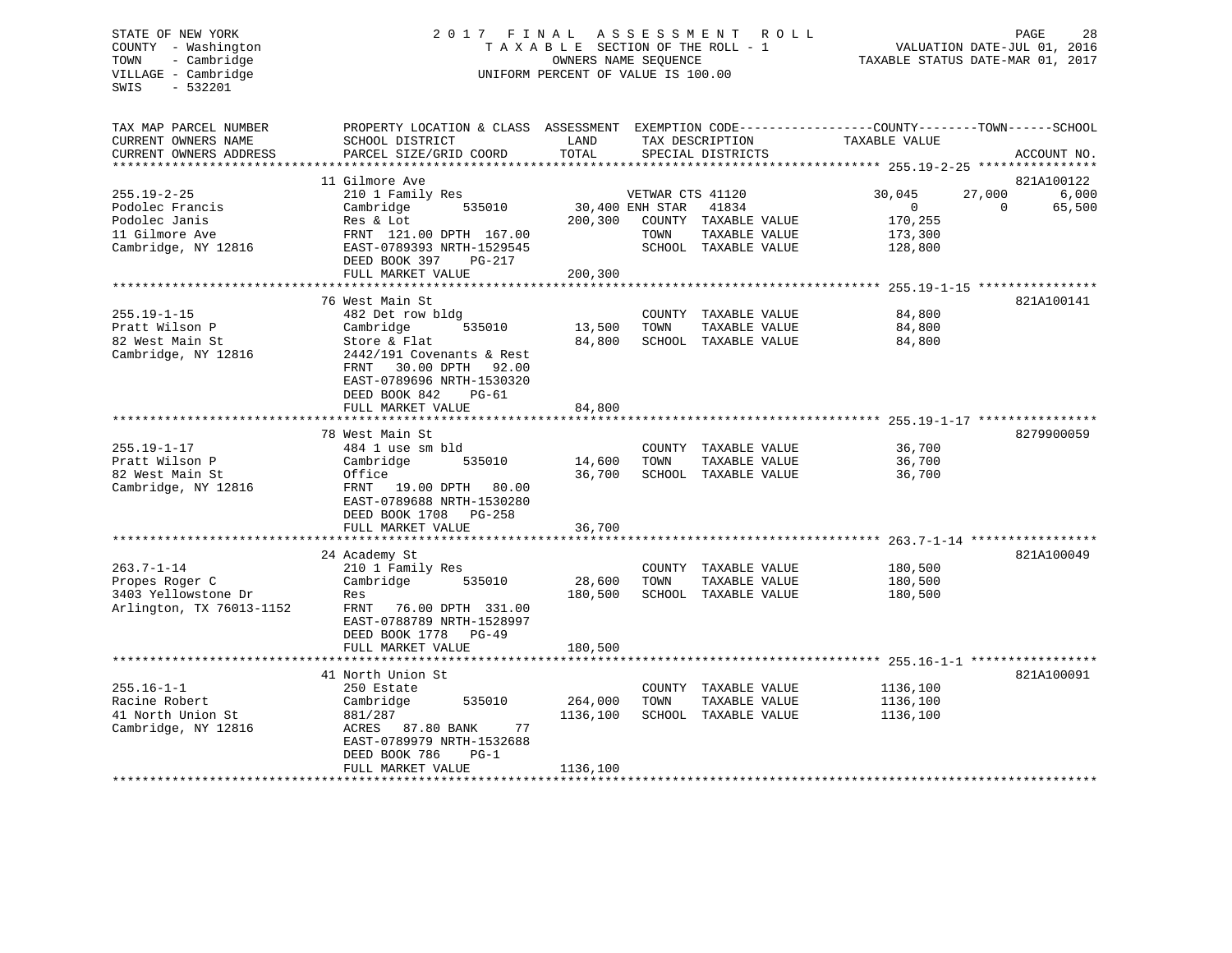# STATE OF NEW YORK 2 0 1 7 F I N A L A S S E S S M E N T R O L L PAGE 29 COUNTY - Washington T A X A B L E SECTION OF THE ROLL - 1 VALUATION DATE-JUL 01, 2016 TOWN - Cambridge OWNERS NAME SEQUENCE TAXABLE STATUS DATE-MAR 01, 2017 VILLAGE - Cambridge **UNIFORM PERCENT OF VALUE** IS 100.00

| TAX MAP PARCEL NUMBER    | PROPERTY LOCATION & CLASS ASSESSMENT                   |         |                 |                                       | EXEMPTION CODE-----------------COUNTY-------TOWN------SCHOOL |                    |
|--------------------------|--------------------------------------------------------|---------|-----------------|---------------------------------------|--------------------------------------------------------------|--------------------|
| CURRENT OWNERS NAME      | SCHOOL DISTRICT                                        | LAND    |                 | TAX DESCRIPTION                       | TAXABLE VALUE                                                |                    |
| CURRENT OWNERS ADDRESS   | PARCEL SIZE/GRID COORD                                 | TOTAL   |                 | SPECIAL DISTRICTS                     |                                                              | ACCOUNT NO.        |
| **********************   |                                                        |         |                 |                                       |                                                              |                    |
|                          | 28 Academy St                                          |         |                 |                                       |                                                              | 821A100107         |
| $263.7 - 1 - 16$         | 210 1 Family Res                                       |         | COUNTY          | TAXABLE VALUE                         | 169,900                                                      |                    |
| Ray Evelyn S             | Cambridge<br>535010                                    | 28,500  | TOWN            |                                       | 169,900                                                      |                    |
| 28 Academy St            | Res                                                    | 169,900 |                 | TAXABLE VALUE<br>SCHOOL TAXABLE VALUE | 169,900                                                      |                    |
|                          |                                                        |         |                 |                                       |                                                              |                    |
| Cambridge, NY 12816-1016 | FRNT<br>75.00 DPTH 330.00<br>EAST-0788813 NRTH-1528846 |         |                 |                                       |                                                              |                    |
|                          | DEED BOOK 745<br>$PG-77$                               |         |                 |                                       |                                                              |                    |
|                          |                                                        | 169,900 |                 |                                       |                                                              |                    |
|                          | FULL MARKET VALUE                                      |         |                 |                                       |                                                              |                    |
|                          | 4 South Union St                                       |         |                 |                                       |                                                              | 821A100127         |
| $255.19 - 2 - 17$        | 210 1 Family Res                                       |         | AGED-CO         | 41802                                 | 53,200                                                       | $\Omega$<br>0      |
| Record Linda             | Cambridge<br>535010                                    |         | 24,700 ENH STAR | 41834                                 | $\overline{0}$                                               | 65,500<br>$\Omega$ |
| 4 South Union St         | FRNT 86.00 DPTH 133.00                                 | 152,000 |                 | COUNTY TAXABLE VALUE                  | 98,800                                                       |                    |
| Cambridge, NY 12816      | EAST-0789688 NRTH-1529935                              |         | TOWN            | TAXABLE VALUE                         | 152,000                                                      |                    |
|                          | DEED BOOK 402<br>$PG-623$                              |         |                 | SCHOOL TAXABLE VALUE                  | 86,500                                                       |                    |
|                          | FULL MARKET VALUE                                      | 152,000 |                 |                                       |                                                              |                    |
|                          |                                                        |         |                 |                                       |                                                              |                    |
|                          | 77 West Main St                                        |         |                 |                                       |                                                              | 821A100137         |
| $255.19 - 2 - 3$         | 210 1 Family Res                                       |         | <b>BAS STAR</b> | 41854                                 | $\overline{0}$                                               | $\Omega$<br>30,000 |
| Robertson Alan G         | Cambridge<br>535010                                    | 28,900  |                 | COUNTY TAXABLE VALUE                  | 115,800                                                      |                    |
| Robertson Susan          | Res                                                    | 115,800 | TOWN            | TAXABLE VALUE                         | 115,800                                                      |                    |
| 77 West Main St          | FRNT 104.00 DPTH 170.00                                |         |                 | SCHOOL TAXABLE VALUE                  | 85,800                                                       |                    |
| Cambridge, NY 12816      | EAST-0789023 NRTH-1529981                              |         |                 |                                       |                                                              |                    |
|                          | DEED BOOK 463<br>$PG-233$                              |         |                 |                                       |                                                              |                    |
|                          | FULL MARKET VALUE                                      | 115,800 |                 |                                       |                                                              |                    |
|                          |                                                        |         |                 |                                       | ********* 255.20-1-5                                         |                    |
|                          | 7 North Union St                                       |         |                 |                                       |                                                              | 821A100090         |
| $255.20 - 1 - 5$         | 210 1 Family Res                                       |         |                 | COUNTY TAXABLE VALUE                  | 91,000                                                       |                    |
| Robertson Stephen        | Cambridge<br>535010                                    | 19,800  | TOWN            | TAXABLE VALUE                         | 91,000                                                       |                    |
| 7 North Union St         | Res                                                    | 91,000  |                 | SCHOOL TAXABLE VALUE                  | 91,000                                                       |                    |
| Cambridge, NY 12816      | FRNT<br>87.00 DPTH<br>85.00                            |         |                 |                                       |                                                              |                    |
|                          | <b>BANK</b><br>999                                     |         |                 |                                       |                                                              |                    |
|                          | EAST-0790078 NRTH-1530557                              |         |                 |                                       |                                                              |                    |
|                          | DEED BOOK 870<br>$PG-87$                               |         |                 |                                       |                                                              |                    |
|                          | FULL MARKET VALUE                                      | 91,000  |                 |                                       |                                                              |                    |
|                          |                                                        |         |                 |                                       |                                                              |                    |
|                          | 42 South Union St                                      |         |                 |                                       |                                                              | 821A100138         |
| $263.7 - 2 - 15$         | 210 1 Family Res                                       |         |                 | COUNTY TAXABLE VALUE                  | 158,800                                                      |                    |
| Robertson Susan L        | Cambridge<br>535010                                    | 33,400  | TOWN            | TAXABLE VALUE                         | 158,800                                                      |                    |
| Steele Jean E ETAL       | Res                                                    | 158,800 |                 | SCHOOL TAXABLE VALUE                  | 158,800                                                      |                    |
| 599 Turnpike Rd          | FRNT 130.00 DPTH 260.00                                |         |                 |                                       |                                                              |                    |
| Buskirk, NY 12028        | EAST-0789358 NRTH-1528640                              |         |                 |                                       |                                                              |                    |
|                          | DEED BOOK 2300<br>PG-64                                |         |                 |                                       |                                                              |                    |
|                          | FULL MARKET VALUE                                      | 158,800 |                 |                                       |                                                              |                    |
|                          |                                                        |         |                 |                                       |                                                              |                    |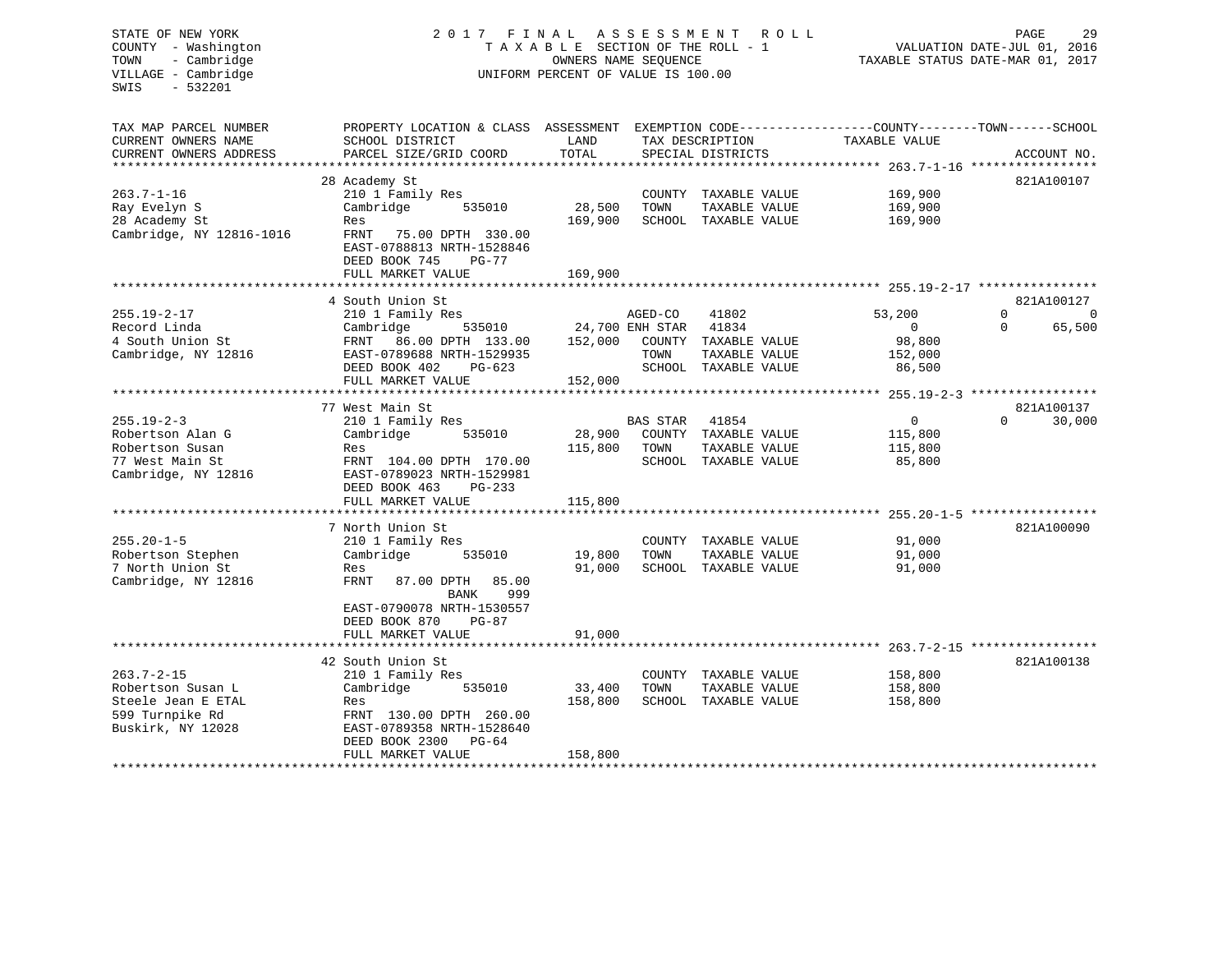# STATE OF NEW YORK 2 0 1 7 F I N A L A S S E S S M E N T R O L L PAGE 30 COUNTY - Washington T A X A B L E SECTION OF THE ROLL - 1 VALUATION DATE-JUL 01, 2016 TOWN - Cambridge OWNERS NAME SEQUENCE TAXABLE STATUS DATE-MAR 01, 2017 VILLAGE - Cambridge  $U$  UNIFORM PERCENT OF VALUE IS 100.00

| TAX MAP PARCEL NUMBER<br>CURRENT OWNERS NAME<br>CURRENT OWNERS ADDRESS                       | PROPERTY LOCATION & CLASS ASSESSMENT<br>SCHOOL DISTRICT<br>PARCEL SIZE/GRID COORD                                                                                                                     | LAND<br>TOTAL                |                                   | TAX DESCRIPTION<br>SPECIAL DISTRICTS                            | EXEMPTION CODE-----------------COUNTY-------TOWN------SCHOOL<br>TAXABLE VALUE | ACCOUNT NO.                      |
|----------------------------------------------------------------------------------------------|-------------------------------------------------------------------------------------------------------------------------------------------------------------------------------------------------------|------------------------------|-----------------------------------|-----------------------------------------------------------------|-------------------------------------------------------------------------------|----------------------------------|
| $255.19 - 1 - 1.1$<br>Ross Thomas C<br>1671 County Route 59<br>Cambridge, NY 12816           | County Route 59<br>311 Res vac land<br>535010<br>Cambridge<br>Vac Land<br>Bndy Agmt 744/133<br>17.00 DPTH 349.00<br>FRNT<br>EAST-0786486 NRTH-1530530<br>DEED BOOK 487<br>PG-307<br>FULL MARKET VALUE | 600<br>600<br>600            | TOWN                              | COUNTY TAXABLE VALUE<br>TAXABLE VALUE<br>SCHOOL TAXABLE VALUE   | 600<br>600<br>600                                                             |                                  |
|                                                                                              | 67 West Main St                                                                                                                                                                                       |                              |                                   |                                                                 |                                                                               | 821A100028                       |
| $255.19 - 2 - 7$<br>Rouse Joseph<br>Rouse Nancy<br>67 West Main St<br>Cambridge, NY 12816    | 220 2 Family Res<br>Cambridge<br>535010<br>Res<br>FRNT<br>75.00 DPTH 265.00<br>EAST-0789380 NRTH-1530013<br>DEED BOOK 478<br>PG-304<br>FULL MARKET VALUE                                              | 28,100<br>180,200<br>180,200 | ENH STAR<br>TOWN<br>SCHOOL        | 41834<br>COUNTY TAXABLE VALUE<br>TAXABLE VALUE<br>TAXABLE VALUE | 0<br>180,200<br>180,200<br>114,700                                            | $\Omega$<br>65,500               |
|                                                                                              | 57 West Main St                                                                                                                                                                                       |                              |                                   |                                                                 |                                                                               | 821A100040                       |
| $255.19 - 2 - 11$<br>Rowan Bridget<br>11 Avenue A<br>Cambridge, NY 12816                     | 485 >luse sm bld<br>535010<br>Cambridge<br>Store<br>2538/263 Cov & Restrictio<br>66.00 DPTH<br>FRNT<br>70.00<br>EAST-0789631 NRTH-1530135<br>DEED BOOK 2132<br>PG-346<br>FULL MARKET VALUE            | 16,500<br>128,000<br>128,000 | COUNTY<br>TOWN                    | TAXABLE VALUE<br>TAXABLE VALUE<br>SCHOOL TAXABLE VALUE          | 128,000<br>128,000<br>128,000                                                 |                                  |
|                                                                                              | 54 South Union St                                                                                                                                                                                     |                              |                                   |                                                                 |                                                                               | 821A100061                       |
| $263.7 - 2 - 19$<br>Salzer Linda<br>Schauer John<br>54 South Union St<br>Cambridge, NY 12816 | 210 1 Family Res<br>Cambridge<br>535010<br>Res<br>Additions<br>FRNT 104.00 DPTH 148.00<br>998<br>BANK<br>EAST-0789316 NRTH-1528208<br>DEED BOOK 3071 PG-48                                            | 27,600<br>211,000            | <b>BAS STAR</b><br>COUNTY<br>TOWN | 41854<br>TAXABLE VALUE<br>TAXABLE VALUE<br>SCHOOL TAXABLE VALUE | 0<br>211,000<br>211,000<br>181,000                                            | $\Omega$<br>30,000               |
|                                                                                              | FULL MARKET VALUE                                                                                                                                                                                     | 211,000                      |                                   |                                                                 |                                                                               |                                  |
| $263.7 - 2 - 27$<br>Sartoris Joseph<br>Sartoris Ann<br>53 Academy St<br>Cambridge, NY 12816  | 53 Academy St<br>210 1 Family Res<br>Cambridge<br>535010<br>2007 SCAR DECISION<br>60.00 DPTH 170.00<br>FRNT<br>EAST-0789171 NRTH-1528474<br>DEED BOOK 536<br>$PG-14$                                  | 24,700<br>106,000            | BAS STAR<br>COUNTY<br>TOWN        | 41854<br>TAXABLE VALUE<br>TAXABLE VALUE<br>SCHOOL TAXABLE VALUE | 0<br>106,000<br>106,000<br>76,000                                             | 821A100032<br>30,000<br>$\Omega$ |
| ******************                                                                           | FULL MARKET VALUE                                                                                                                                                                                     | 106,000                      |                                   |                                                                 |                                                                               |                                  |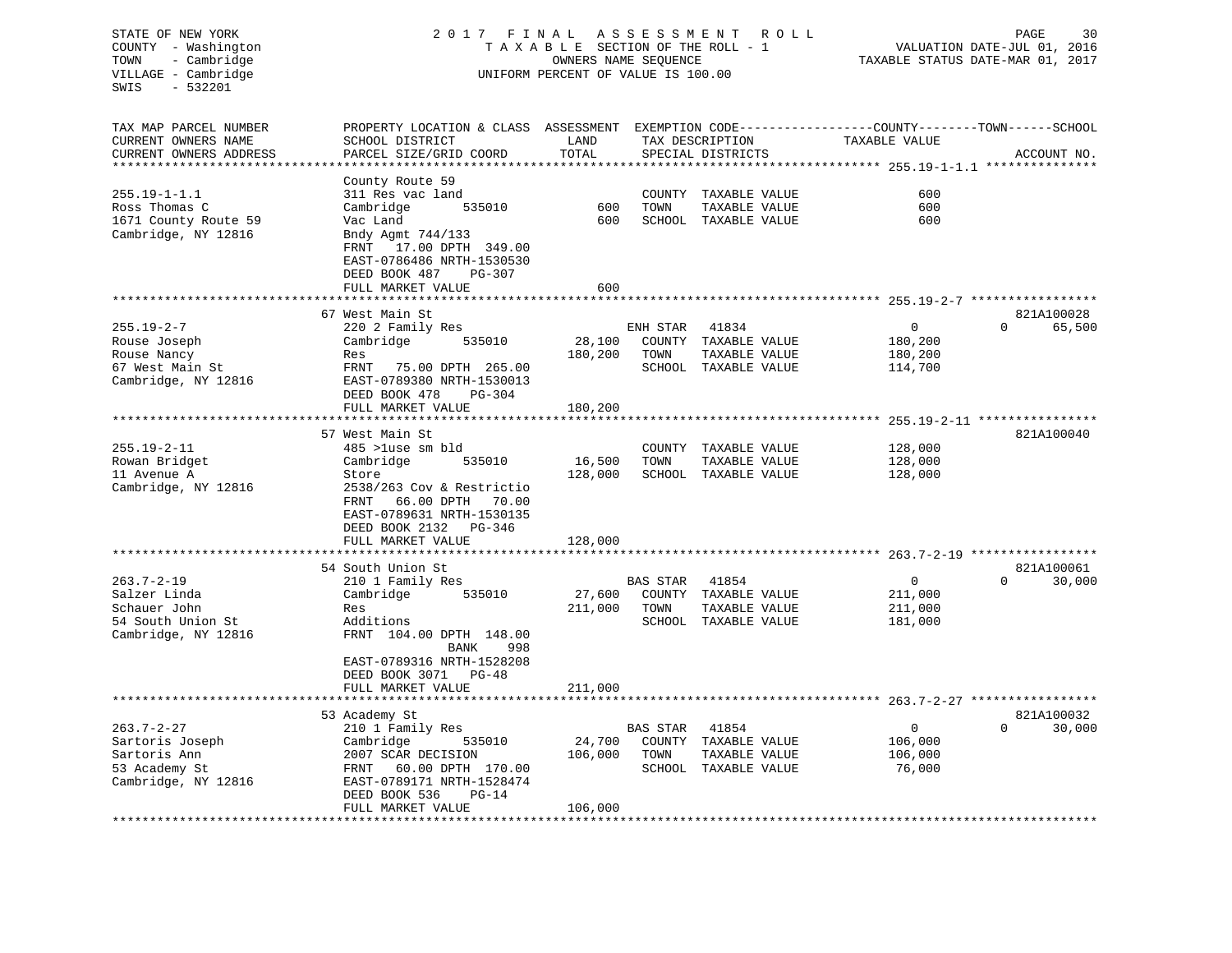# STATE OF NEW YORK 2 0 1 7 F I N A L A S S E S S M E N T R O L L PAGE 31 COUNTY - Washington T A X A B L E SECTION OF THE ROLL - 1 VALUATION DATE-JUL 01, 2016 TOWN - Cambridge OWNERS NAME SEQUENCE TAXABLE STATUS DATE-MAR 01, 2017 VILLAGE - Cambridge **UNIFORM PERCENT OF VALUE** IS 100.00

| TAX MAP PARCEL NUMBER   | PROPERTY LOCATION & CLASS ASSESSMENT |         |                 |                      | EXEMPTION CODE-----------------COUNTY-------TOWN------SCHOOL |          |             |
|-------------------------|--------------------------------------|---------|-----------------|----------------------|--------------------------------------------------------------|----------|-------------|
| CURRENT OWNERS NAME     | SCHOOL DISTRICT                      | LAND    | TAX DESCRIPTION |                      | TAXABLE VALUE                                                |          |             |
| CURRENT OWNERS ADDRESS  | PARCEL SIZE/GRID COORD               | TOTAL   |                 | SPECIAL DISTRICTS    |                                                              |          | ACCOUNT NO. |
| *********************** |                                      |         |                 |                      |                                                              |          |             |
|                         | 17 Academy St                        |         |                 |                      |                                                              |          | 821A100106  |
| $263.7 - 2 - 1$         | 210 1 Family Res                     |         | BAS STAR        | 41854                | $\mathbf{0}$                                                 | $\Omega$ | 30,000      |
| Sawyer Peter D          | Cambridge<br>535010                  | 26,700  |                 | COUNTY TAXABLE VALUE | 166,000                                                      |          |             |
| Sawyer Susan A          | Res                                  | 166,000 | TOWN            | TAXABLE VALUE        | 166,000                                                      |          |             |
| 17 Academy St           | FRNT 86.00 DPTH 161.00               |         |                 | SCHOOL TAXABLE VALUE | 136,000                                                      |          |             |
| Cambridge, NY 12816     | EAST-0789014 NRTH-1529514            |         |                 |                      |                                                              |          |             |
|                         | DEED BOOK 544<br>PG-255              |         |                 |                      |                                                              |          |             |
|                         | FULL MARKET VALUE                    | 166,000 |                 |                      |                                                              |          |             |
|                         |                                      |         |                 |                      |                                                              |          |             |
|                         | 63 West Main St                      |         |                 |                      |                                                              |          | 821A100105  |
| $255.19 - 2 - 9$        | 433 Auto body                        |         |                 | COUNTY TAXABLE VALUE | 152,000                                                      |          |             |
| Shep Industries, LLC    | Cambridge<br>535010                  | 24,500  | TOWN            | TAXABLE VALUE        | 152,000                                                      |          |             |
|                         |                                      |         |                 |                      |                                                              |          |             |
| 56 South Union St       | FRNT 70.00 DPTH 269.00               | 152,000 |                 | SCHOOL TAXABLE VALUE | 152,000                                                      |          |             |
| Cambridge, NY 12816     | EAST-0789543 NRTH-1530028            |         |                 |                      |                                                              |          |             |
|                         | DEED BOOK 2738<br>$PG-60$            |         |                 |                      |                                                              |          |             |
|                         | FULL MARKET VALUE                    | 152,000 |                 |                      |                                                              |          |             |
|                         |                                      |         |                 |                      |                                                              |          |             |
|                         | 59 West Main St                      |         |                 |                      |                                                              |          | 821A100173  |
| $255.19 - 2 - 10$       | 330 Vacant comm                      |         |                 | COUNTY TAXABLE VALUE | 6,700                                                        |          |             |
| Shep Industries, LLC    | Cambridge<br>535010                  | 6,700   | TOWN            | TAXABLE VALUE        | 6,700                                                        |          |             |
| 56 South Union St       | FRNT 74.00 DPTH<br>66.00             | 6,700   |                 | SCHOOL TAXABLE VALUE | 6,700                                                        |          |             |
| Cambridge, NY 12816     | EAST-0789560 NRTH-1530146            |         |                 |                      |                                                              |          |             |
|                         | DEED BOOK 2738<br>$PG-60$            |         |                 |                      |                                                              |          |             |
|                         | FULL MARKET VALUE                    | 6,700   |                 |                      |                                                              |          |             |
|                         |                                      |         |                 |                      |                                                              |          |             |
|                         | 114 West Main St                     |         |                 |                      |                                                              |          | 821A100095  |
| $255.19 - 1 - 27$       | 210 1 Family Res                     |         | ENH STAR        | 41834                | $\overline{0}$                                               | $\Omega$ | 65,500      |
| Sielucka Lorraine H     | Cambridge<br>535010                  | 27,900  |                 | COUNTY TAXABLE VALUE | 136,700                                                      |          |             |
| 114 West Main St        | Res                                  | 136,700 | TOWN            | TAXABLE VALUE        | 136,700                                                      |          |             |
| Cambridge, NY 12816     | FRNT<br>67.00 DPTH 380.00            |         | SCHOOL          | TAXABLE VALUE        | 71,200                                                       |          |             |
|                         | BANK<br>999                          |         |                 |                      |                                                              |          |             |
|                         | EAST-0788873 NRTH-1530282            |         |                 |                      |                                                              |          |             |
|                         | DEED BOOK 2765<br>$PG-206$           |         |                 |                      |                                                              |          |             |
|                         | FULL MARKET VALUE                    | 136,700 |                 |                      |                                                              |          |             |
|                         |                                      |         |                 |                      |                                                              |          |             |
|                         | 65 West Main St                      |         |                 |                      |                                                              |          | 821C100104  |
| $255.19 - 2 - 8$        | 210 1 Family Res                     |         |                 | COUNTY TAXABLE VALUE | 120,200                                                      |          |             |
| Smith Scott Bryon       | Cambridge<br>535010                  | 24,100  | TOWN            | TAXABLE VALUE        | 120,200                                                      |          |             |
|                         |                                      |         |                 |                      |                                                              |          |             |
| 65 West Main St         | Res                                  | 120,200 |                 | SCHOOL TAXABLE VALUE | 120,200                                                      |          |             |
| Cambridge, NY 12816     | 66.00 DPTH<br>FRNT                   |         |                 |                      |                                                              |          |             |
|                         | 0.40<br>ACRES                        |         |                 |                      |                                                              |          |             |
|                         | EAST-0789446 NRTH-1530027            |         |                 |                      |                                                              |          |             |
|                         | DEED BOOK 3614<br>PG-206             |         |                 |                      |                                                              |          |             |
|                         | FULL MARKET VALUE                    | 120,200 |                 |                      |                                                              |          |             |
|                         | ***********************************  |         |                 |                      |                                                              |          |             |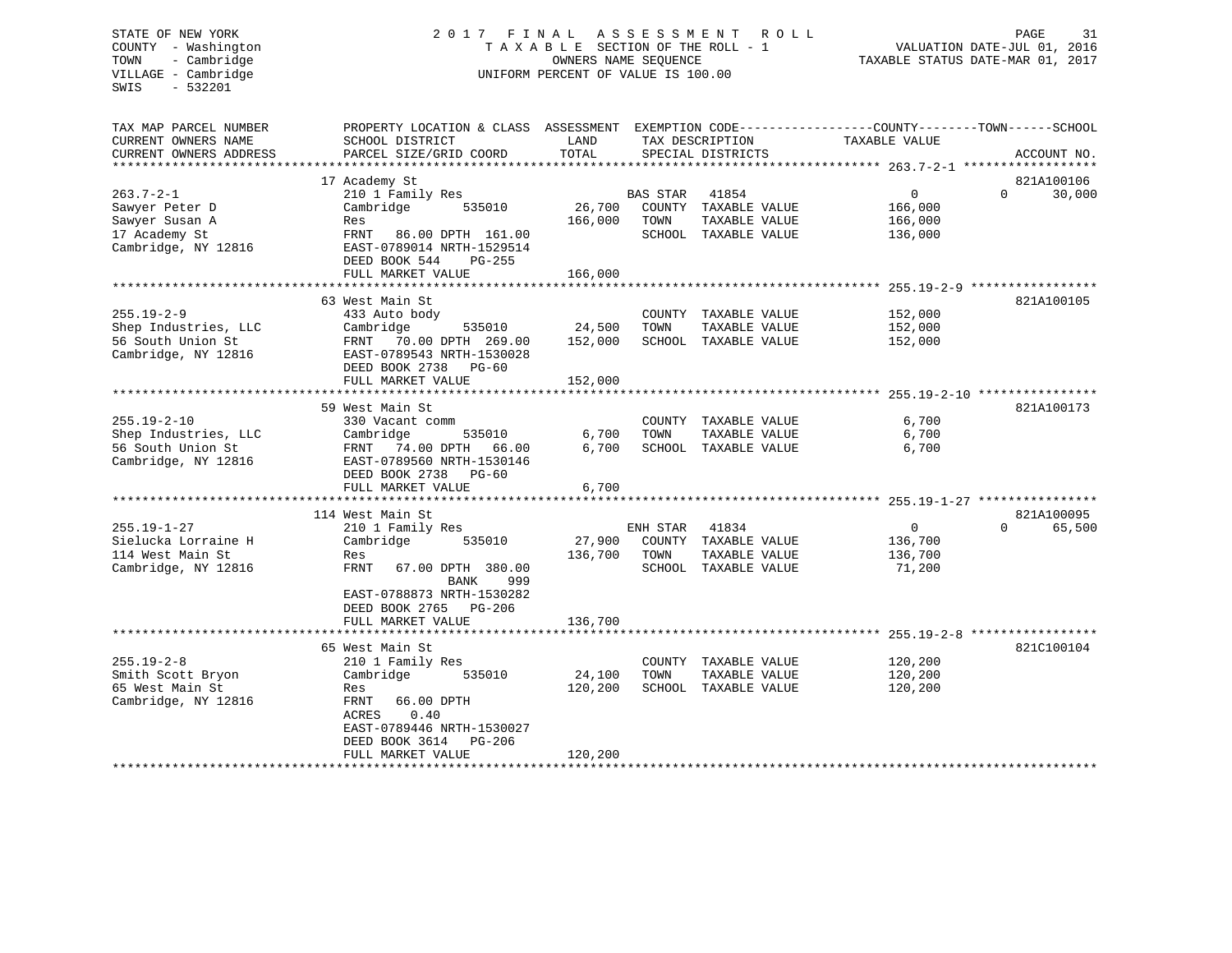| STATE OF NEW YORK                             | 2017                                                                                            | FINAL                                                   | A S S E S S M E N T     | R O L L                              |                                                                 | PAGE     | 32          |
|-----------------------------------------------|-------------------------------------------------------------------------------------------------|---------------------------------------------------------|-------------------------|--------------------------------------|-----------------------------------------------------------------|----------|-------------|
| COUNTY - Washington<br>- Cambridge<br>TOWN    |                                                                                                 | TAXABLE SECTION OF THE ROLL - 1<br>OWNERS NAME SEQUENCE |                         |                                      | VALUATION DATE-JUL 01, 2016<br>TAXABLE STATUS DATE-MAR 01, 2017 |          |             |
| VILLAGE - Cambridge                           |                                                                                                 | UNIFORM PERCENT OF VALUE IS 100.00                      |                         |                                      |                                                                 |          |             |
| SWIS<br>$-532201$                             |                                                                                                 |                                                         |                         |                                      |                                                                 |          |             |
|                                               |                                                                                                 |                                                         |                         |                                      |                                                                 |          |             |
|                                               |                                                                                                 |                                                         |                         |                                      |                                                                 |          |             |
| TAX MAP PARCEL NUMBER                         | PROPERTY LOCATION & CLASS ASSESSMENT EXEMPTION CODE----------------COUNTY-------TOWN-----SCHOOL |                                                         |                         |                                      |                                                                 |          |             |
| CURRENT OWNERS NAME<br>CURRENT OWNERS ADDRESS | SCHOOL DISTRICT<br>PARCEL SIZE/GRID COORD                                                       | LAND<br>TOTAL                                           |                         | TAX DESCRIPTION<br>SPECIAL DISTRICTS | TAXABLE VALUE                                                   |          | ACCOUNT NO. |
|                                               |                                                                                                 |                                                         |                         |                                      |                                                                 |          |             |
|                                               | 56 South Union St                                                                               |                                                         |                         |                                      |                                                                 |          | 821A100174  |
| $263.7 - 2 - 20$                              | 210 1 Family Res                                                                                |                                                         | COUNTY                  | TAXABLE VALUE                        | 161,600                                                         |          |             |
| Smith Scott Bryon                             | Cambridge<br>535010                                                                             | 31,900                                                  | TOWN                    | TAXABLE VALUE                        | 161,600                                                         |          |             |
| 63 West Main St                               | Res                                                                                             | 161,600                                                 |                         | SCHOOL TAXABLE VALUE                 | 161,600                                                         |          |             |
| Cambridge, NY 12816                           | FRNT 115.00 DPTH 214.00                                                                         |                                                         |                         |                                      |                                                                 |          |             |
|                                               | EAST-0789255 NRTH-1528101                                                                       |                                                         |                         |                                      |                                                                 |          |             |
|                                               | DEED BOOK 3629<br>PG-257                                                                        |                                                         |                         |                                      |                                                                 |          |             |
|                                               | FULL MARKET VALUE                                                                               | 161,600                                                 |                         |                                      |                                                                 |          |             |
|                                               |                                                                                                 |                                                         |                         |                                      |                                                                 |          |             |
|                                               | 122 West Main St                                                                                |                                                         |                         |                                      |                                                                 |          | 821A100147  |
| $255.19 - 1 - 31$                             | 210 1 Family Res                                                                                |                                                         |                         | COUNTY TAXABLE VALUE                 | 212,000                                                         |          |             |
| Snider David A                                | Cambridge<br>535010                                                                             | 29,600                                                  | TOWN                    | TAXABLE VALUE                        | 212,000                                                         |          |             |
| Alexandria Dery<br>122 West Main St           | Res                                                                                             | 212,000                                                 |                         | SCHOOL TAXABLE VALUE                 | 212,000                                                         |          |             |
| Cambridge, NY 12816                           | 2138/301<br>FRNT<br>84.00 DPTH 351.00                                                           |                                                         |                         |                                      |                                                                 |          |             |
|                                               | 999<br>BANK                                                                                     |                                                         |                         |                                      |                                                                 |          |             |
|                                               | EAST-0788510 NRTH-1530356                                                                       |                                                         |                         |                                      |                                                                 |          |             |
|                                               | DEED BOOK 3383<br><b>PG-53</b>                                                                  |                                                         |                         |                                      |                                                                 |          |             |
|                                               | FULL MARKET VALUE                                                                               | 212,000                                                 |                         |                                      |                                                                 |          |             |
|                                               |                                                                                                 |                                                         |                         |                                      |                                                                 |          |             |
|                                               | 37-39 West Main St                                                                              |                                                         |                         |                                      |                                                                 |          | 821A100098  |
| $255.19 - 2 - 15$                             | 482 Det row bldg                                                                                |                                                         |                         | COUNTY TAXABLE VALUE                 | 101,100                                                         |          |             |
| South Dominion LTD., S.A.                     | Cambridge<br>535010                                                                             | 15,900                                                  | TOWN                    | TAXABLE VALUE                        | 101,100                                                         |          |             |
| PO Box 212                                    | Store & Flat                                                                                    | 101,100                                                 |                         | SCHOOL TAXABLE VALUE                 | 101,100                                                         |          |             |
| Schaghticoke, NY 12154                        | 28.00 DPTH 87.00<br>FRNT                                                                        |                                                         |                         |                                      |                                                                 |          |             |
|                                               | EAST-0789785 NRTH-1530125                                                                       |                                                         |                         |                                      |                                                                 |          |             |
|                                               | DEED BOOK 3540<br>PG-236                                                                        |                                                         |                         |                                      |                                                                 |          |             |
|                                               | FULL MARKET VALUE                                                                               | 101,100                                                 |                         |                                      |                                                                 |          |             |
|                                               | 15 Academy St                                                                                   |                                                         |                         |                                      |                                                                 |          | 821A100017  |
| $255.19 - 2 - 36$                             | 210 1 Family Res                                                                                |                                                         | CW_10_VET/ 41152        |                                      | 8,000                                                           | $\Omega$ | $\Omega$    |
| Squires Terrence B                            | 535010<br>Cambridge                                                                             |                                                         | 29,800 CW_10_VET/ 41153 |                                      | $\mathbf 0$                                                     | 0        | $\mathbf 0$ |
| Squires Barbara A                             | FRNT 96.00 DPTH 207.00                                                                          |                                                         | 149,800 ENH STAR        | 41834                                | 0                                                               | $\Omega$ | 65,500      |
| 15 Academy St                                 | EAST-0789018 NRTH-1529607                                                                       |                                                         |                         | COUNTY TAXABLE VALUE                 | 141,800                                                         |          |             |
| Cambridge, NY 12816                           | DEED BOOK 495<br>PG-998                                                                         |                                                         | TOWN                    | TAXABLE VALUE                        | 149,800                                                         |          |             |
|                                               | FULL MARKET VALUE                                                                               | 149,800                                                 | SCHOOL                  | TAXABLE VALUE                        | 84,300                                                          |          |             |
|                                               |                                                                                                 | * * * * * * * * * *                                     |                         |                                      | ***** 255.19-1-23 ****************                              |          |             |
|                                               | 106 West Main St                                                                                |                                                         |                         |                                      |                                                                 |          | 821A100103  |
| $255.19 - 1 - 23$                             | 210 1 Family Res                                                                                |                                                         | BAS STAR                | 41854                                | $\overline{0}$                                                  | $\Omega$ | 30,000      |
| Strubel Gary F                                | Cambridge<br>535010                                                                             | 24,800                                                  | COUNTY                  | TAXABLE VALUE                        | 176,700                                                         |          |             |
| Strubel Tina B                                | Res                                                                                             | 176,700                                                 | TOWN                    | TAXABLE VALUE                        | 176,700                                                         |          |             |
| 106 West Main St                              | Ease 844/267                                                                                    |                                                         |                         | SCHOOL TAXABLE VALUE                 | 146,700                                                         |          |             |
| Cambridge, NY 12816                           | FRNT<br>44.00 DPTH 236.00                                                                       |                                                         |                         |                                      |                                                                 |          |             |
|                                               | <b>BANK</b><br>998                                                                              |                                                         |                         |                                      |                                                                 |          |             |
|                                               | EAST-0789176 NRTH-1530267<br>DEED BOOK 2373<br>PG-176                                           |                                                         |                         |                                      |                                                                 |          |             |
|                                               | FULL MARKET VALUE                                                                               | 176,700                                                 |                         |                                      |                                                                 |          |             |
|                                               | * * * * * * * * * * * * * * * * * *                                                             |                                                         |                         |                                      |                                                                 |          |             |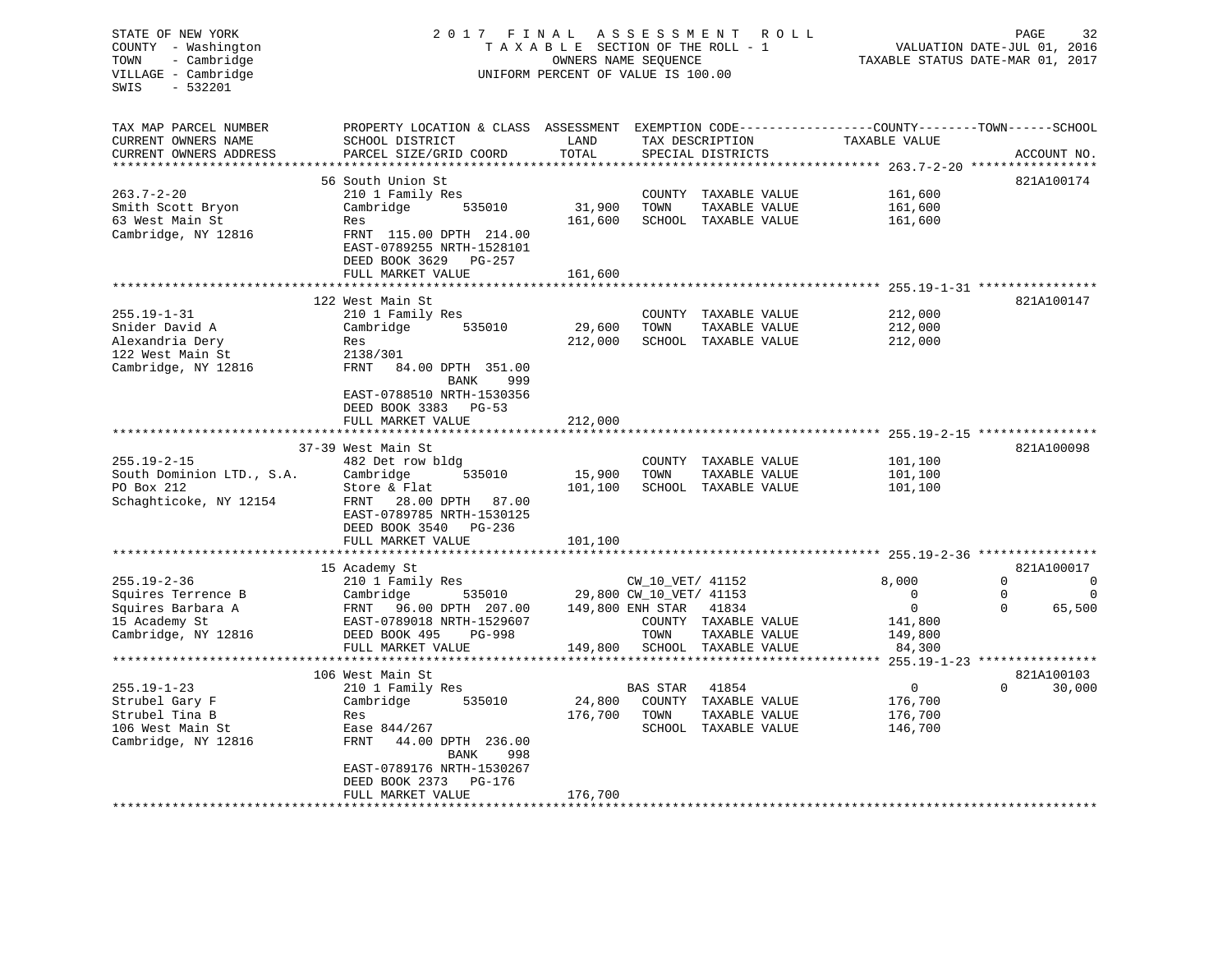| STATE OF NEW YORK<br>COUNTY - Washington<br>TOWN<br>- Cambridge<br>VILLAGE - Cambridge<br>$-532201$<br>SWIS | 2017 FINAL                                                                                                                                   | TAXABLE SECTION OF THE ROLL - 1<br>OWNERS NAME SEQUENCE<br>UNIFORM PERCENT OF VALUE IS 100.00 | A S S E S S M E N T | R O L L                                                       |                                          | PAGE<br>33<br>VALUATION DATE-JUL 01, 2016<br>TAXABLE STATUS DATE-MAR 01, 2017 |
|-------------------------------------------------------------------------------------------------------------|----------------------------------------------------------------------------------------------------------------------------------------------|-----------------------------------------------------------------------------------------------|---------------------|---------------------------------------------------------------|------------------------------------------|-------------------------------------------------------------------------------|
| TAX MAP PARCEL NUMBER<br>CURRENT OWNERS NAME<br>CURRENT OWNERS ADDRESS                                      | PROPERTY LOCATION & CLASS ASSESSMENT EXEMPTION CODE---------------COUNTY-------TOWN------SCHOOL<br>SCHOOL DISTRICT<br>PARCEL SIZE/GRID COORD | LAND<br>TOTAL                                                                                 |                     | TAX DESCRIPTION<br>SPECIAL DISTRICTS                          | TAXABLE VALUE                            | ACCOUNT NO.                                                                   |
|                                                                                                             | 9 North Union St                                                                                                                             |                                                                                               |                     |                                                               |                                          | 821A100082                                                                    |
| $255.20 - 1 - 4$                                                                                            | 210 1 Family Res                                                                                                                             |                                                                                               | AGED-ALL            | 41800                                                         | 48,500                                   | 48,500<br>48,500                                                              |
| Svitak John J -LE-<br>Jeskie Henry J<br>PO Box 174                                                          | Cambridge<br>535010<br>Life Estate John J Svitak<br>2647/234                                                                                 | 19,700<br>97,000                                                                              | TOWN                | COUNTY TAXABLE VALUE<br>TAXABLE VALUE<br>SCHOOL TAXABLE VALUE | 48,500<br>48,500<br>48,500               |                                                                               |
| Cambridge, NY 12816                                                                                         | FRNT<br>92.00 DPTH<br>79.00<br>77<br>BANK<br>EAST-0790135 NRTH-1530628<br>DEED BOOK 2647 PG-234<br>FULL MARKET VALUE                         | 97,000                                                                                        |                     |                                                               |                                          |                                                                               |
|                                                                                                             | ***************************                                                                                                                  |                                                                                               |                     |                                                               |                                          |                                                                               |
| $255.19 - 3 - 11$                                                                                           | 6 Myrtle Ave<br>312 Vac w/imprv                                                                                                              |                                                                                               |                     | COUNTY TAXABLE VALUE                                          | 36,800                                   | 821A100169                                                                    |
| Sweeney Richard M                                                                                           | Cambridge<br>535010                                                                                                                          | 33,300                                                                                        | TOWN                | TAXABLE VALUE                                                 | 36,800                                   |                                                                               |
| Sweeney Julia                                                                                               | Res                                                                                                                                          | 36,800                                                                                        |                     | SCHOOL TAXABLE VALUE                                          | 36,800                                   |                                                                               |
| 6 Myrtle Ave                                                                                                | Deck                                                                                                                                         |                                                                                               |                     |                                                               |                                          |                                                                               |
| Cambridge, NY 12816                                                                                         | FRNT 134.00 DPTH 205.00<br>EAST-0788343 NRTH-1529903<br>DEED BOOK 439<br>PG-190                                                              |                                                                                               |                     |                                                               |                                          |                                                                               |
|                                                                                                             | FULL MARKET VALUE                                                                                                                            | 36,800                                                                                        |                     |                                                               |                                          |                                                                               |
|                                                                                                             |                                                                                                                                              |                                                                                               |                     |                                                               | ********************** 255.19-3-15 ***** |                                                                               |
| $255.19 - 3 - 15$                                                                                           | Myrtle Ave W/off<br>314 Rural vac<10                                                                                                         |                                                                                               |                     | COUNTY TAXABLE VALUE                                          | 5,600                                    |                                                                               |
| Sweeney Richard N                                                                                           | Cambridge<br>535010                                                                                                                          | 5,600                                                                                         | TOWN                | TAXABLE VALUE                                                 | 5,600                                    |                                                                               |
| Sweeney Julia E                                                                                             | ACRES<br>2.24                                                                                                                                | 5,600                                                                                         |                     | SCHOOL TAXABLE VALUE                                          | 5,600                                    |                                                                               |
| 6 Myrtle Ave                                                                                                | EAST-0788040 NRTH-1529853                                                                                                                    |                                                                                               |                     |                                                               |                                          |                                                                               |
| Cambridge, NY 12816                                                                                         | DEED BOOK 1778 PG-9                                                                                                                          |                                                                                               |                     |                                                               |                                          |                                                                               |
|                                                                                                             | FULL MARKET VALUE                                                                                                                            | 5,600                                                                                         |                     |                                                               |                                          |                                                                               |
|                                                                                                             | *****************************                                                                                                                |                                                                                               |                     |                                                               |                                          |                                                                               |
|                                                                                                             | 3 Pleasant St                                                                                                                                |                                                                                               |                     |                                                               |                                          | 821A100140                                                                    |
| $263.7 - 1 - 6$                                                                                             | 210 1 Family Res                                                                                                                             |                                                                                               | BAS STAR            | 41854                                                         | $\overline{0}$                           | $\Omega$<br>30,000                                                            |
| Sweet James M                                                                                               | Cambridge<br>535010                                                                                                                          | 28,500                                                                                        |                     | COUNTY TAXABLE VALUE                                          | 168,200                                  |                                                                               |
| Sweet Heather M                                                                                             | Res                                                                                                                                          | 168,200                                                                                       | TOWN                | TAXABLE VALUE                                                 | 168,200                                  |                                                                               |
| 3 Pleasant St<br>Cambridge, NY 12816                                                                        | FRNT<br>82.00 DPTH 210.00<br>BANK<br>999<br>EAST-0788671 NRTH-1529465                                                                        |                                                                                               |                     | SCHOOL TAXABLE VALUE                                          | 138,200                                  |                                                                               |
|                                                                                                             | DEED BOOK 2263 PG-59                                                                                                                         |                                                                                               |                     |                                                               |                                          |                                                                               |
|                                                                                                             | FULL MARKET VALUE                                                                                                                            | 168,200                                                                                       |                     |                                                               |                                          |                                                                               |
|                                                                                                             |                                                                                                                                              |                                                                                               |                     |                                                               |                                          |                                                                               |
|                                                                                                             | 140 West Main St                                                                                                                             |                                                                                               |                     |                                                               |                                          | 821A100170                                                                    |
| $255.19 - 1 - 9$                                                                                            | 210 1 Family Res                                                                                                                             |                                                                                               |                     | COUNTY TAXABLE VALUE                                          | 126,000                                  |                                                                               |
| Swoboda Revocable Trust Marion Cambridge                                                                    | 535010                                                                                                                                       | 34,000                                                                                        | TOWN                | TAXABLE VALUE                                                 | 126,000                                  |                                                                               |
| c/o Mary S Vickers                                                                                          | Res                                                                                                                                          | 126,000                                                                                       |                     | SCHOOL TAXABLE VALUE                                          | 126,000                                  |                                                                               |
| 204 Heatherwood Ct<br>Winter Springs, FL 32708                                                              | FRNT 171.00 DPTH 242.00<br>EAST-0787698 NRTH-1530580<br>DEED BOOK 3600<br>$PG-80$                                                            |                                                                                               |                     |                                                               |                                          |                                                                               |
|                                                                                                             | FULL MARKET VALUE                                                                                                                            | 126,000                                                                                       |                     |                                                               |                                          |                                                                               |
|                                                                                                             |                                                                                                                                              |                                                                                               |                     |                                                               |                                          |                                                                               |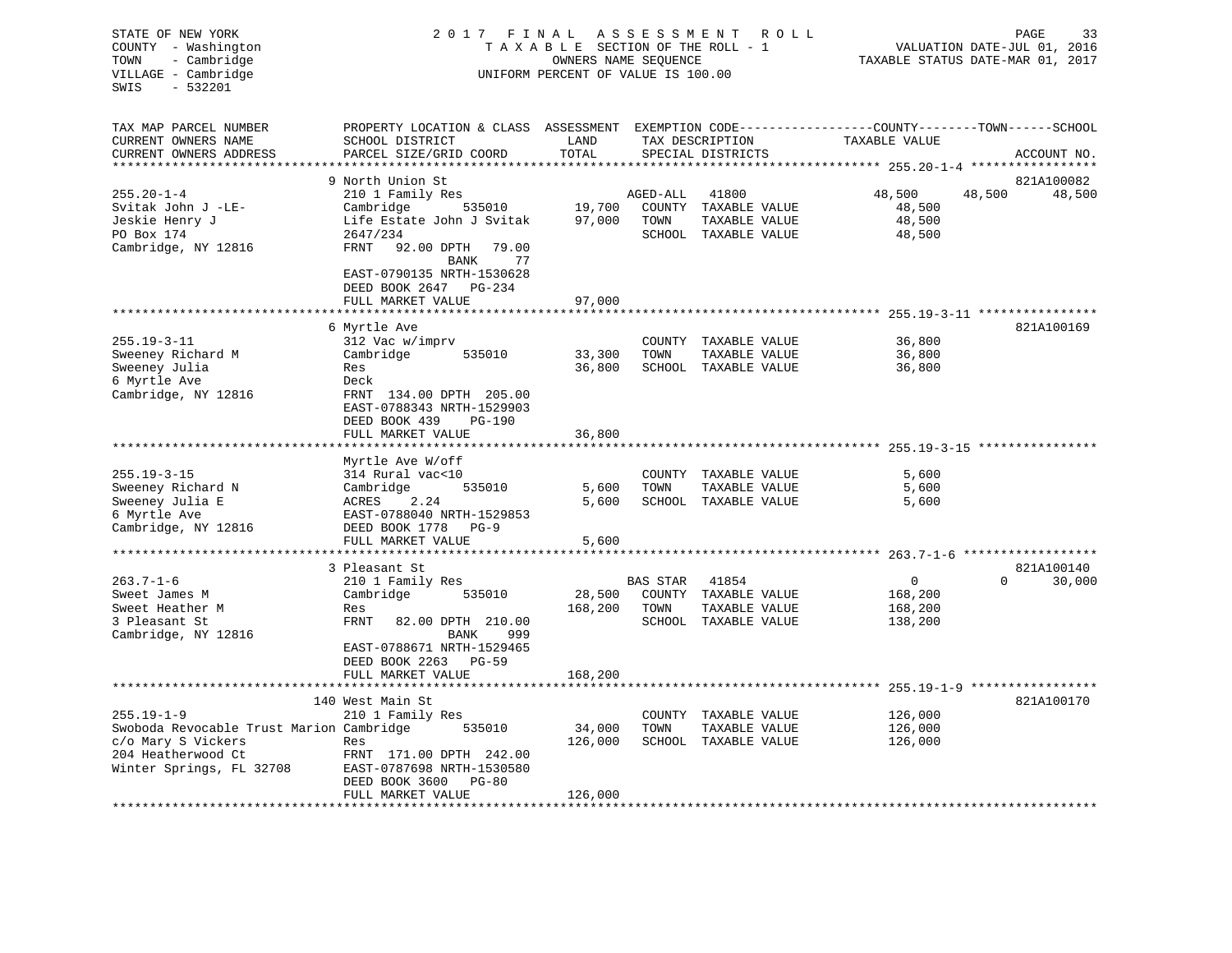| STATE OF NEW YORK<br>COUNTY - Washington<br>- Cambridge<br>TOWN<br>VILLAGE - Cambridge<br>SWIS<br>$-532201$ | 2017                                                                      | FINAL<br>TAXABLE SECTION OF THE ROLL - 1<br>OWNERS NAME SEQUENCE<br>UNIFORM PERCENT OF VALUE IS 100.00 | A S S E S S M E N T | R O L L                               | TAXABLE STATUS DATE-MAR 01, 2017                                  | PAGE<br>VALUATION DATE-JUL 01, 2016 | 34                   |
|-------------------------------------------------------------------------------------------------------------|---------------------------------------------------------------------------|--------------------------------------------------------------------------------------------------------|---------------------|---------------------------------------|-------------------------------------------------------------------|-------------------------------------|----------------------|
| TAX MAP PARCEL NUMBER                                                                                       | PROPERTY LOCATION & CLASS ASSESSMENT                                      | LAND                                                                                                   |                     |                                       | EXEMPTION CODE-----------------COUNTY-------TOWN------SCHOOL      |                                     |                      |
| CURRENT OWNERS NAME<br>CURRENT OWNERS ADDRESS                                                               | SCHOOL DISTRICT<br>PARCEL SIZE/GRID COORD                                 | TOTAL                                                                                                  |                     | TAX DESCRIPTION<br>SPECIAL DISTRICTS  | TAXABLE VALUE                                                     |                                     | ACCOUNT NO.          |
| *********************                                                                                       | ************************                                                  |                                                                                                        |                     |                                       |                                                                   |                                     |                      |
|                                                                                                             | 30 South Union St                                                         |                                                                                                        |                     |                                       |                                                                   |                                     | 821A100183           |
| $263.7 - 2 - 10$                                                                                            | 210 1 Family Res                                                          |                                                                                                        | COUNTY              | TAXABLE VALUE                         | 129,000                                                           |                                     |                      |
| Ver Elizabeth H                                                                                             | Cambridge<br>535010                                                       | 28,100                                                                                                 | TOWN                | TAXABLE VALUE                         | 129,000                                                           |                                     |                      |
| 34 Worthen Rd Apt 4B<br>Lexington, MA 02421                                                                 | Res<br>2809/172<br>FRNT<br>82.00 DPTH 240.00<br>EAST-0789433 NRTH-1529019 | 129,000                                                                                                |                     | SCHOOL TAXABLE VALUE                  | 129,000                                                           |                                     |                      |
|                                                                                                             | DEED BOOK 2324 PG-84                                                      |                                                                                                        |                     |                                       |                                                                   |                                     |                      |
|                                                                                                             | FULL MARKET VALUE                                                         | 129,000                                                                                                |                     |                                       |                                                                   |                                     |                      |
|                                                                                                             |                                                                           |                                                                                                        |                     |                                       |                                                                   |                                     |                      |
|                                                                                                             | 10 Academy St                                                             |                                                                                                        |                     |                                       |                                                                   |                                     | 821A100186           |
| $263.7 - 1 - 8$                                                                                             | 210 1 Family Res                                                          |                                                                                                        | <b>BAS STAR</b>     | 41854                                 | $\mathbf{0}$                                                      | $\Omega$                            | 30,000               |
| Waite Randy L                                                                                               | Cambridge<br>535010                                                       | 21,500                                                                                                 |                     | COUNTY TAXABLE VALUE                  | 177,100                                                           |                                     |                      |
| Waite Kathleen<br>10 Academy St                                                                             | Res<br>FRNT 115.00 DPTH<br>83.00                                          | 177,100                                                                                                | TOWN                | TAXABLE VALUE<br>SCHOOL TAXABLE VALUE | 177,100<br>147,100                                                |                                     |                      |
| Cambridge, NY 12816                                                                                         | 999<br>BANK                                                               |                                                                                                        |                     |                                       |                                                                   |                                     |                      |
|                                                                                                             | EAST-0788827 NRTH-1529535<br>DEED BOOK 566<br>PG-341                      |                                                                                                        |                     |                                       |                                                                   |                                     |                      |
|                                                                                                             | FULL MARKET VALUE                                                         | 177,100                                                                                                |                     |                                       |                                                                   |                                     |                      |
|                                                                                                             | *******************                                                       | ***********                                                                                            |                     |                                       | *********************************** 255.19-2-5 ****************** |                                     |                      |
|                                                                                                             | 71 West Main St                                                           |                                                                                                        |                     |                                       |                                                                   |                                     | 821A100125           |
| $255.19 - 2 - 5$                                                                                            | 283 Res w/Comuse                                                          |                                                                                                        | AGED-ALL            | 41800                                 | 116,150                                                           | 116,150                             | 116,150              |
| Ward Family Trust<br>Ward Frank H Trustee                                                                   | Cambridge<br>535010<br>Res                                                | 232,300                                                                                                | 27,500 ENH STAR     | 41834<br>COUNTY TAXABLE VALUE         | $\mathbf{0}$<br>116,150                                           | $\Omega$                            | 65,500               |
| 1 Gilmore Ave                                                                                               | FRNT<br>79.00 DPTH 193.00                                                 |                                                                                                        | TOWN                | TAXABLE VALUE                         | 116,150                                                           |                                     |                      |
| Cambridge, NY 12816                                                                                         | EAST-0789180 NRTH-1530001                                                 |                                                                                                        |                     | SCHOOL TAXABLE VALUE                  | 50,650                                                            |                                     |                      |
|                                                                                                             | DEED BOOK 799<br>$PG-158$                                                 |                                                                                                        |                     |                                       |                                                                   |                                     |                      |
|                                                                                                             | FULL MARKET VALUE                                                         | 232,300                                                                                                |                     |                                       |                                                                   |                                     |                      |
|                                                                                                             |                                                                           |                                                                                                        |                     |                                       |                                                                   |                                     |                      |
|                                                                                                             | 27 Academy St                                                             |                                                                                                        |                     |                                       |                                                                   | $\Omega$                            | 821A100023           |
| $263.7 - 2 - 38$<br>Wescott Robert L                                                                        | 210 1 Family Res<br>Cambridge<br>535010                                   | 28,200                                                                                                 | BAS STAR            | 41854<br>COUNTY TAXABLE VALUE         | $\mathbf 0$<br>132,900                                            |                                     | 30,000               |
| Wescott Lorena                                                                                              | Res                                                                       | 132,900                                                                                                | TOWN                | TAXABLE VALUE                         | 132,900                                                           |                                     |                      |
| 27 Academy St                                                                                               | FRNT<br>73.00 DPTH 322.00                                                 |                                                                                                        |                     | SCHOOL TAXABLE VALUE                  | 102,900                                                           |                                     |                      |
| Cambridge, NY 12816                                                                                         | EAST-0789140 NRTH-1529190                                                 |                                                                                                        |                     |                                       |                                                                   |                                     |                      |
|                                                                                                             | DEED BOOK 655<br>PG-114                                                   |                                                                                                        |                     |                                       |                                                                   |                                     |                      |
|                                                                                                             | FULL MARKET VALUE                                                         | 132,900                                                                                                |                     |                                       |                                                                   |                                     |                      |
| *********************                                                                                       |                                                                           |                                                                                                        |                     |                                       |                                                                   |                                     |                      |
| $255.20 - 1 - 7$                                                                                            | 3 North Union St<br>210 1 Family Res                                      |                                                                                                        | <b>BAS STAR</b>     | 41854                                 | $\mathbf 0$                                                       | $\cap$                              | 821A100026<br>30,000 |
| Wheeler Robert E                                                                                            | Cambridge<br>535010                                                       | 33,700                                                                                                 |                     | COUNTY TAXABLE VALUE                  | 135,000                                                           |                                     |                      |
| Wheeler Allison S                                                                                           | Res                                                                       | 135,000                                                                                                | TOWN                | TAXABLE VALUE                         | 135,000                                                           |                                     |                      |
| 3 North Union St                                                                                            | FRNT 130.00 DPTH 274.00                                                   |                                                                                                        |                     | SCHOOL TAXABLE VALUE                  | 105,000                                                           |                                     |                      |
| Cambridge, NY 12816                                                                                         | EAST-0789901 NRTH-1530443<br>DEED BOOK 3126<br>PG-142                     |                                                                                                        |                     |                                       |                                                                   |                                     |                      |
|                                                                                                             | FULL MARKET VALUE                                                         | 135,000                                                                                                |                     |                                       |                                                                   |                                     |                      |
| ******************                                                                                          | * * * * * * * * * * * * * * * * * * * *                                   |                                                                                                        |                     |                                       |                                                                   |                                     |                      |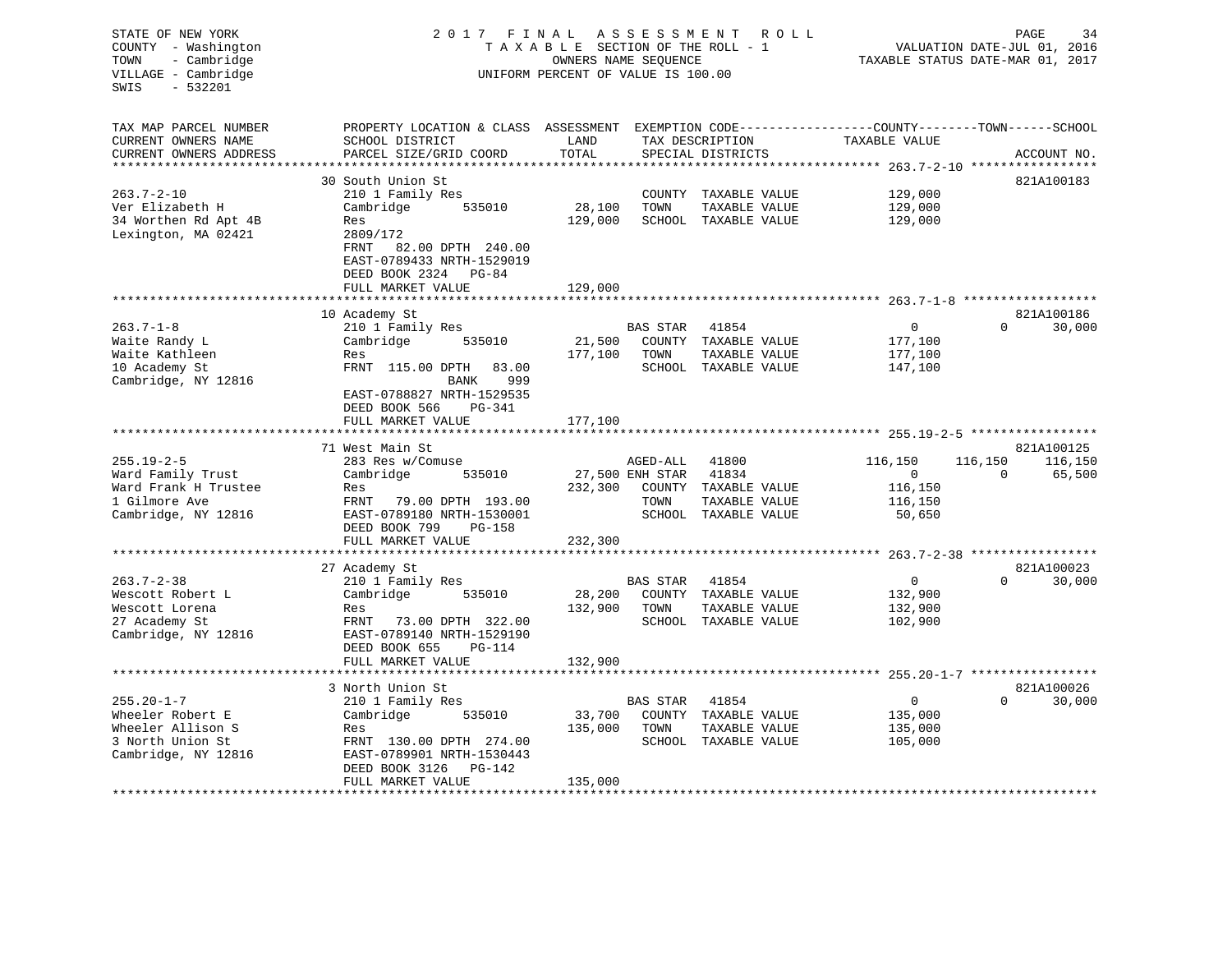| 2017<br>A S S E S S M E N T<br>STATE OF NEW YORK<br>FINAL<br>R O L L<br>COUNTY - Washington<br>TAXABLE SECTION OF THE ROLL - 1<br>- Cambridge<br>OWNERS NAME SEOUENCE<br>TOWN<br>VILLAGE - Cambridge<br>UNIFORM PERCENT OF VALUE IS 100.00<br>$-532201$<br>SWIS |                                                                                                                                     |                   | 35<br>PAGE<br>VALUATION DATE-JUL 01, 2016<br>TAXABLE STATUS DATE-MAR 01, 2017 |                                                                        |                                   |          |             |
|-----------------------------------------------------------------------------------------------------------------------------------------------------------------------------------------------------------------------------------------------------------------|-------------------------------------------------------------------------------------------------------------------------------------|-------------------|-------------------------------------------------------------------------------|------------------------------------------------------------------------|-----------------------------------|----------|-------------|
| TAX MAP PARCEL NUMBER                                                                                                                                                                                                                                           | PROPERTY LOCATION & CLASS ASSESSMENT EXEMPTION CODE---------------COUNTY-------TOWN------SCHOOL                                     |                   |                                                                               |                                                                        |                                   |          |             |
| CURRENT OWNERS NAME<br>CURRENT OWNERS ADDRESS                                                                                                                                                                                                                   | SCHOOL DISTRICT<br>PARCEL SIZE/GRID COORD                                                                                           | LAND<br>TOTAL     |                                                                               | TAX DESCRIPTION<br>SPECIAL DISTRICTS                                   | TAXABLE VALUE                     |          | ACCOUNT NO. |
|                                                                                                                                                                                                                                                                 |                                                                                                                                     |                   |                                                                               |                                                                        |                                   |          |             |
|                                                                                                                                                                                                                                                                 | 20-22 Academy St                                                                                                                    |                   |                                                                               |                                                                        |                                   |          | 821A100060  |
| $263.7 - 1 - 13$                                                                                                                                                                                                                                                | 210 1 Family Res                                                                                                                    |                   | <b>BAS STAR</b>                                                               | 41854                                                                  | $\Omega$                          | $\Omega$ | 30,000      |
| Williams Alicia L                                                                                                                                                                                                                                               | Cambridge<br>535010                                                                                                                 | 42,500            |                                                                               | COUNTY TAXABLE VALUE                                                   | 165,000                           |          |             |
| 22 Academy St                                                                                                                                                                                                                                                   | Res & Lot                                                                                                                           | 165,000           | TOWN                                                                          | TAXABLE VALUE                                                          | 165,000                           |          |             |
| Cambridge, NY 12816                                                                                                                                                                                                                                             | 1.10 BANK<br>999<br>ACRES<br>EAST-0788773 NRTH-1529103<br>DEED BOOK 3345<br>PG-222                                                  |                   |                                                                               | SCHOOL TAXABLE VALUE                                                   | 135,000                           |          |             |
|                                                                                                                                                                                                                                                                 | FULL MARKET VALUE                                                                                                                   | 165,000           |                                                                               |                                                                        |                                   |          |             |
|                                                                                                                                                                                                                                                                 |                                                                                                                                     |                   |                                                                               |                                                                        |                                   |          |             |
|                                                                                                                                                                                                                                                                 | 30 Academy St                                                                                                                       |                   |                                                                               |                                                                        |                                   |          | 821A100171  |
| $263.7 - 1 - 17$                                                                                                                                                                                                                                                | 210 1 Family Res<br>535010                                                                                                          |                   |                                                                               | COUNTY TAXABLE VALUE                                                   | 72,600                            |          |             |
| Witham Terry<br>30 Academy St                                                                                                                                                                                                                                   | Cambridge<br>Res                                                                                                                    | 26,600<br>72,600  | TOWN                                                                          | TAXABLE VALUE<br>SCHOOL TAXABLE VALUE                                  | 72,600<br>72,600                  |          |             |
| Cambridge, NY 12816                                                                                                                                                                                                                                             | FRNT<br>73.00 DPTH 186.00<br>EAST-0788894 NRTH-1528782<br>DEED BOOK 3149<br>PG-191                                                  |                   |                                                                               |                                                                        |                                   |          |             |
|                                                                                                                                                                                                                                                                 | FULL MARKET VALUE                                                                                                                   | 72,600            |                                                                               |                                                                        |                                   |          |             |
|                                                                                                                                                                                                                                                                 |                                                                                                                                     |                   |                                                                               |                                                                        |                                   |          |             |
|                                                                                                                                                                                                                                                                 | 12 Academy St                                                                                                                       |                   |                                                                               |                                                                        |                                   |          | 821A100076  |
| $263.7 - 1 - 9$                                                                                                                                                                                                                                                 | 210 1 Family Res                                                                                                                    |                   |                                                                               | COUNTY TAXABLE VALUE                                                   | 142,700                           |          |             |
| Woodcock Ellen Kate                                                                                                                                                                                                                                             | 535010<br>Cambridge                                                                                                                 | 25,300<br>142,700 | TOWN                                                                          | TAXABLE VALUE<br>SCHOOL TAXABLE VALUE                                  | 142,700<br>142,700                |          |             |
| 12 Academy St<br>Cambridge, NY 12816                                                                                                                                                                                                                            | Res<br>FRNT<br>66.00 DPTH 170.00<br>999<br>BANK<br>EAST-0788801 NRTH-1529440<br>DEED BOOK 3166<br>PG-29                             |                   |                                                                               |                                                                        |                                   |          |             |
|                                                                                                                                                                                                                                                                 | FULL MARKET VALUE                                                                                                                   | 142,700           |                                                                               |                                                                        |                                   |          |             |
|                                                                                                                                                                                                                                                                 |                                                                                                                                     |                   |                                                                               |                                                                        |                                   |          |             |
|                                                                                                                                                                                                                                                                 | 12 Gilmore Ave                                                                                                                      |                   |                                                                               |                                                                        |                                   |          | 821A100184  |
| $263.7 - 2 - 2$<br>Wright Robert P<br>Wright Jane F<br>12 Gilmore Ave<br>Cambridge, NY 12816                                                                                                                                                                    | 210 1 Family Res<br>535010<br>Cambridge<br>Res<br>FRNT<br>70.00 DPTH 170.00<br>EAST-0789177 NRTH-1529542<br>DEED BOOK 408<br>PG-777 | 25,600<br>155,000 | ENH STAR<br>TOWN                                                              | 41834<br>COUNTY TAXABLE VALUE<br>TAXABLE VALUE<br>SCHOOL TAXABLE VALUE | 0<br>155,000<br>155,000<br>89,500 | $\Omega$ | 65,500      |
|                                                                                                                                                                                                                                                                 | FULL MARKET VALUE                                                                                                                   | 155,000           |                                                                               |                                                                        |                                   |          |             |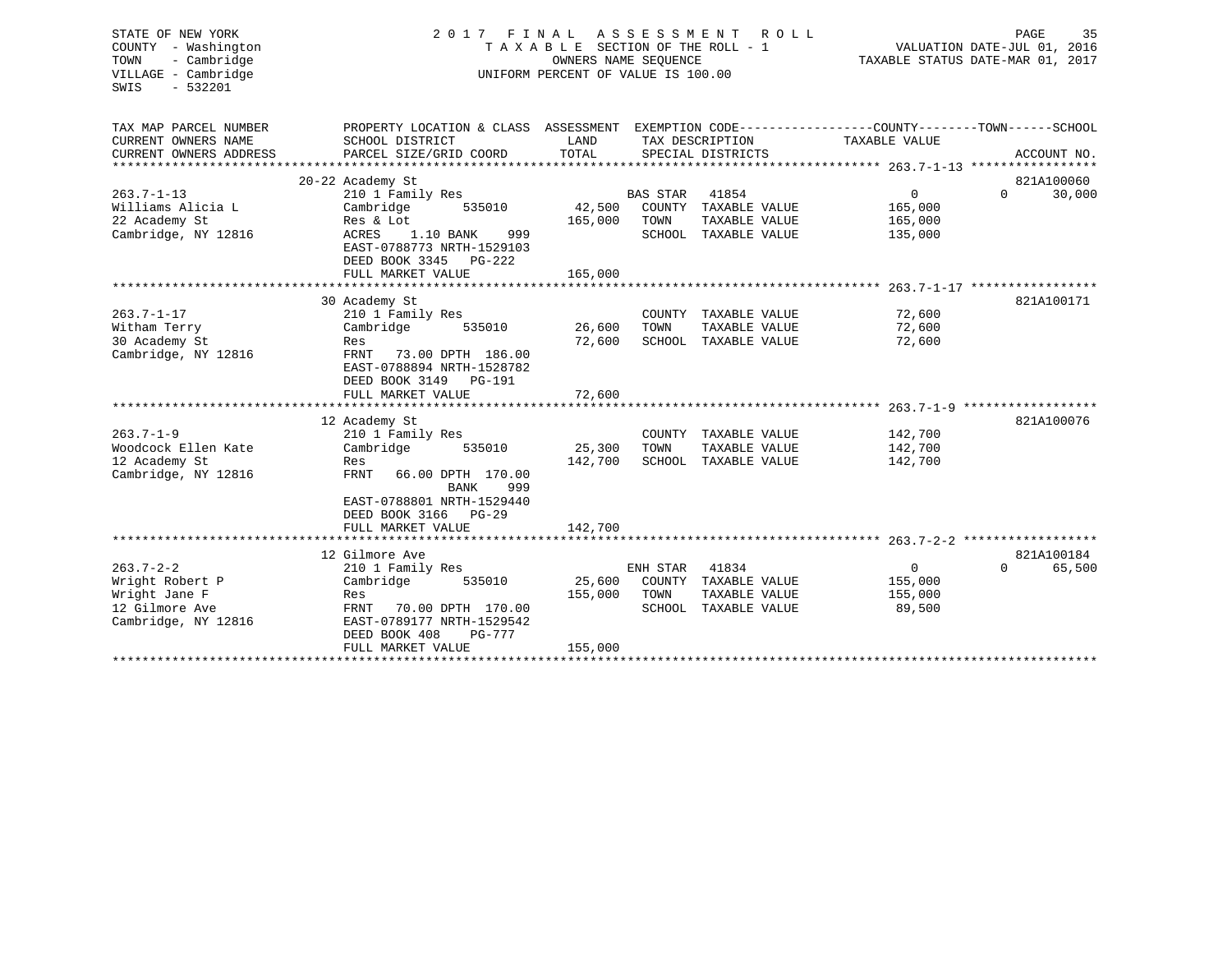| STATE OF NEW YORK   | 2017 FINAL ASSESSMENT ROLL         | 36<br>PAGE                       |
|---------------------|------------------------------------|----------------------------------|
| COUNTY - Washington | TAXABLE SECTION OF THE ROLL - 1    | VALUATION DATE-JUL 01, 2016      |
| TOWN - Cambridge    |                                    | TAXABLE STATUS DATE-MAR 01, 2017 |
| VILLAGE - Cambridge |                                    | RPS150/V04/L015                  |
| SWIS - 532201       | UNIFORM PERCENT OF VALUE IS 100.00 | CURRENT DATE 6/08/2017           |
|                     |                                    |                                  |

### ROLL SUB SECTION - - TOTALS

#### \*\*\* S P E C I A L D I S T R I C T S U M M A R Y \*\*\*

|                      | TOTAL   | EXTENSION | EXTENSION | AD VALOREM | EXEMPT | TAXABLE |
|----------------------|---------|-----------|-----------|------------|--------|---------|
| CODE DISTRICT NAME   | PARCELS | TYPE      | VALUE     | VALUE      | AMOUNT | VALUE   |
|                      |         |           |           |            |        |         |
| EZ004 Empire Zone 4  |         | 1 TOTAL   |           | 370,000    |        | 370,000 |
| OM533 Omitted tax -  |         | 1 MOVTAX  |           |            |        |         |
| SR533 Star repay - f |         | 1 MOVTAX  |           |            |        |         |
| TE533 Trans exmt rep |         | 1 MOVTAX  |           |            |        |         |

### \*\*\* S C H O O L D I S T R I C T S U M M A R Y \*\*\*

| CODE   | DISTRICT NAME | TOTAL<br>PARCELS | ASSESSED<br>LAND | ASSESSED<br>TOTAL | EXEMPT<br>AMOUNT | TOTAL<br>TAXABLE | <b>STAR</b><br>AMOUNT | <b>STAR</b><br>TAXABLE |
|--------|---------------|------------------|------------------|-------------------|------------------|------------------|-----------------------|------------------------|
| 535010 | Cambridge     | 174              | 5322,400         | 26023,600         | 414,039          | 25609,561        | 3520,450              | 22089,111              |
|        | SUB-TOTAL     | 174              | 5322,400         | 26023,600         | 414,039          | 25609,561        | 3520,450              | 22089,111              |
|        | TOTAL         | 174              | 5322,400         | 26023,600         | 414,039          | 25609,561        | 3520,450              | 22089,111              |

#### \*\*\* S Y S T E M C O D E S S U M M A R Y \*\*\*

#### NO SYSTEM EXEMPTIONS AT THIS LEVEL

#### \*\*\* E X E M P T I O N S U M M A R Y \*\*\*

| CODE  | DESCRIPTION    | TOTAL<br>PARCELS | COUNTY  | TOWN    | SCHOOL   |
|-------|----------------|------------------|---------|---------|----------|
| 41101 | ELG F VET      |                  | 5,000   | 5,000   |          |
| 41120 | VETWAR CTS     | 8                | 205,245 | 185,130 | 48,000   |
| 41130 | VETCOM CTS     |                  | 209,625 | 187,100 | 50,000   |
| 41140 | VETDIS CTS     |                  | 58,760  | 58,760  | 54,010   |
| 41152 | $CW$ 10 $VET/$ |                  | 8,000   |         |          |
| 41153 | $CW$ 10 $VET/$ |                  |         |         |          |
| 41720 | AG DIST        |                  | 33,429  | 33,429  | 33,429   |
| 41800 | AGED-ALL       |                  | 228,600 | 228,600 | 228,600  |
| 41802 | AGED-CO        | ◠                | 79,826  |         |          |
| 41803 | AGED-TOWN      |                  |         | 3,804   |          |
| 41834 | ENH STAR       | 24               |         |         | 1570,450 |
|       |                |                  |         |         |          |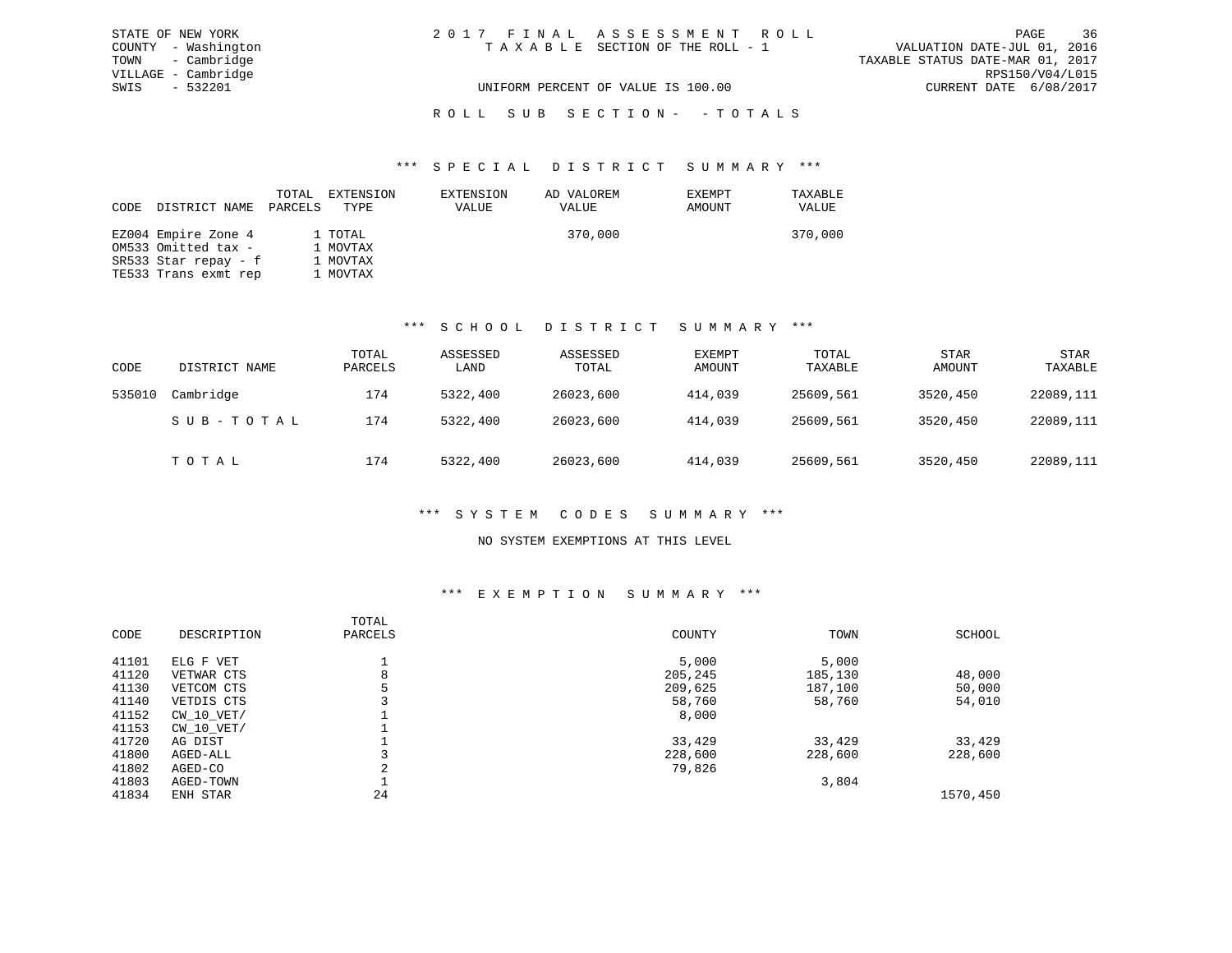|      | STATE OF NEW YORK   | 2017 FINAL ASSESSMENT ROLL         | PAGE                             | 37 |
|------|---------------------|------------------------------------|----------------------------------|----|
|      | COUNTY - Washington | TAXABLE SECTION OF THE ROLL - 1    | VALUATION DATE-JUL 01, 2016      |    |
|      | TOWN - Cambridge    |                                    | TAXABLE STATUS DATE-MAR 01, 2017 |    |
|      | VILLAGE - Cambridge |                                    | RPS150/V04/L015                  |    |
| SWIS | $-532201$           | UNIFORM PERCENT OF VALUE IS 100.00 | CURRENT DATE 6/08/2017           |    |
|      |                     | ROLL SUB SECTION- - TOTALS         |                                  |    |

#### \*\*\* E X E M P T I O N S U M M A R Y \*\*\*

| CODE  | DESCRIPTION              | TOTAL<br>PARCELS | COUNTY  | TOWN    | SCHOOL               |
|-------|--------------------------|------------------|---------|---------|----------------------|
| 41854 | <b>BAS STAR</b><br>TOTAL | 65<br>115        | 828,485 | 701,823 | 1950,000<br>3934,489 |

| ROLL |             | TOTAL   | ASSESSEL            | <b>ASSED</b> | TAXABLE   | TAXABLE      | TAXABLE   | STAR      |
|------|-------------|---------|---------------------|--------------|-----------|--------------|-----------|-----------|
| SEC  | DESCRIPTION | PARCELS | LAND                | TOTAL        | TOUNTY    | TOWN         | SCHOOL    | TAXABLE   |
|      | TAXABLE     | 174     | につつつ<br>400<br>2244 | 26023,600    | 25195,115 | 25321<br>777 | 25609,561 | 22089,111 |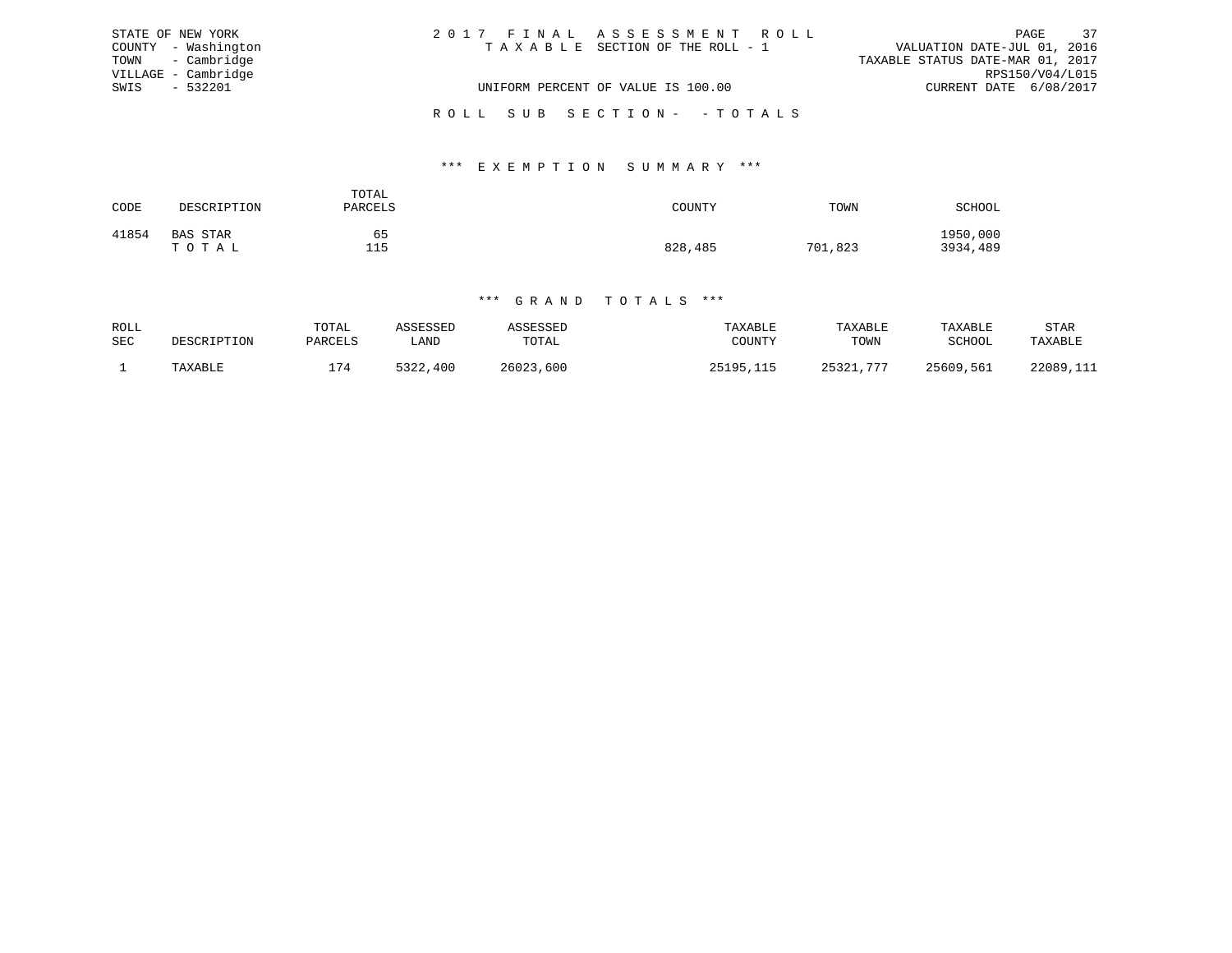|      | STATE OF NEW YORK   | 2017 FINAL ASSESSMENT ROLL         | -38<br>PAGE                      |
|------|---------------------|------------------------------------|----------------------------------|
|      | COUNTY - Washington | TAXABLE SECTION OF THE ROLL - 1    | VALUATION DATE-JUL 01, 2016      |
|      | TOWN - Cambridge    |                                    | TAXABLE STATUS DATE-MAR 01, 2017 |
|      | VILLAGE - Cambridge | UNIFORM PERCENT OF VALUE IS 100.00 | RPS150/V04/L015                  |
| SWIS | - 532201            |                                    | CURRENT DATE 6/08/2017           |
|      |                     |                                    |                                  |
|      |                     | ROLL SECTION TOTALS                |                                  |

| CODE | DISTRICT NAME        | TOTAL<br>PARCELS | EXTENSION<br>TYPE | EXTENSION<br>VALUE | AD VALOREM<br>VALUE | EXEMPT<br>AMOUNT | TAXABLE<br>VALUE |
|------|----------------------|------------------|-------------------|--------------------|---------------------|------------------|------------------|
|      | EZ004 Empire Zone 4  |                  | 1 TOTAL           |                    | 370,000             |                  | 370,000          |
|      | OM533 Omitted tax -  |                  | 1 MOVTAX          |                    |                     |                  |                  |
|      | SR533 Star repay - f |                  | 1 MOVTAX          |                    |                     |                  |                  |
|      | TE533 Trans exmt rep |                  | 1 MOVTAX          |                    |                     |                  |                  |

#### \*\*\* S C H O O L D I S T R I C T S U M M A R Y \*\*\*

| CODE   | DISTRICT NAME | TOTAL<br>PARCELS | ASSESSED<br>LAND | ASSESSED<br>TOTAL | EXEMPT<br>AMOUNT | TOTAL<br>TAXABLE | <b>STAR</b><br>AMOUNT | <b>STAR</b><br>TAXABLE |
|--------|---------------|------------------|------------------|-------------------|------------------|------------------|-----------------------|------------------------|
| 535010 | Cambridge     | 174              | 5322,400         | 26023,600         | 414,039          | 25609,561        | 3520,450              | 22089,111              |
|        | SUB-TOTAL     | 174              | 5322,400         | 26023,600         | 414,039          | 25609,561        | 3520,450              | 22089,111              |
|        | TOTAL         | 174              | 5322,400         | 26023,600         | 414,039          | 25609,561        | 3520,450              | 22089,111              |

### \*\*\* S Y S T E M C O D E S S U M M A R Y \*\*\*

#### NO SYSTEM EXEMPTIONS AT THIS LEVEL

#### \*\*\* E X E M P T I O N S U M M A R Y \*\*\*

|       |                | TOTAL       |         |         |          |
|-------|----------------|-------------|---------|---------|----------|
| CODE  | DESCRIPTION    | PARCELS     | COUNTY  | TOWN    | SCHOOL   |
| 41101 | ELG F VET      |             | 5,000   | 5,000   |          |
| 41120 | VETWAR CTS     | 8           | 205,245 | 185,130 | 48,000   |
| 41130 | VETCOM CTS     |             | 209,625 | 187,100 | 50,000   |
| 41140 | VETDIS CTS     |             | 58,760  | 58,760  | 54,010   |
| 41152 | CW 10 VET/     |             | 8,000   |         |          |
| 41153 | $CW$ 10 $VET/$ |             |         |         |          |
| 41720 | AG DIST        |             | 33,429  | 33,429  | 33,429   |
| 41800 | AGED-ALL       |             | 228,600 | 228,600 | 228,600  |
| 41802 | AGED-CO        | $\sim$<br>z | 79,826  |         |          |
| 41803 | AGED-TOWN      |             |         | 3,804   |          |
| 41834 | ENH STAR       | 24          |         |         | 1570,450 |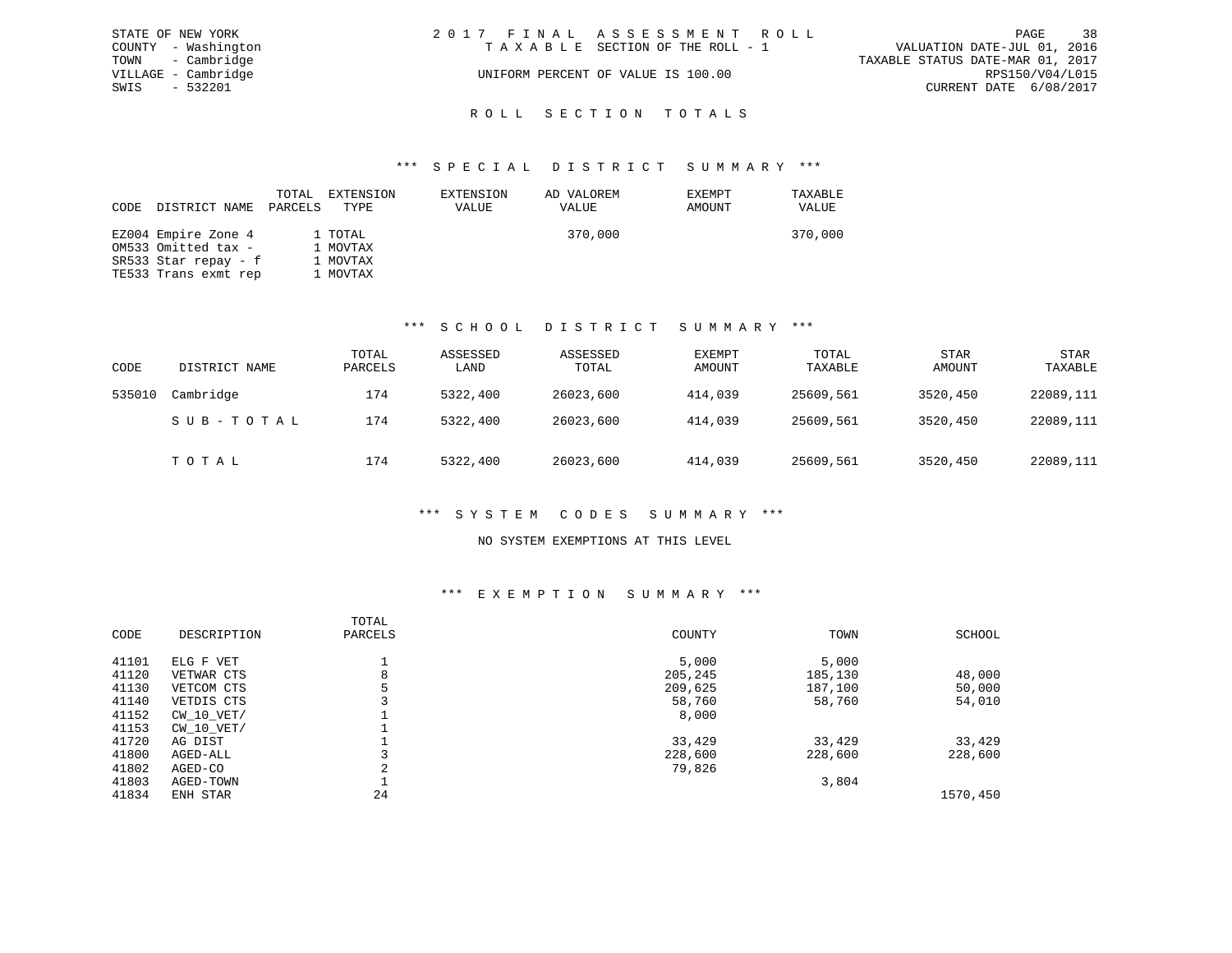|      | STATE OF NEW YORK   | 2017 FINAL ASSESSMENT ROLL |                                    |                                  | PAGE            | 39 |
|------|---------------------|----------------------------|------------------------------------|----------------------------------|-----------------|----|
|      | COUNTY - Washington |                            | TAXABLE SECTION OF THE ROLL - 1    | VALUATION DATE-JUL 01, 2016      |                 |    |
|      | TOWN - Cambridge    |                            |                                    | TAXABLE STATUS DATE-MAR 01, 2017 |                 |    |
|      | VILLAGE - Cambridge |                            | UNIFORM PERCENT OF VALUE IS 100.00 |                                  | RPS150/V04/L015 |    |
| SWIS | - 532201            |                            |                                    | CURRENT DATE 6/08/2017           |                 |    |
|      |                     |                            |                                    |                                  |                 |    |

R O L L S E C T I O N T O T A L S

#### \*\*\* E X E M P T I O N S U M M A R Y \*\*\*

| CODE  | DESCRIPTION       | TOTAL<br>PARCELS | COUNTY  | TOWN    | <b>SCHOOL</b>        |
|-------|-------------------|------------------|---------|---------|----------------------|
| 41854 | BAS STAR<br>TOTAL | 65<br>115        | 828,485 | 701,823 | 1950,000<br>3934,489 |

| ROLL       |             | TOTAL   | <b>\SSESSED</b> | ASSESSED  | TAXABLE   | TAXABLE       | TAXABLE   | STAR      |
|------------|-------------|---------|-----------------|-----------|-----------|---------------|-----------|-----------|
| <b>SEC</b> | DESCRIPTION | PARCELS | LAND            | TOTAL     | COUNTY    | TOWN          | SCHOOL    | TAXABLE   |
|            | TAXABLE     | .74     | 5322<br>,400    | 26023,600 | 25195,115 | 25321.<br>775 | 25609,561 | 22089,111 |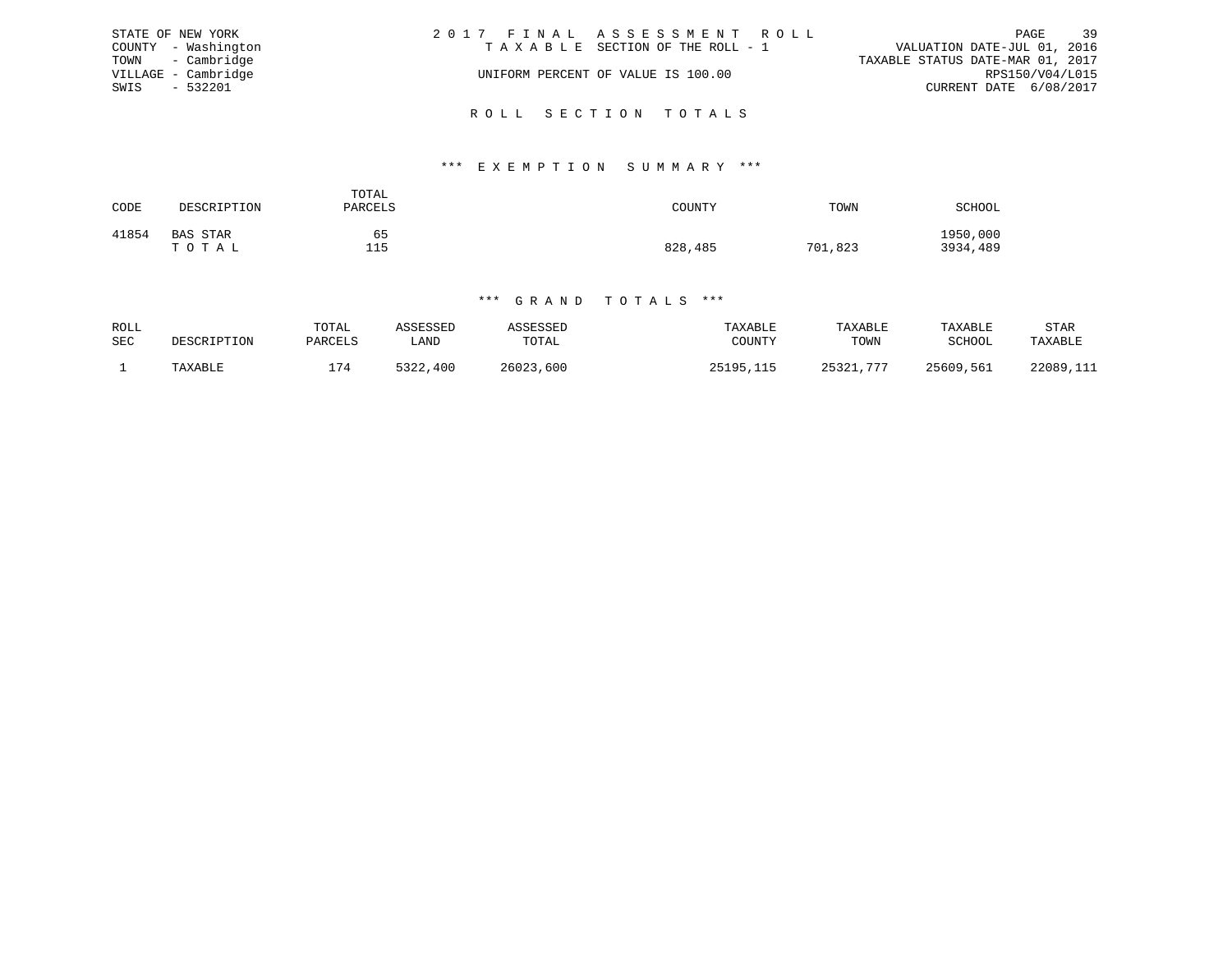SWIS - 532201

### STATE OF NEW YORK 2017 FINAL ASSESSMENT ROLL COUNTY - Washington SPECIAL FRANCHISE SECTION OF THE ROLL - 5<br>TOWN - Cambridge COUNTY - Cambridge TOWN - Cambridge OWNERS NAME SEQUENCE TAXABLE STATUS DATE-MAR 01, 2017 UNIFORM PERCENT OF VALUE IS 100.00

| TAX MAP PARCEL NUMBER          | PROPERTY LOCATION & CLASS | ASSESSMENT     |        |                      | EXEMPTION CODE----------------COUNTY-------TOWN------SCHOOL |             |
|--------------------------------|---------------------------|----------------|--------|----------------------|-------------------------------------------------------------|-------------|
| CURRENT OWNERS NAME            | SCHOOL DISTRICT           | LAND           |        | TAX DESCRIPTION      | TAXABLE VALUE                                               |             |
| CURRENT OWNERS ADDRESS         | PARCEL SIZE/GRID COORD    | TOTAL          |        | SPECIAL DISTRICTS    |                                                             | ACCOUNT NO. |
| ************************       |                           |                |        |                      |                                                             |             |
|                                | Special Franchise-Village |                |        |                      |                                                             | 821F300741  |
| $500. - 20 - 1$                | 862 Water                 |                | COUNTY | TAXABLE VALUE        | 829,412                                                     |             |
| Cambridge Water Works          | Cambridge<br>535010       | 0              | TOWN   | TAXABLE VALUE        | 829,412                                                     |             |
| Attn: Aqua America Inc         |                           | 829,412        | SCHOOL | TAXABLE VALUE        | 829,412                                                     |             |
| 60 Brooklyn Ave                | FULL MARKET VALUE         | 829,412        |        |                      |                                                             |             |
| Marrick, NY 11566              |                           |                |        |                      |                                                             |             |
|                                |                           |                |        |                      |                                                             |             |
|                                | Special Franchise-Village |                |        |                      |                                                             | 821F300743  |
| $500. - 15 - 4$                | 861 Elec & gas            |                | COUNTY | TAXABLE VALUE        | 245,976                                                     |             |
| National Grid                  | Cambridge<br>535010       | 0              | TOWN   | TAXABLE VALUE        | 245,976                                                     |             |
| Real Estate Tax Dept           |                           | 245,976        | SCHOOL | TAXABLE VALUE        | 245,976                                                     |             |
| 300 Erie Boulevard West        | FULL MARKET VALUE         | 245,976        |        |                      |                                                             |             |
| Syracuse, NY 13202             |                           |                |        |                      |                                                             |             |
|                                |                           |                |        |                      |                                                             |             |
|                                | Special Franchise         |                |        |                      |                                                             |             |
| $500. - 72 - 1$                | 860 Spec fran.            |                |        | COUNTY TAXABLE VALUE | 63,643                                                      |             |
| Primelink                      | Cambridge<br>535010       | $\overline{0}$ | TOWN   | TAXABLE VALUE        | 63,643                                                      |             |
| Champlain Tele                 |                           | 63,643         |        | SCHOOL TAXABLE VALUE | 63,643                                                      |             |
| PO Box 782                     | FULL MARKET VALUE         | 63,643         |        |                      |                                                             |             |
| Champlain, NY 12919            |                           |                |        |                      |                                                             |             |
| ************************       |                           |                |        |                      |                                                             |             |
|                                | Special Franchise Village |                |        |                      |                                                             | 821F300911  |
| $500. - 53 - 1$                | 869 Television            |                | COUNTY | TAXABLE VALUE        | 28,999                                                      |             |
| Time Warner of Albany          | Cambridge<br>535010       | $\mathbf 0$    | TOWN   | TAXABLE VALUE        | 28,999                                                      |             |
| Tax Department                 |                           | 28,999         |        | SCHOOL TAXABLE VALUE | 28,999                                                      |             |
| 7800 Cresent Executive Dr      | FULL MARKET VALUE         | 28,999         |        |                      |                                                             |             |
| Charlotte, NC 28241-7467       |                           |                |        |                      |                                                             |             |
| ****************************** |                           |                |        |                      |                                                             |             |
|                                | Special Franchise-Village |                |        |                      |                                                             | 821F300742  |
| $500 - 60 - 3$                 | 866 Telephone             |                | COUNTY | TAXABLE VALUE        | 38,263                                                      |             |
| Verizon New York Inc           | Cambridge<br>535010       | $\overline{0}$ | TOWN   | TAXABLE VALUE        | 38,263                                                      |             |
| Property Tax Department        |                           | 38,263         |        | SCHOOL TAXABLE VALUE | 38,263                                                      |             |
| PO Box 2749                    | FULL MARKET VALUE         | 38,263         |        |                      |                                                             |             |
| Addison, TX 75001              |                           |                |        |                      |                                                             |             |
|                                |                           |                |        |                      |                                                             |             |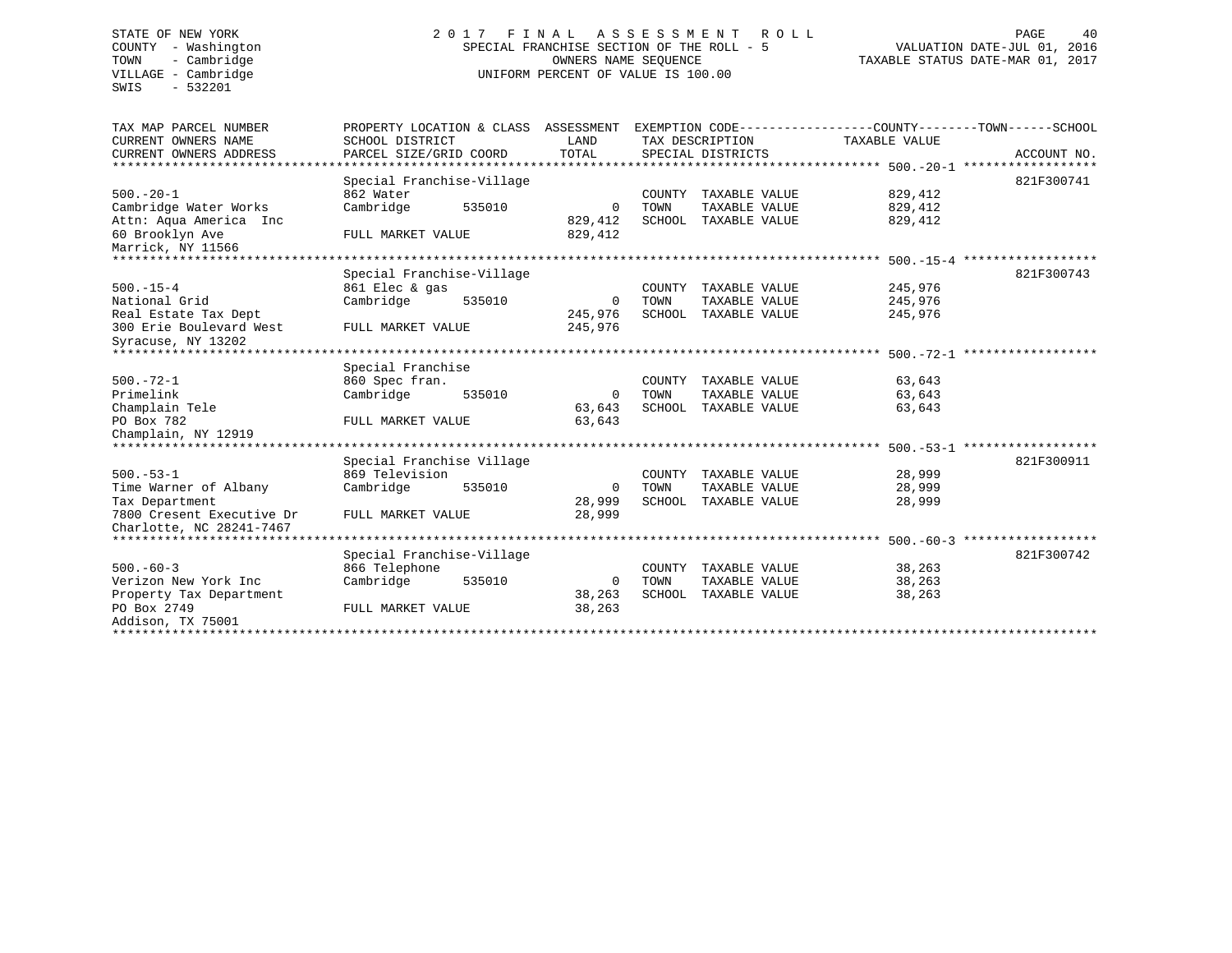| STATE OF NEW YORK   | 2017 FINAL ASSESSMENT ROLL                | 41<br>PAGE                       |
|---------------------|-------------------------------------------|----------------------------------|
| COUNTY - Washington | SPECIAL FRANCHISE SECTION OF THE ROLL - 5 | VALUATION DATE-JUL 01, 2016      |
| TOWN - Cambridge    |                                           | TAXABLE STATUS DATE-MAR 01, 2017 |
| VILLAGE - Cambridge |                                           | RPS150/V04/L015                  |
| SWIS - 532201       | UNIFORM PERCENT OF VALUE IS 100.00        | CURRENT DATE 6/08/2017           |
|                     | ROLL SUB SECTION- - TOTALS                |                                  |

|  | 1N | ЛN | . . |  |
|--|----|----|-----|--|
|  |    |    |     |  |

### NO SPECIAL DISTRICTS AT THIS LEVEL

### \*\*\* S C H O O L D I S T R I C T S U M M A R Y \*\*\*

| CODE   | DISTRICT NAME | TOTAL<br>PARCELS | ASSESSED<br>LAND | ASSESSED<br>TOTAL | EXEMPT<br>AMOUNT | TOTAL<br>TAXABLE | <b>STAR</b><br>AMOUNT | STAR<br>TAXABLE |
|--------|---------------|------------------|------------------|-------------------|------------------|------------------|-----------------------|-----------------|
| 535010 | Cambridge     |                  |                  | 1206,293          |                  | 1206,293         |                       | 1206,293        |
|        | SUB-TOTAL     |                  |                  | 1206,293          |                  | 1206,293         |                       | 1206,293        |
|        | TOTAL         | 5                |                  | 1206,293          |                  | 1206,293         |                       | 1206,293        |

#### \*\*\* S Y S T E M C O D E S S U M M A R Y \*\*\*

### NO SYSTEM EXEMPTIONS AT THIS LEVEL

### \*\*\* E X E M P T I O N S U M M A R Y \*\*\*

#### NO EXEMPTIONS AT THIS LEVEL

| ROLL |                   | TOTAL   | ASSESSED | ASSESSED | TAXABLE  | TAXABLE  | TAXABLE  | STAR     |
|------|-------------------|---------|----------|----------|----------|----------|----------|----------|
| SEC  | DESCRIPTION       | PARCELS | LAND     | TOTAL    | COUNTY   | TOWN     | SCHOOL   | TAXABLE  |
|      | SPECIAL FRANCHISE |         |          | 1206,293 | 1206,293 | 1206,293 | 1206,293 | 1206,293 |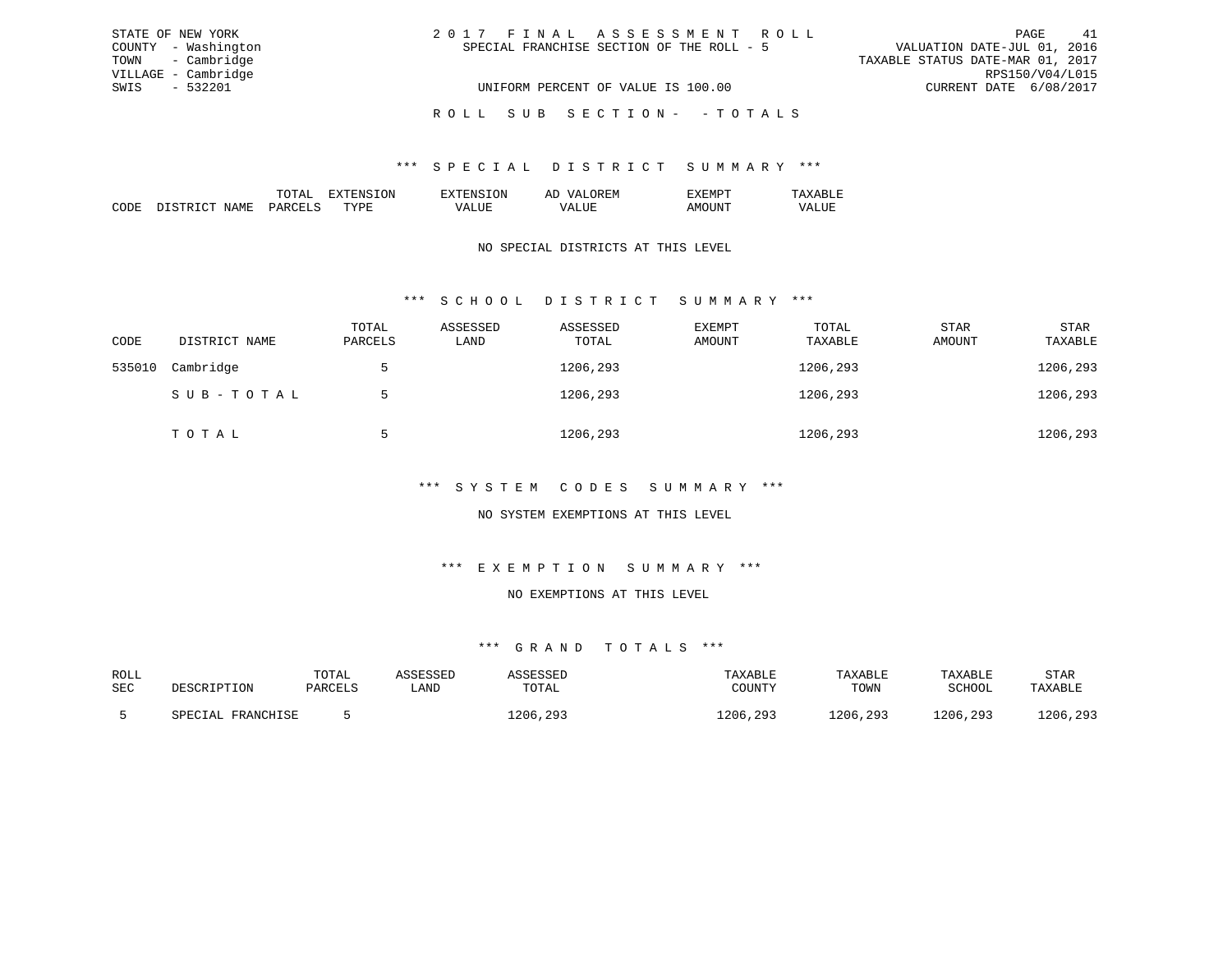| STATE OF NEW YORK   | 2017 FINAL ASSESSMENT ROLL                | 42<br>PAGE                       |
|---------------------|-------------------------------------------|----------------------------------|
| COUNTY - Washington | SPECIAL FRANCHISE SECTION OF THE ROLL - 5 | VALUATION DATE-JUL 01, 2016      |
| TOWN - Cambridge    |                                           | TAXABLE STATUS DATE-MAR 01, 2017 |
| VILLAGE - Cambridge | UNIFORM PERCENT OF VALUE IS 100.00        | RPS150/V04/L015                  |
| SWIS - 532201       |                                           | CURRENT DATE 6/08/2017           |
|                     |                                           |                                  |

R O L L S E C T I O N T O T A L S

|                                                                                                                 | 'NN | €NI<br>. . |  |
|-----------------------------------------------------------------------------------------------------------------|-----|------------|--|
| the contract of the contract of the contract of the contract of the contract of the contract of the contract of | m   |            |  |

### NO SPECIAL DISTRICTS AT THIS LEVEL

### \*\*\* S C H O O L D I S T R I C T S U M M A R Y \*\*\*

| CODE   | DISTRICT NAME | TOTAL<br>PARCELS | ASSESSED<br>LAND | ASSESSED<br>TOTAL | EXEMPT<br>AMOUNT | TOTAL<br>TAXABLE | STAR<br>AMOUNT | STAR<br>TAXABLE |
|--------|---------------|------------------|------------------|-------------------|------------------|------------------|----------------|-----------------|
| 535010 | Cambridge     |                  |                  | 1206,293          |                  | 1206,293         |                | 1206,293        |
|        | SUB-TOTAL     | 5                |                  | 1206,293          |                  | 1206,293         |                | 1206,293        |
|        | TOTAL         | 5                |                  | 1206,293          |                  | 1206,293         |                | 1206,293        |

### \*\*\* S Y S T E M C O D E S S U M M A R Y \*\*\*

### NO SYSTEM EXEMPTIONS AT THIS LEVEL

### \*\*\* E X E M P T I O N S U M M A R Y \*\*\*

#### NO EXEMPTIONS AT THIS LEVEL

| ROLL |                      | TOTAL   | <b>ACCECCEP</b> |          | TAXABLE  | TAXABLE  | TAXABLE  | STAR     |
|------|----------------------|---------|-----------------|----------|----------|----------|----------|----------|
| SEC  | DESCRIPTION          | PARCELS | LAND            | TOTAL    | COUNTY   | TOWN     | SCHOOI   | TAXABLE  |
|      | FRANCHISE<br>SPECIAL |         |                 | 1206,293 | 1206,293 | 1206,293 | .206.293 | 1206,293 |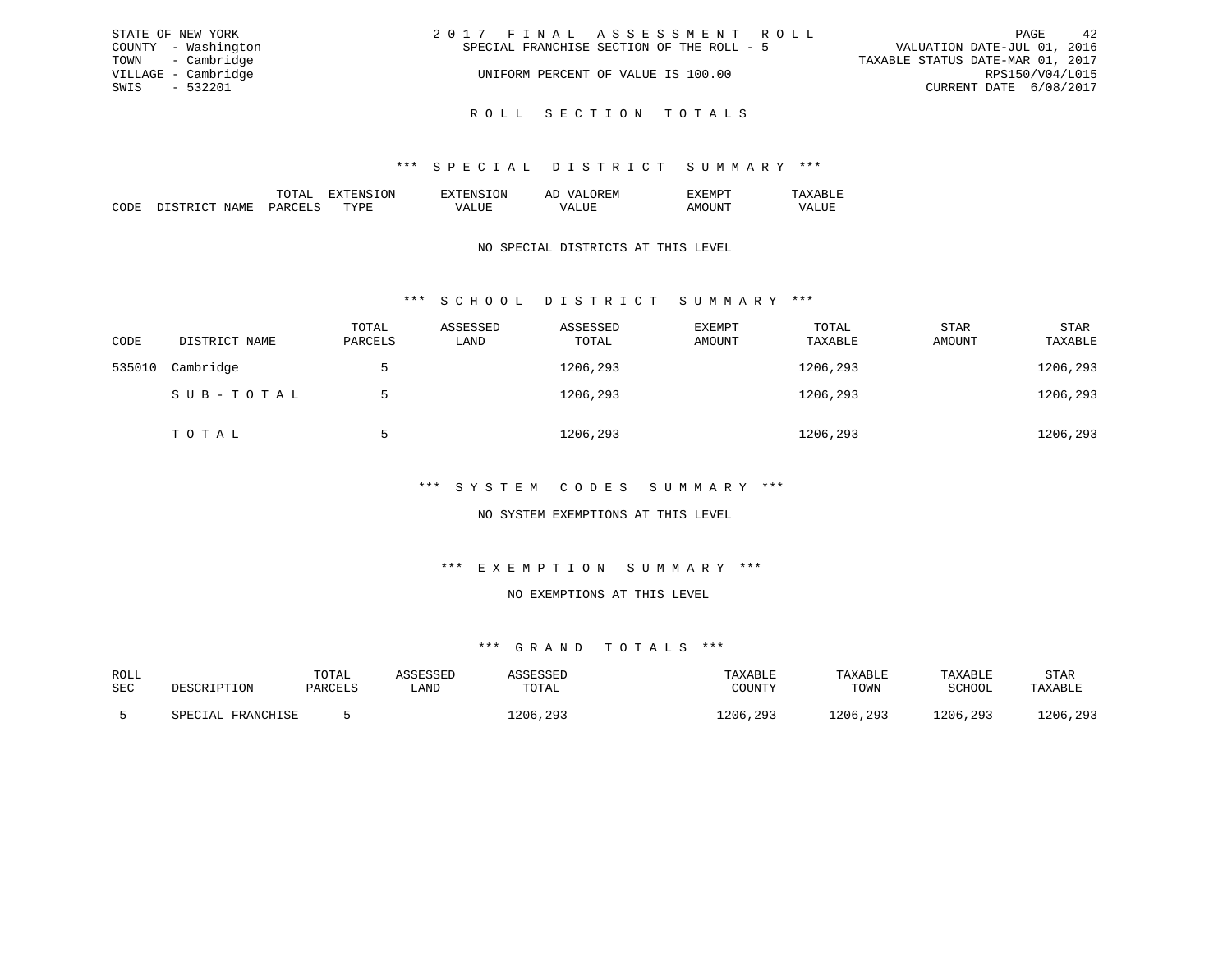SWIS - 532201

# COUNTY - Washington UTILITY & R.R. SECTION OF THE ROLL - 6 VALUATION DATE-JUL 01, 2016 TOWN - Cambridge OWNERS NAME SEQUENCE TAXABLE STATUS DATE-MAR 01, 2017 UNIFORM PERCENT OF VALUE IS 100.00

| TAX MAP PARCEL NUMBER<br>CURRENT OWNERS NAME     | PROPERTY LOCATION & CLASS ASSESSMENT<br>SCHOOL DISTRICT | LAND        |        | TAX DESCRIPTION      | EXEMPTION CODE-----------------COUNTY-------TOWN------SCHOOL<br>TAXABLE VALUE |             |
|--------------------------------------------------|---------------------------------------------------------|-------------|--------|----------------------|-------------------------------------------------------------------------------|-------------|
| CURRENT OWNERS ADDRESS<br>********************** | PARCEL SIZE/GRID COORD                                  | TOTAL       |        | SPECIAL DISTRICTS    |                                                                               | ACCOUNT NO. |
|                                                  | Outside Plant                                           |             |        |                      |                                                                               |             |
| 622.1-9999-206.300-1883                          | 827 Water Dist                                          |             |        | COUNTY TAXABLE VALUE | 145,592                                                                       |             |
| Cambridge Water Works                            | Cambridge<br>535010                                     | $\Omega$    | TOWN   | TAXABLE VALUE        | 145,592                                                                       |             |
| Attn: Aqua America Inc                           | App Factor 1.0000                                       | 145,592     |        | SCHOOL TAXABLE VALUE | 145,592                                                                       |             |
| 60 Brooklyn Ave                                  | Water Mains                                             |             |        |                      |                                                                               |             |
| Marrick, NY 11566                                | FULL MARKET VALUE                                       | 145,592     |        |                      |                                                                               |             |
| *********************                            |                                                         |             |        |                      |                                                                               |             |
|                                                  | 52 Coila Rd                                             |             |        |                      |                                                                               | 821E200728  |
| $255.19 - 1 - 4$                                 | 872 Elec-Substation                                     |             |        | COUNTY TAXABLE VALUE | 278,103                                                                       |             |
| National Grid                                    | Cambridge<br>535010                                     | 17,500      | TOWN   | TAXABLE VALUE        | 278,103                                                                       |             |
| Real Estate Tax Dept                             | Cambridge Substation                                    | 278,103     |        | SCHOOL TAXABLE VALUE | 278,103                                                                       |             |
| 300 Erie Boulevard West                          | 201/273                                                 |             |        |                      |                                                                               |             |
| Syracuse, NY 13202                               | FRNT<br>65.00 DPTH<br>60.00                             |             |        |                      |                                                                               |             |
|                                                  | EAST-0787243 NRTH-1530757                               |             |        |                      |                                                                               |             |
|                                                  | DEED BOOK 190<br>PG-412                                 |             |        |                      |                                                                               |             |
|                                                  | FULL MARKET VALUE                                       | 278,103     |        |                      |                                                                               |             |
|                                                  |                                                         |             |        |                      |                                                                               |             |
|                                                  | Elec Trans                                              |             |        |                      |                                                                               | 821E200731  |
| 622.001-9999-132.350-1003                        | 882 Elec Trans Imp                                      |             | COUNTY | TAXABLE VALUE        | 24,823                                                                        |             |
| National Grid                                    | 535010<br>Cambridge                                     | 0           | TOWN   | TAXABLE VALUE        | 24,823                                                                        |             |
| Real Estate Tax Dept                             | App Factor 1.0000                                       | 24,823      |        | SCHOOL TAXABLE VALUE | 24,823                                                                        |             |
| 300 Erie Boulevard West                          | Middle Falls-Cambridge #2                               |             |        |                      |                                                                               |             |
| Syracuse, NY 13202                               | FULL MARKET VALUE                                       | 24,823      |        |                      |                                                                               |             |
| *************************                        |                                                         |             |        |                      |                                                                               |             |
|                                                  | Elec Trans                                              |             |        |                      |                                                                               | 821E200730  |
| 622.001-9999-132.350-1013                        | 882 Elec Trans Imp                                      |             |        | COUNTY TAXABLE VALUE | 496                                                                           |             |
| National Grid                                    | Cambridge<br>535010                                     | $\mathbf 0$ | TOWN   | TAXABLE VALUE        | 496                                                                           |             |
| Real Estate Tax Dept                             | Cambridge-Hoosick #3                                    | 496         |        | SCHOOL TAXABLE VALUE | 496                                                                           |             |
| 300 Erie Boulevard West                          | App Factor 1.0000                                       |             |        |                      |                                                                               |             |
| Syracuse, NY 13202                               | Johnsonville-Clay Hill #1                               |             |        |                      |                                                                               |             |
|                                                  | FULL MARKET VALUE                                       | 496         |        |                      |                                                                               |             |
|                                                  | Outside Plant                                           |             |        |                      |                                                                               | 821E200729  |
| 622.001-9999-132.350-1883                        | 884 Elec Dist Out                                       |             |        | COUNTY TAXABLE VALUE | 54,637                                                                        |             |
| National Grid                                    | Cambridge<br>535010                                     | 0           | TOWN   | TAXABLE VALUE        | 54,637                                                                        |             |
| Real Estate Tax Dept                             | App Factor 1.0000                                       | 54,637      |        | SCHOOL TAXABLE VALUE | 54,637                                                                        |             |
| 300 Erie Boulevard West                          | Poles Wires Cables                                      |             |        |                      |                                                                               |             |
| Syracuse, NY 13202                               | FULL MARKET VALUE                                       | 54,637      |        |                      |                                                                               |             |
|                                                  | *******************                                     |             |        |                      | ********* 622.001-9999-631.900-1881***                                        |             |
|                                                  | Outside Plant                                           |             |        |                      |                                                                               | 821E200727  |
| 622.001-9999-631.900-1881                        | 836 Telecom. eq.                                        |             | COUNTY | TAXABLE VALUE        | 4,781                                                                         |             |
| Verizon New York INC                             | Cambridge<br>535010                                     | 0           | TOWN   | TAXABLE VALUE        | 4,781                                                                         |             |
| Property Tax Department                          | App Factor 1.0000                                       | 4,781       |        | SCHOOL TAXABLE VALUE | 4,781                                                                         |             |
| PO Box 2749                                      | Poles Wires Cables                                      |             |        |                      |                                                                               |             |
| Addison, TX 75001                                | FULL MARKET VALUE                                       | 4,781       |        |                      |                                                                               |             |
|                                                  |                                                         |             |        |                      |                                                                               |             |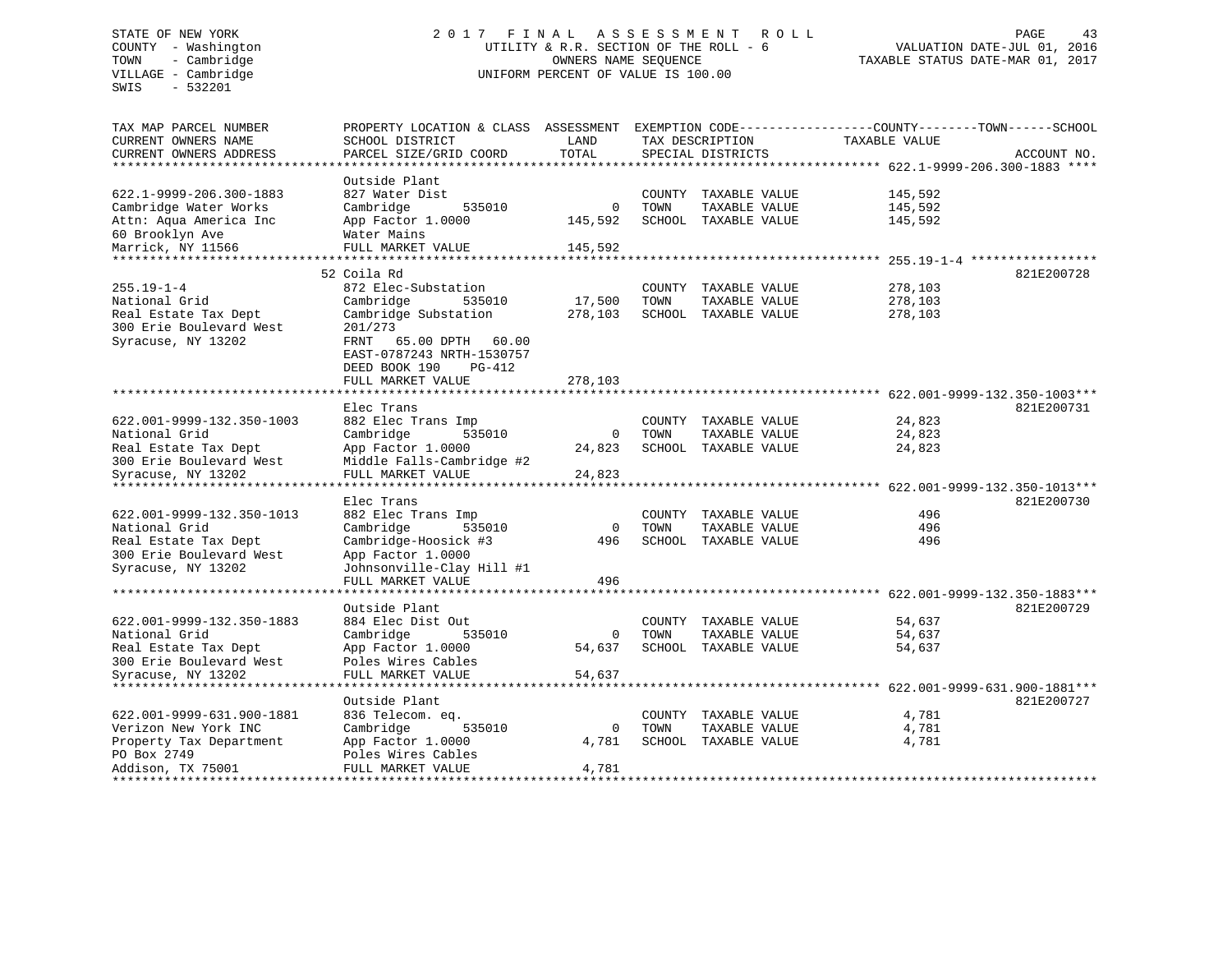| STATE OF NEW YORK   | 2017 FINAL ASSESSMENT ROLL             | 44<br>PAGE                       |
|---------------------|----------------------------------------|----------------------------------|
| COUNTY - Washington | UTILITY & R.R. SECTION OF THE ROLL - 6 | VALUATION DATE-JUL 01, 2016      |
| TOWN - Cambridge    |                                        | TAXABLE STATUS DATE-MAR 01, 2017 |
| VILLAGE - Cambridge |                                        | RPS150/V04/L015                  |
| SWIS - 532201       | UNIFORM PERCENT OF VALUE IS 100.00     | CURRENT DATE 6/08/2017           |
|                     | ROLL SUB SECTION- - TOTALS             |                                  |

|  | лv | . IV<br>. . |  |
|--|----|-------------|--|
|  | .  |             |  |

### NO SPECIAL DISTRICTS AT THIS LEVEL

### \*\*\* S C H O O L D I S T R I C T S U M M A R Y \*\*\*

| CODE   | DISTRICT NAME | TOTAL<br>PARCELS | ASSESSED<br>LAND | ASSESSED<br>TOTAL | EXEMPT<br>AMOUNT | TOTAL<br>TAXABLE | <b>STAR</b><br>AMOUNT | <b>STAR</b><br>TAXABLE |
|--------|---------------|------------------|------------------|-------------------|------------------|------------------|-----------------------|------------------------|
| 535010 | Cambridge     | 6                | 17,500           | 508,432           |                  | 508,432          |                       | 508,432                |
|        | SUB-TOTAL     | 6                | 17,500           | 508,432           |                  | 508,432          |                       | 508,432                |
|        | TOTAL         | 6                | 17,500           | 508,432           |                  | 508,432          |                       | 508,432                |

#### \*\*\* S Y S T E M C O D E S S U M M A R Y \*\*\*

### NO SYSTEM EXEMPTIONS AT THIS LEVEL

### \*\*\* E X E M P T I O N S U M M A R Y \*\*\*

#### NO EXEMPTIONS AT THIS LEVEL

| ROLL |                  | TOTAL   | <i><b>\SSESSED</b></i> |         | TAXABLE | TAXABLE     | TAXABLE     | STAR    |
|------|------------------|---------|------------------------|---------|---------|-------------|-------------|---------|
| SEC  | DESCRIPTION      | PARCELS | LAND                   | TOTAL   | COUNTY  | TOWN        | SCHOOL      | TAXABLE |
|      |                  |         |                        |         |         |             |             |         |
|      | UTILITIES & N.C. |         | 500                    | 508,432 | 508,432 | 508<br>,432 | 508<br>.432 | 508,432 |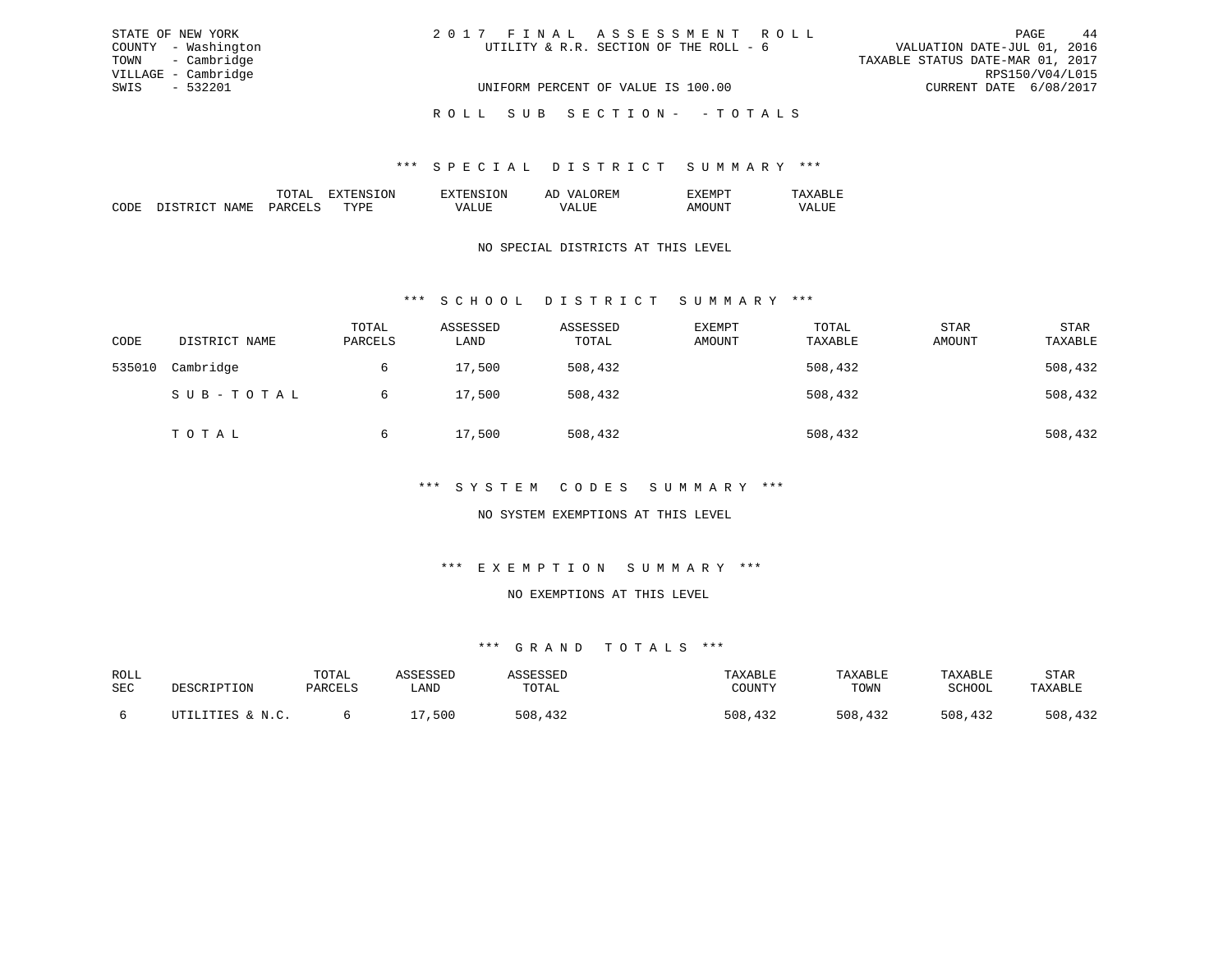| STATE OF NEW YORK   | 2017 FINAL ASSESSMENT ROLL             | 45<br>PAGE                       |
|---------------------|----------------------------------------|----------------------------------|
| COUNTY - Washington | UTILITY & R.R. SECTION OF THE ROLL - 6 | VALUATION DATE-JUL 01, 2016      |
| TOWN - Cambridge    |                                        | TAXABLE STATUS DATE-MAR 01, 2017 |
| VILLAGE - Cambridge | UNIFORM PERCENT OF VALUE IS 100.00     | RPS150/V04/L015                  |
| SWIS - 532201       |                                        | CURRENT DATE 6/08/2017           |
|                     |                                        |                                  |

R O L L S E C T I O N T O T A L S

|  |   | . IV<br>. . |  |
|--|---|-------------|--|
|  | . |             |  |

### NO SPECIAL DISTRICTS AT THIS LEVEL

### \*\*\* S C H O O L D I S T R I C T S U M M A R Y \*\*\*

| CODE   | DISTRICT NAME | TOTAL<br>PARCELS | ASSESSED<br>LAND | ASSESSED<br>TOTAL | <b>EXEMPT</b><br>AMOUNT | TOTAL<br>TAXABLE | <b>STAR</b><br>AMOUNT | STAR<br>TAXABLE |
|--------|---------------|------------------|------------------|-------------------|-------------------------|------------------|-----------------------|-----------------|
| 535010 | Cambridge     | 6                | 17,500           | 508,432           |                         | 508,432          |                       | 508,432         |
|        | SUB-TOTAL     | 6                | 17,500           | 508,432           |                         | 508,432          |                       | 508,432         |
|        | TOTAL         | 6                | 17,500           | 508,432           |                         | 508,432          |                       | 508,432         |

### \*\*\* S Y S T E M C O D E S S U M M A R Y \*\*\*

### NO SYSTEM EXEMPTIONS AT THIS LEVEL

### \*\*\* E X E M P T I O N S U M M A R Y \*\*\*

#### NO EXEMPTIONS AT THIS LEVEL

| ROLL |                  | TOTAL   | <i><b>\SSESSED</b></i> |         | TAXABLE | TAXABLE     | TAXABLE     | STAR    |
|------|------------------|---------|------------------------|---------|---------|-------------|-------------|---------|
| SEC  | DESCRIPTION      | PARCELS | LAND                   | TOTAL   | COUNTY  | TOWN        | SCHOOL      | TAXABLE |
|      |                  |         |                        |         |         |             |             |         |
|      | UTILITIES & N.C. |         | 500                    | 508,432 | 508,432 | 508<br>,432 | 508<br>.432 | 508,432 |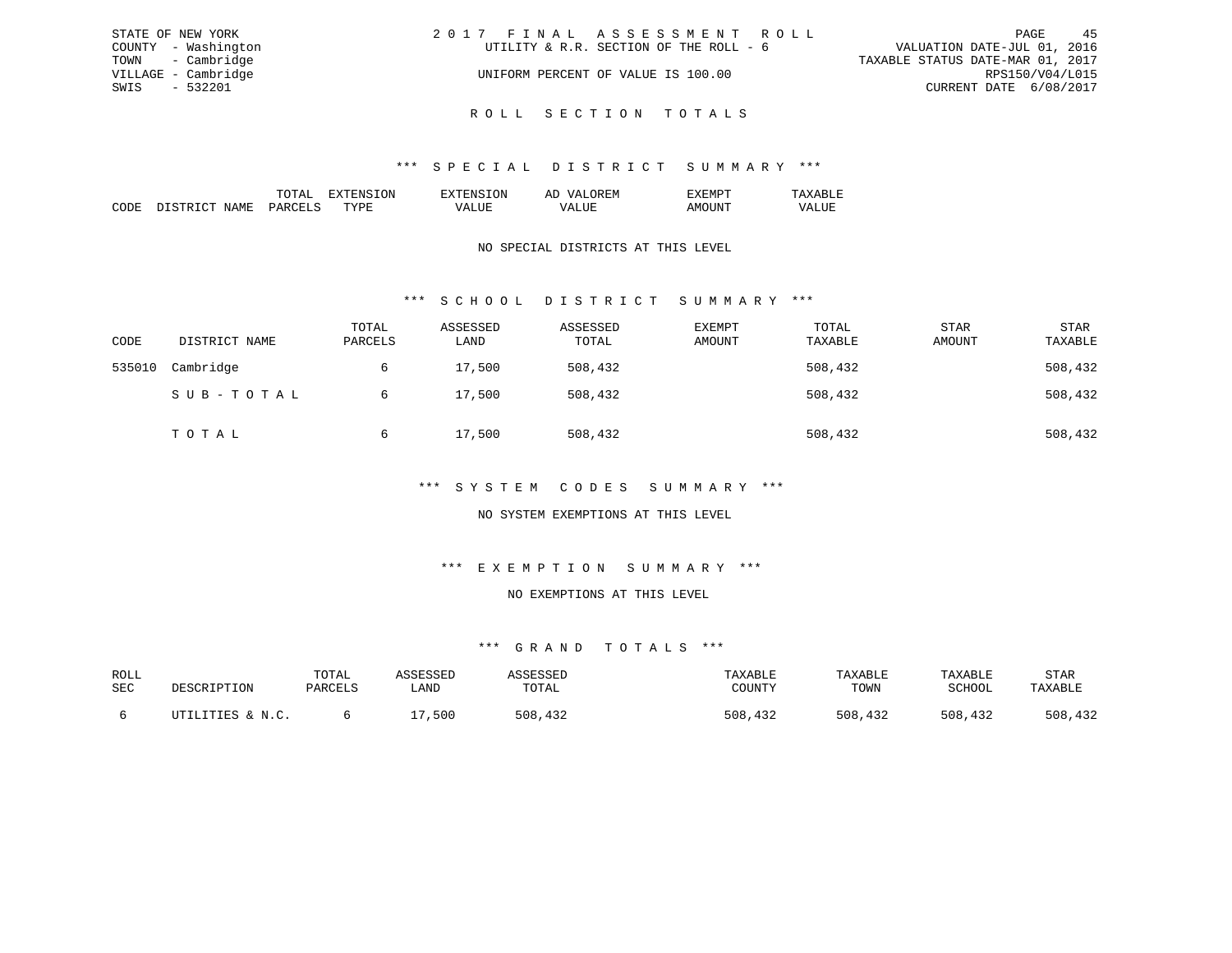| STATE OF NEW YORK<br>COUNTY - Washington<br>TOWN<br>- Cambridge<br>VILLAGE - Cambridge<br>$-532201$<br>SWIS |                                                                                                  | WHOLLY EXEMPT SECTION OF THE ROLL - 8<br>OWNERS NAME SEOUENCE<br>UNIFORM PERCENT OF VALUE IS 100.00 |                  | 2017 FINAL ASSESSMENT ROLL                           | 46 PAGE 46<br>VALUATION DATE-JUL 01, 2016<br>TAXABLE STATUS DATE-MAR 01, 2017 |         | PAGE<br>46      |
|-------------------------------------------------------------------------------------------------------------|--------------------------------------------------------------------------------------------------|-----------------------------------------------------------------------------------------------------|------------------|------------------------------------------------------|-------------------------------------------------------------------------------|---------|-----------------|
| TAX MAP PARCEL NUMBER                                                                                       | PROPERTY LOCATION & CLASS ASSESSMENT EXEMPTION CODE----------------COUNTY--------TOWN-----SCHOOL |                                                                                                     |                  |                                                      |                                                                               |         |                 |
| CURRENT OWNERS NAME<br>CURRENT OWNERS ADDRESS PARCEL SIZE/GRID COORD TOTAL SPECIAL DISTRICTS                | SCHOOL DISTRICT<br><b>LAND</b>                                                                   |                                                                                                     |                  |                                                      | TAX DESCRIPTION TAXABLE VALUE                                                 |         | ACCOUNT NO.     |
|                                                                                                             |                                                                                                  |                                                                                                     |                  |                                                      |                                                                               |         |                 |
|                                                                                                             | 2 South Union St                                                                                 |                                                                                                     |                  |                                                      |                                                                               |         | 821A100134      |
| $255.19 - 2 - 16$                                                                                           | 620 Religious                                                                                    |                                                                                                     | NON-PR REL 25110 |                                                      | 440,700                                                                       |         | 440,700 440,700 |
| New Life Christian Church                                                                                   | Cambridge                                                                                        |                                                                                                     |                  | 535010 32,000 COUNTY TAXABLE VALUE                   | 0                                                                             |         |                 |
| Attn: John J Wood                                                                                           | Church                                                                                           | 440,700                                                                                             | TOWN             | TAXABLE VALUE                                        | $\mathbf 0$                                                                   |         |                 |
| 313 Mountain Rd                                                                                             | FRNT 130.00 DPTH 179.00                                                                          |                                                                                                     |                  | SCHOOL TAXABLE VALUE                                 | $\Omega$                                                                      |         |                 |
| Greenwich, NY 12834 EAST-0789698 NRTH-1530034                                                               |                                                                                                  |                                                                                                     |                  |                                                      |                                                                               |         |                 |
|                                                                                                             | DEED BOOK 788<br>$PG-302$                                                                        |                                                                                                     |                  |                                                      |                                                                               |         |                 |
|                                                                                                             | FULL MARKET VALUE                                                                                | 440,700                                                                                             |                  |                                                      |                                                                               |         |                 |
|                                                                                                             |                                                                                                  |                                                                                                     |                  |                                                      |                                                                               |         |                 |
|                                                                                                             | 53 West Main St                                                                                  |                                                                                                     |                  |                                                      |                                                                               |         | 821A100002      |
| $255.19 - 2 - 12$                                                                                           | 330 Vacant comm                                                                                  |                                                                                                     | OTHER VILL 13650 | 535010 13,200 COUNTY TAXABLE VALUE                   | 13,200                                                                        |         | 13,200 13,200   |
| Village of Cambridge Cambridge 535010 13,200<br>56 North Park St RENT 45.00 DPTH 70.00 13,200               |                                                                                                  |                                                                                                     |                  |                                                      | 0                                                                             |         |                 |
|                                                                                                             |                                                                                                  |                                                                                                     | TOWN             | TAXABLE VALUE                                        | $\mathbf 0$                                                                   |         |                 |
| Cambridge, NY 12816                                                                                         | EAST-0789682 NRTH-1530133                                                                        |                                                                                                     |                  | SCHOOL TAXABLE VALUE                                 | $\Omega$                                                                      |         |                 |
|                                                                                                             | DEED BOOK 3687 PG-68                                                                             |                                                                                                     |                  |                                                      |                                                                               |         |                 |
|                                                                                                             | FULL MARKET VALUE                                                                                | 13,200                                                                                              |                  |                                                      |                                                                               |         |                 |
|                                                                                                             |                                                                                                  |                                                                                                     |                  |                                                      |                                                                               |         | 8279900769      |
|                                                                                                             | North Union St                                                                                   |                                                                                                     |                  |                                                      |                                                                               | 228,000 |                 |
| $255.16 - 1 - 2$                                                                                            | 695 Cemetery                                                                                     |                                                                                                     | TN CEM           | 13510 72.7                                           | 228,000                                                                       |         | 228,000         |
| Woodland Cemetery<br>Cambridge, NY 12816                                                                    | Cambridge<br>ACRES 38.20 228,000                                                                 |                                                                                                     | TOWN             | 535010 228,000 COUNTY TAXABLE VALUE<br>TAXABLE VALUE | $\mathbf 0$                                                                   |         |                 |
|                                                                                                             | EAST-0791074 NRTH-1533453                                                                        |                                                                                                     |                  | SCHOOL TAXABLE VALUE                                 |                                                                               |         |                 |
|                                                                                                             | DEED BOOK 54<br>$PG-134$                                                                         |                                                                                                     |                  |                                                      |                                                                               |         |                 |
|                                                                                                             | FULL MARKET VALUE                                                                                | 228,000                                                                                             |                  |                                                      |                                                                               |         |                 |
|                                                                                                             |                                                                                                  |                                                                                                     |                  |                                                      |                                                                               |         |                 |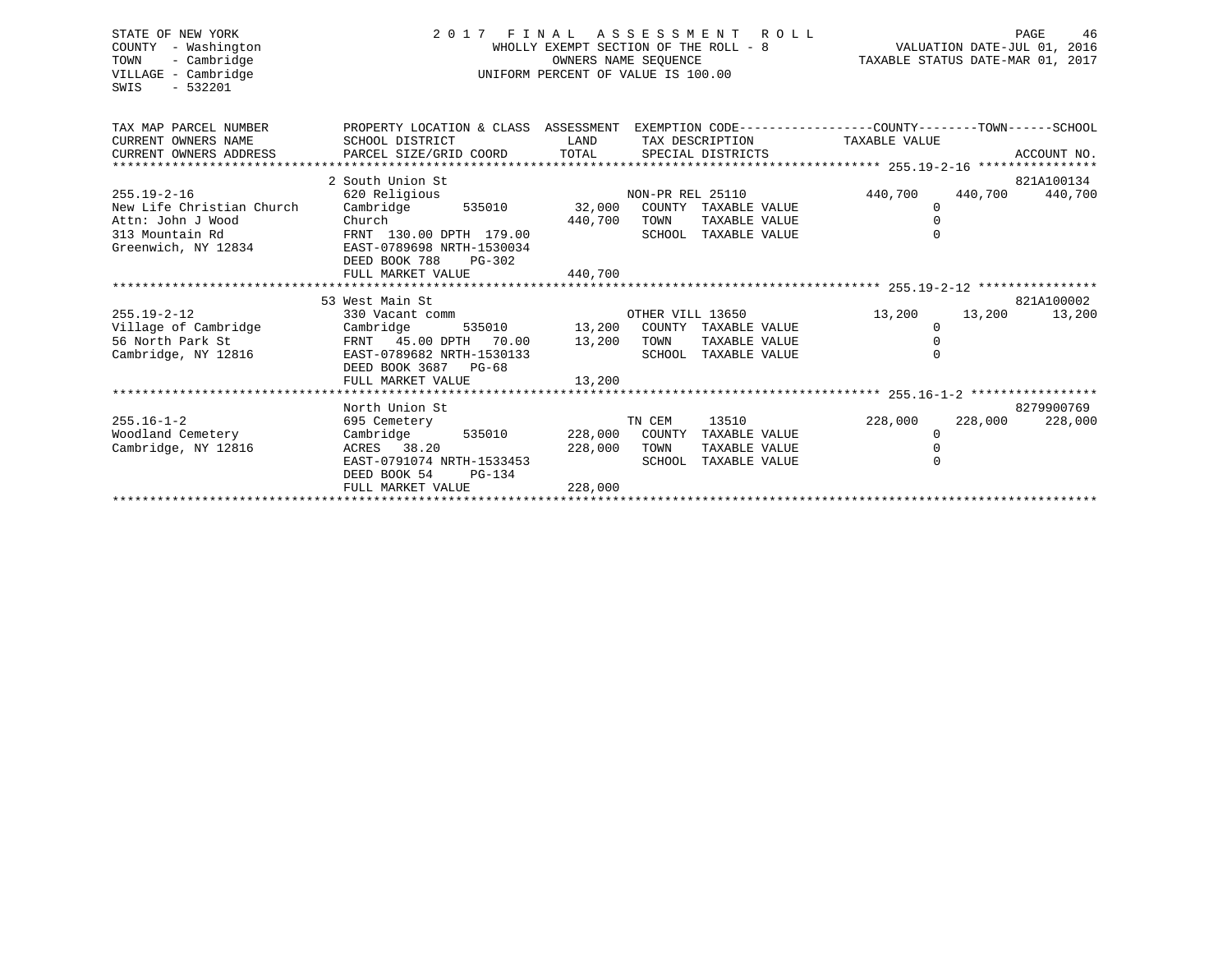| STATE OF NEW YORK   | 2017 FINAL ASSESSMENT ROLL            | 47<br>PAGE                       |
|---------------------|---------------------------------------|----------------------------------|
| COUNTY - Washington | WHOLLY EXEMPT SECTION OF THE ROLL - 8 | VALUATION DATE-JUL 01, 2016      |
| TOWN - Cambridge    |                                       | TAXABLE STATUS DATE-MAR 01, 2017 |
| VILLAGE - Cambridge |                                       | RPS150/V04/L015                  |
| SWIS - 532201       | UNIFORM PERCENT OF VALUE IS 100.00    | CURRENT DATE 6/08/2017           |
|                     | ROLL SUB SECTION- - TOTALS            |                                  |

|             | ж<br>. А    | . . | . |  |
|-------------|-------------|-----|---|--|
| ┑╓<br>,,,,, | <b>FF13</b> |     |   |  |

### NO SPECIAL DISTRICTS AT THIS LEVEL

### \*\*\* S C H O O L D I S T R I C T S U M M A R Y \*\*\*

| CODE   | DISTRICT NAME | TOTAL<br>PARCELS | ASSESSED<br>LAND | ASSESSED<br>TOTAL | EXEMPT<br>AMOUNT | TOTAL<br>TAXABLE | <b>STAR</b><br>AMOUNT | STAR<br>TAXABLE |
|--------|---------------|------------------|------------------|-------------------|------------------|------------------|-----------------------|-----------------|
| 535010 | Cambridge     |                  | 273,200          | 681,900           | 681,900          |                  |                       |                 |
|        | SUB-TOTAL     |                  | 273,200          | 681,900           | 681,900          |                  |                       |                 |
|        | TOTAL         |                  | 273,200          | 681,900           | 681,900          |                  |                       |                 |

#### \*\*\* S Y S T E M C O D E S S U M M A R Y \*\*\*

### NO SYSTEM EXEMPTIONS AT THIS LEVEL

### \*\*\* E X E M P T I O N S U M M A R Y \*\*\*

| CODE  | DESCRIPTION | TOTAL<br>PARCELS | COUNTY  | TOWN    | SCHOOL  |
|-------|-------------|------------------|---------|---------|---------|
| 13510 | TN CEM      |                  | 228,000 | 228,000 | 228,000 |
| 13650 | OTHER VILL  |                  | 13,200  | 13,200  | 13,200  |
| 25110 | NON-PR REL  |                  | 440,700 | 440,700 | 440,700 |
|       | TOTAL       |                  | 681,900 | 681,900 | 681,900 |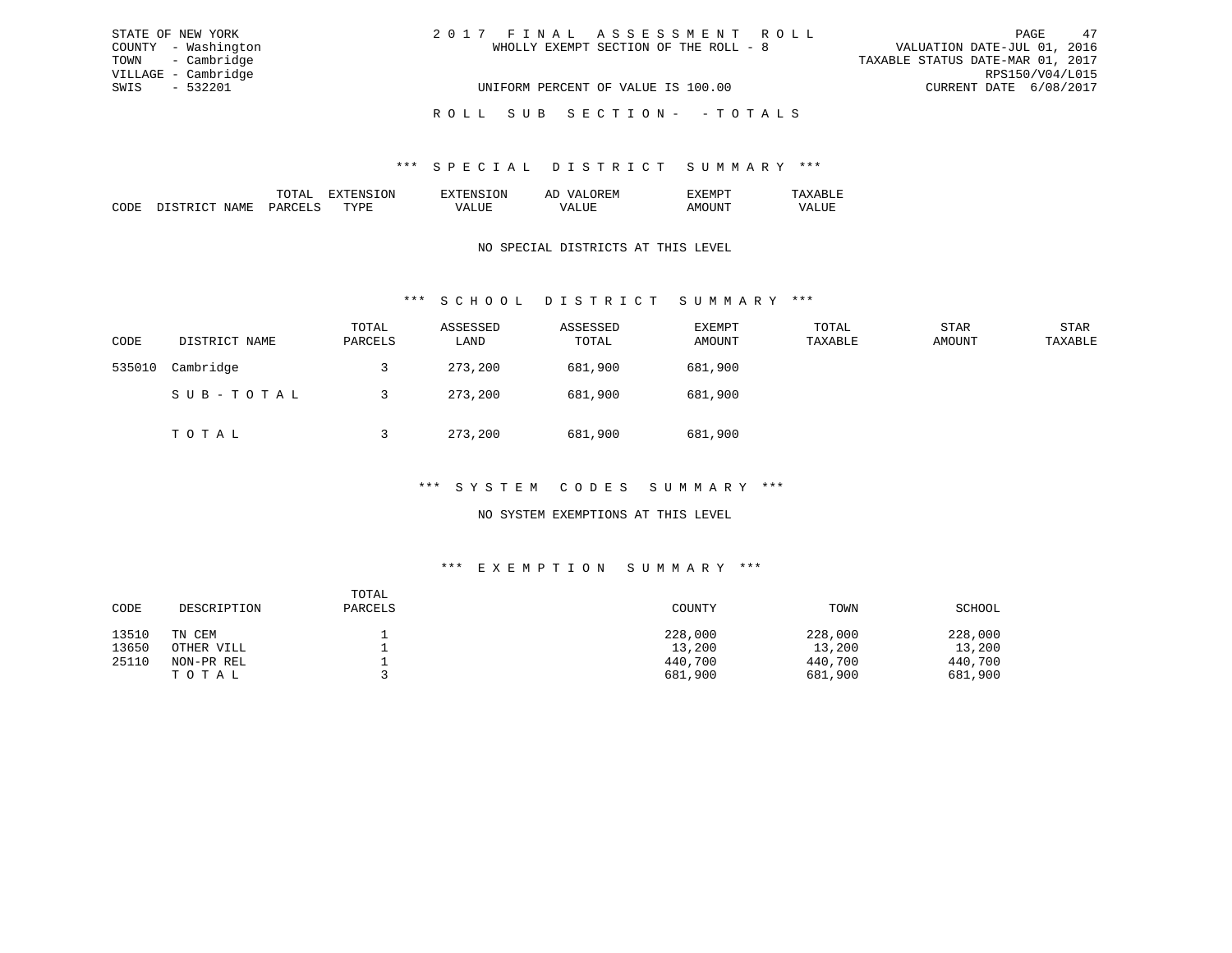| STATE OF NEW YORK   |  | 2017 FINAL ASSESSMENT ROLL            |                                  | PAGE            | 48 |
|---------------------|--|---------------------------------------|----------------------------------|-----------------|----|
| COUNTY - Washington |  | WHOLLY EXEMPT SECTION OF THE ROLL - 8 | VALUATION DATE-JUL 01, 2016      |                 |    |
| TOWN - Cambridge    |  |                                       | TAXABLE STATUS DATE-MAR 01, 2017 |                 |    |
| VILLAGE - Cambridge |  |                                       |                                  | RPS150/V04/L015 |    |
| $-532201$<br>SWIS   |  | UNIFORM PERCENT OF VALUE IS 100.00    | CURRENT DATE 6/08/2017           |                 |    |
|                     |  | ROLL SUB SECTION- - TOTALS            |                                  |                 |    |

| ROLL |        | TOTAL   |                       | דים כיכיו  | AXABLF | TAXABLı | TAXABLE | STAR    |
|------|--------|---------|-----------------------|------------|--------|---------|---------|---------|
| SEC  |        | PARCELS | LAND                  | TOTAL      |        | TOWN    | SCHOOL  | TAXABLE |
|      | FYFMDT |         | $\cap$ $\cap$<br>,200 | 681<br>900 |        |         |         |         |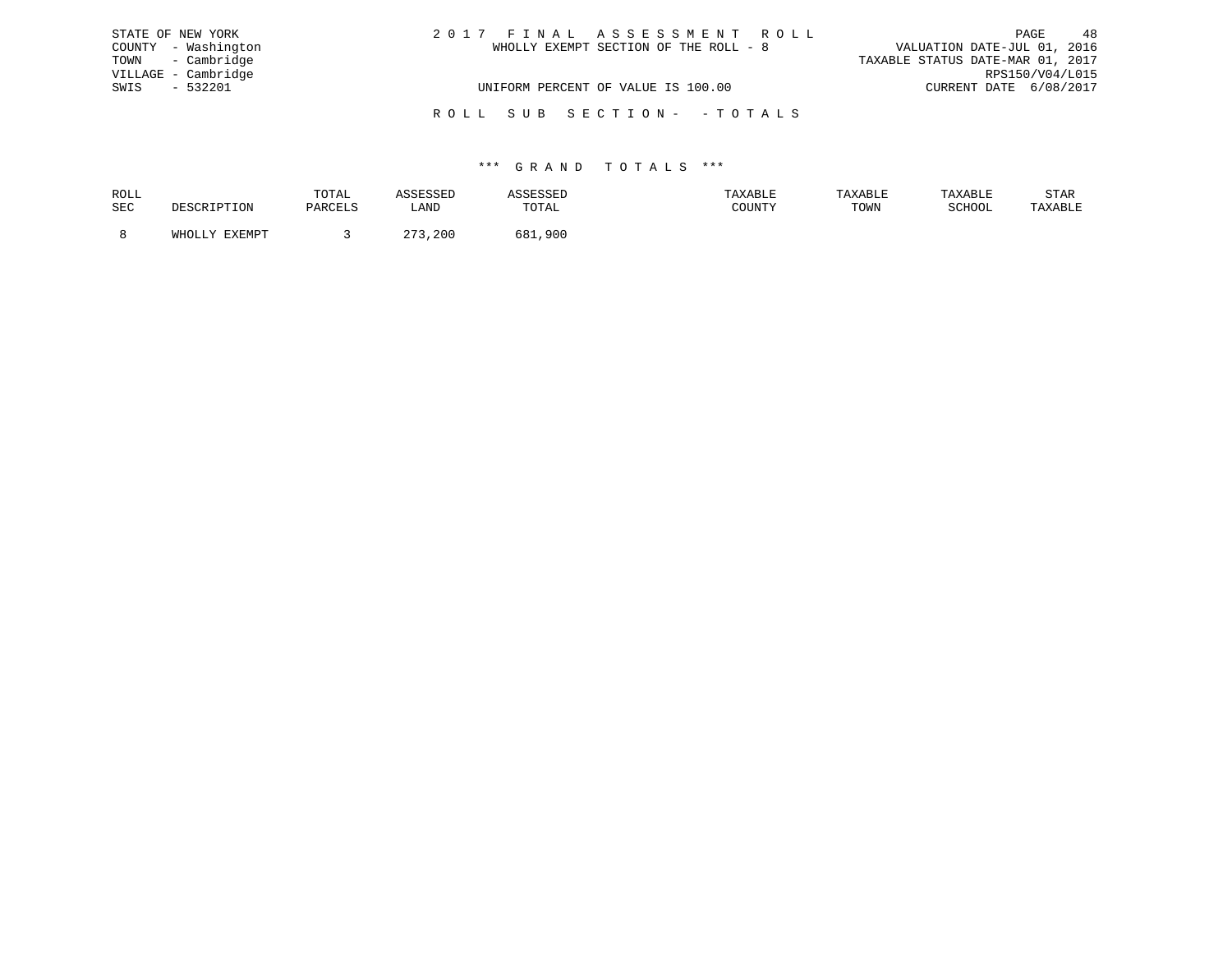| STATE OF NEW YORK   | 2017 FINAL ASSESSMENT ROLL            | 49<br>PAGE                       |
|---------------------|---------------------------------------|----------------------------------|
| COUNTY - Washington | WHOLLY EXEMPT SECTION OF THE ROLL - 8 | VALUATION DATE-JUL 01, 2016      |
| TOWN - Cambridge    |                                       | TAXABLE STATUS DATE-MAR 01, 2017 |
| VILLAGE - Cambridge | UNIFORM PERCENT OF VALUE IS 100.00    | RPS150/V04/L015                  |
| $-532201$<br>SWIS   |                                       | CURRENT DATE 6/08/2017           |
|                     |                                       |                                  |

R O L L S E C T I O N T O T A L S

|                 |       | ON | 51 |  |
|-----------------|-------|----|----|--|
| יחי<br>л п<br>w | ג דרי | ш  |    |  |

### NO SPECIAL DISTRICTS AT THIS LEVEL

### \*\*\* S C H O O L D I S T R I C T S U M M A R Y \*\*\*

| CODE   | DISTRICT NAME | TOTAL<br>PARCELS | ASSESSED<br>LAND | ASSESSED<br>TOTAL | EXEMPT<br>AMOUNT | TOTAL<br>TAXABLE | STAR<br>AMOUNT | STAR<br>TAXABLE |
|--------|---------------|------------------|------------------|-------------------|------------------|------------------|----------------|-----------------|
| 535010 | Cambridge     |                  | 273,200          | 681,900           | 681,900          |                  |                |                 |
|        | SUB-TOTAL     |                  | 273,200          | 681,900           | 681,900          |                  |                |                 |
|        | TOTAL         |                  | 273,200          | 681,900           | 681,900          |                  |                |                 |

### \*\*\* S Y S T E M C O D E S S U M M A R Y \*\*\*

### NO SYSTEM EXEMPTIONS AT THIS LEVEL

### \*\*\* E X E M P T I O N S U M M A R Y \*\*\*

| CODE  | DESCRIPTION | TOTAL<br>PARCELS | COUNTY  | TOWN    | SCHOOL  |
|-------|-------------|------------------|---------|---------|---------|
| 13510 | TN CEM      |                  | 228,000 | 228,000 | 228,000 |
| 13650 | OTHER VILL  |                  | 13,200  | 13,200  | 13,200  |
| 25110 | NON-PR REL  |                  | 440,700 | 440,700 | 440,700 |
|       | TOTAL       |                  | 681,900 | 681,900 | 681,900 |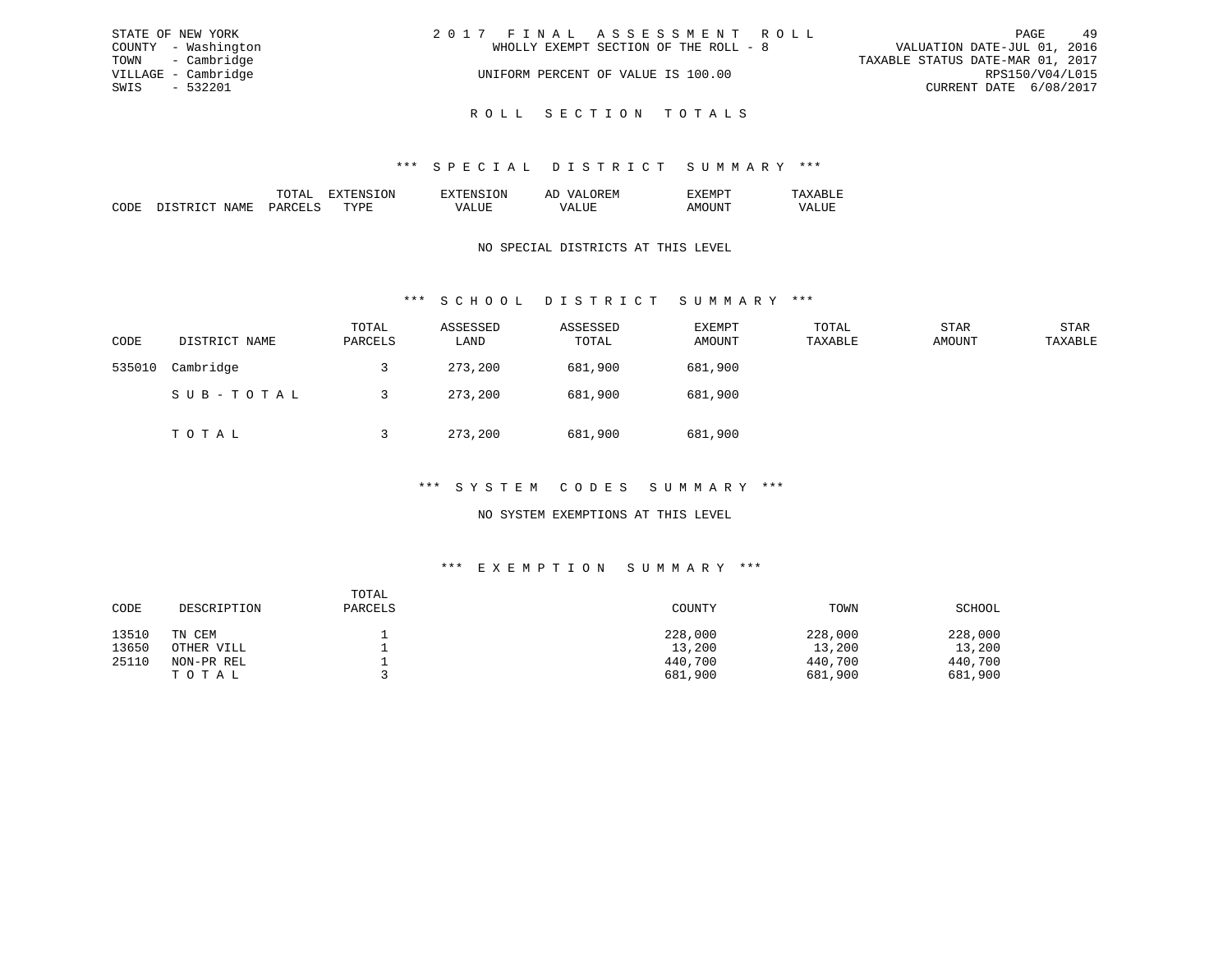| 2017 FINAL ASSESSMENT ROLL            | 50<br>PAGE                       |
|---------------------------------------|----------------------------------|
| WHOLLY EXEMPT SECTION OF THE ROLL - 8 | VALUATION DATE-JUL 01, 2016      |
|                                       | TAXABLE STATUS DATE-MAR 01, 2017 |
| UNIFORM PERCENT OF VALUE IS 100.00    | RPS150/V04/L015                  |
|                                       | CURRENT DATE 6/08/2017           |
|                                       |                                  |
|                                       | ROLL SECTION TOTALS              |

| ROLL       | TOTAL     |                      | عقادونهم          | :ABLI  | TAXABLE | TAXABLE    | STAR    |
|------------|-----------|----------------------|-------------------|--------|---------|------------|---------|
| <b>SEC</b> | DA DA TIC | ∟AND                 | <b>TOTAL</b>      | COUNTY | TOWN    | $CCLLOC^*$ | TAXABLE |
|            |           |                      |                   |        |         |            |         |
|            |           | 200<br>$\sim$ $\sim$ | ,900<br>۰ ص<br>הי |        |         |            |         |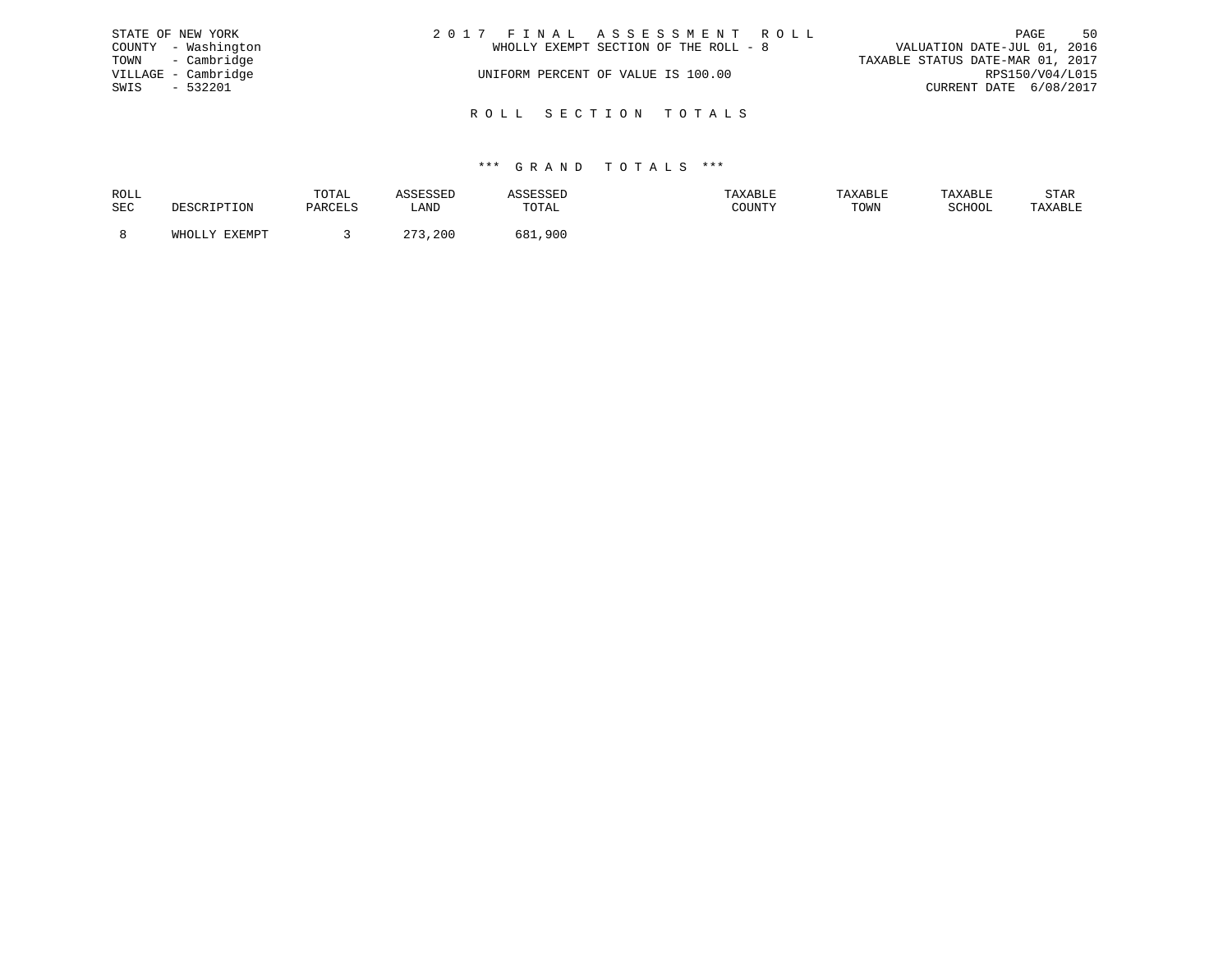| STATE OF NEW YORK   | 2017 FINAL ASSESSMENT ROLL         | 51<br>PAGE                       |
|---------------------|------------------------------------|----------------------------------|
| COUNTY - Washington |                                    | VALUATION DATE-JUL 01, 2016      |
| TOWN - Cambridge    | SWIS TOTALS                        | TAXABLE STATUS DATE-MAR 01, 2017 |
| VILLAGE - Cambridge | UNIFORM PERCENT OF VALUE IS 100.00 | RPS150/V04/L015                  |

CURRENT DATE 6/08/2017

STATE OF NEW YORK  $2017$ VILLAGE - Cambridge<br>SWIS - 532201

#### \*\*\* S P E C I A L D I S T R I C T S U M M A R Y \*\*\*

| CODE DISTRICT NAME   | TOTAL<br>PARCELS | EXTENSION<br>TYPE | EXTENSION<br>VALUE | AD VALOREM<br>VALUE | <b>EXEMPT</b><br>AMOUNT | TAXABLE<br>VALUE |
|----------------------|------------------|-------------------|--------------------|---------------------|-------------------------|------------------|
| EZ004 Empire Zone 4  |                  | 1 TOTAL           |                    | 370,000             |                         | 370,000          |
| OM533 Omitted tax -  |                  | 1 MOVTAX          |                    |                     |                         |                  |
| SR533 Star repay - f |                  | 1 MOVTAX          |                    |                     |                         |                  |
| TE533 Trans exmt rep |                  | 1 MOVTAX          |                    |                     |                         |                  |

#### \*\*\* S C H O O L D I S T R I C T S U M M A R Y \*\*\*

| CODE   | DISTRICT NAME | TOTAL<br>PARCELS | ASSESSED<br>LAND | ASSESSED<br>TOTAL | EXEMPT<br>AMOUNT | TOTAL<br>TAXABLE | <b>STAR</b><br>AMOUNT | <b>STAR</b><br>TAXABLE |
|--------|---------------|------------------|------------------|-------------------|------------------|------------------|-----------------------|------------------------|
| 535010 | Cambridge     | 188              | 5613,100         | 28420,225         | 1095,939         | 27324,286        | 3520,450              | 23803,836              |
|        | SUB-TOTAL     | 188              | 5613,100         | 28420,225         | 1095,939         | 27324,286        | 3520,450              | 23803,836              |
|        | тотаь         | 188              | 5613,100         | 28420,225         | 1095,939         | 27324,286        | 3520,450              | 23803,836              |

#### \*\*\* S Y S T E M C O D E S S U M M A R Y \*\*\*

#### NO SYSTEM EXEMPTIONS AT THIS LEVEL

#### \*\*\* E X E M P T I O N S U M M A R Y \*\*\*

| CODE  | DESCRIPTION | TOTAL<br>PARCELS | COUNTY  | TOWN    | SCHOOL  |
|-------|-------------|------------------|---------|---------|---------|
| 13510 | TN CEM      |                  | 228,000 | 228,000 | 228,000 |
| 13650 | OTHER VILL  |                  | 13,200  | 13,200  | 13,200  |
| 25110 | NON-PR REL  |                  | 440,700 | 440,700 | 440,700 |
| 41101 | ELG F VET   |                  | 5,000   | 5,000   |         |
| 41120 | VETWAR CTS  | 8                | 205,245 | 185,130 | 48,000  |
| 41130 | VETCOM CTS  | 5                | 209,625 | 187,100 | 50,000  |
| 41140 | VETDIS CTS  |                  | 58,760  | 58,760  | 54,010  |
| 41152 | CW 10 VET/  |                  | 8,000   |         |         |
| 41153 | CW 10 VET/  |                  |         |         |         |
| 41720 | AG DIST     |                  | 33,429  | 33,429  | 33,429  |
| 41800 | AGED-ALL    |                  | 228,600 | 228,600 | 228,600 |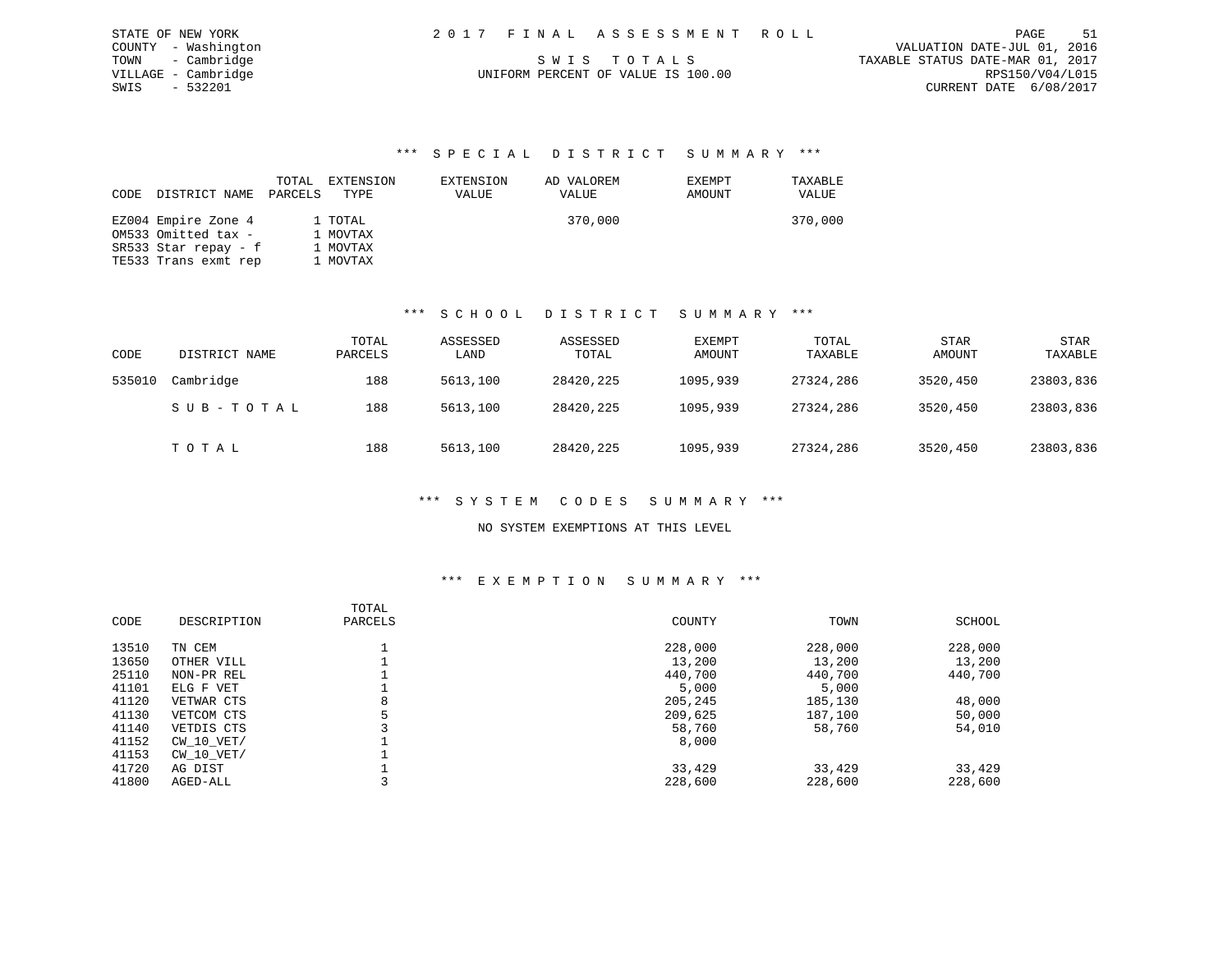| 2017 FINAL ASSESSMENT ROLL |  |  |  |  |  |  |  |  |  |  |  |  |  |  |  |  |  |  |  |  |  |  |  |
|----------------------------|--|--|--|--|--|--|--|--|--|--|--|--|--|--|--|--|--|--|--|--|--|--|--|
|----------------------------|--|--|--|--|--|--|--|--|--|--|--|--|--|--|--|--|--|--|--|--|--|--|--|

STATE OF NEW YORK 2017 FINAL ASSESSMENT ROLL PAGE 52 COUNTY - Washington VALUATION DATE-JUL 01, 2016 TOWN - Cambridge S W I S T O T A L S TAXABLE STATUS DATE-MAR 01, 2017 CURRENT DATE 6/08/2017

#### \*\*\* E X E M P T I O N S U M M A R Y \*\*\*

| CODE  | DESCRIPTION | TOTAL<br>PARCELS | COUNTY   | TOWN     | SCHOOL   |
|-------|-------------|------------------|----------|----------|----------|
| 41802 | AGED-CO     |                  | 79,826   |          |          |
| 41803 | AGED-TOWN   |                  |          | 3,804    |          |
| 41834 | ENH STAR    | 24               |          |          | 1570,450 |
| 41854 | BAS STAR    | 65               |          |          | 1950,000 |
|       | TOTAL       | 118              | 1510,385 | 1383,723 | 4616,389 |

### \*\*\* G R A N D T O T A L S \*\*\*

| ROLL<br><b>SEC</b> | DESCRIPTION         | TOTAL<br>PARCELS | ASSESSED<br>LAND | ASSESSED<br>TOTAL | TAXABLE<br>COUNTY | TAXABLE<br>TOWN | TAXABLE<br>SCHOOL | STAR<br>TAXABLE |
|--------------------|---------------------|------------------|------------------|-------------------|-------------------|-----------------|-------------------|-----------------|
| $\mathbf{1}$       | TAXABLE             | 174              | 5322,400         | 26023,600         | 25195,115         | 25321,777       | 25609,561         | 22089,111       |
| 5                  | SPECIAL FRANCHISE   | 5                |                  | 1206,293          | 1206,293          | 1206,293        | 1206,293          | 1206,293        |
| 6                  | UTILITIES & N.C.    | 6                | 17,500           | 508,432           | 508,432           | 508,432         | 508,432           | 508,432         |
| 8                  | WHOLLY EXEMPT       | 3                | 273,200          | 681,900           |                   |                 |                   |                 |
| $\star$            | <b>SUB</b><br>TOTAL | 188              | 5613,100         | 28420,225         | 26909,840         | 27036,502       | 27324,286         | 23803,836       |
| $***$              | GRAND TOTAL         | 188              | 5613,100         | 28420,225         | 26909,840         | 27036,502       | 27324,286         | 23803,836       |

VILLAGE - Cambridge UNIFORM PERCENT OF VALUE IS 100.00 SWIS - 532201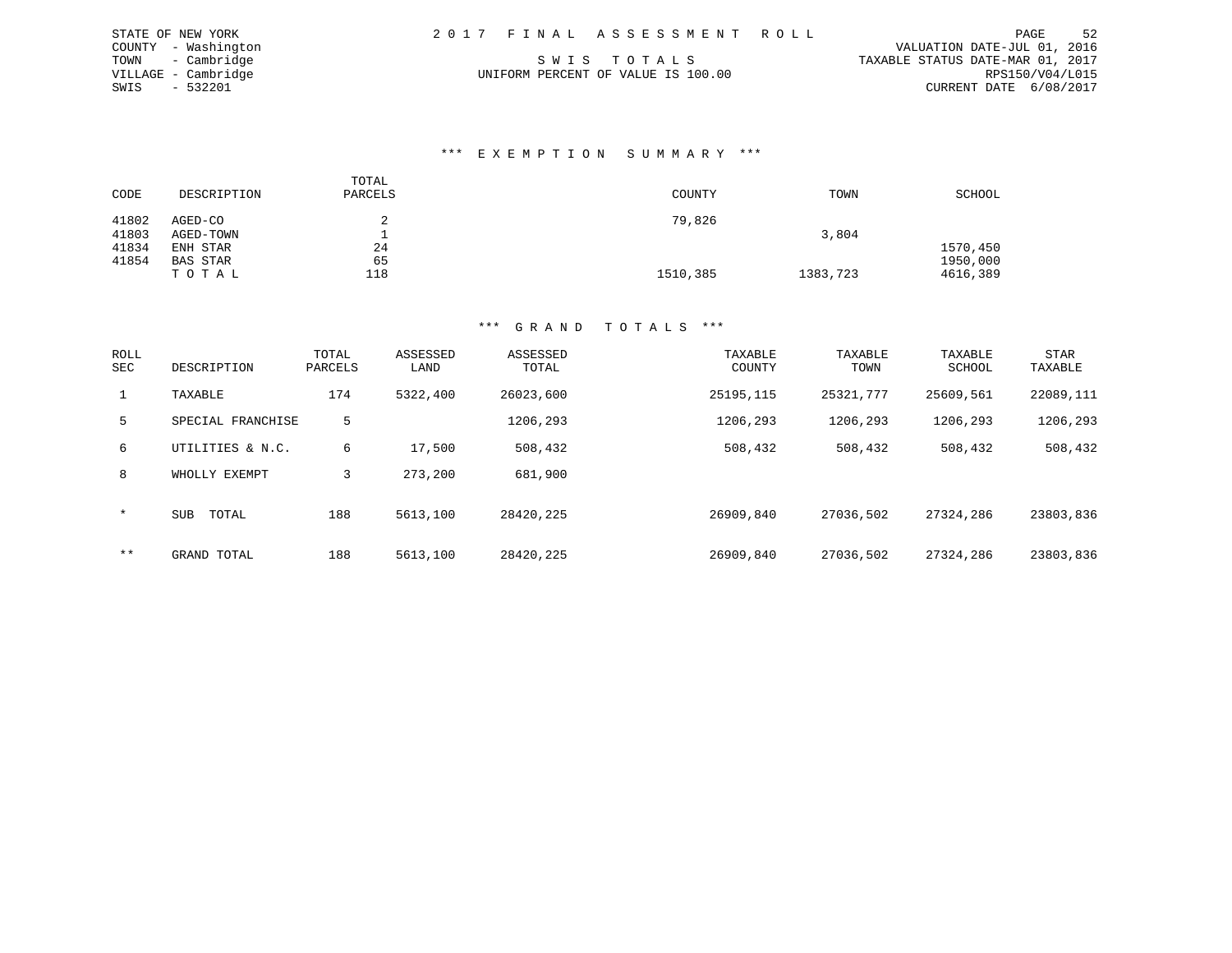# STATE OF NEW YORK 2 0 1 7 F I N A L A S S E S S M E N T R O L L PAGE 53 COUNTY - Washington T A X A B L E SECTION OF THE ROLL - 1 VALUATION DATE-JUL 01, 2016 TOWN - Cambridge OWNERS NAME SEQUENCE TAXABLE STATUS DATE-MAR 01, 2017 SWIS - 532289 UNIFORM PERCENT OF VALUE IS 100.00

| TAX MAP PARCEL NUMBER<br>CURRENT OWNERS NAME<br>CURRENT OWNERS ADDRESS<br>***********************        | PROPERTY LOCATION & CLASS ASSESSMENT<br>SCHOOL DISTRICT<br>PARCEL SIZE/GRID COORD                                                                                  | LAND<br>TOTAL      | EXEMPTION CODE-----------------COUNTY-------TOWN------SCHOOL<br>TAX DESCRIPTION<br>SPECIAL DISTRICTS                                                | TAXABLE VALUE                                                                      | ACCOUNT NO.                           |
|----------------------------------------------------------------------------------------------------------|--------------------------------------------------------------------------------------------------------------------------------------------------------------------|--------------------|-----------------------------------------------------------------------------------------------------------------------------------------------------|------------------------------------------------------------------------------------|---------------------------------------|
|                                                                                                          | 169 State Route 372                                                                                                                                                |                    |                                                                                                                                                     |                                                                                    | 825J100385                            |
| $255. - 1 - 8$<br>Ackerly Helen H -LE-<br>Brownell Alice P<br>169 State Route 372<br>Cambridge, NY 12816 | 210 1 Family Res<br>535010<br>Cambridge<br>H & L<br>722/135<br>1.80<br>ACRES                                                                                       | 137,500            | VETWAR CTS 41120<br>27,500 ENH STAR<br>41834<br>COUNTY TAXABLE VALUE<br>TAXABLE VALUE<br>TOWN<br>SCHOOL TAXABLE VALUE                               | $\mathbf 0$<br>20,625<br>$\Omega$<br>$\Omega$<br>116,875<br>116,875<br>66,000      | 6,000<br>20,625<br>65,500<br>$\Omega$ |
|                                                                                                          | EAST-0784775 NRTH-1534159<br>DEED BOOK 2543 PG-13<br>FULL MARKET VALUE                                                                                             | 137,500            | CA005 Cons agri dst 5<br>FD221 Cambridge fire                                                                                                       | 137,500 TO<br>137,500 TO M                                                         |                                       |
|                                                                                                          |                                                                                                                                                                    |                    |                                                                                                                                                     |                                                                                    |                                       |
| $279. - 2 - 2.3$<br>Adair Shawn<br>618 County Route 74<br>Johnsonville, NY 12094                         | 618 County Route 74<br>210 1 Family Res<br>Cambridge<br>535010<br>ACRES<br>9.42<br>EAST-0765360 NRTH-1513408<br>DEED BOOK 3469 PG-84<br>FULL MARKET VALUE          | 54,700<br>201,900  | DISAB-CO<br>41932<br>COUNTY TAXABLE VALUE<br>TOWN<br>TAXABLE VALUE<br>SCHOOL TAXABLE VALUE<br>CA003 Cons agri dst 3<br>201,900 FD221 Cambridge fire | $\Omega$<br>100,950<br>100,950<br>201,900<br>201,900<br>201,900 TO<br>201,900 TO M | $\Omega$                              |
|                                                                                                          |                                                                                                                                                                    |                    |                                                                                                                                                     |                                                                                    |                                       |
| $261. -2 - 16.1$<br>Adams David Guy<br>1093 Vly Summit Rd<br>Greenwich, NY 12834                         | Vly Summit Rd<br>322 Rural vac>10<br>535010<br>Cambridge<br>Vac Land<br>$261. - 1 - 16.1$<br>ACRES 13.60<br>EAST-0764538 NRTH-1525504<br>DEED BOOK 876<br>$PG-235$ | 37,500<br>37,500   | COUNTY TAXABLE VALUE<br>TAXABLE VALUE<br>TOWN<br>SCHOOL TAXABLE VALUE<br>FD221 Cambridge fire                                                       | 37,500<br>37,500<br>37,500<br>37,500 TO M                                          | 825J100187                            |
|                                                                                                          | FULL MARKET VALUE                                                                                                                                                  | 37,500             |                                                                                                                                                     |                                                                                    |                                       |
| $261. - 2 - 16.2$<br>Adams David Guy -LE-                                                                | 1093 Vly Summit Rd<br>210 1 Family Res<br>Cambridge<br>535010                                                                                                      | 38,400             | ENH STAR<br>41834<br>COUNTY TAXABLE VALUE                                                                                                           | $\mathbf{0}$<br>$\overline{0}$<br>174,400                                          | 825J100833<br>65,500<br>$\Omega$      |
| Marzello Francine M<br>1093 Vly Summit Rd<br>Greenwich, NY 12834                                         | House & Lot<br>$261. - 1 - 16.2$<br>ACRES<br>3.48<br>EAST-0764236 NRTH-1524787<br>DEED BOOK 2506<br>$PG-213$<br>FULL MARKET VALUE                                  | 174,400<br>174,400 | TOWN<br>TAXABLE VALUE<br>SCHOOL TAXABLE VALUE<br>FD221 Cambridge fire                                                                               | 174,400<br>108,900<br>174,400 TO M                                                 |                                       |
|                                                                                                          |                                                                                                                                                                    |                    |                                                                                                                                                     |                                                                                    |                                       |
| $262 - 2 - 4$<br>Adams Martha                                                                            | Cobble Rd/w Off<br>323 Vacant rural<br>Cambridge<br>535010                                                                                                         | 2,800              | COUNTY TAXABLE VALUE<br>TAXABLE VALUE<br>TOWN                                                                                                       | 2,800<br>2,800                                                                     | 825J100188                            |
| Pauline Grimes<br>495 Cobble Rd<br>Cambridge, NY 12816                                                   | Woods<br>4.00<br>ACRES<br>EAST-0776649 NRTH-1528773<br>DEED BOOK 266<br>PG-77                                                                                      | 2,800              | SCHOOL TAXABLE VALUE<br>FD221 Cambridge fire                                                                                                        | 2,800<br>2,800 TO M                                                                |                                       |
|                                                                                                          | FULL MARKET VALUE                                                                                                                                                  | 2,800              |                                                                                                                                                     |                                                                                    |                                       |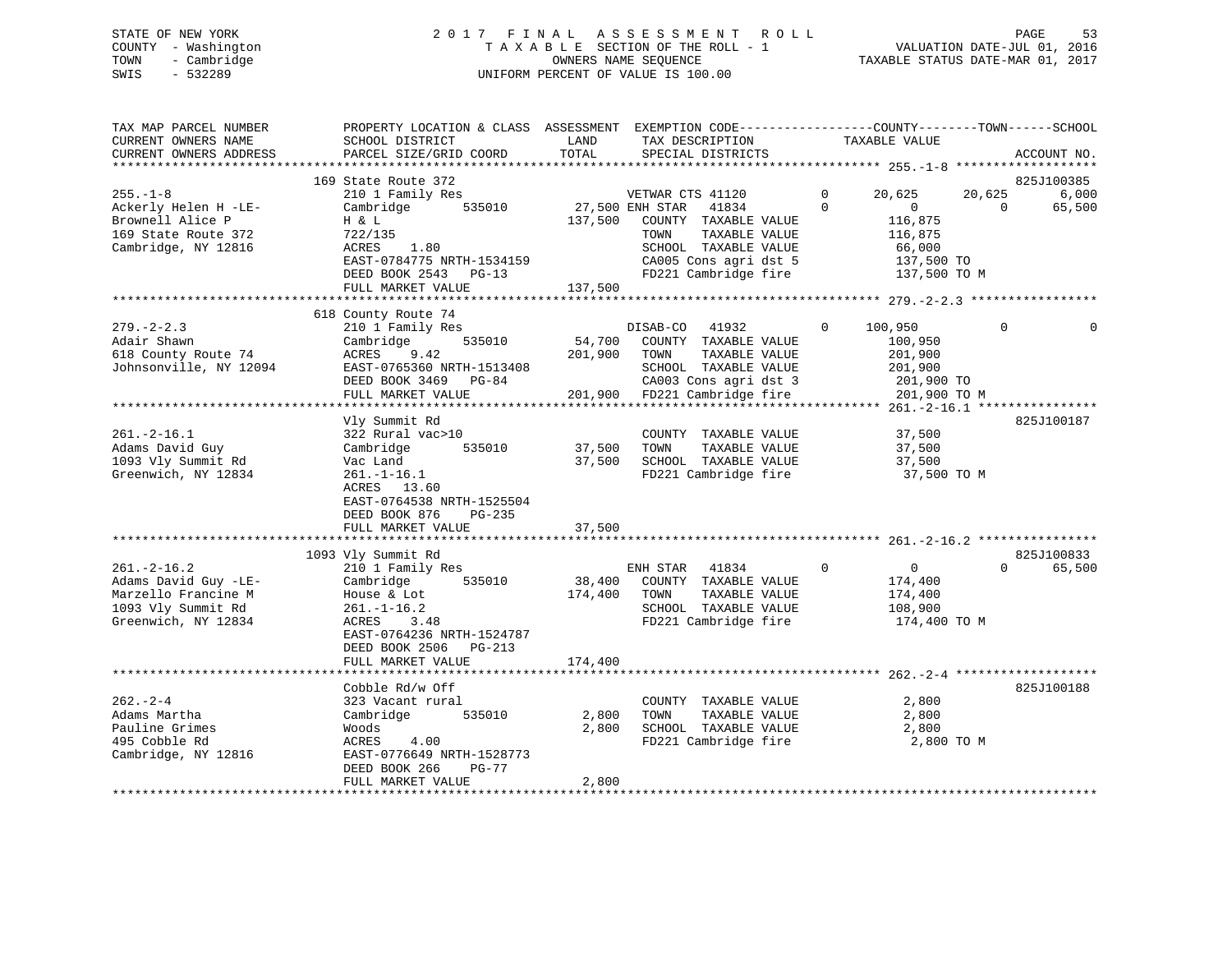# STATE OF NEW YORK 2 0 1 7 F I N A L A S S E S S M E N T R O L L PAGE 54 COUNTY - Washington T A X A B L E SECTION OF THE ROLL - 1 VALUATION DATE-JUL 01, 2016 TOWN - Cambridge OWNERS NAME SEQUENCE TAXABLE STATUS DATE-MAR 01, 2017 SWIS - 532289 UNIFORM PERCENT OF VALUE IS 100.00

| TAX MAP PARCEL NUMBER<br>CURRENT OWNERS NAME<br>CURRENT OWNERS ADDRESS                                                        | PROPERTY LOCATION & CLASS ASSESSMENT<br>SCHOOL DISTRICT<br>PARCEL SIZE/GRID COORD                                                                                                            | LAND<br>TOTAL                | EXEMPTION CODE-----------------COUNTY-------TOWN------SCHOOL<br>TAX DESCRIPTION<br>SPECIAL DISTRICTS                                                                   | TAXABLE VALUE |                                                                                            | ACCOUNT NO.                 |
|-------------------------------------------------------------------------------------------------------------------------------|----------------------------------------------------------------------------------------------------------------------------------------------------------------------------------------------|------------------------------|------------------------------------------------------------------------------------------------------------------------------------------------------------------------|---------------|--------------------------------------------------------------------------------------------|-----------------------------|
| ***********************                                                                                                       |                                                                                                                                                                                              |                              |                                                                                                                                                                        |               |                                                                                            |                             |
|                                                                                                                               | 94 State Route 372                                                                                                                                                                           |                              |                                                                                                                                                                        | $\Omega$      |                                                                                            | 825J100316                  |
| $255.14 - 3 - 6$<br>Aesch James E<br>Aesch Megon P<br>94 State Route 372<br>Cambridge, NY 12816                               | 210 1 Family Res<br>535010<br>Cambridge<br>H & L<br>$255. - 3 - 6$<br>2.60<br>ACRES<br>EAST-0786443 NRTH-1532543<br>DEED BOOK 529<br>PG-254                                                  | 195,300                      | VETWAR CTS 41120<br>38,000 BAS STAR<br>41854<br>COUNTY TAXABLE VALUE<br>TOWN<br>TAXABLE VALUE<br>SCHOOL TAXABLE VALUE<br>CA005 Cons agri dst 5<br>FD221 Cambridge fire | $\Omega$      | 27,000<br>29,295<br>$\circ$<br>166,005<br>168,300<br>159,300<br>195,300 TO<br>195,300 TO M | 6,000<br>$\Omega$<br>30,000 |
|                                                                                                                               | FULL MARKET VALUE                                                                                                                                                                            | 195,300                      |                                                                                                                                                                        |               |                                                                                            |                             |
|                                                                                                                               |                                                                                                                                                                                              |                              |                                                                                                                                                                        |               |                                                                                            |                             |
|                                                                                                                               | 311 Belle Rd                                                                                                                                                                                 |                              |                                                                                                                                                                        |               |                                                                                            | 825J100288                  |
| $271. - 3 - 10$<br>Agri Cycle Of Wash Co Inc<br>Attn: Cover Technologies Inc<br>4 Open Square Way Rm 421<br>Holyoke, MA 01040 | 330 Vacant comm<br>Cambridge<br>535010<br>Land<br>lease 862/197<br>ACRES<br>73.42<br>EAST-0778264 NRTH-1515385<br>DEED BOOK 675<br>PG-254                                                    | 177,800<br>177,800           | COUNTY TAXABLE VALUE<br>TOWN<br>TAXABLE VALUE<br>SCHOOL TAXABLE VALUE<br>CA003 Cons agri dst 3<br>FD221 Cambridge fire                                                 |               | 177,800<br>177,800<br>177,800<br>177,800 TO<br>177,800 TO M                                |                             |
|                                                                                                                               | FULL MARKET VALUE                                                                                                                                                                            | 177,800                      |                                                                                                                                                                        |               |                                                                                            |                             |
|                                                                                                                               |                                                                                                                                                                                              |                              | *********************************** 246.-1-35.4 **                                                                                                                     |               |                                                                                            |                             |
|                                                                                                                               | 101 Petteys Rd                                                                                                                                                                               |                              |                                                                                                                                                                        |               |                                                                                            |                             |
| $246. - 1 - 35.4$<br>Allen Cary A<br>Allen Amanda A<br>101 Petteys Rd<br>Greenwich, NY 12834                                  | 210 1 Family Res<br>533401<br>Greenwich<br>ACRES<br>3.32<br>EAST-0767788 NRTH-1537728<br>DEED BOOK 3653 PG-159<br>FULL MARKET VALUE                                                          | 36,000<br>265,300<br>265,300 | COUNTY TAXABLE VALUE<br>TAXABLE VALUE<br>TOWN<br>SCHOOL TAXABLE VALUE<br>CA003 Cons agri dst 3<br>FD221 Cambridge fire                                                 |               | 265,300<br>265,300<br>265,300<br>265,300 TO<br>265,300 TO M                                |                             |
|                                                                                                                               |                                                                                                                                                                                              |                              |                                                                                                                                                                        |               |                                                                                            |                             |
|                                                                                                                               | 121 State Route 372                                                                                                                                                                          |                              |                                                                                                                                                                        |               |                                                                                            | 825J100695                  |
| $255.14 - 3 - 1$<br>Alpy Marc J<br>Alpy Trisha A<br>121 State Route 372<br>Cambridge, NY 12816                                | 210 1 Family Res<br>535010<br>Cambridge<br>H & L<br>$255. - 3 - 1$<br>FRNT 131.00 DPTH 151.00<br>ACRES<br>0.40<br>EAST-0785728 NRTH-1533283<br>DEED BOOK 3320<br>PG-123<br>FULL MARKET VALUE | 26,000<br>209,700<br>209,700 | BAS STAR<br>41854<br>COUNTY TAXABLE VALUE<br>TAXABLE VALUE<br>TOWN<br>SCHOOL TAXABLE VALUE<br>FD221 Cambridge fire                                                     | $\mathbf 0$   | $\overline{0}$<br>209,700<br>209,700<br>179,700<br>209,700 TO M                            | 30,000<br>$\Omega$          |
|                                                                                                                               |                                                                                                                                                                                              |                              |                                                                                                                                                                        |               |                                                                                            |                             |
|                                                                                                                               | King Rd                                                                                                                                                                                      |                              |                                                                                                                                                                        |               |                                                                                            | 825J100915                  |
| $280. - 2 - 29$<br>Alzo Francis J<br>12923 W Bent Tree Dr<br>Peoria, AZ 85383                                                 | 322 Rural vac>10<br>535010<br>Cambridge<br>Lots $6 & 7$<br>ACRES 14.20<br>EAST-0775895 NRTH-1506494<br>DEED BOOK 500<br>$PG-93$<br>FULL MARKET VALUE                                         | 55,400<br>55,400<br>55,400   | COUNTY TAXABLE VALUE<br>TOWN<br>TAXABLE VALUE<br>SCHOOL TAXABLE VALUE<br>CA003 Cons agri dst 3<br>FD221 Cambridge fire                                                 |               | 55,400<br>55,400<br>55,400<br>55,400 TO<br>55,400 TO M                                     |                             |
|                                                                                                                               |                                                                                                                                                                                              |                              |                                                                                                                                                                        |               |                                                                                            |                             |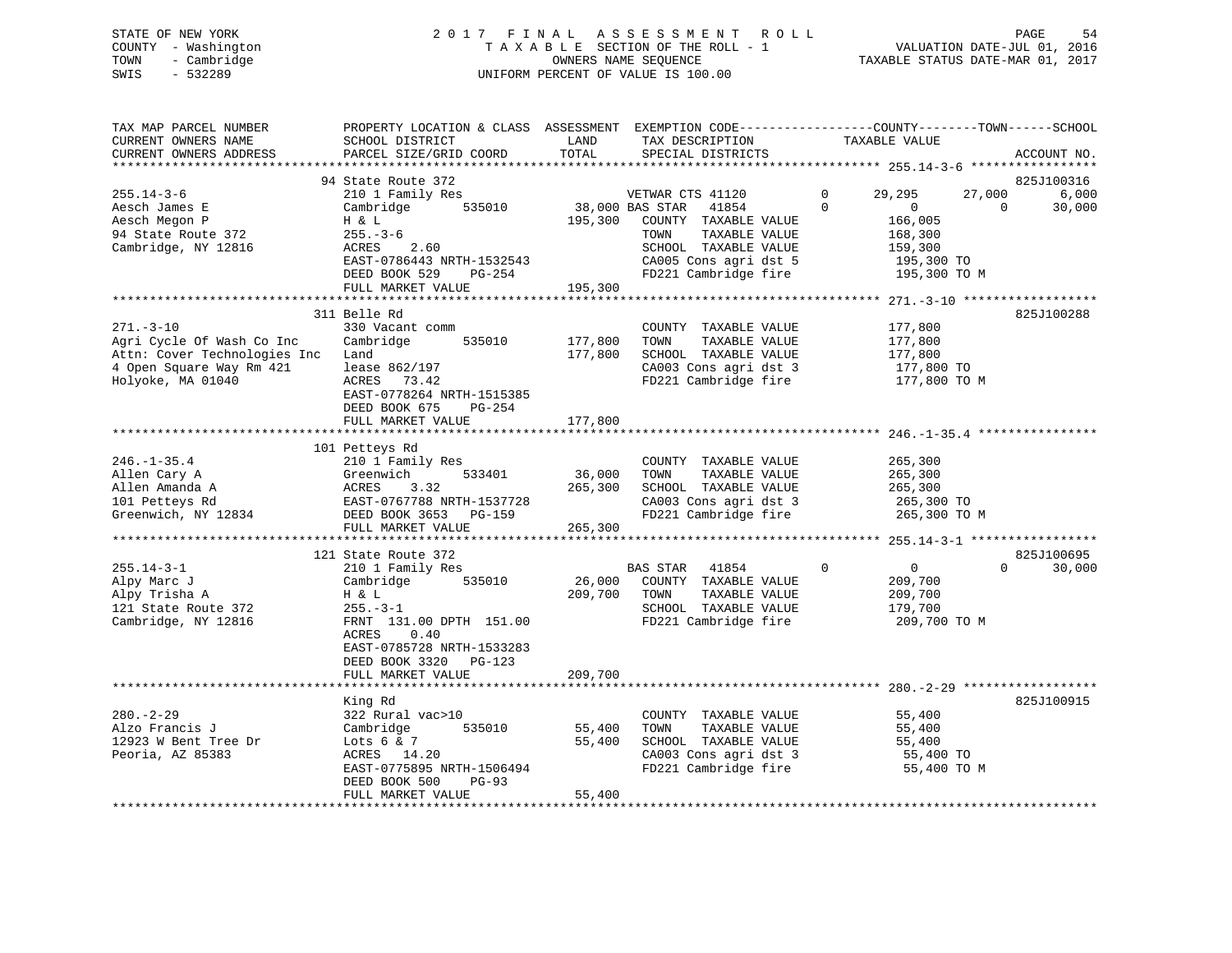# STATE OF NEW YORK 2 0 1 7 F I N A L A S S E S S M E N T R O L L PAGE 55 COUNTY - Washington T A X A B L E SECTION OF THE ROLL - 1 VALUATION DATE-JUL 01, 2016 TOWN - Cambridge OWNERS NAME SEQUENCE TAXABLE STATUS DATE-MAR 01, 2017 SWIS - 532289 UNIFORM PERCENT OF VALUE IS 100.00

| 257 Wright Rd<br>825J100714<br>$271. - 3 - 1$<br>241 Rural res&ag<br>$\Omega$<br>52,964<br>52,964<br>AG DIST<br>41720<br>52,964<br>199,300 BAS STAR<br>$\Omega$<br>30,000<br>Ancar Robert P<br>Cambridge<br>535010<br>41854<br>$\overline{0}$<br>$\Omega$<br>322,836<br>Ancar Judith S<br>ACRES 117.80<br>375,800<br>COUNTY TAXABLE VALUE<br>257 Wright Rd<br>EAST-0777751 NRTH-1520147<br>TOWN<br>TAXABLE VALUE<br>322,836<br>Cambridge, NY 12816<br>SCHOOL TAXABLE VALUE<br>DEED BOOK 815<br>PG-77<br>292,836<br>375,800<br>CA003 Cons agri dst 3<br>FULL MARKET VALUE<br>322,836 TO<br>MAY BE SUBJECT TO PAYMENT<br>52,964 EX<br>FD221 Cambridge fire<br>UNDER AGDIST LAW TIL 2021<br>375,800 TO M<br>********************************** 271.-3-6<br>192 Wright Rd<br>825J100349<br>$271. - 3 - 6$<br>322 Rural vac>10<br>94,800<br>COUNTY TAXABLE VALUE<br>94,800<br>TAXABLE VALUE<br>Ancar Robert P<br>Cambridge<br>535010<br>TOWN<br>94,800<br>Ancar Judith S<br>94,800<br>SCHOOL TAXABLE VALUE<br>H & L<br>94,800<br>CA003 Cons agri dst 3<br>257 Wright Rd<br>824/122<br>94,800 TO<br>FD221 Cambridge fire<br>Cambridge, NY 12816<br>ACRES 58.82<br>94,800 TO M<br>EAST-0778540 NRTH-1518194<br>DEED BOOK 3534 PG-24<br>94,800<br>FULL MARKET VALUE<br>99 State Route 372<br>825J100828<br>BAS STAR 41854<br>$\Omega$<br>250 Estate<br>$\overline{0}$<br>$\Omega$<br>30,000<br>Cambridge<br>535010<br>40,100<br>COUNTY TAXABLE VALUE<br>390,000<br>H&l<br>390,000<br>TOWN<br>TAXABLE VALUE<br>390,000<br>Cambridge, NY 12816<br>ACRES<br>5.78<br>SCHOOL TAXABLE VALUE<br>360,000<br>EAST-0785722 NRTH-1532726<br>FD221 Cambridge fire<br>390,000 TO M<br>DEED BOOK 453<br>$PG-233$<br>390,000<br>FULL MARKET VALUE<br>825J100259<br>State Route 372/W Off<br>314 Rural vac<10<br>COUNTY TAXABLE VALUE<br>19,000<br>535010<br>19,000<br>TOWN<br>TAXABLE VALUE<br>Cambridge<br>19,000<br>19,000<br>SCHOOL TAXABLE VALUE<br>Vac Land<br>19,000<br>6.38<br>FD221 Cambridge fire<br>ACRES<br>19,000 TO M<br>EAST-0785490 NRTH-1532240<br>DEED BOOK 454<br>PG-1033<br>FULL MARKET VALUE<br>19,000<br>825J100203<br>124 County Route 74<br>242 Rurl res&rec<br>$\Omega$<br>$\overline{0}$<br>30,000<br>BAS STAR<br>41854<br>$\cap$<br>92,100<br>COUNTY TAXABLE VALUE<br>Cambridge<br>535010<br>249,000<br>Anthony Harold O Trustee<br>249,000<br>ACRES 21.67<br>TOWN<br>TAXABLE VALUE<br>249,000<br>EAST-0765044 NRTH-1502448<br>SCHOOL TAXABLE VALUE<br>219,000<br>DEED BOOK 2675<br>$PG-304$<br>CA003 Cons agri dst 3<br>249,000 TO<br>FULL MARKET VALUE<br>249,000 FD221 Cambridge fire<br>249,000 TO M | TAX MAP PARCEL NUMBER<br>CURRENT OWNERS NAME<br>CURRENT OWNERS ADDRESS | PROPERTY LOCATION & CLASS ASSESSMENT EXEMPTION CODE----------------COUNTY-------TOWN------SCHOOL<br>SCHOOL DISTRICT<br>PARCEL SIZE/GRID COORD | LAND<br>TOTAL | TAX DESCRIPTION<br>SPECIAL DISTRICTS | TAXABLE VALUE | ACCOUNT NO. |
|-------------------------------------------------------------------------------------------------------------------------------------------------------------------------------------------------------------------------------------------------------------------------------------------------------------------------------------------------------------------------------------------------------------------------------------------------------------------------------------------------------------------------------------------------------------------------------------------------------------------------------------------------------------------------------------------------------------------------------------------------------------------------------------------------------------------------------------------------------------------------------------------------------------------------------------------------------------------------------------------------------------------------------------------------------------------------------------------------------------------------------------------------------------------------------------------------------------------------------------------------------------------------------------------------------------------------------------------------------------------------------------------------------------------------------------------------------------------------------------------------------------------------------------------------------------------------------------------------------------------------------------------------------------------------------------------------------------------------------------------------------------------------------------------------------------------------------------------------------------------------------------------------------------------------------------------------------------------------------------------------------------------------------------------------------------------------------------------------------------------------------------------------------------------------------------------------------------------------------------------------------------------------------------------------------------------------------------------------------------------------------------------------------------------------------------------------------------------------------------------------------------------------------------------------------------------------------------------------------------|------------------------------------------------------------------------|-----------------------------------------------------------------------------------------------------------------------------------------------|---------------|--------------------------------------|---------------|-------------|
|                                                                                                                                                                                                                                                                                                                                                                                                                                                                                                                                                                                                                                                                                                                                                                                                                                                                                                                                                                                                                                                                                                                                                                                                                                                                                                                                                                                                                                                                                                                                                                                                                                                                                                                                                                                                                                                                                                                                                                                                                                                                                                                                                                                                                                                                                                                                                                                                                                                                                                                                                                                                             |                                                                        |                                                                                                                                               |               |                                      |               |             |
|                                                                                                                                                                                                                                                                                                                                                                                                                                                                                                                                                                                                                                                                                                                                                                                                                                                                                                                                                                                                                                                                                                                                                                                                                                                                                                                                                                                                                                                                                                                                                                                                                                                                                                                                                                                                                                                                                                                                                                                                                                                                                                                                                                                                                                                                                                                                                                                                                                                                                                                                                                                                             |                                                                        |                                                                                                                                               |               |                                      |               |             |
|                                                                                                                                                                                                                                                                                                                                                                                                                                                                                                                                                                                                                                                                                                                                                                                                                                                                                                                                                                                                                                                                                                                                                                                                                                                                                                                                                                                                                                                                                                                                                                                                                                                                                                                                                                                                                                                                                                                                                                                                                                                                                                                                                                                                                                                                                                                                                                                                                                                                                                                                                                                                             |                                                                        |                                                                                                                                               |               |                                      |               |             |
|                                                                                                                                                                                                                                                                                                                                                                                                                                                                                                                                                                                                                                                                                                                                                                                                                                                                                                                                                                                                                                                                                                                                                                                                                                                                                                                                                                                                                                                                                                                                                                                                                                                                                                                                                                                                                                                                                                                                                                                                                                                                                                                                                                                                                                                                                                                                                                                                                                                                                                                                                                                                             |                                                                        |                                                                                                                                               |               |                                      |               |             |
|                                                                                                                                                                                                                                                                                                                                                                                                                                                                                                                                                                                                                                                                                                                                                                                                                                                                                                                                                                                                                                                                                                                                                                                                                                                                                                                                                                                                                                                                                                                                                                                                                                                                                                                                                                                                                                                                                                                                                                                                                                                                                                                                                                                                                                                                                                                                                                                                                                                                                                                                                                                                             |                                                                        |                                                                                                                                               |               |                                      |               |             |
|                                                                                                                                                                                                                                                                                                                                                                                                                                                                                                                                                                                                                                                                                                                                                                                                                                                                                                                                                                                                                                                                                                                                                                                                                                                                                                                                                                                                                                                                                                                                                                                                                                                                                                                                                                                                                                                                                                                                                                                                                                                                                                                                                                                                                                                                                                                                                                                                                                                                                                                                                                                                             |                                                                        |                                                                                                                                               |               |                                      |               |             |
|                                                                                                                                                                                                                                                                                                                                                                                                                                                                                                                                                                                                                                                                                                                                                                                                                                                                                                                                                                                                                                                                                                                                                                                                                                                                                                                                                                                                                                                                                                                                                                                                                                                                                                                                                                                                                                                                                                                                                                                                                                                                                                                                                                                                                                                                                                                                                                                                                                                                                                                                                                                                             |                                                                        |                                                                                                                                               |               |                                      |               |             |
|                                                                                                                                                                                                                                                                                                                                                                                                                                                                                                                                                                                                                                                                                                                                                                                                                                                                                                                                                                                                                                                                                                                                                                                                                                                                                                                                                                                                                                                                                                                                                                                                                                                                                                                                                                                                                                                                                                                                                                                                                                                                                                                                                                                                                                                                                                                                                                                                                                                                                                                                                                                                             |                                                                        |                                                                                                                                               |               |                                      |               |             |
|                                                                                                                                                                                                                                                                                                                                                                                                                                                                                                                                                                                                                                                                                                                                                                                                                                                                                                                                                                                                                                                                                                                                                                                                                                                                                                                                                                                                                                                                                                                                                                                                                                                                                                                                                                                                                                                                                                                                                                                                                                                                                                                                                                                                                                                                                                                                                                                                                                                                                                                                                                                                             |                                                                        |                                                                                                                                               |               |                                      |               |             |
|                                                                                                                                                                                                                                                                                                                                                                                                                                                                                                                                                                                                                                                                                                                                                                                                                                                                                                                                                                                                                                                                                                                                                                                                                                                                                                                                                                                                                                                                                                                                                                                                                                                                                                                                                                                                                                                                                                                                                                                                                                                                                                                                                                                                                                                                                                                                                                                                                                                                                                                                                                                                             |                                                                        |                                                                                                                                               |               |                                      |               |             |
|                                                                                                                                                                                                                                                                                                                                                                                                                                                                                                                                                                                                                                                                                                                                                                                                                                                                                                                                                                                                                                                                                                                                                                                                                                                                                                                                                                                                                                                                                                                                                                                                                                                                                                                                                                                                                                                                                                                                                                                                                                                                                                                                                                                                                                                                                                                                                                                                                                                                                                                                                                                                             |                                                                        |                                                                                                                                               |               |                                      |               |             |
|                                                                                                                                                                                                                                                                                                                                                                                                                                                                                                                                                                                                                                                                                                                                                                                                                                                                                                                                                                                                                                                                                                                                                                                                                                                                                                                                                                                                                                                                                                                                                                                                                                                                                                                                                                                                                                                                                                                                                                                                                                                                                                                                                                                                                                                                                                                                                                                                                                                                                                                                                                                                             |                                                                        |                                                                                                                                               |               |                                      |               |             |
|                                                                                                                                                                                                                                                                                                                                                                                                                                                                                                                                                                                                                                                                                                                                                                                                                                                                                                                                                                                                                                                                                                                                                                                                                                                                                                                                                                                                                                                                                                                                                                                                                                                                                                                                                                                                                                                                                                                                                                                                                                                                                                                                                                                                                                                                                                                                                                                                                                                                                                                                                                                                             |                                                                        |                                                                                                                                               |               |                                      |               |             |
|                                                                                                                                                                                                                                                                                                                                                                                                                                                                                                                                                                                                                                                                                                                                                                                                                                                                                                                                                                                                                                                                                                                                                                                                                                                                                                                                                                                                                                                                                                                                                                                                                                                                                                                                                                                                                                                                                                                                                                                                                                                                                                                                                                                                                                                                                                                                                                                                                                                                                                                                                                                                             |                                                                        |                                                                                                                                               |               |                                      |               |             |
|                                                                                                                                                                                                                                                                                                                                                                                                                                                                                                                                                                                                                                                                                                                                                                                                                                                                                                                                                                                                                                                                                                                                                                                                                                                                                                                                                                                                                                                                                                                                                                                                                                                                                                                                                                                                                                                                                                                                                                                                                                                                                                                                                                                                                                                                                                                                                                                                                                                                                                                                                                                                             |                                                                        |                                                                                                                                               |               |                                      |               |             |
|                                                                                                                                                                                                                                                                                                                                                                                                                                                                                                                                                                                                                                                                                                                                                                                                                                                                                                                                                                                                                                                                                                                                                                                                                                                                                                                                                                                                                                                                                                                                                                                                                                                                                                                                                                                                                                                                                                                                                                                                                                                                                                                                                                                                                                                                                                                                                                                                                                                                                                                                                                                                             |                                                                        |                                                                                                                                               |               |                                      |               |             |
|                                                                                                                                                                                                                                                                                                                                                                                                                                                                                                                                                                                                                                                                                                                                                                                                                                                                                                                                                                                                                                                                                                                                                                                                                                                                                                                                                                                                                                                                                                                                                                                                                                                                                                                                                                                                                                                                                                                                                                                                                                                                                                                                                                                                                                                                                                                                                                                                                                                                                                                                                                                                             |                                                                        |                                                                                                                                               |               |                                      |               |             |
|                                                                                                                                                                                                                                                                                                                                                                                                                                                                                                                                                                                                                                                                                                                                                                                                                                                                                                                                                                                                                                                                                                                                                                                                                                                                                                                                                                                                                                                                                                                                                                                                                                                                                                                                                                                                                                                                                                                                                                                                                                                                                                                                                                                                                                                                                                                                                                                                                                                                                                                                                                                                             |                                                                        |                                                                                                                                               |               |                                      |               |             |
|                                                                                                                                                                                                                                                                                                                                                                                                                                                                                                                                                                                                                                                                                                                                                                                                                                                                                                                                                                                                                                                                                                                                                                                                                                                                                                                                                                                                                                                                                                                                                                                                                                                                                                                                                                                                                                                                                                                                                                                                                                                                                                                                                                                                                                                                                                                                                                                                                                                                                                                                                                                                             |                                                                        |                                                                                                                                               |               |                                      |               |             |
|                                                                                                                                                                                                                                                                                                                                                                                                                                                                                                                                                                                                                                                                                                                                                                                                                                                                                                                                                                                                                                                                                                                                                                                                                                                                                                                                                                                                                                                                                                                                                                                                                                                                                                                                                                                                                                                                                                                                                                                                                                                                                                                                                                                                                                                                                                                                                                                                                                                                                                                                                                                                             |                                                                        |                                                                                                                                               |               |                                      |               |             |
|                                                                                                                                                                                                                                                                                                                                                                                                                                                                                                                                                                                                                                                                                                                                                                                                                                                                                                                                                                                                                                                                                                                                                                                                                                                                                                                                                                                                                                                                                                                                                                                                                                                                                                                                                                                                                                                                                                                                                                                                                                                                                                                                                                                                                                                                                                                                                                                                                                                                                                                                                                                                             |                                                                        |                                                                                                                                               |               |                                      |               |             |
|                                                                                                                                                                                                                                                                                                                                                                                                                                                                                                                                                                                                                                                                                                                                                                                                                                                                                                                                                                                                                                                                                                                                                                                                                                                                                                                                                                                                                                                                                                                                                                                                                                                                                                                                                                                                                                                                                                                                                                                                                                                                                                                                                                                                                                                                                                                                                                                                                                                                                                                                                                                                             | $255. - 1 - 10.1$                                                      |                                                                                                                                               |               |                                      |               |             |
|                                                                                                                                                                                                                                                                                                                                                                                                                                                                                                                                                                                                                                                                                                                                                                                                                                                                                                                                                                                                                                                                                                                                                                                                                                                                                                                                                                                                                                                                                                                                                                                                                                                                                                                                                                                                                                                                                                                                                                                                                                                                                                                                                                                                                                                                                                                                                                                                                                                                                                                                                                                                             | Anderson Bo Allan                                                      |                                                                                                                                               |               |                                      |               |             |
|                                                                                                                                                                                                                                                                                                                                                                                                                                                                                                                                                                                                                                                                                                                                                                                                                                                                                                                                                                                                                                                                                                                                                                                                                                                                                                                                                                                                                                                                                                                                                                                                                                                                                                                                                                                                                                                                                                                                                                                                                                                                                                                                                                                                                                                                                                                                                                                                                                                                                                                                                                                                             | 99 State Route 372                                                     |                                                                                                                                               |               |                                      |               |             |
|                                                                                                                                                                                                                                                                                                                                                                                                                                                                                                                                                                                                                                                                                                                                                                                                                                                                                                                                                                                                                                                                                                                                                                                                                                                                                                                                                                                                                                                                                                                                                                                                                                                                                                                                                                                                                                                                                                                                                                                                                                                                                                                                                                                                                                                                                                                                                                                                                                                                                                                                                                                                             |                                                                        |                                                                                                                                               |               |                                      |               |             |
|                                                                                                                                                                                                                                                                                                                                                                                                                                                                                                                                                                                                                                                                                                                                                                                                                                                                                                                                                                                                                                                                                                                                                                                                                                                                                                                                                                                                                                                                                                                                                                                                                                                                                                                                                                                                                                                                                                                                                                                                                                                                                                                                                                                                                                                                                                                                                                                                                                                                                                                                                                                                             |                                                                        |                                                                                                                                               |               |                                      |               |             |
|                                                                                                                                                                                                                                                                                                                                                                                                                                                                                                                                                                                                                                                                                                                                                                                                                                                                                                                                                                                                                                                                                                                                                                                                                                                                                                                                                                                                                                                                                                                                                                                                                                                                                                                                                                                                                                                                                                                                                                                                                                                                                                                                                                                                                                                                                                                                                                                                                                                                                                                                                                                                             |                                                                        |                                                                                                                                               |               |                                      |               |             |
|                                                                                                                                                                                                                                                                                                                                                                                                                                                                                                                                                                                                                                                                                                                                                                                                                                                                                                                                                                                                                                                                                                                                                                                                                                                                                                                                                                                                                                                                                                                                                                                                                                                                                                                                                                                                                                                                                                                                                                                                                                                                                                                                                                                                                                                                                                                                                                                                                                                                                                                                                                                                             |                                                                        |                                                                                                                                               |               |                                      |               |             |
|                                                                                                                                                                                                                                                                                                                                                                                                                                                                                                                                                                                                                                                                                                                                                                                                                                                                                                                                                                                                                                                                                                                                                                                                                                                                                                                                                                                                                                                                                                                                                                                                                                                                                                                                                                                                                                                                                                                                                                                                                                                                                                                                                                                                                                                                                                                                                                                                                                                                                                                                                                                                             |                                                                        |                                                                                                                                               |               |                                      |               |             |
|                                                                                                                                                                                                                                                                                                                                                                                                                                                                                                                                                                                                                                                                                                                                                                                                                                                                                                                                                                                                                                                                                                                                                                                                                                                                                                                                                                                                                                                                                                                                                                                                                                                                                                                                                                                                                                                                                                                                                                                                                                                                                                                                                                                                                                                                                                                                                                                                                                                                                                                                                                                                             |                                                                        |                                                                                                                                               |               |                                      |               |             |
|                                                                                                                                                                                                                                                                                                                                                                                                                                                                                                                                                                                                                                                                                                                                                                                                                                                                                                                                                                                                                                                                                                                                                                                                                                                                                                                                                                                                                                                                                                                                                                                                                                                                                                                                                                                                                                                                                                                                                                                                                                                                                                                                                                                                                                                                                                                                                                                                                                                                                                                                                                                                             | $255. - 1 - 10.2$                                                      |                                                                                                                                               |               |                                      |               |             |
|                                                                                                                                                                                                                                                                                                                                                                                                                                                                                                                                                                                                                                                                                                                                                                                                                                                                                                                                                                                                                                                                                                                                                                                                                                                                                                                                                                                                                                                                                                                                                                                                                                                                                                                                                                                                                                                                                                                                                                                                                                                                                                                                                                                                                                                                                                                                                                                                                                                                                                                                                                                                             | Anderson Bo Allen                                                      |                                                                                                                                               |               |                                      |               |             |
|                                                                                                                                                                                                                                                                                                                                                                                                                                                                                                                                                                                                                                                                                                                                                                                                                                                                                                                                                                                                                                                                                                                                                                                                                                                                                                                                                                                                                                                                                                                                                                                                                                                                                                                                                                                                                                                                                                                                                                                                                                                                                                                                                                                                                                                                                                                                                                                                                                                                                                                                                                                                             | 99 State Route 372                                                     |                                                                                                                                               |               |                                      |               |             |
|                                                                                                                                                                                                                                                                                                                                                                                                                                                                                                                                                                                                                                                                                                                                                                                                                                                                                                                                                                                                                                                                                                                                                                                                                                                                                                                                                                                                                                                                                                                                                                                                                                                                                                                                                                                                                                                                                                                                                                                                                                                                                                                                                                                                                                                                                                                                                                                                                                                                                                                                                                                                             | Cambridge, NY 12816                                                    |                                                                                                                                               |               |                                      |               |             |
|                                                                                                                                                                                                                                                                                                                                                                                                                                                                                                                                                                                                                                                                                                                                                                                                                                                                                                                                                                                                                                                                                                                                                                                                                                                                                                                                                                                                                                                                                                                                                                                                                                                                                                                                                                                                                                                                                                                                                                                                                                                                                                                                                                                                                                                                                                                                                                                                                                                                                                                                                                                                             |                                                                        |                                                                                                                                               |               |                                      |               |             |
|                                                                                                                                                                                                                                                                                                                                                                                                                                                                                                                                                                                                                                                                                                                                                                                                                                                                                                                                                                                                                                                                                                                                                                                                                                                                                                                                                                                                                                                                                                                                                                                                                                                                                                                                                                                                                                                                                                                                                                                                                                                                                                                                                                                                                                                                                                                                                                                                                                                                                                                                                                                                             |                                                                        |                                                                                                                                               |               |                                      |               |             |
|                                                                                                                                                                                                                                                                                                                                                                                                                                                                                                                                                                                                                                                                                                                                                                                                                                                                                                                                                                                                                                                                                                                                                                                                                                                                                                                                                                                                                                                                                                                                                                                                                                                                                                                                                                                                                                                                                                                                                                                                                                                                                                                                                                                                                                                                                                                                                                                                                                                                                                                                                                                                             |                                                                        |                                                                                                                                               |               |                                      |               |             |
|                                                                                                                                                                                                                                                                                                                                                                                                                                                                                                                                                                                                                                                                                                                                                                                                                                                                                                                                                                                                                                                                                                                                                                                                                                                                                                                                                                                                                                                                                                                                                                                                                                                                                                                                                                                                                                                                                                                                                                                                                                                                                                                                                                                                                                                                                                                                                                                                                                                                                                                                                                                                             |                                                                        |                                                                                                                                               |               |                                      |               |             |
|                                                                                                                                                                                                                                                                                                                                                                                                                                                                                                                                                                                                                                                                                                                                                                                                                                                                                                                                                                                                                                                                                                                                                                                                                                                                                                                                                                                                                                                                                                                                                                                                                                                                                                                                                                                                                                                                                                                                                                                                                                                                                                                                                                                                                                                                                                                                                                                                                                                                                                                                                                                                             |                                                                        |                                                                                                                                               |               |                                      |               |             |
|                                                                                                                                                                                                                                                                                                                                                                                                                                                                                                                                                                                                                                                                                                                                                                                                                                                                                                                                                                                                                                                                                                                                                                                                                                                                                                                                                                                                                                                                                                                                                                                                                                                                                                                                                                                                                                                                                                                                                                                                                                                                                                                                                                                                                                                                                                                                                                                                                                                                                                                                                                                                             | $288. - 1 - 6$                                                         |                                                                                                                                               |               |                                      |               |             |
|                                                                                                                                                                                                                                                                                                                                                                                                                                                                                                                                                                                                                                                                                                                                                                                                                                                                                                                                                                                                                                                                                                                                                                                                                                                                                                                                                                                                                                                                                                                                                                                                                                                                                                                                                                                                                                                                                                                                                                                                                                                                                                                                                                                                                                                                                                                                                                                                                                                                                                                                                                                                             | Anthony Harold O Trust                                                 |                                                                                                                                               |               |                                      |               |             |
|                                                                                                                                                                                                                                                                                                                                                                                                                                                                                                                                                                                                                                                                                                                                                                                                                                                                                                                                                                                                                                                                                                                                                                                                                                                                                                                                                                                                                                                                                                                                                                                                                                                                                                                                                                                                                                                                                                                                                                                                                                                                                                                                                                                                                                                                                                                                                                                                                                                                                                                                                                                                             |                                                                        |                                                                                                                                               |               |                                      |               |             |
|                                                                                                                                                                                                                                                                                                                                                                                                                                                                                                                                                                                                                                                                                                                                                                                                                                                                                                                                                                                                                                                                                                                                                                                                                                                                                                                                                                                                                                                                                                                                                                                                                                                                                                                                                                                                                                                                                                                                                                                                                                                                                                                                                                                                                                                                                                                                                                                                                                                                                                                                                                                                             | 124 County Route 74                                                    |                                                                                                                                               |               |                                      |               |             |
|                                                                                                                                                                                                                                                                                                                                                                                                                                                                                                                                                                                                                                                                                                                                                                                                                                                                                                                                                                                                                                                                                                                                                                                                                                                                                                                                                                                                                                                                                                                                                                                                                                                                                                                                                                                                                                                                                                                                                                                                                                                                                                                                                                                                                                                                                                                                                                                                                                                                                                                                                                                                             | Buskirk, NY 12028                                                      |                                                                                                                                               |               |                                      |               |             |
|                                                                                                                                                                                                                                                                                                                                                                                                                                                                                                                                                                                                                                                                                                                                                                                                                                                                                                                                                                                                                                                                                                                                                                                                                                                                                                                                                                                                                                                                                                                                                                                                                                                                                                                                                                                                                                                                                                                                                                                                                                                                                                                                                                                                                                                                                                                                                                                                                                                                                                                                                                                                             |                                                                        |                                                                                                                                               |               |                                      |               |             |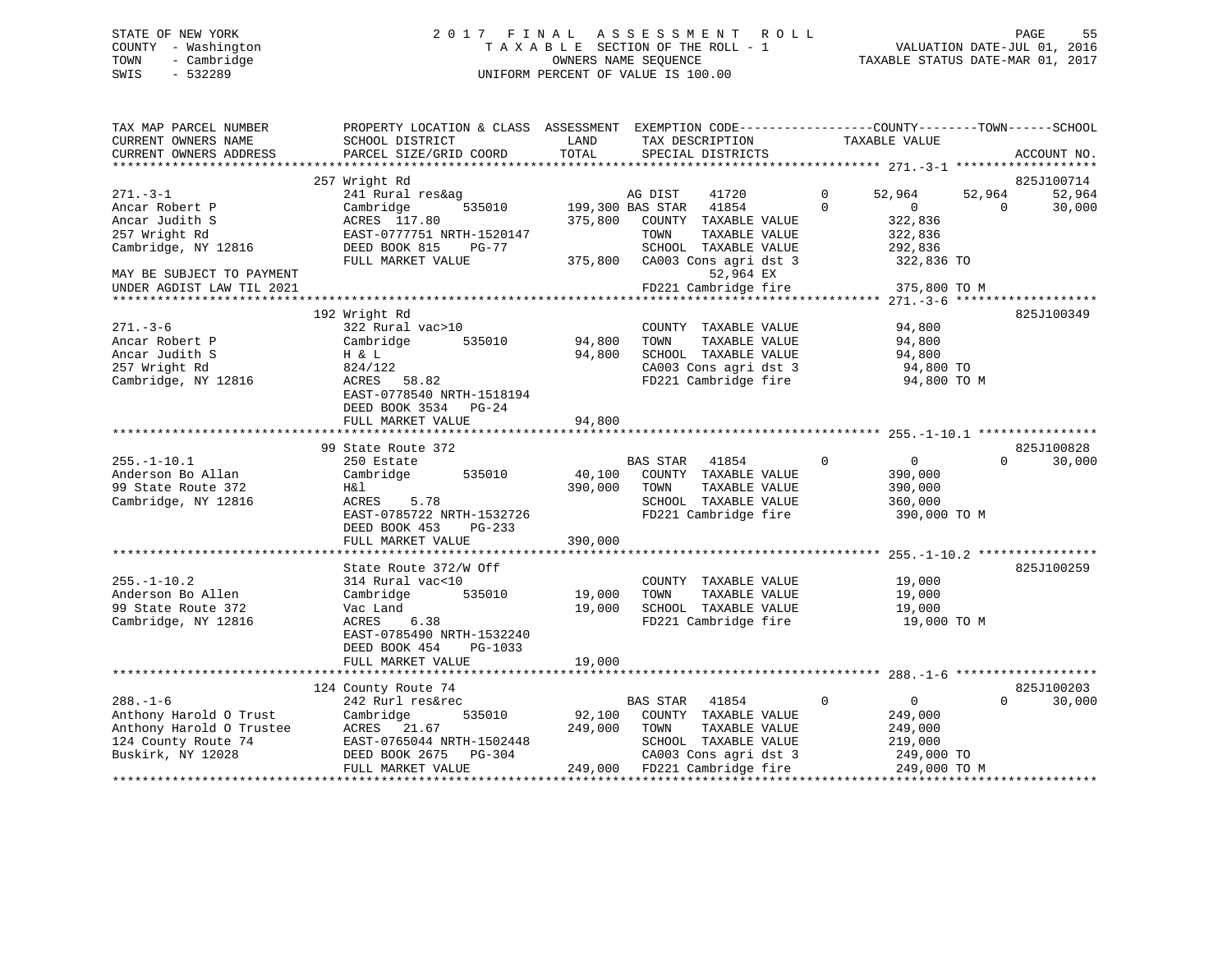# STATE OF NEW YORK 2 0 1 7 F I N A L A S S E S S M E N T R O L L PAGE 56 COUNTY - Washington T A X A B L E SECTION OF THE ROLL - 1 VALUATION DATE-JUL 01, 2016 TOWN - Cambridge OWNERS NAME SEQUENCE TAXABLE STATUS DATE-MAR 01, 2017 SWIS - 532289 UNIFORM PERCENT OF VALUE IS 100.00

| TAX MAP PARCEL NUMBER                                              | PROPERTY LOCATION & CLASS ASSESSMENT EXEMPTION CODE---------------COUNTY-------TOWN------SCHOOL                                                                                                                                                                                                                                                          | TAX DESCRIPTION TAXABLE VALUE                                                                                                                                                            |                                  |                                                                     |          | ACCOUNT NO.      |
|--------------------------------------------------------------------|----------------------------------------------------------------------------------------------------------------------------------------------------------------------------------------------------------------------------------------------------------------------------------------------------------------------------------------------------------|------------------------------------------------------------------------------------------------------------------------------------------------------------------------------------------|----------------------------------|---------------------------------------------------------------------|----------|------------------|
| $263. - 2 - 24$<br>Aragona John N<br>1229 King Rd<br>Cambridge, NY | 1229 King Rd<br>220 <sup>3</sup> Family Res<br>Cambridge 535010 27,000<br>789/71 2565/327; 2753/12 147,000<br>ACRES 1.20<br>EAST-0785892 NRTH-1525054                                                                                                                                                                                                    | COUNTY TAXABLE VALUE<br>TOWN TAXABLE VALUE 147,000<br>SCHOOL TAXABLE VALUE 147,000<br>CA003 Cons agri dst 3 147,000 TO<br>FD221 Cambridge fire 147,000 TO M                              |                                  | 147,000                                                             |          | 825L100590       |
|                                                                    | DEED BOOK 2753 PG-121                                                                                                                                                                                                                                                                                                                                    |                                                                                                                                                                                          |                                  |                                                                     |          |                  |
|                                                                    | 315 Wright Rd                                                                                                                                                                                                                                                                                                                                            |                                                                                                                                                                                          |                                  |                                                                     |          | 825J100523       |
|                                                                    | 271.-3-2<br>Armbruster David B<br>242 Rurl res&rec<br>242 Rurl res&rec<br>255010<br>224,000 EOUNTY TAXABLE VALUE<br>224,000 COUNTY TAXABLE VALUE<br>Cambridge, NY 12816<br>224,000 COUNTY TAXABLE VALUE<br>224,000 COUNTY TAXABLE VALUE<br>EAST-0779155 NRTH-1521606                                                                                     | $224,000 \qquad \text{COUNTY} \qquad \text{TXABLE} \qquad \qquad 160,517 \\ \text{TOWN} \qquad \text{TAXABLE} \qquad \text{VALUE} \qquad \qquad 160,517$<br>SCHOOL TAXABLE VALUE 130,517 | 41720 0                          | 63,483 63,483<br>$0$<br>160,517                                     | $\Omega$ | 63,483<br>30,000 |
|                                                                    | MAY BE SUBJECT TO PAYMENT DEED BOOK 2696 PG-11 CA00:<br>UNDER AGDIST LAW TIL 2021 FULL MARKET VALUE 224,000 FD221                                                                                                                                                                                                                                        | CA003 Cons agri dst 3 160,517 TO<br>63,483 EX                                                                                                                                            |                                  |                                                                     |          |                  |
|                                                                    |                                                                                                                                                                                                                                                                                                                                                          |                                                                                                                                                                                          |                                  |                                                                     |          |                  |
|                                                                    | 285 Wright Rd<br>271.-3-2.1<br>285 Wright Kd<br>314 Rural vac<10<br>314 Rural vac<10<br>314 Rural vac<10<br>24,600 COUNTY TAXABLE VALUE<br>24,600 TOWN TAXABLE VALUE<br>24,600 TOWN TAXABLE VALUE<br>24,600 TOWN TAXABLE VALUE<br>24,600 TOWN TAXABLE VALUE<br>24,6                                                                                      |                                                                                                                                                                                          |                                  | 23,052 23,052                                                       |          | 23,052           |
|                                                                    |                                                                                                                                                                                                                                                                                                                                                          |                                                                                                                                                                                          |                                  |                                                                     |          |                  |
|                                                                    |                                                                                                                                                                                                                                                                                                                                                          |                                                                                                                                                                                          |                                  |                                                                     |          |                  |
|                                                                    | 20 Stevenson Rd                                                                                                                                                                                                                                                                                                                                          |                                                                                                                                                                                          |                                  |                                                                     |          | 825J100564       |
| Greenwich, NY 12834 DEED BOOK 939<br>MAY BE SUBJECT TO PAYMENT     | 254.-1-15<br>Atkins Bowman K<br>Leon Judith C<br>20 Stevenson Rd<br>20 Stevenson Rd<br>20 Stevenson Rd<br>20 Stevenson Rd<br>20 Stevenson Rd<br>20 Stevenson Rd<br>20 Stevenson Rd<br>20 Stevenson Rd<br>20 Stevenson Rd<br>20 Stevenson Rd<br>20 Steven<br>DEED BOOK 939 PG-300 SCHOOL TAXABLE VALUE<br>FULL MARKET VALUE 470,100 CA003 Cons agri dst 3 | Mag bist 11720<br>535010 144,000 BAS STAR 41854<br>41720<br>41854<br>470,100 COUNTY TAXABLE VALUE 403,847<br>TOWN<br>TAXABLE VALUE<br>66,253 EX                                          | $\overline{0}$<br>$\overline{0}$ | 66,253 66,253<br>$\overline{0}$<br>403,847<br>373,847<br>403,847 TO | $\Omega$ | 66,253<br>30,000 |
| UNDER AGDIST LAW TIL 2021                                          |                                                                                                                                                                                                                                                                                                                                                          |                                                                                                                                                                                          |                                  |                                                                     |          |                  |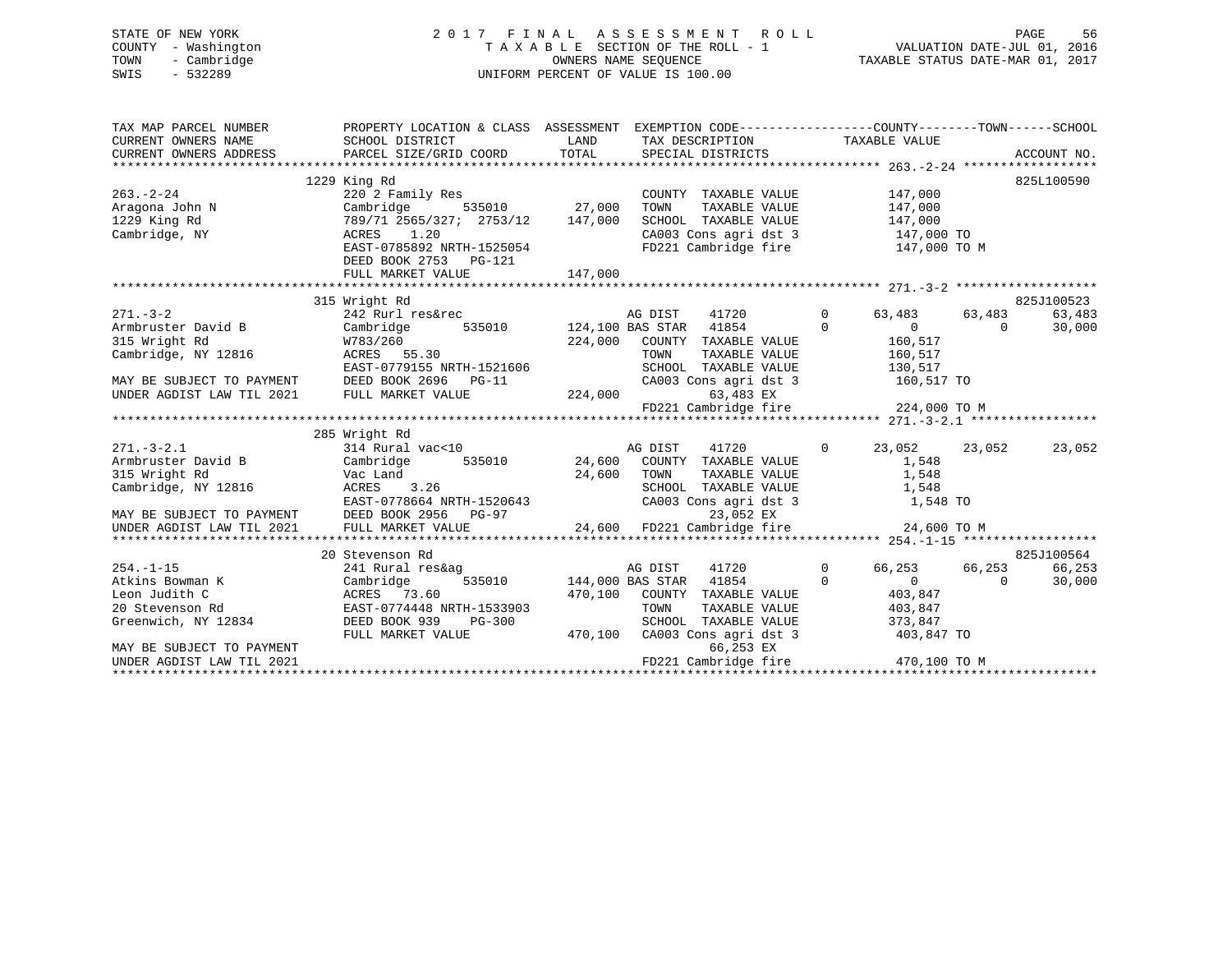|      | STATE OF NEW YORK   | 2017 FINAL ASSESSMENT ROLL         | -57<br>PAGE                      |
|------|---------------------|------------------------------------|----------------------------------|
|      | COUNTY - Washington | TAXABLE SECTION OF THE ROLL - 1    | VALUATION DATE-JUL 01, 2016      |
| TOWN | - Cambridge         | OWNERS NAME SEOUENCE               | TAXABLE STATUS DATE-MAR 01, 2017 |
| SWIS | - 532289            | UNIFORM PERCENT OF VALUE IS 100.00 |                                  |

| TAX MAP PARCEL NUMBER<br>CURRENT OWNERS NAME<br>CURRENT OWNERS ADDRESS | PROPERTY LOCATION & CLASS ASSESSMENT<br>SCHOOL DISTRICT<br>PARCEL SIZE/GRID COORD                 | LAND<br>TOTAL | EXEMPTION CODE----------------COUNTY-------TOWN------SCHOOL<br>TAX DESCRIPTION<br>SPECIAL DISTRICTS |              | TAXABLE VALUE  |             | ACCOUNT NO.    |
|------------------------------------------------------------------------|---------------------------------------------------------------------------------------------------|---------------|-----------------------------------------------------------------------------------------------------|--------------|----------------|-------------|----------------|
|                                                                        | 1038 Vly Summit Rd                                                                                |               | 50 PCT OF VALUE USED FOR EXEMPTION PURPOSES                                                         |              |                |             | 825J100205     |
| $261. - 2 - 22$                                                        | 280 Res Multiple                                                                                  |               | VETCOM CTS 41130                                                                                    | $\mathbf{0}$ | 35,175         | 35,175      | 10,000         |
| Audi Frank                                                             | Cambridge<br>535010                                                                               |               | 52,000 AGED-CO<br>41802                                                                             | $\mathbf 0$  | 52,763         | $\mathbf 0$ | $\mathbf 0$    |
| Audi Marian B                                                          | H & L                                                                                             |               | 281,400 AGED-TOWN 41803                                                                             | $\mathbf 0$  | $\Omega$       | 31,658      | $\overline{0}$ |
|                                                                        |                                                                                                   |               |                                                                                                     |              |                |             |                |
| 1038 Vly Summit Rd                                                     | 702/346                                                                                           |               | AGED-SCH 41804                                                                                      | $\Omega$     | $\Omega$       | $\Omega$    | 26,140         |
| Greenwich, NY 12834                                                    | $261. - 1 - 22$                                                                                   |               | ENH STAR 41834                                                                                      | $\Omega$     | $\Omega$       | $\Omega$    | 65,500         |
|                                                                        | ACRES<br>5.00                                                                                     |               | COUNTY TAXABLE VALUE                                                                                |              | 193,462        |             |                |
|                                                                        | EAST-0763808 NRTH-1523598                                                                         |               | TOWN<br>TAXABLE VALUE                                                                               |              | 214,567        |             |                |
|                                                                        | DEED BOOK 404<br>PG-486                                                                           |               | SCHOOL TAXABLE VALUE                                                                                |              | 179,760        |             |                |
|                                                                        | FULL MARKET VALUE                                                                                 |               | 281,400 CA003 Cons agri dst 3                                                                       |              | 281,400 TO     |             |                |
|                                                                        |                                                                                                   |               | FD221 Cambridge fire                                                                                |              | 281,400 TO M   |             |                |
|                                                                        |                                                                                                   |               |                                                                                                     |              |                |             |                |
|                                                                        | 1031 Vly Summit Rd                                                                                |               |                                                                                                     |              |                |             | 825J100238     |
| $261. - 2 - 23$                                                        | 210 1 Family Res                                                                                  |               | COUNTY TAXABLE VALUE                                                                                |              | 113,400        |             |                |
| Audi Jeffrey                                                           | Cambridge<br>535010                                                                               | 35,500        | TOWN<br>TAXABLE VALUE                                                                               |              | 113,400        |             |                |
| 1038 Vly Summit Rd                                                     | H&l                                                                                               | 113,400       | SCHOOL TAXABLE VALUE                                                                                |              | 113,400        |             |                |
| Greenwich, NY 12834                                                    | $261. - 1 - 23$                                                                                   |               | FD221 Cambridge fire                                                                                |              | 113,400 TO M   |             |                |
|                                                                        | <b>ACRES</b><br>3.10<br>EAST-0763646 NRTH-1524007<br>DEED BOOK 3491<br>PG-62<br>FULL MARKET VALUE | 113,400       |                                                                                                     |              |                |             |                |
|                                                                        |                                                                                                   |               |                                                                                                     |              |                |             |                |
|                                                                        | 673 Turnpike Rd                                                                                   |               |                                                                                                     |              |                |             | 825J100709     |
| $272 - 2 - 8$                                                          | 210 1 Family Res                                                                                  |               | <b>BAS STAR</b><br>41854                                                                            | $\mathbf 0$  | $\overline{0}$ | $\Omega$    | 30,000         |
| Austin John M                                                          | Cambridge<br>535010                                                                               | 25,100        | COUNTY TAXABLE VALUE                                                                                |              | 183,000        |             |                |
| Austin Darlene C                                                       | H & Lot                                                                                           | 183,000       | TOWN<br>TAXABLE VALUE                                                                               |              | 183,000        |             |                |
| 673 Turnpike Rd                                                        | 1.02<br>ACRES                                                                                     |               | SCHOOL TAXABLE VALUE                                                                                |              | 153,000        |             |                |
| Eagle Bridge, NY 12057                                                 | EAST-0789250 NRTH-1517588                                                                         |               | FD221 Cambridge fire                                                                                |              | 183,000 TO M   |             |                |
|                                                                        | DEED BOOK 656<br>$PG-173$                                                                         |               |                                                                                                     |              |                |             |                |
|                                                                        | FULL MARKET VALUE                                                                                 | 183,000       |                                                                                                     |              |                |             |                |
|                                                                        |                                                                                                   |               |                                                                                                     |              |                |             |                |
|                                                                        |                                                                                                   |               |                                                                                                     |              |                |             |                |
|                                                                        | 677 Turnpike Rd                                                                                   |               |                                                                                                     |              |                |             | 825J100963     |
| $272 - 2 - 10.2$                                                       | 314 Rural vac<10                                                                                  |               | COUNTY TAXABLE VALUE                                                                                |              | 31,000         |             |                |
| Austin John M                                                          | Cambridge<br>535010                                                                               | 31,000        | TOWN<br>TAXABLE VALUE                                                                               |              | 31,000         |             |                |
| Austin Darlene C                                                       | Camp                                                                                              | 31,000        | SCHOOL TAXABLE VALUE                                                                                |              | 31,000         |             |                |
| 673 Turnpike Rd                                                        | 5.70<br>ACRES                                                                                     |               | FD221 Cambridge fire                                                                                |              | 31,000 TO M    |             |                |
| Eagle Bridge, NY 12057                                                 | EAST-0789078 NRTH-1517497                                                                         |               |                                                                                                     |              |                |             |                |
|                                                                        | DEED BOOK 3601<br>PG-321                                                                          |               |                                                                                                     |              |                |             |                |
|                                                                        | FULL MARKET VALUE                                                                                 | 31,000        |                                                                                                     |              |                |             |                |
|                                                                        |                                                                                                   |               |                                                                                                     |              |                |             |                |
|                                                                        |                                                                                                   |               |                                                                                                     |              |                |             |                |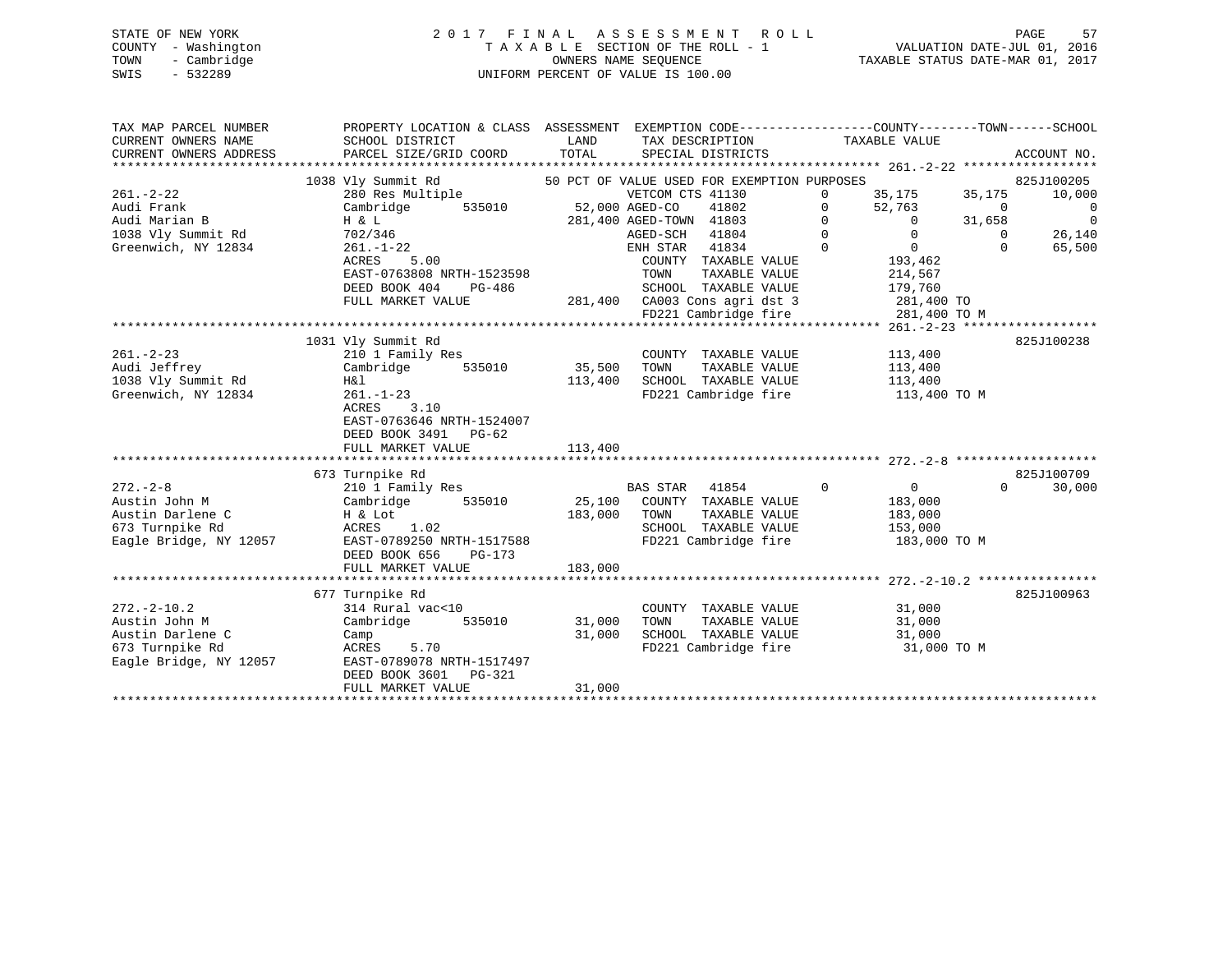# STATE OF NEW YORK 2 0 1 7 F I N A L A S S E S S M E N T R O L L PAGE 58 COUNTY - Washington T A X A B L E SECTION OF THE ROLL - 1 VALUATION DATE-JUL 01, 2016 TOWN - Cambridge OWNERS NAME SEQUENCE TAXABLE STATUS DATE-MAR 01, 2017 SWIS - 532289 UNIFORM PERCENT OF VALUE IS 100.00UNIFORM PERCENT OF VALUE IS 100.00

| TAX MAP PARCEL NUMBER                                                                      | PROPERTY LOCATION & CLASS ASSESSMENT EXEMPTION CODE----------------COUNTY-------TOWN------SCHOOL                                                                                                                                                  |  |                                                |                        |                                  |
|--------------------------------------------------------------------------------------------|---------------------------------------------------------------------------------------------------------------------------------------------------------------------------------------------------------------------------------------------------|--|------------------------------------------------|------------------------|----------------------------------|
|                                                                                            | 123 Gannon Rd                                                                                                                                                                                                                                     |  |                                                |                        | 825J100869                       |
|                                                                                            | 123 Gannon Rd<br>242 Rurl res&rec<br>Austin Kathleen A Cambridge 535010<br>4456 Mountville Rd<br>Frederick, MD 21703<br>21703<br>21703<br>21707801 NRTH-1510532                                                                                   |  |                                                | 0 13,376 13,376 13,376 |                                  |
|                                                                                            |                                                                                                                                                                                                                                                   |  |                                                | 157,624                |                                  |
|                                                                                            |                                                                                                                                                                                                                                                   |  |                                                |                        |                                  |
|                                                                                            | Frederick, MD 21703<br>Frederick, MD 21703<br>MAY BE SUBJECT TO PAYMENT<br>MAY BE SUBJECT TO PAYMENT<br>FULL MARKET VALUE<br>TULL MARKET VALUE<br>TULL MARKET VALUE<br>TULL MARKET VALUE<br>TULL MARKET VALUE<br>TULL MARKET VALUE<br>TULL MARKET |  |                                                |                        |                                  |
|                                                                                            |                                                                                                                                                                                                                                                   |  | CA003 Cons agri dst 3 157,624 TO               |                        |                                  |
|                                                                                            |                                                                                                                                                                                                                                                   |  | 13,376 EX<br>FD221 Cambridge fire 171,000 TO M |                        |                                  |
|                                                                                            |                                                                                                                                                                                                                                                   |  |                                                |                        |                                  |
|                                                                                            |                                                                                                                                                                                                                                                   |  |                                                |                        |                                  |
|                                                                                            |                                                                                                                                                                                                                                                   |  |                                                |                        | 825J100207                       |
|                                                                                            |                                                                                                                                                                                                                                                   |  |                                                |                        | 25,161                           |
|                                                                                            |                                                                                                                                                                                                                                                   |  |                                                |                        | $\overline{0}$<br>$\overline{0}$ |
|                                                                                            |                                                                                                                                                                                                                                                   |  |                                                |                        |                                  |
|                                                                                            |                                                                                                                                                                                                                                                   |  |                                                |                        | 22,211                           |
|                                                                                            |                                                                                                                                                                                                                                                   |  |                                                |                        | 65,500                           |
|                                                                                            |                                                                                                                                                                                                                                                   |  |                                                |                        |                                  |
|                                                                                            |                                                                                                                                                                                                                                                   |  |                                                |                        |                                  |
| UNDER AGDIST LAW TIL 2021 FULL MARKET VALUE                                                |                                                                                                                                                                                                                                                   |  | 221,000 SCHOOL TAXABLE VALUE 108,128           |                        |                                  |
|                                                                                            |                                                                                                                                                                                                                                                   |  | CA003 Cons agri dst 3 195,839 TO               |                        |                                  |
|                                                                                            |                                                                                                                                                                                                                                                   |  | 25,161 EX                                      |                        |                                  |
|                                                                                            |                                                                                                                                                                                                                                                   |  | FD221 Cambridge fire 221,000 TO M              |                        |                                  |
|                                                                                            |                                                                                                                                                                                                                                                   |  |                                                |                        |                                  |
|                                                                                            | County Route 74                                                                                                                                                                                                                                   |  |                                                |                        |                                  |
|                                                                                            |                                                                                                                                                                                                                                                   |  |                                                | 0 17,268 17,268        | 17,268                           |
|                                                                                            |                                                                                                                                                                                                                                                   |  |                                                |                        |                                  |
|                                                                                            |                                                                                                                                                                                                                                                   |  |                                                |                        |                                  |
|                                                                                            |                                                                                                                                                                                                                                                   |  |                                                |                        |                                  |
| 277. 271.<br>Austin Richard<br>Austin Cynthia Himmel<br>116 Gannon Rd<br>Buskirk, NY 12028 |                                                                                                                                                                                                                                                   |  |                                                |                        |                                  |
|                                                                                            |                                                                                                                                                                                                                                                   |  |                                                |                        |                                  |
|                                                                                            |                                                                                                                                                                                                                                                   |  |                                                |                        |                                  |
| UNDER AGDIST LAW TIL 2021                                                                  |                                                                                                                                                                                                                                                   |  |                                                |                        |                                  |
|                                                                                            |                                                                                                                                                                                                                                                   |  |                                                |                        |                                  |
|                                                                                            |                                                                                                                                                                                                                                                   |  |                                                |                        |                                  |
|                                                                                            |                                                                                                                                                                                                                                                   |  |                                                | 0 41,476 41,476 41,476 |                                  |
|                                                                                            |                                                                                                                                                                                                                                                   |  |                                                |                        |                                  |
|                                                                                            |                                                                                                                                                                                                                                                   |  |                                                |                        |                                  |
|                                                                                            |                                                                                                                                                                                                                                                   |  |                                                |                        |                                  |
|                                                                                            |                                                                                                                                                                                                                                                   |  |                                                |                        |                                  |
|                                                                                            |                                                                                                                                                                                                                                                   |  |                                                |                        |                                  |
|                                                                                            | 322 Rural vac>10<br>Austin Richard T<br>279.-2-5.1 Gannon Rd<br>279.-2-5.1 Gannon Rd<br>279.-2-5.1 (2022 Rural vac>10<br>279.-2-5.1 (2022 Rural vac>10<br>28 Rural vac>10 (200 COUNTY TAXABLE VALUE 18,724<br>28.724 (2023 ACRES 16.60 TOWN       |  |                                                |                        |                                  |
|                                                                                            |                                                                                                                                                                                                                                                   |  |                                                |                        |                                  |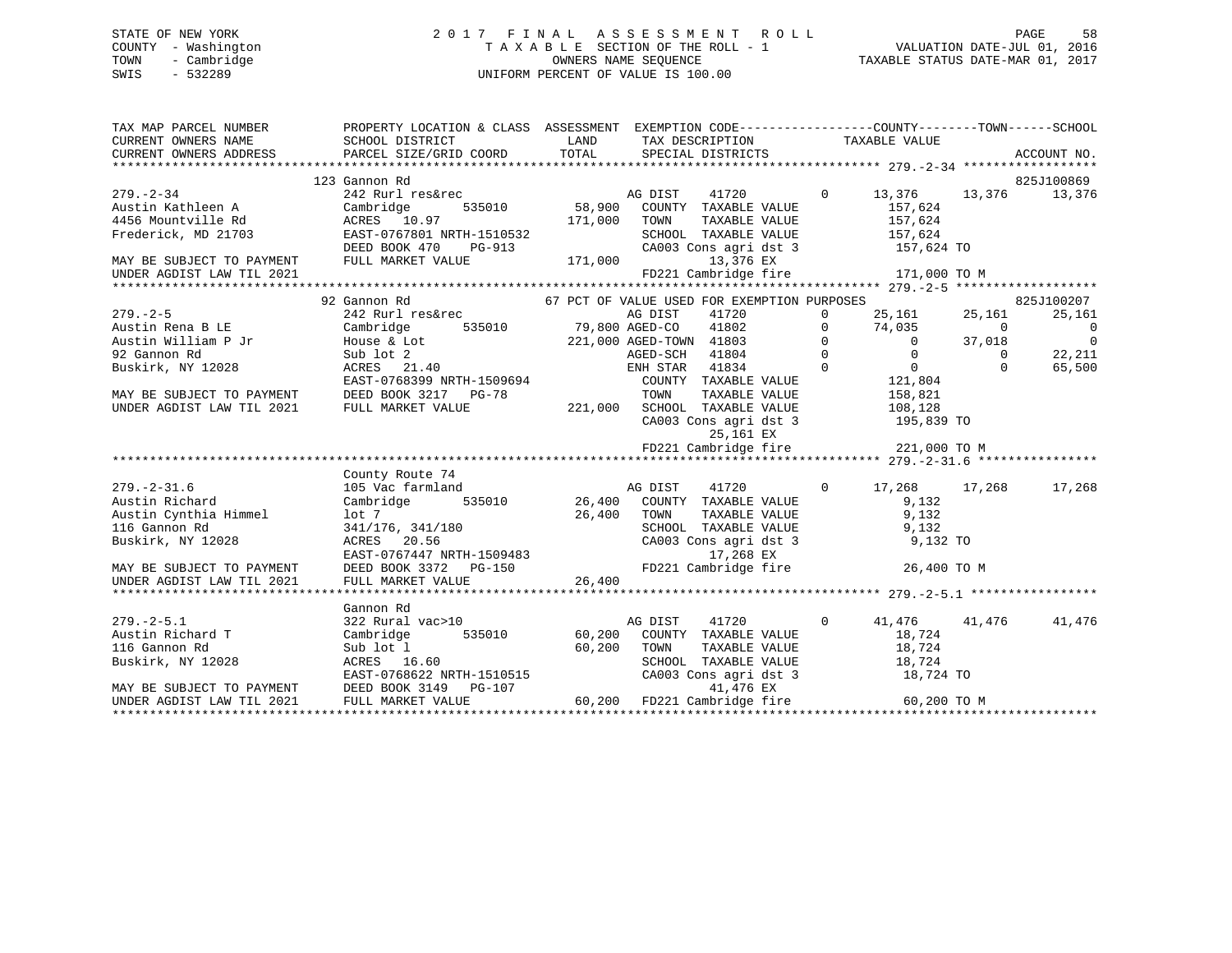# STATE OF NEW YORK 2 0 1 7 F I N A L A S S E S S M E N T R O L L PAGE 59 COUNTY - Washington T A X A B L E SECTION OF THE ROLL - 1 VALUATION DATE-JUL 01, 2016 TOWN - Cambridge OWNERS NAME SEQUENCE TAXABLE STATUS DATE-MAR 01, 2017 SWIS - 532289 UNIFORM PERCENT OF VALUE IS 100.00

| TAX MAP PARCEL NUMBER<br>CURRENT OWNERS NAME<br>CURRENT OWNERS ADDRESS | PROPERTY LOCATION & CLASS ASSESSMENT<br>SCHOOL DISTRICT<br>PARCEL SIZE/GRID COORD | LAND<br>TOTAL                                      | EXEMPTION CODE-----------------COUNTY-------TOWN------SCHOOL<br>TAX DESCRIPTION<br>SPECIAL DISTRICTS | TAXABLE VALUE                           | ACCOUNT NO.              |
|------------------------------------------------------------------------|-----------------------------------------------------------------------------------|----------------------------------------------------|------------------------------------------------------------------------------------------------------|-----------------------------------------|--------------------------|
| ***********************                                                |                                                                                   |                                                    |                                                                                                      |                                         |                          |
|                                                                        | Darwin Rd                                                                         |                                                    |                                                                                                      |                                         | 825J100419               |
| $270. - 1 - 8$                                                         | 322 Rural vac>10                                                                  |                                                    | COUNTY TAXABLE VALUE                                                                                 | 90,000                                  |                          |
| Bailey Allen R                                                         | Cambridge<br>535010                                                               | 90,000                                             | TOWN<br>TAXABLE VALUE                                                                                | 90,000                                  |                          |
| Bailey Judith W                                                        | ACRES 38.43                                                                       | 90,000                                             | SCHOOL TAXABLE VALUE                                                                                 | 90,000                                  |                          |
| 354 Gannon Rd                                                          | EAST-0767428 NRTH-1518894                                                         |                                                    | CA003 Cons agri dst 3                                                                                | 90,000 TO                               |                          |
| Buskirk, NY 12028                                                      | DEED BOOK 946<br>PG-284                                                           |                                                    | FD221 Cambridge fire                                                                                 | 90,000 TO M                             |                          |
|                                                                        | FULL MARKET VALUE                                                                 | 90,000                                             |                                                                                                      |                                         |                          |
|                                                                        |                                                                                   |                                                    |                                                                                                      |                                         |                          |
|                                                                        | 359 Gannon Rd                                                                     |                                                    |                                                                                                      |                                         | 825J100209               |
| $270. - 1 - 16$                                                        | 210 1 Family Res                                                                  |                                                    | 41854<br><b>BAS STAR</b>                                                                             | $\mathbf 0$<br>$\mathbf{0}$             | 30,000<br>$\Omega$       |
| Bailey Allen R                                                         | Cambridge<br>535010                                                               | 37,300                                             | COUNTY TAXABLE VALUE                                                                                 | 177,000                                 |                          |
| Bailey Judith W                                                        | 50 Ad                                                                             | 177,000                                            | TOWN<br>TAXABLE VALUE                                                                                | 177,000                                 |                          |
| 359 Gannon Rd                                                          | ACRES<br>3.26                                                                     |                                                    | SCHOOL TAXABLE VALUE                                                                                 | 147,000                                 |                          |
| Buskirk, NY 12028                                                      | EAST-0767626 NRTH-1516423                                                         |                                                    | CA003 Cons agri dst 3                                                                                | 177,000 TO                              |                          |
|                                                                        | DEED BOOK 395<br>PG-332                                                           |                                                    | FD221 Cambridge fire                                                                                 | 177,000 TO M                            |                          |
|                                                                        | FULL MARKET VALUE<br>*********************                                        | 177,000<br>* * * * * * * * * * * * * * * * * * * * |                                                                                                      | *************** 270.-1-16.1 *********** |                          |
|                                                                        | 50 Darwin Rd                                                                      |                                                    |                                                                                                      |                                         |                          |
| $270. - 1 - 16.1$                                                      |                                                                                   |                                                    | AG DIST                                                                                              | 0                                       | 43,720                   |
|                                                                        | 241 Rural res&ag<br>535010                                                        |                                                    | 41720<br>97,900 BAS STAR<br>41854                                                                    | 43,720<br>$\Omega$<br>$\overline{0}$    | 43,720<br>$\Omega$       |
| Bailey Bruce A<br>Lucia Leeann P                                       | Cambridge<br>ACRES 36.71                                                          | 360,000                                            | COUNTY TAXABLE VALUE                                                                                 | 316,280                                 | 30,000                   |
| 50 Darwin Rd                                                           | EAST-0767304 NRTH-1516942                                                         |                                                    | TOWN<br>TAXABLE VALUE                                                                                | 316,280                                 |                          |
| Cambridge, NY 12816                                                    | DEED BOOK 2618 PG-140                                                             |                                                    | SCHOOL TAXABLE VALUE                                                                                 | 286,280                                 |                          |
|                                                                        | FULL MARKET VALUE                                                                 | 360,000                                            | CA003 Cons agri dst 3                                                                                | 316,280 TO                              |                          |
| MAY BE SUBJECT TO PAYMENT                                              |                                                                                   |                                                    | 43,720 EX                                                                                            |                                         |                          |
| UNDER AGDIST LAW TIL 2021                                              |                                                                                   |                                                    | FD221 Cambridge fire                                                                                 | 360,000 TO M                            |                          |
|                                                                        | *******************************                                                   |                                                    |                                                                                                      | ********* 280.-2-37 *************       |                          |
|                                                                        | 6 King Rd                                                                         |                                                    |                                                                                                      |                                         | 825J100908               |
| $280 - 2 - 37$                                                         | 210 1 Family Res                                                                  |                                                    | <b>BAS STAR</b><br>41854                                                                             | $\mathbf{0}$<br>$\mathbf 0$             | 30,000<br>$\overline{0}$ |
| Baker Martha E LE                                                      | Cambridge<br>535010                                                               |                                                    | 13,400 VETWAR CTS 41120                                                                              | $\mathbf 0$<br>30,750                   | 6,000<br>27,000          |
| Springer Linda                                                         | House & Lot                                                                       | 205,000                                            | COUNTY TAXABLE VALUE                                                                                 | 174,250                                 |                          |
| 8 King Rd                                                              | 810/294: 957/93                                                                   |                                                    | TOWN<br>TAXABLE VALUE                                                                                | 178,000                                 |                          |
| Buskirk, NY 12028                                                      | <b>ACRES</b><br>0.52                                                              |                                                    | SCHOOL TAXABLE VALUE                                                                                 | 169,000                                 |                          |
|                                                                        | EAST-0776713 NRTH-1504555                                                         |                                                    | CA003 Cons agri dst 3                                                                                | 205,000 TO                              |                          |
|                                                                        | DEED BOOK 1907 PG-291                                                             |                                                    | FD221 Cambridge fire                                                                                 | 205,000 TO M                            |                          |
|                                                                        | FULL MARKET VALUE                                                                 | 205,000                                            |                                                                                                      |                                         |                          |
|                                                                        | *********************                                                             |                                                    |                                                                                                      | ****************** 271.-3-7.5 *****     |                          |
|                                                                        | 29 DeMarco Ln                                                                     |                                                    |                                                                                                      |                                         |                          |
| $271. - 3 - 7.5$                                                       | 210 1 Family Res                                                                  |                                                    | <b>BAS STAR</b><br>41854                                                                             | $\mathbf 0$<br>$\overline{0}$           | 30,000<br>$\Omega$       |
| Baker Paul                                                             | Cambridge<br>535010                                                               | 24,000                                             | COUNTY TAXABLE VALUE                                                                                 | 220,900                                 |                          |
| Baker Catherine                                                        | Land                                                                              | 220,900                                            | TOWN<br>TAXABLE VALUE                                                                                | 220,900                                 |                          |
| 29 DeMarco Ln                                                          | ACRES<br>1.00 BANK<br>77                                                          |                                                    | SCHOOL TAXABLE VALUE                                                                                 | 190,900                                 |                          |
| Buskirk, NY 12028                                                      | EAST-0780829 NRTH-1517036                                                         |                                                    | CA003 Cons agri dst 3                                                                                | 220,900 TO                              |                          |
|                                                                        | DEED BOOK 711<br>$PG-89$                                                          |                                                    | FD221 Cambridge fire                                                                                 | 220,900 TO M                            |                          |
|                                                                        | FULL MARKET VALUE                                                                 | 220,900                                            |                                                                                                      |                                         |                          |
|                                                                        |                                                                                   |                                                    |                                                                                                      |                                         |                          |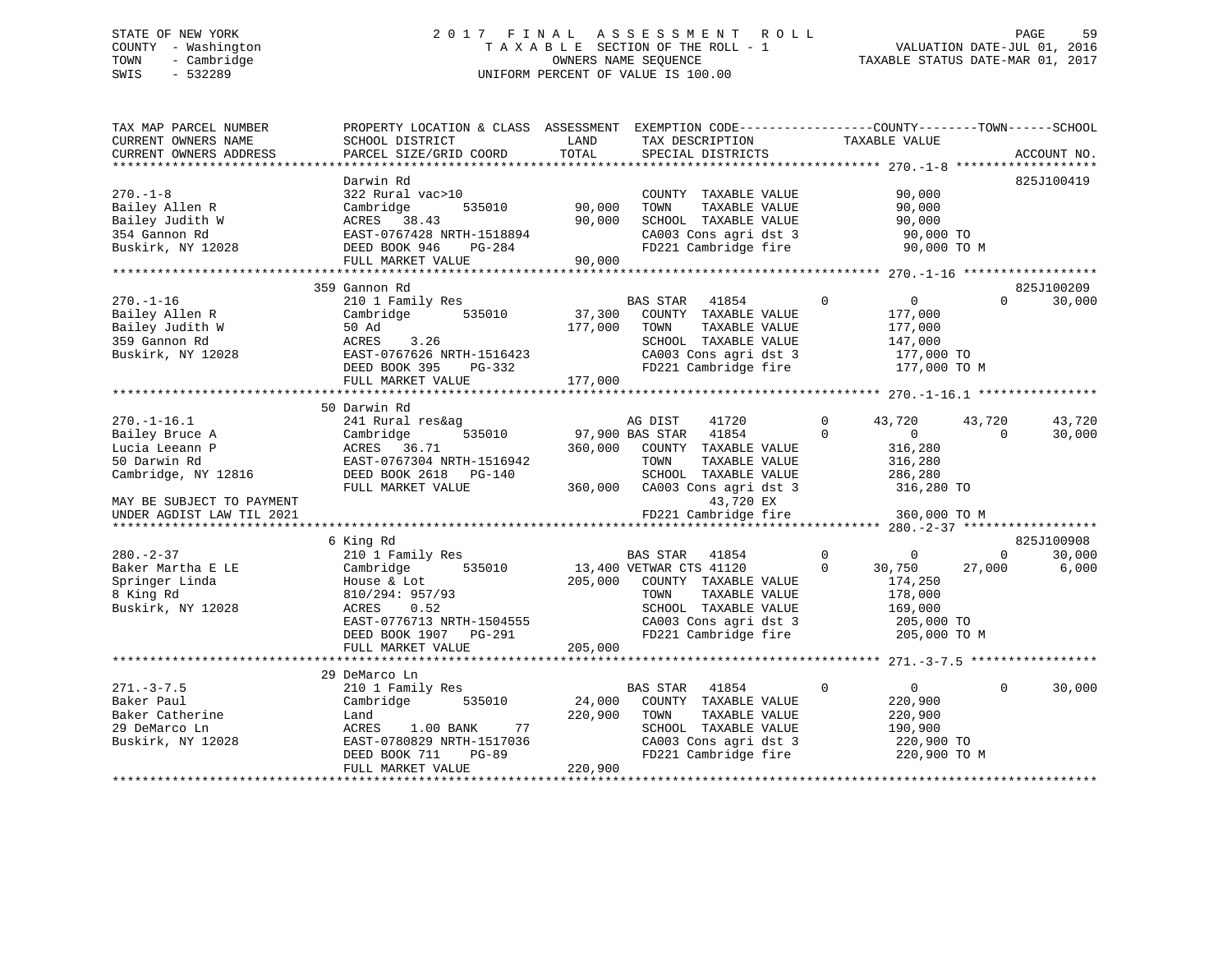# STATE OF NEW YORK 2 0 1 7 F I N A L A S S E S S M E N T R O L L PAGE 60 COUNTY - Washington T A X A B L E SECTION OF THE ROLL - 1 VALUATION DATE-JUL 01, 2016 TOWN - Cambridge OWNERS NAME SEQUENCE TAXABLE STATUS DATE-MAR 01, 2017 SWIS - 532289 UNIFORM PERCENT OF VALUE IS 100.00

| TAX MAP PARCEL NUMBER<br>CURRENT OWNERS NAME<br>CURRENT OWNERS ADDRESS                                  | PROPERTY LOCATION & CLASS ASSESSMENT EXEMPTION CODE---------------COUNTY-------TOWN-----SCHOOL<br>SCHOOL DISTRICT<br>PARCEL SIZE/GRID COORD                                 | LAND<br>TOTAL                     | TAX DESCRIPTION<br>SPECIAL DISTRICTS                                                                                                                                          | TAXABLE VALUE                                                                                      | ACCOUNT NO.                                          |
|---------------------------------------------------------------------------------------------------------|-----------------------------------------------------------------------------------------------------------------------------------------------------------------------------|-----------------------------------|-------------------------------------------------------------------------------------------------------------------------------------------------------------------------------|----------------------------------------------------------------------------------------------------|------------------------------------------------------|
|                                                                                                         |                                                                                                                                                                             |                                   |                                                                                                                                                                               |                                                                                                    |                                                      |
| $288. - 1 - 3.3$<br>Baker Ronald E<br>Baker Donna Lee<br>725 Lees Crossing Rd<br>Johnsonville, NY 12094 | 725 Lees Crossing Rd<br>270 Mfg housing<br>Cambridge<br>535010<br>House & Land<br>ACRES 37.10<br>EAST-0762048 NRTH-1504333<br>DEED BOOK 829<br>$PG-15$<br>FULL MARKET VALUE | 98,400<br>123,100<br>123,100      | ENH STAR 41834<br>COUNTY TAXABLE VALUE<br>TOWN<br>TAXABLE VALUE<br>SCHOOL TAXABLE VALUE<br>CA003 Cons agri dst 3<br>FD221 Cambridge fire                                      | $\overline{0}$<br>$\overline{0}$<br>123,100<br>123,100<br>57,600<br>123,100 TO<br>123,100 TO M     | $\Omega$<br>65,500                                   |
|                                                                                                         |                                                                                                                                                                             |                                   |                                                                                                                                                                               |                                                                                                    |                                                      |
| $263. - 2 - 7$<br>Banzhaf Revocable Trust<br>917 Turnpike Rd<br>Cambridge, NY 12816                     | King Rd/e Off<br>323 Vacant rural<br>535010<br>Cambridge<br>Wood Lot<br>ACRES 10.30<br>EAST-0786555 NRTH-1524777<br>DEED BOOK 843<br>$PG-26$<br>FULL MARKET VALUE           | 9,200<br>9,200<br>9,200           | COUNTY TAXABLE VALUE<br>TOWN<br>TAXABLE VALUE<br>SCHOOL TAXABLE VALUE<br>FD221 Cambridge fire                                                                                 | 9,200<br>9,200<br>9,200<br>9,200 TO M                                                              | 825J100853                                           |
|                                                                                                         |                                                                                                                                                                             |                                   |                                                                                                                                                                               |                                                                                                    |                                                      |
| $263. - 2 - 16$<br>Banzhaf Revocable Trust Charlo Cambridge<br>917 Turnpike Rd<br>Cambridge, NY 12816   | 917 Turnpike Rd<br>242 Rurl res&rec<br>Rural Residence<br>ACRES 35.20<br>EAST-0788225 NRTH-1523876<br>DEED BOOK 843<br>PG-26<br>FULL MARKET VALUE                           | 535010 96,000 ENH STAR<br>302,900 | 60 PCT OF VALUE USED FOR EXEMPTION PURPOSES<br>VETCOM CTS 41130<br>41834<br>$\sim$ 0<br>302,900 COUNTY TAXABLE VALUE<br>TAXABLE VALUE<br>TOWN<br>SCHOOL TAXABLE VALUE 227,400 | $\mathbf 0$<br>45,435<br>$\overline{0}$<br>257,465<br>257,900<br>FD221 Cambridge fire 302,900 TO M | 825J100213<br>45,000<br>10,000<br>65,500<br>$\Omega$ |
|                                                                                                         |                                                                                                                                                                             |                                   |                                                                                                                                                                               |                                                                                                    |                                                      |
| $279. - 2 - 19$<br>Baratto Albert J<br>Baratto Diane<br>14 County Route 59A<br>Buskirk, NY 12028        | 14 County Route 59A<br>210 1 Family Res<br>535010<br>Cambridge<br>H & L<br>FRNT 73.00 DPTH 143.00<br>EAST-0766444 NRTH-1506696<br>DEED BOOK 2970 PG-21<br>FULL MARKET VALUE | 24,000<br>113,900<br>113,900      | ENH STAR<br>41834<br>COUNTY TAXABLE VALUE<br>TOWN<br>TAXABLE VALUE<br>SCHOOL TAXABLE VALUE<br>SCHOOL TAXABLE VALUE<br>CA003 Cons agri dst 3<br>FD221 Cambridge fire           | $\Omega$<br>$\overline{0}$<br>113,900<br>113,900<br>48,400<br>113,900 TO<br>113,900 TO M           | 825J100192<br>$\Omega$<br>65,500                     |
|                                                                                                         |                                                                                                                                                                             |                                   |                                                                                                                                                                               |                                                                                                    |                                                      |
| $279. - 2 - 33$<br>Barkley Leon H<br>Gauthier Kathy E<br>62 Gannon Rd<br>Buskirk, NY 12028              | 62 Gannon Rd<br>210 1 Family Res<br>535010<br>Cambridge<br>ACRES<br>7.48<br>EAST-0768016 NRTH-1508735<br>DEED BOOK 3505 PG-328<br>FULL MARKET VALUE                         | 47,900<br>235,200                 | <b>BAS STAR</b><br>41854<br>COUNTY TAXABLE VALUE<br>TOWN<br>TAXABLE VALUE<br>SCHOOL TAXABLE VALUE<br>CA003 Cons agri dst 3<br>235,200 FD221 Cambridge fire                    | $\overline{0}$<br>$\Omega$<br>235,200<br>235,200<br>205,200<br>235,200 TO<br>235,200 TO M          | 825J100826<br>$\Omega$<br>30,000                     |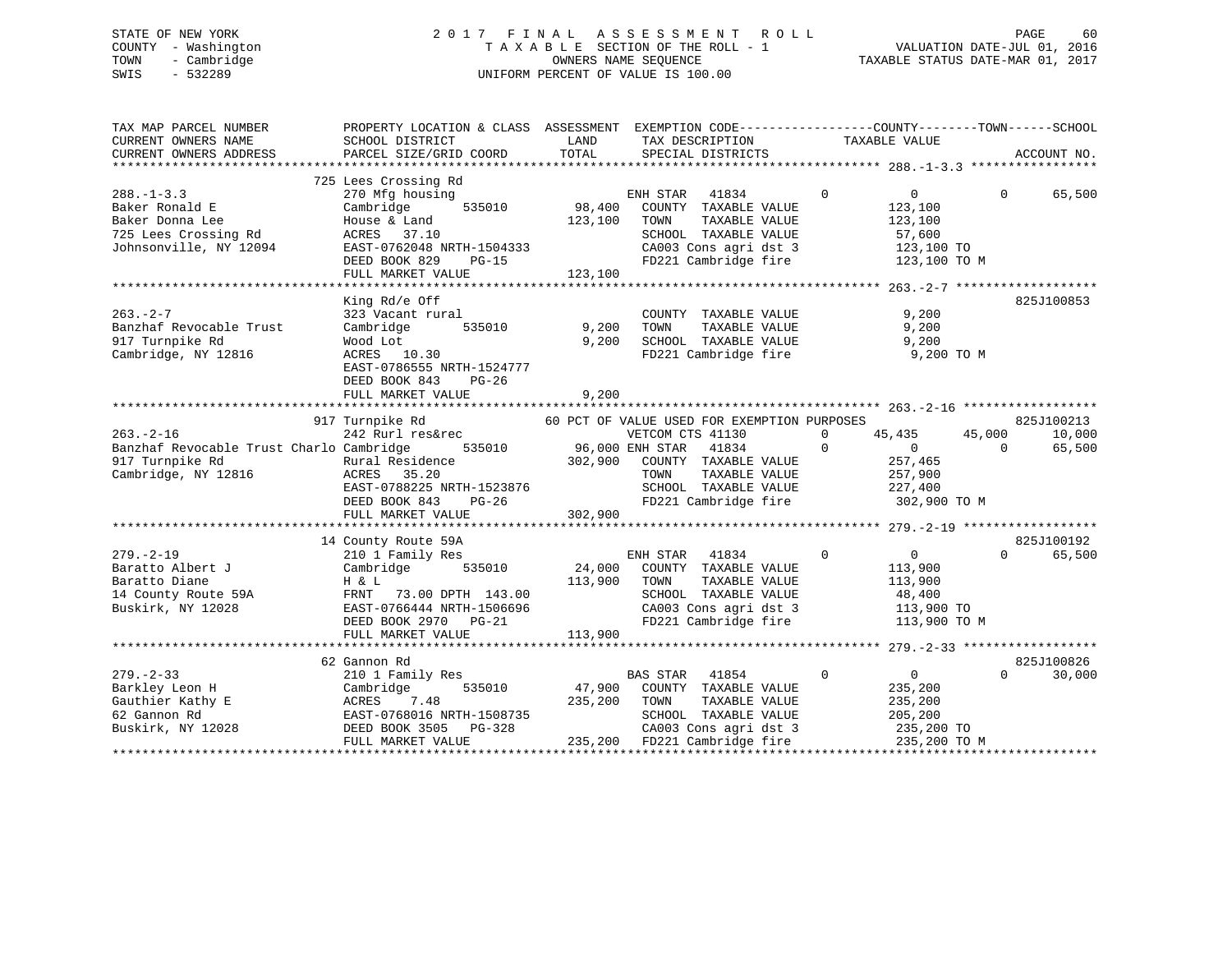# STATE OF NEW YORK 2 0 1 7 F I N A L A S S E S S M E N T R O L L PAGE 61 COUNTY - Washington T A X A B L E SECTION OF THE ROLL - 1 VALUATION DATE-JUL 01, 2016 TOWN - Cambridge OWNERS NAME SEQUENCE TAXABLE STATUS DATE-MAR 01, 2017 SWIS - 532289 UNIFORM PERCENT OF VALUE IS 100.00

| TAX MAP PARCEL NUMBER<br>CURRENT OWNERS NAME<br>CURRENT OWNERS ADDRESS                                  | PROPERTY LOCATION & CLASS ASSESSMENT<br>SCHOOL DISTRICT<br>PARCEL SIZE/GRID COORD                                                                                           | LAND<br>TOTAL                   | EXEMPTION CODE-----------------COUNTY--------TOWN------SCHOOL<br>TAX DESCRIPTION<br>SPECIAL DISTRICTS                                                                                                    |                                  | TAXABLE VALUE                                                                                    |                                   | ACCOUNT NO.                          |
|---------------------------------------------------------------------------------------------------------|-----------------------------------------------------------------------------------------------------------------------------------------------------------------------------|---------------------------------|----------------------------------------------------------------------------------------------------------------------------------------------------------------------------------------------------------|----------------------------------|--------------------------------------------------------------------------------------------------|-----------------------------------|--------------------------------------|
| $279. - 1 - 10.6$<br>Barot Lenora<br>Ligon Lee<br>648 South Cambridge Rd<br>Johnsonville, NY 12094      | 648 South Cambridge Rd<br>240 Rural res<br>Greenwich<br>533401<br>ACRES 178.93 BANK<br>77<br>EAST-0758116 NRTH-1507801<br>DEED BOOK 2986 PG-159<br>FULL MARKET VALUE        | 318,700<br>1145,000<br>1145,000 | 41720<br>AG DIST<br>COUNTY TAXABLE VALUE<br>TAXABLE VALUE<br>TOWN<br>SCHOOL TAXABLE VALUE<br>CA003 Cons agri dst 3<br>94,146 EX                                                                          | $\mathbf 0$                      | 94,146<br>1050,854<br>1050,854<br>1050,854<br>1050,854 TO                                        | 94,146                            | 94,146                               |
| MAY BE SUBJECT TO PAYMENT<br>UNDER AGDIST LAW TIL 2021<br>***************************                   |                                                                                                                                                                             |                                 | FD221 Cambridge fire                                                                                                                                                                                     |                                  | 1145,000 TO M                                                                                    |                                   |                                      |
| $280. - 2 - 13$<br>Barrier Rebecca Sue<br>67 Stage Rd<br>Buskirk, NY 12028                              | 67 Stage Rd<br>210 1 Family Res<br>Cambridge<br>535010<br>H & L<br>ACRES<br>0.45<br>EAST-0778870 NRTH-1506050<br>DEED BOOK 2050<br>PG-318<br>FULL MARKET VALUE              | 26,300<br>104,100<br>104,100    | BAS STAR<br>41854<br>COUNTY TAXABLE VALUE<br>TAXABLE VALUE<br>TOWN<br>SCHOOL TAXABLE VALUE<br>CA003 Cons agri dst 3<br>FD221 Cambridge fire                                                              | $\mathbf{0}$                     | $\overline{0}$<br>104,100<br>104,100<br>74,100<br>104,100 TO<br>104,100 TO M                     | $\Omega$                          | 825J100257<br>30,000                 |
|                                                                                                         | 852 State Route 372                                                                                                                                                         |                                 |                                                                                                                                                                                                          |                                  |                                                                                                  |                                   | 825J100239                           |
| $246. - 1 - 7$<br>Barry Timothy N<br>Carpenter-Barry Lori<br>852 State Route 372<br>Greenwich, NY 12834 | 210 1 Family Res<br>533401<br>Greenwich<br>H & L<br>Porch<br>ACRES<br>5.51<br>EAST-0773721 NRTH-1543535<br>DEED BOOK 892<br>PG-200<br>FULL MARKET VALUE                     |                                 | VET WAR C 41122<br>46,100 VET WAR T 41123<br>41854<br>123,100 BAS STAR<br>COUNTY TAXABLE VALUE<br>TAXABLE VALUE<br>TOWN<br>SCHOOL TAXABLE VALUE<br>CA003 Cons agri dst 3<br>123,100 FD221 Cambridge fire | $\Omega$<br>$\Omega$<br>$\Omega$ | 18,465<br>$\Omega$<br>$\mathbf{0}$<br>104,635<br>104,635<br>93,100<br>123,100 TO<br>123,100 TO M | $\mathbf 0$<br>18,465<br>$\Omega$ | $\overline{0}$<br>$\Omega$<br>30,000 |
|                                                                                                         | 169 Stump Church Rd                                                                                                                                                         |                                 |                                                                                                                                                                                                          |                                  |                                                                                                  |                                   | 825J100813                           |
| $254. - 1 - 21$<br>Bass Alexander<br>Kronick Rani<br>169 Stump Church Rd<br>Greenwich, NY 12834         | 210 1 Family Res<br>Cambridge<br>535010<br>House<br>ACRES<br>1.00<br>EAST-0769127 NRTH-1529545<br>DEED BOOK 1734<br>PG-96<br>FULL MARKET VALUE                              | 25,000<br>164,000<br>164,000    | BAS STAR<br>41854<br>COUNTY TAXABLE VALUE<br>TOWN<br>TAXABLE VALUE<br>SCHOOL TAXABLE VALUE<br>CA003 Cons agri dst 3<br>FD221 Cambridge fire                                                              | $\Omega$                         | $0 \qquad \qquad$<br>164,000<br>164,000<br>134,000<br>164,000 TO<br>164,000 TO M                 | $\Omega$                          | 30,000                               |
|                                                                                                         | ***********************                                                                                                                                                     |                                 |                                                                                                                                                                                                          |                                  | *************** 255.-1-5.2 ***                                                                   |                                   |                                      |
| $255. - 1 - 5.2$<br>Bassett Adam<br>Bassett Patricia<br>37 Sugar Maple Way<br>Cambridge, NY 12816       | 37 Sugar Maple Way<br>210 1 Family Res<br>Cambridge<br>535010<br>lot 2<br>ACRES<br>1.89<br>EAST-0782687 NRTH-1535856<br>DEED BOOK 3001<br><b>PG-98</b><br>FULL MARKET VALUE | 34,500<br>135,600<br>135,600    | COUNTY TAXABLE VALUE<br>TOWN<br>TAXABLE VALUE<br>SCHOOL TAXABLE VALUE<br>CA005 Cons agri dst 5<br>FD221 Cambridge fire                                                                                   |                                  | 135,600<br>135,600<br>135,600<br>135,600 TO<br>135,600 TO M                                      |                                   |                                      |
|                                                                                                         |                                                                                                                                                                             |                                 |                                                                                                                                                                                                          |                                  |                                                                                                  |                                   |                                      |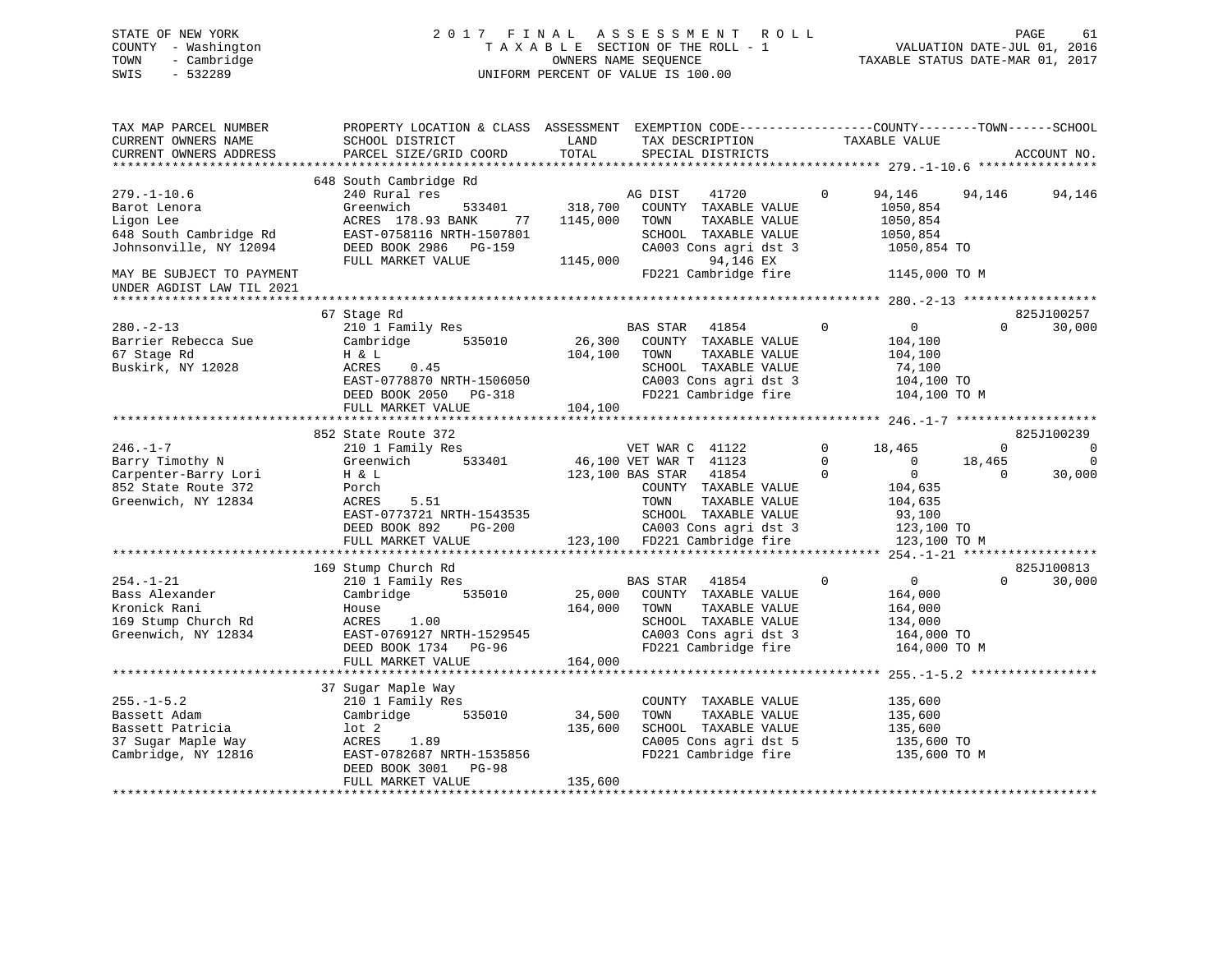# STATE OF NEW YORK 2 0 1 7 F I N A L A S S E S S M E N T R O L L PAGE 62 COUNTY - Washington T A X A B L E SECTION OF THE ROLL - 1 VALUATION DATE-JUL 01, 2016 TOWN - Cambridge OWNERS NAME SEQUENCE TAXABLE STATUS DATE-MAR 01, 2017 SWIS - 532289 UNIFORM PERCENT OF VALUE IS 100.00

| TAX MAP PARCEL NUMBER<br>CURRENT OWNERS NAME<br>CURRENT OWNERS ADDRESS                                 | PROPERTY LOCATION & CLASS ASSESSMENT EXEMPTION CODE----------------COUNTY-------TOWN------SCHOOL<br>SCHOOL DISTRICT<br>PARCEL SIZE/GRID COORD               | LAND<br>TOTAL                | TAX DESCRIPTION TAXABLE VALUE<br>SPECIAL DISTRICTS                                                                                                                                                           |                      |                                                                |                    | ACCOUNT NO.          |
|--------------------------------------------------------------------------------------------------------|-------------------------------------------------------------------------------------------------------------------------------------------------------------|------------------------------|--------------------------------------------------------------------------------------------------------------------------------------------------------------------------------------------------------------|----------------------|----------------------------------------------------------------|--------------------|----------------------|
| $270. - 1 - 23$                                                                                        | 518 Center Cambridge Rd<br>210 1 Family Res                                                                                                                 |                              |                                                                                                                                                                                                              | $\mathbf 0$          | $\overline{0}$                                                 | $\mathbf{0}$       | 825J100220<br>30,000 |
| Bates Gary<br>Bates Martha<br>518 Center Cambridge Rd<br>Cambridge, NY 12816                           | 535010<br>Cambridge<br>831/215<br>2.00<br>ACRES<br>EAST-0766928 NRTH-1516490<br>DEED BOOK 440<br>PG-486                                                     |                              | BAS STAR 41854<br>10 30,000 CW_10_VET/ 41152<br>2011 COURTY TAXABLE VA<br>167,200 COUNTY TAXABLE VALUE<br>TOWN<br>TAXABLE VALUE<br>SCHOOL TAXABLE VALUE                                                      | $\Omega$             | 8,000<br>159,200<br>167,200<br>137,200                         | $\Omega$           | $\Omega$             |
|                                                                                                        | FULL MARKET VALUE                                                                                                                                           | 167,200                      | FD221 Cambridge fire 167,200 TO M                                                                                                                                                                            |                      |                                                                |                    |                      |
|                                                                                                        | 60 Cambridge Battenville Rd                                                                                                                                 |                              |                                                                                                                                                                                                              |                      |                                                                |                    |                      |
| $246. -1 - 5.1$<br>Bates Jeremy<br>Bates Chelsea<br>60 Cambridge Battenville Rd<br>Greenwich, NY 12834 | 210 1 Family Res<br>Greenwich<br>533401<br>Lot 1<br>FRNT 118.00 DPTH 200.00<br>EAST-0772135 NRTH-1546017<br>DEED BOOK 2654 PG-93                            | 20,500<br>43,800             | COUNTY TAXABLE VALUE<br>TOWN<br>TAXABLE VALUE<br>SCHOOL TAXABLE VALUE<br>CA003 Cons agri dst 3<br>FD221 Cambridge fire                                                                                       |                      | 43,800<br>43,800<br>43,800<br>43,800 TO<br>43,800 TO M         |                    |                      |
|                                                                                                        | FULL MARKET VALUE                                                                                                                                           | 43,800                       |                                                                                                                                                                                                              |                      |                                                                |                    |                      |
|                                                                                                        | 1542 County Route 59                                                                                                                                        |                              |                                                                                                                                                                                                              |                      |                                                                |                    | 825J100532           |
| $255. - 1 - 17$<br>Bates John LE<br>Nichols Joel<br>1542 County Route 59<br>Cambridge, NY 12816-9314   | 210 1 Family Res<br>535010<br>Cambridge<br>H & Lot<br>ACRES 1.40<br>EAST-0783902 NRTH-1528553<br>DEED BOOK 3133 PG-176                                      |                              | ENH STAR<br>41834<br>27,000 VETWAR CTS 41120<br>251,100 COUNTY TAXABLE VALUE<br>TOWN<br>TAXABLE VALUE<br>SCHOOL TAXABLE VALUE<br>CA003 Cons agri dst 3 251,100 TO<br>251,100 FD221 Cambridge fire 251,100 TO | $\Omega$<br>$\Omega$ | $\mathbf{0}$<br>33,000<br>218,100<br>224,100<br>179,600        | $\Omega$<br>27,000 | 65,500<br>6,000      |
|                                                                                                        | FULL MARKET VALUE                                                                                                                                           |                              |                                                                                                                                                                                                              |                      | 251,100 TO M                                                   |                    |                      |
| $255. - 1 - 16.1$<br>Bates John W<br>Bates Jane N<br>1542 County Route 59<br>Cambridge, NY 12816       | County Route 59<br>314 Rural vac<10<br>535010<br>Cambridge<br>Vl<br>ACRES 6.61<br>EAST-0784290 NRTH-1529002<br>DEED BOOK 799<br>PG-235<br>FULL MARKET VALUE | 34,400<br>34,400<br>34,400   | COUNTY TAXABLE VALUE<br>TAXABLE VALUE<br>TOWN<br>SCHOOL TAXABLE VALUE<br>CA003 Cons agri dst 3<br>CA003 Cons agri dst 3<br>FD221 Cambridge fire                                                              |                      | 34,400<br>34,400<br>34,400<br>34,400 TO<br>34,400 TO M         |                    | 825J100947           |
|                                                                                                        |                                                                                                                                                             |                              |                                                                                                                                                                                                              |                      |                                                                |                    |                      |
| $272 - 2 - 18$<br>Battis Susan<br>Mormino Frank<br>475 Turnpike Rd<br>Buskirk, NY 12028                | 475 Turnpike Rd<br>210 1 Family Res<br>535010<br>Cambridge<br>2.66<br>ACRES<br>EAST-0788034 NRTH-1513519<br>DEED BOOK 3042 PG-284<br>FULL MARKET VALUE      | 35,300<br>129,400<br>129,400 | <b>BAS STAR</b><br>41854<br>COUNTY TAXABLE VALUE<br>TOWN<br>TAXABLE VALUE<br>SCHOOL TAXABLE VALUE<br>FD221 Cambridge fire                                                                                    | $\overline{0}$       | $\overline{0}$<br>129,400<br>129,400<br>99,400<br>129,400 TO M | $\Omega$           | 825J100472<br>30,000 |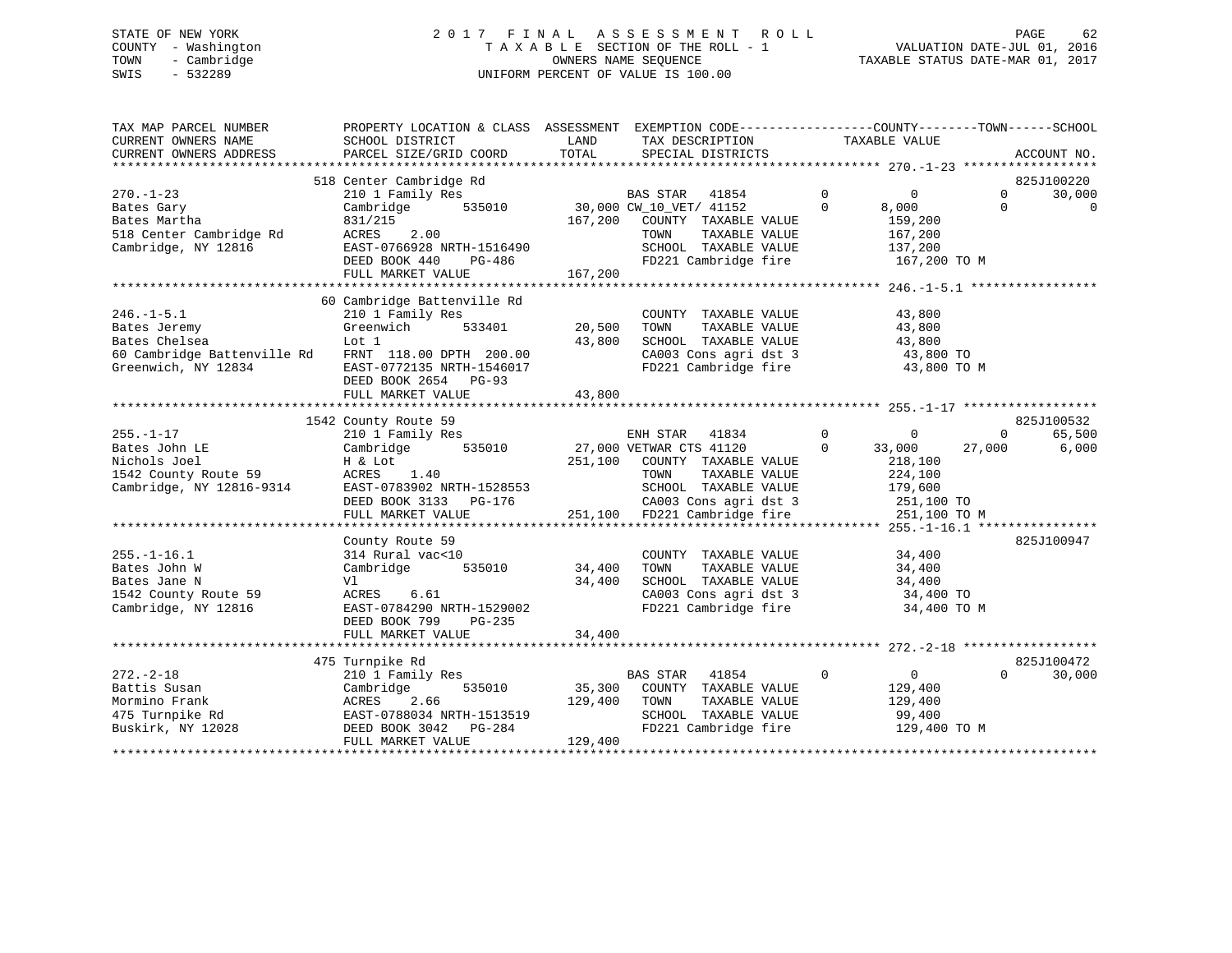# STATE OF NEW YORK 2 0 1 7 F I N A L A S S E S S M E N T R O L L PAGE 63 COUNTY - Washington T A X A B L E SECTION OF THE ROLL - 1 VALUATION DATE-JUL 01, 2016 TOWN - Cambridge OWNERS NAME SEQUENCE TAXABLE STATUS DATE-MAR 01, 2017 SWIS - 532289 UNIFORM PERCENT OF VALUE IS 100.00

| TAX MAP PARCEL NUMBER<br>CURRENT OWNERS NAME<br>CURRENT OWNERS ADDRESS                                  | PROPERTY LOCATION & CLASS ASSESSMENT EXEMPTION CODE----------------COUNTY-------TOWN------SCHOOL<br>SCHOOL DISTRICT<br>PARCEL SIZE/GRID COORD                 | LAND<br>TOTAL                | TAX DESCRIPTION<br>SPECIAL DISTRICTS                                                                                                     | TAXABLE VALUE                                                                            | ACCOUNT NO.        |
|---------------------------------------------------------------------------------------------------------|---------------------------------------------------------------------------------------------------------------------------------------------------------------|------------------------------|------------------------------------------------------------------------------------------------------------------------------------------|------------------------------------------------------------------------------------------|--------------------|
|                                                                                                         |                                                                                                                                                               |                              |                                                                                                                                          |                                                                                          |                    |
| $263 - 2 - 23.3$<br>Beagle Fred III<br>Beagle Frances<br>994 King Rd<br>Cambridge, NY 12816-3304        | 994 King Rd<br>210 1 Family Res<br>535010<br>Cambridge<br>H & L<br>ACRES<br>1.00<br>EAST-0785681 NRTH-1524104<br>DEED BOOK 803<br>PG-274<br>FULL MARKET VALUE | 25,000<br>54,500<br>54,500   | BAS STAR 41854<br>COUNTY TAXABLE VALUE<br>TAXABLE VALUE<br>TOWN<br>SCHOOL TAXABLE VALUE<br>CA003 Cons agri dst 3<br>FD221 Cambridge fire | $\mathbf{0}$<br>$\overline{0}$<br>54,500<br>54,500<br>24,500<br>54,500 TO<br>54,500 TO M | 30,000<br>$\Omega$ |
|                                                                                                         | County Route 59                                                                                                                                               |                              |                                                                                                                                          |                                                                                          |                    |
| $262 - 2 - 14.1$<br>Beavers John P<br>Lemus-Beavers Maribel<br>32 Grove Rd 1B<br>Schaghticoke, NY 12154 | 105 Vac farmland<br>Cambridge<br>535010<br>Sub Lot 1B<br>ACRES 44.29<br>EAST-0776856 NRTH-1524025<br>DEED BOOK 2973 PG-40                                     | 100,400<br>100,400           | AG DIST<br>41720<br>COUNTY TAXABLE VALUE<br>TOWN<br>TAXABLE VALUE<br>SCHOOL TAXABLE VALUE<br>CA003 Cons agri dst 3<br>39,093 EX          | 39,093<br>$\mathbf 0$<br>61,307<br>61,307<br>61,307<br>61,307 TO                         | 39,093<br>39,093   |
| MAY BE SUBJECT TO PAYMENT<br>UNDER AGDIST LAW TIL 2021                                                  | FULL MARKET VALUE                                                                                                                                             |                              | 100,400 FD221 Cambridge fire                                                                                                             | 100,400 TO M                                                                             |                    |
| $271. - 2 - 3.2$<br>Becker Robert D<br>24 Rogers Ln<br>Cambridge, NY 12816                              | Rogers Ln<br>314 Rural vac<10<br>535010<br>Cambridge<br>Sub Lot B<br>ACRES<br>0.15<br>EAST-0772237 NRTH-1518307<br>DEED BOOK 3625 PG-329<br>FULL MARKET VALUE | 700<br>700<br>700            | COUNTY TAXABLE VALUE<br>TAXABLE VALUE<br>TOWN<br>SCHOOL TAXABLE VALUE<br>FD221 Cambridge fire                                            | 700<br>700<br>700<br>700 TO M                                                            |                    |
|                                                                                                         |                                                                                                                                                               |                              |                                                                                                                                          |                                                                                          |                    |
| $271. - 2 - 4$<br>Becker Robert D<br>24 Rogers Ln<br>Cambridge, NY 12816                                | 24 Rogers Ln<br>210 1 Family Res<br>Cambridge<br>535010<br>H & L<br>ACRES<br>0.81<br>EAST-0772210 NRTH-1518454<br>DEED BOOK 3625 PG-329<br>FULL MARKET VALUE  | 25,000<br>148,600<br>148,600 | COUNTY TAXABLE VALUE<br>TOWN<br>TAXABLE VALUE<br>SCHOOL TAXABLE VALUE<br>FD221 Cambridge fire                                            | 148,600<br>148,600<br>148,600<br>148,600 TO M                                            | 825J100312         |
|                                                                                                         | ******************************                                                                                                                                |                              |                                                                                                                                          |                                                                                          |                    |
| $279. - 2 - 1$<br>BEECROFT'S LLC<br>1106 State Route 40<br>Schaghticoke, NY 12154                       | County Route 74<br>322 Rural vac>10<br>Cambridge<br>535010<br>Woods<br>ACRES 14.40<br>EAST-0765165 NRTH-1511784<br>DEED BOOK 2966 PG-36                       | 56,800<br>56,800             | COUNTY TAXABLE VALUE<br>TAXABLE VALUE<br>TOWN<br>SCHOOL TAXABLE VALUE<br>CA003 Cons agri dst 3<br>FD221 Cambridge fire                   | 56,800<br>56,800<br>56,800<br>56,800 TO<br>56,800 TO M                                   | 825J100694         |
|                                                                                                         | FULL MARKET VALUE                                                                                                                                             | 56,800                       |                                                                                                                                          |                                                                                          |                    |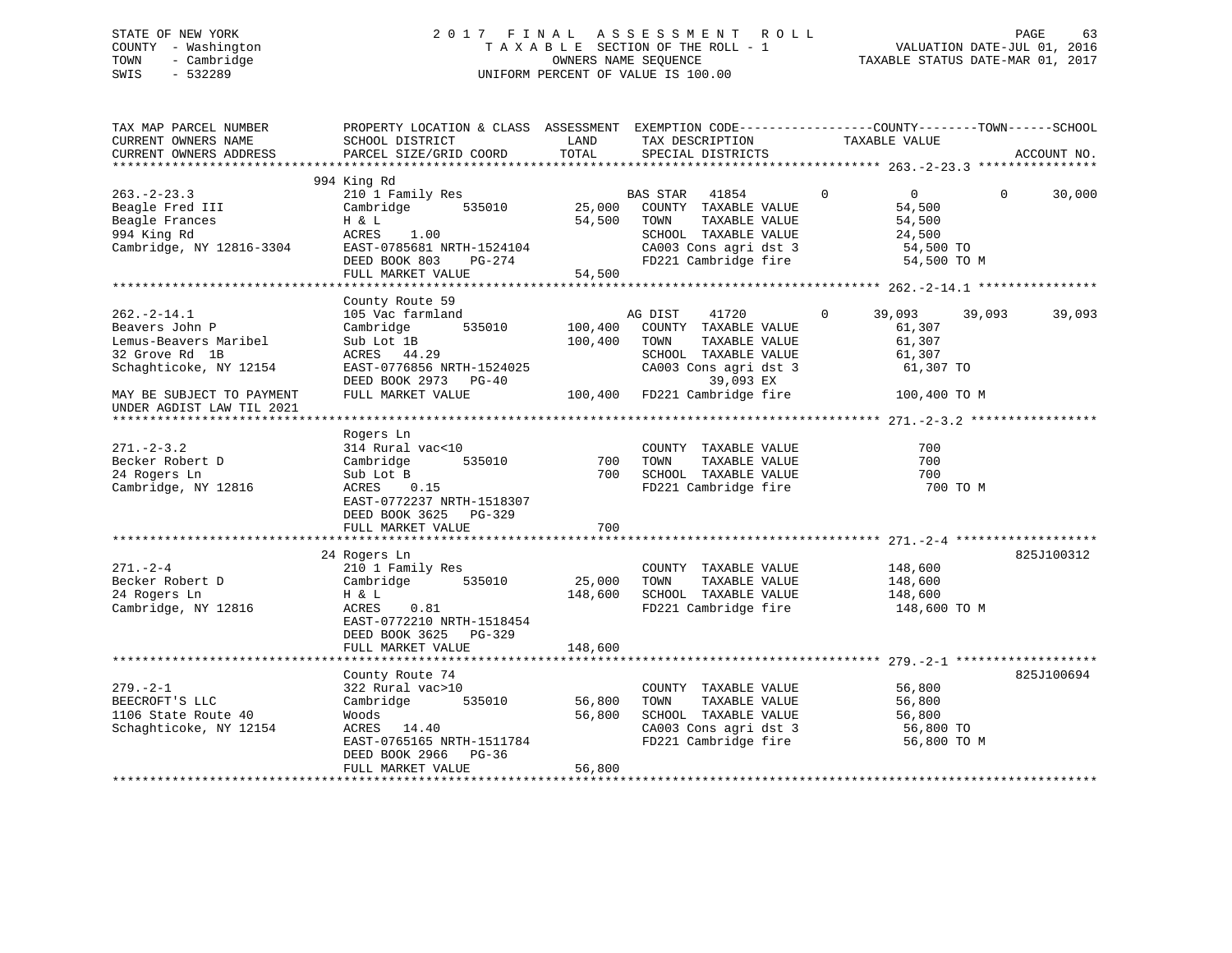# STATE OF NEW YORK 2 0 1 7 F I N A L A S S E S S M E N T R O L L PAGE 64 COUNTY - Washington T A X A B L E SECTION OF THE ROLL - 1 VALUATION DATE-JUL 01, 2016 TOWN - Cambridge OWNERS NAME SEQUENCE TAXABLE STATUS DATE-MAR 01, 2017 SWIS - 532289 UNIFORM PERCENT OF VALUE IS 100.00

| TAX MAP PARCEL NUMBER     | PROPERTY LOCATION & CLASS ASSESSMENT EXEMPTION CODE----------------COUNTY-------TOWN------SCHOOL |         |                             |             |                |                |             |
|---------------------------|--------------------------------------------------------------------------------------------------|---------|-----------------------------|-------------|----------------|----------------|-------------|
| CURRENT OWNERS NAME       | SCHOOL DISTRICT                                                                                  | LAND    | TAX DESCRIPTION             |             | TAXABLE VALUE  |                |             |
| CURRENT OWNERS ADDRESS    | PARCEL SIZE/GRID COORD                                                                           | TOTAL   | SPECIAL DISTRICTS           |             |                |                | ACCOUNT NO. |
|                           |                                                                                                  |         |                             |             |                |                |             |
|                           | 1514 County Route 59                                                                             |         |                             |             |                |                | 825J100572  |
| $263. - 1 - 9$            | 241 Rural res&ag                                                                                 |         | AG DIST<br>41720            | 0           | 88,225         | 88,225         | 88,225      |
| Bell Andrew A Estate      | Cambridge<br>535010                                                                              | 215,800 | COUNTY TAXABLE VALUE        |             | 252,475        |                |             |
| c/o Peter D Bell          | Ag Commit 592/31                                                                                 | 340,700 | TOWN<br>TAXABLE VALUE       |             | 252,475        |                |             |
| 127 Content Farm Rd       | ACRES 128.60                                                                                     |         | SCHOOL TAXABLE VALUE        |             | 252,475        |                |             |
| Cambridge, NY 12816       | EAST-0783686 NRTH-1526781                                                                        |         | CA003 Cons agri dst 3       |             | 252,475 TO     |                |             |
|                           | DEED BOOK 536<br>PG-175                                                                          |         | 88,225 EX                   |             |                |                |             |
|                           | FULL MARKET VALUE                                                                                | 340,700 | FD221 Cambridge fire        |             |                |                |             |
| MAY BE SUBJECT TO PAYMENT |                                                                                                  |         |                             |             | 340,700 TO M   |                |             |
| UNDER AGDIST LAW TIL 2021 |                                                                                                  |         |                             |             |                |                |             |
|                           |                                                                                                  |         |                             |             |                |                |             |
|                           | 1241 King Rd                                                                                     |         |                             |             |                |                | 825J100608  |
| $263. - 2 - 25$           | 210 1 Family Res                                                                                 |         | BAS STAR<br>41854           | $\Omega$    | $\mathbf 0$    | $\Omega$       | 30,000      |
| Benamati David            | Cambridge<br>535010                                                                              | 56,800  | COUNTY TAXABLE VALUE        |             | 269,500        |                |             |
| Benamati Kristen L        | House & Land                                                                                     | 269,500 | TOWN<br>TAXABLE VALUE       |             | 269,500        |                |             |
| 1241 King Rd              | ACRES<br>9.94                                                                                    |         | SCHOOL TAXABLE VALUE        |             | 239,500        |                |             |
| Cambridge, NY 12816       | EAST-0785474 NRTH-1525639                                                                        |         | CA003 Cons agri dst 3       |             | 269,500 TO     |                |             |
|                           | DEED BOOK 3250 PG-254                                                                            |         | FD221 Cambridge fire        |             | 269,500 TO M   |                |             |
|                           | FULL MARKET VALUE                                                                                | 269,500 |                             |             |                |                |             |
|                           |                                                                                                  |         |                             |             |                |                |             |
|                           | 80 Gillis Rd                                                                                     |         |                             |             |                |                | 825J100226  |
| $246. - 1 - 38$           | 210 1 Family Res                                                                                 |         | VET WAR C 41122             | $\mathbf 0$ | 7,545          | 0              | 0           |
| Bengle Bruce              | 533401<br>Greenwich                                                                              |         | 25,000 VET WAR T 41123      | 0           | $\circ$        | 7,545          |             |
| 80 Gillis Rd              | Tra & Lot                                                                                        |         | 41802<br>50,300 AGED-CO     | $\Omega$    | 14,964         | $\overline{0}$ | 0           |
| Greenwich, NY 12834       | FRNT 280.00 DPTH 235.00                                                                          |         | AGED-TOWN 41803             | $\Omega$    | $\Omega$       | 2,138          | $\Omega$    |
|                           | ACRES<br>0.63                                                                                    |         | 41834<br>ENH STAR           | $\Omega$    | $\overline{0}$ | $\Omega$       | 50,300      |
|                           | EAST-0767324 NRTH-1537948                                                                        |         | COUNTY TAXABLE VALUE        |             | 27,791         |                |             |
|                           |                                                                                                  |         |                             |             |                |                |             |
|                           | DEED BOOK 660<br>PG-171                                                                          |         | TOWN<br>TAXABLE VALUE       |             | 40,617         |                |             |
|                           | FULL MARKET VALUE                                                                                |         | 50,300 SCHOOL TAXABLE VALUE |             | $\Omega$       |                |             |
|                           |                                                                                                  |         | CA003 Cons agri dst 3       |             | 50,300 TO      |                |             |
|                           |                                                                                                  |         | FD221 Cambridge fire        |             | 50,300 TO M    |                |             |
|                           |                                                                                                  |         |                             |             |                |                |             |
|                           | 31 Coila Rd                                                                                      |         |                             |             |                |                | 825J100218  |
| $255. - 2 - 6$            | 210 1 Family Res                                                                                 |         | BAS STAR<br>41854           | $\Omega$    | $\overline{0}$ | $\Omega$       | 30,000      |
| Bentley Jeffrey C         | Cambridge<br>535010                                                                              | 25,000  | COUNTY TAXABLE VALUE        |             | 224,900        |                |             |
| Bentley Kathryn J         | H&l                                                                                              | 224,900 | TAXABLE VALUE<br>TOWN       |             | 224,900        |                |             |
| 31 Coila Rd               | ACRES<br>1.00                                                                                    |         | SCHOOL TAXABLE VALUE        |             | 194,900        |                |             |
| Cambridge, NY 12816       | EAST-0787397 NRTH-1531320                                                                        |         | FD221 Cambridge fire        |             | 224,900 TO M   |                |             |
|                           | DEED BOOK 2221 PG-3                                                                              |         |                             |             |                |                |             |
|                           | FULL MARKET VALUE                                                                                | 224,900 |                             |             |                |                |             |
|                           |                                                                                                  |         |                             |             |                |                |             |
|                           | 173 Belle Rd                                                                                     |         |                             |             |                |                | 825J100470  |
| $280. - 1 - 6$            | 210 1 Family Res                                                                                 |         | COUNTY TAXABLE VALUE        |             | 190,400        |                |             |
| Berner Mary M             | Cambridge<br>535010                                                                              | 52,500  | TAXABLE VALUE<br>TOWN       |             | 190,400        |                |             |
| PO Box 605                | H & L                                                                                            | 190,400 | SCHOOL TAXABLE VALUE        |             | 190,400        |                |             |
| Davis, WV 26260           | 5.61<br>ACRES                                                                                    |         | CA003 Cons agri dst 3       |             | 190,400 TO     |                |             |
|                           | EAST-0774293 NRTH-1512163                                                                        |         | FD221 Cambridge fire        |             | 190,400 TO M   |                |             |
|                           | DEED BOOK 1765<br>PG-193                                                                         |         |                             |             |                |                |             |
|                           | FULL MARKET VALUE                                                                                | 190,400 |                             |             |                |                |             |
|                           |                                                                                                  |         |                             |             |                |                |             |
|                           |                                                                                                  |         |                             |             |                |                |             |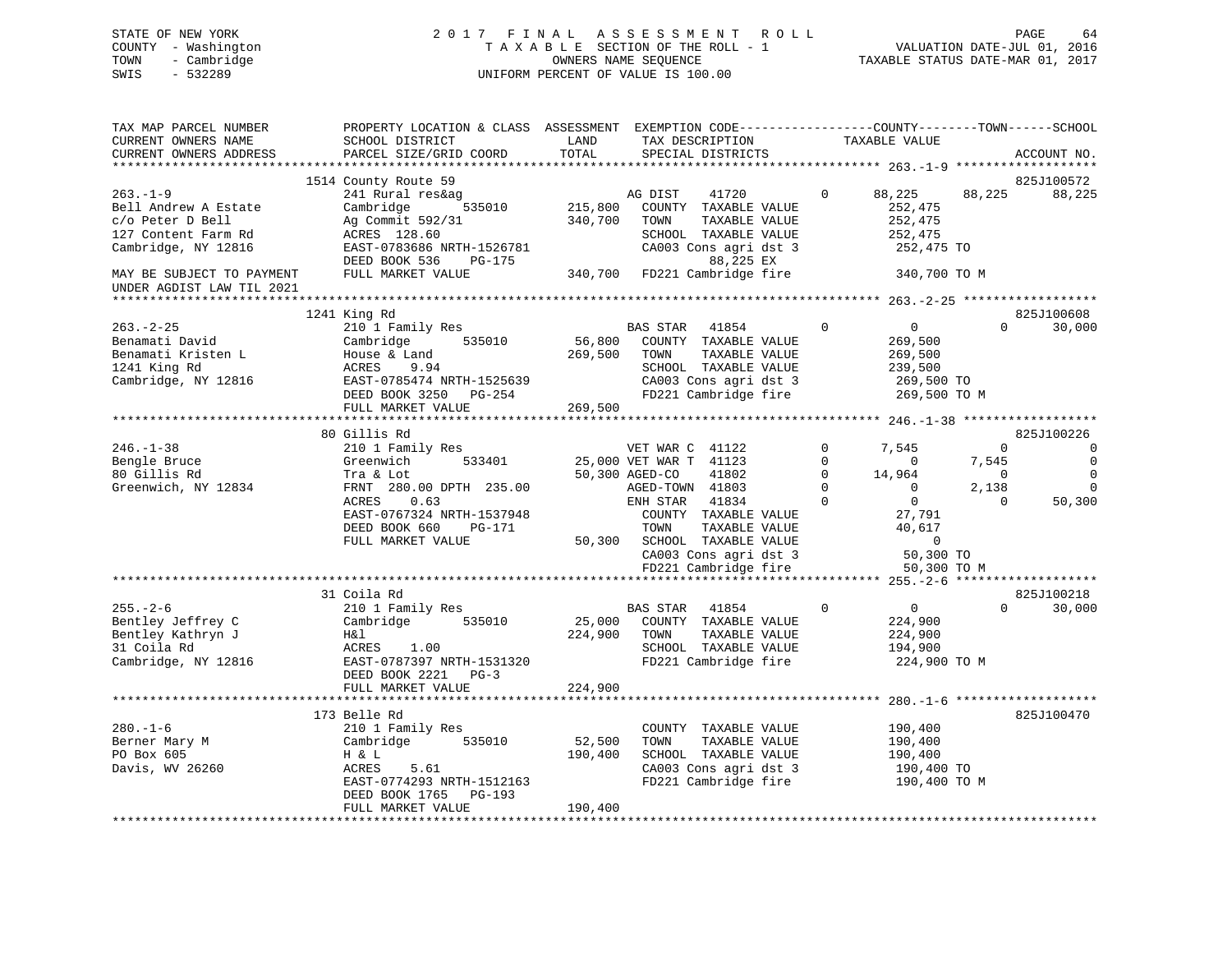# STATE OF NEW YORK 2 0 1 7 F I N A L A S S E S S M E N T R O L L PAGE 65 COUNTY - Washington T A X A B L E SECTION OF THE ROLL - 1 VALUATION DATE-JUL 01, 2016 TOWN - Cambridge OWNERS NAME SEQUENCE TAXABLE STATUS DATE-MAR 01, 2017 SWIS - 532289 UNIFORM PERCENT OF VALUE IS 100.00

| TAX MAP PARCEL NUMBER<br>CURRENT OWNERS NAME<br>CURRENT OWNERS ADDRESS                                                               | PROPERTY LOCATION & CLASS ASSESSMENT EXEMPTION CODE----------------COUNTY-------TOWN------SCHOOL<br>SCHOOL DISTRICT<br>PARCEL SIZE/GRID COORD                                           | LAND<br>TOTAL                | TAX DESCRIPTION<br>SPECIAL DISTRICTS                                                                                                                        | TAXABLE VALUE                                                                             | ACCOUNT NO.        |
|--------------------------------------------------------------------------------------------------------------------------------------|-----------------------------------------------------------------------------------------------------------------------------------------------------------------------------------------|------------------------------|-------------------------------------------------------------------------------------------------------------------------------------------------------------|-------------------------------------------------------------------------------------------|--------------------|
|                                                                                                                                      |                                                                                                                                                                                         |                              |                                                                                                                                                             |                                                                                           |                    |
| $288. - 1 - 12.4$<br>Bersaw Maureen E<br>Battistoni Richard J<br>53 South Rd<br>Buskirk, NY 12028                                    | 53 South Rd<br>210 1 Family Res<br>535010<br>Cambridge<br>House & Land<br>ACRES<br>2.00<br>EAST-0768759 NRTH-1501373<br>DEED BOOK 931<br>$PG-47$<br>FULL MARKET VALUE                   | 29,000<br>182,000<br>182,000 | ENH STAR<br>41834<br>COUNTY TAXABLE VALUE<br>TOWN<br>TAXABLE VALUE<br>SCHOOL TAXABLE VALUE<br>CA003 Cons agri dst 3<br>FD221 Cambridge fire                 | $\Omega$<br>$\overline{0}$<br>182,000<br>182,000<br>116,500<br>182,000 TO<br>182,000 TO M | 65,500<br>$\Omega$ |
|                                                                                                                                      |                                                                                                                                                                                         |                              |                                                                                                                                                             |                                                                                           |                    |
| $262. -1 - 15$<br>Bethel Timothy F<br>Bethel Dolores M<br>1019 County Route 59<br>Cambridge, NY 12816                                | County Route 59<br>312 Vac w/imprv<br>535010<br>Cambridge<br>Sub Lot 2<br>Ag Commit 705/125<br>ACRES<br>7.19<br>EAST-0774839 NRTH-1520161<br>DEED BOOK 2378 PG-338<br>FULL MARKET VALUE | 28,700<br>31,700<br>31,700   | COUNTY TAXABLE VALUE<br>TOWN<br>TAXABLE VALUE<br>SCHOOL TAXABLE VALUE<br>CA003 Cons agri dst 3<br>FD221 Cambridge fire                                      | 31,700<br>31,700<br>31,700<br>31,700 TO<br>31,700 TO M                                    | 825J100428         |
|                                                                                                                                      |                                                                                                                                                                                         |                              |                                                                                                                                                             |                                                                                           |                    |
| $262. - 1 - 15.2$<br>Bethel Timothy F<br>Bethel Dolores M<br>1019 County Route 59<br>Cambridge, NY 12816                             | 1019 County Route 59<br>210 1 Family Res<br>535010<br>Cambridge<br>Sub Lot 3<br>5.59<br>ACRES<br>EAST-0774392 NRTH-1520596<br>DEED BOOK 2378 PG-338<br>FULL MARKET VALUE                | 42,400<br>184,300<br>184,300 | BAS STAR 41854<br>COUNTY TAXABLE VALUE<br>TOWN<br>TAXABLE VALUE<br>SCHOOL TAXABLE VALUE<br>CA003 Cons agri dst 3<br>FD221 Cambridge fire                    | $\Omega$<br>$\overline{0}$<br>184,300<br>184,300<br>154,300<br>184,300 TO<br>184,300 TO M | $\Omega$<br>30,000 |
|                                                                                                                                      |                                                                                                                                                                                         |                              |                                                                                                                                                             |                                                                                           |                    |
| $262. -1 - 15.3$<br>Bethel Timothy F<br>Bethel Dolores M<br>1019 County Route 59<br>Cambridge, NY 12816<br>MAY BE SUBJECT TO PAYMENT | County Route 59<br>105 Vac farmland<br>535010<br>Cambridge<br>Vac Land<br>ACRES 40.00<br>EAST-0774468 NRTH-1522105<br>DEED BOOK 2378 PG-338<br>FULL MARKET VALUE                        | 85,000<br>85,000             | AG DIST 41720<br>COUNTY TAXABLE VALUE<br>TOWN<br>TAXABLE VALUE<br>SCHOOL TAXABLE VALUE<br>CA003 Cons agri dst 3<br>37,510 EX<br>85,000 FD221 Cambridge fire | $\mathbf{0}$<br>37,510<br>47,490<br>47,490<br>47,490<br>47,490 TO<br>85,000 TO M          | 37,510<br>37,510   |
| UNDER AGDIST LAW TIL 2021                                                                                                            |                                                                                                                                                                                         |                              |                                                                                                                                                             |                                                                                           |                    |
|                                                                                                                                      |                                                                                                                                                                                         |                              |                                                                                                                                                             |                                                                                           |                    |
| $270. - 1 - 33.3$<br>Betjemann Kathleen M<br>Leschik Laura P<br>126 Brownell Rd<br>Cambridge, NY 12816                               | Brownell Rd<br>314 Rural vac<10<br>Cambridge<br>535010<br>Vac Land<br>Lot 1<br>3.60<br>ACRES<br>EAST-0764423 NRTH-1518886<br>DEED BOOK 921<br>PG-309                                    | 22,000<br>22,000             | COUNTY TAXABLE VALUE<br>TOWN<br>TAXABLE VALUE<br>SCHOOL TAXABLE VALUE<br>CA003 Cons agri dst 3<br>FD221 Cambridge fire                                      | 22,000<br>22,000<br>22,000<br>22,000 TO<br>22,000 TO M                                    | 825J102041         |
|                                                                                                                                      | FULL MARKET VALUE                                                                                                                                                                       | 22,000                       |                                                                                                                                                             |                                                                                           |                    |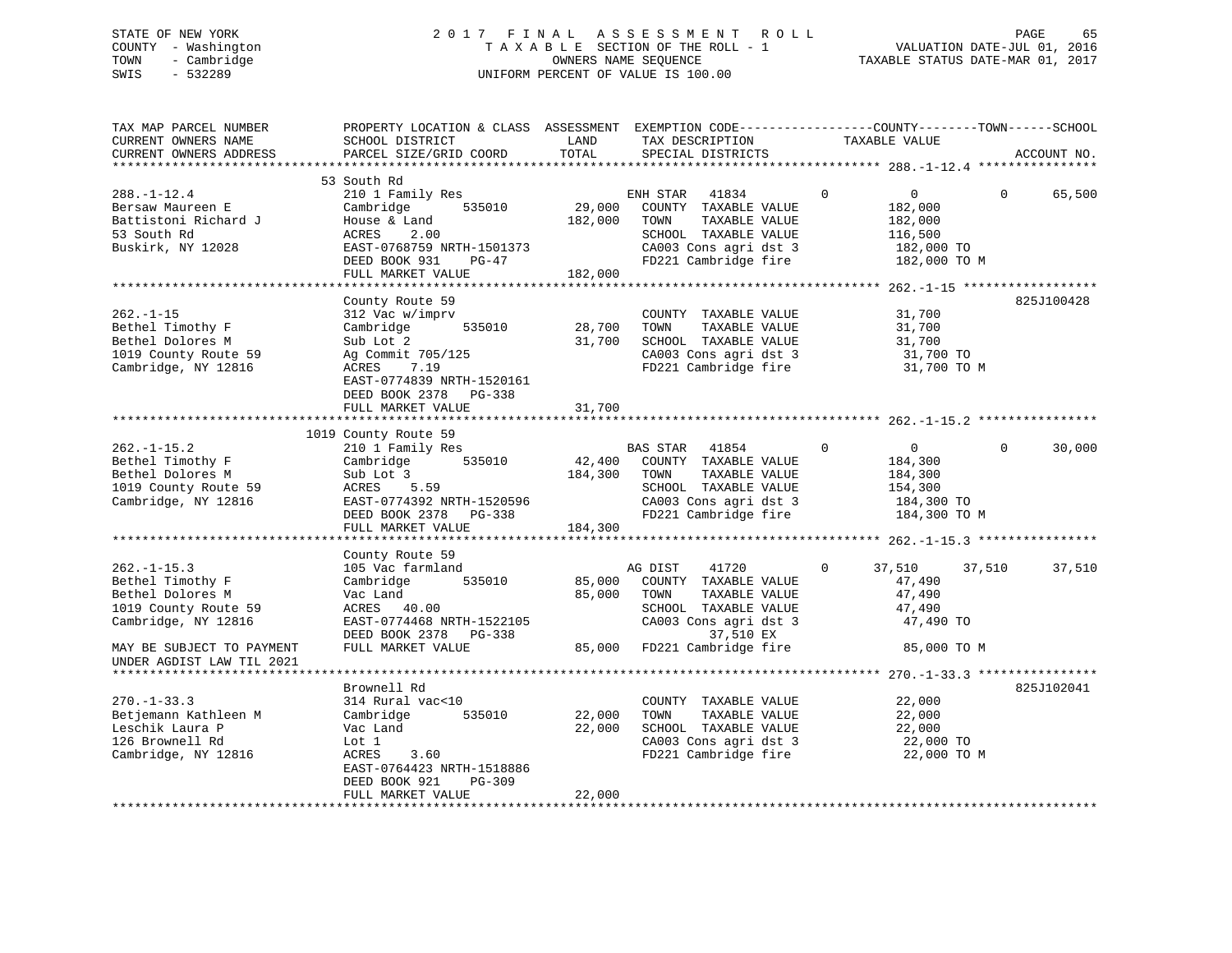# STATE OF NEW YORK 2 0 1 7 F I N A L A S S E S S M E N T R O L L PAGE 66 COUNTY - Washington T A X A B L E SECTION OF THE ROLL - 1 VALUATION DATE-JUL 01, 2016 TOWN - Cambridge OWNERS NAME SEQUENCE TAXABLE STATUS DATE-MAR 01, 2017 SWIS - 532289 UNIFORM PERCENT OF VALUE IS 100.00

| TAX MAP PARCEL NUMBER<br>CURRENT OWNERS NAME<br>CURRENT OWNERS ADDRESS                                      | PROPERTY LOCATION & CLASS ASSESSMENT EXEMPTION CODE----------------COUNTY-------TOWN------SCHOOL<br>SCHOOL DISTRICT<br>PARCEL SIZE/GRID COORD                                                    | LAND<br>TOTAL                | TAX DESCRIPTION<br>SPECIAL DISTRICTS                                                                                                                                                                                                                          | TAXABLE VALUE                                                                                                                                                                            |                              | ACCOUNT NO.                    |
|-------------------------------------------------------------------------------------------------------------|--------------------------------------------------------------------------------------------------------------------------------------------------------------------------------------------------|------------------------------|---------------------------------------------------------------------------------------------------------------------------------------------------------------------------------------------------------------------------------------------------------------|------------------------------------------------------------------------------------------------------------------------------------------------------------------------------------------|------------------------------|--------------------------------|
| $270. - 1 - 33.4$<br>Betjemann Kathleen M<br>Leschik Laura P<br>126 Brownell Rd<br>Cambridge, NY 12816      | 126 Brownell Rd<br>210 1 Family Res<br>535010<br>Cambridge<br>House & Land<br>Lot <sub>2</sub><br>4.08<br>ACRES<br>EAST-0764341 NRTH-1518658<br>DEED BOOK 681<br>PG-121<br>FULL MARKET VALUE     | 270,800<br>270,800           | BAS STAR<br>41854<br>40,000 COUNTY TAXABLE VALUE<br>TAXABLE VALUE<br>TOWN<br>SCHOOL TAXABLE VALUE<br>CA003 Cons agri dst 3<br>FD221 Cambridge fire                                                                                                            | $\mathbf 0$<br>$\overline{0}$<br>270,800<br>270,800<br>240,800<br>270,800 TO<br>270,800 TO M                                                                                             | $\Omega$                     | 825J102042<br>30,000           |
| $270. - 1 - 38.4$<br>Betjemann Kathleen M<br>Leschik Laura P<br>126 Brownell Rd<br>Cambridge, NY 12816      | Brownell Rd<br>314 Rural vac<10<br>535010<br>Cambridge<br>lot 4<br>ACRES<br>8.58<br>EAST-0763812 NRTH-1517780<br>DEED BOOK 3270 PG-266<br>FULL MARKET VALUE                                      | 40,300<br>40,300<br>40,300   | COUNTY TAXABLE VALUE<br>TAXABLE VALUE<br>TOWN<br>SCHOOL TAXABLE VALUE<br>SCHOOL TAXABLE VALUE<br>CA003 Cons agri dst 3<br>FD221 Cambridge fire                                                                                                                | 40,300<br>40,300<br>40,300<br>40,300 TO<br>40,300 TO M                                                                                                                                   |                              |                                |
| $255. - 1 - 5.1$<br>Birnbach Richard A<br>Birnbach Sharon S<br>68 Sugar Maple Way<br>Cambridge, NY 12816    | 68 Sugar Maple Way<br>210 1 Family Res<br>Cambridge<br>535010<br>lot 1<br>Road Maint Agmt 1961/23<br>ACRES<br>2.99<br>EAST-0782686 NRTH-1536262<br>DEED BOOK 838<br>$PG-16$<br>FULL MARKET VALUE |                              | VETCOM CTS 41130<br>35,000 VETDIS CTS 41140<br>232,100 BAS STAR 41854<br>COUNTY TAXABLE VALUE<br>TOWN<br>TAXABLE VALUE<br>SCHOOL TAXABLE VALUE<br>CA005 Cons agri dst 5<br>232,100 FD221 Cambridge fire 232,100 TO 232,100 TO                                 | $\begin{array}{ccc} 0 & \quad & 55\,,000 \\ 0 & \quad & 104\,,445 \\ 0 & \quad & 0 \end{array}$<br>$\begin{array}{c} 0 \\ 20 \end{array}$<br>72,655<br>97,100<br>172,100<br>232,100 TO M | 45,000<br>90,000<br>$\Omega$ | 10,000<br>20,000<br>30,000     |
| $279. - 2 - 11$<br>Blakemore Lawrence S<br>Blakemore Cynthia M<br>110 County Route 59A<br>Buskirk, NY 12028 | 158 County Route 59A<br>210 1 Family Res<br>535010<br>Cambridge<br>House & Lot<br>ACRES<br>0.76<br>EAST-0769425 NRTH-1507045<br>DEED BOOK 2930 PG-37<br>FULL MARKET VALUE                        | 25,400<br>104,300<br>104,300 | COUNTY TAXABLE VALUE<br>TOWN<br>TAXABLE VALUE<br>SCHOOL TAXABLE VALUE<br>CA003 Cons agri dst 3<br>FD221 Cambridge fire                                                                                                                                        | 104,300<br>104,300<br>104,300<br>104,300 TO<br>104,300 TO M                                                                                                                              |                              | 825J100299                     |
| $279. - 2 - 14.1$<br>Blakemore Lawrence S<br>Blakemore Cynthia<br>110 County Route 59A<br>Buskirk, NY 12028 | 110 County Route 59A<br>242 Rurl res&rec<br>535010<br>Cambridge<br>House & Lot<br>ACRES<br>90.60<br>EAST-0768391 NRTH-1506324<br>$PG-480$<br>DEED BOOK 470<br>FULL MARKET VALUE                  | 215,900                      | 50 PCT OF VALUE USED FOR EXEMPTION PURPOSES<br><b>BAS STAR</b><br>41854<br>140,000 VETCOM CTS 41130<br>COUNTY TAXABLE VALUE<br>TAXABLE VALUE<br>TOWN<br>SCHOOL TAXABLE VALUE<br>SCHOOL TAXABLE VALUE<br>CA003 Cons agri dst 3<br>215,900 FD221 Cambridge fire | $\mathbf{0}$<br>$\overline{0}$<br>26,988<br>$\mathbf{0}$<br>188,912<br>188,912<br>175,900<br>215,900 TO<br>215,900 TO M                                                                  | $\overline{0}$<br>26,988     | 825J100196<br>30,000<br>10,000 |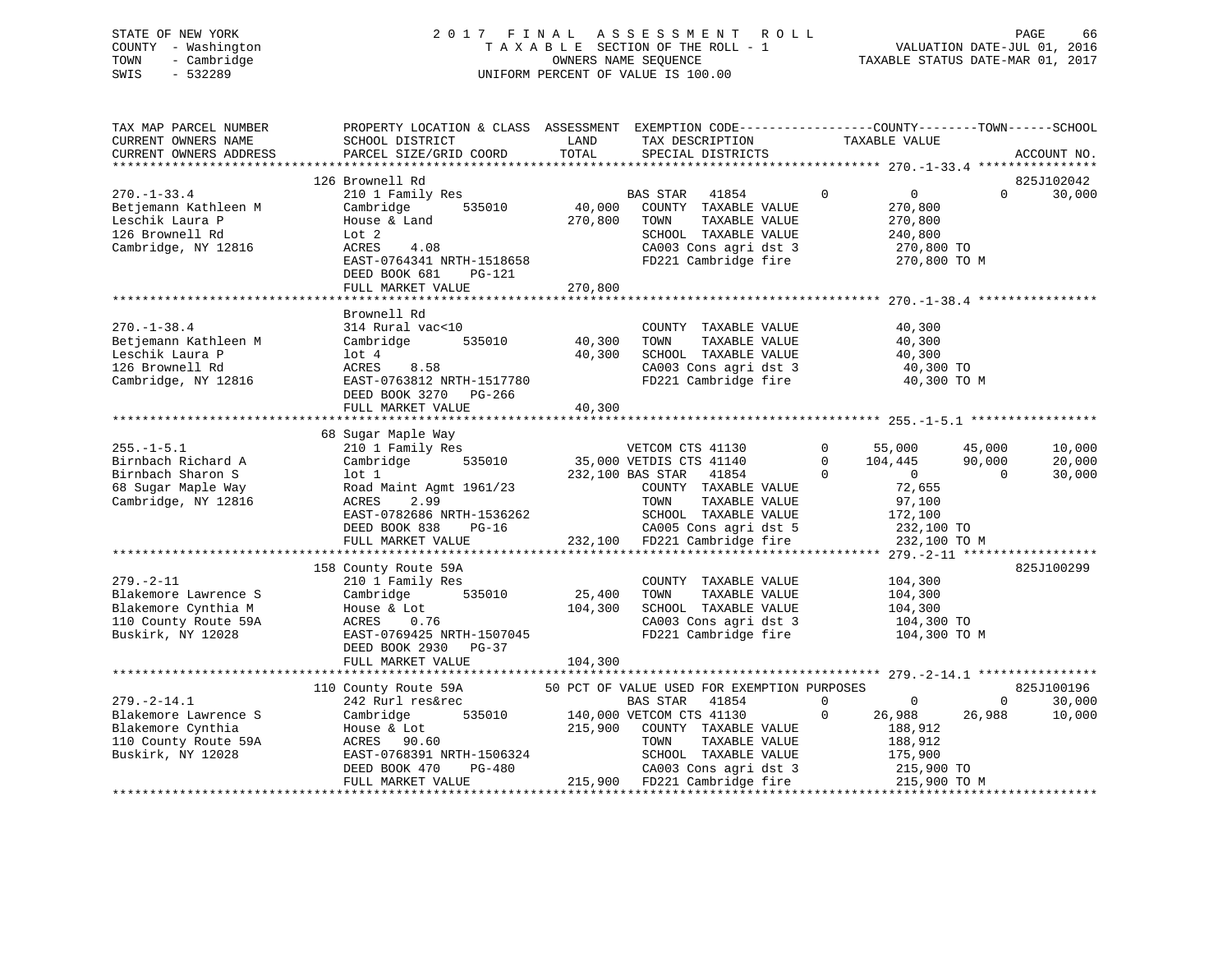# STATE OF NEW YORK 2 0 1 7 F I N A L A S S E S S M E N T R O L L PAGE 67 COUNTY - Washington T A X A B L E SECTION OF THE ROLL - 1 VALUATION DATE-JUL 01, 2016 TOWN - Cambridge OWNERS NAME SEQUENCE TAXABLE STATUS DATE-MAR 01, 2017 SWIS - 532289 UNIFORM PERCENT OF VALUE IS 100.00

| TAX MAP PARCEL NUMBER<br>CURRENT OWNERS NAME                                                                          | PROPERTY LOCATION & CLASS ASSESSMENT EXEMPTION CODE----------------COUNTY-------TOWN------SCHOOL<br>SCHOOL DISTRICT                                                  | LAND                                               | TAX DESCRIPTION TAXABLE VALUE<br>SPECIAL DISTRICTS                                                                                                                                                       |                                                                                                            | ACCOUNT NO.                                          |
|-----------------------------------------------------------------------------------------------------------------------|----------------------------------------------------------------------------------------------------------------------------------------------------------------------|----------------------------------------------------|----------------------------------------------------------------------------------------------------------------------------------------------------------------------------------------------------------|------------------------------------------------------------------------------------------------------------|------------------------------------------------------|
| $270 - 1 - 9$<br>Bobinski Paul S<br>Bobinski Deborah A<br>33 Abbott St<br>Hoosick Falls, NY 12090                     | 35 Darwin Rd<br>210 1 Family Res<br>H & L<br>ACRES<br>1.40<br>EAST-0766085 NRTH-1518446<br>DEED BOOK 3104 PG-328                                                     | 90,400                                             | COUNTY TAXABLE VALUE<br>TAXABLE VALUE<br>TOWN<br>SCHOOL TAXABLE VALUE 90,400<br>CA003 Cons agri dst 3 90,400 TO<br>FD221 Cambridge fire 90,400 TO M                                                      | 90,400<br>90,400                                                                                           | 825J100704                                           |
|                                                                                                                       |                                                                                                                                                                      |                                                    |                                                                                                                                                                                                          |                                                                                                            |                                                      |
| $255. - 1 - 5$<br>Boehlke Heather<br>Konsul Matthew<br>PO Box 233<br>Cambridge, NY 12816<br>MAY BE SUBJECT TO PAYMENT | 81 Sugar Maple Way<br>242 Rurl res&rec<br>Cambridge<br>Land & House<br>ACRES 27.78<br>EAST-0781740 NRTH-1535855<br>DEED BOOK 3106<br>$PG-327$<br>FULL MARKET VALUE   | 435,000                                            | 41720<br>E AG DIST 41720<br>535010 109,700 BAS STAR 41854<br>COUNTY TAXABLE VALUE<br>TAXABLE VALUE<br>TOWN<br>SCHOOL TAXABLE VALUE<br>CA005 Cons agri dst 5<br>70,689 EX<br>435,000 FD221 Cambridge fire | $\Omega$<br>70,689<br>$\Omega$<br>$\Omega$<br>364,311<br>364, 311<br>334,311<br>364,311 TO<br>435,000 TO M | 825J100802<br>70,689<br>70,689<br>30,000<br>$\Omega$ |
| UNDER AGDIST LAW TIL 2021                                                                                             |                                                                                                                                                                      |                                                    |                                                                                                                                                                                                          |                                                                                                            |                                                      |
|                                                                                                                       |                                                                                                                                                                      |                                                    |                                                                                                                                                                                                          |                                                                                                            |                                                      |
| $288. - 1 - 15.5$<br>Bowman Paul<br>Bowman Joanne<br>57 Durfee Rd                                                     | 57 Durfee Rd<br>242 Rurl res&rec<br>Cambridge<br>535010<br>Lot 5<br>ACRES 10.09<br>Buskirk, NY 12028 EAST-0766481 NRTH-1501859<br>DEED BOOK 772<br>FULL MARKET VALUE | 59,200<br>288,500<br>H-1501859<br>PG-12<br>288,500 | $\overline{0}$<br>BAS STAR 41854<br>COUNTY TAXABLE VALUE<br>TOWN<br>TAXABLE VALUE<br>SCHOOL TAXABLE VALUE<br>CA003 Cons agri dst 3 288,500 TO<br>FD221 Cambridge fire                                    | $\overline{0}$<br>288,500<br>288,500<br>258,500<br>288,500 TO M                                            | 825J100978<br>$\Omega$<br>30,000                     |
|                                                                                                                       | 132 Duell Hollow Rd                                                                                                                                                  |                                                    |                                                                                                                                                                                                          |                                                                                                            | 825J100314                                           |
| $272 - 1 - 2$<br>Box Ralph F<br>Box Eileen<br>132 Duell Hollow Rd<br>Buskirk, NY 12028<br>MAY BE SUBJECT TO PAYMENT   | 241 Rural res&ag<br>Cambridge 535010 96,300 BAS STAR 41854<br>House & Lot<br>lot 2<br>ACRES 25.00<br>EAST-0783684 NRTH-1519644<br>DEED BOOK 3453<br>PG-180           | 289,500                                            | 41720 0<br>AG DIST<br>COUNTY TAXABLE VALUE<br>TOWN<br>TAXABLE VALUE<br>SCHOOL TAXABLE VALUE<br>CA003 Cons agri dst 3<br>39,068 EX                                                                        | 39,068<br>$0 \qquad \qquad$<br>$\Omega$<br>250,432<br>250,432<br>220,432<br>250,432 TO                     | 39,068<br>39,068<br>30,000<br>$\Omega$               |
| UNDER AGDIST LAW TIL 2021                                                                                             | FULL MARKET VALUE                                                                                                                                                    |                                                    | 289,500 FD221 Cambridge fire                                                                                                                                                                             | 289,500 TO M                                                                                               |                                                      |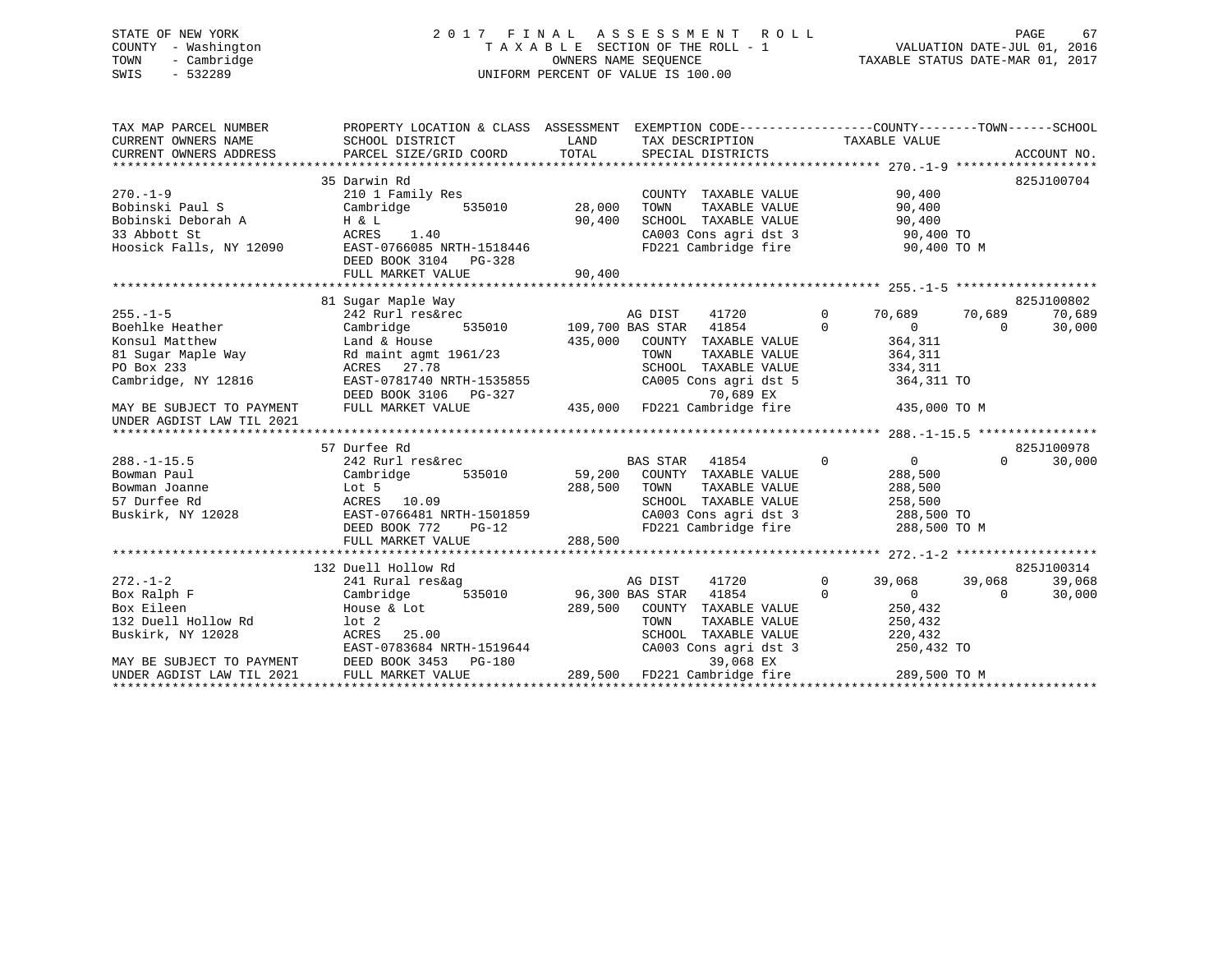# STATE OF NEW YORK 2 0 1 7 F I N A L A S S E S S M E N T R O L L PAGE 68 COUNTY - Washington T A X A B L E SECTION OF THE ROLL - 1 VALUATION DATE-JUL 01, 2016 TOWN - Cambridge OWNERS NAME SEQUENCE TAXABLE STATUS DATE-MAR 01, 2017 SWIS - 532289 UNIFORM PERCENT OF VALUE IS 100.00

| TAX MAP PARCEL NUMBER<br>CURRENT OWNERS NAME                                                                               | PROPERTY LOCATION & CLASS ASSESSMENT EXEMPTION CODE---------------COUNTY-------TOWN-----SCHOOL<br>SCHOOL DISTRICT                                                                                               | LAND                    | TAX DESCRIPTION TAXABLE VALUE                                                                                                                                                                   |                          |                                                                  |                          |                  |
|----------------------------------------------------------------------------------------------------------------------------|-----------------------------------------------------------------------------------------------------------------------------------------------------------------------------------------------------------------|-------------------------|-------------------------------------------------------------------------------------------------------------------------------------------------------------------------------------------------|--------------------------|------------------------------------------------------------------|--------------------------|------------------|
| CURRENT OWNERS ADDRESS                                                                                                     | PARCEL SIZE/GRID COORD                                                                                                                                                                                          | TOTAL                   | SPECIAL DISTRICTS                                                                                                                                                                               |                          |                                                                  |                          | ACCOUNT NO.      |
|                                                                                                                            | Duell Hollow Rd                                                                                                                                                                                                 |                         |                                                                                                                                                                                                 |                          |                                                                  |                          |                  |
| $272. - 1 - 2.2$<br>Box Ralph F<br>Box Eileen<br>132 Duell Hollow Rd<br>Buskirk, NY 12028                                  | 105 Vac farmland<br>Cambridge<br>3018/183<br>ACRES 41.00<br>EAST-0783146 NRTH-1520614                                                                                                                           | 535010 72,500<br>72,500 | 41720<br>AG DIST<br>COUNTY TAXABLE VALUE<br>TAXABLE VALUE<br>TOWN<br>SCHOOL TAXABLE VALUE<br>CA003 Cons agri dst 3                                                                              | $\overline{0}$           | 35,081<br>37,419<br>37,419<br>37,419<br>37,419 TO                | 35,081                   | 35,081           |
| MAY BE SUBJECT TO PAYMENT<br>UNDER AGDIST LAW TIL 2021                                                                     | DEED BOOK 3453 PG-180<br>FULL MARKET VALUE                                                                                                                                                                      |                         | 35,081 EX<br>35,081 EX<br>72,500 FD221 Cambridge fire                                                                                                                                           |                          | 72,500 TO M                                                      |                          |                  |
|                                                                                                                            | 461 King Rd                                                                                                                                                                                                     |                         |                                                                                                                                                                                                 |                          |                                                                  |                          | 825J100966       |
| $272. - 1 - 10.1$<br>Box Ralph F<br>Box Eileen<br>132 Duell Hollow Rd<br>Buskirk, NY 12028                                 | 105 Vac farmland<br>Cambridge 535010 140,000 COUNTY TAXABLE VALUE<br>Farm<br>ACRES 60.70<br>EAST-0781616 NRTH-1514071<br>DEED BOOK 3618 PG-138                                                                  | 140,000                 | 41720<br>AG DIST<br>TAXABLE VALUE<br>TOWN<br>SCHOOL TAXABLE VALUE<br>CA003 Cons agri dst 3<br>34,422 EX<br>140,000 FD221 Cambridge fire                                                         | $\overline{0}$           | 34,422 34,422<br>105,578<br>105,578<br>105,578<br>105,578 TO     |                          | 34,422           |
| MAY BE SUBJECT TO PAYMENT<br>UNDER AGDIST LAW TIL 2021                                                                     | FULL MARKET VALUE                                                                                                                                                                                               |                         |                                                                                                                                                                                                 |                          | 140,000 TO M                                                     |                          |                  |
|                                                                                                                            |                                                                                                                                                                                                                 |                         |                                                                                                                                                                                                 |                          |                                                                  |                          |                  |
| $280. -1 - 7.4$<br>Braymer Kenneth D<br>Braymer Diane L<br>178 Belle Rd<br>Buskirk, NY 12028                               | 178 Belle Rd<br>210 1 Family Res<br>Cambridge<br>12/12/11 appraisal 174,000 COUNTY TAXABLE VALUE<br>sub $1$ ot $#2$<br>ACRES 7.17<br>EAST-0774724 NRTH-1511548<br>DEED BOOK 897<br>$PG-23$<br>FULL MARKET VALUE | $3-23$ $174,000$        | y Res<br>535010 53,700 ENH STAR 41834<br>VETCOM CTS 41130<br>TOWN TAXABLE VALUE 130,500<br>SCHOOL TAXABLE VALUE 98,500<br>CA003 Cons agri dst 3 174,000 TO<br>FD221 Cambridge fire 174,000 TO M | $\mathbf{0}$<br>$\Omega$ | 43,500<br>$\sim$ 0<br>130,500<br>130,500                         | 43,500<br>$\overline{0}$ | 10,000<br>65,500 |
|                                                                                                                            |                                                                                                                                                                                                                 |                         |                                                                                                                                                                                                 |                          |                                                                  |                          |                  |
| $271. - 2 - 30.2$<br>Breault Alida Trustee<br>Dudich Katie Trustee<br>Elizabeth Breault<br>63 Wiegner Ln<br>Troy, NY 12180 | Conley Rd<br>322 Rural vac>10<br>Cambridge<br>ACRES 21.90<br>ACRES 21.90<br>EAST-0774101 NRTH-1514575<br>DEED BOOK 3348 PG-242<br>FULL MARKET VALUE                                                             | 68,700<br>68,700        | 41720<br>AG DIST<br>535010 68,700 COUNTY TAXABLE VALUE<br>TOWN<br>TAXABLE VALUE<br>SCHOOL TAXABLE VALUE<br>CA003 Cons agri dst 3<br>38,827 EX<br>FD221 Cambridge fire                           | $\overline{0}$           | 38,827<br>29,873<br>29,873<br>29,873<br>29,873 TO<br>68,700 TO M | 38,827                   | 38,827           |
| MAY BE SUBJECT TO PAYMENT<br>UNDER AGDIST LAW TIL 2021                                                                     |                                                                                                                                                                                                                 |                         |                                                                                                                                                                                                 |                          |                                                                  |                          |                  |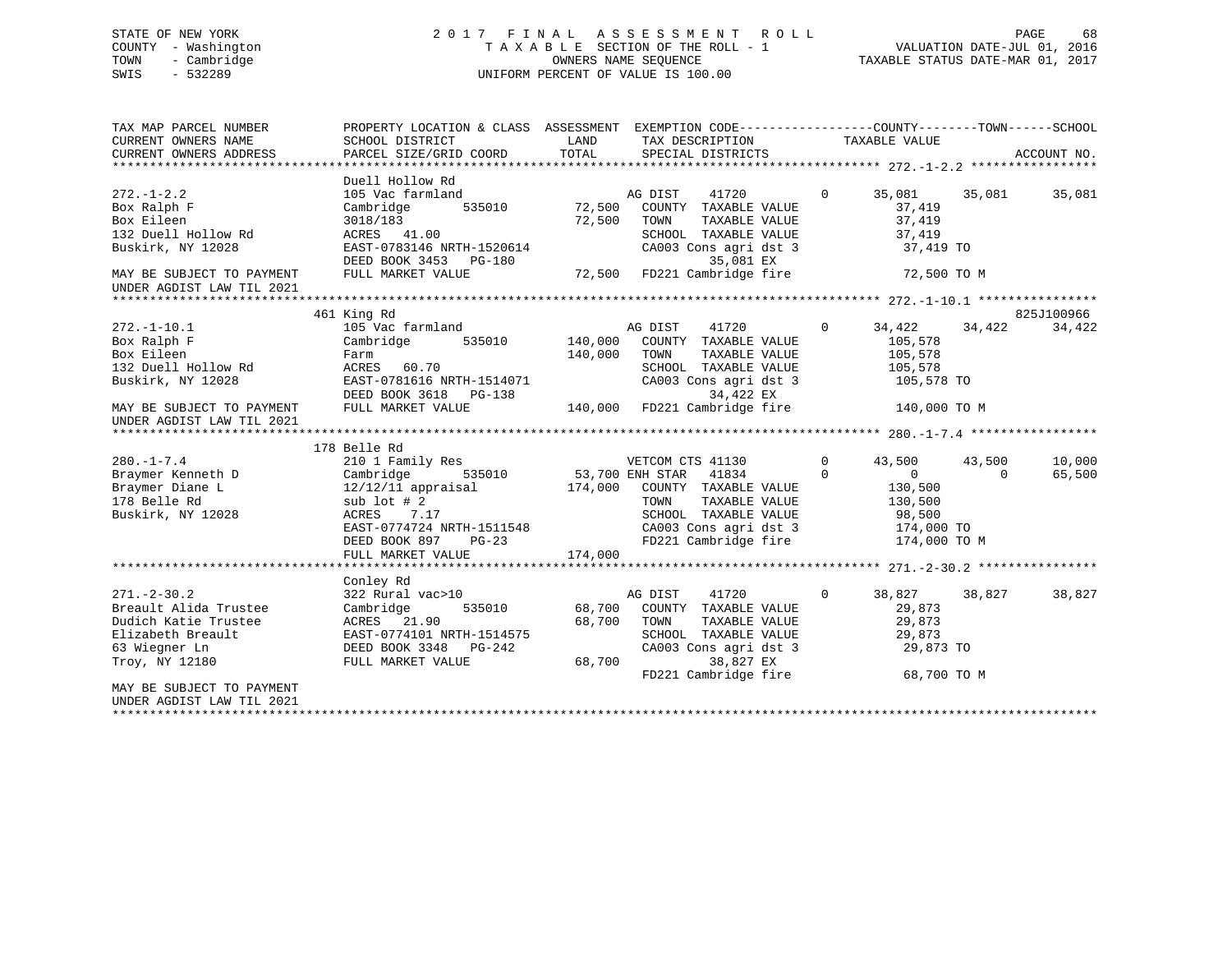# STATE OF NEW YORK 2 0 1 7 F I N A L A S S E S S M E N T R O L L PAGE 69 COUNTY - Washington T A X A B L E SECTION OF THE ROLL - 1 VALUATION DATE-JUL 01, 2016 TOWN - Cambridge OWNERS NAME SEQUENCE TAXABLE STATUS DATE-MAR 01, 2017 SWIS - 532289 UNIFORM PERCENT OF VALUE IS 100.00

| TAX MAP PARCEL NUMBER<br>CURRENT OWNERS NAME<br>CURRENT OWNERS ADDRESS                                 | PROPERTY LOCATION & CLASS ASSESSMENT<br>SCHOOL DISTRICT<br>PARCEL SIZE/GRID COORD                                                                                                    | LAND<br>TOTAL                 | EXEMPTION CODE-----------------COUNTY-------TOWN------SCHOOL<br>TAX DESCRIPTION<br>SPECIAL DISTRICTS                                        | TAXABLE VALUE                                                                               | ACCOUNT NO.            |
|--------------------------------------------------------------------------------------------------------|--------------------------------------------------------------------------------------------------------------------------------------------------------------------------------------|-------------------------------|---------------------------------------------------------------------------------------------------------------------------------------------|---------------------------------------------------------------------------------------------|------------------------|
| $271. - 2 - 30.1$<br>Breault Caleb<br>Breault Alida<br>280 Conley Rd<br>Cambridge, NY 12816            | 280 Conley Rd<br>241 Rural res&ag<br>535010<br>Cambridge<br>House & Land<br>ACRES 12.77<br>EAST-0775249 NRTH-1515218<br>DEED BOOK 3340 PG-136<br>FULL MARKET VALUE                   | 78,700<br>246,500<br>246,500  | COUNTY TAXABLE VALUE<br>TOWN<br>TAXABLE VALUE<br>SCHOOL TAXABLE VALUE<br>CA003 Cons agri dst 3<br>FD221 Cambridge fire                      | 246,500<br>246,500<br>246,500<br>246,500 TO<br>246,500 TO M                                 |                        |
|                                                                                                        | 915 Turnpike Rd                                                                                                                                                                      |                               |                                                                                                                                             |                                                                                             | 825J100656             |
| $263. - 2 - 17$<br>Breen Leonard G<br>Breen Kristin M<br>915 Turnpike Rd<br>Cambridge, NY 12816        | 210 1 Family Res<br>535010<br>Cambridge<br>2.40<br>ACRES<br>EAST-0788995 NRTH-1523463<br>DEED BOOK 1781 PG-343<br>FULL MARKET VALUE                                                  | 141,300<br>141,300            | BAS STAR 41854<br>32,000 COUNTY TAXABLE VALUE<br>TOWN<br>TAXABLE VALUE<br>SCHOOL TAXABLE VALUE<br>FD221 Cambridge fire                      | $\overline{0}$<br>$\overline{0}$<br>141,300<br>141,300<br>111,300<br>141,300 TO M           | 30,000<br>$\Omega$     |
|                                                                                                        | 1061 County Route 60                                                                                                                                                                 |                               |                                                                                                                                             |                                                                                             |                        |
| $246. - 1 - 29.11$<br>Brice Ronald J<br>Brice Heather K<br>1061 County Route 60<br>Greenwich, NY 12834 | 210 1 Family Res<br>Greenwich<br>533401<br>vac land<br>$lot$ $1B$<br>2.43 BANK 6<br>ACRES<br>EAST-0772103 NRTH-1542605<br>DEED BOOK 880<br>PG-183                                    | 31,400<br>122,300             | BAS STAR 41854<br>COUNTY TAXABLE VALUE<br>TAXABLE VALUE<br>TOWN<br>SCHOOL TAXABLE VALUE<br>CA003 Cons agri dst 3<br>FD221 Cambridge fire    | $\overline{0}$<br>$\mathbf 0$<br>122,300<br>122,300<br>92,300<br>122,300 TO<br>122,300 TO M | $\Omega$<br>30,000     |
|                                                                                                        | FULL MARKET VALUE                                                                                                                                                                    | 122,300                       |                                                                                                                                             |                                                                                             |                        |
|                                                                                                        | 888 King Rd                                                                                                                                                                          |                               |                                                                                                                                             |                                                                                             |                        |
| $263. - 2 - 22.2$<br>Bridge Ashley S<br>Goldreyer Lucas A<br>888 King Rd<br>Cambridge, NY 12816        | 210 1 Family Res<br>Cambridge<br>535010<br>Filed subdivision 20A-108<br>FRNT 357.00 DPTH<br>2.67<br>ACRES<br>EAST-0783972 NRTH-1522183<br>DEED BOOK 2967 PG-147<br>FULL MARKET VALUE | 30,000<br>130,000<br>130,000  | BAS STAR<br>41854<br>COUNTY TAXABLE VALUE<br>TOWN<br>TAXABLE VALUE<br>SCHOOL TAXABLE VALUE<br>CA003 Cons agri dst 3<br>FD221 Cambridge fire | 0<br>$\overline{0}$<br>130,000<br>130,000<br>100,000<br>130,000 TO<br>130,000 TO M          | $\mathbf{0}$<br>30,000 |
|                                                                                                        |                                                                                                                                                                                      |                               |                                                                                                                                             |                                                                                             |                        |
| $263. - 2 - 22$<br>Bridge Jonathon<br>Bridge Judith<br>910 King Rd<br>Cambridge, NY 12816              | King Rd<br>105 Vac farmland<br>535010<br>Cambridge<br>53.41<br>ACRES<br>EAST-0784004 NRTH-1521605<br>PG-182<br>DEED BOOK 927<br>FULL MARKET VALUE                                    | 100,100<br>100,100<br>100,100 | COUNTY TAXABLE VALUE<br>TAXABLE VALUE<br>TOWN<br>SCHOOL TAXABLE VALUE<br>CA003 Cons agri dst 3<br>FD221 Cambridge fire                      | 100,100<br>100,100<br>100,100<br>100,100 TO<br>100,100 TO M                                 | 825J100453             |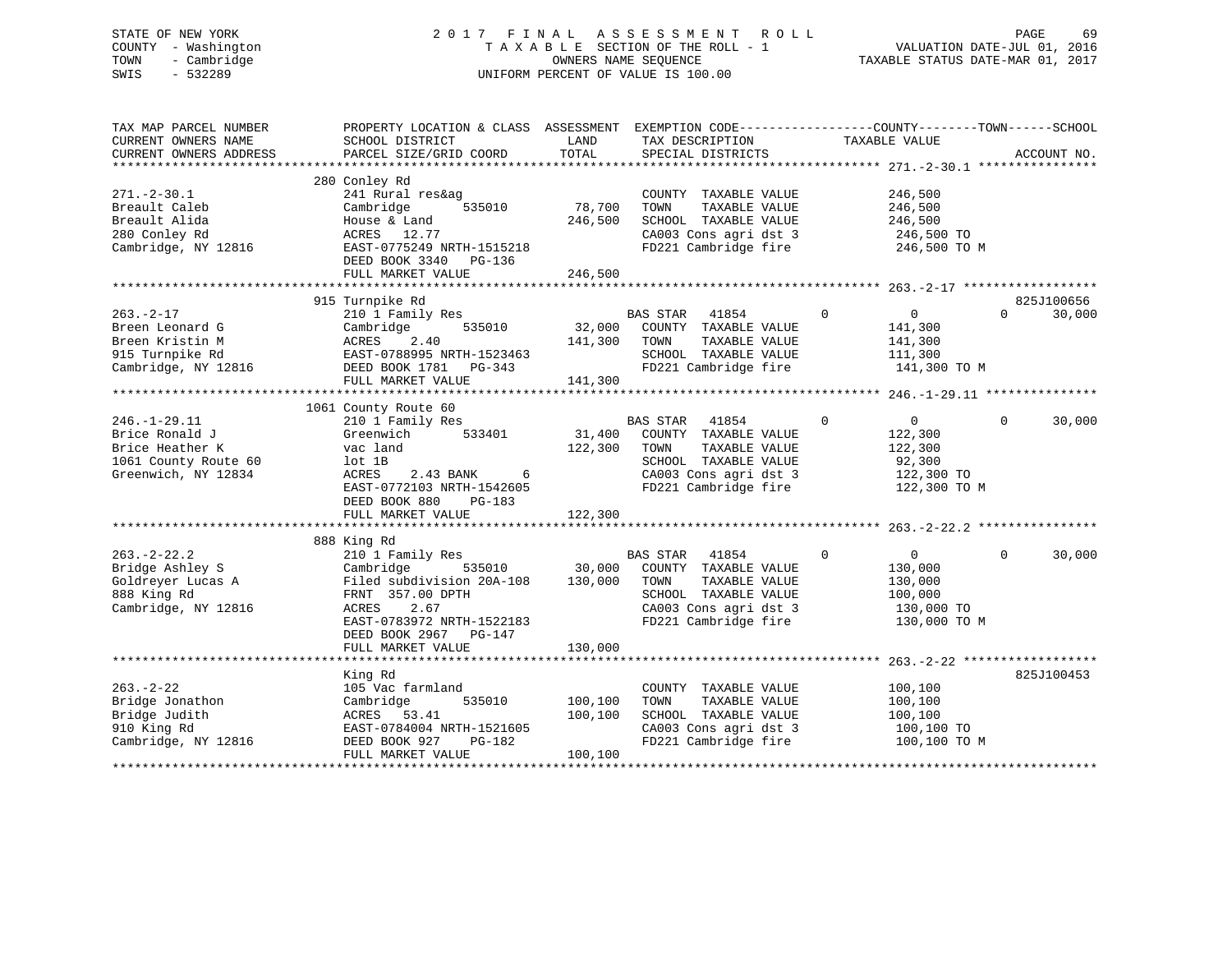# STATE OF NEW YORK 2 0 1 7 F I N A L A S S E S S M E N T R O L L PAGE 70 COUNTY - Washington T A X A B L E SECTION OF THE ROLL - 1 VALUATION DATE-JUL 01, 2016 TOWN - Cambridge OWNERS NAME SEQUENCE TAXABLE STATUS DATE-MAR 01, 2017 SWIS - 532289 UNIFORM PERCENT OF VALUE IS 100.00

| TAX MAP PARCEL NUMBER<br>CURRENT OWNERS NAME<br>CURRENT OWNERS ADDRESS                                                                         | PROPERTY LOCATION & CLASS ASSESSMENT EXEMPTION CODE----------------COUNTY-------TOWN------SCHOOL<br>SCHOOL DISTRICT<br>PARCEL SIZE/GRID COORD                                          | LAND<br>TOTAL                | TAX DESCRIPTION<br>SPECIAL DISTRICTS                                                                                                                                                     |             | TAXABLE VALUE                                                                 |          | ACCOUNT NO.          |
|------------------------------------------------------------------------------------------------------------------------------------------------|----------------------------------------------------------------------------------------------------------------------------------------------------------------------------------------|------------------------------|------------------------------------------------------------------------------------------------------------------------------------------------------------------------------------------|-------------|-------------------------------------------------------------------------------|----------|----------------------|
|                                                                                                                                                |                                                                                                                                                                                        |                              |                                                                                                                                                                                          |             |                                                                               |          |                      |
| $263. - 2 - 22.1$<br>Bridge Jonathon<br>Bridge Judith<br>910 King Rd<br>Cambridge, NY 12816                                                    | 910 King Rd<br>241 Rural res&ag<br>535010<br>Cambridge<br>ACRES<br>20.82<br>EAST-0785014 NRTH-1521983<br>DEED BOOK 927<br>PG-182<br>FULL MARKET VALUE                                  | 78,000<br>241,500<br>241,500 | BAS STAR<br>41854<br>COUNTY TAXABLE VALUE<br>TOWN<br>TAXABLE VALUE<br>SCHOOL TAXABLE VALUE<br>CA003 Cons agri dst 3<br>FD221 Cambridge fire                                              | $\mathbf 0$ | $\overline{0}$<br>241,500<br>241,500<br>211,500<br>241,500 TO<br>241,500 TO M | $\Omega$ | 30,000               |
|                                                                                                                                                |                                                                                                                                                                                        |                              |                                                                                                                                                                                          |             |                                                                               |          |                      |
| $271. - 1 - 4$<br>Bromirski David P<br>Bromirski Bridget H<br>837 County Route 59<br>Cambridge, NY 12816                                       | 837 County Route 59<br>210 1 Family Res<br>535010<br>Cambridge<br>H & L<br>0.29<br>ACRES<br>EAST-0771310 NRTH-1517709<br>DEED BOOK 636<br>PG-306                                       | 24,300<br>97,500             | 41854<br>BAS STAR<br>COUNTY TAXABLE VALUE<br>TOWN<br>TAXABLE VALUE<br>SCHOOL TAXABLE VALUE<br>FD221 Cambridge fire                                                                       | $\mathbf 0$ | $\overline{0}$<br>97,500<br>97,500<br>67,500<br>97,500 TO M                   | $\Omega$ | 825J100479<br>30,000 |
|                                                                                                                                                | FULL MARKET VALUE                                                                                                                                                                      | 97,500                       |                                                                                                                                                                                          |             |                                                                               |          |                      |
|                                                                                                                                                | 25 Brownell Rd                                                                                                                                                                         |                              |                                                                                                                                                                                          |             |                                                                               |          |                      |
| $270. - 1 - 26.6$<br>Bromirski Steven J<br>Bromirski Christene A<br>% Brian & Mary Walsh<br>25 Brownell Rd<br>Cambridge, NY 12816              | 210 1 Family Res<br>Cambridge<br>535010<br>Vac Land<br>sub lot 3<br>6.81<br>ACRES<br>EAST-0763748 NRTH-1516120<br>DEED BOOK C2825 PG-153<br>FULL MARKET VALUE                          | 45,200<br>275,800<br>275,800 | <b>BAS STAR</b><br>41854<br>COUNTY TAXABLE VALUE<br>TAXABLE VALUE<br>TOWN<br>SCHOOL TAXABLE VALUE<br>CA003 Cons agri dst 3<br>FD221 Cambridge fire                                       | 0           | $\overline{0}$<br>275,800<br>275,800<br>245,800<br>275,800 TO<br>275,800 TO M | $\Omega$ | 30,000               |
|                                                                                                                                                |                                                                                                                                                                                        |                              |                                                                                                                                                                                          |             |                                                                               |          |                      |
| $246. - 1 - 6$<br>Brown Alan R<br>Brown Nancy K<br>28 Main St<br>Greenwich, NY 12834<br>MAY BE SUBJECT TO PAYMENT<br>UNDER AGDIST LAW TIL 2021 | State Route 372/N Off<br>322 Rural vac>10<br>Greenwich<br>533401<br>Woods<br>ACRES<br>12.40<br>EAST-0773971 NRTH-1544632<br>DEED BOOK 879<br><b>PG-86</b><br>FULL MARKET VALUE         | 8,700<br>8,700<br>8,700      | AG DIST<br>41720<br>COUNTY TAXABLE VALUE<br>TAXABLE VALUE<br>TOWN<br>SCHOOL TAXABLE VALUE<br>CA003 Cons agri dst 3<br>2,924 EX<br>FD221 Cambridge fire                                   | $\Omega$    | 2,924<br>5,776<br>5,776<br>5,776<br>5,776 TO<br>8,700 TO M                    | 2,924    | 825J100415<br>2,924  |
|                                                                                                                                                |                                                                                                                                                                                        |                              |                                                                                                                                                                                          |             |                                                                               |          |                      |
| $246. - 1 - 35.2$<br>Brown David<br>535 Easton Station Rd<br>Greenwich, NY 12834<br>MAY BE SUBJECT TO PAYMENT<br>UNDER AGDIST LAW TIL 2021     | Gillis Rd<br>105 Vac farmland<br>Greenwich<br>533401<br>ACRES 12.70<br>EAST-0767357 NRTH-1537293<br>DEED BOOK 3653<br>PG-159<br>FULL MARKET VALUE<br>********************************* | 55,400<br>55,400<br>55,400   | AG DIST<br>41720<br>COUNTY TAXABLE VALUE<br>TAXABLE VALUE<br>TOWN<br>SCHOOL TAXABLE VALUE<br>CA003 Cons agri dst 3<br>49,899 EX<br>FD221 Cambridge fire<br>***************************** | $\Omega$    | 49,899<br>5,501<br>5,501<br>5,501<br>5,501 TO<br>55,400 TO M                  | 49,899   | 825J102023<br>49,899 |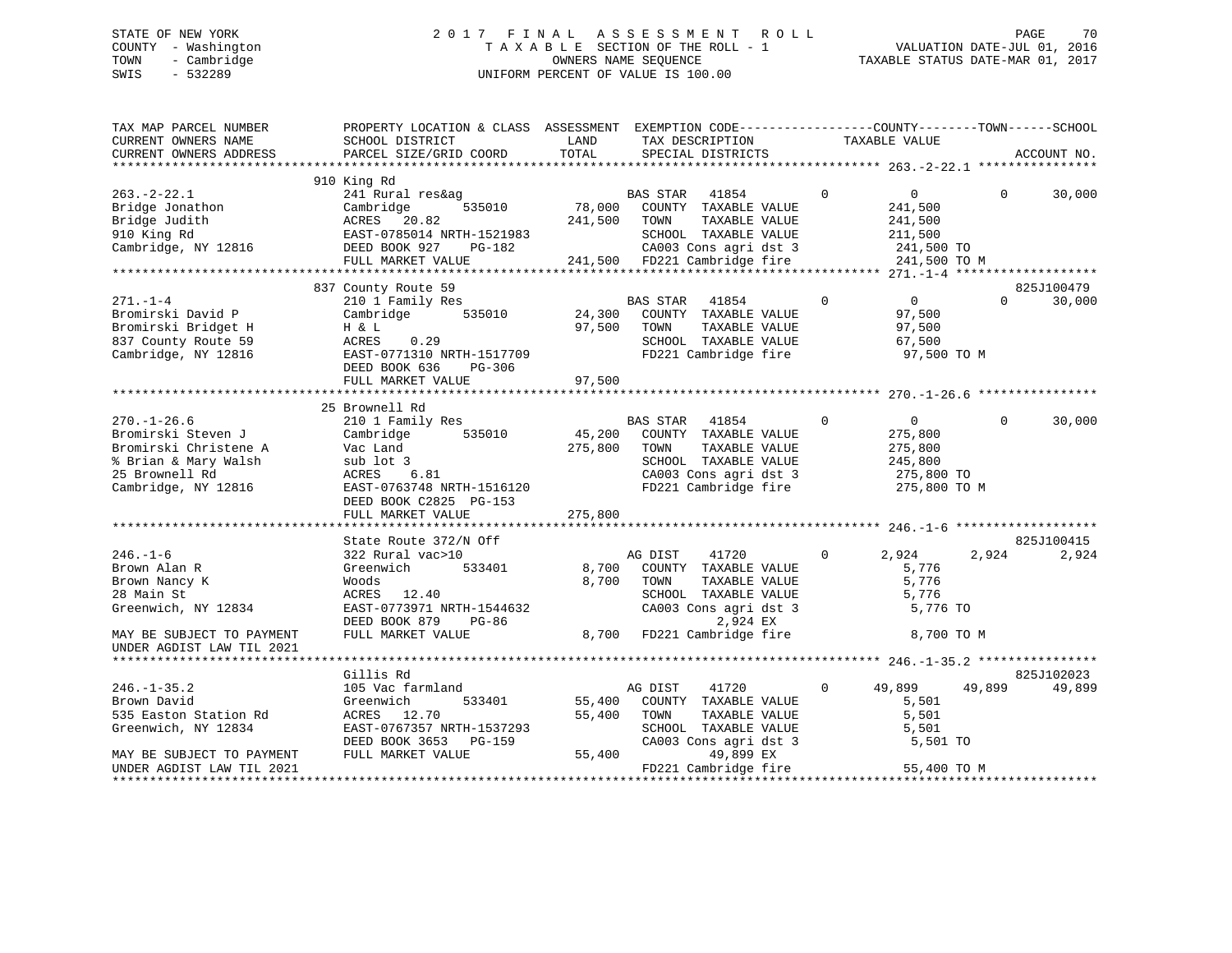# STATE OF NEW YORK 2 0 1 7 F I N A L A S S E S S M E N T R O L L PAGE 71 COUNTY - Washington T A X A B L E SECTION OF THE ROLL - 1 VALUATION DATE-JUL 01, 2016 TOWN - Cambridge OWNERS NAME SEQUENCE TAXABLE STATUS DATE-MAR 01, 2017 SWIS - 532289 UNIFORM PERCENT OF VALUE IS 100.00

| TAX MAP PARCEL NUMBER<br>CURRENT OWNERS NAME<br>CURRENT OWNERS ADDRESS                                                                       | PROPERTY LOCATION & CLASS ASSESSMENT<br>SCHOOL DISTRICT<br>PARCEL SIZE/GRID COORD                                                                                                               | LAND<br>TOTAL                 | TAX DESCRIPTION<br>SPECIAL DISTRICTS                                                                                                                     | EXEMPTION CODE-----------------COUNTY-------TOWN------SCHOOL<br>TAXABLE VALUE                         | ACCOUNT NO.           |
|----------------------------------------------------------------------------------------------------------------------------------------------|-------------------------------------------------------------------------------------------------------------------------------------------------------------------------------------------------|-------------------------------|----------------------------------------------------------------------------------------------------------------------------------------------------------|-------------------------------------------------------------------------------------------------------|-----------------------|
| **********************                                                                                                                       |                                                                                                                                                                                                 |                               |                                                                                                                                                          |                                                                                                       |                       |
| $254. - 1 - 20.1$<br>Brown David H<br>535 Easton Station Rd<br>Greenwich, NY 12834<br>MAY BE SUBJECT TO PAYMENT<br>UNDER AGDIST LAW TIL 2021 | Kenyon Rd<br>105 Vac farmland<br>535010<br>Cambridge<br>Land<br>ACRES 133.90<br>EAST-0770184 NRTH-1530297<br>DEED BOOK 3355 PG-62<br>FULL MARKET VALUE                                          | 212,400<br>214,000<br>214,000 | 41720<br>AG DIST<br>COUNTY TAXABLE VALUE<br>TOWN<br>TAXABLE VALUE<br>SCHOOL TAXABLE VALUE<br>CA003 Cons agri dst 3<br>137,384 EX<br>FD221 Cambridge fire | $\mathbf{0}$<br>137,384<br>137,384<br>76,616<br>76,616<br>76,616<br>76,616 TO<br>214,000 TO M         | 825J100439<br>137,384 |
|                                                                                                                                              |                                                                                                                                                                                                 |                               |                                                                                                                                                          |                                                                                                       |                       |
| $280 - 2 - 4$<br>Brown Mark W<br>76 Dickensen Rd<br>Buskirk, NY 12028                                                                        | 76 Dickensen Rd<br>210 1 Family Res<br>Cambridge<br>535010<br>H & L<br>ACRES<br>8.10<br>EAST-0776186 NRTH-1508761<br>DEED BOOK 2522 PG-271<br>FULL MARKET VALUE<br>**************************** | 49,400<br>187,800<br>187,800  | <b>BAS STAR</b><br>41854<br>COUNTY TAXABLE VALUE<br>TOWN<br>TAXABLE VALUE<br>SCHOOL TAXABLE VALUE<br>CA003 Cons agri dst 3<br>FD221 Cambridge fire       | $\Omega$<br>$\mathbf 0$<br>$\Omega$<br>187,800<br>187,800<br>157,800<br>187,800 TO<br>187,800 TO M    | 825J100815<br>30,000  |
|                                                                                                                                              | 1058 Vly Summit Rd                                                                                                                                                                              |                               |                                                                                                                                                          |                                                                                                       | 825J100538            |
| $261. - 2 - 18$<br>Brown Steven<br>PO Box 56<br>Greenwich, NY 12834                                                                          | 270 Mfg housing<br>535010<br>Cambridge<br>$261. - 1 - 18$<br>FRNT 170.00 DPTH<br>ACRES<br>0.65<br>EAST-0764187 NRTH-1523946<br>DEED BOOK 3548<br>PG-75<br>FULL MARKET VALUE                     | 22,500<br>48,900<br>48,900    | COUNTY TAXABLE VALUE<br>TOWN<br>TAXABLE VALUE<br>SCHOOL TAXABLE VALUE<br>CA003 Cons agri dst 3<br>FD221 Cambridge fire                                   | 48,900<br>48,900<br>48,900<br>48,900 TO<br>48,900 TO M                                                |                       |
|                                                                                                                                              |                                                                                                                                                                                                 |                               |                                                                                                                                                          |                                                                                                       |                       |
| $261 - 2 - 8.1$<br>Brown Walter C<br>Horton-Brown Gayle<br>209 Horton Rd<br>Cambridge, NY 12816                                              | 209 Horton Rd<br>270 Mfg housing<br>535010<br>Cambridge<br>$261. - 1 - 8.1$<br>9.60<br>ACRES<br>EAST-0765135 NRTH-1522482<br>DEED BOOK 3000 PG-242                                              | 58,400<br>89,500              | COUNTY TAXABLE VALUE<br>TOWN<br>TAXABLE VALUE<br>SCHOOL TAXABLE VALUE<br>CA003 Cons agri dst 3<br>FD221 Cambridge fire                                   | 89,500<br>89,500<br>89,500<br>89,500 TO<br>89,500 TO M                                                | 825J100243            |
|                                                                                                                                              | FULL MARKET VALUE                                                                                                                                                                               | 89,500                        |                                                                                                                                                          |                                                                                                       |                       |
| $261. - 2 - 8.2$<br>Brown William P<br>Brown Patrice<br>193 Horton Rd<br>Cambridge, NY 12816                                                 | 193 Horton Rd<br>210 1 Family Res<br>Cambridge<br>535010<br>V1<br>$261. - 1 - 8.2$<br>ACRES<br>7.80<br>EAST-0765368 NRTH-1521979<br>DEED BOOK 486<br>PG-755                                     | 48,200<br>166,100             | BAS STAR 41854<br>COUNTY TAXABLE VALUE<br>TOWN<br>TAXABLE VALUE<br>SCHOOL TAXABLE VALUE<br>CA003 Cons agri dst 3<br>FD221 Cambridge fire                 | $\Omega$<br>$\overline{0}$<br>$\Omega$<br>166,100<br>166,100<br>136,100<br>166,100 TO<br>166,100 TO M | 825J100894<br>30,000  |
|                                                                                                                                              | FULL MARKET VALUE                                                                                                                                                                               | 166,100                       |                                                                                                                                                          |                                                                                                       |                       |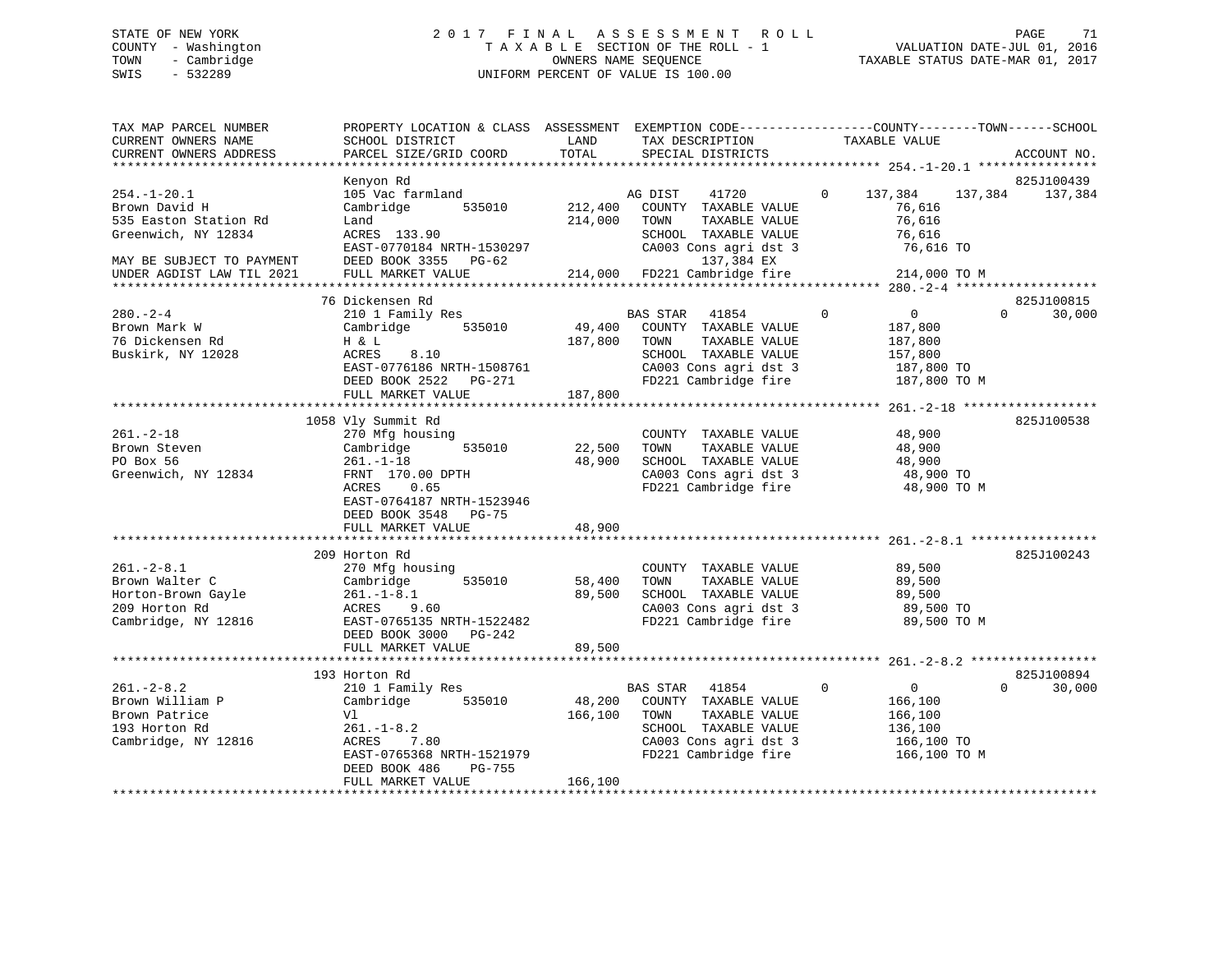| STATE OF NEW YORK<br>COUNTY - Washington<br>- Cambridge<br>TOWN<br>SWIS<br>$-532289$                                               |                                                                                                                                                                                          |                                        | 2017 FINAL ASSESSMENT ROLL<br>TAXABLE SECTION OF THE ROLL - 1<br>OWNERS NAME SEQUENCE<br>UNIFORM PERCENT OF VALUE IS 100.00    | VALUATION DATE-JUL 01, 2016<br>TAXABLE STATUS DATE-MAR 01, 2017                 | PAGE<br>72                                |
|------------------------------------------------------------------------------------------------------------------------------------|------------------------------------------------------------------------------------------------------------------------------------------------------------------------------------------|----------------------------------------|--------------------------------------------------------------------------------------------------------------------------------|---------------------------------------------------------------------------------|-------------------------------------------|
| TAX MAP PARCEL NUMBER<br>CURRENT OWNERS NAME<br>CURRENT OWNERS ADDRESS<br>**********************                                   | PROPERTY LOCATION & CLASS ASSESSMENT EXEMPTION CODE---------------COUNTY-------TOWN-----SCHOOL<br>SCHOOL DISTRICT<br>PARCEL SIZE/GRID COORD                                              | LAND<br>TOTAL                          | TAX DESCRIPTION TAXABLE VALUE<br>SPECIAL DISTRICTS                                                                             |                                                                                 | ACCOUNT NO.                               |
| $261. - 2 - 28$<br>Brownell Brenda Marie<br>Linendoll Robyn<br>327 Brownell Rd<br>Cambridge, NY 12816                              | 327 Brownell Rd<br>210 1 Family Res<br>Cambridge 535010<br>H & L<br>$261. - 1 - 28$<br>FRNT 95.00 DPTH 260.00<br>ACRES 0.51 BANK 77<br>EAST-0763229 NRTH-1523608<br>DEED BOOK 2448 PG-25 | 128,900 TOWN                           | BAS STAR 41854<br>26,700 COUNTY TAXABLE VALUE<br>TAXABLE VALUE<br>SCHOOL TAXABLE VALUE                                         | $\Omega$<br>$\overline{0}$<br>128,900<br>128,900<br>98,900                      | 825J100249<br>$0 \t 30,000$               |
|                                                                                                                                    | FULL MARKET VALUE                                                                                                                                                                        | 128,900                                |                                                                                                                                |                                                                                 |                                           |
| $271. - 2 - 3.6$<br>Brownell Shannon M<br>Scully Jonathan<br>37 Rogers Ln<br>Cambridge, NY 12816                                   | 37 Rogers Ln<br>210 1 Family Res<br>Cambridge 535010<br>Sub lot E<br>FRNT 302.00 DPTH<br>ACRES 0.91<br>EAST-0771923 NRTH-1518910<br>DEED BOOK 3524 PG-145                                |                                        | COUNTY TAXABLE VALUE<br>25,300 TOWN<br>TAXABLE VALUE<br>52,800 SCHOOL TAXABLE VALUE                                            | 52,800<br>52,800<br>52,800<br>FD221 Cambridge fire 52,800 TO M                  |                                           |
|                                                                                                                                    | FULL MARKET VALUE                                                                                                                                                                        | 52,800                                 |                                                                                                                                |                                                                                 |                                           |
| $262. - 1 - 26$<br>Bruce Kevin John<br>Bruce Karen Patricia<br>379 County Route 60<br>Cambridge, NY 12816                          | 379 County Route 60<br>210 1 Family Res<br>Cambridge 535010<br>EAST-0772899 NRTH-1526274<br>DEED BOOK 834<br>PG-287                                                                      |                                        | BAS STAR 41854<br>31,400 COUNTY TAXABLE VALUE<br>203,100 TOWN<br>TAXABLE VALUE<br>SCHOOL TAXABLE VALUE<br>FD221 Cambridge fire | $\overline{0}$<br>$\Omega$<br>203,100<br>203,100<br>173,100<br>203,100 TO M     | 825J100441<br>$0 \qquad \qquad$<br>30,000 |
|                                                                                                                                    | FULL MARKET VALUE                                                                                                                                                                        | 203,100                                |                                                                                                                                |                                                                                 |                                           |
| 255.14-3-13<br>Bruce Thomas J<br>18 Perry Ln<br>Cambridge, NY 12816                                                                | 18 Perry Ln<br>210 1 Family Res<br>Cambridge 535010<br>H & L<br>$255. - 3 - 13$<br>ACRES<br>0.36<br>EAST-0785930 NRTH-1531644<br>DEED BOOK 2124 PG-85                                    | 22,700                                 | BAS STAR 41854<br>COUNTY TAXABLE VALUE<br>112,000 TOWN<br>TAXABLE VALUE<br>SCHOOL TAXABLE VALUE<br>FD221 Cambridge fire        | $\overline{0}$<br>$\mathbf{0}$<br>112,000<br>112,000<br>82,000<br>112,000 TO M  | 825J100465<br>$0 \t 30,000$               |
|                                                                                                                                    | FULL MARKET VALUE                                                                                                                                                                        | 112,000                                |                                                                                                                                |                                                                                 |                                           |
| $254. - 1 - 11$<br>Bruning Elena<br>259 Cobble Rd<br>Cambridge, NY 12816<br>MAY BE SUBJECT TO PAYMENT<br>UNDER AGDIST LAW TIL 2021 | 259 Cobble Rd<br>242 Rurl res&rec<br>535010<br>Cambridge<br>495/498<br>495/498<br>ACRES 102.00<br>TICT 1<br>EAST-0776545 NRTH-1531825<br>PG-86<br>DEED BOOK 753<br>FULL MARKET VALUE     | ***********<br>304,500 TOWN<br>304,500 | BAS STAR 41854<br>179,000 COUNTY TAXABLE VALUE<br>TAXABLE VALUE<br>SCHOOL TAXABLE VALUE<br>FD221 Cambridge fire                | $\overline{0}$<br>$\mathbf{0}$<br>304,500<br>304,500<br>274,500<br>304,500 TO M | 825J100397<br>$0 \qquad \qquad$<br>30,000 |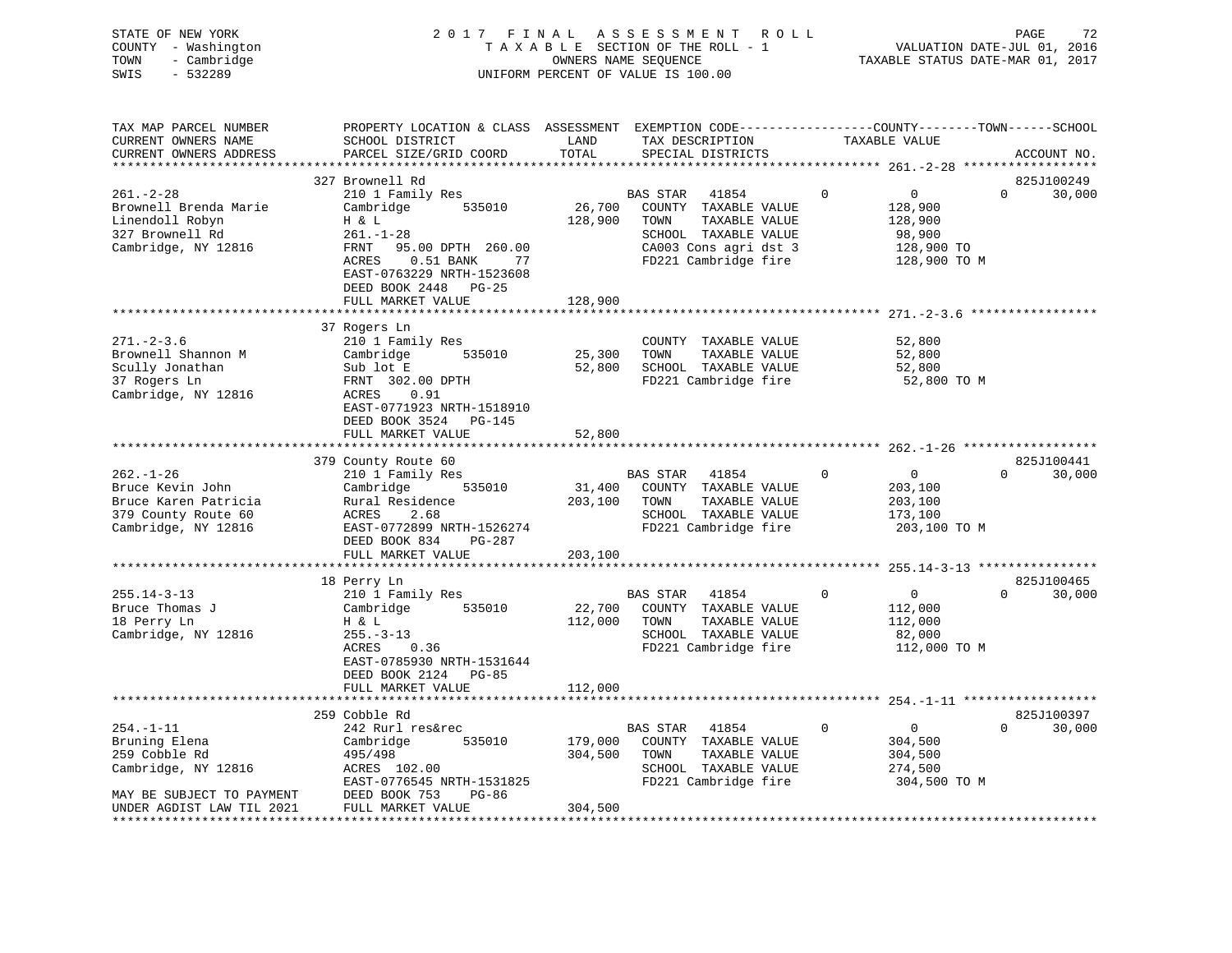# STATE OF NEW YORK 2 0 1 7 F I N A L A S S E S S M E N T R O L L PAGE 73 COUNTY - Washington T A X A B L E SECTION OF THE ROLL - 1 VALUATION DATE-JUL 01, 2016 TOWN - Cambridge OWNERS NAME SEQUENCE TAXABLE STATUS DATE-MAR 01, 2017 SWIS - 532289 UNIFORM PERCENT OF VALUE IS 100.00

| TAX MAP PARCEL NUMBER     | PROPERTY LOCATION & CLASS ASSESSMENT EXEMPTION CODE----------------COUNTY-------TOWN-----SCHOOL |         |                           |              |                |          |             |
|---------------------------|-------------------------------------------------------------------------------------------------|---------|---------------------------|--------------|----------------|----------|-------------|
| CURRENT OWNERS NAME       | SCHOOL DISTRICT                                                                                 | LAND    | TAX DESCRIPTION           |              | TAXABLE VALUE  |          |             |
| CURRENT OWNERS ADDRESS    | PARCEL SIZE/GRID COORD                                                                          | TOTAL   | SPECIAL DISTRICTS         |              |                |          | ACCOUNT NO. |
|                           |                                                                                                 |         |                           |              |                |          |             |
|                           | 259 Stevenson Rd                                                                                |         |                           |              |                |          | 825J100483  |
| $246. - 1 - 22$           | 242 Rurl res&rec                                                                                |         | AG DIST<br>41720          | $\Omega$     | 92,204         | 92,204   | 92,204      |
| Brushett Lauren           | Cambridge<br>535010                                                                             |         | 41854<br>190,000 BAS STAR | $\Omega$     | $\overline{0}$ | $\Omega$ | 30,000      |
| Brushett David            | Farm                                                                                            | 290,300 | COUNTY TAXABLE VALUE      |              | 198,096        |          |             |
| 259 Stevenson Rd          | ACRES 100.00                                                                                    |         | TOWN<br>TAXABLE VALUE     |              | 198,096        |          |             |
| PO Box 149                | EAST-0778814 NRTH-1537923                                                                       |         | SCHOOL TAXABLE VALUE      |              | 168,096        |          |             |
| Greenwich, NY 12834       | DEED BOOK 951<br>PG-264                                                                         |         | CA005 Cons agri dst 5     |              | 198,096 TO     |          |             |
|                           | FULL MARKET VALUE                                                                               | 290,300 | 92,204 EX                 |              |                |          |             |
| MAY BE SUBJECT TO PAYMENT |                                                                                                 |         | FD221 Cambridge fire      |              | 290,300 TO M   |          |             |
| UNDER AGDIST LAW TIL 2021 |                                                                                                 |         |                           |              |                |          |             |
|                           |                                                                                                 |         |                           |              |                |          |             |
|                           | Stump Church Rd                                                                                 |         |                           |              |                |          | 825J100641  |
| $254. -1 - 22$            | 314 Rural vac<10                                                                                |         | AG DIST<br>41720          | $\mathbf{0}$ | 15,659         | 15,659   | 15,659      |
| Buckley Abdon             | 535010                                                                                          | 16,500  |                           |              | 841            |          |             |
| Buckley Mary Jane         | Cambridge                                                                                       |         | COUNTY TAXABLE VALUE      |              | 841            |          |             |
|                           | Land/well                                                                                       | 16,500  | TOWN<br>TAXABLE VALUE     |              |                |          |             |
| 54 Scully Ln              | ACRES<br>2.40                                                                                   |         | SCHOOL TAXABLE VALUE      |              | 841            |          |             |
| Greenwich, NY 12834       | EAST-0768247 NRTH-1530037                                                                       |         | CA003 Cons agri dst 3     |              | 841 TO         |          |             |
|                           | DEED BOOK 591<br>PG-245                                                                         |         | 15,659 EX                 |              |                |          |             |
| MAY BE SUBJECT TO PAYMENT | FULL MARKET VALUE                                                                               | 16,500  | FD221 Cambridge fire      |              | 16,500 TO M    |          |             |
| UNDER AGDIST LAW TIL 2021 |                                                                                                 |         |                           |              |                |          |             |
|                           |                                                                                                 |         |                           |              |                |          |             |
|                           | County Route 60                                                                                 |         |                           |              |                |          | 825J100594  |
| $262. - 1 - 24$           | 322 Rural vac>10                                                                                |         | AG DIST<br>41720          | $\Omega$     | 75,776         | 75,776   | 75,776      |
| Buckley Abdon             | Cambridge<br>535010                                                                             | 92,800  | COUNTY TAXABLE VALUE      |              | 17,024         |          |             |
| Buckley Mary Jane         | ACRES 41.40                                                                                     | 92,800  | TOWN<br>TAXABLE VALUE     |              | 17,024         |          |             |
| 54 Scully Ln              | EAST-0770564 NRTH-1525253                                                                       |         | SCHOOL TAXABLE VALUE      |              | 17,024         |          |             |
| Greenwich, NY 12834       | DEED BOOK 614<br>$PG-264$                                                                       |         | CA003 Cons agri dst 3     |              | 17,024 TO      |          |             |
|                           | FULL MARKET VALUE                                                                               | 92,800  | 75,776 EX                 |              |                |          |             |
| MAY BE SUBJECT TO PAYMENT |                                                                                                 |         | FD221 Cambridge fire      |              | 92,800 TO M    |          |             |
| UNDER AGDIST LAW TIL 2021 |                                                                                                 |         |                           |              |                |          |             |
|                           |                                                                                                 |         |                           |              |                |          |             |
|                           | Stump Church Rd                                                                                 |         |                           |              |                |          | 825J100835  |
| $254. - 1 - 20.2$         | 312 Vac w/imprv                                                                                 |         | AG DIST<br>41720          | $\mathbf 0$  | 56,806         | 56,806   | 56,806      |
| Buckley Abdon J           | Cambridge<br>535010                                                                             | 64,600  | COUNTY TAXABLE VALUE      |              | 7,894          |          |             |
| Buckley Mary Jane         | Land/barns                                                                                      | 64,700  | TOWN<br>TAXABLE VALUE     |              | 7,894          |          |             |
| 54 Scully Ln              | ACRES 19.00                                                                                     |         | SCHOOL<br>TAXABLE VALUE   |              | 7,894          |          |             |
| Greenwich, NY 12834       | EAST-0768564 NRTH-1529335                                                                       |         | CA003 Cons agri dst 3     |              | 7,894 TO       |          |             |
|                           | DEED BOOK 454<br>PG-955                                                                         |         | 56,806 EX                 |              |                |          |             |
| MAY BE SUBJECT TO PAYMENT | FULL MARKET VALUE                                                                               | 64,700  | FD221 Cambridge fire      |              | 64,700 TO M    |          |             |
| UNDER AGDIST LAW TIL 2021 |                                                                                                 |         |                           |              |                |          |             |
| **********************    |                                                                                                 |         |                           |              |                |          |             |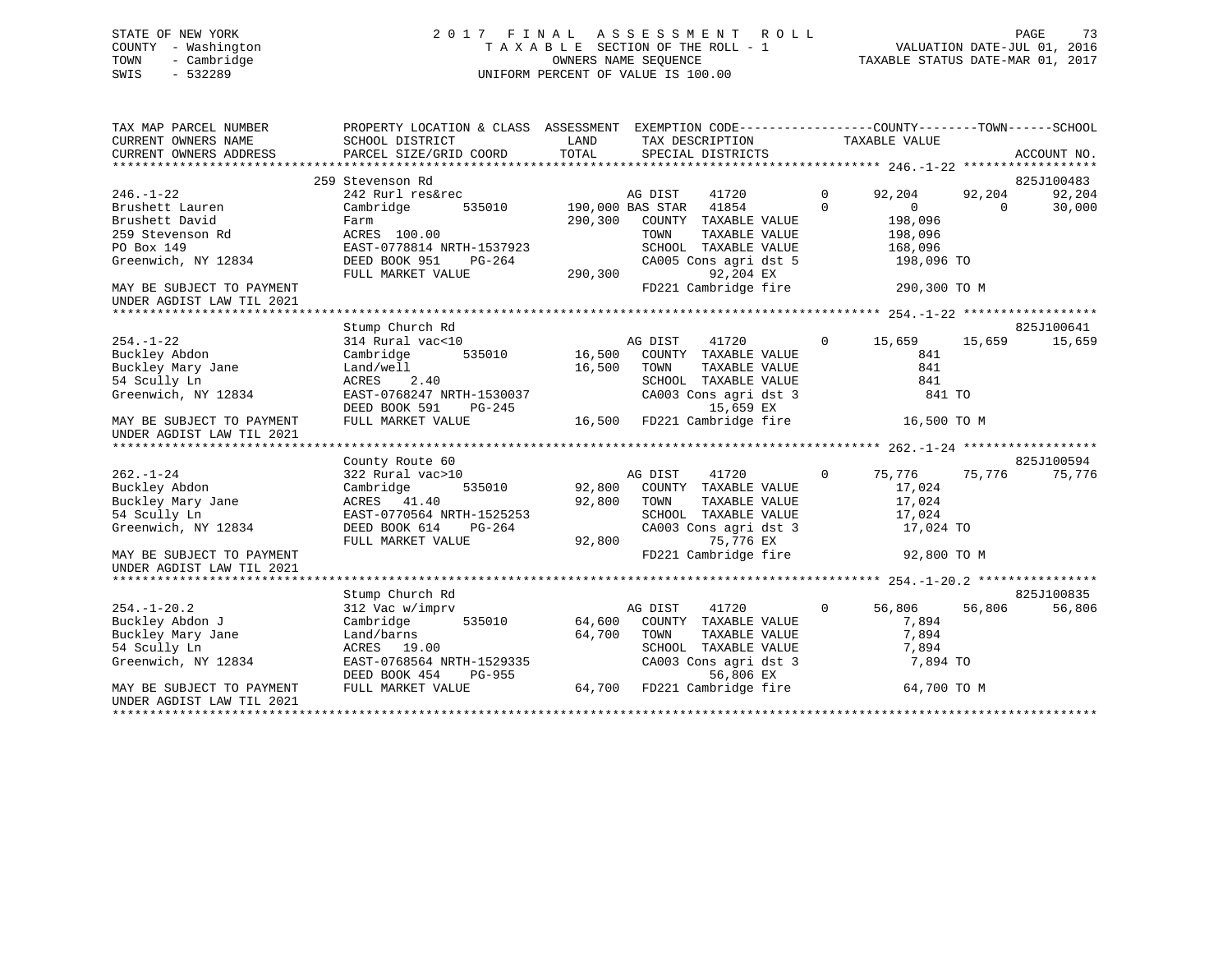# STATE OF NEW YORK 2 0 1 7 F I N A L A S S E S S M E N T R O L L PAGE 74 COUNTY - Washington T A X A B L E SECTION OF THE ROLL - 1 VALUATION DATE-JUL 01, 2016 TOWN - Cambridge OWNERS NAME SEQUENCE TAXABLE STATUS DATE-MAR 01, 2017 SWIS - 532289 UNIFORM PERCENT OF VALUE IS 100.00

| TAX MAP PARCEL NUMBER<br>CURRENT OWNERS NAME<br>CURRENT OWNERS ADDRESS | PROPERTY LOCATION & CLASS ASSESSMENT EXEMPTION CODE----------------COUNTY-------TOWN------SCHOOL<br>SCHOOL DISTRICT<br>PARCEL SIZE/GRID COORD | <b>LAND</b><br>TOTAL | TAX DESCRIPTION TAXABLE VALUE SPECIAL DISTRICTS                                        |                   |                            | ACCOUNT NO. |
|------------------------------------------------------------------------|-----------------------------------------------------------------------------------------------------------------------------------------------|----------------------|----------------------------------------------------------------------------------------|-------------------|----------------------------|-------------|
|                                                                        |                                                                                                                                               |                      |                                                                                        |                   |                            |             |
|                                                                        | Kenyon Rd                                                                                                                                     |                      |                                                                                        |                   |                            | 825J100255  |
| $254. - 1 - 29$                                                        | 105 Vac farmland                                                                                                                              |                      | AG DIST<br>41720                                                                       | 0 46,481 46,481   |                            | 46,481      |
| Buckley Abdon J                                                        | Greenwich<br>533401                                                                                                                           | 53,900               | COUNTY TAXABLE VALUE                                                                   |                   | 7,419                      |             |
| Buckley Mary Jane                                                      | Land                                                                                                                                          | 53,900               | TOWN<br>TAXABLE VALUE                                                                  |                   | 7,419                      |             |
| 54 Scully Ln                                                           | ACRES 21.20                                                                                                                                   |                      | SCHOOL TAXABLE VALUE                                                                   | 7,419             |                            |             |
| Greenwich, NY 12834                                                    |                                                                                                                                               |                      |                                                                                        |                   | 7,419 TO                   |             |
|                                                                        |                                                                                                                                               |                      |                                                                                        |                   |                            |             |
| MAY BE SUBJECT TO PAYMENT<br>UNDER AGDIST LAW TIL 2021                 | ACRES 21.20<br>EAST-0769021 NRTH-1533457 CA003 Cons agri dst 3<br>DEED BOOK 426 PG-246 45<br>FULL MARKET VALUE 53,900 FD221 Cambridge fire    |                      |                                                                                        |                   | 53,900 TO M                |             |
|                                                                        |                                                                                                                                               |                      |                                                                                        |                   |                            |             |
|                                                                        | 54 Scully Ln<br>SCULLY Ln<br>31 PCT OF VALUE USED FOR EXEMPTION PURPOSES<br>20 DIET - 11200                                                   |                      |                                                                                        |                   | SES 825<br>120,808 120,808 | 825J100254  |
| $261 - 2 - 2$                                                          |                                                                                                                                               |                      |                                                                                        |                   |                            | 120,808     |
| Buckley Abdon J                                                        | Cambridge                                                                                                                                     |                      | 535010 179,100 AGED-ALL 41800                                                          | $\overline{0}$    | 31,403 31,403              | 31,403      |
| 54 Scully Ln                                                           | Ag Commit 707/162                                                                                                                             |                      | 202,600 ENH STAR 41834 0                                                               |                   | $0$<br>50,389              | 50,389      |
| Greenwich, NY 12834                                                    |                                                                                                                                               |                      | COUNTY TAXABLE VALUE                                                                   |                   |                            |             |
|                                                                        |                                                                                                                                               |                      | TOWN TAXABLE VALUE 50,389<br>SCHOOL TAXABLE VALUE 0<br>CA003 Cons agri dst 3 81,792 TO |                   |                            |             |
| MAY BE SUBJECT TO PAYMENT                                              |                                                                                                                                               |                      |                                                                                        |                   |                            |             |
| UNDER AGDIST LAW TIL 2021                                              |                                                                                                                                               |                      |                                                                                        |                   |                            |             |
|                                                                        | 261.-1-2<br>261.-1-2<br>EAST-0766982 NRTH-1529607<br>DEED BOOK 430 PG-317 CA00<br>FIILL MARKET VALUE 202,600 FD2                              |                      | 120,808 EX<br>120,808 EX<br>FD221 Cambridge fire 202,600 TO M                          |                   |                            |             |
|                                                                        |                                                                                                                                               |                      |                                                                                        |                   |                            |             |
|                                                                        |                                                                                                                                               |                      |                                                                                        |                   |                            |             |
|                                                                        | Tinque Rd                                                                                                                                     |                      |                                                                                        |                   |                            | 825J100300  |
| $261. - 2 - 5$                                                         | 105 Vac farmland                                                                                                                              |                      | AG DIST<br>41720                                                                       | $\overline{0}$    | 56,124 56,124              | 56,124      |
| Buckley Abdon J                                                        | 535010 85,100<br>Cambridge                                                                                                                    |                      | COUNTY TAXABLE VALUE                                                                   | 28,976            |                            |             |
| Buckley Mary                                                           | Vac Land                                                                                                                                      | 85,100               | TOWN<br>TAXABLE VALUE                                                                  | 28,976            |                            |             |
| 54 Scully Ln                                                           | Ag Commit 707/162<br>261.-1-5<br>ACRES 44.10<br>EAST-0769023 NRTH-1523083                                                                     |                      | SCHOOL TAXABLE VALUE                                                                   | 28,976            |                            |             |
| Greenwich, NY 12834                                                    |                                                                                                                                               |                      | CA003 Cons agri dst 3 28,976 TO                                                        |                   |                            |             |
|                                                                        |                                                                                                                                               |                      | 56,124 EX                                                                              |                   |                            |             |
| MAY BE SUBJECT TO PAYMENT                                              |                                                                                                                                               |                      | FD221 Cambridge fire 35,100 TO M                                                       |                   |                            |             |
| UNDER AGDIST LAW TIL 2021                                              | DEED BOOK 500<br>PG-947                                                                                                                       |                      |                                                                                        |                   |                            |             |
|                                                                        |                                                                                                                                               |                      |                                                                                        |                   |                            |             |
|                                                                        |                                                                                                                                               |                      |                                                                                        |                   |                            |             |
|                                                                        | Tinque Rd N/OFF                                                                                                                               |                      |                                                                                        |                   |                            |             |
| $261 - 2 - 5.3$                                                        | 105 Vac farmland                                                                                                                              |                      | 41720<br>AG DIST                                                                       | $\sim$ 0<br>5,024 | 5,024                      | 5,024       |
| Buckley Abdon J                                                        | Cambridge 535010 6,900                                                                                                                        |                      | COUNTY TAXABLE VALUE                                                                   |                   | 1,876                      |             |
| Buckley Mary<br>54 Scully Ln                                           | $1$ ot #3                                                                                                                                     | 6,900                | TOWN<br>TAXABLE VALUE<br>SCHOOL TAXABLE VALUE                                          |                   | 1,876<br>1,876             |             |
|                                                                        | $261 - 1 - 5.3$                                                                                                                               |                      |                                                                                        |                   |                            |             |
| Greenwch, NY 12834                                                     |                                                                                                                                               |                      | CA003 Cons agri dst 3<br>5,024 EX                                                      |                   | 1,876 TO                   |             |
| MAY BE SUBJECT TO PAYMENT                                              | 261.-1-5.3<br>ACRES 4.69<br>EAST-0769106 NRTH-1525361<br>DEED BOOK 500 PG-947                                                                 |                      | FD221 Cambridge fire 6,900 TO M                                                        |                   |                            |             |
| UNDER AGDIST LAW TIL 2021                                              | FULL MARKET VALUE                                                                                                                             | 6,900                |                                                                                        |                   |                            |             |
|                                                                        |                                                                                                                                               |                      |                                                                                        |                   |                            |             |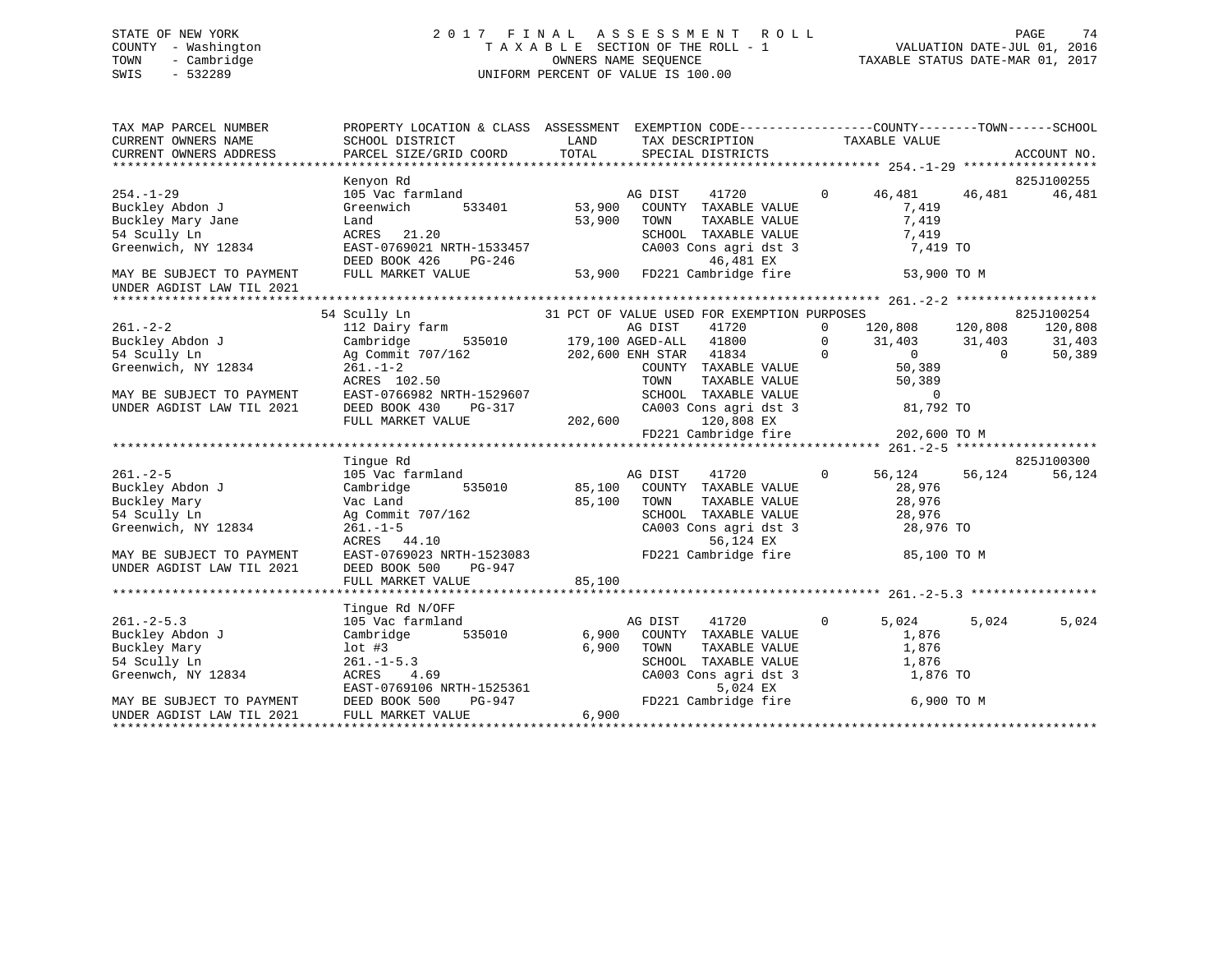| STATE OF NEW YORK<br>COUNTY - Washington<br>- Cambridge<br>TOWN<br>SWIS<br>$-532289$ |                                                                     |               | 2017 FINAL ASSESSMENT ROLL<br>TAXABLE SECTION OF THE ROLL - 1<br>OWNERS NAME SEQUENCE<br>UNIFORM PERCENT OF VALUE IS 100.00 | PAGE<br>75<br>VALUATION DATE-JUL 01, 2016<br>TAXABLE STATUS DATE-MAR 01, 2017                                                  |
|--------------------------------------------------------------------------------------|---------------------------------------------------------------------|---------------|-----------------------------------------------------------------------------------------------------------------------------|--------------------------------------------------------------------------------------------------------------------------------|
| TAX MAP PARCEL NUMBER<br>CURRENT OWNERS NAME<br>CURRENT OWNERS ADDRESS               | SCHOOL DISTRICT<br>PARCEL SIZE/GRID COORD                           | LAND<br>TOTAL | TAX DESCRIPTION<br>SPECIAL DISTRICTS                                                                                        | PROPERTY LOCATION & CLASS ASSESSMENT EXEMPTION CODE---------------COUNTY-------TOWN-----SCHOOL<br>TAXABLE VALUE<br>ACCOUNT NO. |
|                                                                                      |                                                                     |               |                                                                                                                             |                                                                                                                                |
|                                                                                      | 1084 Vly Summit Rd                                                  |               |                                                                                                                             | 825J100366                                                                                                                     |
| $261. -2 - 12$<br>Buckley Abdon James Jr                                             | 210 1 Family Res<br>Cambridge 535010                                | 38,000 TOWN   | COUNTY TAXABLE VALUE<br>TAXABLE VALUE                                                                                       | 133,000<br>133,000                                                                                                             |
| 1084 Vly Summit Rd                                                                   | Trailer & Lot                                                       |               | 133,000 SCHOOL TAXABLE VALUE                                                                                                |                                                                                                                                |
| Greenwich, NY 12834                                                                  | $261. - 1 - 12$                                                     |               | FD221 Cambridge fire                                                                                                        | 133,000<br>133,000 TO M                                                                                                        |
|                                                                                      | ACRES<br>2.60<br>EAST-0764654 NRTH-1524480<br>DEED BOOK 3485 PG-339 |               |                                                                                                                             |                                                                                                                                |
|                                                                                      | FULL MARKET VALUE                                                   | 133,000       |                                                                                                                             |                                                                                                                                |
|                                                                                      | Belle Rd/s Off                                                      |               |                                                                                                                             | 825J100636                                                                                                                     |
| $280. - 1 - 8$                                                                       | 322 Rural vac>10                                                    |               | COUNTY TAXABLE VALUE                                                                                                        | 8,700                                                                                                                          |
| Buckley Dorothy                                                                      | 535010<br>Cambridge                                                 | 8,700         | TOWN<br>TAXABLE VALUE                                                                                                       | 8,700                                                                                                                          |
| 372 New Salem Rd                                                                     |                                                                     |               | 8,700 SCHOOL TAXABLE VALUE                                                                                                  | 8,700                                                                                                                          |
| Voorheesville, NY 12186                                                              | Vac Land<br>ACRES 11.30<br>FACT 2551111                             |               |                                                                                                                             |                                                                                                                                |
|                                                                                      | EAST-0774613 NRTH-1510838                                           |               |                                                                                                                             | CA003 Cons agri dst 3 8,700 TO<br>FD221 Cambridge fire 8,700 TO M                                                              |
|                                                                                      | DEED BOOK 952<br>PG-212                                             |               |                                                                                                                             |                                                                                                                                |
|                                                                                      | FULL MARKET VALUE                                                   | 8,700         |                                                                                                                             |                                                                                                                                |
|                                                                                      |                                                                     |               |                                                                                                                             |                                                                                                                                |
|                                                                                      | County Route 59                                                     |               |                                                                                                                             | 825J100524                                                                                                                     |
| $262. - 1 - 13$                                                                      | 312 Vac w/imprv                                                     |               | AG DIST 41720                                                                                                               | 140,105<br>140,105 140,105<br>$\overline{0}$                                                                                   |
| Buckley James                                                                        | 535010<br>Cambridge                                                 |               | 198,900 COUNTY TAXABLE VALUE                                                                                                | 65,895                                                                                                                         |
| 54 Scully Ln<br>Greenwich, NY 12834                                                  | sub lot 1<br>919/70                                                 | 206,000       | TOWN<br>TAXABLE VALUE<br>SCHOOL TAXABLE VALUE                                                                               | 65,895<br>65,895                                                                                                               |
|                                                                                      | $ACRES$ 129.90                                                      |               | CA003 Cons agri dst 3                                                                                                       | 65,895 TO                                                                                                                      |
| MAY BE SUBJECT TO PAYMENT                                                            | EAST-0776045 NRTH-1522097                                           |               | 140,105 EX                                                                                                                  |                                                                                                                                |
| UNDER AGDIST LAW TIL 2021                                                            | DEED BOOK 891 PG-73                                                 |               | FD221 Cambridge fire                                                                                                        | 206,000 TO M                                                                                                                   |
|                                                                                      | FULL MARKET VALUE                                                   | 206,000       |                                                                                                                             |                                                                                                                                |
|                                                                                      | ************************                                            |               |                                                                                                                             |                                                                                                                                |
|                                                                                      | 14 Mead Rd                                                          |               |                                                                                                                             |                                                                                                                                |
| $288. - 1 - 31.2$                                                                    | 312 Vac w/imprv                                                     |               | COUNTY TAXABLE VALUE                                                                                                        | 10,600                                                                                                                         |
| Bugbee Donald                                                                        | Hoosic Valley 384201                                                | 10,100        | TOWN<br>TAXABLE VALUE                                                                                                       | 10,600                                                                                                                         |
|                                                                                      | Hoosic<br>ACRES<br>1.01                                             |               | 10,600 SCHOOL TAXABLE VALUE                                                                                                 | 10,600<br>10,600                                                                                                               |
| Bugbec Lessen<br>Bugbee Trista<br>11 Moad Rd                                         | EAST-0757228 NRTH-1499037                                           |               | CA003 Cons agri dst 3                                                                                                       | 10,600 TO                                                                                                                      |
| Johnsonville, NY 12094 DEED BOOK 2126 PG-44                                          |                                                                     |               | FD221 Cambridge fire                                                                                                        | 10,600 TO M                                                                                                                    |
|                                                                                      | FULL MARKET VALUE                                                   | 10,600        |                                                                                                                             |                                                                                                                                |
|                                                                                      |                                                                     |               |                                                                                                                             |                                                                                                                                |
|                                                                                      | 27 Mead Rd                                                          |               |                                                                                                                             |                                                                                                                                |
|                                                                                      | 242 Rurl res&rec                                                    |               | BAS STAR 41854                                                                                                              | $\mathbf 0$<br>$\overline{0}$<br>0<br>30,000                                                                                   |
| 288.-1-30.1<br>Bugbee Donald J<br>Cos Trista L                                       | Hoosic Valley 384201                                                |               | 70,300 COUNTY TAXABLE VALUE                                                                                                 | 241,900                                                                                                                        |
|                                                                                      | House & Land<br>ACRES 10.16                                         |               | 241,900 TOWN<br>TAXABLE VALUE                                                                                               | 241,900                                                                                                                        |
|                                                                                      | ACRES 10.16                                                         |               | SCHOOL TAXABLE VALUE                                                                                                        | 211,900                                                                                                                        |
| Johnsonville, NY 12094                                                               | EAST-0756479 NRTH-1499455<br>DEED BOOK 813<br>PG-272                |               | CA003 Cons agri dst 3<br>FD221 Cambridge fire                                                                               | 241,900 TO<br>241,900 TO M                                                                                                     |
|                                                                                      | FULL MARKET VALUE                                                   | 241,900       |                                                                                                                             |                                                                                                                                |
|                                                                                      |                                                                     |               |                                                                                                                             |                                                                                                                                |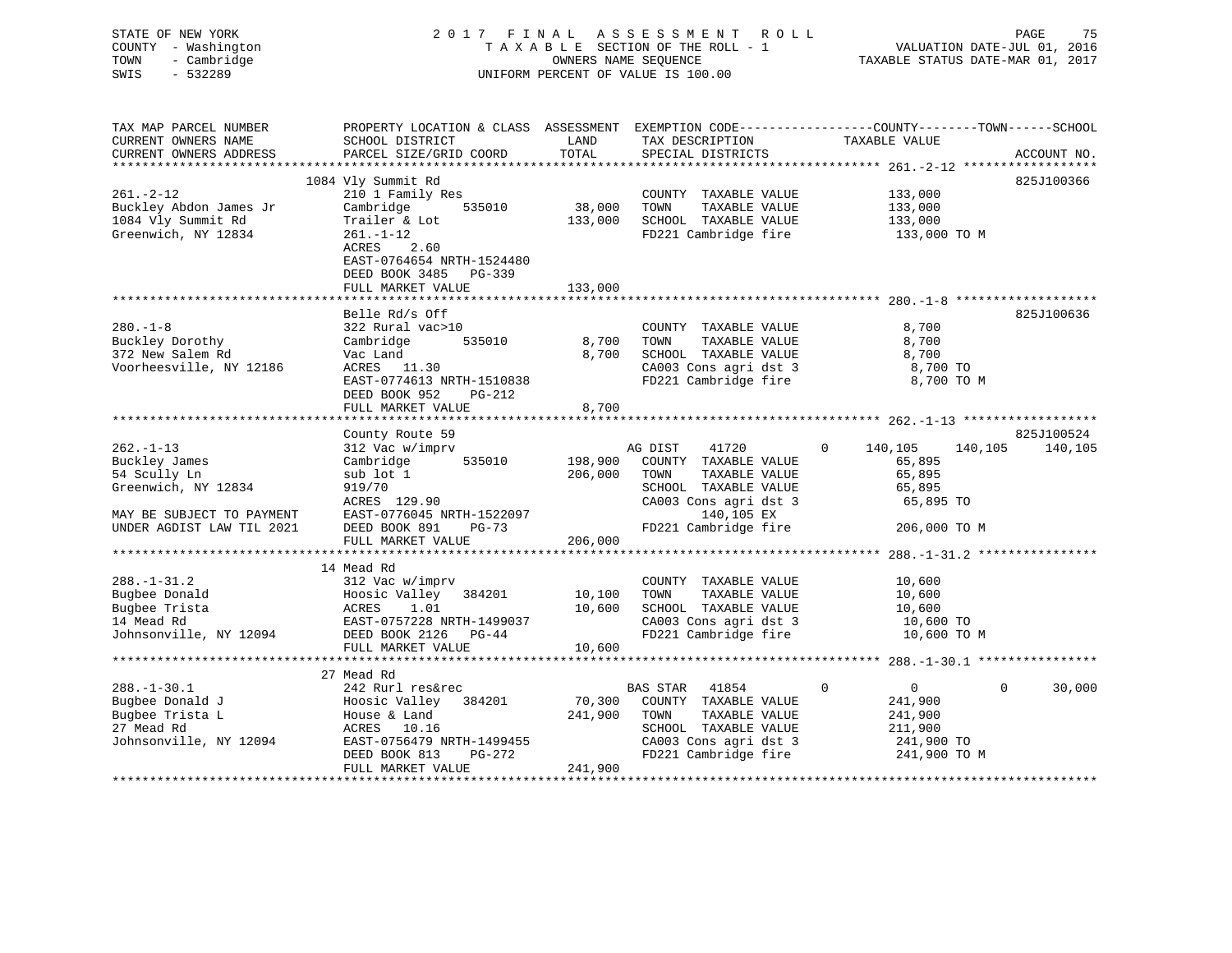| STATE OF NEW YORK<br>COUNTY - Washington<br>- Cambridge<br>TOWN<br>$-532289$<br>SWIS                                                 |                                                                                                                                                          | 2017 FINAL ASSESSMENT ROLL<br>TAXABLE SECTION OF THE ROLL - 1<br>OWNERS NAME SEOUENCE<br>UNIFORM PERCENT OF VALUE IS 100.00                                                                                                                                              | PAGE<br>76<br>ROLL - 1<br>TAXABLE STATUS DATE-MAR 01, 2017<br>TAXABLE STATUS DATE-MAR 01, 2017                                                                                                                                                                                                                |
|--------------------------------------------------------------------------------------------------------------------------------------|----------------------------------------------------------------------------------------------------------------------------------------------------------|--------------------------------------------------------------------------------------------------------------------------------------------------------------------------------------------------------------------------------------------------------------------------|---------------------------------------------------------------------------------------------------------------------------------------------------------------------------------------------------------------------------------------------------------------------------------------------------------------|
| TAX MAP PARCEL NUMBER<br>CURRENT OWNERS NAME<br>CURRENT OWNERS ADDRESS                                                               | SCHOOL DISTRICT<br>PARCEL SIZE/GRID COORD                                                                                                                | LAND<br>TAX DESCRIPTION<br>SPECIAL DISTRICTS<br>TOTAL                                                                                                                                                                                                                    | PROPERTY LOCATION & CLASS ASSESSMENT EXEMPTION CODE---------------COUNTY-------TOWN------SCHOOL<br>TAXABLE VALUE<br>ACCOUNT NO.                                                                                                                                                                               |
| $271. - 2 - 9$<br>Bullard Robert K<br>70 East St<br>South Salem, NY 10590                                                            | 949 County Route 59<br>210 1 Family Res<br>Cambridge<br>H & L<br>395/604<br>2.75<br>ACRES<br>EAST-0773201 NRTH-1519349<br>DEED BOOK 3482<br>PG-246       | COUNTY TAXABLE VALUE<br>535010 38,800<br>TAXABLE VALUE<br>TOWN<br>SCHOOL TAXABLE VALUE<br>242,800<br>FD221 Cambridge fire                                                                                                                                                | 825J100265<br>242,800<br>242,800<br>242,800<br>242,800 TO M                                                                                                                                                                                                                                                   |
|                                                                                                                                      | FULL MARKET VALUE                                                                                                                                        | 242,800                                                                                                                                                                                                                                                                  |                                                                                                                                                                                                                                                                                                               |
| $271. - 2 - 16$<br>Bump Richard G<br>Kelleher Vincent F<br>PO Box 341<br>Cambridge, NY 12816                                         | 940 County Route 59<br>210 1 Family Res<br>Cambridge<br>535010<br>H & L<br>ACRES<br>3.00<br>EAST-0773363 NRTH-1518826<br>DEED BOOK 854 PG-212            | $\overline{0}$<br>BAS STAR 41854<br>34,000 COUNTY TAXABLE VALUE<br>295,400 TOWN<br>TAXABLE VALUE<br>SCHOOL TAXABLE VALUE<br>CA003 Cons agri dst 3 1995,400 TO<br>FD221 Cambridge fire 1995,400 TO                                                                        | 825J100568<br>30,000<br>$\overline{0}$<br>$\Omega$<br>295,400<br>295,400<br>265,400<br>295,400 TO M                                                                                                                                                                                                           |
|                                                                                                                                      | FULL MARKET VALUE                                                                                                                                        | 295,400                                                                                                                                                                                                                                                                  |                                                                                                                                                                                                                                                                                                               |
| $288. - 1 - 15.1$<br>Burgoyne Linda M<br>98 Durfee Rd<br>Buskirk, NY 12028<br>MAY BE SUBJECT TO PAYMENT<br>UNDER AGDIST LAW TIL 2021 | 98 Durfee Rd<br>242 Rurl res&rec<br>Cambridge<br>535010<br>Lot 1<br>ACRES 15.83<br>EAST-0766110 NRTH-1499644<br>DEED BOOK 2336 PG-3<br>FULL MARKET VALUE | 44 PCT OF VALUE USED FOR EXEMPTION PURPOSES<br>41720<br>AG DIST<br>81,700 AGED-CO<br>41802<br>241,600 AGED-TOWN 41803<br>AGED-SCH<br>41804<br>41834<br>ENH STAR<br>COUNTY TAXABLE VALUE<br>241,600 TOWN<br>TAXABLE VALUE<br>SCHOOL TAXABLE VALUE<br>FD221 Cambridge fire | 825J100958<br>$0 \qquad \qquad$<br>31,860<br>31,860<br>31,860<br>$\overline{0}$<br>53,152<br>$\overline{0}$<br>$\Omega$<br>$\overline{0}$<br>26,576<br>$\begin{matrix} 0&&&&0\\ &&&0\\ 0&&&&0\\ &&&0 \end{matrix}$<br>$\Omega$<br>10,630<br>65,500<br>$\cap$<br>156,588<br>183,164<br>133,610<br>241,600 TO M |
|                                                                                                                                      |                                                                                                                                                          |                                                                                                                                                                                                                                                                          |                                                                                                                                                                                                                                                                                                               |
| $255.14 - 3 - 4$                                                                                                                     | 6 Content Farm Rd<br>210 1 Family Res                                                                                                                    | COUNTY TAXABLE VALUE                                                                                                                                                                                                                                                     | 825L100553<br>182,000                                                                                                                                                                                                                                                                                         |

| $255.14 - 3 - 4$    | 210 1 Family Res          |         | TAXABLE VALUE<br>COUNTY | 182,000      |
|---------------------|---------------------------|---------|-------------------------|--------------|
| Burr Adam Patrick   | Cambridge<br>535010       | 34,000  | TOWN<br>TAXABLE VALUE   | 182,000      |
| Skellie Rachel      | H & L                     | 182,000 | TAXABLE VALUE<br>SCHOOL | 182,000      |
| 6 Content Farm Rd   | Ref 390/42                |         | CA005 Cons agri dst 5   | 182,000 TO   |
| Cambridge, NY 12816 | $255. - 3 - 4$            |         | FD221 Cambridge fire    | 182,000 TO M |
|                     | 1.80<br>ACRES             |         |                         |              |
|                     | EAST-0786216 NRTH-1532952 |         |                         |              |
|                     | DEED BOOK 3533<br>PG-134  |         |                         |              |
|                     | FULL MARKET VALUE         | 182,000 |                         |              |
|                     |                           |         |                         |              |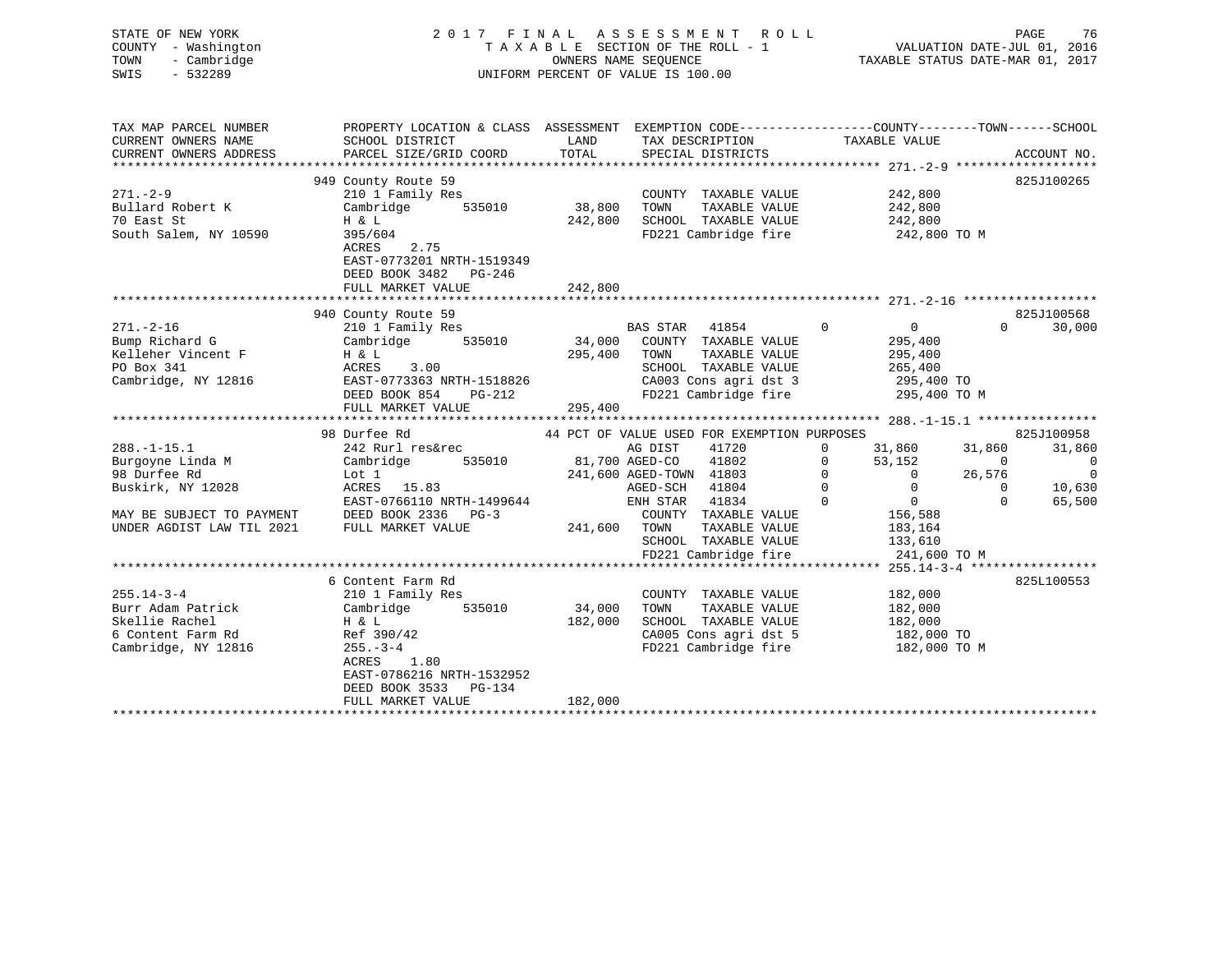| STATE OF NEW YORK   | 2017 FINAL ASSESSMENT ROLL         | 77<br>PAGE                       |
|---------------------|------------------------------------|----------------------------------|
| COUNTY - Washington | TAXABLE SECTION OF THE ROLL - 1    | VALUATION DATE-JUL 01, 2016      |
| TOWN<br>- Cambridge | OWNERS NAME SEOUENCE               | TAXABLE STATUS DATE-MAR 01, 2017 |
| SWIS<br>- 532289    | UNIFORM PERCENT OF VALUE IS 100.00 |                                  |
|                     |                                    |                                  |

| TAX MAP PARCEL NUMBER               | PROPERTY LOCATION & CLASS ASSESSMENT EXEMPTION CODE----------------COUNTY-------TOWN-----SCHOOL |         |                                   |              |                                                                              |                |                |
|-------------------------------------|-------------------------------------------------------------------------------------------------|---------|-----------------------------------|--------------|------------------------------------------------------------------------------|----------------|----------------|
| CURRENT OWNERS NAME                 | SCHOOL DISTRICT                                                                                 | LAND    | TAX DESCRIPTION                   |              | TAXABLE VALUE                                                                |                |                |
| CURRENT OWNERS ADDRESS              | PARCEL SIZE/GRID COORD                                                                          | TOTAL   | SPECIAL DISTRICTS                 |              |                                                                              |                | ACCOUNT NO.    |
|                                     |                                                                                                 |         |                                   |              |                                                                              |                |                |
|                                     | 66 DeMarco Ln                                                                                   |         |                                   |              |                                                                              |                | 825J100974     |
| $271 - 3 - 7.3$                     | 210 1 Family Res                                                                                |         | VETWAR CTS 41120                  |              | $0 \qquad \qquad$<br>21,450 21,450                                           |                | 6,000          |
| Burr Charles P                      | Cambridge                                                                                       |         |                                   | $\Omega$     | 71,500 71,500                                                                |                | 20,000         |
| Burr Paula S                        | House & Land                                                                                    |         |                                   | $\mathbf{0}$ | 12,513                                                                       | $\overline{0}$ | $\overline{0}$ |
| 66 DeMarco Ln                       | ACRES<br>2.00                                                                                   |         |                                   | $\bigcirc$   | $\overline{0}$                                                               | $\Omega$       | 65,500         |
| Buskirk, NY 12028                   | EAST-0780125 NRTH-1517704                                                                       |         | COUNTY TAXABLE VALUE              |              | 37,537                                                                       |                |                |
|                                     | DEED BOOK 563<br>PG-151                                                                         |         | TOWN<br>TAXABLE VALUE             |              | 50,050                                                                       |                |                |
|                                     | FULL MARKET VALUE                                                                               |         | 143,000 SCHOOL TAXABLE VALUE      |              | 51,500                                                                       |                |                |
|                                     |                                                                                                 |         |                                   |              | CA003 Cons agri dst 3<br>The 143,000 TO<br>FD221 Cambridge fire 143,000 TO M |                |                |
|                                     |                                                                                                 |         |                                   |              |                                                                              |                |                |
|                                     |                                                                                                 |         |                                   |              |                                                                              |                |                |
|                                     | 71 Brownell Rd                                                                                  |         |                                   |              |                                                                              |                | 825J100540     |
| $270. - 1 - 32$                     | 210 1 Family Res                                                                                |         | BAS STAR 41854                    | $\mathbf 0$  | $\overline{0}$                                                               | $\Omega$       | 30,000         |
| Butch Mary T                        | 535010                                                                                          |         | 21,500 COUNTY TAXABLE VALUE       |              |                                                                              |                |                |
|                                     | Cambridge                                                                                       |         |                                   |              | 125,000                                                                      |                |                |
| 71 Brownell Rd                      | H & L                                                                                           |         | 125,000 TOWN<br>TAXABLE VALUE     |              | 125,000                                                                      |                |                |
| Cambridge, NY 12816                 | FRNT 133.00 DPTH 164.00                                                                         |         | SCHOOL TAXABLE VALUE              |              | 95,000<br>125,000 TO                                                         |                |                |
|                                     | 0.47 BANK 77<br>ACRES                                                                           |         | CA003 Cons agri dst 3             |              |                                                                              |                |                |
|                                     | EAST-0764200 NRTH-1517286                                                                       |         | FD221 Cambridge fire 125,000 TO M |              |                                                                              |                |                |
|                                     | DEED BOOK 744<br>PG-142                                                                         |         |                                   |              |                                                                              |                |                |
|                                     | FULL MARKET VALUE                                                                               | 125,000 |                                   |              |                                                                              |                |                |
|                                     |                                                                                                 |         |                                   |              |                                                                              |                |                |
|                                     | 719 County Route 60                                                                             |         |                                   |              |                                                                              |                | 825J100839     |
| $254. - 1 - 5.2$                    | 242 Rurl res&rec                                                                                |         | COUNTY TAXABLE VALUE              |              | 349,400                                                                      |                |                |
| Byron Paul J                        | Cambridge 535010                                                                                | 95,800  | TAXABLE VALUE<br>TOWN             |              | 349,400                                                                      |                |                |
| Byron Carol L                       | H&l                                                                                             | 349,400 | SCHOOL TAXABLE VALUE              |              | 349,400                                                                      |                |                |
| PO Box 146                          | ACRES 35.00                                                                                     |         | CA003 Cons agri dst 3             |              | 349,400 TO                                                                   |                |                |
| Greenwich, NY 12834                 | EAST-0772692 NRTH-1534805                                                                       |         | FD221 Cambridge fire              |              | 349,400 TO M                                                                 |                |                |
|                                     | DEED BOOK 775<br>$PG-161$                                                                       |         |                                   |              |                                                                              |                |                |
|                                     | FULL MARKET VALUE                                                                               | 349,400 |                                   |              |                                                                              |                |                |
|                                     |                                                                                                 |         |                                   |              |                                                                              |                |                |
|                                     | 174 English Rd                                                                                  |         |                                   |              |                                                                              |                |                |
| $262 - 2 - 12.3$                    | 322 Rural vac>10                                                                                |         | COUNTY TAXABLE VALUE              |              | 102,500                                                                      |                |                |
| Cambidge Wayne P                    | Cambridge 535010                                                                                | 102,500 | TAXABLE VALUE<br>TOWN             |              | 102,500                                                                      |                |                |
| 174 English Rd                      | Lot 2                                                                                           | 102,500 | SCHOOL TAXABLE VALUE              |              | 102,500                                                                      |                |                |
| Cambridge, NY 12816                 | ACRES 30.00                                                                                     |         | CA003 Cons agri dst 3             |              | 102,500 TO                                                                   |                |                |
|                                     | EAST-0777470 NRTH-1526634                                                                       |         | FD221 Cambridge fire              |              | 102,500 TO M                                                                 |                |                |
|                                     | DEED BOOK 3479 PG-179                                                                           |         |                                   |              |                                                                              |                |                |
|                                     | FULL MARKET VALUE                                                                               | 102,500 |                                   |              |                                                                              |                |                |
|                                     |                                                                                                 |         |                                   |              |                                                                              |                |                |
|                                     | Dr Brown Ln                                                                                     |         |                                   |              |                                                                              |                | 825J100240     |
| $255. - 1 - 6$                      | 322 Rural vac>10                                                                                |         | COUNTY TAXABLE VALUE 47,400       |              |                                                                              |                |                |
| Capetola Anthony A                  | Cambridge 535010                                                                                | 47,400  | TOWN<br>TAXABLE VALUE             |              | 47,400                                                                       |                |                |
|                                     |                                                                                                 |         |                                   |              |                                                                              |                |                |
| 2 Hillside Ave BldgC                | Land                                                                                            | 47,400  | SCHOOL TAXABLE VALUE 47,400       |              |                                                                              |                |                |
| Williston Park, NY 11596-2335 Lot 1 |                                                                                                 |         | CA005 Cons agri dst 5             |              | 47,400 TO<br>FD221 Cambridge fire 47,400 TO M                                |                |                |
|                                     | ACRES 10.18                                                                                     |         |                                   |              |                                                                              |                |                |
|                                     | EAST-0783842 NRTH-1534587                                                                       |         |                                   |              |                                                                              |                |                |
|                                     | PG-233<br>DEED BOOK 654                                                                         |         |                                   |              |                                                                              |                |                |
|                                     | FULL MARKET VALUE                                                                               | 47,400  |                                   |              |                                                                              |                |                |
|                                     |                                                                                                 |         |                                   |              |                                                                              |                |                |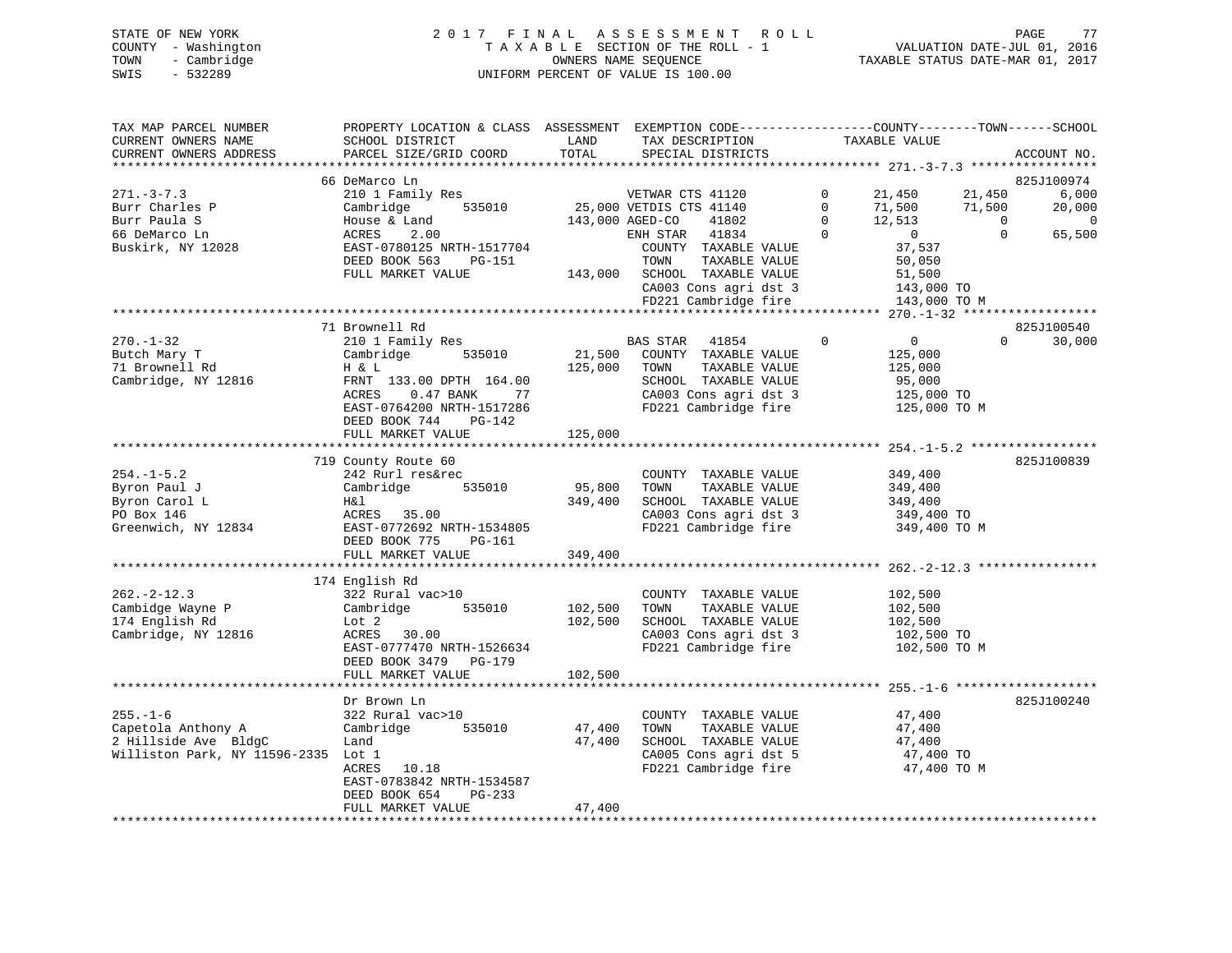# STATE OF NEW YORK 2 0 1 7 F I N A L A S S E S S M E N T R O L L PAGE 78 COUNTY - Washington T A X A B L E SECTION OF THE ROLL - 1 VALUATION DATE-JUL 01, 2016 TOWN - Cambridge OWNERS NAME SEQUENCE TAXABLE STATUS DATE-MAR 01, 2017 SWIS - 532289 UNIFORM PERCENT OF VALUE IS 100.00

| TAX MAP PARCEL NUMBER<br>CURRENT OWNERS NAME<br>CURRENT OWNERS ADDRESS                                                                                   | PROPERTY LOCATION & CLASS ASSESSMENT EXEMPTION CODE----------------COUNTY-------TOWN-----SCHOOL<br>SCHOOL DISTRICT<br>PARCEL SIZE/GRID COORD                                                   | LAND<br>TOTAL                           | TAX DESCRIPTION<br>SPECIAL DISTRICTS                                                                                                                                                        | TAXABLE VALUE                                                                                            | ACCOUNT NO.                            |
|----------------------------------------------------------------------------------------------------------------------------------------------------------|------------------------------------------------------------------------------------------------------------------------------------------------------------------------------------------------|-----------------------------------------|---------------------------------------------------------------------------------------------------------------------------------------------------------------------------------------------|----------------------------------------------------------------------------------------------------------|----------------------------------------|
| $288. - 1 - 14$<br>Carknard Alan W<br>Carknard Tina M<br>231 Schweninger Rd<br>Buskirk, NY 12028                                                         | South Rd<br>314 Rural vac<10<br>Cambridge<br>535010<br>V Land<br>ACRES<br>1.00<br>EAST-0767144 NRTH-1499430<br>DEED BOOK 582<br>$PG-144$<br>FULL MARKET VALUE<br>***************************** | 3,500<br>3,500<br>3,500<br>************ | COUNTY TAXABLE VALUE<br>TAXABLE VALUE<br>TOWN<br>SCHOOL TAXABLE VALUE<br>FD221 Cambridge fire                                                                                               | 3,500<br>3,500<br>3,500<br>3,500 TO M                                                                    | 825J100861                             |
|                                                                                                                                                          | 18 County Route 59A                                                                                                                                                                            |                                         |                                                                                                                                                                                             |                                                                                                          | 825J100283                             |
| $279. - 2 - 18$<br>Carknard Vincent B<br>Carknard Pauline M<br>18 County Route 59A<br>Buskirk, NY 12028                                                  | 210 1 Family Res<br>535010<br>Cambridge<br>H & L<br>FRNT 135.00 DPTH 143.00<br>EAST-0766539 NRTH-1506745<br>DEED BOOK 2970 PG-17<br>FULL MARKET VALUE                                          | 128,200                                 | VETWAR CTS 41120<br>23,300 BAS STAR<br>41854<br>COUNTY TAXABLE VALUE<br>TAXABLE VALUE<br>TOWN<br>SCHOOL TAXABLE VALUE<br>CA003 Cons agri dst 3<br>128,200 FD221 Cambridge fire              | 19,230<br>0<br>$\Omega$<br>$\overline{0}$<br>108,970<br>108,970<br>92,200<br>128,200 TO<br>128,200 TO M  | 19,230<br>6,000<br>30,000<br>$\Omega$  |
|                                                                                                                                                          |                                                                                                                                                                                                |                                         |                                                                                                                                                                                             |                                                                                                          | ******* 279. -2-17 *****************   |
| $279. - 2 - 17$<br>Cartin Christopher L<br>Cartin Nicole E<br>24 County Route 59A<br>Buskirk, NY 12028                                                   | 24 County Route 59A<br>210 1 Family Res<br>Cambridge<br>535010<br>H & L<br>ACRES<br>0.46<br>EAST-0766665 NRTH-1506808<br>DEED BOOK 3614 PG-95<br>FULL MARKET VALUE                             | 24,400<br>135,200<br>135,200            | COUNTY TAXABLE VALUE<br>TOWN<br>TAXABLE VALUE<br>SCHOOL TAXABLE VALUE<br>CA003 Cons agri dst 3<br>FD221 Cambridge fire                                                                      | 135,200<br>135,200<br>135,200<br>135,200 TO<br>135,200 TO M                                              | 825J100231                             |
|                                                                                                                                                          | 109 Durfee Rd                                                                                                                                                                                  |                                         |                                                                                                                                                                                             |                                                                                                          | 825J100614                             |
| $288. - 1 - 15$<br>Cavavaugh Mary Ellen<br>Chesley David<br>109 Durfee Rd<br>Buskirk, NY 12028<br>MAY BE SUBJECT TO PAYMENT<br>UNDER AGDIST LAW TIL 2021 | 242 Rurl res&rec<br>Cambridge<br>535010<br>ACRES 12.30<br>EAST-0766493 NRTH-1500411<br>DEED BOOK 3140 PG-226<br>FULL MARKET VALUE                                                              | 242,700                                 | AG DIST<br>41720<br>61,600 BAS STAR<br>41854<br>COUNTY TAXABLE VALUE<br>TOWN<br>TAXABLE VALUE<br>SCHOOL TAXABLE VALUE<br>242,700 CA003 Cons agri dst 3<br>24,952 EX<br>FD221 Cambridge fire | 24,952<br>0<br>$\Omega$<br>$\overline{0}$<br>217,748<br>217,748<br>187,748<br>217,748 TO<br>242,700 TO M | 24,952<br>24,952<br>30,000<br>$\Omega$ |
|                                                                                                                                                          | 30 State Route 372                                                                                                                                                                             |                                         |                                                                                                                                                                                             |                                                                                                          | 825J100810                             |
| $255. - 2 - 3$<br>Center Road Enterprises<br>139 Center Rd<br>Eagle Bridge, NY 12057                                                                     | 314 Rural vac<10<br>Cambridge<br>535010<br>Land<br>ACRES<br>3.30<br>EAST-0786730 NRTH-1531091<br>DEED BOOK 2002<br>PG-231<br>FULL MARKET VALUE                                                 | 21,500<br>21,500<br>21,500              | COUNTY TAXABLE VALUE<br>TOWN<br>TAXABLE VALUE<br>SCHOOL TAXABLE VALUE<br>FD221 Cambridge fire                                                                                               | 21,500<br>21,500<br>21,500<br>21,500 TO M                                                                |                                        |
|                                                                                                                                                          |                                                                                                                                                                                                |                                         | ***************************                                                                                                                                                                 |                                                                                                          |                                        |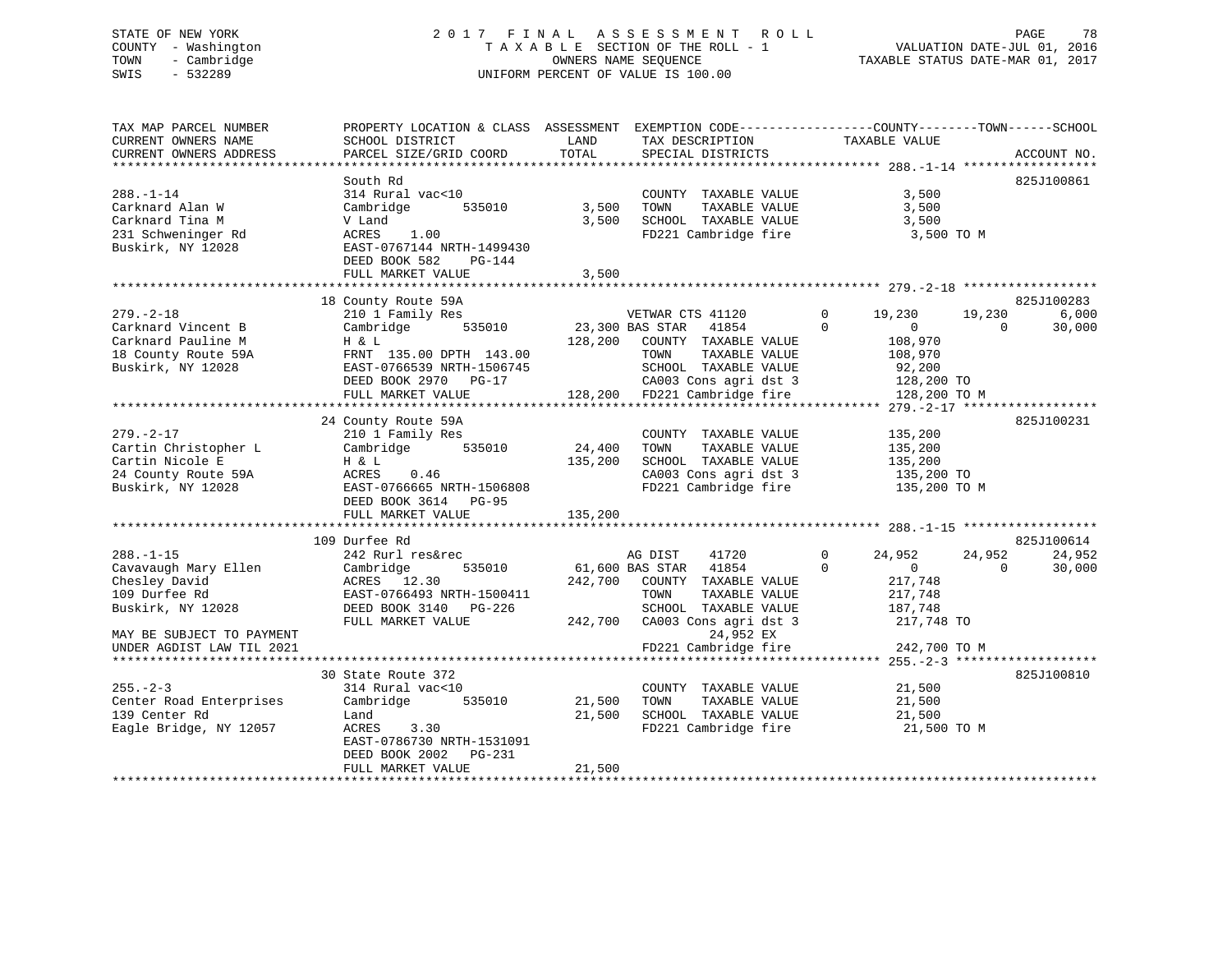# STATE OF NEW YORK 2 0 1 7 F I N A L A S S E S S M E N T R O L L PAGE 79 COUNTY - Washington T A X A B L E SECTION OF THE ROLL - 1 VALUATION DATE-JUL 01, 2016 TOWN - Cambridge OWNERS NAME SEQUENCE TAXABLE STATUS DATE-MAR 01, 2017 SWIS - 532289 UNIFORM PERCENT OF VALUE IS 100.00

| TAX MAP PARCEL NUMBER<br>CURRENT OWNERS NAME                                                                               | PROPERTY LOCATION & CLASS ASSESSMENT<br>SCHOOL DISTRICT                                                                              | LAND              | EXEMPTION CODE-----------------COUNTY-------TOWN------SCHOOL<br>TAX DESCRIPTION                                                            |                         | TAXABLE VALUE                                                          |                    |                      |
|----------------------------------------------------------------------------------------------------------------------------|--------------------------------------------------------------------------------------------------------------------------------------|-------------------|--------------------------------------------------------------------------------------------------------------------------------------------|-------------------------|------------------------------------------------------------------------|--------------------|----------------------|
| CURRENT OWNERS ADDRESS                                                                                                     | PARCEL SIZE/GRID COORD                                                                                                               | TOTAL             | SPECIAL DISTRICTS                                                                                                                          |                         |                                                                        |                    | ACCOUNT NO.          |
|                                                                                                                            |                                                                                                                                      |                   |                                                                                                                                            |                         |                                                                        |                    |                      |
| $255. - 1 - 7$                                                                                                             | 173 State Route 372<br>210 1 Family Res                                                                                              |                   | ENH STAR 41834                                                                                                                             | $\overline{0}$          | $\mathbf{0}$                                                           | $\mathbf{0}$       | 825J100328<br>65,500 |
| Charbonnel Paul A<br>Charbonnel Nancy<br>173 State Route 372                                                               | Cambridge<br>535010<br>ACRES<br>8.94<br>EAST-0784369 NRTH-1534410                                                                    | 422,500           | 95,800 VETWAR CTS 41120<br>COUNTY TAXABLE VALUE<br>TAXABLE VALUE<br>TOWN                                                                   | $\Omega$                | 33,000<br>389,500<br>395,500                                           | 27,000             | 6,000                |
| Cambridge, NY 12816                                                                                                        | DEED BOOK 1993 PG-242<br>FULL MARKET VALUE                                                                                           |                   | SCHOOL TAXABLE VALUE<br>422,500 CA005 Cons agri dst 5                                                                                      |                         | 351,000<br>422,500 TO                                                  |                    |                      |
|                                                                                                                            |                                                                                                                                      |                   | FD221 Cambridge fire                                                                                                                       |                         | 422,500 TO M                                                           |                    |                      |
|                                                                                                                            |                                                                                                                                      |                   |                                                                                                                                            |                         |                                                                        |                    |                      |
|                                                                                                                            | 971 Turnpike Rd                                                                                                                      |                   |                                                                                                                                            |                         |                                                                        |                    | 825J100475           |
| $263 - 2 - 13$<br>Cheney Robert<br>971 Turnpike Rd<br>Cambridge, NY 12816-3903                                             | 242 Rurl res&rec<br>535010<br>Cambridge<br>H & L<br>ACRES 16.90<br>EAST-0787994 NRTH-1524715<br>DEED BOOK 650<br><b>PG-138</b>       | 69,600<br>218,100 | 41834<br>ENH STAR<br>COUNTY TAXABLE VALUE<br>TAXABLE VALUE<br>TOWN<br>SCHOOL TAXABLE VALUE<br>FD221 Cambridge fire                         | $\overline{0}$          | $\overline{0}$<br>218,100<br>218,100<br>152,600<br>218,100 TO M        | $\Omega$           | 65,500               |
|                                                                                                                            | FULL MARKET VALUE                                                                                                                    | 218,100           |                                                                                                                                            |                         |                                                                        |                    |                      |
|                                                                                                                            | ***************************                                                                                                          | *************     |                                                                                                                                            |                         |                                                                        |                    |                      |
|                                                                                                                            | 248 English Rd                                                                                                                       |                   |                                                                                                                                            |                         |                                                                        |                    | 825J100264           |
| $262 - 2 - 13$<br>Chesbro Olive L<br>Olive Chesbro Revocable Trust 363/91 411/649<br>248 English Rd<br>Cambridge, NY 12816 | 210 1 Family Res<br>535010<br>Cambridge<br>ACRES<br>0.61<br>EAST-0777888 NRTH-1524387<br>DEED BOOK 2834 PG-57                        | 120,000           | VETCOM CTS 41130<br>24,400 BAS STAR 41854<br>COUNTY TAXABLE VALUE<br>TAXABLE VALUE<br>TOWN<br>SCHOOL TAXABLE VALUE<br>FD221 Cambridge fire | $\mathbf 0$<br>$\Omega$ | 30,000<br>$\overline{0}$<br>90,000<br>90,000<br>80,000<br>120,000 TO M | 30,000<br>$\Omega$ | 10,000<br>30,000     |
|                                                                                                                            | FULL MARKET VALUE                                                                                                                    | 120,000           |                                                                                                                                            |                         |                                                                        |                    |                      |
|                                                                                                                            |                                                                                                                                      |                   |                                                                                                                                            |                         |                                                                        |                    |                      |
| $262 - 2 - 12.1$<br>Chesbro Olive L Trustee<br>248 English Rd<br>Cambridge, NY 12816                                       | County Route 59<br>314 Rural vac<10<br>535010<br>Cambridge<br>ACRES<br>2.10<br>EAST-0777964 NRTH-1524765<br>DEED BOOK 2695<br>PG-127 | 13,000<br>13,000  | COUNTY TAXABLE VALUE<br>TAXABLE VALUE<br>TOWN<br>SCHOOL TAXABLE VALUE<br>CA003 Cons agri dst 3<br>FD221 Cambridge fire                     |                         | 13,000<br>13,000<br>13,000<br>13,000 TO<br>13,000 TO M                 |                    |                      |
|                                                                                                                            | FULL MARKET VALUE                                                                                                                    | 13,000            |                                                                                                                                            |                         |                                                                        |                    |                      |
|                                                                                                                            |                                                                                                                                      |                   |                                                                                                                                            |                         |                                                                        |                    |                      |
| $261 - 2 - 3.1$<br>Ciaccio Joseph J<br>Ciaccio Eileen<br>37 Burton Ln<br>Massapequa, NY 11758                              | Vly Summit Rd<br>312 Vac w/imprv<br>Cambridge<br>535010<br>Sub Lot B<br>$261. - 1 - 3.1$<br>ACRES 40.86<br>EAST-0766942 NRTH-1527080 | 53,300<br>56,200  | AGRI-D IND 41730<br>COUNTY TAXABLE VALUE<br>TAXABLE VALUE<br>TOWN<br>SCHOOL TAXABLE VALUE<br>FD221 Cambridge fire                          | $\Omega$                | 9,955<br>46,245<br>46,245<br>46,245<br>56,200 TO M                     | 9,955              | 9,955                |
| MAY BE SUBJECT TO PAYMENT                                                                                                  | DEED BOOK 950<br>$PG-9$                                                                                                              |                   |                                                                                                                                            |                         |                                                                        |                    |                      |
| UNDER AGDIST LAW TIL 2024                                                                                                  | FULL MARKET VALUE                                                                                                                    | 56,200            |                                                                                                                                            |                         |                                                                        |                    |                      |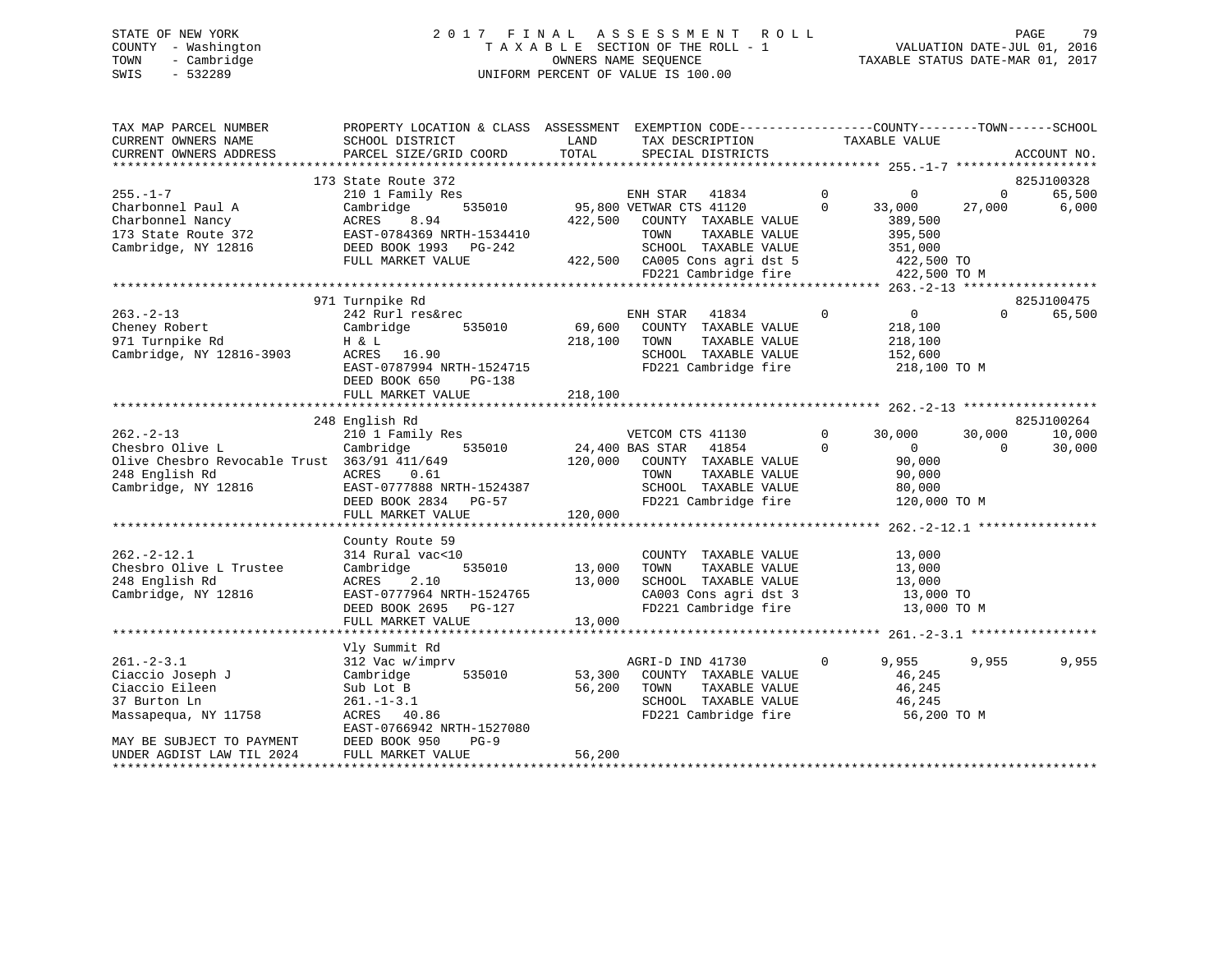# STATE OF NEW YORK 2 0 1 7 F I N A L A S S E S S M E N T R O L L PAGE 80 COUNTY - Washington T A X A B L E SECTION OF THE ROLL - 1 VALUATION DATE-JUL 01, 2016 TOWN - Cambridge OWNERS NAME SEQUENCE TAXABLE STATUS DATE-MAR 01, 2017 SWIS - 532289 UNIFORM PERCENT OF VALUE IS 100.00

| TAX MAP PARCEL NUMBER<br>CURRENT OWNERS NAME<br>CURRENT OWNERS ADDRESS | PROPERTY LOCATION & CLASS ASSESSMENT EXEMPTION CODE----------------COUNTY-------TOWN------SCHOOL<br>SCHOOL DISTRICT<br>PARCEL SIZE/GRID COORD | LAND<br>TOTAL | TAX DESCRIPTION<br>SPECIAL DISTRICTS | TAXABLE VALUE                 |             | ACCOUNT NO.    |
|------------------------------------------------------------------------|-----------------------------------------------------------------------------------------------------------------------------------------------|---------------|--------------------------------------|-------------------------------|-------------|----------------|
|                                                                        |                                                                                                                                               |               |                                      |                               |             |                |
|                                                                        | 1266 Vly Summit Rd                                                                                                                            |               |                                      |                               |             |                |
| $261 - 2 - 3.2$                                                        | 210 1 Family Res                                                                                                                              |               | COUNTY TAXABLE VALUE                 | 192,000                       |             |                |
| Ciaccio Joseph J                                                       | 535010<br>Cambridge                                                                                                                           | 48,500        | TOWN<br>TAXABLE VALUE                | 192,000                       |             |                |
| Ciaccio Eileen                                                         | $261. - 1 - 3.2$                                                                                                                              | 192,000       | SCHOOL TAXABLE VALUE                 | 192,000                       |             |                |
| 37 Burton Ln                                                           | ACRES<br>8.00                                                                                                                                 |               | FD221 Cambridge fire                 | 192,000 TO M                  |             |                |
| Massapequa, NY 11758                                                   | EAST-0767096 NRTH-1527409                                                                                                                     |               |                                      |                               |             |                |
|                                                                        | DEED BOOK 950<br>$PG-9$                                                                                                                       |               |                                      |                               |             |                |
|                                                                        | FULL MARKET VALUE                                                                                                                             | 192,000       |                                      |                               |             |                |
|                                                                        |                                                                                                                                               |               |                                      |                               |             |                |
|                                                                        | 33 County Route 59A                                                                                                                           |               |                                      |                               |             |                |
| $279. - 2 - 31.9$                                                      | 210 1 Family Res                                                                                                                              |               | BAS STAR<br>41854                    | $\overline{0}$<br>$\Omega$    | $\Omega$    | 30,000         |
| Clark Scott N                                                          | Cambridge<br>535010                                                                                                                           | 52,300        | COUNTY TAXABLE VALUE                 | 171,100                       |             |                |
| Clark Amy E                                                            | $1$ ot $1$                                                                                                                                    | 171,100       | TAXABLE VALUE<br>TOWN                | 171,100                       |             |                |
| 33 County Route 59A                                                    | ACRES<br>6.77                                                                                                                                 |               | SCHOOL TAXABLE VALUE                 | 141,100                       |             |                |
| Buskirk, NY 12028                                                      | EAST-0766983 NRTH-1507450                                                                                                                     |               | CA003 Cons agri dst 3                | 171,100 TO                    |             |                |
|                                                                        | DEED BOOK 2874 PG-1                                                                                                                           |               | FD221 Cambridge fire                 | 171,100 TO M                  |             |                |
|                                                                        | FULL MARKET VALUE                                                                                                                             | 171,100       |                                      |                               |             |                |
|                                                                        |                                                                                                                                               |               |                                      |                               |             |                |
|                                                                        | Irish Ln                                                                                                                                      |               |                                      |                               |             |                |
| $263. - 1 - 4.1$                                                       | 105 Vac farmland                                                                                                                              |               | AG DIST<br>41720                     | $\Omega$<br>73,654            | 73,654      | 73,654         |
| Clements Diane J                                                       | Cambridge<br>535010                                                                                                                           | 87,100        | COUNTY TAXABLE VALUE                 | 13,446                        |             |                |
| Clements Edward R                                                      | Sub Lot 1                                                                                                                                     | 87,100        | TAXABLE VALUE<br>TOWN                | 13,446                        |             |                |
| 8 Mott Dr                                                              | ACRES 24.11                                                                                                                                   |               | SCHOOL TAXABLE VALUE                 | 13,446                        |             |                |
| Burnt Hills, NY 12027                                                  | EAST-0781951 NRTH-1528210                                                                                                                     |               | CA005 Cons agri dst 5                | 13,446 TO                     |             |                |
|                                                                        | DEED BOOK 910<br>PG-282                                                                                                                       |               | 73,654 EX                            |                               |             |                |
| MAY BE SUBJECT TO PAYMENT                                              | FULL MARKET VALUE                                                                                                                             |               | 87,100 FD221 Cambridge fire          | 87,100 TO M                   |             |                |
| UNDER AGDIST LAW TIL 2021                                              |                                                                                                                                               |               |                                      |                               |             |                |
|                                                                        |                                                                                                                                               |               |                                      |                               |             |                |
|                                                                        | 47 Kenyon Rd                                                                                                                                  |               |                                      |                               |             | 825J100961     |
| $254. - 1 - 20.3$                                                      | 210 1 Family Res                                                                                                                              |               | AGED-CO<br>41802                     | $\mathbf 0$<br>85,000         | $\mathbf 0$ | $\overline{0}$ |
| Coffin Walter R                                                        | Cambridge<br>535010                                                                                                                           |               | 32,000 AGED-TOWN 41803               | $\mathbf 0$<br>$\overline{0}$ | 68,000      | $\overline{0}$ |
| Coffin Kathy A                                                         | House & Land                                                                                                                                  |               | 170,000 AGED-SCH<br>41804            | $\mathbf 0$<br>$\overline{0}$ | $\Omega$    | 51,000         |
| 47 Kenyon Rd                                                           | ACRES<br>2.97                                                                                                                                 |               | ENH STAR<br>41834                    | $\mathbf 0$<br>$\overline{0}$ | $\Omega$    | 65,500         |
| Greenwich, NY 12834                                                    | EAST-0769576 NRTH-1530723                                                                                                                     |               | COUNTY TAXABLE VALUE                 | 85,000                        |             |                |
|                                                                        | $PG-64$<br>DEED BOOK 543                                                                                                                      |               | TAXABLE VALUE<br>TOWN                | 102,000                       |             |                |
|                                                                        | FULL MARKET VALUE                                                                                                                             | 170,000       | SCHOOL TAXABLE VALUE                 | 53,500                        |             |                |
|                                                                        |                                                                                                                                               |               | CA003 Cons agri dst 3                | 170,000 TO                    |             |                |
|                                                                        |                                                                                                                                               |               | FD221 Cambridge fire                 | 170,000 TO M                  |             |                |
|                                                                        |                                                                                                                                               |               |                                      |                               |             |                |
|                                                                        | 174 Kenyon Rd                                                                                                                                 |               |                                      |                               |             | 825J100575     |
| $254. - 1 - 17$                                                        | 242 Rurl res&rec                                                                                                                              |               | BAS STAR<br>41854                    | 0<br>$\overline{0}$           | $\Omega$    | 30,000         |
| Cole Thomas A                                                          | Greenwich<br>533401                                                                                                                           | 57,200        | COUNTY TAXABLE VALUE                 | 188,500                       |             |                |
| Bradley Fern M                                                         | ACRES 10.34                                                                                                                                   | 188,500       | TOWN<br>TAXABLE VALUE                | 188,500                       |             |                |
| 174 Kenyon Rd                                                          | EAST-0770082 NRTH-1533791                                                                                                                     |               | SCHOOL TAXABLE VALUE                 | 158,500                       |             |                |
| Greenwich, NY 12834-5308                                               | DEED BOOK 2708<br>PG-326                                                                                                                      |               | CA003 Cons agri dst 3                | 188,500 TO                    |             |                |
|                                                                        | FULL MARKET VALUE                                                                                                                             | 188,500       | FD221 Cambridge fire                 | 188,500 TO M                  |             |                |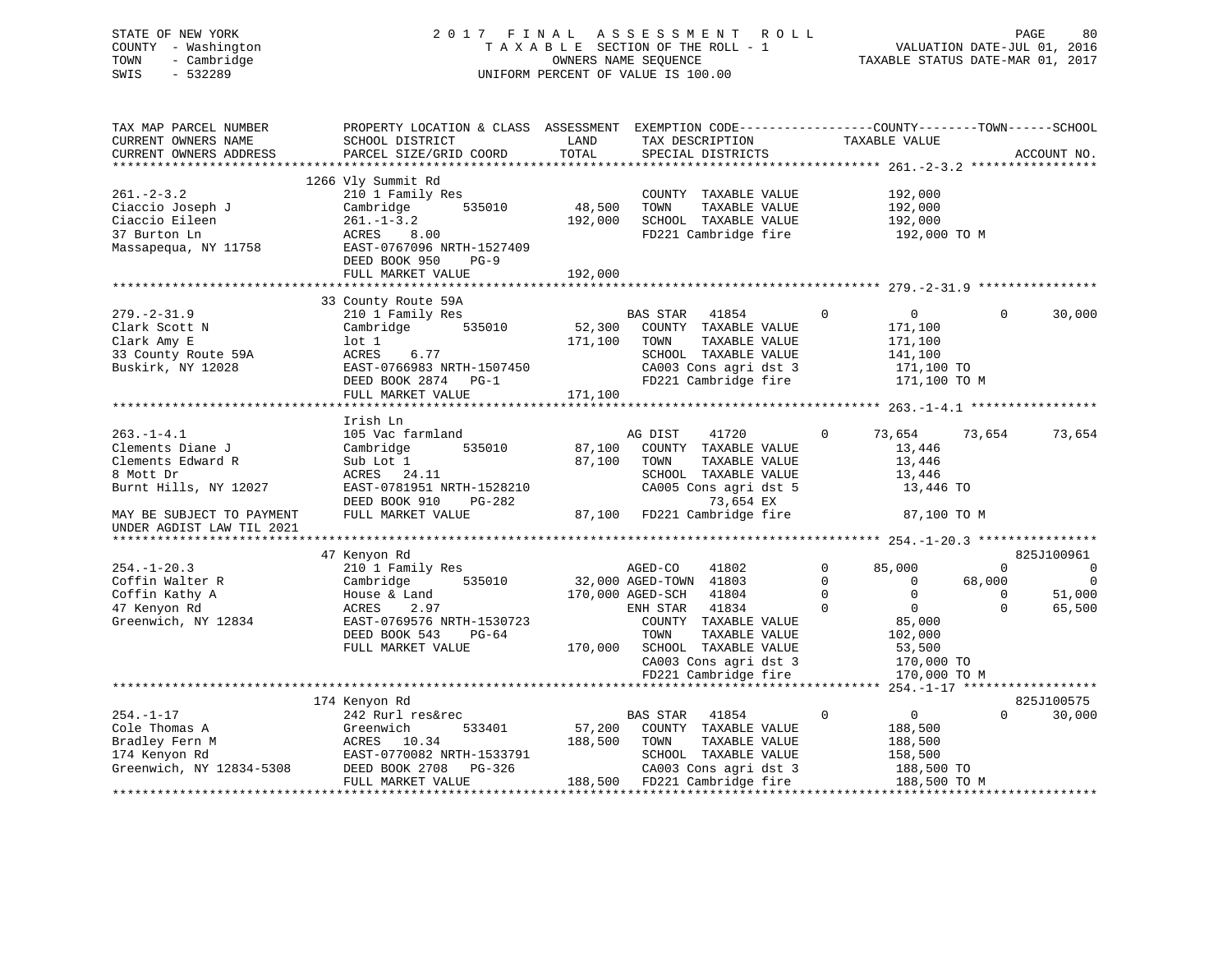| STATE OF NEW YORK<br>COUNTY - Washington<br>TOWN<br>- Cambridge<br>$-532289$<br>SWIS                                                              |                                                                                                                                                                                                |                              | 2017 FINAL ASSESSMENT ROLL<br>TAXABLE SECTION OF THE ROLL - 1<br>OWNERS NAME SEQUENCE<br>UNIFORM PERCENT OF VALUE IS 100.00                                           |                | VALUATION DATE-JUL 01, 2016<br>TAXABLE STATUS DATE-MAR 01, 2017               | PAGE     | 81                   |
|---------------------------------------------------------------------------------------------------------------------------------------------------|------------------------------------------------------------------------------------------------------------------------------------------------------------------------------------------------|------------------------------|-----------------------------------------------------------------------------------------------------------------------------------------------------------------------|----------------|-------------------------------------------------------------------------------|----------|----------------------|
| TAX MAP PARCEL NUMBER<br>CURRENT OWNERS NAME<br>CURRENT OWNERS ADDRESS                                                                            | PROPERTY LOCATION & CLASS ASSESSMENT EXEMPTION CODE----------------COUNTY-------TOWN------SCHOOL<br>SCHOOL DISTRICT<br>PARCEL SIZE/GRID COORD                                                  | LAND<br>TOTAL                | TAX DESCRIPTION<br>SPECIAL DISTRICTS                                                                                                                                  |                | TAXABLE VALUE                                                                 |          | ACCOUNT NO.          |
|                                                                                                                                                   | 28 & 38 Perry Ln                                                                                                                                                                               |                              |                                                                                                                                                                       |                |                                                                               |          | 825J102054           |
| $255. - 1 - 11.5$<br>Colfax Enterprises LLC<br>PO Box 67<br>Cambridge, NY 12816                                                                   | 710 Manufacture<br>Cambridge<br>535010<br>Lot 3<br>3330/242<br>Subdivision abandoment<br>ACRES<br>5.73<br>EAST-0785610 NRTH-1531864                                                            | 43,800<br>628,550            | COUNTY TAXABLE VALUE<br>TOWN<br>TAXABLE VALUE<br>SCHOOL TAXABLE VALUE<br>EZ010 Empire Zone-Site 10<br>FD221 Cambridge fire                                            |                | 628,550<br>628,550<br>628,550<br>628,550 TO<br>628,550 TO M                   |          |                      |
|                                                                                                                                                   | DEED BOOK 3330 PG-254                                                                                                                                                                          |                              |                                                                                                                                                                       |                |                                                                               |          |                      |
|                                                                                                                                                   | FULL MARKET VALUE                                                                                                                                                                              | 628,550                      |                                                                                                                                                                       |                |                                                                               |          |                      |
|                                                                                                                                                   |                                                                                                                                                                                                |                              |                                                                                                                                                                       |                |                                                                               |          |                      |
| $262. - 1 - 2.2$<br>Collery Gloria<br>1346 Vly Summit Rd<br>Greenwich, NY 12834                                                                   | 1346 Vly Summit Rd<br>210 1 Family Res<br>535010<br>Cambridge<br>Land & House<br>ACRES<br>2.54<br>EAST-0769038 NRTH-1527820<br>DEED BOOK 891<br>PG-249<br>FULL MARKET VALUE                    | 202,000<br>202,000           | BAS STAR 41854<br>37,700 COUNTY TAXABLE VALUE<br>TOWN<br>TAXABLE VALUE<br>SCHOOL TAXABLE VALUE<br>FD221 Cambridge fire                                                | $\overline{0}$ | $\overline{0}$<br>202,000<br>202,000<br>172,000<br>202,000 TO M               | $\Omega$ | 30,000               |
|                                                                                                                                                   |                                                                                                                                                                                                |                              |                                                                                                                                                                       |                |                                                                               |          |                      |
| $262. - 1 - 2.3$<br>Collery Gloria Riordan<br>1346 Vly Summit Rd<br>Greenwich, NY 12834<br>MAY BE SUBJECT TO PAYMENT<br>UNDER AGDIST LAW TIL 2021 | Vly Summit Rd<br>105 Vac farmland<br>Cambridge<br>ACRES 40.00<br>EAST-0769593 NRTH-1526424<br>DEED BOOK 3125 PG-105<br>FULL MARKET VALUE                                                       | 535010 69,000<br>69,000      | AG DIST<br>41720<br>COUNTY TAXABLE VALUE<br>TOWN<br>TAXABLE VALUE<br>SCHOOL TAXABLE VALUE<br>CA003 Cons agri dst 3<br>69,000 000<br>28,011 EX<br>FD221 Cambridge fire | $\mathbf 0$    | 28,011<br>40,989<br>40,989<br>40,989<br>40,989 TO<br>69,000 TO M              | 28,011   | 28,011               |
|                                                                                                                                                   |                                                                                                                                                                                                |                              |                                                                                                                                                                       |                |                                                                               |          |                      |
| $263. - 2 - 2$<br>Comerro Hope<br>Comerro Katherine<br>1379 King Rd<br>Cambridge, NY 12816                                                        | 1379 King Rd<br>210 1 Family Res<br>Cambridge<br>535010<br>House & Land<br>FRNT 200.00 DPTH 200.00<br>ACRES<br>0.73<br>EAST-0785948 NRTH-1528791<br>DEED BOOK 2959 PG-290<br>FULL MARKET VALUE | 28,200<br>130,000<br>130,000 | BAS STAR 41854<br>COUNTY TAXABLE VALUE<br>TOWN<br>TAXABLE VALUE<br>SCHOOL TAXABLE VALUE<br>CA003 Cons agri dst 3<br>FD221 Cambridge fire                              | $\Omega$       | $\overline{0}$<br>130,000<br>130,000<br>100,000<br>130,000 TO<br>130,000 TO M | $\Omega$ | 825J100808<br>30,000 |
|                                                                                                                                                   | **************************                                                                                                                                                                     |                              |                                                                                                                                                                       |                |                                                                               |          |                      |
| $246. - 1 - 4.4$<br>Conlin Brian<br>Bell Bryson<br>868 State Route 372<br>Greenwich, NY 12834                                                     | 868 State Route 372<br>210 1 Family Res<br>533401<br>Greenwich<br>ACRES<br>6.81<br>EAST-0773452 NRTH-1544117<br>DEED BOOK 946<br>$PG-8$<br>FULL MARKET VALUE                                   | 43,700<br>331,000            | BAS STAR 41854<br>COUNTY TAXABLE VALUE<br>TOWN<br>TAXABLE VALUE<br>SCHOOL TAXABLE VALUE<br>CA003 Cons agri dst 3<br>331,000 FD221 Cambridge fire                      | $\mathbf{0}$   | $\overline{0}$<br>331,000<br>331,000<br>301,000<br>331,000 TO<br>331,000 TO M | $\Omega$ | 30,000               |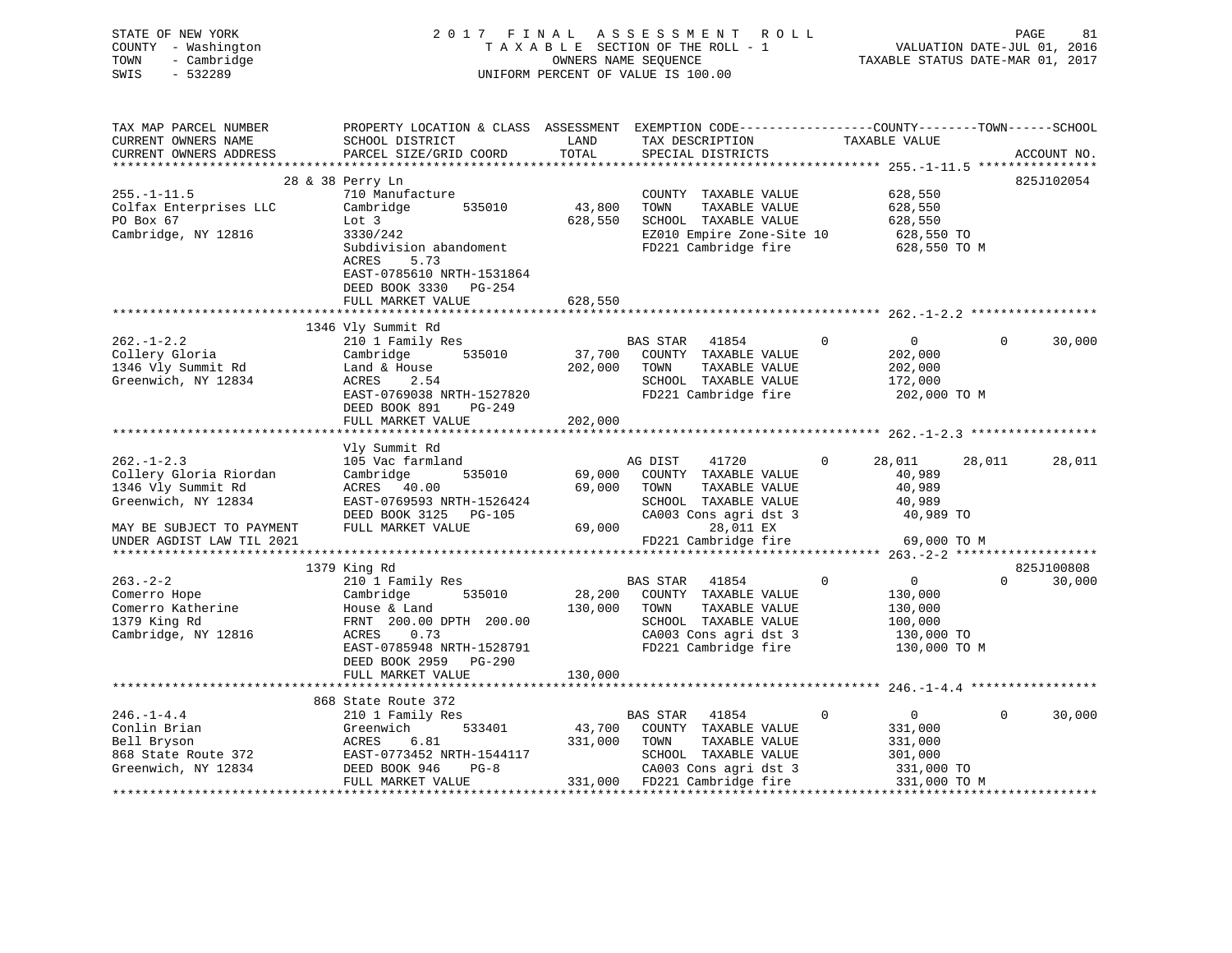# STATE OF NEW YORK 2 0 1 7 F I N A L A S S E S S M E N T R O L L PAGE 82 COUNTY - Washington T A X A B L E SECTION OF THE ROLL - 1 VALUATION DATE-JUL 01, 2016 TOWN - Cambridge OWNERS NAME SEQUENCE TAXABLE STATUS DATE-MAR 01, 2017 SWIS - 532289 UNIFORM PERCENT OF VALUE IS 100.00

| TAX MAP PARCEL NUMBER            | PROPERTY LOCATION & CLASS ASSESSMENT                  |         | EXEMPTION CODE-----------------COUNTY-------TOWN------SCHOOL |             |                    |          |             |
|----------------------------------|-------------------------------------------------------|---------|--------------------------------------------------------------|-------------|--------------------|----------|-------------|
| CURRENT OWNERS NAME              | SCHOOL DISTRICT                                       | LAND    | TAX DESCRIPTION                                              |             | TAXABLE VALUE      |          |             |
| CURRENT OWNERS ADDRESS           | PARCEL SIZE/GRID COORD                                | TOTAL   | SPECIAL DISTRICTS                                            |             |                    |          | ACCOUNT NO. |
|                                  | Coila Rd                                              |         |                                                              |             |                    |          | 825J100548  |
| $255. - 2 - 7$                   | 105 Vac farmland                                      |         | AG DIST<br>41720                                             | $\Omega$    | 63,949             | 63,949   | 63,949      |
| Content Farm LLC                 | Cambridge<br>535010                                   | 178,900 | COUNTY TAXABLE VALUE                                         |             | 116,951            |          |             |
| 4809 Roland Ave                  | Land                                                  | 180,900 | TAXABLE VALUE<br>TOWN                                        |             | 116,951            |          |             |
| Baltimore, MD 21210              | ACRES 111.90                                          |         | SCHOOL TAXABLE VALUE                                         |             | 116,951            |          |             |
|                                  | EAST-0788056 NRTH-1532211                             |         | CA005 Cons agri dst 5                                        |             | 116,951 TO         |          |             |
| MAY BE SUBJECT TO PAYMENT        | DEED BOOK 2099 PG-193                                 |         | 63,949 EX                                                    |             |                    |          |             |
| UNDER AGDIST LAW TIL 2021        | FULL MARKET VALUE                                     | 180,900 | FD221 Cambridge fire                                         |             | 180,900 TO M       |          |             |
|                                  |                                                       |         |                                                              |             |                    |          |             |
|                                  | 565 Lees Crossing Rd                                  |         |                                                              |             |                    |          | 825J100688  |
| $288. - 1 - 2$                   | 210 1 Family Res                                      |         | BAS STAR<br>41854                                            | $\mathbf 0$ | $\overline{0}$     | $\Omega$ | 30,000      |
| Coons Christopher                | Hoosic Valley 384201                                  | 27,300  | COUNTY TAXABLE VALUE                                         |             | 153,300            |          |             |
| Weber Janice                     | H & L                                                 | 153,300 | TOWN<br>TAXABLE VALUE                                        |             | 153,300            |          |             |
| 565 Lees Crossing Rd             | ACRES<br>1.05                                         |         | SCHOOL TAXABLE VALUE                                         |             | 123,300            |          |             |
| Johnsonville, NY 12094           | EAST-0758401 NRTH-1503348                             |         | CA003 Cons agri dst 3                                        |             | 153,300 TO         |          |             |
|                                  | DEED BOOK 675<br>PG-146                               |         | FD221 Cambridge fire                                         |             | 153,300 TO M       |          |             |
|                                  | FULL MARKET VALUE                                     | 153,300 |                                                              |             |                    |          |             |
|                                  |                                                       |         |                                                              |             |                    |          |             |
|                                  | 188 County Route 59                                   |         |                                                              |             |                    |          | 825J100273  |
| $280. -1 - 18$                   | 210 1 Family Res                                      |         | AGED-ALL<br>41800                                            | $\Omega$    | 52,600             | 52,600   | 52,600      |
| Cox Norman                       | 535010<br>Cambridge                                   |         | 28,000 ENH STAR<br>41834                                     | $\Omega$    | $\Omega$           | $\Omega$ | 52,600      |
| 188 County Route 59              | ACRES<br>1.40                                         | 105,200 | COUNTY TAXABLE VALUE                                         |             | 52,600             |          |             |
| Buskirk, NY 12028-2225           | EAST-0772937 NRTH-1504259                             |         | TOWN<br>TAXABLE VALUE                                        |             | 52,600             |          |             |
|                                  | DEED BOOK 682<br>PG-183                               |         | SCHOOL TAXABLE VALUE                                         |             | $\mathbf 0$        |          |             |
|                                  | FULL MARKET VALUE                                     |         | 105,200 CA003 Cons agri dst 3                                |             | 105,200 TO         |          |             |
|                                  |                                                       |         | FD221 Cambridge fire                                         |             | 105,200 TO M       |          |             |
|                                  |                                                       |         |                                                              |             |                    |          |             |
|                                  | 67 Irish Ln                                           |         |                                                              |             |                    |          | 825J100274  |
| $263. - 1 - 4$                   | 241 Rural res&ag                                      |         | AG DIST<br>41720                                             | $\mathbf 0$ | 37,036             | 37,036   | 37,036      |
| Craig David L                    | 535010<br>Cambridge                                   |         | 99,500 ENH STAR<br>41834                                     | $\Omega$    | $\overline{0}$     | $\Omega$ | 65,500      |
| Craig Susan W                    | Sub Lot 2                                             | 255,000 | COUNTY TAXABLE VALUE                                         |             | 217,964            |          |             |
| 67 Irish Ln                      | ACRES 27.59                                           |         | TOWN<br>TAXABLE VALUE                                        |             | 217,964            |          |             |
| Cambridge, NY 12816              | EAST-0781794 NRTH-1529873                             |         | SCHOOL TAXABLE VALUE                                         |             | 152,464            |          |             |
|                                  | DEED BOOK 3416<br>$PG-4$                              |         | CA005 Cons agri dst 5                                        |             | 217,964 TO         |          |             |
| MAY BE SUBJECT TO PAYMENT        | FULL MARKET VALUE                                     | 255,000 | 37,036 EX                                                    |             |                    |          |             |
| UNDER AGDIST LAW TIL 2021        |                                                       |         | FD221 Cambridge fire                                         |             | 255,000 TO M       |          |             |
|                                  | 101 Irish Ln                                          |         |                                                              |             |                    |          |             |
|                                  |                                                       |         |                                                              |             |                    |          |             |
| $263. -1 - 4.2$<br>Craig Peter C | 210 1 Family Res<br>Cambridge<br>535010               | 49,100  | COUNTY TAXABLE VALUE<br>TOWN<br>TAXABLE VALUE                |             | 261,700<br>261,700 |          |             |
| Craig Elizabeth H                |                                                       | 261,700 |                                                              |             |                    |          |             |
|                                  | Lot2A                                                 |         | SCHOOL TAXABLE VALUE                                         |             | 261,700            |          |             |
| 101 Irish Ln                     | ACRES<br>4.81                                         |         | CA005 Cons agri dst 5                                        |             | 261,700 TO         |          |             |
| Cambridge, NY 12816              | EAST-0781567 NRTH-1529556<br>DEED BOOK 3416<br>$PG-4$ |         | FD221 Cambridge fire                                         |             | 261,700 TO M       |          |             |
|                                  | FULL MARKET VALUE                                     | 261,700 |                                                              |             |                    |          |             |
|                                  |                                                       |         |                                                              |             |                    |          |             |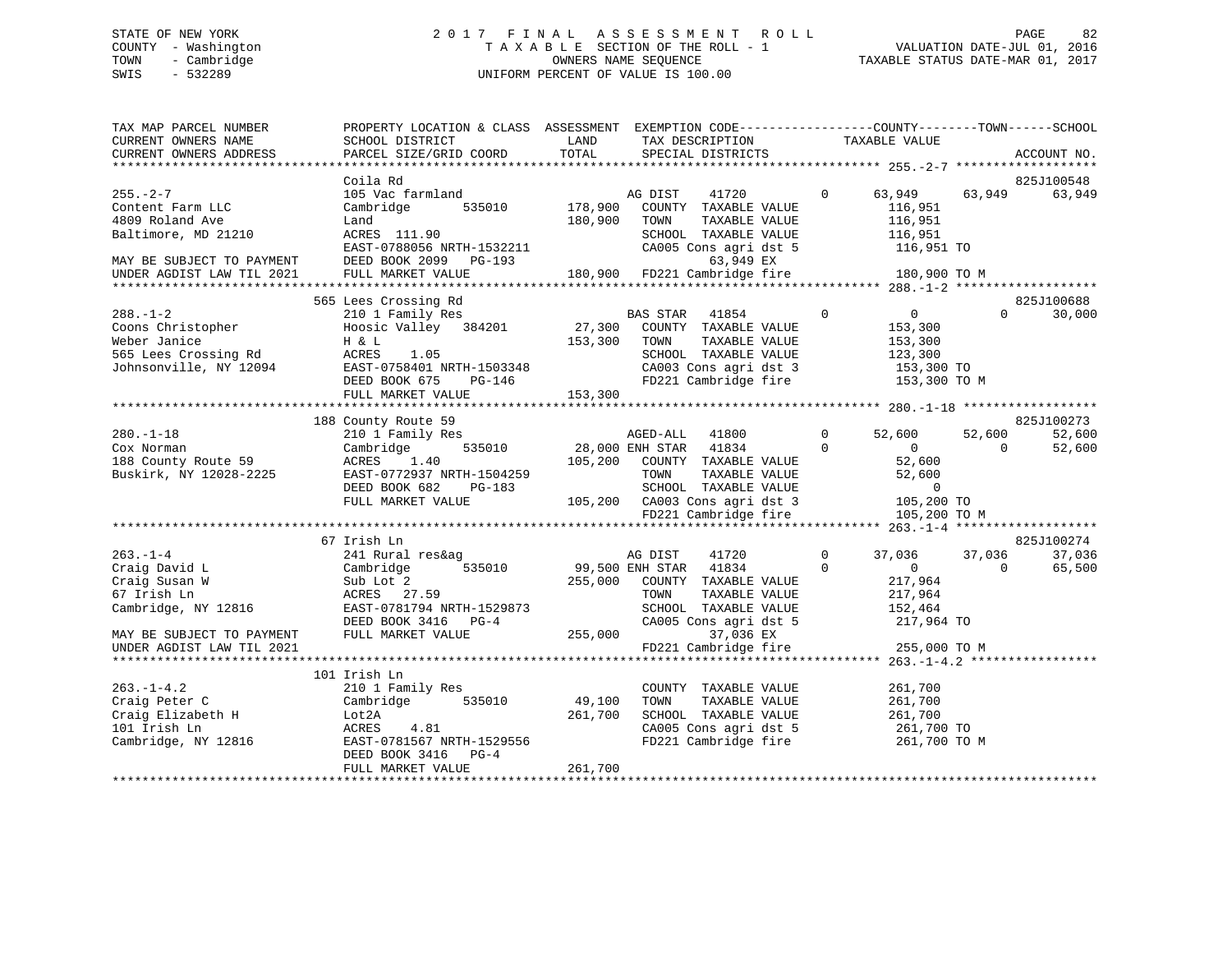# STATE OF NEW YORK 2 0 1 7 F I N A L A S S E S S M E N T R O L L PAGE 83 COUNTY - Washington T A X A B L E SECTION OF THE ROLL - 1 VALUATION DATE-JUL 01, 2016 TOWN - Cambridge OWNERS NAME SEQUENCE TAXABLE STATUS DATE-MAR 01, 2017 SWIS - 532289 UNIFORM PERCENT OF VALUE IS 100.00

| TAX MAP PARCEL NUMBER     |                                            |           |                              | PROPERTY LOCATION & CLASS ASSESSMENT EXEMPTION CODE---------------COUNTY-------TOWN------SCHOOL |             |
|---------------------------|--------------------------------------------|-----------|------------------------------|-------------------------------------------------------------------------------------------------|-------------|
| CURRENT OWNERS NAME       | SCHOOL DISTRICT                            | LAND      | TAX DESCRIPTION              | TAXABLE VALUE                                                                                   |             |
| CURRENT OWNERS ADDRESS    | PARCEL SIZE/GRID COORD                     | TOTAL     | SPECIAL DISTRICTS            |                                                                                                 | ACCOUNT NO. |
|                           |                                            |           |                              |                                                                                                 |             |
|                           | 266 Belle Rd                               |           |                              |                                                                                                 |             |
| $271. - 3 - 13.1$         | 312 Vac w/imprv                            |           | COUNTY TAXABLE VALUE 63,600  |                                                                                                 |             |
| Crandall Michael L        | Cambridge 535010 54,600                    |           | TOWN<br>TAXABLE VALUE        | 63,600                                                                                          |             |
| 266 Belle Rd              | ACRES<br>$6.14$ BANK                       | 77 63,600 | SCHOOL TAXABLE VALUE         | 63,600                                                                                          |             |
| Buskirk, NY 12028         | EAST-0776490 NRTH-1512368                  |           | CA003 Cons agri dst 3        | 63,600 TO                                                                                       |             |
|                           | DEED BOOK 3630 PG-147                      |           |                              | FD221 Cambridge fire 63,600 TO M                                                                |             |
|                           | FULL MARKET VALUE                          | 63,600    |                              |                                                                                                 |             |
|                           |                                            |           |                              |                                                                                                 |             |
|                           | 24 Chase Ln                                |           |                              |                                                                                                 | 825J100263  |
| $270. - 1 - 37$           | 283 Res w/Comuse                           |           | COUNTY TAXABLE VALUE         | 117,500                                                                                         |             |
| Craven Myra L             | Cambridge 535010                           | 35,000    | TOWN<br>TAXABLE VALUE        | 117,500                                                                                         |             |
| 24 Chase Ln               | H & L                                      | 117,500   | SCHOOL TAXABLE VALUE         |                                                                                                 |             |
| Cambridge, NY 12816       | ACRES 3.00                                 |           | CA003 Cons agri dst 3        | 117,500<br>117,500 TO                                                                           |             |
|                           | EAST-0762611 NRTH-1517926                  |           |                              | FD221 Cambridge fire 117,500 TO M                                                               |             |
|                           | DEED BOOK 628<br>PG-56                     |           |                              |                                                                                                 |             |
|                           | FULL MARKET VALUE                          | 117,500   |                              |                                                                                                 |             |
|                           |                                            |           |                              |                                                                                                 |             |
|                           | Meeting House Rd                           |           |                              |                                                                                                 |             |
| $270. - 1 - 38.2$         | 322 Rural vac>10                           |           | AG DIST<br>41720             | $0 \qquad \qquad$<br>41,294<br>41,294                                                           | 41,294      |
| Craven Myra L             | 535010<br>Cambridge                        | 48,600    | COUNTY TAXABLE VALUE         | 7,306                                                                                           |             |
| 24 Chase Ln               | $1$ ot $2$                                 | 48,600    | TOWN<br>TAXABLE VALUE        | 7,306                                                                                           |             |
| Cambridge, NY 12816       | ACRES 10.32<br>EAST-0762599 NRTH-1517494   |           | SCHOOL TAXABLE VALUE         | 7,306                                                                                           |             |
|                           |                                            |           | CA003 Cons agri dst 3        | 7,306 TO                                                                                        |             |
| MAY BE SUBJECT TO PAYMENT |                                            |           | 41,294 EX                    |                                                                                                 |             |
| UNDER AGDIST LAW TIL 2021 | DEED BOOK 2130 PG-79<br>FULL MARKET VALUE  |           | 48,600 FD221 Cambridge fire  | 48,600 TO M                                                                                     |             |
|                           |                                            |           |                              |                                                                                                 |             |
|                           | 107 Tingue Rd                              |           |                              |                                                                                                 | 825J100277  |
| $261. - 2 - 6$            | 241 Rural res&ag                           |           | AG DIST<br>41720             | 55,188 55,188<br>$\overline{0}$                                                                 | 55,188      |
| Crile Susan               | 535010<br>Cambridge                        | 207,300   | COUNTY TAXABLE VALUE         | 312,512                                                                                         |             |
| 168 West 86Th St          | Rural Residence                            | 367,700   | TOWN<br>TAXABLE VALUE        | 312,512                                                                                         |             |
| New York, NY 10024        | Ag Commit 706/83                           |           | SCHOOL TAXABLE VALUE         | 312,512                                                                                         |             |
|                           | $261. - 1 - 6$                             |           |                              | CA003 Cons agri dst 3 312,512 TO                                                                |             |
| MAY BE SUBJECT TO PAYMENT | ACRES 125.00                               |           | 55,188 EX                    |                                                                                                 |             |
| UNDER AGDIST LAW TIL 2021 |                                            |           |                              | FD221 Cambridge fire 367,700 TO M                                                               |             |
|                           | EAST-0767404 NRTH-1524042                  |           |                              |                                                                                                 |             |
|                           | DEED BOOK 416 PG-1038<br>FULL MARKET VALUE | 367,700   |                              |                                                                                                 |             |
|                           |                                            |           |                              |                                                                                                 |             |
|                           | Cobble Rd                                  |           |                              |                                                                                                 | 825J100278  |
| $262 - 2 - 6$             | 322 Rural vac>10                           |           |                              | 70,000                                                                                          |             |
| Criscolo John T Jr        | 535010                                     | 70,000    | COUNTY TAXABLE VALUE<br>TOWN |                                                                                                 |             |
| PO Box 283                | Cambridge                                  |           | TAXABLE VALUE                | 70,000                                                                                          |             |
|                           | Vacant Land                                | 70,000    | SCHOOL TAXABLE VALUE         | 70,000                                                                                          |             |
| East Setauket, NY 11733   | ACRES 22.19                                |           |                              | FD221 Cambridge fire 70,000 TO M                                                                |             |
|                           | EAST-0778070 NRTH-1529826                  |           |                              |                                                                                                 |             |
|                           | DEED BOOK 2347 PG-281                      |           |                              |                                                                                                 |             |
|                           | FULL MARKET VALUE                          | 70,000    |                              |                                                                                                 |             |
|                           |                                            |           |                              |                                                                                                 |             |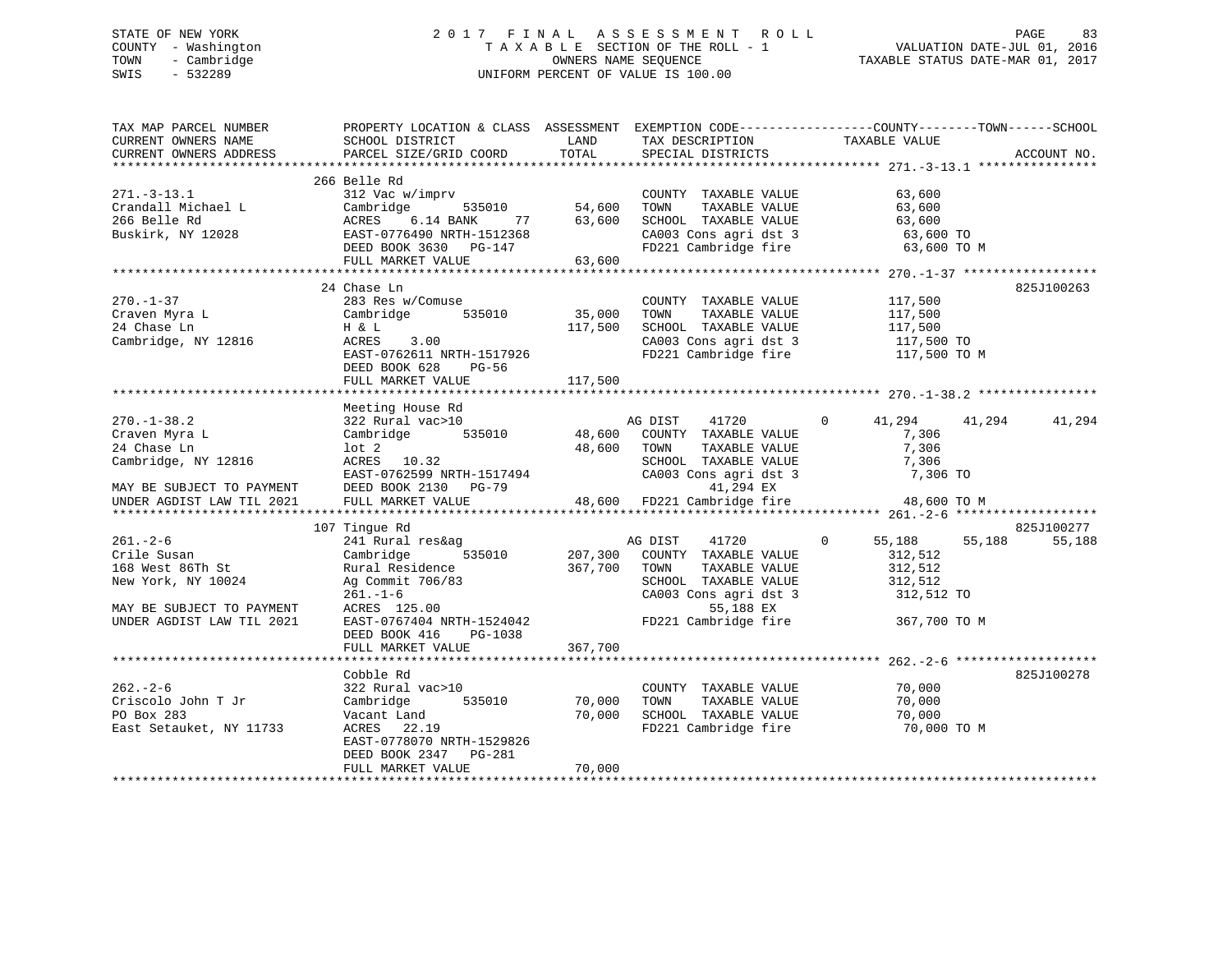# STATE OF NEW YORK 2 0 1 7 F I N A L A S S E S S M E N T R O L L PAGE 84 COUNTY - Washington T A X A B L E SECTION OF THE ROLL - 1 VALUATION DATE-JUL 01, 2016 TOWN - Cambridge OWNERS NAME SEQUENCE TAXABLE STATUS DATE-MAR 01, 2017 SWIS - 532289 UNIFORM PERCENT OF VALUE IS 100.00

| TAX MAP PARCEL NUMBER<br>CURRENT OWNERS NAME<br>CURRENT OWNERS ADDRESS                                    | SCHOOL DISTRICT<br>PARCEL SIZE/GRID COORD                                                                                                            | LAND<br>TOTAL                 | TAX DESCRIPTION<br>SPECIAL DISTRICTS                                                                                                        | PROPERTY LOCATION & CLASS ASSESSMENT EXEMPTION CODE----------------COUNTY-------TOWN------SCHOOL<br>TAXABLE VALUE | ACCOUNT NO.          |
|-----------------------------------------------------------------------------------------------------------|------------------------------------------------------------------------------------------------------------------------------------------------------|-------------------------------|---------------------------------------------------------------------------------------------------------------------------------------------|-------------------------------------------------------------------------------------------------------------------|----------------------|
|                                                                                                           |                                                                                                                                                      |                               |                                                                                                                                             |                                                                                                                   |                      |
| $280. - 1 - 21$<br>Cross David<br>D'Agostino Frances<br>567 Kinns Rd<br>Clifton Park, NY 12065            | County Route 59<br>314 Rural vac<10<br>Cambridge<br>535010<br>$1$ ot $1$<br>ACRES<br>6.34<br>EAST-0770571 NRTH-1512128                               | 34,000<br>34,000              | COUNTY TAXABLE VALUE<br>TOWN<br>TAXABLE VALUE<br>SCHOOL TAXABLE VALUE<br>CA003 Cons agri dst 3<br>FD221 Cambridge fire                      | 34,000<br>34,000<br>34,000<br>34,000 TO<br>34,000 TO M                                                            |                      |
|                                                                                                           | DEED BOOK 2039 PG-1<br>FULL MARKET VALUE                                                                                                             | 34,000                        |                                                                                                                                             |                                                                                                                   |                      |
|                                                                                                           |                                                                                                                                                      |                               |                                                                                                                                             |                                                                                                                   |                      |
| $271. - 3 - 14$<br>CTI Demonstration Farm, INC<br>4 Open Square Way Rm 421<br>Holyoke, MA 01040           | King Rd<br>322 Rural vac>10<br>Cambridge<br>535010<br>Sub lot 3<br>ACRES 108.66<br>EAST-0779556 NRTH-1514839<br>DEED BOOK 1831 PG-80                 | 180,800<br>180,800            | COUNTY TAXABLE VALUE<br>TAXABLE VALUE<br>TOWN<br>SCHOOL TAXABLE VALUE<br>CA003 Cons agri dst 3<br>FD221 Cambridge fire                      | 180,800<br>180,800<br>180,800<br>180,800 TO<br>180,800 TO M                                                       |                      |
|                                                                                                           | FULL MARKET VALUE                                                                                                                                    | 180,800                       |                                                                                                                                             |                                                                                                                   |                      |
| $280 - 2 - 38$<br>CTI Demonstration Farms, INC Cambridge<br>4 Open Square Way Rm 421<br>Holyoke, MA 01040 | 308 Belle Rd<br>312 Vac w/imprv<br>535010<br>54' Frt Ft<br>ACRES<br>51.35<br>EAST-0776795 NRTH-1511372<br>DEED BOOK 1831 PG-159<br>FULL MARKET VALUE | 101,200<br>119,200<br>119,200 | COUNTY TAXABLE VALUE<br>TOWN<br>TAXABLE VALUE<br>SCHOOL TAXABLE VALUE<br>CA003 Cons agri dst 3<br>FD221 Cambridge fire                      | 119,200<br>119,200<br>119,200<br>119,200 TO<br>119,200 TO M                                                       |                      |
|                                                                                                           |                                                                                                                                                      |                               |                                                                                                                                             |                                                                                                                   |                      |
| $263. - 2 - 6$<br>Cuite Thomas F<br>Cuite Geraldine<br>PO Box 416<br>Cambridge, NY 12816                  | 1280 King Rd<br>242 Rurl res&rec<br>Cambridge<br>535010<br>House & Land<br>ACRES<br>80.60<br>EAST-0786729 NRTH-1526153<br>DEED BOOK 426<br>PG-432    | 151,500<br>315,800            | BAS STAR<br>41854<br>COUNTY TAXABLE VALUE<br>TOWN<br>TAXABLE VALUE<br>SCHOOL TAXABLE VALUE<br>CA003 Cons agri dst 3<br>FD221 Cambridge fire | $\mathbf 0$<br>$\mathbf 0$<br>$\Omega$<br>315,800<br>315,800<br>285,800<br>315,800 TO<br>315,800 TO M             | 825J100280<br>30,000 |
| MAY BE SUBJECT TO PAYMENT<br>UNDER AGDIST LAW TIL 2019                                                    | FULL MARKET VALUE                                                                                                                                    | 315,800                       |                                                                                                                                             |                                                                                                                   |                      |
|                                                                                                           | Turnpike Rd/w Off                                                                                                                                    |                               |                                                                                                                                             |                                                                                                                   | 825J100972           |
| $263. - 2 - 16.1$<br>Cuite Thomas F<br>Cuite Geraldine<br>PO Box 416<br>Cambridge, NY 12816               | 323 Vacant rural<br>Cambridge<br>535010<br>Vl<br>FRNT 120.00 DPTH 330.00<br>ACRES<br>0.45<br>EAST-0787347 NRTH-1523314                               | 300<br>300                    | COUNTY TAXABLE VALUE<br>TOWN<br>TAXABLE VALUE<br>SCHOOL TAXABLE VALUE<br>FD221 Cambridge fire                                               | 300<br>300<br>300<br>300 TO M                                                                                     |                      |
|                                                                                                           | DEED BOOK 426<br>PG-432<br>FULL MARKET VALUE                                                                                                         | 300                           |                                                                                                                                             |                                                                                                                   |                      |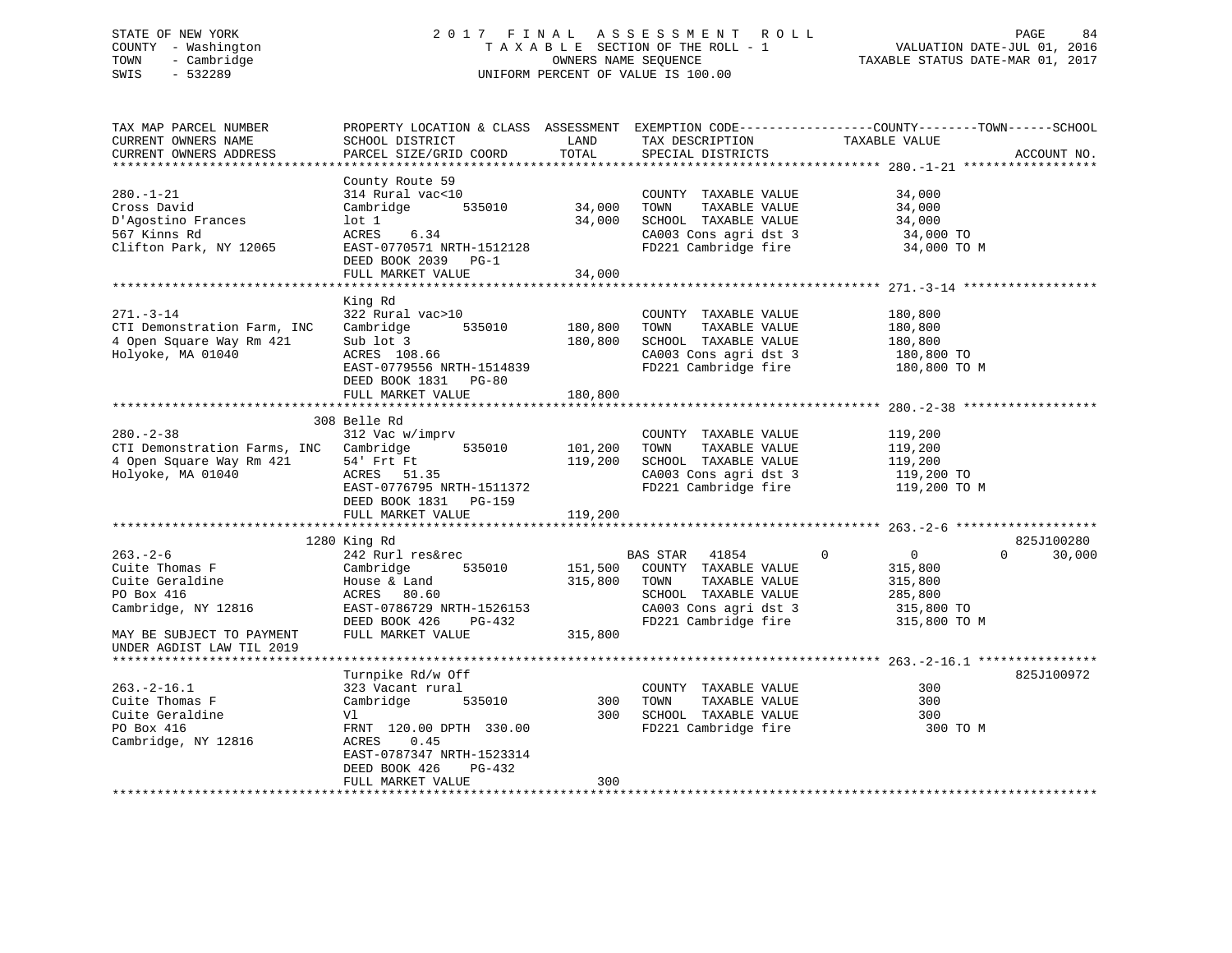### STATE OF NEW YORK 2 0 1 7 F I N A L A S S E S S M E N T R O L L PAGE 85COUNTY - Washington  $T A X A B L E$  SECTION OF THE ROLL - 1<br>TOWN - Cambridge  $\qquad$  OWNERS NAME SEQUENCE TOWN - Cambridge OWNERS NAME SEQUENCE TAXABLE STATUS DATE-MAR 01, 2017 SWIS - 532289 UNIFORM PERCENT OF VALUE IS 100.00

| TAX MAP PARCEL NUMBER<br>CURRENT OWNERS NAME                      | PROPERTY LOCATION & CLASS ASSESSMENT<br>SCHOOL DISTRICT                              | LAND               | TAX DESCRIPTION                                                       | EXEMPTION CODE-----------------COUNTY-------TOWN------SCHOOL<br>TAXABLE VALUE |             |
|-------------------------------------------------------------------|--------------------------------------------------------------------------------------|--------------------|-----------------------------------------------------------------------|-------------------------------------------------------------------------------|-------------|
| CURRENT OWNERS ADDRESS                                            | PARCEL SIZE/GRID COORD                                                               | TOTAL              | SPECIAL DISTRICTS                                                     |                                                                               | ACCOUNT NO. |
|                                                                   | Turnpike Rd                                                                          |                    |                                                                       |                                                                               | 825J100281  |
| $272. - 2 - 14$<br>Cullinan Gardner B<br>Cullinan Jane Constance  | 312 Vac w/imprv<br>535010<br>Cambridge<br>Land & Dam                                 | 113,800<br>114,700 | COUNTY TAXABLE VALUE<br>TAXABLE VALUE<br>TOWN<br>SCHOOL TAXABLE VALUE | 114,700<br>114,700<br>114,700                                                 |             |
| 566 Turnpike Rd<br>Buskirk, NY 12028<br>MAY BE SUBJECT TO PAYMENT | 420/700<br>ACRES 58.20<br>EAST-0787648 NRTH-1515714<br>DEED BOOK 387<br><b>PG-55</b> |                    | FD221 Cambridge fire                                                  | 114,700 TO M                                                                  |             |
| UNDER AGDIST LAW TIL 2021                                         | FULL MARKET VALUE                                                                    | 114,700            |                                                                       |                                                                               |             |
|                                                                   |                                                                                      |                    |                                                                       |                                                                               |             |
|                                                                   | Durfee Rd                                                                            |                    |                                                                       |                                                                               | 8254101988  |
| $288. - 1 - 15.7$                                                 | 314 Rural vac<10                                                                     |                    | COUNTY TAXABLE VALUE                                                  | 18,900                                                                        |             |
| Custodio John P                                                   | Cambridge<br>535010                                                                  | 18,900             | TAXABLE VALUE<br>TOWN                                                 | 18,900                                                                        |             |
| 622 Deweys Bridge Rd                                              | Lot 7                                                                                | 18,900             | SCHOOL TAXABLE VALUE                                                  | 18,900                                                                        |             |
| Whitehall, NY 12887                                               | <b>ACRES</b><br>6.37                                                                 |                    | CA003 Cons agri dst 3                                                 | 18,900 TO                                                                     |             |
|                                                                   | EAST-0766212 NRTH-1501135                                                            |                    | FD221 Cambridge fire                                                  | 18,900 TO M                                                                   |             |
|                                                                   | DEED BOOK 582<br>PG-249                                                              |                    |                                                                       |                                                                               |             |
|                                                                   | FULL MARKET VALUE                                                                    | 18,900             |                                                                       |                                                                               |             |
|                                                                   |                                                                                      |                    |                                                                       |                                                                               |             |
|                                                                   | Durfee Rd                                                                            |                    |                                                                       |                                                                               | 825J101989  |
| $288. - 1 - 15.8$                                                 | 314 Rural vac<10                                                                     |                    | COUNTY TAXABLE VALUE                                                  | 18,000                                                                        |             |
| Custodio John P                                                   | 535010<br>Cambridge                                                                  | 18,000             | TAXABLE VALUE<br>TOWN                                                 | 18,000                                                                        |             |
| 622 Deweys Bridge Rd                                              | Lot 8                                                                                | 18,000             | SCHOOL TAXABLE VALUE                                                  | 18,000                                                                        |             |
| Whitehall, NY 12887                                               | ACRES<br>6.03                                                                        |                    | CA003 Cons agri dst 3                                                 | 18,000 TO                                                                     |             |
|                                                                   | EAST-0766358 NRTH-1501029<br>DEED BOOK 582<br>PG-249<br>FULL MARKET VALUE            | 18,000             | FD221 Cambridge fire                                                  | 18,000 TO M                                                                   |             |
|                                                                   |                                                                                      |                    |                                                                       |                                                                               |             |
|                                                                   | 839 King Rd                                                                          |                    |                                                                       |                                                                               | 825J100202  |
| $263. - 1 - 16.1$                                                 | 210 1 Family Res                                                                     |                    | ENH STAR 41834                                                        | $\mathbf{0}$<br>$\overline{0}$<br>$\Omega$                                    | 65,500      |
| Dambrowski Anne M                                                 | Cambridge<br>535010                                                                  | 46,900             | COUNTY TAXABLE VALUE                                                  | 143,000                                                                       |             |
| Puntch Robert R                                                   | H & L                                                                                | 143,000            | TAXABLE VALUE<br>TOWN                                                 | 143,000                                                                       |             |
| 839 King Rd                                                       | ACRES<br>2.59                                                                        |                    | SCHOOL TAXABLE VALUE                                                  | 77,500                                                                        |             |
| Cambridge, NY 12816                                               | EAST-0782615 NRTH-1522412                                                            |                    | CA003 Cons agri dst 3                                                 | 143,000 TO                                                                    |             |
|                                                                   | DEED BOOK 737<br>PG-149                                                              |                    | FD221 Cambridge fire                                                  | 143,000 TO M                                                                  |             |
|                                                                   | FULL MARKET VALUE                                                                    | 143,000            |                                                                       |                                                                               |             |
|                                                                   |                                                                                      |                    |                                                                       |                                                                               |             |
|                                                                   | 284 Conley Rd                                                                        |                    |                                                                       |                                                                               | 825J100953  |
| $271. - 2 - 31$                                                   | 242 Rurl res&rec                                                                     |                    | COUNTY TAXABLE VALUE                                                  | 284,300                                                                       |             |
| Davidson Michael A                                                | Cambridge<br>535010                                                                  | 131,600            | TOWN<br>TAXABLE VALUE                                                 | 284,300                                                                       |             |
| 31 Elm St                                                         | ACRES 63.70 BANK<br>77                                                               | 284,300            | SCHOOL TAXABLE VALUE                                                  | 284,300                                                                       |             |
| Lebanon, NH 03766                                                 | EAST-0774521 NRTH-1515717                                                            |                    | CA003 Cons agri dst 3                                                 | 284,300 TO                                                                    |             |
|                                                                   | DEED BOOK 3307 PG-1                                                                  |                    | FD221 Cambridge fire                                                  | 284,300 TO M                                                                  |             |
|                                                                   | FULL MARKET VALUE                                                                    | 284,300            |                                                                       |                                                                               |             |
|                                                                   |                                                                                      |                    |                                                                       |                                                                               |             |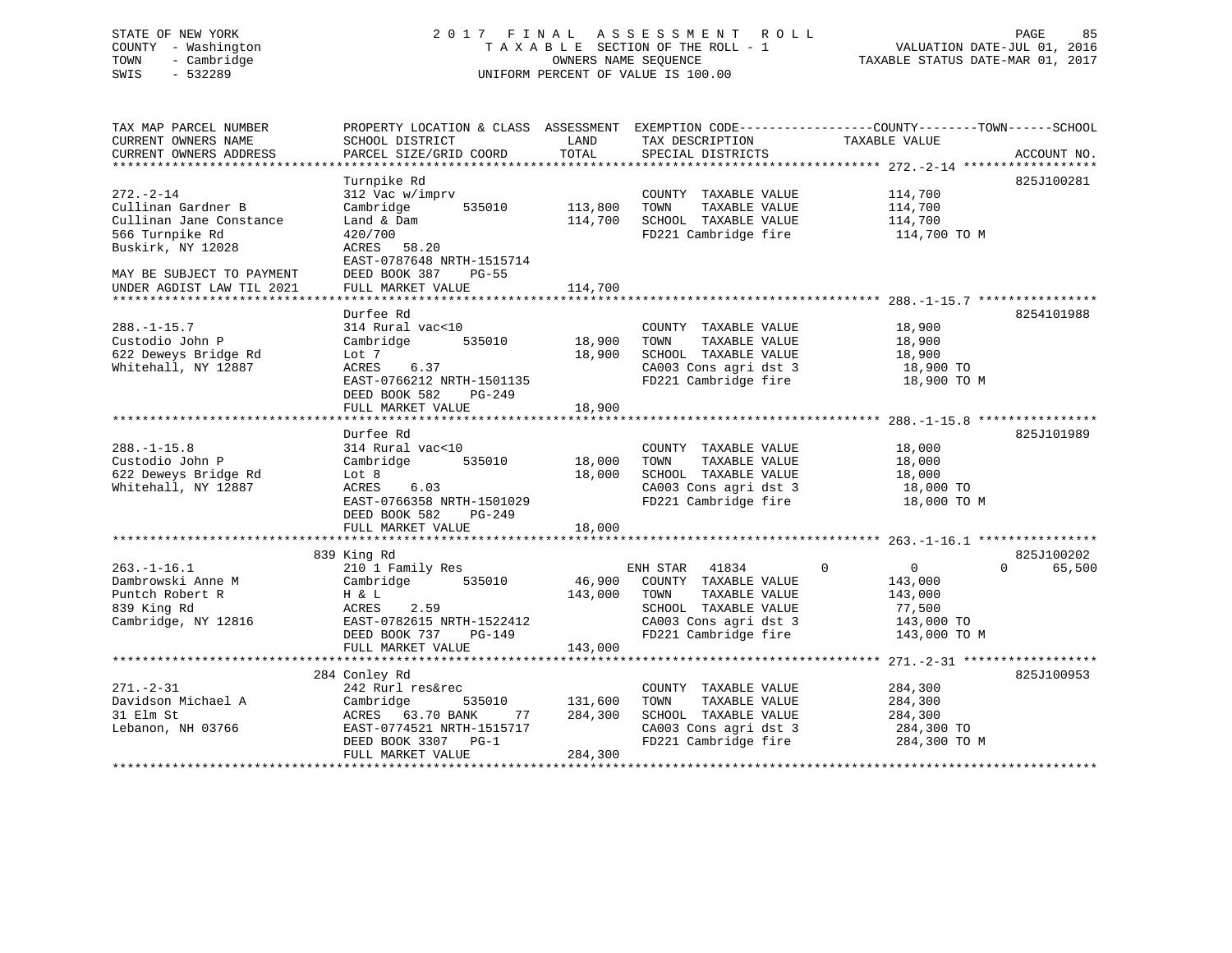# STATE OF NEW YORK 2 0 1 7 F I N A L A S S E S S M E N T R O L L PAGE 86 COUNTY - Washington T A X A B L E SECTION OF THE ROLL - 1 VALUATION DATE-JUL 01, 2016 TOWN - Cambridge OWNERS NAME SEQUENCE TAXABLE STATUS DATE-MAR 01, 2017 SWIS - 532289 UNIFORM PERCENT OF VALUE IS 100.00

| TAX MAP PARCEL NUMBER<br>CURRENT OWNERS NAME<br>CURRENT OWNERS ADDRESS                          | PROPERTY LOCATION & CLASS ASSESSMENT EXEMPTION CODE----------------COUNTY-------TOWN------SCHOOL<br>SCHOOL DISTRICT<br>PARCEL SIZE/GRID COORD     | LAND<br>TOTAL                | TAX DESCRIPTION<br>SPECIAL DISTRICTS                                                                                                               | TAXABLE VALUE                                                                                | ACCOUNT NO.                           |
|-------------------------------------------------------------------------------------------------|---------------------------------------------------------------------------------------------------------------------------------------------------|------------------------------|----------------------------------------------------------------------------------------------------------------------------------------------------|----------------------------------------------------------------------------------------------|---------------------------------------|
|                                                                                                 |                                                                                                                                                   |                              |                                                                                                                                                    |                                                                                              |                                       |
|                                                                                                 | 571 Center Cambridge Rd                                                                                                                           |                              |                                                                                                                                                    |                                                                                              | 825J100610                            |
| $270. - 1 - 19$<br>Davis Alan L<br>Davis Astrid C<br>571 Center Cambridge Rd                    | 210 1 Family Res<br>Cambridge<br>535010<br>ACRES<br>8.60<br>EAST-0768526 NRTH-1516258                                                             | 51,400<br>177,000            | 41720<br>AG DIST<br>COUNTY TAXABLE VALUE<br>TOWN<br>TAXABLE VALUE<br>SCHOOL TAXABLE VALUE                                                          | $\mathbf 0$<br>10,723<br>166,277<br>166,277<br>166,277                                       | 10,723<br>10,723                      |
| Cambridge, NY 12816                                                                             | DEED BOOK 874<br>PG-97<br>FULL MARKET VALUE                                                                                                       | 177,000                      | CA003 Cons agri dst 3<br>10,723 EX                                                                                                                 | 166,277 TO                                                                                   |                                       |
| MAY BE SUBJECT TO PAYMENT<br>UNDER AGDIST LAW TIL 2021                                          |                                                                                                                                                   |                              | FD221 Cambridge fire                                                                                                                               | 177,000 TO M                                                                                 |                                       |
|                                                                                                 |                                                                                                                                                   |                              |                                                                                                                                                    |                                                                                              |                                       |
|                                                                                                 | 949 Turnpike Rd                                                                                                                                   |                              |                                                                                                                                                    |                                                                                              | 825J100284                            |
| $263. -2 - 15$<br>Davis H Laverne<br>Davis Sandra<br>949 Turnpike Rd<br>Cambridge, NY 12816     | 283 Res w/Comuse<br>Cambridge<br>535010<br>H & L<br>ACRES<br>1.70<br>EAST-0788871 NRTH-1524295<br>DEED BOOK 492<br>PG-309                         | 28,500 ENH STAR<br>220,000   | VETWAR CTS 41120<br>41834<br>COUNTY TAXABLE VALUE<br>TOWN<br>TAXABLE VALUE<br>SCHOOL TAXABLE VALUE<br>FD221 Cambridge fire                         | 0<br>33,000<br>$\Omega$<br>$\overline{0}$<br>187,000<br>193,000<br>148,500<br>220,000 TO M   | 27,000<br>6,000<br>65,500<br>$\Omega$ |
|                                                                                                 | FULL MARKET VALUE                                                                                                                                 | 220,000                      |                                                                                                                                                    |                                                                                              |                                       |
|                                                                                                 |                                                                                                                                                   |                              |                                                                                                                                                    |                                                                                              |                                       |
| $270. - 1 - 38.5$<br>Davis Martin<br>Davis Ruth<br>1834 Meeting House Rd<br>Cambridge, NY 12816 | 1834 Meeting House Rd<br>210 1 Family Res<br>535010<br>Cambridge<br>$1$ ot 5<br>ACRES<br>8.91<br>EAST-0763406 NRTH-1516936<br>DEED BOOK 2156 PG-4 | 53,600<br>257,100            | <b>BAS STAR</b><br>41854<br>COUNTY TAXABLE VALUE<br>TAXABLE VALUE<br>TOWN<br>SCHOOL TAXABLE VALUE<br>CA003 Cons agri dst 3<br>FD221 Cambridge fire | $\overline{0}$<br>$\mathbf 0$<br>257,100<br>257,100<br>227,100<br>257,100 TO<br>257,100 TO M | 30,000<br>$\Omega$                    |
|                                                                                                 | FULL MARKET VALUE                                                                                                                                 | 257,100                      |                                                                                                                                                    |                                                                                              |                                       |
|                                                                                                 |                                                                                                                                                   |                              |                                                                                                                                                    |                                                                                              |                                       |
| $262 - 2 - 12.2$<br>Davis Roxanne<br>Davis Gary<br>102 Thomas Rd<br>Gansevoort, NY 12831        | English Rd<br>322 Rural vac>10<br>535010<br>Cambridge<br>Lot 4<br>ACRES<br>39.07<br>EAST-0777105 NRTH-1525096<br>DEED BOOK 3386<br>PG-140         | 70,100<br>70,100             | COUNTY TAXABLE VALUE<br>TOWN<br>TAXABLE VALUE<br>SCHOOL TAXABLE VALUE<br>CA003 Cons agri dst 3<br>FD221 Cambridge fire                             | 70,100<br>70,100<br>70,100<br>70,100 TO                                                      | 70,100 TO M                           |
|                                                                                                 | FULL MARKET VALUE                                                                                                                                 | 70,100                       |                                                                                                                                                    |                                                                                              |                                       |
|                                                                                                 |                                                                                                                                                   |                              |                                                                                                                                                    |                                                                                              |                                       |
|                                                                                                 | 1010 Brownell Ln                                                                                                                                  |                              |                                                                                                                                                    |                                                                                              | 825J100412                            |
| $270. - 1 - 38$<br>Day Paula E<br>Day Rory C<br>1010 Brownell Ln<br>Valley Falls, NY 12185      | 210 1 Family Res<br>Cambridge<br>535010<br>Lot 1<br>5.74<br>ACRES<br>EAST-0762093 NRTH-1516599<br>DEED BOOK 2150<br>$PG-273$<br>FULL MARKET VALUE | 41,000<br>224,700<br>224,700 | BAS STAR<br>41854<br>COUNTY TAXABLE VALUE<br>TAXABLE VALUE<br>TOWN<br>SCHOOL TAXABLE VALUE<br>CA003 Cons agri dst 3<br>FD221 Cambridge fire        | $\overline{0}$<br>$\mathbf 0$<br>224,700<br>224,700<br>194,700<br>224,700 TO<br>224,700 TO M | $\Omega$<br>30,000                    |
|                                                                                                 |                                                                                                                                                   |                              |                                                                                                                                                    |                                                                                              |                                       |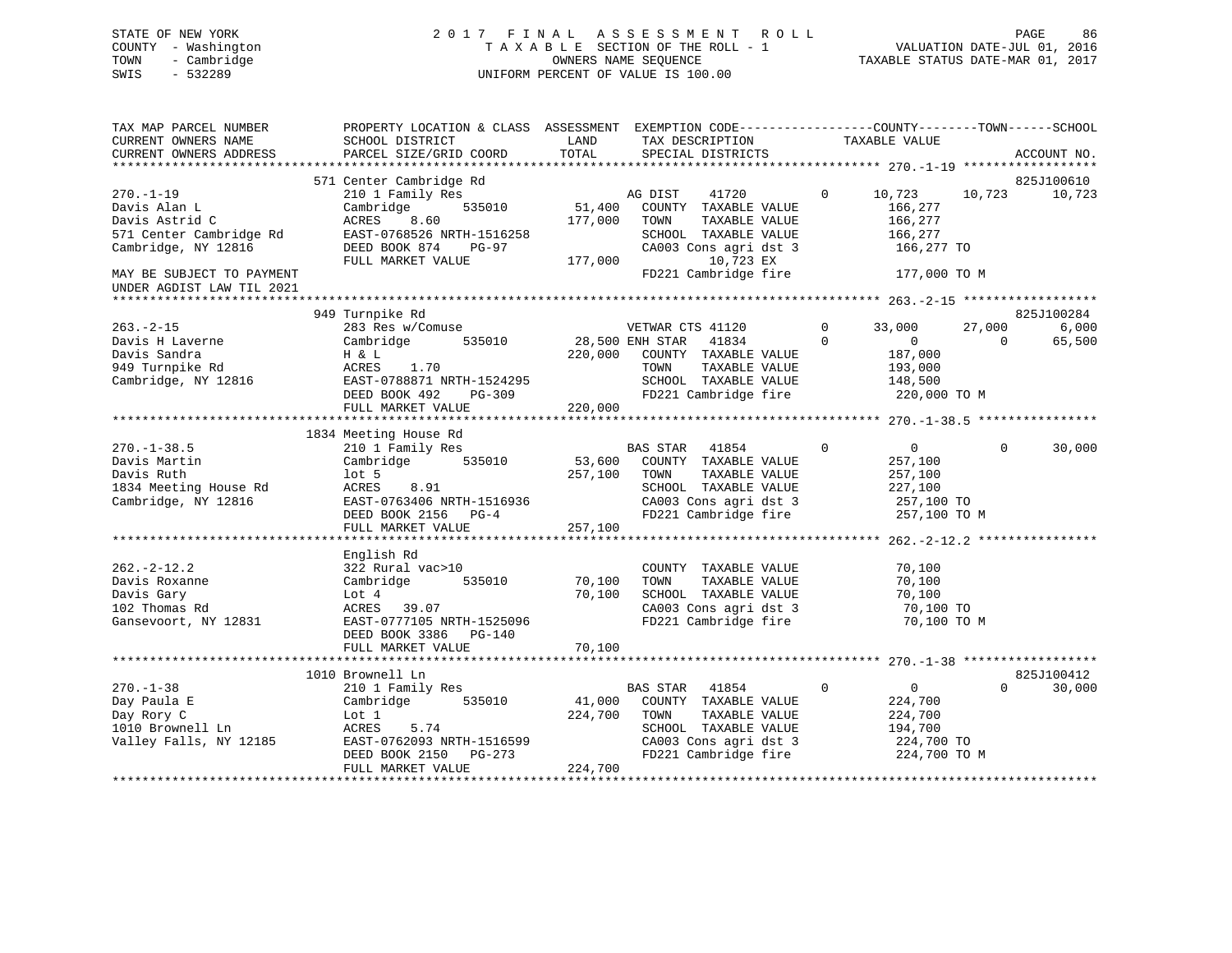# STATE OF NEW YORK 2 0 1 7 F I N A L A S S E S S M E N T R O L L PAGE 87 COUNTY - Washington T A X A B L E SECTION OF THE ROLL - 1 VALUATION DATE-JUL 01, 2016 TOWN - Cambridge OWNERS NAME SEQUENCE TAXABLE STATUS DATE-MAR 01, 2017 SWIS - 532289 UNIFORM PERCENT OF VALUE IS 100.00

| TAX MAP PARCEL NUMBER<br>CURRENT OWNERS NAME<br>CURRENT OWNERS ADDRESS | PROPERTY LOCATION & CLASS ASSESSMENT EXEMPTION CODE---------------COUNTY-------TOWN------SCHOOL<br>SCHOOL DISTRICT<br>PARCEL SIZE/GRID COORD | LAND<br>TOTAL | TAX DESCRIPTION<br>SPECIAL DISTRICTS |             | TAXABLE VALUE                          |              | ACCOUNT NO. |
|------------------------------------------------------------------------|----------------------------------------------------------------------------------------------------------------------------------------------|---------------|--------------------------------------|-------------|----------------------------------------|--------------|-------------|
|                                                                        |                                                                                                                                              |               |                                      |             |                                        |              |             |
|                                                                        | 501 State Route 372                                                                                                                          |               |                                      |             |                                        |              | 825J100287  |
| $246. - 1 - 14$                                                        | 240 Rural res                                                                                                                                |               | ENH STAR<br>41834                    | $\mathbf 0$ | $\mathbf 0$                            | $\mathbf{0}$ | 65,500      |
| Dean James S LE                                                        | 535010<br>Cambridge                                                                                                                          |               | 38,900 VETWAR CTS 41120              | $\Omega$    | 33,000                                 | 27,000       | 6,000       |
| Dean Mary E LE                                                         | ACRES<br>5.30                                                                                                                                |               | 231,000 COUNTY TAXABLE VALUE         |             | 198,000                                |              |             |
| 501 State Route 372                                                    | EAST-0780123 NRTH-1539567                                                                                                                    |               | TOWN<br>TAXABLE VALUE                |             | 204,000                                |              |             |
| Greenwich, NY 12816                                                    | DEED BOOK 3760 PG-158                                                                                                                        |               | SCHOOL TAXABLE VALUE                 |             | 159,500                                |              |             |
|                                                                        | FULL MARKET VALUE                                                                                                                            |               | 231,000 CA005 Cons agri dst 5        |             | 231,000 TO                             |              |             |
|                                                                        |                                                                                                                                              |               | FD221 Cambridge fire                 |             | 231,000 TO M                           |              |             |
|                                                                        |                                                                                                                                              |               |                                      |             |                                        |              |             |
|                                                                        | 125 State Route 372                                                                                                                          |               |                                      |             |                                        |              | 825J100285  |
| $255. - 1 - 9$                                                         | 242 Rurl res&rec                                                                                                                             |               | COUNTY TAXABLE VALUE                 |             | 204,000                                |              |             |
| Dean James S LE                                                        | 535010<br>Cambridge                                                                                                                          | 59,400        | TOWN<br>TAXABLE VALUE                |             | 204,000                                |              |             |
| Dean Mary E LE                                                         | H & L                                                                                                                                        | 204,000       | SCHOOL TAXABLE VALUE                 |             | 204,000                                |              |             |
| 501 State Route 372                                                    | ACRES 10.70                                                                                                                                  |               | FD221 Cambridge fire                 |             | 204,000 TO M                           |              |             |
| Greenwich, NY 12816                                                    | EAST-0785358 NRTH-1532937                                                                                                                    |               |                                      |             |                                        |              |             |
|                                                                        | DEED BOOK 3760 PG-158                                                                                                                        |               |                                      |             |                                        |              |             |
|                                                                        | FULL MARKET VALUE                                                                                                                            | 204,000       |                                      |             |                                        |              |             |
|                                                                        |                                                                                                                                              |               |                                      |             |                                        |              |             |
|                                                                        | 679 Turnpike Rd                                                                                                                              |               |                                      |             |                                        |              | 825J100577  |
| $272 - 2 - 9$                                                          | 210 1 Family Res                                                                                                                             |               | BAS STAR<br>41854                    | $\Omega$    | $\overline{0}$                         | $\Omega$     | 30,000      |
| Dearstyne James                                                        | 535010<br>Cambridge                                                                                                                          | 25,500        | COUNTY TAXABLE VALUE                 |             | 159,700                                |              |             |
| Dearstyne Patricia                                                     | House & Lot                                                                                                                                  | 159,700       | TAXABLE VALUE<br>TOWN                |             | 159,700                                |              |             |
| 679 Turnpike Rd                                                        | FRNT 179.00 DPTH 190.00                                                                                                                      |               | SCHOOL TAXABLE VALUE                 |             | 129,700                                |              |             |
| Eagle Bridge, NY 12057                                                 | EAST-0789641 NRTH-1517665                                                                                                                    |               | FD221 Cambridge fire                 |             | 159,700 TO M                           |              |             |
|                                                                        | DEED BOOK 944<br>PG-163                                                                                                                      |               |                                      |             |                                        |              |             |
|                                                                        |                                                                                                                                              |               |                                      |             |                                        |              |             |
|                                                                        |                                                                                                                                              |               |                                      |             |                                        |              |             |
|                                                                        | 58 Cambridge Battenville Rd                                                                                                                  |               |                                      |             |                                        |              | 825J100201  |
| $246. - 1 - 5$                                                         | 210 1 Family Res                                                                                                                             |               | VET COM C 41132                      | $\mathbf 0$ | 38,925                                 | $\Omega$     | $\mathbf 0$ |
| DeCarlo David D LE                                                     | Greenwich<br>533401                                                                                                                          |               | 20,700 VET COM T 41133               | $\mathbf 0$ | $\overline{0}$                         | 38,925       | $\mathbf 0$ |
| DeCarlo Janet S LE                                                     | Lot 2                                                                                                                                        |               | 155,700 BAS STAR<br>41854            | $\Omega$    | $\Omega$                               | $\Omega$     | 30,000      |
| 58 Cambridge Battenville Rd                                            | FRNT 89.00 DPTH 267.00                                                                                                                       |               | COUNTY TAXABLE VALUE                 |             | 116,775                                |              |             |
| Greenwich, NY 12834                                                    | EAST-0772160 NRTH-1545920                                                                                                                    |               | TAXABLE VALUE<br>TOWN                |             | 116,775                                |              |             |
|                                                                        | DEED BOOK 3601 PG-272                                                                                                                        |               | SCHOOL TAXABLE VALUE                 |             | 125,700                                |              |             |
|                                                                        | FULL MARKET VALUE                                                                                                                            |               | 155,700 CA003 Cons agri dst 3        |             | 155,700 TO                             |              |             |
|                                                                        |                                                                                                                                              |               | FD221 Cambridge fire                 |             | 155,700 TO M                           |              |             |
|                                                                        |                                                                                                                                              |               | *****************************        |             | ********* 270.-1-26.9 **************** |              |             |
|                                                                        | 378 Center Cambridge Rd                                                                                                                      |               |                                      |             |                                        |              |             |
| $270. - 1 - 26.9$                                                      | 210 1 Family Res                                                                                                                             |               | <b>BAS STAR</b><br>41854             | $\mathbf 0$ | $\overline{0}$                         | $\Omega$     | 30,000      |
| Decker Darryl                                                          | 535010<br>Cambridge                                                                                                                          | 39,000        | COUNTY TAXABLE VALUE                 |             | 281,400                                |              |             |
| PO Box 92                                                              | Sub Lot 6                                                                                                                                    | 281,400       | TOWN<br>TAXABLE VALUE                |             | 281,400                                |              |             |
| Cambridge, NY 12816                                                    | <b>ACRES</b><br>3.34                                                                                                                         |               | SCHOOL TAXABLE VALUE                 |             | 251,400                                |              |             |
|                                                                        | EAST-0763983 NRTH-1515078                                                                                                                    |               | CA003 Cons agri dst 3                |             | 281,400 TO                             |              |             |
|                                                                        | DEED BOOK 1800<br>PG-120                                                                                                                     |               | FD221 Cambridge fire                 |             | 281,400 TO M                           |              |             |
|                                                                        | FULL MARKET VALUE                                                                                                                            | 281,400       |                                      |             |                                        |              |             |
|                                                                        |                                                                                                                                              |               |                                      |             |                                        |              |             |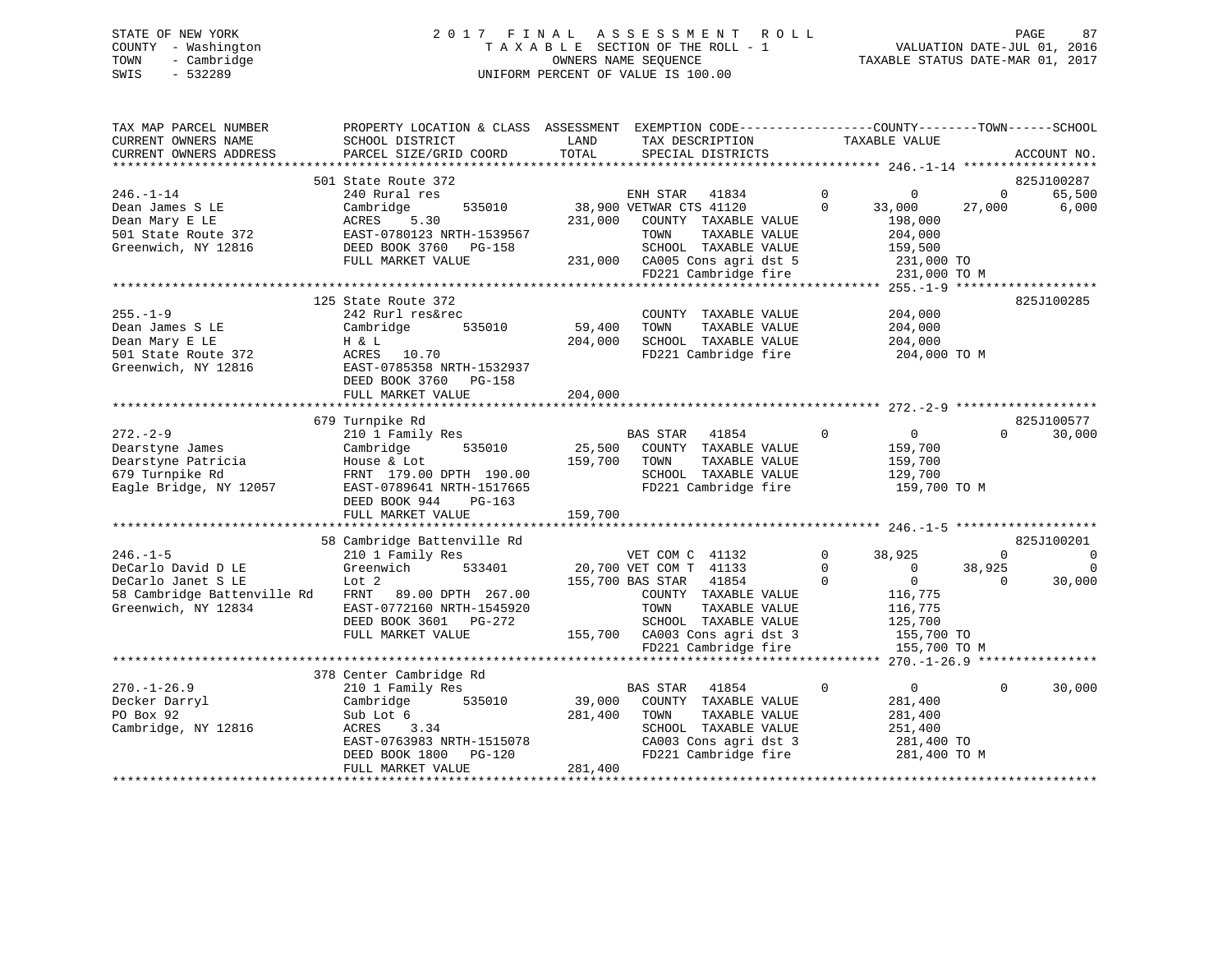# STATE OF NEW YORK 2 0 1 7 F I N A L A S S E S S M E N T R O L L PAGE 88 COUNTY - Washington T A X A B L E SECTION OF THE ROLL - 1 VALUATION DATE-JUL 01, 2016 TOWN - Cambridge OWNERS NAME SEQUENCE TAXABLE STATUS DATE-MAR 01, 2017 SWIS - 532289 UNIFORM PERCENT OF VALUE IS 100.00

| TAX MAP PARCEL NUMBER               | PROPERTY LOCATION & CLASS ASSESSMENT EXEMPTION CODE---------------COUNTY-------TOWN------SCHOOL                                                                                                                                                |              |                                                 |                                                               |                    |
|-------------------------------------|------------------------------------------------------------------------------------------------------------------------------------------------------------------------------------------------------------------------------------------------|--------------|-------------------------------------------------|---------------------------------------------------------------|--------------------|
|                                     |                                                                                                                                                                                                                                                |              |                                                 |                                                               |                    |
|                                     |                                                                                                                                                                                                                                                |              |                                                 |                                                               |                    |
|                                     |                                                                                                                                                                                                                                                |              |                                                 |                                                               |                    |
|                                     | Lees Crossing Rd                                                                                                                                                                                                                               |              |                                                 |                                                               | 825J100818         |
| $288. - 1 - 25$                     | 322 Rural vac>10<br>Hoosic Valley 384201 72,600 COUNTY TAXABLE VALUE                                                                                                                                                                           |              | 41720                                           | $0 \t 57,832$                                                 | 57,832<br>57,832   |
| Dellarocco Paul                     |                                                                                                                                                                                                                                                |              |                                                 |                                                               |                    |
| 287 Riley Rd                        | 875/302                                                                                                                                                                                                                                        | 72,600 TOWN  | TAXABLE VALUE                                   | $\frac{14}{14}$ , 768<br>14,768                               |                    |
| Melrose, NY 12121                   |                                                                                                                                                                                                                                                |              |                                                 | 14,768                                                        |                    |
|                                     | ACRES 24.51 SCHOOL TAXABLE VALUE<br>EAST-0760243 NRTH-1502788 CA003 Cons agri dst 3<br>DEED BOOK 2973 PG-292 57,832 EX<br>FULL MARKET VALUE 72,600 FD221 Cambridge fire                                                                        |              |                                                 | 14,768 TO                                                     |                    |
|                                     |                                                                                                                                                                                                                                                |              |                                                 |                                                               |                    |
| MAY BE SUBJECT TO PAYMENT           |                                                                                                                                                                                                                                                |              |                                                 |                                                               |                    |
| UNDER AGDIST LAW TIL 2021           |                                                                                                                                                                                                                                                |              |                                                 | 72,600 TO M                                                   |                    |
|                                     |                                                                                                                                                                                                                                                |              |                                                 |                                                               |                    |
|                                     | 37 Perry Ln                                                                                                                                                                                                                                    |              |                                                 |                                                               | 825J100534         |
| $255. - 1 - 12$                     | 210 1 Family Res                                                                                                                                                                                                                               |              | COUNTY TAXABLE VALUE 250,000                    |                                                               |                    |
| Delveno Lucille                     | Cambridge 535010                                                                                                                                                                                                                               | 30,000       | TOWN<br>TAXABLE VALUE                           |                                                               |                    |
| 37 Perry Ln                         | Res                                                                                                                                                                                                                                            |              | 250,000 SCHOOL TAXABLE VALUE                    | $250,000$<br>$250,000$                                        |                    |
| Cambridge, NY 12816                 | 2.00<br>ACRES                                                                                                                                                                                                                                  |              |                                                 | FD221 Cambridge fire 250,000 TO M                             |                    |
|                                     | EAST-0785384 NRTH-1531484                                                                                                                                                                                                                      |              |                                                 |                                                               |                    |
|                                     | DEED BOOK 3636 PG-187                                                                                                                                                                                                                          |              |                                                 |                                                               |                    |
|                                     | FULL MARKET VALUE                                                                                                                                                                                                                              | 250,000      |                                                 |                                                               |                    |
|                                     |                                                                                                                                                                                                                                                |              |                                                 |                                                               |                    |
|                                     | 67 Demarco Ln                                                                                                                                                                                                                                  |              |                                                 |                                                               |                    |
| $271. - 3 - 7.6$                    |                                                                                                                                                                                                                                                |              |                                                 | $\begin{array}{ccc} & & 0 & \quad & 0 \end{array}$            | $\Omega$<br>30,000 |
|                                     |                                                                                                                                                                                                                                                |              |                                                 |                                                               |                    |
|                                     |                                                                                                                                                                                                                                                |              |                                                 |                                                               |                    |
|                                     |                                                                                                                                                                                                                                                |              |                                                 |                                                               |                    |
|                                     |                                                                                                                                                                                                                                                |              |                                                 |                                                               |                    |
|                                     |                                                                                                                                                                                                                                                |              |                                                 |                                                               |                    |
|                                     |                                                                                                                                                                                                                                                |              |                                                 |                                                               |                    |
|                                     | 271.-3-7.6<br>DeMarco Anthony C Cambridge 535010<br>Beck Tia M ACRES 4.75<br>26 Town TAXABLE VALUE 110,500<br>27 DeMarco Ln EAST-0779849 NRTH-1517044<br>27 DEED BOOK 2178 PG-177<br>27 CA003 Cons agri dst 3<br>271.-3-7.7 140,500<br>28 DEED |              |                                                 |                                                               |                    |
|                                     | King Rd                                                                                                                                                                                                                                        |              |                                                 |                                                               |                    |
| $271. - 3 - 7.7$                    | 314 Rural vac<10                                                                                                                                                                                                                               |              | COUNTY TAXABLE VALUE                            | 500                                                           |                    |
| DeMarco Anthony C                   | 535010 500 TOWN<br>Cambridge                                                                                                                                                                                                                   |              | TAXABLE VALUE<br>TAXABLE VALUE<br>TAXABLE VALUE | 500                                                           |                    |
| Beck Tia M                          |                                                                                                                                                                                                                                                |              |                                                 | 500                                                           |                    |
| 67 DeMarco Ln                       |                                                                                                                                                                                                                                                |              |                                                 |                                                               |                    |
| Buskirk, NY 12028                   | ACRES 0.42<br>EAST-0780092 NRTH-1517354<br>DEED BOOK 2178 PG-177 PG-177 FD221 Cambridge fire                                                                                                                                                   |              |                                                 | CA003 Cons agri dst 3 500 TO<br>FD221 Cambridge fire 500 TO M |                    |
|                                     | FULL MARKET VALUE                                                                                                                                                                                                                              | 500          |                                                 |                                                               |                    |
|                                     |                                                                                                                                                                                                                                                |              |                                                 |                                                               |                    |
|                                     | 73 DeMarco Ln                                                                                                                                                                                                                                  |              |                                                 |                                                               | 825J100883         |
| $271. - 3 - 7.2$                    | 210 1 Family Res                                                                                                                                                                                                                               |              | BAS STAR 41854                                  | $\circ$<br>$\overline{0}$                                     | $\Omega$<br>30,000 |
|                                     | Cambridge                                                                                                                                                                                                                                      |              | 535010 24,300 COUNTY TAXABLE VALUE              | 108,500                                                       |                    |
| DeMarco Charles Jr<br>DeMarco Sally | Lot & Trailer                                                                                                                                                                                                                                  | 108,500 TOWN | TAXABLE VALUE                                   | 108,500                                                       |                    |
|                                     |                                                                                                                                                                                                                                                |              |                                                 |                                                               |                    |
| 73 DeMarco Ln                       | FRNT 123.00 DPTH 210.00                                                                                                                                                                                                                        |              | SCHOOL TAXABLE VALUE                            | 78,500                                                        |                    |
| Buskirk, NY 12028                   | ACRES 0.59                                                                                                                                                                                                                                     |              | CA003 Cons agri dst 3<br>FD221 Cambridge fire   | 108,500 TO                                                    |                    |
|                                     | EAST-0779985 NRTH-1517364                                                                                                                                                                                                                      |              |                                                 | 108,500 TO M                                                  |                    |
|                                     | DEED BOOK 480<br>PG-200                                                                                                                                                                                                                        |              |                                                 |                                                               |                    |
|                                     | FULL MARKET VALUE                                                                                                                                                                                                                              | 108,500      |                                                 |                                                               |                    |
|                                     |                                                                                                                                                                                                                                                |              |                                                 |                                                               |                    |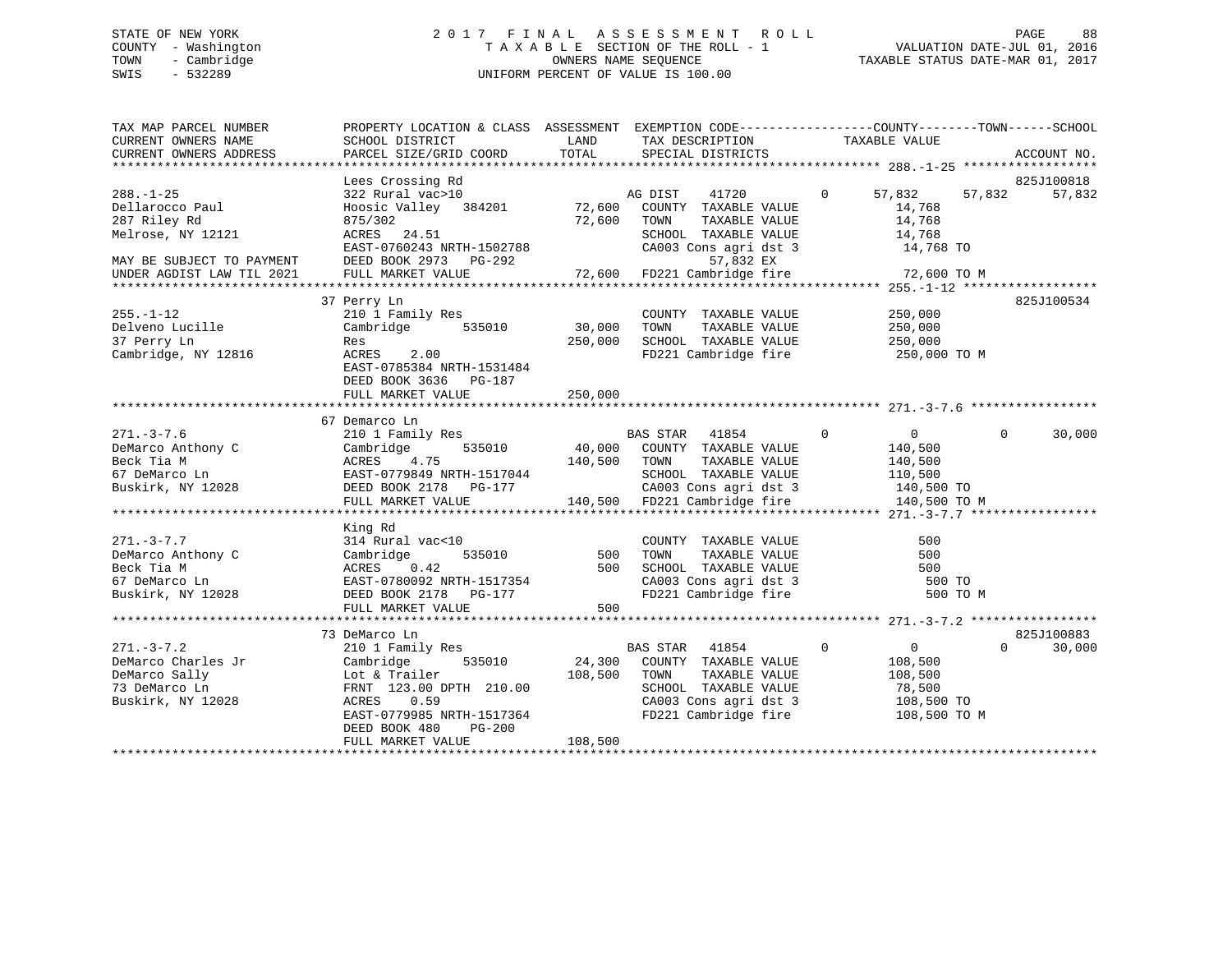# STATE OF NEW YORK 2 0 1 7 F I N A L A S S E S S M E N T R O L L PAGE 89 COUNTY - Washington T A X A B L E SECTION OF THE ROLL - 1 VALUATION DATE-JUL 01, 2016 TOWN - Cambridge OWNERS NAME SEQUENCE TAXABLE STATUS DATE-MAR 01, 2017 SWIS - 532289 UNIFORM PERCENT OF VALUE IS 100.00

| TAX MAP PARCEL NUMBER<br>CURRENT OWNERS NAME<br>CURRENT OWNERS ADDRESS                                                                        | PROPERTY LOCATION & CLASS ASSESSMENT EXEMPTION CODE----------------COUNTY-------TOWN------SCHOOL<br>SCHOOL DISTRICT<br>PARCEL SIZE/GRID COORD  | LAND<br>TOTAL                              |                                                                                                                                                                                       | TAX DESCRIPTION TAXABLE VALUE SPECIAL DISTRICTS                                                                                                    |                                                                     | ACCOUNT NO.                                                           |
|-----------------------------------------------------------------------------------------------------------------------------------------------|------------------------------------------------------------------------------------------------------------------------------------------------|--------------------------------------------|---------------------------------------------------------------------------------------------------------------------------------------------------------------------------------------|----------------------------------------------------------------------------------------------------------------------------------------------------|---------------------------------------------------------------------|-----------------------------------------------------------------------|
| $271. - 3 - 7.8$<br>DeMarco Charles Jr.<br>DeMarco Sally<br>73 DeMarco Ln<br>Buskirk, NY 12028                                                | DeMarco Ln<br>314 Rural vac<10<br>Cambridge<br>ACRES<br>4.07<br>EAST-0779823 NRTH-1517647<br>DEED BOOK 1760 PG-165<br>FULL MARKET VALUE        | 535010 13,200<br>13,200<br>13,200          | COUNTY TAXABLE VALUE<br>TOWN<br>TAXABLE VALUE<br>SCHOOL TAXABLE VALUE<br>CA003 Cons agri dst 3                                                                                        | 13,200<br>13,200<br>13,200<br>13,200 TO<br>FD221 Cambridge fire 13,200 TO M                                                                        |                                                                     |                                                                       |
|                                                                                                                                               | 594 King Rd                                                                                                                                    |                                            |                                                                                                                                                                                       |                                                                                                                                                    |                                                                     | 825L100290                                                            |
| $272. - 1 - 5$<br>DeMarco Kolleen A Trustee<br>DeMarco Kristine M Trustee<br>222 Pinegrove Dr<br>Troy, NY 12180                               | 242 Rurl res&rec<br>Cambridge<br>535010<br>ACRES 83.69<br>EAST-0782681 NRTH-1516930<br>DEED BOOK 3687 PG-242<br>FULL MARKET VALUE              | 156,600<br>327,300<br>327,300              | AG DIST<br>41720<br>COUNTY TAXABLE VALUE<br>TOWN<br>TAXABLE VALUE<br>SCHOOL TAXABLE VALUE<br>64,104 EX                                                                                | $\circ$<br>64,104<br>263,196<br>263,196<br>263,196<br>CA003 Cons agri dst 3 263,196 TO                                                             | 64,104                                                              | 64,104                                                                |
| MAY BE SUBJECT TO PAYMENT<br>UNDER AGDIST LAW TIL 2021                                                                                        |                                                                                                                                                |                                            | FD221 Cambridge fire                                                                                                                                                                  | 327,300 TO M                                                                                                                                       |                                                                     |                                                                       |
| $272. - 1 - 14$<br>DeMarco Kolleen A Trustee<br>DeMarco Kristine M Trustee<br>222 Pinegrove Dr<br>Troy, NY 12180<br>MAY BE SUBJECT TO PAYMENT | King Rd<br>314 Rural vac<10<br>Cambridge<br>535010<br>ACRES<br>4.47<br>EAST-0781303 NRTH-1517583<br>DEED BOOK 3687 PG-245<br>FULL MARKET VALUE | 26,400 TOWN<br>26,400                      | AG DIST<br>41720<br>26,400 COUNTY TAXABLE VALUE<br>TAXABLE VALUE<br>TOWN      TAXABLE  VALUE<br>SCHOOL   TAXABLE  VALUE<br>CA003 Cons agri dst 3<br>19,427 EX<br>FD221 Cambridge fire | $\overline{0}$<br>19,427<br>6,973<br>6,973<br>6,973<br>6,973 TO                                                                                    | 19,427<br>26,400 TO M                                               | 825J100289<br>19,427                                                  |
| UNDER AGDIST LAW TIL 2021                                                                                                                     |                                                                                                                                                |                                            |                                                                                                                                                                                       |                                                                                                                                                    |                                                                     |                                                                       |
|                                                                                                                                               | 577 King Rd                                                                                                                                    |                                            | 65 PCT OF VALUE USED FOR EXEMPTION PURPOSES                                                                                                                                           |                                                                                                                                                    |                                                                     | 825J100291                                                            |
| $271. - 3 - 7.1$<br>DeMarco Phyllis A<br>577 King Rd<br>Buskirk, NY 12028<br>MAY BE SUBJECT TO PAYMENT                                        | 241 Rural res&ag<br>Cambridge<br>ACRES 117.40<br>EAST-0779650 NRTH-1517053<br>DEED BOOK 872<br>PG-253<br>FULL MARKET VALUE                     | 535010 158,300 AG DIST<br>269,200 ENH STAR | VETCOM CTS 41130<br>41720<br>269,200 AGED-CO<br>41802<br>AGED-TOWN 41803<br>AGED-SCH<br>41804<br>41834                                                                                | $\Omega$<br>43,745<br>$\Omega$<br>74,560<br>65,618<br>$\Omega$<br>$\Omega$<br>$\overline{0}$<br>$\Omega$<br>$\overline{0}$<br>$\Omega$<br>$\Omega$ | 43,745<br>74,560<br>$\bigcirc$<br>45,932<br>$\mathbf 0$<br>$\Omega$ | 10,000<br>74,560<br>$\mathbf 0$<br>$\overline{0}$<br>41,245<br>65,500 |
| UNDER AGDIST LAW TIL 2021                                                                                                                     |                                                                                                                                                |                                            | COUNTY TAXABLE VALUE<br>TOWN<br>TAXABLE VALUE<br>SCHOOL TAXABLE VALUE<br>CA003 Cons agri dst 3<br>74,560 EX<br>FD221 Cambridge fire                                                   | 85,277<br>104,963<br>77,895<br>194,640 TO<br>269,200 TO M                                                                                          |                                                                     |                                                                       |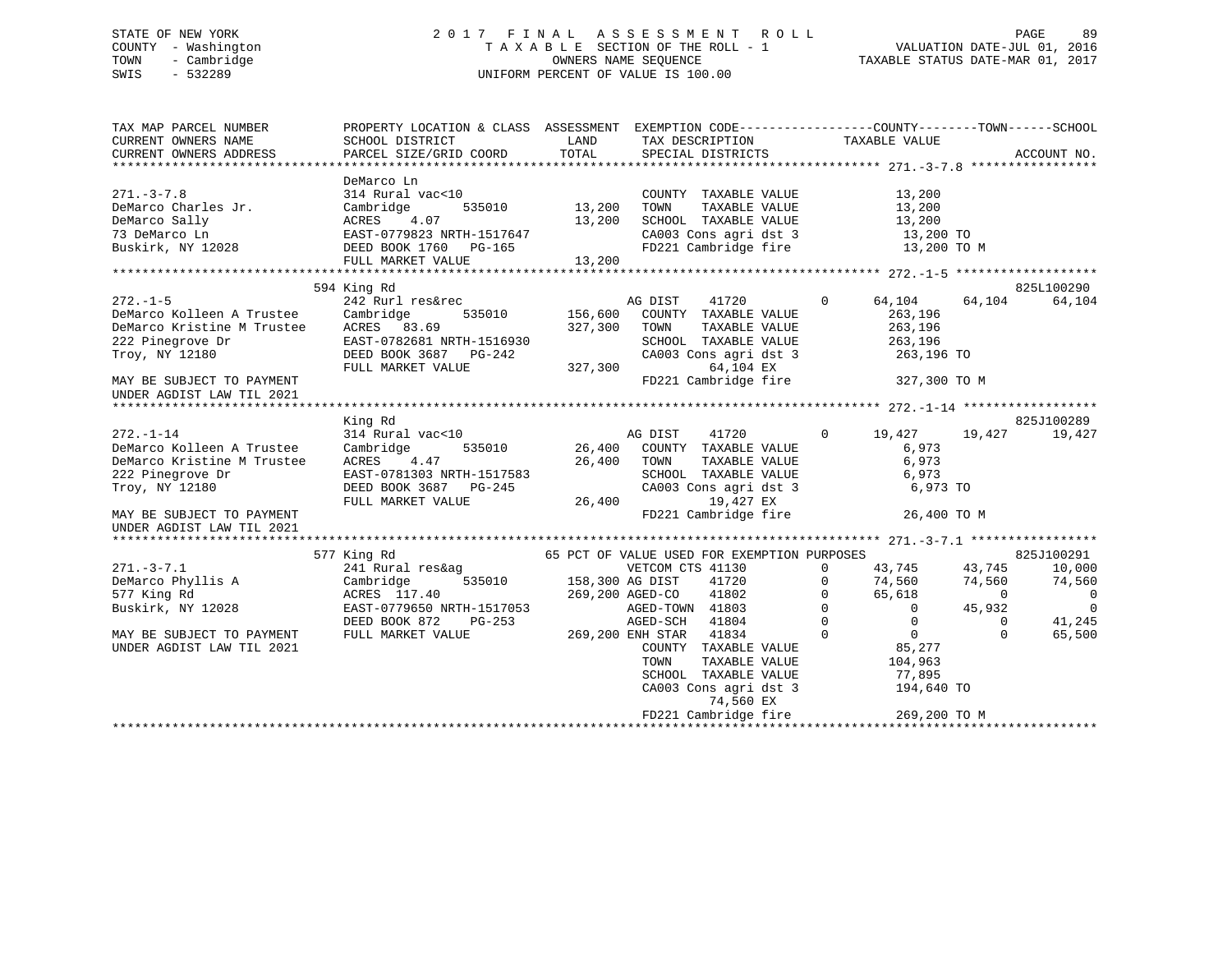# STATE OF NEW YORK 2 0 1 7 F I N A L A S S E S S M E N T R O L L PAGE 90 COUNTY - Washington T A X A B L E SECTION OF THE ROLL - 1 VALUATION DATE-JUL 01, 2016 TOWN - Cambridge OWNERS NAME SEQUENCE TAXABLE STATUS DATE-MAR 01, 2017 SWIS - 532289 UNIFORM PERCENT OF VALUE IS 100.00

| TAX MAP PARCEL NUMBER<br>CURRENT OWNERS NAME<br>CURRENT OWNERS ADDRESS                    | PROPERTY LOCATION & CLASS ASSESSMENT EXEMPTION CODE----------------COUNTY-------TOWN-----SCHOOL<br>SCHOOL DISTRICT<br>PARCEL SIZE/GRID COORD TOTAL | LAND    | TAX DESCRIPTION TAXABLE VALUE<br>SPECIAL DISTRICTS                                                                     |                                                               | ACCOUNT NO.              |
|-------------------------------------------------------------------------------------------|----------------------------------------------------------------------------------------------------------------------------------------------------|---------|------------------------------------------------------------------------------------------------------------------------|---------------------------------------------------------------|--------------------------|
| $263. - 2 - 28$<br>DeMoy Henry W<br>DeMoy Jennifer<br>1347 King Rd<br>Cambridge, NY 12816 | 1343 King Rd<br>270 Mfg housing<br>Cambridge<br>Land & Tra<br>ACRES 6.10<br>EAST-0785618 NRTH-1527781                                              | 60,000  | COUNTY TAXABLE VALUE<br>TOWN<br>TAXABLE VALUE<br>SCHOOL TAXABLE VALUE<br>CA003 Cons agri dst 3<br>FD221 Cambridge fire | 60,000<br>60,000<br>$60,000$ TO<br>$60,000$ TO<br>60,000 TO M | 825L100807               |
|                                                                                           | DEED BOOK 3486 PG-184<br>FULL MARKET VALUE                                                                                                         | 60,000  |                                                                                                                        |                                                               |                          |
|                                                                                           |                                                                                                                                                    |         |                                                                                                                        |                                                               |                          |
|                                                                                           | 1347 King Rd                                                                                                                                       |         | 73 PCT OF VALUE USED FOR EXEMPTION PURPOSES                                                                            |                                                               | 825J100279               |
| $263 - 2 - 1$                                                                             | 242 Rurl res&rec                                                                                                                                   |         | VETWAR CTS 41120                                                                                                       | $\Omega$<br>33,000                                            | 6,000                    |
| DeMoy Henry W LE                                                                          | 535010 117,900 AG DIST<br>Cambridge                                                                                                                |         | 41720                                                                                                                  | $33,000$ $27,000$<br>$23,627$ $23,627$<br>$\Omega$            | 23,627                   |
| DeMoy Jennifer                                                                            | Farm                                                                                                                                               |         | 347,900 ENH STAR 41834                                                                                                 | $\Omega$<br>$\overline{0}$                                    | 65,500<br>$\Omega$       |
| 1347 King Rd                                                                              | ACRES 52.70                                                                                                                                        |         | COUNTY TAXABLE VALUE                                                                                                   | 291,273                                                       |                          |
| Cambridge, NY 12816                                                                       | EAST-0785026 NRTH-1528023                                                                                                                          |         | TAXABLE VALUE<br>TOWN                                                                                                  | 297,273                                                       |                          |
|                                                                                           |                                                                                                                                                    |         |                                                                                                                        | 252,773                                                       |                          |
|                                                                                           | DEED BOOK 3223 PG-209                                                                                                                              |         | SCHOOL TAXABLE VALUE                                                                                                   |                                                               |                          |
| MAY BE SUBJECT TO PAYMENT<br>UNDER AGDIST LAW TIL 2021                                    | FULL MARKET VALUE                                                                                                                                  |         | 347,900 CA003 Cons agri dst 3<br>23,627 EX                                                                             | 324,273 TO                                                    |                          |
|                                                                                           |                                                                                                                                                    |         | FD221 Cambridge fire                                                                                                   | 347,900 TO M                                                  |                          |
|                                                                                           |                                                                                                                                                    |         |                                                                                                                        |                                                               |                          |
|                                                                                           | 85 Darwin Rd                                                                                                                                       |         | 80 PCT OF VALUE USED FOR EXEMPTION PURPOSES                                                                            |                                                               | 825J100221               |
| $262. - 1 - 21$                                                                           | 241 Rural res&ag                                                                                                                                   |         | AG DIST<br>41720                                                                                                       | $27,509$ $27,509$<br>$\Omega$                                 | 27,509                   |
| Denberg Kenneth                                                                           | Cambridge                                                                                                                                          |         | 535010 63,800 AGED-ALL 41800                                                                                           | 65,520 65,520<br>$\Omega$                                     | 65,520                   |
| 85 Darwin Rd                                                                              | 720/77                                                                                                                                             |         | 163,800 ENH STAR 41834                                                                                                 | $\mathbf 0$<br>$\begin{array}{c}\n0 \\ 0\n\end{array}$        | $\overline{0}$<br>65,500 |
|                                                                                           | ACRES 13.40                                                                                                                                        |         |                                                                                                                        | 70,771                                                        |                          |
| Cambridge, NY 12816                                                                       |                                                                                                                                                    |         | COUNTY TAXABLE VALUE                                                                                                   |                                                               |                          |
|                                                                                           | EAST-0769095 NRTH-1521540                                                                                                                          |         | TOWN<br>TAXABLE VALUE                                                                                                  | 70,771                                                        |                          |
| MAY BE SUBJECT TO PAYMENT                                                                 | DEED BOOK 2858 PG-219                                                                                                                              |         | SCHOOL TAXABLE VALUE                                                                                                   | 5,271<br>136,291                                              |                          |
| UNDER AGDIST LAW TIL 2021                                                                 | FULL MARKET VALUE                                                                                                                                  |         | 163,800 CA003 Cons agri dst 3<br>27,509 EX                                                                             | 136,291 TO                                                    |                          |
|                                                                                           |                                                                                                                                                    |         | FD221 Cambridge fire 163,800 TO M                                                                                      |                                                               |                          |
|                                                                                           |                                                                                                                                                    |         |                                                                                                                        |                                                               |                          |
|                                                                                           | 519 Stage Rd                                                                                                                                       |         |                                                                                                                        |                                                               | 825J100292               |
| $272. - 2 - 21$                                                                           | 242 Rurl res&rec                                                                                                                                   |         | ENH STAR<br>41834                                                                                                      | $\mathbf 0$<br>$\overline{0}$                                 | $\Omega$<br>65,500       |
| Denny Gary F                                                                              | 535010<br>Cambridge                                                                                                                                |         | 83,400 COUNTY TAXABLE VALUE                                                                                            | 214,200                                                       |                          |
|                                                                                           |                                                                                                                                                    |         |                                                                                                                        |                                                               |                          |
| 519 Stage Rd                                                                              | House & Lot                                                                                                                                        | 214,200 | TOWN<br>TAXABLE VALUE                                                                                                  | 214,200                                                       |                          |
| Buskirk, NY 12028                                                                         | ACRES 25.10                                                                                                                                        |         | SCHOOL TAXABLE VALUE                                                                                                   | 148,700                                                       |                          |
|                                                                                           | ACRES 25.10<br>EAST-0786918 NRTH-1512708<br>DEED BOOK 439<br>PG-1068                                                                               |         | FD221 Cambridge fire                                                                                                   | 214,200 TO M                                                  |                          |
|                                                                                           | FULL MARKET VALUE                                                                                                                                  | 214,200 |                                                                                                                        |                                                               |                          |
|                                                                                           |                                                                                                                                                    |         |                                                                                                                        |                                                               |                          |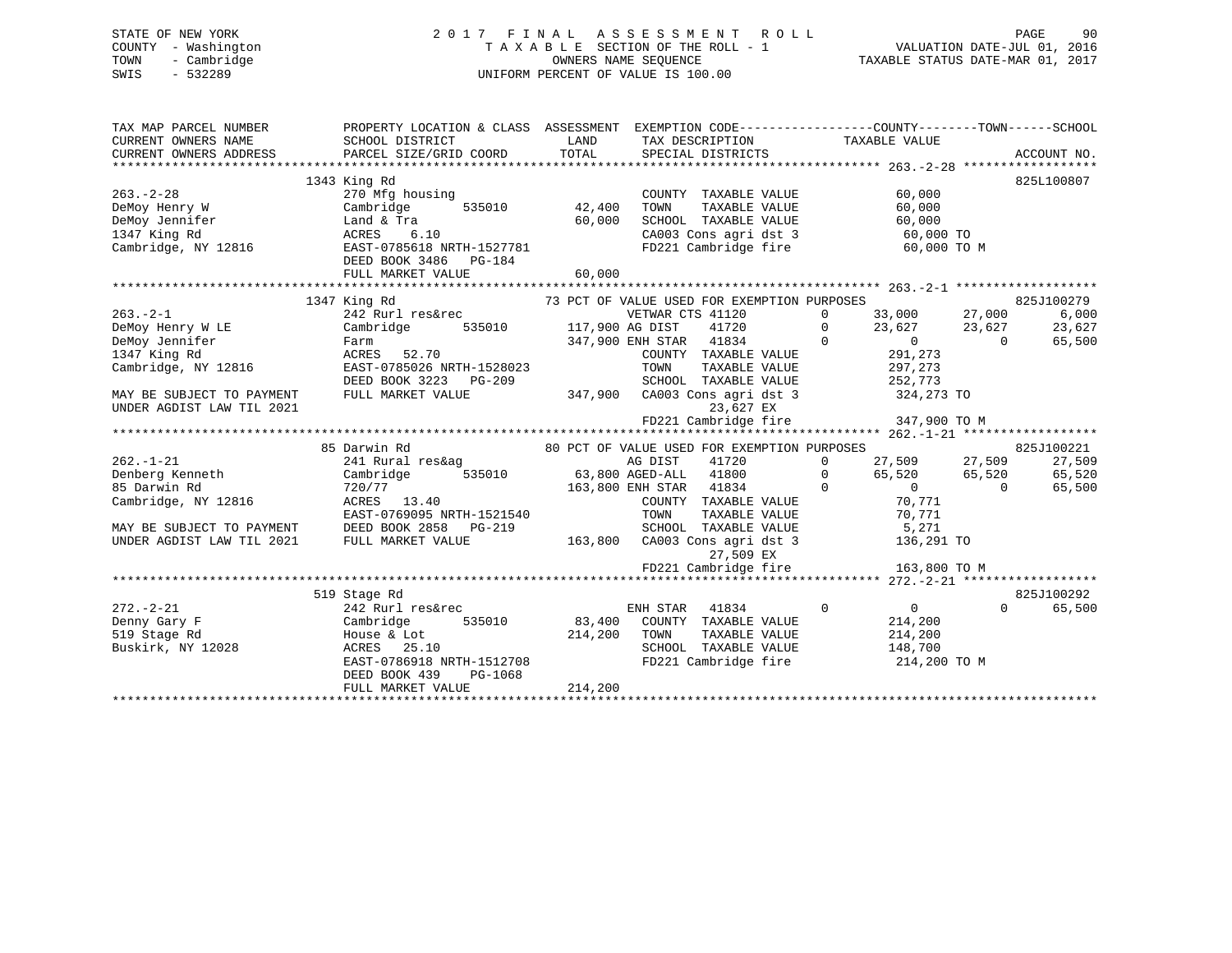# STATE OF NEW YORK 2 0 1 7 F I N A L A S S E S S M E N T R O L L PAGE 91 COUNTY - Washington T A X A B L E SECTION OF THE ROLL - 1 VALUATION DATE-JUL 01, 2016 TOWN - Cambridge OWNERS NAME SEQUENCE TAXABLE STATUS DATE-MAR 01, 2017 SWIS - 532289 UNIFORM PERCENT OF VALUE IS 100.00

| TAX MAP PARCEL NUMBER<br>CURRENT OWNERS NAME<br>CURRENT OWNERS ADDRESS                                            | PROPERTY LOCATION & CLASS ASSESSMENT<br>SCHOOL DISTRICT<br>PARCEL SIZE/GRID COORD                                                                                  | LAND<br>TOTAL                | EXEMPTION CODE-----------------COUNTY-------TOWN------SCHOOL<br>TAX DESCRIPTION<br>SPECIAL DISTRICTS                                               | TAXABLE VALUE                                                                             | ACCOUNT NO.                                                |
|-------------------------------------------------------------------------------------------------------------------|--------------------------------------------------------------------------------------------------------------------------------------------------------------------|------------------------------|----------------------------------------------------------------------------------------------------------------------------------------------------|-------------------------------------------------------------------------------------------|------------------------------------------------------------|
|                                                                                                                   |                                                                                                                                                                    |                              |                                                                                                                                                    |                                                                                           |                                                            |
|                                                                                                                   | 1160 County Route 59                                                                                                                                               |                              |                                                                                                                                                    |                                                                                           | 825J100565                                                 |
| $262 - 2 - 14$<br>Derbyshire Ella<br>1192 County Route 59<br>Cambridge, NY 12816<br>MAY BE SUBJECT TO PAYMENT     | 240 Rural res<br>535010<br>Cambridge<br>Lot 3<br>ACRES<br>45.52<br>EAST-0777885 NRTH-1522393<br>DEED BOOK 3488<br>PG-288                                           | 95,900<br>102,800            | AG DIST<br>41720<br>COUNTY TAXABLE VALUE<br>TAXABLE VALUE<br>TOWN<br>SCHOOL TAXABLE VALUE<br>CA003 Cons agri dst 3<br>23,032 EX                    | 23,032<br>$\Omega$<br>79,768<br>79,768<br>79,768<br>79,768 TO                             | 23,032<br>23,032                                           |
| UNDER AGDIST LAW TIL 2021                                                                                         | FULL MARKET VALUE                                                                                                                                                  | 102,800                      | FD221 Cambridge fire                                                                                                                               | 102,800 TO M                                                                              |                                                            |
|                                                                                                                   |                                                                                                                                                                    |                              |                                                                                                                                                    |                                                                                           |                                                            |
| $262 - 2 - 14.2$<br>Derbyshire Ella R<br>1192 County Route 59<br>Cambridge, NY 12816<br>MAY BE SUBJECT TO PAYMENT | 1192 County Route 59<br>240 Rural res<br>535010<br>Cambridge<br>Sub Lot 2<br>ACRES 40.33<br>EAST-0778479 NRTH-1523433<br>DEED BOOK 3355 PG-31                      | 140,400<br>459,700           | AG DIST<br>41720<br>COUNTY TAXABLE VALUE<br>TAXABLE VALUE<br>TOWN<br>SCHOOL TAXABLE VALUE<br>CA003 Cons agri dst 3<br>77,346 EX                    | 77,346<br>0<br>382,354<br>382,354<br>382,354<br>382,354 TO                                | 77,346<br>77,346                                           |
| UNDER AGDIST LAW TIL 2021                                                                                         | FULL MARKET VALUE                                                                                                                                                  | 459,700                      | FD221 Cambridge fire                                                                                                                               | 459,700 TO M                                                                              |                                                            |
|                                                                                                                   | ***************************<br>168 Greene Rd                                                                                                                       |                              |                                                                                                                                                    |                                                                                           | ************** 263.-1-11 *******************<br>825J100513 |
| $263. -1 - 11$<br>DeSantis Diana R<br>168 Greene Rd<br>Cambridge, NY 12816                                        | 210 1 Family Res<br>Cambridge<br>535010<br>H&l<br>ACRES<br>4.71<br>EAST-0781663 NRTH-1526208<br>DEED BOOK 1893 PG-1<br>FULL MARKET VALUE                           | 42,600<br>240,300<br>240,300 | <b>BAS STAR</b><br>41854<br>COUNTY TAXABLE VALUE<br>TOWN<br>TAXABLE VALUE<br>SCHOOL TAXABLE VALUE<br>CA003 Cons agri dst 3<br>FD221 Cambridge fire | $\overline{0}$<br>$\Omega$<br>240,300<br>240,300<br>210,300<br>240,300 TO<br>240,300 TO M | 30,000<br>$\Omega$                                         |
|                                                                                                                   | 891 Turnpike Rd                                                                                                                                                    |                              |                                                                                                                                                    |                                                                                           | 825J100555                                                 |
| $263. - 2 - 18$<br>Dickson Leigh A<br>891 Turnpike Rd<br>Cambridge, NY 12816                                      | 242 Rurl res&rec<br>535010<br>Cambridge<br>House & Lot<br>ACRES<br>34.77<br>EAST-0788179 NRTH-1523012<br>DEED BOOK 861<br>$PG-95$                                  | 95,500<br>291,200            | BAS STAR<br>41854<br>COUNTY TAXABLE VALUE<br>TOWN<br>TAXABLE VALUE<br>SCHOOL TAXABLE VALUE<br>FD221 Cambridge fire                                 | $\overline{0}$<br>$\Omega$<br>291,200<br>291,200<br>261,200<br>291,200 TO M               | 30,000<br>$\Omega$                                         |
|                                                                                                                   | FULL MARKET VALUE                                                                                                                                                  | 291,200                      |                                                                                                                                                    |                                                                                           |                                                            |
| $270. - 1 - 24.6$<br>Dingman David<br>Dingman Allison<br>478 Center Cambridge Rd<br>Cambridge, NY 12816           | 478 Center Cambridge Rd<br>242 Rurl res&rec<br>Cambridge<br>535010<br>Land & House<br>Lot 6<br>ACRES 15.87<br>EAST-0766561 NRTH-1515725<br>DEED BOOK 647<br>PG-139 | 68,700<br>319,000            | BAS STAR<br>41854<br>COUNTY TAXABLE VALUE<br>TAXABLE VALUE<br>TOWN<br>SCHOOL TAXABLE VALUE<br>FD221 Cambridge fire                                 | $\Omega$<br>$\overline{0}$<br>319,000<br>319,000<br>289,000<br>319,000 TO M               | 825J101996<br>$\Omega$<br>30,000                           |
|                                                                                                                   | FULL MARKET VALUE<br>***********************                                                                                                                       | 319,000                      |                                                                                                                                                    |                                                                                           |                                                            |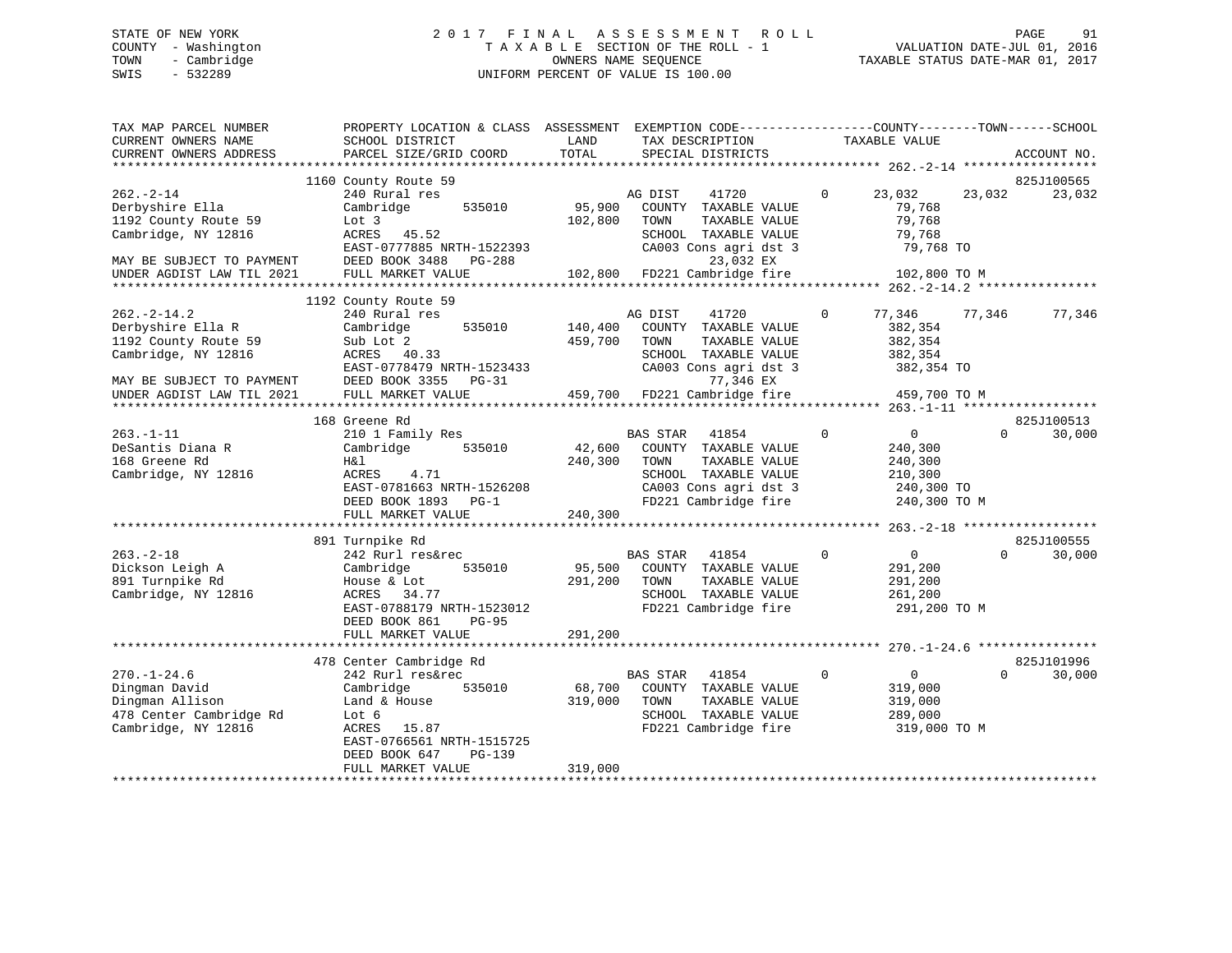STATE OF NEW YORK 2 0 1 7 F I N A L A S S E S S M E N T R O L L PAGE 92 COUNTY - Washington T A X A B L E SECTION OF THE ROLL - 1 VALUATION DATE-JUL 01, 2016 TOWN - Cambridge OWNERS NAME SEQUENCE TAXABLE STATUS DATE-MAR 01, 2017 SWIS - 532289 UNIFORM PERCENT OF VALUE IS 100.00

| TAX MAP PARCEL NUMBER<br>CURRENT OWNERS NAME<br>CURRENT OWNERS ADDRESS | PROPERTY LOCATION & CLASS ASSESSMENT EXEMPTION CODE----------------COUNTY-------TOWN------SCHOOL<br>SCHOOL DISTRICT<br>PARCEL SIZE/GRID COORD | LAND<br>TOTAL     | TAX DESCRIPTION<br>SPECIAL DISTRICTS                               |                | TAXABLE VALUE                        |          | ACCOUNT NO. |
|------------------------------------------------------------------------|-----------------------------------------------------------------------------------------------------------------------------------------------|-------------------|--------------------------------------------------------------------|----------------|--------------------------------------|----------|-------------|
|                                                                        |                                                                                                                                               |                   |                                                                    |                |                                      |          |             |
|                                                                        | 1023 Vly Summit Rd                                                                                                                            |                   |                                                                    |                |                                      |          | 825J100683  |
| $261. - 2 - 24$<br>Dingman Jeffrey<br>Dingman Debra                    | 210 1 Family Res<br>Cambridge<br>535010<br>House & Lot                                                                                        | 52,600<br>164,600 | BAS STAR<br>41854<br>COUNTY TAXABLE VALUE<br>TOWN<br>TAXABLE VALUE | $\Omega$       | $\overline{0}$<br>164,600<br>164,600 | $\Omega$ | 30,000      |
| 1023 Vly Summit Rd<br>Greenwich, NY 12834                              | $261. - 1 - 24$<br>ACRES<br>8.90<br>EAST-0763406 NRTH-1524392                                                                                 |                   | SCHOOL TAXABLE VALUE<br>FD221 Cambridge fire                       |                | 134,600<br>164,600 TO M              |          |             |
|                                                                        | DEED BOOK 2324 PG-285<br>FULL MARKET VALUE                                                                                                    | 164,600           |                                                                    |                |                                      |          |             |
|                                                                        | 1436 County Route 59                                                                                                                          |                   |                                                                    |                |                                      |          | 825J100862  |
| $263. - 1 - 25$<br>Disorda William                                     | 210 1 Family Res<br>535010<br>Cambridge                                                                                                       |                   | ENH STAR<br>41834<br>40,600 COUNTY TAXABLE VALUE                   | $\overline{0}$ | $\overline{0}$<br>182,500            | $\Omega$ | 65,500      |
| Disorda Lynn<br>1436 County Route 59                                   | ACRES<br>5.90<br>EAST-0781904 NRTH-1526912                                                                                                    | 182,500           | TOWN<br>TAXABLE VALUE<br>SCHOOL TAXABLE VALUE                      |                | 182,500<br>117,000                   |          |             |
| Cambridge, NY 12816                                                    | DEED BOOK 469<br>PG-234<br>FULL MARKET VALUE                                                                                                  | 182,500           | FD221 Cambridge fire                                               |                | 182,500 TO M                         |          |             |
|                                                                        |                                                                                                                                               |                   |                                                                    |                |                                      |          |             |
|                                                                        | County Route 59                                                                                                                               |                   |                                                                    |                |                                      |          |             |
| $271. - 2 - 25.2$<br>Do View Farms LLC                                 | 314 Rural vac<10<br>535010<br>Cambridge                                                                                                       | 48,800            | AG DIST<br>41720<br>COUNTY TAXABLE VALUE                           | $\mathbf{0}$   | 41,533<br>7,267                      | 41,533   | 41,533      |
| 817 County Route 59<br>Cambridge, NY 12816                             | Filed Survey 12915<br>FRNT 1594.00 DPTH                                                                                                       | 48,800            | TOWN<br>TAXABLE VALUE<br>SCHOOL TAXABLE VALUE                      |                | 7,267<br>7,267                       |          |             |
|                                                                        | ACRES 22.05                                                                                                                                   |                   | CA003 Cons agri dst 3                                              |                | 7,267 TO                             |          |             |
| MAY BE SUBJECT TO PAYMENT<br>UNDER AGDIST LAW TIL 2021                 | EAST-0772535 NRTH-1517474<br>DEED BOOK 3704 PG-122                                                                                            |                   | 41,533 EX<br>FD221 Cambridge fire                                  |                | 48,800 TO M                          |          |             |
|                                                                        | FULL MARKET VALUE                                                                                                                             | 48,800            |                                                                    |                |                                      |          |             |
|                                                                        |                                                                                                                                               |                   |                                                                    |                |                                      |          |             |
|                                                                        | 354 Stevenson Rd                                                                                                                              |                   |                                                                    |                |                                      |          | 825L100505  |
| $246. - 1 - 20$<br>Drew William C                                      | 210 1 Family Res<br>535010                                                                                                                    |                   | COUNTY TAXABLE VALUE<br>TOWN                                       |                | 115,000                              |          |             |
| 370 Stevenson Rd                                                       | Cambridge                                                                                                                                     | 40,500<br>115,000 | TAXABLE VALUE<br>SCHOOL TAXABLE VALUE                              |                | 115,000<br>115,000                   |          |             |
|                                                                        | Lot $C-2$                                                                                                                                     |                   |                                                                    |                |                                      |          |             |
| Greenwich, NY 12834                                                    | 473/728-473/730<br>ACRES                                                                                                                      |                   | CA005 Cons agri dst 5                                              |                | 115,000 TO                           |          |             |
|                                                                        | 5.63<br>EAST-0780812 NRTH-1537767<br>DEED BOOK 3434 PG-60                                                                                     |                   | FD221 Cambridge fire                                               |                | 115,000 TO M                         |          |             |
|                                                                        | FULL MARKET VALUE                                                                                                                             | 115,000           |                                                                    |                |                                      |          |             |
|                                                                        |                                                                                                                                               |                   |                                                                    |                |                                      |          |             |
|                                                                        | 370 Stevenson Rd                                                                                                                              |                   |                                                                    |                |                                      |          | 825J101990  |
| $246. - 1 - 20.2$                                                      | 210 1 Family Res                                                                                                                              |                   | BAS STAR 41854                                                     | $\mathbf 0$    | $\overline{0}$                       | $\Omega$ | 30,000      |
| Drew William C                                                         | Cambridge<br>535010                                                                                                                           | 21,200            | COUNTY TAXABLE VALUE                                               |                | 148,300                              |          |             |
| 370 Stevenson Rd                                                       | H & L                                                                                                                                         | 148,300           | TAXABLE VALUE<br>TOWN                                              |                | 148,300                              |          |             |
| Greenwich, NY 12834                                                    | 891/208                                                                                                                                       |                   | SCHOOL TAXABLE VALUE                                               |                | 118,300                              |          |             |
|                                                                        | 1.23<br>ACRES                                                                                                                                 |                   | CA005 Cons agri dst 5                                              |                | 148,300 TO                           |          |             |
|                                                                        | EAST-0781083 NRTH-1538033<br>DEED BOOK 891<br>PG-208                                                                                          |                   | FD221 Cambridge fire                                               |                | 148,300 TO M                         |          |             |
|                                                                        | FULL MARKET VALUE                                                                                                                             | 148,300           |                                                                    |                |                                      |          |             |
|                                                                        |                                                                                                                                               |                   |                                                                    |                |                                      |          |             |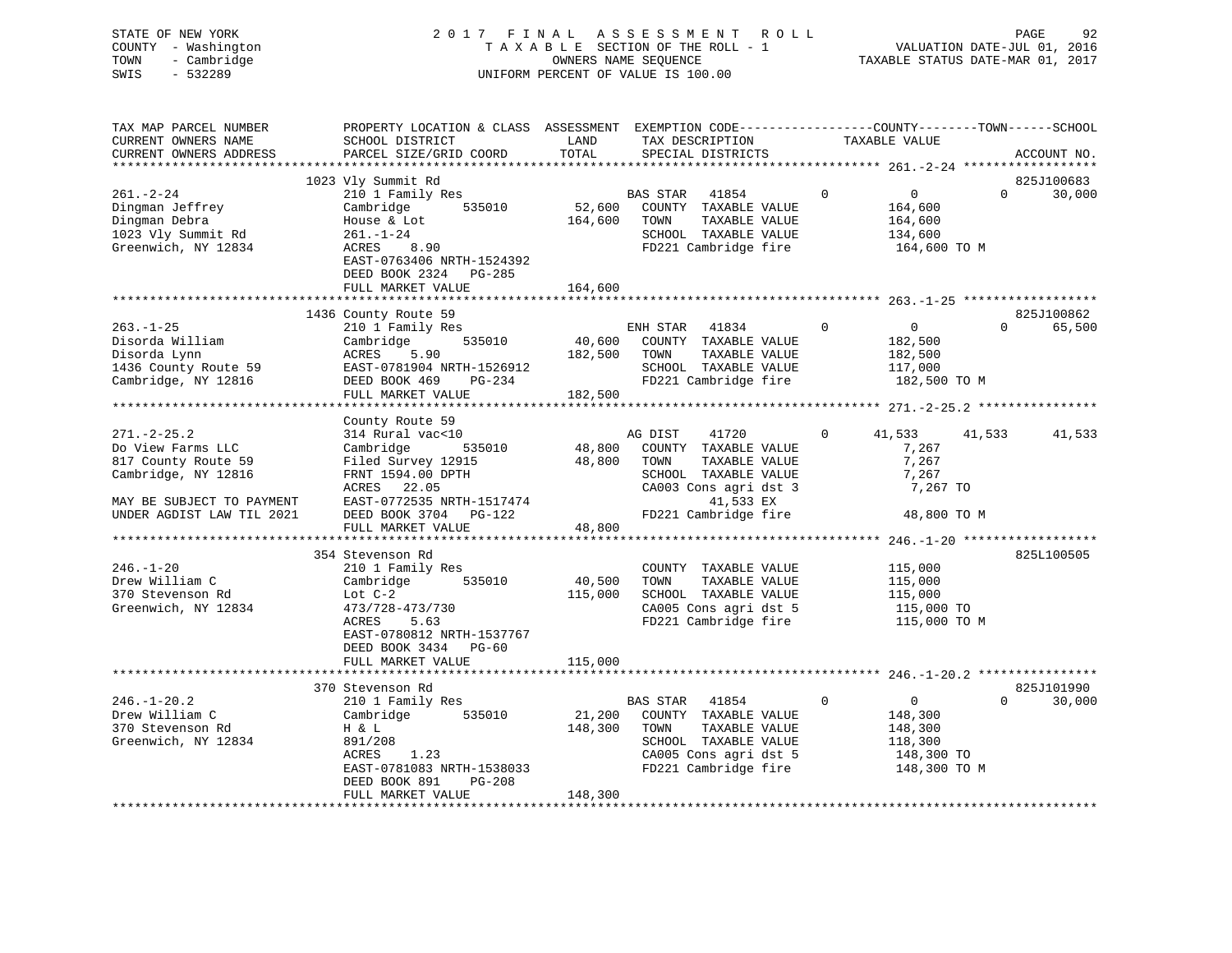# STATE OF NEW YORK 2 0 1 7 F I N A L A S S E S S M E N T R O L L PAGE 93 COUNTY - Washington T A X A B L E SECTION OF THE ROLL - 1 VALUATION DATE-JUL 01, 2016 TOWN - Cambridge OWNERS NAME SEQUENCE TAXABLE STATUS DATE-MAR 01, 2017 SWIS - 532289 UNIFORM PERCENT OF VALUE IS 100.00

| TAX MAP PARCEL NUMBER<br>CURRENT OWNERS NAME<br>CURRENT OWNERS ADDRESS                          | PROPERTY LOCATION & CLASS ASSESSMENT EXEMPTION CODE---------------COUNTY-------TOWN------SCHOOL<br>SCHOOL DISTRICT<br>PARCEL SIZE/GRID COORD                            | LAND<br>TOTAL              | TAX DESCRIPTION<br>SPECIAL DISTRICTS                                                                                                                                                                | TAXABLE VALUE                                                                                                                                       | ACCOUNT NO.                                                          |
|-------------------------------------------------------------------------------------------------|-------------------------------------------------------------------------------------------------------------------------------------------------------------------------|----------------------------|-----------------------------------------------------------------------------------------------------------------------------------------------------------------------------------------------------|-----------------------------------------------------------------------------------------------------------------------------------------------------|----------------------------------------------------------------------|
|                                                                                                 |                                                                                                                                                                         |                            |                                                                                                                                                                                                     |                                                                                                                                                     |                                                                      |
| $246. - 1 - 42.1$<br>Drost David C<br>Drost Marie M<br>254 Petteys Rd<br>Greenwich, NY 12834    | 254 Petteys Rd<br>210 1 Family Res<br>533401<br>Greenwich<br>ACRES<br>8.00<br>EAST-0770186 NRTH-1541009<br>DEED BOOK 761<br>$PG-42$<br>FULL MARKET VALUE                | 171,500 TOWN               | BAS STAR 41854<br>49,000 COUNTY TAXABLE VALUE<br>TAXABLE VALUE<br>SCHOOL TAXABLE VALUE<br>CA003 Cons agri dst 3<br>171,500 FD221 Cambridge fire                                                     | $\mathbf 0$<br>$\overline{0}$<br>171,500<br>171,500<br>141,500<br>171,500 TO<br>171,500 TO M                                                        | $\Omega$<br>30,000                                                   |
|                                                                                                 |                                                                                                                                                                         |                            |                                                                                                                                                                                                     |                                                                                                                                                     |                                                                      |
| $280. - 1 - 10.3$<br>Dubrawski Edward<br>Dubrawski Sheila<br>42 Winthrop St<br>Medway, MA 02053 | Dickensen Rd<br>314 Rural vac<10<br>535010<br>Cambridge<br>Land<br>Lot 1B<br>3.09<br>ACRES<br>EAST-0772009 NRTH-1509580<br>DEED BOOK 3596 PG-168<br>FULL MARKET VALUE   | 19,000<br>19,000<br>19,000 | COUNTY TAXABLE VALUE<br>TOWN<br>TAXABLE VALUE<br>SCHOOL TAXABLE VALUE<br>CA003 Cons agri dst 3<br>FD221 Cambridge fire                                                                              | 19,000<br>19,000<br>19,000<br>19,000 TO<br>19,000 TO M                                                                                              |                                                                      |
|                                                                                                 |                                                                                                                                                                         |                            |                                                                                                                                                                                                     |                                                                                                                                                     |                                                                      |
| $280. - 1 - 10.4$<br>Dubrawski Edward<br>Dubrawski Sheila<br>42 Winthrop St<br>Medway, MA 02053 | Dickensen Rd<br>314 Rural vac<10<br>535010<br>Cambridge<br>Land<br>Lot 1C<br>ACRES<br>9.29<br>EAST-0771474 NRTH-1509598<br>DEED BOOK 2515 PG-163                        | 38,000<br>38,000           | COUNTY TAXABLE VALUE<br>TOWN<br>TAXABLE VALUE<br>SCHOOL TAXABLE VALUE<br>CA003 Cons agri dst 3<br>FD221 Cambridge fire                                                                              | 38,000<br>38,000<br>38,000<br>38,000 TO<br>38,000 TO M                                                                                              |                                                                      |
|                                                                                                 | FULL MARKET VALUE                                                                                                                                                       | 38,000                     |                                                                                                                                                                                                     |                                                                                                                                                     |                                                                      |
| $254. - 1 - 10.2$<br>Durant Timothy<br>Durant Mary L<br>430 N Burnett Rd<br>Cocoa, FL 32926     | Cobble Rd<br>323 Vacant rural<br>535010<br>Cambridge<br>ACRES 1.20<br>EAST-0777557 NRTH-1530265<br>DEED BOOK 487 PG-235                                                 | 1,200<br>1,200             | COUNTY TAXABLE VALUE<br>TAXABLE VALUE<br>TOWN<br>SCHOOL TAXABLE VALUE<br>FD221 Cambridge fire                                                                                                       | 1,200<br>1,200<br>1,200<br>1,200 TO M                                                                                                               | 825J100893                                                           |
|                                                                                                 | FULL MARKET VALUE                                                                                                                                                       | 1,200                      |                                                                                                                                                                                                     |                                                                                                                                                     |                                                                      |
|                                                                                                 | 977 South Cambridge Rd                                                                                                                                                  |                            |                                                                                                                                                                                                     |                                                                                                                                                     | 825J100332                                                           |
| $279. - 2 - 24$<br>Dzintars Edwin<br>977 South Cambridge Rd<br>Buskirk, NY 12028                | 210 1 Family Res<br>535010<br>Cambridge<br>H & L<br>FRNT 145.00 DPTH 129.00<br>ACRES<br>0.29<br>EAST-0766065 NRTH-1506707<br>DEED BOOK 3074 PG-288<br>FULL MARKET VALUE |                            | AGED-CO/TN 41801<br>22,300 AGED-SCH 41804<br>59,600 ENH STAR 41834<br>COUNTY TAXABLE VALUE<br>TOWN<br>TAXABLE VALUE<br>SCHOOL TAXABLE VALUE<br>CA003 Cons agri dst 3<br>59,600 FD221 Cambridge fire | $\mathbf 0$<br>29,800<br>$\Omega$<br>$\overline{0}$<br>$\Omega$<br>$\overline{0}$<br>29,800<br>29,800<br>$\overline{0}$<br>59,600 TO<br>59,600 TO M | 29,800<br>$\overline{0}$<br>26,820<br>$\Omega$<br>$\Omega$<br>32,780 |
|                                                                                                 |                                                                                                                                                                         |                            |                                                                                                                                                                                                     |                                                                                                                                                     |                                                                      |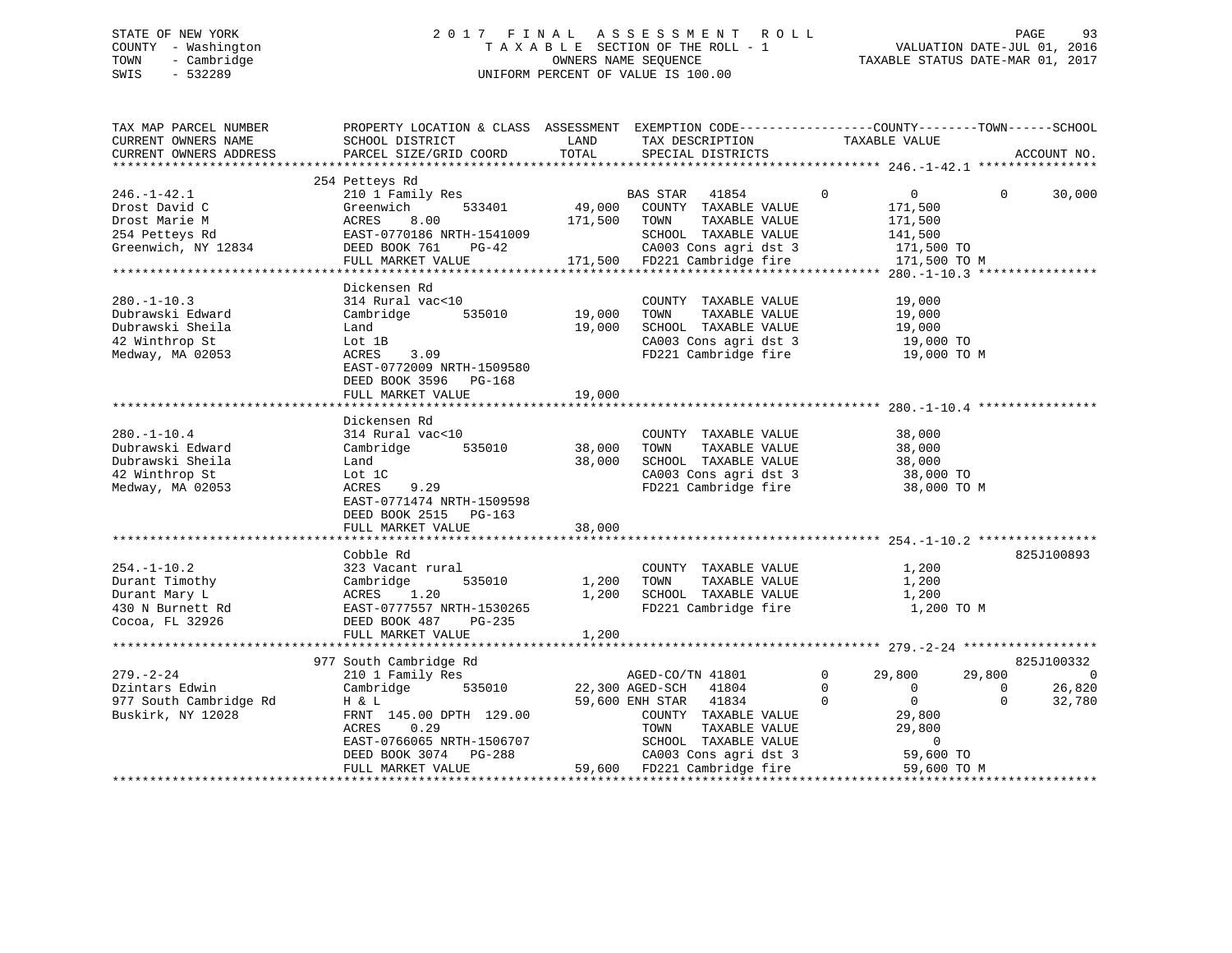# STATE OF NEW YORK 2 0 1 7 F I N A L A S S E S S M E N T R O L L PAGE 94 COUNTY - Washington T A X A B L E SECTION OF THE ROLL - 1 VALUATION DATE-JUL 01, 2016 TOWN - Cambridge OWNERS NAME SEQUENCE TAXABLE STATUS DATE-MAR 01, 2017 SWIS - 532289 UNIFORM PERCENT OF VALUE IS 100.00

| TAX MAP PARCEL NUMBER<br>CURRENT OWNERS NAME<br>CURRENT OWNERS ADDRESS              | SCHOOL DISTRICT<br><b>EXAMPLE STATE STATE</b><br>PARCEL SIZE/GRID COORD     | TOTAL        | IAA DESCRIPTION TAXABLE VALUE TAXABLE VALUE           | PROPERTY LOCATION & CLASS ASSESSMENT EXEMPTION CODE----------------COUNTY-------TOWN------SCHOOL                | ACCOUNT NO. |
|-------------------------------------------------------------------------------------|-----------------------------------------------------------------------------|--------------|-------------------------------------------------------|-----------------------------------------------------------------------------------------------------------------|-------------|
|                                                                                     |                                                                             |              |                                                       |                                                                                                                 |             |
|                                                                                     | 324 Kenyon Rd                                                               |              |                                                       |                                                                                                                 | 825J100340  |
| $246. -1 - 35$                                                                      | 105 Vac farmland                                                            |              |                                                       | AG DIST 41720 0 54,466 54,466                                                                                   | 54,466      |
| East View Farm Partners                                                             | Greenwich                                                                   |              | 533401 238,900 COUNTY TAXABLE VALUE                   | 184,434                                                                                                         |             |
| 12 Damon Ln                                                                         | ACRES 156.70                                                                |              | 238,900 TOWN<br>TAXABLE VALUE                         | 184,434                                                                                                         |             |
| Scituate, MA 02066                                                                  | EAST-0771051 NRTH-1537346                                                   |              | SCHOOL TAXABLE VALUE 184,434                          |                                                                                                                 |             |
|                                                                                     | DEED BOOK 3409 PG-63                                                        |              |                                                       | CA003 Cons agri dst 3 184,434 TO                                                                                |             |
| MAY BE SUBJECT TO PAYMENT                                                           | FULL MARKET VALUE                                                           | 238,900      | 54,466 EX                                             |                                                                                                                 |             |
| UNDER AGDIST LAW TIL 2021                                                           |                                                                             |              | FD221 Cambridge fire                                  | 238,900 TO M                                                                                                    |             |
|                                                                                     |                                                                             |              |                                                       |                                                                                                                 |             |
|                                                                                     | Kenyon Rd/e Off                                                             |              |                                                       |                                                                                                                 | 825J100870  |
| $246. - 1 - 41$                                                                     | 314 Rural vac<10                                                            |              | COUNTY TAXABLE VALUE 2,100                            |                                                                                                                 |             |
| East View Farm Partners                                                             | Greenwich 533401                                                            | 2,100        |                                                       | 2,100                                                                                                           |             |
| 12 Damon Ln                                                                         | Wood Lot                                                                    | 2,100        | TOWN       TAXABLE  VALUE<br>SCHOOL    TAXABLE  VALUE | 2,100                                                                                                           |             |
| Scituate, MA 02066                                                                  | ACRES 3.00                                                                  |              | CA003 Cons agri dst 3<br>FD221 Cambridge fire         | 2,100 TO                                                                                                        |             |
|                                                                                     | EAST-0771293 NRTH-1538830                                                   |              |                                                       | 2,100 TO M                                                                                                      |             |
|                                                                                     | DEED BOOK 3409 PG-63                                                        |              |                                                       |                                                                                                                 |             |
|                                                                                     | FULL MARKET VALUE                                                           | 2,100        |                                                       |                                                                                                                 |             |
|                                                                                     |                                                                             |              |                                                       |                                                                                                                 |             |
|                                                                                     | 833 County Route 60                                                         |              |                                                       |                                                                                                                 | 825J100507  |
| $246. - 1 - 26$                                                                     | 241 Rural res&ag<br>241 Rural res&ag<br>333401 184,400 COUNTY TAXABLE VALUE |              | 41720 0                                               | 28,551 28,551                                                                                                   | 28,551      |
| East View Farm Partners, LLC Greenwich                                              |                                                                             |              |                                                       | 515,849                                                                                                         |             |
| 12 Damon Ln                                                                         | ACRES 111.50                                                                | 544,400 TOWN | TAXABLE VALUE                                         |                                                                                                                 |             |
| Scituate, MA 02066                                                                  | EAST-0773077 NRTH-1537449                                                   |              | SCHOOL TAXABLE VALUE                                  | 515,849                                                                                                         |             |
|                                                                                     |                                                                             |              |                                                       | 515,849                                                                                                         |             |
|                                                                                     | DEED BOOK 3129 PG-50                                                        |              |                                                       |                                                                                                                 |             |
| MAY BE SUBJECT TO PAYMENT                                                           | FULL MARKET VALUE                                                           | 544,400      | 28,551 EX<br>ED221 Cambridge fire                     |                                                                                                                 |             |
| UNDER AGDIST LAW TIL 2021                                                           |                                                                             |              |                                                       | 544,400 TO M                                                                                                    |             |
|                                                                                     |                                                                             |              |                                                       |                                                                                                                 |             |
|                                                                                     | County Route 60                                                             |              |                                                       |                                                                                                                 | 825J100846  |
| 254.-1-5.3 322 Rural vac>10<br>East View Farm Partners, LLC Cambridge 535010 68,800 |                                                                             |              | COUNTY TAXABLE VALUE<br>TOWN      TAXABLE VALUE       | 68,800                                                                                                          |             |
|                                                                                     |                                                                             |              |                                                       | 68,800                                                                                                          |             |
| 12 Damon Ln                                                                         | 943/328 & 328                                                               | 68,800       |                                                       |                                                                                                                 |             |
| Scituate, MA 02066                                                                  | ACRES 35.00                                                                 |              |                                                       |                                                                                                                 |             |
|                                                                                     | EAST-0773249 NRTH-1535693                                                   |              |                                                       | SCHOOL TAXABLE VALUE 68,800<br>CA003 Cons agri dst 3 68,800 TO<br>FD221 Cambridge fire 68,800 TO<br>68,800 TO M |             |
|                                                                                     | DEED BOOK 3129 PG-86                                                        |              |                                                       |                                                                                                                 |             |
|                                                                                     | FULL MARKET VALUE                                                           | 68,800       |                                                       |                                                                                                                 |             |
|                                                                                     |                                                                             |              |                                                       |                                                                                                                 |             |
|                                                                                     | 1012 County Route 59                                                        |              |                                                       |                                                                                                                 |             |
| $262. -1 - 15.1$                                                                    | 210 1 Family Res                                                            |              | COUNTY TAXABLE VALUE                                  | 230,000                                                                                                         |             |
| Eastman Bradley A                                                                   | $535010$ 37,200<br>Cambridge                                                |              | TOWN<br>TAXABLE VALUE                                 | 230,000                                                                                                         |             |
| 1012 County Route 59                                                                | House & Land                                                                | 230,000      |                                                       |                                                                                                                 |             |
| Cambridge, NY 12816                                                                 | ACRES<br>4.23                                                               |              |                                                       | SCHOOL TAXABLE VALUE 230,000<br>CA003 Cons agri dst 3 230,000 TO                                                |             |
|                                                                                     | EAST-0774523 NRTH-1519995                                                   |              |                                                       | FD221 Cambridge fire 230,000 TO M                                                                               |             |
|                                                                                     | DEED BOOK 3446 PG-267                                                       |              |                                                       |                                                                                                                 |             |
|                                                                                     | FULL MARKET VALUE                                                           | 230,000      |                                                       |                                                                                                                 |             |
|                                                                                     |                                                                             |              |                                                       |                                                                                                                 |             |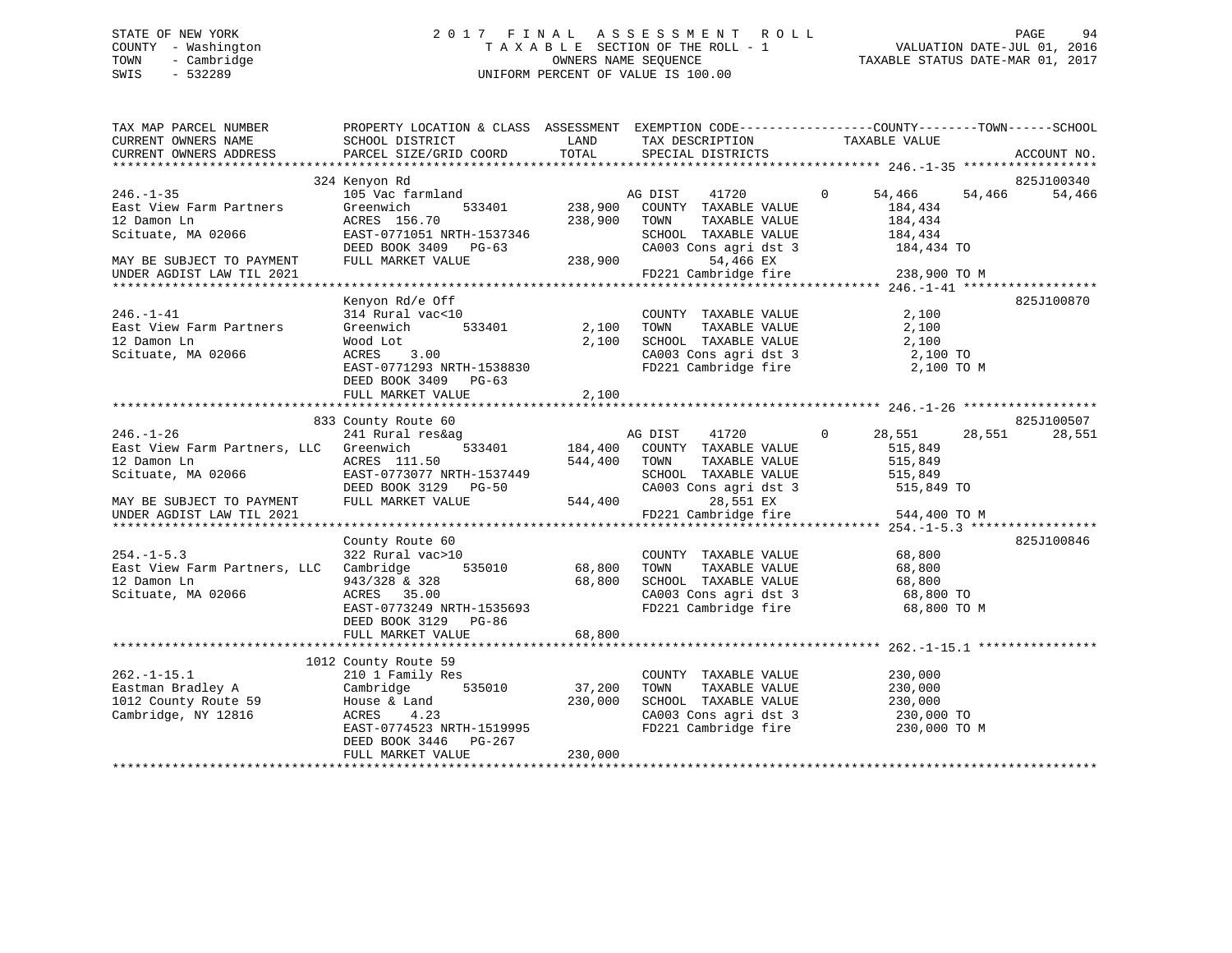# STATE OF NEW YORK 2 0 1 7 F I N A L A S S E S S M E N T R O L L PAGE 95 COUNTY - Washington T A X A B L E SECTION OF THE ROLL - 1 VALUATION DATE-JUL 01, 2016 TOWN - Cambridge OWNERS NAME SEQUENCE TAXABLE STATUS DATE-MAR 01, 2017 SWIS - 532289 UNIFORM PERCENT OF VALUE IS 100.00

| TAX MAP PARCEL NUMBER                          | PROPERTY LOCATION & CLASS ASSESSMENT EXEMPTION CODE----------------COUNTY-------TOWN-----SCHOOL |         |                |                                               |                |                |          |             |
|------------------------------------------------|-------------------------------------------------------------------------------------------------|---------|----------------|-----------------------------------------------|----------------|----------------|----------|-------------|
| CURRENT OWNERS NAME                            | SCHOOL DISTRICT                                                                                 | LAND    |                | TAX DESCRIPTION                               |                | TAXABLE VALUE  |          |             |
| CURRENT OWNERS ADDRESS                         | PARCEL SIZE/GRID COORD                                                                          | TOTAL   |                | SPECIAL DISTRICTS                             |                |                |          | ACCOUNT NO. |
|                                                |                                                                                                 |         |                |                                               |                |                |          |             |
|                                                | Center Cambridge Rd                                                                             |         |                |                                               |                |                |          |             |
| $279. - 1 - 2.3$                               | 322 Rural vac>10                                                                                |         |                | COUNTY TAXABLE VALUE                          |                | 49,700         |          |             |
| Eastman Caroline L                             | Cambridge<br>535010                                                                             | 49,700  | TOWN           | TAXABLE VALUE                                 |                | 49,700         |          |             |
| 183 Center Cambridge Rd                        | Vac Land                                                                                        | 49,700  |                | SCHOOL TAXABLE VALUE                          |                | 49,700         |          |             |
| Valley Falls, NY 12185                         | Sub Lot 3                                                                                       |         |                | CA003 Cons agri dst 3                         |                | 49,700 TO      |          |             |
|                                                | ACRES 10.83                                                                                     |         |                | FD221 Cambridge fire                          |                | 49,700 TO M    |          |             |
|                                                | EAST-0760839 NRTH-1513164                                                                       |         |                |                                               |                |                |          |             |
|                                                | DEED BOOK 2440 PG-162                                                                           |         |                |                                               |                |                |          |             |
|                                                | FULL MARKET VALUE                                                                               | 49,700  |                |                                               |                |                |          |             |
|                                                |                                                                                                 |         |                |                                               |                |                |          |             |
|                                                | 159 State Route 372                                                                             |         |                |                                               |                |                |          |             |
| $255. - 1 - 20.7$                              | 210 1 Family Res                                                                                |         | ENH STAR 41834 |                                               | $\overline{0}$ | $\overline{0}$ | $\Omega$ | 65,500      |
| Eddy Nelson L                                  | 535010<br>Cambridge                                                                             |         |                | 56,100 COUNTY TAXABLE VALUE                   |                | 261,500        |          |             |
| Eddy Sally Beelen                              | Lot 3-A                                                                                         | 261,500 | TOWN           | TAXABLE VALUE                                 |                | 261,500        |          |             |
| 159 State Route 372                            | 9.03<br>ACRES                                                                                   |         |                | SCHOOL TAXABLE VALUE                          |                | 196,000        |          |             |
| Cambridge, NY 12816                            | EAST-0784724 NRTH-1533929                                                                       |         |                | CA005 Cons agri dst 5                         |                | 261,500 TO     |          |             |
|                                                | DEED BOOK 2507 PG-135                                                                           |         |                | FD221 Cambridge fire 261,500 TO M             |                |                |          |             |
|                                                | FULL MARKET VALUE                                                                               | 261,500 |                |                                               |                |                |          |             |
|                                                |                                                                                                 |         |                |                                               |                |                |          |             |
|                                                | 290 Whiteside Rd                                                                                |         |                |                                               |                |                |          |             |
| $279. - 1 - 6.4$                               | 210 1 Family Res                                                                                |         | BAS STAR 41854 |                                               | $\Omega$       | $\overline{0}$ | $\Omega$ | 30,000      |
| Edwards Mark A                                 | Cambridge<br>535010                                                                             | 38,000  |                | COUNTY TAXABLE VALUE                          |                | 240,800        |          |             |
| Edwards Jennifer A                             | Lot 2                                                                                           | 240,800 | TOWN           | TAXABLE VALUE                                 |                | 240,800        |          |             |
| 290 Whiteside Rd                               | ACRES<br>3.48                                                                                   |         |                | SCHOOL TAXABLE VALUE                          |                | 210,800        |          |             |
| Cambridge, NY 12094                            | EAST-0764968 NRTH-1510614                                                                       |         |                | CA003 Cons agri dst 3<br>FD221 Cambridge fire |                | 240,800 TO     |          |             |
|                                                | EAST-0764968 NRTH-1510614<br>DEED BOOK 3434 PG-171                                              |         |                |                                               |                | 240,800 TO M   |          |             |
|                                                | FULL MARKET VALUE                                                                               | 240,800 |                |                                               |                |                |          |             |
|                                                |                                                                                                 |         |                |                                               |                |                |          |             |
|                                                | 125 Stevenson Rd                                                                                |         |                |                                               |                |                |          | 825J100970  |
| $254. - 1 - 5.6$                               | 242 Rurl res&rec                                                                                |         |                | COUNTY TAXABLE VALUE                          |                | 374,300        |          |             |
| Eliopulos Denise M                             | 535010<br>Cambridge                                                                             | 67,600  | TOWN           | TAXABLE VALUE                                 |                | 374,300        |          |             |
| Eliopulos James A                              | House & Land<br>13 Ad                                                                           | 374,300 |                | SCHOOL TAXABLE VALUE                          |                | 374,300        |          |             |
| 75 Woodlawn Ave                                |                                                                                                 |         |                | CA003 Cons agri dst 3                         |                | 374,300 TO     |          |             |
| Saratoga Springs, NY 12866                     | ACRES 15.30 BANK 3                                                                              |         |                | FD221 Cambridge fire                          |                | 374,300 TO M   |          |             |
|                                                | EAST-0775280 NRTH-1536185                                                                       |         |                |                                               |                |                |          |             |
|                                                | PG-207<br>DEED BOOK 684                                                                         |         |                |                                               |                |                |          |             |
|                                                | FULL MARKET VALUE                                                                               | 374,300 |                |                                               |                |                |          |             |
|                                                |                                                                                                 |         |                |                                               |                |                |          |             |
|                                                | 1369 County Route 59                                                                            |         |                |                                               |                |                |          | 825J100306  |
| $263. - 1 - 22$                                | 242 Rurl res&rec                                                                                |         | BAS STAR       | 41854                                         | $\overline{0}$ | $\sim$ 0       | $\Omega$ | 30,000      |
| Ellard Revocable Trust Elizabe Cambridge       | 535010                                                                                          | 172,900 |                | COUNTY TAXABLE VALUE                          |                | 332,000        |          |             |
| Ellard Elizabeth Langtry Trust Rural Residence |                                                                                                 | 332,000 | TOWN           | TAXABLE VALUE                                 |                | 332,000        |          |             |
| 1369 County Route 59                           |                                                                                                 |         |                | SCHOOL TAXABLE VALUE                          |                | 302,000        |          |             |
| Cambridge, NY 12816                            | ACRES 96.70<br>EAST-0781192 NRTH-1525630                                                        |         |                | CA003 Cons agri dst 3<br>FD221 Cambridge fire |                | 332,000 TO     |          |             |
|                                                | DEED BOOK 3546<br>PG-91                                                                         |         |                |                                               |                | 332,000 TO M   |          |             |
|                                                | FULL MARKET VALUE                                                                               | 332,000 |                |                                               |                |                |          |             |
|                                                |                                                                                                 |         |                |                                               |                |                |          |             |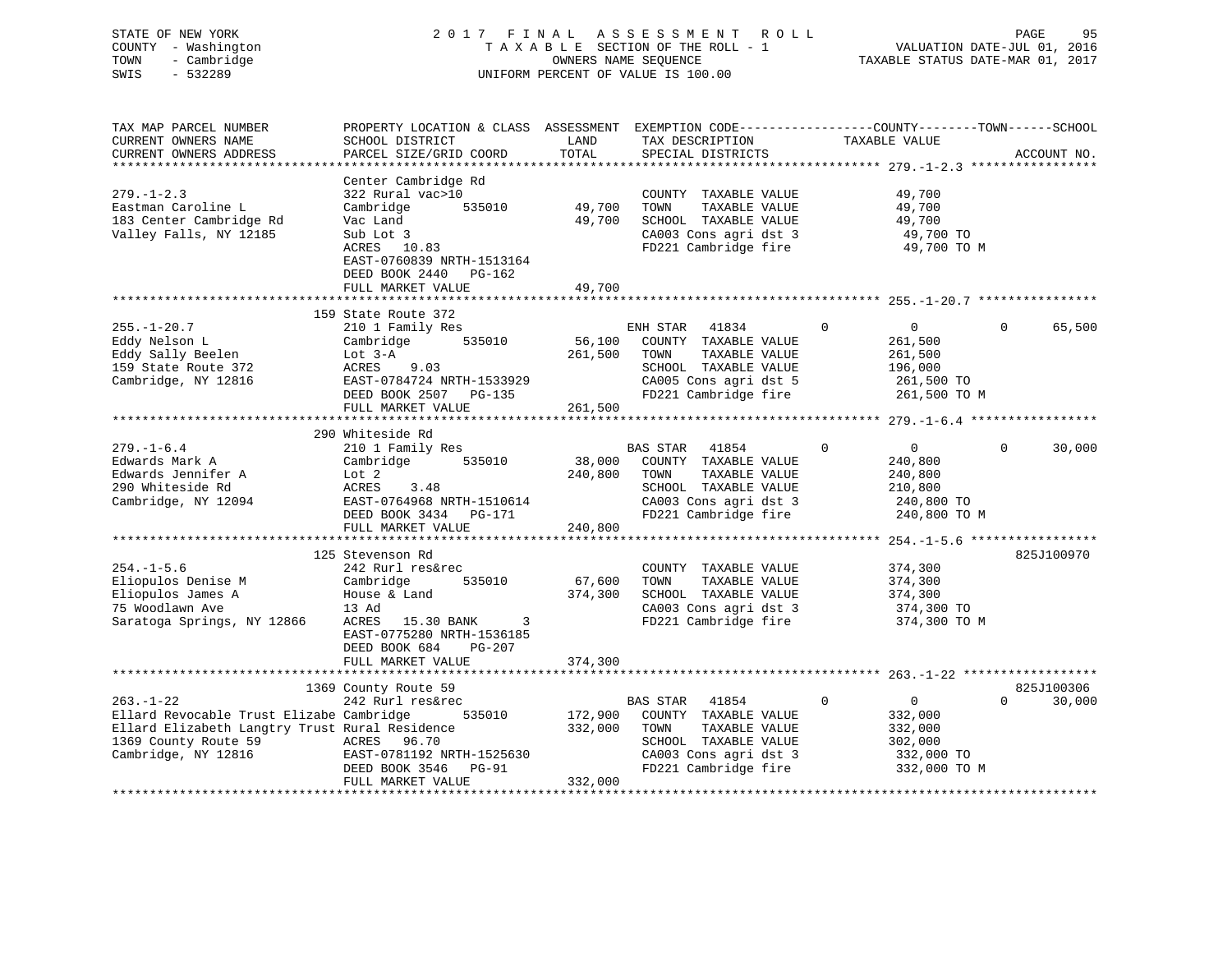# STATE OF NEW YORK 2 0 1 7 F I N A L A S S E S S M E N T R O L L PAGE 96 COUNTY - Washington T A X A B L E SECTION OF THE ROLL - 1 VALUATION DATE-JUL 01, 2016 TOWN - Cambridge OWNERS NAME SEQUENCE TAXABLE STATUS DATE-MAR 01, 2017 SWIS - 532289 UNIFORM PERCENT OF VALUE IS 100.00

| TAX MAP PARCEL NUMBER<br>CURRENT OWNERS NAME<br>CURRENT OWNERS ADDRESS      | PROPERTY LOCATION & CLASS ASSESSMENT EXEMPTION CODE-----------------COUNTY--------TOWN------SCHOOL                                                                                                                                                                                                                                                    |           |                                   | ACCOUNT NO. |
|-----------------------------------------------------------------------------|-------------------------------------------------------------------------------------------------------------------------------------------------------------------------------------------------------------------------------------------------------------------------------------------------------------------------------------------------------|-----------|-----------------------------------|-------------|
|                                                                             |                                                                                                                                                                                                                                                                                                                                                       |           |                                   |             |
|                                                                             |                                                                                                                                                                                                                                                                                                                                                       |           |                                   |             |
|                                                                             |                                                                                                                                                                                                                                                                                                                                                       |           |                                   |             |
| 246.-1-34.1<br>Ellis Frank P IV                                             |                                                                                                                                                                                                                                                                                                                                                       |           |                                   |             |
| 9707 Woodlake Pl                                                            |                                                                                                                                                                                                                                                                                                                                                       |           |                                   |             |
| New Market, MD 21774                                                        |                                                                                                                                                                                                                                                                                                                                                       |           |                                   |             |
|                                                                             |                                                                                                                                                                                                                                                                                                                                                       |           |                                   |             |
| MAY BE SUBJECT TO PAYMENT                                                   | 314 Kural vac<10<br>Greenwich 533401 33,800 TOWNTY TAXABLE VALUE 33,800<br>ACRES 6.44 33,800 SCHOOL TAXABLE VALUE 33,800<br>EAST-0768623 NRTH-1539058 33,800 SCHOOL TAXABLE VALUE 33,800<br>DEED BOOK 3748 PG-34 FU221 Cambridge fire                                                                                                                 |           |                                   |             |
| UNDER AGDIST LAW TIL 2021                                                   |                                                                                                                                                                                                                                                                                                                                                       |           |                                   |             |
|                                                                             |                                                                                                                                                                                                                                                                                                                                                       |           |                                   |             |
|                                                                             | Petteys Rd                                                                                                                                                                                                                                                                                                                                            |           |                                   |             |
| 246.-1-34.2<br>Ellis Frank P IV                                             |                                                                                                                                                                                                                                                                                                                                                       |           |                                   |             |
|                                                                             |                                                                                                                                                                                                                                                                                                                                                       |           |                                   |             |
|                                                                             |                                                                                                                                                                                                                                                                                                                                                       |           |                                   |             |
| 246.-1-34.2<br>Ellis Frank P IV<br>9707 Woodlake Pl<br>New Market, MD 21774 |                                                                                                                                                                                                                                                                                                                                                       |           |                                   |             |
|                                                                             |                                                                                                                                                                                                                                                                                                                                                       |           |                                   |             |
| MAY BE SUBJECT TO PAYMENT                                                   |                                                                                                                                                                                                                                                                                                                                                       |           |                                   |             |
| UNDER AGDIST LAW TIL 2021                                                   |                                                                                                                                                                                                                                                                                                                                                       |           |                                   |             |
|                                                                             |                                                                                                                                                                                                                                                                                                                                                       |           |                                   |             |
|                                                                             | 139 Petteys Rd                                                                                                                                                                                                                                                                                                                                        |           |                                   | 825J100334  |
|                                                                             |                                                                                                                                                                                                                                                                                                                                                       |           |                                   |             |
|                                                                             |                                                                                                                                                                                                                                                                                                                                                       |           |                                   |             |
|                                                                             |                                                                                                                                                                                                                                                                                                                                                       |           |                                   |             |
|                                                                             |                                                                                                                                                                                                                                                                                                                                                       |           |                                   |             |
|                                                                             |                                                                                                                                                                                                                                                                                                                                                       |           |                                   |             |
|                                                                             | 139 Petteys Rd<br>Ellis Frank P IV (17 Greenwich 1978)<br>TOWN TAXABLE VALUE 200,600<br>9707 Woodlake Pl<br>New Market, MD 21774 EAST-0768258 NRTH-1538900<br>MAY BE SUBJECT TO PAYMENT FULL MARKET VALUE PULL MARKET VALUE<br>TEED BOOK 3                                                                                                            |           |                                   |             |
| UNDER AGDIST LAW TIL 2021                                                   |                                                                                                                                                                                                                                                                                                                                                       |           |                                   |             |
|                                                                             |                                                                                                                                                                                                                                                                                                                                                       |           |                                   |             |
|                                                                             | 348 Wright Rd                                                                                                                                                                                                                                                                                                                                         |           |                                   |             |
|                                                                             |                                                                                                                                                                                                                                                                                                                                                       |           |                                   | 30,000      |
|                                                                             |                                                                                                                                                                                                                                                                                                                                                       |           |                                   | 10,000      |
|                                                                             |                                                                                                                                                                                                                                                                                                                                                       |           |                                   | 18,300      |
|                                                                             |                                                                                                                                                                                                                                                                                                                                                       |           |                                   |             |
|                                                                             |                                                                                                                                                                                                                                                                                                                                                       |           |                                   |             |
|                                                                             |                                                                                                                                                                                                                                                                                                                                                       |           |                                   |             |
|                                                                             |                                                                                                                                                                                                                                                                                                                                                       |           |                                   |             |
|                                                                             |                                                                                                                                                                                                                                                                                                                                                       |           |                                   |             |
|                                                                             |                                                                                                                                                                                                                                                                                                                                                       |           |                                   |             |
|                                                                             | $\begin{array}{ccccccccc} 271.-3-4 & 326 \text{ Wright Rd} & 72 PCT OF VALUE USD FOR EXEMENTION PURPOSES & 825J100432 \\\hline \texttt{Emerson Tedric L Sr} & \texttt{Cambridge} & 535010 & 145,300 AG DIST & 41720 & 0 & 33,192 & 33,192 & 33,192 & 33,192 & 33,192 & 33,192 & 33,192 & 33,192 & 33,192 & 33,192 & 33,192 & 33,192 & 33,192 & 33,19$ |           |                                   |             |
|                                                                             |                                                                                                                                                                                                                                                                                                                                                       |           |                                   |             |
|                                                                             |                                                                                                                                                                                                                                                                                                                                                       |           |                                   |             |
|                                                                             |                                                                                                                                                                                                                                                                                                                                                       |           |                                   |             |
|                                                                             |                                                                                                                                                                                                                                                                                                                                                       |           |                                   |             |
|                                                                             |                                                                                                                                                                                                                                                                                                                                                       |           |                                   |             |
|                                                                             | FULL MARKET VALUE 7 260,500 SCHOOL TAXABLE VALUE 191,308<br>CA003 Cons agri dst 3 227,308 TO                                                                                                                                                                                                                                                          |           |                                   |             |
| MAY BE SUBJECT TO PAYMENT                                                   |                                                                                                                                                                                                                                                                                                                                                       |           |                                   |             |
| UNDER AGDIST LAW TIL 2021                                                   |                                                                                                                                                                                                                                                                                                                                                       | 33,192 EX |                                   |             |
|                                                                             |                                                                                                                                                                                                                                                                                                                                                       |           | FD221 Cambridge fire 260,500 TO M |             |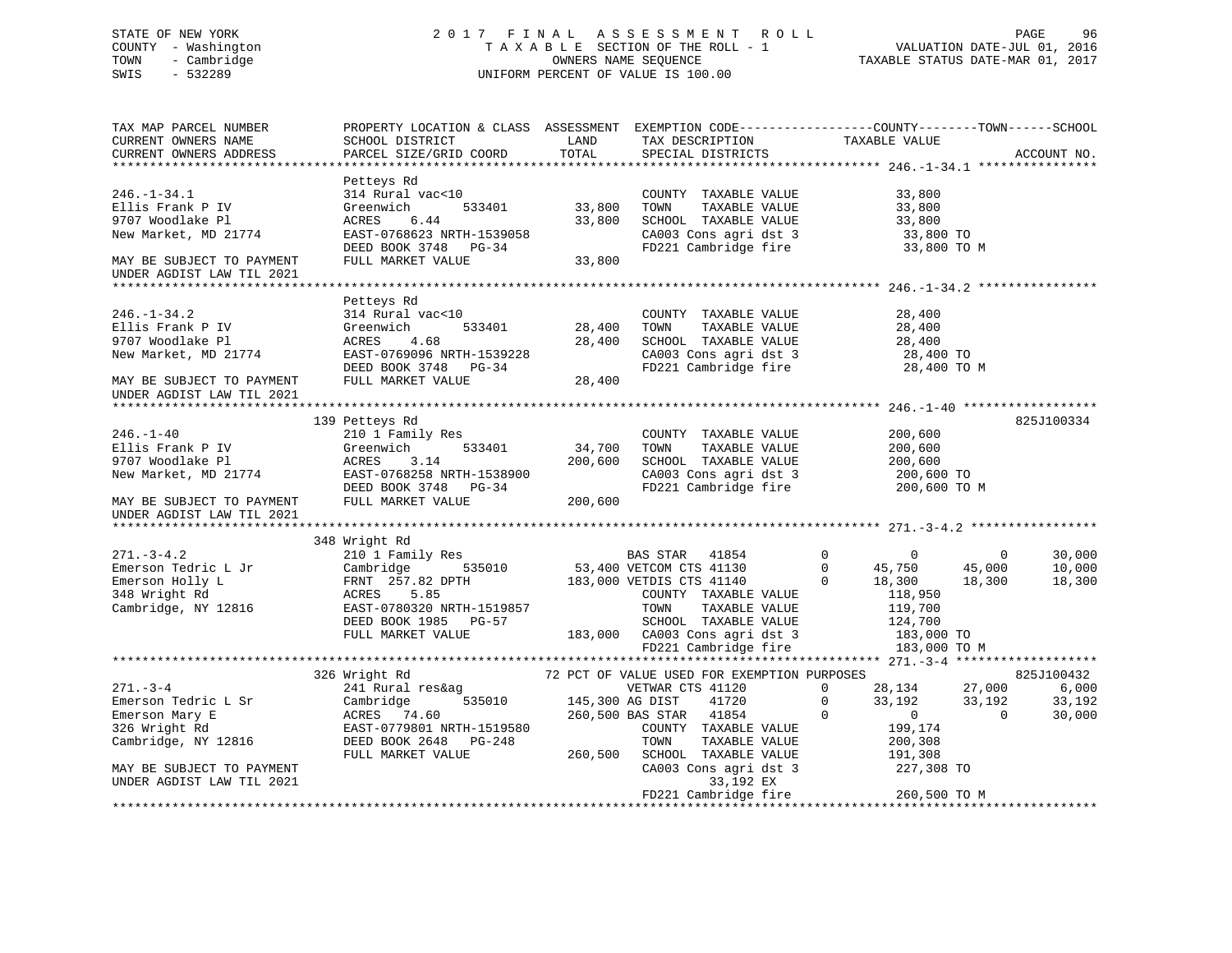# STATE OF NEW YORK 2 0 1 7 F I N A L A S S E S S M E N T R O L L PAGE 97 COUNTY - Washington T A X A B L E SECTION OF THE ROLL - 1 VALUATION DATE-JUL 01, 2016 TOWN - Cambridge OWNERS NAME SEQUENCE TAXABLE STATUS DATE-MAR 01, 2017 SWIS - 532289 UNIFORM PERCENT OF VALUE IS 100.00

| TAX MAP PARCEL NUMBER<br>CURRENT OWNERS NAME<br>CURRENT OWNERS ADDRESS                                     | PROPERTY LOCATION & CLASS ASSESSMENT<br>SCHOOL DISTRICT<br>PARCEL SIZE/GRID COORD                                                                                                                                    | LAND<br>TOTAL                              | EXEMPTION CODE-----------------COUNTY-------TOWN------SCHOOL<br>TAX DESCRIPTION<br>SPECIAL DISTRICTS                                        | TAXABLE VALUE                                                                               | ACCOUNT NO.                                    |
|------------------------------------------------------------------------------------------------------------|----------------------------------------------------------------------------------------------------------------------------------------------------------------------------------------------------------------------|--------------------------------------------|---------------------------------------------------------------------------------------------------------------------------------------------|---------------------------------------------------------------------------------------------|------------------------------------------------|
| ***********************                                                                                    |                                                                                                                                                                                                                      |                                            |                                                                                                                                             |                                                                                             |                                                |
| $262. - 1 - 4$<br>English Benjamin<br>English Anne Marie<br>221 Stump Church Rd<br>Greenwich, NY 12834     | 221 Stump Church Rd<br>210 1 Family Res<br>535010<br>Cambridge<br>H & L<br>ACRES<br>2.61<br>EAST-0769982 NRTH-1528967<br>DEED BOOK 606<br>PG-255<br>FULL MARKET VALUE                                                | 38,100<br>121,800<br>121,800               | BAS STAR<br>41854<br>COUNTY TAXABLE VALUE<br>TAXABLE VALUE<br>TOWN<br>SCHOOL TAXABLE VALUE<br>CA003 Cons agri dst 3<br>FD221 Cambridge fire | $\mathbf 0$<br>$\overline{0}$<br>121,800<br>121,800<br>91,800<br>121,800 TO<br>121,800 TO M | 825J100640<br>30,000<br>$\Omega$               |
|                                                                                                            |                                                                                                                                                                                                                      |                                            |                                                                                                                                             |                                                                                             |                                                |
| $281 - 4 - 3$<br>English Brian<br>English Wendy<br>413 Stage Rd<br>Buskirk, NY 12028                       | Stage Rd<br>314 Rural vac<10<br>535010<br>Cambridge<br>Land<br>$281. - 1 - 3$<br>ACRES<br>2.90<br>EAST-0785275 NRTH-1508891<br>DEED BOOK 693<br>$PG-66$<br>FULL MARKET VALUE                                         | 5,800<br>5,800<br>5,800                    | COUNTY TAXABLE VALUE<br>TAXABLE VALUE<br>TOWN<br>SCHOOL TAXABLE VALUE<br>FD221 Cambridge fire                                               | 5,800<br>5,800<br>5,800<br>5,800 TO M                                                       | 825J100716                                     |
|                                                                                                            |                                                                                                                                                                                                                      |                                            |                                                                                                                                             |                                                                                             |                                                |
| $281. -4 -7$<br>English Brian N<br>English Wendy H<br>413 Stage Rd<br>Buskirk, NY 12028<br>$270. - 1 - 29$ | 413 Stage Rd<br>210 1 Family Res<br>535010<br>Cambridge<br>H&l<br>$281. - 1 - 7$<br>ACRES<br>1.30<br>EAST-0785987 NRTH-1510002<br>DEED BOOK 675<br>$PG-21$<br>FULL MARKET VALUE<br>49 Brownell Rd<br>312 Vac w/imprv | 27,500<br>123,800<br>123,800<br>********** | BAS STAR 41854<br>COUNTY TAXABLE VALUE<br>TAXABLE VALUE<br>TOWN<br>SCHOOL TAXABLE VALUE<br>FD221 Cambridge fire<br>COUNTY TAXABLE VALUE     | 0<br>$\overline{0}$<br>123,800<br>123,800<br>93,800<br>123,800 TO M<br>20,500               | 825J100616<br>30,000<br>$\Omega$<br>825J100411 |
| English David A<br>67 Brownell Rd<br>Cambridge, NY 12816                                                   | 535010<br>Cambridge<br>Sub Lot 2<br>ACRES<br>2.80<br>EAST-0764115 NRTH-1516753<br>DEED BOOK 1885 PG-61<br>FULL MARKET VALUE                                                                                          | 17,000<br>20,500<br>20,500                 | TAXABLE VALUE<br>TOWN<br>SCHOOL TAXABLE VALUE<br>CA003 Cons agri dst 3<br>FD221 Cambridge fire                                              | 20,500<br>20,500<br>20,500 TO<br>20,500 TO M                                                |                                                |
|                                                                                                            | 67 Brownell Rd                                                                                                                                                                                                       |                                            |                                                                                                                                             |                                                                                             |                                                |
| $270. - 1 - 29.1$<br>English David A<br>English Bonnie<br>67 Brownell Rd<br>Cambridge, NY 12816            | 210 1 Family Res<br>535010<br>Cambridge<br>House & Land<br>Lot 1<br>ACRES<br>1.60<br>EAST-0764025 NRTH-1517144<br>DEED BOOK 779<br>PG-192                                                                            | 25,000<br>126,600                          | BAS STAR<br>41854<br>COUNTY TAXABLE VALUE<br>TAXABLE VALUE<br>TOWN<br>SCHOOL TAXABLE VALUE<br>CA003 Cons agri dst 3<br>FD221 Cambridge fire | $\mathbf 0$<br>$\mathbf{0}$<br>126,600<br>126,600<br>96,600<br>126,600 TO<br>126,600 TO M   | 30,000<br>$\Omega$                             |
|                                                                                                            | FULL MARKET VALUE                                                                                                                                                                                                    | 126,600                                    |                                                                                                                                             |                                                                                             |                                                |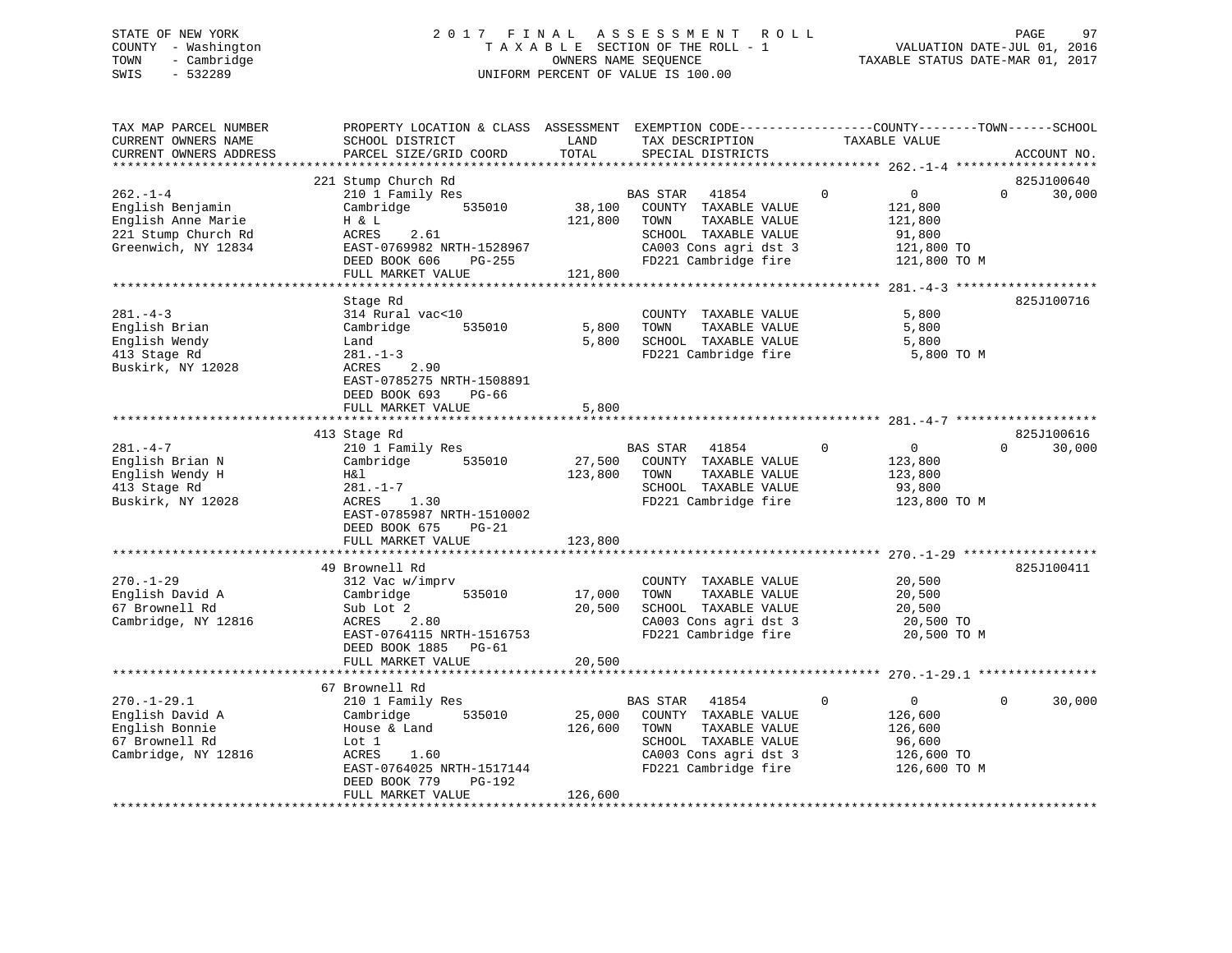# STATE OF NEW YORK 2 0 1 7 F I N A L A S S E S S M E N T R O L L PAGE 98 COUNTY - Washington T A X A B L E SECTION OF THE ROLL - 1 VALUATION DATE-JUL 01, 2016 TOWN - Cambridge OWNERS NAME SEQUENCE TAXABLE STATUS DATE-MAR 01, 2017 SWIS - 532289 UNIFORM PERCENT OF VALUE IS 100.00

| TAX MAP PARCEL NUMBER<br>CURRENT OWNERS NAME<br>CURRENT OWNERS ADDRESS<br>************************* | PROPERTY LOCATION & CLASS ASSESSMENT<br>SCHOOL DISTRICT<br>PARCEL SIZE/GRID COORD | LAND<br>TOTAL | EXEMPTION CODE-----------------COUNTY-------TOWN------SCHOOL<br>TAX DESCRIPTION<br>SPECIAL DISTRICTS | TAXABLE VALUE              | ACCOUNT NO.                      |
|-----------------------------------------------------------------------------------------------------|-----------------------------------------------------------------------------------|---------------|------------------------------------------------------------------------------------------------------|----------------------------|----------------------------------|
|                                                                                                     | 128 English Rd                                                                    |               |                                                                                                      |                            |                                  |
| $262 - 2 - 1$                                                                                       | 112 Dairy farm                                                                    |               | AG DIST<br>41720                                                                                     | $\mathbf 0$<br>160,539     | 825J100309<br>160,539<br>160,539 |
| English Donald J                                                                                    | Cambridge<br>535010                                                               |               | 307,600 ENH STAR<br>41834                                                                            | $\Omega$<br>$\overline{0}$ | 65,500<br>$\Omega$               |
| 128 English Rd                                                                                      | Farm                                                                              | 385,000       | COUNTY TAXABLE VALUE                                                                                 | 224,461                    |                                  |
| Cambridge, NY 12816                                                                                 | 639/69                                                                            |               | TOWN<br>TAXABLE VALUE                                                                                | 224,461                    |                                  |
|                                                                                                     | ACRES 205.30                                                                      |               | SCHOOL TAXABLE VALUE                                                                                 | 158,961                    |                                  |
| MAY BE SUBJECT TO PAYMENT                                                                           | EAST-0775771 NRTH-1526997                                                         |               | CA003 Cons agri dst 3                                                                                | 224,461 TO                 |                                  |
| UNDER AGDIST LAW TIL 2021                                                                           | DEED BOOK 924<br>PG-105                                                           |               | 160,539 EX                                                                                           |                            |                                  |
|                                                                                                     | FULL MARKET VALUE                                                                 | 385,000       | FD221 Cambridge fire                                                                                 | 385,000 TO M               |                                  |
|                                                                                                     |                                                                                   |               |                                                                                                      |                            |                                  |
|                                                                                                     | 152 English Rd                                                                    |               |                                                                                                      |                            | 825J100311                       |
| $262 - 2 - 11$                                                                                      | 314 Rural vac<10                                                                  |               | COUNTY TAXABLE VALUE                                                                                 | 1,700                      |                                  |
| English Donald J                                                                                    | 535010<br>Cambridge                                                               | 1,700         | TAXABLE VALUE<br>TOWN                                                                                | 1,700                      |                                  |
| 152 English Rd                                                                                      | Lot                                                                               | 1,700         | SCHOOL TAXABLE VALUE                                                                                 | 1,700                      |                                  |
| Cambridge, NY 12816                                                                                 | ACRES<br>0.67                                                                     |               | FD221 Cambridge fire                                                                                 | 1,700 TO M                 |                                  |
|                                                                                                     | EAST-0776458 NRTH-1526085                                                         |               |                                                                                                      |                            |                                  |
|                                                                                                     | <b>PG-780</b><br>DEED BOOK 412                                                    |               |                                                                                                      |                            |                                  |
|                                                                                                     | FULL MARKET VALUE                                                                 | 1,700         |                                                                                                      |                            |                                  |
|                                                                                                     |                                                                                   |               |                                                                                                      |                            |                                  |
| $262. - 1 - 9.1$                                                                                    | 448 County Route 60                                                               |               |                                                                                                      | $\mathbf 0$<br>$\Omega$    | $\Omega$                         |
| Eriksen Darlene C                                                                                   | 210 1 Family Res<br>Cambridge<br>535010                                           | 26,600        | BAS STAR<br>41854<br>COUNTY TAXABLE VALUE                                                            | 168,000                    | 30,000                           |
| 448 County Route 60                                                                                 | House & Land                                                                      | 168,000       | TAXABLE VALUE<br>TOWN                                                                                | 168,000                    |                                  |
| Cambridge, NY 12816                                                                                 | 1.31<br>ACRES                                                                     |               | SCHOOL TAXABLE VALUE                                                                                 | 138,000                    |                                  |
|                                                                                                     | EAST-0773242 NRTH-1528009                                                         |               | FD221 Cambridge fire                                                                                 | 168,000 TO M               |                                  |
|                                                                                                     | DEED BOOK 766<br>$PG-284$                                                         |               |                                                                                                      |                            |                                  |
|                                                                                                     | FULL MARKET VALUE                                                                 | 168,000       |                                                                                                      |                            |                                  |
|                                                                                                     |                                                                                   |               |                                                                                                      |                            |                                  |
|                                                                                                     | King Rd/e Off                                                                     |               |                                                                                                      |                            | 825J100857                       |
| $272. - 1 - 4$                                                                                      | 323 Vacant rural                                                                  |               | COUNTY TAXABLE VALUE                                                                                 | 4,600                      |                                  |
| Errion Frances                                                                                      | Cambridge<br>535010                                                               | 4,600         | TOWN<br>TAXABLE VALUE                                                                                | 4,600                      |                                  |
| 637 King Rd                                                                                         | Wood Lot                                                                          | 4,600         | SCHOOL TAXABLE VALUE                                                                                 | 4,600                      |                                  |
| Buskirk, NY 12028                                                                                   | 6.50<br>ACRES                                                                     |               | CA003 Cons agri dst 3                                                                                | 4,600 TO                   |                                  |
|                                                                                                     | EAST-0783830 NRTH-1517380                                                         |               | FD221 Cambridge fire                                                                                 | 4,600 TO M                 |                                  |
|                                                                                                     | DEED BOOK 477<br>PG-478                                                           |               |                                                                                                      |                            |                                  |
|                                                                                                     | FULL MARKET VALUE                                                                 | 4,600         |                                                                                                      |                            |                                  |
|                                                                                                     | ***********************                                                           |               |                                                                                                      |                            |                                  |
|                                                                                                     | King Rd                                                                           |               |                                                                                                      |                            | 825J100450                       |
| $272. - 1 - 13$                                                                                     | 322 Rural vac>10                                                                  |               | COUNTY TAXABLE VALUE                                                                                 | 95,100                     |                                  |
| Errion Frances                                                                                      | Cambridge<br>535010                                                               | 95,100        | TAXABLE VALUE<br>TOWN                                                                                | 95,100                     |                                  |
| 637 King Rd                                                                                         | House & Lot                                                                       | 95,100        | SCHOOL TAXABLE VALUE<br>CA003 Cons agri dst 3                                                        | 95,100                     |                                  |
| Buskirk, NY 12028                                                                                   | ACRES<br>43.30<br>EAST-0782112 NRTH-1518574                                       |               | FD221 Cambridge fire                                                                                 | 95,100 TO<br>95,100 TO M   |                                  |
|                                                                                                     | DEED BOOK 833<br>$PG-273$                                                         |               |                                                                                                      |                            |                                  |
|                                                                                                     | FULL MARKET VALUE                                                                 | 95,100        |                                                                                                      |                            |                                  |
|                                                                                                     |                                                                                   |               |                                                                                                      |                            |                                  |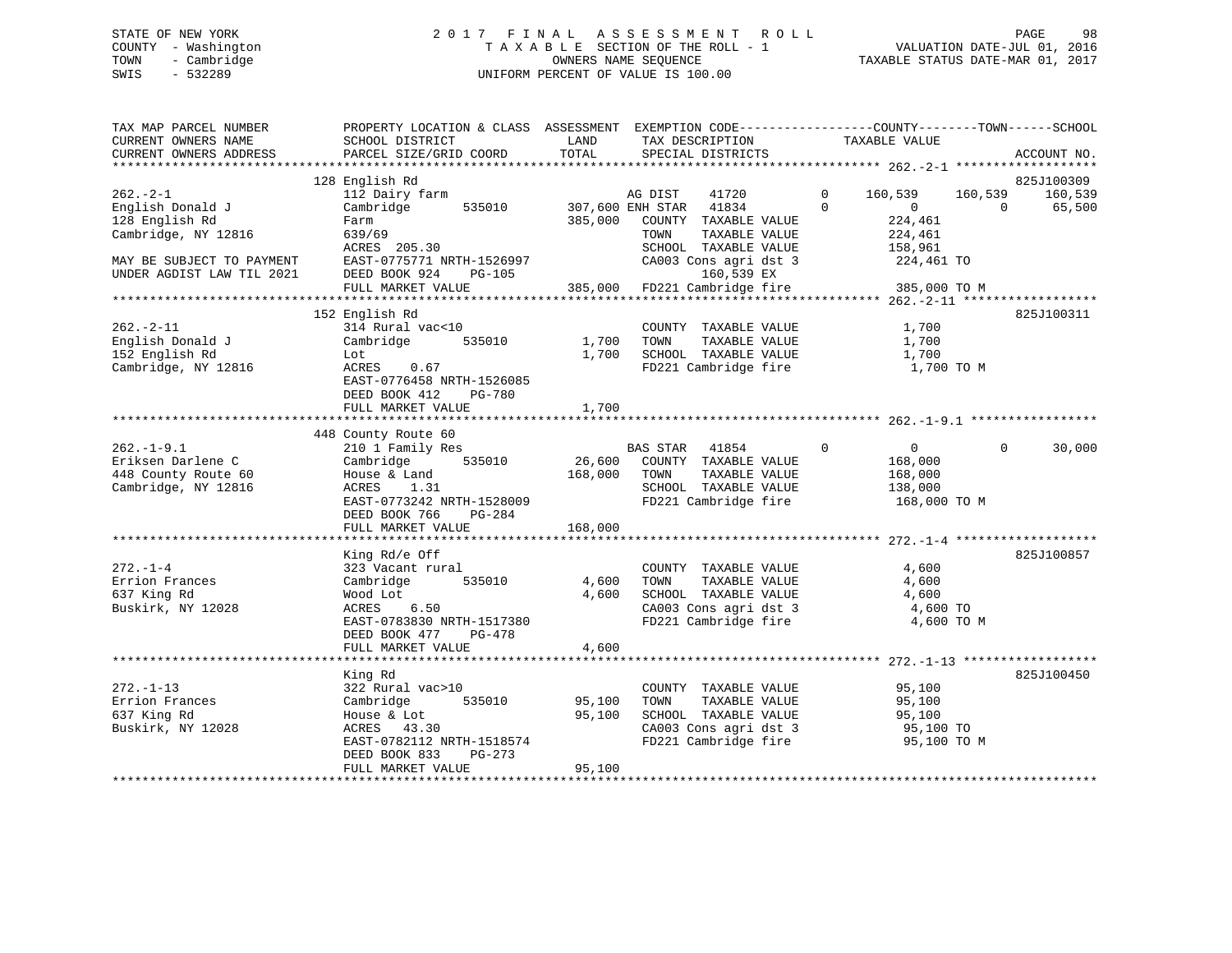STATE OF NEW YORK 2 0 1 7 F I N A L A S S E S S M E N T R O L L PAGE 99 COUNTY - Washington T A X A B L E SECTION OF THE ROLL - 1 VALUATION DATE-JUL 01, 2016 TOWN - Cambridge OWNERS NAME SEQUENCE TAXABLE STATUS DATE-MAR 01, 2017 SWIS - 532289 UNIFORM PERCENT OF VALUE IS 100.00 TAX MAP PARCEL NUMBER PROPERTY LOCATION & CLASS ASSESSMENT EXEMPTION CODE------------------COUNTY--------TOWN------SCHOOL

| CURRENT OWNERS NAME<br>CURRENT OWNERS ADDRESS                                                                                                                                                                                                                                                                                                                                                                                                      | SCHOOL DISTRICT<br>PARCEL SIZE/GRID COORD TOTAL                                                                                                                                                                                                                                                                                                                                     | LAND    | TAX DESCRIPTION<br>SPECIAL DISTRICTS                                                                                                                                                                                                                                                                                                                                                                | TAXABLE VALUE                                       | ACCOUNT NO.                                  |
|----------------------------------------------------------------------------------------------------------------------------------------------------------------------------------------------------------------------------------------------------------------------------------------------------------------------------------------------------------------------------------------------------------------------------------------------------|-------------------------------------------------------------------------------------------------------------------------------------------------------------------------------------------------------------------------------------------------------------------------------------------------------------------------------------------------------------------------------------|---------|-----------------------------------------------------------------------------------------------------------------------------------------------------------------------------------------------------------------------------------------------------------------------------------------------------------------------------------------------------------------------------------------------------|-----------------------------------------------------|----------------------------------------------|
|                                                                                                                                                                                                                                                                                                                                                                                                                                                    |                                                                                                                                                                                                                                                                                                                                                                                     |         |                                                                                                                                                                                                                                                                                                                                                                                                     |                                                     |                                              |
|                                                                                                                                                                                                                                                                                                                                                                                                                                                    | 637 King Rd                                                                                                                                                                                                                                                                                                                                                                         |         |                                                                                                                                                                                                                                                                                                                                                                                                     |                                                     |                                              |
| $272. - 1 - 13.1$<br>Errion Frances<br>637 King Rd<br>Buskirk, NY 12028-2423                                                                                                                                                                                                                                                                                                                                                                       | 242 Rurl res&rec<br>Cambridge<br>Vac Land<br>Sub Lot 1<br>ACRES 21.76                                                                                                                                                                                                                                                                                                               |         | ENH STAR 41834 0<br>535010 79,200 COUNTY TAXABLE VALUE<br>246,000 TOWN<br>TOWN TAXABLE VALUE<br>SCHOOL TAXABLE VALUE 180,500<br>180,000 TO 100 TO 100 TO 246,000 TO<br>CA003 Cons agri dst 3 246,000 TO<br>FD221 Cambridge fire 246,000 TO M                                                                                                                                                        | 246,000                                             | $0 \qquad \qquad 0 \qquad \qquad 65,500$     |
|                                                                                                                                                                                                                                                                                                                                                                                                                                                    | EAST-0780741 NRTH-1518470<br>DEED BOOK 833 PG-273                                                                                                                                                                                                                                                                                                                                   |         |                                                                                                                                                                                                                                                                                                                                                                                                     |                                                     |                                              |
|                                                                                                                                                                                                                                                                                                                                                                                                                                                    | FULL MARKET VALUE                                                                                                                                                                                                                                                                                                                                                                   | 246,000 |                                                                                                                                                                                                                                                                                                                                                                                                     |                                                     |                                              |
|                                                                                                                                                                                                                                                                                                                                                                                                                                                    | King Rd/e Off                                                                                                                                                                                                                                                                                                                                                                       |         |                                                                                                                                                                                                                                                                                                                                                                                                     |                                                     | 825J100454                                   |
| $272. - 1 - 6$<br>Estate of Enid Kotschnig<br>c/o Klotz & Gould PC<br>36 West 44th St 1215<br>New York, NY 10036                                                                                                                                                                                                                                                                                                                                   | 323 Vacant rural<br>535010 9,700<br>Cambridge<br>Woodlot<br>ACRES 13.80<br>EAST-0783791 NRTH-1516498<br>DEED BOOK 405 PG-729<br>DEED BOOK 405 PG-729<br>FULL MARKET VALUE 9,700                                                                                                                                                                                                     |         | COUNTY TAXABLE VALUE<br>TOWN<br>SCHOOL TAXABLE VALUE<br>$\frac{1}{2}$ $\frac{1}{2}$ $\frac{1}{2}$ $\frac{1}{2}$ $\frac{1}{2}$ $\frac{1}{2}$ $\frac{1}{2}$ $\frac{1}{2}$ $\frac{1}{2}$ $\frac{1}{2}$ $\frac{1}{2}$ $\frac{1}{2}$ $\frac{1}{2}$ $\frac{1}{2}$ $\frac{1}{2}$ $\frac{1}{2}$ $\frac{1}{2}$ $\frac{1}{2}$ $\frac{1}{2}$ $\frac{1}{2}$ $\frac{1}{2}$ $\frac{1}{2}$<br>FD221 Cambridge fire | 9,700<br>TAXABLE VALUE 9,700<br>9,700<br>9,700 TO M |                                              |
|                                                                                                                                                                                                                                                                                                                                                                                                                                                    |                                                                                                                                                                                                                                                                                                                                                                                     |         |                                                                                                                                                                                                                                                                                                                                                                                                     |                                                     |                                              |
|                                                                                                                                                                                                                                                                                                                                                                                                                                                    | 171 Brownell Rd                                                                                                                                                                                                                                                                                                                                                                     |         |                                                                                                                                                                                                                                                                                                                                                                                                     |                                                     |                                              |
|                                                                                                                                                                                                                                                                                                                                                                                                                                                    | 242 Rurl res&rec<br>Cambridge 535010 70,000 BAS STAR 41854 0<br>Sublot 2 231,000 COUNTY TAXABLE VALUE<br>COUNTY TAXABLE VALUE                                                                                                                                                                                                                                                       |         |                                                                                                                                                                                                                                                                                                                                                                                                     | 27,865                                              | 27,865<br>27,865<br>30,000<br>$\overline{0}$ |
|                                                                                                                                                                                                                                                                                                                                                                                                                                                    |                                                                                                                                                                                                                                                                                                                                                                                     |         | FD221 Cambridge fire 231,000 TO M                                                                                                                                                                                                                                                                                                                                                                   | 203,135 TO                                          |                                              |
|                                                                                                                                                                                                                                                                                                                                                                                                                                                    | 183 Brownell Rd                                                                                                                                                                                                                                                                                                                                                                     |         | 95 PCT OF VALUE USED FOR EXEMPTION PURPOSES                                                                                                                                                                                                                                                                                                                                                         |                                                     | 825J100270                                   |
| $270. - 1 - 35.1$<br>Evans Maryann F<br>183 Brownell Rd<br>Cambridge, NY 12816                                                                                                                                                                                                                                                                                                                                                                     | 242 Rurl res&rec 235010 AGED-CO 41802<br>Cambridge 535010 79,300 ENH STAR 41834 0<br>H & L 253,300 COUNTY TAXABLE VALUE<br>H & L<br>H & L<br>Sublot 1<br>COUNTY TAXABLE VALUE<br>COUNTY TAXABLE VALUE<br>TOWN TAXABLE VALUE<br>CHOOL TAXABLE VALUE<br>CHOOL TAXABLE VALUE<br>253,300<br>SCHOOL TAXABLE VALUE<br>187,800<br>EAST-0763106 NRTH-1519952<br>DEED BOOK 551 PG-310<br>DEE |         | 41802 0                                                                                                                                                                                                                                                                                                                                                                                             | 48,127<br>$\overline{0}$<br>205, 173                | $\Omega$<br>$\Omega$<br>65,500<br>$\Omega$   |
|                                                                                                                                                                                                                                                                                                                                                                                                                                                    | FULL MARKET VALUE                                                                                                                                                                                                                                                                                                                                                                   | 253,300 |                                                                                                                                                                                                                                                                                                                                                                                                     |                                                     |                                              |
| $\begin{tabular}{lllllllll} & $\quad \text{L1C} \text{Kensen }\text{Rd}$ \\ & $\quad \text{L1C} \text{Elm } \text{St}$ \\ & $\quad \text{L2C} \text{Lembridge}$ \\ & $\quad \text{Lebanon, NH}$ 03766 \\ & $\quad \text{EAST-077375} \text{ } \text{C} \text{S} \text{L}}$ \\ & $\quad \text{L2C} \text{EAST-077375} \text{ } \text{C} \text{L}}$ \\ & $\quad \text{L3C} \text{EAST-077375} \text{ } \text{C} \text{L}}$ \\ & $\quad \text{L4C} \$ | 242 Rurl res&rec<br>535010 126,000<br>Cambridge 535010 120,000<br>ACRES 64.79 269,900<br>EAST-0773753 NRTH-1507990<br>DEED BOOK 3422 PG-121<br>FIILL MARKET VALUE 269,900                                                                                                                                                                                                           |         | COUNTY TAXABLE VALUE<br>TAXABLE VALUE<br>TOWN<br>SCHOOL TAXABLE VALUE 269,900<br>CA003 Cons agri dst 3 269,900 TO<br>FD221 Cambridge fire 269,900 TO M                                                                                                                                                                                                                                              | 269,900<br>269,900                                  |                                              |
|                                                                                                                                                                                                                                                                                                                                                                                                                                                    |                                                                                                                                                                                                                                                                                                                                                                                     |         |                                                                                                                                                                                                                                                                                                                                                                                                     |                                                     |                                              |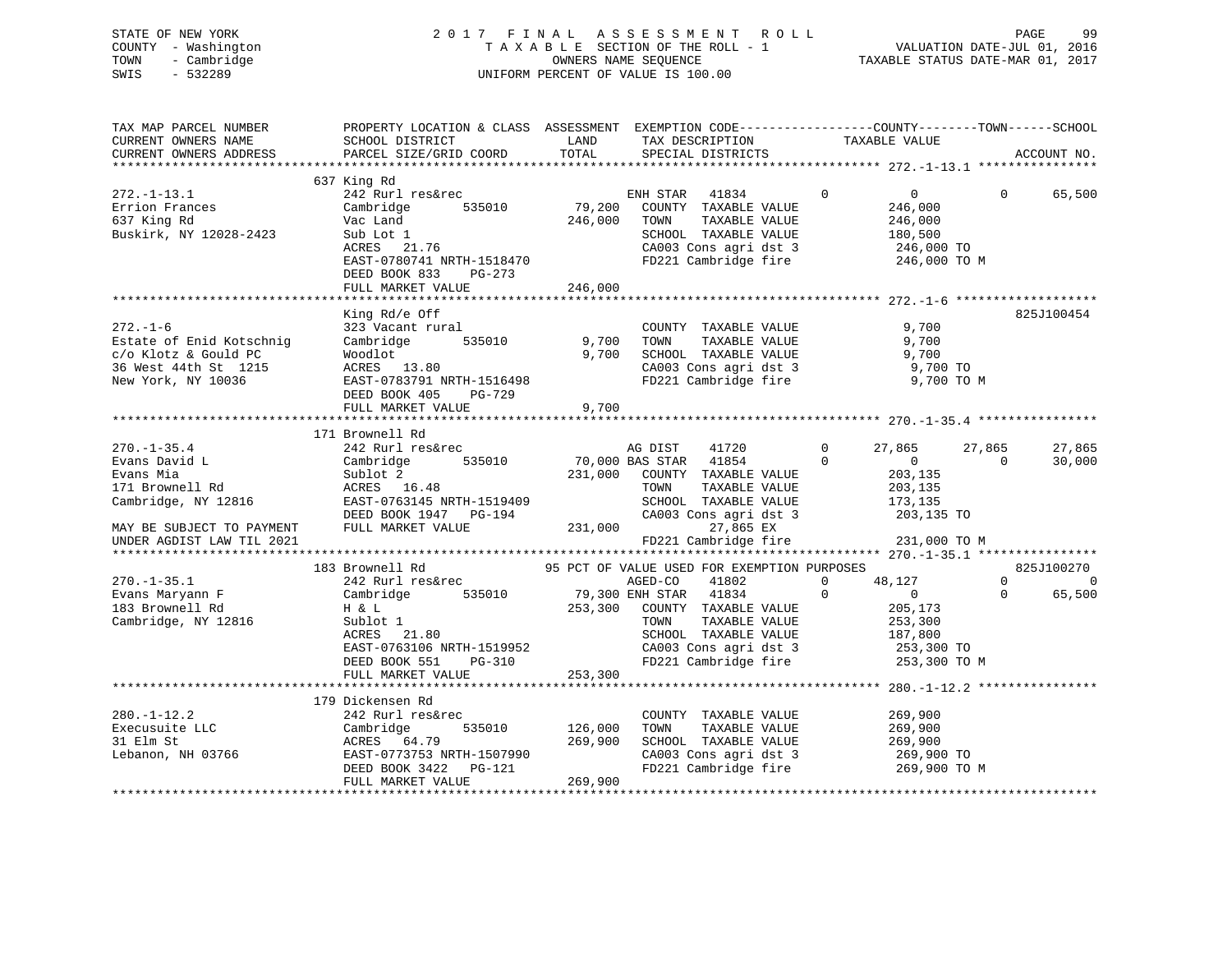| STATE OF NEW YORK<br>COUNTY - Washington<br>- Cambridge<br>TOWN<br>SWIS<br>$-532289$ | 2017 FINAL                                                                                                          |         | A S S E S S M E N T<br>ROLL<br>TAXABLE SECTION OF THE ROLL - 1<br>OWNERS NAME SEQUENCE<br>UNIFORM PERCENT OF VALUE IS 100.00 |                    | PAGE<br>100<br>VALUATION DATE-JUL 01, 2016<br>TAXABLE STATUS DATE-MAR 01, 2017 |
|--------------------------------------------------------------------------------------|---------------------------------------------------------------------------------------------------------------------|---------|------------------------------------------------------------------------------------------------------------------------------|--------------------|--------------------------------------------------------------------------------|
| TAX MAP PARCEL NUMBER<br>CURRENT OWNERS NAME                                         | PROPERTY LOCATION & CLASS ASSESSMENT EXEMPTION CODE----------------COUNTY-------TOWN------SCHOOL<br>SCHOOL DISTRICT | LAND    | TAX DESCRIPTION                                                                                                              | TAXABLE VALUE      |                                                                                |
| CURRENT OWNERS ADDRESS                                                               | PARCEL SIZE/GRID COORD                                                                                              | TOTAL   | SPECIAL DISTRICTS                                                                                                            |                    | ACCOUNT NO.                                                                    |
|                                                                                      |                                                                                                                     |         |                                                                                                                              |                    |                                                                                |
| $263. - 2 - 11$                                                                      | 1001 Turnpike Rd<br>210 1 Family Res                                                                                |         | COUNTY TAXABLE VALUE                                                                                                         | 168,000            | 825J100423                                                                     |
| Farrara Heather                                                                      | Cambridge<br>535010                                                                                                 | 24,600  | TOWN<br>TAXABLE VALUE                                                                                                        | 168,000            |                                                                                |
| 1061 Granger Hollow Rd                                                               | H & L                                                                                                               | 168,000 | SCHOOL TAXABLE VALUE                                                                                                         | 168,000            |                                                                                |
| North Bennington, VT 05257                                                           | 399/81 :436/1054                                                                                                    |         | FD221 Cambridge fire                                                                                                         | 168,000 TO M       |                                                                                |
|                                                                                      | FRNT 125.00 DPTH 275.00<br>EAST-0789002 NRTH-1525562<br>DEED BOOK 3524 PG-16                                        |         |                                                                                                                              |                    |                                                                                |
|                                                                                      | FULL MARKET VALUE                                                                                                   | 168,000 |                                                                                                                              |                    |                                                                                |
|                                                                                      |                                                                                                                     |         |                                                                                                                              |                    | $261, -2 - 5, 1$ *****************                                             |
|                                                                                      | 143 Tingue Rd                                                                                                       |         |                                                                                                                              |                    | 825J102016                                                                     |
| $261 - 2 - 5.1$                                                                      | 210 1 Family Res                                                                                                    |         | COUNTY TAXABLE VALUE                                                                                                         | 200,000            |                                                                                |
| Farrell Bonnie                                                                       | 535010<br>Cambridge                                                                                                 | 33,500  | TOWN<br>TAXABLE VALUE                                                                                                        | 200,000            |                                                                                |
| 143 Tingue Rd                                                                        | H & L                                                                                                               | 200,000 | SCHOOL TAXABLE VALUE                                                                                                         | 200,000            |                                                                                |
| Cambridge, NY 12816                                                                  | 2007 SCAR DECISION                                                                                                  |         | CA003 Cons agri dst 3                                                                                                        | 200,000 TO         |                                                                                |
|                                                                                      | $261. -1 - 5.1$<br><b>ACRES</b><br>2.50<br>EAST-0768647 NRTH-1523547<br>DEED BOOK 3716 PG-109<br>FULL MARKET VALUE  | 200,000 | FD221 Cambridge fire                                                                                                         | 200,000 TO M       |                                                                                |
|                                                                                      | ***********************                                                                                             |         |                                                                                                                              |                    |                                                                                |
|                                                                                      | Tingue Rd                                                                                                           |         |                                                                                                                              |                    |                                                                                |
| $261 - 2 - 5.4$                                                                      | 105 Vac farmland                                                                                                    |         | AG DIST<br>41720                                                                                                             | $\Omega$<br>85,448 | 85,448<br>85,448                                                               |
| Farrell Bonnie                                                                       | Cambridge<br>535010                                                                                                 | 102,300 | COUNTY TAXABLE VALUE                                                                                                         | 16,852             |                                                                                |
| 143 Tingue Rd                                                                        | $lot$ #1                                                                                                            | 102,300 | TOWN<br>TAXABLE VALUE                                                                                                        | 16,852             |                                                                                |
| Cambridge, NY 12816                                                                  | $261. - 1 - 5.4$                                                                                                    |         | SCHOOL TAXABLE VALUE                                                                                                         | 16,852             |                                                                                |
|                                                                                      | ACRES 37.00                                                                                                         |         | CA003 Cons agri dst 3                                                                                                        | 16,852 TO          |                                                                                |
| MAY BE SUBJECT TO PAYMENT                                                            | EAST-0768379 NRTH-1524643                                                                                           |         | 85,448 EX                                                                                                                    |                    |                                                                                |
| UNDER AGDIST LAW TIL 2021                                                            | DEED BOOK 3716 PG-112                                                                                               |         | FD221 Cambridge fire                                                                                                         | 102,300 TO M       |                                                                                |
|                                                                                      | FULL MARKET VALUE                                                                                                   | 102,300 |                                                                                                                              |                    |                                                                                |
|                                                                                      |                                                                                                                     |         |                                                                                                                              |                    |                                                                                |
|                                                                                      | Petteys Road Off                                                                                                    |         |                                                                                                                              |                    | 825J100336                                                                     |
| $246. - 1 - 34$                                                                      | 105 Vac farmland                                                                                                    |         | 41720<br>AG DIST                                                                                                             | $\Omega$<br>36,743 | 36,743<br>36,743                                                               |
| Fedler Catherine H                                                                   | Greenwich<br>533401                                                                                                 | 63,200  | COUNTY TAXABLE VALUE                                                                                                         | 26,457             |                                                                                |
| Fedler Hugh J                                                                        | Farm                                                                                                                | 63,200  | TAXABLE VALUE<br>TOWN                                                                                                        | 26,457             |                                                                                |
| 237 Petteys Rd                                                                       | ACRES<br>52.50                                                                                                      |         | SCHOOL TAXABLE VALUE                                                                                                         | 26,457             |                                                                                |
| Greenwich, NY 12834                                                                  | EAST-0768482 NRTH-1540024<br>DEED BOOK 778<br>PG-207                                                                |         | CA003 Cons agri dst 3<br>36,743 EX                                                                                           | 26,457 TO          |                                                                                |
| MAY BE SUBJECT TO PAYMENT<br>UNDER AGDIST LAW TIL 2021<br>************************** | FULL MARKET VALUE                                                                                                   | 63,200  | FD221 Cambridge fire                                                                                                         | 63,200 TO M        |                                                                                |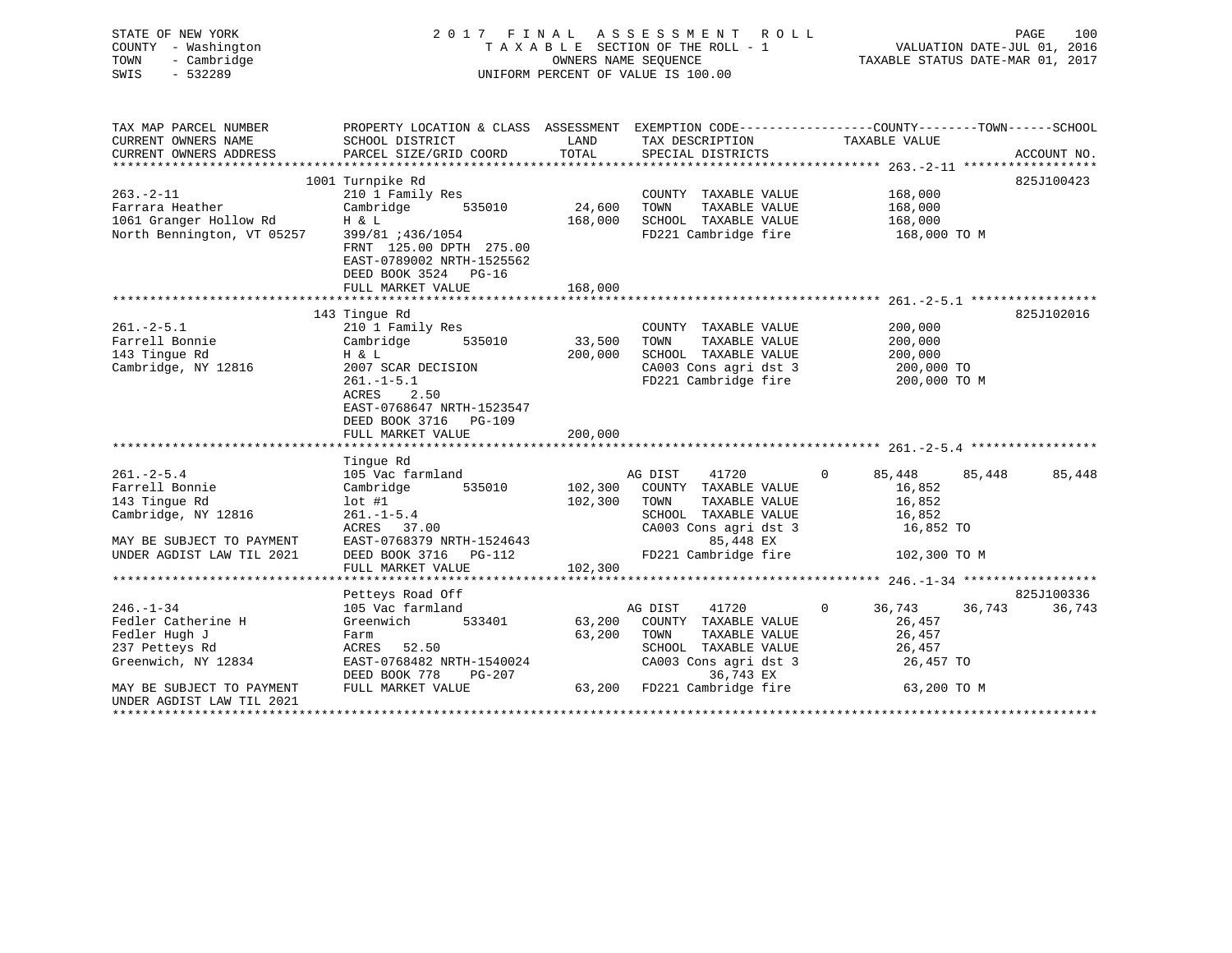# STATE OF NEW YORK 2 0 1 7 F I N A L A S S E S S M E N T R O L L PAGE 101 COUNTY - Washington T A X A B L E SECTION OF THE ROLL - 1 VALUATION DATE-JUL 01, 2016 TOWN - Cambridge OWNERS NAME SEQUENCE TAXABLE STATUS DATE-MAR 01, 2017 SWIS - 532289 UNIFORM PERCENT OF VALUE IS 100.00

| TAX MAP PARCEL NUMBER<br>CURRENT OWNERS NAME<br>CURRENT OWNERS ADDRESS                                                    | PROPERTY LOCATION & CLASS ASSESSMENT EXEMPTION CODE----------------COUNTY-------TOWN------SCHOOL<br>SCHOOL DISTRICT<br>PARCEL SIZE/GRID COORD               | LAND<br>TOTAL                | TAX DESCRIPTION<br>SPECIAL DISTRICTS                                                                                                                            |                                      | TAXABLE VALUE                                                                 |                                     | ACCOUNT NO.                 |
|---------------------------------------------------------------------------------------------------------------------------|-------------------------------------------------------------------------------------------------------------------------------------------------------------|------------------------------|-----------------------------------------------------------------------------------------------------------------------------------------------------------------|--------------------------------------|-------------------------------------------------------------------------------|-------------------------------------|-----------------------------|
|                                                                                                                           |                                                                                                                                                             |                              |                                                                                                                                                                 |                                      |                                                                               |                                     |                             |
|                                                                                                                           | 237 Petteys Rd                                                                                                                                              |                              |                                                                                                                                                                 |                                      |                                                                               |                                     | 825J100335                  |
| $246. - 1 - 42$<br>Fedler Catherine H<br>Fedler Hugh H                                                                    | 112 Dairy farm<br>Greenwich<br>533401<br>Farm                                                                                                               |                              | AG BUILD 41700<br>172,000 AG DIST<br>41720<br>440,000 BAS STAR 41854                                                                                            | $\mathbf{0}$<br>$\Omega$<br>$\Omega$ | 33,700<br>107,533<br>$\sim$ 0                                                 | 33,700<br>107,533<br>$\overline{0}$ | 33,700<br>107,533<br>30,000 |
| 237 Petteys Rd<br>Greenwich, NY 12834                                                                                     | ACRES 85.60<br>EAST-0770013 NRTH-1540048<br>DEED BOOK 778<br>PG-207                                                                                         |                              | COUNTY TAXABLE VALUE<br>TOWN<br>TAXABLE VALUE<br>SCHOOL TAXABLE VALUE                                                                                           |                                      | 298,767<br>298,767<br>268,767                                                 |                                     |                             |
| MAY BE SUBJECT TO PAYMENT<br>UNDER AGDIST LAW TIL 2021                                                                    | FULL MARKET VALUE                                                                                                                                           |                              | 440,000 CA003 Cons agri dst 3<br>107,533 EX<br>FD221 Cambridge fire                                                                                             |                                      | 332,467 TO<br>440,000 TO M                                                    |                                     |                             |
|                                                                                                                           |                                                                                                                                                             |                              |                                                                                                                                                                 |                                      |                                                                               |                                     |                             |
|                                                                                                                           | 459 State Route 372                                                                                                                                         |                              |                                                                                                                                                                 |                                      |                                                                               |                                     | 825J100319                  |
| $246. - 1 - 18$<br>Fedory, Irrevoc Trust William Cambridge<br>Ragoni Anne F<br>459 State Route 372<br>Greenwich, NY 12834 | 210 1 Family Res<br>535010<br>Lot & House<br>ACRES<br>3.30<br>EAST-0780394 NRTH-1538481<br>DEED BOOK 3120 PG-195                                            | 254,400                      | BAS STAR<br>41854<br>39,900 COUNTY TAXABLE VALUE<br>TAXABLE VALUE<br>TOWN<br>SCHOOL TAXABLE VALUE<br>CA005 Cons agri dst 5<br>FD221 Cambridge fire 254,400 TO M | $\Omega$                             | $\overline{0}$<br>254,400<br>254,400<br>224,400<br>254,400 TO                 | $\Omega$                            | 30,000                      |
|                                                                                                                           | FULL MARKET VALUE                                                                                                                                           | 254,400                      |                                                                                                                                                                 |                                      |                                                                               |                                     |                             |
|                                                                                                                           |                                                                                                                                                             |                              |                                                                                                                                                                 |                                      |                                                                               |                                     |                             |
| $280. - 2 - 23.1$<br>Ferguson Sarah E                                                                                     | 99 Dickensen Rd<br>210 1 Family Res<br>535010<br>Cambridge                                                                                                  |                              | BAS STAR 41854<br>37,300 COUNTY TAXABLE VALUE                                                                                                                   | $\mathbf 0$                          | $\overline{0}$<br>224,200                                                     | $\Omega$                            | 30,000                      |
| 99 Dickensen Rd<br>Buskirk, NY 12028                                                                                      | H & L<br>ACRES<br>2.46<br>EAST-0775665 NRTH-1507967<br>PG-235<br>DEED BOOK 691                                                                              | 224,200 TOWN                 | TAXABLE VALUE<br>SCHOOL TAXABLE VALUE<br>CA003 Cons agri dst 3<br>FD221 Cambridge fire                                                                          |                                      | 224,200<br>194,200<br>224,200 TO<br>224,200 TO M                              |                                     |                             |
|                                                                                                                           | FULL MARKET VALUE                                                                                                                                           | 224,200                      |                                                                                                                                                                 |                                      |                                                                               |                                     |                             |
|                                                                                                                           |                                                                                                                                                             |                              |                                                                                                                                                                 |                                      |                                                                               |                                     |                             |
|                                                                                                                           | 19 Horton Ln                                                                                                                                                |                              |                                                                                                                                                                 |                                      |                                                                               |                                     | 825J100422                  |
| $261 - 2 - 9$<br>Ferst D. Leslie<br>19 Horton Ln<br>Cambridge, NY 12816                                                   | 210 1 Family Res<br>Cambridge 535010<br>H & L<br>$261. - 1 - 9$<br>ACRES<br>9.60<br>EAST-0765212 NRTH-1523103<br>DEED BOOK 3173 PG-163<br>FULL MARKET VALUE | 43,400<br>149,600<br>149,600 | BAS STAR 41854<br>COUNTY TAXABLE VALUE<br>TOWN<br>TAXABLE VALUE<br>SCHOOL TAXABLE VALUE<br>CA003 Cons agri dst 3<br>FD221 Cambridge fire                        | $\mathbf 0$                          | $\overline{0}$<br>149,600<br>149,600<br>119,600<br>149,600 TO<br>149,600 TO M | $\Omega$                            | 30,000                      |
|                                                                                                                           | ************************                                                                                                                                    | * * * * * * * * * * * * *    |                                                                                                                                                                 |                                      |                                                                               |                                     |                             |
| $272. - 2 - 15.2$                                                                                                         | Turnpike Rd<br>314 Rural vac<10                                                                                                                             |                              | COUNTY TAXABLE VALUE                                                                                                                                            |                                      | 18,000                                                                        |                                     | 825J100889                  |
| Fichtelberg Dawn M<br>25 Knight Ln<br>Kings Park, NY 11754                                                                | Cambridge<br>535010<br>V Land<br>ACRES<br>3.00<br>EAST-0788688 NRTH-1514905<br>DEED BOOK 483<br>PG-140                                                      | 18,000<br>18,000             | TOWN<br>TAXABLE VALUE<br>SCHOOL TAXABLE VALUE<br>FD221 Cambridge fire                                                                                           |                                      | 18,000<br>18,000<br>18,000 TO M                                               |                                     |                             |
|                                                                                                                           | FULL MARKET VALUE                                                                                                                                           | 18,000                       |                                                                                                                                                                 |                                      |                                                                               |                                     |                             |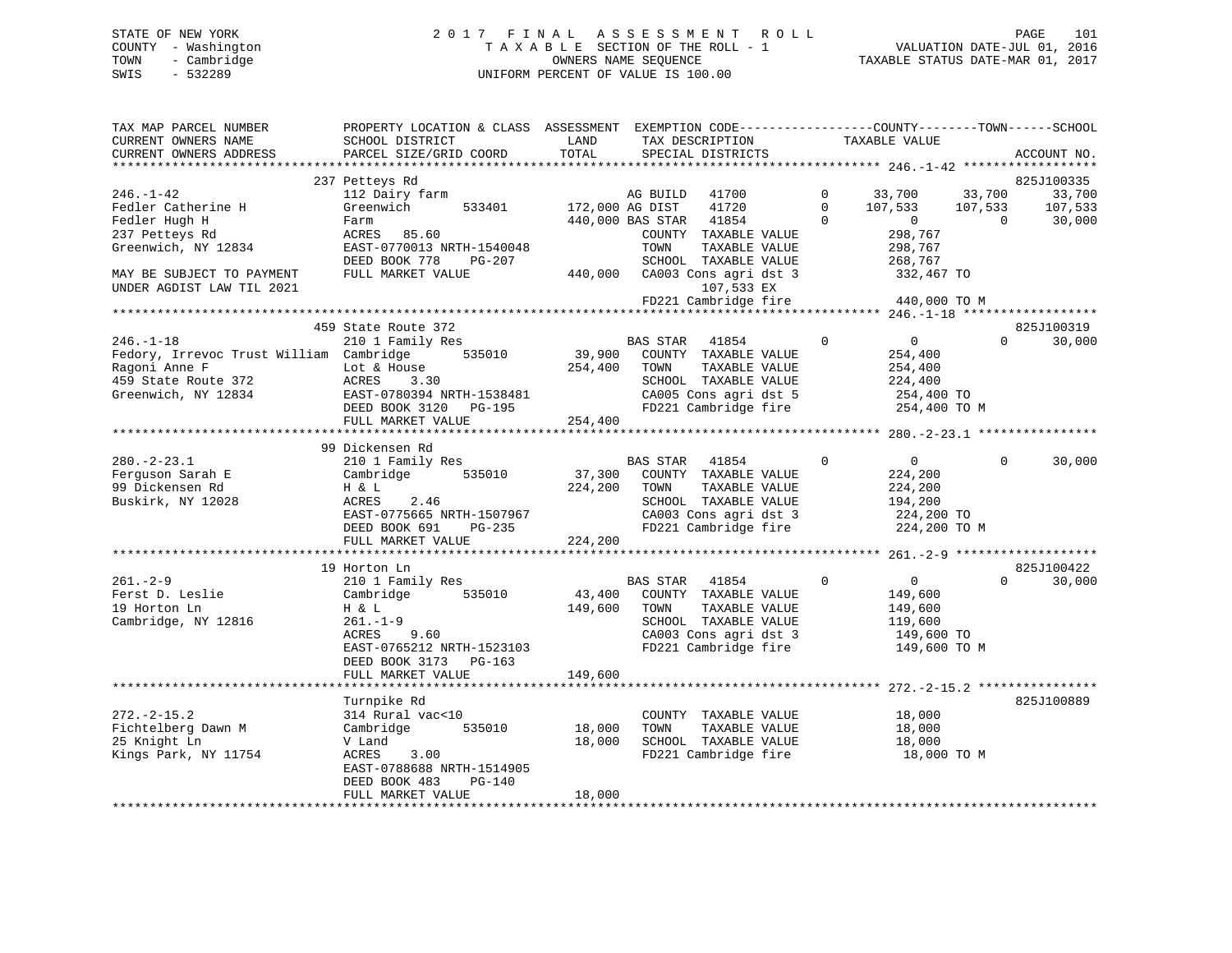# STATE OF NEW YORK 2 0 1 7 F I N A L A S S E S S M E N T R O L L PAGE 102 COUNTY - Washington T A X A B L E SECTION OF THE ROLL - 1 VALUATION DATE-JUL 01, 2016 TOWN - Cambridge OWNERS NAME SEQUENCE TAXABLE STATUS DATE-MAR 01, 2017 SWIS - 532289 UNIFORM PERCENT OF VALUE IS 100.00

| TAX MAP PARCEL NUMBER<br>CURRENT OWNERS NAME<br>CURRENT OWNERS ADDRESS                                  | PROPERTY LOCATION & CLASS ASSESSMENT EXEMPTION CODE----------------COUNTY-------TOWN-----SCHOOL<br>SCHOOL DISTRICT<br>PARCEL SIZE/GRID COORD                                      | LAND<br>TOTAL                | TAX DESCRIPTION<br>SPECIAL DISTRICTS                                                                                                                                                            | TAXABLE VALUE                                                                                                                         | ACCOUNT NO.                                               |
|---------------------------------------------------------------------------------------------------------|-----------------------------------------------------------------------------------------------------------------------------------------------------------------------------------|------------------------------|-------------------------------------------------------------------------------------------------------------------------------------------------------------------------------------------------|---------------------------------------------------------------------------------------------------------------------------------------|-----------------------------------------------------------|
| ***********************                                                                                 | *******************************                                                                                                                                                   |                              |                                                                                                                                                                                                 |                                                                                                                                       |                                                           |
| $271. - 2 - 10.2$                                                                                       | 15 Frog Way<br>242 Rurl res&rec                                                                                                                                                   |                              | BAS STAR<br>41854                                                                                                                                                                               | $\overline{0}$<br>$\Omega$                                                                                                            | 825J100855<br>$\Omega$<br>30,000                          |
| Figlozzi William D<br>Waterson Margaret A<br>15 Frog Way<br>Cambridge, NY 12816                         | Cambridge<br>535010<br>H & L<br>ACRES<br>20.10<br>EAST-0772509 NRTH-1520430<br>DEED BOOK 466<br>PG-656<br>FULL MARKET VALUE                                                       | 80,100<br>258,100<br>258,100 | COUNTY TAXABLE VALUE<br>TOWN<br>TAXABLE VALUE<br>SCHOOL TAXABLE VALUE<br>FD221 Cambridge fire                                                                                                   | 258,100<br>258,100<br>228,100<br>258,100 TO M                                                                                         |                                                           |
|                                                                                                         |                                                                                                                                                                                   |                              |                                                                                                                                                                                                 |                                                                                                                                       |                                                           |
| $280. - 1 - 10$<br>Fillmore Roger V<br>Fillmore Erika<br>PO Box 145<br>Woodhull, NY 14898               | Dickensen Rd<br>314 Rural vac<10<br>535010<br>Cambridge<br>Vacant Lot<br>Lot 1A<br>ACRES<br>3.09<br>EAST-0771810 NRTH-1509854<br>DEED BOOK 664<br>$PG-83$<br>FULL MARKET VALUE    | 19,000<br>19,000<br>19,000   | COUNTY TAXABLE VALUE<br>TOWN<br>TAXABLE VALUE<br>SCHOOL TAXABLE VALUE<br>CA003 Cons agri dst 3<br>FD221 Cambridge fire                                                                          | 19,000<br>19,000<br>19,000<br>19,000 TO<br>19,000 TO M                                                                                | 825J100323                                                |
|                                                                                                         |                                                                                                                                                                                   |                              |                                                                                                                                                                                                 |                                                                                                                                       |                                                           |
| $270. - 1 - 33$<br>Fisher Christopher<br>Fisher Jennifer<br>264 County Route 71<br>Stillwater, NY 12170 | 854 County Route 74<br>322 Rural vac>10<br>535010<br>Cambridge<br>Vac Land<br>MLS listing<br>ACRES 32.80<br>EAST-0765125 NRTH-1518459<br>DEED BOOK 3278 PG-5<br>FULL MARKET VALUE | 32,000<br>32,000<br>32,000   | COUNTY TAXABLE VALUE<br>TAXABLE VALUE<br>TOWN<br>SCHOOL TAXABLE VALUE<br>CA003 Cons agri dst 3<br>FD221 Cambridge fire                                                                          | 32,000<br>32,000<br>32,000<br>32,000 TO<br>32,000 TO M                                                                                | 825J100365                                                |
|                                                                                                         | 142 Irish Ln                                                                                                                                                                      |                              |                                                                                                                                                                                                 |                                                                                                                                       | 825J102038                                                |
| $255. - 1 - 24.3$<br>Fisher Neil W<br>Fisher Kimberley K<br>142 Irish Ln<br>Cambridge, NY 12816         | 210 1 Family Res<br>535010<br>Cambridge<br>Lot 5<br>ACRES 13.34<br>EAST-0781266 NRTH-1531282<br>DEED BOOK 1865 PG-31<br>FULL MARKET VALUE                                         | 285,900                      | VETDIS CTS 41140<br>57,000 VETWAR CTS 41120<br>285,900 BAS STAR 41854<br>COUNTY TAXABLE VALUE<br>TOWN<br>TAXABLE VALUE<br>SCHOOL TAXABLE VALUE<br>CA005 Cons agri dst 5<br>FD221 Cambridge fire | $\Omega$<br>14,295<br>33,000<br>$\Omega$<br>$\overline{0}$<br>$\Omega$<br>238,605<br>244,605<br>235,605<br>285,900 TO<br>285,900 TO M | 14,295<br>14,295<br>27,000<br>6,000<br>$\Omega$<br>30,000 |
|                                                                                                         |                                                                                                                                                                                   |                              |                                                                                                                                                                                                 |                                                                                                                                       |                                                           |
| $262 - 2 - 7.4$<br>Flint Edmund D<br>Flint Natasha Kim<br>480 Cobble Rd<br>Cambridge, NY 12816          | 480 Cobble Rd<br>242 Rurl res&rec<br>535010<br>Cambridge<br>Lot 1<br>810' Frt Ft<br>ACRES 17.00<br>EAST-0777683 NRTH-1528398<br>DEED BOOK 3652<br>PG-288                          | 71,000<br>244,500            | BAS STAR<br>41854<br>COUNTY TAXABLE VALUE<br>TOWN<br>TAXABLE VALUE<br>SCHOOL TAXABLE VALUE<br>FD221 Cambridge fire                                                                              | $\Omega$<br>$\overline{0}$<br>244,500<br>244,500<br>214,500<br>244,500 TO M                                                           | $\Omega$<br>30,000                                        |
|                                                                                                         | FULL MARKET VALUE                                                                                                                                                                 | 244,500                      |                                                                                                                                                                                                 |                                                                                                                                       |                                                           |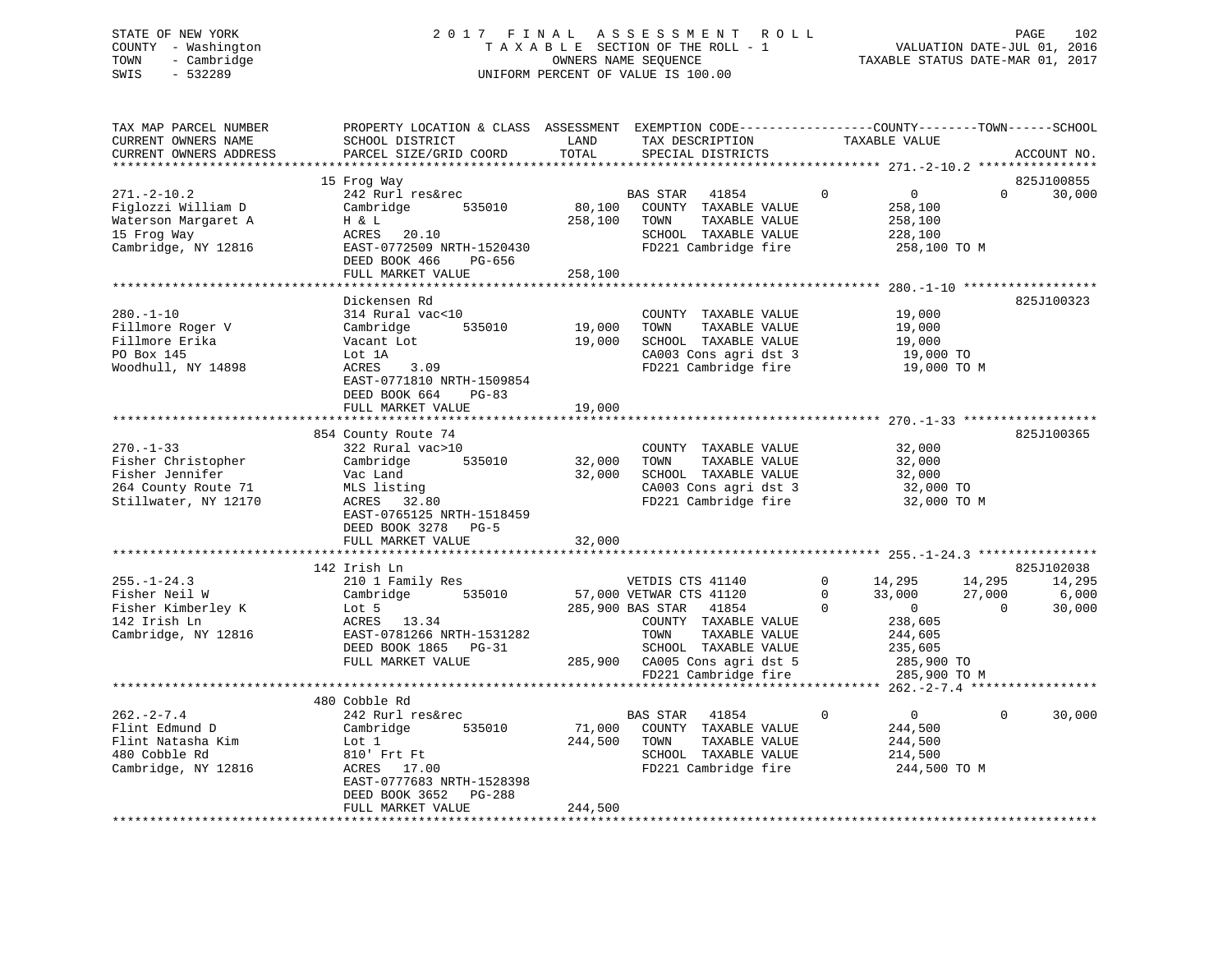# STATE OF NEW YORK 2 0 1 7 F I N A L A S S E S S M E N T R O L L PAGE 103 COUNTY - Washington T A X A B L E SECTION OF THE ROLL - 1 VALUATION DATE-JUL 01, 2016 TOWN - Cambridge OWNERS NAME SEQUENCE TAXABLE STATUS DATE-MAR 01, 2017 SWIS - 532289 UNIFORM PERCENT OF VALUE IS 100.00

| TAX MAP PARCEL NUMBER<br>CURRENT OWNERS NAME<br>CURRENT OWNERS ADDRESS                             | PROPERTY LOCATION & CLASS ASSESSMENT EXEMPTION CODE----------------COUNTY-------TOWN------SCHOOL<br>SCHOOL DISTRICT<br>PARCEL SIZE/GRID COORD | LAND<br>TOTAL                      | TAX DESCRIPTION TAXABLE VALUE<br>SPECIAL DISTRICTS                                                                                                               |                                                                                                           |                    | ACCOUNT NO.      |
|----------------------------------------------------------------------------------------------------|-----------------------------------------------------------------------------------------------------------------------------------------------|------------------------------------|------------------------------------------------------------------------------------------------------------------------------------------------------------------|-----------------------------------------------------------------------------------------------------------|--------------------|------------------|
| $271. - 2 - 11$<br>Flynn Andrew<br>42 Frog Way<br>Cambridge, NY 12816<br>MAY BE SUBJECT TO PAYMENT | 42 Frog Way<br>242 Rurl res&rec<br>535010<br>Cambridge<br>House & Land<br>ACRES 20.00<br>EAST-0773303 NRTH-1521529<br>DEED BOOK 3537 PG-273   | 90,000<br>319,000                  | COUNTY TAXABLE VALUE<br>TAXABLE VALUE<br>TOWN<br>SCHOOL TAXABLE VALUE<br>CA003 Cons agri dst 3 319,000 TO<br>FD221 Cambridge fire 319,000 TO M                   | 319,000<br>319,000<br>319,000                                                                             |                    | 825J100686       |
| UNDER AGDIST LAW TIL 2020                                                                          | FULL MARKET VALUE                                                                                                                             | 319,000                            |                                                                                                                                                                  |                                                                                                           |                    |                  |
|                                                                                                    | 207 Stage Rd                                                                                                                                  |                                    |                                                                                                                                                                  |                                                                                                           |                    | 825J100903       |
| $280. - 2 - 12.1$<br>Flynn Timothy R<br>207 Stage Rd<br>Buskirk, NY 12028                          | 210 1 Family Res<br>Cambridge<br>Land & House<br>2966/269<br>ACRES 11.59<br>EAST-0781913 NRTH-1507429<br>DEED BOOK 490<br>PG-981              | 183,700                            | <b>BAS STAR</b><br>41854<br>535010 63,000 COUNTY TAXABLE VALUE<br>TOWN<br>TAXABLE VALUE<br>SCHOOL TAXABLE VALUE<br>CA003 Cons agri dst 3<br>FD221 Cambridge fire | $\Omega$<br>$\overline{0}$<br>183,700<br>183,700<br>153,700<br>$133,700$ TO<br>183,700 TO<br>183,700 TO M | $\Omega$           | 30,000           |
|                                                                                                    | FULL MARKET VALUE                                                                                                                             | 183,700                            |                                                                                                                                                                  |                                                                                                           |                    |                  |
|                                                                                                    |                                                                                                                                               |                                    |                                                                                                                                                                  |                                                                                                           |                    |                  |
|                                                                                                    | 88 Edie Rd                                                                                                                                    |                                    |                                                                                                                                                                  |                                                                                                           |                    | 825J100325       |
| $246. - 1 - 23$<br>Ford Cleo B LE<br>Ford Martha E LE<br>88 Edie Rd<br>Greenwich, NY 12834         | 241 Rural res&ag<br>Cambridge<br>535010<br>Farm<br>ACRES 49.10<br>EAST-0775452 NRTH-1537318<br>DEED BOOK 3229 PG-334                          | 424,200                            | AG DIST<br>41720<br>105,000 ENH STAR 41834<br>COUNTY TAXABLE VALUE<br>TOWN<br>TAXABLE VALUE<br>SCHOOL TAXABLE VALUE<br>CA003 Cons agri dst 3                     | $\Omega$<br>44,087<br>$\overline{0}$<br>$\Omega$<br>380,113<br>380,113<br>314,613<br>380,113 TO           | 44,087<br>$\Omega$ | 44,087<br>65,500 |
| MAY BE SUBJECT TO PAYMENT                                                                          | FULL MARKET VALUE                                                                                                                             | 424,200                            | 44,087 EX                                                                                                                                                        |                                                                                                           |                    |                  |
| UNDER AGDIST LAW TIL 2021                                                                          |                                                                                                                                               |                                    | FD221 Cambridge fire                                                                                                                                             | 424,200 TO M                                                                                              |                    |                  |
|                                                                                                    | 132 Stevenson Rd                                                                                                                              |                                    |                                                                                                                                                                  |                                                                                                           |                    | 825J100598       |
| $254. -1 - 5.1$<br>Ford Douglas<br>Ford Wendy<br>132 Stevenson Rd<br>Greenwich, NY 12834           | 241 Rural res&ag<br>Cambridge<br>2898/76<br>ACRES 78.00<br>EAST-0775868 NRTH-1534523                                                          | 535010 149,000 BAS STAR<br>385,900 | AG DIST<br>41720<br>41854<br>COUNTY TAXABLE VALUE<br>TOWN<br>TAXABLE VALUE<br>SCHOOL TAXABLE VALUE                                                               | $\mathbf{0}$<br>72,232<br>$\Omega$<br>$\overline{0}$<br>313,668<br>313,668<br>283,668                     | 72,232<br>$\Omega$ | 72,232<br>30,000 |
| MAY BE SUBJECT TO PAYMENT<br>UNDER AGDIST LAW TIL 2021                                             | DEED BOOK 3022<br>PG-135<br>FULL MARKET VALUE                                                                                                 | 385,900                            | CA003 Cons agri dst 3<br>72,232 EX<br>FD221 Cambridge fire                                                                                                       | 313,668 TO<br>385,900 TO M                                                                                |                    |                  |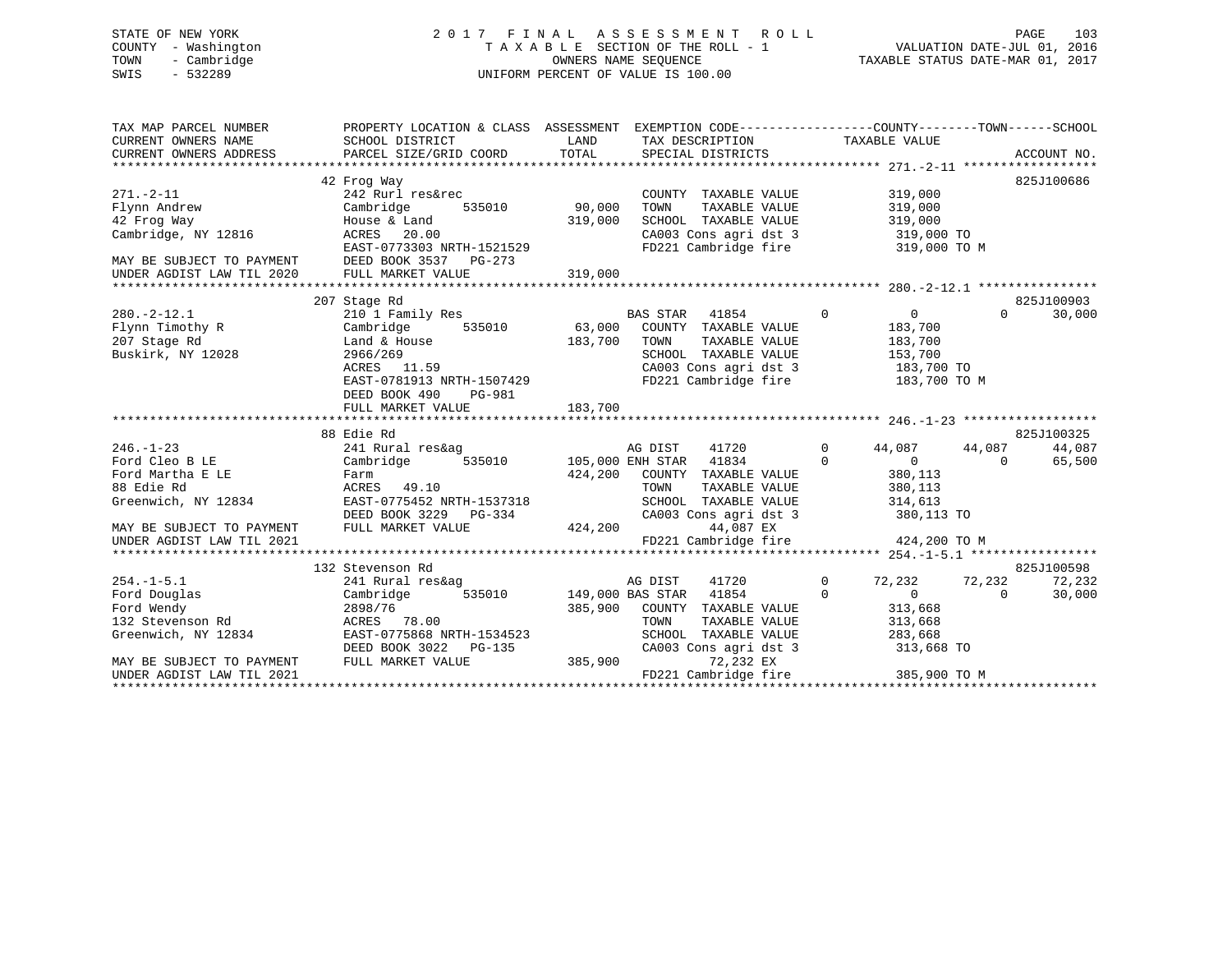# STATE OF NEW YORK 2 0 1 7 F I N A L A S S E S S M E N T R O L L PAGE 104 COUNTY - Washington T A X A B L E SECTION OF THE ROLL - 1 VALUATION DATE-JUL 01, 2016 TOWN - Cambridge OWNERS NAME SEQUENCE TAXABLE STATUS DATE-MAR 01, 2017 SWIS - 532289 UNIFORM PERCENT OF VALUE IS 100.00

| TAX MAP PARCEL NUMBER<br>CURRENT OWNERS NAME<br>CURRENT OWNERS ADDRESS | PROPERTY LOCATION & CLASS ASSESSMENT<br>SCHOOL DISTRICT<br>PARCEL SIZE/GRID COORD | LAND<br>TOTAL | EXEMPTION CODE-----------------COUNTY-------TOWN------SCHOOL<br>TAX DESCRIPTION TAXABLE VALUE<br>SPECIAL DISTRICTS |                |                |          | ACCOUNT NO. |
|------------------------------------------------------------------------|-----------------------------------------------------------------------------------|---------------|--------------------------------------------------------------------------------------------------------------------|----------------|----------------|----------|-------------|
|                                                                        | State Route 372                                                                   |               |                                                                                                                    |                |                |          | 825J100542  |
| $255. - 1 - 4$                                                         | 105 Vac farmland                                                                  |               | AG DIST<br>41720                                                                                                   | $\Omega$       | 73,210         | 73,210   | 73,210      |
| Ford Ronald                                                            | 535010<br>Cambridge                                                               | 96,900        | COUNTY TAXABLE VALUE                                                                                               |                | 33,690         |          |             |
| Ford Kerysa                                                            | Land & Barn                                                                       | 106,900       | TOWN<br>TAXABLE VALUE                                                                                              |                | 33,690         |          |             |
| 77 Edie Rd                                                             | ACRES 41.50                                                                       |               | SCHOOL TAXABLE VALUE                                                                                               |                | 33,690         |          |             |
| Greenwich, NY 12834                                                    | EAST-0783349 NRTH-1536584<br>DEED BOOK 3201 PG-105                                |               | CA005 Cons agri dst 5<br>73,210 EX                                                                                 |                | 33,690 TO      |          |             |
| MAY BE SUBJECT TO PAYMENT                                              | FULL MARKET VALUE                                                                 |               | 106,900 FD221 Cambridge fire                                                                                       |                | 106,900 TO M   |          |             |
| UNDER AGDIST LAW TIL 2021                                              |                                                                                   |               |                                                                                                                    |                |                |          |             |
|                                                                        |                                                                                   |               |                                                                                                                    |                |                |          |             |
|                                                                        | 77 Edie Rd                                                                        |               |                                                                                                                    |                |                |          | 825J100914  |
| $246. - 1 - 23.1$                                                      | 210 1 Family Res                                                                  |               | BAS STAR 41854                                                                                                     | $\Omega$       | $\overline{0}$ | $\Omega$ | 30,000      |
| Ford Ronald R                                                          | 535010<br>Cambridge                                                               | 27,900        | COUNTY TAXABLE VALUE                                                                                               |                | 158,600        |          |             |
| Ford Kerysa A                                                          | Res                                                                               | 158,600       | TOWN<br>TAXABLE VALUE                                                                                              |                | 158,600        |          |             |
| 77 Edie Rd                                                             | 496/223                                                                           |               | SCHOOL TAXABLE VALUE                                                                                               |                | 128,600        |          |             |
| Greenwich, NY 12834                                                    | 0.69<br>ACRES                                                                     |               | CA003 Cons agri dst 3                                                                                              |                | 158,600 TO     |          |             |
|                                                                        | EAST-0776010 NRTH-1538150                                                         |               | FD221 Cambridge fire                                                                                               |                | 158,600 TO M   |          |             |
|                                                                        | DEED BOOK 3201 PG-101                                                             |               |                                                                                                                    |                |                |          |             |
|                                                                        | FULL MARKET VALUE                                                                 | 158,600       |                                                                                                                    |                |                |          |             |
|                                                                        |                                                                                   |               |                                                                                                                    |                |                |          |             |
|                                                                        | 131 Edie Rd                                                                       |               |                                                                                                                    |                |                |          |             |
| $246. - 1 - 23.4$                                                      | 312 Vac w/imprv                                                                   |               | AG DIST<br>41720                                                                                                   | $\overline{0}$ | 68,166         | 68,166   | 68,166      |
| Ford Ronald R                                                          | 535010<br>Cambridge                                                               |               | 88,800 COUNTY TAXABLE VALUE                                                                                        |                | 24,634         |          |             |
| Ford Kerysa A                                                          | $1$ ot $3$                                                                        | 92,800        | TOWN<br>TAXABLE VALUE                                                                                              |                | 24,634         |          |             |
| 77 Edie Rd                                                             | ACRES 49.00                                                                       |               | SCHOOL TAXABLE VALUE                                                                                               |                | 24,634         |          |             |
| Greenwich, NY 12834                                                    | EAST-0776822 NRTH-1537596                                                         |               | CA003 Cons agri dst 3                                                                                              |                | 24,634 TO      |          |             |
|                                                                        | DEED BOOK 3201 PG-96                                                              |               | 68,166 EX                                                                                                          |                |                |          |             |
| MAY BE SUBJECT TO PAYMENT<br>UNDER AGDIST LAW TIL 2021                 | FULL MARKET VALUE                                                                 | 92,800        | FD221 Cambridge fire                                                                                               |                | 92,800 TO M    |          |             |
|                                                                        |                                                                                   |               |                                                                                                                    |                |                |          |             |
|                                                                        | 12 Woodward Ln                                                                    |               |                                                                                                                    |                |                |          | 825J100712  |
| $271. - 2 - 21$                                                        | 242 Rurl res&rec                                                                  |               | COUNTY TAXABLE VALUE                                                                                               |                | 366,000        |          |             |
| Franklin Shane M                                                       | Cambridge<br>535010                                                               | 154,900       | TOWN<br>TAXABLE VALUE                                                                                              |                | 366,000        |          |             |
| Franklin Ann S                                                         | House & Lot                                                                       | 366,000       | SCHOOL TAXABLE VALUE                                                                                               |                | 366,000        |          |             |
| 12 Woodward Ln                                                         | 3578/305                                                                          |               | CA003 Cons agri dst 3                                                                                              |                | 366,000 TO     |          |             |
| Cambridge, NY 12816                                                    | ACRES 72.30                                                                       |               | FD221 Cambridge fire                                                                                               |                | 366,000 TO M   |          |             |
|                                                                        | EAST-0776120 NRTH-1516865                                                         |               |                                                                                                                    |                |                |          |             |
|                                                                        | DEED BOOK 3623<br>PG-264                                                          |               |                                                                                                                    |                |                |          |             |
|                                                                        | FULL MARKET VALUE                                                                 | 366,000       |                                                                                                                    |                |                |          |             |
|                                                                        |                                                                                   |               |                                                                                                                    |                |                |          |             |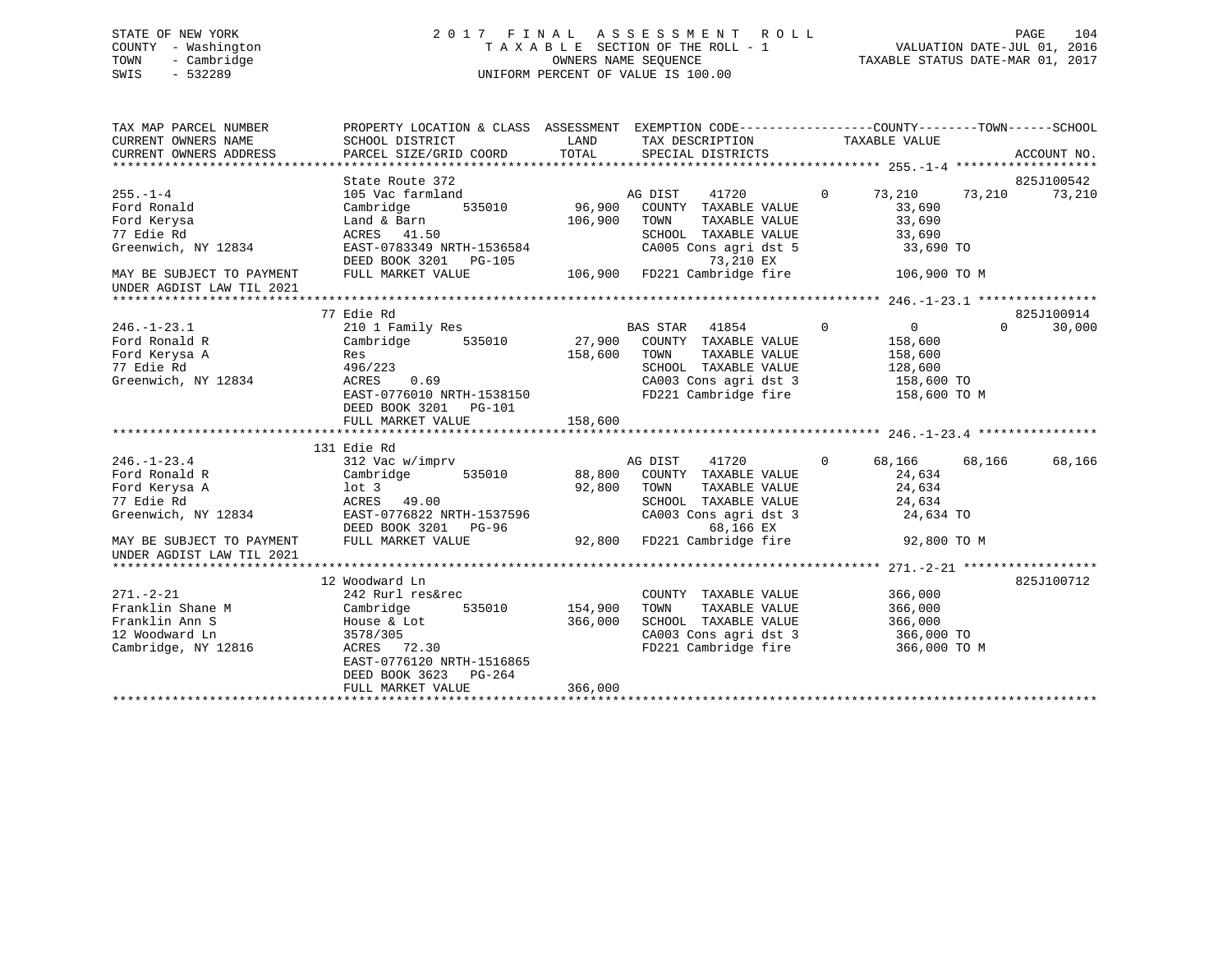# STATE OF NEW YORK 2 0 1 7 F I N A L A S S E S S M E N T R O L L PAGE 105 COUNTY - Washington T A X A B L E SECTION OF THE ROLL - 1 VALUATION DATE-JUL 01, 2016 TOWN - Cambridge OWNERS NAME SEQUENCE TAXABLE STATUS DATE-MAR 01, 2017 SWIS - 532289 UNIFORM PERCENT OF VALUE IS 100.00

| TAX MAP PARCEL NUMBER<br>CURRENT OWNERS NAME<br>CURRENT OWNERS ADDRESS                                                                                                      | PROPERTY LOCATION & CLASS ASSESSMENT EXEMPTION CODE----------------COUNTY-------TOWN------SCHOOL<br>SCHOOL DISTRICT<br>PARCEL SIZE/GRID COORD                                                                 | LAND<br>TOTAL                 | TAX DESCRIPTION<br>SPECIAL DISTRICTS                                                                                                                                                               | TAXABLE VALUE                                                                                                                               | ACCOUNT NO.          |                  |
|-----------------------------------------------------------------------------------------------------------------------------------------------------------------------------|---------------------------------------------------------------------------------------------------------------------------------------------------------------------------------------------------------------|-------------------------------|----------------------------------------------------------------------------------------------------------------------------------------------------------------------------------------------------|---------------------------------------------------------------------------------------------------------------------------------------------|----------------------|------------------|
| $279. - 1 - 2.1$<br>Freed Bertram H<br>Eastman Caroline L<br>183 Center Cambridge Rd<br>Valley Falls, NY 12185                                                              | 183 Center Cambridge Rd<br>242 Rurl res&rec<br>Cambridge<br>535010<br>House & Land<br>ACRES 39.64<br>EAST-0760119 NRTH-1513701<br>DEED BOOK 911<br>PG-322<br>FULL MARKET VALUE                                | 101,600<br>448,700<br>448,700 | BAS STAR<br>41854<br>COUNTY TAXABLE VALUE<br>TOWN<br>TAXABLE VALUE<br>SCHOOL TAXABLE VALUE<br>CA003 Cons agri dst 3 448,700 TO<br>FD221 Cambridge fire 448,700 TO M                                | $\mathbf{0}$<br>0<br>448,700<br>448,700<br>418,700                                                                                          | $\Omega$             | 30,000           |
| $246. - 1 - 11.1$<br>French Walter L<br>French Vivian R<br>583 State Route 372<br>Greenwich, NY 12834-5208                                                                  | 583 State Route 372<br>210 1 Family Res<br>535010<br>Cambridge<br>Vac land<br>399/195<br>ACRES 23.79<br>EAST-0778964 NRTH-1540908<br>DEED BOOK 879<br>PG-149<br>FULL MARKET VALUE                             | 71,700<br>187,000<br>187,000  | COUNTY TAXABLE VALUE<br>TAXABLE VALUE<br>TOWN<br>SCHOOL TAXABLE VALUE<br>CA005 Cons agri dst 5<br>FD221 Cambridge fire                                                                             | 187,000<br>187,000<br>187,000<br>187,000 TO<br>187,000 TO M                                                                                 |                      |                  |
| $279. - 1 - 2.2$<br>Galbraith Jeffrey R<br>Galbraith Megan G<br>233 Center Cambridge Rd<br>Valley Falls, NY 12185<br>MAY BE SUBJECT TO PAYMENT<br>UNDER AGDIST LAW TIL 2021 | 233 Center Cambridge Rd<br>242 Rurl res&rec<br>Cambridge<br>House & Land<br>ACRES 10.25<br>EAST-0761010 NRTH-1513993<br>DEED BOOK 838<br>PG-276<br>FULL MARKET VALUE<br>************************************* | 247,500                       | AG DIST<br>41720<br>535010 60,500 BAS STAR<br>41854<br>247,500 COUNTY TAXABLE VALUE<br>TOWN<br>TAXABLE VALUE<br>SCHOOL TAXABLE VALUE<br>CA003 Cons agri dst 3<br>43,622 EX<br>FD221 Cambridge fire | 43,622<br>0<br>$\Omega$<br>$\overline{0}$<br>203,878<br>203,878<br>173,878<br>203,878 TO<br>247,500 TO M<br>********* 262.-1-12 *********** | 43,622<br>$\Omega$   | 43,622<br>30,000 |
| $262. - 1 - 12$<br>Gallo Revocable Trust<br>Gallo Thomas J Trustee<br>60 English Rd<br>Cambridge, NY 12816<br>MAY BE SUBJECT TO PAYMENT<br>UNDER AGDIST LAW TIL 2021        | 60 English Rd<br>241 Rural res&ag<br>Cambridge<br>535010<br>Ag Commit 706/137<br>ACRES 78.62<br>EAST-0774617 NRTH-1524927<br>DEED BOOK 2202 PG-36<br>FULL MARKET VALUE                                        | 150,300<br>435,000            | AG DIST<br>41720<br>COUNTY TAXABLE VALUE<br>TOWN<br>TAXABLE VALUE<br>SCHOOL TAXABLE VALUE<br>CA003 Cons agri dst 3<br>98,524 EX<br>435,000 FD221 Cambridge fire                                    | 98,524<br>$\mathbf{0}$<br>336,476<br>336,476<br>336,476<br>336,476 TO<br>435,000 TO M                                                       | 825J100360<br>98,524 | 98,524           |
| $262. - 1 - 25.3$<br>Gallo Thomas J Trustee<br>Gallo Marisa V Trustee<br>60 English Rd<br>Cambridge, NY 12816<br>MAY BE SUBJECT TO PAYMENT<br>UNDER AGDIST LAW TIL 2024     | English Rd<br>314 Rural vac<10<br>Cambridge<br>535010<br>lot 4<br>ACRES<br>4.06<br>EAST-0773308 NRTH-1525710<br>DEED BOOK 2637 PG-59<br>FULL MARKET VALUE                                                     | 25,300<br>25,300<br>25,300    | AGRI-D IND 41730<br>COUNTY TAXABLE VALUE<br>TOWN<br>TAXABLE VALUE<br>SCHOOL TAXABLE VALUE<br>FD221 Cambridge fire                                                                                  | 24,249<br>$\mathbf{0}$<br>1,051<br>1,051<br>1,051<br>25,300 TO M                                                                            | 24,249               | 24,249           |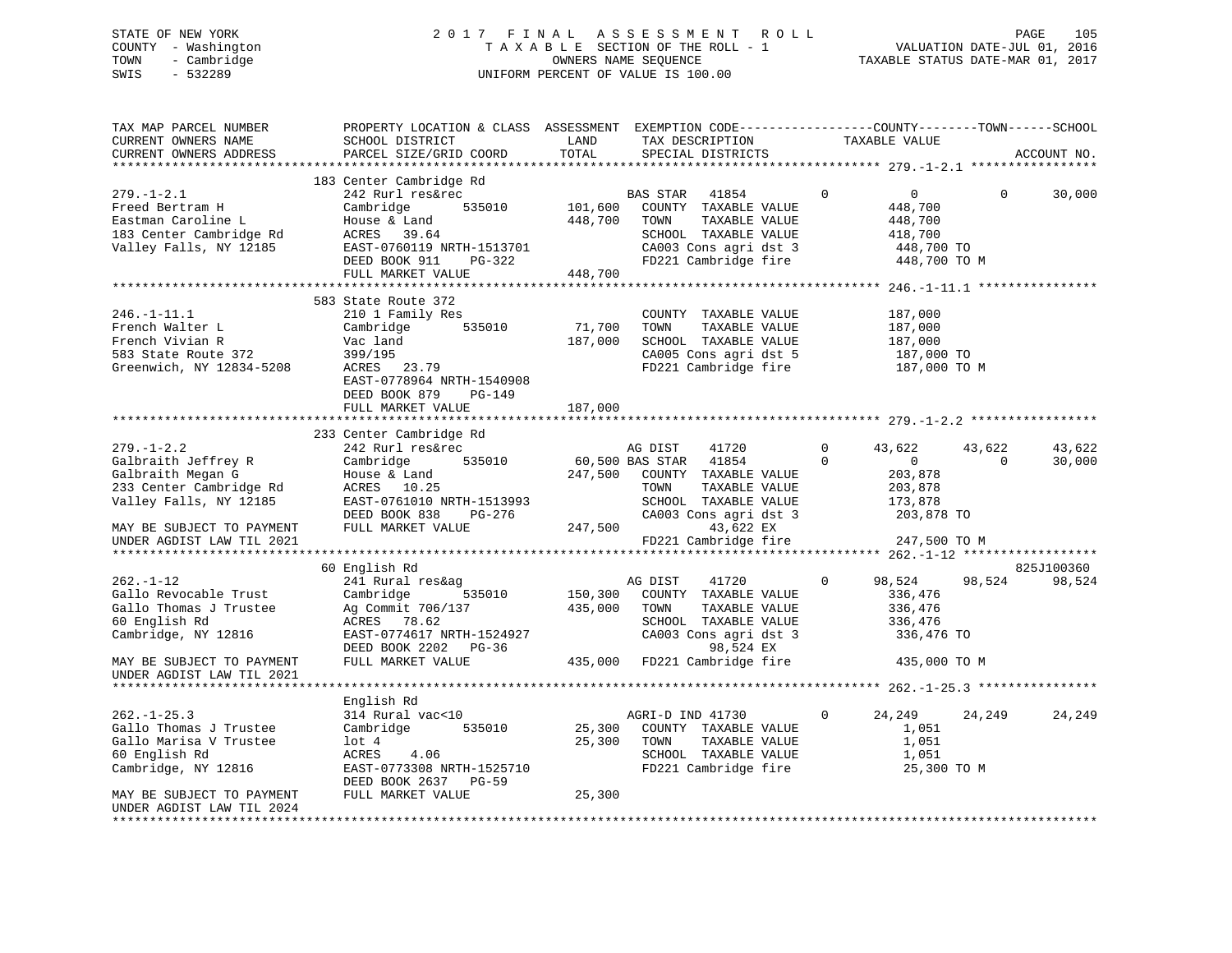STATE OF NEW YORK 2 0 1 7 F I N A L A S S E S S M E N T R O L L PAGE 106 COUNTY - Washington T A X A B L E SECTION OF THE ROLL - 1 VALUATION DATE-JUL 01, 2016 TOWN - Cambridge OWNERS NAME SEQUENCE TAXABLE STATUS DATE-MAR 01, 2017 SWIS - 532289 UNIFORM PERCENT OF VALUE IS 100.00 TAX MAP PARCEL NUMBER PROPERTY LOCATION & CLASS ASSESSMENT EXEMPTION CODE------------------COUNTY--------TOWN------SCHOOL CURRENT OWNERS NAME SCHOOL DISTRICT THE LAND TAX DESCRIPTION TAXABLE VALUE CURRENT OWNERS ADDRESS PARCEL SIZE/GRID COORD TOTAL SPECIAL DISTRICTS ACCOUNT NO. \*\*\*\*\*\*\*\*\*\*\*\*\*\*\*\*\*\*\*\*\*\*\*\*\*\*\*\*\*\*\*\*\*\*\*\*\*\*\*\*\*\*\*\*\*\*\*\*\*\*\*\*\*\*\*\*\*\*\*\*\*\*\*\*\*\*\*\*\*\*\*\*\*\*\*\*\*\*\*\*\*\*\*\*\*\*\*\*\*\*\*\*\*\*\*\*\*\*\*\*\*\*\* 262.-1-25.4 \*\*\*\*\*\*\*\*\*\*\*\*\*\*\*\* English Rd<br>314 Rural vac<10 262.-1-25.4 314 Rural vac<10 AGRI-D IND 41730 0 14,412 14,412 14,412 Gallo Thomas J Trustee Cambridge 535010 15,400 COUNTY TAXABLE VALUE 988 Gallo Marisa V Trustee lot 5 15,400 TOWN TAXABLE VALUE 988 60 English Rd ACRES 2.47 SCHOOL TAXABLE VALUE 988 ERRAND MORRES 1.47 SCHOOL TAXABLE VALUE 988<br>Cambridge, NY 12816 EAST-0773504 NRTH-1525592 FD221 Cambridge fire 15,400 TO M DEED BOOK 2637 PG-59 MAY BE SUBJECT TO PAYMENT FULL MARKET VALUE UNDER AGDIST LAW TIL 2024 \*\*\*\*\*\*\*\*\*\*\*\*\*\*\*\*\*\*\*\*\*\*\*\*\*\*\*\*\*\*\*\*\*\*\*\*\*\*\*\*\*\*\*\*\*\*\*\*\*\*\*\*\*\*\*\*\*\*\*\*\*\*\*\*\*\*\*\*\*\*\*\*\*\*\*\*\*\*\*\*\*\*\*\*\*\*\*\*\*\*\*\*\*\*\*\*\*\*\*\*\*\*\* 262.-1-25.5 \*\*\*\*\*\*\*\*\*\*\*\*\*\*\*\* English Rd 262.-1-25.5 314 Rural vac<10 AGRI-D IND 41730 0 24,460 24,460 24,460 Gallo Thomas J Trustee Cambridge 535010 26,400 COUNTY TAXABLE VALUE 1,940 Gallo Marisa V Trustee lot 6 26,400 TOWN TAXABLE VALUE 1,940 60 English Rd ACRES 4.67 SCHOOL TAXABLE VALUE 1,940 Cambridge, NY 12816 EAST-0773291 NRTH-1525228 FD221 Cambridge fire 26,400 TO M Cambridge, NY 12816 EAST-0773291 NRTH-1525228<br>DEED BOOK 2637 PG-59 MAY BE SUBJECT TO PAYMENT FULL MARKET VALUE 26,400 UNDER AGDIST LAW TIL 2024 \*\*\*\*\*\*\*\*\*\*\*\*\*\*\*\*\*\*\*\*\*\*\*\*\*\*\*\*\*\*\*\*\*\*\*\*\*\*\*\*\*\*\*\*\*\*\*\*\*\*\*\*\*\*\*\*\*\*\*\*\*\*\*\*\*\*\*\*\*\*\*\*\*\*\*\*\*\*\*\*\*\*\*\*\*\*\*\*\*\*\*\*\*\*\*\*\*\*\*\*\*\*\* 254.-1-36 \*\*\*\*\*\*\*\*\*\*\*\*\*\*\*\*\*\* 125 Kenyon Rd 825J100971 254.-1-36 210 1 Family Res COUNTY TAXABLE VALUE 178,900 Gangloff Ryan Greenwich 533401 36,500 TOWN TAXABLE VALUE 178,900 125 Kenyon Rd H & L 178,900 SCHOOL TAXABLE VALUE 178,900 Greenwich, NY 12834 Road AGMT. 1947/30 CA003 Cons agri dst 3 178,900 TO ACRES 4.70 FD221 Cambridge fire 178,900 TO M EAST-0769029 NRTH-1532438 DEED BOOK 3274 PG-226FULL MARKET VALUE 178,900 \*\*\*\*\*\*\*\*\*\*\*\*\*\*\*\*\*\*\*\*\*\*\*\*\*\*\*\*\*\*\*\*\*\*\*\*\*\*\*\*\*\*\*\*\*\*\*\*\*\*\*\*\*\*\*\*\*\*\*\*\*\*\*\*\*\*\*\*\*\*\*\*\*\*\*\*\*\*\*\*\*\*\*\*\*\*\*\*\*\*\*\*\*\*\*\*\*\*\*\*\*\*\* 254.-1-27 \*\*\*\*\*\*\*\*\*\*\*\*\*\*\*\*\*\* 157 Kenyon Rd 825J100508 254.-1-27 210 1 Family Res VET WAR T 41123 0 0 22,800 0 Gardineer Raymond T Greenwich 533401 42,000 BAS STAR 41854 0 0 0 30,000 Gardineer Leila W H & L 152,000 VET WAR C 41122 0 22,800 0 0 157 Kenyon Rd ACRES 6.24 COUNTY TAXABLE VALUE 129,200 Greenwich, NY 12834 EAST-0769536 NRTH-1532882 TOWN TAXABLE VALUE 129,200 DEED BOOK 845 PG-181 SCHOOL TAXABLE VALUE 122,000 FULL MARKET VALUE 152,000 CA003 Cons agri dst 3 152,000 TO FULL MARKET VALUE 152,000 CA003 Cons agri dst 3 152,000 TO M<br>FD221 Cambridge fire 152,000 TO M \*\*\*\*\*\*\*\*\*\*\*\*\*\*\*\*\*\*\*\*\*\*\*\*\*\*\*\*\*\*\*\*\*\*\*\*\*\*\*\*\*\*\*\*\*\*\*\*\*\*\*\*\*\*\*\*\*\*\*\*\*\*\*\*\*\*\*\*\*\*\*\*\*\*\*\*\*\*\*\*\*\*\*\*\*\*\*\*\*\*\*\*\*\*\*\*\*\*\*\*\*\*\* 246.-1-32.6 \*\*\*\*\*\*\*\*\*\*\*\*\*\*\*\*

|                            | Petteys Road Ext          |       |                         |            |
|----------------------------|---------------------------|-------|-------------------------|------------|
| $246. - 1 - 32.6$          | 314 Rural vac<10          |       | TAXABLE VALUE<br>COUNTY | 5,000      |
| Gates Family Trust         | Greenwich<br>533401       | 5,000 | TAXABLE VALUE<br>TOWN   | 5,000      |
| Wilkinson Susann J Trustee | Sub lot 4B                | 5,000 | TAXABLE VALUE<br>SCHOOL | 5,000      |
| 12 Petteys Rd Ext          | 2.26<br>ACRES             |       | CA003 Cons agri dst 3   | 5,000 TO   |
| Greenwich, NY 12834        | EAST-0769746 NRTH-1543492 |       | FD221 Cambridge fire    | 5,000 TO M |
|                            | DEED BOOK 3667 PG-233     |       |                         |            |
|                            | FULL MARKET VALUE         | 5,000 |                         |            |
|                            |                           |       |                         |            |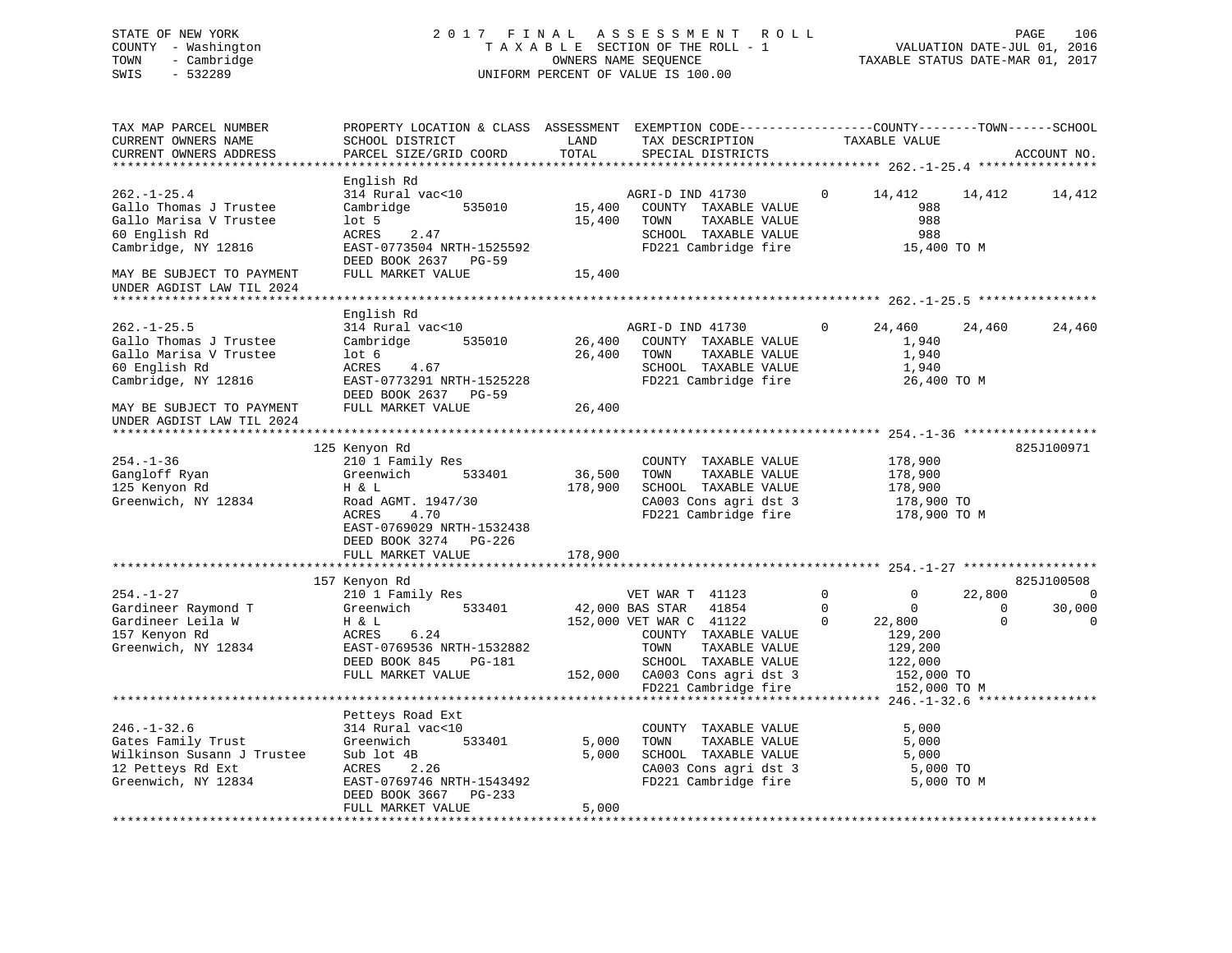| 2017 FINAL ASSESSMENT ROLL         | 107<br>PAGE                      |
|------------------------------------|----------------------------------|
| TAXABLE SECTION OF THE ROLL - 1    | VALUATION DATE-JUL 01, 2016      |
| OWNERS NAME SEOUENCE               | TAXABLE STATUS DATE-MAR 01, 2017 |
| UNIFORM PERCENT OF VALUE IS 100.00 |                                  |
|                                    |                                  |
|                                    |                                  |
|                                    |                                  |

| TAX MAP PARCEL NUMBER<br>CURRENT OWNERS NAME<br>CURRENT OWNERS ADDRESS                                                     | PROPERTY LOCATION & CLASS ASSESSMENT EXEMPTION CODE---------------COUNTY-------TOWN------SCHOOL<br>SCHOOL DISTRICT<br>PARCEL SIZE/GRID COORD                        | LAND<br>TOTAL              | TAX DESCRIPTION<br>SPECIAL DISTRICTS                                                                                      | TAXABLE VALUE                                                                   | ACCOUNT NO.            |
|----------------------------------------------------------------------------------------------------------------------------|---------------------------------------------------------------------------------------------------------------------------------------------------------------------|----------------------------|---------------------------------------------------------------------------------------------------------------------------|---------------------------------------------------------------------------------|------------------------|
|                                                                                                                            |                                                                                                                                                                     |                            |                                                                                                                           |                                                                                 |                        |
|                                                                                                                            | 34 Perry Ln                                                                                                                                                         |                            |                                                                                                                           |                                                                                 | 825J100295             |
| $255. - 1 - 11.1$<br>Gebo John<br>Gebo Tammy<br>34 Perry Ln<br>Cambridge, NY 12816                                         | 210 1 Family Res<br>Cambridge 535010<br>Lot 2<br>Lease 901/63<br>FRNT 203.00 DPTH 200.00<br>0.73<br>ACRES<br>EAST-0785510 NRTH-1531741<br>DEED BOOK 873<br>$PG-203$ | 28,200<br>197,900          | BAS STAR<br>41854<br>COUNTY TAXABLE VALUE<br>TOWN<br>TAXABLE VALUE<br>SCHOOL TAXABLE VALUE<br>FD221 Cambridge fire        | $\mathbf{0}$<br>$\overline{0}$<br>197,900<br>197,900<br>167,900<br>197,900 TO M | $\Omega$<br>30,000     |
|                                                                                                                            | FULL MARKET VALUE                                                                                                                                                   | 197,900                    |                                                                                                                           |                                                                                 |                        |
|                                                                                                                            |                                                                                                                                                                     |                            |                                                                                                                           |                                                                                 |                        |
|                                                                                                                            | 3 County Route 60                                                                                                                                                   |                            |                                                                                                                           |                                                                                 | 825J100409             |
| $271. - 1 - 5$<br>Gibney Brian<br>Gibney Sabrina Smith<br>3 County Route 60<br>Cambridge, NY 12816                         | 210 1 Family Res<br>Cambridge 535010<br>H & L<br>1.81<br>ACRES<br>EAST-0771379 NRTH-1517853<br>DEED BOOK 825<br>PG-177                                              | 190,600                    | BAS STAR<br>41854<br>30,000 COUNTY TAXABLE VALUE<br>TAXABLE VALUE<br>TOWN<br>SCHOOL TAXABLE VALUE<br>FD221 Cambridge fire | $\Omega$<br>$\overline{0}$<br>190,600<br>190,600<br>160,600<br>190,600 TO M     | $\Omega$<br>30,000     |
|                                                                                                                            | FULL MARKET VALUE                                                                                                                                                   | 190,600                    |                                                                                                                           |                                                                                 |                        |
|                                                                                                                            |                                                                                                                                                                     |                            |                                                                                                                           |                                                                                 |                        |
|                                                                                                                            | 431 County Route 60                                                                                                                                                 |                            |                                                                                                                           |                                                                                 | 825J100313             |
| $262. - 1 - 6$                                                                                                             | 242 Rurl res&rec                                                                                                                                                    |                            | ENH STAR 41834                                                                                                            | $\mathbf 0$<br>$\mathbf 0$                                                      | 65,500<br>$\mathbf{0}$ |
| Giemza Irrev Trust Eugene W<br>Giemza Irrev Trust Lucinda C<br>431 County Route 60<br>Cambridge, NY 12816                  | 535010<br>Cambridge<br>H & L<br>ACRES 13.80<br>EAST-0772674 NRTH-1527475<br>DEED BOOK 3425 PG-182                                                                   | 226,900                    | 64,600 VETWAR CTS 41120<br>COUNTY TAXABLE VALUE<br>TOWN<br>TAXABLE VALUE<br>SCHOOL TAXABLE VALUE<br>FD221 Cambridge fire  | $\Omega$<br>33,000<br>193,900<br>199,900<br>155,400<br>226,900 TO M             | 6,000<br>27,000        |
|                                                                                                                            | FULL MARKET VALUE                                                                                                                                                   | 226,900                    |                                                                                                                           |                                                                                 |                        |
|                                                                                                                            |                                                                                                                                                                     |                            |                                                                                                                           |                                                                                 |                        |
| $262 - 1 - 7$<br>Giemza Irrev Trust Eugene W<br>Giemza Irrev Trust Lucinda C<br>431 County Route 60<br>Cambridge, NY 12816 | County Route 60<br>323 Vacant rural<br>Cambridge<br>535010<br>Lot<br>ACRES<br>4.30<br>EAST-0772820 NRTH-1528250<br>DEED BOOK 3609 PG-130<br>FULL MARKET VALUE       | 3,000<br>3,000<br>3,000    | COUNTY TAXABLE VALUE<br>TAXABLE VALUE<br>TOWN<br>SCHOOL TAXABLE VALUE<br>FD221 Cambridge fire                             | 3,000<br>3,000<br>3,000<br>3,000 TO M                                           | 825J100225             |
|                                                                                                                            |                                                                                                                                                                     |                            |                                                                                                                           |                                                                                 |                        |
| $271. - 2 - 27.2$<br>Giglio Christopher<br>7 Gilmore Ave<br>Cambridge, NY 12816                                            | Conley Rd<br>310 Res Vac<br>535010<br>Cambridge<br>FRNT 984.00 DPTH<br>ACRES 38.65<br>EAST-0774196 NRTH-1516532<br>DEED BOOK 3678 PG-291<br>FULL MARKET VALUE       | 69,600<br>69,600<br>69,600 | COUNTY TAXABLE VALUE<br>TOWN<br>TAXABLE VALUE<br>SCHOOL TAXABLE VALUE<br>CA003 Cons agri dst 3<br>FD221 Cambridge fire    | 69,600<br>69,600<br>69,600<br>69,600 TO<br>69,600 TO M                          |                        |
|                                                                                                                            |                                                                                                                                                                     |                            |                                                                                                                           |                                                                                 |                        |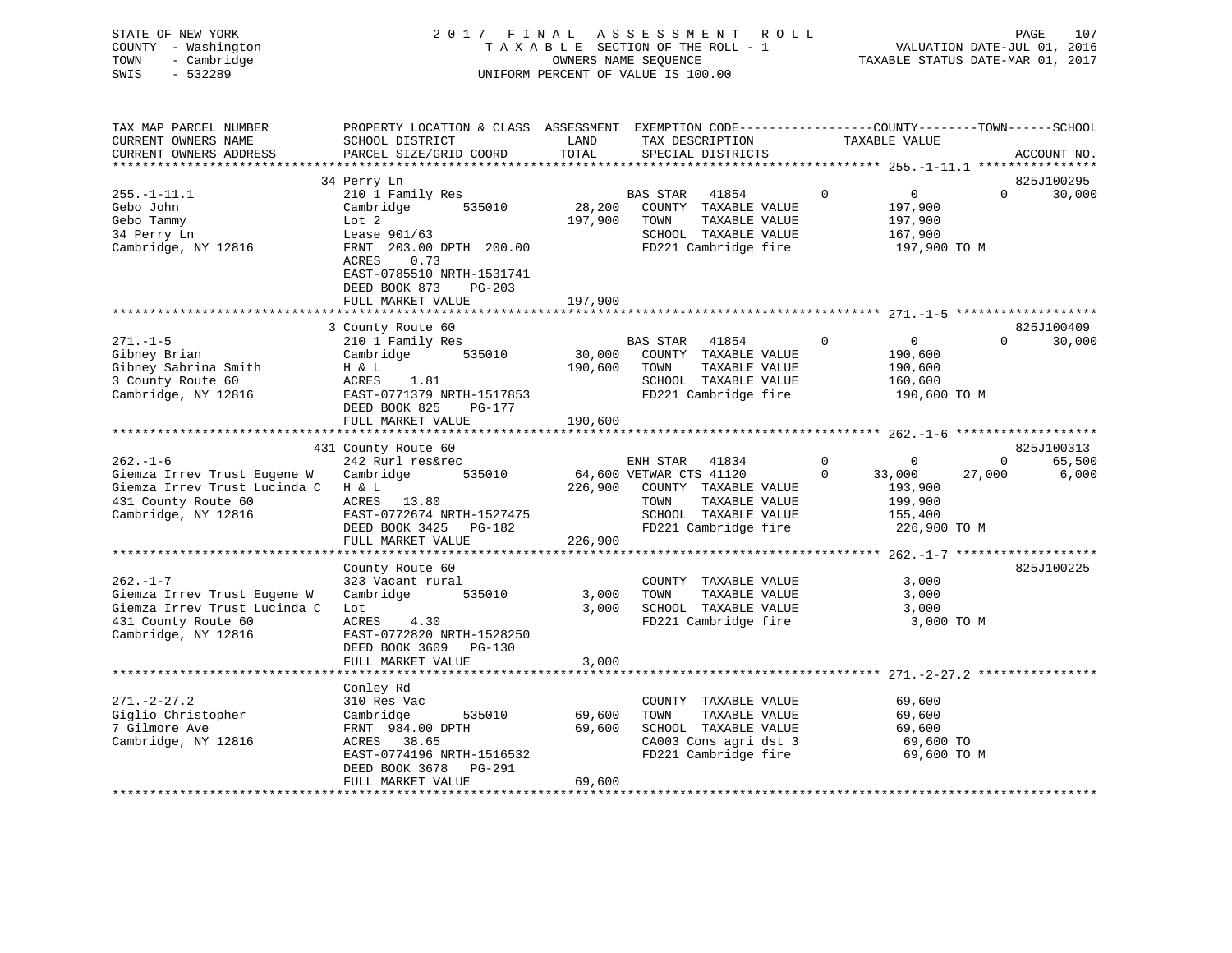### STATE OF NEW YORK 2 0 1 7 F I N A L A S S E S S M E N T R O L L PAGE 108COUNTY - Washington  $T A X A B L E$  SECTION OF THE ROLL - 1<br>TOWN - Cambridge  $\qquad$  OWNERS NAME SEQUENCE TOWN - Cambridge OWNERS NAME SEQUENCE TAXABLE STATUS DATE-MAR 01, 2017 SWIS - 532289 UNIFORM PERCENT OF VALUE IS 100.00

VALUATION DATE-JUL 01, 2016

| TAX MAP PARCEL NUMBER     | PROPERTY LOCATION & CLASS ASSESSMENT EXEMPTION CODE----------------COUNTY-------TOWN-----SCHOOL |         |                                                                     |                               |                    |
|---------------------------|-------------------------------------------------------------------------------------------------|---------|---------------------------------------------------------------------|-------------------------------|--------------------|
| CURRENT OWNERS NAME       | SCHOOL DISTRICT                                                                                 | LAND    | TAX DESCRIPTION                                                     | TAXABLE VALUE                 |                    |
| CURRENT OWNERS ADDRESS    | PARCEL SIZE/GRID COORD                                                                          | TOTAL   | SPECIAL DISTRICTS                                                   |                               | ACCOUNT NO.        |
|                           |                                                                                                 |         |                                                                     |                               |                    |
|                           | Conley Rd                                                                                       |         |                                                                     |                               | 825J100425         |
| $271. - 2 - 27$           | 312 Vac w/imprv                                                                                 |         | COUNTY TAXABLE VALUE                                                | 76,400                        |                    |
| Giglio Dominick           | Cambridge<br>535010                                                                             | 74,400  | TOWN<br>TAXABLE VALUE                                               | 76,400                        |                    |
| Giglio Maryann            | returned value of barns 2                                                                       | 76,400  | SCHOOL TAXABLE VALUE                                                | 76,400                        |                    |
| 30 County Route 59        | FRNT 956.00 DPTH                                                                                |         | CA003 Cons agri dst 3                                               | 76,400 TO                     |                    |
| Buskirk, NY 12028         | ACRES 25.13                                                                                     |         | cours agri dst 3 FD221 Cambridge fire                               | 76,400 TO M                   |                    |
|                           | EAST-0772802 NRTH-1516020                                                                       |         |                                                                     |                               |                    |
|                           | DEED BOOK 3678 PG-296                                                                           |         |                                                                     |                               |                    |
|                           | FULL MARKET VALUE                                                                               | 76,400  |                                                                     |                               |                    |
|                           |                                                                                                 |         |                                                                     |                               |                    |
|                           | Conley Rd                                                                                       |         |                                                                     |                               |                    |
| $271. - 2 - 27.3$         | 311 Res vac land                                                                                |         | COUNTY TAXABLE VALUE                                                | 67,800                        |                    |
| Giglio Dominick           | 535010<br>Cambridge                                                                             | 67,800  | TAXABLE VALUE<br>TOWN                                               | 67,800                        |                    |
| Giglio Maryann            | FRNT 984.00 DPTH                                                                                | 67,800  | SCHOOL TAXABLE VALUE                                                | 67,800                        |                    |
| 30 County Route 59        | ACRES 37.23                                                                                     |         |                                                                     |                               |                    |
| Buskirk, NY 12028         | EAST-0772994 NRTH-1514719                                                                       |         | CA003 Cons agri dst 3 67,800 TO<br>FD221 Cambridge fire 67,800 TO M |                               |                    |
|                           | DEED BOOK 3519 PG-185                                                                           |         |                                                                     |                               |                    |
|                           | FULL MARKET VALUE                                                                               | 67,800  |                                                                     |                               |                    |
|                           |                                                                                                 |         |                                                                     |                               |                    |
|                           | 30 County Route 59                                                                              |         | 85 PCT OF VALUE USED FOR EXEMPTION PURPOSES                         |                               | 825J100860         |
| $280. - 2 - 17.2$         | --www woule 59<br>242 Rurl res&rec<br>Combut 1                                                  |         | VETWAR CTS 41120                                                    | 28,050<br>$\Omega$            | 27,000<br>6,000    |
| Giglio Dominick           | Cambridge                                                                                       |         | 535010 78,300 ENH STAR 41834                                        | $\mathbf 0$<br>$\overline{0}$ | $\Omega$<br>65,500 |
| Giglio MaryAnn            | ACRES 26.60                                                                                     | 220,000 | COUNTY TAXABLE VALUE                                                | 191,950                       |                    |
| 30 County Route 59        | EAST-0777632 NRTH-1505659                                                                       |         | TAXABLE VALUE<br>TOWN                                               | 193,000                       |                    |
| Buskirk, NY 12028-2311    | DEED BOOK 3120 PG-141                                                                           |         |                                                                     | 148,500                       |                    |
|                           | FULL MARKET VALUE                                                                               |         |                                                                     | 220,000 TO                    |                    |
|                           |                                                                                                 |         |                                                                     | 220,000 TO M                  |                    |
|                           |                                                                                                 |         |                                                                     |                               |                    |
|                           | 57 Stage Rd                                                                                     |         |                                                                     |                               | 825J100199         |
| $280. - 2 - 14$           | 242 Rurl res&rec                                                                                |         | COUNTY TAXABLE VALUE                                                | 168,000                       |                    |
| Giglio Nancy A            | Cambridge<br>535010                                                                             | 77,500  | TAXABLE VALUE<br>TOWN                                               | 168,000                       |                    |
| Giglio Robert L           | H & L                                                                                           | 168,000 | SCHOOL TAXABLE VALUE                                                | 168,000                       |                    |
| 10 Greenleaf Rd           | ACRES<br>20.40                                                                                  |         |                                                                     | 168,000 TO                    |                    |
| Hampton Bays, NY 11946    | EAST-0778558 NRTH-1506413                                                                       |         | CA003 Cons agri dst 3<br>FD221 Cambridge fire                       | 168,000 TO M                  |                    |
|                           | DEED BOOK 2004 PG-306                                                                           |         |                                                                     |                               |                    |
|                           | FULL MARKET VALUE                                                                               | 168,000 |                                                                     |                               |                    |
|                           |                                                                                                 |         |                                                                     |                               |                    |
|                           | 17 Zito Way                                                                                     |         |                                                                     |                               | 825J100333         |
| $288. - 1 - 4$            | 312 Vac w/imprv                                                                                 |         | 41720<br>AG DIST                                                    | $\Omega$<br>39,311            | 39,311<br>39,311   |
| Giles Kerry               | 535010<br>Cambridge                                                                             | 208,200 | COUNTY TAXABLE VALUE                                                | 186,889                       |                    |
| Giles Thor                | House & Lot                                                                                     | 226,200 | TOWN<br>TAXABLE VALUE                                               | 186,889                       |                    |
| 221 North Mountain Ave    | 1707/82, 2498/142                                                                               |         | SCHOOL TAXABLE VALUE                                                | 186,889                       |                    |
| Montclair, NJ 07042       | ACRES 142.76                                                                                    |         | CA003 Cons agri dst 3                                               | 186,889 TO                    |                    |
|                           | EAST-0763230 NRTH-1504841                                                                       |         | 39,311 EX                                                           |                               |                    |
| MAY BE SUBJECT TO PAYMENT | DEED BOOK 3560<br>PG-149                                                                        |         | FD221 Cambridge fire                                                | 226,200 TO M                  |                    |
| UNDER AGDIST LAW TIL 2021 | FULL MARKET VALUE                                                                               | 226,200 |                                                                     |                               |                    |
| *********************     |                                                                                                 |         |                                                                     |                               |                    |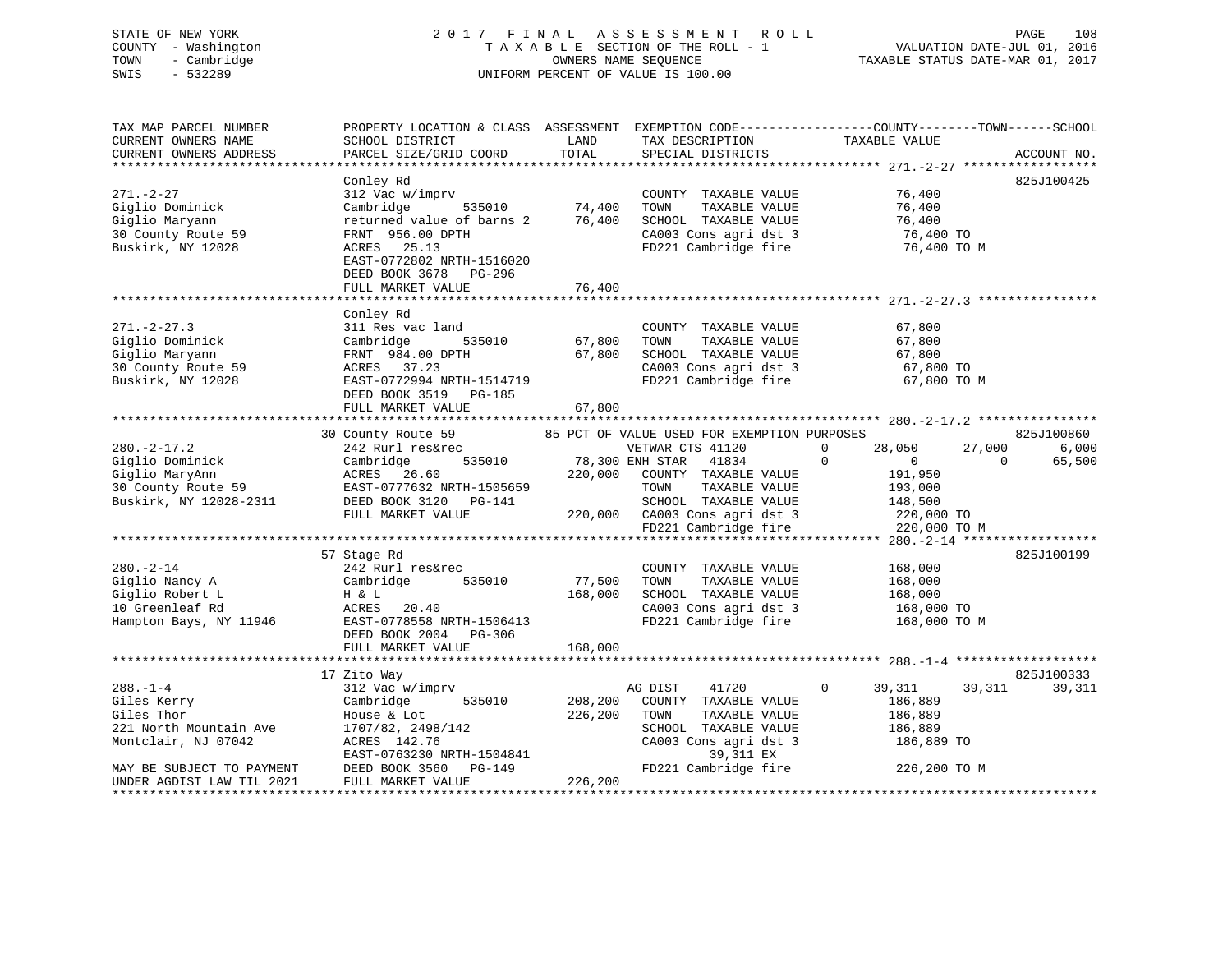# STATE OF NEW YORK 2 0 1 7 F I N A L A S S E S S M E N T R O L L PAGE 109 COUNTY - Washington T A X A B L E SECTION OF THE ROLL - 1 VALUATION DATE-JUL 01, 2016 TOWN - Cambridge OWNERS NAME SEQUENCE TAXABLE STATUS DATE-MAR 01, 2017 SWIS - 532289 UNIFORM PERCENT OF VALUE IS 100.00

| TAX MAP PARCEL NUMBER<br>CURRENT OWNERS NAME<br>CURRENT OWNERS ADDRESS | PROPERTY LOCATION & CLASS ASSESSMENT EXEMPTION CODE----------------COUNTY-------TOWN-----SCHOOL<br>SCHOOL DISTRICT<br>PARCEL SIZE/GRID COORD | LAND<br>TOTAL | TAX DESCRIPTION<br>SPECIAL DISTRICTS | TAXABLE VALUE                     | ACCOUNT NO.        |
|------------------------------------------------------------------------|----------------------------------------------------------------------------------------------------------------------------------------------|---------------|--------------------------------------|-----------------------------------|--------------------|
|                                                                        |                                                                                                                                              |               |                                      |                                   |                    |
|                                                                        | 485 State Route 372                                                                                                                          |               |                                      |                                   | 825J100381         |
| $246. - 1 - 15$                                                        | 210 1 Family Res                                                                                                                             |               | BAS STAR 41854                       | $\mathbf 0$<br>$\overline{0}$     | 30,000<br>$\Omega$ |
| Gilliland Todd S                                                       | 535010<br>Cambridge                                                                                                                          | 30,800        | COUNTY TAXABLE VALUE                 | 115,000                           |                    |
| 485 State Route 372                                                    | H & L                                                                                                                                        | 115,000       | TOWN<br>TAXABLE VALUE                | 115,000                           |                    |
| Greenwich, NY 12834                                                    | ACRES<br>2.00                                                                                                                                |               | SCHOOL TAXABLE VALUE                 | 85,000                            |                    |
|                                                                        | EAST-0780332 NRTH-1539241                                                                                                                    |               | CA005 Cons agri dst 5                | 115,000 TO                        |                    |
|                                                                        | DEED BOOK 3243 PG-321                                                                                                                        |               | FD221 Cambridge fire                 | 115,000 TO M                      |                    |
|                                                                        | FULL MARKET VALUE                                                                                                                            | 115,000       |                                      |                                   |                    |
|                                                                        |                                                                                                                                              |               |                                      |                                   |                    |
|                                                                        | 938 County Route 74                                                                                                                          |               |                                      |                                   | 825J100711         |
| $270. - 1 - 2$                                                         | 210 1 Family Res                                                                                                                             |               | COUNTY TAXABLE VALUE                 | 161,100                           |                    |
| Giordano Catherine E                                                   | Cambridge 535010                                                                                                                             | 40,000        | TOWN<br>TAXABLE VALUE                | 161,100                           |                    |
| 938 County Route 74                                                    | H & Lot                                                                                                                                      | 161,100       | SCHOOL TAXABLE VALUE                 | 161,100                           |                    |
| Greenwich, NY 12834                                                    | ACRES 4.40                                                                                                                                   |               | CA003 Cons agri dst 3                | 161,100 TO                        |                    |
|                                                                        | EAST-0764524 NRTH-1521332                                                                                                                    |               |                                      | FD221 Cambridge fire 161,100 TO M |                    |
|                                                                        | DEED BOOK 908<br>PG-228                                                                                                                      |               |                                      |                                   |                    |
|                                                                        | FULL MARKET VALUE                                                                                                                            | 161,100       |                                      |                                   |                    |
|                                                                        |                                                                                                                                              |               |                                      |                                   |                    |
|                                                                        | 1159 County Route 59                                                                                                                         |               |                                      |                                   |                    |
| $262 - 2 - 14.3$                                                       | 210 1 Family Res                                                                                                                             |               | BAS STAR 41854                       | $\overline{0}$<br>$\Omega$        | $\Omega$<br>30,000 |
| Goodhart Laurie                                                        | 535010<br>Cambridge                                                                                                                          | 48,600        | COUNTY TAXABLE VALUE                 | 205,000                           |                    |
| PO Box 545                                                             | Sub lot 1A                                                                                                                                   | 205,000       | TOWN<br>TAXABLE VALUE                | 205,000                           |                    |
| Cambridge, NY 12816                                                    | ACRES 7.90                                                                                                                                   |               | SCHOOL TAXABLE VALUE                 | 175,000                           |                    |
|                                                                        | EAST-0777057 NRTH-1523048                                                                                                                    |               | CA003 Cons agri dst 3                | 205,000 TO                        |                    |
|                                                                        | DEED BOOK 3403 PG-292                                                                                                                        |               | FD221 Cambridge fire                 | 205,000 TO M                      |                    |
|                                                                        | FULL MARKET VALUE                                                                                                                            | 205,000       |                                      |                                   |                    |
|                                                                        |                                                                                                                                              |               |                                      |                                   |                    |
|                                                                        | County Route 74/E Off                                                                                                                        |               |                                      |                                   | 825J102018         |
| $261. - 2 - 31$                                                        | 323 Vacant rural                                                                                                                             |               | COUNTY TAXABLE VALUE                 | 500                               |                    |
| Goodling Cynthia                                                       | Greenwich<br>533401                                                                                                                          | 500           | TAXABLE VALUE<br>TOWN                | 500                               |                    |
| 2128 County Route 74                                                   | Land                                                                                                                                         | 500           | SCHOOL TAXABLE VALUE                 | 500                               |                    |
| Greenwich, NY 12834                                                    | $261. - 1 - 31$                                                                                                                              |               | FD221 Cambridge fire                 | 500 TO M                          |                    |
|                                                                        | ACRES<br>0.75                                                                                                                                |               |                                      |                                   |                    |
|                                                                        | EAST-0763902 NRTH-1525253                                                                                                                    |               |                                      |                                   |                    |
|                                                                        | DEED BOOK 782<br>PG-305                                                                                                                      |               |                                      |                                   |                    |
|                                                                        | FULL MARKET VALUE                                                                                                                            | 500           |                                      |                                   |                    |
|                                                                        |                                                                                                                                              |               |                                      |                                   |                    |
|                                                                        | 319 County Route 60                                                                                                                          |               |                                      |                                   | 825J100929         |
| $262. - 1 - 24.1$                                                      | 210 1 Family Res                                                                                                                             |               | COUNTY TAXABLE VALUE                 | 200,900                           |                    |
| Gooley Michael A.                                                      | Cambridge<br>535010                                                                                                                          | 37,000        | TOWN<br>TAXABLE VALUE                | 200,900                           |                    |
| Gooley Zoveida                                                         | House & Lot                                                                                                                                  | 200,900       | SCHOOL TAXABLE VALUE                 | 200,900                           |                    |
| 17 St Charles Pl                                                       | ACRES 5.00                                                                                                                                   |               | FD221 Cambridge fire                 | 200,900 TO M                      |                    |
| Saratoga Springs, NY 12866                                             | EAST-0772132 NRTH-1525076                                                                                                                    |               |                                      |                                   |                    |
|                                                                        | DEED BOOK 3569 PG-145                                                                                                                        |               |                                      |                                   |                    |
|                                                                        | FULL MARKET VALUE                                                                                                                            | 200,900       |                                      |                                   |                    |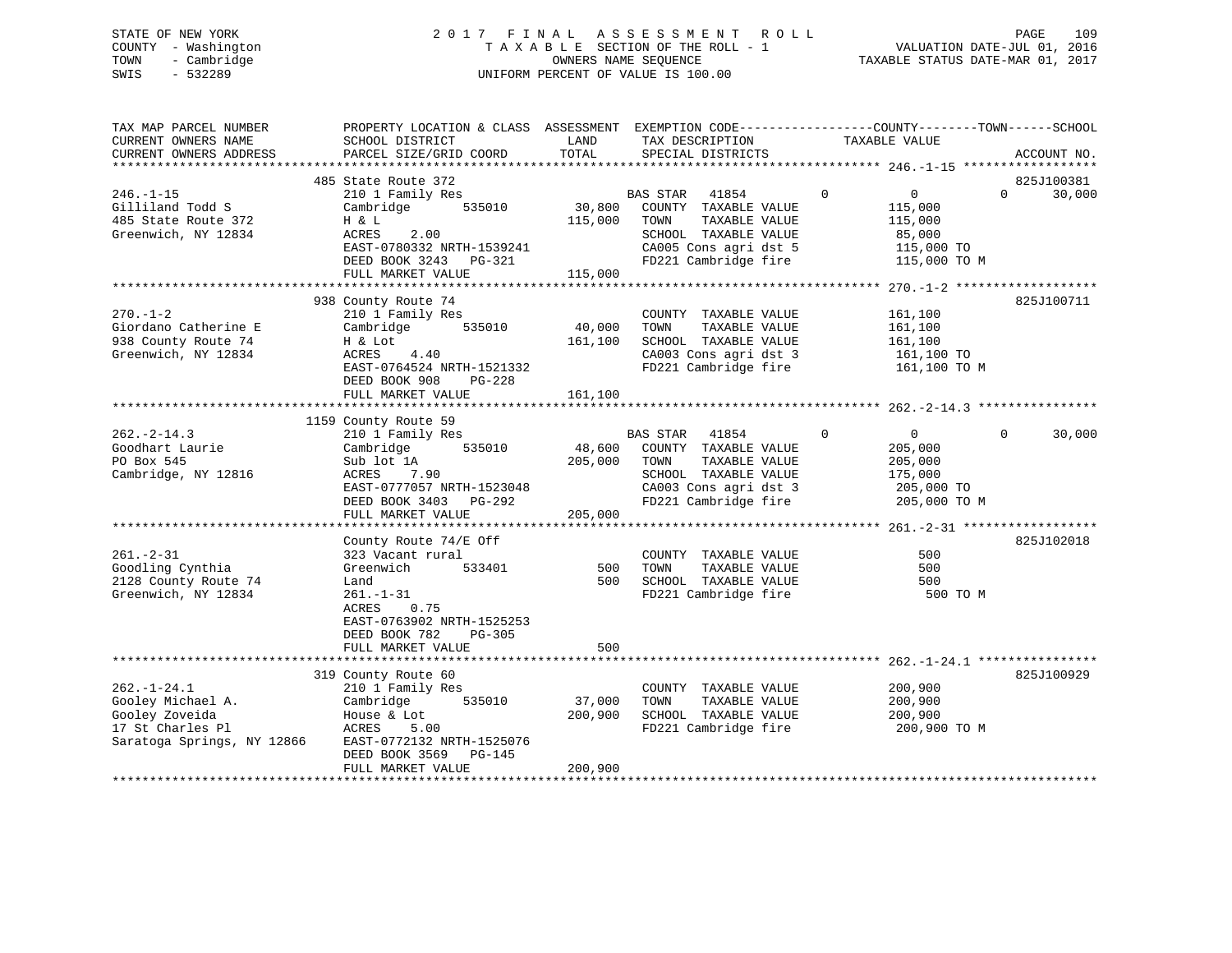# STATE OF NEW YORK 2 0 1 7 F I N A L A S S E S S M E N T R O L L PAGE 110 COUNTY - Washington T A X A B L E SECTION OF THE ROLL - 1 VALUATION DATE-JUL 01, 2016 TOWN - Cambridge OWNERS NAME SEQUENCE TAXABLE STATUS DATE-MAR 01, 2017 SWIS - 532289 UNIFORM PERCENT OF VALUE IS 100.00

| TAX MAP PARCEL NUMBER<br>CURRENT OWNERS NAME<br>CURRENT OWNERS ADDRESS                             | PROPERTY LOCATION & CLASS ASSESSMENT EXEMPTION CODE---------------COUNTY-------TOWN-----SCHOOL<br>SCHOOL DISTRICT<br>PARCEL SIZE/GRID COORD                                   | LAND<br>TOTAL                | TAX DESCRIPTION<br>SPECIAL DISTRICTS                                                                                                     | TAXABLE VALUE                                                                                 | ACCOUNT NO.                      |
|----------------------------------------------------------------------------------------------------|-------------------------------------------------------------------------------------------------------------------------------------------------------------------------------|------------------------------|------------------------------------------------------------------------------------------------------------------------------------------|-----------------------------------------------------------------------------------------------|----------------------------------|
|                                                                                                    |                                                                                                                                                                               |                              |                                                                                                                                          |                                                                                               |                                  |
| $255. - 1 - 21$<br>Gordon Russell W<br>Gordon Cynthia<br>261 Irish Ln<br>Cambridge, NY 12816       | 261 Irish Ln<br>242 Rurl res&rec<br>Cambridge<br>535010<br>Res<br>890/119, 3426/204<br>ACRES 16.35<br>EAST-0780430 NRTH-1533478<br>DEED BOOK 2387 PG-126<br>FULL MARKET VALUE | 73,000<br>219,000<br>219,000 | BAS STAR<br>41854<br>COUNTY TAXABLE VALUE<br>TOWN<br>TAXABLE VALUE<br>SCHOOL TAXABLE VALUE<br>FD221 Cambridge fire                       | $\mathbf{0}$<br>$\overline{0}$<br>219,000<br>219,000<br>189,000<br>219,000 TO M               | 825J100307<br>$\Omega$<br>30,000 |
|                                                                                                    |                                                                                                                                                                               |                              |                                                                                                                                          |                                                                                               |                                  |
| $255. - 1 - 20.3$<br>Grande Willard II<br>25 Monterey Dr<br>Trophy Club, TX 76262                  | State Route 372 W/Off<br>323 Vacant rural<br>535010<br>Cambridge<br>Lot $3-B$<br>ACRES 15.53<br>EAST-0783732 NRTH-1533789<br>DEED BOOK 659<br>PG-96<br>FULL MARKET VALUE      | 30,800<br>30,800<br>30,800   | COUNTY TAXABLE VALUE<br>TOWN<br>TAXABLE VALUE<br>SCHOOL TAXABLE VALUE<br>CA005 Cons agri dst 5<br>FD221 Cambridge fire                   | 30,800<br>30,800<br>30,800<br>30,800 TO<br>30,800 TO M                                        | 825J102033                       |
|                                                                                                    |                                                                                                                                                                               |                              |                                                                                                                                          |                                                                                               |                                  |
| $255. - 1 - 20.6$<br>Grande Willard J<br>Grande Linda M<br>25 Monterey Dr<br>Trophy Club, TX 76262 | State Route 372<br>322 Rural vac>10<br>535010<br>Cambridge<br>Lot $4-A$<br>ACRES 10.00<br>EAST-0785096 NRTH-1533517<br>DEED BOOK 2778 PG-167<br>FULL MARKET VALUE             | 50,000<br>50,000<br>50,000   | COUNTY TAXABLE VALUE<br>TAXABLE VALUE<br>TOWN<br>SCHOOL TAXABLE VALUE<br>CA005 Cons agri dst 5<br>FD221 Cambridge fire                   | 50,000<br>50,000<br>50,000<br>50,000 TO<br>50,000 TO M                                        |                                  |
|                                                                                                    | State Route 372 W/Off                                                                                                                                                         |                              |                                                                                                                                          |                                                                                               | 825J102034                       |
| $255. - 1 - 20.4$<br>Grande Willard J II<br>25 Monterey Dr<br>Trophy Club, TX 76262                | 323 Vacant rural<br>535010<br>Cambridge<br>Lot $4-B$<br>ACRES 15.80<br>EAST-0783951 NRTH-1533291                                                                              | 31,200<br>31,200             | COUNTY TAXABLE VALUE<br>TAXABLE VALUE<br>TOWN<br>SCHOOL TAXABLE VALUE<br>CA005 Cons agri dst 5<br>FD221 Cambridge fire                   | 31,200<br>31,200<br>31,200<br>31,200 TO<br>31,200 TO M                                        |                                  |
|                                                                                                    | DEED BOOK 659<br>PG-96<br>FULL MARKET VALUE                                                                                                                                   | 31,200                       |                                                                                                                                          |                                                                                               |                                  |
|                                                                                                    |                                                                                                                                                                               |                              |                                                                                                                                          |                                                                                               |                                  |
| $288. - 1 - 12.3$<br>Gray James J<br>Gray Viola M<br>22 Morris Rd<br>Buskirk, NY 12028             | 22 Morris Rd<br>242 Rurl res&rec<br>535010<br>Cambridge<br>House & Land<br>Sub Lot 3<br>1.07<br>ACRES<br>EAST-0769526 NRTH-1501372<br>DEED BOOK 739<br>PG-284                 | 23,500<br>174,400            | ENH STAR 41834<br>COUNTY TAXABLE VALUE<br>TOWN<br>TAXABLE VALUE<br>SCHOOL TAXABLE VALUE<br>CA003 Cons agri dst 3<br>FD221 Cambridge fire | $\overline{0}$<br>$\mathbf{0}$<br>174,400<br>174,400<br>108,900<br>174,400 TO<br>174,400 TO M | $\Omega$<br>65,500               |
|                                                                                                    | FULL MARKET VALUE                                                                                                                                                             | 174,400                      |                                                                                                                                          |                                                                                               |                                  |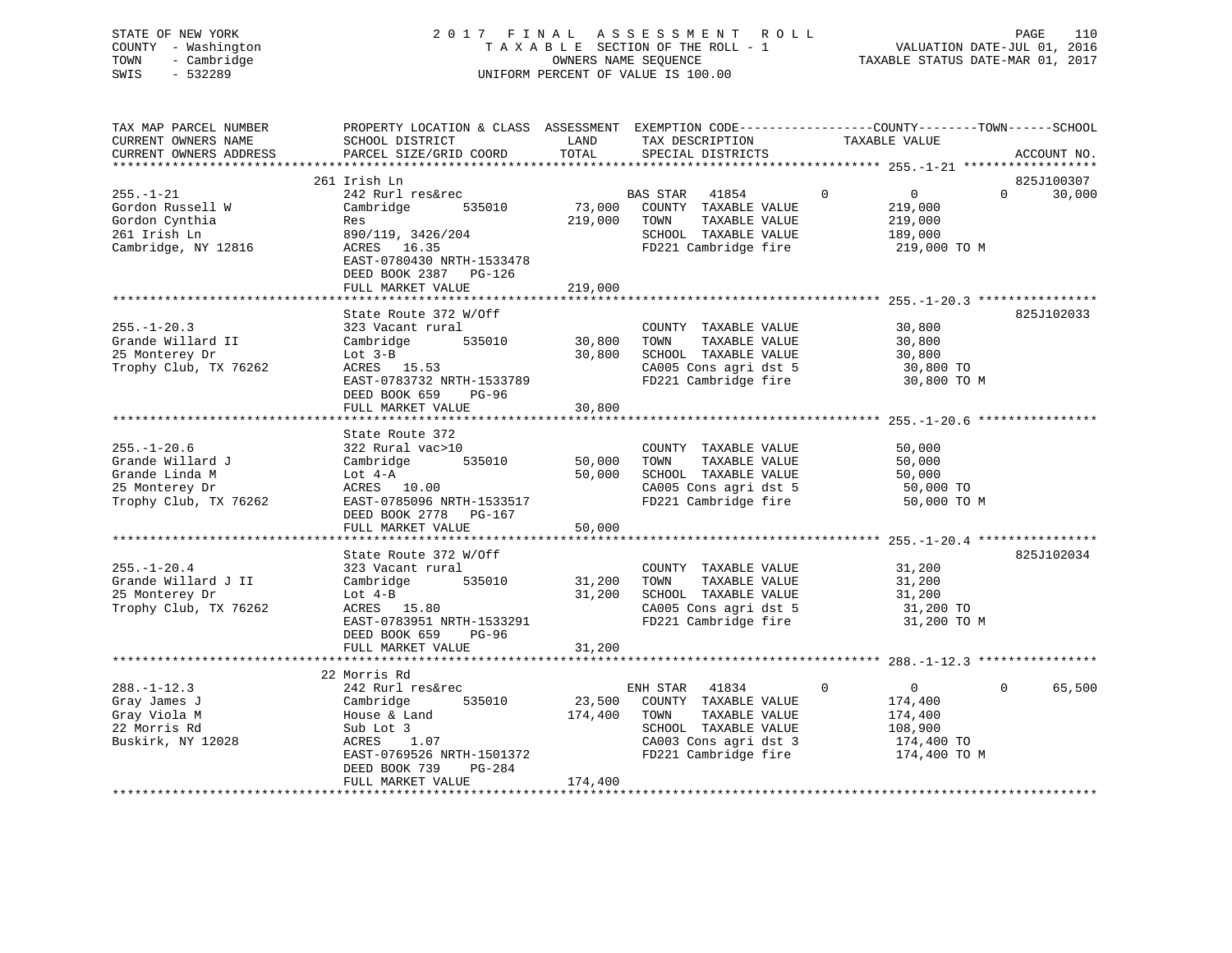# STATE OF NEW YORK 2 0 1 7 F I N A L A S S E S S M E N T R O L L PAGE 111 COUNTY - Washington T A X A B L E SECTION OF THE ROLL - 1 VALUATION DATE-JUL 01, 2016 TOWN - Cambridge OWNERS NAME SEQUENCE TAXABLE STATUS DATE-MAR 01, 2017 SWIS - 532289 UNIFORM PERCENT OF VALUE IS 100.00

| SCHOOL DISTRICT<br>PARCEL SIZE/GRID COORD                                                                                                                      | LAND<br>TAX DESCRIPTION<br>TOTAL<br>SPECIAL DISTRICTS                                                                                                                              | EXEMPTION CODE-----------------COUNTY-------TOWN------SCHOOL<br>TAXABLE VALUE<br>ACCOUNT NO.                                                          |
|----------------------------------------------------------------------------------------------------------------------------------------------------------------|------------------------------------------------------------------------------------------------------------------------------------------------------------------------------------|-------------------------------------------------------------------------------------------------------------------------------------------------------|
| 210 1 Family Res<br>Cambridge<br>535010<br>House & Land<br>474/745<br>3.30<br>ACRES<br>EAST-0773582 NRTH-1520653<br>DEED BOOK 476<br>PG-802                    | VETWAR CTS 41120<br>37,500 BAS STAR<br>41854<br>182,200<br>COUNTY TAXABLE VALUE<br>TOWN<br>TAXABLE VALUE<br>SCHOOL TAXABLE VALUE<br>FD221 Cambridge fire                           | 825J100877<br>$\mathbf 0$<br>27,330<br>27,000<br>6.000<br>$\Omega$<br>30,000<br>$\Omega$<br>$\Omega$<br>154,870<br>155,200<br>146,200<br>182,200 TO M |
|                                                                                                                                                                |                                                                                                                                                                                    |                                                                                                                                                       |
| Turnpike Rd<br>312 Vac w/imprv<br>535010<br>Cambridge<br>Barns & Lot<br>ACRES 31.30<br>EAST-0788153 NRTH-1526302<br>DEED BOOK 3358 PG-340<br>FULL MARKET VALUE | COUNTY TAXABLE VALUE<br>31,300<br>TAXABLE VALUE<br>TOWN<br>32,300<br>SCHOOL TAXABLE VALUE<br>FD221 Cambridge fire<br>32,300                                                        | 825J100351<br>32,300<br>32,300<br>32,300<br>32,300 TO M                                                                                               |
|                                                                                                                                                                |                                                                                                                                                                                    | 825J100689                                                                                                                                            |
| 241 Rural res&ag<br>Cambridge<br>535010<br>ACRES 86.40<br>EAST-0769263 NRTH-1509558<br>DEED BOOK 1723 PG-215                                                   | AG DIST<br>41720<br>160,000 BAS STAR<br>41854<br>240,800<br>COUNTY TAXABLE VALUE<br>TOWN<br>TAXABLE VALUE<br>SCHOOL TAXABLE VALUE                                                  | $\mathbf{0}$<br>59,036<br>59,036<br>59,036<br>$\Omega$<br>$\overline{0}$<br>30,000<br>$\Omega$<br>181,764<br>181,764<br>151,764<br>181,764 TO         |
|                                                                                                                                                                | 59,036 EX<br>FD221 Cambridge fire                                                                                                                                                  | 240,800 TO M                                                                                                                                          |
|                                                                                                                                                                |                                                                                                                                                                                    |                                                                                                                                                       |
| 210 1 Family Res<br>535010<br>Cambridge<br>Sub Lot 8<br>5.52<br>ACRES<br>EAST-0765297 NRTH-1515711<br>DEED BOOK 901<br>$PG-58$<br>FULL MARKET VALUE            | <b>BAS STAR</b><br>41854<br>43,000<br>COUNTY TAXABLE VALUE<br>284,900<br>TOWN<br>TAXABLE VALUE<br>SCHOOL TAXABLE VALUE<br>CA003 Cons agri dst 3<br>FD221 Cambridge fire<br>284,900 | $\mathbf 0$<br>$\overline{0}$<br>$\mathbf{0}$<br>30,000<br>284,900<br>284,900<br>254,900<br>284,900 TO<br>284,900 TO M                                |
|                                                                                                                                                                | 18 Frog Way<br>FULL MARKET VALUE<br>24 Welling Ln<br>FULL MARKET VALUE<br>712 County Route 74                                                                                      | PROPERTY LOCATION & CLASS ASSESSMENT<br>182,200<br>240,800<br>CA003 Cons agri dst 3                                                                   |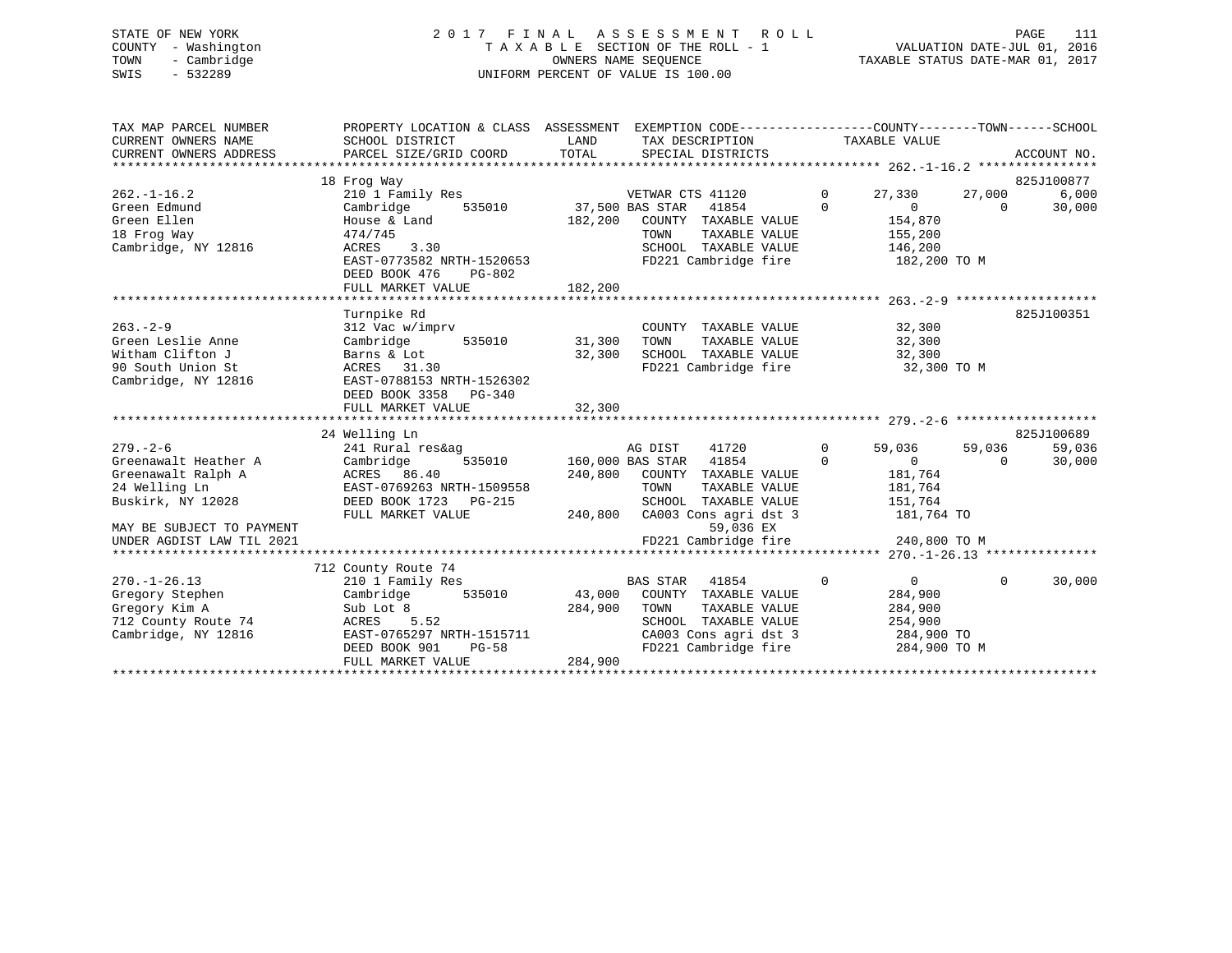# STATE OF NEW YORK 2 0 1 7 F I N A L A S S E S S M E N T R O L L PAGE 112 COUNTY - Washington T A X A B L E SECTION OF THE ROLL - 1 VALUATION DATE-JUL 01, 2016 TOWN - Cambridge OWNERS NAME SEQUENCE TAXABLE STATUS DATE-MAR 01, 2017 SWIS - 532289 UNIFORM PERCENT OF VALUE IS 100.00

| TAX MAP PARCEL NUMBER<br>CURRENT OWNERS NAME<br>CURRENT OWNERS ADDRESS | PROPERTY LOCATION & CLASS ASSESSMENT EXEMPTION CODE----------------COUNTY-------TOWN------SCHOOL<br>SCHOOL DISTRICT<br>PARCEL SIZE/GRID COORD | LAND<br>TOTAL    | TAX DESCRIPTION<br>SPECIAL DISTRICTS          | TAXABLE VALUE            |              | ACCOUNT NO. |
|------------------------------------------------------------------------|-----------------------------------------------------------------------------------------------------------------------------------------------|------------------|-----------------------------------------------|--------------------------|--------------|-------------|
|                                                                        |                                                                                                                                               |                  |                                               |                          |              |             |
|                                                                        | 88 Darwin Rd                                                                                                                                  |                  |                                               |                          |              |             |
| $262. - 1 - 20.3$                                                      | 312 Vac w/imprv                                                                                                                               |                  | 41700<br>AG BUILD                             | $\mathbf 0$<br>43,000    | 43,000       | 43,000      |
| Griffin Terry                                                          | 535010<br>Cambridge                                                                                                                           | 57,000 AG DIST   | 41720                                         | $\Omega$<br>49,182       | 49,182       | 49,182      |
| 771 West End Ave Apt 7B                                                | Lot <sub>2</sub>                                                                                                                              | 100,000          | COUNTY TAXABLE VALUE                          | 7,818                    |              |             |
| New York, NY 10025-5538                                                | ACRES 15.98                                                                                                                                   |                  | TOWN<br>TAXABLE VALUE                         | 7,818                    |              |             |
|                                                                        | EAST-0770165 NRTH-1521417                                                                                                                     |                  | SCHOOL TAXABLE VALUE                          | 7,818                    |              |             |
| MAY BE SUBJECT TO PAYMENT                                              | DEED BOOK 810<br>PG-230                                                                                                                       |                  | CA003 Cons agri dst 3                         |                          | 50,818 TO    |             |
| UNDER AGDIST LAW TIL 2021                                              | FULL MARKET VALUE                                                                                                                             | 100,000          | 49,182 EX                                     |                          |              |             |
|                                                                        |                                                                                                                                               |                  | FD221 Cambridge fire                          |                          | 100,000 TO M |             |
|                                                                        |                                                                                                                                               |                  |                                               |                          |              |             |
|                                                                        | 105 County Route 60                                                                                                                           |                  |                                               |                          |              | 825J100260  |
| $271. - 1 - 7$                                                         | 250 Estate                                                                                                                                    |                  | AG DIST<br>41720                              | 114,402<br>$\circ$       | 114,402      | 114,402     |
| Griffin Terry                                                          | Cambridge<br>535010                                                                                                                           | 193,800          | COUNTY TAXABLE VALUE                          | 444,198                  |              |             |
| 771 West End Ave Apt 7B<br>New York, NY 10025-5538                     | House & Land                                                                                                                                  | 558,600          | TOWN<br>TAXABLE VALUE<br>SCHOOL TAXABLE VALUE | 444,198                  |              |             |
|                                                                        | Ag Commit 595/14<br>ACRES 79.00                                                                                                               |                  | CA003 Cons agri dst 3                         | 444,198                  | 444,198 TO   |             |
| MAY BE SUBJECT TO PAYMENT                                              | EAST-0770304 NRTH-1520121                                                                                                                     |                  | 114,402 EX                                    |                          |              |             |
| UNDER AGDIST LAW TIL 2021                                              | DEED BOOK 810<br>$PG-226$                                                                                                                     |                  | FD221 Cambridge fire                          |                          | 558,600 TO M |             |
|                                                                        | FULL MARKET VALUE                                                                                                                             | 558,600          |                                               |                          |              |             |
|                                                                        |                                                                                                                                               |                  |                                               |                          |              |             |
|                                                                        | 90 County Route 60                                                                                                                            |                  |                                               |                          |              |             |
| $271. - 1 - 7.1$                                                       | 117 Horse farm                                                                                                                                |                  | AG DIST<br>41720                              | 62,302<br>$\mathbf{0}$   | 62,302       | 62,302      |
| Griffin Terry                                                          | 535010<br>Cambridge                                                                                                                           | 72,400           | COUNTY TAXABLE VALUE                          | 217,598                  |              |             |
| 771 West End Ave Apt 7B                                                | Horse Farm                                                                                                                                    | 279,900          | TAXABLE VALUE<br>TOWN                         | 217,598                  |              |             |
| New York, NY 10025-5538                                                | ACRES 16.22                                                                                                                                   |                  | SCHOOL TAXABLE VALUE                          | 217,598                  |              |             |
|                                                                        | EAST-0771301 NRTH-1520558                                                                                                                     |                  | CA003 Cons agri dst 3                         |                          | 217,598 TO   |             |
| MAY BE SUBJECT TO PAYMENT                                              | DEED BOOK 810<br>PG-223                                                                                                                       |                  | 62,302 EX                                     |                          |              |             |
| UNDER AGDIST LAW TIL 2021                                              | FULL MARKET VALUE                                                                                                                             | 279,900          | FD221 Cambridge fire                          |                          | 279,900 TO M |             |
|                                                                        |                                                                                                                                               |                  |                                               |                          |              |             |
|                                                                        | 150 County Route 60                                                                                                                           |                  |                                               |                          |              | 825J100592  |
| $271. - 1 - 8$                                                         | 314 Rural vac<10                                                                                                                              |                  | AGRI-D IND 41730                              | $\overline{0}$<br>14,200 | 14,200       | 14,200      |
| Griffin Terry                                                          | Cambridge<br>535010                                                                                                                           | 15,000           | COUNTY TAXABLE VALUE                          |                          | 800          |             |
| 771 West End Ave Apt 7B                                                | H & L                                                                                                                                         | 15,000           | TAXABLE VALUE<br>TOWN                         |                          | 800          |             |
| New York, NY 10025-5538                                                | ACRES<br>2.00                                                                                                                                 |                  | SCHOOL TAXABLE VALUE                          |                          | 800          |             |
|                                                                        | EAST-0771140 NRTH-1521427                                                                                                                     |                  | FD221 Cambridge fire                          |                          | 15,000 TO M  |             |
| MAY BE SUBJECT TO PAYMENT                                              | DEED BOOK 810<br>$PG-233$                                                                                                                     |                  |                                               |                          |              |             |
| UNDER AGDIST LAW TIL 2024                                              | FULL MARKET VALUE                                                                                                                             | 15,000           |                                               |                          |              |             |
|                                                                        |                                                                                                                                               |                  |                                               |                          |              |             |
|                                                                        | Cobble Rd                                                                                                                                     |                  |                                               |                          |              | 825J100920  |
| $262 - 2 - 7.3$                                                        | 322 Rural vac>10                                                                                                                              |                  | COUNTY TAXABLE VALUE                          | 61,800                   |              |             |
| Grimes Peter W<br>Grimes Pauline                                       | Cambridge<br>535010<br>ACRES 26.90                                                                                                            | 61,800<br>61,800 | TOWN<br>TAXABLE VALUE<br>SCHOOL TAXABLE VALUE | 61,800                   |              |             |
| 495 Cobble Rd                                                          | EAST-0777731 NRTH-1529046                                                                                                                     |                  | FD221 Cambridge fire                          | 61,800                   |              |             |
| Cambridge, NY 12816                                                    | DEED BOOK 497<br>PG-983                                                                                                                       |                  |                                               |                          | 61,800 TO M  |             |
|                                                                        | FULL MARKET VALUE                                                                                                                             | 61,800           |                                               |                          |              |             |
|                                                                        | ******************                                                                                                                            |                  |                                               |                          |              |             |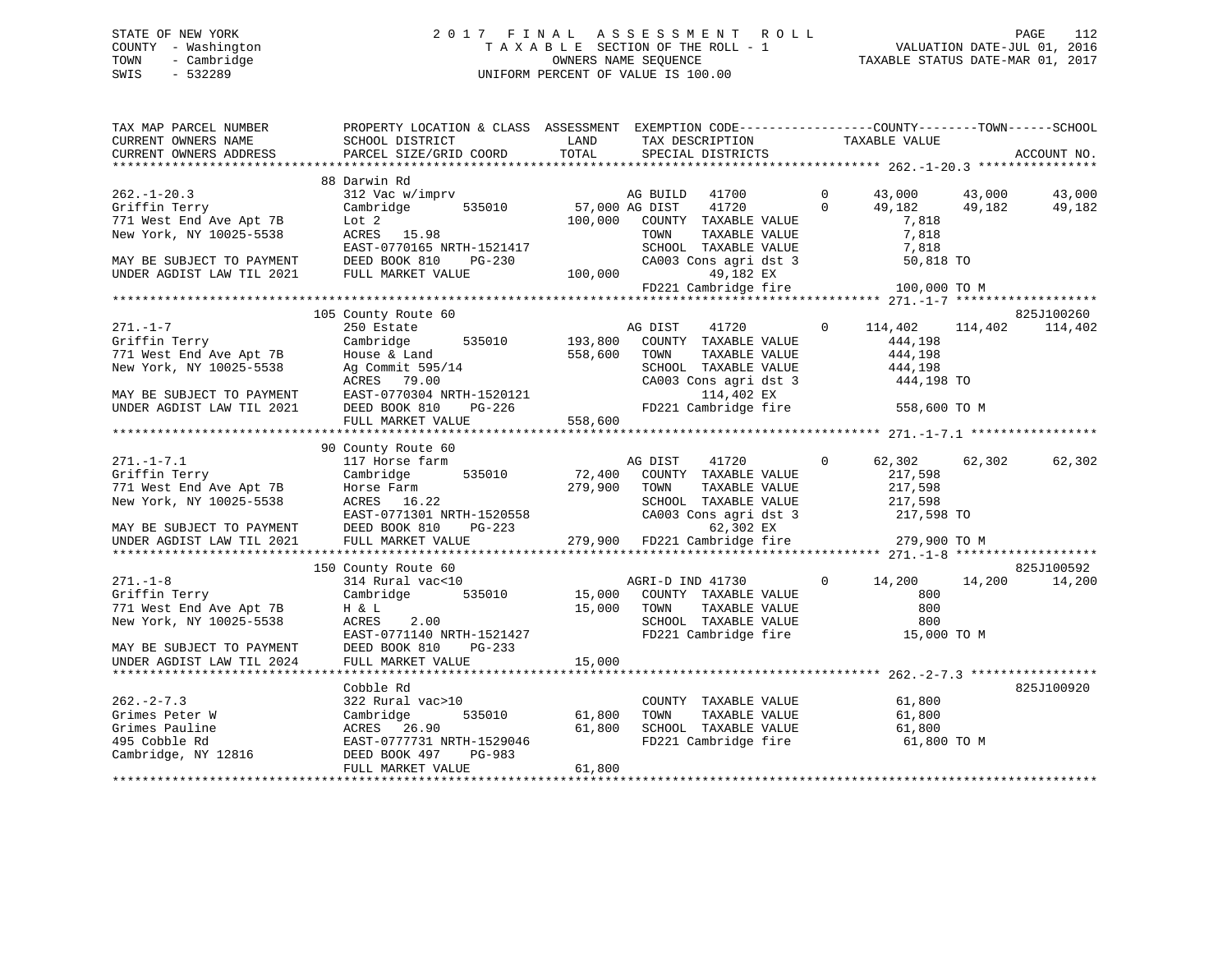# STATE OF NEW YORK 2 0 1 7 F I N A L A S S E S S M E N T R O L L PAGE 113 COUNTY - Washington T A X A B L E SECTION OF THE ROLL - 1 VALUATION DATE-JUL 01, 2016 TOWN - Cambridge OWNERS NAME SEQUENCE TAXABLE STATUS DATE-MAR 01, 2017 SWIS - 532289 UNIFORM PERCENT OF VALUE IS 100.00

| TAX MAP PARCEL NUMBER                                                    | PROPERTY LOCATION & CLASS ASSESSMENT EXEMPTION CODE---------------COUNTY-------TOWN-----SCHOOL |                                                                                         |                |                                                              |                |                         |          |             |
|--------------------------------------------------------------------------|------------------------------------------------------------------------------------------------|-----------------------------------------------------------------------------------------|----------------|--------------------------------------------------------------|----------------|-------------------------|----------|-------------|
| CURRENT OWNERS NAME                                                      | SCHOOL DISTRICT                                                                                | <b>EXAMPLE THE STATE OF STATE OF STATE OF STATE OF STATE OF STATE OF STATE OF STATE</b> |                | TAX DESCRIPTION                                              |                | TAXABLE VALUE           |          |             |
| CURRENT OWNERS ADDRESS                                                   | PARCEL SIZE/GRID COORD                                                                         | TOTAL                                                                                   |                | SPECIAL DISTRICTS                                            |                |                         |          | ACCOUNT NO. |
|                                                                          |                                                                                                |                                                                                         |                |                                                              |                |                         |          |             |
|                                                                          | 495 Cobble Rd                                                                                  |                                                                                         |                |                                                              |                |                         |          |             |
| $262 - 2 - 7.5$                                                          | 210 1 Family Res                                                                               |                                                                                         | ENH STAR 41834 |                                                              | $\overline{0}$ | $\overline{0}$          | $\Omega$ | 65,500      |
|                                                                          | Grimes Peter W Cambridge 535010 58,500 COUNTY TAXABLE VALUE                                    |                                                                                         |                |                                                              |                | 187,500                 |          |             |
| Grimes Pauline                                                           |                                                                                                | 187,500 TOWN                                                                            |                | TAXABLE VALUE 187,500                                        |                |                         |          |             |
| 495 Cobble Rd                                                            | Lot 2<br>ACRES 10.00<br>EAST-0778505 NRTH-1528508                                              |                                                                                         |                | SCHOOL TAXABLE VALUE<br>FD221 Cambridge fire                 |                | 122,000<br>187,500 TO M |          |             |
| Cambridge, NY 12816                                                      |                                                                                                |                                                                                         |                |                                                              |                |                         |          |             |
|                                                                          | DEED BOOK 497<br>PG-983                                                                        |                                                                                         |                |                                                              |                |                         |          |             |
|                                                                          | FULL MARKET VALUE                                                                              | 187,500                                                                                 |                |                                                              |                |                         |          |             |
|                                                                          |                                                                                                |                                                                                         |                |                                                              |                |                         |          |             |
|                                                                          | 568 South Cambridge Rd                                                                         |                                                                                         |                |                                                              |                |                         |          | 825J100352  |
| $279. - 1 - 14$                                                          | 241 Rural res&ag                                                                               |                                                                                         | AG DIST        | 41720                                                        |                | 0 66,504 66,504         |          | 66,504      |
| Grinko Theodore JR LU                                                    | 533401 134,300 COUNTY TAXABLE VALUE<br>Greenwich                                               |                                                                                         |                |                                                              |                | 128,796                 |          |             |
| Wilbur Clifford                                                          | Farm/beef<br>ACRES 65.80<br>EAST-0757229 NRTH-1510369                                          | 195,300                                                                                 | TOWN           | TOWN      TAXABLE VALUE<br>SCHOOL   TAXABLE VALUE            |                | 128,796<br>128,796      |          |             |
| 568 South Cambridge Rd                                                   |                                                                                                |                                                                                         |                | CA003 Cons agri dst 3 128,796 TO                             |                |                         |          |             |
| Johnsonville, NY 12094                                                   |                                                                                                |                                                                                         |                |                                                              |                |                         |          |             |
|                                                                          |                                                                                                |                                                                                         |                |                                                              |                |                         |          |             |
| MAY BE SUBJECT TO PAYMENT FULL MARKET VALUE<br>UNDER AGDIST LAW TIL 2021 |                                                                                                |                                                                                         |                |                                                              |                |                         |          |             |
|                                                                          |                                                                                                |                                                                                         |                |                                                              |                |                         |          |             |
|                                                                          | 39 Coila Rd                                                                                    |                                                                                         |                |                                                              |                |                         |          | 825J100355  |
| $255. - 2 - 4$                                                           |                                                                                                |                                                                                         |                |                                                              | $\overline{0}$ | 33,000                  | 27,000   | 6,000       |
| Gruber Paul J                                                            |                                                                                                |                                                                                         |                |                                                              | $\Omega$       | $\overline{0}$          | $\sim$ 0 | 30,000      |
| Gruber Andrianna                                                         | H & L                                                                                          |                                                                                         |                | 316,000 COUNTY TAXABLE VALUE 283,000                         |                |                         |          |             |
| 39 Coila Rd                                                              | 438/569                                                                                        |                                                                                         | TOWN           | TAXABLE VALUE 289,000                                        |                |                         |          |             |
| Cambridge, NY 12816                                                      | 6.30<br>ACRES 6.30                                                                             |                                                                                         |                | SCHOOL TAXABLE VALUE 280,000                                 |                |                         |          |             |
|                                                                          | EAST-0787520 NRTH-1531119                                                                      |                                                                                         |                | FD221 Cambridge fire                                         |                | 316,000 TO M            |          |             |
|                                                                          | DEED BOOK 417<br>PG-880                                                                        |                                                                                         |                |                                                              |                |                         |          |             |
|                                                                          | FULL MARKET VALUE                                                                              | 316,000                                                                                 |                |                                                              |                |                         |          |             |
|                                                                          |                                                                                                |                                                                                         |                |                                                              |                |                         |          |             |
|                                                                          | State Route 372                                                                                |                                                                                         |                |                                                              |                |                         |          | 825J100356  |
| $255.14 - 3 - 10$                                                        | 311 Res vac land                                                                               |                                                                                         |                | COUNTY TAXABLE VALUE 4,100                                   |                |                         |          |             |
| Gruber Paul J                                                            | Cambridge 535010 4,100                                                                         |                                                                                         | TOWN           | TAXABLE VALUE                                                |                | 4,100                   |          |             |
| Gruber Andrianna                                                         | Lot<br>255.-3-10<br>ACRES 0.41                                                                 | 4,100                                                                                   |                | SCHOOL TAXABLE VALUE 4,100<br>CA005 Cons agri dst 5 4,100 TO |                |                         |          |             |
| 39 Coila Rd                                                              |                                                                                                |                                                                                         |                | CA005 Cons agri dst 5<br>FD221 Cambridge fire                |                |                         |          |             |
| Cambridge, NY 12816                                                      | 0.41                                                                                           |                                                                                         |                |                                                              |                | 4,100 TO M              |          |             |
|                                                                          | EAST-0786367 NRTH-1532219                                                                      |                                                                                         |                |                                                              |                |                         |          |             |
|                                                                          | DEED BOOK 434<br>PG-554                                                                        |                                                                                         |                |                                                              |                |                         |          |             |
|                                                                          | FULL MARKET VALUE                                                                              | 4,100                                                                                   |                |                                                              |                |                         |          |             |
|                                                                          |                                                                                                |                                                                                         |                |                                                              |                |                         |          |             |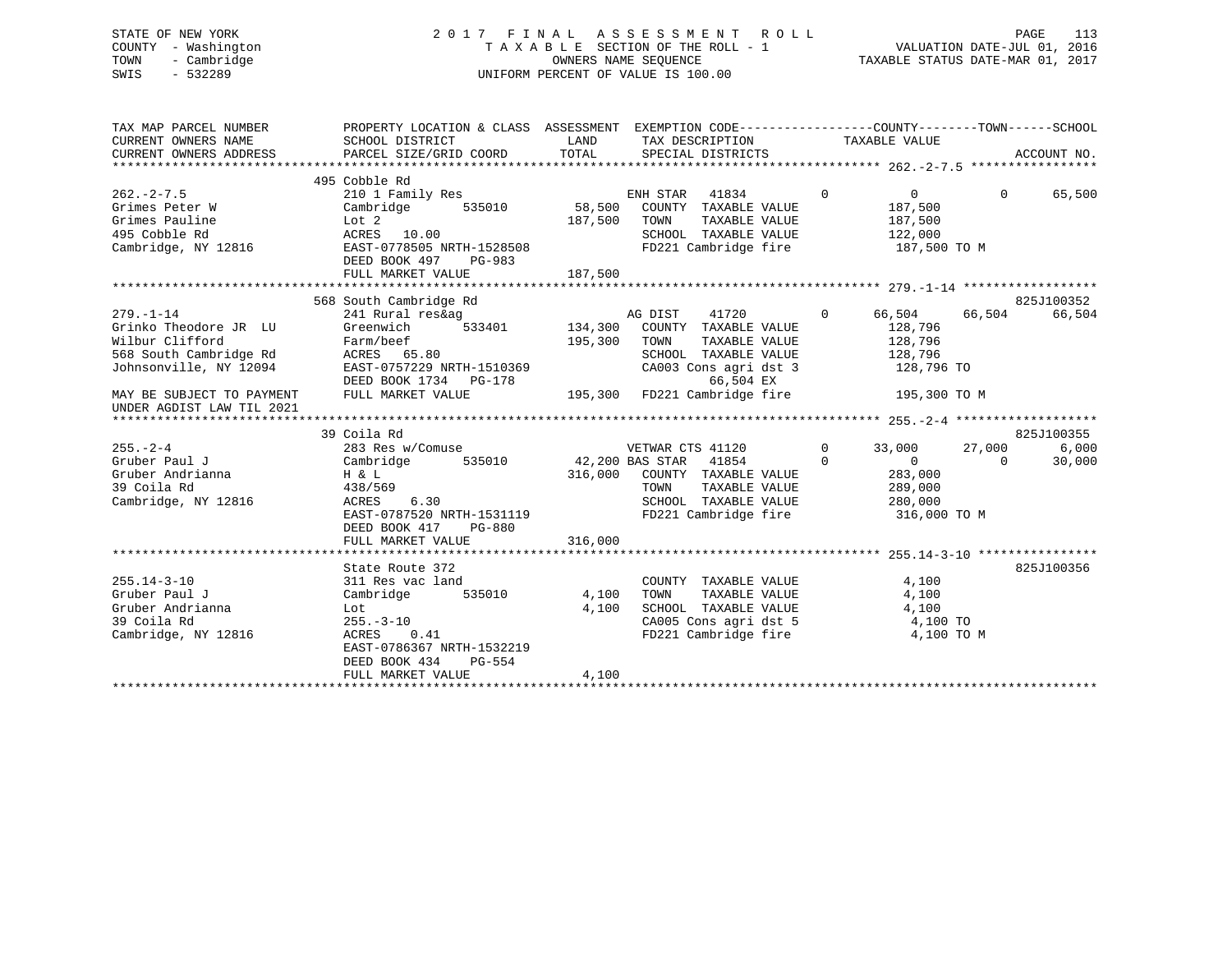# STATE OF NEW YORK 2 0 1 7 F I N A L A S S E S S M E N T R O L L PAGE 114 COUNTY - Washington T A X A B L E SECTION OF THE ROLL - 1 VALUATION DATE-JUL 01, 2016 TOWN - Cambridge OWNERS NAME SEQUENCE TAXABLE STATUS DATE-MAR 01, 2017 SWIS - 532289 UNIFORM PERCENT OF VALUE IS 100.00

| TAX MAP PARCEL NUMBER<br>CURRENT OWNERS NAME<br>CURRENT OWNERS ADDRESS | PROPERTY LOCATION & CLASS ASSESSMENT EXEMPTION CODE----------------COUNTY-------TOWN-----SCHOOL<br>SCHOOL DISTRICT<br>PARCEL SIZE/GRID COORD | LAND<br>TOTAL                               |                                                          | TAX DESCRIPTION<br>SPECIAL DISTRICTS             |                | TAXABLE VALUE                                   |                | ACCOUNT NO.              |
|------------------------------------------------------------------------|----------------------------------------------------------------------------------------------------------------------------------------------|---------------------------------------------|----------------------------------------------------------|--------------------------------------------------|----------------|-------------------------------------------------|----------------|--------------------------|
|                                                                        |                                                                                                                                              |                                             |                                                          |                                                  |                |                                                 |                |                          |
|                                                                        | 9 Cobble Rd                                                                                                                                  | 60 PCT OF VALUE USED FOR EXEMPTION PURPOSES |                                                          |                                                  |                |                                                 |                | 825J100358               |
| $254. -1 - 13$                                                         | 241 Rural res&ag                                                                                                                             |                                             | VETCOM CTS 41130                                         |                                                  | $\Omega$       | 55,000                                          | 45,000         | 10,000                   |
| Guidon Irrov Trust Edward L                                            | ,<br>535010<br>Cambridge                                                                                                                     |                                             | 200,600 VETDIS CTS 41140                                 |                                                  | $\Omega$       | 68,544 68,544                                   |                | 20,000                   |
| Guidon Mary Jane Trustee                                               | ACRES 118.90                                                                                                                                 |                                             | 380,800 AG DIST                                          | 41720                                            | $\Omega$       | 118,865                                         | 118,865        | 118,865                  |
| c/o Elaine Heckman                                                     | EAST-0773895 NRTH-1529797<br>DEED BOOK 3442 PG-262                                                                                           |                                             |                                                          |                                                  |                | $0 \t 52,468$                                   | $\overline{0}$ | $\overline{\phantom{0}}$ |
| 23 Tower Heights                                                       |                                                                                                                                              |                                             | AGED-CO 41802 0<br>AGED-TOWN 41803 0<br>AGED-SCH 41804 0 |                                                  |                | $\overline{0}$                                  | 51,721         | $\overline{0}$           |
| Loudonville, NY 12211 FULL MARKET VALUE                                |                                                                                                                                              | 380,800 AGED-SCH 41804                      |                                                          |                                                  |                | $\Omega$                                        | $\Omega$       | 69,468                   |
|                                                                        |                                                                                                                                              |                                             | ENH STAR 41834                                           |                                                  | $\overline{0}$ | $85,923$<br>$35,923$                            | $\Omega$       | 65,500                   |
| MAY BE SUBJECT TO PAYMENT                                              |                                                                                                                                              |                                             |                                                          | COUNTY TAXABLE VALUE                             |                |                                                 |                |                          |
| UNDER AGDIST LAW TIL 2021                                              |                                                                                                                                              |                                             | TOWN                                                     | TAXABLE VALUE                                    |                | 96,670                                          |                |                          |
|                                                                        |                                                                                                                                              |                                             |                                                          | SCHOOL TAXABLE VALUE                             |                | 96,967                                          |                |                          |
|                                                                        |                                                                                                                                              |                                             |                                                          | CA003 Cons agri dst 3                            |                | 261,935 TO                                      |                |                          |
|                                                                        |                                                                                                                                              |                                             |                                                          | 118,865 EX<br>II8,805 EX<br>FD221 Cambridge fire |                |                                                 |                |                          |
|                                                                        |                                                                                                                                              |                                             |                                                          |                                                  |                | 380,800 TO M                                    |                |                          |
|                                                                        |                                                                                                                                              |                                             |                                                          |                                                  |                |                                                 |                |                          |
|                                                                        | 232 County Route 60                                                                                                                          |                                             |                                                          |                                                  |                |                                                 |                | 825L100485               |
| $262. -1 - 19$                                                         | 210 1 Family Res                                                                                                                             |                                             | BAS STAR 41854                                           |                                                  | $\Omega$       | $\overline{0}$                                  | $\Omega$       | 30,000                   |
| Guidon Martin                                                          | Cambridge 535010 43,500                                                                                                                      |                                             |                                                          | COUNTY TAXABLE VALUE                             |                | 86,000                                          |                |                          |
| 232 County Route 60                                                    | H & L                                                                                                                                        | 86,000                                      | TOWN                                                     | TAXABLE VALUE                                    |                | 86,000                                          |                |                          |
| Cambridge, NY 12816                                                    | 4.30<br>ACRES<br>EAST-0771357 NRTH-1523049                                                                                                   |                                             |                                                          | SCHOOL TAXABLE VALUE                             |                | 56,000                                          |                |                          |
|                                                                        | DEED BOOK 592<br>PG-335                                                                                                                      |                                             |                                                          | FD221 Cambridge fire                             |                | CA003 Cons agri dst 3 66,000 TO<br>86,000 TO M  |                |                          |
|                                                                        | FULL MARKET VALUE                                                                                                                            | 86,000                                      |                                                          |                                                  |                |                                                 |                |                          |
|                                                                        |                                                                                                                                              |                                             |                                                          |                                                  |                |                                                 |                |                          |
|                                                                        | 55 County Route 59A                                                                                                                          |                                             |                                                          |                                                  |                |                                                 |                | 825L100457               |
| $279. - 2 - 30$                                                        | 210 1 Family Res                                                                                                                             |                                             |                                                          | COUNTY TAXABLE VALUE                             |                | 115,400                                         |                |                          |
| Guidon Patrick                                                         | Cambridge 535010                                                                                                                             | 28,900                                      | TOWN                                                     | TAXABLE VALUE                                    |                | 115,400                                         |                |                          |
| 52 East Main St                                                        | partial assessment                                                                                                                           | 115,400                                     |                                                          | SCHOOL TAXABLE VALUE                             |                | 115,400                                         |                |                          |
| Cambridge, NY 12816                                                    | ACRES<br>2.70                                                                                                                                |                                             |                                                          |                                                  |                | CA003 Cons agri dst 3 115,400 TO                |                |                          |
|                                                                        | EAST-0767396 NRTH-1507525                                                                                                                    |                                             |                                                          | FD221 Cambridge fire                             |                | 115,400 TO M                                    |                |                          |
|                                                                        | DEED BOOK 2451 PG-226                                                                                                                        |                                             |                                                          |                                                  |                |                                                 |                |                          |
|                                                                        | FULL MARKET VALUE                                                                                                                            | 115,400                                     |                                                          |                                                  |                |                                                 |                |                          |
|                                                                        |                                                                                                                                              |                                             |                                                          |                                                  |                |                                                 |                |                          |
|                                                                        | 88 Wright Rd                                                                                                                                 |                                             |                                                          |                                                  |                |                                                 |                | 825J100909               |
| $271. - 2 - 22.1$                                                      | 314 Rural vac<10                                                                                                                             |                                             |                                                          | COUNTY TAXABLE VALUE                             |                | 27,600                                          |                |                          |
| Guidon Patrick J                                                       | Cambridge<br>535010                                                                                                                          | 27,600                                      | TOWN                                                     | TAXABLE VALUE                                    |                | 27,600                                          |                |                          |
| 52 East Main St                                                        | $1$ ot #3                                                                                                                                    | 27,600                                      |                                                          | SCHOOL TAXABLE VALUE                             |                |                                                 |                |                          |
| Cambridge, NY 12816                                                    | ACRES 4.00                                                                                                                                   |                                             |                                                          |                                                  |                |                                                 |                |                          |
|                                                                        | EAST-0775172 NRTH-1517738                                                                                                                    |                                             |                                                          | CA003 Cons agri dst 3<br>FD221 Cambridge fire    |                | 27,000<br>27,600 TO<br>27,600 TO<br>27,600 TO M |                |                          |
|                                                                        | DEED BOOK 2928<br>PG-65                                                                                                                      |                                             |                                                          |                                                  |                |                                                 |                |                          |
|                                                                        | FULL MARKET VALUE                                                                                                                            | 27,600                                      |                                                          |                                                  |                |                                                 |                |                          |
|                                                                        |                                                                                                                                              |                                             |                                                          |                                                  |                |                                                 |                |                          |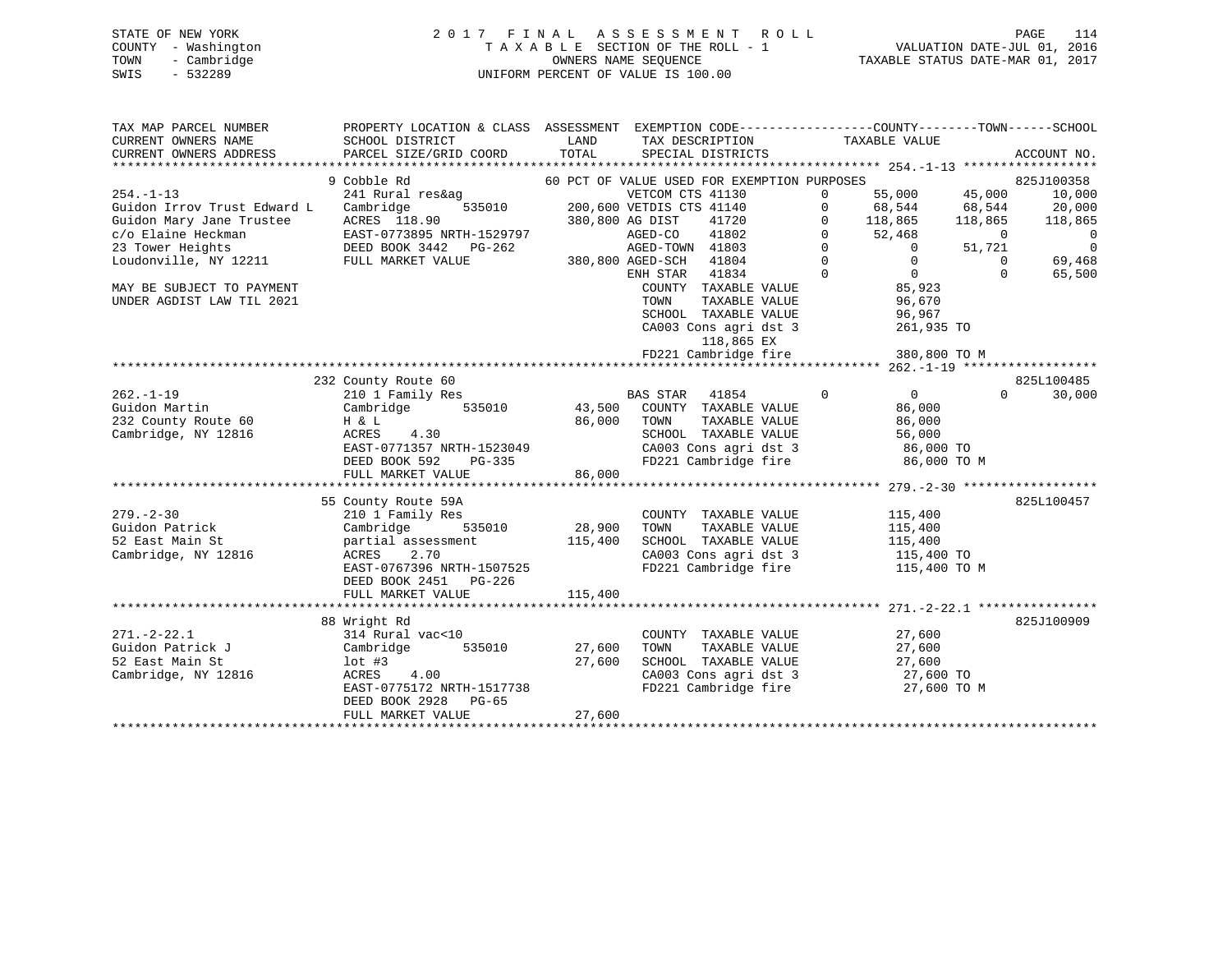# STATE OF NEW YORK 2 0 1 7 F I N A L A S S E S S M E N T R O L L PAGE 115 COUNTY - Washington T A X A B L E SECTION OF THE ROLL - 1 VALUATION DATE-JUL 01, 2016 TOWN - Cambridge OWNERS NAME SEQUENCE TAXABLE STATUS DATE-MAR 01, 2017 SWIS - 532289 UNIFORM PERCENT OF VALUE IS 100.00

| TAX MAP PARCEL NUMBER<br>CURRENT OWNERS NAME<br>CURRENT OWNERS ADDRESS                                                                                                   | PROPERTY LOCATION & CLASS ASSESSMENT EXEMPTION CODE---------------COUNTY-------TOWN-----SCHOOL<br>SCHOOL DISTRICT<br>PARCEL SIZE/GRID COORD                                                                                                       | LAND<br>TOTAL                     | TAX DESCRIPTION TAXABLE VALUE SPECIAL DISTRICTS<br>SPECIAL DISTRICTS                                                                                                                                                                                                                                                |                                                                        | ACCOUNT NO.                                            |
|--------------------------------------------------------------------------------------------------------------------------------------------------------------------------|---------------------------------------------------------------------------------------------------------------------------------------------------------------------------------------------------------------------------------------------------|-----------------------------------|---------------------------------------------------------------------------------------------------------------------------------------------------------------------------------------------------------------------------------------------------------------------------------------------------------------------|------------------------------------------------------------------------|--------------------------------------------------------|
| $263. - 2 - 23.4$<br>Guilianelli Robert J<br>Guilianelli Ursuala M<br>1 Harris Ave<br>Mechanicville, NY 12118                                                            | King Rd<br>314 Rural vac<10<br>Cambridge<br>Vacant<br>1.00<br>ACRES<br>EAST-0785835 NRTH-1524364<br>DEED BOOK 713<br>PG-102<br>FULL MARKET VALUE                                                                                                  | 535010 10,000<br>10,000<br>10,000 | COUNTY TAXABLE VALUE<br>TAXABLE VALUE<br>TOWN<br>$\begin{tabular}{lllllllllll} \multicolumn{2}{c}{\textbf{SCHODL}} & \textbf{TAXABLE} & \textbf{VALUE} & \textbf{10,000} \\ \multicolumn{2}{c}{\textbf{CA003} & \textbf{Cons} & \textbf{agri} & \textbf{dst} & 3 & & 10,000} \end{tabular}$<br>FD221 Cambridge fire | 10,000<br>10,000<br>10,000 TO M                                        |                                                        |
| $270. - 1 - 38.3$<br>Hackler Brooke A<br>1826 Meeting House Rd<br>Cambridge, NY 12816                                                                                    | 1826 Meeting House Rd<br>240 Rural res<br>Cambridge 535010<br>$1$ ot 3<br>ACRES 11.77<br>EAST-0763285 NRTH-1517725<br>DEED BOOK 2170 PG-165<br>FULL MARKET VALUE                                                                                  | 61,500<br>195,000<br>195,000      | COUNTY TAXABLE VALUE<br>TOWN TAXABLE VALUE<br>SCHOOL TAXABLE VALUE 195,000<br>TIAS Cars arri dst 3 195,000 TO<br>CA003 Cons agri dst 3 195,000 TO<br>FD221 Cambridge fire 195,000 TO M                                                                                                                              | 195,000                                                                |                                                        |
| $288. - 1 - 29$<br>Hadley Evan C<br>Hadley Julian L<br>11825 Trailridge Dr<br>Potomac, MD 20854                                                                          | Lees Crossing Rd/s Off<br>322 Rural vac>10<br>Hoosic Valley 384201 45,000<br>Wood Lot<br>ACRES 23.10<br>EAST-0756076 NRTH-1502219<br>DEED BOOK 475 PG-554<br>FULL MARKET VALUE                                                                    | 45,000<br>45,000                  | COUNTY TAXABLE VALUE<br>TAXABLE VALUE<br>TOWN<br>SCHOOL TAXABLE VALUE<br>SCHOOL TAXABLE VALUE 45,000<br>CA003 Cons agri dst 3 45,000 TO<br>FD221 Cambridge fire                                                                                                                                                     | 45,000<br>45,000<br>45,000<br>45,000 TO M                              | 825J100830                                             |
| $288. - 1 - 26$<br>288.-1-26<br>Hadley Julian<br>Hadley Evan<br>584 Lees Crossing Rd<br>Johnsonville, NY 12094<br>MAY BE SUBJECT TO PAYMENT<br>UNDER AGDIST LAW TIL 2021 | 584 Lees Crossing Rd<br>241 Rural res&ag<br>Hoosic Valley 384201 131,400<br>House & Lot<br>ACRES 63.49<br>EAST-0759247 NRTH-1502478<br>DEED BOOK 475<br>PG-554<br>FULL MARKET VALUE                                                               | 299,000                           | 41720<br>AG DIST<br>COUNTY TAXABLE VALUE<br>TOWN<br>TAXABLE VALUE<br>SCHOOL TAXABLE VALUE<br>CA003 Cons agri dst 3 249,317 TO<br>49,683 EX<br>299,000 FD221 Cambridge fire                                                                                                                                          | $\mathbf 0$<br>49,683<br>249,317<br>249,317<br>249,317<br>299,000 TO M | 825J100362<br>49,683<br>49,683                         |
| $270. - 1 - 28$<br>Hall Audrey<br>1858 Meeting House Rd<br>Cambridge, NY 12816                                                                                           | 1858 Meeting House Rd<br>210 1 Family Res<br>Cambridge 535010 42,200 ENH STAR 41834 0<br>H & L 230,900 COUNTY TAXABLE VALUE<br>ACRES<br>6.30<br>EAST-0763857 NRTH-1516812<br>DEED BOOK 652 DG-102<br>DEED BOOK 652<br>PG-102<br>FULL MARKET VALUE |                                   | 98 PCT OF VALUE USED FOR EXEMPTION PURPOSES<br>TAXABLE VALUE<br>TOWN<br>-102<br>CA003 Cons agri dst 3<br>230,900 FD221 Cambridge fire<br>the state of the 230,900 FD221 Cambridge fire<br>230.900 FD221 Cambridge fire                                                                                              | 113,141<br>$\overline{0}$<br>117,759<br>117,759<br>230,900 TO M        | 825J100364<br>113,141<br>113,141<br>$\Omega$<br>65,500 |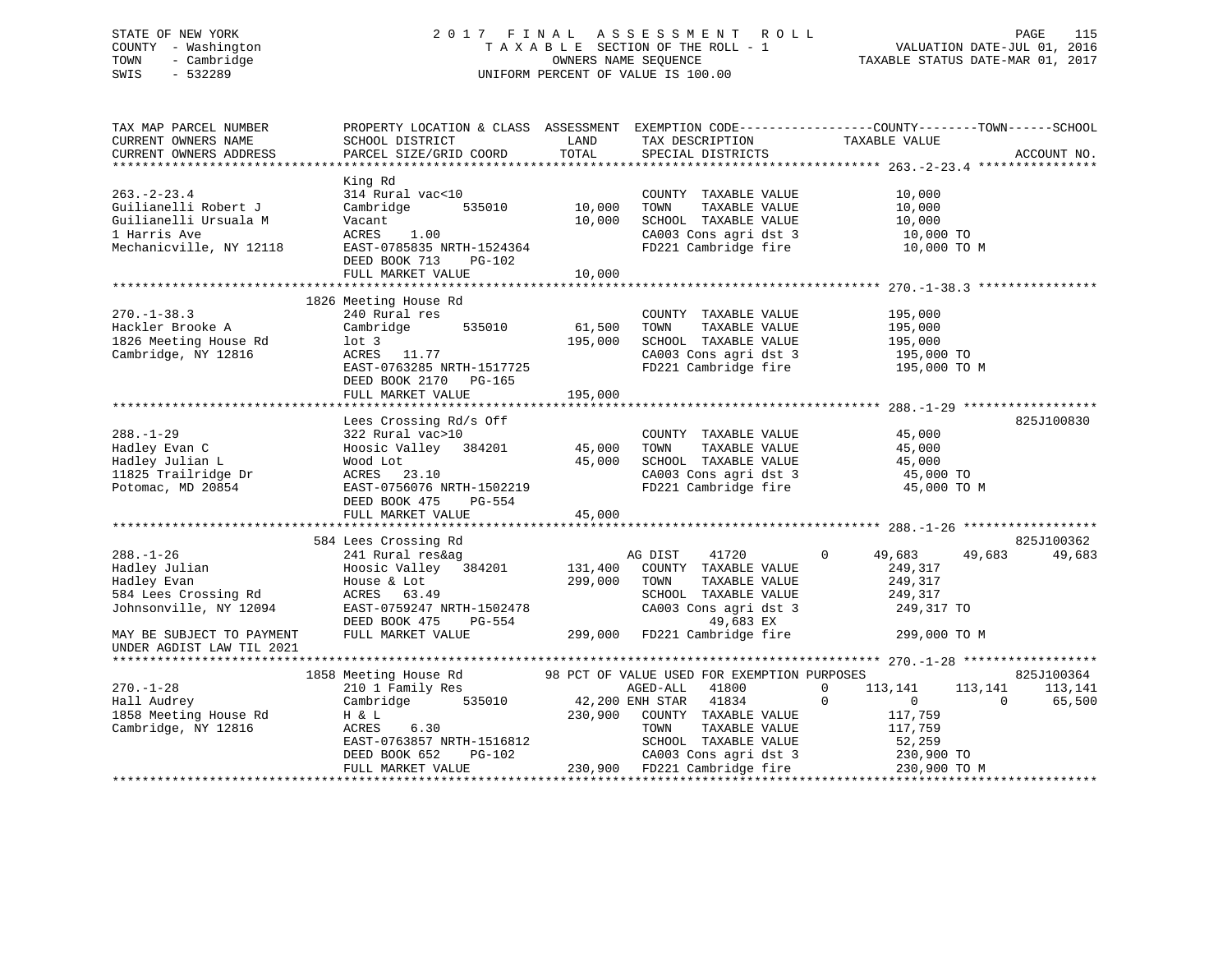# STATE OF NEW YORK 2 0 1 7 F I N A L A S S E S S M E N T R O L L PAGE 116 COUNTY - Washington T A X A B L E SECTION OF THE ROLL - 1 VALUATION DATE-JUL 01, 2016 TOWN - Cambridge OWNERS NAME SEQUENCE TAXABLE STATUS DATE-MAR 01, 2017 SWIS - 532289 UNIFORM PERCENT OF VALUE IS 100.00

| TAX MAP PARCEL NUMBER                                  | PROPERTY LOCATION & CLASS ASSESSMENT EXEMPTION CODE----------------COUNTY-------TOWN------SCHOOL |                         |                        |                              |              |                |          |                |
|--------------------------------------------------------|--------------------------------------------------------------------------------------------------|-------------------------|------------------------|------------------------------|--------------|----------------|----------|----------------|
| CURRENT OWNERS NAME                                    | SCHOOL DISTRICT                                                                                  | LAND                    |                        | TAX DESCRIPTION              |              | TAXABLE VALUE  |          |                |
| CURRENT OWNERS ADDRESS                                 | PARCEL SIZE/GRID COORD                                                                           | TOTAL                   |                        | SPECIAL DISTRICTS            |              |                |          | ACCOUNT NO.    |
|                                                        |                                                                                                  |                         |                        |                              |              |                |          |                |
|                                                        | 1107 County Route 59                                                                             |                         |                        |                              |              |                |          |                |
| $262. - 1 - 13.1$                                      | 242 Rurl res&rec                                                                                 |                         | ENH STAR               | 41834                        | $\mathbf 0$  | $\overline{0}$ | $\Omega$ | 65,500         |
| Halsey Michael                                         | Cambridge<br>535010                                                                              | 45,200                  |                        | COUNTY TAXABLE VALUE         |              | 285,500        |          |                |
| 1111 County Route 59                                   | Sub Lot 2                                                                                        | 285,500                 | TOWN                   | TAXABLE VALUE                |              | 285,500        |          |                |
| Cambridge, NY 12816                                    | ACRES 10.11                                                                                      |                         |                        | SCHOOL TAXABLE VALUE         |              | 220,000        |          |                |
|                                                        | EAST-0776021 NRTH-1522390                                                                        |                         |                        | CA003 Cons agri dst 3        |              | 285,500 TO     |          |                |
|                                                        | DEED BOOK 1669 PG-91                                                                             |                         |                        | FD221 Cambridge fire         |              | 285,500 TO M   |          |                |
|                                                        | FULL MARKET VALUE                                                                                | 285,500                 |                        |                              |              |                |          |                |
|                                                        |                                                                                                  |                         |                        |                              |              |                |          |                |
|                                                        | 240 Center Cambridge Rd                                                                          |                         |                        |                              |              |                |          | 825J100369     |
| $279. - 1 - 12$                                        | 241 Rural res&ag                                                                                 |                         | AG DIST                | 41720                        | $\Omega$     | 79,603         | 79,603   | 79,603         |
| Hamilton Donald H                                      |                                                                                                  | 535010 197,400 BAS STAR |                        | 41854                        | $\Omega$     | $\overline{0}$ | $\Omega$ | 30,000         |
|                                                        | Cambridge                                                                                        |                         |                        |                              |              |                |          |                |
| Hamilton Courtney                                      | 839/94                                                                                           | 329,900                 |                        | COUNTY TAXABLE VALUE         |              | 250,297        |          |                |
| 240 Center Cambridge Rd                                | ACRES 116.34                                                                                     |                         | TOWN                   | TAXABLE VALUE                |              | 250,297        |          |                |
| Valley Falls, NY 12185                                 | EAST-0760229 NRTH-1512017                                                                        |                         |                        | SCHOOL TAXABLE VALUE         |              | 220,297        |          |                |
|                                                        | DEED BOOK 2731 PG-344                                                                            |                         |                        | CA003 Cons agri dst 3        |              | 250,297 TO     |          |                |
| MAY BE SUBJECT TO PAYMENT                              | FULL MARKET VALUE                                                                                | 329,900                 |                        | 79,603 EX                    |              |                |          |                |
| UNDER AGDIST LAW TIL 2021                              |                                                                                                  |                         |                        | FD221 Cambridge fire         |              | 329,900 TO M   |          |                |
|                                                        |                                                                                                  |                         |                        |                              |              |                |          |                |
|                                                        | 10 County Route 74                                                                               |                         |                        |                              |              |                |          | 825J100372     |
| $288. - 1 - 20$                                        | 210 1 Family Res                                                                                 |                         | AGED-CO/TN 41801       |                              | $\Omega$     | 72,050         | 72,050   | $\overline{0}$ |
| Hamilton Hazel B LE                                    | 535010<br>Cambridge                                                                              | 26,500 AGED-SCH         |                        | 41804                        | $\Omega$     | $\Omega$       | $\Omega$ | 64,845         |
| Hamilton R. Wayne                                      | 0.48<br>ACRES                                                                                    |                         | 144,100 ENH STAR 41834 |                              | $\Omega$     | $\overline{0}$ | $\Omega$ | 65,500         |
| 10 County Route 74                                     | EAST-0763410 NRTH-1499463                                                                        |                         |                        | COUNTY TAXABLE VALUE         |              | 72,050         |          |                |
| Buskirk, NY 12028-1906                                 | DEED BOOK 3307 PG-112                                                                            |                         | TOWN                   | TAXABLE VALUE                |              | 72,050         |          |                |
|                                                        | FULL MARKET VALUE                                                                                |                         |                        | 144,100 SCHOOL TAXABLE VALUE |              | 13,755         |          |                |
|                                                        |                                                                                                  |                         |                        | FD221 Cambridge fire         |              | 144,100 TO M   |          |                |
|                                                        |                                                                                                  |                         |                        |                              |              |                |          |                |
|                                                        | 235 Whiteside Rd                                                                                 |                         |                        |                              |              |                |          | 825J100370     |
| $279. - 1 - 7$                                         | 241 Rural res&ag                                                                                 |                         | AG DIST                | 41720                        | $\circ$      | 106,520        | 106,520  | 106,520        |
| Hamilton Helen                                         | Cambridge<br>535010                                                                              |                         |                        | 221,100 COUNTY TAXABLE VALUE |              | 173,180        |          |                |
| 235 Whiteside Rd                                       | Farm/h                                                                                           | 279,700                 | TOWN                   | TAXABLE VALUE                |              | 173,180        |          |                |
|                                                        |                                                                                                  |                         |                        |                              |              |                |          |                |
| Johnsonville, NY 12094                                 | ACRES 128.90                                                                                     |                         |                        | SCHOOL TAXABLE VALUE         |              | 173,180        |          |                |
|                                                        | EAST-0765213 NRTH-1509576                                                                        |                         |                        | CA003 Cons agri dst 3        |              | 173,180 TO     |          |                |
| MAY BE SUBJECT TO PAYMENT<br>UNDER AGDIST LAW TIL 2021 | DEED BOOK 229<br>PG-460                                                                          |                         |                        | 106,520 EX                   |              |                |          |                |
|                                                        | FULL MARKET VALUE                                                                                |                         |                        | 279,700 FD221 Cambridge fire |              | 279,700 TO M   |          |                |
|                                                        |                                                                                                  |                         |                        |                              |              |                |          |                |
|                                                        | 886 South Cambridge Rd                                                                           |                         |                        |                              |              |                |          | 825J100271     |
| $279. - 1 - 8$                                         | 280 Res Multiple                                                                                 |                         | AG DIST                | 41720                        | $\mathbf{0}$ | 106,911        | 106,911  | 106,911        |
| Hamilton John M                                        | Cambridge<br>535010                                                                              | 228,300                 |                        | COUNTY TAXABLE VALUE         |              | 267,189        |          |                |
| 895 South Cambridge Rd                                 | Crop Farm                                                                                        | 374,100                 | TOWN                   | TAXABLE VALUE                |              | 267,189        |          |                |
| Johnsonville, NY 12094-2014                            | ACRES 141.05                                                                                     |                         |                        | SCHOOL TAXABLE VALUE         |              | 267,189        |          |                |
|                                                        | EAST-0763560 NRTH-1506967                                                                        |                         |                        | CA003 Cons agri dst 3        |              | 267,189 TO     |          |                |
| MAY BE SUBJECT TO PAYMENT                              | PG-808<br>DEED BOOK 468                                                                          |                         |                        | 106,911 EX                   |              |                |          |                |
| UNDER AGDIST LAW TIL 2021                              | FULL MARKET VALUE                                                                                |                         |                        | 374,100 FD221 Cambridge fire |              | 374,100 TO M   |          |                |
|                                                        |                                                                                                  |                         |                        |                              |              |                |          |                |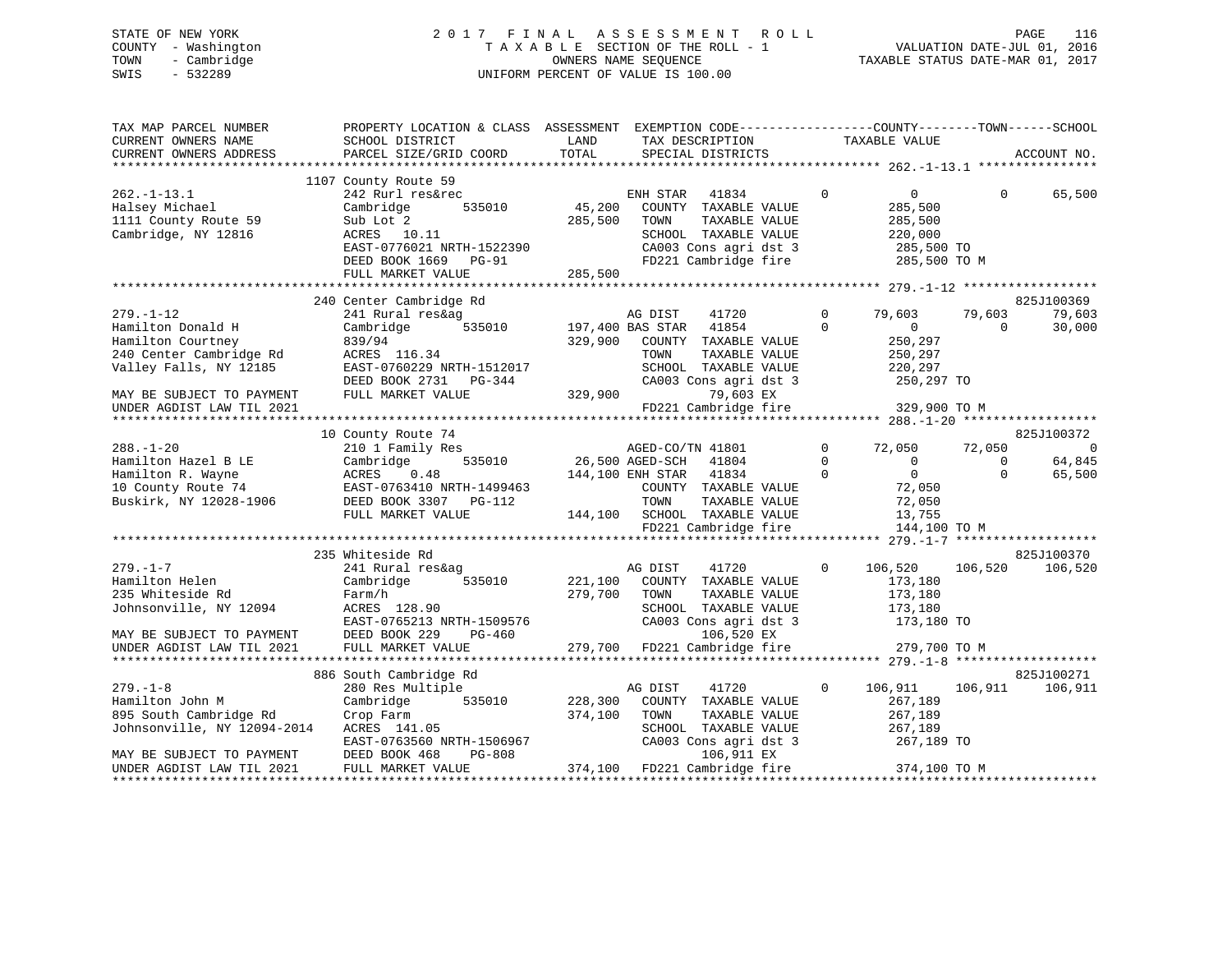# STATE OF NEW YORK 2 0 1 7 F I N A L A S S E S S M E N T R O L L PAGE 117 COUNTY - Washington T A X A B L E SECTION OF THE ROLL - 1 VALUATION DATE-JUL 01, 2016 TOWN - Cambridge OWNERS NAME SEQUENCE TAXABLE STATUS DATE-MAR 01, 2017 SWIS - 532289 UNIFORM PERCENT OF VALUE IS 100.00

| TAX MAP PARCEL NUMBER  | PROPERTY LOCATION & CLASS ASSESSMENT |         | EXEMPTION CODE-----------------COUNTY-------TOWN------SCHOOL |                             |                    |
|------------------------|--------------------------------------|---------|--------------------------------------------------------------|-----------------------------|--------------------|
| CURRENT OWNERS NAME    | SCHOOL DISTRICT                      | LAND    | TAX DESCRIPTION                                              | TAXABLE VALUE               |                    |
| CURRENT OWNERS ADDRESS | PARCEL SIZE/GRID COORD               | TOTAL   | SPECIAL DISTRICTS                                            |                             | ACCOUNT NO.        |
| *******************    |                                      |         |                                                              |                             |                    |
|                        | 34 Rogers Ln                         |         |                                                              |                             | 825J100552         |
| $271. - 2 - 5$         | 210 1 Family Res                     |         | COUNTY<br>TAXABLE VALUE                                      | 102,800                     |                    |
| Hamilton Joseph M      | Cambridge<br>535010                  | 25,000  | TAXABLE VALUE<br>TOWN                                        | 102,800                     |                    |
| 34 Rogers Ln           | H & L                                | 102,800 | SCHOOL TAXABLE VALUE                                         | 102,800                     |                    |
| Cambridge, NY 12816    | 0.75<br>ACRES                        |         | FD221 Cambridge fire                                         | 102,800 TO M                |                    |
|                        | EAST-0772131 NRTH-1518875            |         |                                                              |                             |                    |
|                        | DEED BOOK 3543<br>$PG-214$           |         |                                                              |                             |                    |
|                        | FULL MARKET VALUE                    | 102,800 |                                                              |                             |                    |
|                        |                                      |         |                                                              |                             |                    |
|                        | 186 Whiteside Rd                     |         |                                                              |                             |                    |
| $279. - 1 - 7.2$       | 270 Mfg housing                      |         | COUNTY TAXABLE VALUE                                         | 56,200                      |                    |
| Hamilton Nicholas E    | 535010<br>Cambridge                  | 40,800  | TOWN<br>TAXABLE VALUE                                        | 56,200                      |                    |
| Hamilton Sarah M       | Lot 2                                | 56,200  | SCHOOL TAXABLE VALUE                                         | 56,200                      |                    |
| 186 Whiteside Rd       | ACRES<br>3.16                        |         | CA003 Cons agri dst 3                                        | 56,200 TO                   |                    |
| Johnsonville, NY 12094 | EAST-0765068 NRTH-1508120            |         | FD221 Cambridge fire                                         | 56,200 TO M                 |                    |
|                        | DEED BOOK 3600<br>$PG-308$           |         |                                                              |                             |                    |
|                        | FULL MARKET VALUE                    | 56,200  |                                                              |                             |                    |
|                        |                                      |         |                                                              |                             |                    |
|                        | 430 County Route 60                  |         |                                                              |                             | 825J102040         |
| $262. -1 - 10.1$       | 210 1 Family Res                     |         | <b>BAS STAR</b><br>41854                                     | $\mathbf 0$<br>$\Omega$     | $\Omega$<br>30,000 |
| Hamilton Randy         | 535010<br>Cambridge                  | 46,000  | COUNTY TAXABLE VALUE                                         | 240,000                     |                    |
| Hamilton Margaret      | H & L                                | 240,000 | TAXABLE VALUE<br>TOWN                                        | 240,000                     |                    |
| 430 County Route 60    | ACRES<br>6.99                        |         | SCHOOL TAXABLE VALUE                                         | 210,000                     |                    |
| Cambridge, NY 12816    | EAST-0774097 NRTH-1528370            |         | FD221 Cambridge fire                                         | 240,000 TO M                |                    |
|                        | DEED BOOK 721<br>PG-261              |         |                                                              |                             |                    |
|                        | FULL MARKET VALUE                    | 240,000 |                                                              |                             |                    |
|                        |                                      |         |                                                              |                             |                    |
|                        | 430 County Route 60                  |         |                                                              |                             |                    |
| $262. - 1 - 10.4$      | 314 Rural vac<10                     |         | COUNTY TAXABLE VALUE                                         | 36,500                      |                    |
| Hamilton Randy S       | Cambridge<br>535010                  | 36,500  | TOWN<br>TAXABLE VALUE                                        | 36,500                      |                    |
| Hamilton Margaret E    | 8.23<br>ACRES                        | 36,500  | SCHOOL TAXABLE VALUE                                         | 36,500                      |                    |
| 430 County Route 60    | EAST-0773567 NRTH-1528113            |         | FD221 Cambridge fire                                         | 36,500 TO M                 |                    |
| Cambridge, NY 12816    | DEED BOOK 3364<br>$PG-26$            |         |                                                              |                             |                    |
|                        | FULL MARKET VALUE                    | 36,500  |                                                              |                             |                    |
|                        |                                      |         |                                                              |                             |                    |
|                        | 835 Turnpike Rd                      |         |                                                              |                             | 825J100371         |
| $272 - 2 - 2$          | 210 1 Family Res                     |         | VETWAR CTS 41120                                             | 22,890<br>0                 | 22,890<br>6,000    |
| Hamilton Robert F LE   | Cambridge<br>535010                  |         | 26,000 BAS STAR<br>41854                                     | $\mathbf 0$<br>$\mathbf{0}$ | 30,000<br>$\Omega$ |
| Hamilton Jason R       | H & L                                | 152,600 | COUNTY TAXABLE VALUE                                         | 129,710                     |                    |
| 835 Turnpike Rd        | FRNT 216.00 DPTH 242.00              |         | TOWN<br>TAXABLE VALUE                                        | 129,710                     |                    |
| Eagle Bridge, NY 12057 | EAST-0789201 NRTH-1521502            |         | SCHOOL TAXABLE VALUE                                         | 116,600                     |                    |
|                        | DEED BOOK 3337<br>PG-170             |         | FD221 Cambridge fire                                         | 152,600 TO M                |                    |
|                        | FULL MARKET VALUE                    | 152,600 |                                                              |                             |                    |
|                        |                                      |         |                                                              |                             |                    |
|                        |                                      |         |                                                              |                             |                    |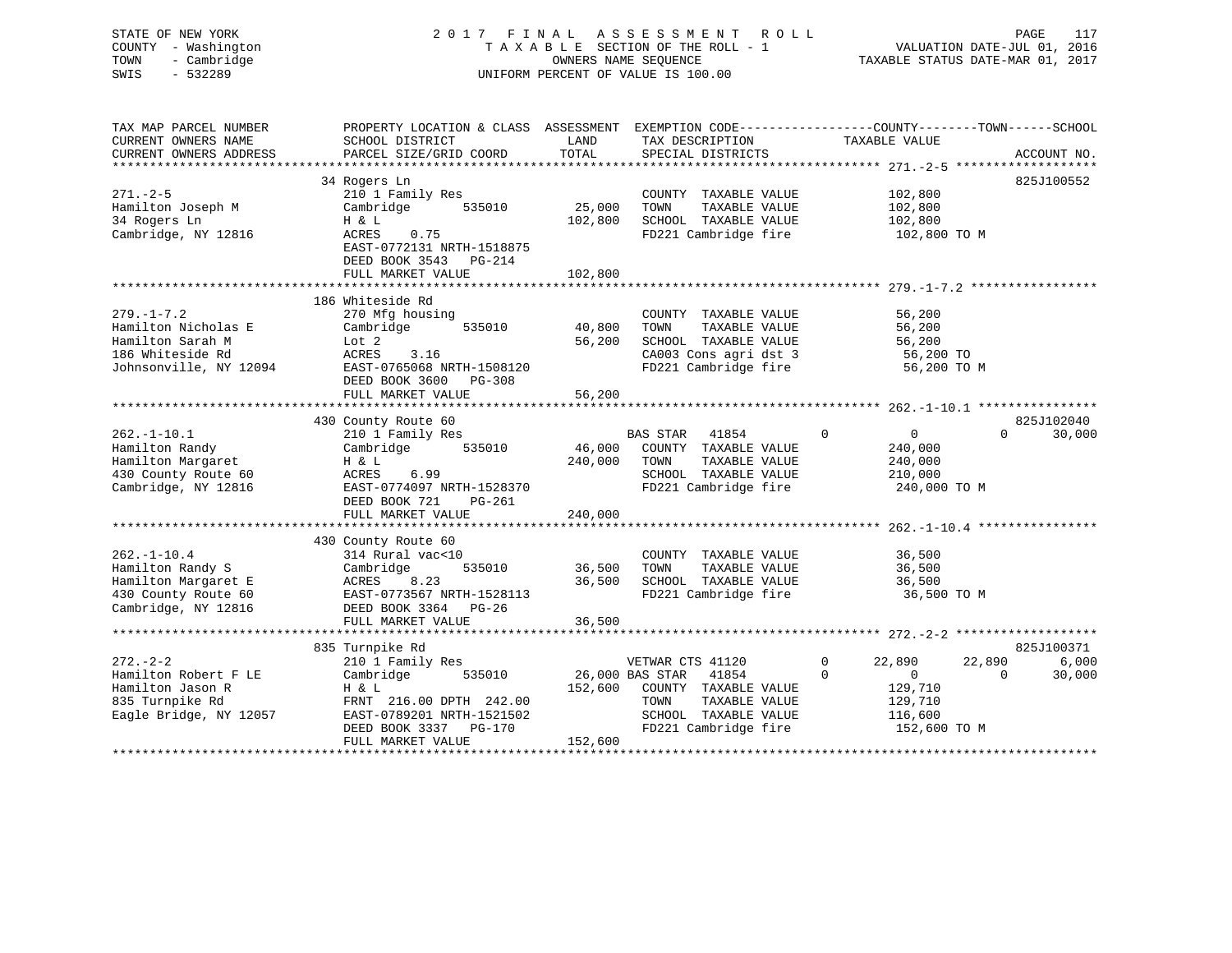# STATE OF NEW YORK 2 0 1 7 F I N A L A S S E S S M E N T R O L L PAGE 118 COUNTY - Washington T A X A B L E SECTION OF THE ROLL - 1 VALUATION DATE-JUL 01, 2016 TOWN - Cambridge OWNERS NAME SEQUENCE TAXABLE STATUS DATE-MAR 01, 2017 SWIS - 532289 UNIFORM PERCENT OF VALUE IS 100.00

| TAX MAP PARCEL NUMBER<br>CURRENT OWNERS NAME<br>CURRENT OWNERS ADDRESS                               | PROPERTY LOCATION & CLASS ASSESSMENT<br>SCHOOL DISTRICT<br>PARCEL SIZE/GRID COORD                                                                                                                      | LAND<br>TOTAL                | TAX DESCRIPTION<br>SPECIAL DISTRICTS                                                                                                        | EXEMPTION CODE-----------------COUNTY-------TOWN------SCHOOL<br>TAXABLE VALUE               | ACCOUNT NO.                         |
|------------------------------------------------------------------------------------------------------|--------------------------------------------------------------------------------------------------------------------------------------------------------------------------------------------------------|------------------------------|---------------------------------------------------------------------------------------------------------------------------------------------|---------------------------------------------------------------------------------------------|-------------------------------------|
| **********************<br>$270. - 1 - 26.4$<br>Hamilton Terry<br>26 Darwin Rd<br>Cambridge, NY 12816 | Darwin Rd<br>314 Rural vac<10<br>Cambridge<br>535010<br>Vac Land<br>FRNT 400.00 DPTH<br>50.00<br>ACRES<br>0.60<br>EAST-0765096 NRTH-1516852<br>DEED BOOK 808<br>PG-309<br>FULL MARKET VALUE            | 1,500<br>1,500<br>1,500      | COUNTY TAXABLE VALUE<br>TOWN<br>TAXABLE VALUE<br>SCHOOL TAXABLE VALUE<br>CA003 Cons agri dst 3<br>FD221 Cambridge fire                      | 1,500<br>1,500<br>1,500<br>1,500 TO<br>1,500 TO M                                           |                                     |
| $270. - 1 - 24.1$<br>Hamilton Terry G<br>Hamilton Jacqueline<br>26 Darwin Rd<br>Cambridge, NY 12816  | 26 Darwin Rd<br>210 1 Family Res<br>Cambridge<br>535010<br>Trailer<br>ACRES<br>8.09<br>EAST-0765608 NRTH-1517223<br>DEED BOOK 536<br>PG-204<br>FULL MARKET VALUE                                       | 49,400<br>114,000<br>114,000 | 41854<br>BAS STAR<br>COUNTY TAXABLE VALUE<br>TAXABLE VALUE<br>TOWN<br>SCHOOL TAXABLE VALUE<br>FD221 Cambridge fire                          | $\mathbf 0$<br>$\overline{0}$<br>114,000<br>114,000<br>84,000<br>114,000 TO M               | 825J100952<br>30,000<br>$\mathbf 0$ |
| $288. - 1 - 21.1$<br>Hamilton Virginia F<br>1040 Master St<br>Buskirk, NY 12028                      | County Route 74<br>322 Rural vac>10<br>Cambridge<br>535010<br>Land<br>664/103<br>ACRES 11.60<br>EAST-0763702 NRTH-1499520<br>DEED BOOK 3233<br>PG-308<br>FULL MARKET VALUE                             | 31,200<br>31,200<br>31,200   | COUNTY TAXABLE VALUE<br>TOWN<br>TAXABLE VALUE<br>SCHOOL TAXABLE VALUE<br>FD221 Cambridge fire                                               | 31,200<br>31,200<br>31,200<br>31,200 TO M                                                   |                                     |
| $255. - 1 - 13$<br>Hammond Jeffrey T<br>21 Perry Ln<br>Cambridge, NY 12816                           | ************************<br>21 Perry Ln<br>242 Rurl res&rec<br>Cambridge<br>535010<br>H & L<br>ACRES<br>12.00<br>EAST-0785660 NRTH-1531080<br>DEED BOOK 3675<br>$PG-195$<br>FULL MARKET VALUE          | 61,000<br>200,000<br>200,000 | COUNTY TAXABLE VALUE<br>TAXABLE VALUE<br>TOWN<br>SCHOOL TAXABLE VALUE<br>FD221 Cambridge fire<br>**********************************         | 200,000<br>200,000<br>200,000<br>200,000 TO M<br>*********** 279.-2-28 ********             | 825J100696                          |
| $279. - 2 - 28$<br>Haner Taunia Z<br>51 County Route 59A<br>Buskirk, NY 12028                        | 51 County Route 59A<br>210 1 Family Res<br>Cambridge<br>535010<br>$1$ ot $2$<br>FRNT 101.00 DPTH 158.00<br>0.37<br>ACRES<br>EAST-0767185 NRTH-1507294<br>DEED BOOK 2518<br>PG-160<br>FULL MARKET VALUE | 22,300<br>120,000<br>120,000 | BAS STAR<br>41854<br>COUNTY TAXABLE VALUE<br>TAXABLE VALUE<br>TOWN<br>SCHOOL TAXABLE VALUE<br>CA003 Cons agri dst 3<br>FD221 Cambridge fire | $\mathbf 0$<br>$\overline{0}$<br>120,000<br>120,000<br>90,000<br>120,000 TO<br>120,000 TO M | 825J100620<br>$\Omega$<br>30,000    |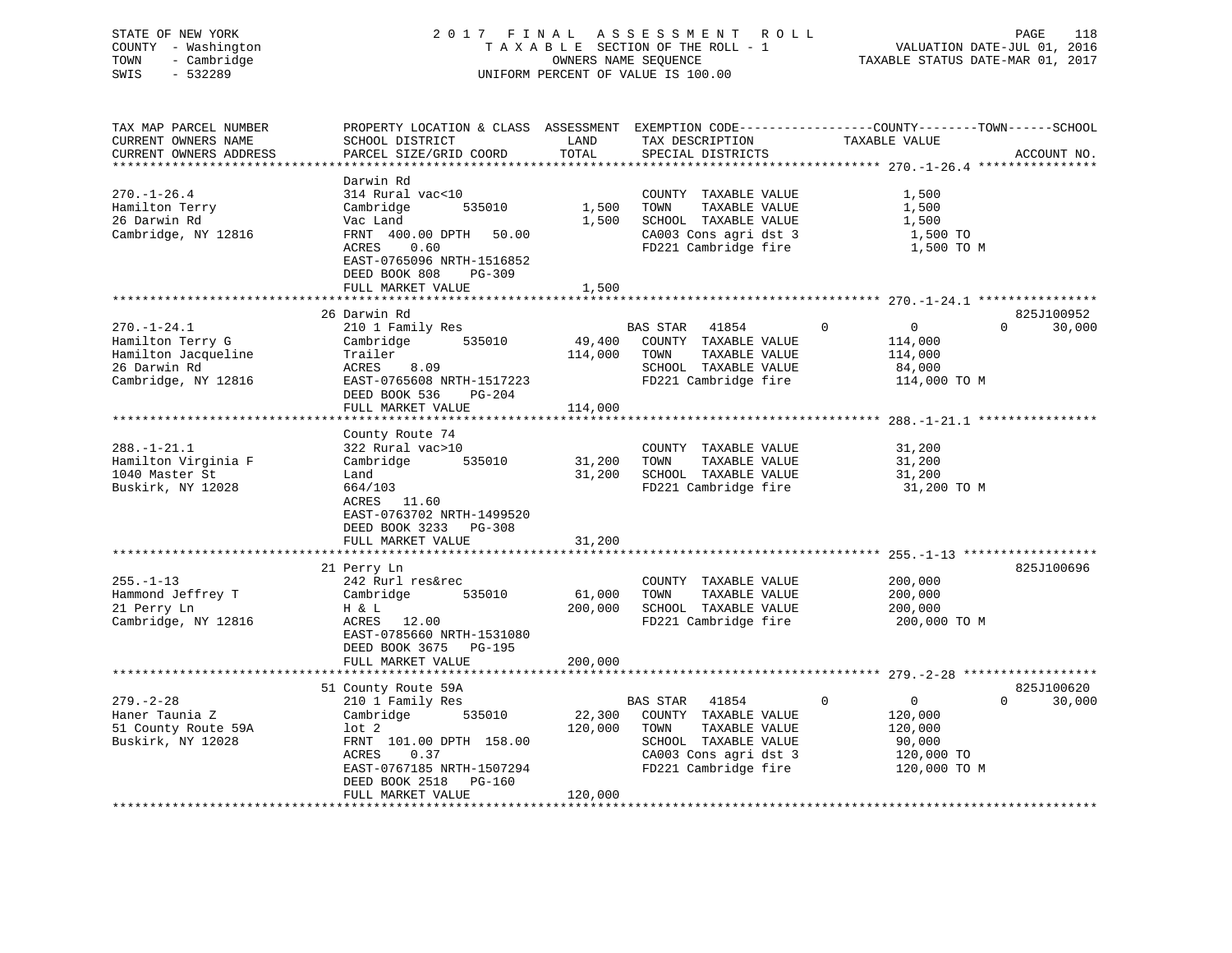### STATE OF NEW YORK 2017 FINAL ASSESSMENT ROLL PAGE 119 COUNTY - Washington T A X A B L E SECTION OF THE ROLL - 1 VALUATION DATE-JUL 01, 2016 TOWN - Cambridge OWNERS NAME SEQUENCE TAXABLE STATUS DATE-MAR 01, 2017 SWIS - 532289 UNIFORM PERCENT OF VALUE IS 100.00

VALUATION DATE-JUL  $01$ , 2016

| TAX MAP PARCEL NUMBER<br>CURRENT OWNERS NAME     | PROPERTY LOCATION & CLASS ASSESSMENT EXEMPTION CODE----------------COUNTY-------TOWN------SCHOOL<br>SCHOOL DISTRICT | LAND    | TAX DESCRIPTION              |             | TAXABLE VALUE            |                    |
|--------------------------------------------------|---------------------------------------------------------------------------------------------------------------------|---------|------------------------------|-------------|--------------------------|--------------------|
| CURRENT OWNERS ADDRESS<br>********************** | PARCEL SIZE/GRID COORD                                                                                              | TOTAL   | SPECIAL DISTRICTS            |             |                          | ACCOUNT NO.        |
|                                                  | 84 King Rd                                                                                                          |         |                              |             |                          | 825J100374         |
| $280. - 2 - 22$                                  | 210 1 Family Res                                                                                                    |         | AGED-CO<br>41802             | 0           | 52,300                   | $\Omega$<br>0      |
| Hansen Annabelle                                 | 535010<br>Cambridge                                                                                                 |         | 17,800 AGED-TOWN 41803       | $\Omega$    | 47,070<br>$\overline{0}$ | $\overline{0}$     |
| 84 King Rd                                       | H & L                                                                                                               |         | 104,600 AGED-SCH<br>41804    | $\Omega$    | $\Omega$                 | 36,610<br>$\Omega$ |
| Buskirk, NY 12028                                | ACRES<br>2.10                                                                                                       |         | 41834<br>ENH STAR            | $\Omega$    | $\overline{0}$           | $\Omega$<br>65,500 |
|                                                  | EAST-0776545 NRTH-1506537                                                                                           |         | COUNTY TAXABLE VALUE         |             | 52,300                   |                    |
|                                                  | DEED BOOK 398<br>PG-1086                                                                                            |         | TOWN<br>TAXABLE VALUE        |             | 57,530                   |                    |
|                                                  | FULL MARKET VALUE                                                                                                   |         | 104,600 SCHOOL TAXABLE VALUE |             | 2,490                    |                    |
|                                                  |                                                                                                                     |         | CA003 Cons agri dst 3        |             | 104,600 TO               |                    |
|                                                  |                                                                                                                     |         | FD221 Cambridge fire         |             | 104,600 TO M             |                    |
|                                                  |                                                                                                                     |         |                              |             |                          |                    |
|                                                  | 340 Gannon Rd                                                                                                       |         |                              |             |                          | 825J100190         |
| $270. - 1 - 20$                                  | 242 Rurl res&rec                                                                                                    |         | <b>BAS STAR</b><br>41854     | $\Omega$    | $\overline{0}$           | $\Omega$<br>30,000 |
| Hansen Jeffery J                                 | 535010<br>Cambridge                                                                                                 | 70,300  | COUNTY TAXABLE VALUE         |             | 242,000                  |                    |
| Hansen Melissa A                                 | Residence                                                                                                           | 242,000 | TOWN<br>TAXABLE VALUE        |             | 242,000                  |                    |
| 340 Gannon Rd                                    | ACRES 35.41                                                                                                         |         | SCHOOL TAXABLE VALUE         |             | 212,000                  |                    |
| Buskirk, NY 12028                                | EAST-0768279 NRTH-1515555                                                                                           |         | CA003 Cons agri dst 3        |             | 242,000 TO               |                    |
|                                                  | DEED BOOK 792<br>PG-291                                                                                             |         | FD221 Cambridge fire         |             | 242,000 TO M             |                    |
|                                                  | FULL MARKET VALUE                                                                                                   | 242,000 |                              |             |                          |                    |
|                                                  |                                                                                                                     |         |                              |             |                          |                    |
|                                                  | State Route 372                                                                                                     |         |                              |             |                          | 825J100455         |
| $246. - 1 - 10$                                  | 322 Rural vac>10                                                                                                    |         | COUNTY TAXABLE VALUE         |             | 72,900                   |                    |
| Hansmann Cynthia Anne                            | Cambridge<br>535010                                                                                                 | 72,900  | TOWN<br>TAXABLE VALUE        |             | 72,900                   |                    |
| 4723 Clipper Dr                                  | Land                                                                                                                | 72,900  | SCHOOL TAXABLE VALUE         |             | 72,900                   |                    |
| Bradenton, FL 34208                              | ACRES 25.50                                                                                                         |         | CA005 Cons agri dst 5        |             | 72,900 TO                |                    |
|                                                  | EAST-0777880 NRTH-1541440                                                                                           |         | FD221 Cambridge fire         |             | 72,900 TO M              |                    |
|                                                  | DEED BOOK 841<br>PG-274                                                                                             |         |                              |             |                          |                    |
|                                                  | FULL MARKET VALUE                                                                                                   | 72,900  |                              |             |                          |                    |
|                                                  |                                                                                                                     |         |                              |             |                          |                    |
|                                                  | Vly Summit Rd                                                                                                       |         |                              |             |                          | 825J100444         |
| $261. - 2 - 11$                                  | 314 Rural vac<10                                                                                                    |         | COUNTY TAXABLE VALUE         |             | 1,400                    |                    |
| Harding Shirley                                  | Cambridge<br>535010                                                                                                 | 1,400   | TOWN<br>TAXABLE VALUE        |             | 1,400                    |                    |
| 1073 Vly Summit Rd                               | V Land                                                                                                              | 1,400   | SCHOOL TAXABLE VALUE         |             | 1,400                    |                    |
| Greenwich, NY 12834-5501                         | $261. - 1 - 11$                                                                                                     |         | FD221 Cambridge fire         |             | 1,400 TO M               |                    |
|                                                  | FRNT 202.00 DPTH 353.00                                                                                             |         |                              |             |                          |                    |
|                                                  | ACRES<br>0.14                                                                                                       |         |                              |             |                          |                    |
|                                                  | EAST-0764515 NRTH-1524237                                                                                           |         |                              |             |                          |                    |
|                                                  | DEED BOOK 501<br>PG-191                                                                                             |         |                              |             |                          |                    |
|                                                  | FULL MARKET VALUE                                                                                                   | 1,400   |                              |             |                          |                    |
|                                                  | *************************                                                                                           |         |                              |             |                          |                    |
|                                                  | 1073 Vly Summit Rd                                                                                                  |         |                              |             |                          | 825J100375         |
| $261. - 2 - 17$                                  | 210 1 Family Res                                                                                                    |         | 41834<br>ENH STAR            | $\mathbf 0$ | $\mathsf{O}$             | $\Omega$<br>65,500 |
| Harding Shirley                                  | Cambridge<br>535010                                                                                                 | 35,500  | COUNTY TAXABLE VALUE         |             | 186,300                  |                    |
| 1073 Vly Summit Rd                               | H & L                                                                                                               | 186,300 | TOWN<br>TAXABLE VALUE        |             | 186,300                  |                    |
| Greenwich, NY 12834-5501                         | 261.-1-17                                                                                                           |         | SCHOOL TAXABLE VALUE         |             | 120,800                  |                    |
|                                                  | 3.10<br>ACRES                                                                                                       |         | FD221 Cambridge fire         |             | 186,300 TO M             |                    |
|                                                  | EAST-0764133 NRTH-1524209                                                                                           |         |                              |             |                          |                    |
|                                                  | DEED BOOK 366<br>$PG-128$                                                                                           |         |                              |             |                          |                    |
|                                                  | FULL MARKET VALUE                                                                                                   | 186,300 |                              |             |                          |                    |
|                                                  |                                                                                                                     |         |                              |             |                          |                    |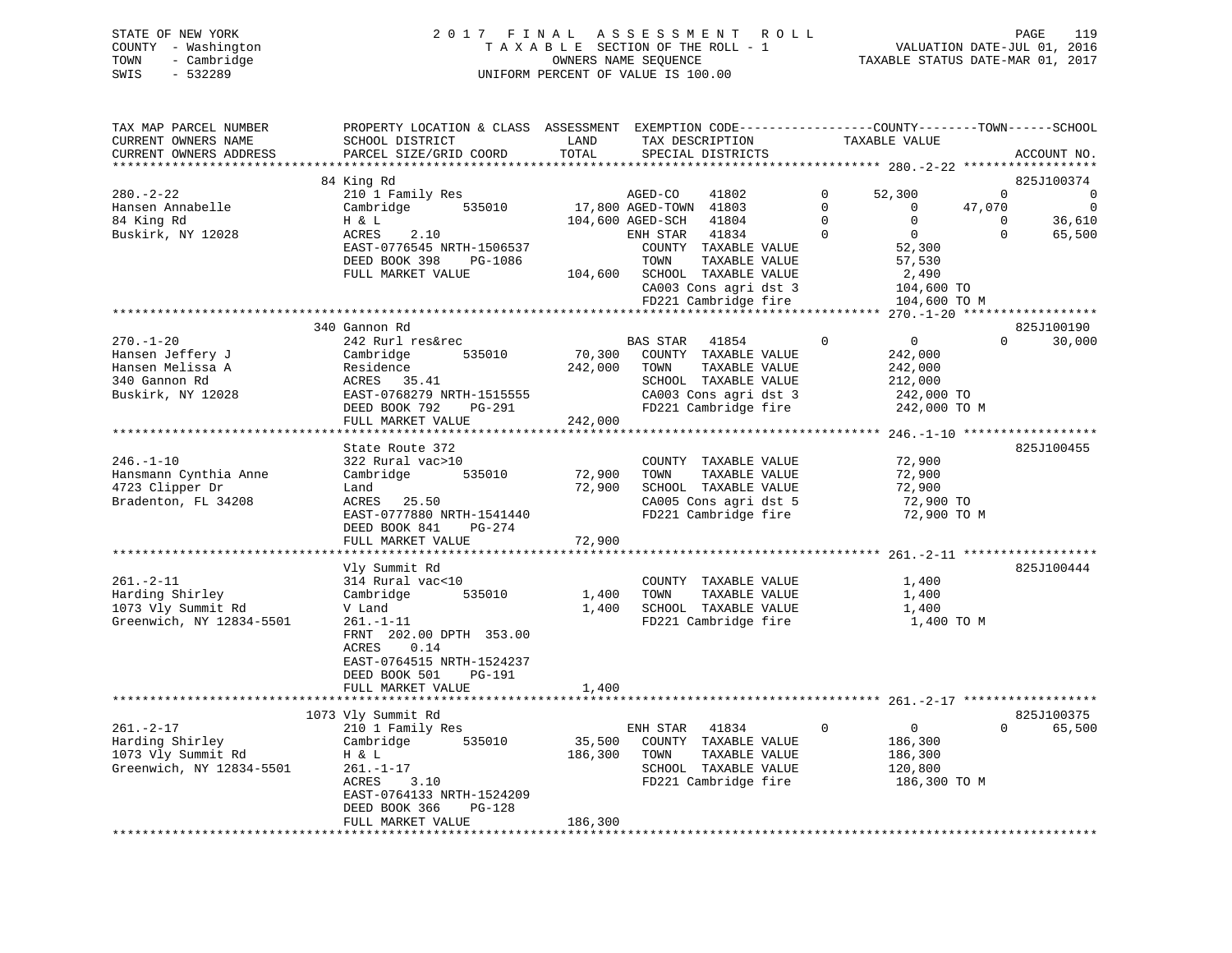|      | STATE OF NEW YORK   | 2017 FINAL ASSESSMENT ROLL                               | PAGE                        | 120 |
|------|---------------------|----------------------------------------------------------|-----------------------------|-----|
|      | COUNTY - Washington | TAXABLE SECTION OF THE ROLL - 1                          | VALUATION DATE-JUL 01, 2016 |     |
| TOWN | - Cambridge         | TAXABLE STATUS DATE-MAR 01, 2017<br>OWNERS NAME SEOUENCE |                             |     |
| SWIS | $-532289$           | UNIFORM PERCENT OF VALUE IS 100.00                       |                             |     |
|      |                     |                                                          |                             |     |
|      |                     |                                                          |                             |     |

| TAX MAP PARCEL NUMBER<br>CURRENT OWNERS NAME | PROPERTY LOCATION & CLASS ASSESSMENT EXEMPTION CODE----------------COUNTY-------TOWN------SCHOOL<br>SCHOOL DISTRICT | LAND          | TAX DESCRIPTION                  |                | TAXABLE VALUE     |          |             |
|----------------------------------------------|---------------------------------------------------------------------------------------------------------------------|---------------|----------------------------------|----------------|-------------------|----------|-------------|
| CURRENT OWNERS ADDRESS                       | PARCEL SIZE/GRID COORD                                                                                              | TOTAL         | SPECIAL DISTRICTS                |                |                   |          | ACCOUNT NO. |
|                                              |                                                                                                                     |               |                                  |                |                   |          |             |
|                                              | 1054 County Route 74                                                                                                |               |                                  |                |                   |          | 825J100250  |
| $261. - 2 - 20$                              | 210 1 Family Res                                                                                                    |               | BAS STAR 41854                   | $\overline{0}$ | $0 \qquad \qquad$ | $\Omega$ | 30,000      |
| Harko Okkyung                                | 535010<br>Cambridge                                                                                                 | 23,500        | COUNTY TAXABLE VALUE             |                | 126,800           |          |             |
| 1054 Vly Summit Rd                           | $1$ ot $2$                                                                                                          | 126,800       | TOWN<br>TAXABLE VALUE            |                | 126,800           |          |             |
| Greenwich, NY 12834                          | $261. - 1 - 20$                                                                                                     |               | SCHOOL TAXABLE VALUE             |                | 96,800            |          |             |
|                                              | 1.10<br>ACRES                                                                                                       |               | CA003 Cons agri dst 3            |                | 126,800 TO        |          |             |
|                                              | EAST-0764101 NRTH-1523816                                                                                           |               | FD221 Cambridge fire             |                | 126,800 TO M      |          |             |
|                                              | DEED BOOK 2554 PG-220                                                                                               |               |                                  |                |                   |          |             |
|                                              | FULL MARKET VALUE                                                                                                   | 126,800       |                                  |                |                   |          |             |
|                                              |                                                                                                                     |               |                                  |                |                   |          |             |
|                                              | 1048 County Route 74                                                                                                |               |                                  |                |                   |          |             |
| $261 - 2 - 20.1$                             | 210 1 Family Res                                                                                                    |               | BAS STAR 41854                   | $\Omega$       | $\overline{0}$    | $\Omega$ | 30,000      |
| Harko Peter P                                | 535010<br>Cambridge                                                                                                 | 33,000        | COUNTY TAXABLE VALUE             |                | 169,800           |          |             |
| 1048 County Route 74                         | lot 1                                                                                                               | 169,800       | TOWN<br>TAXABLE VALUE            |                | 169,800           |          |             |
| Greenwich, NY 12834                          | $261. - 1 - 20.1$                                                                                                   |               | SCHOOL TAXABLE VALUE             |                | 139,800           |          |             |
|                                              | ACRES<br>2.59                                                                                                       |               | CA003 Cons agri dst 3            |                | 169,800 TO        |          |             |
|                                              | EAST-0764194 NRTH-1523459                                                                                           |               | FD221 Cambridge fire             |                | 169,800 TO M      |          |             |
|                                              | DEED BOOK 2529 PG-183                                                                                               |               |                                  |                |                   |          |             |
|                                              | FULL MARKET VALUE                                                                                                   | 169,800       |                                  |                |                   |          |             |
|                                              |                                                                                                                     |               |                                  |                |                   |          |             |
|                                              | 253 Oak Hill Rd                                                                                                     |               |                                  |                |                   |          | 825J100377  |
| $281. -4-5$                                  | 241 Rural res&ag                                                                                                    |               | AG DIST<br>41720                 | $\mathbf{0}$   | 78,191            | 78,191   | 78,191      |
| Harrington Robert J                          | 535010<br>Cambridge                                                                                                 |               | 174,600 ENH STAR 41834           | $\Omega$       | $\Omega$          | $\Omega$ | 65,500      |
| Harrington Nancy A                           | House & Land                                                                                                        | 300,300       | COUNTY TAXABLE VALUE             |                | 222,109           |          |             |
| 253 Oak Hill Rd                              | 549/148                                                                                                             |               | TAXABLE VALUE<br>TOWN            |                | 222,109           |          |             |
| Buskirk, NY 12028                            | $281. - 1 - 5$                                                                                                      |               | SCHOOL TAXABLE VALUE             |                | 156,609           |          |             |
|                                              | ACRES 98.11                                                                                                         |               | CA003 Cons agri dst 3            |                | 222,109 TO        |          |             |
| MAY BE SUBJECT TO PAYMENT                    | EAST-0784222 NRTH-1509808                                                                                           |               | 78,191 EX                        |                |                   |          |             |
| UNDER AGDIST LAW TIL 2021                    | DEED BOOK 796<br>PG-150                                                                                             |               | FD221 Cambridge fire             |                | 300,300 TO M      |          |             |
|                                              | FULL MARKET VALUE                                                                                                   | 300,300       |                                  |                |                   |          |             |
|                                              |                                                                                                                     |               |                                  |                |                   |          |             |
|                                              | 105 County Route 74                                                                                                 |               |                                  |                |                   |          | 825J100823  |
| $288. - 1 - 24.2$                            | 210 1 Family Res                                                                                                    |               | BAS STAR 41854                   | $\overline{0}$ | $\overline{0}$    | $\Omega$ | 30,000      |
| Harrington Theodora A                        | Cambridge                                                                                                           | 535010 24,700 | COUNTY TAXABLE VALUE             |                | 122,500           |          |             |
| Pratt Cynthia A                              | Doublewide & Lot                                                                                                    | 122,500       | TAXABLE VALUE<br>TOWN            |                | 122,500           |          |             |
| 105 County Route 74                          | 893/130                                                                                                             |               | SCHOOL TAXABLE VALUE             |                | 92,500            |          |             |
| Buskirk, NY 12028                            | 0.80<br>ACRES                                                                                                       |               | CA003 Cons agri dst 3 122,500 TO |                |                   |          |             |
|                                              | EAST-0764179 NRTH-1501668                                                                                           |               | FD221 Cambridge fire             |                | 122,500 TO M      |          |             |
|                                              | DEED BOOK 2846 PG-232                                                                                               |               |                                  |                |                   |          |             |
|                                              | FULL MARKET VALUE                                                                                                   | 122,500       |                                  |                |                   |          |             |
|                                              |                                                                                                                     |               |                                  |                |                   |          |             |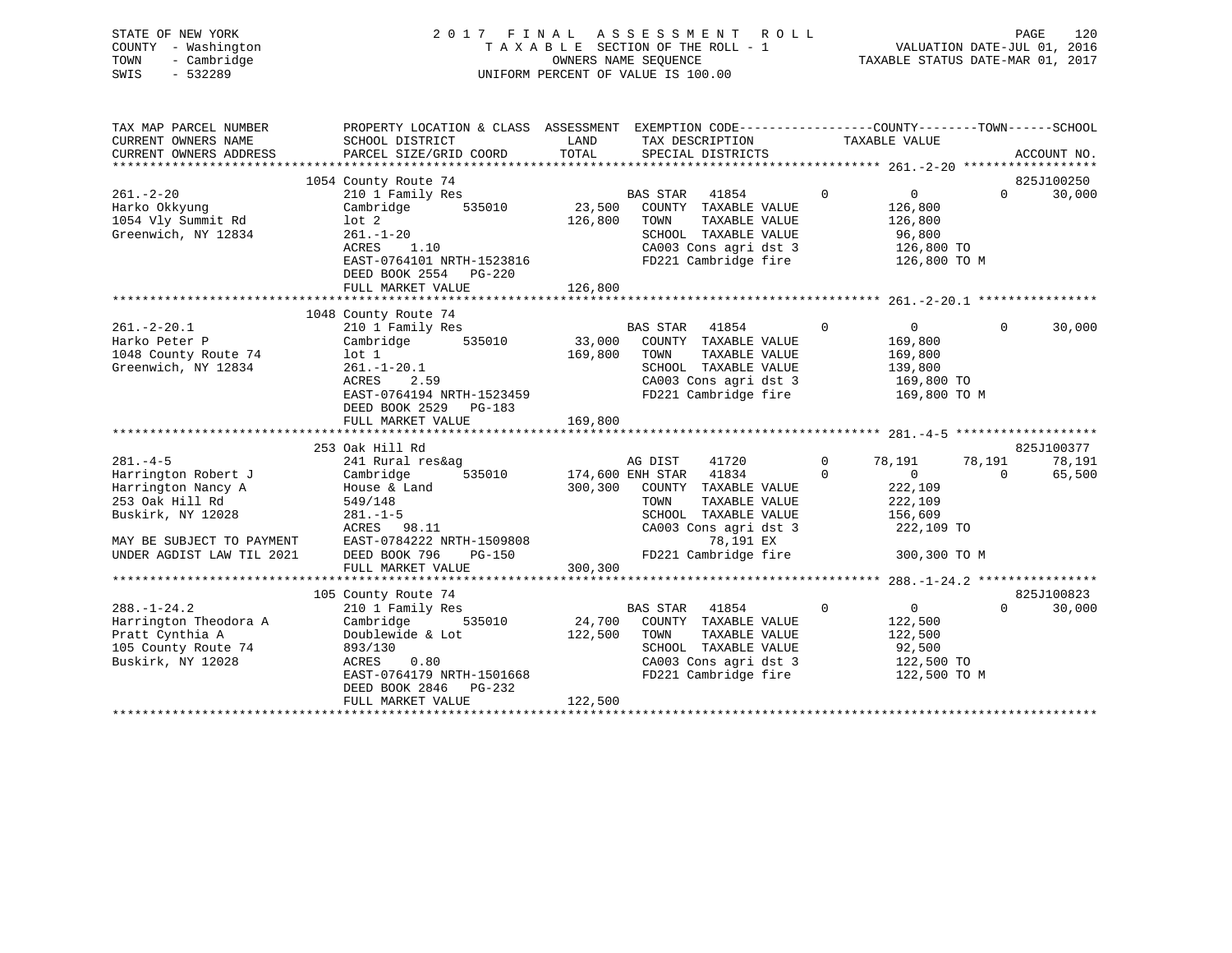# STATE OF NEW YORK 2 0 1 7 F I N A L A S S E S S M E N T R O L L PAGE 121 COUNTY - Washington T A X A B L E SECTION OF THE ROLL - 1 VALUATION DATE-JUL 01, 2016 TOWN - Cambridge OWNERS NAME SEQUENCE TAXABLE STATUS DATE-MAR 01, 2017 SWIS - 532289 UNIFORM PERCENT OF VALUE IS 100.00

| TAX MAP PARCEL NUMBER<br>CURRENT OWNERS NAME<br>CURRENT OWNERS ADDRESS | PROPERTY LOCATION & CLASS ASSESSMENT EXEMPTION CODE---------------COUNTY-------TOWN-----SCHOOL<br>SCHOOL DISTRICT<br>PARCEL SIZE/GRID COORD | LAND<br>TOTAL | TAX DESCRIPTION<br>SPECIAL DISTRICTS | TAXABLE VALUE                    | ACCOUNT NO.        |
|------------------------------------------------------------------------|---------------------------------------------------------------------------------------------------------------------------------------------|---------------|--------------------------------------|----------------------------------|--------------------|
|                                                                        |                                                                                                                                             |               |                                      |                                  |                    |
|                                                                        | 1022 Vly Summit Rd                                                                                                                          |               |                                      |                                  | 825J100676         |
| $261. - 2 - 27$                                                        | 210 1 Family Res                                                                                                                            |               | ENH STAR<br>41834                    | $\mathbf 0$<br>$0 \qquad \qquad$ | 65,500<br>$\Omega$ |
| Harris Paula M                                                         | 535010<br>Cambridge                                                                                                                         | 25,500        | COUNTY TAXABLE VALUE                 | 110,000                          |                    |
| 1022 Vly Summit Rd                                                     | $261. - 1 - 27$                                                                                                                             | 110,000       | TOWN<br>TAXABLE VALUE                | 110,000                          |                    |
| Cambridge, NY 12816                                                    | ACRES 0.33                                                                                                                                  |               | SCHOOL TAXABLE VALUE                 | 44,500                           |                    |
|                                                                        | EAST-0763288 NRTH-1523686                                                                                                                   |               | CA003 Cons agri dst 3                | 110,000 TO                       |                    |
|                                                                        | DEED BOOK 3132 PG-346                                                                                                                       |               | FD221 Cambridge fire                 | 110,000 TO M                     |                    |
|                                                                        | FULL MARKET VALUE                                                                                                                           | 110,000       |                                      |                                  |                    |
|                                                                        |                                                                                                                                             |               |                                      |                                  |                    |
|                                                                        | Dickensen Rd/n Off                                                                                                                          |               |                                      |                                  | 825J100547         |
| $280. - 2 - 6.1$                                                       | 322 Rural vac>10                                                                                                                            |               | COUNTY TAXABLE VALUE                 | 84,100                           |                    |
| Harrop Dorothy J                                                       | 535010<br>Cambridge                                                                                                                         | 84,100        | TOWN<br>TAXABLE VALUE                | 84,100                           |                    |
| Kievit David                                                           | Vac Land                                                                                                                                    | 84,100        | SCHOOL TAXABLE VALUE                 | 84,100                           |                    |
| 60 Dickensen Rd                                                        | ACRES 53.50                                                                                                                                 |               | CA003 Cons agri dst 3                | 84,100 TO                        |                    |
| Buskirk, NY 12028                                                      | EAST-0777170 NRTH-1509635                                                                                                                   |               | FD221 Cambridge fire                 | 84,100 TO M                      |                    |
|                                                                        | DEED BOOK 1748 PG-107                                                                                                                       |               |                                      |                                  |                    |
|                                                                        | FULL MARKET VALUE                                                                                                                           | 84,100        |                                      |                                  |                    |
|                                                                        |                                                                                                                                             |               |                                      |                                  |                    |
|                                                                        |                                                                                                                                             |               |                                      |                                  |                    |
|                                                                        | 60 Dickensen Rd                                                                                                                             |               |                                      |                                  | 825J100829         |
| $280. - 2 - 6.2$                                                       | 242 Rurl res&rec                                                                                                                            |               | COUNTY TAXABLE VALUE                 | 250,000                          |                    |
| Harrop Dorothy J                                                       | Cambridge<br>535010                                                                                                                         | 79,100        | TOWN<br>TAXABLE VALUE                | 250,000                          |                    |
| Kievit David                                                           | House & Lot                                                                                                                                 | 250,000       | SCHOOL TAXABLE VALUE                 | 250,000                          |                    |
| 60 Dickensen Rd                                                        | ACRES 21.70                                                                                                                                 |               | CA003 Cons agri dst 3                | 250,000 TO                       |                    |
| Buskirk, NY 12028                                                      | EAST-0777043 NRTH-1508527                                                                                                                   |               | FD221 Cambridge fire                 | 250,000 TO M                     |                    |
|                                                                        | DEED BOOK 1748 PG-107                                                                                                                       |               |                                      |                                  |                    |
|                                                                        | FULL MARKET VALUE                                                                                                                           | 250,000       |                                      |                                  |                    |
|                                                                        |                                                                                                                                             |               |                                      |                                  |                    |
|                                                                        | King Rd                                                                                                                                     |               |                                      |                                  |                    |
| $280. -2 - 29.1$                                                       | 314 Rural vac<10                                                                                                                            |               | COUNTY TAXABLE VALUE                 | 5,000                            |                    |
| Hatfield Johnnie S                                                     | Cambridge<br>535010                                                                                                                         | 5,000         | TAXABLE VALUE<br>TOWN                | 5,000                            |                    |
| 75 King Rd                                                             | FRNT 65.00 DPTH 660.00                                                                                                                      | 5,000         | SCHOOL TAXABLE VALUE                 | 5,000                            |                    |
| Buskirk, NY 12028                                                      | EAST-0776095 NRTH-1506292                                                                                                                   |               | CA003 Cons agri dst 3                | 5,000 TO                         |                    |
|                                                                        | DEED BOOK 2664 PG-149                                                                                                                       |               | FD221 Cambridge fire                 | 5,000 TO M                       |                    |
|                                                                        | FULL MARKET VALUE                                                                                                                           | 5,000         |                                      |                                  |                    |
|                                                                        |                                                                                                                                             |               |                                      |                                  |                    |
|                                                                        | 75 King Rd                                                                                                                                  |               |                                      |                                  | 825J100924         |
| $280. - 2 - 31$                                                        | 210 1 Family Res                                                                                                                            |               | BAS STAR 41854                       | $\Omega$<br>$\overline{0}$       | 30,000<br>$\Omega$ |
| Hattfield Johnnie S                                                    | 535010<br>Cambridge                                                                                                                         | 46,500        | COUNTY TAXABLE VALUE                 | 114,900                          |                    |
| 75 King Rd                                                             | House/ Lot 8                                                                                                                                | 114,900       | TAXABLE VALUE<br>TOWN                | 114,900                          |                    |
| Buskirk, NY 12028                                                      | ACRES<br>5.12                                                                                                                               |               | SCHOOL TAXABLE VALUE                 | 84,900                           |                    |
|                                                                        | EAST-0775940 NRTH-1506052                                                                                                                   |               | CA003 Cons agri dst 3                | 114,900 TO                       |                    |
|                                                                        | PG-252<br>DEED BOOK 724                                                                                                                     |               |                                      | 114,900 TO M                     |                    |
|                                                                        | FULL MARKET VALUE                                                                                                                           | 114,900       | FD221 Cambridge fire                 |                                  |                    |
|                                                                        |                                                                                                                                             |               |                                      |                                  |                    |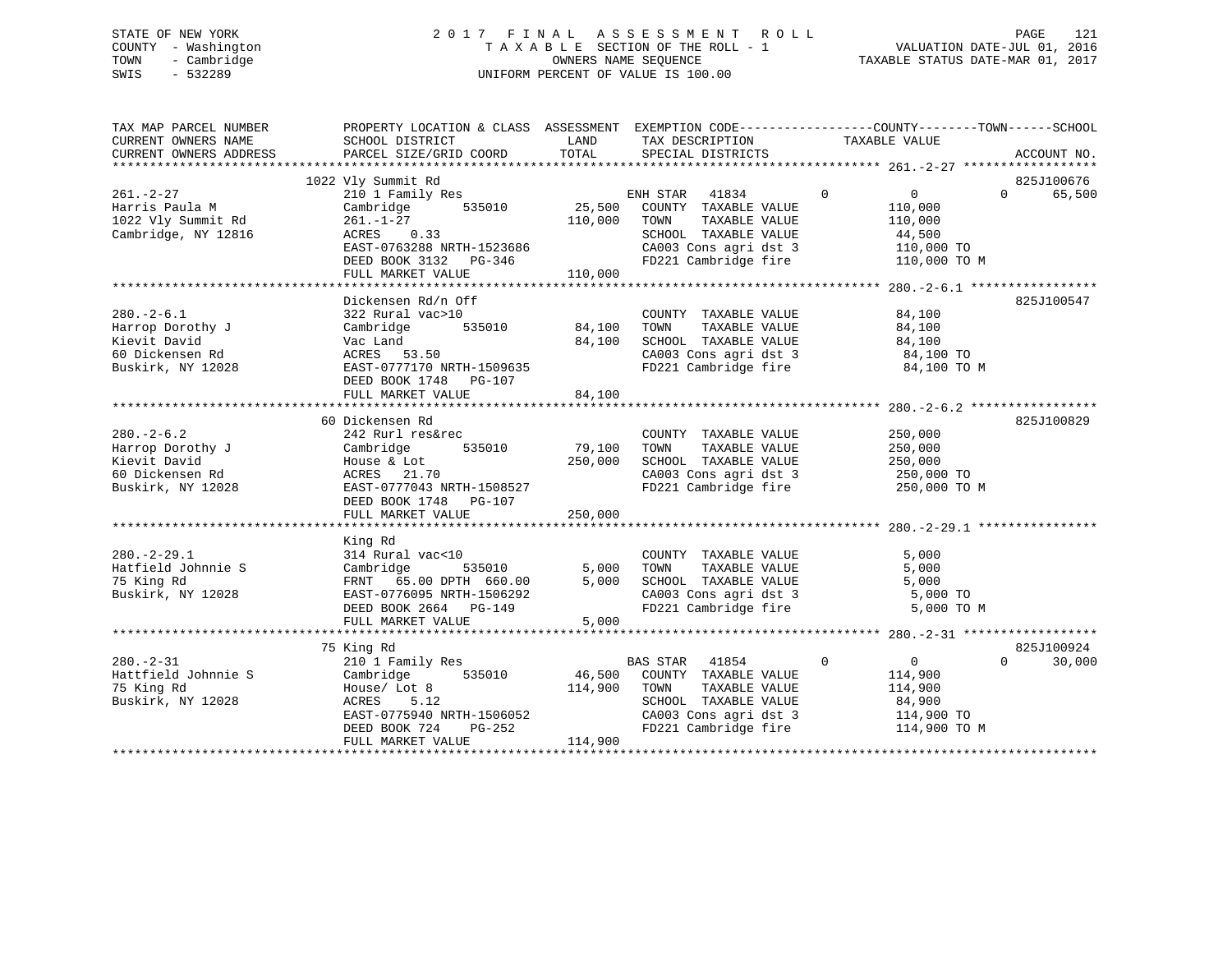# STATE OF NEW YORK 2 0 1 7 F I N A L A S S E S S M E N T R O L L PAGE 122 COUNTY - Washington T A X A B L E SECTION OF THE ROLL - 1 VALUATION DATE-JUL 01, 2016 TOWN - Cambridge OWNERS NAME SEQUENCE TAXABLE STATUS DATE-MAR 01, 2017 SWIS - 532289 UNIFORM PERCENT OF VALUE IS 100.00

| TAX MAP PARCEL NUMBER                                                                                                                                                                                                                            | PROPERTY LOCATION & CLASS ASSESSMENT EXEMPTION CODE----------------COUNTY-------TOWN------SCHOOL |             |                                                                                                                                                                                                                                                          |                         |                    |
|--------------------------------------------------------------------------------------------------------------------------------------------------------------------------------------------------------------------------------------------------|--------------------------------------------------------------------------------------------------|-------------|----------------------------------------------------------------------------------------------------------------------------------------------------------------------------------------------------------------------------------------------------------|-------------------------|--------------------|
| CURRENT OWNERS NAME                                                                                                                                                                                                                              | SCHOOL DISTRICT                                                                                  | <b>LAND</b> | TAX DESCRIPTION TAXABLE VALUE                                                                                                                                                                                                                            |                         |                    |
|                                                                                                                                                                                                                                                  |                                                                                                  |             |                                                                                                                                                                                                                                                          |                         |                    |
|                                                                                                                                                                                                                                                  |                                                                                                  |             |                                                                                                                                                                                                                                                          |                         |                    |
|                                                                                                                                                                                                                                                  | 16 Greene Rd                                                                                     |             |                                                                                                                                                                                                                                                          |                         | 825J100484         |
| $263 - 1 - 15$                                                                                                                                                                                                                                   | 210 1 Family Res                                                                                 |             | BAS STAR 41854 0 0 0 30,000                                                                                                                                                                                                                              |                         |                    |
| Haviland Stephen                                                                                                                                                                                                                                 | Cambridge 535010 53,000 COUNTY TAXABLE VALUE                                                     |             |                                                                                                                                                                                                                                                          | 235,700                 |                    |
|                                                                                                                                                                                                                                                  |                                                                                                  |             |                                                                                                                                                                                                                                                          |                         |                    |
|                                                                                                                                                                                                                                                  | $235,700$ TOWN<br>9.00 $235,700$ TOWN                                                            |             |                                                                                                                                                                                                                                                          |                         |                    |
|                                                                                                                                                                                                                                                  |                                                                                                  |             |                                                                                                                                                                                                                                                          |                         |                    |
|                                                                                                                                                                                                                                                  |                                                                                                  |             |                                                                                                                                                                                                                                                          |                         |                    |
|                                                                                                                                                                                                                                                  |                                                                                                  |             |                                                                                                                                                                                                                                                          |                         |                    |
| 16 Archives and Moodlet 235,700 CONN TAXABLE VALUE<br>Haviland Stephen Woodlet 235,700 2005,700 CADES 9.00<br>16 Greene Rd acres 9.00 EAST-0782473 NRTH-1522736 20003 Cons agri dst 3 235,700 TO<br>Lembridge, NY 12816 EAST-0782473             |                                                                                                  |             |                                                                                                                                                                                                                                                          |                         |                    |
|                                                                                                                                                                                                                                                  |                                                                                                  |             | res&ag<br>FORES<br>FORE THE SISTER ASSESS AG DIST 41720<br>FORE THE SISTER 41834<br>221,900 ENH STAR 41834<br>28,830<br>384,400 VETCOM CTS 41130<br>COUNTY TAXABLE VALUE<br>TOWN TAXABLE VALUE<br>TOWN TAXABLE VALUE<br>28,830<br>28,830<br>28,830<br>28 |                         |                    |
|                                                                                                                                                                                                                                                  |                                                                                                  |             |                                                                                                                                                                                                                                                          |                         |                    |
|                                                                                                                                                                                                                                                  |                                                                                                  |             |                                                                                                                                                                                                                                                          |                         |                    |
|                                                                                                                                                                                                                                                  |                                                                                                  |             |                                                                                                                                                                                                                                                          |                         |                    |
|                                                                                                                                                                                                                                                  |                                                                                                  |             |                                                                                                                                                                                                                                                          |                         |                    |
|                                                                                                                                                                                                                                                  |                                                                                                  |             |                                                                                                                                                                                                                                                          |                         |                    |
|                                                                                                                                                                                                                                                  |                                                                                                  |             |                                                                                                                                                                                                                                                          |                         |                    |
|                                                                                                                                                                                                                                                  |                                                                                                  |             |                                                                                                                                                                                                                                                          |                         |                    |
|                                                                                                                                                                                                                                                  |                                                                                                  |             |                                                                                                                                                                                                                                                          |                         |                    |
|                                                                                                                                                                                                                                                  |                                                                                                  |             |                                                                                                                                                                                                                                                          |                         |                    |
|                                                                                                                                                                                                                                                  |                                                                                                  |             |                                                                                                                                                                                                                                                          |                         |                    |
|                                                                                                                                                                                                                                                  |                                                                                                  |             |                                                                                                                                                                                                                                                          |                         |                    |
|                                                                                                                                                                                                                                                  |                                                                                                  |             |                                                                                                                                                                                                                                                          |                         |                    |
|                                                                                                                                                                                                                                                  |                                                                                                  |             |                                                                                                                                                                                                                                                          |                         |                    |
|                                                                                                                                                                                                                                                  |                                                                                                  |             |                                                                                                                                                                                                                                                          |                         |                    |
| Example 116,900 Aren L<br>Fayes Karen L<br>535010 189,500 VETDIS CTS<br>535010 189,500 VETDIS CTS<br>416,900 AG DIST<br>535010 189,500 VETDIS CTS<br>416,900 AG DIST<br>ENH STAR<br>MAY BE SUBJECT TO PAYMENT FULL MARKET VALUE<br>FULL MARKET V |                                                                                                  |             | 0 110,000 139,500 VETCOM CTS 41130<br>535010 189,500 VETDIS CTS 41140<br>58 416,900 AG DIST 41720 0 42,410 42,410 42,410<br>96 NRTH-1502650 ENH STAR 41834 0 0 65,500<br>96 NRTH-1502650 ENH STAR 41834 0 0 65,500                                       |                         |                    |
|                                                                                                                                                                                                                                                  |                                                                                                  |             | COUNTY TAXABLE VALUE 209,490<br>TOWN TAXABLE VALUE 239,490<br>SCHOOL TAXABLE VALUE 278,990                                                                                                                                                               |                         |                    |
|                                                                                                                                                                                                                                                  |                                                                                                  |             |                                                                                                                                                                                                                                                          |                         |                    |
| UNDER AGDIST LAW TIL 2021                                                                                                                                                                                                                        |                                                                                                  |             |                                                                                                                                                                                                                                                          |                         |                    |
|                                                                                                                                                                                                                                                  |                                                                                                  |             | CA003 Cons agri dst 3 374,490 TO                                                                                                                                                                                                                         |                         |                    |
|                                                                                                                                                                                                                                                  |                                                                                                  |             | 42,410 EX                                                                                                                                                                                                                                                |                         |                    |
|                                                                                                                                                                                                                                                  |                                                                                                  |             | FD221 Cambridge fire 416,900 TO M                                                                                                                                                                                                                        |                         |                    |
|                                                                                                                                                                                                                                                  |                                                                                                  |             |                                                                                                                                                                                                                                                          |                         |                    |
|                                                                                                                                                                                                                                                  | 175 Tingue Rd                                                                                    |             |                                                                                                                                                                                                                                                          |                         |                    |
|                                                                                                                                                                                                                                                  | 210 1 Family Res                                                                                 |             | $\overline{0}$<br>BAS STAR<br>41854                                                                                                                                                                                                                      | 0<br>388,594<br>388,594 | 30,000<br>$\Omega$ |
|                                                                                                                                                                                                                                                  | Cambridge 535010 66,200 COUNTY TAXABLE VALUE<br>2011 SCAR 388,594 TOWN TAXABLE VALUE             |             |                                                                                                                                                                                                                                                          |                         |                    |
|                                                                                                                                                                                                                                                  |                                                                                                  |             |                                                                                                                                                                                                                                                          |                         |                    |
|                                                                                                                                                                                                                                                  |                                                                                                  |             |                                                                                                                                                                                                                                                          |                         |                    |
|                                                                                                                                                                                                                                                  | 58<br>ACRES 14.58                                                                                |             |                                                                                                                                                                                                                                                          |                         |                    |
|                                                                                                                                                                                                                                                  | EAST-0769012 NRTH-1524592                                                                        |             | SCHOOL TAXABLE VALUE 358,594<br>CA003 Cons agri dst 3 388,594 TO<br>FD221 Cambridge fire 388,594 TO M                                                                                                                                                    |                         |                    |
|                                                                                                                                                                                                                                                  | DEED BOOK 2901 PG-209                                                                            |             |                                                                                                                                                                                                                                                          |                         |                    |
|                                                                                                                                                                                                                                                  | FULL MARKET VALUE                                                                                | 388,594     |                                                                                                                                                                                                                                                          |                         |                    |
|                                                                                                                                                                                                                                                  |                                                                                                  |             |                                                                                                                                                                                                                                                          |                         |                    |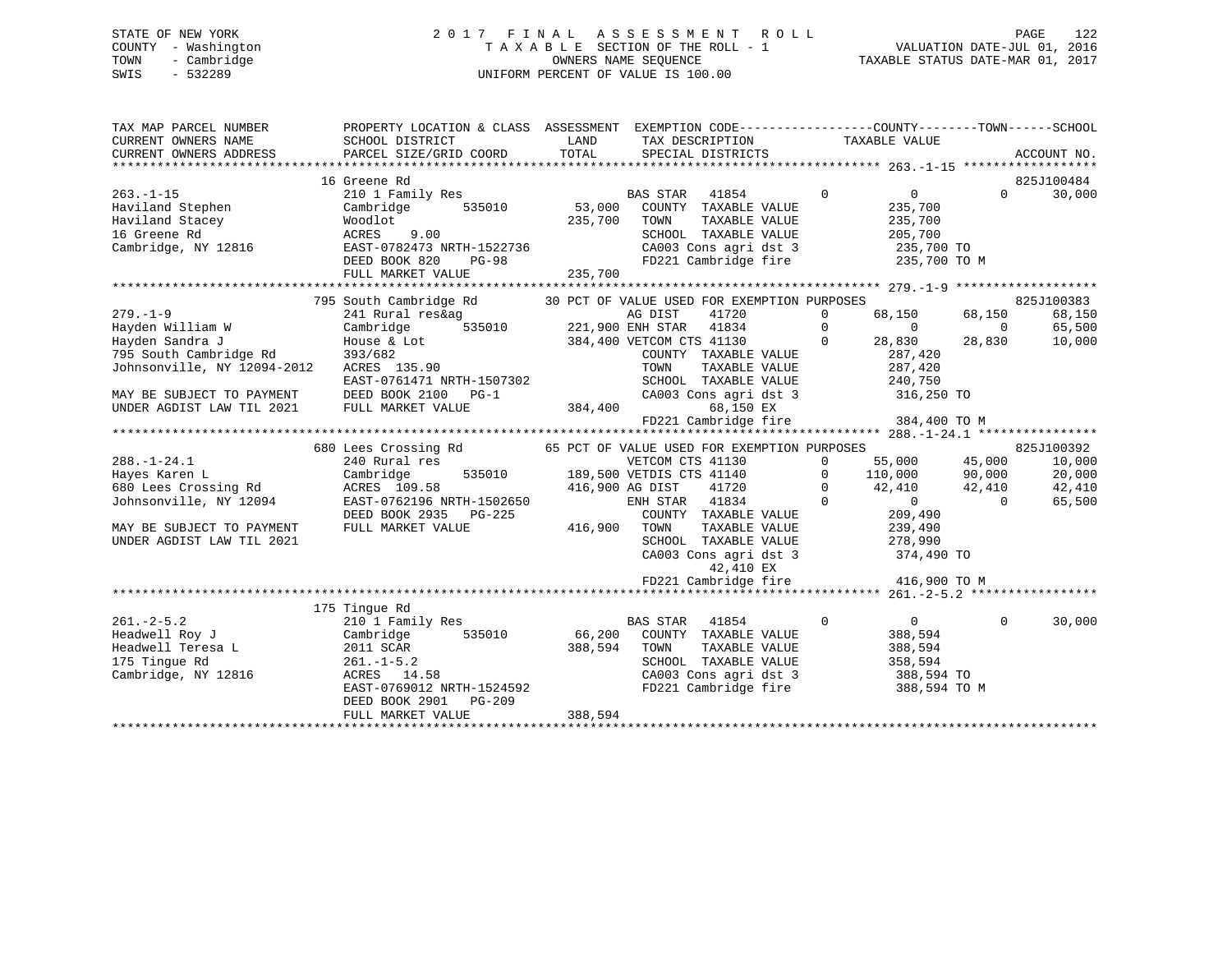# STATE OF NEW YORK 2 0 1 7 F I N A L A S S E S S M E N T R O L L PAGE 123 COUNTY - Washington T A X A B L E SECTION OF THE ROLL - 1 VALUATION DATE-JUL 01, 2016 TOWN - Cambridge OWNERS NAME SEQUENCE TAXABLE STATUS DATE-MAR 01, 2017 SWIS - 532289 UNIFORM PERCENT OF VALUE IS 100.00

| TAX MAP PARCEL NUMBER<br>CURRENT OWNERS NAME<br>CURRENT OWNERS ADDRESS | PROPERTY LOCATION & CLASS ASSESSMENT<br>SCHOOL DISTRICT<br>PARCEL SIZE/GRID COORD | LAND<br>TOTAL    | EXEMPTION CODE-----------------COUNTY-------TOWN------SCHOOL<br>TAX DESCRIPTION<br>SPECIAL DISTRICTS | TAXABLE VALUE                                     | ACCOUNT NO.        |
|------------------------------------------------------------------------|-----------------------------------------------------------------------------------|------------------|------------------------------------------------------------------------------------------------------|---------------------------------------------------|--------------------|
|                                                                        |                                                                                   |                  |                                                                                                      |                                                   | *****              |
|                                                                        | 1371 Vly Summit Rd                                                                |                  |                                                                                                      |                                                   | 825J100442         |
| $262. -1 - 1$<br>Heaney James P<br>1371 Vly Summit Rd                  | 210 1 Family Res<br>535010<br>Cambridge<br>H & L                                  | 51,000<br>93,000 | <b>BAS STAR</b><br>41854<br>COUNTY TAXABLE VALUE<br>TOWN<br>TAXABLE VALUE                            | $\mathbf 0$<br>$\overline{0}$<br>93,000<br>93,000 | 30,000<br>$\Omega$ |
| Greenwich, NY 12834                                                    | ACRES<br>8.50<br>EAST-0768682 NRTH-1528647<br>DEED BOOK 932<br>PG-168             |                  | SCHOOL TAXABLE VALUE<br>FD221 Cambridge fire                                                         | 63,000<br>93,000 TO M                             |                    |
|                                                                        | FULL MARKET VALUE                                                                 | 93,000           |                                                                                                      |                                                   |                    |
|                                                                        |                                                                                   |                  |                                                                                                      |                                                   |                    |
|                                                                        | 23 Heinrich Way                                                                   |                  |                                                                                                      |                                                   | 825J100204         |
| $263. - 1 - 20$<br>Heinrich George F                                   | 242 Rurl res&rec<br>Cambridge<br>535010                                           | 197,400          | COUNTY TAXABLE VALUE<br>TOWN<br>TAXABLE VALUE                                                        | 412,600<br>412,600                                |                    |
| 19 East 83rd St Apt 1B                                                 | ACRES 116.30                                                                      | 412,600          | SCHOOL TAXABLE VALUE                                                                                 | 412,600                                           |                    |
| New York, NY 10028                                                     | EAST-0781057 NRTH-1523205                                                         |                  | CA003 Cons agri dst 3                                                                                | 412,600 TO                                        |                    |
|                                                                        | DEED BOOK 2624<br>PG-183                                                          |                  | FD221 Cambridge fire                                                                                 | 412,600 TO M                                      |                    |
|                                                                        | FULL MARKET VALUE                                                                 | 412,600          |                                                                                                      |                                                   |                    |
|                                                                        |                                                                                   |                  |                                                                                                      |                                                   |                    |
|                                                                        | 97 County Route 74                                                                |                  |                                                                                                      |                                                   | 825J100386         |
| $288. - 1 - 23$                                                        | 241 Rural res&ag                                                                  |                  | AG DIST<br>41720                                                                                     | 77,414<br>0                                       | 77,414<br>77,414   |
| Hepp Edward P                                                          | 535010<br>Cambridge                                                               |                  | 41834<br>177,400 ENH STAR                                                                            | $\overline{0}$<br>$\Omega$                        | $\Omega$<br>65,500 |
| Hepp Patricia                                                          | ACRES 100.30                                                                      | 459,700          | COUNTY TAXABLE VALUE                                                                                 | 382,286                                           |                    |
| 97 County Route 74                                                     | EAST-0762293 NRTH-1501315                                                         |                  | TAXABLE VALUE<br>TOWN                                                                                | 382,286                                           |                    |
| Buskirk, NY 12028                                                      | DEED BOOK 416<br>PG-1024                                                          |                  | SCHOOL TAXABLE VALUE                                                                                 | 316,786                                           |                    |
| MAY BE SUBJECT TO PAYMENT                                              | FULL MARKET VALUE                                                                 | 459,700          | CA003 Cons agri dst 3<br>77,414 EX                                                                   | 382,286 TO                                        |                    |
| UNDER AGDIST LAW TIL 2021                                              |                                                                                   |                  | FD221 Cambridge fire                                                                                 | 459,700 TO M                                      |                    |
|                                                                        |                                                                                   |                  |                                                                                                      |                                                   |                    |
|                                                                        | County Route 60                                                                   |                  |                                                                                                      |                                                   | 825J100359         |
| $262. -1 - 18.1$                                                       | 105 Vac farmland                                                                  |                  | AG DIST<br>41720                                                                                     | 79,426<br>0                                       | 79,426<br>79,426   |
| Herbig Edward                                                          | 535010<br>Cambridge                                                               | 164,500          | COUNTY TAXABLE VALUE                                                                                 | 85,074                                            |                    |
| Guidon Martin                                                          | ACRES 99.59                                                                       | 164,500          | TOWN<br>TAXABLE VALUE                                                                                | 85,074                                            |                    |
| 58 Hart Hill Ln                                                        | EAST-0772704 NRTH-1523905                                                         |                  | SCHOOL TAXABLE VALUE                                                                                 | 85,074                                            |                    |
| Shushan, NY 12873                                                      | DEED BOOK 3369 PG-247                                                             |                  | CA003 Cons agri dst 3                                                                                | 85,074 TO                                         |                    |
|                                                                        | FULL MARKET VALUE                                                                 | 164,500          | 79,426 EX                                                                                            |                                                   |                    |
| MAY BE SUBJECT TO PAYMENT                                              |                                                                                   |                  | FD221 Cambridge fire                                                                                 | 164,500 TO M                                      |                    |
| UNDER AGDIST LAW TIL 2021                                              |                                                                                   |                  |                                                                                                      |                                                   |                    |
|                                                                        | 350 County Route 74                                                               |                  |                                                                                                      |                                                   | 825J100235         |
| $279. - 2 - 31.3$                                                      | 312 Vac w/imprv                                                                   |                  | COUNTY TAXABLE VALUE                                                                                 | 11,800                                            |                    |
| Herrington Bryan                                                       | Cambridge<br>535010                                                               | 1,900            | TOWN<br>TAXABLE VALUE                                                                                | 11,800                                            |                    |
| Herrington William                                                     | Barn & Lot                                                                        | 11,800           | SCHOOL TAXABLE VALUE                                                                                 | 11,800                                            |                    |
| 768 Lees Crossing Rd                                                   | FRNT 164.00 DPTH 173.00                                                           |                  | CA003 Cons agri dst 3                                                                                | 11,800 TO                                         |                    |
| Johnsonville, NY 12094                                                 | EAST-0766475 NRTH-1507125                                                         |                  | FD221 Cambridge fire                                                                                 | 11,800 TO M                                       |                    |
|                                                                        | PG-324<br>DEED BOOK 3023                                                          |                  |                                                                                                      |                                                   |                    |
|                                                                        | FULL MARKET VALUE                                                                 | 11,800           |                                                                                                      |                                                   |                    |
| ********************                                                   |                                                                                   |                  |                                                                                                      |                                                   |                    |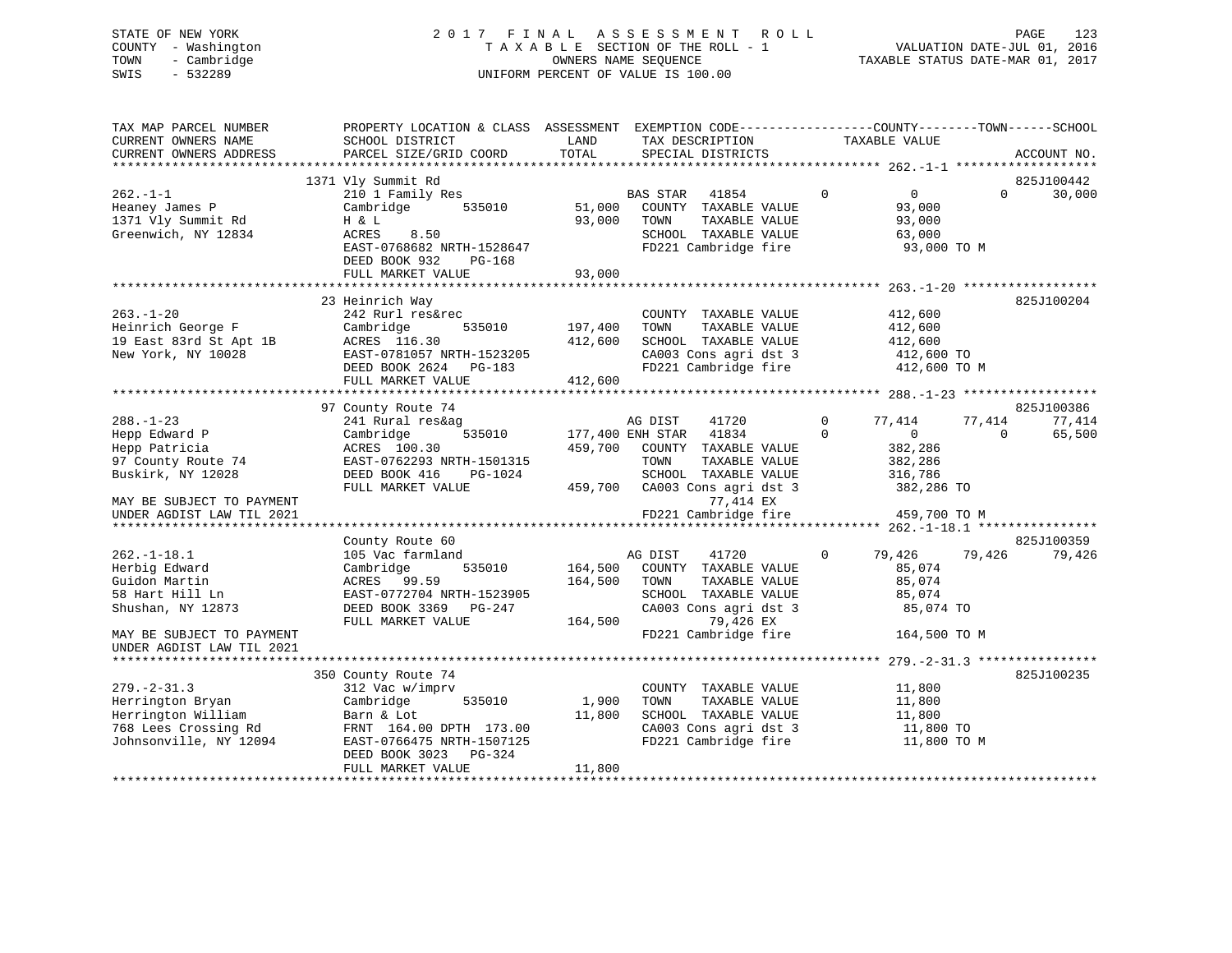# STATE OF NEW YORK 2 0 1 7 F I N A L A S S E S S M E N T R O L L PAGE 124 COUNTY - Washington T A X A B L E SECTION OF THE ROLL - 1 VALUATION DATE-JUL 01, 2016 TOWN - Cambridge OWNERS NAME SEQUENCE TAXABLE STATUS DATE-MAR 01, 2017 SWIS - 532289 UNIFORM PERCENT OF VALUE IS 100.00

| TAX MAP PARCEL NUMBER<br>CURRENT OWNERS NAME<br>CURRENT OWNERS ADDRESS                                                                                                                | PROPERTY LOCATION & CLASS ASSESSMENT<br>SCHOOL DISTRICT<br>PARCEL SIZE/GRID COORD                                                                                             | LAND<br>TOTAL                | EXEMPTION CODE-----------------COUNTY-------TOWN------SCHOOL<br>TAX DESCRIPTION<br>SPECIAL DISTRICTS                                                                                                             | TAXABLE VALUE                                                                                                                              | ACCOUNT NO.                                                |
|---------------------------------------------------------------------------------------------------------------------------------------------------------------------------------------|-------------------------------------------------------------------------------------------------------------------------------------------------------------------------------|------------------------------|------------------------------------------------------------------------------------------------------------------------------------------------------------------------------------------------------------------|--------------------------------------------------------------------------------------------------------------------------------------------|------------------------------------------------------------|
| *************************                                                                                                                                                             |                                                                                                                                                                               |                              |                                                                                                                                                                                                                  |                                                                                                                                            |                                                            |
| $270. - 1 - 24$<br>Herrington Donald J<br>Herrington Debra A<br>475 Center Cambridge Rd<br>Cambridge, NY 12816                                                                        | 475 Center Cambridge Rd<br>210 1 Family Res<br>Cambridge<br>535010<br>4.41<br>ACRES<br>EAST-0765861 NRTH-1516684<br>DEED BOOK 752<br>PG-168<br>FULL MARKET VALUE              | 39,500<br>71,400<br>71,400   | COUNTY TAXABLE VALUE<br>TAXABLE VALUE<br>TOWN<br>SCHOOL TAXABLE VALUE<br>FD221 Cambridge fire                                                                                                                    | 71,400<br>71,400<br>71,400<br>71,400 TO M                                                                                                  | 825L100440                                                 |
|                                                                                                                                                                                       | 768 Lees Crossing Rd                                                                                                                                                          |                              | 70 PCT OF VALUE USED FOR EXEMPTION PURPOSES                                                                                                                                                                      |                                                                                                                                            |                                                            |
| $288. - 1 - 24.4$<br>Herrington Eleanor M -LE-<br>Herrington Bryan M<br>768 Lees Crossing Rd<br>Johnsonville, NY 12094-1815<br>MAY BE SUBJECT TO PAYMENT<br>UNDER AGDIST LAW TIL 2021 | 241 Rural res&ag<br>Cambridge<br>535010<br>Life Estate Eleanor Herri<br>1819/30<br>ACRES 35.00<br>EAST-0763284 NRTH-1502972<br>DEED BOOK 1819 PG-29<br>FULL MARKET VALUE      | 210,800                      | AG DIST<br>41720<br>95,800 AGED-ALL<br>41800<br>41834<br>210,800 ENH STAR<br>COUNTY TAXABLE VALUE<br>TOWN<br>TAXABLE VALUE<br>SCHOOL TAXABLE VALUE<br>CA003 Cons agri dst 3<br>40,737 EX<br>FD221 Cambridge fire | $\mathbf{0}$<br>40,737<br>73,780<br>$\mathbf{0}$<br>$\overline{0}$<br>$\Omega$<br>96,283<br>96,283<br>30,783<br>170,063 TO<br>210,800 TO M | 40,737<br>40,737<br>73,780<br>73,780<br>65,500<br>$\Omega$ |
|                                                                                                                                                                                       |                                                                                                                                                                               |                              |                                                                                                                                                                                                                  |                                                                                                                                            |                                                            |
| $270. - 1 - 15$<br>Herrington Howard<br>Herrington Susan<br>515 Center Cambridge Rd<br>Cambridge, NY 12816                                                                            | 515 Center Cambridge Rd<br>242 Rurl res&rec<br>Cambridge<br>535010<br>2011 SCAR<br>ACRES 14.66<br>EAST-0766671 NRTH-1517336<br>DEED BOOK 526<br>$PG-260$<br>FULL MARKET VALUE | 63,300<br>282,000<br>282,000 | BAS STAR<br>41854<br>COUNTY TAXABLE VALUE<br>TOWN<br>TAXABLE VALUE<br>SCHOOL TAXABLE VALUE<br>FD221 Cambridge fire                                                                                               | $\Omega$<br>$\overline{0}$<br>282,000<br>282,000<br>252,000<br>282,000 TO M                                                                | 825J100639<br>30,000<br>$\Omega$                           |
|                                                                                                                                                                                       | Darwin Rd                                                                                                                                                                     |                              |                                                                                                                                                                                                                  |                                                                                                                                            | 825J100216                                                 |
| $270. -1 - 13$<br>Herrington Howard P<br>Herrington Susan E<br>515 Center Cambridge Rd<br>Cambridge, NY 12816                                                                         | 322 Rural vac>10<br>535010<br>Cambridge<br>Vacant Lot<br>ACRES 11.20<br>EAST-0766042 NRTH-1517609                                                                             | 41,300<br>41,300             | COUNTY TAXABLE VALUE<br>TOWN<br>TAXABLE VALUE<br>SCHOOL TAXABLE VALUE<br>FD221 Cambridge fire                                                                                                                    | 41,300<br>41,300<br>41,300<br>41,300 TO M                                                                                                  |                                                            |
|                                                                                                                                                                                       | DEED BOOK 755<br>PG-123<br>FULL MARKET VALUE                                                                                                                                  | 41,300                       |                                                                                                                                                                                                                  |                                                                                                                                            |                                                            |
|                                                                                                                                                                                       | ********************************                                                                                                                                              |                              |                                                                                                                                                                                                                  |                                                                                                                                            |                                                            |
| $261. - 2 - 15$<br>Herrington Lillian<br>1140 Vly Summit Rd<br>Greenwich, NY 12834                                                                                                    | 1140 Vly Summit Rd<br>210 1 Family Res<br>Cambridge<br>535010<br>$261. - 1 - 15$<br>ACRES<br>9.10<br>EAST-0764811 NRTH-1525385<br>DEED BOOK 782<br>PG-160                     | 53,400<br>216,900            | COUNTY TAXABLE VALUE<br>TOWN<br>TAXABLE VALUE<br>SCHOOL TAXABLE VALUE<br>FD221 Cambridge fire                                                                                                                    | 216,900<br>216,900<br>216,900<br>216,900 TO M                                                                                              | 825J100634                                                 |
|                                                                                                                                                                                       | FULL MARKET VALUE                                                                                                                                                             | 216,900                      |                                                                                                                                                                                                                  |                                                                                                                                            |                                                            |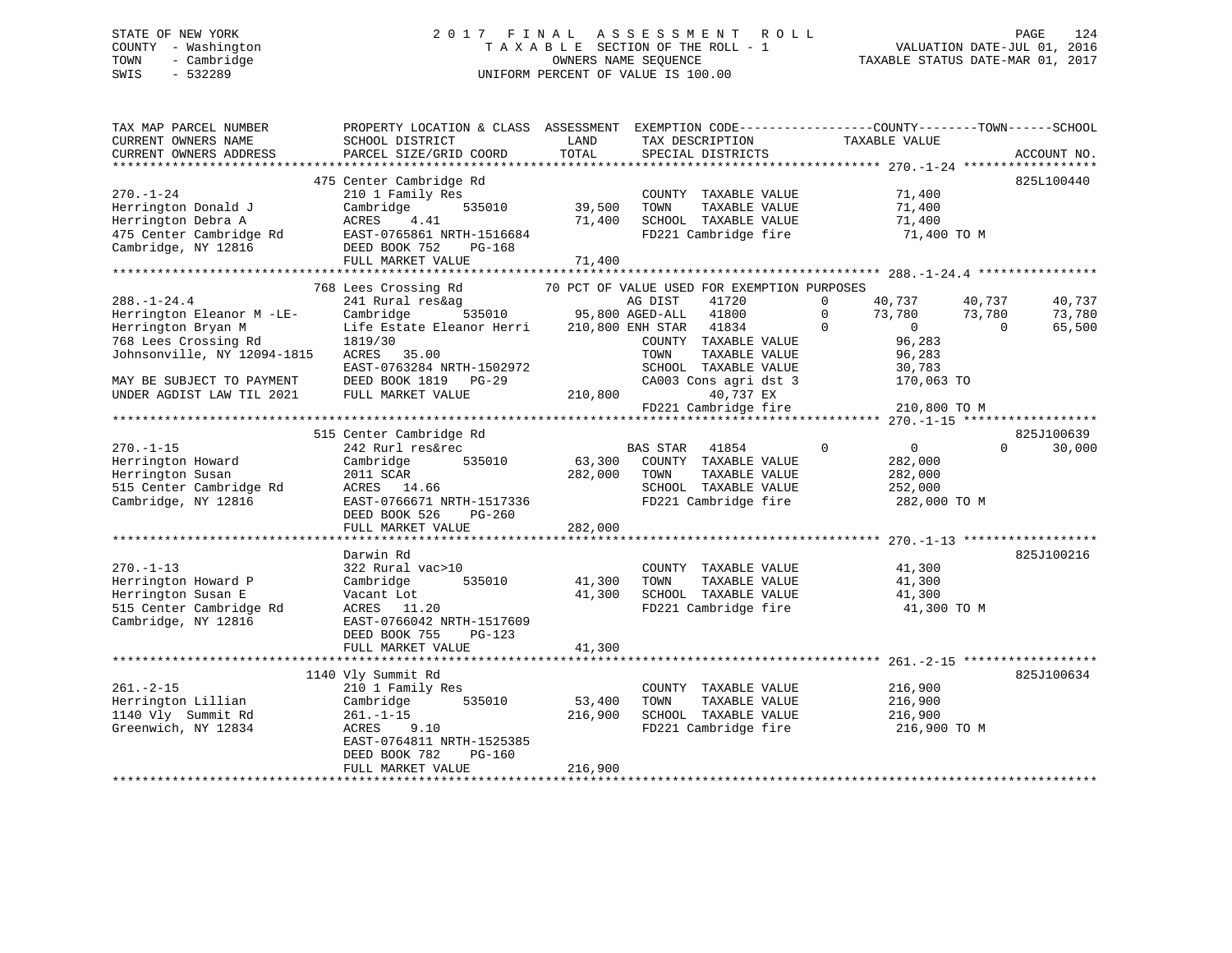# STATE OF NEW YORK 2 0 1 7 F I N A L A S S E S S M E N T R O L L PAGE 125 COUNTY - Washington T A X A B L E SECTION OF THE ROLL - 1 VALUATION DATE-JUL 01, 2016 TOWN - Cambridge OWNERS NAME SEQUENCE TAXABLE STATUS DATE-MAR 01, 2017 SWIS - 532289 UNIFORM PERCENT OF VALUE IS 100.00

| TAX MAP PARCEL NUMBER<br>CURRENT OWNERS NAME<br>CURRENT OWNERS ADDRESS<br>*************************             | PROPERTY LOCATION & CLASS ASSESSMENT<br>SCHOOL DISTRICT<br>PARCEL SIZE/GRID COORD                                                                                           | LAND<br>TOTAL                         | EXEMPTION CODE-----------------COUNTY-------TOWN------SCHOOL<br>TAX DESCRIPTION<br>SPECIAL DISTRICTS                       | TAXABLE VALUE                                                                                   | ACCOUNT NO.                                         |
|-----------------------------------------------------------------------------------------------------------------|-----------------------------------------------------------------------------------------------------------------------------------------------------------------------------|---------------------------------------|----------------------------------------------------------------------------------------------------------------------------|-------------------------------------------------------------------------------------------------|-----------------------------------------------------|
| $288. - 1 - 24.3$<br>Herrington Tyler<br>Herrington Nicole A<br>137 County Route 74<br>Johnsonville, NY 12094   | 137 County Route 74<br>210 1 Family Res<br>Cambridge<br>535010<br>H & L<br>ACRES<br>3.20<br>EAST-0764188 NRTH-1502155<br>DEED BOOK 3324 PG-153<br>FULL MARKET VALUE         | 38,000<br>82,000<br>82,000            | COUNTY TAXABLE VALUE<br>TOWN<br>TAXABLE VALUE<br>SCHOOL TAXABLE VALUE<br>CA003 Cons agri dst 3<br>FD221 Cambridge fire     | 82,000<br>82,000<br>82,000<br>82,000 TO<br>82,000 TO M                                          | 825J102008                                          |
| $262. -2 - 12.4$<br>Herrington William F<br>English Patricia<br>768 Lee's Crossing Rd<br>Johnsonville, NY 12094 | English Rd<br>314 Rural vac<10<br>535010<br>Cambridge<br>Lot 3<br>ACRES<br>4.70<br>EAST-0776547 NRTH-1526348<br>DEED BOOK 3436 PG-277<br>FULL MARKET VALUE                  | 18,000<br>18,000<br>18,000            | COUNTY TAXABLE VALUE<br>TOWN<br>TAXABLE VALUE<br>SCHOOL TAXABLE VALUE<br>CA003 Cons agri dst 3<br>FD221 Cambridge fire     | 18,000<br>18,000<br>18,000<br>18,000 TO<br>18,000 TO M                                          |                                                     |
| $262. - 1 - 10$<br>Hersey Jacqualyne A LE<br>Hersey Christopher J<br>418 County Route 60<br>Cambridge, NY 12816 | 418 County Route 60<br>242 Rurl res&rec<br>535010<br>Cambridge<br>H&l<br>ACRES 10.26<br>EAST-0773807 NRTH-1527557<br>DEED BOOK 1918 PG-156<br>FULL MARKET VALUE             | 65,400 ENH STAR<br>181,400<br>181,400 | VETWAR CTS 41120<br>41834<br>COUNTY TAXABLE VALUE<br>TOWN<br>TAXABLE VALUE<br>SCHOOL TAXABLE VALUE<br>FD221 Cambridge fire | 27,210<br>$\Omega$<br>$\Omega$<br>$\mathbf{0}$<br>154,190<br>154,400<br>109,900<br>181,400 TO M | 825J100395<br>6,000<br>27,000<br>$\Omega$<br>65,500 |
| $255.14 - 3 - 19$<br>Hewitt Benjamin J<br>Hewitt Alissa A<br>79 State Route 372<br>Cambridge, NY 12816          | 79 State Route 372<br>283 Res w/Comuse<br>535010<br>Cambridge<br>H & L<br>ACRES<br>0.50<br>EAST-0786100 NRTH-1532312<br>DEED BOOK 3298<br>$PG-11$                           | 26,700<br>180,000                     | <b>BAS STAR</b><br>41854<br>COUNTY TAXABLE VALUE<br>TOWN<br>TAXABLE VALUE<br>SCHOOL TAXABLE VALUE<br>FD221 Cambridge fire  | $\mathbf{0}$<br>$\overline{0}$<br>180,000<br>180,000<br>150,000<br>180,000 TO M                 | 825J100194<br>$\Omega$<br>30,000                    |
| $246. - 1 - 32.2$<br>Hewlett Patrick B<br>Hewlett Elizabeth A<br>399 Petteys Rd<br>Greenwich, NY 12834          | FULL MARKET VALUE<br>399 Petteys Rd<br>242 Rurl res&rec<br>Greenwich<br>533401<br>H & L<br>Lot 1<br>ACRES<br>11.13<br>EAST-0770693 NRTH-1543957<br>DEED BOOK 3034<br>PG-142 | 180,000<br>60,300<br>222,500          | COUNTY TAXABLE VALUE<br>TAXABLE VALUE<br>TOWN<br>SCHOOL TAXABLE VALUE<br>CA003 Cons agri dst 3<br>FD221 Cambridge fire     | 222,500<br>222,500<br>222,500<br>222,500 TO<br>222,500 TO M                                     | 825J102011                                          |
|                                                                                                                 | FULL MARKET VALUE                                                                                                                                                           | 222,500                               |                                                                                                                            |                                                                                                 |                                                     |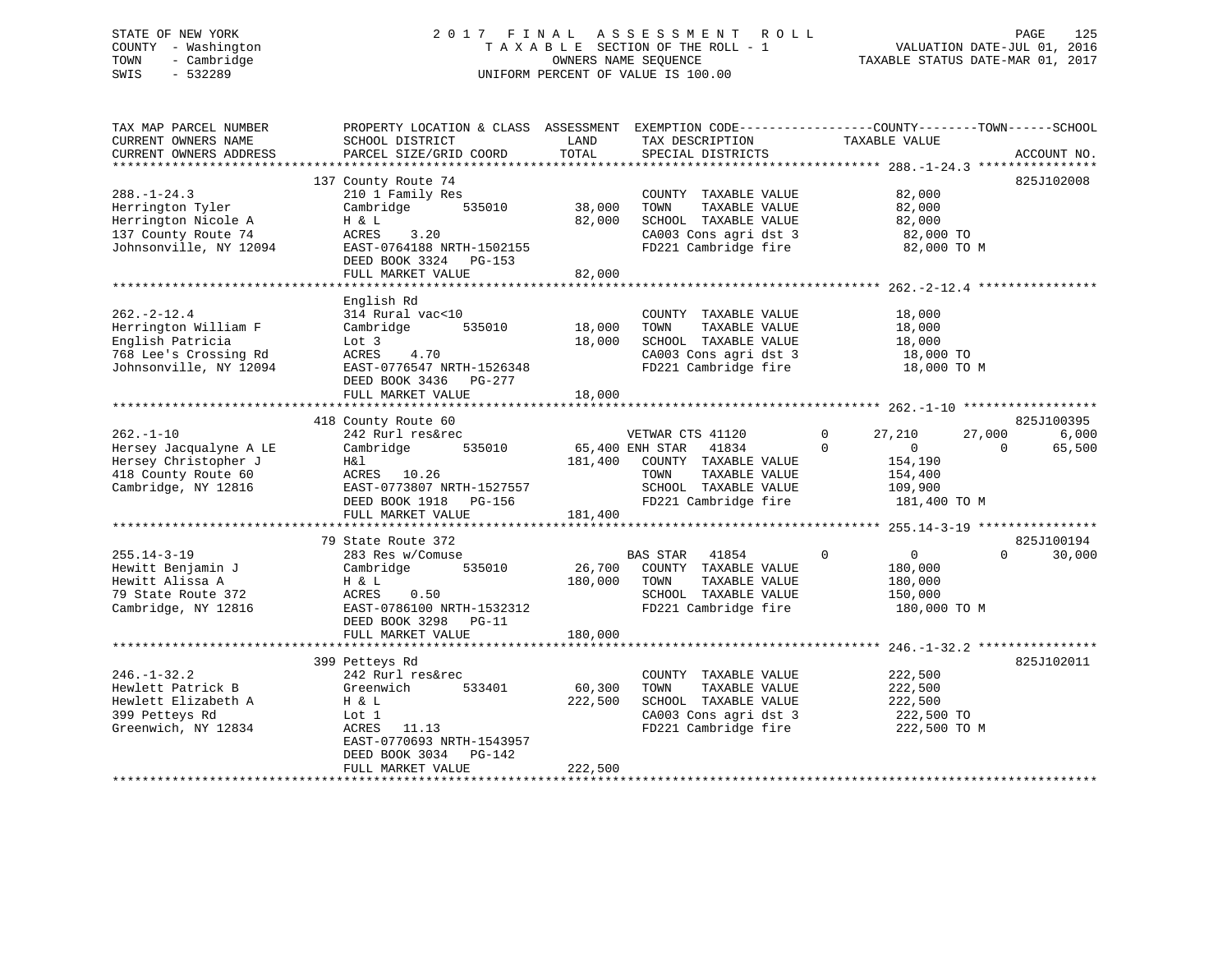# STATE OF NEW YORK 2 0 1 7 F I N A L A S S E S S M E N T R O L L PAGE 126 COUNTY - Washington T A X A B L E SECTION OF THE ROLL - 1 VALUATION DATE-JUL 01, 2016 TOWN - Cambridge OWNERS NAME SEQUENCE TAXABLE STATUS DATE-MAR 01, 2017 SWIS - 532289 UNIFORM PERCENT OF VALUE IS 100.00

| TAX MAP PARCEL NUMBER<br>CURRENT OWNERS NAME<br>CURRENT OWNERS ADDRESS                                                                                                                                        | PROPERTY LOCATION & CLASS ASSESSMENT<br>SCHOOL DISTRICT<br>PARCEL SIZE/GRID COORD                                                                                                                                                                                            | LAND<br>TOTAL                            | EXEMPTION CODE-----------------COUNTY-------TOWN------SCHOOL<br>TAX DESCRIPTION<br>SPECIAL DISTRICTS                                                                                                                                            | TAXABLE VALUE                                                                                                                                           | ACCOUNT NO.                                                          |
|---------------------------------------------------------------------------------------------------------------------------------------------------------------------------------------------------------------|------------------------------------------------------------------------------------------------------------------------------------------------------------------------------------------------------------------------------------------------------------------------------|------------------------------------------|-------------------------------------------------------------------------------------------------------------------------------------------------------------------------------------------------------------------------------------------------|---------------------------------------------------------------------------------------------------------------------------------------------------------|----------------------------------------------------------------------|
| $270. - 1 - 35.2$<br>Hinton Audrey Hall<br>1858 Meeting House Rd<br>Cambridge, NY 12816                                                                                                                       | Brownell Rd/w Off-Town Li<br>321 Abandoned ag<br>535010<br>Cambridge<br>Wood Lot<br>ACRES<br>5.00<br>EAST-0762478 NRTH-1520882<br>DEED BOOK 652<br>PG-102                                                                                                                    | 3,500<br>3,500                           | COUNTY TAXABLE VALUE<br>TOWN<br>TAXABLE VALUE<br>SCHOOL TAXABLE VALUE<br>CA003 Cons agri dst 3<br>FD221 Cambridge fire                                                                                                                          | 3,500<br>3,500<br>3,500<br>3,500 TO<br>3,500 TO M                                                                                                       | 825J100854                                                           |
|                                                                                                                                                                                                               | FULL MARKET VALUE                                                                                                                                                                                                                                                            | 3,500                                    |                                                                                                                                                                                                                                                 |                                                                                                                                                         |                                                                      |
| $246. - 1 - 20.1$<br>Hoffmeister James<br>369 State Route 372<br>Cambridge, NY 12816                                                                                                                          | 369 State Route 372<br>210 1 Family Res<br>535010<br>Cambridge<br>2.77<br>ACRES<br>EAST-0782074 NRTH-1537741<br>DEED BOOK 1770<br>PG-190<br>FULL MARKET VALUE                                                                                                                | 31,700 ENH STAR<br>120,900               | AGED-ALL 41800<br>41834<br>COUNTY TAXABLE VALUE<br>TOWN<br>TAXABLE VALUE<br>SCHOOL TAXABLE VALUE<br>120,900 CA005 Cons agri dst 5                                                                                                               | $\Omega$<br>60,450<br>$\Omega$<br>$\overline{0}$<br>60,450<br>60,450<br>$\Omega$<br>120,900 TO                                                          | 825J100968<br>60,450<br>60,450<br>60,450<br>$\Omega$                 |
|                                                                                                                                                                                                               |                                                                                                                                                                                                                                                                              |                                          | FD221 Cambridge fire                                                                                                                                                                                                                            | 120,900 TO M                                                                                                                                            |                                                                      |
| $271. - 2 - 1$<br>Holcomb Roger<br>Vogel-Holcomb Karel<br>5 Rogers Lane Ext<br>Cambridge, NY 12816<br>$288. - 1 - 30$<br>Holtkamp Hein<br>Holtkamp Elisabeth<br>905 West End Ave Apt 63<br>New York, NY 10025 | 5 Rogers Lane Ext<br>210 1 Family Res<br>535010<br>Cambridge<br>H & L<br>ACRES<br>0.79<br>EAST-0771939 NRTH-1518353<br>DEED BOOK 911<br>PG-168<br>FULL MARKET VALUE<br>50 Mead Rd<br>250 Estate<br>Hoosic Valley 384201<br>Farm<br>ACRES 175.30<br>EAST-0756974 NRTH-1500480 | 114,300<br>114,300<br>303,600<br>722,600 | BAS STAR<br>41854<br>25,600 COUNTY TAXABLE VALUE<br>TAXABLE VALUE<br>TOWN<br>SCHOOL TAXABLE VALUE<br>FD221 Cambridge fire<br>AG DIST<br>41720<br>COUNTY TAXABLE VALUE<br>TAXABLE VALUE<br>TOWN<br>SCHOOL TAXABLE VALUE<br>CA003 Cons agri dst 3 | $\mathbf 0$<br>$\overline{0}$<br>114,300<br>114,300<br>84,300<br>114,300 TO M<br>109,648<br>$\mathbf{0}$<br>612,952<br>612,952<br>612,952<br>612,952 TO | 825J100551<br>30,000<br>$\Omega$<br>825J100499<br>109,648<br>109,648 |
| MAY BE SUBJECT TO PAYMENT<br>UNDER AGDIST LAW TIL 2021                                                                                                                                                        | DEED BOOK 889<br>PG-42<br>FULL MARKET VALUE                                                                                                                                                                                                                                  |                                          | 109,648 EX<br>722,600 FD221 Cambridge fire                                                                                                                                                                                                      | 722,600 TO M                                                                                                                                            |                                                                      |
| $288. - 1 - 31$<br>Holtkamp Hein<br>Holtkamp Elisabeth<br>905 West End Ave Apt 63<br>New York, NY 10025<br>MAY BE SUBJECT TO PAYMENT<br>UNDER AGDIST LAW TIL 2021                                             | 33 Mead Rd<br>312 Vac w/imprv<br>Hoosic Valley 384201<br>ACRES 111.89<br>EAST-0758926 NRTH-1500047<br>DEED BOOK 889<br>$PG-42$<br>FULL MARKET VALUE                                                                                                                          | 178,000<br>180,000<br>180,000            | AG DIST<br>41720<br>COUNTY TAXABLE VALUE<br>TOWN<br>TAXABLE VALUE<br>SCHOOL TAXABLE VALUE<br>CA003 Cons agri dst 3<br>114,879 EX<br>FD221 Cambridge fire                                                                                        | $\mathbf{0}$<br>114,879<br>65,121<br>65,121<br>65,121<br>65,121 TO<br>180,000 TO M                                                                      | 825J100500<br>114,879<br>114,879                                     |
|                                                                                                                                                                                                               |                                                                                                                                                                                                                                                                              |                                          |                                                                                                                                                                                                                                                 |                                                                                                                                                         |                                                                      |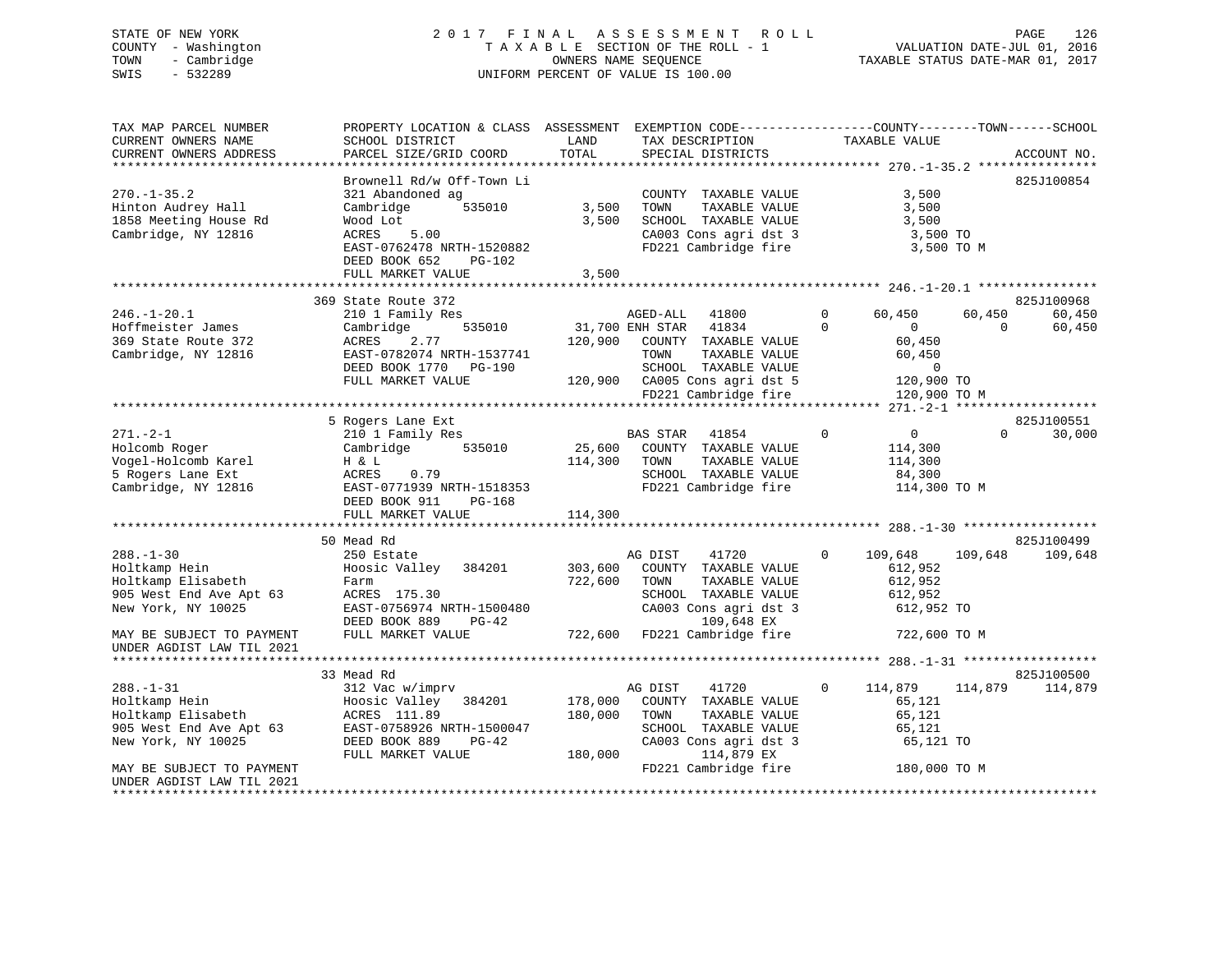# STATE OF NEW YORK 2 0 1 7 F I N A L A S S E S S M E N T R O L L PAGE 127 COUNTY - Washington T A X A B L E SECTION OF THE ROLL - 1 VALUATION DATE-JUL 01, 2016 TOWN - Cambridge OWNERS NAME SEQUENCE TAXABLE STATUS DATE-MAR 01, 2017 SWIS - 532289 UNIFORM PERCENT OF VALUE IS 100.00

| TAX MAP PARCEL NUMBER<br>CURRENT OWNERS NAME<br>CURRENT OWNERS ADDRESS                                    | PROPERTY LOCATION & CLASS ASSESSMENT<br>SCHOOL DISTRICT<br>PARCEL SIZE/GRID COORD                                                                                       | LAND<br>TOTAL              | EXEMPTION CODE-----------------COUNTY-------TOWN------SCHOOL<br>TAX DESCRIPTION<br>SPECIAL DISTRICTS                                                  | TAXABLE VALUE                                                                                     | ACCOUNT NO.                                          |
|-----------------------------------------------------------------------------------------------------------|-------------------------------------------------------------------------------------------------------------------------------------------------------------------------|----------------------------|-------------------------------------------------------------------------------------------------------------------------------------------------------|---------------------------------------------------------------------------------------------------|------------------------------------------------------|
| **********************                                                                                    |                                                                                                                                                                         |                            |                                                                                                                                                       |                                                                                                   |                                                      |
| $272. - 2 - 6.1$<br>Hommel Jeffrey A<br>Hommel Lisa J<br>739 Turnpike Rd<br>Eagle Bridge, NY 12057        | 739 Turnpike Rd<br>240 Rural res<br>Cambridge<br>535010<br>ACRES 12.72<br>EAST-0788988 NRTH-1519069<br>DEED BOOK 706<br>PG-85<br>FULL MARKET VALUE                      | 251,700                    | AGRI-D IND 41730<br>65,400 BAS STAR<br>41854<br>COUNTY TAXABLE VALUE<br>TOWN<br>TAXABLE VALUE<br>SCHOOL TAXABLE VALUE<br>251,700 FD221 Cambridge fire | $\Omega$<br>24,470<br>$\Omega$<br>$\overline{0}$<br>227,230<br>227,230<br>197,230<br>251,700 TO M | 24,470<br>24,470<br>30,000<br>$\Omega$               |
| MAY BE SUBJECT TO PAYMENT<br>UNDER AGDIST LAW TIL 2024                                                    |                                                                                                                                                                         |                            |                                                                                                                                                       |                                                                                                   |                                                      |
| ******************                                                                                        |                                                                                                                                                                         |                            |                                                                                                                                                       |                                                                                                   |                                                      |
| $272. - 2 - 6$<br>Hommel John H<br>721 Turnpike Rd<br>Eagle Bridge, NY 12057<br>MAY BE SUBJECT TO PAYMENT | 721 Turnpike Rd<br>210 1 Family Res<br>Cambridge<br>535010<br>House & Lot<br>ACRES<br>4.67<br>EAST-0789379 NRTH-1518520<br>DEED BOOK 1907 PG-193                        | 179,000                    | AGRI-D IND 41730<br>42,400 BAS STAR<br>41854<br>COUNTY TAXABLE VALUE<br>TOWN<br>TAXABLE VALUE<br>SCHOOL TAXABLE VALUE<br>FD221 Cambridge fire         | 0<br>11,503<br>$\Omega$<br>$\overline{0}$<br>167,497<br>167,497<br>137,497<br>179,000 TO M        | 825J100400<br>11,503<br>11,503<br>$\Omega$<br>30,000 |
| UNDER AGDIST LAW TIL 2024                                                                                 | FULL MARKET VALUE                                                                                                                                                       | 179,000                    |                                                                                                                                                       |                                                                                                   |                                                      |
|                                                                                                           |                                                                                                                                                                         |                            |                                                                                                                                                       |                                                                                                   |                                                      |
| $272 - 2 - 6.2$<br>Hommel John H                                                                          | Turnpike Rd<br>322 Rural vac>10<br>Cambridge<br>535010                                                                                                                  | 47,200                     | AGRI-D IND 41730<br>COUNTY TAXABLE VALUE                                                                                                              | $\Omega$<br>18,853<br>28,347                                                                      | 18,853<br>18,853                                     |
| 721 Turnpike Rd<br>Eagle Bridge, NY 12057<br>MAY BE SUBJECT TO PAYMENT                                    | Land<br>ACRES 10.09<br>EAST-0788878 NRTH-1518449<br>DEED BOOK 690<br>PG-213                                                                                             | 47,200                     | TOWN<br>TAXABLE VALUE<br>SCHOOL TAXABLE VALUE<br>FD221 Cambridge fire                                                                                 | 28,347<br>28,347<br>47,200 TO M                                                                   |                                                      |
| UNDER AGDIST LAW TIL 2024                                                                                 | FULL MARKET VALUE                                                                                                                                                       | 47,200                     |                                                                                                                                                       |                                                                                                   |                                                      |
|                                                                                                           |                                                                                                                                                                         |                            |                                                                                                                                                       |                                                                                                   |                                                      |
|                                                                                                           | 8 Dr Brown Ln                                                                                                                                                           |                            |                                                                                                                                                       |                                                                                                   | 825J102031                                           |
| $255. - 1 - 20.1$<br>Honyoust David<br>8 Dr Brown Ln<br>Cambridge, NY 12816                               | 210 1 Family Res<br>Cambridge<br>535010<br>H & L<br>Lot 1<br>FRNT 470.00 DPTH<br>ACRES<br>4.10<br>EAST-0783687 NRTH-1535217<br>DEED BOOK 826<br>PG-268                  | 38,500<br>240,000          | BAS STAR 41854<br>COUNTY TAXABLE VALUE<br>TAXABLE VALUE<br>TOWN<br>SCHOOL TAXABLE VALUE<br>CA005 Cons agri dst 5<br>FD221 Cambridge fire              | 0<br>$\overline{0}$<br>240,000<br>240,000<br>210,000<br>240,000 TO<br>240,000 TO M                | 30,000<br>$\Omega$                                   |
|                                                                                                           | FULL MARKET VALUE                                                                                                                                                       | 240,000                    |                                                                                                                                                       |                                                                                                   |                                                      |
|                                                                                                           | State Route 372                                                                                                                                                         |                            |                                                                                                                                                       |                                                                                                   |                                                      |
| $255. - 1 - 20.9$<br>Honyoust David W<br>8 Dr Brown Ln<br>Cambridge, NY 12816                             | 314 Rural vac<10<br>Cambridge<br>535010<br>$1$ ot $2$<br>FRNT 422.63 DPTH<br>4.79<br>ACRES<br>EAST-0783660 NRTH-1535620<br>DEED BOOK 826<br>PG-268<br>FULL MARKET VALUE | 28,000<br>28,000<br>28,000 | COUNTY TAXABLE VALUE<br>TOWN<br>TAXABLE VALUE<br>SCHOOL TAXABLE VALUE<br>CA005 Cons agri dst 5<br>FD221 Cambridge fire                                | 28,000<br>28,000<br>28,000<br>28,000 TO<br>28,000 TO M                                            |                                                      |
|                                                                                                           |                                                                                                                                                                         |                            |                                                                                                                                                       |                                                                                                   |                                                      |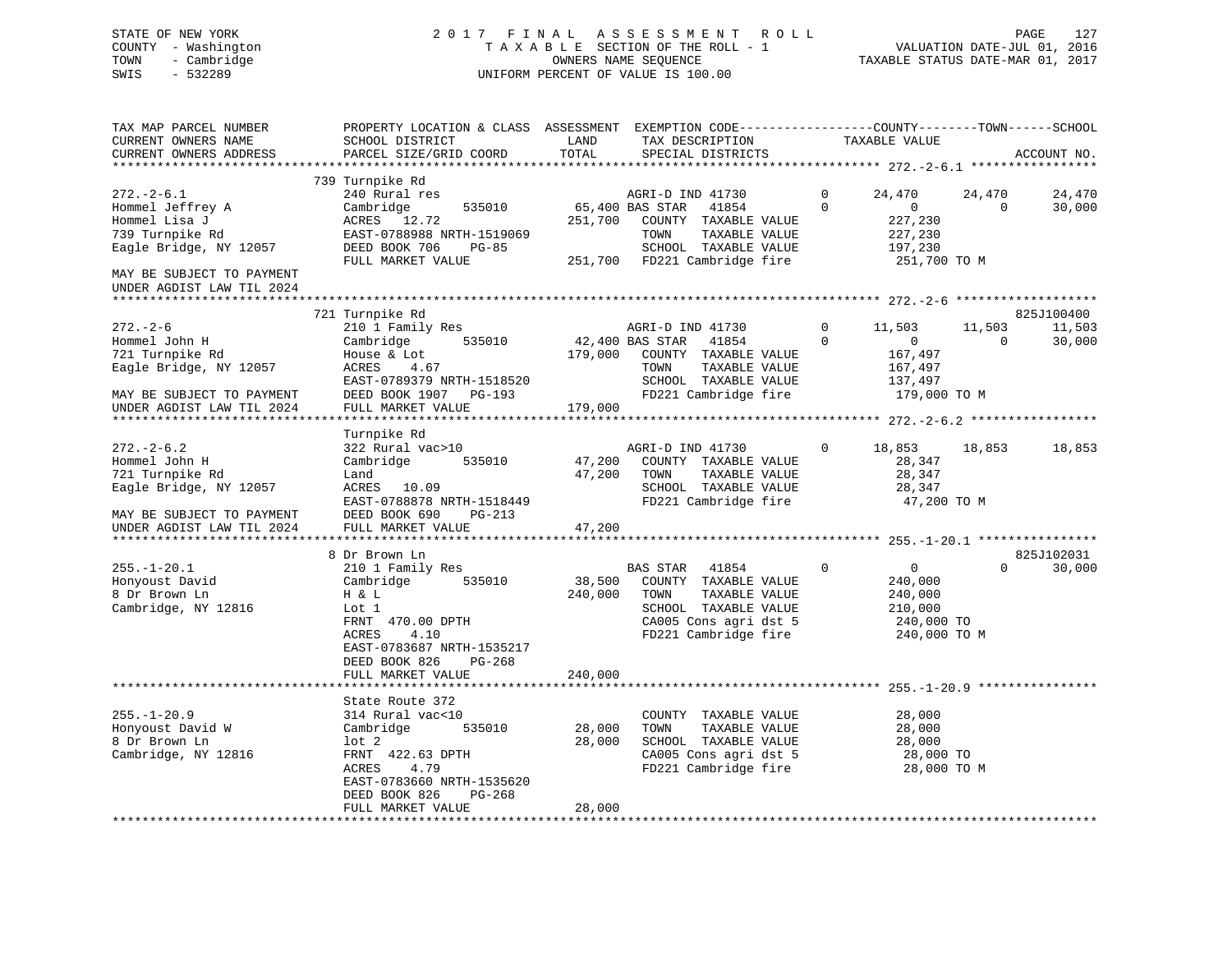# STATE OF NEW YORK 2 0 1 7 F I N A L A S S E S S M E N T R O L L PAGE 128 COUNTY - Washington T A X A B L E SECTION OF THE ROLL - 1 VALUATION DATE-JUL 01, 2016 TOWN - Cambridge OWNERS NAME SEQUENCE TAXABLE STATUS DATE-MAR 01, 2017 SWIS - 532289 UNIFORM PERCENT OF VALUE IS 100.00

| TAX MAP PARCEL NUMBER<br>CURRENT OWNERS NAME<br>CURRENT OWNERS ADDRESS                                                                                                                   | PROPERTY LOCATION & CLASS ASSESSMENT EXEMPTION CODE---------------COUNTY-------TOWN-----SCHOOL<br>SCHOOL DISTRICT<br>PARCEL SIZE/GRID COORD                                                                                                                                                           | LAND<br>TOTAL                                  | TAX DESCRIPTION<br>SPECIAL DISTRICTS                                                                                                                                                                                                                                                              |                          | TAXABLE VALUE                                                                                                                                 |                        | ACCOUNT NO.                     |
|------------------------------------------------------------------------------------------------------------------------------------------------------------------------------------------|-------------------------------------------------------------------------------------------------------------------------------------------------------------------------------------------------------------------------------------------------------------------------------------------------------|------------------------------------------------|---------------------------------------------------------------------------------------------------------------------------------------------------------------------------------------------------------------------------------------------------------------------------------------------------|--------------------------|-----------------------------------------------------------------------------------------------------------------------------------------------|------------------------|---------------------------------|
|                                                                                                                                                                                          | 475 County Route 59                                                                                                                                                                                                                                                                                   |                                                |                                                                                                                                                                                                                                                                                                   |                          |                                                                                                                                               |                        | 825J100348                      |
| $279. - 2 - 9$<br>Honyoust Delshay<br>475 County Route 59<br>Buskirk, NY 12028                                                                                                           | 210 1 Family Res<br>535010<br>Cambridge<br>H & L<br><b>ACRES</b><br>4.55<br>EAST-0769997 NRTH-1509209<br>DEED BOOK 3267 PG-221<br>FULL MARKET VALUE                                                                                                                                                   | 43,800<br>197,600<br>197,600                   | BAS STAR<br>41854<br>COUNTY TAXABLE VALUE<br>TOWN<br>TAXABLE VALUE<br>SCHOOL TAXABLE VALUE<br>CA003 Cons agri dst 3<br>FD221 Cambridge fire                                                                                                                                                       | $\overline{0}$           | $\overline{0}$<br>197,600<br>197,600<br>167,600<br>197,600 TO<br>197,600 TO M                                                                 | $\Omega$               | 30,000                          |
|                                                                                                                                                                                          |                                                                                                                                                                                                                                                                                                       |                                                |                                                                                                                                                                                                                                                                                                   |                          |                                                                                                                                               |                        |                                 |
| $246. - 1 - 35.1$<br>Hood Elizabeth M Trustee<br>78 Petteys Rd<br>Greenwich, NY 12834                                                                                                    | 78 Petteys Rd<br>210 1 Family Res<br>533401<br>Greenwich<br>H & L<br>ACRES<br>1.57<br>EAST-0767850 NRTH-1537006<br>DEED BOOK 3370 PG-315<br>FULL MARKET VALUE                                                                                                                                         | 30,000<br>200,800<br>200,800                   | BAS STAR<br>41854<br>COUNTY TAXABLE VALUE<br>TOWN<br>TAXABLE VALUE<br>SCHOOL TAXABLE VALUE<br>CA003 Cons agri dst 3<br>FD221 Cambridge fire                                                                                                                                                       | $\Omega$                 | $\mathbf{0}$<br>200,800<br>200,800<br>170,800<br>200,800 TO<br>200,800 TO M                                                                   | $\Omega$               | 825J100969<br>30,000            |
|                                                                                                                                                                                          |                                                                                                                                                                                                                                                                                                       |                                                |                                                                                                                                                                                                                                                                                                   |                          |                                                                                                                                               |                        |                                 |
| $270. - 1 - 6. - 8801$<br>Horton Amber J<br>247 Brownell Rd<br>Cambridge, NY 12816<br>$270. - 1 - 4$<br>Horton Raymond Earl<br>Horton Donna Marie<br>53 Horton Rd<br>Cambridge, NY 12816 | 247 Brownell Rd<br>210 1 Family Res<br>Cambridge<br>535010<br>ACRES<br>0.20<br>FULL MARKET VALUE<br>926 County Route 74<br>270 Mfg housing<br>Cambridge<br>535010<br>Lot & Tra<br>FRNT 195.00 DPTH 222.00<br>0.96<br>ACRES<br>EAST-0764648 NRTH-1520756<br>DEED BOOK 3380 PG-176<br>FULL MARKET VALUE | 52,500<br>52,500<br>24,700<br>53,300<br>53,300 | AGED-ALL<br>41800<br>41834<br>15,000 ENH STAR<br>COUNTY TAXABLE VALUE<br>TOWN<br>TAXABLE VALUE<br>SCHOOL TAXABLE VALUE<br>CA003 Cons agri dst 3<br>FD221 Cambridge fire<br>COUNTY TAXABLE VALUE<br>TOWN<br>TAXABLE VALUE<br>SCHOOL TAXABLE VALUE<br>CA003 Cons agri dst 3<br>FD221 Cambridge fire | $\Omega$<br>$\Omega$     | 26,250<br>$\overline{0}$<br>26,250<br>26,250<br>$\circ$<br>52,500 TO<br>52,500 TO M<br>53,300<br>53,300<br>53,300<br>53,300 TO<br>53,300 TO M | 26,250<br>$\mathbf{0}$ | 26,250<br>26,250<br>825J100361  |
|                                                                                                                                                                                          |                                                                                                                                                                                                                                                                                                       |                                                |                                                                                                                                                                                                                                                                                                   |                          |                                                                                                                                               |                        |                                 |
| $270. - 1 - 6$<br>Horton Raymond Earl<br>53 Horton Rd<br>Cambridge, NY 12816<br>MAY BE SUBJECT TO PAYMENT<br>UNDER AGDIST LAW TIL 2021                                                   | 53 Horton Rd<br>112 Dairy farm<br>Cambridge<br>535010<br>multiple residences<br>573/174<br>ACRES 331.00<br>EAST-0766187 NRTH-1521191<br>DEED BOOK 453<br>PG-753                                                                                                                                       | 419,000 ENH STAR<br>955,000                    | AG DIST<br>41720<br>41834<br>COUNTY TAXABLE VALUE<br>TOWN<br>TAXABLE VALUE<br>SCHOOL TAXABLE VALUE<br>CA003 Cons agri dst 3<br>165,712 EX                                                                                                                                                         | $\mathbf{0}$<br>$\Omega$ | 165,712<br>$\overline{0}$<br>789,288<br>789,288<br>723,788<br>789,288 TO                                                                      | 165,712<br>$\Omega$    | 825J100404<br>165,712<br>65,500 |
|                                                                                                                                                                                          | FULL MARKET VALUE                                                                                                                                                                                                                                                                                     |                                                | 955,000 FD221 Cambridge fire                                                                                                                                                                                                                                                                      |                          | 955,000 TO M                                                                                                                                  |                        |                                 |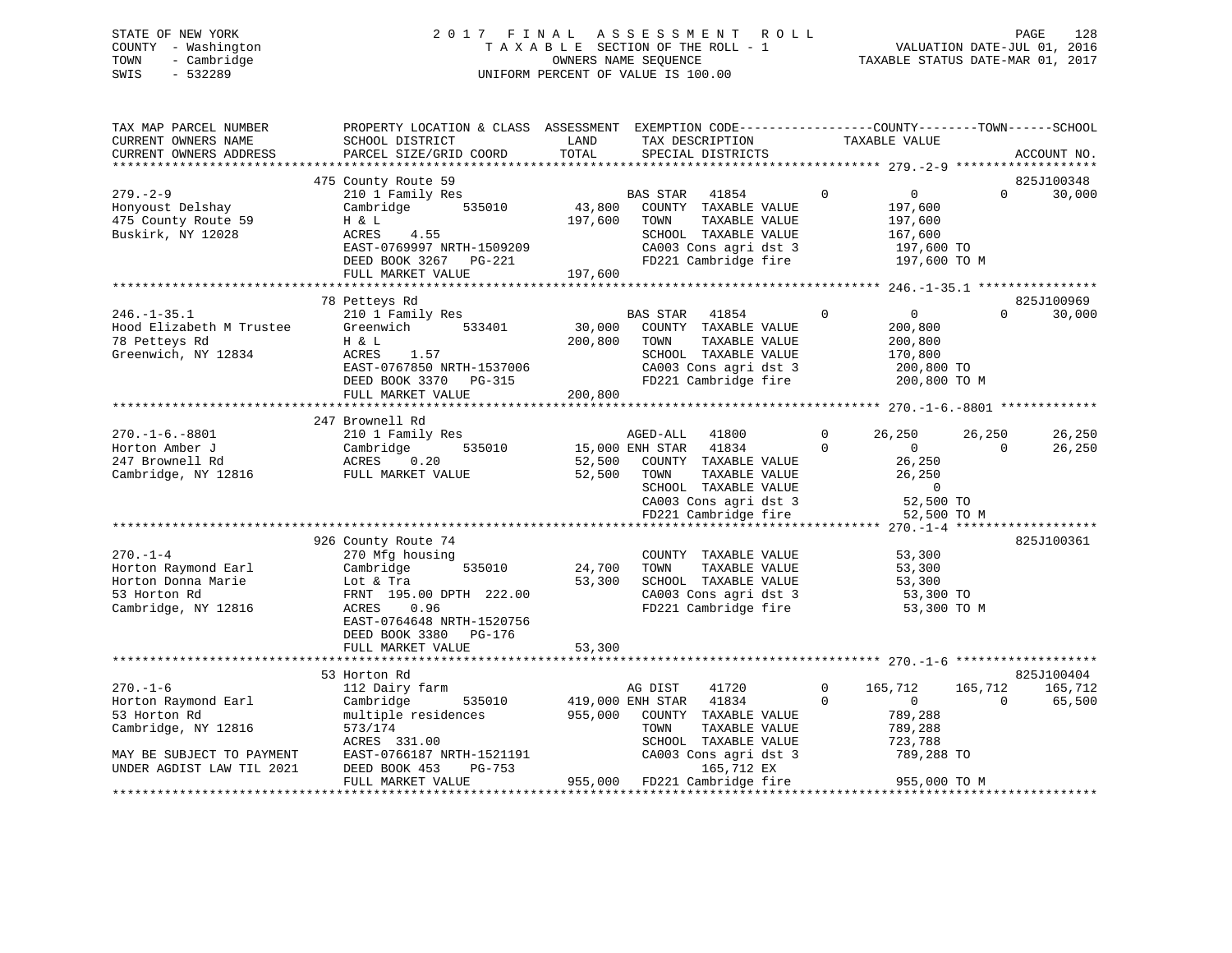# STATE OF NEW YORK 2 0 1 7 F I N A L A S S E S S M E N T R O L L PAGE 129 COUNTY - Washington T A X A B L E SECTION OF THE ROLL - 1 VALUATION DATE-JUL 01, 2016 TOWN - Cambridge OWNERS NAME SEQUENCE TAXABLE STATUS DATE-MAR 01, 2017 SWIS - 532289 UNIFORM PERCENT OF VALUE IS 100.00

| TAX MAP PARCEL NUMBER<br>CURRENT OWNERS NAME            | PROPERTY LOCATION & CLASS ASSESSMENT<br>SCHOOL DISTRICT | LAND       | TAX DESCRIPTION               | TAXABLE VALUE              | EXEMPTION CODE-----------------COUNTY-------TOWN------SCHOOL |
|---------------------------------------------------------|---------------------------------------------------------|------------|-------------------------------|----------------------------|--------------------------------------------------------------|
| CURRENT OWNERS ADDRESS                                  | PARCEL SIZE/GRID COORD                                  | TOTAL      | SPECIAL DISTRICTS             |                            | ACCOUNT NO.                                                  |
|                                                         |                                                         | ********** |                               |                            |                                                              |
|                                                         | 73 Darwin Rd                                            |            |                               |                            | 825J100951                                                   |
| $270. - 1 - 7.1$                                        | 210 1 Family Res                                        |            | COUNTY TAXABLE VALUE          | 89,900                     |                                                              |
| Horton Raymond Earl                                     | Cambridge<br>535010                                     | 27,100     | TOWN<br>TAXABLE VALUE         | 89,900                     |                                                              |
| 53 Horton Rd                                            | H & L                                                   | 89,900     | SCHOOL TAXABLE VALUE          | 89,900                     |                                                              |
| Cambridge, NY 12816                                     | FRNT 335.00 DPTH 133.00                                 |            | CA003 Cons agri dst 3         |                            | 89,900 TO                                                    |
|                                                         | 0.93<br>ACRES                                           |            | FD221 Cambridge fire          |                            | 89,900 TO M                                                  |
|                                                         | EAST-0768552 NRTH-1520463                               |            |                               |                            |                                                              |
|                                                         | DEED BOOK 535<br>PG-173                                 |            |                               |                            |                                                              |
|                                                         | FULL MARKET VALUE                                       | 89,900     |                               |                            |                                                              |
|                                                         |                                                         |            |                               |                            |                                                              |
|                                                         | 11 Horton Rd                                            |            |                               |                            |                                                              |
| $270. - 1 - 8.1$                                        | 241 Rural res&ag                                        |            | AG DIST<br>41720              | 50,319<br>$\Omega$         | 50,319<br>50,319                                             |
| Horton Raymond Earl                                     | 535010<br>Cambridge                                     |            | 110,800 BAS STAR 41854        | $\Omega$<br>$\overline{0}$ | 30,000<br>$\overline{0}$                                     |
| 53 Horton Rd                                            | ACRES 47.02                                             | 190,800    | COUNTY TAXABLE VALUE          | 140,481                    |                                                              |
| Cambridge, NY 12816                                     | EAST-0766387 NRTH-1519210                               |            | TOWN<br>TAXABLE VALUE         | 140,481                    |                                                              |
|                                                         | DEED BOOK 883<br>PG-93                                  |            | SCHOOL TAXABLE VALUE          | 110,481                    |                                                              |
| MAY BE SUBJECT TO PAYMENT                               | FULL MARKET VALUE                                       |            | 190,800 CA003 Cons agri dst 3 |                            | 140,481 TO                                                   |
| UNDER AGDIST LAW TIL 2021                               |                                                         |            | 50,319 EX                     |                            |                                                              |
|                                                         |                                                         |            | FD221 Cambridge fire          |                            | 190,800 TO M                                                 |
|                                                         |                                                         |            |                               |                            |                                                              |
|                                                         | Darwin Rd                                               |            |                               |                            | 825J100848                                                   |
| $270. - 1 - 26.2$                                       | 105 Vac farmland                                        |            | AG DIST<br>41720              | 34,248<br>$\mathbf{0}$     | 34,248<br>34,248                                             |
| Horton Raymond Earl                                     | 535010<br>Cambridge                                     | 36,700     | COUNTY TAXABLE VALUE          |                            | 2,452                                                        |
| 53 Horton Rd                                            | Pasture                                                 | 36,700     | TOWN<br>TAXABLE VALUE         | 2,452                      |                                                              |
| Cambridge, NY 12816                                     | 573/174                                                 |            | SCHOOL TAXABLE VALUE          | 2,452                      |                                                              |
|                                                         | ACRES<br>6.67                                           |            | CA003 Cons agri dst 3         |                            | 2,452 TO                                                     |
| MAY BE SUBJECT TO PAYMENT                               | EAST-0765083 NRTH-1517222                               |            | 34,248 EX                     |                            |                                                              |
| UNDER AGDIST LAW TIL 2021                               | DEED BOOK 453<br>PG-753                                 |            | FD221 Cambridge fire          |                            | 36,700 TO M                                                  |
|                                                         | FULL MARKET VALUE                                       | 36,700     |                               |                            |                                                              |
|                                                         | ************************                                |            |                               |                            |                                                              |
|                                                         | 339 County Route 60                                     |            |                               |                            | 825J100350                                                   |
| $262. - 1 - 25$                                         | 242 Rurl res&rec                                        |            | AG DIST<br>41720              | 48,288<br>$\mathbf 0$      | 48,288<br>48,288                                             |
| Hovish Lawrence                                         | Cambridge<br>535010                                     | 84,000     | COUNTY TAXABLE VALUE          | 194,212                    |                                                              |
| Hovish Erin S                                           | lot 1                                                   | 242,500    | TOWN<br>TAXABLE VALUE         | 194,212                    |                                                              |
| 339 County Route 60                                     | ACRES 26.01                                             |            | SCHOOL TAXABLE VALUE          | 194,212                    |                                                              |
| Cambridge, NY 12816                                     | EAST-0771824 NRTH-1525660                               |            | FD221 Cambridge fire          |                            | 242,500 TO M                                                 |
|                                                         | DEED BOOK 3660<br>PG-288                                |            |                               |                            |                                                              |
| MAY BE SUBJECT TO PAYMENT                               | FULL MARKET VALUE                                       | 242,500    |                               |                            |                                                              |
| UNDER AGDIST LAW TIL 2024<br>************************** |                                                         |            |                               |                            |                                                              |
|                                                         |                                                         |            |                               |                            |                                                              |
|                                                         | County Route 60                                         |            |                               |                            |                                                              |
| $262. -1 - 25.1$                                        | 314 Rural vac<10                                        |            | 41720<br>AG DIST              | 21,660<br>$\mathbf{0}$     | 21,660<br>21,660                                             |
| Hovish Lawrence                                         | 535010<br>Cambridge                                     | 30,800     | COUNTY TAXABLE VALUE          | 9,140                      |                                                              |
| Hovish Erin S                                           | $1$ ot $2$                                              | 30,800     | TOWN<br>TAXABLE VALUE         | 9,140                      |                                                              |
| 339 County Route 60                                     | ACRES<br>6.45                                           |            | SCHOOL TAXABLE VALUE          | 9,140                      |                                                              |
| Cambridge, NY 12816                                     | EAST-0772207 NRTH-1525374                               |            | FD221 Cambridge fire          |                            | 30,800 TO M                                                  |
|                                                         | DEED BOOK 3660 PG-288                                   |            |                               |                            |                                                              |
| MAY BE SUBJECT TO PAYMENT                               | FULL MARKET VALUE                                       | 30,800     |                               |                            |                                                              |
| UNDER AGDIST LAW TIL 2024                               |                                                         |            |                               |                            |                                                              |
|                                                         |                                                         |            |                               |                            |                                                              |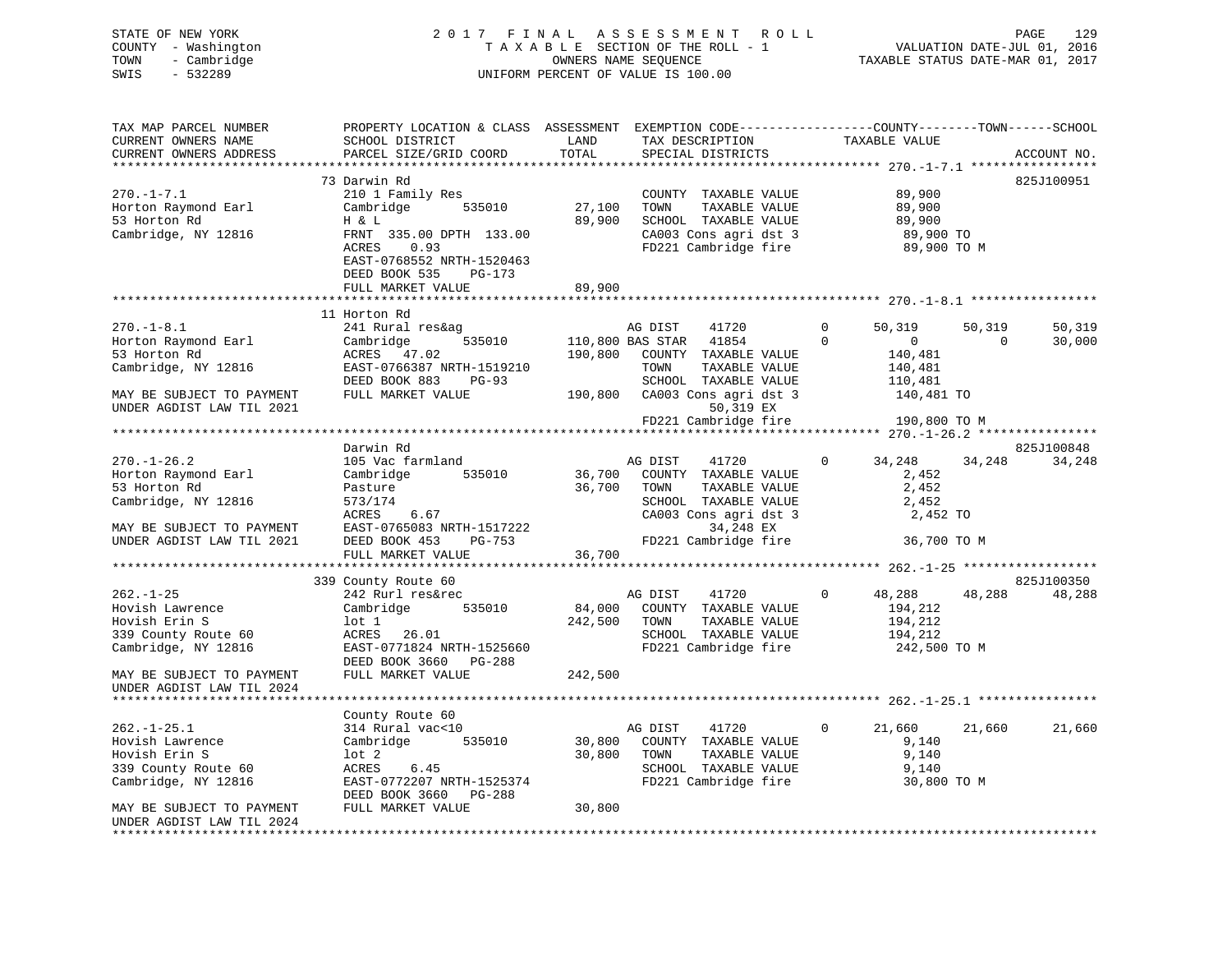| STATE OF NEW YORK<br>COUNTY - Washington<br>- Cambridge<br>TOWN<br>$-532289$<br>SWIS                   | 2 0 1 7                                                                                                                                                                                                | FINAL                   | ASSESSMENT ROLL<br>TAXABLE SECTION OF THE ROLL - 1<br>OWNERS NAME SEQUENCE<br>OWNERS NAME SEQUENCE<br>TAXABLE STATUS DATE-MAR 01, 2017<br>UNIFORM PERCENT OF VALUE IS 100.00                |                                                                                                 | 130<br>PAGE                                      |
|--------------------------------------------------------------------------------------------------------|--------------------------------------------------------------------------------------------------------------------------------------------------------------------------------------------------------|-------------------------|---------------------------------------------------------------------------------------------------------------------------------------------------------------------------------------------|-------------------------------------------------------------------------------------------------|--------------------------------------------------|
| TAX MAP PARCEL NUMBER<br>CURRENT OWNERS NAME<br>CURRENT OWNERS ADDRESS                                 | PROPERTY LOCATION & CLASS ASSESSMENT EXEMPTION CODE---------------COUNTY-------TOWN-----SCHOOL<br>SCHOOL DISTRICT<br>PARCEL SIZE/GRID COORD                                                            | LAND<br>TOTAL           | TAX DESCRIPTION TAXABLE VALUE<br>SPECIAL DISTRICTS                                                                                                                                          |                                                                                                 | ACCOUNT NO.                                      |
| $261. - 2 - 30$<br>Hudson Robert J<br>Hudson Leigh A<br>715 Vly Summit Rd<br>Cambridge, NY 12816       | 715 Vly Summit Rd<br>210 1 Family Res<br>Cambridge<br>H&l<br>$261 - 1 - 30$<br>FRNT 125.00 DPTH 227.00<br>1.51<br>ACRES<br>EAST-0762847 NRTH-1523849<br>DEED BOOK 865<br>$PG-144$<br>FULL MARKET VALUE | 152,800 TOWN<br>152,800 | 41834 0<br>ENH STAR<br>535010 32,600 COUNTY TAXABLE VALUE<br>SCHOOL TAXABLE VALUE 87,300<br>FD221 Cambridge fire                                                                            | $\overline{0}$<br>152,800<br>TAXABLE VALUE 152,800                                              | 825J100832<br>65,500<br>$\Omega$<br>152,800 TO M |
|                                                                                                        |                                                                                                                                                                                                        |                         |                                                                                                                                                                                             |                                                                                                 |                                                  |
| $272. - 1 - 8.1$<br>Hunt Larry D<br>Hunt Theresa A MCRES 6.46<br>540 King Rd<br>Buskirk, NY 12028-1204 | 540 King Rd<br>210 1 Family Res<br>Cambridge<br>EAST-0782074 NRTH-1515764<br>DEED BOOK 798<br>FULL MARKET VALUE                                                                                        | 90,900 TOWN<br>$PG-167$ | ENH STAR 41834 0<br>535010 49,800 COUNTY TAXABLE VALUE 90,900<br>TAXABLE VALUE<br>SCHOOL TAXABLE VALUE 25,400<br>CA003 Cons agri dst 3 90,900 TO<br>90,900 FD221 Cambridge fire 90,900 TO M | $\overline{0}$<br>90,900                                                                        | 825J100710<br>$0 \qquad \qquad$<br>65,500        |
|                                                                                                        |                                                                                                                                                                                                        |                         |                                                                                                                                                                                             |                                                                                                 |                                                  |
| $263. - 2 - 23.1$<br>Hurley Robert<br>960 King Rd<br>Cambridge, NY 12816                               | 960 King Rd<br>210 1 Family Res<br>Cambridge<br>Land & Barn<br>ACRES 4.10<br>EAST-0785178 NRTH-1523509<br>DRED BOOK 804 PG-53<br>$PG-53$<br>DEED BOOK 804                                              | 172,800                 | BAS STAR 41854<br>535010 40,000 COUNTY TAXABLE VALUE<br>TOWN<br>TAXABLE VALUE<br>SCHOOL TAXABLE VALUE<br>CA003 Cons agri dst 3<br>FD221 Cambridge fire                                      | $\overline{0}$<br>$\overline{0}$<br>172,800<br>172,800<br>142,800<br>172,800 TO<br>172,800 TO M | 825J100939<br>$0 \qquad \qquad$<br>30,000        |

|                        | DEED BOOK 804<br>PG-53<br>FULL MARKET VALUE | 172,800 | FD221 Cambridge fire    | 172,800 TO M |                    |
|------------------------|---------------------------------------------|---------|-------------------------|--------------|--------------------|
|                        |                                             |         |                         |              |                    |
|                        | 367 Whiteside Rd                            |         |                         |              | 825J100982         |
| $279. - 1 - 6.3$       | 210 1 Family Res                            |         | 41854<br>BAS STAR       | $\Omega$     | 30,000<br>$\Omega$ |
| Hutson Terry L         | Cambridge<br>535010                         | 29,000  | COUNTY<br>TAXABLE VALUE | 119,900      |                    |
| 367 Whiteside Rd       | H & L                                       | 119,900 | TOWN<br>TAXABLE VALUE   | 119,900      |                    |
| Johnsonville, NY 12094 | ACRES 2.00                                  |         | SCHOOL<br>TAXABLE VALUE | 89,900       |                    |
|                        | EAST-0764601 NRTH-1512553                   |         | CA003 Cons agri dst 3   | 119,900 TO   |                    |
|                        | DEED BOOK 606<br>PG-233                     |         | FD221 Cambridge fire    | 119,900 TO M |                    |
|                        | FULL MARKET VALUE                           | 119,900 |                         |              |                    |
|                        |                                             |         |                         |              |                    |
|                        | 23 Dr Brown Ln                              |         |                         |              | 825J102052         |
| $255. - 1 - 6.1$       | 242 Rurl res&rec                            |         | 41854<br>BAS STAR       |              | 30,000<br>$\Omega$ |
| Idleman Donald L       | Cambridge<br>535010                         | 57,100  | COUNTY<br>TAXABLE VALUE | 300,900      |                    |
| Idleman Kathleen       | House &Land                                 | 300,900 | TOWN<br>TAXABLE VALUE   | 300,900      |                    |
| 23 Dr Brown Ln         | Lot 2                                       |         | TAXABLE VALUE<br>SCHOOL | 270,900      |                    |
| Cambridge, NY 12816    | ACRES 10.06                                 |         | CA005 Cons agri dst 5   | 300,900 TO   |                    |
|                        | EAST-0783322 NRTH-1534514                   |         | FD221 Cambridge fire    | 300,900 TO M |                    |
|                        | DEED BOOK 698<br>PG-205                     |         |                         |              |                    |
|                        |                                             |         |                         |              |                    |
|                        | FULL MARKET VALUE                           | 300,900 |                         |              |                    |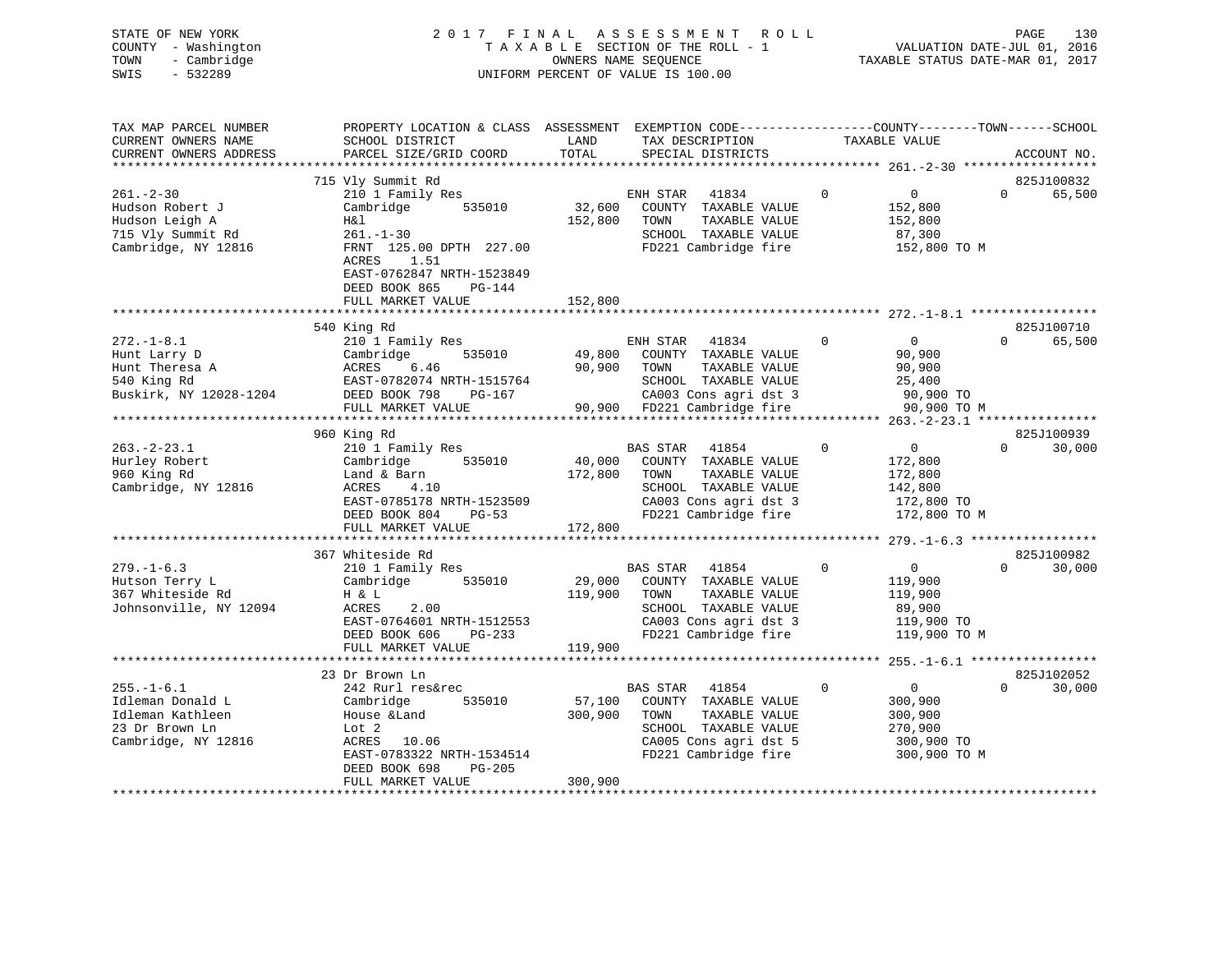STATE OF NEW YORK 2 0 1 7 F I N A L A S S E S S M E N T R O L L PAGE 131 COUNTY - Washington T A X A B L E SECTION OF THE ROLL - 1 VALUATION DATE-JUL 01, 2016 TOWN - Cambridge **OWNERS NAME SEQUENCE TAXABLE STATUS DATE-MAR 01, 2017** SWIS - 532289 UNIFORM PERCENT OF VALUE IS 100.00 TAX MAP PARCEL NUMBER PROPERTY LOCATION & CLASS ASSESSMENT EXEMPTION CODE------------------COUNTY--------TOWN------SCHOOL CURRENT OWNERS NAME SCHOOL DISTRICT THE LAND TAX DESCRIPTION TAXABLE VALUE CURRENT OWNERS ADDRESS PARCEL SIZE/GRID COORD TOTAL SPECIAL DISTRICTS ACCOUNT NO. \*\*\*\*\*\*\*\*\*\*\*\*\*\*\*\*\*\*\*\*\*\*\*\*\*\*\*\*\*\*\*\*\*\*\*\*\*\*\*\*\*\*\*\*\*\*\*\*\*\*\*\*\*\*\*\*\*\*\*\*\*\*\*\*\*\*\*\*\*\*\*\*\*\*\*\*\*\*\*\*\*\*\*\*\*\*\*\*\*\*\*\*\*\*\*\*\*\*\*\*\*\*\* 246.-1-39.1 \*\*\*\*\*\*\*\*\*\*\*\*\*\*\*\* 117 Petteys Rd 825J100338 246.-1-39.1 242 Rurl res&rec AG DIST 41720 0 62,238 62,238 62,238 Idleman Sara S Greenwich 533401 94,900 COUNTY TAXABLE VALUE 200,862 30 Academy St Rural Residence 263,100 TOWN TAXABLE VALUE 200,862 Greenwich, NY 12834 Addition SCHOOL TAXABLE VALUE 200,862 ACRES 34.70 CA003 Cons agri dst 3 200,862 TO MAY BE SUBJECT TO PAYMENT EAST-0768379 NRTH-1538403 62,238 EX UNDER AGDIST LAW TIL 2021 DEED BOOK 522 PG-115 FD221 Cambridge fire 263,100 TO M FULL MARKET VALUE 263,100 \*\*\*\*\*\*\*\*\*\*\*\*\*\*\*\*\*\*\*\*\*\*\*\*\*\*\*\*\*\*\*\*\*\*\*\*\*\*\*\*\*\*\*\*\*\*\*\*\*\*\*\*\*\*\*\*\*\*\*\*\*\*\*\*\*\*\*\*\*\*\*\*\*\*\*\*\*\*\*\*\*\*\*\*\*\*\*\*\*\*\*\*\*\*\*\*\*\*\*\*\*\*\* 254.-1-4.2 \*\*\*\*\*\*\*\*\*\*\*\*\*\*\*\*\* 217 Kenyon Rd 57 PCT OF VALUE USED FOR EXEMPTION PURPOSES 825J100418 254.-1-4.2 241 Rural res&ag VET WAR C 41122 0 33,000 0 0 Imhof Louis Greenwich 533401 192,700 VET WAR T 41123 0 0 27,000 0 Imhof Carol 2570/151 464,800 AG DIST 41720 0 83,383 83,383 83,383 217 Kenyon Rd ACRES 113.35 BAS STAR 41854 0 0 0 30,000 Greenwich, NY 12834-5311 EAST-0768213 NRTH-1534539 COUNTY TAXABLE VALUE 348,417 DEED BOOK 438 PG-1099 TOWN TAXABLE VALUE 354,417 MAY BE SUBJECT TO PAYMENT FULL MARKET VALUE 464,800 SCHOOL TAXABLE VALUE 351,417 UNDER AGDIST LAW TIL 2021 CA003 Cons agri dst 3 381,417 TO 83,383 EX FD221 Cambridge fire 464,800 TO M

|                         |                           |         | TD221 Campliage IIIC    | 101,000 10 M |
|-------------------------|---------------------------|---------|-------------------------|--------------|
|                         |                           |         |                         |              |
|                         | 252 Tinque Rd             |         |                         | 825J100420   |
| $262. - 1 - 22$         | 242 Rurl res&rec          |         | TAXABLE VALUE<br>COUNTY | 220,000      |
| Ipe Bruce J             | Cambridge<br>535010       | 137,000 | TOWN<br>TAXABLE VALUE   | 220,000      |
| 31 Rivergate Dr         | Land & Improved Barn      | 220,000 | SCHOOL<br>TAXABLE VALUE | 220,000      |
| Wilton, CT 06897        | 68.40<br>ACRES            |         | FD221 Cambridge fire    | 220,000 TO M |
|                         | EAST-0770373 NRTH-1523465 |         |                         |              |
|                         | DEED BOOK 424<br>PG-1081  |         |                         |              |
|                         | FULL MARKET VALUE         | 220,000 |                         |              |
|                         |                           |         |                         |              |
|                         | 609 Center Cambridge Rd   |         |                         | 825J100433   |
| $271. - 1 - 1$          | 250 Estate                |         | TAXABLE VALUE<br>COUNTY | 455,000      |
| Iseman Stana H          | Cambridge<br>535010       | 67,400  | TAXABLE VALUE<br>TOWN   | 455,000      |
| 609 Center Cambridge Rd | H & L                     | 455,000 | SCHOOL<br>TAXABLE VALUE | 455,000      |
| Cambridge, NY 12816     | 15.20<br>ACRES            |         | CA003 Cons agri dst 3   | 455,000 TO   |
|                         | EAST-0769093 NRTH-1517178 |         | FD221 Cambridge fire    | 455,000 TO M |
|                         | DEED BOOK 563<br>PG-260   |         |                         |              |
|                         | FULL MARKET VALUE         | 455,000 |                         |              |
|                         |                           |         |                         |              |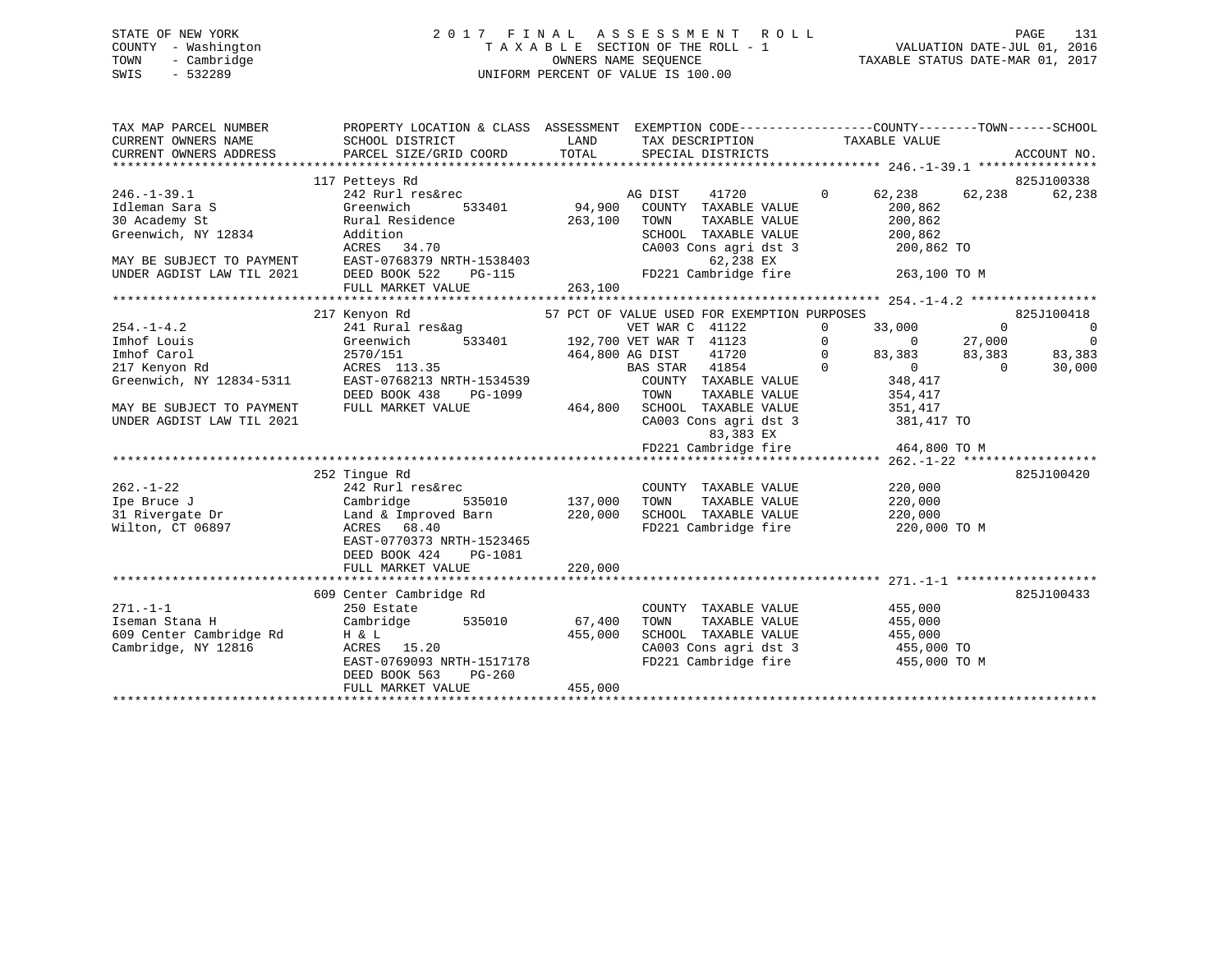# STATE OF NEW YORK 2 0 1 7 F I N A L A S S E S S M E N T R O L L PAGE 132 COUNTY - Washington T A X A B L E SECTION OF THE ROLL - 1 VALUATION DATE-JUL 01, 2016 TOWN - Cambridge OWNERS NAME SEQUENCE TAXABLE STATUS DATE-MAR 01, 2017 SWIS - 532289 UNIFORM PERCENT OF VALUE IS 100.00

| TAX MAP PARCEL NUMBER<br>CURRENT OWNERS NAME<br>CURRENT OWNERS ADDRESS | SCHOOL DISTRICT<br>PARCEL SIZE/GRID COORD        | LAND<br>TOTAL | TAX DESCRIPTION<br>SPECIAL DISTRICTS          | PROPERTY LOCATION & CLASS ASSESSMENT EXEMPTION CODE---------------COUNTY-------TOWN------SCHOOL<br>TAXABLE VALUE | ACCOUNT NO. |
|------------------------------------------------------------------------|--------------------------------------------------|---------------|-----------------------------------------------|------------------------------------------------------------------------------------------------------------------|-------------|
|                                                                        |                                                  |               |                                               |                                                                                                                  |             |
|                                                                        | 635 Center Cambridge Rd                          |               |                                               |                                                                                                                  | 825J102020  |
| $271. - 1 - 2.1$                                                       | 210 1 Family Res                                 |               | 41854<br>BAS STAR                             | $\mathbf 0$<br>$\overline{0}$<br>$\Omega$                                                                        | 30,000      |
| Jackson Glenn                                                          | 535010<br>Cambridge                              | 53,800        | COUNTY TAXABLE VALUE                          | 328,000                                                                                                          |             |
| Jackson Ruth<br>635 Center Cambridge Rd                                | H & L<br>9.20<br>ACRES                           | 328,000       | TOWN<br>TAXABLE VALUE<br>SCHOOL TAXABLE VALUE | 328,000                                                                                                          |             |
| Cambridge, NY 12816-5017                                               | EAST-0769626 NRTH-1517699                        |               | CA003 Cons agri dst 3                         | 298,000<br>328,000 TO                                                                                            |             |
|                                                                        | DEED BOOK 1942 PG-157                            |               | FD221 Cambridge fire                          | 328,000 TO M                                                                                                     |             |
|                                                                        | FULL MARKET VALUE                                | 328,000       |                                               |                                                                                                                  |             |
|                                                                        |                                                  |               |                                               |                                                                                                                  |             |
|                                                                        | County Route 59                                  |               |                                               |                                                                                                                  | 825J102006  |
| $280. - 1 - 10.1$                                                      | 322 Rural vac>10                                 |               | COUNTY TAXABLE VALUE                          | 65,900                                                                                                           |             |
| Jacobs Michael                                                         | Cambridge<br>535010                              | 65,900        | TOWN<br>TAXABLE VALUE                         | 65,900                                                                                                           |             |
| PO Box 33                                                              | lot 2A                                           | 65,900        | SCHOOL TAXABLE VALUE                          | 65,900                                                                                                           |             |
| Irvington, NY 10533                                                    | ACRES 18.94                                      |               | CA003 Cons agri dst 3                         | 65,900 TO                                                                                                        |             |
|                                                                        | EAST-0770486 NRTH-1508572                        |               | FD221 Cambridge fire                          | 65,900 TO M                                                                                                      |             |
|                                                                        | DEED BOOK 3401<br>PG-82                          |               |                                               |                                                                                                                  |             |
|                                                                        | FULL MARKET VALUE                                | 65,900        |                                               |                                                                                                                  |             |
|                                                                        |                                                  |               |                                               |                                                                                                                  |             |
|                                                                        | 481 County Route 59                              |               |                                               |                                                                                                                  |             |
| $280. - 1 - 10.5$                                                      | 260 Seasonal res                                 |               | 41720<br>AG DIST                              | 0<br>166,723<br>166,723                                                                                          | 166,723     |
| Jacobs Michael                                                         | 535010<br>Cambridge                              | 210,400       | COUNTY TAXABLE VALUE                          | 166,977                                                                                                          |             |
| PO Box 33                                                              | lot 2B                                           | 333,700       | TOWN<br>TAXABLE VALUE                         | 166,977                                                                                                          |             |
| Irvington, NY 10533                                                    | ACRES 48.29                                      |               | SCHOOL TAXABLE VALUE                          | 166,977                                                                                                          |             |
|                                                                        | EAST-0771322 NRTH-1509080<br>DEED BOOK 2112 PG-1 |               | CA003 Cons agri dst 3                         | 166,977 TO                                                                                                       |             |
| MAY BE SUBJECT TO PAYMENT<br>UNDER AGDIST LAW TIL 2021                 | FULL MARKET VALUE                                | 333,700       | 166,723 EX<br>FD221 Cambridge fire            | 333,700 TO M                                                                                                     |             |
|                                                                        |                                                  |               |                                               |                                                                                                                  |             |
|                                                                        | 42 Durfee Rd                                     |               |                                               |                                                                                                                  | 825J100667  |
| $288. - 1 - 8$                                                         | 242 Rurl res&rec                                 |               | COUNTY TAXABLE VALUE                          | 245,900                                                                                                          |             |
| Jaffe Deborah                                                          | 535010<br>Cambridge                              | 80,400        | TAXABLE VALUE<br>TOWN                         | 245,900                                                                                                          |             |
| 42 Durfee Rd                                                           | House & Lot                                      | 245,900       | SCHOOL TAXABLE VALUE                          | 245,900                                                                                                          |             |
| Buskirk, NY 12028                                                      | ACRES 15.19                                      |               | CA003 Cons agri dst 3                         | 245,900 TO                                                                                                       |             |
|                                                                        | EAST-0765903 NRTH-1501643                        |               | FD221 Cambridge fire                          | 245,900 TO M                                                                                                     |             |
|                                                                        | DEED BOOK 763<br>$PG-66$                         |               |                                               |                                                                                                                  |             |
|                                                                        | FULL MARKET VALUE                                | 245,900       |                                               |                                                                                                                  |             |
|                                                                        |                                                  |               |                                               |                                                                                                                  |             |
|                                                                        | Stump Church Rd/n Off                            |               |                                               |                                                                                                                  | 825J100864  |
| $254. - 1 - 25$                                                        | 314 Rural vac<10                                 |               | COUNTY TAXABLE VALUE                          | 13,400                                                                                                           |             |
| Jeffords Jason R                                                       | Cambridge<br>535010                              | 13,400        | TOWN<br>TAXABLE VALUE                         | 13,400                                                                                                           |             |
| Jeffords Kristy L                                                      | Wood Lot                                         | 13,400        | SCHOOL TAXABLE VALUE                          | 13,400                                                                                                           |             |
| 121 Kenyon Rd                                                          | ROW 1845/280                                     |               | CA003 Cons agri dst 3                         | 13,400 TO                                                                                                        |             |
| Greenwich, NY 12834                                                    | ACRES<br>7.90                                    |               | FD221 Cambridge fire                          | 13,400 TO M                                                                                                      |             |
|                                                                        | EAST-0768768 NRTH-1531512                        |               |                                               |                                                                                                                  |             |
|                                                                        | DEED BOOK 1972<br>PG-255<br>FULL MARKET VALUE    | 13,400        |                                               |                                                                                                                  |             |
| ***********************                                                |                                                  |               |                                               |                                                                                                                  |             |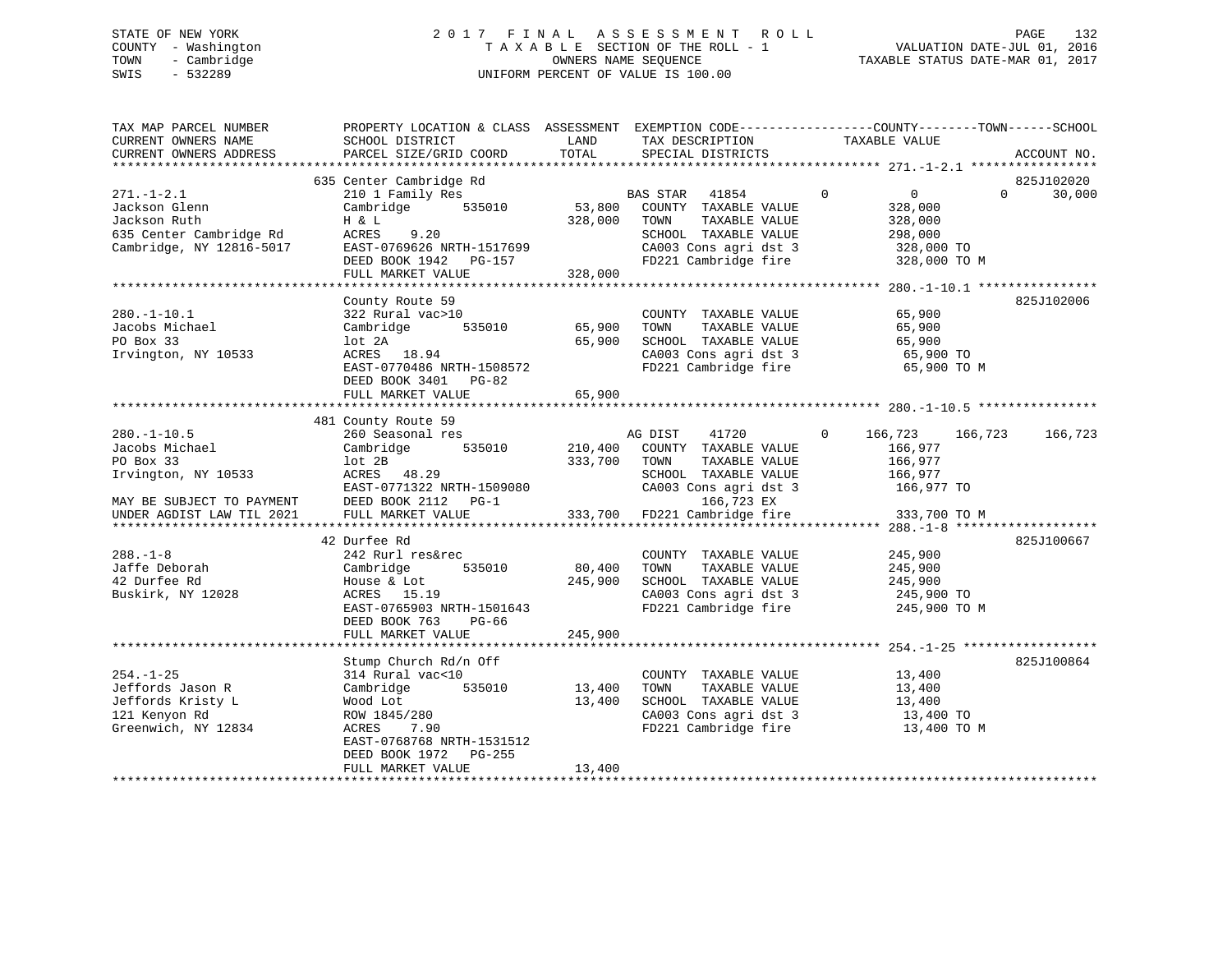| STATE OF NEW YORK<br>- Washington<br>COUNTY<br>- Cambridge<br>TOWN<br>SWIS<br>$-532289$ | 2017 FINAL                                     |         | A S S E S S M E N T R O L L<br>TAXABLE SECTION OF THE ROLL - 1<br>OWNERS NAME SEQUENCE<br>UNIFORM PERCENT OF VALUE IS 100.00 | VALUATION DATE-JUL 01, 2016<br>TAXABLE STATUS DATE-MAR 01, 2017 | 133<br>PAGE        |
|-----------------------------------------------------------------------------------------|------------------------------------------------|---------|------------------------------------------------------------------------------------------------------------------------------|-----------------------------------------------------------------|--------------------|
| TAX MAP PARCEL NUMBER                                                                   | PROPERTY LOCATION & CLASS ASSESSMENT           |         |                                                                                                                              | EXEMPTION CODE-----------------COUNTY-------TOWN------SCHOOL    |                    |
| CURRENT OWNERS NAME                                                                     | SCHOOL DISTRICT                                |         | LAND TAX DESCRIPTION                                                                                                         | TAXABLE VALUE                                                   |                    |
| CURRENT OWNERS ADDRESS                                                                  | PARCEL SIZE/GRID COORD TOTAL SPECIAL DISTRICTS |         |                                                                                                                              |                                                                 | ACCOUNT NO.        |
|                                                                                         |                                                |         |                                                                                                                              |                                                                 |                    |
|                                                                                         | 121 Kenyon Rd                                  |         |                                                                                                                              |                                                                 |                    |
| $254. - 1 - 33.2$                                                                       | 210 1 Family Res                               |         | 41854<br>BAS STAR                                                                                                            | $\overline{0}$<br>$\overline{0}$                                | 30,000<br>$\Omega$ |
| Jeffords Jason R                                                                        | Cambridge 535010 38,200                        |         | COUNTY<br>TAXABLE VALUE                                                                                                      | 182,000                                                         |                    |
| Jeffords Kristy L                                                                       | ROW: 1845/284 & 286                            | 182,000 | TOWN<br>TAXABLE VALUE                                                                                                        | 182,000                                                         |                    |
| 121 Kenyon Rd                                                                           | 1856/323 RD agmt 1947/30                       |         | SCHOOL<br>TAXABLE VALUE                                                                                                      | 152,000                                                         |                    |
| Greenwich, NY 12834                                                                     | 4.03<br>ACRES                                  |         | CA003 Cons agri dst 3                                                                                                        | 182,000 TO                                                      |                    |
|                                                                                         | EAST-0768683 NRTH-1532026                      |         | FD221 Cambridge fire                                                                                                         | 182,000 TO M                                                    |                    |
|                                                                                         | DEED BOOK 1922 PG-45                           |         |                                                                                                                              |                                                                 |                    |
|                                                                                         | FULL MARKET VALUE                              | 182,000 |                                                                                                                              |                                                                 |                    |
|                                                                                         |                                                |         |                                                                                                                              |                                                                 |                    |

|                           | 77 Dickensen Rd           |                 |                              |                                  | 825J100601         |
|---------------------------|---------------------------|-----------------|------------------------------|----------------------------------|--------------------|
| $280 - 2 - 23$            | 270 Mfg housing           |                 | COUNTY TAXABLE VALUE         | 50,600                           |                    |
| Jeffords William G        | Cambridge<br>535010       | 28,300          | TOWN<br>TAXABLE VALUE        | 50,600                           |                    |
| Bibee Kimberly L          | 2.00<br>ACRES             | 50,600          | SCHOOL TAXABLE VALUE         | 50,600                           |                    |
| 77 Dickensen Rd           | EAST-0776077 NRTH-1508027 |                 | CA003 Cons agri dst 3        | 50,600 TO                        |                    |
| Buskirk, NY 12028         | DEED BOOK 3582 PG-52      |                 | FD221 Cambridge fire         | 50,600 TO M                      |                    |
|                           | FULL MARKET VALUE         | 50,600          |                              |                                  |                    |
|                           |                           |                 |                              |                                  |                    |
|                           | Conley Rd                 |                 |                              |                                  | 825J100842         |
| $280 - 2 - 2$             | 322 Rural vac>10          |                 | COUNTY TAXABLE VALUE         | 50,000                           |                    |
| Jensen Gloria LE          | 535010<br>Cambridge       | 50,000          | TOWN<br>TAXABLE VALUE        | 50,000                           |                    |
| Jensen Gail               | Vacant Lot                | 50,000          | SCHOOL TAXABLE VALUE         | 50,000                           |                    |
| Richard Jensen            | ACRES 14.90               |                 | CA003 Cons agri dst 3        | 50,000 TO                        |                    |
| 19 Academy St             | EAST-0776042 NRTH-1509450 |                 | FD221 Cambridge fire         | 50,000 TO M                      |                    |
| Greenwich, NY 12834       | DEED BOOK 2101 PG-335     |                 |                              |                                  |                    |
|                           | FULL MARKET VALUE         | 50,000          |                              |                                  |                    |
|                           |                           |                 |                              |                                  |                    |
|                           | 28 King Rd                |                 |                              |                                  | 825J100665         |
| $280. - 2 - 18$           | 210 1 Family Res          |                 | COUNTY TAXABLE VALUE         | 162,000                          |                    |
| Jensen Richard F          | Cambridge<br>535010       | 25,500          | TAXABLE VALUE<br>TOWN        | 162,000                          |                    |
| Jensen Gail G             | Η&l                       | 162,000         | SCHOOL TAXABLE VALUE         | 162,000                          |                    |
| 19 Academy St             | ACRES 1.10                |                 | CA003 Cons agri dst 3        | 162,000 TO                       |                    |
| Greenwich, NY 12834       | EAST-0776645 NRTH-1505258 |                 | FD221 Cambridge fire         | 162,000 TO M                     |                    |
|                           | DEED BOOK 468<br>PG-913   |                 |                              |                                  |                    |
|                           | FULL MARKET VALUE         | 162,000         |                              |                                  |                    |
|                           |                           |                 |                              |                                  |                    |
|                           | 253 Stump Church Rd       |                 |                              |                                  |                    |
| $262 - 1 - 3.1$           | 240 Rural res             |                 | AG DIST<br>41720             | 5,622<br>$\overline{0}$<br>5,622 | 5,622              |
| Jepson Donald J JR        | Cambridge<br>535010       | 60,400 BAS STAR | 41854                        | $\Omega$<br>$\Omega$             | 30,000<br>$\Omega$ |
| Jepson Leitha M           | ACRES 18.67               |                 | 193,200 COUNTY TAXABLE VALUE | 187,578                          |                    |
| 253 Stump Church Rd       | EAST-0770709 NRTH-1527852 |                 | TOWN<br>TAXABLE VALUE        | 187,578                          |                    |
| Greenwich, NY 12834       | DEED BOOK 2761<br>PG-80   |                 | TAXABLE VALUE<br>SCHOOL      | 157,578                          |                    |
|                           | FULL MARKET VALUE         | 193,200         | CA003 Cons agri dst 3        | 187,578 TO                       |                    |
| MAY BE SUBJECT TO PAYMENT |                           |                 | 5,622 EX                     |                                  |                    |
| UNDER AGDIST LAW TIL 2021 |                           |                 | FD221 Cambridge fire         | 193,200 TO M                     |                    |
|                           |                           |                 |                              |                                  |                    |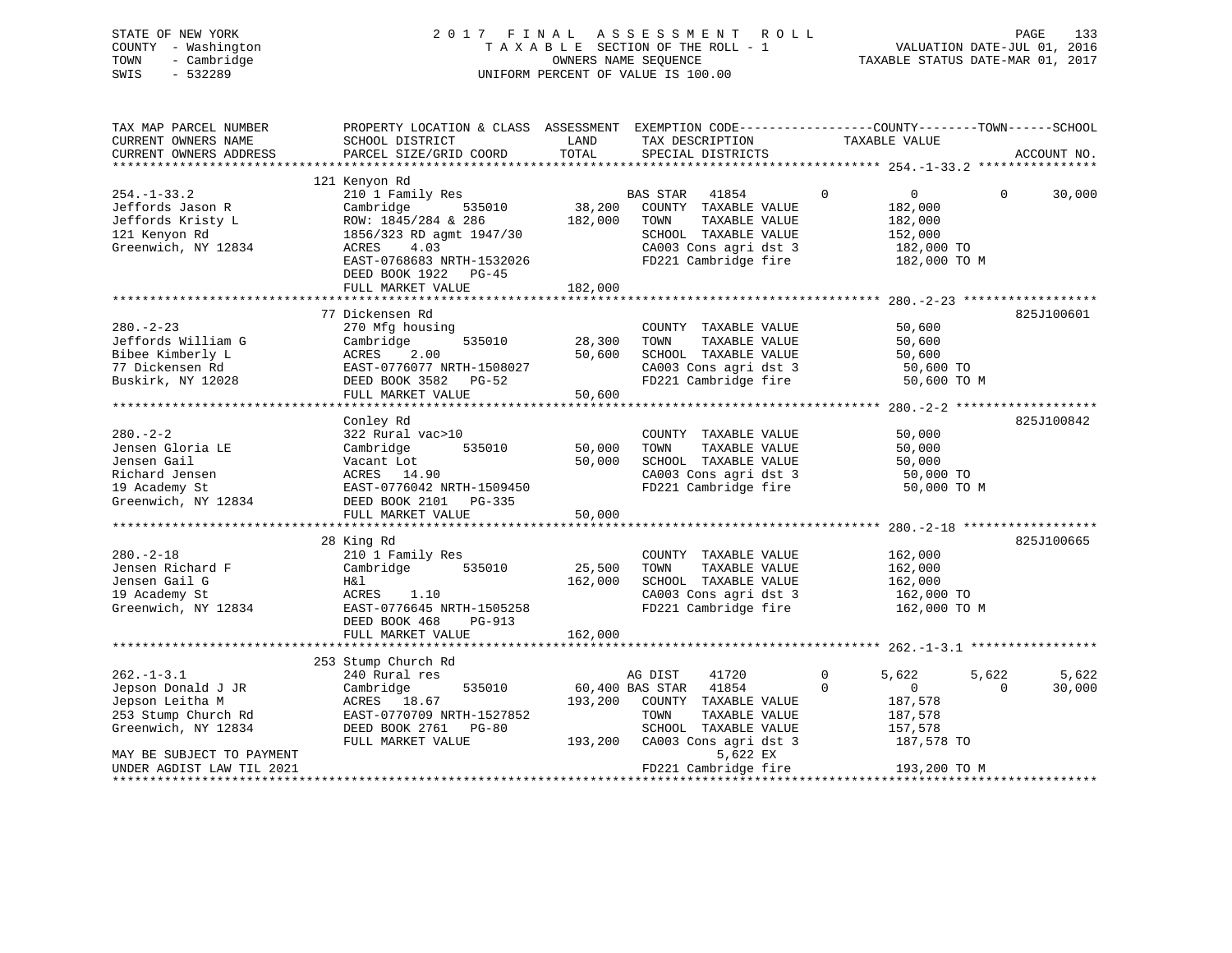# STATE OF NEW YORK 2 0 1 7 F I N A L A S S E S S M E N T R O L L PAGE 134 COUNTY - Washington T A X A B L E SECTION OF THE ROLL - 1 VALUATION DATE-JUL 01, 2016 TOWN - Cambridge OWNERS NAME SEQUENCE TAXABLE STATUS DATE-MAR 01, 2017 SWIS - 532289 UNIFORM PERCENT OF VALUE IS 100.00

| TAX MAP PARCEL NUMBER<br>CURRENT OWNERS NAME<br>CURRENT OWNERS ADDRESS                                                                                       | PROPERTY LOCATION & CLASS ASSESSMENT<br>SCHOOL DISTRICT<br>PARCEL SIZE/GRID COORD                                                                                                          | LAND<br>TOTAL                | EXEMPTION CODE-----------------COUNTY-------TOWN------SCHOOL<br>TAX DESCRIPTION<br>SPECIAL DISTRICTS                                                                                                                             | TAXABLE VALUE                                                                                          | ACCOUNT NO.                                      |
|--------------------------------------------------------------------------------------------------------------------------------------------------------------|--------------------------------------------------------------------------------------------------------------------------------------------------------------------------------------------|------------------------------|----------------------------------------------------------------------------------------------------------------------------------------------------------------------------------------------------------------------------------|--------------------------------------------------------------------------------------------------------|--------------------------------------------------|
| *******************                                                                                                                                          | *************************                                                                                                                                                                  |                              |                                                                                                                                                                                                                                  |                                                                                                        | ******                                           |
| $262 - 1 - 3$<br>Jepson Marilyn D<br>Jepson Dwight J<br>243 Stump Church Rd<br>Greenwich, NY 12834<br>MAY BE SUBJECT TO PAYMENT<br>UNDER AGDIST LAW TIL 2021 | 243 Stump Church Rd<br>240 Rural res<br>Cambridge<br>535010<br>Rural Residence<br>Garage<br>ACRES<br>40.83<br>EAST-0770215 NRTH-1527690<br>DEED BOOK 3159<br>PG-97<br>FULL MARKET VALUE    | 348,000<br>348,000           | 50 PCT OF VALUE USED FOR EXEMPTION PURPOSES<br>VETCOM CTS 41130<br>95,700 AG DIST<br>41720<br>COUNTY TAXABLE VALUE<br>TOWN<br>TAXABLE VALUE<br>SCHOOL TAXABLE VALUE<br>CA003 Cons agri dst 3<br>5,185 EX<br>FD221 Cambridge fire | 43,500<br>$\Omega$<br>$\Omega$<br>5,185<br>299,315<br>299,315<br>332,815<br>342,815 TO<br>348,000 TO M | 825J100424<br>43,500<br>10,000<br>5,185<br>5,185 |
|                                                                                                                                                              |                                                                                                                                                                                            |                              |                                                                                                                                                                                                                                  |                                                                                                        |                                                  |
| $261. -2 - 16.5$<br>Jerabek Daryl J<br>1083 Vly Summit Rd<br>Greenwich, NY 12834                                                                             | 1083 Vly Summit Rd<br>210 1 Family Res<br>535010<br>Cambridge<br>Land & House<br>$261. - 1 - 16.5$<br>ACRES<br>2.02<br>EAST-0764276 NRTH-1524465<br>DEED BOOK 3773 PG-209                  | 30,100<br>215,000            | BAS STAR<br>41854<br>COUNTY TAXABLE VALUE<br>TAXABLE VALUE<br>TOWN<br>SCHOOL TAXABLE VALUE<br>FD221 Cambridge fire                                                                                                               | $\Omega$<br>$\overline{0}$<br>215,000<br>215,000<br>185,000<br>215,000 TO M                            | 0<br>30,000                                      |
|                                                                                                                                                              | FULL MARKET VALUE                                                                                                                                                                          | 215,000                      |                                                                                                                                                                                                                                  |                                                                                                        |                                                  |
| $281. -4 - 9$                                                                                                                                                | 443 Stage Rd<br>210 1 Family Res                                                                                                                                                           |                              | <b>BAS STAR</b><br>41854                                                                                                                                                                                                         | $\mathbf 0$<br>$\mathbf 0$                                                                             | 825J100293<br>$\Omega$<br>30,000                 |
| Jeskie George R<br>Jeskie Gregory<br>443 Stage Rd<br>Eagle Bridge, NY 12057                                                                                  | Cambridge<br>535010<br>H & L<br>$281. - 1 - 9$<br>ACRES<br>0.76<br>EAST-0786545 NRTH-1510477<br>DEED BOOK 603<br>$PG-53$<br>FULL MARKET VALUE                                              | 31,000<br>183,400<br>183,400 | COUNTY TAXABLE VALUE<br>TOWN<br>TAXABLE VALUE<br>SCHOOL TAXABLE VALUE<br>FD221 Cambridge fire                                                                                                                                    | 183,400<br>183,400<br>153,400<br>183,400 TO M                                                          |                                                  |
|                                                                                                                                                              | ************************                                                                                                                                                                   |                              |                                                                                                                                                                                                                                  |                                                                                                        |                                                  |
| $281. -4 - 6.1$<br>Jeskie Gregory J<br>443 Stage Rd<br>Buskirk, NY 12028                                                                                     | 401 Stage Rd<br>322 Rural vac>10<br>Cambridge<br>535010<br>Camp & Lot<br>898/144;898/147<br>$281. - 1 - 6.1$<br>ACRES 63.80<br>EAST-0785069 NRTH-1511001<br>DEED BOOK 688<br><b>PG-321</b> | 120,800<br>120,800           | COUNTY TAXABLE VALUE<br>TAXABLE VALUE<br>TOWN<br>SCHOOL TAXABLE VALUE<br>CA003 Cons agri dst 3<br>FD221 Cambridge fire                                                                                                           | 120,800<br>120,800<br>120,800<br>120,800 TO<br>120,800 TO M                                            | 825J100200                                       |
|                                                                                                                                                              | FULL MARKET VALUE                                                                                                                                                                          | 120,800                      |                                                                                                                                                                                                                                  | ******************************** 281.-4-8                                                              |                                                  |
| $281. -4 - 8$<br>Jeskie Gregory J<br>47 Stage Rd<br>Buskirk, NY 12028                                                                                        | Stage Rd<br>314 Rural vac<10<br>535010<br>Cambridge<br>Vacant Lot<br>$281. - 1 - 8$                                                                                                        | 44,000<br>44,000             | COUNTY TAXABLE VALUE<br>TOWN<br>TAXABLE VALUE<br>SCHOOL TAXABLE VALUE<br>FD221 Cambridge fire                                                                                                                                    | 44,000<br>44,000<br>44,000<br>44,000 TO M                                                              | 825J100427                                       |
| ***********************                                                                                                                                      | ACRES<br>9.00<br>EAST-0786080 NRTH-1510428<br>DEED BOOK 859<br>$PG-35$<br>FULL MARKET VALUE                                                                                                | 44,000<br>********           |                                                                                                                                                                                                                                  |                                                                                                        |                                                  |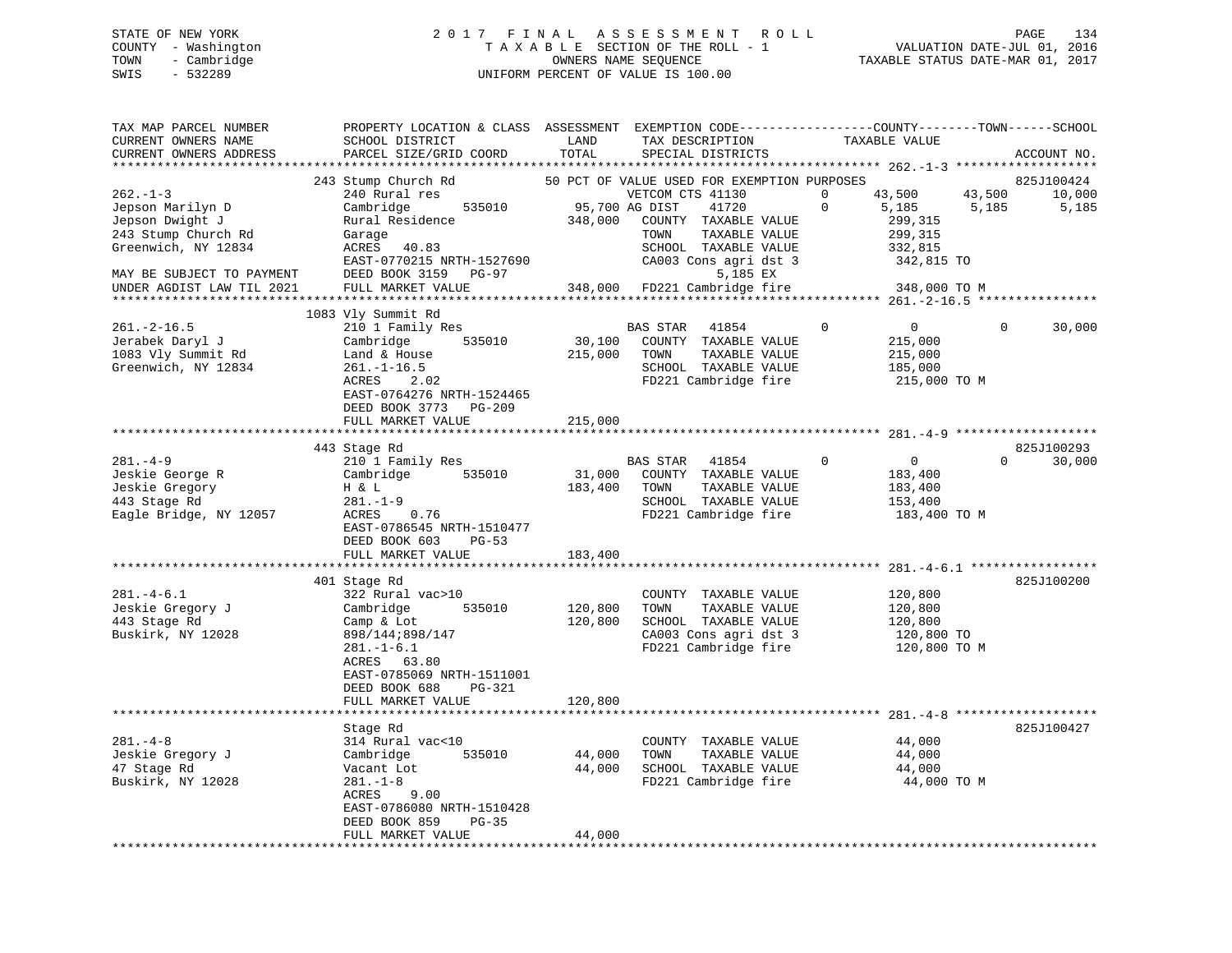| STATE OF NEW YORK<br>COUNTY - Washington<br>TOWN<br>- Cambridge<br>SWIS<br>$-532289$                      |                                                                                                                                             |                   | 2017 FINAL ASSESSMENT ROLL<br>TAXABLE SECTION OF THE ROLL - 1<br>OWNERS NAME SEQUENCE<br>UNIFORM PERCENT OF VALUE IS 100.00 |             | VALUATION DATE-JUL 01, 2016<br>TAXABLE STATUS DATE-MAR 01, 2017 | PAGE         | 135             |
|-----------------------------------------------------------------------------------------------------------|---------------------------------------------------------------------------------------------------------------------------------------------|-------------------|-----------------------------------------------------------------------------------------------------------------------------|-------------|-----------------------------------------------------------------|--------------|-----------------|
| TAX MAP PARCEL NUMBER<br>CURRENT OWNERS NAME<br>CURRENT OWNERS ADDRESS                                    | PROPERTY LOCATION & CLASS ASSESSMENT EXEMPTION CODE---------------COUNTY-------TOWN-----SCHOOL<br>SCHOOL DISTRICT<br>PARCEL SIZE/GRID COORD | LAND<br>TOTAL     | TAX DESCRIPTION<br>SPECIAL DISTRICTS                                                                                        |             | TAXABLE VALUE                                                   |              | ACCOUNT NO.     |
|                                                                                                           | 507 Stage Rd                                                                                                                                |                   |                                                                                                                             |             |                                                                 |              | 825J100331      |
| 281.-4-11<br>Jeskie Leo J                                                                                 | 242 Rurl res&rec<br>Cambridge<br>535010                                                                                                     | 129,700           | COUNTY TAXABLE VALUE<br>TOWN<br>TAXABLE VALUE                                                                               |             | 270,500<br>270,500                                              |              |                 |
| 507 Stage Rd<br>Buskirk, NY 12028                                                                         | 905/246<br>$281. - 1 - 11$<br>ACRES 42.13<br>EAST-0785616 NRTH-1512227<br>DEED BOOK 3651 PG-327                                             | 270,500           | SCHOOL TAXABLE VALUE<br>CA003 Cons agri dst 3<br>FD221 Cambridge fire                                                       |             | 270,500<br>270,500 TO<br>270,500 TO M                           |              |                 |
|                                                                                                           | FULL MARKET VALUE                                                                                                                           | 270,500           |                                                                                                                             |             |                                                                 |              |                 |
|                                                                                                           |                                                                                                                                             |                   |                                                                                                                             |             |                                                                 |              |                 |
| $254. - 1 - 33.1$                                                                                         | 63 Stump Church Rd<br>210 1 Family Res                                                                                                      |                   | BAS STAR 41854                                                                                                              | $\mathbf 0$ | $\overline{0}$                                                  | $\mathbf{0}$ | 30,000          |
| Johncox Timothy                                                                                           | 535010<br>Cambridge                                                                                                                         | 25,100            | COUNTY TAXABLE VALUE                                                                                                        |             | 188,700                                                         |              |                 |
| Johncox Maria<br>63 Stump Church Rd                                                                       | Land House<br>ACRES 1.02                                                                                                                    | 188,700           | TAXABLE VALUE<br>TOWN<br>SCHOOL TAXABLE VALUE                                                                               |             | 188,700<br>158,700                                              |              |                 |
| Greenwich, NY 12834                                                                                       | EAST-0767396 NRTH-1531344                                                                                                                   |                   | CA003 Cons agri dst 3                                                                                                       |             | 188,700 TO                                                      |              |                 |
|                                                                                                           | DEED BOOK 2392 PG-13                                                                                                                        |                   | FD221 Cambridge fire                                                                                                        |             | 188,700 TO M                                                    |              |                 |
|                                                                                                           | FULL MARKET VALUE                                                                                                                           | 188,700           |                                                                                                                             |             |                                                                 |              |                 |
|                                                                                                           |                                                                                                                                             |                   |                                                                                                                             |             |                                                                 |              |                 |
|                                                                                                           | 23 Rogers Ln                                                                                                                                |                   |                                                                                                                             |             |                                                                 |              |                 |
| $271 - 2 - 3.4$                                                                                           | 210 1 Family Res<br>535010                                                                                                                  |                   | COUNTY TAXABLE VALUE                                                                                                        |             | 122,200                                                         |              |                 |
| Johnson April Lee<br>23 Rogers Ln                                                                         | Cambridge<br>Sub lot D                                                                                                                      | 24,400<br>122,200 | TOWN<br>TAXABLE VALUE<br>SCHOOL TAXABLE VALUE                                                                               |             | 122,200<br>122,200                                              |              |                 |
| Cambridge, NY 12816                                                                                       | ACRES<br>0.81                                                                                                                               |                   | FD221 Cambridge fire                                                                                                        |             | 122,200 TO M                                                    |              |                 |
|                                                                                                           | EAST-0772002 NRTH-1518610<br>DEED BOOK 3532 PG-76                                                                                           |                   |                                                                                                                             |             |                                                                 |              |                 |
|                                                                                                           | FULL MARKET VALUE                                                                                                                           | 122,200           |                                                                                                                             |             |                                                                 |              |                 |
|                                                                                                           |                                                                                                                                             |                   |                                                                                                                             |             |                                                                 |              |                 |
| $280. - 1 - 19$                                                                                           | 210 County Route 59                                                                                                                         |                   | 86 PCT OF VALUE USED FOR EXEMPTION PURPOSES<br>BAS STAR 41854 0                                                             |             | $\overline{0}$                                                  | $\mathbf{0}$ | 825J100317      |
| Johnson D. Nancy Trustee                                                                                  | 242 Rurl res&rec<br>535010<br>Cambridge                                                                                                     |                   | 80,300 VETWAR CTS 41120                                                                                                     | $\Omega$    | 33,000                                                          | 27,000       | 30,000<br>6,000 |
| Johnson Revocable Trust Kennet ACRES 22.60                                                                |                                                                                                                                             |                   | 297,500 COUNTY TAXABLE VALUE                                                                                                |             | 264,500                                                         |              |                 |
| Johnson Revocable Ilust Remice Rest-0771893 NRTH-1504799<br>210 County Route 59 EAST-0771893 NRTH-1504799 |                                                                                                                                             |                   | TOWN<br>TAXABLE VALUE                                                                                                       |             | 270,500                                                         |              |                 |
| Buskirk, NY 12028                                                                                         | DEED BOOK 3630 PG-22                                                                                                                        |                   | SCHOOL TAXABLE VALUE                                                                                                        |             | 261,500                                                         |              |                 |
|                                                                                                           | FULL MARKET VALUE                                                                                                                           |                   | 297,500 CA003 Cons agri dst 3                                                                                               |             | 297,500 TO                                                      |              |                 |
|                                                                                                           |                                                                                                                                             |                   | FD221 Cambridge fire                                                                                                        |             | 297,500 TO M                                                    |              |                 |
|                                                                                                           |                                                                                                                                             |                   |                                                                                                                             |             |                                                                 |              |                 |
| $289. - 1 - 3$                                                                                            | 187 County Route 59                                                                                                                         |                   |                                                                                                                             |             |                                                                 |              | 825J100197      |
| Johnson D. Nancy Trustee                                                                                  | 312 Vac w/imprv<br>535010<br>Cambridge                                                                                                      | 108,300           | COUNTY TAXABLE VALUE<br>TOWN<br>TAXABLE VALUE                                                                               |             | 144,300<br>144,300                                              |              |                 |
| Johnson Revocable Trust Kennet House & Lot                                                                |                                                                                                                                             | 144,300           | SCHOOL TAXABLE VALUE                                                                                                        |             | 144,300                                                         |              |                 |
| 210 County Route 59 ACRES 45.00                                                                           |                                                                                                                                             |                   | FD221 Cambridge fire                                                                                                        |             | 144,300 TO M                                                    |              |                 |
| Buskirk, NY 12028                                                                                         | EAST-0772529 NRTH-1503015<br>DEED BOOK 3630 PG-28                                                                                           |                   |                                                                                                                             |             |                                                                 |              |                 |
|                                                                                                           | FULL MARKET VALUE                                                                                                                           | 144,300           |                                                                                                                             |             |                                                                 |              |                 |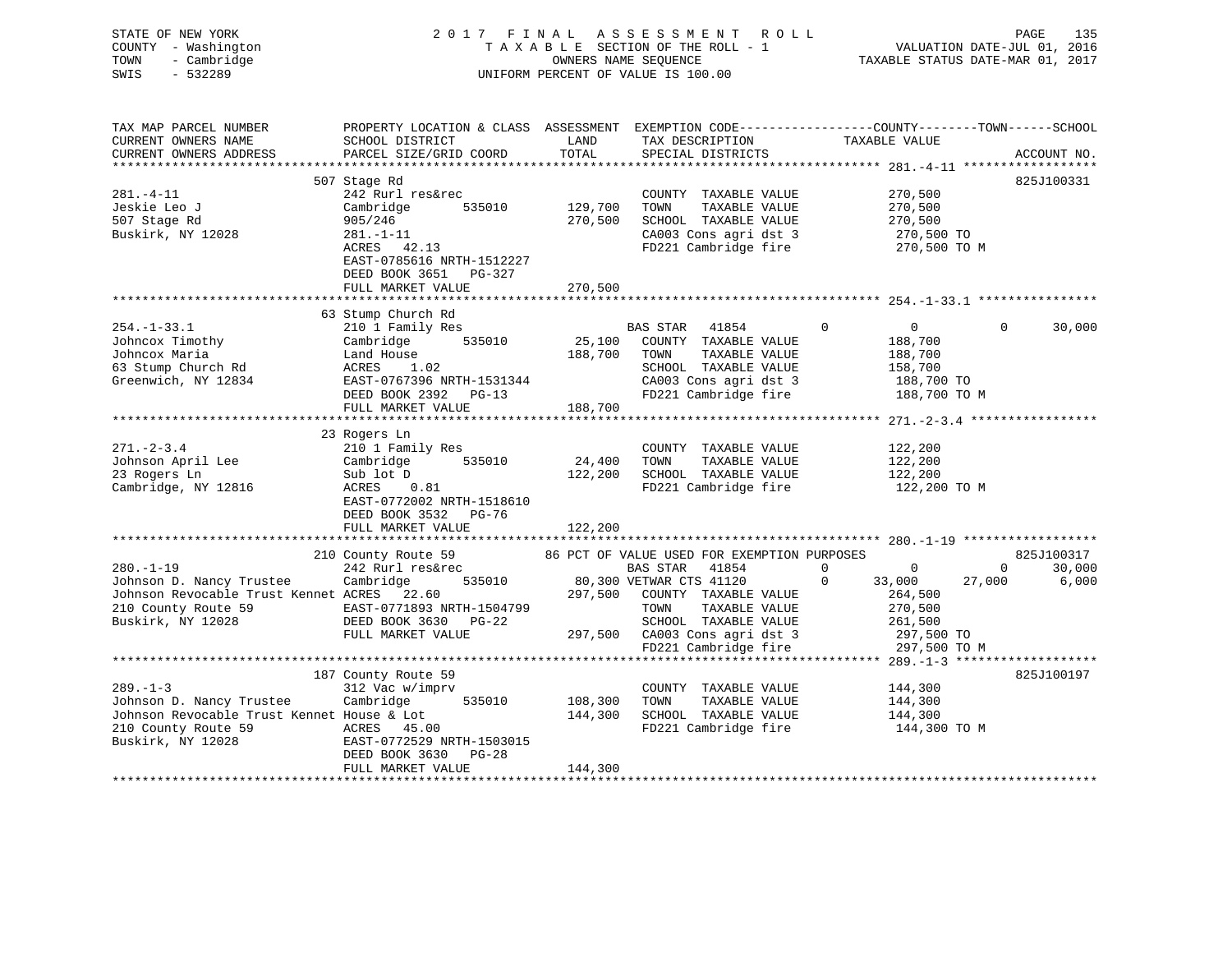# STATE OF NEW YORK 2 0 1 7 F I N A L A S S E S S M E N T R O L L PAGE 136 COUNTY - Washington T A X A B L E SECTION OF THE ROLL - 1 VALUATION DATE-JUL 01, 2016 TOWN - Cambridge OWNERS NAME SEQUENCE TAXABLE STATUS DATE-MAR 01, 2017 SWIS - 532289 UNIFORM PERCENT OF VALUE IS 100.00

| TAX MAP PARCEL NUMBER<br>CURRENT OWNERS NAME<br>CURRENT OWNERS ADDRESS                                               | PROPERTY LOCATION & CLASS ASSESSMENT<br>SCHOOL DISTRICT<br>PARCEL SIZE/GRID COORD                                                                                                                          | LAND<br>TOTAL                 | TAX DESCRIPTION<br>SPECIAL DISTRICTS                                                                                                               | EXEMPTION CODE-----------------COUNTY-------TOWN------SCHOOL<br>TAXABLE VALUE             | ACCOUNT NO.                      |
|----------------------------------------------------------------------------------------------------------------------|------------------------------------------------------------------------------------------------------------------------------------------------------------------------------------------------------------|-------------------------------|----------------------------------------------------------------------------------------------------------------------------------------------------|-------------------------------------------------------------------------------------------|----------------------------------|
| *********************                                                                                                |                                                                                                                                                                                                            |                               |                                                                                                                                                    |                                                                                           |                                  |
| $280. -1 - 11$<br>Johnston Darwin L<br>Johnston Dawn<br>219 Dickensen Rd<br>Buskirk, NY 12028                        | 219 Dickensen Rd<br>242 Rurl res&rec<br>Cambridge<br>535010<br>House & Lot<br>ACRES 46.06<br>EAST-0772801 NRTH-1508850<br>DEED BOOK 586<br>PG-133<br>FULL MARKET VALUE                                     | 109,600<br>248,000<br>248,000 | <b>BAS STAR</b><br>41854<br>COUNTY TAXABLE VALUE<br>TAXABLE VALUE<br>TOWN<br>SCHOOL TAXABLE VALUE<br>CA003 Cons agri dst 3<br>FD221 Cambridge fire | $\Omega$<br>0<br>248,000<br>248,000<br>218,000<br>248,000 TO<br>248,000 TO M              | 825J100626<br>$\Omega$<br>30,000 |
|                                                                                                                      |                                                                                                                                                                                                            |                               |                                                                                                                                                    |                                                                                           |                                  |
| $270. - 1 - 11$<br>Jones Morgan M<br>428 Lincoln Hill Rd<br>Eagle Bridge, NY 12057                                   | 21 Darwin Rd<br>210 1 Family Res<br>535010<br>Cambridge<br>H & L<br>FRNT 180.00 DPTH 180.00<br>ACRES<br>0.51<br>EAST-0765400 NRTH-1517470<br>DEED BOOK 2237 PG-29<br>FULL MARKET VALUE                     | 28,300<br>74,000<br>74,000    | <b>BAS STAR</b><br>41854<br>COUNTY TAXABLE VALUE<br>TOWN<br>TAXABLE VALUE<br>SCHOOL TAXABLE VALUE<br>CA003 Cons agri dst 3<br>FD221 Cambridge fire | $\Omega$<br>$\overline{0}$<br>74,000<br>74,000<br>44,000<br>74,000 TO<br>74,000 TO M      | 825J100215<br>$\Omega$<br>30,000 |
|                                                                                                                      |                                                                                                                                                                                                            |                               |                                                                                                                                                    |                                                                                           |                                  |
| $246. - 1 - 21$<br>Joseph Caron Irrevocable Trust Cambridge<br>Caron William S<br>153 Main St<br>Greenwich, NY 12834 | 271 Stevenson Rd<br>220 2 Family Res<br>535010<br>House & Lot<br>ACRES<br>1.16<br>EAST-0778799 NRTH-1537124<br>DEED BOOK 3020<br>PG-335<br>FULL MARKET VALUE                                               | 24,800<br>240,100<br>240,100  | COUNTY TAXABLE VALUE<br>TOWN<br>TAXABLE VALUE<br>SCHOOL TAXABLE VALUE<br>CA005 Cons agri dst 5<br>FD221 Cambridge fire                             | 240,100<br>240,100<br>240,100<br>240,100 TO<br>240,100 TO M                               | 825J100262                       |
|                                                                                                                      | 48 DeMarco Ln                                                                                                                                                                                              |                               |                                                                                                                                                    |                                                                                           | 825J100430                       |
| $271 - 3 - 8$<br>Kalbfliesh John H<br>Kalbfliesh Patricia A<br>48 DeMarco Ln<br>Buskirk, NY 12028                    | 210 1 Family Res<br>Cambridge<br>535010<br>H & L<br>6.80<br>ACRES<br>EAST-0780805 NRTH-1517621<br>DEED BOOK 432<br>$PG-443$<br>FULL MARKET VALUE                                                           | 44,200<br>376,400<br>376,400  | BAS STAR<br>41854<br>COUNTY TAXABLE VALUE<br>TOWN<br>TAXABLE VALUE<br>SCHOOL TAXABLE VALUE<br>CA003 Cons agri dst 3<br>FD221 Cambridge fire        | $\Omega$<br>$\overline{0}$<br>376,400<br>376,400<br>346,400<br>376,400 TO<br>376,400 TO M | $\Omega$<br>30,000               |
|                                                                                                                      |                                                                                                                                                                                                            |                               |                                                                                                                                                    |                                                                                           |                                  |
| $261 - 2 - 4.1$<br>Karhan Barry L<br>Karhan Barbara<br>1312 Vly Summit Rd<br>Greenwich, NY 12834                     | 1312 Vly Summit Rd<br>242 Rurl res&rec<br>Cambridge<br>535010<br>House & Land<br>Garage<br>$261. - 1 - 4.1$<br>ACRES<br>49.81<br>EAST-0768217 NRTH-1527154<br>PG-771<br>DEED BOOK 472<br>FULL MARKET VALUE | 113,300<br>315,500<br>315,500 | <b>BAS STAR</b><br>41854<br>COUNTY TAXABLE VALUE<br>TOWN<br>TAXABLE VALUE<br>SCHOOL TAXABLE VALUE<br>FD221 Cambridge fire                          | $\Omega$<br>$\mathbf 0$<br>315,500<br>315,500<br>285,500<br>315,500 TO M                  | 825J100559<br>$\Omega$<br>30,000 |
|                                                                                                                      |                                                                                                                                                                                                            |                               |                                                                                                                                                    |                                                                                           |                                  |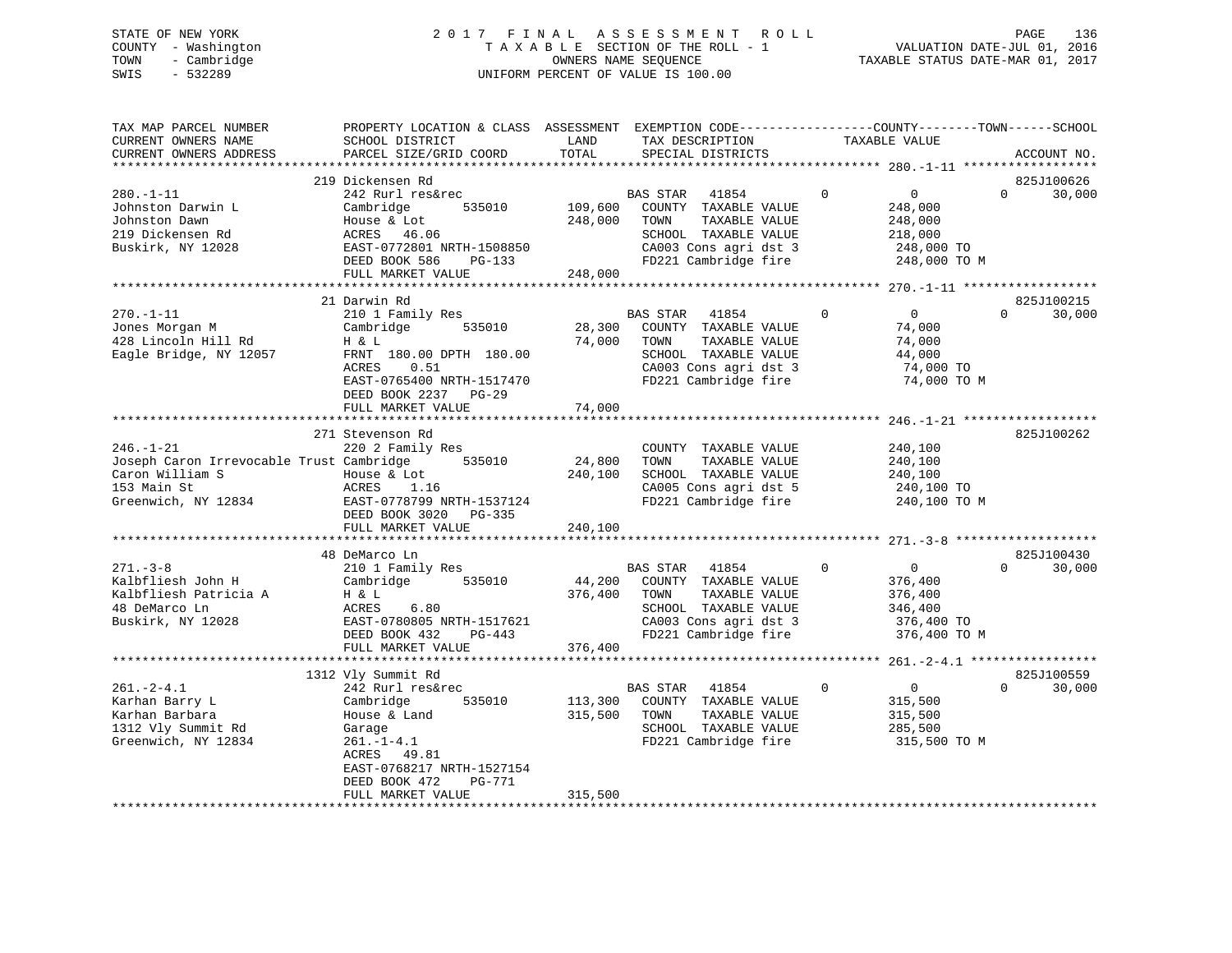# STATE OF NEW YORK 2 0 1 7 F I N A L A S S E S S M E N T R O L L PAGE 137 COUNTY - Washington T A X A B L E SECTION OF THE ROLL - 1 VALUATION DATE-JUL 01, 2016 TOWN - Cambridge OWNERS NAME SEQUENCE TAXABLE STATUS DATE-MAR 01, 2017 SWIS - 532289 UNIFORM PERCENT OF VALUE IS 100.00

| TAX MAP PARCEL NUMBER<br>CURRENT OWNERS NAME<br>CURRENT OWNERS ADDRESS                                                                                                                     | PROPERTY LOCATION & CLASS ASSESSMENT EXEMPTION CODE---------------COUNTY-------TOWN------SCHOOL<br>SCHOOL DISTRICT<br>PARCEL SIZE/GRID COORD                      | LAND<br>TOTAL                | TAX DESCRIPTION<br>SPECIAL DISTRICTS                                                                                                                                                                                           | TAXABLE VALUE                               | ACCOUNT NO.                                                                                                                          |
|--------------------------------------------------------------------------------------------------------------------------------------------------------------------------------------------|-------------------------------------------------------------------------------------------------------------------------------------------------------------------|------------------------------|--------------------------------------------------------------------------------------------------------------------------------------------------------------------------------------------------------------------------------|---------------------------------------------|--------------------------------------------------------------------------------------------------------------------------------------|
|                                                                                                                                                                                            |                                                                                                                                                                   |                              |                                                                                                                                                                                                                                |                                             |                                                                                                                                      |
| $263. - 1 - 16.2$<br>Karpiak Irrevocable Trust Arle Cambridge<br>Grippe Donna Kratzenburg Trust House & Lot<br>101 Birchwood Ln<br>Whitesboro, NY 13492                                    | 847 King Rd<br>220 2 Family Res<br>535010<br>ACRES<br>1.00<br>EAST-0782929 NRTH-1522439<br>DEED BOOK 3513<br>PG-194<br>FULL MARKET VALUE                          | 31,000<br>144,300<br>144,300 | <b>BAS STAR</b><br>41854<br>COUNTY TAXABLE VALUE<br>TOWN<br>TAXABLE VALUE<br>SCHOOL TAXABLE VALUE<br>CA003 Cons agri dst 3<br>FD221 Cambridge fire                                                                             | $\Omega$                                    | 825J100880<br>$\overline{0}$<br>30,000<br>$\Omega$<br>144,300<br>144,300<br>114,300<br>144,300 TO<br>144,300 TO M                    |
|                                                                                                                                                                                            |                                                                                                                                                                   |                              |                                                                                                                                                                                                                                |                                             |                                                                                                                                      |
| $246. - 1 - 31.1$<br>Kehrt Revocable Trust Edwin G Greenwich<br>Kehrt Revocable Trust Beatrice House & Land<br>Carol A. Kehrt<br>$107$<br>1113 County Route 60<br>Greenwich, NY 12834-5107 | 1113 County Route 60<br>210 1 Family Res<br>533401<br>ACRES<br>6.22<br>EAST-0771757 NRTH-1543777<br>DEED BOOK 1777 PG-276<br>FULL MARKET VALUE                    | 180,000                      | 81 PCT OF VALUE USED FOR EXEMPTION PURPOSES<br>AGED-ALL<br>41800<br>42,900 ENH STAR<br>41834<br>COUNTY TAXABLE VALUE<br>TOWN<br>TAXABLE VALUE<br>SCHOOL TAXABLE VALUE<br>CA003 Cons agri dst 3<br>180,000 FD221 Cambridge fire | 72,900<br>$\mathbf 0$<br>$\Omega$           | 825J100642<br>72,900<br>72,900<br>$\overline{0}$<br>$\Omega$<br>65,500<br>107,100<br>107,100<br>41,600<br>180,000 TO<br>180,000 TO M |
|                                                                                                                                                                                            | 319 Brownell Rd                                                                                                                                                   |                              |                                                                                                                                                                                                                                |                                             | 825J100431                                                                                                                           |
| $261. - 2 - 29$<br>Kelleher Katherine R<br>319 Brownell Rd<br>Cambridge, NY 12816                                                                                                          | 242 Rurl res&rec<br>Cambridge<br>535010<br>Res<br>$261. - 1 - 29$<br>ACRES<br>10.50<br>EAST-0763097 NRTH-1523348<br>DEED BOOK 885<br>$PG-70$<br>FULL MARKET VALUE | 58,000<br>194,000<br>194,000 | 41854<br><b>BAS STAR</b><br>COUNTY TAXABLE VALUE<br>TOWN<br>TAXABLE VALUE<br>SCHOOL TAXABLE VALUE<br>CA003 Cons agri dst 3<br>FD221 Cambridge fire                                                                             | $\Omega$                                    | 30,000<br>$\mathbf{0}$<br>$\Omega$<br>194,000<br>194,000<br>164,000<br>194,000 TO<br>194,000 TO M                                    |
|                                                                                                                                                                                            |                                                                                                                                                                   |                              |                                                                                                                                                                                                                                |                                             |                                                                                                                                      |
| $262. - 1 - 25.2$                                                                                                                                                                          | 356 County Route 60                                                                                                                                               |                              |                                                                                                                                                                                                                                | $\Omega$                                    | 45,000<br>10,000                                                                                                                     |
| Keller Brian J<br>Keller Jennifer S<br>356 County Route 60<br>Cambridge, NY 12816                                                                                                          | 210 1 Family Res<br>Cambridge<br>535010<br>$1$ ot 3<br>ACRES<br>3.61<br>EAST-0773068 NRTH-1525724<br>DEED BOOK 2340<br>$PG-1$<br>FULL MARKET VALUE                | 220,500                      | VETCOM CTS 41130<br>38,000 VETDIS CTS 41140<br>220,500 BAS STAR<br>41854<br>COUNTY TAXABLE VALUE<br>TOWN<br>TAXABLE VALUE<br>SCHOOL TAXABLE VALUE<br>FD221 Cambridge fire                                                      | 55,000<br>44,100<br>$\mathbf 0$<br>$\Omega$ | 44,100<br>20,000<br>$\overline{0}$<br>$\Omega$<br>30,000<br>121,400<br>131,400<br>160,500<br>220,500 TO M                            |
|                                                                                                                                                                                            |                                                                                                                                                                   |                              |                                                                                                                                                                                                                                |                                             |                                                                                                                                      |
| $263. -1 - 12$<br>Kennedy James E<br>Kennedy Kelly E<br>13 Hopkins Ln                                                                                                                      | 13 Hopkins Ln<br>210 1 Family Res<br>Cambridge<br>535010<br>H & L<br>ACRES<br>3.10                                                                                | 35,500<br>125,000            | <b>BAS STAR</b><br>41854<br>COUNTY TAXABLE VALUE<br>TOWN<br>TAXABLE VALUE<br>SCHOOL TAXABLE VALUE                                                                                                                              | $\mathbf 0$                                 | 825J100438<br>$\overline{0}$<br>$\Omega$<br>30,000<br>125,000<br>125,000<br>95,000                                                   |
| Cambridge, NY 12816                                                                                                                                                                        | EAST-0782147 NRTH-1525505<br>DEED BOOK 3454<br>PG-238<br>FULL MARKET VALUE                                                                                        | 125,000                      | CA003 Cons agri dst 3<br>FD221 Cambridge fire                                                                                                                                                                                  |                                             | 125,000 TO<br>125,000 TO M                                                                                                           |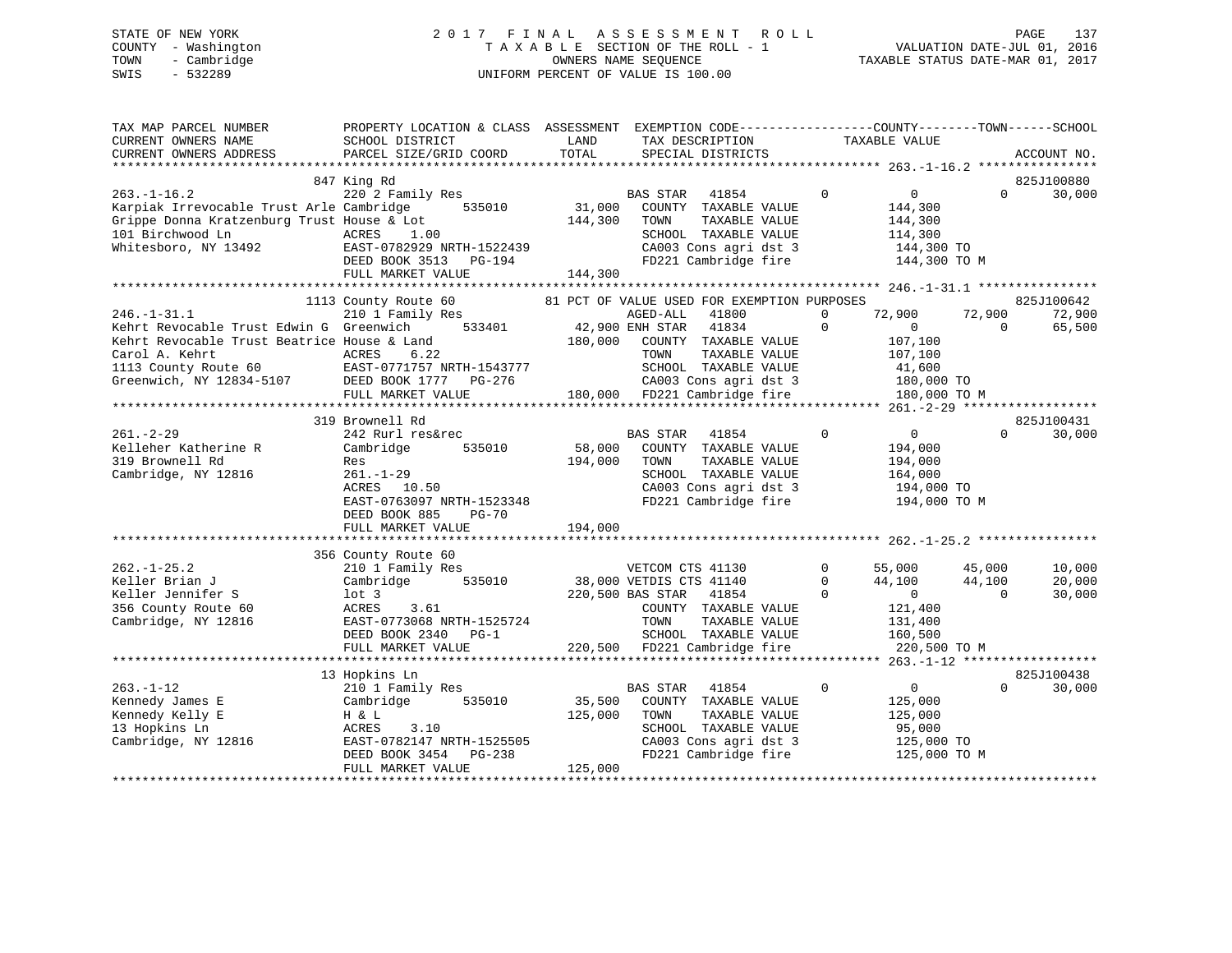# STATE OF NEW YORK 2 0 1 7 F I N A L A S S E S S M E N T R O L L PAGE 138 COUNTY - Washington T A X A B L E SECTION OF THE ROLL - 1 VALUATION DATE-JUL 01, 2016 TOWN - Cambridge OWNERS NAME SEQUENCE TAXABLE STATUS DATE-MAR 01, 2017 SWIS - 532289 UNIFORM PERCENT OF VALUE IS 100.00

| TAX MAP PARCEL NUMBER<br>CURRENT OWNERS NAME<br>CURRENT OWNERS ADDRESS                         | PROPERTY LOCATION & CLASS ASSESSMENT EXEMPTION CODE---------------COUNTY-------TOWN-----SCHOOL<br>SCHOOL DISTRICT<br>PARCEL SIZE/GRID COORD                           | LAND<br>TOTAL                | TAX DESCRIPTION<br>SPECIAL DISTRICTS                                                                                                                       | TAXABLE VALUE                                                                                       |                      | ACCOUNT NO.           |
|------------------------------------------------------------------------------------------------|-----------------------------------------------------------------------------------------------------------------------------------------------------------------------|------------------------------|------------------------------------------------------------------------------------------------------------------------------------------------------------|-----------------------------------------------------------------------------------------------------|----------------------|-----------------------|
|                                                                                                |                                                                                                                                                                       |                              |                                                                                                                                                            |                                                                                                     |                      |                       |
| $263. - 2 - 14.1$<br>Kenney James J<br>Kenney Lori A<br>955 Turnpike Rd<br>Cambridge, NY 12816 | 955 Turnpike Rd<br>210 1 Family Res<br>Cambridge<br>535010<br>$1$ ot $2$<br>ACRES<br>8.12<br>EAST-0787984 NRTH-1524395<br>DEED BOOK 2509 PG-33<br>FULL MARKET VALUE   | 50,500<br>191,900<br>191,900 | <b>BAS STAR</b><br>41854<br>COUNTY TAXABLE VALUE<br>TOWN<br>TAXABLE VALUE<br>SCHOOL TAXABLE VALUE<br>FD221 Cambridge fire                                  | $\mathbf 0$<br>0<br>191,900<br>191,900<br>161,900<br>191,900 TO M                                   | $\Omega$             | 30,000                |
|                                                                                                |                                                                                                                                                                       |                              |                                                                                                                                                            |                                                                                                     |                      |                       |
| $263 - 2 - 20$<br>Kent Joseph B<br>PO Box 126<br>Cambridge, NY 12816                           | 863 Turnpike Rd<br>210 1 Family Res<br>535010<br>Cambridge<br>H & L<br>ACRES<br>2.10<br>EAST-0789126 NRTH-1522136<br>DEED BOOK 2447 PG-300                            | 25,500<br>41,000             | COUNTY TAXABLE VALUE<br>TOWN<br>TAXABLE VALUE<br>SCHOOL TAXABLE VALUE<br>FD221 Cambridge fire                                                              | 41,000<br>41,000<br>41,000<br>41,000 TO M                                                           |                      | 825J100198            |
|                                                                                                | FULL MARKET VALUE                                                                                                                                                     | 41,000                       |                                                                                                                                                            |                                                                                                     |                      |                       |
|                                                                                                | 475 Stage Rd                                                                                                                                                          |                              |                                                                                                                                                            |                                                                                                     |                      | 825J100327            |
| $281. - 4 - 10$<br>Kenyon Susan L<br>475 Stage Rd<br>Buskirk, NY 12028                         | 242 Rurl res&rec<br>535010<br>Cambridge<br>House & Lot<br>$281. - 1 - 10$<br>ACRES 31.50<br>EAST-0786218 NRTH-1511270<br>DEED BOOK 1837 PG-116<br>FULL MARKET VALUE   | 223,200<br>223,200           | CW 10 VET/ 41152<br>91,400 BAS STAR<br>41854<br>COUNTY TAXABLE VALUE<br>TAXABLE VALUE<br>TOWN<br>SCHOOL TAXABLE VALUE<br>FD221 Cambridge fire              | $\mathbf 0$<br>8,000<br>$\Omega$<br>$\overline{0}$<br>215,200<br>223,200<br>193,200<br>223,200 TO M | $\Omega$<br>$\Omega$ | $\mathbf 0$<br>30,000 |
|                                                                                                |                                                                                                                                                                       |                              |                                                                                                                                                            |                                                                                                     |                      |                       |
| $254. - 1 - 2.2$<br>Keraga Kelvin<br>Keraga Gale<br>289 Kenyon Rd<br>Greenwich, NY 12834       | 289 Kenyon Rd<br>210 1 Family Res<br>533401<br>Greenwich<br>H & L<br>ACRES<br>4.00<br>EAST-0769672 NRTH-1536601<br>DEED BOOK 717<br>PG-194<br>FULL MARKET VALUE       | 35,000<br>196,200<br>196,200 | BAS STAR 41854<br>COUNTY TAXABLE VALUE<br>TOWN<br>TAXABLE VALUE<br>SCHOOL TAXABLE VALUE<br>CA003 Cons agri dst 3<br>FD221 Cambridge fire                   | $\mathbf 0$<br>$\overline{0}$<br>196,200<br>196,200<br>166,200<br>196,200 TO<br>196,200 TO M        | $\Omega$             | 825J100836<br>30,000  |
|                                                                                                |                                                                                                                                                                       |                              |                                                                                                                                                            |                                                                                                     |                      |                       |
| $255. -1 - 1$<br>Kerr Kevin<br>Kerr Katie<br>304 Stevenson Rd<br>Greenwich, NY 12834           | 304 Stevenson Rd<br>210 1 Family Res<br>535010<br>Cambridge<br>FRNT 130.00 DPTH<br>95.00<br>EAST-0779699 NRTH-1537115<br>DEED BOOK 1710<br>PG-34<br>FULL MARKET VALUE | 25,200<br>168,000            | <b>BAS STAR</b><br>41854<br>COUNTY TAXABLE VALUE<br>TAXABLE VALUE<br>TOWN<br>SCHOOL TAXABLE VALUE<br>CA005 Cons agri dst 5<br>168,000 FD221 Cambridge fire | $\Omega$<br>$\mathbf{0}$<br>168,000<br>168,000<br>138,000<br>168,000 TO<br>168,000 TO M             | $\Omega$             | 825J100217<br>30,000  |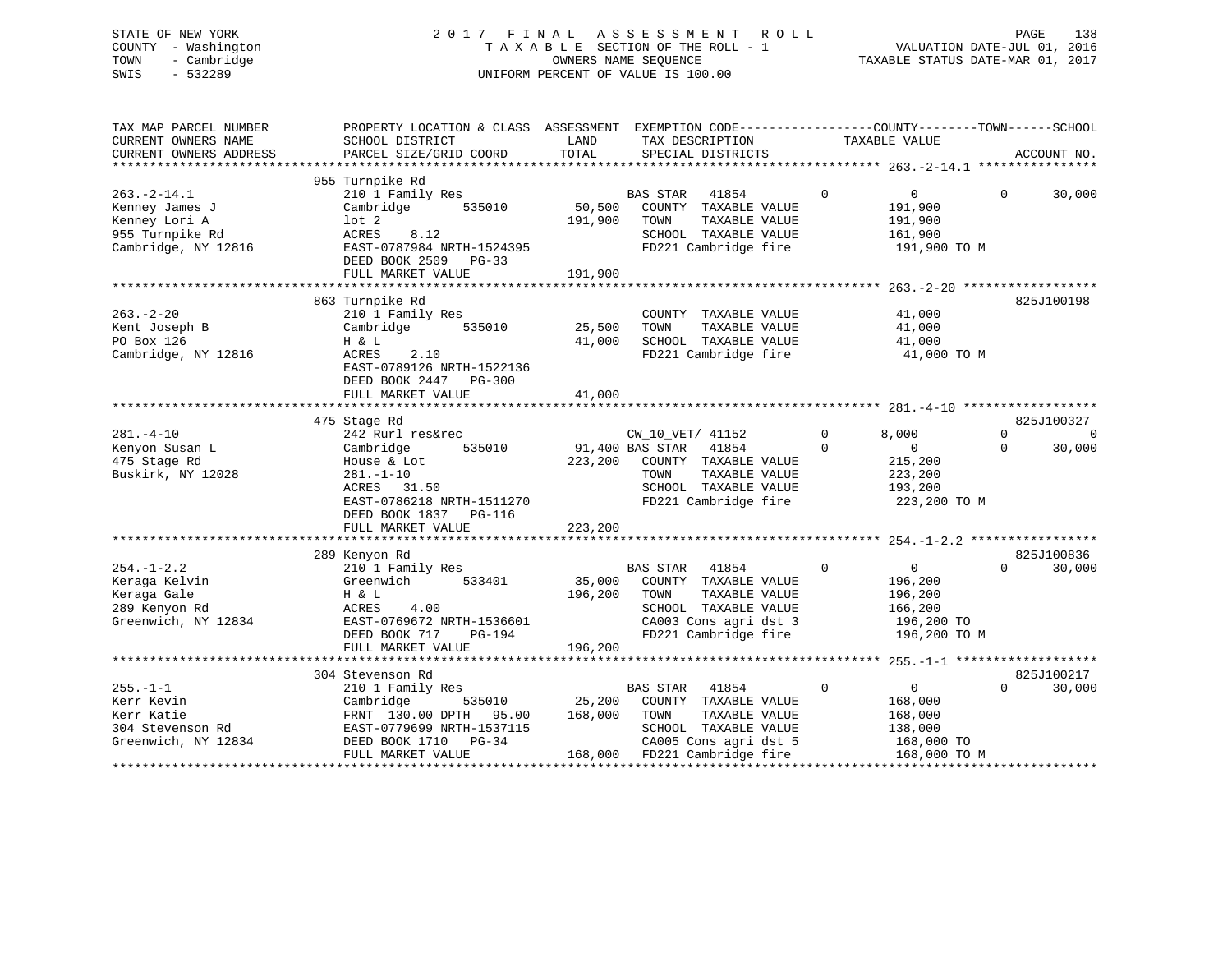# STATE OF NEW YORK 2 0 1 7 F I N A L A S S E S S M E N T R O L L PAGE 139 COUNTY - Washington T A X A B L E SECTION OF THE ROLL - 1 VALUATION DATE-JUL 01, 2016 TOWN - Cambridge OWNERS NAME SEQUENCE TAXABLE STATUS DATE-MAR 01, 2017 SWIS - 532289 UNIFORM PERCENT OF VALUE IS 100.00

| TAX MAP PARCEL NUMBER<br>CURRENT OWNERS NAME<br>CURRENT OWNERS ADDRESS            | PROPERTY LOCATION & CLASS ASSESSMENT<br>SCHOOL DISTRICT<br>PARCEL SIZE/GRID COORD                            | LAND<br>TOTAL      | EXEMPTION CODE-----------------COUNTY-------TOWN------SCHOOL<br>TAX DESCRIPTION<br>SPECIAL DISTRICTS                       | TAXABLE VALUE                                                           | ACCOUNT NO.        |
|-----------------------------------------------------------------------------------|--------------------------------------------------------------------------------------------------------------|--------------------|----------------------------------------------------------------------------------------------------------------------------|-------------------------------------------------------------------------|--------------------|
| $262. -1 - 11$<br>Ketonen Joel P II<br>814 Walnut Pkwy<br>Garland, TX 75042-6050  | County Route 60<br>322 Rural vac>10<br>Cambridge<br>535010<br>Land<br>ACRES 35.56                            | 85,500<br>85,500   | COUNTY TAXABLE VALUE<br>TOWN<br>TAXABLE VALUE<br>SCHOOL TAXABLE VALUE<br>FD221 Cambridge fire                              | 85,500<br>85,500<br>85,500<br>85,500 TO M                               | 825J100812         |
|                                                                                   | EAST-0773844 NRTH-1526747<br>DEED BOOK 802<br>$PG-34$<br>FULL MARKET VALUE                                   | 85,500             |                                                                                                                            |                                                                         |                    |
|                                                                                   |                                                                                                              |                    |                                                                                                                            |                                                                         |                    |
|                                                                                   | 937 King Rd                                                                                                  |                    |                                                                                                                            |                                                                         | 825J100518         |
| $263. - 2 - 23$<br>Kim Amos<br>Kim Chun Hee<br>937 King Rd<br>Cambridge, NY 12816 | 241 Rural res&ag<br>Cambridge<br>535010<br>ACRES 41.50<br>EAST-0784906 NRTH-1522887<br>DEED BOOK 3107 PG-227 | 103,900<br>388,600 | <b>BAS STAR</b><br>41854<br>COUNTY TAXABLE VALUE<br>TOWN<br>TAXABLE VALUE<br>SCHOOL TAXABLE VALUE<br>CA003 Cons agri dst 3 | $\Omega$<br>$\mathbf{0}$<br>388,600<br>388,600<br>358,600<br>388,600 TO | $\Omega$<br>30,000 |
| MAY BE SUBJECT TO PAYMENT<br>UNDER AGDIST LAW TIL 2019                            | FULL MARKET VALUE                                                                                            | 388,600            | FD221 Cambridge fire                                                                                                       | 388,600 TO M                                                            |                    |
|                                                                                   |                                                                                                              |                    |                                                                                                                            |                                                                         |                    |
|                                                                                   | 21 Filmore Ln                                                                                                |                    | 60 PCT OF VALUE USED FOR EXEMPTION PURPOSES                                                                                |                                                                         | 825J102007         |
| $280. - 1 - 10.2$                                                                 | 241 Rural res&ag                                                                                             |                    | VETCOM CTS 41130                                                                                                           | 0<br>47,715                                                             | 45,000<br>10,000   |
| King Clarence H Jr                                                                | 535010<br>Cambridge                                                                                          | 136,100 AG DIST    | 41720                                                                                                                      | 0<br>59,666                                                             | 59,666<br>59,666   |
| 21 Filmore Ln                                                                     | House & Lot                                                                                                  |                    | 318,100 BAS STAR<br>41854                                                                                                  | $\Omega$<br>$\mathbf{0}$                                                | $\Omega$<br>30,000 |
| Buskirk, NY 12028                                                                 | ACRES 67.24                                                                                                  |                    | COUNTY TAXABLE VALUE                                                                                                       | 210,719                                                                 |                    |
|                                                                                   | EAST-0771331 NRTH-1507678                                                                                    |                    | TOWN<br>TAXABLE VALUE                                                                                                      | 213,434                                                                 |                    |
| MAY BE SUBJECT TO PAYMENT                                                         | DEED BOOK 591<br>$PG-68$                                                                                     |                    | SCHOOL TAXABLE VALUE                                                                                                       | 218,434                                                                 |                    |
| UNDER AGDIST LAW TIL 2021                                                         | FULL MARKET VALUE                                                                                            | 318,100            | CA003 Cons agri dst 3<br>59,666 EX                                                                                         | 258,434 TO                                                              |                    |
|                                                                                   |                                                                                                              |                    | FD221 Cambridge fire                                                                                                       | 318,100 TO M<br>**************** 272.-2-10 ******************           |                    |
|                                                                                   | 655 Turnpike Rd                                                                                              |                    |                                                                                                                            |                                                                         | 825J100248         |
| $272 - 2 - 10$                                                                    | 241 Rural res&ag                                                                                             |                    | AGRI-D IND 41730                                                                                                           | $\Omega$<br>26,208                                                      | 26,208<br>26,208   |
| King Todd M<br>1130 State Route 22<br>Cambridge, NY 12816                         | 535010<br>Cambridge<br>House & Lot<br>ACRES<br>38.40<br>EAST-0788779 NRTH-1516670                            | 224,600            | 72,100 BAS STAR<br>41854<br>COUNTY TAXABLE VALUE<br>TOWN<br>TAXABLE VALUE<br>SCHOOL TAXABLE VALUE                          | $\Omega$<br>$\circ$<br>198,392<br>198,392<br>168,392                    | $\Omega$<br>30,000 |
| MAY BE SUBJECT TO PAYMENT                                                         | DEED BOOK 3107 PG-89                                                                                         |                    | FD221 Cambridge fire                                                                                                       | 224,600 TO M                                                            |                    |
| UNDER AGDIST LAW TIL 2024                                                         | FULL MARKET VALUE                                                                                            | 224,600            |                                                                                                                            |                                                                         |                    |
|                                                                                   |                                                                                                              |                    |                                                                                                                            |                                                                         |                    |
|                                                                                   | 67 Center Cambridge Rd                                                                                       |                    |                                                                                                                            |                                                                         |                    |
| $279. - 1 - 14.1$                                                                 | 240 Rural res                                                                                                |                    | COUNTY TAXABLE VALUE                                                                                                       | 266,900                                                                 |                    |
| Kirk Jonathan                                                                     | Greenwich<br>533401                                                                                          | 60,200             | TAXABLE VALUE<br>TOWN                                                                                                      | 266,900                                                                 |                    |
| Kirk Jessica                                                                      | lot 1                                                                                                        | 266,900            | SCHOOL TAXABLE VALUE                                                                                                       | 266,900                                                                 |                    |
| 67 Center Cambridge Rd                                                            | ACRES<br>7.11                                                                                                |                    | CA003 Cons agri dst 3                                                                                                      | 266,900 TO                                                              |                    |
| Valley Falls, NY 12185                                                            | EAST-0757009 NRTH-1513106<br>DEED BOOK 2319<br>PG-61                                                         |                    | FD221 Cambridge fire                                                                                                       | 266,900 TO M                                                            |                    |
|                                                                                   | FULL MARKET VALUE                                                                                            | 266,900            |                                                                                                                            |                                                                         |                    |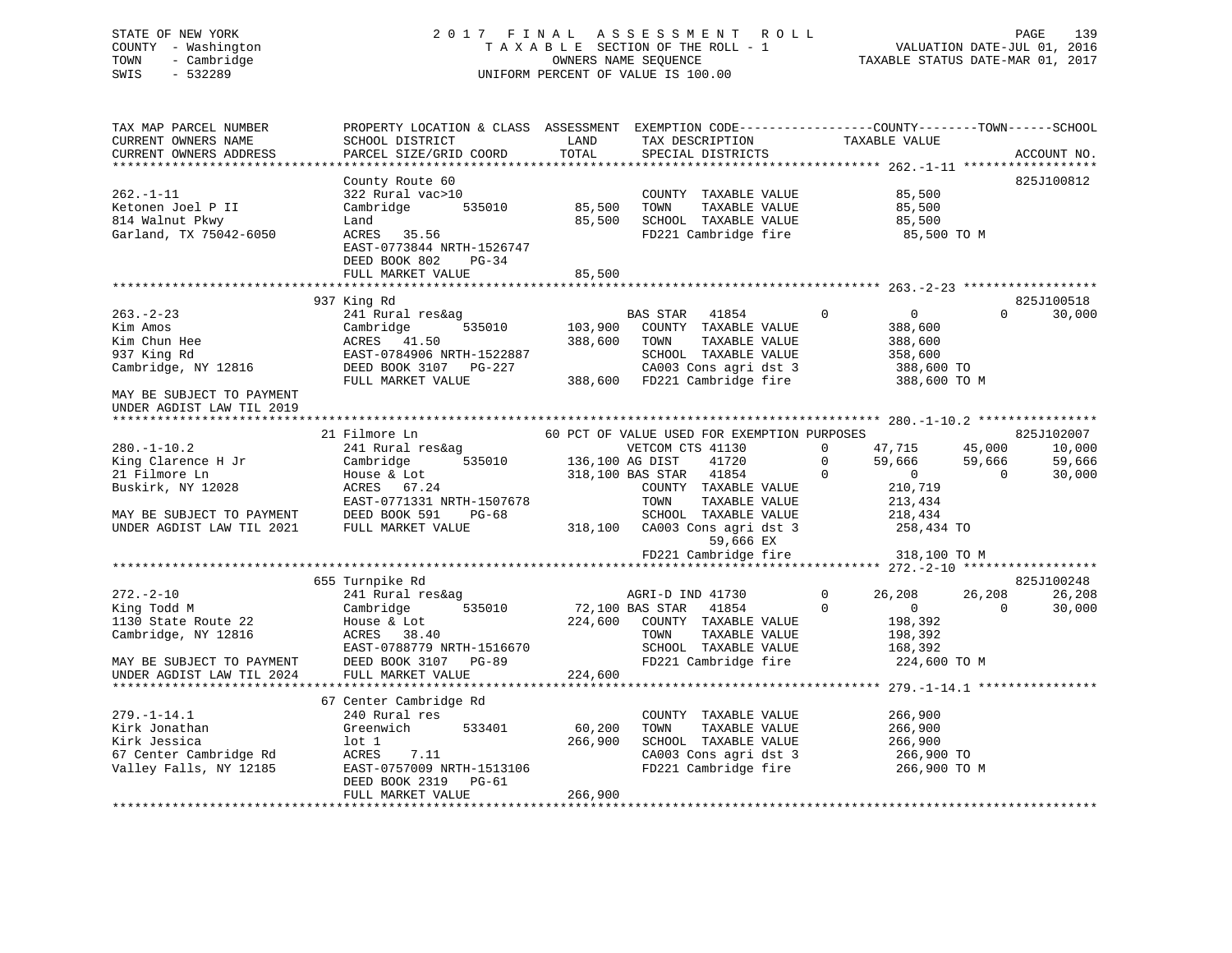# STATE OF NEW YORK 2 0 1 7 F I N A L A S S E S S M E N T R O L L PAGE 140 COUNTY - Washington T A X A B L E SECTION OF THE ROLL - 1 VALUATION DATE-JUL 01, 2016 TOWN - Cambridge OWNERS NAME SEQUENCE TAXABLE STATUS DATE-MAR 01, 2017 SWIS - 532289 UNIFORM PERCENT OF VALUE IS 100.00

| TAX MAP PARCEL NUMBER<br>CURRENT OWNERS NAME<br>CURRENT OWNERS ADDRESS                                                                             | PROPERTY LOCATION & CLASS ASSESSMENT<br>SCHOOL DISTRICT<br>PARCEL SIZE/GRID COORD                                                                            | LAND<br>TOTAL                | EXEMPTION CODE-----------------COUNTY-------TOWN------SCHOOL<br>TAX DESCRIPTION<br>SPECIAL DISTRICTS                                             | TAXABLE VALUE                                                                                      | ACCOUNT NO.                                          |
|----------------------------------------------------------------------------------------------------------------------------------------------------|--------------------------------------------------------------------------------------------------------------------------------------------------------------|------------------------------|--------------------------------------------------------------------------------------------------------------------------------------------------|----------------------------------------------------------------------------------------------------|------------------------------------------------------|
|                                                                                                                                                    |                                                                                                                                                              |                              |                                                                                                                                                  |                                                                                                    |                                                      |
|                                                                                                                                                    | 855 Turnpike Rd                                                                                                                                              |                              |                                                                                                                                                  |                                                                                                    | 825J100436                                           |
| $263 - 2 - 21$<br>Kittell John C<br>147 Center Cambridge Rd<br>Valley Falls, NY 12185<br>MAY BE SUBJECT TO PAYMENT                                 | 241 Rural res&ag<br>535010<br>Cambridge<br>ACRES 104.40<br>EAST-0786960 NRTH-1521995<br>DEED BOOK 3128<br>PG-290<br>FULL MARKET VALUE                        | 195,500<br>370,000           | BAS STAR 41854<br>COUNTY TAXABLE VALUE<br>TOWN<br>TAXABLE VALUE<br>SCHOOL TAXABLE VALUE<br>CA003 Cons agri dst 3<br>370,000 FD221 Cambridge fire | $\mathbf{0}$<br>$\overline{0}$<br>370,000<br>370,000<br>340,000<br>370,000 TO<br>370,000 TO M      | $\Omega$<br>30,000                                   |
| UNDER AGDIST LAW TIL 2017                                                                                                                          |                                                                                                                                                              |                              |                                                                                                                                                  |                                                                                                    |                                                      |
| $279. - 1 - 1.1$<br>Kittell John C<br>147 Center Cambridge Rd<br>Valley Falls, NY 12185                                                            | 147 Center Cambridge Rd<br>483 Converted Re<br>Cambridge<br>535010<br>Office<br>ACRES<br>1.00<br>EAST-0759055 NRTH-1513336<br>DEED BOOK 1740 PG-65           | 25,000<br>119,500            | COUNTY TAXABLE VALUE<br>TOWN<br>TAXABLE VALUE<br>SCHOOL TAXABLE VALUE<br>CA003 Cons agri dst 3<br>FD221 Cambridge fire                           | 119,500<br>119,500<br>119,500<br>119,500 TO<br>119,500 TO M                                        |                                                      |
|                                                                                                                                                    | FULL MARKET VALUE                                                                                                                                            | 119,500                      |                                                                                                                                                  |                                                                                                    |                                                      |
|                                                                                                                                                    | 135 Center Cambridge Rd                                                                                                                                      |                              |                                                                                                                                                  |                                                                                                    | 825J100516                                           |
| $279. - 1 - 1$<br>Kittell Melinda M<br>135 Center Cambridge Rd<br>Valley Falls, NY 12185<br>MAY BE SUBJECT TO PAYMENT<br>UNDER AGDIST LAW TIL 2018 | 242 Rurl res&rec<br>Cambridge<br>535010<br>Bdy Line Agreement 614/73<br>ACRES 15.62<br>EAST-0758734 NRTH-1513668<br>DEED BOOK 3152 PG-1<br>FULL MARKET VALUE | 68,200<br>262,100<br>262,100 | 41854<br>BAS STAR<br>COUNTY TAXABLE VALUE<br>TAXABLE VALUE<br>TOWN<br>SCHOOL TAXABLE VALUE<br>CA003 Cons agri dst 3<br>FD221 Cambridge fire      | $\Omega$<br>$\overline{0}$<br>262,100<br>262,100<br>232,100<br>262,100 TO<br>262,100 TO M          | 30,000<br>$\Omega$                                   |
|                                                                                                                                                    |                                                                                                                                                              |                              |                                                                                                                                                  |                                                                                                    |                                                      |
| $271 - 3 - 3$<br>Klein Philip<br>Pikulski Sandra<br>747 King Rd<br>Cambridge, NY 12816                                                             | 747 King Rd<br>242 Rurl res&rec<br>535010<br>Cambridge<br>Land/house<br>431/474<br>ACRES 22.60<br>EAST-0780431 NRTH-1520772                                  | 279,000                      | 41720<br>AG DIST<br>41854<br>83,200 BAS STAR<br>COUNTY TAXABLE VALUE<br>TOWN<br>TAXABLE VALUE<br>SCHOOL TAXABLE VALUE<br>CA003 Cons agri dst 3   | 36,054<br>$\mathbf 0$<br>$\Omega$<br>$\overline{0}$<br>242,946<br>242,946<br>212,946<br>242,946 TO | 825J100329<br>36,054<br>36,054<br>30,000<br>$\Omega$ |
| MAY BE SUBJECT TO PAYMENT<br>UNDER AGDIST LAW TIL 2021                                                                                             | DEED BOOK 2940<br>PG-174<br>FULL MARKET VALUE                                                                                                                | 279,000                      | 36,054 EX<br>FD221 Cambridge fire                                                                                                                | 279,000 TO M                                                                                       |                                                      |
|                                                                                                                                                    |                                                                                                                                                              |                              |                                                                                                                                                  |                                                                                                    |                                                      |
| $280. - 2 - 25$<br>Knobel Lynne<br>26 Naugatuck Ave Apt 1<br>Milford, CT 06460                                                                     | 49 Dickensen Rd<br>312 Vac w/imprv<br>535010<br>Cambridge<br>Camp/ Lots 1 & 2<br>ACRES<br>10.23<br>EAST-0775952 NRTH-1507699<br>DEED BOOK 826<br>PG-321      | 46,500<br>50,300             | COUNTY TAXABLE VALUE<br>TOWN<br>TAXABLE VALUE<br>SCHOOL TAXABLE VALUE<br>CA003 Cons agri dst 3<br>FD221 Cambridge fire                           | 50,300<br>50,300<br>50,300<br>50,300 TO<br>50,300 TO M                                             | 825J100921                                           |
|                                                                                                                                                    | FULL MARKET VALUE                                                                                                                                            | 50,300                       |                                                                                                                                                  |                                                                                                    |                                                      |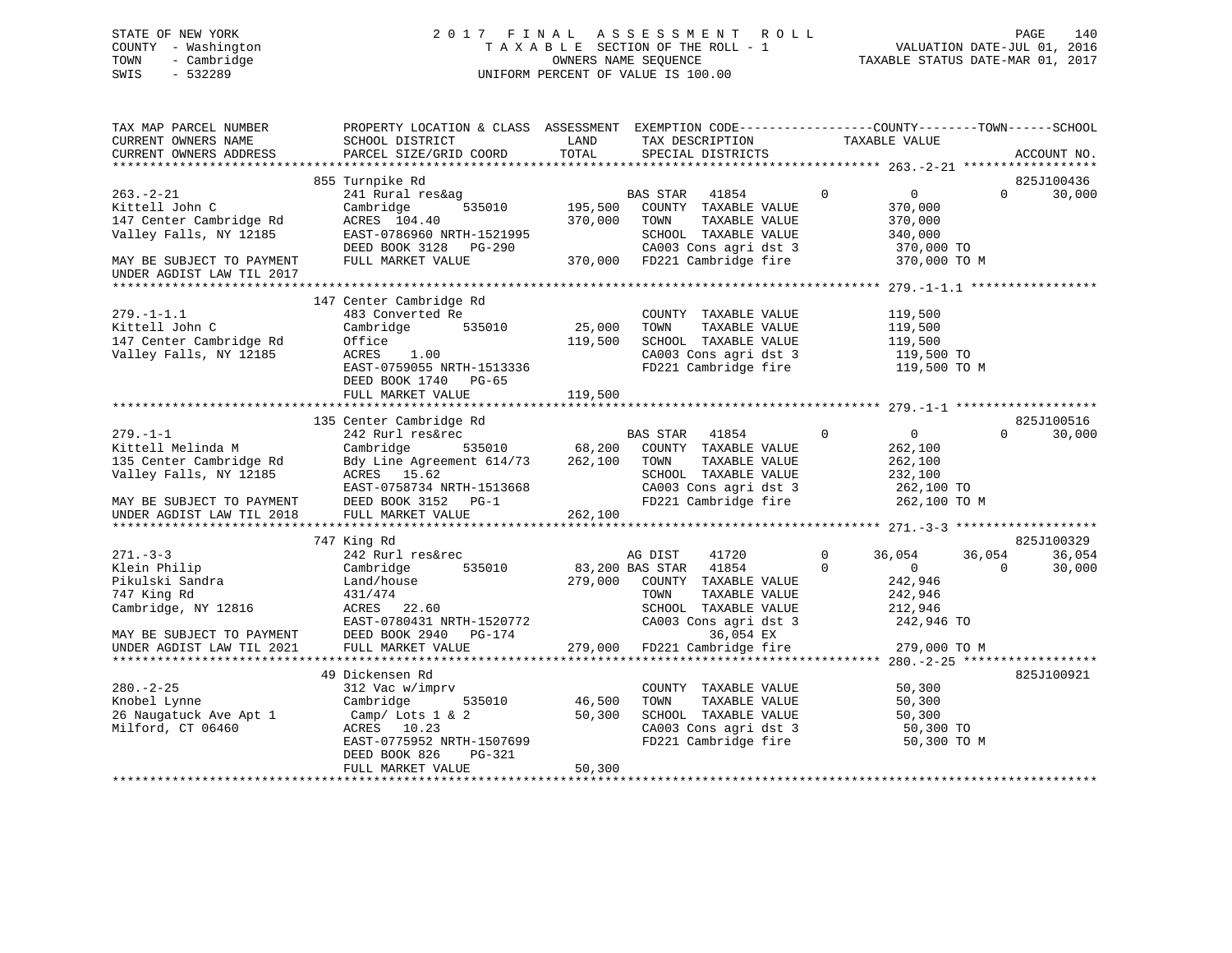# STATE OF NEW YORK 2 0 1 7 F I N A L A S S E S S M E N T R O L L PAGE 141 COUNTY - Washington T A X A B L E SECTION OF THE ROLL - 1 VALUATION DATE-JUL 01, 2016 TOWN - Cambridge OWNERS NAME SEQUENCE TAXABLE STATUS DATE-MAR 01, 2017 SWIS - 532289 UNIFORM PERCENT OF VALUE IS 100.00

| TAX MAP PARCEL NUMBER<br>CURRENT OWNERS NAME<br>CURRENT OWNERS ADDRESS                                | PROPERTY LOCATION & CLASS ASSESSMENT<br>SCHOOL DISTRICT<br>PARCEL SIZE/GRID COORD                                                                                               | LAND<br>TOTAL                | EXEMPTION CODE-----------------COUNTY-------TOWN------SCHOOL<br>TAX DESCRIPTION<br>SPECIAL DISTRICTS                                        |             | TAXABLE VALUE                                                                 |          | ACCOUNT NO.          |
|-------------------------------------------------------------------------------------------------------|---------------------------------------------------------------------------------------------------------------------------------------------------------------------------------|------------------------------|---------------------------------------------------------------------------------------------------------------------------------------------|-------------|-------------------------------------------------------------------------------|----------|----------------------|
| ***************************                                                                           |                                                                                                                                                                                 |                              |                                                                                                                                             |             |                                                                               |          |                      |
| $280 - 2 - 35$<br>Koblensky Edward D<br>Koblensky Kathleen<br>90 County Route 59<br>Buskirk, NY 12028 | 90 County Route 59<br>242 Rurl res&rec<br>535010<br>Cambridge<br>lot 11<br>ACRES<br>21.03<br>EAST-0775938 NRTH-1504782<br>DEED BOOK 2889 PG-278<br>FULL MARKET VALUE            | 78,300<br>209,000<br>209,000 | 41854<br>BAS STAR<br>COUNTY TAXABLE VALUE<br>TOWN<br>TAXABLE VALUE<br>SCHOOL TAXABLE VALUE<br>CA003 Cons agri dst 3<br>FD221 Cambridge fire | $\mathbf 0$ | $\overline{0}$<br>209,000<br>209,000<br>179,000<br>209,000 TO<br>209,000 TO M | $\Omega$ | 825J100907<br>30,000 |
|                                                                                                       |                                                                                                                                                                                 |                              |                                                                                                                                             |             |                                                                               |          |                      |
| $255. - 1 - 24.2$<br>Kohler Jeffrey W<br>Kohler Kelsey M<br>150 Irish Ln<br>Cambridge, NY 12816       | 150 Irish Ln<br>242 Rurl res&rec<br>535010<br>Cambridge<br>House & Land<br>Lot 4<br>ACRES 13.04<br>EAST-0781007 NRTH-1532061<br>DEED BOOK 1971<br>PG-299<br>FULL MARKET VALUE   | 86,100<br>418,000<br>418,000 | BAS STAR<br>41854<br>COUNTY TAXABLE VALUE<br>TOWN<br>TAXABLE VALUE<br>SCHOOL TAXABLE VALUE<br>CA005 Cons agri dst 5<br>FD221 Cambridge fire | $\mathbf 0$ | $\overline{0}$<br>418,000<br>418,000<br>388,000<br>418,000 TO<br>418,000 TO M | $\Omega$ | 825J102037<br>30,000 |
|                                                                                                       |                                                                                                                                                                                 |                              |                                                                                                                                             |             |                                                                               |          |                      |
| $270. - 1 - 38.6$<br>Koopmann Mark<br>Koopmann Olive G<br>824 County Route 59<br>Cambridge, NY 12816  | Meeting House Rd<br>322 Rural vac>10<br>535010<br>Cambridge<br>lot <sub>6</sub><br>17.63<br>ACRES<br>EAST-0763022 NRTH-1516525<br>DEED BOOK 3378<br>PG-223<br>FULL MARKET VALUE | 42,800<br>42,800<br>42,800   | COUNTY TAXABLE VALUE<br>TAXABLE VALUE<br>TOWN<br>SCHOOL TAXABLE VALUE<br>CA003 Cons agri dst 3<br>FD221 Cambridge fire                      |             | 42,800<br>42,800<br>42,800<br>42,800 TO<br>42,800 TO M                        |          |                      |
|                                                                                                       |                                                                                                                                                                                 |                              |                                                                                                                                             |             |                                                                               |          |                      |
| $280. -1 - 13.8$<br>Korb Barry W<br>33 Conley Rd<br>Buskirk, NY 12028                                 | 33 Conley Rd<br>210 1 Family Res<br>535010<br>Cambridge<br>9.20<br>ACRES<br>EAST-0775082 NRTH-1509128<br>DEED BOOK 2984 PG-102                                                  | 50,400<br>171,300            | <b>BAS STAR</b><br>41854<br>COUNTY TAXABLE VALUE<br>TAXABLE VALUE<br>TOWN<br>SCHOOL TAXABLE VALUE<br>CA003 Cons agri dst 3                  | $\mathbf 0$ | $\overline{0}$<br>171,300<br>171,300<br>141,300<br>171,300 TO                 | $\Omega$ | 30,000               |
|                                                                                                       | FULL MARKET VALUE                                                                                                                                                               | 171,300                      | FD221 Cambridge fire                                                                                                                        |             | 171,300 TO M                                                                  |          |                      |
| $280. - 2 - 34$                                                                                       | 35 King Rd<br>210 1 Family Res                                                                                                                                                  |                              | 41834<br>ENH STAR                                                                                                                           | $\Omega$    | $\overline{0}$                                                                | $\Omega$ | 825J100452<br>65,500 |
| Korb Walter F<br>Korb Bertha R<br>35 King Rd<br>Buskirk, NY 12028                                     | 535010<br>Cambridge<br>H & L<br>490/67<br>15.60<br>ACRES<br>EAST-0776079 NRTH-1505485<br>DEED BOOK 2621<br>PG-188<br>FULL MARKET VALUE                                          | 52,500<br>135,300<br>135,300 | COUNTY TAXABLE VALUE<br>TAXABLE VALUE<br>TOWN<br>SCHOOL TAXABLE VALUE<br>CA003 Cons agri dst 3<br>FD221 Cambridge fire                      |             | 135,300<br>135,300<br>69,800<br>135,300 TO<br>135,300 TO M                    |          |                      |
|                                                                                                       |                                                                                                                                                                                 |                              |                                                                                                                                             |             |                                                                               |          |                      |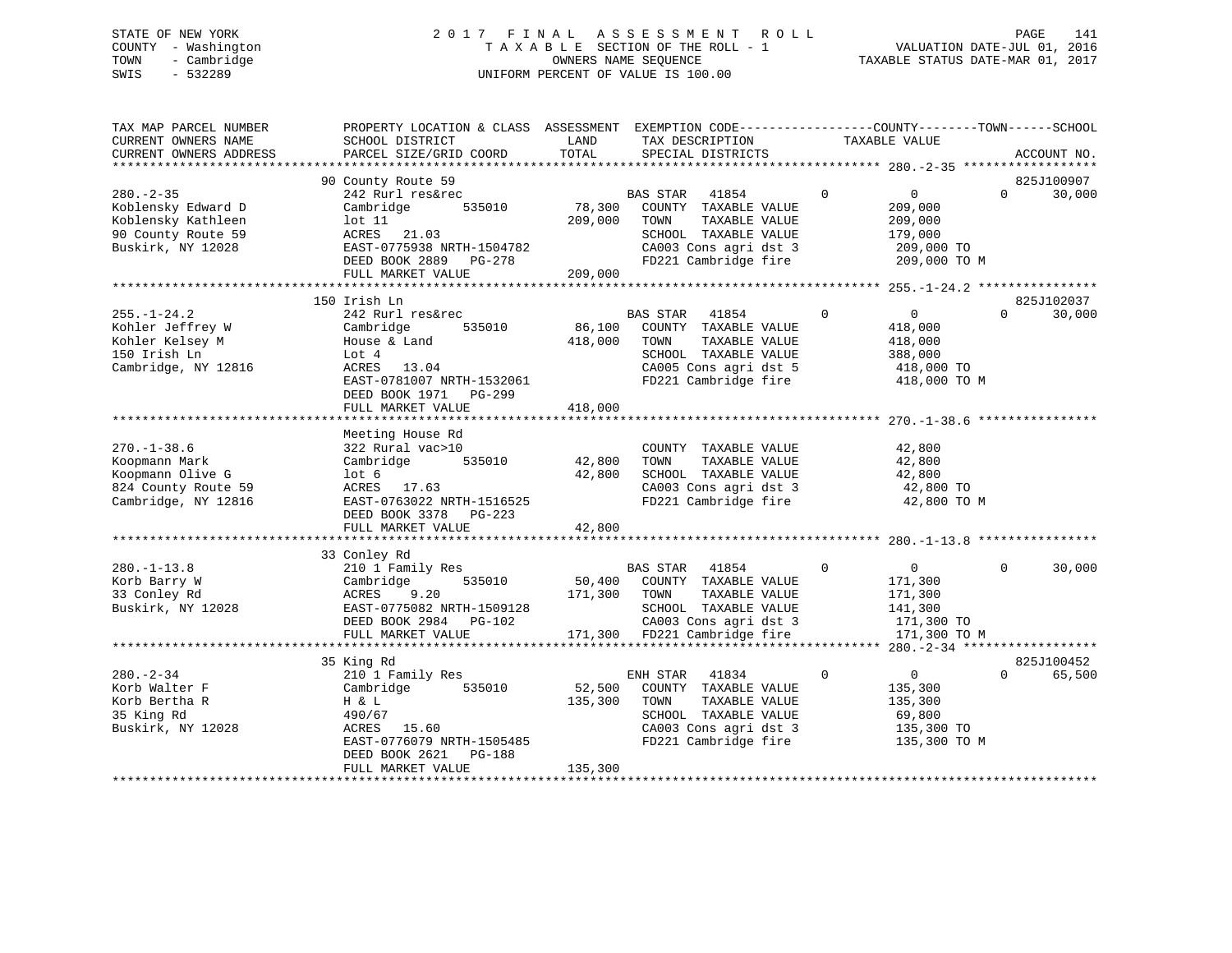# STATE OF NEW YORK 2 0 1 7 F I N A L A S S E S S M E N T R O L L PAGE 142 COUNTY - Washington T A X A B L E SECTION OF THE ROLL - 1 VALUATION DATE-JUL 01, 2016 TOWN - Cambridge OWNERS NAME SEQUENCE TAXABLE STATUS DATE-MAR 01, 2017 SWIS - 532289 UNIFORM PERCENT OF VALUE IS 100.00

| TAX MAP PARCEL NUMBER<br>CURRENT OWNERS NAME<br>CURRENT OWNERS ADDRESS | PROPERTY LOCATION & CLASS ASSESSMENT EXEMPTION CODE----------------COUNTY-------TOWN-----SCHOOL<br>SCHOOL DISTRICT<br>PARCEL SIZE/GRID COORD | LAND<br>TOTAL          | TAX DESCRIPTION<br>SPECIAL DISTRICTS                                       | TAXABLE VALUE                    | ACCOUNT NO.          |
|------------------------------------------------------------------------|----------------------------------------------------------------------------------------------------------------------------------------------|------------------------|----------------------------------------------------------------------------|----------------------------------|----------------------|
|                                                                        |                                                                                                                                              |                        |                                                                            |                                  |                      |
|                                                                        | 126 Dickensen Rd<br>Dickensen ka<br>242 Rurl res&rec                                                                                         |                        |                                                                            |                                  | 825J100943           |
| $280. - 1 - 13.4$                                                      |                                                                                                                                              |                        | BAS STAR 41854 0                                                           | $\overline{0}$                   | $\Omega$<br>30,000   |
| Korb Walter F Jr                                                       | Cambridge                                                                                                                                    |                        | 535010 81,800 COUNTY TAXABLE VALUE                                         | 212,700                          |                      |
| Korb Jean K                                                            | House & Lot                                                                                                                                  | 212,700 TOWN           | TAXABLE VALUE                                                              | 212,700                          |                      |
| 126 Dickensen Rd                                                       | ACRES 12.97                                                                                                                                  |                        | SCHOOL TAXABLE VALUE                                                       | 182,700                          |                      |
| Buskirk, NY 12028                                                      | EAST-0775037 NRTH-1508486                                                                                                                    |                        | CA003 Cons agri dst 3 212,700 TO<br>FD221 Cambridge fire 212,700 TO M      |                                  |                      |
|                                                                        | DEED BOOK 718                                                                                                                                | $PG-311$               |                                                                            |                                  |                      |
|                                                                        | FULL MARKET VALUE                                                                                                                            | 212,700                |                                                                            |                                  |                      |
|                                                                        |                                                                                                                                              |                        |                                                                            |                                  |                      |
|                                                                        | County Route 74                                                                                                                              |                        |                                                                            |                                  |                      |
| $279. - 2 - 31.5$                                                      | 721 Sand&gravel                                                                                                                              |                        | COUNTY TAXABLE VALUE                                                       | 52,300                           |                      |
| Korb Walter JR                                                         | 535010 52,300<br>Cambridge                                                                                                                   |                        | TOWN<br>TAXABLE VALUE<br>TOWN      TAXABLE VALUE<br>SCHOOL   TAXABLE VALUE | 52,300                           |                      |
| 126 Dickenson Rd                                                       | lot <sub>3</sub>                                                                                                                             | 52,300                 |                                                                            | 52,300                           |                      |
| Buskirk, NY 12028                                                      | 341/176, 341/180                                                                                                                             |                        | CA003 Cons agri dst 3 52,300 TO<br>FD221 Cambridge fire 52,300 TO          |                                  |                      |
|                                                                        | ACRES 39.29                                                                                                                                  |                        |                                                                            | 52,300 TO M                      |                      |
| MAY BE SUBJECT TO PAYMENT                                              | EAST-0767149 NRTH-1510986                                                                                                                    |                        |                                                                            |                                  |                      |
| UNDER AGDIST LAW TIL 2017                                              | DEED BOOK 3142 PG-337                                                                                                                        |                        |                                                                            |                                  |                      |
|                                                                        | FULL MARKET VALUE                                                                                                                            | 52,300                 |                                                                            |                                  |                      |
|                                                                        | 111 Conley Rd                                                                                                                                |                        |                                                                            |                                  | 825J100946           |
| $280. - 1 - 13.7$                                                      | 210 1 Family Res                                                                                                                             |                        | BAS STAR 41854                                                             | $\overline{0}$<br>$\overline{0}$ | $\Omega$<br>30,000   |
| Korb William M                                                         | Cambridge 535010 35,000 COUNTY TAXABLE VALUE                                                                                                 |                        |                                                                            | 125,300                          |                      |
| Martin Sarah M                                                         | H & L                                                                                                                                        | 125,300                | TAXABLE VALUE<br>TOWN                                                      | 125,300                          |                      |
| 111 Conley Rd                                                          | ACRES<br>3.72                                                                                                                                |                        | SCHOOL TAXABLE VALUE                                                       | 95,300                           |                      |
| Buskirk, NY 12028                                                      |                                                                                                                                              |                        |                                                                            |                                  |                      |
|                                                                        |                                                                                                                                              |                        | CA003 Cons agri dst 3 125,300 TO<br>FD221 Cambridge fire 125,300 TO M      |                                  |                      |
|                                                                        | EAST-0775000 NRTH-1510912<br>DEED BOOK 866 PG-158<br>FULL MARKET VALUE                                                                       |                        |                                                                            |                                  |                      |
|                                                                        |                                                                                                                                              |                        |                                                                            |                                  |                      |
|                                                                        | 545 Stage Rd                                                                                                                                 |                        |                                                                            |                                  |                      |
| $272. - 2 - 19.2$                                                      | 242 Rurl res&rec                                                                                                                             |                        | CW_10_VET/ 41152                                                           | $\Omega$<br>8,000                | $\Omega$<br>$\Omega$ |
| Korte Karl                                                             | 535010<br>Cambridge                                                                                                                          |                        | 62,700 ENH STAR 41834                                                      | $\Omega$<br>$\overline{0}$       | $\Omega$<br>65,500   |
| Korte Freda C                                                          | H & L                                                                                                                                        |                        | 226,000 COUNTY TAXABLE VALUE                                               | 218,000                          |                      |
| 545 Stage Rd                                                           | ACRES 12.84                                                                                                                                  |                        | TAXABLE VALUE<br>TOWN                                                      |                                  |                      |
| Buskirk, NY 12028                                                      |                                                                                                                                              |                        | SCHOOL TAXABLE VALUE                                                       | 226,000<br>160,500               |                      |
|                                                                        | EAST-0787594 NRTH-1513383<br>DEED BOOK 649<br>DEED BOOK 649                                                                                  |                        | FD221 Cambridge fire 226,000 TO M                                          |                                  |                      |
|                                                                        | FULL MARKET VALUE                                                                                                                            | $PG-104$<br>UE 226,000 |                                                                            |                                  |                      |
|                                                                        |                                                                                                                                              |                        |                                                                            |                                  |                      |
|                                                                        | Conley Rd                                                                                                                                    |                        |                                                                            |                                  |                      |
| $271. - 2 - 28.2$                                                      | 300 Vacant Land                                                                                                                              |                        | COUNTY TAXABLE VALUE                                                       | 500                              |                      |
| Kourofsky Brian M Jr                                                   | Cambridge<br>535010                                                                                                                          | 500                    | TOWN<br>TAXABLE VALUE                                                      | 500                              |                      |
| Kourofsky Samantha L                                                   | FRNT 11.00 DPTH 447.00                                                                                                                       | 500                    | SCHOOL TAXABLE VALUE                                                       | 500                              |                      |
| 515 4th Ave Apt 2                                                      | EAST-0775231 NRTH-1514190                                                                                                                    |                        |                                                                            | 500 TO                           |                      |
| Watervliet, NY 12189                                                   | DEED BOOK 3552 PG-14                                                                                                                         |                        | CA003 Cons agri dst 3<br>FD221 Cambridge fire                              | 500 TO M                         |                      |
|                                                                        | FULL MARKET VALUE                                                                                                                            | 500                    |                                                                            |                                  |                      |
|                                                                        |                                                                                                                                              |                        |                                                                            |                                  |                      |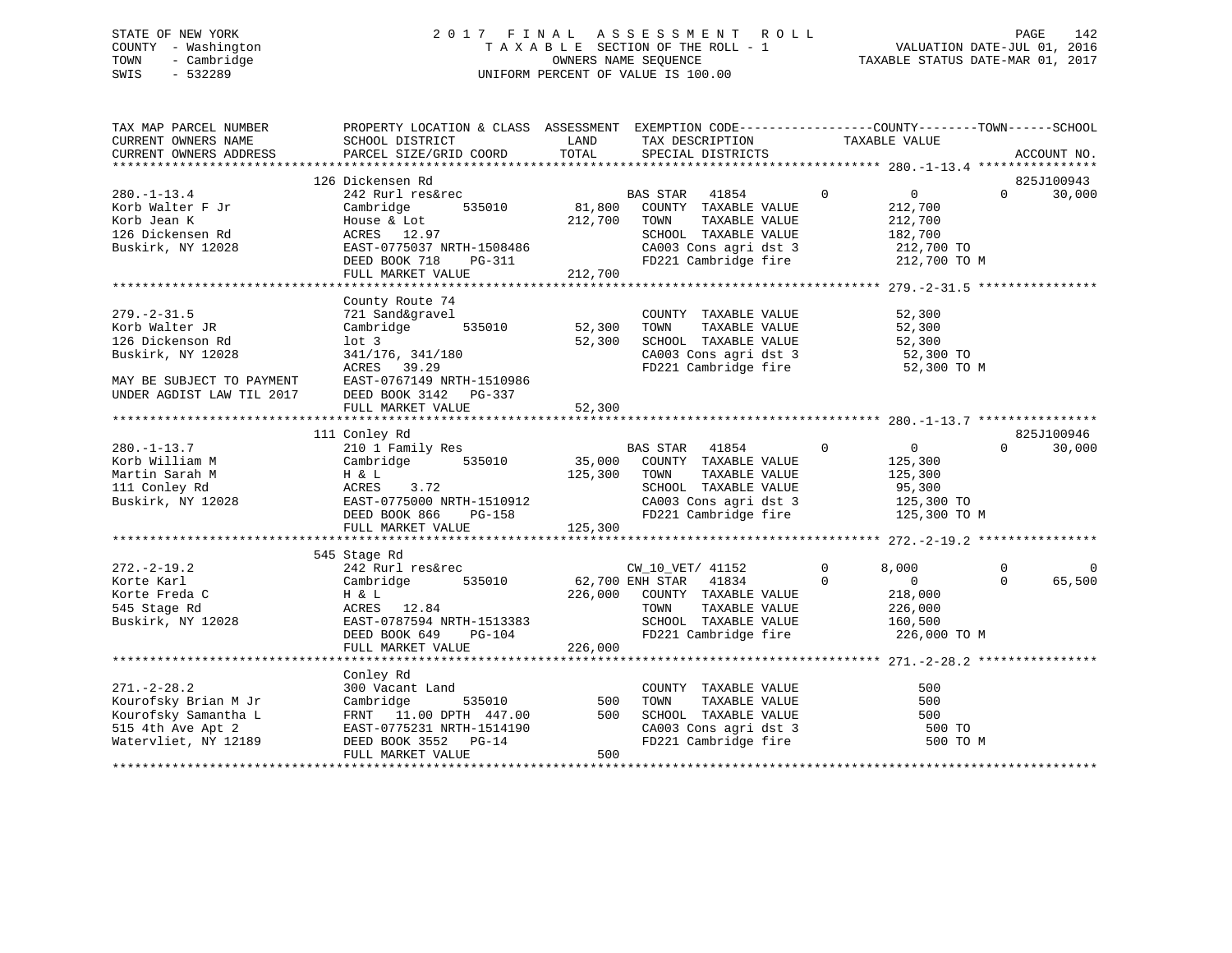# STATE OF NEW YORK 2 0 1 7 F I N A L A S S E S S M E N T R O L L PAGE 143 COUNTY - Washington T A X A B L E SECTION OF THE ROLL - 1 VALUATION DATE-JUL 01, 2016 TOWN - Cambridge OWNERS NAME SEQUENCE TAXABLE STATUS DATE-MAR 01, 2017 SWIS - 532289 UNIFORM PERCENT OF VALUE IS 100.00

| TAX MAP PARCEL NUMBER  | PROPERTY LOCATION & CLASS ASSESSMENT EXEMPTION CODE----------------COUNTY-------TOWN------SCHOOL |         |                              |                               |                                                    |
|------------------------|--------------------------------------------------------------------------------------------------|---------|------------------------------|-------------------------------|----------------------------------------------------|
| CURRENT OWNERS NAME    | SCHOOL DISTRICT                                                                                  | LAND    | TAX DESCRIPTION              | TAXABLE VALUE                 |                                                    |
| CURRENT OWNERS ADDRESS | PARCEL SIZE/GRID COORD                                                                           | TOTAL   | SPECIAL DISTRICTS            |                               | ACCOUNT NO.                                        |
|                        |                                                                                                  |         |                              |                               | ********************* 271.-2-29 ****************** |
|                        | 244 Conley Rd                                                                                    |         |                              |                               | 825J100632                                         |
| $271. - 2 - 29$        | 210 1 Family Res                                                                                 |         | COUNTY TAXABLE VALUE         | 151,000                       |                                                    |
| Kourofsky Brian M Jr   | 535010<br>Cambridge                                                                              | 33,000  | TOWN<br>TAXABLE VALUE        | 151,000                       |                                                    |
| Kourofsky Samantha L   | H & L                                                                                            | 151,000 | SCHOOL TAXABLE VALUE         | 151,000                       |                                                    |
|                        |                                                                                                  |         |                              |                               |                                                    |
| 515 4th Ave Apt 2      | ACRES<br>2.56                                                                                    |         | CA003 Cons agri dst 3        | 151,000 TO                    |                                                    |
| Watervliet, NY 12189   | EAST-0775309 NRTH-1514081                                                                        |         | FD221 Cambridge fire         | 151,000 TO M                  |                                                    |
|                        | DEED BOOK 3552<br>$PG-14$                                                                        |         |                              |                               |                                                    |
|                        | FULL MARKET VALUE                                                                                | 151,000 |                              |                               |                                                    |
|                        |                                                                                                  |         |                              |                               |                                                    |
|                        | 10 County Route 59                                                                               |         |                              |                               | 825J100550                                         |
| $280. - 2 - 16$        | 210 1 Family Res                                                                                 |         | BAS STAR<br>41854            | $\Omega$<br>$\Omega$          | 30,000<br>$\Omega$                                 |
| Koziol Nathan S        | 535010<br>Cambridge                                                                              | 28,000  | COUNTY TAXABLE VALUE         | 170,400                       |                                                    |
| 10 County Route 59     | 1.61<br>ACRES                                                                                    | 170,400 | TOWN<br>TAXABLE VALUE        | 170,400                       |                                                    |
| Buskirk, NY 12028      | EAST-0777573 NRTH-1504930                                                                        |         | SCHOOL TAXABLE VALUE         | 140,400                       |                                                    |
|                        | DEED BOOK 859<br>PG-179                                                                          |         | CA003 Cons agri dst 3        | 170,400 TO                    |                                                    |
|                        | FULL MARKET VALUE                                                                                |         | 170,400 FD221 Cambridge fire | 170,400 TO M                  |                                                    |
|                        |                                                                                                  |         |                              |                               |                                                    |
|                        | 56 Dickensen Rd                                                                                  |         |                              |                               | 825J100859                                         |
| $280 - 2 - 6.3$        | 210 1 Family Res                                                                                 |         | 41802<br>AGED-CO             | 50,000<br>$\Omega$            | $\Omega$<br>$\overline{0}$                         |
| Kutti Leena            | 535010<br>Cambridge                                                                              |         | 37,000 AGED-TOWN 41803       | 0<br>$\overline{0}$           | 40,000<br>$\overline{0}$                           |
| PO Box 247             | H & Land                                                                                         |         | 41804<br>100,000 AGED-SCH    | $\Omega$<br>$\overline{0}$    | 30,000<br>$\Omega$                                 |
| Cambridge, NY 12816    | ACRES<br>3.40                                                                                    |         | ENH STAR<br>41834            | $\mathbf 0$<br>$\overline{0}$ | $\Omega$<br>65,500                                 |
|                        | EAST-0776688 NRTH-1507737                                                                        |         |                              |                               |                                                    |
|                        |                                                                                                  |         | COUNTY TAXABLE VALUE         | 50,000                        |                                                    |
|                        | DEED BOOK 467<br>PG-72                                                                           |         | TOWN<br>TAXABLE VALUE        | 60,000                        |                                                    |
|                        | FULL MARKET VALUE                                                                                | 100,000 | SCHOOL TAXABLE VALUE         | 4,500                         |                                                    |
|                        |                                                                                                  |         | CA003 Cons agri dst 3        | 100,000 TO                    |                                                    |
|                        |                                                                                                  |         | FD221 Cambridge fire         | 100,000 TO M                  |                                                    |
|                        |                                                                                                  |         |                              |                               |                                                    |
|                        | 2 Perry Ln                                                                                       |         |                              |                               | 825J100434                                         |
| $255.14 - 3 - 12$      | 283 Res w/Comuse                                                                                 |         | BAS STAR<br>41854            | $\Omega$<br>$\mathbf{0}$      | 30,000<br>$\Omega$                                 |
| Kyer Francis T II      | 535010<br>Cambridge                                                                              | 24,100  | COUNTY TAXABLE VALUE         | 196,000                       |                                                    |
| Kyer Susan L           | Η&l                                                                                              | 196,000 | TAXABLE VALUE<br>TOWN        | 196,000                       |                                                    |
| 2 Perry Ln             | 740/2                                                                                            |         | SCHOOL TAXABLE VALUE         | 166,000                       |                                                    |
| Cambridge, NY 12816    | $255. - 3 - 12$                                                                                  |         | FD221 Cambridge fire         | 196,000 TO M                  |                                                    |
|                        | 0.72<br>ACRES                                                                                    |         |                              |                               |                                                    |
|                        | EAST-0786169 NRTH-1531607                                                                        |         |                              |                               |                                                    |
|                        | DEED BOOK 866<br>PG-258                                                                          |         |                              |                               |                                                    |
|                        | FULL MARKET VALUE                                                                                | 196,000 |                              |                               |                                                    |
|                        |                                                                                                  |         |                              |                               |                                                    |
|                        | 119 State Route 372                                                                              |         |                              |                               | 825J100435                                         |
| $255.14 - 3 - 2$       | 283 Res w/Comuse                                                                                 |         | BAS STAR<br>41854            | $\Omega$<br>$\overline{0}$    | $\Omega$<br>30,000                                 |
| LaBrake Brian D        | Cambridge<br>535010                                                                              | 26,500  | COUNTY TAXABLE VALUE         | 242,600                       |                                                    |
|                        |                                                                                                  |         |                              |                               |                                                    |
| LaBrake Cynthia J      | H & L                                                                                            | 242,600 | TOWN<br>TAXABLE VALUE        | 242,600                       |                                                    |
| 119 State Route 372    | Easement 591/300                                                                                 |         | SCHOOL TAXABLE VALUE         | 212,600                       |                                                    |
| Cambridge, NY 12816    | $255. - 3 - 2$                                                                                   |         | FD221 Cambridge fire         | 242,600 TO M                  |                                                    |
|                        | FRNT 125.00 DPTH 185.00                                                                          |         |                              |                               |                                                    |
|                        | ACRES<br>0.47                                                                                    |         |                              |                               |                                                    |
|                        | EAST-0785790 NRTH-1533174                                                                        |         |                              |                               |                                                    |
|                        | DEED BOOK 1845<br>PG-276                                                                         |         |                              |                               |                                                    |
|                        | FULL MARKET VALUE                                                                                | 242,600 |                              |                               |                                                    |
|                        |                                                                                                  |         |                              |                               |                                                    |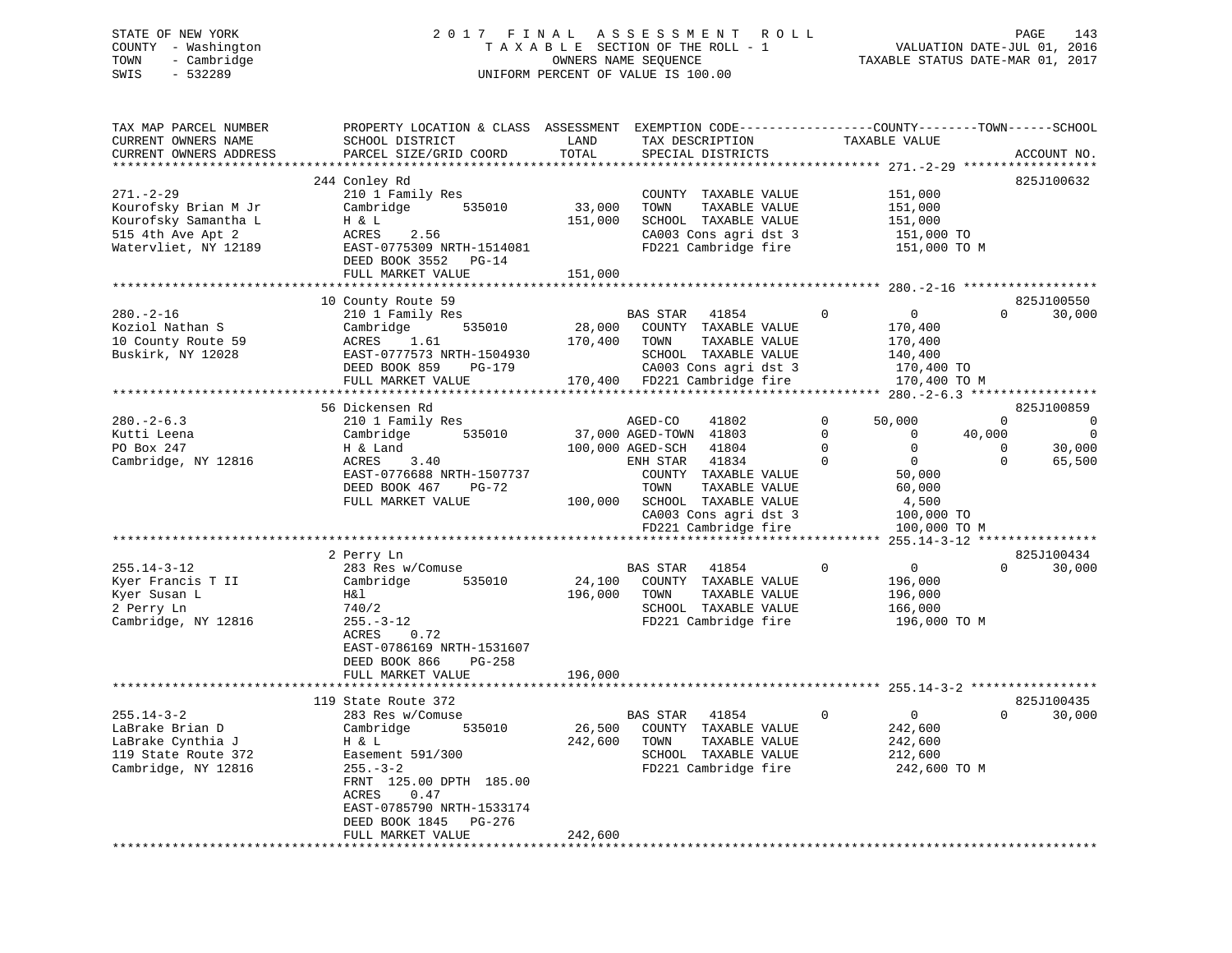# STATE OF NEW YORK 2 0 1 7 F I N A L A S S E S S M E N T R O L L PAGE 144 COUNTY - Washington T A X A B L E SECTION OF THE ROLL - 1 VALUATION DATE-JUL 01, 2016 TOWN - Cambridge OWNERS NAME SEQUENCE TAXABLE STATUS DATE-MAR 01, 2017 SWIS - 532289 UNIFORM PERCENT OF VALUE IS 100.00

| TAX MAP PARCEL NUMBER<br>CURRENT OWNERS NAME<br>CURRENT OWNERS ADDRESS                                  | PROPERTY LOCATION & CLASS ASSESSMENT<br>SCHOOL DISTRICT<br>PARCEL SIZE/GRID COORD                                                                                            | LAND<br>TOTAL                | EXEMPTION CODE-----------------COUNTY-------TOWN------SCHOOL<br>TAX DESCRIPTION<br>SPECIAL DISTRICTS                      | TAXABLE VALUE                                                                | ACCOUNT NO.        |
|---------------------------------------------------------------------------------------------------------|------------------------------------------------------------------------------------------------------------------------------------------------------------------------------|------------------------------|---------------------------------------------------------------------------------------------------------------------------|------------------------------------------------------------------------------|--------------------|
| $272. - 2 - 16.1$<br>LaBrake Brian D<br>LaBrake Cynthia J<br>119 State Route 372<br>Cambridge, NY 12816 | 491+495 Turnpike Rd<br>220 2 Family Res<br>Cambridge<br>535010<br>Multiple R<br>2.50<br>ACRES<br>EAST-0788191 NRTH-1513931<br>DEED BOOK 2151<br>$PG-62$<br>FULL MARKET VALUE | 31,500<br>152,100<br>152,100 | COUNTY TAXABLE VALUE<br>TAXABLE VALUE<br>TOWN<br>SCHOOL TAXABLE VALUE<br>FD221 Cambridge fire                             | 152,100<br>152,100<br>152,100<br>152,100 TO M                                |                    |
| $262. -1 - 17.1$<br>Lacasse Kenneth<br>Lacasse Kathleen<br>114 Frog Way<br>Cambridge, NY 12816          | County Route 60/E Off<br>322 Rural vac>10<br>Cambridge<br>535010<br>Vl<br>ACRES 11.40<br>EAST-0771588 NRTH-1522208<br>DEED BOOK 1667 PG-333<br>FULL MARKET VALUE             | 30,800<br>30,800<br>30,800   | COUNTY TAXABLE VALUE<br>TOWN<br>TAXABLE VALUE<br>SCHOOL TAXABLE VALUE<br>FD221 Cambridge fire                             | 30,800<br>30,800<br>30,800<br>30,800 TO M                                    | 825J100917         |
|                                                                                                         | **********************<br>114 Frog Way                                                                                                                                       | **********                   |                                                                                                                           | ***************************** 262.-1-17.2 ****************                   | 825J100918         |
| $262. - 1 - 17.2$<br>Lacasse Kenneth<br>Lacasse Kathleen<br>114 Frog Way<br>Cambridge, NY 12816         | 242 Rurl res&rec<br>Cambridge<br>535010<br>House $\&$ L<br>ACRES<br>10.00<br>EAST-0772524 NRTH-1522375<br>DEED BOOK 499<br>PG-515<br>FULL MARKET VALUE                       | 57,000<br>288,100<br>288,100 | <b>BAS STAR</b><br>41854<br>COUNTY TAXABLE VALUE<br>TAXABLE VALUE<br>TOWN<br>SCHOOL TAXABLE VALUE<br>FD221 Cambridge fire | $\mathbf 0$<br>$\mathbf{0}$<br>288,100<br>288,100<br>258,100<br>288,100 TO M | $\Omega$<br>30,000 |
|                                                                                                         |                                                                                                                                                                              |                              |                                                                                                                           |                                                                              |                    |
| $262. - 1 - 17.3$<br>Lacasse Kenneth<br>Lacasse Kathleen<br>114 Frog Way<br>Cambridge, NY 12816         | County Route 60/E Off<br>314 Rural vac<10<br>Cambridge<br>535010<br>Vl<br>ACRES<br>7.40<br>EAST-0772987 NRTH-1522445<br>DEED BOOK 499<br><b>PG-519</b>                       | 34,600<br>34,600             | COUNTY TAXABLE VALUE<br>TAXABLE VALUE<br>TOWN<br>SCHOOL TAXABLE VALUE<br>FD221 Cambridge fire                             | 34,600<br>34,600<br>34,600<br>34,600 TO M                                    | 825J100919         |
|                                                                                                         | FULL MARKET VALUE                                                                                                                                                            | 34,600                       |                                                                                                                           |                                                                              |                    |
| $262. - 1 - 17.5$<br>Lacasse Kenneth<br>Lacasse Katherine<br>114 Frog Way<br>Cambridge, NY 12816        | County Route 60/Off<br>314 Rural vac<10<br>Cambridge<br>535010<br>V1<br>ACRES<br>7.00<br>EAST-0772053 NRTH-1522359<br>DEED BOOK 1667<br>$PG-326$<br>FULL MARKET VALUE        | 20,000<br>20,000<br>20,000   | COUNTY TAXABLE VALUE<br>TOWN<br>TAXABLE VALUE<br>SCHOOL TAXABLE VALUE<br>FD221 Cambridge fire                             | 20,000<br>20,000<br>20,000<br>20,000 TO M                                    | 825J100965         |
|                                                                                                         | ****************************                                                                                                                                                 |                              |                                                                                                                           |                                                                              |                    |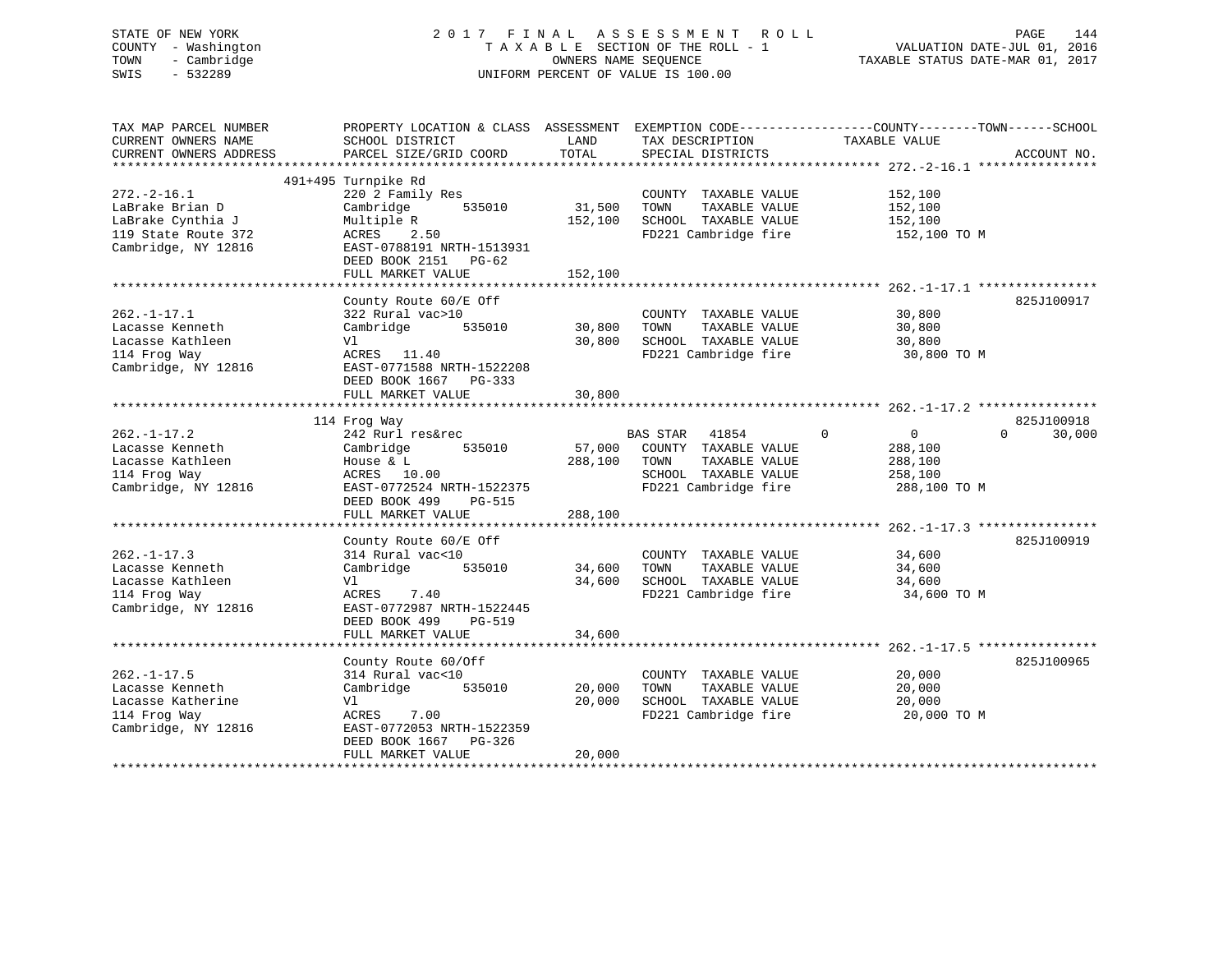## STATE OF NEW YORK 2 0 1 7 F I N A L A S S E S S M E N T R O L L PAGE 145 COUNTY - Washington T A X A B L E SECTION OF THE ROLL - 1 VALUATION DATE-JUL 01, 2016 TOWN - Cambridge OWNERS NAME SEQUENCE TAXABLE STATUS DATE-MAR 01, 2017 SWIS - 532289 UNIFORM PERCENT OF VALUE IS 100.00

| TAX MAP PARCEL NUMBER<br>CURRENT OWNERS NAME<br>CURRENT OWNERS ADDRESS<br>***********************      | PROPERTY LOCATION & CLASS ASSESSMENT EXEMPTION CODE----------------COUNTY-------TOWN-----SCHOOL<br>SCHOOL DISTRICT<br>PARCEL SIZE/GRID COORD<br>**********************                                    | LAND<br>TOTAL                | TAX DESCRIPTION<br>SPECIAL DISTRICTS                                                                                                                 | TAXABLE VALUE                                                                                | ACCOUNT NO.                      |
|--------------------------------------------------------------------------------------------------------|-----------------------------------------------------------------------------------------------------------------------------------------------------------------------------------------------------------|------------------------------|------------------------------------------------------------------------------------------------------------------------------------------------------|----------------------------------------------------------------------------------------------|----------------------------------|
| $262. - 1 - 17$<br>Lacasse Kenneth M<br>Lacasse Kathleen M<br>114 Frog Way<br>Cambridge, NY 12816      | County Route 60/E Off<br>322 Rural vac>10<br>Cambridge<br>535010<br>Land<br>ACRES 12.89<br>EAST-0772923 NRTH-1523158<br>DEED BOOK 1667 PG-330<br>FULL MARKET VALUE                                        | 32,800<br>32,800<br>32,800   | COUNTY TAXABLE VALUE<br>TOWN<br>TAXABLE VALUE<br>SCHOOL TAXABLE VALUE<br>FD221 Cambridge fire                                                        | 32,800<br>32,800<br>32,800<br>32,800 TO M                                                    | 825J100276                       |
|                                                                                                        |                                                                                                                                                                                                           |                              |                                                                                                                                                      |                                                                                              |                                  |
| $255.14 - 3 - 15$<br>LaFountain Paul JR<br>LaFountain Amy<br>57 State Route 372<br>Cambridge, NY 12816 | 57 State Route 372<br>210 1 Family Res<br>Cambridge<br>535010<br>Office<br>$255. - 3 - 15$<br>ACRES<br>0.90<br>EAST-0786119 NRTH-1531821<br>DEED BOOK 2124 PG-147<br>FULL MARKET VALUE                    | 28,300<br>185,700<br>185,700 | <b>BAS STAR</b><br>41854<br>COUNTY TAXABLE VALUE<br>TOWN<br>TAXABLE VALUE<br>SCHOOL TAXABLE VALUE<br>FD221 Cambridge fire                            | $\Omega$<br>$\overline{0}$<br>185,700<br>185,700<br>155,700<br>185,700 TO M                  | 825J100305<br>30,000<br>$\Omega$ |
|                                                                                                        |                                                                                                                                                                                                           |                              |                                                                                                                                                      |                                                                                              |                                  |
| $270. - 1 - 24.5$<br>LaJara John E<br>Stein Joan A<br>656 County Route 74<br>Cambridge, NY 12816       | 656 County Route 74<br>242 Rurl res&rec<br>Cambridge<br>535010<br>Land & Modular<br>Lot 4<br>ACRES<br>11.42<br>EAST-0765946 NRTH-1514193<br>DEED BOOK 576<br>$PG-269$                                     | 59,800<br>294,200            | BAS STAR<br>41854<br>COUNTY TAXABLE VALUE<br>TOWN<br>TAXABLE VALUE<br>SCHOOL TAXABLE VALUE<br>FD221 Cambridge fire                                   | $\mathbf 0$<br>0<br>294,200<br>294,200<br>264,200<br>294,200 TO M                            | 825J101995<br>$\Omega$<br>30,000 |
|                                                                                                        | FULL MARKET VALUE                                                                                                                                                                                         | 294,200                      |                                                                                                                                                      |                                                                                              |                                  |
| $271. - 2 - 25$<br>Landers Michael<br>Deming Esther<br>300 W 109th St Apt 5J<br>New York, NY 10025     | 887 County Route 59<br>242 Rurl res&rec<br>Cambridge<br>535010<br>Trans Exempt Repay 2017<br>FRNT 410.00 DPTH<br>ACRES<br>9.58<br>EAST-0772405 NRTH-1518744<br>DEED BOOK 3737 PG-339<br>FULL MARKET VALUE | 68,300<br>225,000<br>225,000 | COUNTY TAXABLE VALUE<br>TOWN<br>TAXABLE VALUE<br>SCHOOL TAXABLE VALUE<br>CA003 Cons agri dst 3<br>FD221 Cambridge fire<br>TE533 Trans exmt repay-flg | 225,000<br>225,000<br>225,000<br>225,000 TO<br>225,000 TO M<br>$.00$ MT                      | 825J100253                       |
|                                                                                                        | **************************                                                                                                                                                                                |                              |                                                                                                                                                      |                                                                                              |                                  |
| $263. -1 - 14.1$<br>Langlois Ricky<br>Langlois Tammy<br>142 Greene Rd<br>Cambridge, NY 12816           | 142 Greene Rd<br>210 1 Family Res<br>Cambridge<br>535010<br>H & Lot<br>3.50<br>ACRES<br>EAST-0782216 NRTH-1525954<br>DEED BOOK 526<br>PG-139                                                              | 38,500<br>240,500            | BAS STAR<br>41854<br>COUNTY TAXABLE VALUE<br>TOWN<br>TAXABLE VALUE<br>SCHOOL TAXABLE VALUE<br>CA003 Cons agri dst 3<br>FD221 Cambridge fire          | $\mathbf 0$<br>$\overline{0}$<br>240,500<br>240,500<br>210,500<br>240,500 TO<br>240,500 TO M | 825J100950<br>$\Omega$<br>30,000 |
|                                                                                                        | FULL MARKET VALUE                                                                                                                                                                                         | 240,500                      |                                                                                                                                                      |                                                                                              |                                  |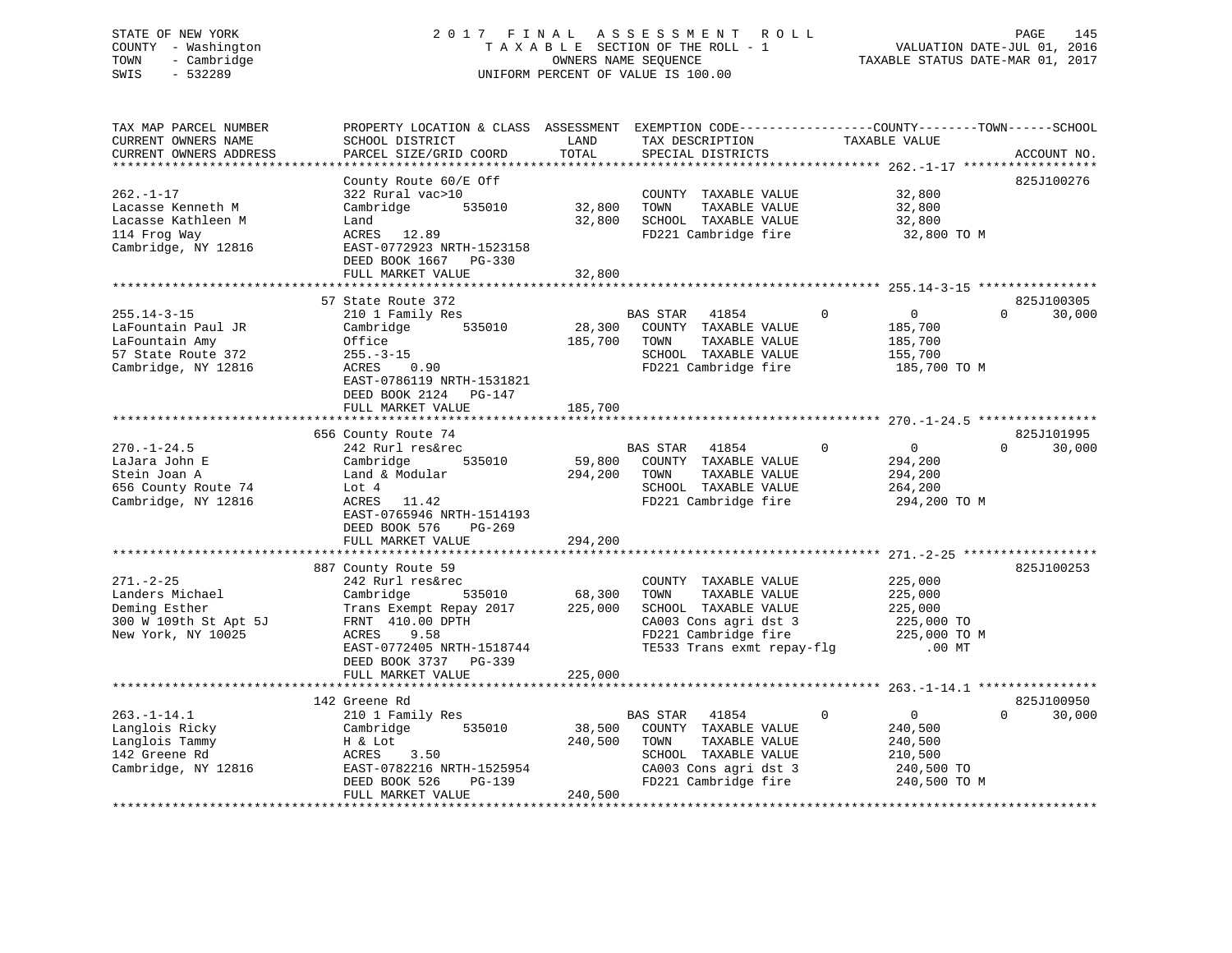## STATE OF NEW YORK 2 0 1 7 F I N A L A S S E S S M E N T R O L L PAGE 146 COUNTY - Washington T A X A B L E SECTION OF THE ROLL - 1 VALUATION DATE-JUL 01, 2016 TOWN - Cambridge OWNERS NAME SEQUENCE TAXABLE STATUS DATE-MAR 01, 2017 SWIS - 532289 UNIFORM PERCENT OF VALUE IS 100.00

| TAX MAP PARCEL NUMBER<br>CURRENT OWNERS NAME<br>CURRENT OWNERS ADDRESS                                                                                                          | PROPERTY LOCATION & CLASS ASSESSMENT EXEMPTION CODE----------------COUNTY-------TOWN------SCHOOL<br>SCHOOL DISTRICT<br>PARCEL SIZE/GRID COORD                                                                                                                                                              | <b>LAND</b>                   | TAX DESCRIPTION TAXABLE VALUE<br>TOTAL SPECIAL DISTRICTS                                                                                                                                                                                                                                                                                                                                                                                                                                                                         |                                                                                                            |                      | ACCOUNT NO.                                                                                      |
|---------------------------------------------------------------------------------------------------------------------------------------------------------------------------------|------------------------------------------------------------------------------------------------------------------------------------------------------------------------------------------------------------------------------------------------------------------------------------------------------------|-------------------------------|----------------------------------------------------------------------------------------------------------------------------------------------------------------------------------------------------------------------------------------------------------------------------------------------------------------------------------------------------------------------------------------------------------------------------------------------------------------------------------------------------------------------------------|------------------------------------------------------------------------------------------------------------|----------------------|--------------------------------------------------------------------------------------------------|
| $272 - 2 - 5$<br>Lapham Thomas A<br>763 Turnpike Rd<br>Eagle Bridge, NY 12057<br>MAY BE SUBJECT TO PAYMENT<br>UNDER AGDIST LAW TIL 2021                                         | 763 Turnpike Rd<br>240 Rural res<br>Cambridge 535010 98,100 COUNTY TAXABLE VALUE<br>Residence/commercial 250,000 TOWN TAXABLE VALUE<br>ACRES 18.94 SCHOOL TAXABLE VALUE<br>EAST-0788918 NRTH-1519731 FD221 Cambridge fire<br>DEED BOOK 3240 PG-147                                                         |                               | AG DIST<br>41720<br>TAXABLE VALUE<br>SCHOOL TAXABLE VALUE 199,862<br>FD221 Cambridge fire 250,000 TO M                                                                                                                                                                                                                                                                                                                                                                                                                           | $\overline{0}$<br>50,138<br>199,862<br>199,862                                                             | 50,138               | 825J100223<br>50,138                                                                             |
|                                                                                                                                                                                 | FULL MARKET VALUE                                                                                                                                                                                                                                                                                          | 250,000                       |                                                                                                                                                                                                                                                                                                                                                                                                                                                                                                                                  |                                                                                                            |                      |                                                                                                  |
| $280. -1 - 12$<br>Larned Caroline J LE<br>$\mathbf{E}$<br>Crawford Deborah K<br>160 Dickensen Rd<br>Buskirk, NY 12028<br>MAY BE SUBJECT TO PAYMENT<br>UNDER AGDIST LAW TIL 2021 | 160 Dickensen Rd<br>241 Rural res&ag<br>Cambridge 535010 105,600 AG DIST 41720<br>1747/20 1747/20<br>$\begin{array}{ccccc} 1747/30 & & & 259,900 & \text{AGED-CO} \\ \text{ACRES} & 30.50 & & & & \text{AGED-TOWN} \end{array}$<br>EAST-0774415 NRTH-1509337<br>DEED BOOK 2949 PG-101<br>FULL MARKET VALUE |                               | 73 PCT OF VALUE USED FOR EXEMPTION PURPOSES<br>AG DIST 41720 0 25,117 25,117<br>AGED-CO 41802 0 71,148 0<br>AGED-TOWN 41803 0 65,127<br>AGED-SCH 41804<br>ENH STAR 41834<br>259,900 COUNTY TAXABLE VALUE<br>TOWN<br>TAXABLE VALUE<br>$\begin{tabular}{lllllllll} \texttt{SCHOOL} & \texttt{TAXABLE} & \texttt{VALUE} & & \texttt{96,379} \\ \texttt{CA003} & \texttt{Cons}\ & \texttt{agri}\ & \texttt{dst}\ & \texttt{3} & & \texttt{234,783} & \texttt{TO} \\ \end{tabular}$<br>25,117 EX<br>FD221 Cambridge fire 259,900 TO M | $0 \t 47,432 \t 45,000$<br>$\begin{matrix} 0& & &0\\ 0& & &0\\ 0& & &0 \end{matrix}$<br>116,203<br>124,656 | $\Omega$<br>$\Omega$ | 825J100697<br>10,000<br>25,117<br>$\overline{0}$<br>$\overline{\phantom{0}}$<br>62,904<br>65,500 |
| $272. - 1 - 10.3$<br>Larrabee Brian<br>45 Oscaleto Rd<br>South Salem, NY 10507                                                                                                  | Old King Road Ln<br>314 Rural vac<10<br>311 Nuture<br>Cambridge<br>ACRES 4<br>10507 EAST-07805<br>ACRES 4.31<br>EAST-0780559 NRTH-1513444<br>DEED BOOK 959                                                                                                                                                 | 25,000<br>H-1513444<br>PG-159 | COUNTY TAXABLE VALUE<br>SCHOOL TAXABLE VALUE $25,000$<br>CA003 Cons agri dst 3 $25,000$ TO<br>FD221 Cambridge fire $25,000$ TO M                                                                                                                                                                                                                                                                                                                                                                                                 | 25,000<br>TAXABLE VALUE 25,000                                                                             |                      |                                                                                                  |
| $280. - 2 - 42$<br>Larrabee Brian<br>45 Oscaleto Rd<br>South Salem, NY 10507<br>MAY BE SUBJECT TO PAYMENT<br>UNDER AGDIST LAW TIL 2018                                          | 14 Old King Road Ln<br>242 Rurl res&rec<br>Cambridge<br>535010<br>House & Land<br>$271 - 3 - 11.3$<br>ACRES 14.48<br>EAST-0780360 NRTH-1512978<br>DEED BOOK 959<br>$PG-163$<br>FULL MARKET VALUE                                                                                                           | 74,000<br>124,000<br>124,000  | COUNTY TAXABLE VALUE<br>TAXABLE VALUE<br>TOWN<br>SCHOOL TAXABLE VALUE 124,000<br>CA003 Cons agri dst 3 124,000 TO<br>FD221 Cambridge fire 124,000 TO M                                                                                                                                                                                                                                                                                                                                                                           | 124,000<br>124,000                                                                                         |                      |                                                                                                  |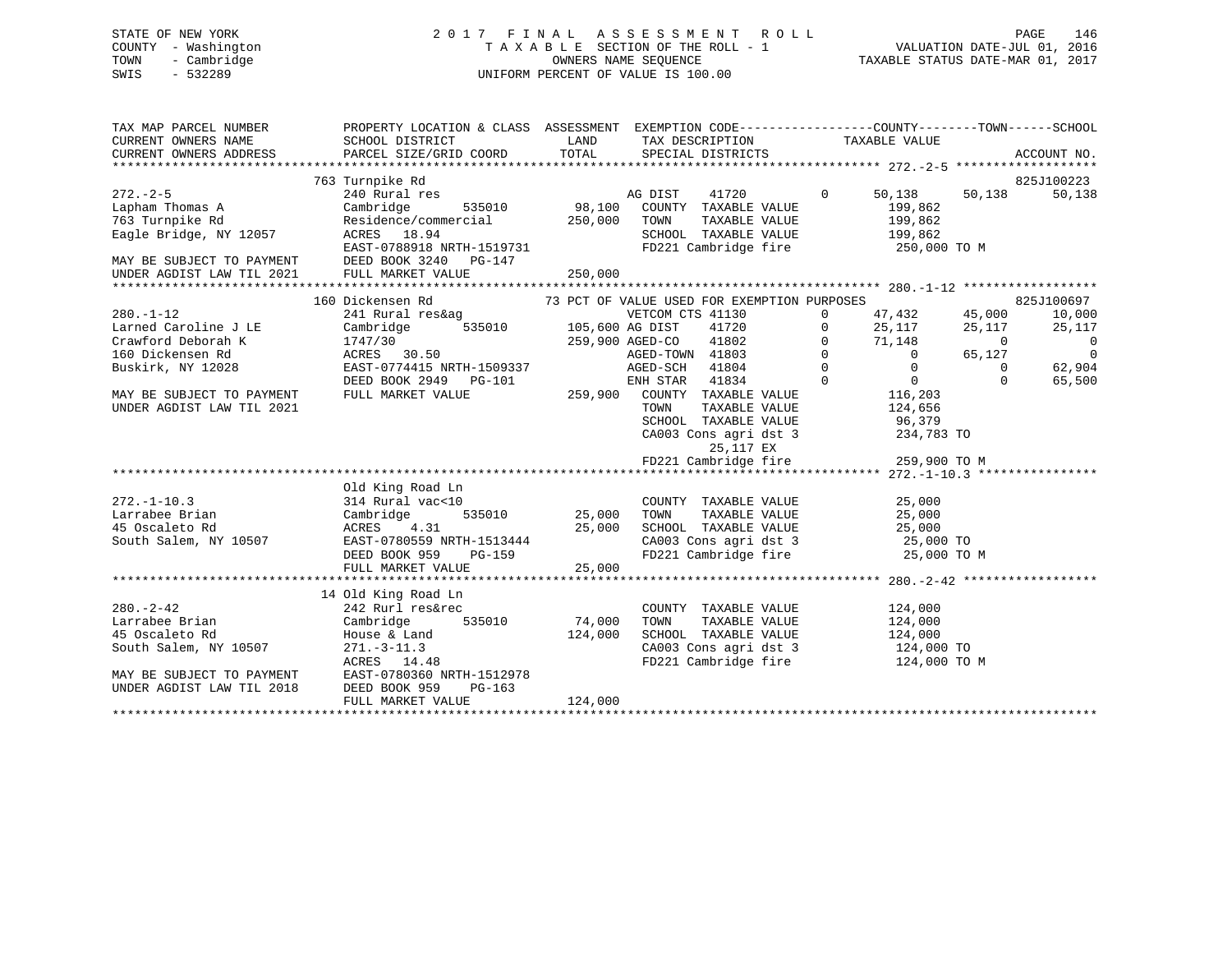| COUNTY - Washington<br>TOWN<br>- Cambridge<br>$-532289$<br>SWIS                                         |                                                                                                                                                                                           |                            | T A X A B L E SECTION OF THE ROLL - 1<br>OWNERS NAME SEQUENCE<br>UNIFORM PERCENT OF VALUE IS 100.00                                                                         |                                                                                              | VALUATION DATE-JUL 01, 2016<br>TAXABLE STATUS DATE-MAR 01, 2017 |
|---------------------------------------------------------------------------------------------------------|-------------------------------------------------------------------------------------------------------------------------------------------------------------------------------------------|----------------------------|-----------------------------------------------------------------------------------------------------------------------------------------------------------------------------|----------------------------------------------------------------------------------------------|-----------------------------------------------------------------|
| TAX MAP PARCEL NUMBER<br>CURRENT OWNERS NAME<br>CURRENT OWNERS ADDRESS                                  | PROPERTY LOCATION & CLASS ASSESSMENT EXEMPTION CODE----------------COUNTY-------TOWN-----SCHOOL<br>SCHOOL DISTRICT<br>PARCEL SIZE/GRID COORD                                              | LAND<br>TOTAL              | TAX DESCRIPTION TAXABLE VALUE<br>SPECIAL DISTRICTS                                                                                                                          |                                                                                              | ACCOUNT NO.                                                     |
| $281 - 4 - 1$<br>Larrabee Brian T<br>Dahle Michael S<br>45 Oscaleta Rd<br>South Salem, NY 10590         | Oak Hill Rd<br>312 Vac w/imprv<br>Cambridge<br>535010<br>Land<br>Lot 4<br>$281. - 1 - 1$<br>ACRES 176.31<br>EAST-0782632 NRTH-1512375<br>DEED BOOK 894<br>PG-321                          | 197,500<br>207,500         | COUNTY TAXABLE VALUE<br>TOWN<br>TAXABLE VALUE<br>SCHOOL TAXABLE VALUE<br>CA003 Cons agri dst 3<br>FD221 Cambridge fire                                                      | 207,500<br>207,500<br>207,500<br>207,500 TO<br>207,500 TO M                                  | 825J100715                                                      |
|                                                                                                         | FULL MARKET VALUE                                                                                                                                                                         | 207,500                    |                                                                                                                                                                             |                                                                                              |                                                                 |
| $281 - 4 - 1.4$<br>Larrabee Brian T<br>Dahle Michael S<br>45 Oscaleta Rd<br>South Salem, NY 10590       | Oak Hill Rd<br>314 Rural vac<10<br>535010<br>Cambridge<br>Land<br>Lot 3<br>$281. - 1 - 1.4$<br>7.04<br>ACRES<br>EAST-0783531 NRTH-1510241<br>DEED BOOK 894<br>PG-321<br>FULL MARKET VALUE | 36,200<br>36,200<br>36,200 | COUNTY TAXABLE VALUE<br>TAXABLE VALUE<br>TOWN<br>SCHOOL TAXABLE VALUE<br>CA003 Cons agri dst 3<br>FD221 Cambridge fire                                                      | 36,200<br>36,200<br>36,200<br>36,200 TO<br>36,200 TO M                                       |                                                                 |
|                                                                                                         | 65 King Rd                                                                                                                                                                                |                            |                                                                                                                                                                             |                                                                                              | 825J100905                                                      |
| $280 - 2 - 32$<br>Larson Brian A<br>65 King Rd<br>Buskirk, NY 12028                                     | 210 1 Family Res<br>Cambridge 535010<br>Lot 9<br>ACRES<br>5.13<br>EAST-0775965 NRTH-1505854<br>DEED BOOK 490 PG-78                                                                        | 135,500 TOWN<br>135,500    | BAS STAR 41854<br>$\sim$ 0<br>50,600 COUNTY TAXABLE VALUE<br>TAXABLE VALUE<br>SCHOOL TAXABLE VALUE<br>CA003 Cons agri dst 3 135,500 TO<br>FD221 Cambridge fire 135,500 TO M | $\overline{0}$<br>135,500<br>135,500<br>105,500                                              | $\Omega$<br>30,000                                              |
|                                                                                                         | FULL MARKET VALUE                                                                                                                                                                         |                            |                                                                                                                                                                             |                                                                                              |                                                                 |
| $288. - 1 - 19$<br>Lavarnway Robert E<br>Lavarnway Eleanor B<br>92 County Route 74<br>Buskirk, NY 12028 | 92 County Route 74<br>210 1 Family Res<br>Cambridge 535010<br>H & L<br>429/481<br>9.10<br>ACRES<br>EAST-0764495 NRTH-1501211<br>DEED BOOK 486<br>PG-1086<br>FULL MARKET VALUE             | 156,400                    | ENH STAR 41834<br>28,500 VETCOM CTS 41130<br>156,400 COUNTY TAXABLE VALUE<br>TOWN<br>TAXABLE VALUE<br>SCHOOL TAXABLE VALUE<br>FD221 Cambridge fire 156,400 TO M             | $\overline{0}$<br>$\overline{0}$<br>$\overline{0}$<br>39,100<br>117,300<br>117,300<br>80,900 | 825J100458<br>$0 \qquad \qquad$<br>65,500<br>39,100<br>10,000   |

\*\*\*\*\*\*\*\*\*\*\*\*\*\*\*\*\*\*\*\*\*\*\*\*\*\*\*\*\*\*\*\*\*\*\*\*\*\*\*\*\*\*\*\*\*\*\*\*\*\*\*\*\*\*\*\*\*\*\*\*\*\*\*\*\*\*\*\*\*\*\*\*\*\*\*\*\*\*\*\*\*\*\*\*\*\*\*\*\*\*\*\*\*\*\*\*\*\*\*\*\*\*\*\*\*\*\*\*\*\*\*\*\*\*\*\*\*\*\*\*\*\*\*\*\*\*\*\*\*\*\*\*

# STATE OF NEW YORK 2 0 1 7 F I N A L A S S E S S M E N T R O L L PAGE 147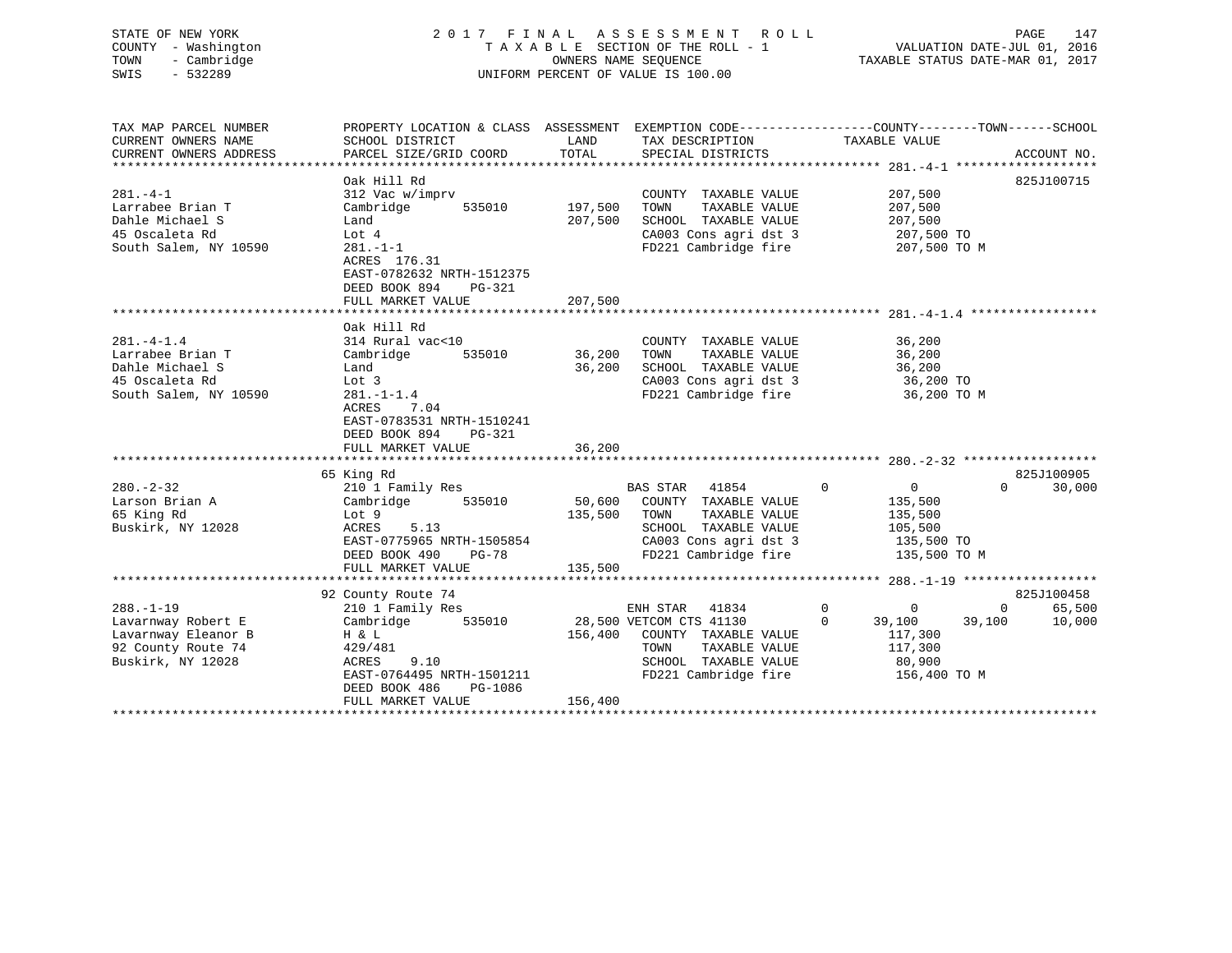## STATE OF NEW YORK 2 0 1 7 F I N A L A S S E S S M E N T R O L L PAGE 148 COUNTY - Washington T A X A B L E SECTION OF THE ROLL - 1 VALUATION DATE-JUL 01, 2016 TOWN - Cambridge OWNERS NAME SEQUENCE TAXABLE STATUS DATE-MAR 01, 2017 SWIS - 532289 UNIFORM PERCENT OF VALUE IS 100.00

| TAX MAP PARCEL NUMBER                        | PROPERTY LOCATION & CLASS ASSESSMENT EXEMPTION CODE---------------COUNTY-------TOWN-----SCHOOL |         |                                                           |                               |                |             |
|----------------------------------------------|------------------------------------------------------------------------------------------------|---------|-----------------------------------------------------------|-------------------------------|----------------|-------------|
| CURRENT OWNERS NAME                          | SCHOOL DISTRICT                                                                                | LAND    | TAX DESCRIPTION                                           | TAXABLE VALUE                 |                |             |
| CURRENT OWNERS ADDRESS                       | PARCEL SIZE/GRID COORD                                                                         | TOTAL   | SPECIAL DISTRICTS                                         |                               |                | ACCOUNT NO. |
|                                              |                                                                                                |         |                                                           |                               |                |             |
|                                              | 7 Darwin Rd                                                                                    |         |                                                           |                               |                | 825J100459  |
| $270. - 1 - 30$                              | 210 1 Family Res                                                                               |         | ENH STAR 41834                                            | $\Omega$<br>$\Omega$          | $\Omega$       | 65,500      |
| Laverty Wayne C                              | Cambridge<br>535010                                                                            |         | 54,400 VETCOM CTS 41130                                   | $\Omega$<br>32,650            | 32,650         | 10,000      |
| Laverty Janice                               | ACRES<br>8.60                                                                                  | 130,600 | COUNTY TAXABLE VALUE                                      | 97,950                        |                |             |
| 7 Darwin Rd                                  | EAST-0764530 NRTH-1517003                                                                      |         | TAXABLE VALUE<br>TOWN                                     | 97,950                        |                |             |
| Cambridge, NY 12816                          | DEED BOOK 698<br>PG-186                                                                        |         | SCHOOL TAXABLE VALUE                                      | 55,100                        |                |             |
|                                              | FULL MARKET VALUE                                                                              |         | 130,600 CA003 Cons agri dst 3                             | 130,600 TO                    |                |             |
|                                              |                                                                                                |         | FD221 Cambridge fire                                      | 130,600 TO M                  |                |             |
|                                              |                                                                                                |         |                                                           |                               |                |             |
|                                              | 60 Brownell Rd                                                                                 |         |                                                           |                               |                | 825J100811  |
| $270. - 1 - 31$                              | 210 1 Family Res                                                                               |         | COUNTY TAXABLE VALUE                                      | 91,900                        |                |             |
| Laverty Wayne C                              | 535010<br>Cambridge                                                                            | 25,900  | TOWN<br>TAXABLE VALUE                                     | 91,900                        |                |             |
| Laverty Janice                               | Trailer & Land                                                                                 | 91,900  | SCHOOL TAXABLE VALUE                                      | 91,900                        |                |             |
| 7 Darwin Rd                                  | FRNT 170.00 DPTH 225.00                                                                        |         | CA003 Cons agri dst 3                                     | 91,900 TO                     |                |             |
| Cambridge, NY 12816                          | 0.98<br>ACRES                                                                                  |         | FD221 Cambridge fire                                      | 91,900 TO M                   |                |             |
|                                              | EAST-0764309 NRTH-1517054                                                                      |         |                                                           |                               |                |             |
|                                              | DEED BOOK 803<br>PG-62                                                                         |         |                                                           |                               |                |             |
|                                              | FULL MARKET VALUE                                                                              | 91,900  |                                                           |                               |                |             |
|                                              | 19 Darwin Rd                                                                                   |         |                                                           |                               |                | 825J100460  |
| $270. - 1 - 12$                              | 210 1 Family Res                                                                               |         | AGED-ALL 41800                                            | $\mathbf{0}$<br>24,600        | 24,600         | 24,600      |
| LeBarron Barbara LE                          | 535010<br>Cambridge                                                                            |         | 24,000 ENH STAR 41834                                     | $\Omega$<br>$\overline{0}$    | $\overline{0}$ | 24,600      |
| LeBarron Larry D                             | H & L                                                                                          |         | 49,200 COUNTY TAXABLE VALUE                               | 24,600                        |                |             |
| 19 Darwin Rd                                 | FRNT 130.00 DPTH 155.00                                                                        |         | TOWN<br>TAXABLE VALUE                                     | 24,600                        |                |             |
| Cambridge, NY 12816                          | 0.10<br>ACRES                                                                                  |         | SCHOOL TAXABLE VALUE                                      | $\overline{0}$                |                |             |
|                                              | EAST-0765366 NRTH-1517354                                                                      |         | SCHOOL TAXABLE VALUE 0<br>CA003 Cons agri dst 3 49,200 TO |                               |                |             |
|                                              | DEED BOOK 758<br>PG-151                                                                        |         | FD221 Cambridge fire                                      | 49,200 TO M                   |                |             |
|                                              | FULL MARKET VALUE                                                                              | 49,200  |                                                           |                               |                |             |
|                                              |                                                                                                |         |                                                           |                               |                |             |
|                                              | 73 State Route 372                                                                             |         |                                                           |                               |                | 825J100625  |
| $255.14 - 3 - 18$                            | 220 2 Family Res                                                                               |         | <b>BAS STAR</b><br>41854                                  | $\mathbf 0$<br>$\overline{0}$ | $\Omega$       | 30,000      |
| LeBarron Keith                               | Cambridge<br>535010                                                                            |         | 29,500 COUNTY TAXABLE VALUE                               | 131,100                       |                |             |
|                                              | H & L                                                                                          | 131,100 | TOWN<br>TAXABLE VALUE                                     | 131,100                       |                |             |
| Antion Anna<br>73 State Route 372<br>Cambrid | $255. - 3 - 18$                                                                                |         | SCHOOL TAXABLE VALUE                                      | 101,100                       |                |             |
| Cambridge, NY 12816                          | 1.30<br>ACRES                                                                                  |         | FD221 Cambridge fire                                      | 131,100 TO M                  |                |             |
|                                              | EAST-0786029 NRTH-1532176                                                                      |         |                                                           |                               |                |             |
|                                              | DEED BOOK 2364 PG-25                                                                           |         |                                                           |                               |                |             |
|                                              | FULL MARKET VALUE                                                                              | 131,100 |                                                           |                               |                |             |
|                                              |                                                                                                |         |                                                           |                               |                |             |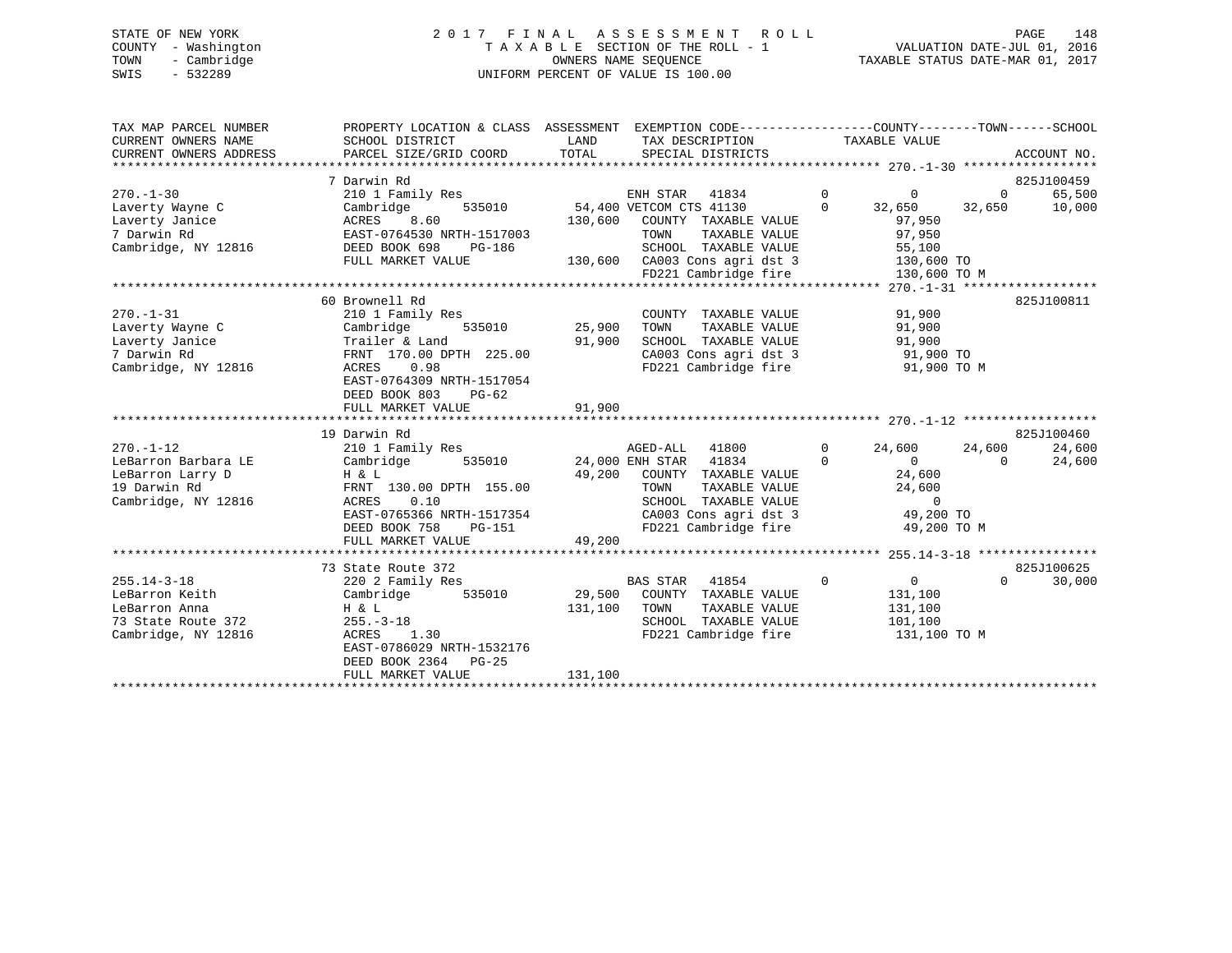## STATE OF NEW YORK 2 0 1 7 F I N A L A S S E S S M E N T R O L L PAGE 149 COUNTY - Washington T A X A B L E SECTION OF THE ROLL - 1 VALUATION DATE-JUL 01, 2016 TOWN - Cambridge OWNERS NAME SEQUENCE TAXABLE STATUS DATE-MAR 01, 2017 SWIS - 532289 UNIFORM PERCENT OF VALUE IS 100.00

| TAX MAP PARCEL NUMBER<br>CURRENT OWNERS NAME | PROPERTY LOCATION & CLASS ASSESSMENT EXEMPTION CODE----------------COUNTY-------TOWN------SCHOOL<br>SCHOOL DISTRICT | LAND          |                | TAX DESCRIPTION                                                       |                | TAXABLE VALUE             |              |                |
|----------------------------------------------|---------------------------------------------------------------------------------------------------------------------|---------------|----------------|-----------------------------------------------------------------------|----------------|---------------------------|--------------|----------------|
| CURRENT OWNERS ADDRESS                       | PARCEL SIZE/GRID COORD                                                                                              | TOTAL         |                | SPECIAL DISTRICTS                                                     |                |                           |              | ACCOUNT NO.    |
|                                              |                                                                                                                     |               |                |                                                                       |                |                           |              |                |
|                                              | 204 Stevenson Rd                                                                                                    |               |                | 55 PCT OF VALUE USED FOR EXEMPTION PURPOSES                           |                |                           |              | 825J100461     |
| $254. - 1 - 6$                               | 241 Rural res&ag                                                                                                    |               | AG DIST        | 41720                                                                 | $\Omega$       | 121,314 121,314           |              | 121,314        |
| LeBarron Marilyn                             | Cambridge                                                                                                           |               |                |                                                                       | $\overline{0}$ | 105,600 105,600           |              | $\overline{0}$ |
| Larado Justine E                             | AG.EASEMENT 2285/132 384,000 AGED-SCH 41804                                                                         |               |                |                                                                       |                | $\overline{0}$ 0          | $\bigcirc$   | 84,480         |
| 204 Stevenson Rd                             | ACRES 137.10                                                                                                        |               | ENH STAR 41834 | $\overline{0}$                                                        |                | $\overline{0}$<br>157,086 | $\mathbf{0}$ | 65,500         |
| Greenwich, NY 12834                          | EAST-0777389 NRTH-1535155                                                                                           |               |                | COUNTY TAXABLE VALUE                                                  |                |                           |              |                |
|                                              | DEED BOOK 3109 PG-269                                                                                               |               | TOWN           | TAXABLE VALUE                                                         |                | 157,086                   |              |                |
| MAY BE SUBJECT TO PAYMENT                    | FULL MARKET VALUE                                                                                                   | 384,000       |                | SCHOOL TAXABLE VALUE                                                  |                | 112,706                   |              |                |
| UNDER AGDIST LAW TIL 2021                    |                                                                                                                     |               |                | CA003 Cons agri dst 3                                                 |                | 262,686 TO                |              |                |
|                                              |                                                                                                                     |               |                | 121,314 EX                                                            |                |                           |              |                |
|                                              |                                                                                                                     |               |                | FD221 Cambridge fire 384,000 TO M                                     |                |                           |              |                |
|                                              |                                                                                                                     |               |                |                                                                       |                |                           |              |                |
|                                              | 347 Center Cambridge Rd                                                                                             |               |                |                                                                       |                |                           |              |                |
| $270. - 1 - 26.8$                            | 210 1 Family Res                                                                                                    |               |                | COUNTY TAXABLE VALUE                                                  |                | 259,000                   |              |                |
| Lebarron Terrance D                          | Cambridge                                                                                                           | 535010 43,200 | TOWN           | TAXABLE VALUE                                                         |                | 259,000                   |              |                |
| 347 Center Cambridge Rd Sub Lot 5            |                                                                                                                     | 259,000       |                | SCHOOL TAXABLE VALUE                                                  |                | 259,000                   |              |                |
| Valley Falls, NY 12185-2238                  | .31<br>ACRES 8.31                                                                                                   |               |                |                                                                       |                |                           |              |                |
|                                              | EAST-0763560 NRTH-1515311                                                                                           |               |                | CA003 Cons agri dst 3 259,000 TO<br>FD221 Cambridge fire 259,000 TO M |                |                           |              |                |
|                                              | DEED BOOK 3119    PG-17                                                                                             |               |                |                                                                       |                |                           |              |                |
|                                              | FULL MARKET VALUE                                                                                                   | 259,000       |                |                                                                       |                |                           |              |                |
|                                              |                                                                                                                     |               |                |                                                                       |                |                           |              |                |
|                                              | 275 Cobble Rd                                                                                                       |               |                |                                                                       |                |                           |              |                |
| $254. - 1 - 10.3$                            | 210 1 Family Res                                                                                                    |               | ENH STAR 41834 |                                                                       | $\overline{0}$ | $\overline{0}$            | $\Omega$     | 65,500         |
|                                              |                                                                                                                     |               |                |                                                                       |                | 103,700                   |              |                |
|                                              | Cambridge 535010 28,500 COUNTY TAXABLE VALUE<br>FRNT 230.00 DPTH 198.00 103,700 TOWN TAXABLE VALUE                  |               |                |                                                                       |                |                           |              |                |
| Cambridge, NY 12816                          | ACRES 0.78                                                                                                          |               |                | TOWN      TAXABLE  VALUE<br>SCHOOL   TAXABLE  VALUE                   |                | 103,700<br>38,200         |              |                |
|                                              | EAST-0776955 NRTH-1531179                                                                                           |               |                | FD221 Cambridge fire                                                  |                | 103,700 TO M              |              |                |
|                                              | DEED BOOK 2719 PG-246                                                                                               |               |                |                                                                       |                |                           |              |                |
|                                              | FULL MARKET VALUE                                                                                                   | 103,700       |                |                                                                       |                |                           |              |                |
|                                              |                                                                                                                     |               |                |                                                                       |                |                           |              |                |
|                                              | 517 Turnpike Rd                                                                                                     |               |                |                                                                       |                |                           |              | 825J100586     |
| $272. - 2 - 15.1$                            | 242 Rurl res&rec                                                                                                    |               |                |                                                                       |                | 429,700                   |              |                |
|                                              |                                                                                                                     |               |                | COUNTY TAXABLE VALUE                                                  |                |                           |              |                |
| Lees Gerard                                  | 535010<br>Cambridge                                                                                                 | 157,700       | TOWN           | TAXABLE VALUE<br>SCHOOL TAXABLE VALUE 429,700                         |                | 429,700                   |              |                |
| Lees Courtney                                | House & Lot                                                                                                         | 429,700       |                |                                                                       |                |                           |              |                |
| 4 Willow Ln                                  | ACRES 50.12                                                                                                         |               |                | FD221 Cambridge fire 429,700 TO M                                     |                |                           |              |                |
| Old Greenwich, CT 06870                      | EAST-0787310 NRTH-1515014                                                                                           |               |                |                                                                       |                |                           |              |                |
|                                              | DEED BOOK 678<br>PG-244                                                                                             |               |                |                                                                       |                |                           |              |                |
|                                              | FULL MARKET VALUE                                                                                                   | 429,700       |                |                                                                       |                |                           |              |                |
|                                              |                                                                                                                     |               |                |                                                                       |                |                           |              |                |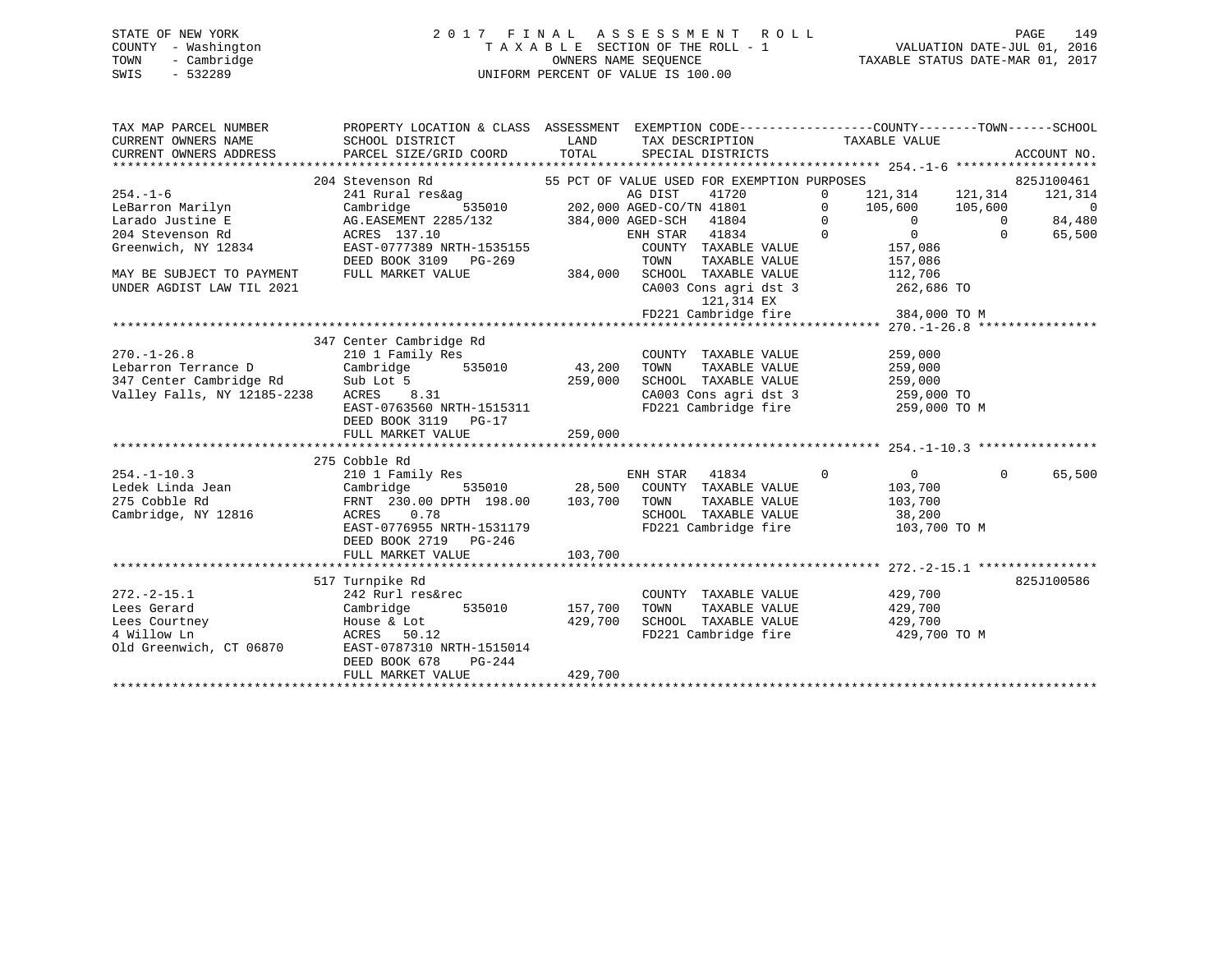## STATE OF NEW YORK 2 0 1 7 F I N A L A S S E S S M E N T R O L L PAGE 150 COUNTY - Washington T A X A B L E SECTION OF THE ROLL - 1 VALUATION DATE-JUL 01, 2016 TOWN - Cambridge OWNERS NAME SEQUENCE TAXABLE STATUS DATE-MAR 01, 2017 SWIS - 532289 UNIFORM PERCENT OF VALUE IS 100.00

| TAX MAP PARCEL NUMBER                   | PROPERTY LOCATION & CLASS ASSESSMENT EXEMPTION CODE----------------COUNTY-------TOWN------SCHOOL |         |                              |                |                            |                 |
|-----------------------------------------|--------------------------------------------------------------------------------------------------|---------|------------------------------|----------------|----------------------------|-----------------|
| CURRENT OWNERS NAME                     | SCHOOL DISTRICT                                                                                  | LAND    | TAX DESCRIPTION              |                | TAXABLE VALUE              |                 |
| CURRENT OWNERS ADDRESS                  | PARCEL SIZE/GRID COORD                                                                           | TOTAL   | SPECIAL DISTRICTS            |                |                            | ACCOUNT NO.     |
|                                         |                                                                                                  |         |                              |                |                            |                 |
|                                         | 141 Gillis Rd                                                                                    |         |                              |                |                            | 825J102024      |
| $254. - 1 - 37$                         | 250 Estate                                                                                       |         | 41720<br>AG DIST             | $\overline{0}$ | 132,646                    | 132,646 132,646 |
| Lennon Mary E                           | 533401<br>Greenwich                                                                              | 199,900 | COUNTY TAXABLE VALUE         |                | 378,154                    |                 |
| PO Box 7                                | $246. - 1 - 35.3$                                                                                | 510,800 | TOWN<br>TAXABLE VALUE        |                | 378,154                    |                 |
| Cambridge, NY 12816                     | ACRES 83.90                                                                                      |         | SCHOOL TAXABLE VALUE         |                | 378,154                    |                 |
|                                         | EAST-0768800 NRTH-1537029                                                                        |         | CA003 Cons agri dst 3        |                | 378,154 TO                 |                 |
| MAY BE SUBJECT TO PAYMENT DEED BOOK 611 | PG-73                                                                                            |         | 132,646 EX                   |                |                            |                 |
| UNDER AGDIST LAW TIL 2021               | FULL MARKET VALUE                                                                                |         | 510,800 FD221 Cambridge fire |                | 510,800 TO M               |                 |
|                                         |                                                                                                  |         |                              |                |                            |                 |
|                                         | 483 Turnpike Rd                                                                                  |         |                              |                |                            | 825J100464      |
| 272.-2-17                               | 210 1 Family Res                                                                                 |         | VETCOM CTS 41130             | $\Omega$       | 28,700<br>28,700           | 10,000          |
| Lentz Francis                           | 535010<br>Cambridge                                                                              |         | 26,500 ENH STAR 41834        | $\Omega$       | $\Omega$<br>$\Omega$       | 65,500          |
| Lentz Hazel                             | House & Lot                                                                                      | 114,800 | COUNTY TAXABLE VALUE         |                | 86,100                     |                 |
| PO Box 145                              | ACRES 1.30                                                                                       |         | TOWN<br>TAXABLE VALUE        |                | 86,100                     |                 |
| Cambridge, NY 12816-0145                | EAST-0788137 NRTH-1513728                                                                        |         | SCHOOL TAXABLE VALUE         |                | 39,300                     |                 |
|                                         | DEED BOOK 418<br>PG-539                                                                          |         | FD221 Cambridge fire         |                | 114,800 TO M               |                 |
|                                         | FULL MARKET VALUE                                                                                | 114,800 |                              |                |                            |                 |
|                                         |                                                                                                  |         |                              |                |                            |                 |
|                                         | 15 County Route 60                                                                               |         |                              |                |                            | 825J100466      |
| $271. - 1 - 6$                          | 210 1 Family Res                                                                                 |         | BAS STAR 41854               | $\overline{0}$ | $\overline{0}$<br>$\Omega$ | 30,000          |
| Lewis Steven M                          | 535010<br>Cambridge                                                                              | 35,000  | COUNTY TAXABLE VALUE         |                | 73,000                     |                 |
| 15 County Route 60                      | H & L                                                                                            | 73,000  | TAXABLE VALUE<br>TOWN        |                | 73,000                     |                 |
| Cambridge, NY 12816                     | ACRES<br>2.40                                                                                    |         | SCHOOL TAXABLE VALUE         |                | 43,000                     |                 |
|                                         | EAST-0771325 NRTH-1518125                                                                        |         | FD221 Cambridge fire         |                | 73,000 TO M                |                 |
|                                         | DEED BOOK 888<br>PG-183                                                                          |         |                              |                |                            |                 |
|                                         | FULL MARKET VALUE                                                                                | 73,000  |                              |                |                            |                 |
|                                         |                                                                                                  |         |                              |                |                            |                 |
|                                         | Cobble Rd                                                                                        |         |                              |                |                            | 825J100844      |
| $262 - 2 - 7.2$                         | 322 Rural vac>10                                                                                 |         | COUNTY TAXABLE VALUE         |                | 32,600                     |                 |
| Lisanti Anthony V                       | 535010<br>Cambridge                                                                              | 32,600  | TAXABLE VALUE<br>TOWN        |                | 32,600                     |                 |
| Lisanti Gena                            | Land                                                                                             | 32,600  | SCHOOL TAXABLE VALUE         |                | 32,600                     |                 |
| 75 Timberlane Dr                        | FRNT 600.00 DPTH                                                                                 |         | FD221 Cambridge fire         |                | 32,600 TO M                |                 |
| Nanuet, NY 10954                        | ACRES 13.57                                                                                      |         |                              |                |                            |                 |
|                                         | EAST-0778192 NRTH-1527788                                                                        |         |                              |                |                            |                 |
|                                         | DEED BOOK 2046 PG-44                                                                             |         |                              |                |                            |                 |
|                                         | FULL MARKET VALUE                                                                                | 32,600  |                              |                |                            |                 |
|                                         |                                                                                                  |         |                              |                |                            |                 |
|                                         | 10 County Route 59A                                                                              |         |                              |                |                            | 825J100413      |
| $279. - 2 - 20$                         |                                                                                                  |         | BAS STAR 41854               | $\mathbf 0$    | $\Omega$<br>$\overline{0}$ |                 |
|                                         | 210 1 Family Res                                                                                 |         |                              |                |                            | 30,000          |
| Litwin Thomas J                         | 535010<br>Cambridge                                                                              | 23,100  | COUNTY TAXABLE VALUE         |                | 134,000                    |                 |
| Litwin Roselyn G                        | House & Lot                                                                                      | 134,000 | TOWN<br>TAXABLE VALUE        |                | 134,000                    |                 |
| 10 County Route 59A                     | FRNT 50.00 DPTH                                                                                  |         | SCHOOL TAXABLE VALUE         |                | 104,000                    |                 |
| Buskirk, NY 12028                       | ACRES<br>0.25                                                                                    |         | CA003 Cons agri dst 3        |                | 134,000 TO                 |                 |
|                                         | EAST-0766374 NRTH-1506659                                                                        |         | FD221 Cambridge fire         |                | 134,000 TO M               |                 |
|                                         | PG-238<br>DEED BOOK 3522                                                                         |         |                              |                |                            |                 |
|                                         | FULL MARKET VALUE                                                                                | 134,000 |                              |                |                            |                 |
|                                         |                                                                                                  |         |                              |                |                            |                 |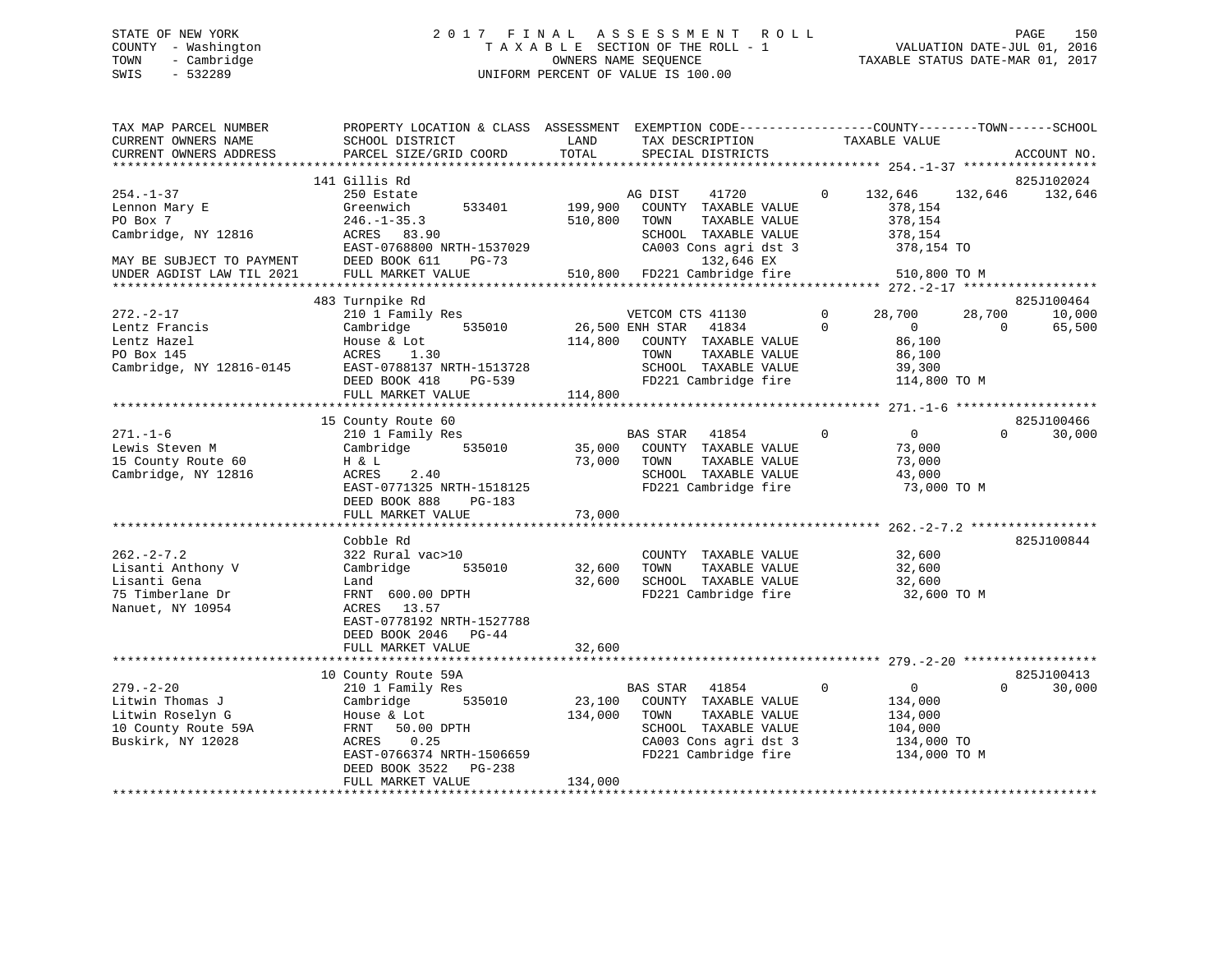|      | STATE OF NEW YORK   | 2017 FINAL ASSESSMENT ROLL         | 151<br>PAGE                      |
|------|---------------------|------------------------------------|----------------------------------|
|      | COUNTY - Washington | TAXABLE SECTION OF THE ROLL - 1    | VALUATION DATE-JUL 01, 2016      |
| TOWN | - Cambridge         | OWNERS NAME SEOUENCE               | TAXABLE STATUS DATE-MAR 01, 2017 |
| SWIS | - 532289            | UNIFORM PERCENT OF VALUE IS 100.00 |                                  |

| TAX MAP PARCEL NUMBER                                                                                                         | PROPERTY LOCATION & CLASS ASSESSMENT EXEMPTION CODE----------------COUNTY-------TOWN------SCHOOL |         |                                                                            |                                    |                          |
|-------------------------------------------------------------------------------------------------------------------------------|--------------------------------------------------------------------------------------------------|---------|----------------------------------------------------------------------------|------------------------------------|--------------------------|
| CURRENT OWNERS NAME                                                                                                           | SCHOOL DISTRICT                                                                                  | LAND    | TAX DESCRIPTION                                                            | TAXABLE VALUE                      |                          |
| CURRENT OWNERS ADDRESS                                                                                                        | PARCEL SIZE/GRID COORD                                                                           | TOTAL   | SPECIAL DISTRICTS                                                          |                                    | ACCOUNT NO.              |
|                                                                                                                               |                                                                                                  |         |                                                                            |                                    |                          |
|                                                                                                                               | Oak Hill Rd                                                                                      |         |                                                                            |                                    |                          |
| $281 - 4 - 1.3$                                                                                                               | 322 Rural vac>10                                                                                 |         | COUNTY TAXABLE VALUE                                                       | 48,100                             |                          |
| Lohnes Gary M                                                                                                                 | Cambridge<br>535010 48,100                                                                       |         | TOWN      TAXABLE  VALUE<br>SCHOOL   TAXABLE  VALUE                        | 48,100                             |                          |
| 21 E Hoosick Rd                                                                                                               | Land                                                                                             | 48,100  |                                                                            | 48,100                             |                          |
| Hoosick Falls, NY 12090                                                                                                       | Lot 2                                                                                            |         | CA003 Cons agri dst 3 48,100 TO                                            |                                    |                          |
|                                                                                                                               | $281 - 1 - 1.3$                                                                                  |         | FD221 Cambridge fire                                                       | 48,100 TO M                        |                          |
|                                                                                                                               | ACRES 10.07                                                                                      |         |                                                                            |                                    |                          |
|                                                                                                                               | EAST-0783096 NRTH-1510048                                                                        |         |                                                                            |                                    |                          |
|                                                                                                                               | DEED BOOK 771<br><b>PG-55</b>                                                                    |         |                                                                            |                                    |                          |
|                                                                                                                               | FULL MARKET VALUE                                                                                | 48,100  |                                                                            |                                    |                          |
|                                                                                                                               | 84 Dr Brown Ln                                                                                   |         |                                                                            |                                    | 825J102032               |
| $255. - 1 - 20.2$                                                                                                             | 240 Rural res                                                                                    |         | AG DIST<br>41720                                                           | 75,697 75,697<br>$0 \qquad \qquad$ | 75,697                   |
| Long Shadows Equestrian Est Cambridge                                                                                         | 535010 137,500                                                                                   |         | COUNTY TAXABLE VALUE                                                       | 311,603                            |                          |
| PO Box 161                                                                                                                    |                                                                                                  | 387,300 | TOWN<br>TAXABLE VALUE                                                      | 311,603                            |                          |
| Cleverdale, NY 12820 P/o Lot 2                                                                                                | Res & Barn<br>D'e Let 2                                                                          |         | SCHOOL TAXABLE VALUE                                                       | 311,603                            |                          |
|                                                                                                                               |                                                                                                  |         | CA005 Cons agri dst 5 311,603 TO                                           |                                    |                          |
|                                                                                                                               |                                                                                                  |         | 75,697 EX                                                                  |                                    |                          |
| MAY BE SUBJECT TO PAYMENT<br>MAY BE SUBJECT TO PAYMENT<br>UNDER AGDIST LAW TIL 2021 DEED BOOK 3436 PG-74                      |                                                                                                  |         | FD221 Cambridge fire 387,300 TO M                                          |                                    |                          |
|                                                                                                                               | FULL MARKET VALUE                                                                                | 387,300 |                                                                            |                                    |                          |
|                                                                                                                               |                                                                                                  |         |                                                                            |                                    |                          |
|                                                                                                                               | 49 Dr Brown Ln                                                                                   |         |                                                                            |                                    |                          |
|                                                                                                                               |                                                                                                  |         | AG DIST                                                                    | 41720 0 132,487 132,487            | 132,487                  |
|                                                                                                                               |                                                                                                  |         |                                                                            |                                    |                          |
| 250.-1-20.8<br>Long Shadows Estate LLC (250 Estate<br>PO Box 161 H & L                                                        |                                                                                                  |         | 208,300 COUNTY TAXABLE VALUE 454,413<br>586,900 TOWN TAXABLE VALUE 454,413 |                                    |                          |
| Cleverdale, NY 12820 P/o Lot 2                                                                                                |                                                                                                  |         | SCHOOL TAXABLE VALUE 454,413                                               |                                    |                          |
|                                                                                                                               | ACRES 104.61                                                                                     |         | CA005 Cons agri dst 5                                                      | 454,413 TO                         |                          |
|                                                                                                                               |                                                                                                  |         | 132,487 EX                                                                 |                                    |                          |
| MAY BE SUBJECT TO PAYMENT<br>UNDER AGDIST LAW TIL 2021 DEED BOOK 3436 PG-70<br>UNDER AGDIST LAW TIL 2021 DEED BOOK 3436 PG-70 |                                                                                                  |         | FD221 Cambridge fire                                                       | 586,900 TO M                       |                          |
|                                                                                                                               | FULL MARKET VALUE                                                                                | 586,900 |                                                                            |                                    |                          |
|                                                                                                                               |                                                                                                  |         |                                                                            |                                    |                          |
|                                                                                                                               | 709 County Route 60                                                                              |         |                                                                            |                                    | 825J100723               |
| $254. - 1 - 16$                                                                                                               | 241 Rural res&ag                                                                                 |         | 41720<br>AG DIST                                                           | $0 \qquad \qquad$<br>18,969 18,969 | 18,969                   |
| Lorber Jillian Denby                                                                                                          | Cambridge                                                                                        |         | 535010 145,100 BAS STAR 41854                                              | $\Omega$<br>$\overline{0}$         | $\overline{0}$<br>30,000 |
| 709 County Route 60                                                                                                           | ACRES 75.30                                                                                      |         | 320,100 COUNTY TAXABLE VALUE                                               | 301,131                            |                          |
| Greenwich, NY 12834                                                                                                           | EAST-0772489 NRTH-1533607                                                                        |         | TOWN      TAXABLE  VALUE<br>SCHOOL   TAXABLE  VALUE                        | 301,131                            |                          |
|                                                                                                                               | DEED BOOK 631<br>$PG-51$                                                                         |         |                                                                            | 271,131                            |                          |
| MAY BE SUBJECT TO PAYMENT                                                                                                     | FULL MARKET VALUE                                                                                |         | 320,100 CA003 Cons agri dst 3 301,131 TO                                   |                                    |                          |
| UNDER AGDIST LAW TIL 2021                                                                                                     |                                                                                                  |         | 18,969 EX                                                                  |                                    |                          |
|                                                                                                                               |                                                                                                  |         |                                                                            |                                    |                          |
|                                                                                                                               |                                                                                                  |         |                                                                            |                                    |                          |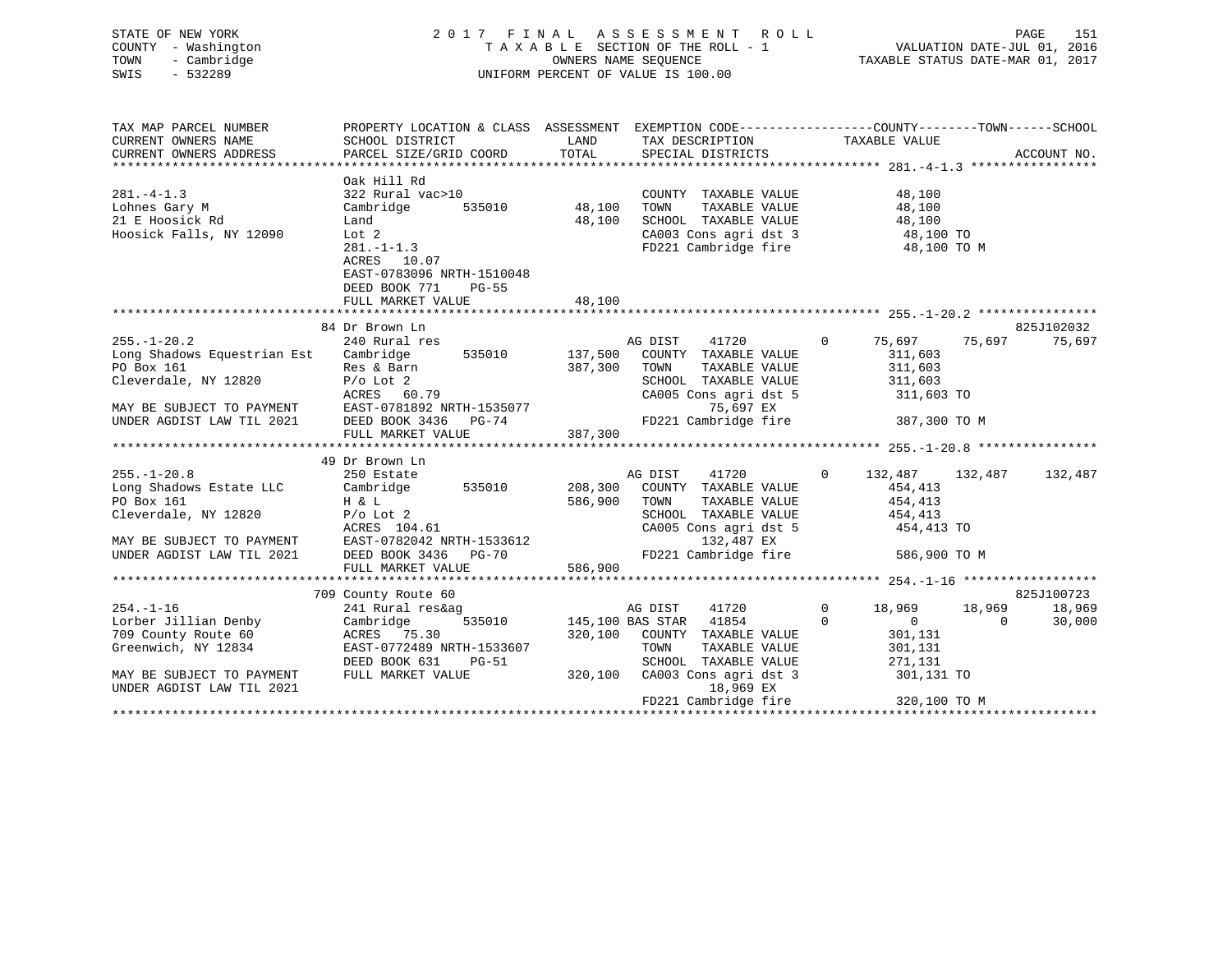## STATE OF NEW YORK 2 0 1 7 F I N A L A S S E S S M E N T R O L L PAGE 152 COUNTY - Washington T A X A B L E SECTION OF THE ROLL - 1 VALUATION DATE-JUL 01, 2016 TOWN - Cambridge OWNERS NAME SEQUENCE TAXABLE STATUS DATE-MAR 01, 2017 SWIS - 532289 UNIFORM PERCENT OF VALUE IS 100.00

| TAX MAP PARCEL NUMBER<br>CURRENT OWNERS NAME<br>CURRENT OWNERS ADDRESS | PROPERTY LOCATION & CLASS ASSESSMENT<br>SCHOOL DISTRICT<br>PARCEL SIZE/GRID COORD | LAND<br>TOTAL | EXEMPTION CODE-----------------COUNTY-------TOWN------SCHOOL<br>TAX DESCRIPTION<br>SPECIAL DISTRICTS | TAXABLE VALUE                  |          | ACCOUNT NO. |
|------------------------------------------------------------------------|-----------------------------------------------------------------------------------|---------------|------------------------------------------------------------------------------------------------------|--------------------------------|----------|-------------|
|                                                                        |                                                                                   |               |                                                                                                      |                                |          |             |
|                                                                        | 151 Irish Ln                                                                      |               |                                                                                                      |                                |          | 825J100245  |
| $255. - 1 - 24$                                                        | 241 Rural res&ag                                                                  |               | COUNTY TAXABLE VALUE                                                                                 | 535,800                        |          |             |
| Lozman Michael                                                         | Cambridge<br>535010                                                               | 99,000        | TOWN<br>TAXABLE VALUE                                                                                | 535,800                        |          |             |
| Lozman Sharon                                                          | Lot 2                                                                             | 535,800       | SCHOOL TAXABLE VALUE                                                                                 | 535,800                        |          |             |
| 12 Graffunder Dr<br>Menands, NY 12204                                  | ACRES<br>27.76<br>EAST-0779887 NRTH-1531339                                       |               | CA005 Cons agri dst 5<br>FD221 Cambridge fire                                                        | 535,800 TO                     |          |             |
|                                                                        | DEED BOOK 3043 PG-186                                                             |               |                                                                                                      | 535,800 TO M                   |          |             |
|                                                                        | FULL MARKET VALUE                                                                 | 535,800       |                                                                                                      |                                |          |             |
|                                                                        |                                                                                   |               |                                                                                                      |                                |          |             |
|                                                                        | 466 County Route 60                                                               |               |                                                                                                      |                                |          | 825J100874  |
| $262. - 1 - 28$                                                        | 210 1 Family Res                                                                  |               | ENH STAR<br>41834                                                                                    | $\mathbf{0}$<br>$\overline{0}$ | $\Omega$ | 65,500      |
| Lucrezio Frederick V                                                   | 535010<br>Cambridge                                                               | 38,300        | COUNTY TAXABLE VALUE                                                                                 | 271,100                        |          |             |
| Lucrezio Donna                                                         | Res                                                                               | 271,100       | TOWN<br>TAXABLE VALUE                                                                                | 271,100                        |          |             |
| 466 County Route 60                                                    | ACRES 3.26                                                                        |               | SCHOOL TAXABLE VALUE                                                                                 | 205,600                        |          |             |
| Cambridge, NY 12816                                                    | EAST-0773237 NRTH-1528386                                                         |               | FD221 Cambridge fire                                                                                 | 271,100 TO M                   |          |             |
|                                                                        | DEED BOOK 474<br>PG-513                                                           |               |                                                                                                      |                                |          |             |
|                                                                        | FULL MARKET VALUE                                                                 | 271,100       |                                                                                                      |                                |          |             |
|                                                                        |                                                                                   |               |                                                                                                      |                                |          |             |
|                                                                        | 25 Stump Church Rd                                                                |               |                                                                                                      |                                |          | 825J100384  |
| $254. - 1 - 32$                                                        | 242 Rurl res&rec                                                                  |               | AG DIST<br>41720                                                                                     | $\Omega$<br>61,472             | 61,472   | 61,472      |
| Lutgens Kurt H                                                         | 535010<br>Cambridge                                                               |               | 131,900 BAS STAR<br>41854                                                                            | $\Omega$<br>$\Omega$           | $\Omega$ | 30,000      |
| Allen Gretchen M                                                       | House & Lot                                                                       | 305,500       | COUNTY TAXABLE VALUE                                                                                 | 244,028                        |          |             |
| 25 Stump Church Rd                                                     | ACRES 64.30                                                                       |               | TOWN<br>TAXABLE VALUE                                                                                | 244,028                        |          |             |
| Greenwich, NY 12834                                                    | EAST-0767446 NRTH-1532887                                                         |               | SCHOOL TAXABLE VALUE                                                                                 | 214,028                        |          |             |
|                                                                        | DEED BOOK 493<br>PG-813                                                           |               | CA003 Cons agri dst 3                                                                                | 244,028 TO                     |          |             |
| MAY BE SUBJECT TO PAYMENT                                              | FULL MARKET VALUE                                                                 | 305,500       | 61,472 EX                                                                                            |                                |          |             |
| UNDER AGDIST LAW TIL 2021                                              |                                                                                   |               | FD221 Cambridge fire                                                                                 | 305,500 TO M                   |          |             |
|                                                                        |                                                                                   |               |                                                                                                      |                                |          |             |
|                                                                        | 393 County Route 60                                                               |               |                                                                                                      |                                |          | 825J100827  |
| $262. - 1 - 27$                                                        | 241 Rural res&ag                                                                  |               | AGRI-D IND 41730                                                                                     | $\mathbf 0$<br>62,844          | 62,844   | 62,844      |
| Lutgens Timothy                                                        | Cambridge<br>535010                                                               |               | 126,200 BAS STAR<br>41854                                                                            | $\Omega$<br>$\overline{0}$     | $\Omega$ | 30,000      |
| 393 County Route 60                                                    | Ag Commit 705/163                                                                 | 334,900       | COUNTY TAXABLE VALUE                                                                                 | 272,056                        |          |             |
| Cambridge, NY 12816                                                    | 606/199 614/121                                                                   |               | TOWN<br>TAXABLE VALUE                                                                                | 272,056                        |          |             |
|                                                                        | 59.33<br>ACRES                                                                    |               | SCHOOL TAXABLE VALUE                                                                                 | 242,056                        |          |             |
| MAY BE SUBJECT TO PAYMENT                                              | EAST-0771892 NRTH-1526545                                                         |               | FD221 Cambridge fire                                                                                 | 334,900 TO M                   |          |             |
| UNDER AGDIST LAW TIL 2024                                              | DEED BOOK 2465 PG-8                                                               |               |                                                                                                      |                                |          |             |
|                                                                        | FULL MARKET VALUE                                                                 | 334,900       |                                                                                                      |                                |          |             |
|                                                                        |                                                                                   |               |                                                                                                      |                                |          |             |
|                                                                        | 1224 King Rd                                                                      |               |                                                                                                      |                                |          | 825J102025  |
| $263. - 2 - 24.1$                                                      | 280 Res Multiple                                                                  |               | COUNTY TAXABLE VALUE                                                                                 | 214,100                        |          |             |
| LYCO Partners, LLC                                                     | Cambridge<br>535010                                                               | 37,000        | TAXABLE VALUE<br>TOWN                                                                                | 214,100                        |          |             |
| 114 Bell Rd                                                            | ACRES<br>6.05                                                                     | 214,100       | SCHOOL TAXABLE VALUE                                                                                 | 214,100                        |          |             |
| Scarsdale, NY 10583                                                    | EAST-0786162 NRTH-1524895                                                         |               | FD221 Cambridge fire                                                                                 | 214,100 TO M                   |          |             |
|                                                                        | DEED BOOK 2295<br>PG-148                                                          |               |                                                                                                      |                                |          |             |
|                                                                        | FULL MARKET VALUE                                                                 | 214,100       |                                                                                                      |                                |          |             |
|                                                                        |                                                                                   |               |                                                                                                      |                                |          |             |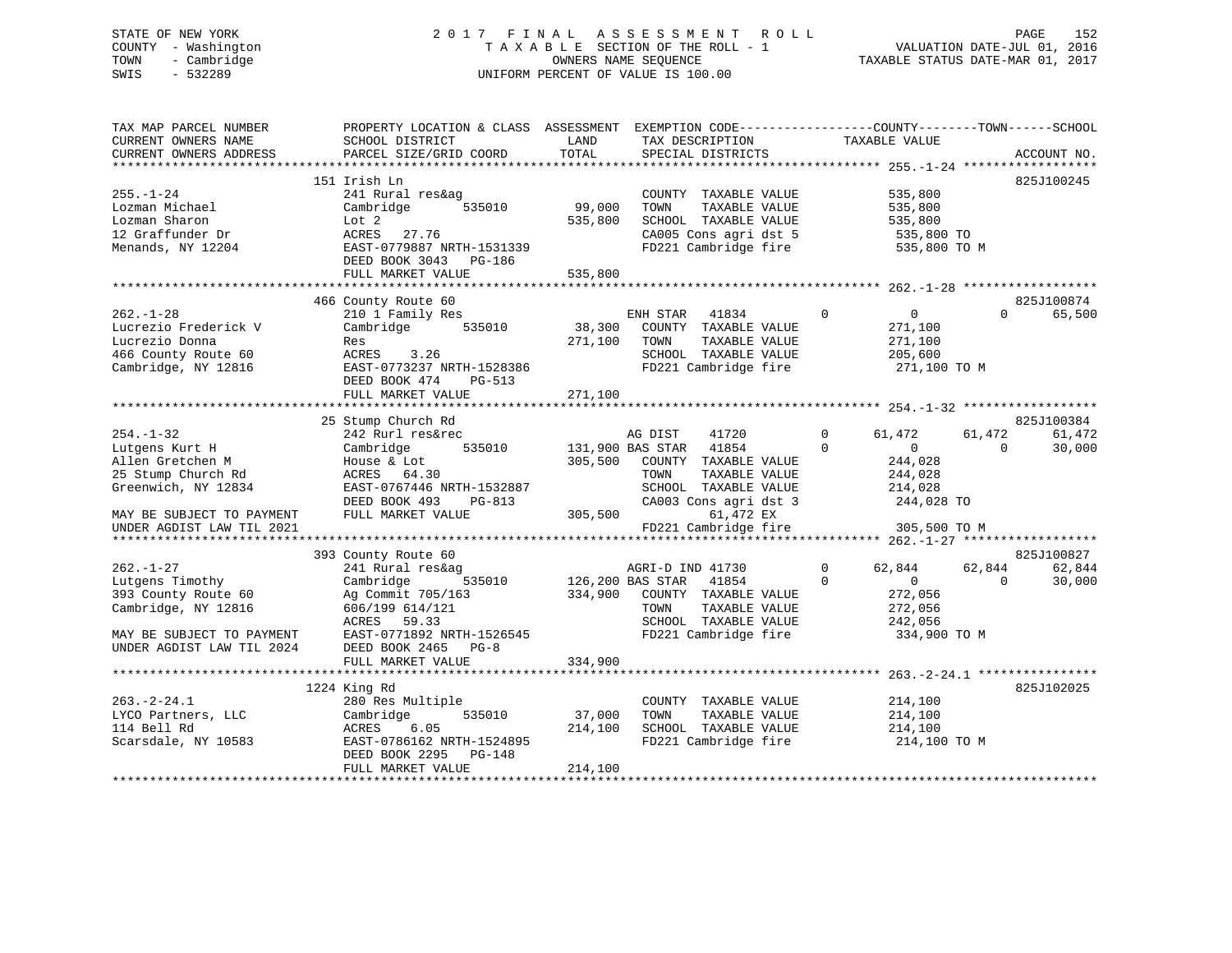## STATE OF NEW YORK 2 0 1 7 F I N A L A S S E S S M E N T R O L L PAGE 153 COUNTY - Washington T A X A B L E SECTION OF THE ROLL - 1 VALUATION DATE-JUL 01, 2016 TOWN - Cambridge OWNERS NAME SEQUENCE TAXABLE STATUS DATE-MAR 01, 2017 SWIS - 532289 UNIFORM PERCENT OF VALUE IS 100.00

| TAX MAP PARCEL NUMBER<br>CURRENT OWNERS NAME         | PROPERTY LOCATION & CLASS ASSESSMENT<br>SCHOOL DISTRICT                   | LAND             | TAX DESCRIPTION                                                       | EXEMPTION CODE-----------------COUNTY-------TOWN------SCHOOL<br>TAXABLE VALUE |                |
|------------------------------------------------------|---------------------------------------------------------------------------|------------------|-----------------------------------------------------------------------|-------------------------------------------------------------------------------|----------------|
| CURRENT OWNERS ADDRESS                               | PARCEL SIZE/GRID COORD                                                    | TOTAL            | SPECIAL DISTRICTS                                                     |                                                                               | ACCOUNT NO.    |
| $271. - 2 - 8$                                       | 935 County Route 59<br>210 1 Family Res                                   |                  | COUNTY TAXABLE VALUE                                                  | 281,100                                                                       | 825J100473     |
| Lynch Charles E                                      | Cambridge<br>535010                                                       | 47,200           | TOWN<br>TAXABLE VALUE                                                 | 281,100                                                                       |                |
| Lynch Sandra J                                       | ACRES<br>7.31                                                             | 281,100          | SCHOOL TAXABLE VALUE                                                  | 281,100                                                                       |                |
| 935 County Route 59<br>Cambridge, NY 12816           | EAST-0772968 NRTH-1519006<br>DEED BOOK 945<br>PG-135<br>FULL MARKET VALUE | 281,100          | FD221 Cambridge fire                                                  | 281,100 TO M                                                                  |                |
|                                                      |                                                                           |                  |                                                                       |                                                                               |                |
| $271. - 2 - 25.1$<br>Lynch Charles E<br>Lynch Sandra | County Route 59<br>310 Res Vac<br>535010<br>Cambridge<br>5.86<br>ACRES    | 21,700<br>21,700 | COUNTY TAXABLE VALUE<br>TAXABLE VALUE<br>TOWN<br>SCHOOL TAXABLE VALUE | 21,700<br>21,700<br>21,700                                                    |                |
| 935 County Route 59                                  | EAST-0772661 NRTH-1518910                                                 |                  | CA003 Cons agri dst 3                                                 | 21,700 TO                                                                     |                |
| Cambridge, NY 12816                                  | DEED BOOK 3708 PG-250                                                     |                  | FD221 Cambridge fire                                                  | 21,700 TO M                                                                   |                |
|                                                      | FULL MARKET VALUE                                                         | 21,700           |                                                                       |                                                                               |                |
|                                                      |                                                                           |                  |                                                                       |                                                                               |                |
|                                                      | 23 Lebarron Ln                                                            |                  |                                                                       |                                                                               | 825J100462     |
| $246. - 1 - 12$                                      | 241 Rural res&ag                                                          |                  | AG DIST<br>41720                                                      | 95,278<br>95,278<br>$\mathbf 0$                                               | 95,278         |
| Lynch John James Jr                                  | Cambridge<br>535010                                                       | 128,400          | COUNTY TAXABLE VALUE                                                  | 215,622                                                                       |                |
| Lynch Patricia Joyce<br>23 Lebarron Ln               | House & Lot                                                               | 310,900          | TAXABLE VALUE<br>TOWN<br>SCHOOL TAXABLE VALUE                         | 215,622<br>215,622                                                            |                |
| Greenwich, NY 12834                                  | Trans Exempt Repay 2017<br>62.70<br>ACRES                                 |                  | CA005 Cons agri dst 5                                                 | 215,622 TO                                                                    |                |
|                                                      | EAST-0778815 NRTH-1540011                                                 |                  | 95,278 EX                                                             |                                                                               |                |
| MAY BE SUBJECT TO PAYMENT                            | DEED BOOK 3671 PG-320                                                     |                  | FD221 Cambridge fire                                                  | 310,900 TO M                                                                  |                |
| UNDER AGDIST LAW TIL 2021                            | FULL MARKET VALUE                                                         |                  | 310,900 TE533 Trans exmt repay-flg                                    | $.00$ MT                                                                      |                |
|                                                      |                                                                           |                  |                                                                       |                                                                               |                |
|                                                      | 94 Durfee Rd                                                              |                  |                                                                       |                                                                               | 825J100976     |
| $288. - 1 - 15.2$                                    | 210 1 Family Res                                                          |                  | 41802<br>AGED-CO                                                      | $\mathbf 0$<br>70,175<br>$\mathbf{0}$                                         | $\overline{0}$ |
| Mabeus Richard E                                     | 535010<br>Cambridge                                                       |                  | 56,500 AGED-TOWN 41803                                                | $\Omega$<br>10,025<br>$\overline{0}$                                          | $\Omega$       |
| Mabeus Nancy                                         | H & L                                                                     |                  | 200,500 ENH STAR<br>41834                                             | $\Omega$<br>$\Omega$<br>$\Omega$                                              | 65,500         |
| 94 Durfee Rd                                         | Lot 2                                                                     |                  | COUNTY TAXABLE VALUE                                                  | 130,325                                                                       |                |
| Buskirk, NY 12028                                    | ACRES<br>6.63                                                             |                  | TOWN<br>TAXABLE VALUE                                                 | 190,475                                                                       |                |
|                                                      | EAST-0765631 NRTH-1499809                                                 |                  | SCHOOL TAXABLE VALUE                                                  | 135,000                                                                       |                |
|                                                      | DEED BOOK 3589 PG-94<br>FULL MARKET VALUE                                 | 200,500          | FD221 Cambridge fire                                                  | 200,500 TO M                                                                  |                |
|                                                      |                                                                           |                  |                                                                       |                                                                               |                |
|                                                      | 64 Wright Rd                                                              |                  |                                                                       |                                                                               | 825J100266     |
| $271. - 2 - 17.1$                                    | 242 Rurl res&rec                                                          |                  | BAS STAR<br>41854                                                     | $\mathbf{0}$<br>$\overline{0}$<br>$\Omega$                                    | 30,000         |
| MacDonald Jeri C                                     | Cambridge<br>535010                                                       | 87,300           | COUNTY TAXABLE VALUE                                                  | 190,500                                                                       |                |
| 64 Wright Rd                                         | House & Land                                                              | 190,500          | TAXABLE VALUE<br>TOWN                                                 | 190,500                                                                       |                |
| Cambridge, NY 12816                                  | ACRES<br>28.20                                                            |                  | SCHOOL TAXABLE VALUE                                                  | 160,500                                                                       |                |
|                                                      | EAST-0774046 NRTH-1517985                                                 |                  | CA003 Cons agri dst 3                                                 | 190,500 TO                                                                    |                |
|                                                      | PG-241<br>DEED BOOK 485                                                   |                  | FD221 Cambridge fire                                                  | 190,500 TO M                                                                  |                |
|                                                      | FULL MARKET VALUE                                                         | 190,500          |                                                                       |                                                                               |                |
|                                                      |                                                                           |                  |                                                                       |                                                                               |                |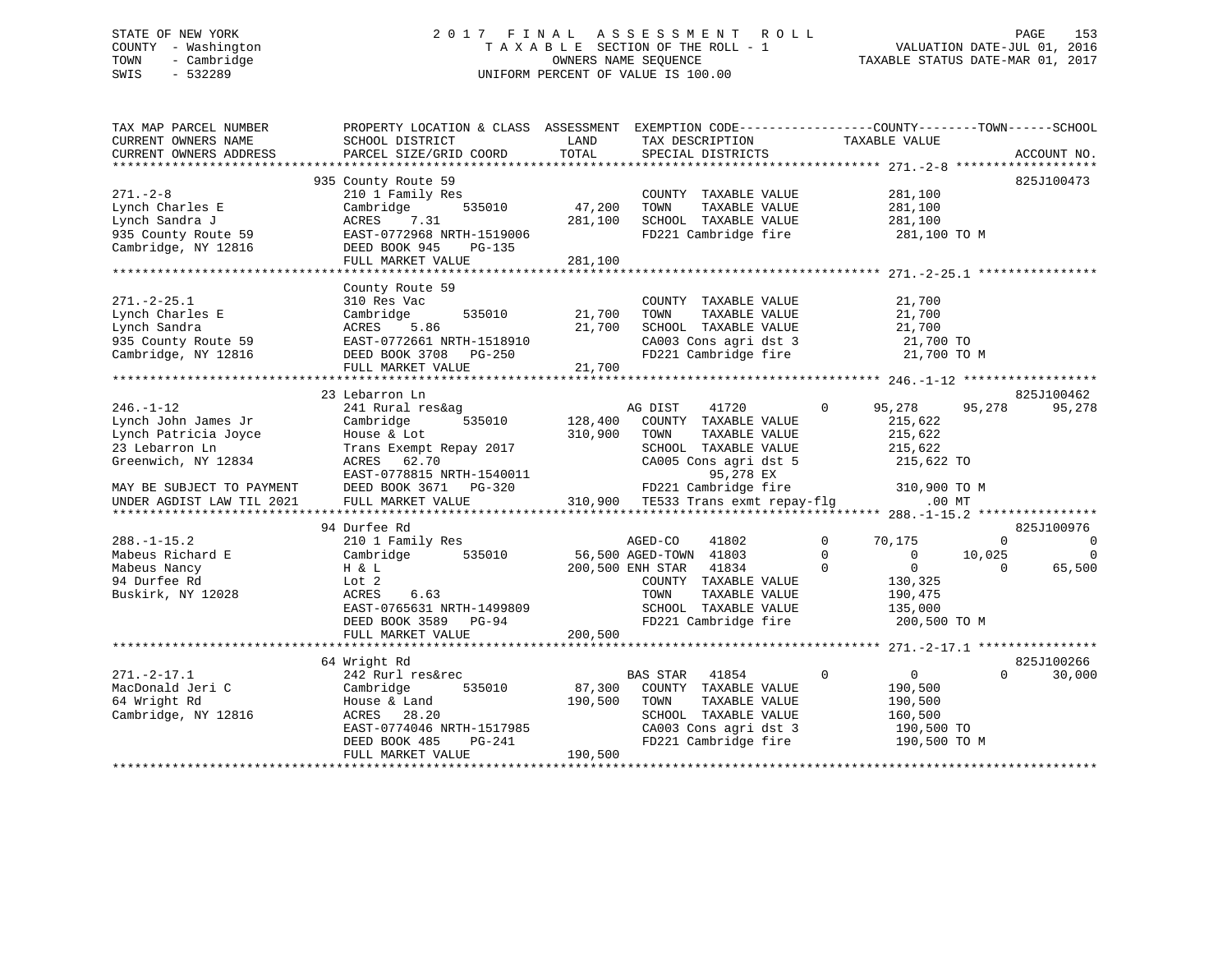## STATE OF NEW YORK 2 0 1 7 F I N A L A S S E S S M E N T R O L L PAGE 154 COUNTY - Washington T A X A B L E SECTION OF THE ROLL - 1 VALUATION DATE-JUL 01, 2016 TOWN - Cambridge OWNERS NAME SEQUENCE TAXABLE STATUS DATE-MAR 01, 2017 SWIS - 532289 UNIFORM PERCENT OF VALUE IS 100.00

| TAX MAP PARCEL NUMBER<br>CURRENT OWNERS NAME<br>CURRENT OWNERS ADDRESS                                      | PROPERTY LOCATION & CLASS ASSESSMENT<br>SCHOOL DISTRICT<br>PARCEL SIZE/GRID COORD                                                                                      | LAND<br>TOTAL                | EXEMPTION CODE-----------------COUNTY-------TOWN------SCHOOL<br>TAX DESCRIPTION<br>SPECIAL DISTRICTS                                        | TAXABLE VALUE                                                                                | ACCOUNT NO.                                              |
|-------------------------------------------------------------------------------------------------------------|------------------------------------------------------------------------------------------------------------------------------------------------------------------------|------------------------------|---------------------------------------------------------------------------------------------------------------------------------------------|----------------------------------------------------------------------------------------------|----------------------------------------------------------|
| *********************                                                                                       |                                                                                                                                                                        |                              |                                                                                                                                             |                                                                                              |                                                          |
| $246. - 1 - 32.3$<br>MacNeil Jonathan D G<br>7 Corliss Ave<br>Greenwich, NY 12834                           | Petteys Rd<br>314 Rural vac<10<br>533401<br>Greenwich<br>Vac Land<br>Lot <sub>2</sub><br>ACRES<br>6.06<br>EAST-0770232 NRTH-1543827<br>DEED BOOK 2027 PG-57            | 31,500<br>31,500             | COUNTY TAXABLE VALUE<br>TOWN<br>TAXABLE VALUE<br>SCHOOL TAXABLE VALUE<br>CA003 Cons agri dst 3<br>FD221 Cambridge fire                      | 31,500<br>31,500<br>31,500<br>31,500 TO<br>31,500 TO M                                       | 825J102012                                               |
|                                                                                                             | FULL MARKET VALUE                                                                                                                                                      | 31,500                       |                                                                                                                                             |                                                                                              |                                                          |
| $280. -2 - 1.1$<br>Macura Elyssa M<br>253 Belle Rd<br>Buskirk, NY 12028                                     | 253 Belle Rd<br>242 Rurl res&rec<br>535010<br>Cambridge<br>House & Lot<br>ACRES 12.16<br>EAST-0775992 NRTH-1513274                                                     | 185,600                      | CW_10_VET/ 41152<br>61,300 BAS STAR<br>41854<br>COUNTY TAXABLE VALUE<br>TOWN<br>TAXABLE VALUE<br>SCHOOL TAXABLE VALUE                       | 8,000<br>0<br>$\mathbf{0}$<br>$\Omega$<br>177,600<br>185,600<br>155,600                      | 825J102000<br>$\Omega$<br>$\Omega$<br>30,000<br>$\Omega$ |
|                                                                                                             | DEED BOOK 828<br>$PG-96$<br>FULL MARKET VALUE                                                                                                                          |                              | CA003 Cons agri dst 3<br>185,600 FD221 Cambridge fire                                                                                       | 185,600 TO<br>185,600 TO M                                                                   |                                                          |
|                                                                                                             | 487 Center Cambridge Rd                                                                                                                                                |                              |                                                                                                                                             |                                                                                              |                                                          |
| $270. - 1 - 24.9$<br>MaGuire James P<br>MaGuire Cynthia J<br>487 Center Cambridge Rd<br>Cambridge, NY 12816 | 210 1 Family Res<br>535010<br>Cambridge<br>House & Lot<br>Lot 2<br>ACRES<br>2.54<br>EAST-0766283 NRTH-1516879<br>DEED BOOK 793<br>PG-325                               | 34,900<br>208,600            | BAS STAR<br>41854<br>COUNTY TAXABLE VALUE<br>TOWN<br>TAXABLE VALUE<br>SCHOOL TAXABLE VALUE<br>FD221 Cambridge fire                          | $\mathbf 0$<br>$\mathbf 0$<br>208,600<br>208,600<br>178,600<br>208,600 TO M                  | 30,000<br>$\mathbf 0$                                    |
|                                                                                                             | FULL MARKET VALUE                                                                                                                                                      | 208,600                      |                                                                                                                                             |                                                                                              |                                                          |
|                                                                                                             | 21 County Route 59A                                                                                                                                                    |                              |                                                                                                                                             |                                                                                              | 825J100515                                               |
| $279. - 2 - 27$<br>Margison Sally M<br>21 County Route 59A<br>Buskirk, NY 12028                             | 210 1 Family Res<br>Cambridge<br>535010<br>H & L<br>ACRES<br>0.44<br>EAST-0766553 NRTH-1506985<br>DEED BOOK 2063 PG-71<br>FULL MARKET VALUE                            | 23,300<br>177,000<br>177,000 | BAS STAR<br>41854<br>COUNTY TAXABLE VALUE<br>TOWN<br>TAXABLE VALUE<br>SCHOOL TAXABLE VALUE<br>CA003 Cons agri dst 3<br>FD221 Cambridge fire | 0<br>$\overline{0}$<br>177,000<br>177,000<br>147,000<br>177,000 TO<br>177,000 TO M           | 30,000<br>$\Omega$                                       |
|                                                                                                             | ************************                                                                                                                                               |                              |                                                                                                                                             |                                                                                              |                                                          |
| $263 - 2 - 23.5$<br>Maroney George<br>Maroney Maureen<br>PO Box 284<br>Cambridge, NY 12816                  | 973 King Rd<br>210 1 Family Res<br>535010<br>Cambridge<br>House & Land<br>3.75<br>ACRES<br>EAST-0785028 NRTH-1523991<br>DEED BOOK 732<br>$PG-317$<br>FULL MARKET VALUE | 38,800<br>182,800<br>182,800 | BAS STAR<br>41854<br>COUNTY TAXABLE VALUE<br>TAXABLE VALUE<br>TOWN<br>SCHOOL TAXABLE VALUE<br>CA003 Cons agri dst 3<br>FD221 Cambridge fire | $\mathbf 0$<br>$\overline{0}$<br>182,800<br>182,800<br>152,800<br>182,800 TO<br>182,800 TO M | 30,000<br>$\mathbf 0$                                    |
|                                                                                                             |                                                                                                                                                                        |                              |                                                                                                                                             |                                                                                              |                                                          |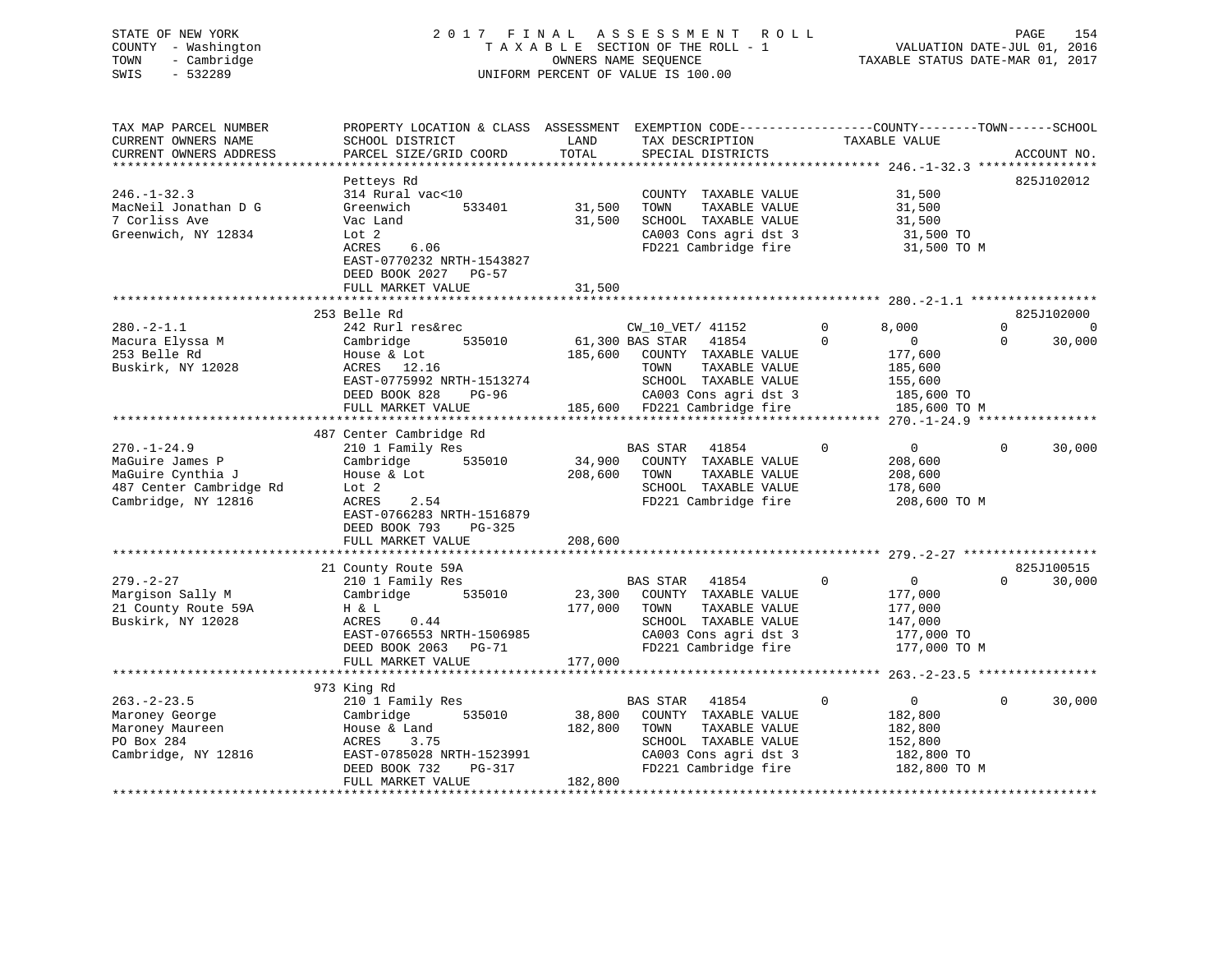## STATE OF NEW YORK 2 0 1 7 F I N A L A S S E S S M E N T R O L L PAGE 155 COUNTY - Washington T A X A B L E SECTION OF THE ROLL - 1 VALUATION DATE-JUL 01, 2016 TOWN - Cambridge OWNERS NAME SEQUENCE TAXABLE STATUS DATE-MAR 01, 2017 SWIS - 532289 UNIFORM PERCENT OF VALUE IS 100.00

| TAX MAP PARCEL NUMBER<br>CURRENT OWNERS NAME<br>CURRENT OWNERS ADDRESS                                                                              | PROPERTY LOCATION & CLASS ASSESSMENT<br>SCHOOL DISTRICT<br>PARCEL SIZE/GRID COORD                                                                                                                                                                                                                             | LAND                              | EXEMPTION CODE-----------------COUNTY-------TOWN------SCHOOL<br>TAX DESCRIPTION TAXABLE VALUE<br>TOTAL SPECIAL DISTRICTS                                                                                                                                                                                      |                                                                                                                                                                                                                                                                            |                                                                    |                                                                                   |
|-----------------------------------------------------------------------------------------------------------------------------------------------------|---------------------------------------------------------------------------------------------------------------------------------------------------------------------------------------------------------------------------------------------------------------------------------------------------------------|-----------------------------------|---------------------------------------------------------------------------------------------------------------------------------------------------------------------------------------------------------------------------------------------------------------------------------------------------------------|----------------------------------------------------------------------------------------------------------------------------------------------------------------------------------------------------------------------------------------------------------------------------|--------------------------------------------------------------------|-----------------------------------------------------------------------------------|
| $271. - 3 - 7.4$<br>Maroney John<br>Maroney Susan<br>557 King Rd<br>Buskirk, NY 12028                                                               | 557 King Rd<br>210 1 Family Res<br>Cambridge 535010<br>House & Lot<br>3.17<br>ACRES<br>EAST-0781463 NRTH-1516237<br>DEED BOOK 585<br>$PG-18$<br>FULL MARKET VALUE                                                                                                                                             | 248,200<br>248,200                | BAS STAR 41854<br>32,000 COUNTY TAXABLE VALUE<br>TAXABLE VALUE<br>TOWN<br>SCHOOL TAXABLE VALUE 218,200<br>CA003 Cons agri dst 3 248,200 TO<br>FD221 Cambridge fire 248,200 TO M                                                                                                                               | $\overline{0}$<br>$\overline{0}$<br>248,200<br>248,200                                                                                                                                                                                                                     | $\Omega$                                                           | 825J101999<br>30,000                                                              |
|                                                                                                                                                     |                                                                                                                                                                                                                                                                                                               |                                   |                                                                                                                                                                                                                                                                                                               |                                                                                                                                                                                                                                                                            |                                                                    |                                                                                   |
| $270. -1 - 7$<br>Martin Alice<br>74 Darwin Rd<br>Cambridge, NY 12816<br>$270. - 1 - 33.1$<br>Martin Clinton<br>25 Elmore<br>Mechanicville, NY 12118 | 74 Darwin Rd<br>H & L<br>ACRES 1.50<br>EAST-0768719 NRTH-1520350<br>DEED BOOK 376<br>PG-691<br>FULL MARKET VALUE<br>84 Brownell Rd<br>210 1 Family Res<br>Cambridge 535010 32,000 COUNTY TAXABLE VALUE<br>Land & House<br>Deck<br>3.00 BANK 77<br>ACRES<br>EAST-0764342 NRTH-1517499<br>DEED BOOK 3456 PG-240 | 211,700                           | ENH STAR 41834<br>COUNTY TAXABLE VALUE<br>TOWN<br>TAXABLE VALUE<br>135,000 SCHOOL TAXABLE VALUE<br>SCHOOL TAXABLE VALUE 5,450<br>CA003 Cons agri dst 3 135,000 TO<br>FD221 Cambridge fire<br>BAS STAR 41854<br>TAXABLE VALUE<br>TOWN<br>SCHOOL TAXABLE VALUE<br>CA003 Cons agri dst 3<br>FD221 Cambridge fire | 0<br>20,250 20,250<br>$\overline{0}$<br>57,375<br>$\overline{0}$<br>$\begin{matrix} 0 \\ 0 \end{matrix}$<br>$\overline{0}$<br>57,375<br>57,375<br>5,450<br>135,000 TO M<br>$\overline{0}$<br>$\overline{0}$<br>211,700<br>211,700<br>181,700<br>211,700 TO<br>211,700 TO M | 57,375<br>$\begin{array}{c} 0 \end{array}$<br>$\Omega$<br>$\Omega$ | 825J100476<br>6,000<br>$\overline{0}$<br>58,050<br>65,500<br>825J100973<br>30,000 |
|                                                                                                                                                     | FULL MARKET VALUE                                                                                                                                                                                                                                                                                             | 211,700                           |                                                                                                                                                                                                                                                                                                               |                                                                                                                                                                                                                                                                            |                                                                    |                                                                                   |
| $246. - 1 - 32.1$<br>Mascioli Elizabeth<br>317 Petteys Rd<br>Greenwich, NY 12834                                                                    | Petteys Rd<br>322 Rural vac>10<br>Greenwich<br>30.00<br>ACRES<br>EAST-0770671 NRTH-1542990<br>DEED BOOK 3088 PG-263<br>FULL MARKET VALUE                                                                                                                                                                      | 533401 79,000<br>79,000<br>79,000 | COUNTY TAXABLE VALUE<br>TOWN<br>TAXABLE VALUE<br>SCHOOL TAXABLE VALUE<br>CA003 Cons agri dst 3 79,000 TO<br>FD221 Cambridge fire                                                                                                                                                                              | 79,000<br>79,000<br>79,000<br>79,000 TO M                                                                                                                                                                                                                                  |                                                                    | 825J102005                                                                        |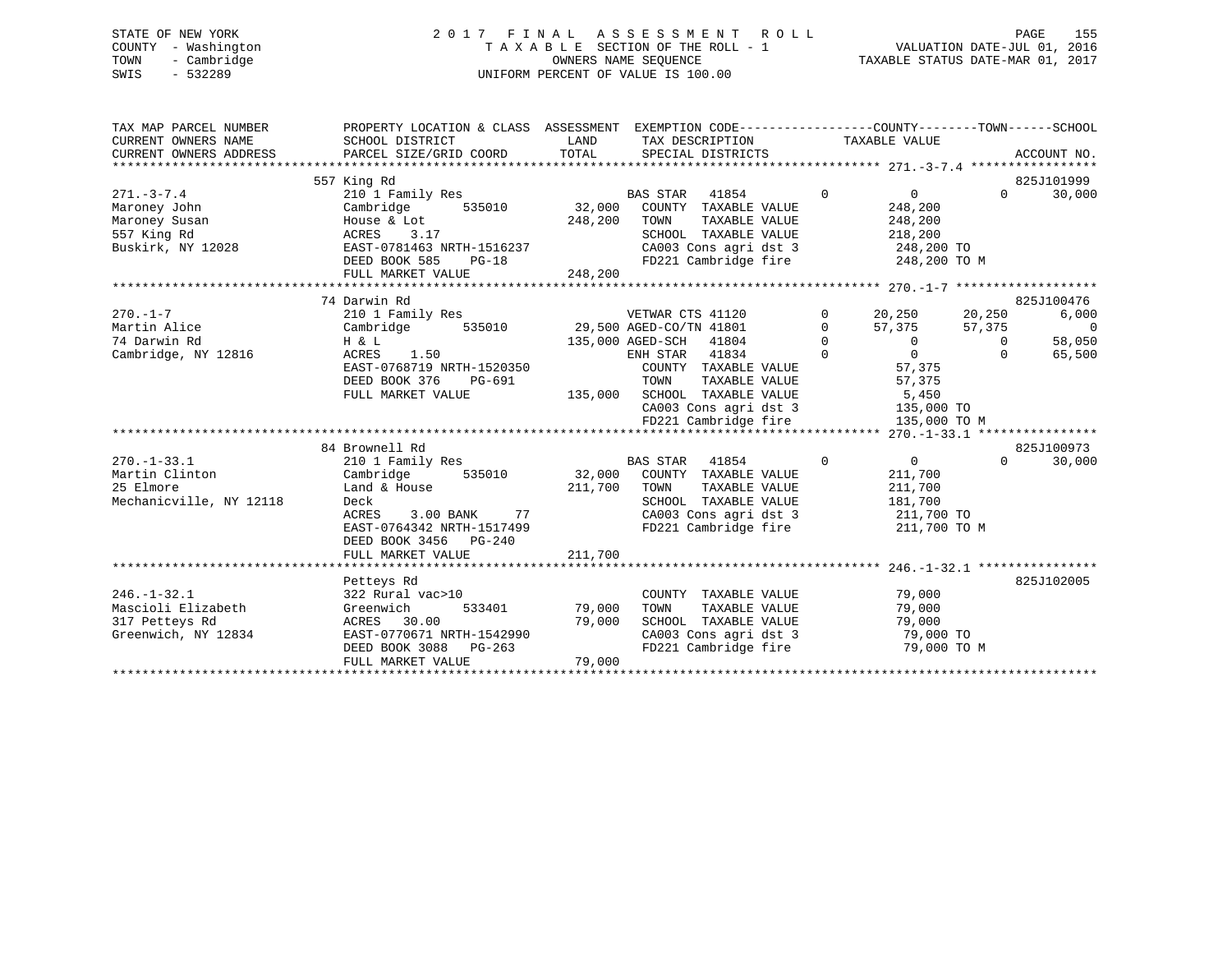## STATE OF NEW YORK 2 0 1 7 F I N A L A S S E S S M E N T R O L L PAGE 156 COUNTY - Washington T A X A B L E SECTION OF THE ROLL - 1 VALUATION DATE-JUL 01, 2016 TOWN - Cambridge OWNERS NAME SEQUENCE TAXABLE STATUS DATE-MAR 01, 2017 SWIS - 532289 UNIFORM PERCENT OF VALUE IS 100.00

| TOTAL<br>PARCEL SIZE/GRID COORD<br>CURRENT OWNERS ADDRESS<br>SPECIAL DISTRICTS<br>ACCOUNT NO.<br>825J100498<br>317 Petteys Rd<br>AG DIST<br>$\Omega$<br>$246. - 1 - 33$<br>241 Rural res&ag<br>44,637<br>44,637<br>41720<br>97,900 BAS STAR 41854<br>$\Omega$<br>Mascioli Elizabeth M<br>533401<br>$\overline{0}$<br>Greenwich<br>$\Omega$ | 44,637<br>30,000 |
|--------------------------------------------------------------------------------------------------------------------------------------------------------------------------------------------------------------------------------------------------------------------------------------------------------------------------------------------|------------------|
|                                                                                                                                                                                                                                                                                                                                            |                  |
|                                                                                                                                                                                                                                                                                                                                            |                  |
|                                                                                                                                                                                                                                                                                                                                            |                  |
|                                                                                                                                                                                                                                                                                                                                            |                  |
| 317 Petteys Rd<br>305,500 COUNTY TAXABLE VALUE<br>260,863<br>ACRES 36.74                                                                                                                                                                                                                                                                   |                  |
| Greenwich, NY 12834<br>EAST-0770155 NRTH-1541989<br>TAXABLE VALUE<br>260,863<br>TOWN<br>DEED BOOK 3088 PG-259<br>SCHOOL TAXABLE VALUE                                                                                                                                                                                                      |                  |
| 230,863<br>FULL MARKET VALUE<br>305,500 CA003 Cons agri dst 3<br>MAY BE SUBJECT TO PAYMENT<br>260,863 TO                                                                                                                                                                                                                                   |                  |
| 44,637 EX<br>UNDER AGDIST LAW TIL 2021                                                                                                                                                                                                                                                                                                     |                  |
| FD221 Cambridge fire<br>305,500 TO M                                                                                                                                                                                                                                                                                                       |                  |
| 101 Wright Rd                                                                                                                                                                                                                                                                                                                              |                  |
| 825J100803<br>$\Omega$<br>$271. - 2 - 19$<br>210 1 Family Res<br>BAS STAR 41854<br>$\overline{0}$<br>$\Omega$                                                                                                                                                                                                                              | 30,000           |
| 37,200<br>535010<br>Cambridge<br>Matala John<br>COUNTY TAXABLE VALUE<br>143,400                                                                                                                                                                                                                                                            |                  |
| TAXABLE VALUE<br>Matala Nicole<br>143,400<br>TOWN<br>143,400                                                                                                                                                                                                                                                                               |                  |
| House & Lot<br>ACRES 3.64<br>10 Wright Rd<br>SCHOOL TAXABLE VALUE<br>113,400                                                                                                                                                                                                                                                               |                  |
| Lu wrignt Rd<br>Cambridge, NY 12816-4426<br>EAST-0775341 NRTH-1518538<br>CA003 Cons agri dst 3<br>143,400 TO                                                                                                                                                                                                                               |                  |
| FD221 Cambridge fire<br>PG-181<br>DEED BOOK 858<br>143,400 TO M                                                                                                                                                                                                                                                                            |                  |
|                                                                                                                                                                                                                                                                                                                                            |                  |
|                                                                                                                                                                                                                                                                                                                                            |                  |
| 145+147 Wright Rd<br>825J100588                                                                                                                                                                                                                                                                                                            |                  |
| $271. - 2 - 20$<br>$\mathbf 0$<br>$\overline{0}$<br>280 Res Multiple<br>ENH STAR 41834<br>$\Omega$                                                                                                                                                                                                                                         | 65,500           |
| 44,000<br>Matcovich Peter<br>Cambridge 535010<br>COUNTY TAXABLE VALUE<br>158,100                                                                                                                                                                                                                                                           |                  |
| 145+147 Wright Rd<br>158,100<br>Lot 3<br>TOWN<br>TAXABLE VALUE<br>158,100                                                                                                                                                                                                                                                                  |                  |
| Cambridge, NY 12816<br>ACRES<br>8.01<br>SCHOOL TAXABLE VALUE<br>92,600<br>CA003 Cons agri dst 3<br>EAST-0776265 NRTH-1518570                                                                                                                                                                                                               |                  |
| 158,100 TO<br>150,100 TO M<br>FD221 Cambridge fire<br>DEED BOOK 2947 PG-87                                                                                                                                                                                                                                                                 |                  |
| 158,100<br>FULL MARKET VALUE                                                                                                                                                                                                                                                                                                               |                  |
|                                                                                                                                                                                                                                                                                                                                            |                  |
| Wright Rd                                                                                                                                                                                                                                                                                                                                  |                  |
| $271. - 2 - 20.1$<br>322 Rural vac>10<br>COUNTY TAXABLE VALUE<br>90,000                                                                                                                                                                                                                                                                    |                  |
| 535010<br>90,000<br>Matcovich Peter<br>Cambridge<br>TOWN<br>TAXABLE VALUE<br>90,000                                                                                                                                                                                                                                                        |                  |
| 147 Wright Rd<br>90,000<br>SCHOOL TAXABLE VALUE<br>90,000<br>Lot 1                                                                                                                                                                                                                                                                         |                  |
| CA003 Cons agri dst 3<br>Cambridge, NY 12816<br>ACRES 40.33<br>90,000 TO                                                                                                                                                                                                                                                                   |                  |
| EAST-0776817 NRTH-1517669<br>FD221 Cambridge fire<br>90,000 TO M                                                                                                                                                                                                                                                                           |                  |
| DEED BOOK 3427 PG-21                                                                                                                                                                                                                                                                                                                       |                  |
| FULL MARKET VALUE<br>90,000                                                                                                                                                                                                                                                                                                                |                  |
| Wright Rd                                                                                                                                                                                                                                                                                                                                  |                  |
| $271. - 2 - 20.2$<br>322 Rural vac>10<br>28,000<br>COUNTY TAXABLE VALUE                                                                                                                                                                                                                                                                    |                  |
| Matcovich Peter<br>Cambridge 535010<br>28,000<br>TOWN<br>TAXABLE VALUE<br>28,000                                                                                                                                                                                                                                                           |                  |
| 145+147 Wright Rd<br>28,000<br>SCHOOL TAXABLE VALUE<br>28,000<br>Lot 2                                                                                                                                                                                                                                                                     |                  |
| Cambridge, NY 12816<br>ACRES 27.51<br>CA003 Cons agri dst 3<br>28,000 TO                                                                                                                                                                                                                                                                   |                  |
| FD221 Cambridge fire<br>EAST-0776519 NRTH-1519185<br>28,000 TO M                                                                                                                                                                                                                                                                           |                  |
| DEED BOOK 2947 PG-87                                                                                                                                                                                                                                                                                                                       |                  |
| FULL MARKET VALUE<br>28,000                                                                                                                                                                                                                                                                                                                |                  |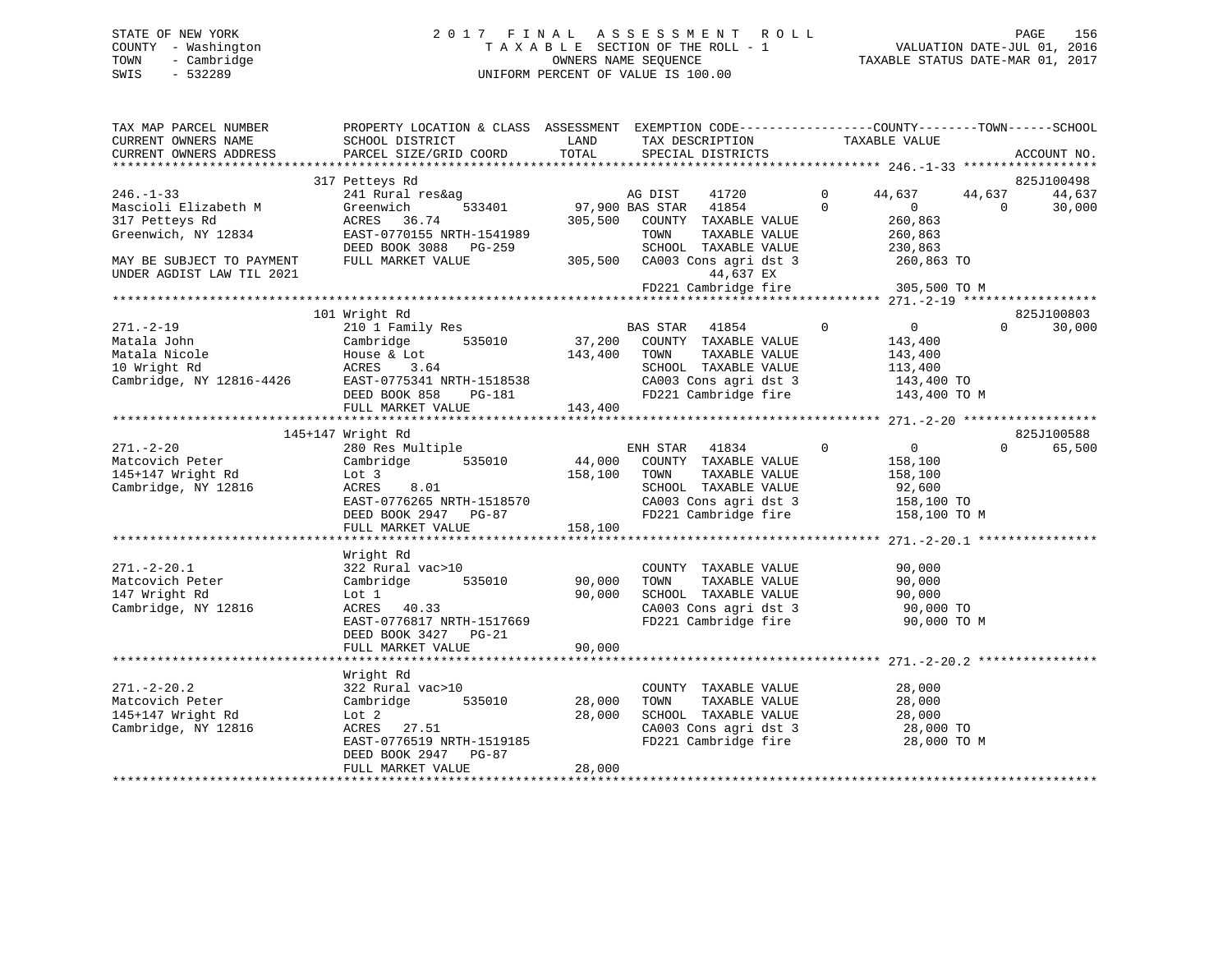## STATE OF NEW YORK 2 0 1 7 F I N A L A S S E S S M E N T R O L L PAGE 157 COUNTY - Washington T A X A B L E SECTION OF THE ROLL - 1 VALUATION DATE-JUL 01, 2016 TOWN - Cambridge OWNERS NAME SEQUENCE TAXABLE STATUS DATE-MAR 01, 2017 SWIS - 532289 UNIFORM PERCENT OF VALUE IS 100.00

| TAX MAP PARCEL NUMBER<br>CURRENT OWNERS NAME<br>CURRENT OWNERS ADDRESS                         | PROPERTY LOCATION & CLASS ASSESSMENT EXEMPTION CODE---------------COUNTY-------TOWN------SCHOOL<br>SCHOOL DISTRICT<br>PARCEL SIZE/GRID COORD                   | LAND<br>TOTAL                | TAX DESCRIPTION<br>SPECIAL DISTRICTS                                                                                   | TAXABLE VALUE                                                               | ACCOUNT NO.        |
|------------------------------------------------------------------------------------------------|----------------------------------------------------------------------------------------------------------------------------------------------------------------|------------------------------|------------------------------------------------------------------------------------------------------------------------|-----------------------------------------------------------------------------|--------------------|
| $271. - 2 - 20.3$<br>Matcovich Peter<br>145+147 Wright Rd<br>Cambridge, NY 12816               | Wright Rd<br>322 Rural vac>10<br>Cambridge<br>535010<br>Lot 4<br>28.95<br>ACRES<br>EAST-0775634 NRTH-1519031<br>DEED BOOK 2947 PG-87<br>FULL MARKET VALUE      | 29,000<br>29,000<br>29,000   | COUNTY TAXABLE VALUE<br>TAXABLE VALUE<br>TOWN<br>SCHOOL TAXABLE VALUE<br>CA003 Cons agri dst 3<br>FD221 Cambridge fire | 29,000<br>29,000<br>29,000<br>29,000 TO<br>29,000 TO M                      |                    |
|                                                                                                |                                                                                                                                                                |                              |                                                                                                                        |                                                                             | 825J102021         |
| $272. - 2 - 19.1$<br>Matte Ivan G<br>Matte Wanda L<br>573 Stage Rd<br>Buskirk, NY 12028        | 573 Stage Rd<br>210 1 Family Res<br>535010<br>Cambridge<br>H & L<br>3.00<br>ACRES<br>EAST-0787885 NRTH-1513452<br>DEED BOOK 600<br>PG-190<br>FULL MARKET VALUE | 28,000<br>154,200<br>154,200 | BAS STAR<br>41854<br>COUNTY TAXABLE VALUE<br>TAXABLE VALUE<br>TOWN<br>SCHOOL TAXABLE VALUE<br>FD221 Cambridge fire     | $\Omega$<br>$\Omega$<br>154,200<br>154,200<br>124,200<br>154,200 TO M       | 30,000<br>$\Omega$ |
|                                                                                                |                                                                                                                                                                |                              |                                                                                                                        |                                                                             |                    |
|                                                                                                | 253 Tingue Rd                                                                                                                                                  |                              |                                                                                                                        |                                                                             | 825J100347         |
| $262. - 1 - 23$<br>Mattern Thomas R<br>Mattern Lorna W<br>253 Tingue Rd<br>Cambridge, NY 12816 | 242 Rurl res&rec<br>535010<br>Cambridge<br>House & Land<br>ACRES 39.80<br>EAST-0770675 NRTH-1524589<br>DEED BOOK 3066 PG-318                                   | 101,300<br>337,200           | BAS STAR 41854<br>COUNTY TAXABLE VALUE<br>TOWN<br>TAXABLE VALUE<br>SCHOOL TAXABLE VALUE<br>FD221 Cambridge fire        | $\Omega$<br>$\overline{0}$<br>337,200<br>337,200<br>307,200<br>337,200 TO M | 30,000<br>$\Omega$ |
|                                                                                                | FULL MARKET VALUE                                                                                                                                              | 337,200                      |                                                                                                                        |                                                                             |                    |
| $254. -1 - 5.4$<br>Mauro Brian                                                                 | 154 Stevenson Rd<br>210 1 Family Res<br>535010<br>Cambridge                                                                                                    | 55,400                       | COUNTY TAXABLE VALUE<br>TAXABLE VALUE<br>TOWN                                                                          | 332,600<br>332,600                                                          | 825J100871         |
| 11 Magnolia Way<br>Ballston Lake, NY 12019                                                     | House & Lot<br>ACRES<br>9.60<br>EAST-0776101 NRTH-1535979<br>DEED BOOK 3459 PG-134<br>FULL MARKET VALUE                                                        | 332,600<br>332,600           | SCHOOL TAXABLE VALUE<br>CA003 Cons agri dst 3<br>FD221 Cambridge fire                                                  | 332,600<br>332,600 TO<br>332,600 TO M                                       |                    |
|                                                                                                |                                                                                                                                                                |                              |                                                                                                                        |                                                                             |                    |
| $288. - 1 - 3.1$                                                                               | Lees Crossing Rd<br>105 Vac farmland                                                                                                                           |                              | COUNTY TAXABLE VALUE                                                                                                   | 153,100                                                                     | 825J100211         |
| Mayer Eric<br>355 Master St<br>Valley Falls, NY 12185                                          | 535010<br>Cambridge<br>Vac Land<br>ACRES 92.10<br>EAST-0760289 NRTH-1505173                                                                                    | 153,100<br>153,100           | TAXABLE VALUE<br>TOWN<br>SCHOOL TAXABLE VALUE<br>CA003 Cons agri dst 3<br>FD221 Cambridge fire                         | 153,100<br>153,100<br>153,100 TO<br>153,100 TO M                            |                    |
| MAY BE SUBJECT TO PAYMENT<br>UNDER AGDIST LAW TIL 2017                                         | DEED BOOK 3667 PG-115<br>FULL MARKET VALUE                                                                                                                     | 153,100                      |                                                                                                                        |                                                                             |                    |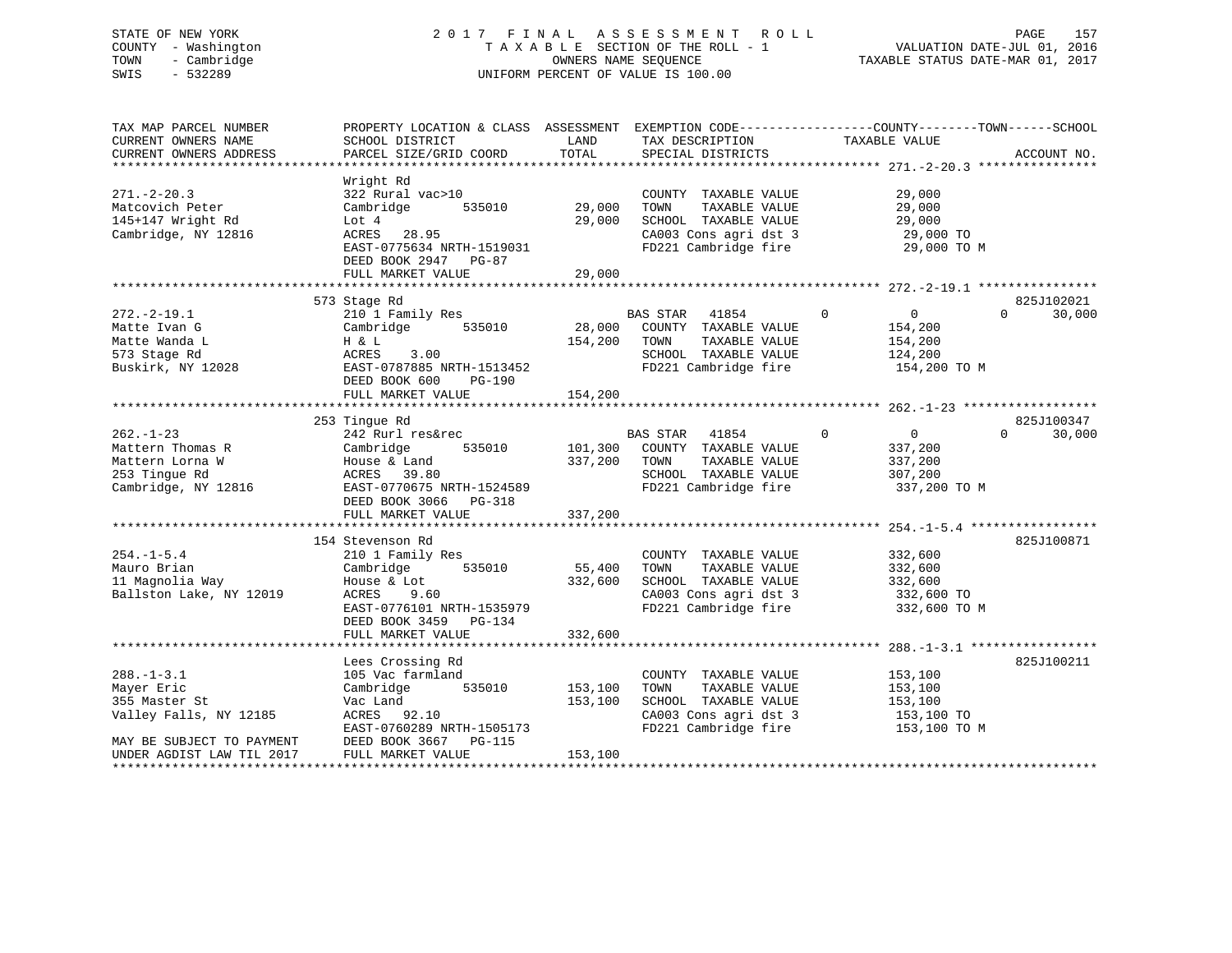## STATE OF NEW YORK 2 0 1 7 F I N A L A S S E S S M E N T R O L L PAGE 158 COUNTY - Washington T A X A B L E SECTION OF THE ROLL - 1 VALUATION DATE-JUL 01, 2016 TOWN - Cambridge OWNERS NAME SEQUENCE TAXABLE STATUS DATE-MAR 01, 2017 SWIS - 532289 UNIFORM PERCENT OF VALUE IS 100.00

| TAX MAP PARCEL NUMBER<br>CURRENT OWNERS NAME<br>CURRENT OWNERS ADDRESS                                                                                                     | SCHOOL DISTRICT<br>PARCEL SIZE/GRID COORD                                                                                                                                                  | LAND<br>TOTAL                 | TAX DESCRIPTION<br>SPECIAL DISTRICTS                                                                                                        | PROPERTY LOCATION & CLASS ASSESSMENT EXEMPTION CODE---------------COUNTY-------TOWN------SCHOOL<br>TAXABLE VALUE | ACCOUNT NO.                         |
|----------------------------------------------------------------------------------------------------------------------------------------------------------------------------|--------------------------------------------------------------------------------------------------------------------------------------------------------------------------------------------|-------------------------------|---------------------------------------------------------------------------------------------------------------------------------------------|------------------------------------------------------------------------------------------------------------------|-------------------------------------|
| $288. - 1 - 3.2$<br>Mayer Eric<br>355 Master St<br>Valley Falls, NY 12185                                                                                                  | Lees Crossing Rd/n Off<br>322 Rural vac>10<br>535010<br>Cambridge<br>Wood Lot<br>ACRES<br>18.00<br>EAST-0759358 NRTH-1506754<br>DEED BOOK 3667 PG-115<br>FULL MARKET VALUE                 | 12,600<br>12,600<br>12,600    | COUNTY TAXABLE VALUE<br>TAXABLE VALUE<br>TOWN<br>SCHOOL TAXABLE VALUE<br>CA003 Cons agri dst 3<br>FD221 Cambridge fire                      | 12,600<br>12,600<br>12,600<br>12,600 TO<br>12,600 TO M                                                           | 825J100888                          |
|                                                                                                                                                                            | 9 County Route 59A                                                                                                                                                                         |                               |                                                                                                                                             |                                                                                                                  | 825J100720                          |
| $279. - 2 - 25$<br>Maynard Kenneth T<br>Maynard Teresa M<br>9 County Route 59A<br>Buskirk, NY 12028                                                                        | 220 2 Family Res<br>535010<br>Cambridge<br>2 Family House & Lot<br>ACRES<br>0.65<br>EAST-0766312 NRTH-1506842<br>DEED BOOK 557<br>PG-251                                                   | 24,700<br>156,000             | BAS STAR<br>41854<br>COUNTY TAXABLE VALUE<br>TOWN<br>TAXABLE VALUE<br>SCHOOL TAXABLE VALUE<br>CA003 Cons agri dst 3<br>FD221 Cambridge fire | $\circ$<br>$\overline{0}$<br>$\Omega$<br>156,000<br>156,000<br>126,000<br>156,000 TO<br>156,000 TO M             | 30,000                              |
|                                                                                                                                                                            | FULL MARKET VALUE                                                                                                                                                                          | 156,000                       |                                                                                                                                             |                                                                                                                  |                                     |
| $272. - 2 - 22$<br>McAuliffe Gerald Joseph<br>McAuliffe Gerald James<br>18 Hampton St<br>Hoosick Falls, NY 12090<br>MAY BE SUBJECT TO PAYMENT<br>UNDER RPTL480A UNTIL 2026 | 509 Stage Rd<br>242 Rurl res&rec<br>Cambridge<br>535010<br>Forest Tax 2328/228<br>ACRES 186.20<br>EAST-0785300 NRTH-1514099<br>DEED BOOK 3287 PG-267<br>FULL MARKET VALUE<br>King Rd/e Off | 214,100<br>236,300<br>236,300 | FOR 480A 47460<br>COUNTY TAXABLE VALUE<br>TOWN<br>TAXABLE VALUE<br>SCHOOL TAXABLE VALUE<br>CA003 Cons agri dst 3<br>FD221 Cambridge fire    | $\Omega$<br>131,280<br>131,280<br>105,020<br>105,020<br>105,020<br>236,300 TO<br>236,300 TO M                    | 825J100517<br>131,280<br>825J100825 |
| $272 - 2 - 23.2$<br>McAuliffe Gerald Joseph<br>McAuliffe Gerald James<br>18 Hampton St<br>Hoosick Falls, NY 12090                                                          | 323 Vacant rural<br>535010<br>Cambridge<br>Wood Lot<br>ACRES<br>7.00<br>EAST-0783500 NRTH-1514523<br>DEED BOOK 3287<br>PG-272<br>FULL MARKET VALUE                                         | 1,500<br>1,500<br>1,500       | COUNTY TAXABLE VALUE<br>TOWN<br>TAXABLE VALUE<br>SCHOOL TAXABLE VALUE<br>CA003 Cons agri dst 3<br>FD221 Cambridge fire                      | 1,500<br>1,500<br>1,500<br>1,500 TO<br>1,500 TO M                                                                |                                     |
|                                                                                                                                                                            |                                                                                                                                                                                            |                               |                                                                                                                                             |                                                                                                                  |                                     |
| $271. - 1 - 9$<br>McCall John E L LE<br>McCall Living Trust John E L H & L<br>103 Copeland St<br>Brockton, MA 02301-6963                                                   | 35 County Route 60<br>242 Rurl res&rec<br>Cambridge<br>535010<br>ACRES<br>17.60<br>EAST-0771442 NRTH-1518696<br>DEED BOOK 875<br>$PG-92$<br>FULL MARKET VALUE                              | 73,200<br>221,900<br>221,900  | COUNTY TAXABLE VALUE<br>TOWN<br>TAXABLE VALUE<br>SCHOOL TAXABLE VALUE<br>CA003 Cons agri dst 3<br>FD221 Cambridge fire                      | 221,900<br>221,900<br>221,900<br>221,900 TO<br>221,900 TO M                                                      | 825J100480                          |
|                                                                                                                                                                            |                                                                                                                                                                                            |                               |                                                                                                                                             |                                                                                                                  |                                     |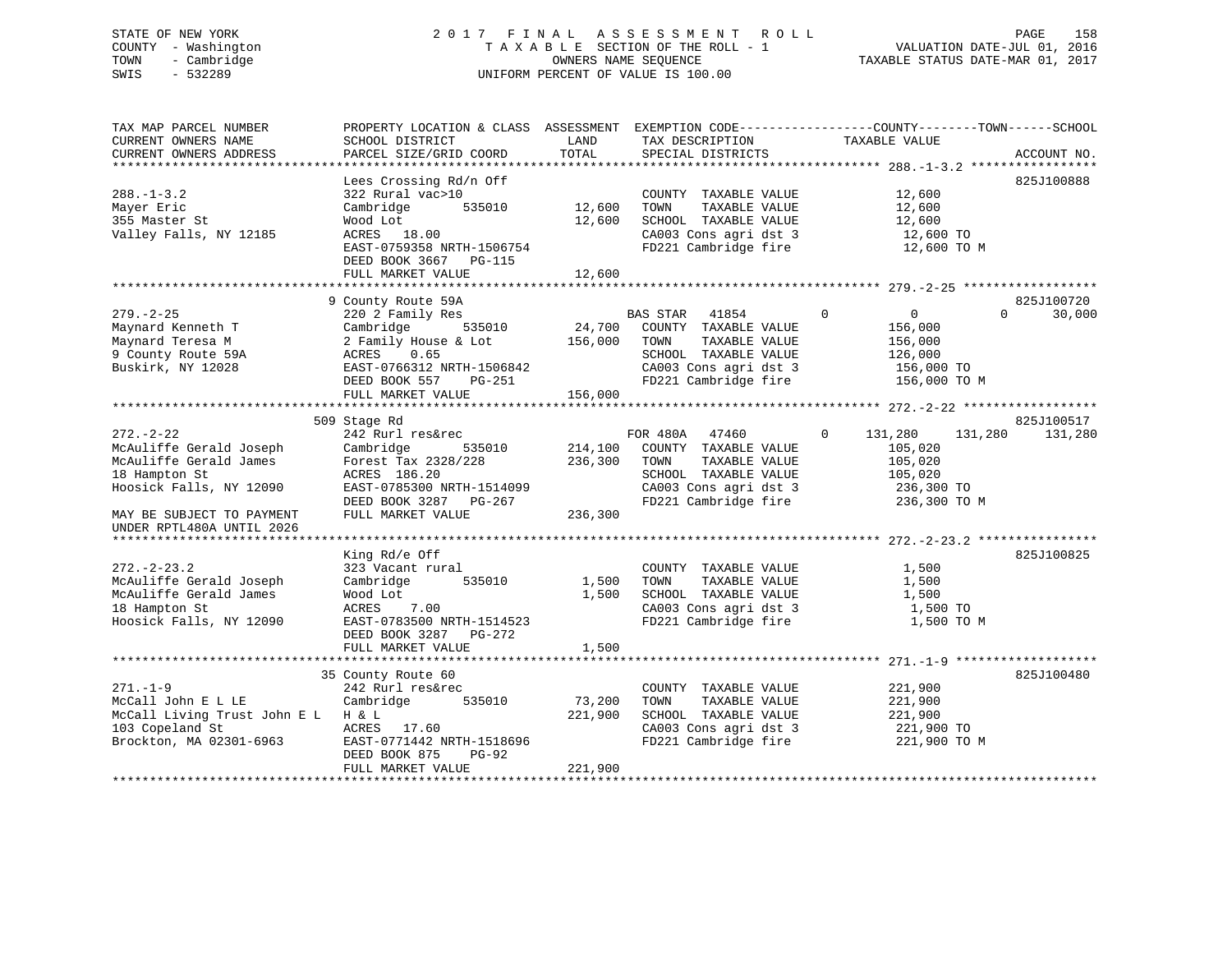## STATE OF NEW YORK 2 0 1 7 F I N A L A S S E S S M E N T R O L L PAGE 159 COUNTY - Washington T A X A B L E SECTION OF THE ROLL - 1 VALUATION DATE-JUL 01, 2016 TOWN - Cambridge OWNERS NAME SEQUENCE TAXABLE STATUS DATE-MAR 01, 2017 SWIS - 532289 UNIFORM PERCENT OF VALUE IS 100.00

| 825J100493<br>County Route 60<br>$271. - 2 - 7$<br>322 Rural vac>10<br>67,000<br>COUNTY TAXABLE VALUE<br>McCall John E L LE<br>535010<br>67,000<br>TOWN<br>TAXABLE VALUE<br>67,000<br>Cambridge<br>McCall Lvng Trust John E L<br>Vac Land<br>67,000<br>SCHOOL TAXABLE VALUE<br>67,000<br>103 Copeland St<br>ACRES 20.00<br>CA003 Cons agri dst 3<br>67,000 TO<br>Brockton, MA 02301-6963<br>EAST-0771974 NRTH-1519698<br>FD221 Cambridge fire<br>67,000 TO M<br>DEED BOOK 875 PG-92<br>FULL MARKET VALUE<br>67,000<br>87 Conley Rd<br>825J100945<br>$280. -1 - 13.6$<br>210 1 Family Res<br><b>BAS STAR</b><br>$\Omega$<br>$\overline{0}$<br>30,000<br>41854<br>$\Omega$<br>McCauliffe Deborah<br>Cambridge<br>535010<br>30,700<br>COUNTY TAXABLE VALUE<br>161,000<br>87 Conley Rd<br>161,000<br>House & Lot<br>TOWN<br>TAXABLE VALUE<br>161,000<br>Buskirk, NY 12028<br>SCHOOL TAXABLE VALUE<br>2nd Story<br>131,000<br>ACRES 2.33<br>CA003 Cons agri dst 3<br>161,000 TO<br>FD221 Cambridge fire<br>EAST-0774962 NRTH-1510351<br>161,000 TO M<br>DEED BOOK 949<br>PG-255<br>FULL MARKET VALUE<br>161,000<br>99 Darwin Rd<br>$262. - 1 - 20.1$<br>242 Rurl res&rec<br>BAS STAR 41854<br>$\Omega$<br>$\overline{0}$<br>$\Omega$<br>30,000<br>McDonald Anthony H<br>535010<br>69,100<br>COUNTY TAXABLE VALUE<br>Cambridge<br>323,500<br>McDonald Colleen D<br>323,500<br>TAXABLE VALUE<br>Lot 4<br>TOWN<br>323,500<br>PO Box 176<br>SCHOOL TAXABLE VALUE<br>293,500<br>Addition<br>FD221 Cambridge fire<br>Cambridge, NY 12816<br>ACRES<br>16.06<br>323,500 TO M |
|-----------------------------------------------------------------------------------------------------------------------------------------------------------------------------------------------------------------------------------------------------------------------------------------------------------------------------------------------------------------------------------------------------------------------------------------------------------------------------------------------------------------------------------------------------------------------------------------------------------------------------------------------------------------------------------------------------------------------------------------------------------------------------------------------------------------------------------------------------------------------------------------------------------------------------------------------------------------------------------------------------------------------------------------------------------------------------------------------------------------------------------------------------------------------------------------------------------------------------------------------------------------------------------------------------------------------------------------------------------------------------------------------------------------------------------------------------------------------------------------------------------------------------------------------------------------|
|                                                                                                                                                                                                                                                                                                                                                                                                                                                                                                                                                                                                                                                                                                                                                                                                                                                                                                                                                                                                                                                                                                                                                                                                                                                                                                                                                                                                                                                                                                                                                                 |
|                                                                                                                                                                                                                                                                                                                                                                                                                                                                                                                                                                                                                                                                                                                                                                                                                                                                                                                                                                                                                                                                                                                                                                                                                                                                                                                                                                                                                                                                                                                                                                 |
|                                                                                                                                                                                                                                                                                                                                                                                                                                                                                                                                                                                                                                                                                                                                                                                                                                                                                                                                                                                                                                                                                                                                                                                                                                                                                                                                                                                                                                                                                                                                                                 |
|                                                                                                                                                                                                                                                                                                                                                                                                                                                                                                                                                                                                                                                                                                                                                                                                                                                                                                                                                                                                                                                                                                                                                                                                                                                                                                                                                                                                                                                                                                                                                                 |
|                                                                                                                                                                                                                                                                                                                                                                                                                                                                                                                                                                                                                                                                                                                                                                                                                                                                                                                                                                                                                                                                                                                                                                                                                                                                                                                                                                                                                                                                                                                                                                 |
| EAST-0770178 NRTH-1522136<br>DEED BOOK 646<br>$PG-310$<br>323,500<br>FULL MARKET VALUE                                                                                                                                                                                                                                                                                                                                                                                                                                                                                                                                                                                                                                                                                                                                                                                                                                                                                                                                                                                                                                                                                                                                                                                                                                                                                                                                                                                                                                                                          |
| **********************<br>* * * * * * * * * * * *                                                                                                                                                                                                                                                                                                                                                                                                                                                                                                                                                                                                                                                                                                                                                                                                                                                                                                                                                                                                                                                                                                                                                                                                                                                                                                                                                                                                                                                                                                               |
| 571 South Cambridge Rd<br>$279. - 1 - 14.12$<br>210 1 Family Res<br>50,000<br>45,000<br>VETCOM CTS 41130<br>$\mathbf{0}$<br>$\Omega$<br>533401<br>31,200 BAS STAR<br>41854<br>$\Omega$<br>$\overline{0}$<br>$\Omega$<br>30,000<br>McFarren Scott J<br>Greenwich<br>ACRES<br>1.24<br>200,000<br>150,000<br>McFarren Amy M<br>COUNTY TAXABLE VALUE<br>571 South Cambridge Rd<br>TAXABLE VALUE<br>EAST-0757589 NRTH-1511100<br>TOWN<br>155,000<br>Johnsonville, NY 12094<br>SCHOOL TAXABLE VALUE<br>DEED BOOK 3411 PG-106<br>170,000<br>FULL MARKET VALUE<br>200,000 CA003 Cons agri dst 3<br>200,000 TO<br>FD221 Cambridge fire<br>200,000 TO M                                                                                                                                                                                                                                                                                                                                                                                                                                                                                                                                                                                                                                                                                                                                                                                                                                                                                                                   |
|                                                                                                                                                                                                                                                                                                                                                                                                                                                                                                                                                                                                                                                                                                                                                                                                                                                                                                                                                                                                                                                                                                                                                                                                                                                                                                                                                                                                                                                                                                                                                                 |
| 865 County Route 59<br>825J100525<br>$271. - 2 - 26$<br>115,500<br>210 1 Family Res<br>COUNTY TAXABLE VALUE<br>McGeoch William G<br>535010<br>40,500<br>TAXABLE VALUE<br>Cambridge<br>TOWN<br>115,500<br>SCHOOL TAXABLE VALUE<br>865 County Route 59<br>H & L<br>115,500<br>115,500<br>CA003 Cons agri dst 3<br>Cambridge, NY 12816<br>890/26<br>115,500 TO<br>5.11<br>FD221 Cambridge fire<br>115,500 TO M<br>ACRES<br>EAST-0772059 NRTH-1517812<br>DEED BOOK 2428 PG-232                                                                                                                                                                                                                                                                                                                                                                                                                                                                                                                                                                                                                                                                                                                                                                                                                                                                                                                                                                                                                                                                                      |
| FULL MARKET VALUE<br>115,500                                                                                                                                                                                                                                                                                                                                                                                                                                                                                                                                                                                                                                                                                                                                                                                                                                                                                                                                                                                                                                                                                                                                                                                                                                                                                                                                                                                                                                                                                                                                    |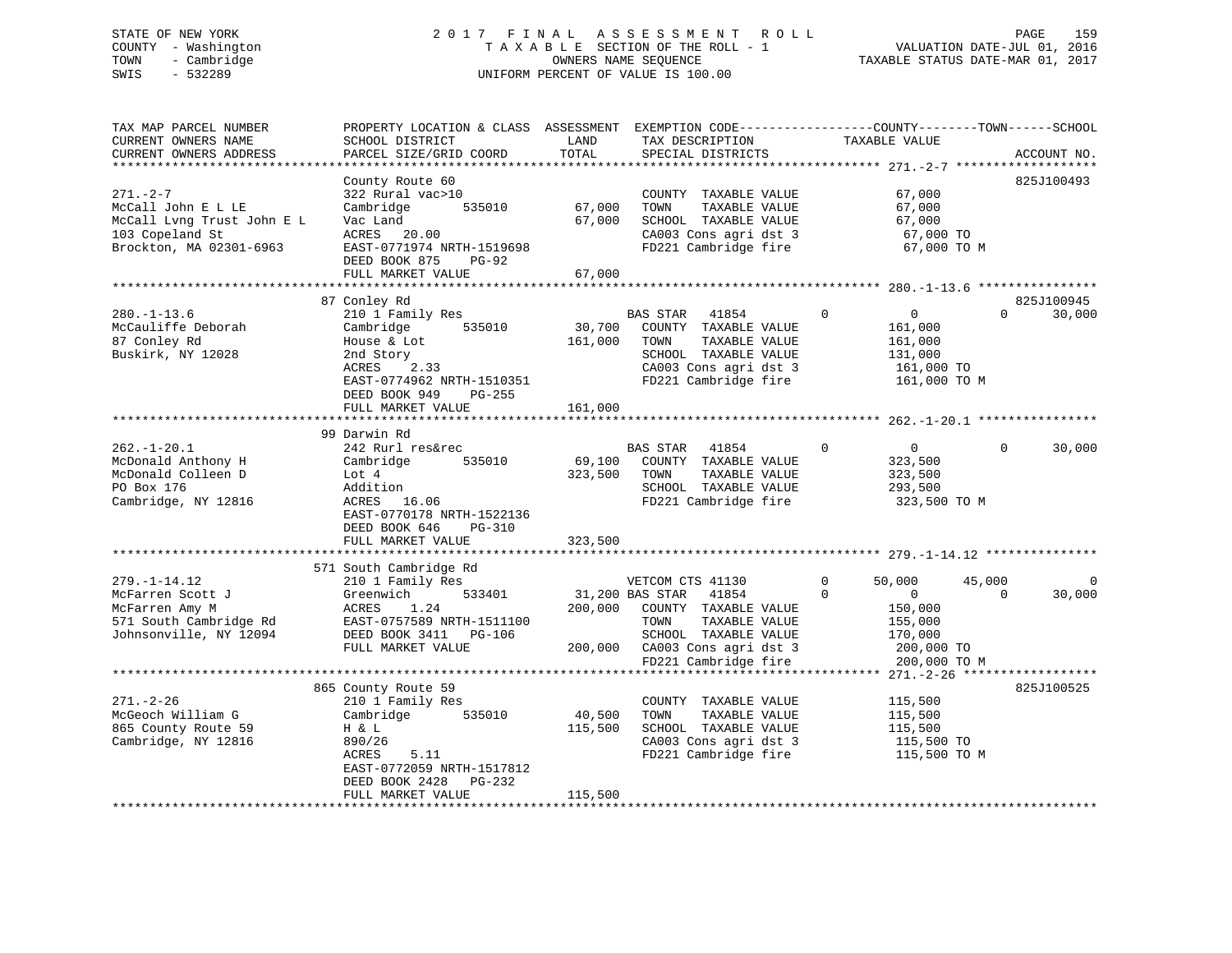## STATE OF NEW YORK 2 0 1 7 F I N A L A S S E S S M E N T R O L L PAGE 160 COUNTY - Washington T A X A B L E SECTION OF THE ROLL - 1 VALUATION DATE-JUL 01, 2016 TOWN - Cambridge OWNERS NAME SEQUENCE TAXABLE STATUS DATE-MAR 01, 2017 SWIS - 532289 UNIFORM PERCENT OF VALUE IS 100.00

| TAX MAP PARCEL NUMBER     | PROPERTY LOCATION & CLASS ASSESSMENT EXEMPTION CODE----------------COUNTY-------TOWN------SCHOOL                                    |         |                                             |                |               |                |             |
|---------------------------|-------------------------------------------------------------------------------------------------------------------------------------|---------|---------------------------------------------|----------------|---------------|----------------|-------------|
| CURRENT OWNERS NAME       | SCHOOL DISTRICT                                                                                                                     | LAND    | TAX DESCRIPTION                             |                | TAXABLE VALUE |                |             |
| CURRENT OWNERS ADDRESS    | PARCEL SIZE/GRID COORD                                                                                                              | TOTAL   | SPECIAL DISTRICTS                           |                |               |                | ACCOUNT NO. |
|                           |                                                                                                                                     |         |                                             |                |               |                |             |
|                           | 860 County Route 59                                                                                                                 |         |                                             |                |               |                | 825J100388  |
| $271. - 1 - 11$           | 210 1 Family Res                                                                                                                    |         | BAS STAR 41854                              | $\overline{0}$ | 0             | $\Omega$       | 30,000      |
| McGreevy Paul J           | Cambridge<br>535010                                                                                                                 | 28,900  | COUNTY TAXABLE VALUE                        |                | 178,900       |                |             |
| McGreevy Jennifer         | ACRES<br>1.38                                                                                                                       | 178,900 | TOWN<br>TAXABLE VALUE                       |                | 178,900       |                |             |
| 860 County Route 59       | EAST-0771870 NRTH-1517700                                                                                                           |         | SCHOOL TAXABLE VALUE                        |                | 148,900       |                |             |
| Cambridge, NY 12816       | DEED BOOK 3135<br>PG-125                                                                                                            |         | CA003 Cons agri dst 3 178,900 TO            |                |               |                |             |
|                           | FULL MARKET VALUE                                                                                                                   |         | 178,900 FD221 Cambridge fire                |                | 178,900 TO M  |                |             |
|                           |                                                                                                                                     |         |                                             |                |               |                |             |
|                           | King Rd                                                                                                                             |         |                                             |                |               |                | 825J100821  |
| $280 - 2 - 8$             | 314 Rural vac<10                                                                                                                    |         | 41720<br>AG DIST                            | $\mathbf 0$    | 9,338         | 9,338          | 9,338       |
| McInerney Alma            | 535010<br>Cambridge                                                                                                                 | 10,000  | COUNTY TAXABLE VALUE                        |                | 662           |                |             |
| 165 King Rd               | Improved Lot                                                                                                                        | 10,000  | TOWN<br>TAXABLE VALUE                       |                | 662           |                |             |
| Buskirk, NY 12028         | ACRES 1.20                                                                                                                          |         | SCHOOL TAXABLE VALUE                        |                | 662           |                |             |
|                           | EAST-0778504 NRTH-1508482                                                                                                           |         | CA003 Cons agri dst 3                       |                | 662 TO        |                |             |
| MAY BE SUBJECT TO PAYMENT | DEED BOOK 448<br>PG-701                                                                                                             |         | 9,338 EX                                    |                |               |                |             |
| UNDER AGDIST LAW TIL 2021 | FULL MARKET VALUE                                                                                                                   |         | 10,000 FD221 Cambridge fire 10,000 TO M     |                |               |                |             |
|                           |                                                                                                                                     |         |                                             |                |               |                |             |
|                           | King Rd                                                                                                                             |         |                                             |                |               |                | 825J100486  |
| $280. -2 - 17.1$          | 322 Rural vac>10                                                                                                                    |         | AG DIST<br>41720                            | $\overline{0}$ | 87,161        | 87,161         | 87,161      |
| McInerney Alma            | Cambridge<br>535010                                                                                                                 | 111,500 | COUNTY TAXABLE VALUE                        |                | 24,339        |                |             |
| 165 King Rd               | Vl                                                                                                                                  | 111,500 | TOWN<br>TAXABLE VALUE                       |                | 24,339        |                |             |
| Buskirk, NY 12028         | ACRES 57.20                                                                                                                         |         | SCHOOL TAXABLE VALUE                        |                | 24,339        |                |             |
|                           |                                                                                                                                     |         |                                             |                | 24,339 TO     |                |             |
| MAY BE SUBJECT TO PAYMENT |                                                                                                                                     |         |                                             |                |               |                |             |
| UNDER AGDIST LAW TIL 2021 | EAST-0777463 NRTH-1506853 CA003 Cons agri dst 3<br>DEED BOOK 471 PG-325 87,161 EX<br>FULL MARKET VALUE 111,500 FD221 Cambridge fire |         |                                             |                | 111,500 TO M  |                |             |
|                           |                                                                                                                                     |         |                                             |                |               |                |             |
|                           | 165 King Rd                                                                                                                         |         | 72 PCT OF VALUE USED FOR EXEMPTION PURPOSES |                |               |                | 825J100487  |
| $280 - 2 - 7$             | 242 Rurl res&rec                                                                                                                    |         | AG DIST<br>41720                            | $\Omega$       | 87,192        | 87,192         | 87,192      |
| McInerney Alma J          | 535010<br>Cambridge                                                                                                                 |         | 41802<br>120,000 AGED-CO                    | $\mathbf{0}$   |               | $\overline{0}$ | $\bigcirc$  |
| 165 King Rd               | Beef Farm                                                                                                                           |         | 237,100 ENH STAR 41834                      | $\overline{0}$ | $25,607$<br>0 | $\Omega$       | 65,500      |
| Buskirk, NY 12028         | ACRES 54.40                                                                                                                         |         | COUNTY TAXABLE VALUE                        |                | 124,301       |                |             |
|                           | EAST-0777953 NRTH-1508450                                                                                                           |         | TOWN<br>TAXABLE VALUE                       |                | 149,908       |                |             |
| MAY BE SUBJECT TO PAYMENT | DEED BOOK 522<br>PG-272                                                                                                             |         | SCHOOL TAXABLE VALUE                        |                | 84,408        |                |             |
| UNDER AGDIST LAW TIL 2021 | FULL MARKET VALUE                                                                                                                   | 237,100 | CA003 Cons agri dst 3                       |                | 149,908 TO    |                |             |
|                           |                                                                                                                                     |         | 87,192 EX                                   |                |               |                |             |
|                           |                                                                                                                                     |         | FD221 Cambridge fire                        |                | 237,100 TO M  |                |             |
|                           |                                                                                                                                     |         |                                             |                |               |                |             |
|                           | Cobble Rd/w Off                                                                                                                     |         |                                             |                |               |                | 825J100530  |
| $262 - 2 - 3$             | 323 Vacant rural                                                                                                                    |         | COUNTY TAXABLE VALUE                        |                | 6,900         |                |             |
| McIntosh Robert G         | Cambridge<br>535010                                                                                                                 | 6,900   | TAXABLE VALUE<br>TOWN                       |                | 6,900         |                |             |
| McIntosh Bliss W          | Woods                                                                                                                               | 6,900   | SCHOOL TAXABLE VALUE                        |                | 6,900         |                |             |
| 1318 County Route 59      | ACRES<br>9.90                                                                                                                       |         | FD221 Cambridge fire                        |                | 6,900 TO M    |                |             |
| Cambridge, NY 12816       | EAST-0776290 NRTH-1528716                                                                                                           |         |                                             |                |               |                |             |
|                           | DEED BOOK 3436<br>PG-272                                                                                                            |         |                                             |                |               |                |             |
|                           | FULL MARKET VALUE                                                                                                                   | 6,900   |                                             |                |               |                |             |
|                           |                                                                                                                                     |         |                                             |                |               |                |             |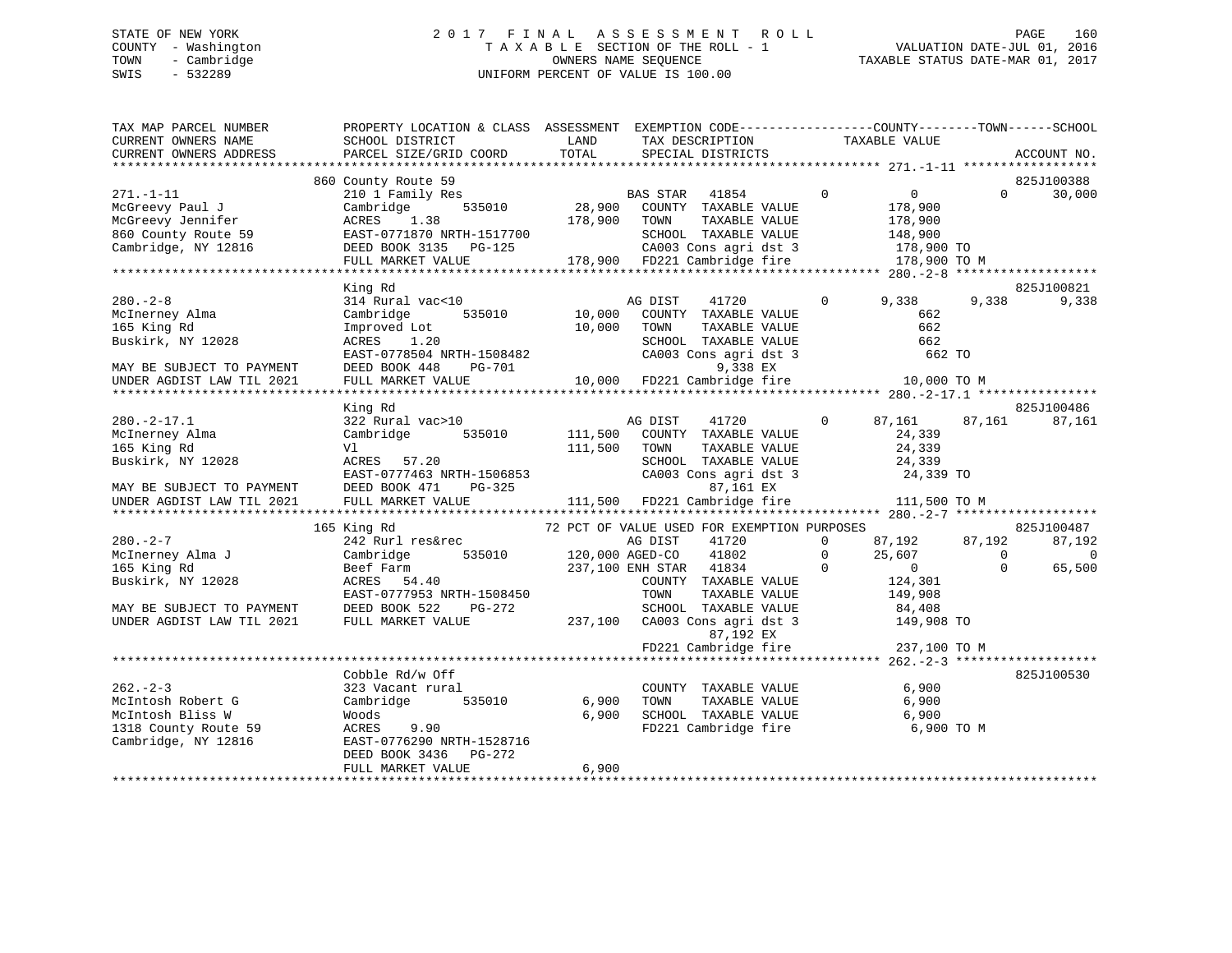## STATE OF NEW YORK 2 0 1 7 F I N A L A S S E S S M E N T R O L L PAGE 161 COUNTY - Washington T A X A B L E SECTION OF THE ROLL - 1 VALUATION DATE-JUL 01, 2016 TOWN - Cambridge OWNERS NAME SEQUENCE TAXABLE STATUS DATE-MAR 01, 2017 SWIS - 532289 UNIFORM PERCENT OF VALUE IS 100.00

| TAX MAP PARCEL NUMBER<br>CURRENT OWNERS NAME<br>CURRENT OWNERS ADDRESS           | PROPERTY LOCATION & CLASS ASSESSMENT EXEMPTION CODE----------------COUNTY-------TOWN------SCHOOL<br>SCHOOL DISTRICT<br>PARCEL SIZE/GRID COORD | LAND<br>TOTAL   | TAX DESCRIPTION<br>SPECIAL DISTRICTS                                                           | TAXABLE VALUE                            | ACCOUNT NO.                      |
|----------------------------------------------------------------------------------|-----------------------------------------------------------------------------------------------------------------------------------------------|-----------------|------------------------------------------------------------------------------------------------|------------------------------------------|----------------------------------|
|                                                                                  |                                                                                                                                               |                 |                                                                                                |                                          |                                  |
| $263. - 1 - 28$<br>McIntosh Robert G                                             | 1324 County Route 59<br>242 Rurl res&rec<br>535010<br>Cambridge                                                                               | 92,900          | BAS STAR 41854<br>COUNTY TAXABLE VALUE                                                         | $\Omega$<br>$\overline{0}$<br>248,800    | 825J100931<br>$\Omega$<br>30,000 |
| McIntosh Bliss W<br>1318 County Route 59<br>Cambridge, NY 12816                  | 1837/348, 2789/148<br>ACRES 41.94<br>EAST-0780228 NRTH-1525131                                                                                | 248,800         | TAXABLE VALUE<br>TOWN<br>SCHOOL TAXABLE VALUE<br>CA003 Cons agri dst 3                         | 248,800<br>218,800<br>248,800 TO         |                                  |
|                                                                                  | DEED BOOK 505<br>PG-171<br>FULL MARKET VALUE                                                                                                  | 248,800         | FD221 Cambridge fire                                                                           | 248,800 TO M                             |                                  |
|                                                                                  |                                                                                                                                               |                 |                                                                                                |                                          |                                  |
|                                                                                  | 1318 County Route 59                                                                                                                          |                 |                                                                                                |                                          | 825J100933                       |
| $263. - 1 - 30$<br>McIntosh Robert G<br>1318 County Route 59                     | 312 Vac w/imprv<br>535010<br>Cambridge<br>FRNT 309.00 DPTH 214.00                                                                             | 7,000<br>17,400 | COUNTY TAXABLE VALUE<br>TAXABLE VALUE<br>TOWN<br>SCHOOL TAXABLE VALUE                          | 17,400<br>17,400<br>17,400               |                                  |
| Cambridge, NY 12816                                                              | EAST-0779374 NRTH-1525053<br>DEED BOOK 579 PG-74                                                                                              |                 | CA003 Cons agri dst 3<br>FD221 Cambridge fire                                                  | 17,400 TO<br>17,400 TO M                 |                                  |
|                                                                                  | FULL MARKET VALUE                                                                                                                             | 17,400          |                                                                                                |                                          |                                  |
|                                                                                  |                                                                                                                                               |                 |                                                                                                |                                          |                                  |
| $246. - 1 - 1$                                                                   | 357 Petteys Rd<br>210 1 Family Res                                                                                                            |                 | COUNTY TAXABLE VALUE                                                                           | 139,500                                  | 825J100682                       |
| McLeland Jana Vaye                                                               | 533401<br>Greenwich                                                                                                                           | 30,400          | TAXABLE VALUE<br>TOWN                                                                          | 139,500                                  |                                  |
| 355 Petteys Rd Ext                                                               | H & L                                                                                                                                         | 139,500         | SCHOOL TAXABLE VALUE                                                                           | 139,500                                  |                                  |
| Greenwich, NY 12834                                                              | New House 50%                                                                                                                                 |                 | CA003 Cons agri dst 3                                                                          | 139,500 TO                               |                                  |
|                                                                                  | ACRES<br>1.28<br>EAST-0769859 NRTH-1543150<br>DEED BOOK 937<br>$PG-87$                                                                        |                 | FD221 Cambridge fire                                                                           | 139,500 TO M                             |                                  |
|                                                                                  | FULL MARKET VALUE                                                                                                                             | 139,500         |                                                                                                |                                          |                                  |
|                                                                                  | Petteys Road Ext                                                                                                                              |                 |                                                                                                |                                          | 825J102014                       |
| $246. - 1 - 32.5$<br>McLeland Jana Vaye<br>355 Petteys Rd<br>Greenwich, NY 12834 | 314 Rural vac<10<br>Greenwich<br>533401<br>Vac Land<br>Lot 4A                                                                                 | 9,100<br>9,100  | COUNTY TAXABLE VALUE<br>TAXABLE VALUE<br>TOWN<br>SCHOOL TAXABLE VALUE<br>CA003 Cons agri dst 3 | 9,100<br>9,100<br>9,100<br>9,100 TO      |                                  |
|                                                                                  | ACRES<br>1.02<br>EAST-0769824 NRTH-1543296<br>DEED BOOK 937<br>$PG-87$                                                                        |                 | FD221 Cambridge fire                                                                           | 9,100 TO M                               |                                  |
|                                                                                  | FULL MARKET VALUE                                                                                                                             | 9,100           |                                                                                                |                                          |                                  |
|                                                                                  | 1059 County Route 59                                                                                                                          |                 |                                                                                                |                                          | 825J100414                       |
| $262. - 1 - 14$<br>McLenithan Thomas W                                           | 242 Rurl res&rec<br>535010<br>Cambridge                                                                                                       | 35,200          | BAS STAR 41854<br>COUNTY TAXABLE VALUE                                                         | $\mathbf 0$<br>$\overline{0}$<br>164,800 | 30,000<br>$\Omega$               |
| 1059 County Route 59<br>Cambridge, NY 12816                                      | 2644/121<br>FRNT 225.00 DPTH<br>2.03<br>ACRES                                                                                                 | 164,800         | TAXABLE VALUE<br>TOWN<br>SCHOOL TAXABLE VALUE<br>CA003 Cons agri dst 3                         | 164,800<br>134,800<br>164,800 TO         |                                  |
|                                                                                  | EAST-0775298 NRTH-1521305<br>DEED BOOK 3599 PG-62<br>FULL MARKET VALUE                                                                        | 164,800         | FD221 Cambridge fire                                                                           | 164,800 TO M                             |                                  |
|                                                                                  |                                                                                                                                               |                 |                                                                                                |                                          |                                  |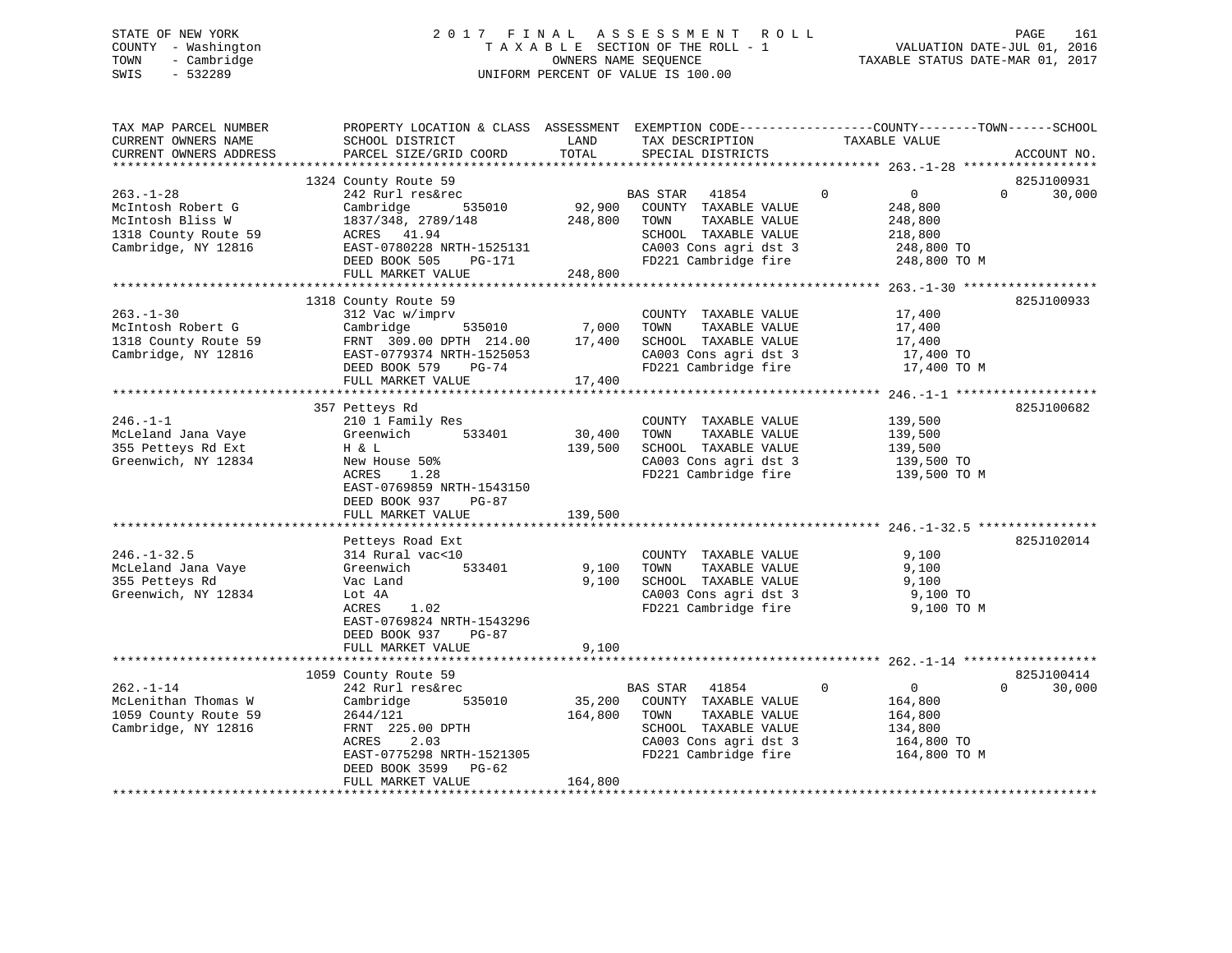## STATE OF NEW YORK 2 0 1 7 F I N A L A S S E S S M E N T R O L L PAGE 162 COUNTY - Washington T A X A B L E SECTION OF THE ROLL - 1 VALUATION DATE-JUL 01, 2016 TOWN - Cambridge OWNERS NAME SEQUENCE TAXABLE STATUS DATE-MAR 01, 2017 SWIS - 532289 UNIFORM PERCENT OF VALUE IS 100.00

| TAX MAP PARCEL NUMBER<br>CURRENT OWNERS NAME<br>CURRENT OWNERS ADDRESS                               | PROPERTY LOCATION & CLASS ASSESSMENT EXEMPTION CODE----------------COUNTY-------TOWN------SCHOOL<br>SCHOOL DISTRICT<br>PARCEL SIZE/GRID COORD                   | LAND<br>TOTAL                | TAX DESCRIPTION<br>SPECIAL DISTRICTS                                                                                                                | TAXABLE VALUE                                                                                 | ACCOUNT NO.        |
|------------------------------------------------------------------------------------------------------|-----------------------------------------------------------------------------------------------------------------------------------------------------------------|------------------------------|-----------------------------------------------------------------------------------------------------------------------------------------------------|-----------------------------------------------------------------------------------------------|--------------------|
|                                                                                                      |                                                                                                                                                                 |                              |                                                                                                                                                     |                                                                                               |                    |
| $262. - 1 - 14.2$<br>McLenithan Thomas W<br>1059 County Route 59<br>Cambridge, NY 12816              | 1061 County Route 59<br>312 Vac w/imprv<br>535010<br>Cambridge<br>Land<br>ACRES 11.59<br>EAST-0775032 NRTH-1522730                                              | 27,700<br>40,300             | COUNTY TAXABLE VALUE<br>TAXABLE VALUE<br>TOWN<br>SCHOOL TAXABLE VALUE<br>CA003 Cons agri dst 3<br>FD221 Cambridge fire 40,300 TO M                  | 40,300<br>40,300<br>10,300 TO<br>10,300 TO                                                    |                    |
|                                                                                                      | DEED BOOK 693 PG-324                                                                                                                                            |                              |                                                                                                                                                     |                                                                                               |                    |
|                                                                                                      | FULL MARKET VALUE                                                                                                                                               | 40,300                       |                                                                                                                                                     |                                                                                               |                    |
|                                                                                                      |                                                                                                                                                                 |                              |                                                                                                                                                     |                                                                                               |                    |
| $262. - 1 - 14.4$<br>McLenithan Thomas W<br>1059 County Route 59<br>Cambridge, NY 12816              | 1047 County Route 59<br>311 Res vac land<br>535010<br>Cambridge<br>2644/121<br>FRNT 140.00 DPTH<br>ACRES<br>5.99<br>EAST-0775081 NRTH-1521654                   | 22,000<br>22,000             | COUNTY TAXABLE VALUE<br>TAXABLE VALUE<br>TOWN<br>SCHOOL TAXABLE VALUE<br>CA003 Cons agri dst 3<br>FD221 Cambridge fire                              | 22,000<br>22,000<br>22,000<br>22,000 TO<br>22,000 TO M                                        |                    |
|                                                                                                      | DEED BOOK 3599 PG-62<br>FULL MARKET VALUE                                                                                                                       | 22,000                       |                                                                                                                                                     |                                                                                               |                    |
|                                                                                                      | *********************************                                                                                                                               | *************                |                                                                                                                                                     |                                                                                               |                    |
| $262. - 1 - 14.5$<br>McLenithan Thomas W<br>1059 County Route 59<br>Cambridge, NY 12816              | 1021 County Route 59<br>311 Res vac land<br>Cambridge 535010<br>2644/121<br>FRNT 326.00 DPTH<br>ACRES 4.73<br>EAST-0774996 NRTH-1521256<br>DEED BOOK 3599 PG-62 | 18,900<br>18,900             | COUNTY TAXABLE VALUE<br>TAXABLE VALUE<br>TOWN<br>SCHOOL TAXABLE VALUE<br>CA003 Cons agri dst 3<br>FD221 Cambridge fire                              | 18,900<br>18,900<br>18,900<br>18,900 TO<br>18,900 TO M                                        |                    |
|                                                                                                      | FULL MARKET VALUE                                                                                                                                               | 18,900                       |                                                                                                                                                     |                                                                                               |                    |
|                                                                                                      | 50 Cambridge Battenville Rd                                                                                                                                     |                              |                                                                                                                                                     |                                                                                               |                    |
| $246. -1 - 4.3$<br>McMurray Robin<br>McMurray Holly<br>50 Camb-Battenville Rd<br>Greenwich, NY 12834 | 210 1 Family Res<br>Greenwich 533401<br>H & L<br>1.00<br>ACRES<br>EAST-0772007 NRTH-1545533<br>DEED BOOK 650<br>PG-235                                          | 113,000 TOWN                 | $\sim$ 0<br>BAS STAR 41854<br>28,000 COUNTY TAXABLE VALUE<br>TAXABLE VALUE<br>SCHOOL TAXABLE VALUE<br>CA003 Cons agri dst 3<br>FD221 Cambridge fire | $\overline{0}$<br>113,000<br>113,000<br>83,000<br>113,000 TO<br>113,000 TO M                  | $\Omega$<br>30,000 |
|                                                                                                      | FULL MARKET VALUE                                                                                                                                               | 113,000                      |                                                                                                                                                     |                                                                                               |                    |
|                                                                                                      | 75 Edie Rd                                                                                                                                                      |                              |                                                                                                                                                     |                                                                                               |                    |
| $246. - 1 - 24.3$<br>McNeice Annelise<br>75 Edie Rd<br>Greenwich, NY 12834                           | 240 Rural res<br>Cambridge<br>535010<br>FRNT 323.00 DPTH<br>ACRES 1.53<br>EAST-0775724 NRTH-1538315<br>DEED BOOK 3254 PG-55<br>FULL MARKET VALUE                | 36,000<br>197,700<br>197,700 | BAS STAR 41854<br>COUNTY TAXABLE VALUE<br>TAXABLE VALUE<br>TOWN<br>SCHOOL TAXABLE VALUE<br>CA003 Cons agri dst 3<br>FD221 Cambridge fire            | $\overline{0}$<br>$\mathbf{0}$<br>197,700<br>197,700<br>167,700<br>197,700 TO<br>197,700 TO M | $\Omega$<br>30,000 |
|                                                                                                      |                                                                                                                                                                 |                              |                                                                                                                                                     |                                                                                               |                    |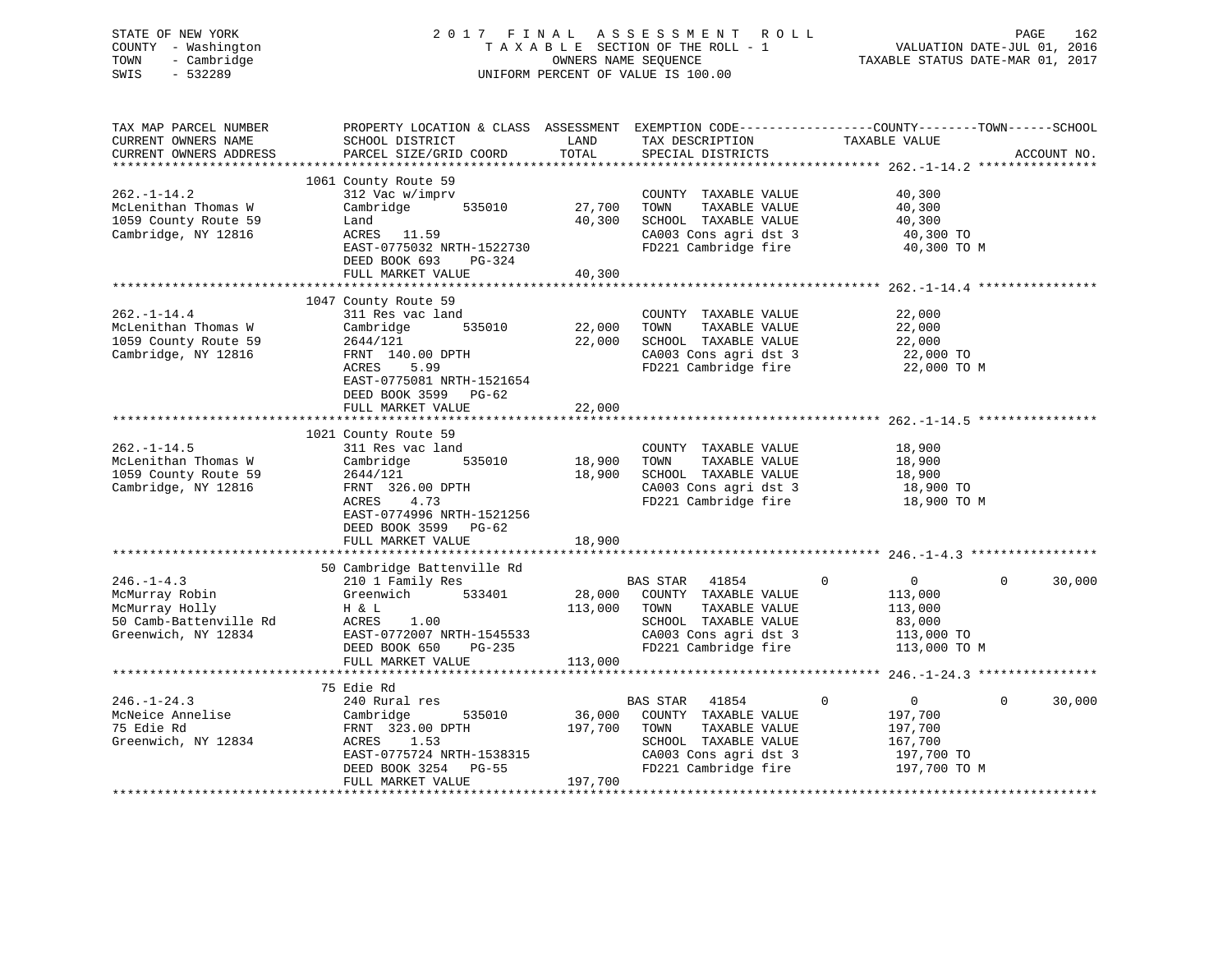## STATE OF NEW YORK 2 0 1 7 F I N A L A S S E S S M E N T R O L L PAGE 163 COUNTY - Washington T A X A B L E SECTION OF THE ROLL - 1 VALUATION DATE-JUL 01, 2016 TOWN - Cambridge OWNERS NAME SEQUENCE TAXABLE STATUS DATE-MAR 01, 2017 SWIS - 532289 UNIFORM PERCENT OF VALUE IS 100.00

| TAX MAP PARCEL NUMBER<br>CURRENT OWNERS NAME<br>CURRENT OWNERS ADDRESS                                                     | PROPERTY LOCATION & CLASS ASSESSMENT EXEMPTION CODE----------------COUNTY-------TOWN-----SCHOOL<br>SCHOOL DISTRICT<br>PARCEL SIZE/GRID COORD                       | LAND<br>TOTAL                   | TAX DESCRIPTION<br>SPECIAL DISTRICTS                                                                                                                           |                | TAXABLE VALUE                        |                | ACCOUNT NO.     |
|----------------------------------------------------------------------------------------------------------------------------|--------------------------------------------------------------------------------------------------------------------------------------------------------------------|---------------------------------|----------------------------------------------------------------------------------------------------------------------------------------------------------------|----------------|--------------------------------------|----------------|-----------------|
|                                                                                                                            |                                                                                                                                                                    |                                 |                                                                                                                                                                |                |                                      |                |                 |
|                                                                                                                            | 73 Edie Rd                                                                                                                                                         |                                 |                                                                                                                                                                |                |                                      |                | 825J100494      |
| $246. - 1 - 24$                                                                                                            | 250 Estate                                                                                                                                                         |                                 | AG DIST 41720 0                                                                                                                                                |                | 75,944                               | 75,944         | 75,944          |
| McNeice Virginia R                                                                                                         | Cambridge                                                                                                                                                          |                                 | 535010 208,100 ENH STAR 41834<br>$\overline{0}$                                                                                                                |                | 0<br>$607,056$<br>$607,056$<br>$556$ | $\overline{0}$ | 65,500          |
| 73 Edie Rd                                                                                                                 | ACRES 85.80                                                                                                                                                        |                                 | 683,000 COUNTY TAXABLE VALUE                                                                                                                                   |                |                                      |                |                 |
| Greenwich, NY 12834                                                                                                        | EAST-0776199 NRTH-1539145                                                                                                                                          |                                 | TOWN<br>TAXABLE VALUE                                                                                                                                          |                |                                      |                |                 |
|                                                                                                                            |                                                                                                                                                                    |                                 |                                                                                                                                                                |                |                                      |                |                 |
| MAY BE SUBJECT TO PAYMENT                                                                                                  |                                                                                                                                                                    |                                 |                                                                                                                                                                |                |                                      |                |                 |
| UNDER AGDIST LAW TIL 2021                                                                                                  | DEED BOOK 3037 PG-271 SCHOOL TAXABLE VALUE 541,556<br>FULL MARKET VALUE 683,000 CA003 Cons agri dst 3 607,056 TO<br>75,944 EX<br>FD221 Cambridge fire 683,000 TO M |                                 |                                                                                                                                                                |                |                                      |                |                 |
|                                                                                                                            |                                                                                                                                                                    |                                 |                                                                                                                                                                |                |                                      |                |                 |
|                                                                                                                            |                                                                                                                                                                    |                                 |                                                                                                                                                                |                |                                      |                |                 |
|                                                                                                                            | Edie Rd                                                                                                                                                            |                                 |                                                                                                                                                                |                |                                      |                |                 |
| $246. - 1 - 24.1$                                                                                                          | 314 Rural vac<10                                                                                                                                                   |                                 | COUNTY TAXABLE VALUE                                                                                                                                           |                | 27,500                               |                |                 |
| McNeice Virginia R                                                                                                         | 535010 27,500 TOWN<br>Cambridge                                                                                                                                    |                                 |                                                                                                                                                                |                |                                      |                |                 |
| 75 Edie Rd                                                                                                                 |                                                                                                                                                                    |                                 | TOWN TAXABLE VALUE 27,500<br>SCHOOL TAXABLE VALUE 27,500<br>CA003 Cons agri dst 3 27,500 TO<br>FD221 Cambridge fire 27,500 TO M<br>27,500 SCHOOL TAXABLE VALUE |                |                                      |                |                 |
| Greenwich, NY 12834                                                                                                        |                                                                                                                                                                    |                                 |                                                                                                                                                                |                |                                      |                |                 |
|                                                                                                                            | EAST-0774851 NRTH-1538413                                                                                                                                          |                                 |                                                                                                                                                                |                |                                      |                |                 |
|                                                                                                                            | DEED BOOK 3037 PG-271<br>FULL MARKET VALUE                                                                                                                         | 27,500                          |                                                                                                                                                                |                |                                      |                |                 |
|                                                                                                                            |                                                                                                                                                                    |                                 |                                                                                                                                                                |                |                                      |                |                 |
|                                                                                                                            | 334 County Route 59                                                                                                                                                |                                 |                                                                                                                                                                |                |                                      |                | 825J100346      |
| $280. - 1 - 20$                                                                                                            | 117 Horse farm                                                                                                                                                     |                                 | AG DIST 41720                                                                                                                                                  |                | $0 \t 112,490$                       |                | 112,490 112,490 |
| McNeil Hollie H                                                                                                            | Cambridge 535010                                                                                                                                                   |                                 | 184,600 COUNTY TAXABLE VALUE                                                                                                                                   |                | 586,310                              |                |                 |
| 334 County Route 59                                                                                                        |                                                                                                                                                                    |                                 | 698,800 TOWN<br>TAXABLE VALUE                                                                                                                                  |                | 586,310                              |                |                 |
| Buskirk, NY 12028                                                                                                          | Farm<br>ACRES       71.71                                                                                                                                          |                                 |                                                                                                                                                                |                |                                      |                |                 |
|                                                                                                                            |                                                                                                                                                                    |                                 |                                                                                                                                                                |                |                                      |                |                 |
| MAY BE SUBJECT TO PAYMENT                                                                                                  |                                                                                                                                                                    |                                 |                                                                                                                                                                |                |                                      |                |                 |
| UNDER AGDIST LAW TIL 2021                                                                                                  | FULL MARKET VALUE                                                                                                                                                  |                                 | 5<br>698,800 FD221 Cambridge fire 698,800 TO M                                                                                                                 |                |                                      |                |                 |
|                                                                                                                            |                                                                                                                                                                    |                                 |                                                                                                                                                                |                |                                      |                |                 |
|                                                                                                                            | 45 Edie Rd                                                                                                                                                         |                                 |                                                                                                                                                                |                |                                      |                |                 |
| $246. - 1 - 24.2$                                                                                                          | 242 Rurl res&rec                                                                                                                                                   |                                 | AG DIST 41720                                                                                                                                                  | $\overline{0}$ | 16,744   16,744   16,744             |                |                 |
| McNiece Katherine J                                                                                                        | Cambridge 535010                                                                                                                                                   |                                 |                                                                                                                                                                |                | $\overline{0}$                       | $\overline{0}$ | 30,000          |
| 45 Edie Rd                                                                                                                 | $ACRES$ 14.30                                                                                                                                                      |                                 | 66,600 BAS STAR 41854 0<br>339,900 COUNTY TAXABLE VALUE                                                                                                        |                | 323,156                              |                |                 |
|                                                                                                                            |                                                                                                                                                                    |                                 |                                                                                                                                                                |                | 323,156                              |                |                 |
| Greenwich, $NY$ 12834                                                                                                      | EAST-0774809 NRTH-1539202                                                                                                                                          |                                 | TOWN       TAXABLE  VALUE<br>SCHOOL    TAXABLE  VALUE                                                                                                          |                | 293,156                              |                |                 |
|                                                                                                                            |                                                                                                                                                                    |                                 |                                                                                                                                                                |                |                                      |                |                 |
| EAST-0774809 NRTH-1539202<br>MAY BE SUBJECT TO PAYMENT DEED BOOK 789 PG-249<br>UNDER AGDIST LAW TIL 2021 FULL MARKET VALUE |                                                                                                                                                                    | $249$<br>$339,900$<br>$339,900$ | CA003 Cons agri dst 3 323,156 TO<br>16,744 EX<br>FD221 Cambridge fire 339,900 TO M                                                                             |                |                                      |                |                 |
|                                                                                                                            |                                                                                                                                                                    |                                 |                                                                                                                                                                |                |                                      |                |                 |
|                                                                                                                            |                                                                                                                                                                    |                                 |                                                                                                                                                                |                |                                      |                |                 |
|                                                                                                                            | 327 Center Cambridge Rd                                                                                                                                            |                                 |                                                                                                                                                                |                |                                      |                | 825J100624      |
| $279. - 1 - 3$                                                                                                             | 210 1 Family Res                                                                                                                                                   |                                 | COUNTY TAXABLE VALUE 69,100<br>TOWN TAXABLE VALUE 69,100                                                                                                       |                |                                      |                |                 |
| Meadow Patricia Cambridge                                                                                                  | 535010                                                                                                                                                             | 23,000                          |                                                                                                                                                                |                |                                      |                |                 |
| 48 Elm St                                                                                                                  | H & L                                                                                                                                                              | 69,100                          | SCHOOL TAXABLE VALUE 69,100<br>CA003 Cons agri dst 3 69,100 TO                                                                                                 |                |                                      |                |                 |
| Canton, MA 02021                                                                                                           | $\text{FRNT}$ 256.00 DPTH                                                                                                                                          |                                 |                                                                                                                                                                |                |                                      |                |                 |
|                                                                                                                            | 0.66<br>ACRES                                                                                                                                                      |                                 | FD221 Cambridge fire                                                                                                                                           |                | 69,100 TO M                          |                |                 |
|                                                                                                                            | EAST-0763363 NRTH-1514448                                                                                                                                          |                                 |                                                                                                                                                                |                |                                      |                |                 |
|                                                                                                                            | DEED BOOK 1979 PG-232                                                                                                                                              |                                 |                                                                                                                                                                |                |                                      |                |                 |
|                                                                                                                            | FULL MARKET VALUE                                                                                                                                                  | 69,100                          |                                                                                                                                                                |                |                                      |                |                 |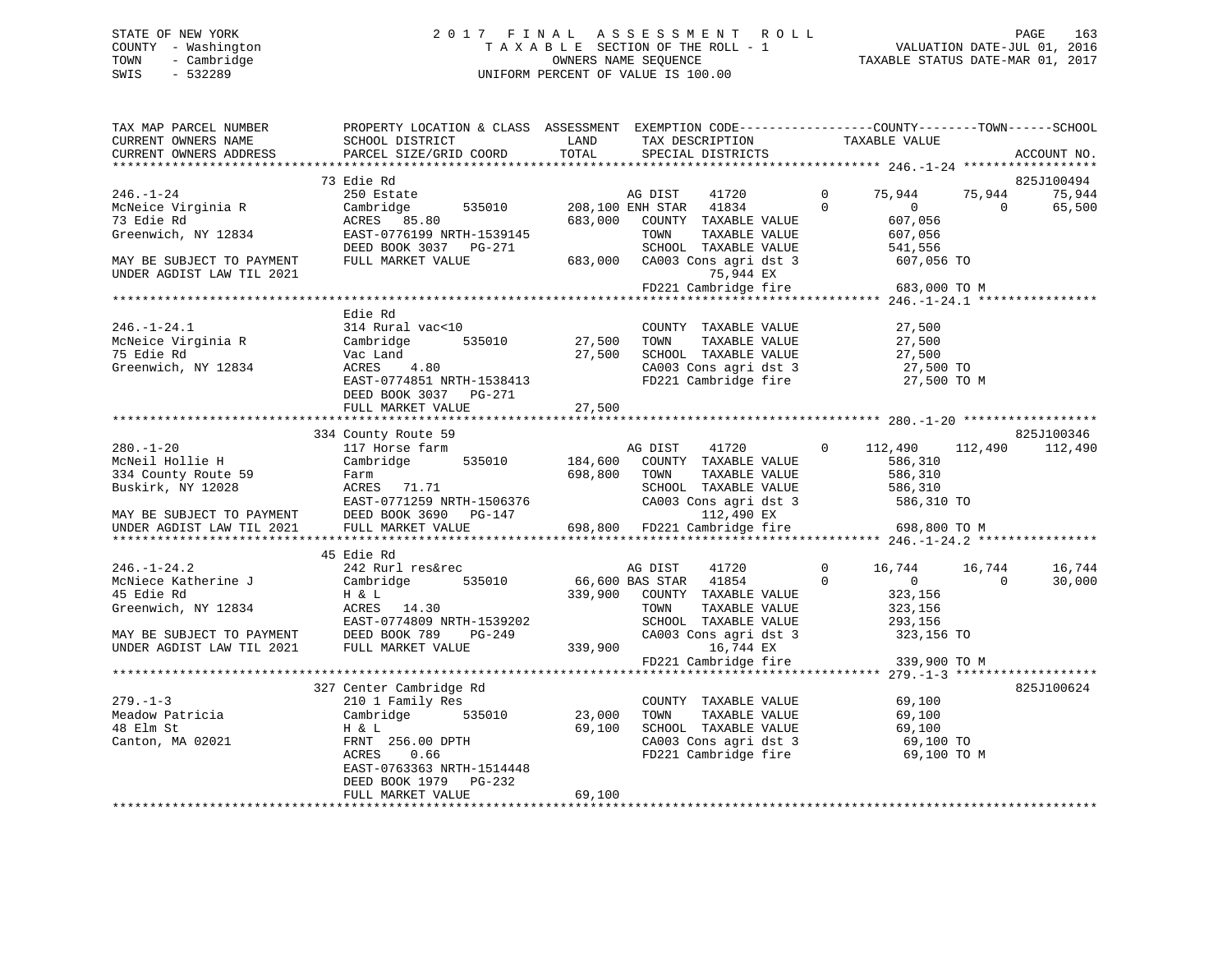## STATE OF NEW YORK 2 0 1 7 F I N A L A S S E S S M E N T R O L L PAGE 164 COUNTY - Washington T A X A B L E SECTION OF THE ROLL - 1 VALUATION DATE-JUL 01, 2016 TOWN - Cambridge OWNERS NAME SEQUENCE TAXABLE STATUS DATE-MAR 01, 2017 SWIS - 532289 UNIFORM PERCENT OF VALUE IS 100.00

| TAX MAP PARCEL NUMBER<br>CURRENT OWNERS NAME<br>CURRENT OWNERS ADDRESS                                     | PROPERTY LOCATION & CLASS ASSESSMENT EXEMPTION CODE---------------COUNTY-------TOWN-----SCHOOL<br>SCHOOL DISTRICT<br>PARCEL SIZE/GRID COORD                                 | LAND<br>TOTAL      | TAX DESCRIPTION<br>SPECIAL DISTRICTS                                                                                                                |                | TAXABLE VALUE                                                                 | ACCOUNT NO.                      |
|------------------------------------------------------------------------------------------------------------|-----------------------------------------------------------------------------------------------------------------------------------------------------------------------------|--------------------|-----------------------------------------------------------------------------------------------------------------------------------------------------|----------------|-------------------------------------------------------------------------------|----------------------------------|
|                                                                                                            |                                                                                                                                                                             |                    |                                                                                                                                                     |                |                                                                               |                                  |
|                                                                                                            | 313 Center Cambridge Rd                                                                                                                                                     |                    |                                                                                                                                                     |                |                                                                               | 825J100488                       |
| $279. - 1 - 5$<br>Meadow Patricia<br>48 Elm St<br>Canton, MA 02021                                         | 312 Vac w/imprv<br>Cambridge<br>535010<br>Row 587/203<br>ACRES 178.00<br>EAST-0763038 NRTH-1513491                                                                          | 277,500<br>300,800 | AG DIST<br>41720<br>COUNTY TAXABLE VALUE<br>TOWN<br>TAXABLE VALUE<br>SCHOOL TAXABLE VALUE<br>CA003 Cons agri dst 3                                  | $\overline{0}$ | 131,295<br>131,295<br>169,505<br>169,505<br>169,505<br>169,505 TO             | 131,295                          |
| MAY BE SUBJECT TO PAYMENT<br>UNDER AGDIST LAW TIL 2021                                                     | DEED BOOK 1993 PG-5<br>FULL MARKET VALUE                                                                                                                                    | 300,800            | 131,295 EX<br>FD221 Cambridge fire                                                                                                                  |                | 300,800 TO M                                                                  |                                  |
|                                                                                                            |                                                                                                                                                                             |                    |                                                                                                                                                     |                |                                                                               |                                  |
|                                                                                                            | 33 Mead Rd                                                                                                                                                                  |                    |                                                                                                                                                     |                |                                                                               |                                  |
| $288. - 1 - 30.2$<br>Meager Jack E<br>33 Mead Rd<br>Johnsonville, NY 12094                                 | 210 1 Family Res<br>Hoosic Valley 384201<br>FRNT 378.00 DPTH<br>ACRES<br>5.23<br>EAST-0756829 NRTH-1499784                                                                  | 50,100<br>100,000  | COUNTY TAXABLE VALUE<br>TOWN<br>TAXABLE VALUE<br>SCHOOL TAXABLE VALUE<br>CA003 Cons agri dst 3<br>FD221 Cambridge fire                              |                | 100,000<br>100,000<br>100,000<br>100,000 TO<br>100,000 TO M                   |                                  |
|                                                                                                            | DEED BOOK 2418<br>PG-280<br>FULL MARKET VALUE                                                                                                                               | 100,000            |                                                                                                                                                     |                |                                                                               |                                  |
|                                                                                                            |                                                                                                                                                                             |                    |                                                                                                                                                     |                |                                                                               |                                  |
|                                                                                                            | 1069 County Route 60                                                                                                                                                        |                    |                                                                                                                                                     |                |                                                                               | 825J102028                       |
| $246. -1 - 29.12$<br>Melite Brenda L<br>Melite Michael A<br>4 Melrose Valley Falls Rd<br>Melrose, NY 12121 | 210 1 Family Res<br>533401<br>Greenwich<br>Lot $2920/8$<br>2.00<br>ACRES<br>EAST-0772115 NRTH-1542847<br>DEED BOOK 645<br>PG-232<br>FULL MARKET VALUE                       | 87,400<br>87,400   | BAS STAR<br>41854<br>24,000 COUNTY TAXABLE VALUE<br>TOWN<br>TAXABLE VALUE<br>SCHOOL TAXABLE VALUE<br>CA003 Cons agri dst 3<br>FD221 Cambridge fire  | $\overline{0}$ | $\overline{0}$<br>87,400<br>87,400<br>57,400<br>87,400 TO<br>87,400 TO M      | 30,000<br>$\Omega$               |
|                                                                                                            |                                                                                                                                                                             |                    |                                                                                                                                                     |                |                                                                               |                                  |
| $271. - 2 - 17.2$<br>Merrill Bruce<br>31 Wright Rd<br>Cambridge, NY 12816                                  | 31 Wright Rd<br>242 Rurl res&rec<br>535010<br>Cambridge<br>House & Land<br>724/242<br>ACRES 13.00<br>EAST-0773865 NRTH-1519091<br>DEED BOOK 2843 PG-330                     | 66,000<br>249,800  | COUNTY TAXABLE VALUE<br>TOWN<br>TAXABLE VALUE<br>SCHOOL TAXABLE VALUE<br>CA003 Cons agri dst 3<br>FD221 Cambridge fire                              |                | 249,800<br>249,800<br>249,800<br>249,800 TO<br>249,800 TO M                   | 825J100896                       |
|                                                                                                            | FULL MARKET VALUE                                                                                                                                                           | 249,800            |                                                                                                                                                     |                |                                                                               |                                  |
|                                                                                                            |                                                                                                                                                                             |                    |                                                                                                                                                     |                |                                                                               |                                  |
| $270. - 1 - 18$<br>Michaels Kevin L<br>573 Center Cambridge Rd<br>Cambridge, NY 12816                      | 573 Center Cambridge Rd<br>210 1 Family Res<br>535010<br>Cambridge<br>FRNT 170.00 DPTH 162.00<br>EAST-0768521 NRTH-1516944<br>DEED BOOK 2678<br>PG-257<br>FULL MARKET VALUE | 27,500<br>215,800  | 41854<br>BAS STAR<br>COUNTY TAXABLE VALUE<br>TAXABLE VALUE<br>TOWN<br>SCHOOL TAXABLE VALUE<br>CA003 Cons agri dst 3<br>215,800 FD221 Cambridge fire | $\mathbf 0$    | $\overline{0}$<br>215,800<br>215,800<br>185,800<br>215,800 TO<br>215,800 TO M | 825J100581<br>30,000<br>$\Omega$ |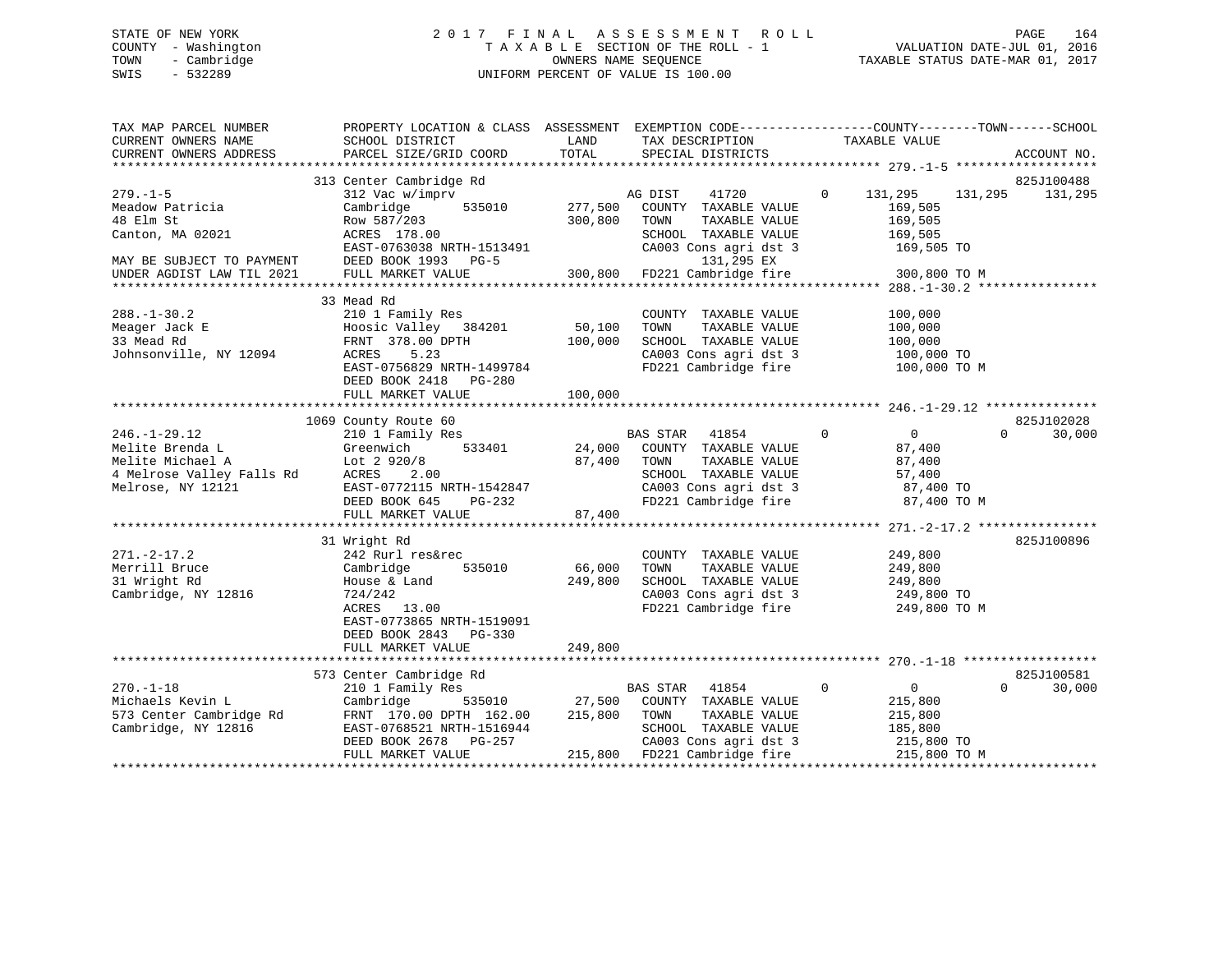## STATE OF NEW YORK 2 0 1 7 F I N A L A S S E S S M E N T R O L L PAGE 165 COUNTY - Washington T A X A B L E SECTION OF THE ROLL - 1 VALUATION DATE-JUL 01, 2016 TOWN - Cambridge OWNERS NAME SEQUENCE TAXABLE STATUS DATE-MAR 01, 2017 SWIS - 532289 UNIFORM PERCENT OF VALUE IS 100.00

| TAX MAP PARCEL NUMBER<br>CURRENT OWNERS NAME<br>CURRENT OWNERS ADDRESS | PROPERTY LOCATION & CLASS ASSESSMENT EXEMPTION CODE---------------COUNTY-------TOWN-----SCHOOL<br>SCHOOL DISTRICT<br>PARCEL SIZE/GRID COORD | LAND<br>TOTAL | TAX DESCRIPTION<br>SPECIAL DISTRICTS          |              | TAXABLE VALUE      |          | ACCOUNT NO. |
|------------------------------------------------------------------------|---------------------------------------------------------------------------------------------------------------------------------------------|---------------|-----------------------------------------------|--------------|--------------------|----------|-------------|
|                                                                        | 217 Brownell Rd                                                                                                                             |               |                                               |              |                    |          | 825J100506  |
| $270. - 1 - 1$                                                         | 241 Rural res&ag                                                                                                                            |               | AG DIST<br>41720                              | $\Omega$     | 55,197             | 55,197   | 55,197      |
| Milet Walter A                                                         | Cambridge<br>535010                                                                                                                         |               | 111,300 BAS STAR<br>41854                     | $\Omega$     | $\mathbf{0}$       | $\Omega$ | 30,000      |
| 217 Brownell Rd                                                        | House & Lot                                                                                                                                 | 216,600       | COUNTY TAXABLE VALUE                          |              | 161,403            |          |             |
| Cambridge, NY 12816                                                    | Addition                                                                                                                                    |               | TOWN<br>TAXABLE VALUE                         |              | 161,403            |          |             |
|                                                                        | ACRES 47.40                                                                                                                                 |               | SCHOOL TAXABLE VALUE                          |              | 131,403            |          |             |
| MAY BE SUBJECT TO PAYMENT                                              | EAST-0763474 NRTH-1520920                                                                                                                   |               | CA003 Cons agri dst 3                         |              | 161,403 TO         |          |             |
| UNDER AGDIST LAW TIL 2021                                              | DEED BOOK 3029 PG-159                                                                                                                       |               | 55,197 EX                                     |              |                    |          |             |
|                                                                        | FULL MARKET VALUE                                                                                                                           |               | 216,600 FD221 Cambridge fire                  |              | 216,600 TO M       |          |             |
|                                                                        |                                                                                                                                             |               |                                               |              |                    |          |             |
|                                                                        | 34 County Route 59                                                                                                                          |               |                                               |              |                    |          |             |
| $280. -2 - 17.4$                                                       | 242 Rurl res&rec                                                                                                                            |               | BAS STAR<br>41854                             | $\Omega$     | $\mathbf{0}$       | $\Omega$ | 30,000      |
| Miller John M Jr                                                       | Cambridge<br>535010                                                                                                                         | 92,900        | COUNTY TAXABLE VALUE                          |              | 400,800            |          |             |
| Miller Adele M                                                         | House Land                                                                                                                                  | 400,800       | TOWN<br>TAXABLE VALUE                         |              | 400,800            |          |             |
| 34 County Route 59                                                     | ACRES 15.44                                                                                                                                 |               | SCHOOL TAXABLE VALUE                          |              | 370,800            |          |             |
| Buskirk, NY 12028-2311                                                 | EAST-0776939 NRTH-1505419                                                                                                                   |               | CA003 Cons agri dst 3                         |              | 400,800 TO         |          |             |
|                                                                        | DEED BOOK 930<br>PG-266                                                                                                                     |               | FD221 Cambridge fire                          |              | 400,800 TO M       |          |             |
|                                                                        | FULL MARKET VALUE                                                                                                                           | 400,800       |                                               |              |                    |          |             |
|                                                                        |                                                                                                                                             |               |                                               |              |                    |          |             |
|                                                                        | 701 County Route 74                                                                                                                         |               |                                               |              |                    |          |             |
| $270. - 1 - 26.11$                                                     | 210 1 Family Res                                                                                                                            |               | ENH STAR<br>41834                             | $\mathbf 0$  | $\overline{0}$     | $\Omega$ | 65,500      |
| Miller Larry J                                                         | 535010<br>Cambridge                                                                                                                         |               | 45,300 COUNTY TAXABLE VALUE                   |              | 169,000            |          |             |
| Austin-Miller Terry                                                    | sub lot 13                                                                                                                                  | 169,000       | TOWN<br>TAXABLE VALUE                         |              | 169,000            |          |             |
| 701 County Route 74                                                    | 6.96<br>ACRES                                                                                                                               |               | SCHOOL TAXABLE VALUE                          |              | 103,500            |          |             |
| Cambridge, NY 12816                                                    | EAST-0764701 NRTH-1515324                                                                                                                   |               | CA003 Cons agri dst 3                         |              | 169,000 TO         |          |             |
|                                                                        | DEED BOOK 3023 PG-65                                                                                                                        |               | FD221 Cambridge fire                          |              | 169,000 TO M       |          |             |
|                                                                        | FULL MARKET VALUE                                                                                                                           | 169,000       |                                               |              |                    |          |             |
|                                                                        |                                                                                                                                             |               |                                               |              |                    |          |             |
|                                                                        | 32 County Route 59A                                                                                                                         |               |                                               |              |                    | $\Omega$ | 825J100901  |
| $279. - 2 - 31.4$                                                      | 283 Res w/Comuse                                                                                                                            |               | BAS STAR 41854                                | $\mathbf 0$  | $\overline{0}$     |          | 30,000      |
| Miner Christopher E                                                    | 535010<br>Cambridge                                                                                                                         | 29,400        | COUNTY TAXABLE VALUE<br>TAXABLE VALUE<br>TOWN |              | 179,300            |          |             |
| 32 County Route 59A<br>Buskirk, NY 12028                               | House & Lot<br>ACRES<br>1.87                                                                                                                | 179,300       | SCHOOL TAXABLE VALUE                          |              | 179,300<br>149,300 |          |             |
|                                                                        | EAST-0766907 NRTH-1506760                                                                                                                   |               | CA003 Cons agri dst 3                         |              | 179,300 TO         |          |             |
|                                                                        | DEED BOOK 3168 PG-241                                                                                                                       |               | FD221 Cambridge fire                          |              | 179,300 TO M       |          |             |
|                                                                        | FULL MARKET VALUE                                                                                                                           | 179,300       |                                               |              |                    |          |             |
|                                                                        |                                                                                                                                             |               |                                               |              |                    |          |             |
|                                                                        | 560 Cobble Rd                                                                                                                               |               |                                               |              |                    |          | 825J100567  |
| $262 - 2 - 8$                                                          | 242 Rurl res&rec                                                                                                                            |               | AGRI-D IND 41730                              | $\mathbf{0}$ | 57,083             | 57,083   | 57,083      |
| Molea Richard A                                                        | 535010<br>Cambridge                                                                                                                         | 111,500       | COUNTY TAXABLE VALUE                          |              | 286,217            |          |             |
| Molea Virginia M                                                       | Rural Residence                                                                                                                             | 343,300       | TOWN<br>TAXABLE VALUE                         |              | 286,217            |          |             |
| 560 Cobble Rd                                                          | ACRES 47.60                                                                                                                                 |               | SCHOOL TAXABLE VALUE                          |              | 286,217            |          |             |
| Cambridge, NY 12816                                                    | EAST-0778527 NRTH-1526661                                                                                                                   |               | FD221 Cambridge fire                          |              | 343,300 TO M       |          |             |
|                                                                        | DEED BOOK 3760 PG-306                                                                                                                       |               |                                               |              |                    |          |             |
| MAY BE SUBJECT TO PAYMENT                                              | FULL MARKET VALUE                                                                                                                           | 343,300       |                                               |              |                    |          |             |
| UNDER AGDIST LAW TIL 2024                                              |                                                                                                                                             |               |                                               |              |                    |          |             |
|                                                                        |                                                                                                                                             |               |                                               |              |                    |          |             |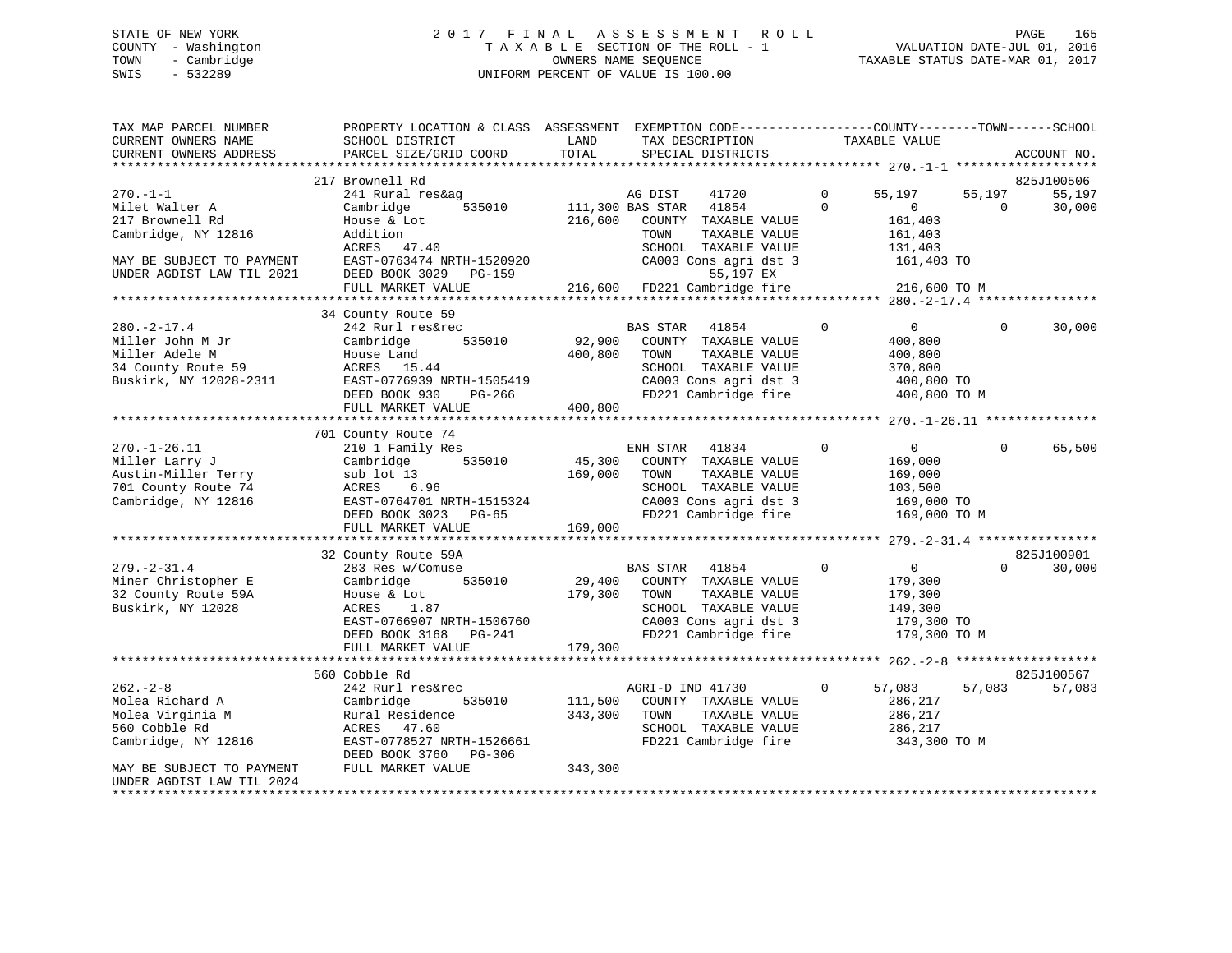## STATE OF NEW YORK 2 0 1 7 F I N A L A S S E S S M E N T R O L L PAGE 166 COUNTY - Washington T A X A B L E SECTION OF THE ROLL - 1 VALUATION DATE-JUL 01, 2016 TOWN - Cambridge OWNERS NAME SEQUENCE TAXABLE STATUS DATE-MAR 01, 2017 SWIS - 532289 UNIFORM PERCENT OF VALUE IS 100.00

| TAX MAP PARCEL NUMBER<br>CURRENT OWNERS NAME                                                    | PROPERTY LOCATION & CLASS ASSESSMENT EXEMPTION CODE----------------COUNTY-------TOWN------SCHOOL<br>SCHOOL DISTRICT                                    | LAND                          | TAX DESCRIPTION                                                                                                                                                                                  | TAXABLE VALUE                                                                                                                                                        |                                                                                               |
|-------------------------------------------------------------------------------------------------|--------------------------------------------------------------------------------------------------------------------------------------------------------|-------------------------------|--------------------------------------------------------------------------------------------------------------------------------------------------------------------------------------------------|----------------------------------------------------------------------------------------------------------------------------------------------------------------------|-----------------------------------------------------------------------------------------------|
| CURRENT OWNERS ADDRESS                                                                          | PARCEL SIZE/GRID COORD                                                                                                                                 | TOTAL                         | SPECIAL DISTRICTS                                                                                                                                                                                |                                                                                                                                                                      | ACCOUNT NO.                                                                                   |
|                                                                                                 |                                                                                                                                                        |                               |                                                                                                                                                                                                  |                                                                                                                                                                      |                                                                                               |
|                                                                                                 | 855 County Route 59                                                                                                                                    |                               |                                                                                                                                                                                                  |                                                                                                                                                                      | 825J100321                                                                                    |
| $271. - 1 - 10$<br>Molea-Marotta Michelle<br>855 County Route 59<br>Cambridge, NY 12816         | 210 1 Family Res<br>535010<br>Cambridge<br>H & L<br>0.49<br>ACRES<br>EAST-0771812 NRTH-1517944<br>DEED BOOK 1800 PG-155                                | 24,600<br>128,600             | BAS STAR<br>41854<br>COUNTY TAXABLE VALUE<br>TAXABLE VALUE<br>TOWN<br>SCHOOL TAXABLE VALUE<br>FD221 Cambridge fire                                                                               | $\Omega$<br>$\overline{0}$<br>128,600<br>128,600<br>98,600<br>128,600 TO M                                                                                           | $\Omega$<br>30,000                                                                            |
|                                                                                                 | FULL MARKET VALUE                                                                                                                                      | 128,600                       |                                                                                                                                                                                                  |                                                                                                                                                                      |                                                                                               |
|                                                                                                 |                                                                                                                                                        |                               |                                                                                                                                                                                                  |                                                                                                                                                                      |                                                                                               |
|                                                                                                 | 74 Dickensen Rd                                                                                                                                        |                               |                                                                                                                                                                                                  |                                                                                                                                                                      | 825J100512                                                                                    |
| $280 - 2 - 5$<br>Moon Francis<br>Moon Isabelle<br>74 Dickensen Rd<br>Buskirk, NY 12028          | 210 1 Family Res<br>535010<br>Cambridge<br>ACRES<br>3.40<br>EAST-0776301 NRTH-1508388<br>DEED BOOK 395<br>PG-1191<br>FULL MARKET VALUE                 | 37,000 AGED-CO<br>113,700     | VETCOM CTS 41130<br>41802<br>113,700 AGED-TOWN 41803<br>ENH STAR 41834<br>COUNTY TAXABLE VALUE<br>TAXABLE VALUE<br>TOWN<br>SCHOOL TAXABLE VALUE<br>CA003 Cons agri dst 3<br>FD221 Cambridge fire | 28,425<br>$\Omega$<br>$\Omega$<br>38,374<br>$\mathbf{0}$<br>$\overline{0}$<br>$\overline{0}$<br>$\Omega$<br>46,901<br>76,747<br>38,200<br>113,700 TO<br>113,700 TO M | 10,000<br>28,425<br>$\Omega$<br>$\overline{0}$<br>$\mathbf{0}$<br>8,528<br>$\Omega$<br>65,500 |
|                                                                                                 |                                                                                                                                                        |                               |                                                                                                                                                                                                  |                                                                                                                                                                      |                                                                                               |
|                                                                                                 | 1094 County Route 60                                                                                                                                   |                               |                                                                                                                                                                                                  |                                                                                                                                                                      | 825J100916                                                                                    |
| $246. - 1 - 30.1$<br>Moore Laurie<br>Moore Terry<br>1094 County Route 60<br>Greenwich, NY 12834 | 210 1 Family Res<br>533401<br>Greenwich<br>H & L<br>581/243;844/269<br>2.10<br>ACRES<br>EAST-0772363 NRTH-1543409<br>DEED BOOK 498<br>PG-106           | 30,000<br>171,600             | BAS STAR 41854<br>COUNTY TAXABLE VALUE<br>TOWN<br>TAXABLE VALUE<br>SCHOOL TAXABLE VALUE<br>CA003 Cons agri dst 3<br>FD221 Cambridge fire                                                         | $\mathbf 0$<br>$\overline{0}$<br>171,600<br>171,600<br>141,600<br>171,600 TO<br>171,600 TO M                                                                         | $\Omega$<br>30,000                                                                            |
|                                                                                                 | FULL MARKET VALUE                                                                                                                                      | 171,600                       |                                                                                                                                                                                                  |                                                                                                                                                                      |                                                                                               |
|                                                                                                 |                                                                                                                                                        |                               |                                                                                                                                                                                                  |                                                                                                                                                                      |                                                                                               |
| $289. - 1 - 1.1$<br>Moore Murray J<br>Moore Nancy L<br>79 Morris Rd<br>Buskirk, NY 12028        | 79 Morris Rd<br>210 1 Family Res<br>Cambridge<br>535010<br>ACRES<br>8.54<br>EAST-0770192 NRTH-1502602<br>DEED BOOK 586<br>PG-146<br>FULL MARKET VALUE  | 52,200<br>204,500             | ENH STAR 41834<br>COUNTY TAXABLE VALUE<br>TOWN<br>TAXABLE VALUE<br>SCHOOL TAXABLE VALUE<br>CA003 Cons agri dst 3<br>204,500 FD221 Cambridge fire                                                 | $\overline{0}$<br>$\Omega$<br>204,500<br>204,500<br>139,000<br>204,500 TO<br>204,500 TO M                                                                            | 825J102001<br>65,500<br>$\Omega$                                                              |
|                                                                                                 |                                                                                                                                                        |                               |                                                                                                                                                                                                  |                                                                                                                                                                      |                                                                                               |
| $254. - 1 - 9$<br>Moppert Gerald A<br>263 Cobble Rd<br>Cambridge, NY 12816-2228                 | 263 Cobble Rd<br>242 Rurl res&rec<br>Cambridge<br>535010<br>ACRES 106.45<br>EAST-0777962 NRTH-1531682<br>DEED BOOK 2806<br>PG-235<br>FULL MARKET VALUE | 177,200<br>362,900<br>362,900 | ENH STAR<br>41834<br>COUNTY TAXABLE VALUE<br>TAXABLE VALUE<br>TOWN<br>SCHOOL TAXABLE VALUE<br>FD221 Cambridge fire                                                                               | $\mathbf{0}$<br>$\overline{0}$<br>362,900<br>362,900<br>297,400<br>362,900 TO M                                                                                      | 825J100357<br>$\Omega$<br>65,500                                                              |
|                                                                                                 |                                                                                                                                                        |                               |                                                                                                                                                                                                  |                                                                                                                                                                      |                                                                                               |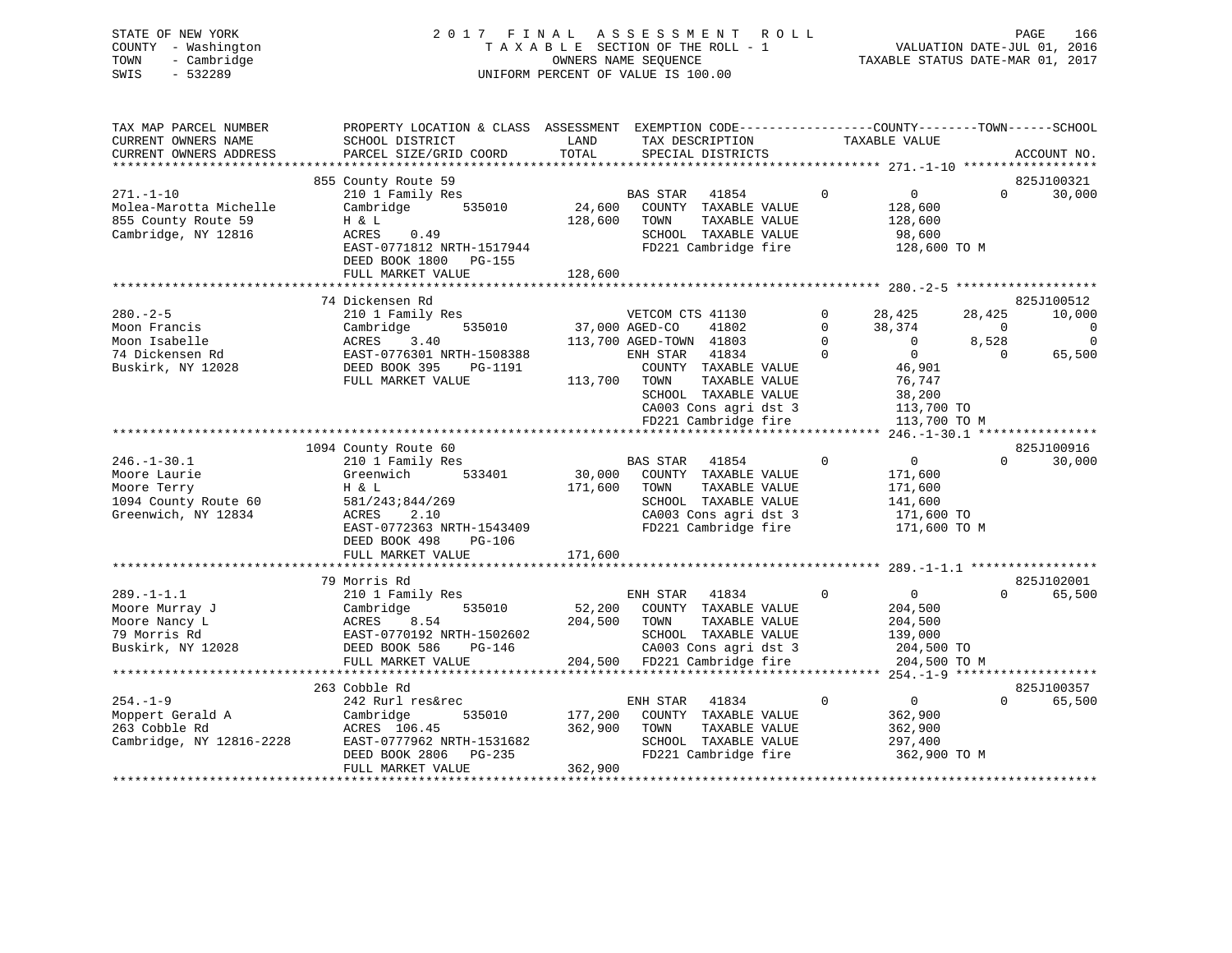## STATE OF NEW YORK 2 0 1 7 F I N A L A S S E S S M E N T R O L L PAGE 167 COUNTY - Washington T A X A B L E SECTION OF THE ROLL - 1 VALUATION DATE-JUL 01, 2016 TOWN - Cambridge OWNERS NAME SEQUENCE TAXABLE STATUS DATE-MAR 01, 2017 SWIS - 532289 UNIFORM PERCENT OF VALUE IS 100.00

| TAX MAP PARCEL NUMBER       | PROPERTY LOCATION & CLASS ASSESSMENT                  |         | EXEMPTION CODE-----------------COUNTY-------TOWN------SCHOOL |                               |                    |
|-----------------------------|-------------------------------------------------------|---------|--------------------------------------------------------------|-------------------------------|--------------------|
| CURRENT OWNERS NAME         | SCHOOL DISTRICT                                       | LAND    | TAX DESCRIPTION                                              | TAXABLE VALUE                 |                    |
| CURRENT OWNERS ADDRESS      | PARCEL SIZE/GRID COORD                                | TOTAL   | SPECIAL DISTRICTS                                            |                               | ACCOUNT NO.        |
|                             |                                                       |         |                                                              |                               |                    |
|                             | 382 Cobble Rd                                         |         |                                                              |                               | 825J100533         |
| $262 - 2 - 5$               | 242 Rurl res&rec                                      |         | COUNTY TAXABLE VALUE                                         | 154,800                       |                    |
| Moppert Gerald A            | Cambridge<br>535010                                   | 76,100  | TAXABLE VALUE<br>TOWN                                        | 154,800                       |                    |
| 263 Cobble Rd               | ACRES<br>29.72                                        | 154,800 | SCHOOL TAXABLE VALUE                                         | 154,800                       |                    |
| Cambridge, NY 12816         | EAST-0776685 NRTH-1529622<br>DEED BOOK 3276<br>PG-171 |         | FD221 Cambridge fire                                         | 154,800 TO M                  |                    |
|                             | FULL MARKET VALUE                                     | 154,800 |                                                              |                               |                    |
|                             |                                                       |         |                                                              |                               |                    |
|                             | 3 Perry Ln                                            |         | 90 PCT OF VALUE USED FOR EXEMPTION PURPOSES                  |                               | 825J100622         |
| $255. - 1 - 14$             | 210 1 Family Res                                      |         | VETCOM CTS 41130                                             | 55,000<br>$\Omega$            | 45,000<br>10,000   |
| Morgan James D              | 535010<br>Cambridge                                   |         | 86,100 VETCOM CTS 41130                                      | 55,000<br>$\Omega$            | 45,000<br>10,000   |
| Morgan Kerri L              | H & L                                                 |         | 629,000 VETDIS CTS 41140                                     | $\Omega$<br>110,000           | 90,000<br>20,000   |
| 3 Perry Ln                  | 77<br>ACRES<br>6.53 BANK                              |         | VETDIS CTS 41140                                             | $\Omega$<br>110,000           | 20,000<br>90,000   |
| Cambridge, NY 12816         | EAST-0786184 NRTH-1531114                             |         | 41854<br>BAS STAR                                            | $\cap$<br>$\Omega$            | $\Omega$<br>30,000 |
|                             | DEED BOOK 2192 PG-173                                 |         | COUNTY TAXABLE VALUE                                         | 299,000                       |                    |
|                             | FULL MARKET VALUE                                     | 629,000 | TAXABLE VALUE<br>TOWN                                        | 359,000                       |                    |
|                             |                                                       |         | SCHOOL TAXABLE VALUE                                         | 539,000                       |                    |
|                             |                                                       |         | FD221 Cambridge fire                                         | 629,000 TO M                  |                    |
|                             |                                                       |         |                                                              |                               |                    |
|                             | 14 Durfee Rd                                          |         |                                                              |                               | 825J100522         |
| $288. - 1 - 18$             | 210 1 Family Res                                      |         | BAS STAR<br>41854                                            | $\mathbf 0$<br>$\overline{0}$ | $\Omega$<br>30,000 |
| Morigerato Gerald N         | Cambridge<br>535010                                   | 58,400  | COUNTY TAXABLE VALUE                                         | 262,300                       |                    |
| Morigerato Valerie E        | $\sim$                                                | 262,300 | TAXABLE VALUE<br>TOWN                                        | 262,300                       |                    |
| 14 Durfee Rd                | ACRES<br>7.10                                         |         | SCHOOL TAXABLE VALUE                                         | 232,300                       |                    |
| Buskirk, NY 12028           | EAST-0764845 NRTH-1501338                             |         | FD221 Cambridge fire                                         | 262,300 TO M                  |                    |
|                             | DEED BOOK 2640<br>$PG-224$                            |         |                                                              |                               |                    |
|                             | FULL MARKET VALUE                                     | 262,300 |                                                              |                               |                    |
|                             |                                                       |         |                                                              |                               |                    |
|                             | 207 Belle Rd                                          |         |                                                              |                               | 825J100875         |
| $280. -1 - 7.2$             | 242 Rurl res&rec                                      |         | BAS STAR<br>41854                                            | $\Omega$<br>$\overline{0}$    | $\Omega$<br>30,000 |
| Morton Robert S             | Cambridge<br>535010                                   |         | 74,400 COUNTY TAXABLE VALUE                                  | 188,900                       |                    |
| Morton Barbara              | ACRES 12.20                                           | 188,900 | TOWN<br>TAXABLE VALUE                                        | 188,900                       |                    |
| 207 Belle Rd                | EAST-0775289 NRTH-1512155                             |         | SCHOOL TAXABLE VALUE                                         | 158,900                       |                    |
| Buskirk, NY 12028           | DEED BOOK 471<br><b>PG-450</b>                        |         | CA003 Cons agri dst 3                                        | 188,900 TO                    |                    |
|                             | FULL MARKET VALUE                                     | 188,900 | FD221 Cambridge fire                                         | 188,900 TO M                  |                    |
|                             |                                                       |         |                                                              |                               |                    |
|                             | 682 County Route 74                                   |         |                                                              |                               | 825J101992         |
| $270. - 1 - 24.2$           | 312 Vac w/imprv                                       |         | COUNTY TAXABLE VALUE                                         | 44,000                        |                    |
| Mothes Alfred T             | Cambridge<br>535010                                   | 43,400  | TOWN<br>TAXABLE VALUE                                        | 44,000                        |                    |
| Mothes Mary L               | Land & Barn                                           | 44,000  | SCHOOL TAXABLE VALUE                                         | 44,000                        |                    |
| PO Box 101                  | Lot 1                                                 |         | FD221 Cambridge fire                                         | 44,000 TO M                   |                    |
| Oregon House, CA 95962-0101 | ACRES<br>8.35                                         |         |                                                              |                               |                    |
|                             | EAST-0765695 NRTH-1515004                             |         |                                                              |                               |                    |
|                             | DEED BOOK 576<br>$PG-271$                             | 44,000  |                                                              |                               |                    |
|                             | FULL MARKET VALUE                                     |         |                                                              |                               |                    |
|                             |                                                       |         |                                                              |                               |                    |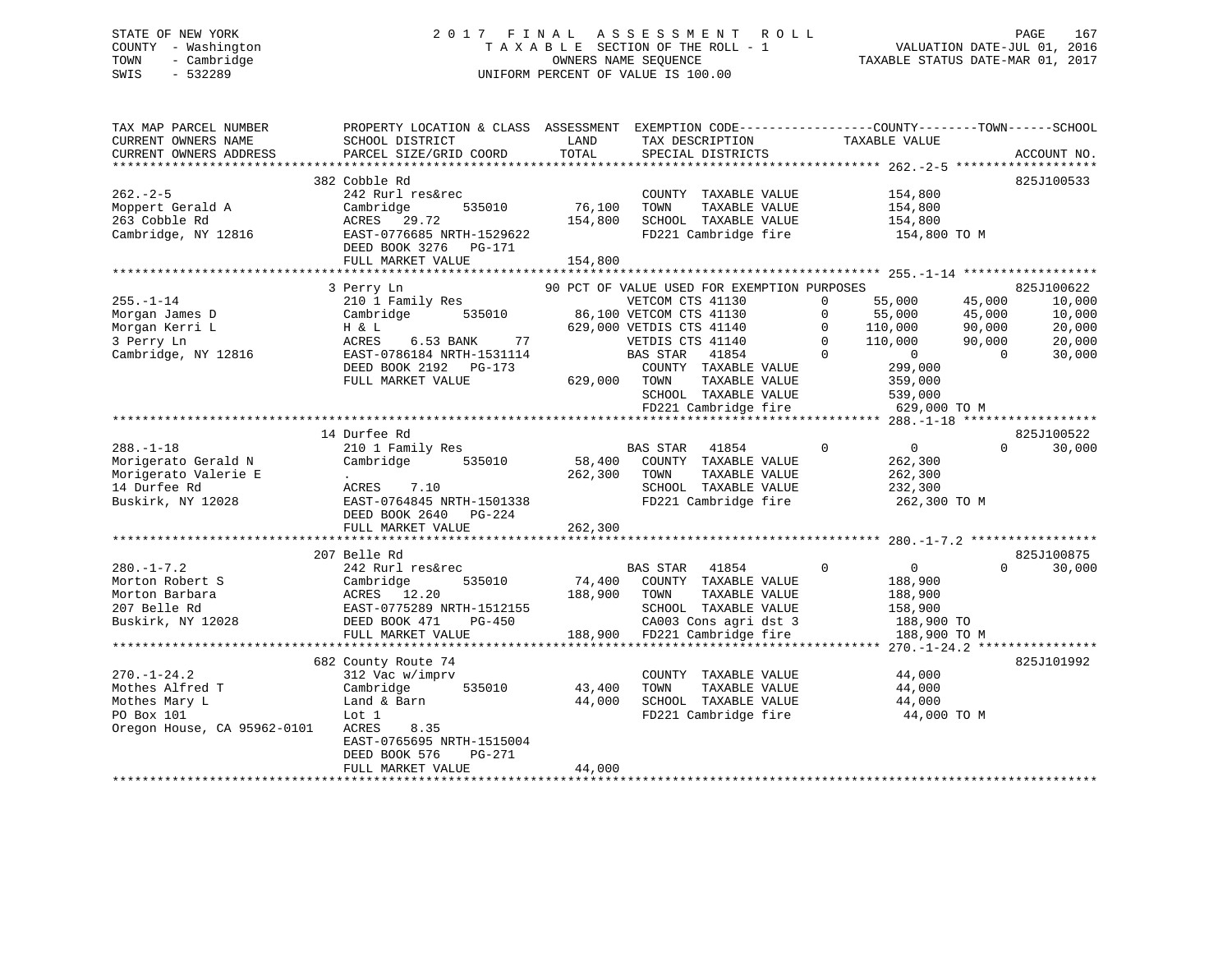## STATE OF NEW YORK 2 0 1 7 F I N A L A S S E S S M E N T R O L L PAGE 168 COUNTY - Washington T A X A B L E SECTION OF THE ROLL - 1 VALUATION DATE-JUL 01, 2016 TOWN - Cambridge OWNERS NAME SEQUENCE TAXABLE STATUS DATE-MAR 01, 2017 SWIS - 532289 UNIFORM PERCENT OF VALUE IS 100.00

| TAX MAP PARCEL NUMBER<br>CURRENT OWNERS NAME<br>CURRENT OWNERS ADDRESS                                        | PROPERTY LOCATION & CLASS ASSESSMENT<br>SCHOOL DISTRICT<br>PARCEL SIZE/GRID COORD                                                                                 | LAND<br>TOTAL                | EXEMPTION CODE-----------------COUNTY-------TOWN------SCHOOL<br>TAX DESCRIPTION<br>SPECIAL DISTRICTS                                                                              | TAXABLE VALUE                                                                                                                                | ACCOUNT NO.                                                                            |
|---------------------------------------------------------------------------------------------------------------|-------------------------------------------------------------------------------------------------------------------------------------------------------------------|------------------------------|-----------------------------------------------------------------------------------------------------------------------------------------------------------------------------------|----------------------------------------------------------------------------------------------------------------------------------------------|----------------------------------------------------------------------------------------|
|                                                                                                               |                                                                                                                                                                   |                              |                                                                                                                                                                                   |                                                                                                                                              |                                                                                        |
| $272. - 2 - 12$<br>Motsiff Deane E<br>Robertson Susan L<br>599 Turnpike Rd<br>Buskirk, NY 12028               | 599 Turnpike Rd<br>210 1 Family Res<br>Cambridge<br>535010<br>H & L<br>6.22<br>ACRES<br>EAST-0789532 NRTH-1516239<br>DEED BOOK 662<br>PG-273<br>FULL MARKET VALUE | 42,900<br>160,000<br>160,000 | <b>BAS STAR</b><br>41854<br>COUNTY TAXABLE VALUE<br>TOWN<br>TAXABLE VALUE<br>SCHOOL TAXABLE VALUE<br>FD221 Cambridge fire                                                         | $\mathbf 0$<br>$\overline{0}$<br>160,000<br>160,000<br>130,000<br>160,000 TO M                                                               | 825J100294<br>$\Omega$<br>30,000                                                       |
|                                                                                                               |                                                                                                                                                                   |                              |                                                                                                                                                                                   |                                                                                                                                              |                                                                                        |
| $270. - 1 - 26.7$<br>Moy Enterprises, Inc.<br>143 Becker Rd<br>Greenwich, NY 12834                            | 17 Brownell Rd<br>210 1 Family Res<br>Cambridge<br>535010<br>Sub Lot 2<br>ACRES 5.78<br>EAST-0763792 NRTH-1515851<br>DEED BOOK 3395 PG-326                        | 53,100<br>68,500             | COUNTY TAXABLE VALUE<br>TOWN<br>TAXABLE VALUE<br>SCHOOL TAXABLE VALUE<br>CA003 Cons agri dst 3<br>FD221 Cambridge fire                                                            | 68,500<br>68,500<br>68,500<br>68,500 TO<br>68,500 TO M                                                                                       |                                                                                        |
|                                                                                                               | FULL MARKET VALUE                                                                                                                                                 | 68,500                       |                                                                                                                                                                                   |                                                                                                                                              |                                                                                        |
|                                                                                                               |                                                                                                                                                                   |                              |                                                                                                                                                                                   |                                                                                                                                              |                                                                                        |
|                                                                                                               | 26 Rogers Ln                                                                                                                                                      |                              |                                                                                                                                                                                   |                                                                                                                                              | 825J100655                                                                             |
| $271 - 2 - 3.1$<br>Muller Katherine<br>26 Rogers Ln<br>Cambridge, NY 12816                                    | 210 1 Family Res<br>Cambridge<br>FRNT 195.00 DPTH 166.00<br>ACRES<br>0.77<br>EAST-0772169 NRTH-1518682<br>DEED BOOK 944<br>PG-250<br>FULL MARKET VALUE            |                              | AGED-CO<br>41802<br>535010 25,500 AGED-TOWN 41803<br>103,000 AGED-SCH 41804<br>ENH STAR<br>41834<br>COUNTY TAXABLE VALUE<br>TOWN<br>TAXABLE VALUE<br>103,000 SCHOOL TAXABLE VALUE | $\Omega$<br>51,500<br>$\Omega$<br>$\overline{0}$<br>$\mathbf 0$<br>$\overline{0}$<br>$\Omega$<br>$\overline{0}$<br>51,500<br>56,650<br>1,450 | $\Omega$<br>$\Omega$<br>46,350<br>$\Omega$<br>$\Omega$<br>36,050<br>$\Omega$<br>65,500 |
|                                                                                                               |                                                                                                                                                                   |                              | FD221 Cambridge fire                                                                                                                                                              | 103,000 TO M                                                                                                                                 |                                                                                        |
|                                                                                                               | 583 Turnpike Rd                                                                                                                                                   |                              |                                                                                                                                                                                   |                                                                                                                                              |                                                                                        |
| $272 - 2 - 13$<br>Mulligan Kenneth F Trustee<br>Mulligan Family Trust<br>583 Turnpike Rd<br>Buskirk, NY 12028 | 210 1 Family Res<br>535010<br>Cambridge<br>H & L<br>ACRES<br>3.70<br>EAST-0789202 NRTH-1516016<br>DEED BOOK 946<br>$PG-238$                                       | 39,500<br>284,300            | ENH STAR 41834<br>COUNTY TAXABLE VALUE<br>TOWN<br>TAXABLE VALUE<br>SCHOOL TAXABLE VALUE<br>FD221 Cambridge fire                                                                   | $\mathbf 0$<br>$\overline{0}$<br>284,300<br>284,300<br>218,800<br>284,300 TO M                                                               | 825J100224<br>65,500<br>$\Omega$                                                       |
|                                                                                                               | FULL MARKET VALUE                                                                                                                                                 | 284,300                      |                                                                                                                                                                                   |                                                                                                                                              |                                                                                        |
| $246. - 1 - 11$<br>Mulligan Shirley May<br>624 State Route 372<br>Greenwich, NY 12834                         | State Route 372<br>314 Rural vac<10<br>Cambridge<br>535010<br>912/185<br>ACRES 10.42<br>EAST-0778591 NRTH-1541653<br>DEED BOOK 399<br>PG-195                      | 47,800<br>47,800             | COUNTY TAXABLE VALUE<br>TOWN<br>TAXABLE VALUE<br>SCHOOL TAXABLE VALUE<br>CA005 Cons agri dst 5<br>FD221 Cambridge fire                                                            | 47,800<br>47,800<br>47,800<br>47,800 TO<br>47,800 TO M                                                                                       | 825J100519                                                                             |
|                                                                                                               | FULL MARKET VALUE                                                                                                                                                 | 47,800                       |                                                                                                                                                                                   |                                                                                                                                              |                                                                                        |
|                                                                                                               |                                                                                                                                                                   |                              |                                                                                                                                                                                   |                                                                                                                                              |                                                                                        |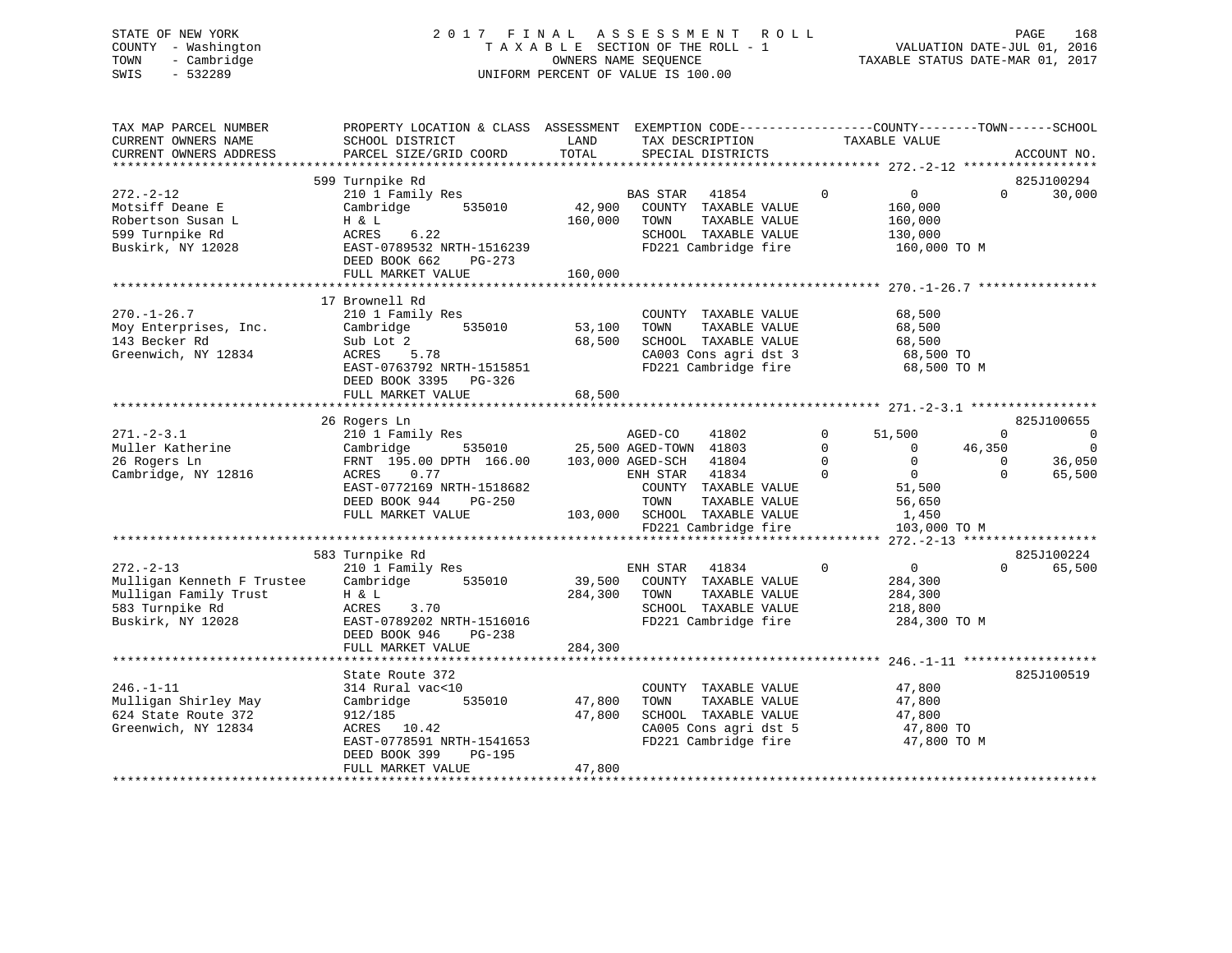## STATE OF NEW YORK 2 0 1 7 F I N A L A S S E S S M E N T R O L L PAGE 169 COUNTY - Washington T A X A B L E SECTION OF THE ROLL - 1 VALUATION DATE-JUL 01, 2016 TOWN - Cambridge OWNERS NAME SEQUENCE TAXABLE STATUS DATE-MAR 01, 2017 SWIS - 532289 UNIFORM PERCENT OF VALUE IS 100.00

| TAX MAP PARCEL NUMBER     | PROPERTY LOCATION & CLASS ASSESSMENT EXEMPTION CODE----------------COUNTY-------TOWN------SCHOOL                                                                                                                                |               |                                                     |                                  |                 |             |
|---------------------------|---------------------------------------------------------------------------------------------------------------------------------------------------------------------------------------------------------------------------------|---------------|-----------------------------------------------------|----------------------------------|-----------------|-------------|
| CURRENT OWNERS NAME       | SCHOOL DISTRICT                                                                                                                                                                                                                 | LAND          | TAX DESCRIPTION                                     | TAXABLE VALUE                    |                 |             |
| CURRENT OWNERS ADDRESS    | PARCEL SIZE/GRID COORD                                                                                                                                                                                                          | LAND<br>TOTAL | SPECIAL DISTRICTS                                   |                                  |                 | ACCOUNT NO. |
|                           |                                                                                                                                                                                                                                 |               |                                                     |                                  |                 |             |
|                           | 29 Maxwell Ln                                                                                                                                                                                                                   |               |                                                     |                                  |                 | 825J100837  |
| $255. - 1 - 3.3$          | 240 Rural res                                                                                                                                                                                                                   |               | AG DIST<br>41720                                    | 17,196<br>$\overline{0}$         | 17,196          | 17,196      |
| Mullineaux-Sauer Dottie   | 535010<br>Cambridge                                                                                                                                                                                                             |               | 68,200 BAS STAR 41854<br>$\overline{0}$             | $\sim$ 0                         | $\bigcirc$      | 30,000      |
| 29 Maxwell Rd             | ACRES 15.61                                                                                                                                                                                                                     | 210,000       | COUNTY TAXABLE VALUE                                | 192,804                          |                 |             |
| Cambridge, NY 12816       | EAST-0782129 NRTH-1537330                                                                                                                                                                                                       |               | TOWN<br>TAXABLE VALUE                               | 192,804                          |                 |             |
|                           | DEED BOOK 2184 PG-15                                                                                                                                                                                                            |               | SCHOOL TAXABLE VALUE                                | 162,804                          |                 |             |
| MAY BE SUBJECT TO PAYMENT | FULL MARKET VALUE                                                                                                                                                                                                               |               |                                                     |                                  |                 |             |
| UNDER AGDIST LAW TIL 2021 |                                                                                                                                                                                                                                 |               | 17,196 EX                                           |                                  |                 |             |
|                           |                                                                                                                                                                                                                                 |               | $FD221$ Cambridge fire 210,000 TO M                 |                                  |                 |             |
|                           |                                                                                                                                                                                                                                 |               |                                                     |                                  |                 |             |
|                           | 151 Oak Hill Rd                                                                                                                                                                                                                 |               |                                                     |                                  |                 |             |
| $281. -4 - 1.5$           |                                                                                                                                                                                                                                 |               | BAS STAR 41854                                      | $\overline{0}$<br>$\overline{0}$ | $\Omega$        | 30,000      |
|                           | 210 1 Family Res                                                                                                                                                                                                                |               |                                                     |                                  |                 |             |
| Murphy John R             | Cambridge 535010                                                                                                                                                                                                                |               | 57,500 COUNTY TAXABLE VALUE                         | 184,000                          |                 |             |
| 151 Oak Hill Rd           | House & Land                                                                                                                                                                                                                    | 184,000 TOWN  | TAXABLE VALUE                                       | 184,000                          |                 |             |
| Buskirk, NY 12028         | $281. - 1 - 1.5$<br>$-1.5$<br>7.87                                                                                                                                                                                              |               | SCHOOL TAXABLE VALUE                                | 154,000<br>184,000 TO            |                 |             |
|                           | ACRES                                                                                                                                                                                                                           |               | CA003 Cons agri dst 3                               |                                  |                 |             |
|                           | EAST-0781981 NRTH-1509491                                                                                                                                                                                                       |               | FD221 Cambridge fire 184,000 TO M                   |                                  |                 |             |
|                           | DEED BOOK 848 PG-194                                                                                                                                                                                                            |               |                                                     |                                  |                 |             |
|                           | FULL MARKET VALUE                                                                                                                                                                                                               | 184,000       |                                                     |                                  |                 |             |
|                           |                                                                                                                                                                                                                                 |               |                                                     |                                  |                 |             |
|                           | 180 Oak Hill Rd                                                                                                                                                                                                                 |               |                                                     |                                  |                 | 825J100967  |
| $281 - 4 - 1.1$           | 241 Rural res&ag                                                                                                                                                                                                                |               | 41720<br>AG DIST                                    | $\mathbf{0}$<br>132,577          | 132,577 132,577 |             |
| Murphy Robert A           | 535010<br>Cambridge                                                                                                                                                                                                             |               | 271,700 ENH STAR 41834                              | $\Omega$<br>$\overline{0}$       | $\overline{0}$  | 65,500      |
| Murphy Nancy B            | 689/179                                                                                                                                                                                                                         | 399,000       | COUNTY TAXABLE VALUE                                | 266,423                          |                 |             |
| 180 Oak Hill Rd           | $281. - 1 - 1.1$                                                                                                                                                                                                                |               |                                                     | 266,423                          |                 |             |
| Buskirk, NY 12028         | ACRES 198.98                                                                                                                                                                                                                    |               | TOWN      TAXABLE  VALUE<br>SCHOOL   TAXABLE  VALUE | 200,923                          |                 |             |
|                           |                                                                                                                                                                                                                                 |               |                                                     |                                  |                 |             |
| MAY BE SUBJECT TO PAYMENT |                                                                                                                                                                                                                                 |               | CA003 Cons agri dst 3 266,423 TO 132,577 EX         |                                  |                 |             |
| UNDER AGDIST LAW TIL 2021 | EAST-0781656 NRTH-1509311<br>DEED BOOK 561 PG-166 132,577 EX<br>FIILT. MARKET VALUE 399,000 FD221 Cambridge fire                                                                                                                |               |                                                     | 399,000 TO M                     |                 |             |
|                           |                                                                                                                                                                                                                                 |               |                                                     |                                  |                 |             |
|                           | County Route 59                                                                                                                                                                                                                 |               |                                                     |                                  |                 |             |
| $262. -2 - 12.5$          | 322 Rural vac>10                                                                                                                                                                                                                |               | COUNTY TAXABLE VALUE                                | 117,500                          |                 |             |
| Murray George F           | Cambridge<br>535010                                                                                                                                                                                                             | 117,500       | TOWN<br>TAXABLE VALUE                               | 117,500                          |                 |             |
| 39 Nassau Ln              |                                                                                                                                                                                                                                 | 117,500       |                                                     |                                  |                 |             |
|                           | ACRES 42.00                                                                                                                                                                                                                     |               | SCHOOL TAXABLE VALUE                                | 117,500<br>117,500 TO            |                 |             |
| East Hartford, CT 06118   | EAST-0778855 NRTH-1524632                                                                                                                                                                                                       |               | CA003 Cons agri dst 3                               |                                  |                 |             |
|                           | PG-484<br>DEED BOOK 418                                                                                                                                                                                                         |               | FD221 Cambridge fire                                | 117,500 TO M                     |                 |             |
|                           | FULL MARKET VALUE                                                                                                                                                                                                               | 117,500       |                                                     |                                  |                 |             |
|                           |                                                                                                                                                                                                                                 |               |                                                     |                                  |                 |             |
|                           | 167 Stage Rd                                                                                                                                                                                                                    |               |                                                     |                                  |                 | 825J101986  |
| $280. - 2 - 12.2$         | 210 1 Family Res                                                                                                                                                                                                                |               | BAS STAR 41854                                      | $\overline{0}$<br>$\sim$ 0       | $\Omega$        | 30,000      |
| Murray Joseph L Jr        | Cambridge 535010                                                                                                                                                                                                                |               | 39,000 VETCOM CTS 41130                             | $\Omega$<br>40,500               | 40,500          | 10,000      |
| Murray Sheila J           | House & Lot                                                                                                                                                                                                                     |               | 162,000 COUNTY TAXABLE VALUE                        | 121,500                          |                 |             |
| 167 Stage Rd              |                                                                                                                                                                                                                                 |               | TAXABLE VALUE                                       | 121,500                          |                 |             |
| Buskirk, NY 12028         |                                                                                                                                                                                                                                 |               |                                                     |                                  |                 |             |
|                           |                                                                                                                                                                                                                                 |               |                                                     |                                  |                 |             |
|                           | ACRES 5.00 TOWN TAXABLE VALUE 121,500<br>EAST-0781274 NRTH-1506761 SCHOOL TAXABLE VALUE 122,000<br>DEED BOOK 1850 PG-86 162,000 CA003 Cons agri dst 3 162,000 TO<br>FULL MARKET VALUE 162,000 FD221 Cambridge fire 162,000 TO M |               |                                                     |                                  |                 |             |
|                           |                                                                                                                                                                                                                                 |               |                                                     |                                  |                 |             |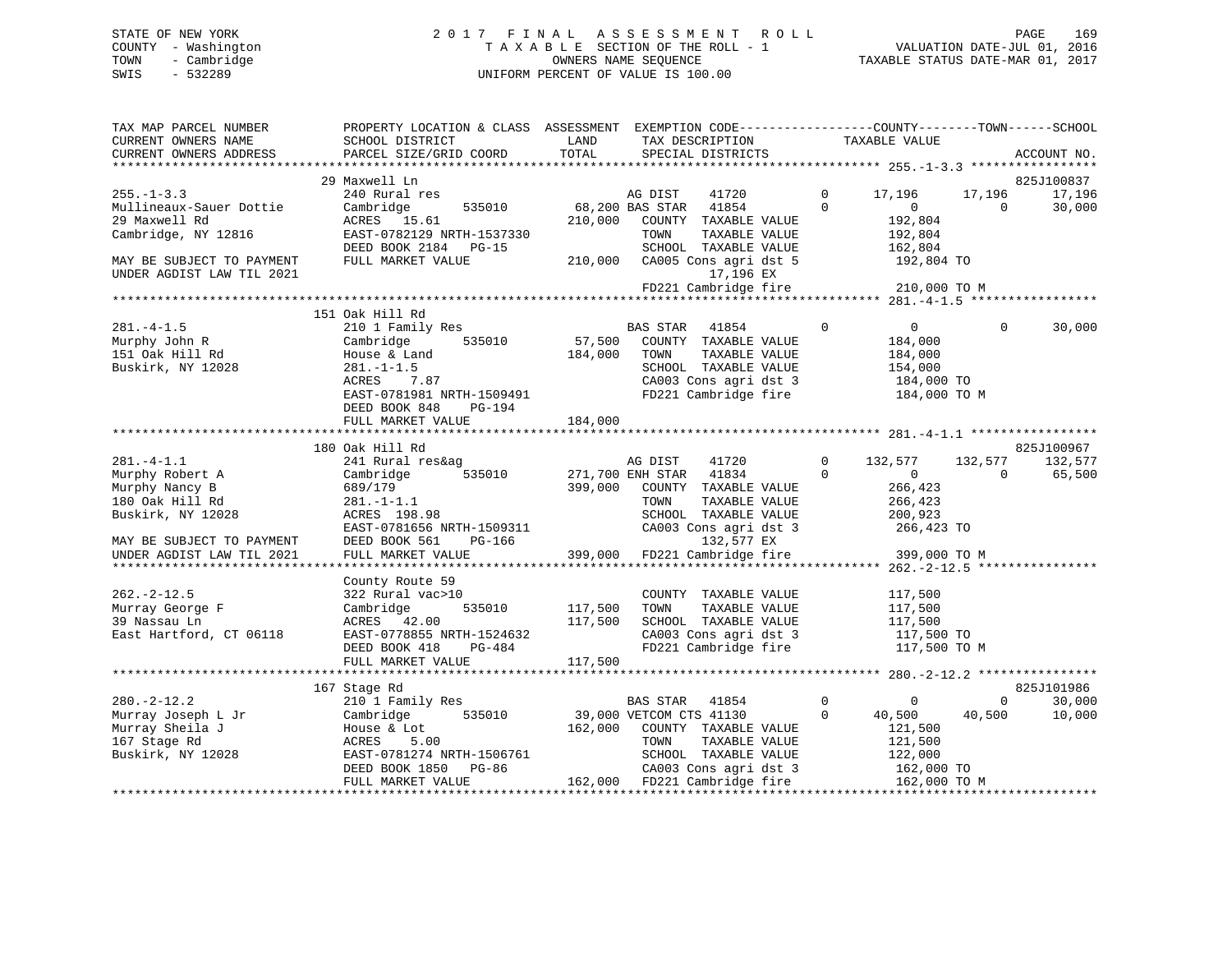## STATE OF NEW YORK 2 0 1 7 F I N A L A S S E S S M E N T R O L L PAGE 170 COUNTY - Washington T A X A B L E SECTION OF THE ROLL - 1 VALUATION DATE-JUL 01, 2016 TOWN - Cambridge OWNERS NAME SEQUENCE TAXABLE STATUS DATE-MAR 01, 2017 SWIS - 532289 UNIFORM PERCENT OF VALUE IS 100.00

| TAX MAP PARCEL NUMBER  | PROPERTY LOCATION & CLASS ASSESSMENT EXEMPTION CODE---------------COUNTY-------TOWN------SCHOOL |              |                                              |               |                         |                            |                |
|------------------------|-------------------------------------------------------------------------------------------------|--------------|----------------------------------------------|---------------|-------------------------|----------------------------|----------------|
| CURRENT OWNERS NAME    | SCHOOL DISTRICT                                                                                 | LAND         | TAX DESCRIPTION                              | TAXABLE VALUE |                         |                            |                |
| CURRENT OWNERS ADDRESS | PARCEL SIZE/GRID COORD                                                                          | TOTAL        | SPECIAL DISTRICTS                            |               |                         |                            | ACCOUNT NO.    |
|                        |                                                                                                 |              |                                              |               |                         |                            |                |
|                        | 27 Darwin Rd                                                                                    |              |                                              |               |                         |                            | 825J100746     |
| $270. - 1 - 10$        | 283 Res w/Comuse                                                                                |              | VETWAR CTS 41120                             | $\Omega$      | 30,015                  |                            | 27,000 6,000   |
| Murray Joseph L Sr     | 535010<br>Cambridge                                                                             |              | 53,600 ENH STAR 41834                        | $\Omega$      | $\sim$ 0                | $\Omega$                   | 65,500         |
| Murray Susan I         | ACRES<br>9.16                                                                                   | 200,100      | COUNTY TAXABLE VALUE                         |               | 170,085                 |                            |                |
| 27 Darwin Rd           | EAST-0765644 NRTH-1518164                                                                       |              | TOWN<br>TAXABLE VALUE                        |               | 173,100                 |                            |                |
| Cambridge, NY 12816    | DEED BOOK 722<br>PG-189                                                                         |              | SCHOOL TAXABLE VALUE                         |               | 128,600                 |                            |                |
|                        | FULL MARKET VALUE                                                                               |              | 200,100 CA003 Cons agri dst 3                |               | $200, 100$ TO           |                            |                |
|                        |                                                                                                 |              | FD221 Cambridge fire                         |               | 200,100 TO M            |                            |                |
|                        |                                                                                                 |              |                                              |               |                         |                            |                |
|                        | 341 Duell Hollow Rd                                                                             |              |                                              |               |                         |                            | 825J100368     |
| $272. - 2 - 27$        | 210 1 Family Res                                                                                |              | BAS STAR 41854                               | $\Omega$      | $\overline{0}$          | $\Omega$                   | 30,000         |
| Muzio Edward A Jr      | Cambridge 535010                                                                                |              | 25,400 COUNTY TAXABLE VALUE                  |               | 168,500                 |                            |                |
| Muzio Susan            | H & L                                                                                           | 168,500 TOWN | TAXABLE VALUE                                |               | 168,500                 |                            |                |
| 341 Duell Hollow Rd    | ACRES 1.27                                                                                      |              | SCHOOL TAXABLE VALUE                         |               | 138,500                 |                            |                |
| Buskirk, NY 12028      | EAST-0788347 NRTH-1518205                                                                       |              | FD221 Cambridge fire 168,500 TO M            |               |                         |                            |                |
|                        | DEED BOOK 606<br>$PG-116$                                                                       |              |                                              |               |                         |                            |                |
|                        | FULL MARKET VALUE                                                                               | 168,500      |                                              |               |                         |                            |                |
|                        |                                                                                                 |              |                                              |               |                         |                            |                |
|                        | 89 Wright Rd                                                                                    |              |                                              |               |                         |                            | 825J100856     |
| $271. - 2 - 18.2$      | 210 1 Family Res                                                                                |              | VETWAR CTS 41120                             |               | $0 \t 20,715 \t 20,715$ |                            | 6,000          |
|                        | Cambridge 535010                                                                                |              | 41,500 AGED-CO<br>41802                      | $\Omega$      |                         |                            |                |
| Myers Joyce A          |                                                                                                 |              | 138,100 ENH STAR 41834                       | $\Omega$      | $35,216$<br>0           | $\overline{0}$<br>$\Omega$ | $\overline{0}$ |
| 89 Wright Rd           | House                                                                                           |              |                                              |               |                         |                            | 65,500         |
| Cambridge, NY 12816    | ACRES<br>4.90                                                                                   |              | COUNTY TAXABLE VALUE                         |               | 82,169                  |                            |                |
|                        | EAST-0775089 NRTH-1518536                                                                       |              | TOWN<br>TAXABLE VALUE                        |               | 117,385                 |                            |                |
|                        | DEED BOOK 1709 PG-1                                                                             |              | SCHOOL TAXABLE VALUE                         |               | 66,600                  |                            |                |
|                        | FULL MARKET VALUE                                                                               |              | $138,100$ CA003 Cons agri dst 3 $138,100$ TO |               |                         |                            |                |
|                        |                                                                                                 |              | FD221 Cambridge fire                         |               | 138,100 TO M            |                            |                |
|                        |                                                                                                 |              |                                              |               |                         |                            |                |
|                        | 1084 County Route 74                                                                            |              |                                              |               |                         |                            | 825J102017     |
| $261. -2 - 16.4$       | 210 1 Family Res                                                                                |              | $\sim$ 0<br>ENH STAR<br>41834                |               | $\overline{0}$          | $\Omega$                   | 65,500         |
| Nadeau Donald E        | Cambridge 535010                                                                                |              | 39,300 COUNTY TAXABLE VALUE                  |               | 173,400                 |                            |                |
| Nadeau Marie           |                                                                                                 | 173,400 TOWN | TAXABLE VALUE                                |               | 173,400                 |                            |                |
| 1084 County Route 74   | H & Land<br>261.-1-16.4<br>ACRES 5.56                                                           |              | SCHOOL TAXABLE VALUE                         |               | 107,900                 |                            |                |
| Greenwich, NY 12834    | ACRES<br>5.56                                                                                   |              | FD221 Cambridge fire                         |               | 173,400 TO M            |                            |                |
|                        | EAST-0763889 NRTH-1524637                                                                       |              |                                              |               |                         |                            |                |
|                        | DEED BOOK 602<br>PG-257                                                                         |              |                                              |               |                         |                            |                |
|                        | FULL MARKET VALUE                                                                               | 173,400      |                                              |               |                         |                            |                |
|                        |                                                                                                 |              |                                              |               |                         |                            |                |
|                        | 200 Stump Church Rd                                                                             |              |                                              |               |                         |                            | 825J102049     |
| $262. - 1 - 2.1$       | 210 1 Family Res                                                                                |              | ENH STAR 41834                               | $\mathbf{0}$  | $\overline{0}$          | $\Omega$                   | 65,500         |
| Nadeau Paul J          | 535010<br>Cambridge                                                                             | 27,400       | COUNTY TAXABLE VALUE                         |               | 235,500                 |                            |                |
| 200 Stump Church Rd    | H & L                                                                                           | 235,500      | TAXABLE VALUE<br>TOWN                        |               | 235,500                 |                            |                |
| Greenwich, NY 12834    | ACRES<br>0.61                                                                                   |              | SCHOOL TAXABLE VALUE                         |               | 170,000                 |                            |                |
|                        | EAST-0769429 NRTH-1528874                                                                       |              | FD221 Cambridge fire                         |               | 235,500 TO M            |                            |                |
|                        | DEED BOOK 635<br>PG-137                                                                         |              |                                              |               |                         |                            |                |
|                        | FULL MARKET VALUE                                                                               | 235,500      |                                              |               |                         |                            |                |
|                        |                                                                                                 |              |                                              |               |                         |                            |                |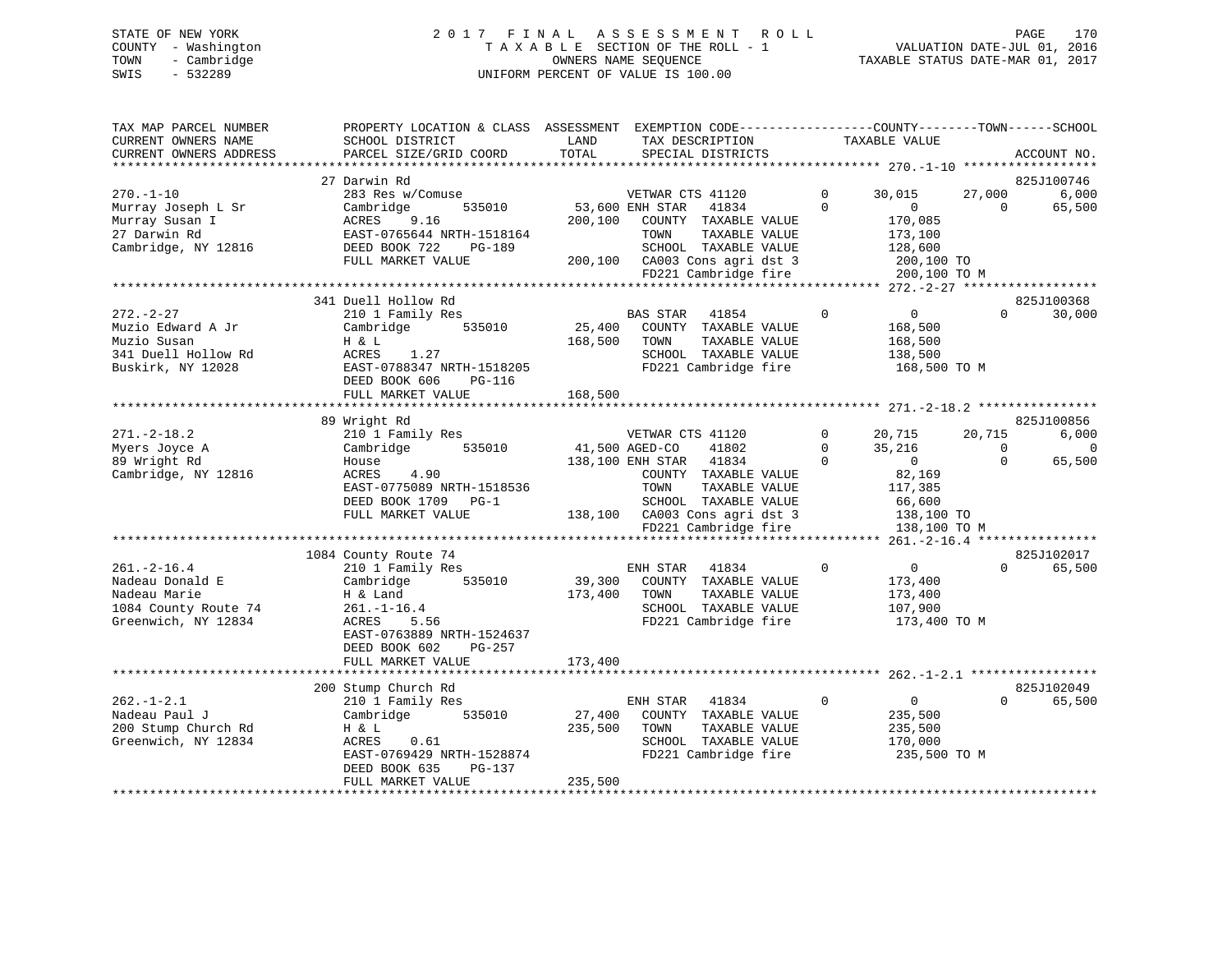## STATE OF NEW YORK 2 0 1 7 F I N A L A S S E S S M E N T R O L L PAGE 171 COUNTY - Washington T A X A B L E SECTION OF THE ROLL - 1 VALUATION DATE-JUL 01, 2016 TOWN - Cambridge OWNERS NAME SEQUENCE TAXABLE STATUS DATE-MAR 01, 2017 SWIS - 532289 UNIFORM PERCENT OF VALUE IS 100.00

| SCHOOL DISTRICT<br>PARCEL SIZE/GRID COORD                                                                                                                          | LAND<br>TOTAL                                                                                                                                  | TAX DESCRIPTION<br>SPECIAL DISTRICTS                                                                                 | TAXABLE VALUE                                                                                                       | ACCOUNT NO.                                                                                                                                                                                                                                                        |
|--------------------------------------------------------------------------------------------------------------------------------------------------------------------|------------------------------------------------------------------------------------------------------------------------------------------------|----------------------------------------------------------------------------------------------------------------------|---------------------------------------------------------------------------------------------------------------------|--------------------------------------------------------------------------------------------------------------------------------------------------------------------------------------------------------------------------------------------------------------------|
|                                                                                                                                                                    |                                                                                                                                                |                                                                                                                      |                                                                                                                     |                                                                                                                                                                                                                                                                    |
| 105 Vac farmland<br>Cambridge<br>535010<br>Vac Land<br>Ag Commit 705/183<br>ACRES 37.70<br>EAST-0769501 NRTH-1527829                                               | 129,900                                                                                                                                        | 41720<br>COUNTY TAXABLE VALUE<br>TAXABLE VALUE<br>TOWN<br>SCHOOL TAXABLE VALUE<br>CA003 Cons agri dst 3<br>66,265 EX | $\Omega$<br>66,265<br>63,635<br>63,635<br>63,635<br>63,635 TO                                                       | 825J100261<br>66,265<br>66,265                                                                                                                                                                                                                                     |
|                                                                                                                                                                    |                                                                                                                                                |                                                                                                                      |                                                                                                                     |                                                                                                                                                                                                                                                                    |
|                                                                                                                                                                    |                                                                                                                                                |                                                                                                                      |                                                                                                                     |                                                                                                                                                                                                                                                                    |
| 242 Rurl res&rec<br>Cambridge<br>535010<br>Rural Residence<br>ACRES 109.41<br>EAST-0771700 NRTH-1528578<br>DEED BOOK 3361 PG-330<br>FULL MARKET VALUE              | 315,000<br>315,000                                                                                                                             | COUNTY TAXABLE VALUE<br>TOWN<br>TAXABLE VALUE<br>SCHOOL TAXABLE VALUE                                                | 315,000<br>315,000<br>315,000<br>315,000 TO<br>315,000 TO M                                                         | 825J100308                                                                                                                                                                                                                                                         |
|                                                                                                                                                                    |                                                                                                                                                |                                                                                                                      |                                                                                                                     |                                                                                                                                                                                                                                                                    |
| 210 1 Family Res<br>535010<br>Cambridge<br>H&l<br>ACRES<br>2.17<br>EAST-0789934 NRTH-1516483<br>DEED BOOK 926<br>$PG-305$<br>FULL MARKET VALUE                     | 29,900<br>187,300<br>187,300                                                                                                                   | BAS STAR 41854<br>COUNTY TAXABLE VALUE<br>TOWN<br>TAXABLE VALUE<br>SCHOOL TAXABLE VALUE                              | $\Omega$<br>$\overline{0}$<br>187,300<br>187,300<br>157,300<br>187,300 TO M                                         | 825J100467<br>30,000<br>$\Omega$                                                                                                                                                                                                                                   |
|                                                                                                                                                                    |                                                                                                                                                |                                                                                                                      |                                                                                                                     | 825J100573                                                                                                                                                                                                                                                         |
| 242 Rurl res&rec<br>Cambridge<br>535010<br>H & Land<br>Bndy Agmt 2806/235, 3426/<br>890/119<br>ACRES 36.39<br>EAST-0779089 NRTH-1533336<br>DEED BOOK 2533 PG-219   |                                                                                                                                                | BAS STAR 41854<br>TOWN<br>TAXABLE VALUE<br>SCHOOL TAXABLE VALUE                                                      | $\mathbf 0$<br>$\overline{0}$<br>285,100<br>285,100<br>255,100<br>285,100 TO M                                      | 30,000<br>$\Omega$                                                                                                                                                                                                                                                 |
|                                                                                                                                                                    |                                                                                                                                                |                                                                                                                      |                                                                                                                     |                                                                                                                                                                                                                                                                    |
| Stevenson Rd<br>314 Rural vac<10<br>535010<br>Cambridge<br>Lot $C-1$<br>3.50<br>ACRES<br>EAST-0780473 NRTH-1537543<br>DEED BOOK 697<br>PG-187<br>FULL MARKET VALUE | 9,100<br>9,100                                                                                                                                 | COUNTY TAXABLE VALUE<br>TOWN<br>TAXABLE VALUE<br>SCHOOL TAXABLE VALUE                                                | 9,100<br>9,100<br>9,100<br>9,100 TO<br>9,100 TO M                                                                   |                                                                                                                                                                                                                                                                    |
|                                                                                                                                                                    | Vly Summit Rd<br>DEED BOOK 688<br>$PG-179$<br>FULL MARKET VALUE<br>285 Stump Church Rd<br>627 Turnpike Rd<br>267 Irish Ln<br>FULL MARKET VALUE | 285,100                                                                                                              | AG DIST<br>84,100<br>FD221 Cambridge fire<br>129,900<br>180,500<br>101,700 COUNTY TAXABLE VALUE<br>285,100<br>9,100 | PROPERTY LOCATION & CLASS ASSESSMENT EXEMPTION CODE----------------COUNTY-------TOWN------SCHOOL<br>129,900 TO M<br>CA003 Cons agri dst 3<br>FD221 Cambridge fire<br>FD221 Cambridge fire<br>FD221 Cambridge fire<br>CA005 Cons agri dst 5<br>FD221 Cambridge fire |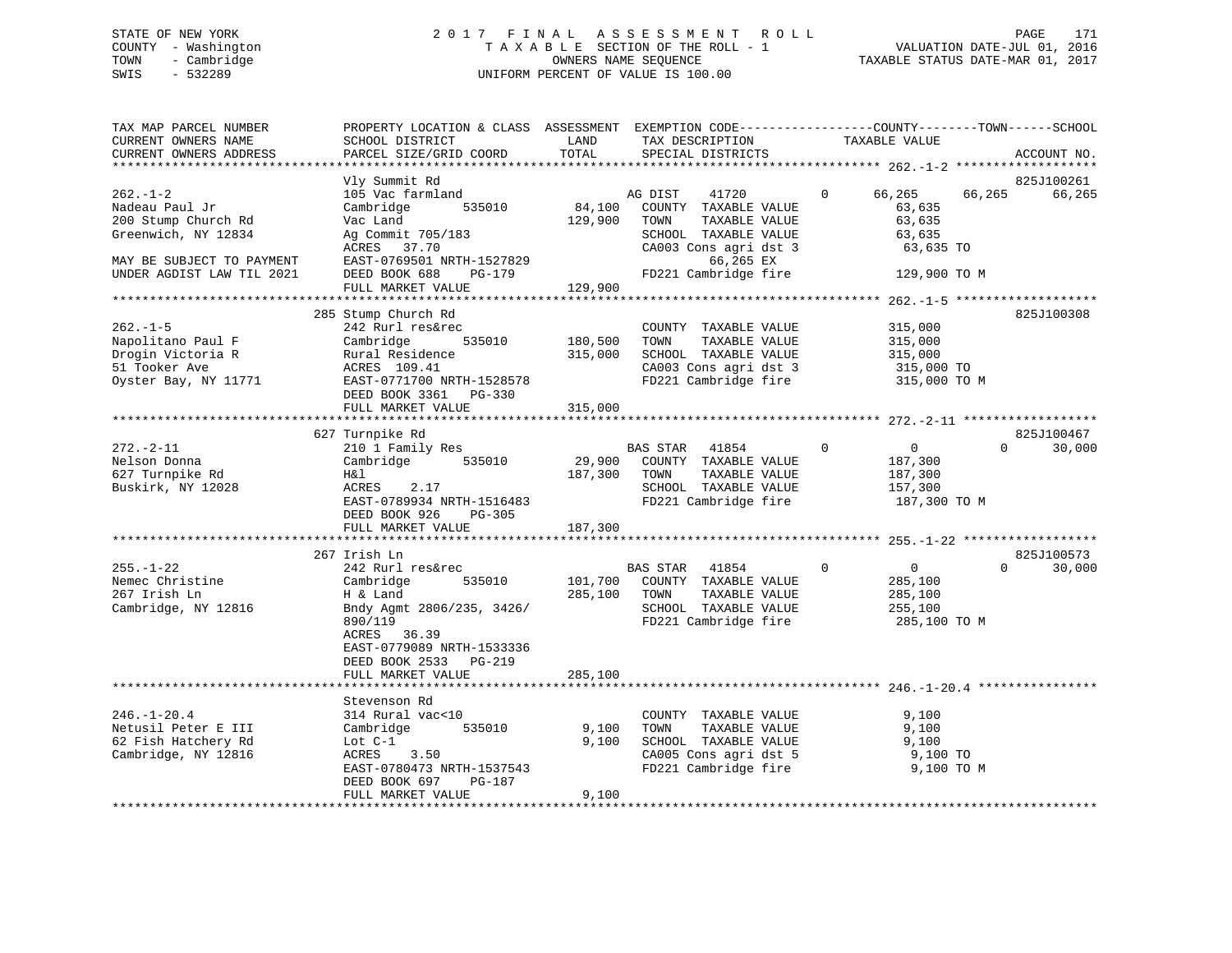## STATE OF NEW YORK 2 0 1 7 F I N A L A S S E S S M E N T R O L L PAGE 172 COUNTY - Washington T A X A B L E SECTION OF THE ROLL - 1 VALUATION DATE-JUL 01, 2016 TOWN - Cambridge OWNERS NAME SEQUENCE TAXABLE STATUS DATE-MAR 01, 2017 SWIS - 532289 UNIFORM PERCENT OF VALUE IS 100.00

| TAX MAP PARCEL NUMBER<br>CURRENT OWNERS NAME<br>CURRENT OWNERS ADDRESS                                  | PROPERTY LOCATION & CLASS ASSESSMENT EXEMPTION CODE----------------COUNTY-------TOWN------SCHOOL<br>SCHOOL DISTRICT<br>PARCEL SIZE/GRID COORD                     | LAND<br>TOTAL              | TAX DESCRIPTION<br>SPECIAL DISTRICTS                                                                                                       | TAXABLE VALUE                                                                                    | ACCOUNT NO.                                        |
|---------------------------------------------------------------------------------------------------------|-------------------------------------------------------------------------------------------------------------------------------------------------------------------|----------------------------|--------------------------------------------------------------------------------------------------------------------------------------------|--------------------------------------------------------------------------------------------------|----------------------------------------------------|
| $262. - 1 - 20.4$<br>Neudecker Donald A<br>Neudecker Ellen M<br>45 Kaufman Ln<br>Johnsonville, NY 12094 | 154 County Route 60<br>322 Rural vac>10<br>Cambridge<br>535010<br>Lot 5<br>ACRES 12.11<br>EAST-0771062 NRTH-1522028<br>DEED BOOK 3679 PG-206<br>FULL MARKET VALUE | 30,600<br>30,600<br>30,600 | COUNTY TAXABLE VALUE<br>TAXABLE VALUE<br>TOWN<br>SCHOOL TAXABLE VALUE<br>FD221 Cambridge fire 30,600 TO M                                  | 30,600<br>30,600<br>30,600                                                                       |                                                    |
|                                                                                                         | 62 Durfee Rd                                                                                                                                                      |                            |                                                                                                                                            |                                                                                                  | 825J100531                                         |
| $288. - 1 - 16$<br>Neveu Arthur<br>62 Durfee Rd<br>Buskirk, NY 12028                                    | 210 1 Family Res<br>535010<br>Cambridge<br>House & Lot<br>ACRES<br>5.80<br>EAST-0765254 NRTH-1500771<br>DEED BOOK 430<br>PG-125                                   | 155,800                    | VETCOM CTS 41130<br>41,200 ENH STAR 41834<br>COUNTY TAXABLE VALUE<br>TAXABLE VALUE<br>TOWN<br>SCHOOL TAXABLE VALUE<br>FD221 Cambridge fire | $\Omega$<br>38,950<br>$\Omega$<br>$\overline{0}$<br>116,850<br>116,850<br>80,300<br>155,800 TO M | 38,950<br>10,000<br>$\Omega$<br>65,500             |
|                                                                                                         | FULL MARKET VALUE                                                                                                                                                 | 155,800                    |                                                                                                                                            |                                                                                                  |                                                    |
|                                                                                                         | 154 Center Cambridge Rd                                                                                                                                           |                            |                                                                                                                                            |                                                                                                  | 825J100443                                         |
| $279. - 1 - 2$<br>Nicholas Lorraine<br>Balch Elton<br>154 Center Cambridge Rd<br>Valley Falls, NY 12185 | 210 1 Family Res<br>535010<br>Cambridge<br>House & Lot<br>Bndy Almt 614/73 837/208<br>ACRES 9.56<br>EAST-0759473 NRTH-1512903<br>DEED BOOK 2734 PG-105            | 92,800<br>389,800          | BAS STAR 41854<br>COUNTY TAXABLE VALUE<br>TOWN<br>TAXABLE VALUE<br>SCHOOL TAXABLE VALUE<br>CA003 Cons agri dst 3<br>FD221 Cambridge fire   | $\Omega$<br>$\overline{0}$<br>389,800<br>389,800<br>359,800<br>389,800 TO<br>389,800 TO M        | $\Omega$<br>30,000                                 |
|                                                                                                         | FULL MARKET VALUE                                                                                                                                                 | 389,800                    |                                                                                                                                            |                                                                                                  |                                                    |
|                                                                                                         |                                                                                                                                                                   |                            |                                                                                                                                            |                                                                                                  |                                                    |
| $272. - 1 - 10$<br>Nieckarz Paul M<br>516 King Rd<br>Buskirk, NY 12028                                  | 516 King Rd<br>210 1 Family Res<br>Cambridge 535010<br>374/553<br>ACRES 40.06<br>EAST-0783017 NRTH-1515345                                                        |                            | AG DIST<br>41720<br>82,200 BAS STAR 41854<br>169,200 COUNTY TAXABLE VALUE<br>TAXABLE VALUE<br>TOWN<br>SCHOOL TAXABLE VALUE                 | $\mathbf 0$<br>3,182<br>$\Omega$<br>$\overline{0}$<br>166,018<br>166,018<br>136,018              | 825J100595<br>3,182<br>3,182<br>30,000<br>$\Omega$ |
| MAY BE SUBJECT TO PAYMENT DEED BOOK 3017 PG-19<br>UNDER AGDIST LAW TIL 2021 FULL MARKET VALUE           |                                                                                                                                                                   | 169,200                    | CA003 Cons agri dst 3<br>3,182 EX<br>FD221 Cambridge fire                                                                                  | 166,018 TO<br>169,200 TO M                                                                       |                                                    |
|                                                                                                         |                                                                                                                                                                   |                            |                                                                                                                                            |                                                                                                  |                                                    |
| $272 - 2 - 23.1$<br>Nieckarz Paul M<br>516 King Rd<br>Buskirk, NY 12028                                 | King Rd/e Off<br>323 Vacant rural<br>Cambridge<br>535010<br>ACRES<br>7.00<br>EAST-0783062 NRTH-1514565<br>DEED BOOK 3017 PG-241                                   | 4,900<br>4,900             | COUNTY TAXABLE VALUE<br>TOWN<br>TAXABLE VALUE<br>SCHOOL TAXABLE VALUE<br>CA003 Cons agri dst 3<br>FD221 Cambridge fire                     | 4,900<br>4,900<br>4,900<br>4,900 TO<br>4,900 TO M                                                | 825J100394                                         |
|                                                                                                         | FULL MARKET VALUE                                                                                                                                                 | 4,900                      |                                                                                                                                            |                                                                                                  |                                                    |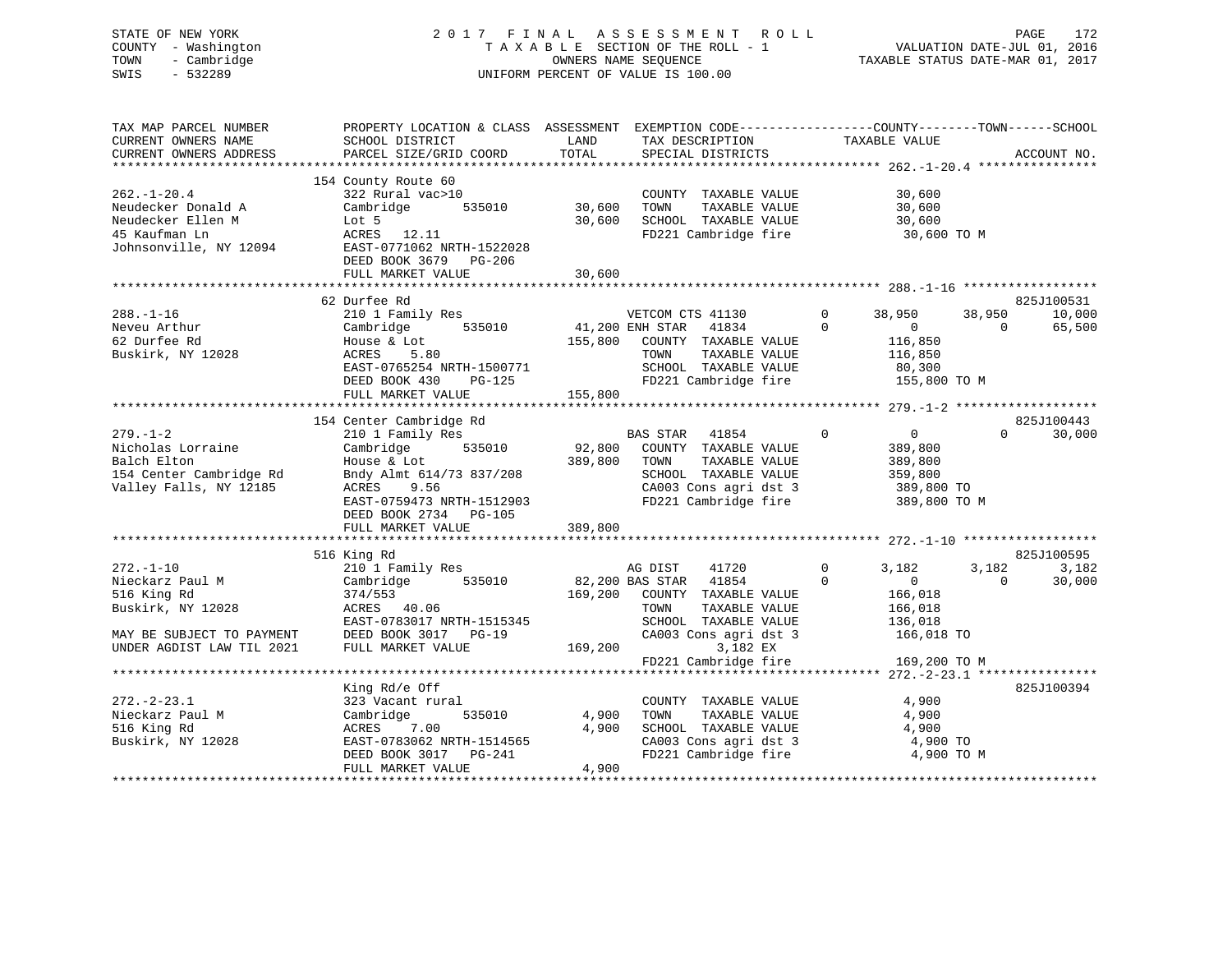## STATE OF NEW YORK 2 0 1 7 F I N A L A S S E S S M E N T R O L L PAGE 173 COUNTY - Washington T A X A B L E SECTION OF THE ROLL - 1 VALUATION DATE-JUL 01, 2016 TOWN - Cambridge OWNERS NAME SEQUENCE TAXABLE STATUS DATE-MAR 01, 2017 SWIS - 532289 UNIFORM PERCENT OF VALUE IS 100.00

| TAX MAP PARCEL NUMBER<br>CURRENT OWNERS NAME                                 | PROPERTY LOCATION & CLASS ASSESSMENT EXEMPTION CODE-----------------COUNTY--------TOWN------SCHOOL<br>SCHOOL DISTRICT                              | LAND                         | TAX DESCRIPTION                                                                                                                                                        |                          | TAXABLE VALUE                                                  |                    |                  |
|------------------------------------------------------------------------------|----------------------------------------------------------------------------------------------------------------------------------------------------|------------------------------|------------------------------------------------------------------------------------------------------------------------------------------------------------------------|--------------------------|----------------------------------------------------------------|--------------------|------------------|
| CURRENT OWNERS ADDRESS                                                       | PARCEL SIZE/GRID COORD                                                                                                                             | TOTAL                        | SPECIAL DISTRICTS                                                                                                                                                      |                          |                                                                |                    | ACCOUNT NO.      |
|                                                                              | 525 King Rd                                                                                                                                        |                              |                                                                                                                                                                        |                          |                                                                |                    | 825J100885       |
| $272. - 1 - 8.2$<br>Nieckarz Paul M II<br>500 King Rd<br>Buskirk, NY 12028   | 210 1 Family Res<br>Cambridge<br>H & L<br>ACRES<br>7.40<br>EAST-0781047 NRTH-1515904<br>DEED BOOK 3356 PG-258<br>FULL MARKET VALUE                 | 535010 59,600 BAS STAR       | VETCOM CTS 41130 0<br>41854<br>59,600 BAS SIAR (1998)<br>212,000 COUNTY TAXABLE VALUE                                                                                  | $\Omega$                 | 53,000<br>$\overline{0}$<br>159,000<br>167,000<br>212,000 TO M | 45,000<br>$\Omega$ | 10,000<br>30,000 |
|                                                                              | King Rd/e Off                                                                                                                                      |                              |                                                                                                                                                                        |                          |                                                                |                    | 825J100503       |
| $272 - 1 - 9$<br>Nieckarz Paul M II<br>500 King Rd<br>Buskirk, NY 12028      | 323 Vacant rural                                                                                                                                   |                              | COUNTY TAXABLE VALUE<br>TAXABLE VALUE<br>TOWN<br>SCHOOL TAXABLE VALUE 7,000<br>CA003 Cons agri dst 3 7,000 TO<br>FD221 Cambridge fire 7,000 TO M                       |                          | 7,000<br>7,000                                                 |                    |                  |
|                                                                              | 500 King Rd                                                                                                                                        |                              |                                                                                                                                                                        |                          |                                                                |                    | 825J100913       |
| $272. - 1 - 11$<br>Nieckarz Paul M II<br>500 King Rd<br>Buskirk, NY 12028    | 270 Mfg housing<br>Cambridge<br>535010<br>Trailer & Lot<br>5.80<br>ACRES<br>EAST-0781789 NRTH-1514958<br>DEED BOOK 2931 PG-50<br>FULL MARKET VALUE | 42,200<br>66,100<br>66,100   | COUNTY TAXABLE VALUE<br>TAXABLE VALUE<br>TOWN<br>SCHOOL TAXABLE VALUE<br>CA003 Cons agri dst 3<br>FD221 Cambridge fire                                                 |                          | 66,100<br>66,100<br>66,100<br>66,100 TO<br>66,100 TO M         |                    |                  |
|                                                                              | 13 Conway Ln                                                                                                                                       |                              |                                                                                                                                                                        |                          |                                                                |                    | 825L100269       |
| $271. - 1 - 15$<br>Niles Sandra W<br>13 Conway Ln<br>Buskirk, NY 12028-2102  | 242 Rurl res&rec<br>535010 107,200 ENH STAR<br>Cambridge<br>House & Land<br>ACRES 44.14<br>EAST-0771827 NRTH-1514152<br>$PG-237$                   | 250,600                      | 41720<br>AG DIST<br>41834<br>COUNTY TAXABLE VALUE<br>TAXABLE VALUE<br>TOWN<br>SCHOOL TAXABLE VALUE<br>SCHOOL TAXABLE VALUE 162,966<br>CA003 Cons agri dst 3 228,466 TO | $\mathbf{0}$<br>$\Omega$ | 22,134<br>$\sim$ 0<br>228,466<br>228,466<br>162,966            | 22,134<br>$\Omega$ | 22,134<br>65,500 |
| MAY BE SUBJECT TO PAYMENT<br>UNDER AGDIST LAW TIL 2021                       | DEED BOOK 882<br>FULL MARKET VALUE                                                                                                                 | 250,600                      | 22,134 EX<br>22,134 EX<br>FD221 Cambridge fire 250,600 TO M                                                                                                            |                          |                                                                |                    |                  |
|                                                                              |                                                                                                                                                    |                              |                                                                                                                                                                        |                          |                                                                |                    |                  |
|                                                                              | 366 Conley Rd                                                                                                                                      |                              |                                                                                                                                                                        |                          |                                                                |                    |                  |
| $271. - 2 - 27.1$<br>Nobbe Heather J<br>366 Conley Rd<br>Cambridge, NY 12816 | 240 Rural res<br>Cambridge<br>535010<br>3.74<br>ACRES<br>nnoi-0773543 NRTH-1516446<br>DEED BOOK 3555 PG-193<br>FULL MARKET VALUE                   | 34,400<br>187,700<br>187,700 | COUNTY TAXABLE VALUE<br>TAXABLE VALUE<br>TOWN<br>SCHOOL TAXABLE VALUE<br>FD221 Cambridge fire                                                                          |                          | 187,700<br>187,700<br>187,700<br>187,700 TO<br>187,700 TO M    |                    |                  |
|                                                                              |                                                                                                                                                    |                              |                                                                                                                                                                        |                          |                                                                |                    |                  |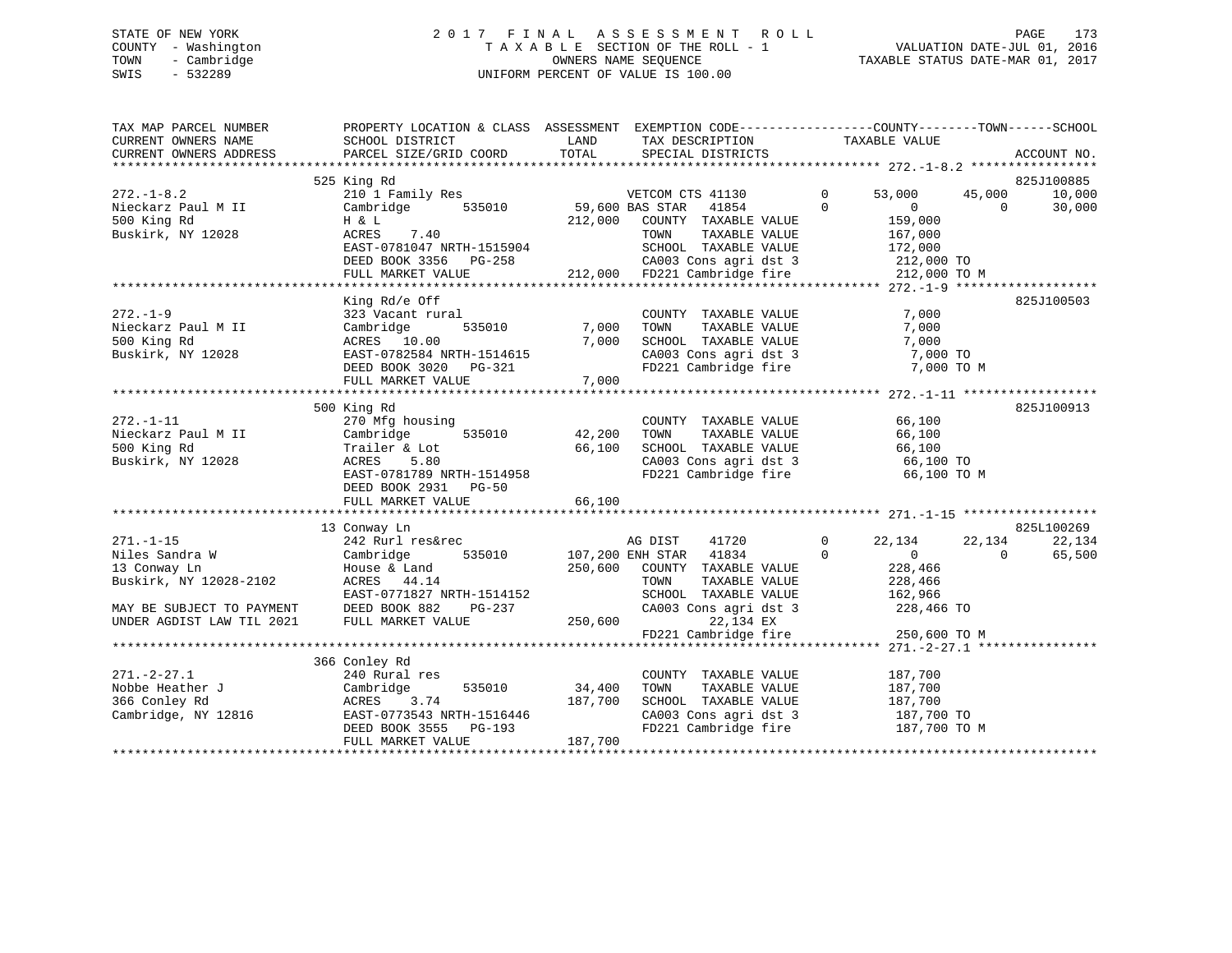## STATE OF NEW YORK 2 0 1 7 F I N A L A S S E S S M E N T R O L L PAGE 174 COUNTY - Washington T A X A B L E SECTION OF THE ROLL - 1 VALUATION DATE-JUL 01, 2016 TOWN - Cambridge OWNERS NAME SEQUENCE TAXABLE STATUS DATE-MAR 01, 2017 SWIS - 532289 UNIFORM PERCENT OF VALUE IS 100.00

| TAX MAP PARCEL NUMBER<br>CURRENT OWNERS NAME<br>CURRENT OWNERS ADDRESS | PROPERTY LOCATION & CLASS ASSESSMENT<br>SCHOOL DISTRICT<br>PARCEL SIZE/GRID COORD                     | LAND<br>TOTAL | EXEMPTION CODE-----------------COUNTY-------TOWN------SCHOOL<br>TAX DESCRIPTION | TAXABLE VALUE                 | ACCOUNT NO.                     |
|------------------------------------------------------------------------|-------------------------------------------------------------------------------------------------------|---------------|---------------------------------------------------------------------------------|-------------------------------|---------------------------------|
|                                                                        |                                                                                                       |               | SPECIAL DISTRICTS                                                               |                               |                                 |
|                                                                        | King Rd/e Off                                                                                         |               |                                                                                 |                               | 8279900863                      |
| $263. - 2 - 5$                                                         | 330 Vacant comm                                                                                       |               | COUNTY TAXABLE VALUE                                                            | 80,000                        |                                 |
| North Eastern Expan Dev Co                                             | Cambridge<br>535010                                                                                   | 80,000        | TOWN<br>TAXABLE VALUE                                                           | 80,000                        |                                 |
| 3042 Route 22 Ste 100                                                  | Vacant Lot                                                                                            | 80,000        | SCHOOL TAXABLE VALUE                                                            | 80,000                        |                                 |
| Dover Plains, NY 12522                                                 | Court Order<br>ACRES 19.70<br>EAST-0787156 NRTH-1527878<br>DEED BOOK 3764 PG-317<br>FULL MARKET VALUE | 80,000        | FD221 Cambridge fire                                                            | 80,000 TO M                   |                                 |
|                                                                        |                                                                                                       |               |                                                                                 |                               |                                 |
|                                                                        | 357 Stevenson Rd                                                                                      |               |                                                                                 |                               |                                 |
| $246. - 1 - 19.1$                                                      | 210 1 Family Res                                                                                      |               | ENH STAR<br>41834                                                               | $\Omega$<br>$\overline{0}$    | $\Omega$<br>65,500              |
| O'Brien Kenneth R                                                      | Cambridge<br>535010                                                                                   | 40,800        | COUNTY TAXABLE VALUE                                                            | 225,000                       |                                 |
| O'Brien Marianne                                                       | Lot 2                                                                                                 | 225,000       | TAXABLE VALUE<br>TOWN                                                           | 225,000                       |                                 |
| 357 Stevenson Rd                                                       | 4.55<br>ACRES                                                                                         |               | SCHOOL TAXABLE VALUE                                                            | 159,500                       |                                 |
| Greenwich, NY 12834                                                    | EAST-0780384 NRTH-1538052<br>DEED BOOK 3009 PG-229                                                    |               | CA005 Cons agri dst 5<br>FD221 Cambridge fire                                   | 225,000 TO<br>225,000 TO M    |                                 |
|                                                                        | FULL MARKET VALUE                                                                                     | 225,000       |                                                                                 |                               |                                 |
|                                                                        |                                                                                                       |               |                                                                                 |                               |                                 |
|                                                                        | King Rd                                                                                               |               |                                                                                 |                               | 825J100380                      |
| $280 - 2 - 9$                                                          | 105 Vac farmland                                                                                      |               | AG DIST<br>41720                                                                | $\Omega$<br>58,502            | 58,502<br>58,502                |
| Oak Hill Farm Inc                                                      | Cambridge<br>535010                                                                                   | 159,000       | COUNTY TAXABLE VALUE                                                            | 100,498                       |                                 |
| 384 Stage Rd                                                           | ACRES<br>98.00                                                                                        | 159,000       | TOWN<br>TAXABLE VALUE                                                           | 100,498                       |                                 |
| Buskirk, NY 12028                                                      | EAST-0778226 NRTH-1511305                                                                             |               | SCHOOL TAXABLE VALUE                                                            | 100,498                       |                                 |
|                                                                        | DEED BOOK 744<br>$PG-179$                                                                             |               | CA003 Cons agri dst 3                                                           | 100,498 TO                    |                                 |
| MAY BE SUBJECT TO PAYMENT<br>UNDER AGDIST LAW TIL 2021                 | FULL MARKET VALUE                                                                                     | 159,000       | 58,502 EX<br>FD221 Cambridge fire                                               | 159,000 TO M                  |                                 |
| **************************                                             |                                                                                                       |               |                                                                                 |                               | ****** 280.-2-11.1 ************ |
|                                                                        | King Rd                                                                                               |               |                                                                                 |                               |                                 |
| $280. -2 - 11.1$                                                       | 105 Vac farmland                                                                                      |               | AG DIST<br>41720                                                                | $\Omega$<br>73,756            | 73,756<br>73,756                |
| Oak Hill Farm Inc                                                      | Cambridge<br>535010                                                                                   | 97,600        | COUNTY TAXABLE VALUE                                                            | 23,844                        |                                 |
| 384 Stage Rd                                                           | ACRES 42.10                                                                                           | 97,600        | TOWN<br>TAXABLE VALUE                                                           | 23,844                        |                                 |
| Buskirk, NY 12028                                                      | EAST-0779522 NRTH-1509835                                                                             |               | SCHOOL TAXABLE VALUE                                                            | 23,844                        |                                 |
|                                                                        | DEED BOOK 744<br>$PG-179$                                                                             |               | CA003 Cons agri dst 3                                                           | 23,844 TO                     |                                 |
| MAY BE SUBJECT TO PAYMENT                                              | FULL MARKET VALUE                                                                                     | 97,600        | 73,756 EX                                                                       |                               |                                 |
| UNDER AGDIST LAW TIL 2021                                              |                                                                                                       |               | FD221 Cambridge fire                                                            | 97,600 TO M                   |                                 |
|                                                                        | 82 Durfee Rd                                                                                          |               |                                                                                 |                               | 825J100977                      |
| $288. - 1 - 15.3$                                                      | 210 1 Family Res                                                                                      |               | <b>BAS STAR</b><br>41854                                                        | $\mathbf 0$<br>$\overline{0}$ | $\Omega$<br>30,000              |
| Ockerby Renata E                                                       | Cambridge<br>535010                                                                                   | 59,400        | COUNTY TAXABLE VALUE                                                            | 235,000                       |                                 |
| Ockerby Edward G                                                       | Lot 3                                                                                                 | 235,000       | TAXABLE VALUE<br>TOWN                                                           | 235,000                       |                                 |
| 82 Durfee Rd                                                           | 7.36<br>ACRES                                                                                         |               | SCHOOL TAXABLE VALUE                                                            | 205,000                       |                                 |
| Buskirk, NY 12028                                                      | EAST-0765411 NRTH-1499848                                                                             |               | FD221 Cambridge fire                                                            | 235,000 TO M                  |                                 |
|                                                                        | DEED BOOK 2422<br>PG-154                                                                              |               |                                                                                 |                               |                                 |
|                                                                        | FULL MARKET VALUE                                                                                     | 235,000       |                                                                                 |                               |                                 |
|                                                                        |                                                                                                       |               |                                                                                 |                               |                                 |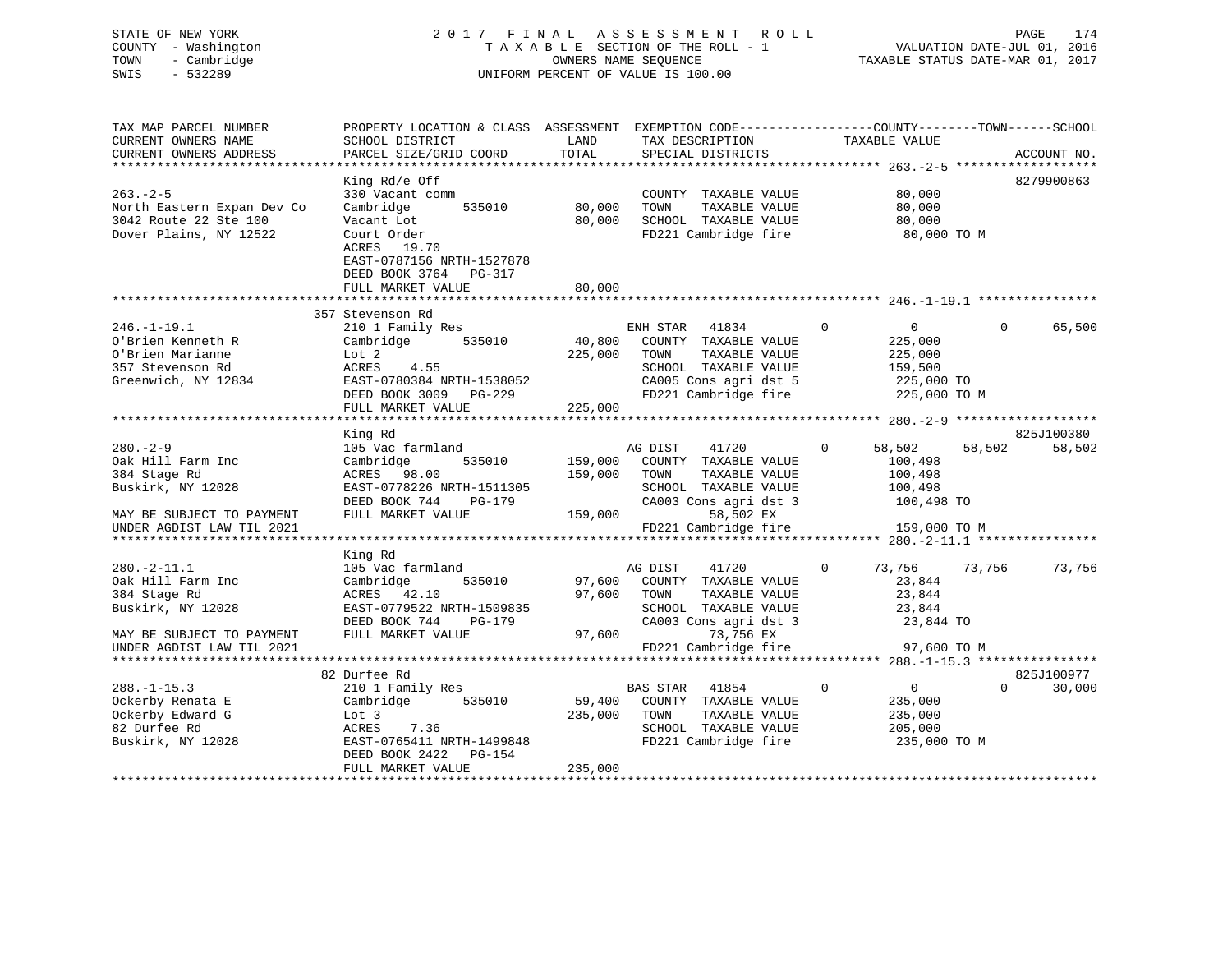## STATE OF NEW YORK 2 0 1 7 F I N A L A S S E S S M E N T R O L L PAGE 175 COUNTY - Washington T A X A B L E SECTION OF THE ROLL - 1 VALUATION DATE-JUL 01, 2016 TOWN - Cambridge OWNERS NAME SEQUENCE TAXABLE STATUS DATE-MAR 01, 2017 SWIS - 532289 UNIFORM PERCENT OF VALUE IS 100.00

| TAX MAP PARCEL NUMBER<br>CURRENT OWNERS NAME                                                     | PROPERTY LOCATION & CLASS ASSESSMENT EXEMPTION CODE----------------COUNTY-------TOWN-----SCHOOL<br>SCHOOL DISTRICT                                | LAND              | TAX DESCRIPTION                                                                                                                                                               | TAXABLE VALUE                                                                                |                    |                                |
|--------------------------------------------------------------------------------------------------|---------------------------------------------------------------------------------------------------------------------------------------------------|-------------------|-------------------------------------------------------------------------------------------------------------------------------------------------------------------------------|----------------------------------------------------------------------------------------------|--------------------|--------------------------------|
| CURRENT OWNERS ADDRESS                                                                           | PARCEL SIZE/GRID COORD                                                                                                                            | TOTAL             | SPECIAL DISTRICTS                                                                                                                                                             |                                                                                              |                    | ACCOUNT NO.                    |
|                                                                                                  |                                                                                                                                                   |                   |                                                                                                                                                                               |                                                                                              |                    |                                |
| $272 - 2 - 1$<br>Odess Robert                                                                    | 48 Dailey Ln<br>242 Rurl res&rec<br>535010<br>Cambridge                                                                                           | 148,000 BAS STAR  | AG DIST<br>41720<br>41854                                                                                                                                                     | $\Omega$<br>42,566<br>$\Omega$<br>$\overline{0}$                                             | 42,566<br>$\Omega$ | 825J100535<br>42,566<br>30,000 |
| 48 Dailey Ln<br>Buskirk, NY 12028                                                                | House & Lot<br>621/157<br>ACRES 76.80                                                                                                             | 319,000           | COUNTY TAXABLE VALUE<br>TOWN<br>TAXABLE VALUE<br>SCHOOL TAXABLE VALUE                                                                                                         | 276,434<br>276,434<br>246,434                                                                |                    |                                |
| MAY BE SUBJECT TO PAYMENT<br>UNDER AGDIST LAW TIL 2021                                           | EAST-0787077 NRTH-1520284<br>DEED BOOK 407<br>PG-201<br>FULL MARKET VALUE                                                                         |                   | CA003 Cons agri dst 3<br>42,566 EX<br>319,000 FD221 Cambridge fire                                                                                                            | 276,434 TO<br>319,000 TO M                                                                   |                    |                                |
|                                                                                                  |                                                                                                                                                   |                   |                                                                                                                                                                               |                                                                                              |                    |                                |
|                                                                                                  | 477 County Route 59                                                                                                                               |                   |                                                                                                                                                                               |                                                                                              |                    | 825J100210                     |
| $279. - 2 - 8$<br>Okonski Jason<br>Dingman Barbara L<br>477 County Route 59<br>Buskirk, NY 12028 | 210 1 Family Res<br>535010<br>Cambridge<br>House & Lot<br>450/444; 2133/174<br>ACRES<br>5.38<br>EAST-0770081 NRTH-1510025<br>DEED BOOK 3397 PG-25 | 47,600<br>165,500 | BAS STAR<br>41854<br>COUNTY TAXABLE VALUE<br>TOWN<br>TAXABLE VALUE<br>SCHOOL TAXABLE VALUE<br>CA003 Cons agri dst 3<br>FD221 Cambridge fire                                   | $\mathbf 0$<br>$\overline{0}$<br>165,500<br>165,500<br>135,500<br>165,500 TO<br>165,500 TO M | $\Omega$           | 30,000                         |
|                                                                                                  | FULL MARKET VALUE                                                                                                                                 | 165,500           |                                                                                                                                                                               |                                                                                              |                    |                                |
|                                                                                                  |                                                                                                                                                   |                   |                                                                                                                                                                               |                                                                                              |                    |                                |
|                                                                                                  | 13 County Route 59A                                                                                                                               |                   |                                                                                                                                                                               |                                                                                              |                    | 825J100298                     |
| $279. - 2 - 26$<br>Olivieri John V                                                               | 210 1 Family Res<br>535010                                                                                                                        | 24,300 ENH STAR   | VETCOM CTS 41130                                                                                                                                                              | $\mathbf{0}$<br>55,000<br>$\Omega$<br>$\overline{0}$                                         | 45,000<br>$\Omega$ | 10,000<br>65,500               |
| 13 County Route 59A<br>Buskirk, NY 12028                                                         | Cambridge<br>0.60<br>ACRES<br>EAST-0766432 NRTH-1506959<br>DEED BOOK 888<br>PG-312<br>FULL MARKET VALUE                                           | 230,600           | 41834<br>COUNTY TAXABLE VALUE<br>TOWN<br>TAXABLE VALUE<br>SCHOOL TAXABLE VALUE<br>230,600 CA003 Cons agri dst 3                                                               | 175,600<br>185,600<br>155,100<br>230,600 TO                                                  |                    |                                |
|                                                                                                  |                                                                                                                                                   |                   | FD221 Cambridge fire                                                                                                                                                          | 230,600 TO M                                                                                 |                    |                                |
|                                                                                                  |                                                                                                                                                   |                   |                                                                                                                                                                               |                                                                                              |                    | 825J100892                     |
| $246. - 1 - 29.2$<br>ONeil Virginia R<br>PO Box 27<br>Greenwich, NY 12834                        | 851 State Route 372<br>242 Rurl res&rec<br>533401<br>Greenwich<br>Trans Exempt Repay 2017<br>ACRES 15.62<br>EAST-0773206 NRTH-1543332             | 63,500<br>261,000 | COUNTY TAXABLE VALUE<br>TOWN<br>TAXABLE VALUE<br>SCHOOL TAXABLE VALUE<br>CA003 Cons agri dst 3<br>CA003 Cons agri dst 3<br>FD221 Cambridge fire<br>TE533 Trans exmt repay-flg | 261,000<br>261,000<br>261,000<br>261,000 TO<br>261,000 TO M                                  |                    |                                |
|                                                                                                  | DEED BOOK 485<br>PG-692                                                                                                                           |                   |                                                                                                                                                                               | $.00$ MT                                                                                     |                    |                                |
|                                                                                                  | FULL MARKET VALUE                                                                                                                                 | 261,000           |                                                                                                                                                                               |                                                                                              |                    |                                |
|                                                                                                  |                                                                                                                                                   |                   |                                                                                                                                                                               |                                                                                              |                    |                                |
|                                                                                                  | 1087 County Route 60                                                                                                                              |                   |                                                                                                                                                                               |                                                                                              |                    | 825J102029                     |
| $246. - 1 - 29.13$<br>Oswald Sandra F<br>1087 County Route 60<br>Greenwich, NY 12834             | 210 1 Family Res<br>Greenwich<br>533401<br>House Modular & Land<br>Lot 3<br>ACRES<br>2.15<br>EAST-0772019 NRTH-1543087<br>DEED BOOK 621<br>PG-148 | 30,000<br>185,500 | BAS STAR 41854<br>COUNTY TAXABLE VALUE<br>TOWN<br>TAXABLE VALUE<br>SCHOOL TAXABLE VALUE<br>CA003 Cons agri dst 3<br>FD221 Cambridge fire                                      | $\Omega$<br>$\overline{0}$<br>185,500<br>185,500<br>155,500<br>$185,500$ TO<br>185,500 TO M  | $\Omega$           | 30,000                         |
|                                                                                                  | FULL MARKET VALUE                                                                                                                                 | 185,500           |                                                                                                                                                                               |                                                                                              |                    |                                |
|                                                                                                  |                                                                                                                                                   |                   |                                                                                                                                                                               |                                                                                              |                    |                                |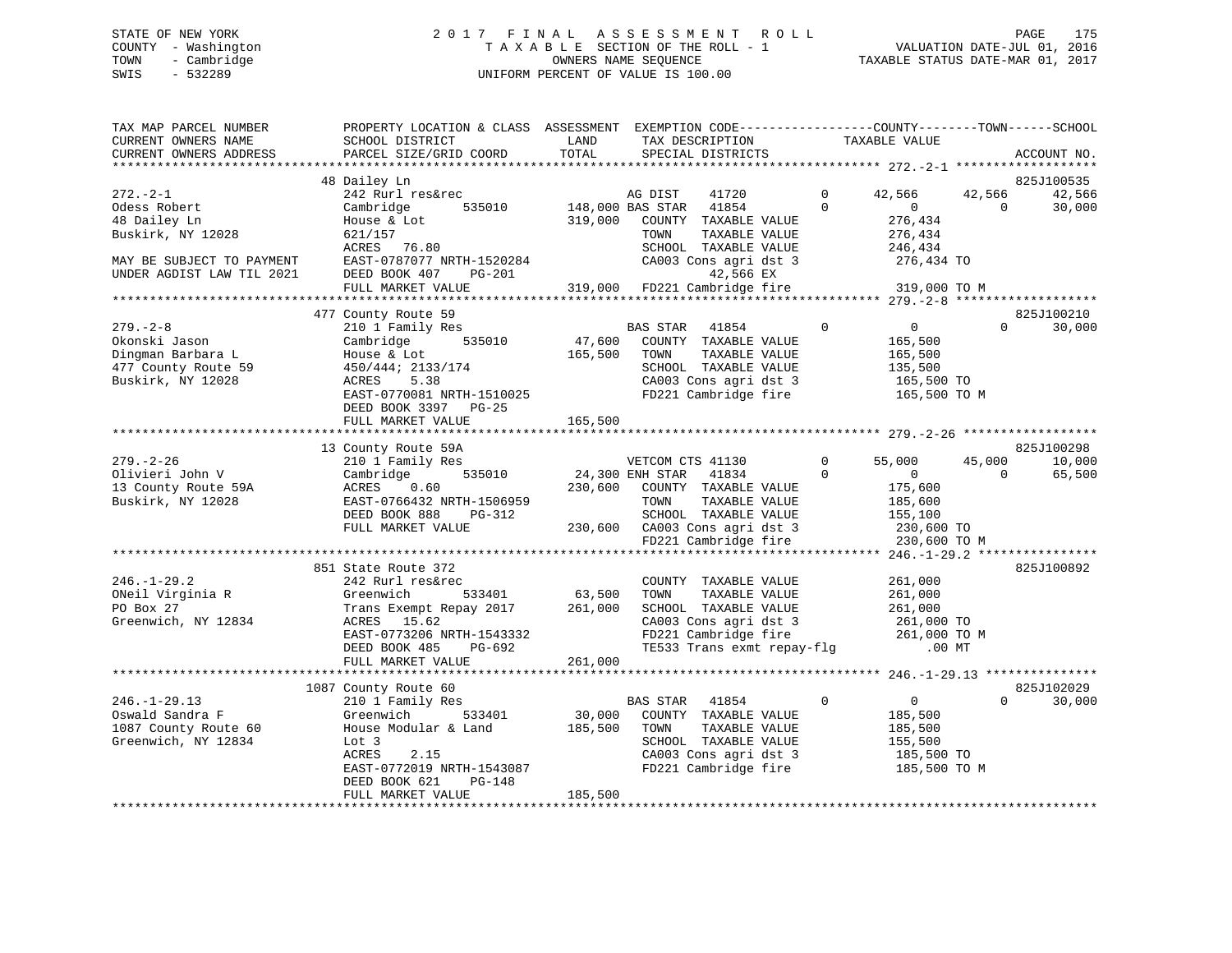## STATE OF NEW YORK 2 0 1 7 F I N A L A S S E S S M E N T R O L L PAGE 176 COUNTY - Washington T A X A B L E SECTION OF THE ROLL - 1 VALUATION DATE-JUL 01, 2016 TOWN - Cambridge OWNERS NAME SEQUENCE TAXABLE STATUS DATE-MAR 01, 2017 SWIS - 532289 UNIFORM PERCENT OF VALUE IS 100.00

| TAX MAP PARCEL NUMBER<br>CURRENT OWNERS NAME<br>CURRENT OWNERS ADDRESS<br>************************                                                               | PROPERTY LOCATION & CLASS ASSESSMENT<br>SCHOOL DISTRICT<br>PARCEL SIZE/GRID COORD                                                                                              | LAND<br>TOTAL                 | EXEMPTION CODE-----------------COUNTY-------TOWN------SCHOOL<br>TAX DESCRIPTION<br>SPECIAL DISTRICTS                                                                                 | TAXABLE VALUE                                                                                            | ACCOUNT NO.                                          |
|------------------------------------------------------------------------------------------------------------------------------------------------------------------|--------------------------------------------------------------------------------------------------------------------------------------------------------------------------------|-------------------------------|--------------------------------------------------------------------------------------------------------------------------------------------------------------------------------------|----------------------------------------------------------------------------------------------------------|------------------------------------------------------|
|                                                                                                                                                                  |                                                                                                                                                                                |                               |                                                                                                                                                                                      |                                                                                                          |                                                      |
| $262. - 1 - 20$<br>Pacitti Aaron<br>Slack Alyson<br>89 Darwin Rd<br>Cambridge, NY 12816                                                                          | 89 Darwin Rd<br>210 1 Family Res<br>Cambridge<br>535010<br>H & L<br>ACRES<br>5.16<br>EAST-0769400 NRTH-1521609<br>DEED BOOK 3277 PG-28<br>FULL MARKET VALUE                    | 37,700<br>210,600<br>210,600  | BAS STAR<br>41854<br>COUNTY TAXABLE VALUE<br>TOWN<br>TAXABLE VALUE<br>SCHOOL TAXABLE VALUE<br>FD221 Cambridge fire                                                                   | $\mathbf 0$<br>$\overline{0}$<br>210,600<br>210,600<br>180,600<br>210,600 TO M                           | 825J100563<br>$\Omega$<br>30,000                     |
|                                                                                                                                                                  |                                                                                                                                                                                |                               |                                                                                                                                                                                      |                                                                                                          |                                                      |
| $254. -1 - 4.1$<br>Pagano Ralph E<br>Pagano Janet K<br>246 Kenyon Rd<br>Greenwich, NY 12834                                                                      | 246 Kenyon Rd<br>210 1 Family Res<br>Greenwich<br>533401<br>Land/res<br>ACRES<br>7.68<br>EAST-0770101 NRTH-1535355<br>DEED BOOK 623<br>PG-143<br>FULL MARKET VALUE             | 49,200<br>184,800<br>184,800  | <b>BAS STAR</b><br>41854<br>COUNTY TAXABLE VALUE<br>TAXABLE VALUE<br>TOWN<br>SCHOOL TAXABLE VALUE<br>CA003 Cons agri dst 3<br>FD221 Cambridge fire                                   | $\mathbf 0$<br>$\overline{0}$<br>184,800<br>184,800<br>154,800<br>184,800 TO<br>184,800 TO M             | 825J100393<br>$\Omega$<br>30,000                     |
|                                                                                                                                                                  |                                                                                                                                                                                |                               |                                                                                                                                                                                      |                                                                                                          |                                                      |
| $246. - 1 - 9$<br>Palange Martin<br>Palange Karen J<br>1153 Monroe Tpke<br>Monroe, CT 06468                                                                      | State Route 372<br>312 Vac w/imprv<br>Cambridge<br>535010<br>Land<br>ACRES 70.98<br>EAST-0777048 NRTH-1541098<br>DEED BOOK 491<br>PG-144<br>FULL MARKET VALUE                  | 130,700<br>140,100<br>140,100 | COUNTY TAXABLE VALUE<br>TAXABLE VALUE<br>TOWN<br>SCHOOL TAXABLE VALUE<br>CA005 Cons agri dst 5<br>FD221 Cambridge fire                                                               | 140,100<br>140,100<br>140,100<br>140,100 TO<br>140,100 TO M                                              | 825J100445                                           |
|                                                                                                                                                                  |                                                                                                                                                                                |                               |                                                                                                                                                                                      |                                                                                                          |                                                      |
| $271. - 2 - 10.1$<br>Palinski Mark<br>Palinski Christine<br>953 County Route 59<br>Cambridge, NY 12816<br>MAY BE SUBJECT TO PAYMENT<br>UNDER AGDIST LAW TIL 2021 | 953 County Route 59<br>241 Rural res&ag<br>535010<br>Cambridge<br>Ag Commit 706/58<br>ACRES 69.50<br>EAST-0772483 NRTH-1520823<br>DEED BOOK 466<br>PG-658<br>FULL MARKET VALUE | 341,700<br>341,700            | AG DIST<br>41720<br>41854<br>138,900 BAS STAR<br>COUNTY TAXABLE VALUE<br>TOWN<br>TAXABLE VALUE<br>SCHOOL TAXABLE VALUE<br>CA003 Cons agri dst 3<br>34,279 EX<br>FD221 Cambridge fire | 34,279<br>0<br>$\Omega$<br>$\overline{0}$<br>307,421<br>307,421<br>277,421<br>307,421 TO<br>341,700 TO M | 825J100258<br>34,279<br>34,279<br>$\Omega$<br>30,000 |
|                                                                                                                                                                  |                                                                                                                                                                                |                               |                                                                                                                                                                                      |                                                                                                          |                                                      |
| $246. - 1 - 25.1$<br>Pate Andrew<br>896 County Route 60<br>Greenwich, NY 12834                                                                                   | County Route 60<br>314 Rural vac<10<br>Greenwich<br>533401<br>V Ld<br>7.70<br>ACRES<br>EAST-0774378 NRTH-1538510<br>DEED BOOK 556<br>PG-157<br>FULL MARKET VALUE               | 40,800<br>40,800<br>40,800    | COUNTY TAXABLE VALUE<br>TAXABLE VALUE<br>TOWN<br>SCHOOL TAXABLE VALUE<br>CA003 Cons agri dst 3<br>FD221 Cambridge fire                                                               | 40,800<br>40,800<br>40,800<br>40,800 TO<br>40,800 TO M                                                   | 825J100537                                           |
| **********************                                                                                                                                           | **************************************                                                                                                                                         |                               |                                                                                                                                                                                      |                                                                                                          |                                                      |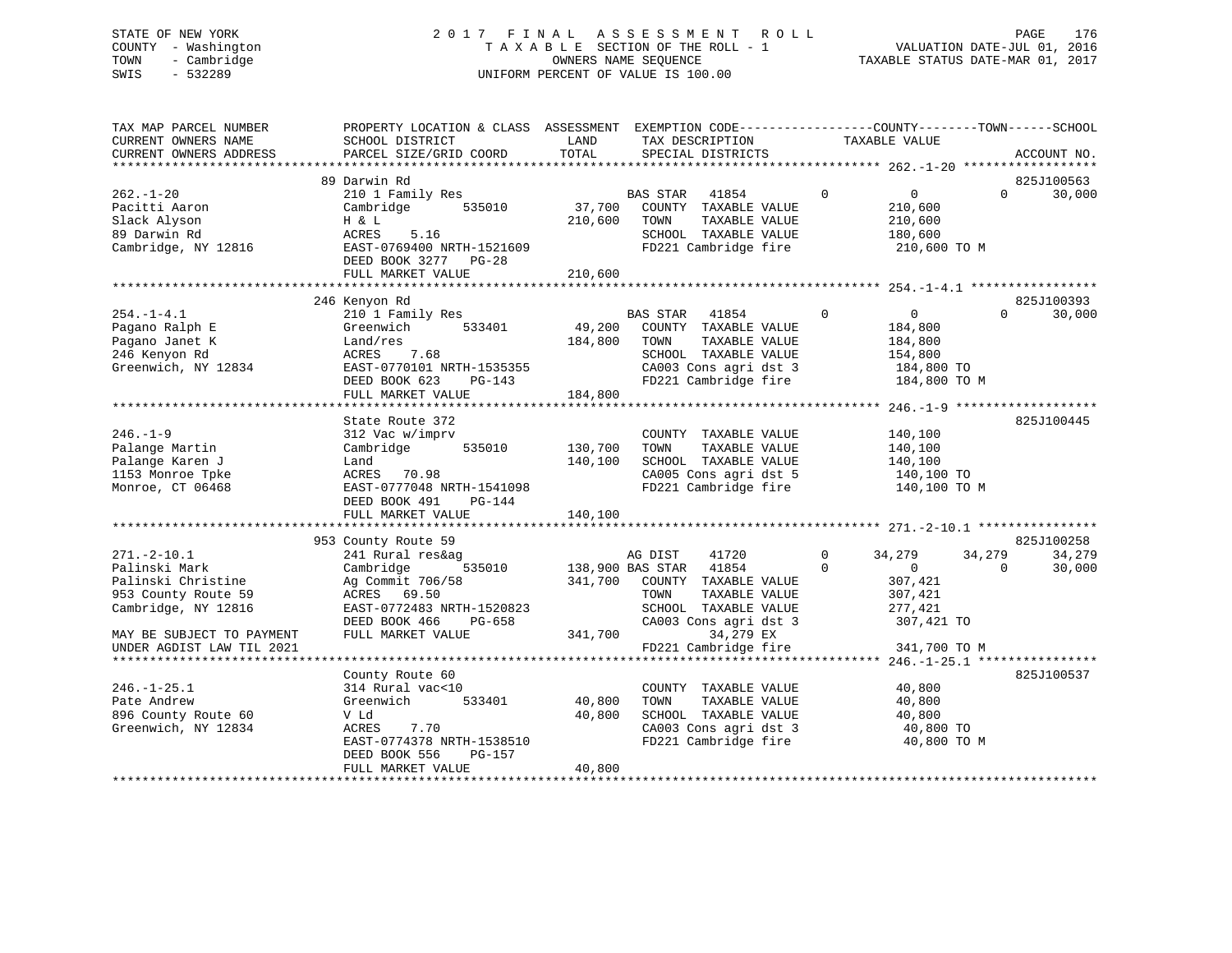## STATE OF NEW YORK 2 0 1 7 F I N A L A S S E S S M E N T R O L L PAGE 177 COUNTY - Washington T A X A B L E SECTION OF THE ROLL - 1 VALUATION DATE-JUL 01, 2016 TOWN - Cambridge OWNERS NAME SEQUENCE TAXABLE STATUS DATE-MAR 01, 2017 SWIS - 532289 UNIFORM PERCENT OF VALUE IS 100.00

| TAX MAP PARCEL NUMBER<br>CURRENT OWNERS NAME<br>CURRENT OWNERS ADDRESS | PROPERTY LOCATION & CLASS ASSESSMENT EXEMPTION CODE----------------COUNTY-------TOWN-----SCHOOL<br>SCHOOL DISTRICT<br>PARCEL SIZE/GRID COORD | LAND<br>TOTAL            | TAX DESCRIPTION<br>SPECIAL DISTRICTS | TAXABLE VALUE                                                         | ACCOUNT NO.        |
|------------------------------------------------------------------------|----------------------------------------------------------------------------------------------------------------------------------------------|--------------------------|--------------------------------------|-----------------------------------------------------------------------|--------------------|
|                                                                        |                                                                                                                                              |                          |                                      |                                                                       |                    |
|                                                                        | 912 County Route 60                                                                                                                          |                          |                                      |                                                                       | 825J102047         |
| $246. - 1 - 27$                                                        | 485 >luse sm bld                                                                                                                             |                          | COUNTY TAXABLE VALUE                 | 126,200                                                               |                    |
| Pate Andrew                                                            | Greenwich<br>533401                                                                                                                          | 25,500                   | TAXABLE VALUE<br>TOWN                | 126,200                                                               |                    |
| 896 County Route 60                                                    | Wood Shop                                                                                                                                    | 126,200                  | SCHOOL TAXABLE VALUE                 | 126,200                                                               |                    |
| Greenwich, NY 12834                                                    | ACRES 1.10                                                                                                                                   |                          | CA003 Cons agri dst 3                | 126,200 TO                                                            |                    |
|                                                                        | EAST-0774075 NRTH-1539267                                                                                                                    |                          | FD221 Cambridge fire                 | 126,200 TO M                                                          |                    |
|                                                                        | DEED BOOK 493<br>PG-560                                                                                                                      |                          |                                      |                                                                       |                    |
|                                                                        | FULL MARKET VALUE                                                                                                                            | 126,200                  |                                      |                                                                       |                    |
|                                                                        | County Route 60                                                                                                                              |                          |                                      |                                                                       | 825J100391         |
| $246. - 1 - 27.1$                                                      | 322 Rural vac>10                                                                                                                             |                          | COUNTY TAXABLE VALUE                 | 28,000                                                                |                    |
| Pate Andrew                                                            | ,<br>533401<br>Greenwich                                                                                                                     | 28,000                   | TOWN<br>TAXABLE VALUE                | 28,000                                                                |                    |
| 896 County Route 60                                                    | Vacant Land                                                                                                                                  | 28,000                   | SCHOOL TAXABLE VALUE                 | $28,000$ TO<br>$28,000$ TO                                            |                    |
| Greenwich, NY 12834                                                    | ACRES 40.00                                                                                                                                  |                          | CA003 Cons agri dst 3                |                                                                       |                    |
|                                                                        | EAST-0772915 NRTH-1539064                                                                                                                    |                          | FD221 Cambridge fire                 | 28,000 TO M                                                           |                    |
|                                                                        | DEED BOOK 601 PG-53                                                                                                                          |                          |                                      |                                                                       |                    |
|                                                                        | FULL MARKET VALUE                                                                                                                            | 28,000                   |                                      |                                                                       |                    |
|                                                                        |                                                                                                                                              |                          |                                      |                                                                       |                    |
|                                                                        | 896 County Route 60                                                                                                                          |                          |                                      |                                                                       | 825J100890         |
| $246. - 1 - 27.2$                                                      | 210 1 Family Res                                                                                                                             |                          | BAS STAR 41854                       | $\Omega$<br>$\overline{0}$                                            | 30,000<br>$\Omega$ |
| Pate Andrew                                                            | Greenwich<br>533401                                                                                                                          | 55,600                   | COUNTY TAXABLE VALUE                 | 292,000                                                               |                    |
| 896 County Route 60                                                    | Land & House                                                                                                                                 | 292,000                  | TOWN<br>TAXABLE VALUE                | 292,000                                                               |                    |
| Greenwich, NY 12834                                                    | ACRES 54.73                                                                                                                                  |                          | SCHOOL TAXABLE VALUE                 | 262,000                                                               |                    |
|                                                                        | EAST-0774241 NRTH-1539328                                                                                                                    |                          |                                      |                                                                       |                    |
|                                                                        | DEED BOOK 482                                                                                                                                |                          |                                      | CA003 Cons agri dst 3 292,000 TO<br>FD221 Cambridge fire 292,000 TO M |                    |
|                                                                        | FULL MARKET VALUE                                                                                                                            | $PG-1047$<br>JUE 292,000 |                                      |                                                                       |                    |
|                                                                        |                                                                                                                                              |                          |                                      |                                                                       |                    |
|                                                                        | County Route 60                                                                                                                              |                          |                                      |                                                                       | 825J102009         |
| $246. - 1 - 28.1$                                                      | 314 Rural vac<10                                                                                                                             |                          | COUNTY TAXABLE VALUE                 | 28,500                                                                |                    |
| Pate Andrew                                                            | 533401<br>Greenwich                                                                                                                          | 28,500                   | TAXABLE VALUE<br>TOWN                | 28,500                                                                |                    |
| 896 County Route 60                                                    | V Land                                                                                                                                       | 28,500                   | SCHOOL TAXABLE VALUE                 | 28,500                                                                |                    |
| Greenwich, NY 12834                                                    | 5.83<br>ACRES                                                                                                                                |                          | CA003 Cons agri dst 3                | 28,500 TO                                                             |                    |
|                                                                        | EAST-0774002 NRTH-1539813                                                                                                                    |                          | FD221 Cambridge fire                 | 28,500 TO M                                                           |                    |
|                                                                        | DEED BOOK 601 PG-55                                                                                                                          |                          |                                      |                                                                       |                    |
|                                                                        | FULL MARKET VALUE                                                                                                                            | 28,500                   |                                      |                                                                       |                    |
|                                                                        |                                                                                                                                              |                          |                                      |                                                                       |                    |
|                                                                        | 570 County Route 74                                                                                                                          |                          |                                      |                                                                       | 825J100456         |
| $279. - 2 - 2$                                                         | 242 Rurl res&rec                                                                                                                             |                          | AG DIST<br>41720                     | $\Omega$<br>62,342                                                    | 62,342<br>62,342   |
| Patten Donald F Jr                                                     | Cambridge                                                                                                                                    |                          | 535010 160,800 BAS STAR 41854        | $\Omega$<br>$\overline{0}$                                            | 30,000<br>$\Omega$ |
| Patten Eileen F                                                        | 615/142                                                                                                                                      |                          | 363,200 COUNTY TAXABLE VALUE         | 300,858                                                               |                    |
| 570 County Route 74                                                    | 763/271                                                                                                                                      |                          | TOWN<br>TAXABLE VALUE                | 300,858                                                               |                    |
| Johnsonville, NY 12094                                                 | ACRES 87.00                                                                                                                                  |                          | SCHOOL TAXABLE VALUE                 | 270,858                                                               |                    |
|                                                                        | EAST-0766249 NRTH-1512773                                                                                                                    |                          | CA003 Cons agri dst 3                | 300,858 TO                                                            |                    |
| MAY BE SUBJECT TO PAYMENT                                              | DEED BOOK 546<br>PG-212                                                                                                                      |                          | 62,342 EX                            |                                                                       |                    |
| UNDER AGDIST LAW TIL 2021                                              | FULL MARKET VALUE                                                                                                                            |                          | 363,200 FD221 Cambridge fire         | 363,200 TO M                                                          |                    |
|                                                                        |                                                                                                                                              |                          |                                      |                                                                       |                    |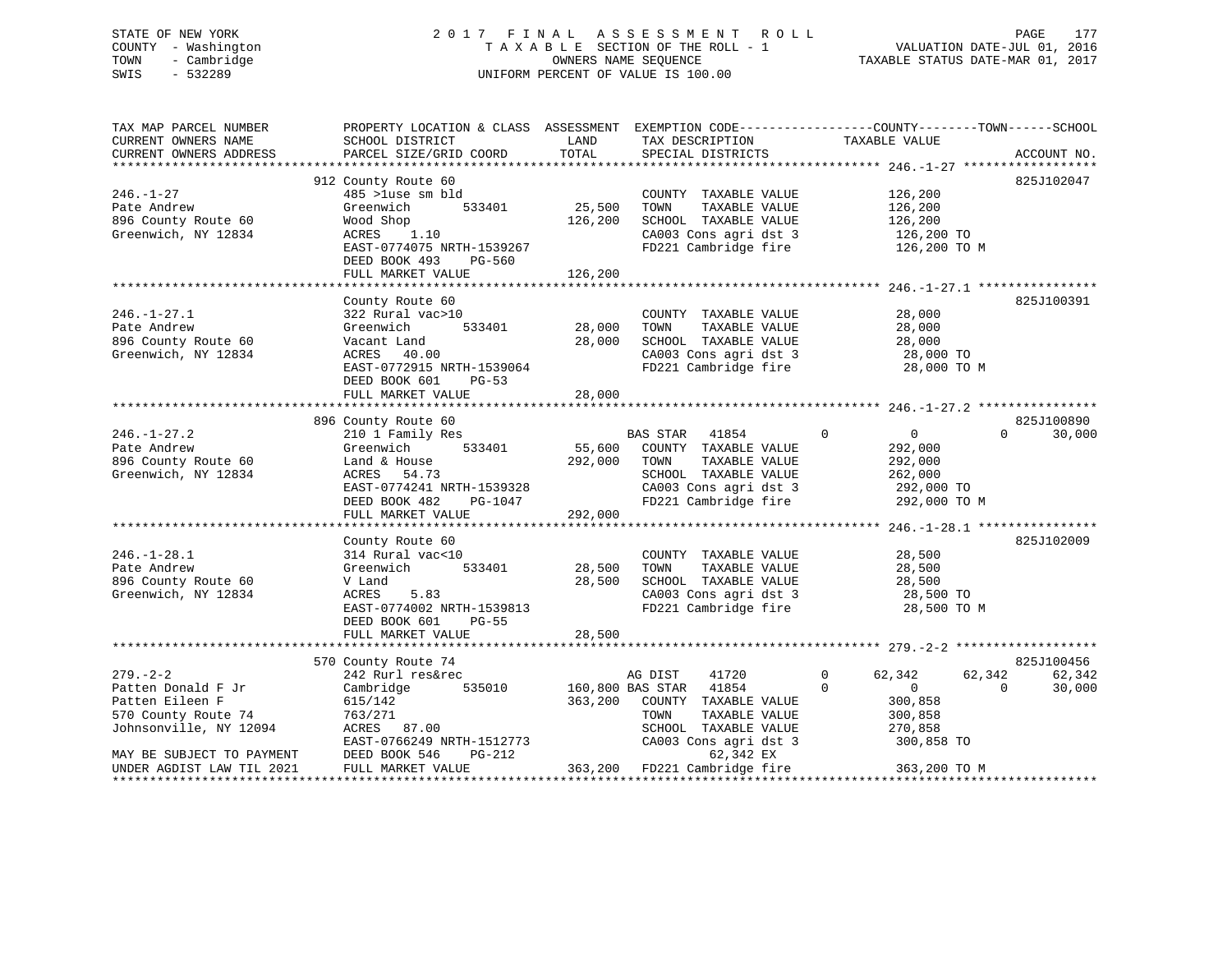## STATE OF NEW YORK 2 0 1 7 F I N A L A S S E S S M E N T R O L L PAGE 178 COUNTY - Washington T A X A B L E SECTION OF THE ROLL - 1 VALUATION DATE-JUL 01, 2016 TOWN - Cambridge OWNERS NAME SEQUENCE TAXABLE STATUS DATE-MAR 01, 2017 SWIS - 532289 UNIFORM PERCENT OF VALUE IS 100.00

| TAX MAP PARCEL NUMBER<br>CURRENT OWNERS NAME<br>CURRENT OWNERS ADDRESS                          | PROPERTY LOCATION & CLASS ASSESSMENT EXEMPTION CODE----------------COUNTY-------TOWN------SCHOOL<br>SCHOOL DISTRICT<br>PARCEL SIZE/GRID COORD     | LAND<br>TOTAL      | TAX DESCRIPTION<br>SPECIAL DISTRICTS                                                                                                                  |                                          | TAXABLE VALUE                                              |                              | ACCOUNT NO.                           |
|-------------------------------------------------------------------------------------------------|---------------------------------------------------------------------------------------------------------------------------------------------------|--------------------|-------------------------------------------------------------------------------------------------------------------------------------------------------|------------------------------------------|------------------------------------------------------------|------------------------------|---------------------------------------|
|                                                                                                 |                                                                                                                                                   |                    |                                                                                                                                                       |                                          |                                                            |                              |                                       |
| $270. - 1 - 25$<br>Patten Nancy E                                                               | 429 Center Cambridge Rd<br>210 1 Family Res<br>Cambridge<br>535010                                                                                |                    | VETWAR CTS 41120<br>26,800 AGED-CO/TN 41801                                                                                                           | $\mathbf{0}$<br>$\mathbf{0}$<br>$\Omega$ | 21,690<br>61,455<br>$\overline{0}$                         | 21,690<br>61,455<br>$\Omega$ | 825J100541<br>6,000<br>$\overline{0}$ |
| 429 Center Cambridge Rd<br>Cambridge, NY 12816                                                  | H & L<br>FRNT 278.00 DPTH 151.00<br>0.79<br>ACRES<br>EAST-0765062 NRTH-1515919<br>DEED BOOK 401 PG-345<br>FULL MARKET VALUE                       |                    | 144,600 AGED-SCH<br>41804<br>ENH STAR 41834<br>COUNTY TAXABLE VALUE<br>TOWN<br>TAXABLE VALUE<br>SCHOOL TAXABLE VALUE<br>144,600 CA003 Cons agri dst 3 | $\Omega$                                 | $\overline{0}$<br>61,455<br>61,455<br>10,730<br>144,600 TO | $\Omega$                     | 62,370<br>65,500                      |
|                                                                                                 |                                                                                                                                                   |                    | FD221 Cambridge fire                                                                                                                                  |                                          | 144,600 TO M                                               |                              |                                       |
| $270. - 1 - 26.15$<br>Patten Nancy E<br>429 Center Cambridge Rd<br>Cambridge, NY 12816          | County Route 74<br>314 Rural vac<10<br>535010<br>Cambridge<br>Sub Lot 10<br>ACRES<br>3.02<br>EAST-0765383 NRTH-1516166<br>DEED BOOK 731<br>PG-102 | 18,100<br>18,100   | COUNTY TAXABLE VALUE<br>TOWN<br>TAXABLE VALUE<br>SCHOOL TAXABLE VALUE<br>CA003 Cons agri dst 3<br>FD221 Cambridge fire                                |                                          | 18,100<br>18,100<br>18,100<br>18,100 TO<br>18,100 TO M     |                              |                                       |
|                                                                                                 | FULL MARKET VALUE                                                                                                                                 | 18,100             |                                                                                                                                                       |                                          |                                                            |                              |                                       |
|                                                                                                 | County Route 74                                                                                                                                   |                    |                                                                                                                                                       |                                          |                                                            |                              |                                       |
| $288. - 1 - 21.2$<br>Paula's Broad Meadows, LLC<br>414 Waite Road<br>Schaghticoke, NY 12154     | 105 Vac farmland<br>Cambridge<br>535010<br>ACRES 48.80<br>EAST-0760948 NRTH-1499796<br>DEED BOOK 3018 PG-337                                      | 92,700<br>92,700   | AG DIST<br>41720<br>COUNTY TAXABLE VALUE<br>TOWN<br>TAXABLE VALUE<br>SCHOOL TAXABLE VALUE<br>CA003 Cons agri dst 3                                    | $\mathbf{0}$                             | 51,625<br>41,075<br>41,075<br>41,075<br>41,075 TO          | 51,625                       | 51,625                                |
| MAY BE SUBJECT TO PAYMENT<br>UNDER AGDIST LAW TIL 2021                                          | FULL MARKET VALUE                                                                                                                                 |                    | 92,700<br>51,625 EX<br>FD221 Cambridge fire                                                                                                           |                                          | 92,700 TO M                                                |                              |                                       |
|                                                                                                 |                                                                                                                                                   |                    |                                                                                                                                                       |                                          |                                                            |                              |                                       |
| $272. - 2 - 25$<br>Peabody Henry<br>Peabody Harriet<br>241 Duell Hollow Rd<br>Buskirk, NY 12028 | Tabor Ln/w Off<br>323 Vacant rural<br>Cambridge<br>535010<br>Woods<br>ACRES 23.60<br>EAST-0785664 NRTH-1516603                                    | 16,500<br>16,500   | COUNTY TAXABLE VALUE<br>TAXABLE VALUE<br>TOWN<br>SCHOOL TAXABLE VALUE<br>CA003 Cons agri dst 3<br>FD221 Cambridge fire                                |                                          | 16,500<br>16,500<br>16,500<br>16,500 TO<br>16,500 TO M     |                              | 825J100520                            |
|                                                                                                 | DEED BOOK 2504 PG-117                                                                                                                             |                    |                                                                                                                                                       |                                          |                                                            |                              |                                       |
|                                                                                                 | FULL MARKET VALUE                                                                                                                                 | 16,500             |                                                                                                                                                       |                                          |                                                            |                              |                                       |
|                                                                                                 | 53 Tabor Ln                                                                                                                                       |                    |                                                                                                                                                       |                                          |                                                            |                              | 825J100635                            |
| $272. - 2 - 26$                                                                                 | 105 Vac farmland                                                                                                                                  |                    | AG DIST<br>41720                                                                                                                                      | $\circ$                                  | 86,973                                                     | 86,973                       | 86,973                                |
| Peabody Henry<br>Peabody Harriet L<br>291 Duell Hollow Rd<br>Buskirk, NY 12028                  | 535010<br>Cambridge<br>Vac farmland<br>ACRES 79.00<br>EAST-0786964 NRTH-1517122<br>DEED BOOK 682<br>PG-315                                        | 133,800<br>177,300 | COUNTY TAXABLE VALUE<br>TOWN<br>TAXABLE VALUE<br>SCHOOL TAXABLE VALUE<br>CA003 Cons agri dst 3<br>86,973 EX                                           |                                          | 90,327<br>90,327<br>90,327<br>90,327 TO                    |                              |                                       |
| MAY BE SUBJECT TO PAYMENT<br>UNDER AGDIST LAW TIL 2021                                          | FULL MARKET VALUE                                                                                                                                 |                    | 177,300 FD221 Cambridge fire                                                                                                                          |                                          | 177,300 TO M                                               |                              |                                       |
|                                                                                                 |                                                                                                                                                   |                    |                                                                                                                                                       |                                          |                                                            |                              |                                       |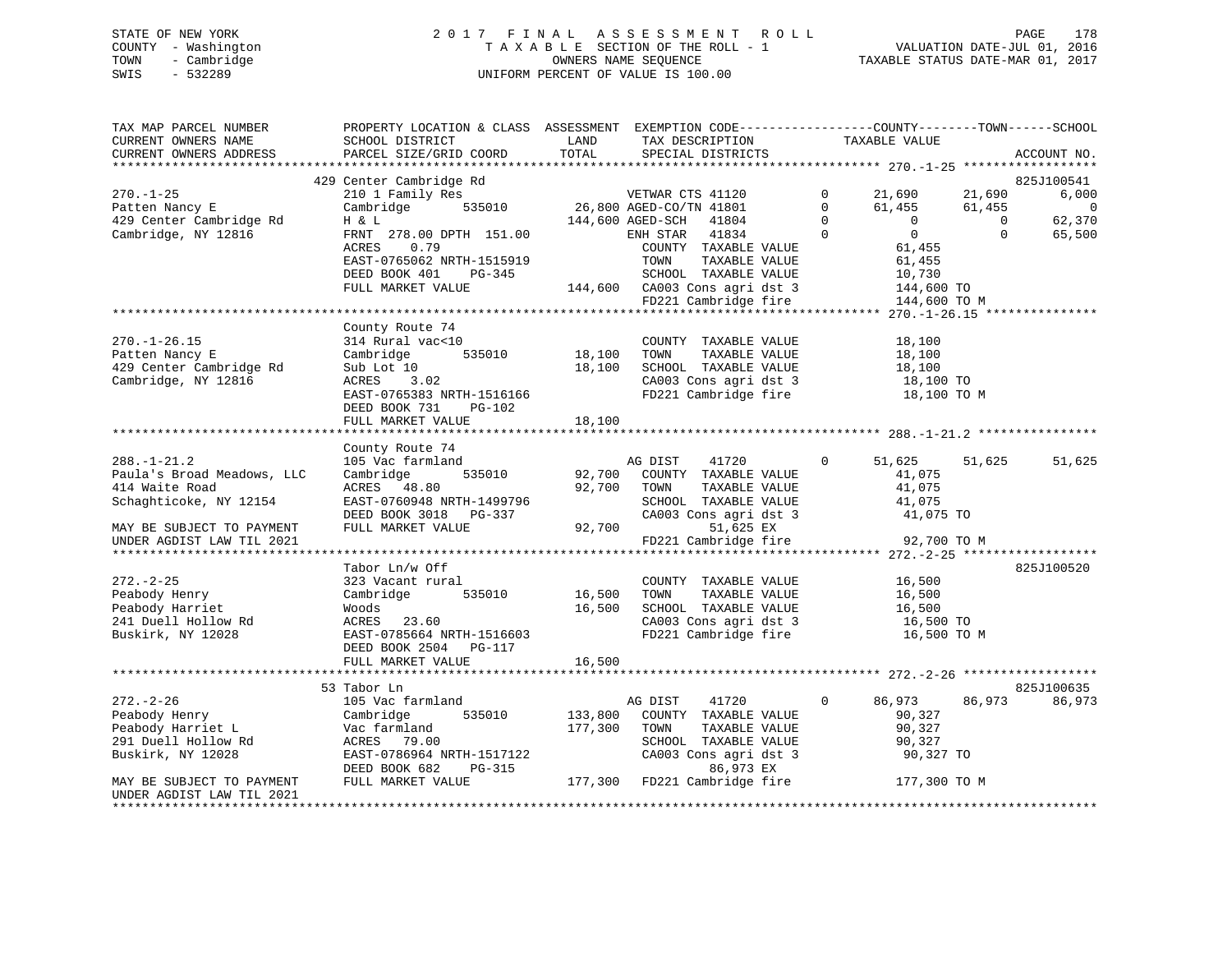#### STATE OF NEW YORK 2017 FINAL ASSESSMENT ROLL PAGE 179 COUNTY - Washington T A X A B L E SECTION OF THE ROLL - 1 VALUATION DATE-JUL 01, 2016 TOWN - Cambridge OWNERS NAME SEQUENCE TAXABLE STATUS DATE-MAR 01, 2017 SWIS - 532289 UNIFORM PERCENT OF VALUE IS 100.00

| TAX MAP PARCEL NUMBER<br>CURRENT OWNERS NAME                                       | PROPERTY LOCATION & CLASS ASSESSMENT EXEMPTION CODE-----------------COUNTY-------TOWN------SCHOOL<br>SCHOOL DISTRICT | LAND    | TAX DESCRIPTION                                                                                                                                                                                                                                                                                                                                                                                                                                                                       | TAXABLE VALUE              |            |             |
|------------------------------------------------------------------------------------|----------------------------------------------------------------------------------------------------------------------|---------|---------------------------------------------------------------------------------------------------------------------------------------------------------------------------------------------------------------------------------------------------------------------------------------------------------------------------------------------------------------------------------------------------------------------------------------------------------------------------------------|----------------------------|------------|-------------|
| CURRENT OWNERS ADDRESS                                                             | PARCEL SIZE/GRID COORD                                                                                               | TOTAL   | SPECIAL DISTRICTS                                                                                                                                                                                                                                                                                                                                                                                                                                                                     |                            |            | ACCOUNT NO. |
|                                                                                    |                                                                                                                      |         |                                                                                                                                                                                                                                                                                                                                                                                                                                                                                       |                            |            |             |
|                                                                                    | 291 Duell Hollow Rd                                                                                                  |         |                                                                                                                                                                                                                                                                                                                                                                                                                                                                                       |                            |            | 825J100543  |
| $272 - 2 - 28$                                                                     | 112 Dairy farm                                                                                                       |         |                                                                                                                                                                                                                                                                                                                                                                                                                                                                                       | $\mathbf{0}$<br>97,466     | 97,466     | 97,466      |
| Peabody Henry                                                                      | Cambridge 535010                                                                                                     |         | AG DIST 41720<br>175,100 ENH STAR 41834                                                                                                                                                                                                                                                                                                                                                                                                                                               | $\Omega$<br>$\overline{0}$ | $\bigcirc$ | 65,500      |
| 291 Duell Hollow Rd                                                                | Farm                                                                                                                 | 373,800 | COUNTY TAXABLE VALUE                                                                                                                                                                                                                                                                                                                                                                                                                                                                  | 276,334                    |            |             |
| Buskirk, NY 12028                                                                  | ACRES 98.50                                                                                                          |         | TOWN<br>TAXABLE VALUE                                                                                                                                                                                                                                                                                                                                                                                                                                                                 | 276,334                    |            |             |
|                                                                                    | EAST-0787071 NRTH-1518793                                                                                            |         | SCHOOL TAXABLE VALUE<br>SCHOOL TAXABLE VALUE<br>CA003 Cons agri dst 3                                                                                                                                                                                                                                                                                                                                                                                                                 | 210,834<br>276,334 TO      |            |             |
| MAY BE SUBJECT TO PAYMENT<br>UNDER AGDIST LAW TIL 2021 FULL MARKET VALUE           | PG-1081                                                                                                              |         |                                                                                                                                                                                                                                                                                                                                                                                                                                                                                       |                            |            |             |
|                                                                                    |                                                                                                                      | 373,800 | 97,466 EX<br>FD221 Cambridge fire 373,800 TO M                                                                                                                                                                                                                                                                                                                                                                                                                                        |                            |            |             |
|                                                                                    |                                                                                                                      |         |                                                                                                                                                                                                                                                                                                                                                                                                                                                                                       |                            |            |             |
|                                                                                    | 61 Tabor Ln                                                                                                          |         |                                                                                                                                                                                                                                                                                                                                                                                                                                                                                       |                            |            | 825J102046  |
| $272. - 2 - 26.1$                                                                  | 311 Res vac land                                                                                                     |         | COUNTY TAXABLE VALUE                                                                                                                                                                                                                                                                                                                                                                                                                                                                  | 8,000                      |            |             |
| Peabody John H                                                                     | 535010<br>Cambridge                                                                                                  | 8,000   | TAXABLE VALUE<br>TOWN                                                                                                                                                                                                                                                                                                                                                                                                                                                                 | 8,000                      |            |             |
| Peabody Ruth                                                                       | Trailer                                                                                                              | 8,000   |                                                                                                                                                                                                                                                                                                                                                                                                                                                                                       | 8,000                      |            |             |
|                                                                                    | 2.00                                                                                                                 |         | SCHOOL TAXABLE VALUE<br>CA003 Cons agri dst 3                                                                                                                                                                                                                                                                                                                                                                                                                                         | 8,000 TO                   |            |             |
| Peabody Ruch<br>291 Duell Hollow Rd<br>Buskirk, NY 12028<br>BEED BORED BORED BORED | EAST-0786860 NRTH-1516972                                                                                            |         | FD221 Cambridge fire                                                                                                                                                                                                                                                                                                                                                                                                                                                                  | 8,000 TO M                 |            |             |
|                                                                                    | DEED BOOK 3542 PG-163                                                                                                |         |                                                                                                                                                                                                                                                                                                                                                                                                                                                                                       |                            |            |             |
|                                                                                    | FULL MARKET VALUE                                                                                                    | 8,000   |                                                                                                                                                                                                                                                                                                                                                                                                                                                                                       |                            |            |             |
|                                                                                    |                                                                                                                      |         |                                                                                                                                                                                                                                                                                                                                                                                                                                                                                       |                            |            |             |
|                                                                                    | 697 South Cambridge Rd                                                                                               |         |                                                                                                                                                                                                                                                                                                                                                                                                                                                                                       |                            |            | 825J100814  |
| $279. - 1 - 11$                                                                    | 210 1 Family Res<br>Greenwich 533401 35,400                                                                          |         | COUNTY TAXABLE VALUE 39,000<br>TOWN TAXABLE VALUE 39,000                                                                                                                                                                                                                                                                                                                                                                                                                              |                            |            |             |
| Pearson Anna Marie                                                                 |                                                                                                                      |         |                                                                                                                                                                                                                                                                                                                                                                                                                                                                                       |                            |            |             |
| 697 South Cambridge Rd                                                             | House & Lot                                                                                                          | 39,000  | SCHOOL TAXABLE VALUE                                                                                                                                                                                                                                                                                                                                                                                                                                                                  | 39,000<br>39,000 TO        |            |             |
| Johnsonville, NY 12094                                                             | 2.07<br>ACRES                                                                                                        |         | CA003 Cons agri dst 3<br>FD221 Cambridge fire                                                                                                                                                                                                                                                                                                                                                                                                                                         |                            |            |             |
|                                                                                    | EAST-0759937 NRTH-1509490                                                                                            |         |                                                                                                                                                                                                                                                                                                                                                                                                                                                                                       | 39,000 TO M                |            |             |
|                                                                                    | DEED BOOK 1756 PG-258<br>FULL MARKET VALUE                                                                           | 39,000  |                                                                                                                                                                                                                                                                                                                                                                                                                                                                                       |                            |            |             |
|                                                                                    |                                                                                                                      |         |                                                                                                                                                                                                                                                                                                                                                                                                                                                                                       |                            |            |             |
|                                                                                    | 639 South Cambridge Rd                                                                                               |         |                                                                                                                                                                                                                                                                                                                                                                                                                                                                                       |                            |            |             |
| $279. - 1 - 10.2$                                                                  | 210 1 Family Res                                                                                                     |         | BAS STAR 41854                                                                                                                                                                                                                                                                                                                                                                                                                                                                        | $\sim$ 0<br>$\mathbf{0}$   | $\Omega$   | 30,000      |
| Pearson Eric C                                                                     | Greenwich                                                                                                            |         |                                                                                                                                                                                                                                                                                                                                                                                                                                                                                       | 171,100                    |            |             |
| Pearson Patricia L                                                                 | Vac Land/imp                                                                                                         |         | $\begin{tabular}{lcccc} 533401 & & 45,000 & \multicolumn{3}{c}{} & \multicolumn{3}{c}{} & \multicolumn{3}{c}{} & \multicolumn{3}{c}{} & \multicolumn{3}{c}{} & \multicolumn{3}{c}{} & \multicolumn{3}{c}{} & \multicolumn{3}{c}{} & \multicolumn{3}{c}{} & \multicolumn{3}{c}{} & \multicolumn{3}{c}{} & \multicolumn{3}{c}{} & \multicolumn{3}{c}{} & \multicolumn{3}{c}{} & \multicolumn{3}{c}{} & \multicolumn{3}{c}{} & \multicolumn{3}{c}{} & \multicolumn{3}{$<br>TAXABLE VALUE | 171,100                    |            |             |
| 639 South Cambridge Rd                                                             | ACRES 5.73                                                                                                           |         | SCHOOL TAXABLE VALUE                                                                                                                                                                                                                                                                                                                                                                                                                                                                  | 141,100                    |            |             |
| Johnsonville, NY 12094                                                             | ACRES 5.73<br>EAST-0758864 NRTH-1510028<br>DEED BOOK 832 PG-21                                                       |         | SCHOOL TAXABLE VALUE<br>CA003 Cons agri dst 3                                                                                                                                                                                                                                                                                                                                                                                                                                         | $171,100$ TO               |            |             |
|                                                                                    | DEED BOOK 832<br>$PG-21$                                                                                             |         | FD221 Cambridge fire 171,100 TO M                                                                                                                                                                                                                                                                                                                                                                                                                                                     |                            |            |             |
|                                                                                    | FULL MARKET VALUE                                                                                                    | 171,100 |                                                                                                                                                                                                                                                                                                                                                                                                                                                                                       |                            |            |             |
|                                                                                    |                                                                                                                      |         |                                                                                                                                                                                                                                                                                                                                                                                                                                                                                       |                            |            |             |
|                                                                                    | South Cambridge Rd                                                                                                   |         |                                                                                                                                                                                                                                                                                                                                                                                                                                                                                       |                            |            |             |
| $279. - 1 - 10.4$                                                                  | 105 Vac farmland                                                                                                     |         | AG DIST<br>41720                                                                                                                                                                                                                                                                                                                                                                                                                                                                      | $\mathbf{0}$<br>65,351     | 65,351     | 65,351      |
| Pearson Eric C                                                                     | Greenwich                                                                                                            |         | 533401 88,500 COUNTY TAXABLE VALUE                                                                                                                                                                                                                                                                                                                                                                                                                                                    | 23,149                     |            |             |
| Pearson Patricia                                                                   | Lot 1                                                                                                                | 88,500  | TOWN<br>TAXABLE VALUE                                                                                                                                                                                                                                                                                                                                                                                                                                                                 | 23,149                     |            |             |
| 639 South Cambridge Rd<br>Johnsonville, NY 12094                                   | ACRES 38.03                                                                                                          |         | SCHOOL TAXABLE VALUE                                                                                                                                                                                                                                                                                                                                                                                                                                                                  | 23,149<br>23,149 TO        |            |             |
|                                                                                    |                                                                                                                      |         |                                                                                                                                                                                                                                                                                                                                                                                                                                                                                       |                            |            |             |
| MAY BE SUBJECT TO PAYMENT                                                          | EAST-0759669 NRTH-1510043<br>DEED BOOK 841 PG-259 65,351 EX<br>FIILL MARKET VALUE 88,500 FD221 Cambridge fire        |         |                                                                                                                                                                                                                                                                                                                                                                                                                                                                                       | 88,500 TO M                |            |             |
| UNDER AGDIST LAW TIL 2021                                                          |                                                                                                                      |         |                                                                                                                                                                                                                                                                                                                                                                                                                                                                                       |                            |            |             |
|                                                                                    |                                                                                                                      |         |                                                                                                                                                                                                                                                                                                                                                                                                                                                                                       |                            |            |             |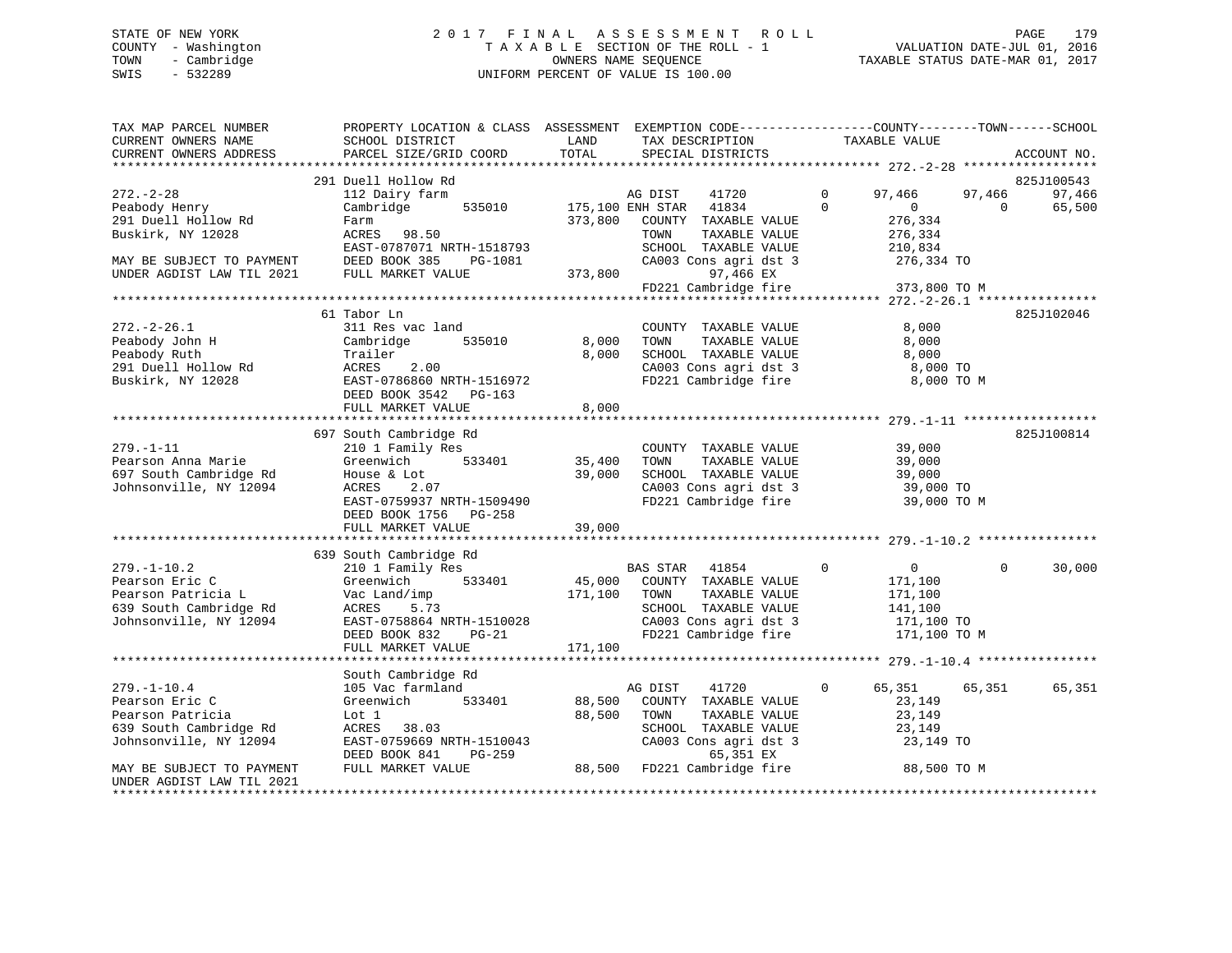## STATE OF NEW YORK 2 0 1 7 F I N A L A S S E S S M E N T R O L L PAGE 180 COUNTY - Washington T A X A B L E SECTION OF THE ROLL - 1 VALUATION DATE-JUL 01, 2016 TOWN - Cambridge OWNERS NAME SEQUENCE TAXABLE STATUS DATE-MAR 01, 2017 SWIS - 532289 UNIFORM PERCENT OF VALUE IS 100.00

| TAX MAP PARCEL NUMBER<br>CURRENT OWNERS NAME<br>CURRENT OWNERS ADDRESS                             | PROPERTY LOCATION & CLASS ASSESSMENT EXEMPTION CODE----------------COUNTY-------TOWN------SCHOOL<br>SCHOOL DISTRICT<br>PARCEL SIZE/GRID COORD                       | LAND<br>TOTAL                | TAX DESCRIPTION<br>SPECIAL DISTRICTS                                                                                                               | TAXABLE VALUE                                                                                | ACCOUNT NO.                      |
|----------------------------------------------------------------------------------------------------|---------------------------------------------------------------------------------------------------------------------------------------------------------------------|------------------------------|----------------------------------------------------------------------------------------------------------------------------------------------------|----------------------------------------------------------------------------------------------|----------------------------------|
|                                                                                                    |                                                                                                                                                                     |                              |                                                                                                                                                    |                                                                                              |                                  |
| $279. - 1 - 10.5$<br>Pearson Neil K<br>Pearson Debra A<br>13 Tollison Rd<br>Johnsonville, NY 12094 | South Cambridge Rd<br>312 Vac w/imprv<br>533401<br>Greenwich<br>Lot 2<br>ACRES 80.82<br>EAST-0761072 NRTH-1510330<br>DEED BOOK 841<br>PG-263                        | 125,300<br>145,000           | AG DIST<br>41720<br>COUNTY TAXABLE VALUE<br>TAXABLE VALUE<br>TOWN<br>SCHOOL TAXABLE VALUE<br>CA003 Cons agri dst 3<br>32,200 EX                    | $\Omega$<br>32,200<br>112,800<br>112,800<br>112,800<br>112,800 TO                            | 32,200<br>32,200                 |
| MAY BE SUBJECT TO PAYMENT                                                                          | FULL MARKET VALUE                                                                                                                                                   |                              | 145,000 FD221 Cambridge fire                                                                                                                       | 145,000 TO M                                                                                 |                                  |
| UNDER AGDIST LAW TIL 2021                                                                          |                                                                                                                                                                     |                              |                                                                                                                                                    |                                                                                              |                                  |
| $279. - 1 - 10$<br>Pearson Niel K<br>Pearson Debra A<br>13 Tollison Rd<br>Johnsonville, NY 12094   | 704 South Cambridge Rd<br>314 Rural vac<10<br>Greenwich<br>533401<br>Farm<br>Agmt 812/262<br>ACRES<br>4.13<br>EAST-0761335 NRTH-1508574<br>DEED BOOK 841<br>PG-263  | 24,000<br>24,000             | COUNTY TAXABLE VALUE<br>TAXABLE VALUE<br>TOWN<br>SCHOOL TAXABLE VALUE<br>CA003 Cons agri dst 3<br>FD221 Cambridge fire                             | 24,000<br>24,000<br>24,000<br>24,000 TO<br>24,000 TO M                                       | 825J100544                       |
|                                                                                                    | FULL MARKET VALUE                                                                                                                                                   | 24,000                       |                                                                                                                                                    |                                                                                              |                                  |
|                                                                                                    |                                                                                                                                                                     |                              |                                                                                                                                                    |                                                                                              |                                  |
| $279. - 1 - 10.1$<br>Pearson Niel K<br>Pearson Debra A<br>13 Tollison Rd<br>Johnsonville, NY 12094 | 13 Tollison Rd<br>210 1 Family Res<br>Greenwich<br>533401<br>H & L<br>ACRES<br>4.20<br>EAST-0761729 NRTH-1508831<br>DEED BOOK 698<br>$PG-44$<br>FULL MARKET VALUE   | 40,000<br>173,000<br>173,000 | BAS STAR<br>41854<br>COUNTY TAXABLE VALUE<br>TAXABLE VALUE<br>TOWN<br>SCHOOL TAXABLE VALUE<br>CA003 Cons agri dst 3<br>FD221 Cambridge fire        | $\mathbf 0$<br>$\overline{0}$<br>173,000<br>173,000<br>143,000<br>173,000 TO<br>173,000 TO M | 825J100975<br>$\Omega$<br>30,000 |
|                                                                                                    |                                                                                                                                                                     |                              |                                                                                                                                                    |                                                                                              |                                  |
| $279. - 2 - 16$<br>Pearson Patricia M<br>24 Washington St<br>Cambridge, NY 12816                   | 34 County Route 59A<br>210 1 Family Res<br>Cambridge<br>535010<br>H & L<br>900/156;900/158<br>ACRES<br>1.45<br>EAST-0767056 NRTH-1506986<br>DEED BOOK 900<br>PG-160 | 24,200<br>174,000            | <b>BAS STAR</b><br>41854<br>COUNTY TAXABLE VALUE<br>TOWN<br>TAXABLE VALUE<br>SCHOOL TAXABLE VALUE<br>CA003 Cons agri dst 3<br>FD221 Cambridge fire | $\mathbf 0$<br>$\overline{0}$<br>174,000<br>174,000<br>144,000<br>174,000 TO<br>174,000 TO M | 825J100677<br>$\Omega$<br>30,000 |
|                                                                                                    | FULL MARKET VALUE                                                                                                                                                   | 174,000                      |                                                                                                                                                    |                                                                                              |                                  |
| $262. -1 - 14.3$<br>Pellegrino Thomas W                                                            | 1063 County Route 59<br>322 Rural vac>10<br>Cambridge<br>535010                                                                                                     | 34,000                       | COUNTY TAXABLE VALUE<br>TAXABLE VALUE<br>TOWN                                                                                                      | 34,000<br>34,000                                                                             |                                  |
| PO Box 89<br>West Sand Lake, NY 12196                                                              | ACRES 10.44<br>EAST-0775372 NRTH-1522002<br>DEED BOOK 3625<br>PG-239<br>FULL MARKET VALUE                                                                           | 34,000<br>34,000             | SCHOOL TAXABLE VALUE<br>CA003 Cons agri dst 3<br>FD221 Cambridge fire                                                                              | 34,000<br>34,000 TO<br>34,000 TO M                                                           |                                  |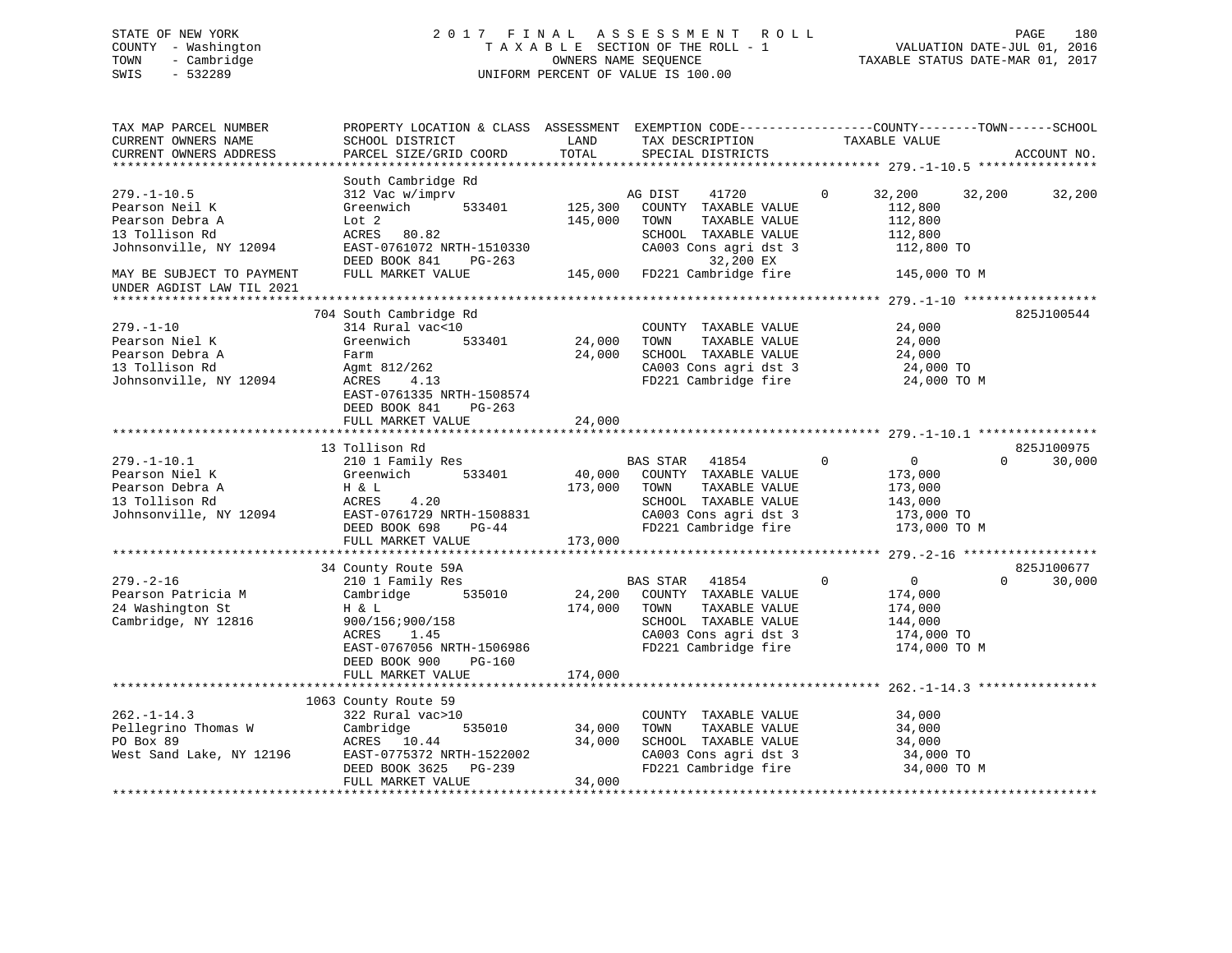# STATE OF NEW YORK 2 0 1 7 F I N A L A S S E S S M E N T R O L L PAGE 181 COUNTY - Washington T A X A B L E SECTION OF THE ROLL - 1 VALUATION DATE-JUL 01, 2016 TOWN - Cambridge OWNERS NAME SEQUENCE TAXABLE STATUS DATE-MAR 01, 2017 SWIS - 532289 UNIFORM PERCENT OF VALUE IS 100.00

| TAX MAP PARCEL NUMBER<br>CURRENT OWNERS NAME<br>CURRENT OWNERS ADDRESS                                                                                               | PROPERTY LOCATION & CLASS ASSESSMENT EXEMPTION CODE----------------COUNTY-------TOWN------SCHOOL<br>SCHOOL DISTRICT<br>PARCEL SIZE/GRID COORD                                                       | LAND<br>TOTAL                | TAX DESCRIPTION<br>SPECIAL DISTRICTS                                                                                                                    |              | TAXABLE VALUE                                                                    |          | ACCOUNT NO.          |
|----------------------------------------------------------------------------------------------------------------------------------------------------------------------|-----------------------------------------------------------------------------------------------------------------------------------------------------------------------------------------------------|------------------------------|---------------------------------------------------------------------------------------------------------------------------------------------------------|--------------|----------------------------------------------------------------------------------|----------|----------------------|
|                                                                                                                                                                      |                                                                                                                                                                                                     |                              |                                                                                                                                                         |              |                                                                                  |          |                      |
| $246. - 1 - 31.3$<br>Perkins Lawrence<br>Perkins Eugenia<br>426 Petteys Rd<br>Greenwich, NY 12834                                                                    | 426 Petteys Rd<br>210 1 Family Res<br>533401<br>Greenwich<br>H Lot & Gar<br>ACRES<br>6.00<br>EAST-0771411 NRTH-1543656<br>DEED BOOK 909 PG-233<br>FULL MARKET VALUE                                 | 41,000<br>114,900<br>114,900 | BAS STAR<br>41854<br>COUNTY TAXABLE VALUE<br>TAXABLE VALUE<br>TOWN<br>SCHOOL TAXABLE VALUE<br>CA003 Cons agri dst 3<br>FD221 Cambridge fire             | $\Omega$     | $\overline{0}$<br>114,900<br>114,900<br>84,900<br>114,900 TO<br>114,900 TO M     | $\Omega$ | 825J100937<br>30,000 |
|                                                                                                                                                                      |                                                                                                                                                                                                     |                              |                                                                                                                                                         |              |                                                                                  |          |                      |
| $270. - 1 - 22$<br>Perry Erin J<br>516 Center Cambridge Rd<br>Cambridge, NY 12816<br>MAY BE SUBJECT TO PAYMENT<br>UNDER AGDIST LAW TIL 2021                          | 516 Center Cambridge Rd<br>242 Rurl res&rec<br>535010<br>Cambridge<br>Lot 1A<br>ACRES 12.24<br>EAST-0767099 NRTH-1515720<br>DEED BOOK 3420 PG-129<br>FULL MARKET VALUE                              | 74,500<br>121,000<br>121,000 | AG DIST<br>41720<br>COUNTY TAXABLE VALUE<br>TOWN<br>TAXABLE VALUE<br>SCHOOL TAXABLE VALUE<br>FD221 Cambridge fire                                       | $\Omega$     | 48,902<br>72,098<br>72,098<br>72,098<br>121,000 TO M                             | 48,902   | 825J100713<br>48,902 |
|                                                                                                                                                                      |                                                                                                                                                                                                     |                              |                                                                                                                                                         |              |                                                                                  |          |                      |
|                                                                                                                                                                      | Stump Church Rd                                                                                                                                                                                     |                              |                                                                                                                                                         |              |                                                                                  |          | 825J100549           |
| $254. - 1 - 33$<br>Pfeiffer John<br>Pfeiffer Jacqueline<br>70 County Route 74A<br>Greenwich, NY 12834-5644<br>MAY BE SUBJECT TO PAYMENT<br>UNDER AGDIST LAW TIL 2021 | 105 Vac farmland<br>535010<br>Cambridge<br>ROW 1856/323<br>ROW's 1845/284 & 286<br>ACRES 39.40<br>EAST-0767762 NRTH-1531449<br>DEED BOOK 242<br>$PG-62$<br>FULL MARKET VALUE                        | 90,300<br>90,300<br>90,300   | AG DIST<br>41720<br>COUNTY TAXABLE VALUE<br>TOWN<br>TAXABLE VALUE<br>SCHOOL TAXABLE VALUE<br>CA003 Cons agri dst 3<br>69,914 EX<br>FD221 Cambridge fire | $\Omega$     | 69,914<br>20,386<br>20,386<br>20,386<br>20,386 TO<br>90,300 TO M                 | 69,914   | 69,914               |
|                                                                                                                                                                      |                                                                                                                                                                                                     |                              |                                                                                                                                                         |              |                                                                                  |          |                      |
| $254. - 1 - 35$<br>Pickering Randy<br>127 Kenyon Rd<br>Greenwich, NY 12834                                                                                           | 127 Kenyon Rd<br>210 1 Family Res<br>533401<br>Greenwich<br>House & Lot<br>Road AGMT. 1947/30<br>5.74 BANK<br>ACRES<br>77<br>EAST-0768580 NRTH-1532869<br>DEED BOOK 3105 PG-97<br>FULL MARKET VALUE | 287,900<br>287,900           | BAS STAR 41854<br>41,500 COUNTY TAXABLE VALUE<br>TAXABLE VALUE<br>TOWN<br>SCHOOL TAXABLE VALUE<br>CA003 Cons agri dst 3<br>FD221 Cambridge fire         | $\mathbf{0}$ | $\overline{0}$<br>287,900<br>287,900<br>257,900<br>287,900 TO<br>287,900 TO M    | $\Omega$ | 825J100878<br>30,000 |
|                                                                                                                                                                      |                                                                                                                                                                                                     |                              |                                                                                                                                                         |              |                                                                                  |          |                      |
| $255. - 1 - 24.1$<br>Pike Thomas M<br>Pike Kathryn M<br>191 Irish Ln<br>Cambridge, NY 12816                                                                          | 191 Irish Ln<br>242 Rurl res&rec<br>535010<br>Cambridge<br>House & Land<br>Lot 3<br>ACRES<br>18.25 BANK<br>77<br>EAST-0779696 NRTH-1531895<br>DEED BOOK 795<br>PG-327<br>FULL MARKET VALUE          | 96,500<br>534,300<br>534,300 | BAS STAR 41854<br>COUNTY TAXABLE VALUE<br>TOWN<br>TAXABLE VALUE<br>SCHOOL TAXABLE VALUE<br>CA005 Cons agri dst 5<br>FD221 Cambridge fire                | $\mathbf 0$  | $0 \qquad \qquad$<br>534,300<br>534,300<br>504,300<br>534,300 TO<br>534,300 TO M | $\Omega$ | 825J102036<br>30,000 |
|                                                                                                                                                                      |                                                                                                                                                                                                     |                              |                                                                                                                                                         |              |                                                                                  |          |                      |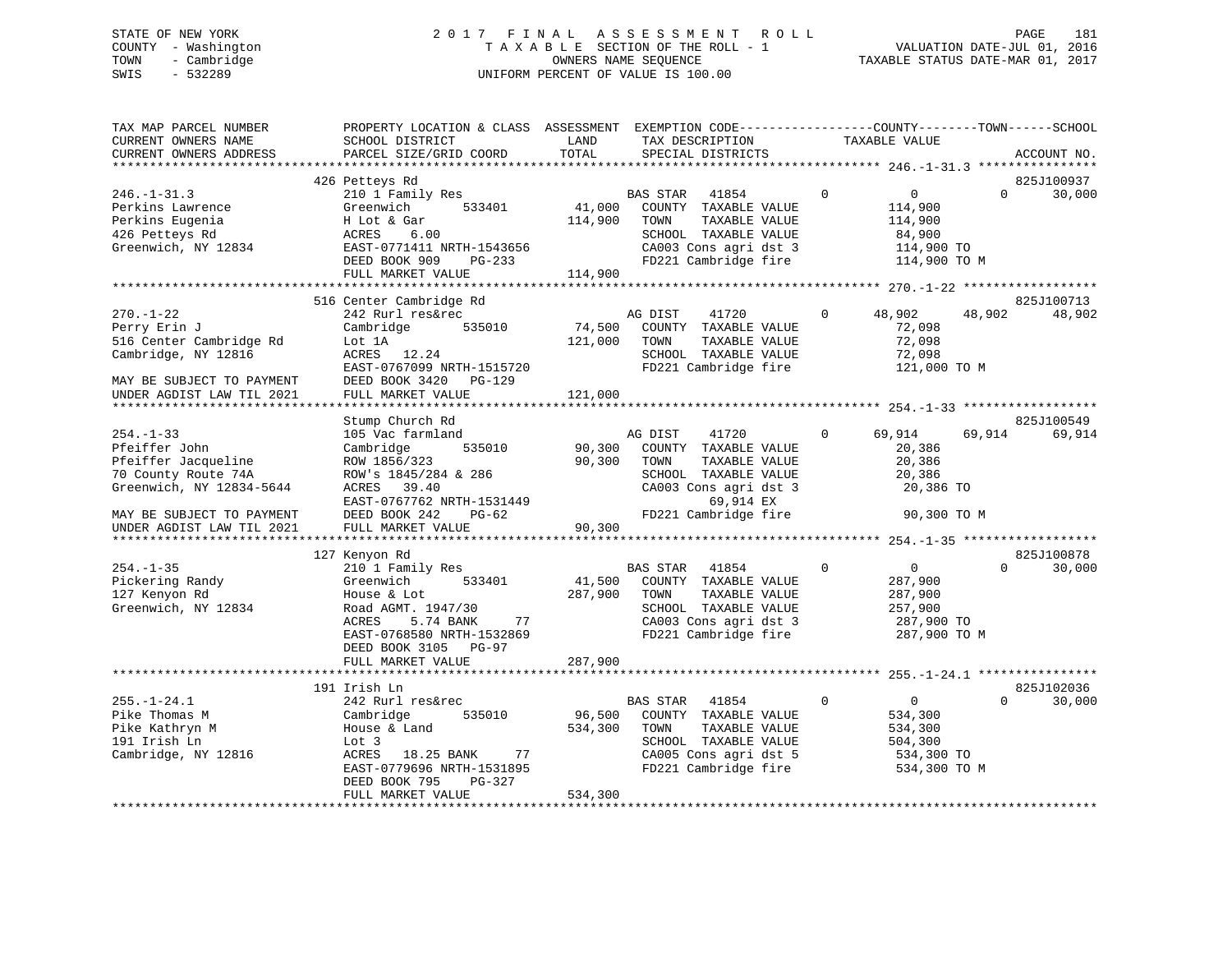## STATE OF NEW YORK 2017 FINAL ASSESSMENT ROLL PAGE 182 COUNTY - Washington  $T A X A B L E$  SECTION OF THE ROLL - 1<br>TOWN - Cambridge  $\qquad$  OWNERS NAME SEQUENCE TOWN - Cambridge OWNERS NAME SEQUENCE TAXABLE STATUS DATE-MAR 01, 2017 SWIS - 532289 UNIFORM PERCENT OF VALUE IS 100.00

| TAX MAP PARCEL NUMBER<br>CURRENT OWNERS NAME<br>CURRENT OWNERS ADDRESS                                                                             | PROPERTY LOCATION & CLASS ASSESSMENT<br>SCHOOL DISTRICT<br>PARCEL SIZE/GRID COORD                                                                                                                         | LAND<br>TOTAL                                           | TAX DESCRIPTION<br>SPECIAL DISTRICTS                                                                                                                                                | EXEMPTION CODE-----------------COUNTY-------TOWN------SCHOOL<br>TAXABLE VALUE                                             | ACCOUNT NO.                  |
|----------------------------------------------------------------------------------------------------------------------------------------------------|-----------------------------------------------------------------------------------------------------------------------------------------------------------------------------------------------------------|---------------------------------------------------------|-------------------------------------------------------------------------------------------------------------------------------------------------------------------------------------|---------------------------------------------------------------------------------------------------------------------------|------------------------------|
| $254. - 1 - 31$<br>Pikulski John<br>Pikulski Constance<br>747 King Rd<br>Cambridge, NY 12816                                                       | Kenyon Rd/w Off<br>314 Rural vac<10<br>533401<br>Greenwich<br>Road AGMT. 1947/30<br>ACRES<br>5.34<br>EAST-0768492 NRTH-1532395<br>DEED BOOK 1947 PG-25<br>FULL MARKET VALUE<br>************************** | 46,400<br>46,400<br>46,400<br>* * * * * * * * * * * * * | COUNTY TAXABLE VALUE<br>TOWN<br>TAXABLE VALUE<br>SCHOOL TAXABLE VALUE<br>CA003 Cons agri dst 3<br>FD221 Cambridge fire                                                              | 46,400<br>46,400<br>46,400<br>46,400 TO<br>46,400 TO M<br>$************************************* 271. -3-4.1$ **          | 825J100560                   |
| $271. - 3 - 4.1$<br>Pinney Edward<br>Pinney Vanina<br>720 King Rd<br>Cambridge, NY 12816<br>MAY BE SUBJECT TO PAYMENT<br>UNDER AGDIST LAW TIL 2021 | 720 King Rd<br>240 Rural res<br>Cambridge<br>535010<br>ACRES 11.29<br>EAST-0781479 NRTH-1520433<br>DEED BOOK 2619 PG-72<br>FULL MARKET VALUE                                                              | 618,000<br>618,000                                      | AG DIST<br>41720<br>83,100 BAS STAR<br>41854<br>COUNTY TAXABLE VALUE<br>TOWN<br>TAXABLE VALUE<br>SCHOOL TAXABLE VALUE<br>CA003 Cons agri dst 3<br>29,446 EX<br>FD221 Cambridge fire | 29,446<br>29,446<br>$\Omega$<br>$\Omega$<br>$\overline{0}$<br>588,554<br>588,554<br>558,554<br>588,554 TO<br>618,000 TO M | 29,446<br>$\Omega$<br>30,000 |
| $271. - 3 - 4.3$<br>Pinney Edward<br>Pinney Vanina<br>720 King Rd<br>Cambridge, NY 12816<br>MAY BE SUBJECT TO PAYMENT<br>UNDER AGDIST LAW TIL 2021 | King Rd<br>322 Rural vac>10<br>Cambridge<br>535010<br>FRNT 1099.00 DPTH<br>ACRES 49.96<br>EAST-0781969 NRTH-1519826<br>DEED BOOK 2619 PG-72<br>FULL MARKET VALUE                                          | 100,000<br>100,000<br>100,000                           | AG DIST<br>41720<br>COUNTY TAXABLE VALUE<br>TOWN<br>TAXABLE VALUE<br>SCHOOL TAXABLE VALUE<br>CA003 Cons agri dst 3<br>36,141 EX<br>FD221 Cambridge fire                             | $\mathbf 0$<br>36,141<br>36,141<br>63,859<br>63,859<br>63,859<br>63,859 TO<br>100,000 TO M                                | 36,141                       |
| $254. - 1 - 2.3$<br>Plunkett Lance R<br>Harshman Barbara L<br>1318 State Route 372<br>Greenwich, NY 12834                                          | 200 Gillis Rd<br>210 1 Family Res<br>Greenwich<br>533401<br>Sub Lot 1<br>ACRES<br>3.21<br>EAST-0769842 NRTH-1536968<br>DEED BOOK 2629 PG-84<br>FULL MARKET VALUE                                          | 32,100<br>247,600<br>247,600                            | COUNTY TAXABLE VALUE<br>TAXABLE VALUE<br>TOWN<br>SCHOOL TAXABLE VALUE<br>CA003 Cons agri dst 3<br>FD221 Cambridge fire                                                              | 247,600<br>247,600<br>247,600<br>247,600 TO<br>247,600 TO M                                                               |                              |
| $272. - 1 - 7$<br>Porter Keya L<br>Porter Alexander M<br>547 King Rd<br>Buskirk, NY 12028                                                          | 547 King Rd<br>210 1 Family Res<br>535010<br>Cambridge<br>ACRES<br>9.89<br>EAST-0788015 NRTH-1517640<br>DEED BOOK 3468<br>PG-116<br>FULL MARKET VALUE                                                     | 59,600<br>186,700<br>186,700                            | COUNTY TAXABLE VALUE<br>TOWN<br>TAXABLE VALUE<br>SCHOOL TAXABLE VALUE<br>CA003 Cons agri dst 3<br>FD221 Cambridge fire                                                              | 186,700<br>186,700<br>186,700<br>186,700 TO<br>186,700 TO M                                                               | 825J100504                   |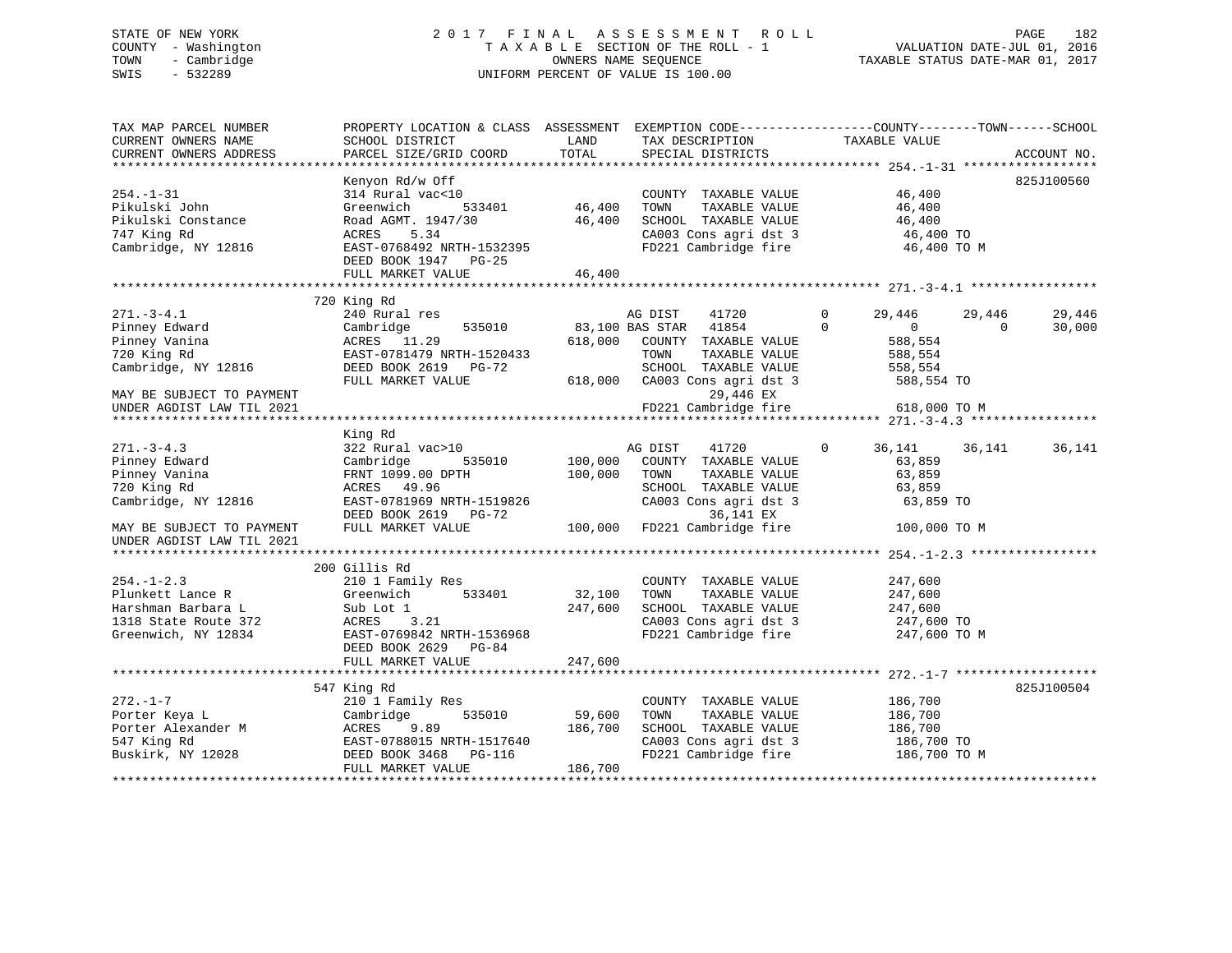# STATE OF NEW YORK 2 0 1 7 F I N A L A S S E S S M E N T R O L L PAGE 183 COUNTY - Washington T A X A B L E SECTION OF THE ROLL - 1 VALUATION DATE-JUL 01, 2016 TOWN - Cambridge OWNERS NAME SEQUENCE TAXABLE STATUS DATE-MAR 01, 2017 SWIS - 532289 UNIFORM PERCENT OF VALUE IS 100.00

| LAND<br>TAX DESCRIPTION<br>TAXABLE VALUE<br>CURRENT OWNERS NAME<br>SCHOOL DISTRICT<br>TOTAL<br>PARCEL SIZE/GRID COORD<br>SPECIAL DISTRICTS<br>CURRENT OWNERS ADDRESS<br>ACCOUNT NO.<br>*************************<br>13 Rogers Lane Ext<br>825J100502<br>$271. - 2 - 2$<br>210 1 Family Res<br>41834<br>$\mathbf 0$<br>$\overline{0}$<br>$\Omega$<br>ENH STAR<br>535010<br>24,000<br>Cambridge<br>COUNTY TAXABLE VALUE<br>181,000<br>Porter Laura B<br>181,000<br>13 Rogers Ln<br>H & L<br>TOWN<br>TAXABLE VALUE<br>181,000<br>Cambridge, NY 12816<br>0.54<br>SCHOOL TAXABLE VALUE<br>ACRES<br>115,500 | 65,500 |
|-------------------------------------------------------------------------------------------------------------------------------------------------------------------------------------------------------------------------------------------------------------------------------------------------------------------------------------------------------------------------------------------------------------------------------------------------------------------------------------------------------------------------------------------------------------------------------------------------------|--------|
|                                                                                                                                                                                                                                                                                                                                                                                                                                                                                                                                                                                                       |        |
|                                                                                                                                                                                                                                                                                                                                                                                                                                                                                                                                                                                                       |        |
|                                                                                                                                                                                                                                                                                                                                                                                                                                                                                                                                                                                                       |        |
|                                                                                                                                                                                                                                                                                                                                                                                                                                                                                                                                                                                                       |        |
|                                                                                                                                                                                                                                                                                                                                                                                                                                                                                                                                                                                                       |        |
|                                                                                                                                                                                                                                                                                                                                                                                                                                                                                                                                                                                                       |        |
|                                                                                                                                                                                                                                                                                                                                                                                                                                                                                                                                                                                                       |        |
| EAST-0771856 NRTH-1518565<br>FD221 Cambridge fire<br>181,000 TO M                                                                                                                                                                                                                                                                                                                                                                                                                                                                                                                                     |        |
| DEED BOOK 687<br>PG-70                                                                                                                                                                                                                                                                                                                                                                                                                                                                                                                                                                                |        |
| 181,000<br>FULL MARKET VALUE                                                                                                                                                                                                                                                                                                                                                                                                                                                                                                                                                                          |        |
|                                                                                                                                                                                                                                                                                                                                                                                                                                                                                                                                                                                                       |        |
| Rogers Lane Ext<br>$271 - 2 - 3.3$<br>314 Rural vac<10<br>COUNTY TAXABLE VALUE<br>200                                                                                                                                                                                                                                                                                                                                                                                                                                                                                                                 |        |
| 535010<br>200<br>TOWN<br>TAXABLE VALUE<br>200<br>Porter Laura B<br>Cambridge                                                                                                                                                                                                                                                                                                                                                                                                                                                                                                                          |        |
| 13 Rogers Lane Ext<br>200<br>SCHOOL TAXABLE VALUE<br>200<br>Sub lot C                                                                                                                                                                                                                                                                                                                                                                                                                                                                                                                                 |        |
| Cambridge, NY 12816<br>ACRES<br>FD221 Cambridge fire<br>200 TO M<br>0.48                                                                                                                                                                                                                                                                                                                                                                                                                                                                                                                              |        |
| EAST-0771966 NRTH-1518522                                                                                                                                                                                                                                                                                                                                                                                                                                                                                                                                                                             |        |
| DEED BOOK 1909 PG-141                                                                                                                                                                                                                                                                                                                                                                                                                                                                                                                                                                                 |        |
| 200<br>FULL MARKET VALUE                                                                                                                                                                                                                                                                                                                                                                                                                                                                                                                                                                              |        |
|                                                                                                                                                                                                                                                                                                                                                                                                                                                                                                                                                                                                       |        |
| 825J100558<br>35 Pratt Ln                                                                                                                                                                                                                                                                                                                                                                                                                                                                                                                                                                             |        |
| $288. - 1 - 5$<br>242 Rurl res&rec<br>41720<br>$\Omega$<br>26,621<br>AG DIST<br>26,621                                                                                                                                                                                                                                                                                                                                                                                                                                                                                                                | 26,621 |
| 535010<br>145,100 ENH STAR<br>41834<br>$\Omega$<br>Pratt Andrea J LE<br>Cambridge<br>$\mathbf{0}$<br>$\Omega$                                                                                                                                                                                                                                                                                                                                                                                                                                                                                         | 65,500 |
| 246,800<br>220,179<br>Brilya Sarah J<br>942/59<br>COUNTY TAXABLE VALUE                                                                                                                                                                                                                                                                                                                                                                                                                                                                                                                                |        |
| 35 Pratt Ln<br>ACRES 74.50<br>TOWN<br>TAXABLE VALUE<br>220,179                                                                                                                                                                                                                                                                                                                                                                                                                                                                                                                                        |        |
| Johnsonville, NY 12094<br>EAST-0766234 NRTH-1503524<br>SCHOOL TAXABLE VALUE<br>154,679                                                                                                                                                                                                                                                                                                                                                                                                                                                                                                                |        |
| DEED BOOK 3688 PG-265<br>CA003 Cons agri dst 3<br>220,179 TO                                                                                                                                                                                                                                                                                                                                                                                                                                                                                                                                          |        |
| FULL MARKET VALUE<br>246,800<br>26,621 EX<br>MAY BE SUBJECT TO PAYMENT                                                                                                                                                                                                                                                                                                                                                                                                                                                                                                                                |        |
| FD221 Cambridge fire<br>UNDER AGDIST LAW TIL 2021<br>246,800 TO M                                                                                                                                                                                                                                                                                                                                                                                                                                                                                                                                     |        |
|                                                                                                                                                                                                                                                                                                                                                                                                                                                                                                                                                                                                       |        |
| 115 Durfee Rd<br>825J102003                                                                                                                                                                                                                                                                                                                                                                                                                                                                                                                                                                           |        |
| $\mathbf 0$<br>$288. - 1 - 15.10$<br>210 1 Family Res<br>BAS STAR<br>41854<br>$\mathbf{0}$<br>$\overline{0}$                                                                                                                                                                                                                                                                                                                                                                                                                                                                                          | 30,000 |
| Pratt Floyd John<br>535010<br>38,675<br>Cambridge<br>28,700 VETCOM CTS 41130<br>$\mathbf 0$<br>38,675<br>115 Durfee Rd<br>H & L<br>116,025                                                                                                                                                                                                                                                                                                                                                                                                                                                            | 10,000 |
| 154,700 COUNTY TAXABLE VALUE<br>Buskirk, NY 12028<br>ACRES<br>0.81<br>TOWN<br>TAXABLE VALUE<br>116,025                                                                                                                                                                                                                                                                                                                                                                                                                                                                                                |        |
| EAST-0766615 NRTH-1500362<br>SCHOOL TAXABLE VALUE<br>114,700                                                                                                                                                                                                                                                                                                                                                                                                                                                                                                                                          |        |
| DEED BOOK 589<br>PG-214<br>CA003 Cons agri dst 3<br>154,700 TO                                                                                                                                                                                                                                                                                                                                                                                                                                                                                                                                        |        |
| FULL MARKET VALUE<br>154,700<br>FD221 Cambridge fire<br>154,700 TO M                                                                                                                                                                                                                                                                                                                                                                                                                                                                                                                                  |        |
|                                                                                                                                                                                                                                                                                                                                                                                                                                                                                                                                                                                                       |        |
| 825J101998<br>115 Brownell Rd                                                                                                                                                                                                                                                                                                                                                                                                                                                                                                                                                                         |        |
| $270. - 1 - 33.2$<br>210 1 Family Res<br>BAS STAR<br>41854<br>$\mathbf 0$<br>$\overline{0}$<br>$\Omega$                                                                                                                                                                                                                                                                                                                                                                                                                                                                                               | 30,000 |
| 535010<br>29,100<br>Pratt Frank R<br>Cambridge<br>COUNTY TAXABLE VALUE<br>192,200                                                                                                                                                                                                                                                                                                                                                                                                                                                                                                                     |        |
| 192,200<br>TAXABLE VALUE<br>115 Brownell Rd<br>H & L<br>TOWN<br>192,200                                                                                                                                                                                                                                                                                                                                                                                                                                                                                                                               |        |
| 2.01<br>Cambridge, NY 12816<br>ACRES<br>SCHOOL TAXABLE VALUE<br>162,200                                                                                                                                                                                                                                                                                                                                                                                                                                                                                                                               |        |
| EAST-0763900 NRTH-1518474<br>CA003 Cons agri dst 3<br>192,200 TO                                                                                                                                                                                                                                                                                                                                                                                                                                                                                                                                      |        |
| FD221 Cambridge fire<br>DEED BOOK 654<br>PG-289<br>192,200 TO M                                                                                                                                                                                                                                                                                                                                                                                                                                                                                                                                       |        |
| FULL MARKET VALUE<br>192,200                                                                                                                                                                                                                                                                                                                                                                                                                                                                                                                                                                          |        |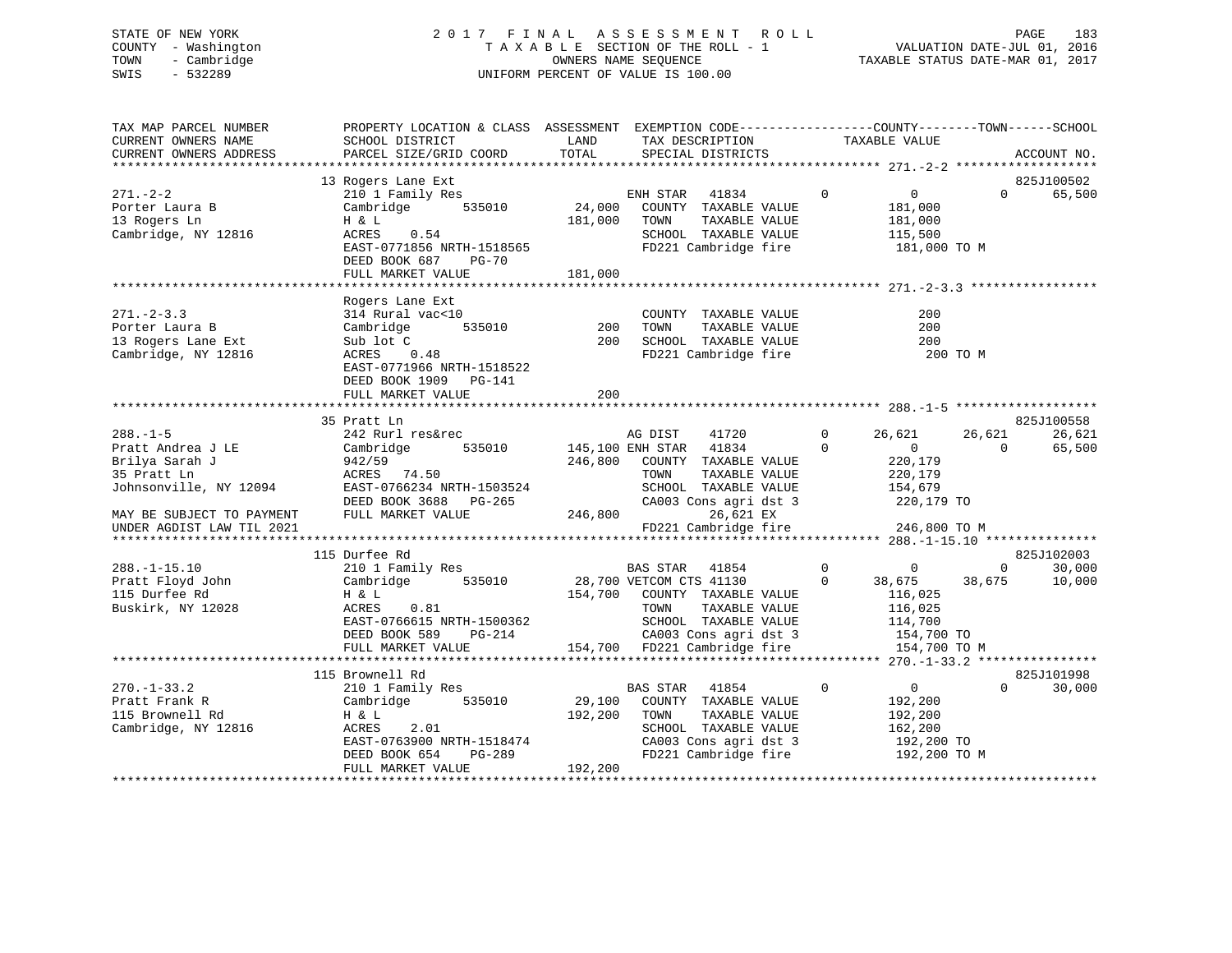# STATE OF NEW YORK 2 0 1 7 F I N A L A S S E S S M E N T R O L L PAGE 184 COUNTY - Washington T A X A B L E SECTION OF THE ROLL - 1 VALUATION DATE-JUL 01, 2016 TOWN - Cambridge OWNERS NAME SEQUENCE TAXABLE STATUS DATE-MAR 01, 2017 SWIS - 532289 UNIFORM PERCENT OF VALUE IS 100.00

| TAX MAP PARCEL NUMBER<br>CURRENT OWNERS NAME<br>CURRENT OWNERS ADDRESS                                                                                                                                              | PROPERTY LOCATION & CLASS ASSESSMENT<br>SCHOOL DISTRICT<br>PARCEL SIZE/GRID COORD                                                                                                                         | LAND<br>TOTAL                                  | TAX DESCRIPTION<br>SPECIAL DISTRICTS                                                                                                        | EXEMPTION CODE-----------------COUNTY-------TOWN------SCHOOL<br>TAXABLE VALUE                                                             | ACCOUNT NO.                      |
|---------------------------------------------------------------------------------------------------------------------------------------------------------------------------------------------------------------------|-----------------------------------------------------------------------------------------------------------------------------------------------------------------------------------------------------------|------------------------------------------------|---------------------------------------------------------------------------------------------------------------------------------------------|-------------------------------------------------------------------------------------------------------------------------------------------|----------------------------------|
| $270. - 1 - 33.5$<br>Pratt Frank R<br>115 Brownell Rd<br>Cambridge, NY 12816                                                                                                                                        | Brownell Rd<br>314 Rural vac<10<br>Cambridge<br>535010<br>Vac Land<br>Lot 3<br>ACRES<br>5.31<br>EAST-0764364 NRTH-1518349<br>DEED BOOK 946<br>PG-287<br>FULL MARKET VALUE<br>**************************** | 31,300<br>31,300<br>31,300                     | COUNTY TAXABLE VALUE<br>TOWN<br>TAXABLE VALUE<br>SCHOOL TAXABLE VALUE<br>CA003 Cons agri dst 3<br>FD221 Cambridge fire                      | 31,300<br>31,300<br>31,300<br>31,300 TO<br>31,300 TO M                                                                                    | 825J102043                       |
| $270. - 1 - 24.3$<br>Preece Garry Trustee<br>Preece Irrevocable Trust Terra Land & Barn<br>330 Brownell<br>Ballston Spa, NY 12020                                                                                   | 680 County Route 74<br>242 Rurl res&rec<br>535010<br>Cambridge<br>Lot 2<br>ACRES<br>10.33<br>EAST-0765862 NRTH-1514761<br>DEED BOOK 3512<br><b>PG-321</b><br>FULL MARKET VALUE                            | 60,700<br>249,000<br>249,000<br>************** | ENH STAR<br>41834<br>COUNTY TAXABLE VALUE<br>TAXABLE VALUE<br>TOWN<br>SCHOOL TAXABLE VALUE<br>FD221 Cambridge fire                          | 0<br>$\mathbf{0}$<br>249,000<br>249,000<br>183,500<br>249,000 TO M                                                                        | 825J101993<br>$\Omega$<br>65,500 |
| $254. - 1 - 30$<br>Preece, Richard & Mary Trust<br>Preece Richard J<br>5203 Pumphrey Dr<br>Fairfax, VA 22032                                                                                                        | Kenyon Rd/w Off<br>314 Rural vac<10<br>Greenwich<br>533401<br>Land<br>ACRES<br>5.20<br>EAST-0769065 NRTH-1532893<br>DEED BOOK 2928<br>PG-151<br>FULL MARKET VALUE                                         | 28,800<br>28,800<br>28,800                     | COUNTY TAXABLE VALUE<br>TOWN<br>TAXABLE VALUE<br>SCHOOL TAXABLE VALUE<br>CA003 Cons agri dst 3<br>FD221 Cambridge fire                      | 28,800<br>28,800<br>28,800<br>28,800 TO<br>28,800 TO M                                                                                    | 825J100816                       |
| $280. -2 - 17.3$<br>Prendergast James T<br>Prendergast Lesley J<br>18 County Route 59<br>Buskirk, NY 12028                                                                                                          | *****************<br>18 County Route 59<br>210 1 Family Res<br>Cambridge<br>535010<br>H & Land<br>4.68<br>ACRES<br>EAST-0777209 NRTH-1504572<br>DEED BOOK 525<br>PG-27<br>FULL MARKET VALUE               | 59,600<br>239,200<br>239,200                   | BAS STAR<br>41854<br>COUNTY TAXABLE VALUE<br>TAXABLE VALUE<br>TOWN<br>SCHOOL TAXABLE VALUE<br>CA003 Cons agri dst 3<br>FD221 Cambridge fire | ********** 280. - 2 - 17.3 *****************<br>$\Omega$<br>$\overline{0}$<br>239,200<br>239,200<br>209,200<br>239,200 TO<br>239,200 TO M | 825J100957<br>30,000<br>$\Omega$ |
| $263. -1 - 1$<br>Presler Lawrence W<br>Presler Theodore D<br>Ronald Presler<br>947 Churchville Riga Rd<br>Churchville, NY 14428<br>MAY BE SUBJECT TO PAYMENT<br>UNDER AGDIST LAW TIL 2021<br>********************** | 123 Irish Ln<br>270 Mfg housing<br>Cambridge<br>535010<br>Barn & Land<br>Trailer<br>ACRES<br>51.66<br>EAST-0779959 NRTH-1530093<br>DEED BOOK 628<br>PG-166<br>FULL MARKET VALUE                           | 114,600<br>146,000<br>146,000                  | COUNTY TAXABLE VALUE<br>TAXABLE VALUE<br>TOWN<br>SCHOOL TAXABLE VALUE<br>CA003 Cons agri dst 3<br>FD221 Cambridge fire                      | 146,000<br>146,000<br>146,000<br>146,000 TO<br>146,000 TO M                                                                               | 825J100561                       |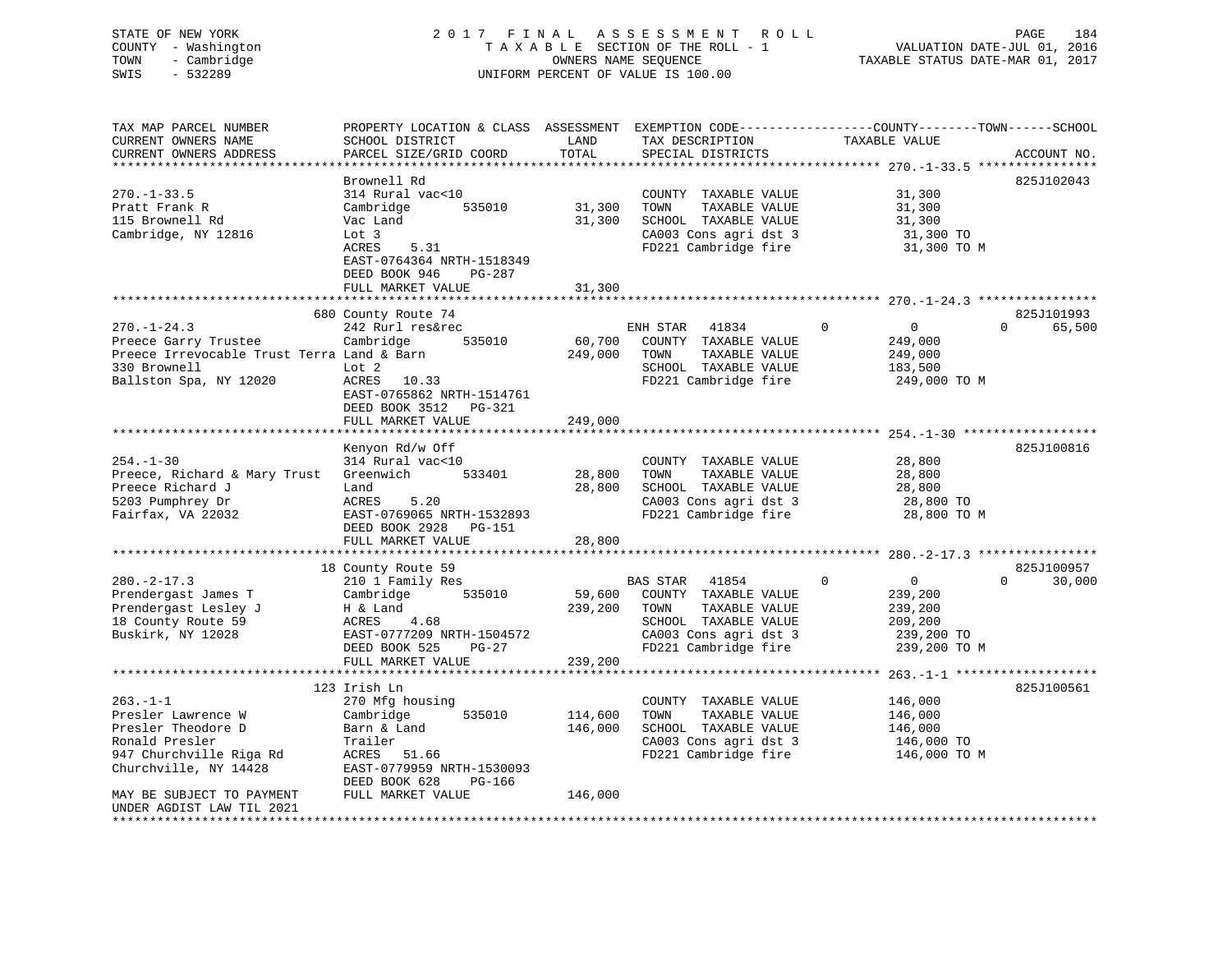# STATE OF NEW YORK 2 0 1 7 F I N A L A S S E S S M E N T R O L L PAGE 185 COUNTY - Washington T A X A B L E SECTION OF THE ROLL - 1 VALUATION DATE-JUL 01, 2016 TOWN - Cambridge OWNERS NAME SEQUENCE TAXABLE STATUS DATE-MAR 01, 2017 SWIS - 532289 UNIFORM PERCENT OF VALUE IS 100.00

| TAX MAP PARCEL NUMBER<br>CURRENT OWNERS NAME<br>CURRENT OWNERS ADDRESS                                    | PROPERTY LOCATION & CLASS ASSESSMENT EXEMPTION CODE---------------COUNTY-------TOWN-----SCHOOL<br>SCHOOL DISTRICT<br>PARCEL SIZE/GRID COORD                                  | LAND<br>TOTAL                           | TAX DESCRIPTION<br>SPECIAL DISTRICTS                                                                                                                                                                                     |                                              | TAXABLE VALUE                                                                                                          |                                          | ACCOUNT NO.                                                     |
|-----------------------------------------------------------------------------------------------------------|------------------------------------------------------------------------------------------------------------------------------------------------------------------------------|-----------------------------------------|--------------------------------------------------------------------------------------------------------------------------------------------------------------------------------------------------------------------------|----------------------------------------------|------------------------------------------------------------------------------------------------------------------------|------------------------------------------|-----------------------------------------------------------------|
|                                                                                                           |                                                                                                                                                                              |                                         |                                                                                                                                                                                                                          |                                              |                                                                                                                        |                                          |                                                                 |
| $280. - 2 - 10$<br>Presser David B<br>Presser Carolynn<br>629 Plank Rd 225<br>Clifton Park, NY 12065-2043 | 326 King Rd<br>242 Rurl res&rec<br>535010<br>Cambridge<br>Res & Land<br>ACRES 44.30<br>EAST-0779805 NRTH-1511069<br>DEED BOOK 946<br>$PG-15$<br>FULL MARKET VALUE            | 108,400<br>202,000<br>202,000           | BAS STAR 41854<br>COUNTY TAXABLE VALUE<br>TOWN<br>TAXABLE VALUE<br>SCHOOL TAXABLE VALUE<br>CA003 Cons agri dst 3<br>FD221 Cambridge fire                                                                                 | $\Omega$                                     | $\overline{0}$<br>202,000<br>202,000<br>172,000<br>202,000 TO<br>202,000 TO M                                          | $\Omega$                                 | 825L100510<br>30,000                                            |
|                                                                                                           |                                                                                                                                                                              |                                         |                                                                                                                                                                                                                          |                                              |                                                                                                                        |                                          |                                                                 |
| $270. - 1 - 22.2$<br>Price David S<br>Price Mary L<br>498 Center Cambridge Rd<br>Cambridge, NY 12816      | 498 Center Cambridge Rd<br>210 1 Family Res<br>535010<br>Cambridge<br>$P/O$ Lot $1B$<br>ACRES 4.72<br>EAST-0766651 NRTH-1516342<br>DEED BOOK 3403 PG-59<br>FULL MARKET VALUE | $40,000$ BAS STAR<br>249,000<br>249,000 | VETCOM CTS 41130<br>41854<br>COUNTY TAXABLE VALUE<br>TAXABLE VALUE<br>TOWN<br>SCHOOL TAXABLE VALUE<br>FD221 Cambridge fire                                                                                               | $\mathbf{0}$<br>$\Omega$                     | 55,000<br>$\overline{0}$<br>194,000<br>204,000<br>209,000<br>249,000 TO M                                              | 45,000<br>$\Omega$                       | 10,000<br>30,000                                                |
|                                                                                                           |                                                                                                                                                                              |                                         |                                                                                                                                                                                                                          |                                              |                                                                                                                        |                                          |                                                                 |
| $246. - 1 - 30.2$<br>Proch Leonard<br>Proch Sonja<br>1080 County Route 60<br>Greenwich, NY 12834          | 1080 County Route 60<br>210 1 Family Res<br>Greenwich<br>533401<br>ACRES<br>1.57<br>EAST-0772435 NRTH-1543187<br>DEED BOOK 886<br>$PG-8$<br>FULL MARKET VALUE                | 27,900<br>223,000                       | BAS STAR 41854<br>COUNTY TAXABLE VALUE<br>TOWN<br>TAXABLE VALUE<br>SCHOOL TAXABLE VALUE<br>CA003 Cons agri dst 3<br>223,000 FD221 Cambridge fire                                                                         | $\Omega$                                     | $\overline{0}$<br>223,000<br>223,000<br>193,000<br>223,000 TO<br>223,000 TO M                                          | $\Omega$                                 | 30,000                                                          |
|                                                                                                           |                                                                                                                                                                              |                                         |                                                                                                                                                                                                                          |                                              |                                                                                                                        |                                          |                                                                 |
| $246. - 1 - 30$<br>Proch Robert E<br>Proch Janet C<br>1068 County Route 60<br>Greenwich, NY 12834         | 1068 County Route 60<br>210 1 Family Res<br>533401<br>Greenwich<br>H & L<br>ACRES<br>7.40<br>EAST-0772655 NRTH-1543106<br>DEED BOOK 436<br>PG-542<br>FULL MARKET VALUE       |                                         | VET WAR C 41122<br>47,600 VET WAR T 41123<br>94,100 AGED-ALL<br>41800<br>ENH STAR 41834<br>COUNTY TAXABLE VALUE<br>TAXABLE VALUE<br>TOWN<br>94,100 SCHOOL TAXABLE VALUE<br>CA003 Cons agri dst 3<br>FD221 Cambridge fire | $\Omega$<br>$\Omega$<br>$\Omega$<br>$\Omega$ | 14,115<br>$\overline{0}$<br>39,993<br>$\overline{0}$<br>39,992<br>39,992<br>$\overline{0}$<br>94,100 TO<br>94,100 TO M | $\Omega$<br>14,115<br>39,993<br>$\Omega$ | 825J100562<br>$\overline{0}$<br>$\mathbf 0$<br>47,050<br>47,050 |
|                                                                                                           |                                                                                                                                                                              |                                         |                                                                                                                                                                                                                          |                                              |                                                                                                                        |                                          |                                                                 |
| $288. - 1 - 10$<br>Pultorak Francis S<br>Pultorak Ellen L<br>168 South Rd<br>Buskirk, NY 12028            | 168 South Rd<br>242 Rurl res&rec<br>Cambridge<br>535010<br>H & L<br>ACRES 18.00<br>EAST-0769738 NRTH-1503581<br>DEED BOOK 2679 PG-74                                         | 73,000<br>231,900                       | COUNTY TAXABLE VALUE<br>TOWN<br>TAXABLE VALUE<br>SCHOOL TAXABLE VALUE<br>CA003 Cons agri dst 3<br>FD221 Cambridge fire                                                                                                   |                                              | 231,900<br>231,900<br>231,900<br>231,900 TO<br>231,900 TO M                                                            |                                          | 825J100304                                                      |
|                                                                                                           | FULL MARKET VALUE                                                                                                                                                            | 231,900                                 |                                                                                                                                                                                                                          |                                              |                                                                                                                        |                                          |                                                                 |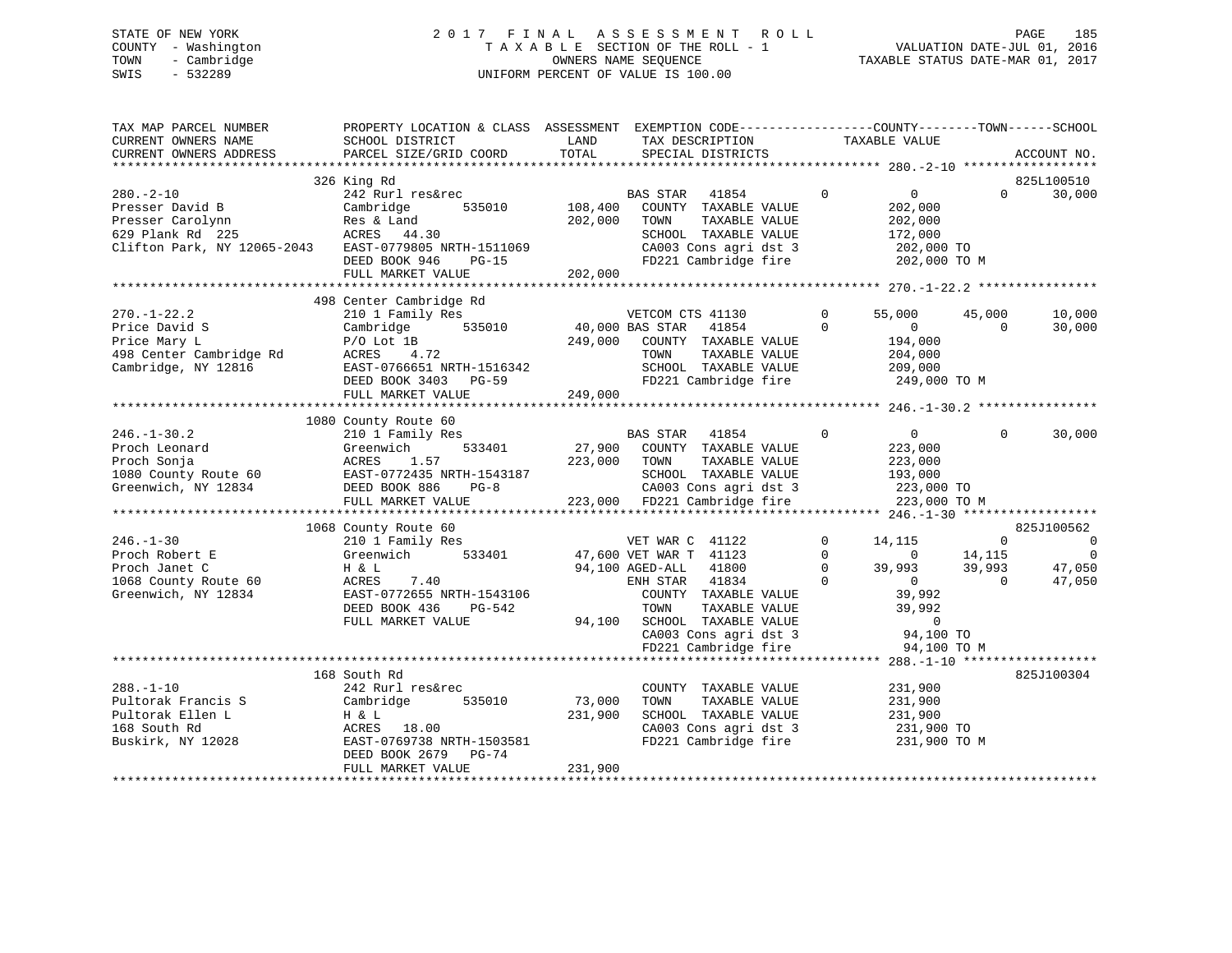# STATE OF NEW YORK 2 0 1 7 F I N A L A S S E S S M E N T R O L L PAGE 186 COUNTY - Washington T A X A B L E SECTION OF THE ROLL - 1 VALUATION DATE-JUL 01, 2016 TOWN - Cambridge OWNERS NAME SEQUENCE TAXABLE STATUS DATE-MAR 01, 2017 SWIS - 532289 UNIFORM PERCENT OF VALUE IS 100.00

| TAX MAP PARCEL NUMBER<br>CURRENT OWNERS NAME<br>CURRENT OWNERS ADDRESS                          | SCHOOL DISTRICT<br>PARCEL SIZE/GRID COORD                                                                                                            | LAND<br>TOTAL     | TAX DESCRIPTION<br>SPECIAL DISTRICTS                                                                                                                                                          | PROPERTY LOCATION & CLASS ASSESSMENT EXEMPTION CODE----------------COUNTY-------TOWN------SCHOOL<br>TAXABLE VALUE                        | ACCOUNT NO.                            |
|-------------------------------------------------------------------------------------------------|------------------------------------------------------------------------------------------------------------------------------------------------------|-------------------|-----------------------------------------------------------------------------------------------------------------------------------------------------------------------------------------------|------------------------------------------------------------------------------------------------------------------------------------------|----------------------------------------|
|                                                                                                 |                                                                                                                                                      |                   |                                                                                                                                                                                               |                                                                                                                                          |                                        |
| $263. - 1 - 17.1$<br>Puntch Robert R<br>Dambrowski Anne M<br>839 King Rd<br>Cambridge, NY 12816 | King Rd<br>314 Rural vac<10<br>Cambridge<br>535010<br>Land<br>Lot 1<br>2.36<br>ACRES                                                                 | 22,200<br>22,200  | COUNTY TAXABLE VALUE<br>TOWN<br>TAXABLE VALUE<br>SCHOOL TAXABLE VALUE<br>CA003 Cons agri dst 3<br>FD221 Cambridge fire                                                                        | 22,200<br>22,200<br>22,200<br>$^{22,200}$ TO<br>22,200 TO<br>22,200 TO M                                                                 |                                        |
|                                                                                                 | EAST-0782675 NRTH-1522104<br>DEED BOOK 790<br>$PG-39$<br>FULL MARKET VALUE                                                                           | 22,200            |                                                                                                                                                                                               |                                                                                                                                          |                                        |
|                                                                                                 |                                                                                                                                                      |                   |                                                                                                                                                                                               |                                                                                                                                          |                                        |
| $254. - 1 - 2.1$<br>Pye John T<br>7020 Captain Kidd Ave Lot 50 Vac Land<br>Sarasota, FL 34231   | Gillis Rd<br>314 Rural vac<10<br>Greenwich<br>533401<br>Sub Lot 2<br>ACRES<br>3.21<br>EAST-0769521 NRTH-1536947<br>DEED BOOK 806<br>PG-336           | 21,100<br>21,100  | COUNTY TAXABLE VALUE<br>TOWN<br>TAXABLE VALUE<br>SCHOOL TAXABLE VALUE<br>CA003 Cons agri dst 3<br>FD221 Cambridge fire                                                                        | 21,100<br>21,100<br>21,100<br>21,100 TO<br>21,100 TO M                                                                                   | 825J100569                             |
|                                                                                                 | FULL MARKET VALUE                                                                                                                                    | 21,100            |                                                                                                                                                                                               |                                                                                                                                          |                                        |
|                                                                                                 |                                                                                                                                                      |                   |                                                                                                                                                                                               |                                                                                                                                          |                                        |
|                                                                                                 | 1360 King Rd                                                                                                                                         |                   |                                                                                                                                                                                               |                                                                                                                                          | 825J100556                             |
| $263 - 2 - 3$                                                                                   | 210 1 Family Res                                                                                                                                     |                   | VETWAR CTS 41120                                                                                                                                                                              | $\mathbf 0$<br>30,000<br>27,000                                                                                                          | 6,000                                  |
| Ramsey Roy W<br>Ramsey Muriel A<br>1360 King Rd<br>Cambridge, NY 12816                          | 535010<br>Cambridge<br>ACRES<br>4.50<br>EAST-0786218 NRTH-1528573<br>DEED BOOK 2629 PG-249<br>FULL MARKET VALUE                                      | 200,000           | 39,500 VETDIS CTS 41140<br>200,000 ENH STAR<br>41834<br>COUNTY TAXABLE VALUE<br>TOWN<br>TAXABLE VALUE<br>SCHOOL TAXABLE VALUE                                                                 | $\mathbf{0}$<br>10,000<br>10,000<br>$\Omega$<br>$\overline{0}$<br>$\Omega$<br>160,000<br>163,000<br>118,500                              | 10,000<br>65,500                       |
|                                                                                                 |                                                                                                                                                      |                   | FD221 Cambridge fire                                                                                                                                                                          | 200,000 TO M                                                                                                                             |                                        |
|                                                                                                 |                                                                                                                                                      |                   |                                                                                                                                                                                               |                                                                                                                                          |                                        |
| $261. - 2 - 26$<br>Record Cory D<br>Record Heidi L<br>1013 Vly Summit Rd<br>Cambridge, NY 12816 | 1013 Vly Summit Rd<br>210 1 Family Res<br>Cambridge<br>535010<br>$261. - 1 - 26$<br>4.00<br>ACRES<br>EAST-0763098 NRTH-1523915                       | 39,000<br>140,500 | BAS STAR 41854<br>COUNTY TAXABLE VALUE<br>TOWN<br>TAXABLE VALUE<br>SCHOOL TAXABLE VALUE<br>FD221 Cambridge fire                                                                               | $\overline{0}$<br>$\mathbf 0$<br>$\Omega$<br>140,500<br>140,500<br>110,500<br>140,500 TO M                                               | 825J100526<br>30,000                   |
|                                                                                                 | DEED BOOK 885<br>PG-196<br>FULL MARKET VALUE                                                                                                         | 140,500           |                                                                                                                                                                                               |                                                                                                                                          |                                        |
|                                                                                                 |                                                                                                                                                      |                   |                                                                                                                                                                                               |                                                                                                                                          |                                        |
| $263 - 2 - 12$<br>Reed Donald<br>985 Turnpike Rd<br>Cambridge, NY 12816-3903                    | 985 Turnpike Rd<br>242 Rurl res&rec<br>535010<br>Cambridge<br>Rural Residence<br>ACRES<br>28.50<br>EAST-0788092 NRTH-1525190<br>DEED BOOK 2781 PG-57 |                   | 80 PCT OF VALUE USED FOR EXEMPTION PURPOSES<br>VETWAR CTS 41120<br>87,600 VETDIS CTS 41140<br>238,500 ENH STAR 41834<br>COUNTY TAXABLE VALUE<br>TOWN<br>TAXABLE VALUE<br>SCHOOL TAXABLE VALUE | $\Omega$<br>28,620<br>27,000<br>$\mathbf 0$<br>9,540<br>9,540<br>$\overline{0}$<br>$\Omega$<br>$\Omega$<br>200,340<br>201,960<br>157,460 | 825J100666<br>6,000<br>9,540<br>65,500 |
|                                                                                                 | FULL MARKET VALUE                                                                                                                                    |                   | SCHOOL TAXABLE VALUE<br>238,500 FD221 Cambridge fire                                                                                                                                          | 238,500 TO M                                                                                                                             |                                        |
|                                                                                                 |                                                                                                                                                      |                   |                                                                                                                                                                                               |                                                                                                                                          |                                        |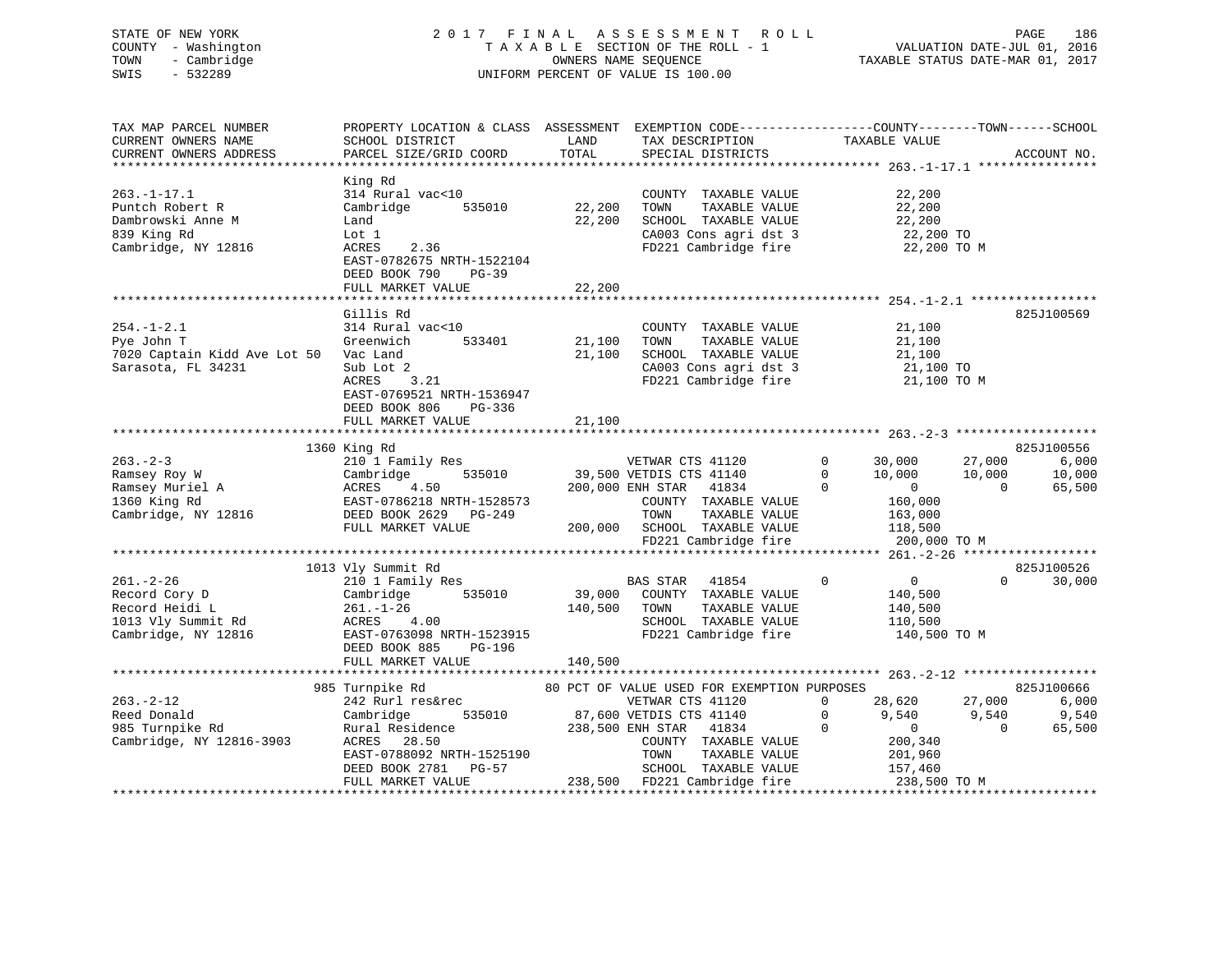# STATE OF NEW YORK 2 0 1 7 F I N A L A S S E S S M E N T R O L L PAGE 187 COUNTY - Washington T A X A B L E SECTION OF THE ROLL - 1 VALUATION DATE-JUL 01, 2016 TOWN - Cambridge OWNERS NAME SEQUENCE TAXABLE STATUS DATE-MAR 01, 2017 SWIS - 532289 UNIFORM PERCENT OF VALUE IS 100.00

| TAX MAP PARCEL NUMBER<br>CURRENT OWNERS NAME<br>CURRENT OWNERS ADDRESS                                                                   | PROPERTY LOCATION & CLASS ASSESSMENT EXEMPTION CODE----------------COUNTY-------TOWN-----SCHOOL<br>SCHOOL DISTRICT<br>PARCEL SIZE/GRID COORD                                      | LAND<br>TOTAL                 | TAX DESCRIPTION TAXABLE VALUE<br>SPECIAL DISTRICTS                                                                                  |                                                                                                   | ACCOUNT NO.                                          |             |
|------------------------------------------------------------------------------------------------------------------------------------------|-----------------------------------------------------------------------------------------------------------------------------------------------------------------------------------|-------------------------------|-------------------------------------------------------------------------------------------------------------------------------------|---------------------------------------------------------------------------------------------------|------------------------------------------------------|-------------|
| $254. -1 - 4.3$<br>Reilly Michael E<br>Reilly Carolyn V<br>39 Laurie Rd<br>Cortland Manor, NY 10567                                      | 216 Kenyon Rd<br>242 Rurl res&rec<br>Greenwich<br>533401<br>Vac Land<br>ACRES 72.05<br>EAST-0771106 NRTH-1535078<br>DEED BOOK 908<br>PG-98<br>FULL MARKET VALUE                   | 165,100<br>353,500<br>353,500 | COUNTY TAXABLE VALUE<br>TOWN<br>TAXABLE VALUE<br>SCHOOL TAXABLE VALUE<br>CA003 Cons agri dst 3<br>FD221 Cambridge fire 353,500 TO M | 353,500<br>353,500<br>353,500<br>353,500 TO                                                       | 825J102015                                           |             |
| $261. - 2 - 4.3$<br>Reinhardt Jean Mary<br>PO Box 435<br>Cohoes, NY 12047-0435<br>MAY BE SUBJECT TO PAYMENT<br>UNDER AGDIST LAW TIL 2024 | 1281 Vly Summit Rd<br>241 Rural res&ag<br>535010<br>Cambridge<br>House & Land<br>527/72<br>$261. - 1 - 4.3$<br>ACRES 33.10<br>EAST-0767571 NRTH-1527523<br>DEED BOOK 527<br>PG-70 | 93,400 ENH STAR<br>283,100    | AGRI-D IND 41730<br>41834<br>COUNTY TAXABLE VALUE<br>TAXABLE VALUE<br>TOWN<br>SCHOOL TAXABLE VALUE<br>FD221 Cambridge fire          | $\Omega$<br>44,370<br>$\Omega$<br>$\overline{0}$<br>238,730<br>238,730<br>173,230<br>283,100 TO M | 825J100873<br>44,370<br>44,370<br>$\Omega$<br>65,500 |             |
|                                                                                                                                          | FULL MARKET VALUE                                                                                                                                                                 | 283,100                       |                                                                                                                                     |                                                                                                   |                                                      |             |
|                                                                                                                                          | 10 & 17 Grace Reynolds Ln                                                                                                                                                         |                               | 47 PCT OF VALUE USED FOR EXEMPTION PURPOSES                                                                                         |                                                                                                   | 825J100571                                           |             |
| $263. - 1 - 2.1$                                                                                                                         | 241 Rural res&ag                                                                                                                                                                  |                               | AG DIST<br>41720                                                                                                                    | $\Omega$<br>139,264 139,264                                                                       | 139,264                                              |             |
| Reynolds Grace E<br>Reynolds Julia Ann                                                                                                   | 535010<br>Cambridge<br>Rural Residence                                                                                                                                            |                               | 230,100 AGED-CO 41802<br>451,500 ENH STAR 41834                                                                                     | $\mathbf 0$<br>31,831<br>$\Omega$<br>$\overline{0}$                                               | $\Omega$<br>65,500<br>$\Omega$                       | $\mathbf 0$ |
| 27 Reynolds Rd<br>Cambridge, NY 12816                                                                                                    | ACRES 142.50<br>EAST-0780182 NRTH-1528521<br>DEED BOOK 769<br>PG-323                                                                                                              |                               | COUNTY TAXABLE VALUE<br>TOWN<br>TAXABLE VALUE<br>SCHOOL TAXABLE VALUE                                                               | 280,405<br>312,236<br>246,736                                                                     |                                                      |             |
| MAY BE SUBJECT TO PAYMENT<br>UNDER AGDIST LAW TIL 2021                                                                                   | FULL MARKET VALUE                                                                                                                                                                 |                               | 451,500 CA003 Cons agri dst 3<br>139,264 EX<br>FD221 Cambridge fire                                                                 | 312,236 TO<br>451,500 TO M                                                                        |                                                      |             |
|                                                                                                                                          |                                                                                                                                                                                   |                               |                                                                                                                                     |                                                                                                   |                                                      |             |
| $263. - 1 - 2.2$<br>Reynolds William III<br>Reynolds Julia<br>27 Reynolds Rd<br>Cambridge, NY 12816                                      | Hill Ln/n Off<br>312 Vac w/imprv<br>535010<br>Cambridge<br>Lot<br>FRNT 150.00 DPTH 201.00<br>0.73<br>ACRES<br>EAST-0781215 NRTH-1529449                                           | 7,300<br>13,200               | COUNTY TAXABLE VALUE<br>TOWN<br>TAXABLE VALUE<br>SCHOOL TAXABLE VALUE<br>CA003 Cons agri dst 3<br>FD221 Cambridge fire              | 13,200<br>13,200<br>13,200<br>13,200 TO<br>13,200 TO M                                            | 825J100838                                           |             |
|                                                                                                                                          | DEED BOOK 769<br>$PG-323$<br>FULL MARKET VALUE                                                                                                                                    | 13,200                        |                                                                                                                                     |                                                                                                   |                                                      |             |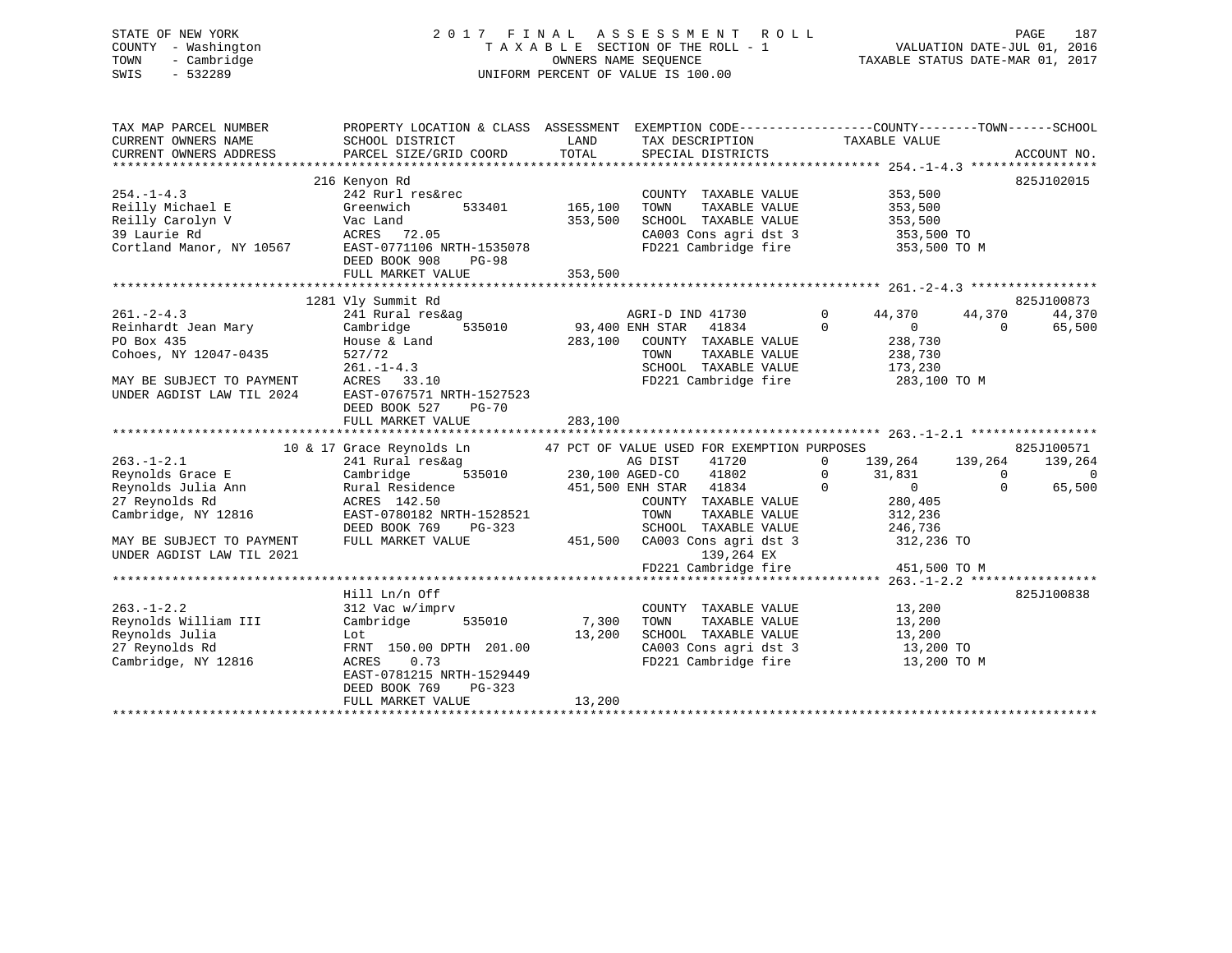# STATE OF NEW YORK 2 0 1 7 F I N A L A S S E S S M E N T R O L L PAGE 188 COUNTY - Washington T A X A B L E SECTION OF THE ROLL - 1 VALUATION DATE-JUL 01, 2016 TOWN - Cambridge OWNERS NAME SEQUENCE TAXABLE STATUS DATE-MAR 01, 2017 SWIS - 532289 UNIFORM PERCENT OF VALUE IS 100.00

| TAX MAP PARCEL NUMBER<br>CURRENT OWNERS NAME<br>CURRENT OWNERS ADDRESS<br>************************    | PROPERTY LOCATION & CLASS ASSESSMENT<br>SCHOOL DISTRICT<br>PARCEL SIZE/GRID COORD                                                                                         | LAND<br>TOTAL                | EXEMPTION CODE-----------------COUNTY-------TOWN------SCHOOL<br>TAX DESCRIPTION<br>SPECIAL DISTRICTS                                                | TAXABLE VALUE                                                                                | ACCOUNT NO.                      |
|-------------------------------------------------------------------------------------------------------|---------------------------------------------------------------------------------------------------------------------------------------------------------------------------|------------------------------|-----------------------------------------------------------------------------------------------------------------------------------------------------|----------------------------------------------------------------------------------------------|----------------------------------|
| $270. - 1 - 38.1$<br>Richard Mary Anne<br>1793 Meeting House Rd<br>Cambridge, NY 12816                | 1793 Meeting House Rd<br>210 1 Family Res<br>Cambridge<br>535010<br>Lot 1<br>ACRES<br>5.72<br>EAST-0762636 NRTH-1517059<br>DEED BOOK 904<br>$PG-261$<br>FULL MARKET VALUE | 42,500<br>239,300<br>239,300 | <b>BAS STAR</b><br>41854<br>COUNTY TAXABLE VALUE<br>TAXABLE VALUE<br>TOWN<br>SCHOOL TAXABLE VALUE<br>CA003 Cons agri dst 3<br>FD221 Cambridge fire  | $\Omega$<br>$\overline{0}$<br>239,300<br>239,300<br>209,300<br>239,300 TO<br>239,300 TO M    | $\Omega$<br>30,000               |
|                                                                                                       | 3 Maxwell Ln                                                                                                                                                              |                              |                                                                                                                                                     |                                                                                              |                                  |
| $246. - 1 - 20.5$<br>Richter William C<br>Richter Cherise J<br>3 Maxwell Ln<br>Cambridge, NY 12816    | 210 1 Family Res<br>535010<br>Cambridge<br>1.10<br>ACRES<br>EAST-0781727 NRTH-1537897<br>DEED BOOK 2443<br>$PG-35$<br>FULL MARKET VALUE                                   | 25,000<br>140,200            | BAS STAR<br>41854<br>COUNTY TAXABLE VALUE<br>TAXABLE VALUE<br>TOWN<br>SCHOOL TAXABLE VALUE<br>CA005 Cons agri dst 5<br>140,200 FD221 Cambridge fire | $\mathbf 0$<br>$\overline{0}$<br>140,200<br>140,200<br>110,200<br>140,200 TO<br>140,200 TO M | $\Omega$<br>30,000               |
|                                                                                                       |                                                                                                                                                                           |                              |                                                                                                                                                     |                                                                                              |                                  |
| $271. - 2 - 12$<br>Ring Barbara<br>12 Frog Way<br>Cambridge, NY 12816-2109                            | 12 Frog Way<br>210 1 Family Res<br>Cambridge<br>535010<br>House & Land<br>ACRES<br>4.60<br>EAST-0773762 NRTH-1520253<br>DEED BOOK 544<br>$PG-123$<br>FULL MARKET VALUE    | 40,000<br>163,500<br>163,500 | ENH STAR<br>41834<br>COUNTY TAXABLE VALUE<br>TAXABLE VALUE<br>TOWN<br>SCHOOL TAXABLE VALUE<br>FD221 Cambridge fire                                  | $\mathbf 0$<br>$\overline{0}$<br>163,500<br>163,500<br>98,000<br>163,500 TO M                | 825J100509<br>$\Omega$<br>65,500 |
|                                                                                                       | County Route 59                                                                                                                                                           |                              |                                                                                                                                                     |                                                                                              | 825J100809                       |
| $271. - 2 - 14$<br>Ring Barbara H<br>Figlozzi William<br>15 Frog Way<br>Cambridge, NY 12816           | 314 Rural vac<10<br>535010<br>Cambridge<br>Land<br>544/126 501/43<br>8.00<br><b>ACRES</b><br>EAST-0774113 NRTH-1519886<br>DEED BOOK 921<br>$PG-314$                       | 33,000<br>33,000             | COUNTY TAXABLE VALUE<br>TAXABLE VALUE<br>TOWN<br>SCHOOL TAXABLE VALUE<br>CA003 Cons agri dst 3<br>FD221 Cambridge fire                              | 33,000<br>33,000<br>33,000<br>33,000 TO<br>33,000 TO M                                       |                                  |
|                                                                                                       | FULL MARKET VALUE                                                                                                                                                         | 33,000                       |                                                                                                                                                     |                                                                                              |                                  |
|                                                                                                       | 831 Turnpike Rd                                                                                                                                                           |                              |                                                                                                                                                     |                                                                                              | 825J100237                       |
| $272 - 2 - 3$<br>Robertson Ricky J<br>Robertson Gloria A<br>831 Turnpike Rd<br>Eagle Bridge, NY 12057 | 210 1 Family Res<br>Cambridge<br>535010<br>House & Lot<br>FRNT 172.00 DPTH 204.00<br>EAST-0789172 NRTH-1521323<br>DEED BOOK 497<br>PG-558<br>FULL MARKET VALUE            | 25,700<br>213,000<br>213,000 | BAS STAR<br>41854<br>COUNTY TAXABLE VALUE<br>TAXABLE VALUE<br>TOWN<br>SCHOOL TAXABLE VALUE<br>FD221 Cambridge fire                                  | $\mathbf 0$<br>$\overline{0}$<br>213,000<br>213,000<br>183,000<br>213,000 TO M               | $\Omega$<br>30,000               |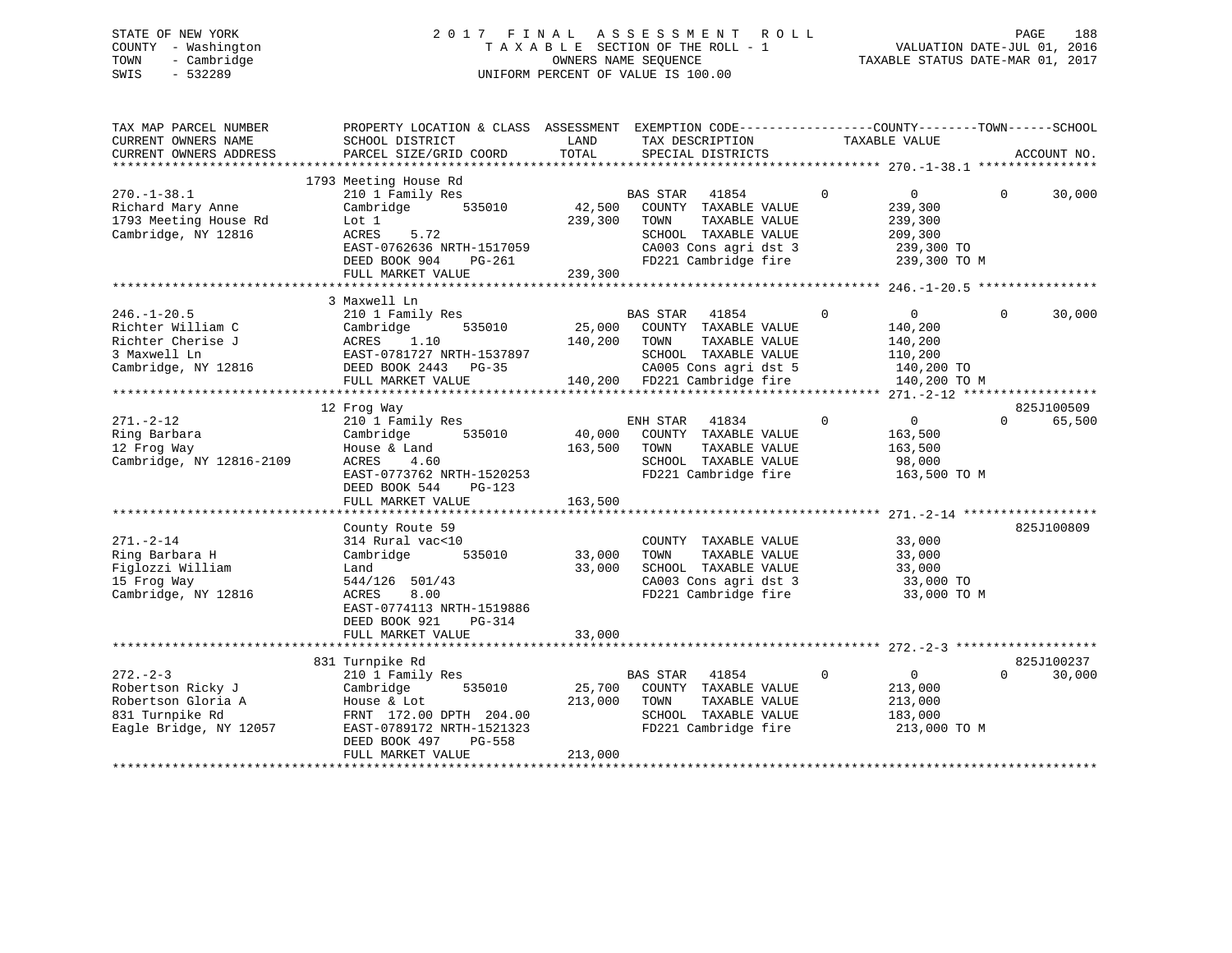# STATE OF NEW YORK 2 0 1 7 F I N A L A S S E S S M E N T R O L L PAGE 189 COUNTY - Washington T A X A B L E SECTION OF THE ROLL - 1 VALUATION DATE-JUL 01, 2016 TOWN - Cambridge OWNERS NAME SEQUENCE TAXABLE STATUS DATE-MAR 01, 2017 SWIS - 532289 UNIFORM PERCENT OF VALUE IS 100.00

| TAX MAP PARCEL NUMBER<br>CURRENT OWNERS NAME<br>CURRENT OWNERS ADDRESS                              | PROPERTY LOCATION & CLASS ASSESSMENT<br>SCHOOL DISTRICT<br>PARCEL SIZE/GRID COORD                                                                    | LAND<br>TOTAL                | TAX DESCRIPTION<br>SPECIAL DISTRICTS                                                                                                               | EXEMPTION CODE-----------------COUNTY-------TOWN------SCHOOL<br>TAXABLE VALUE                       |                                          | ACCOUNT NO.                     |
|-----------------------------------------------------------------------------------------------------|------------------------------------------------------------------------------------------------------------------------------------------------------|------------------------------|----------------------------------------------------------------------------------------------------------------------------------------------------|-----------------------------------------------------------------------------------------------------|------------------------------------------|---------------------------------|
|                                                                                                     |                                                                                                                                                      |                              |                                                                                                                                                    |                                                                                                     |                                          |                                 |
|                                                                                                     | 1273 County Route 59                                                                                                                                 |                              |                                                                                                                                                    |                                                                                                     |                                          | 825J100363                      |
| $262 - 2 - 9$<br>Robertson Taylor J<br>1273 County Route 59<br>Cambridge, NY 12816                  | 242 Rurl res&rec<br>535010<br>Cambridge<br>ACRES<br>12.30<br>EAST-0778375 NRTH-1525526<br>DEED BOOK 3313<br>PG-186<br>FULL MARKET VALUE              | 56,200<br>187,800<br>187,800 | <b>BAS STAR</b><br>41854<br>COUNTY TAXABLE VALUE<br>TOWN<br>TAXABLE VALUE<br>SCHOOL TAXABLE VALUE<br>CA003 Cons agri dst 3<br>FD221 Cambridge fire | $\mathbf{0}$<br>$\overline{0}$<br>187,800<br>187,800<br>157,800<br>187,800 TO<br>187,800 TO M       | $\Omega$                                 | 30,000                          |
|                                                                                                     |                                                                                                                                                      |                              |                                                                                                                                                    |                                                                                                     |                                          |                                 |
|                                                                                                     | 496 Cobble Rd                                                                                                                                        |                              |                                                                                                                                                    |                                                                                                     |                                          | 825L100189                      |
| $262 - 2 - 7.1$<br>Robertson Wayne<br>496 Cobble Rd<br>Cambridge, NY 12816                          | 210 1 Family Res<br>Cambridge<br>535010<br>H & L<br>FRNT 170.00 DPTH 252.00<br>0.78<br>ACRES<br>EAST-0778379 NRTH-1528159<br>DEED BOOK 896<br>PG-322 | 28,500<br>75,000             | <b>BAS STAR</b><br>41854<br>COUNTY TAXABLE VALUE<br>TOWN<br>TAXABLE VALUE<br>SCHOOL TAXABLE VALUE<br>FD221 Cambridge fire                          | $\mathbf{0}$<br>$\mathbf 0$<br>75,000<br>75,000<br>45,000<br>75,000 TO M                            | $\Omega$                                 | 30,000                          |
|                                                                                                     | FULL MARKET VALUE                                                                                                                                    | 75,000                       |                                                                                                                                                    |                                                                                                     |                                          |                                 |
|                                                                                                     |                                                                                                                                                      |                              |                                                                                                                                                    |                                                                                                     |                                          |                                 |
| $280 - 2 - 3$<br>Rodriguez Josh A<br>Rodriguez Angela<br>92 Dickensen Rd<br>Buskirk, NY 12028       | 92 Dickensen Rd<br>240 Rural res<br>Cambridge<br>535010<br>ACRES 10.00<br>EAST-0775731 NRTH-1508635<br>DEED BOOK 2591<br>PG-295                      | 43,000<br>215,300            | <b>BAS STAR</b><br>41854<br>COUNTY TAXABLE VALUE<br>TOWN<br>TAXABLE VALUE<br>SCHOOL TAXABLE VALUE<br>CA003 Cons agri dst 3                         | $\overline{0}$<br>$\mathbf 0$<br>215,300<br>215,300<br>185,300<br>215,300 TO                        | $\Omega$                                 | 825J100585<br>30,000            |
|                                                                                                     | FULL MARKET VALUE                                                                                                                                    | 215,300                      | FD221 Cambridge fire<br>*****************************                                                                                              | 215,300 TO M<br>*** 270.-1-17 *******************                                                   |                                          |                                 |
|                                                                                                     | 539 Center Cambridge Rd                                                                                                                              |                              | 60 PCT OF VALUE USED FOR EXEMPTION PURPOSES                                                                                                        |                                                                                                     |                                          | 825J100579                      |
| $270. - 1 - 17$<br>Rogers Agnes LE<br>Rogers John<br>539 Center Cambridge Rd<br>Cambridge, NY 12816 | 241 Rural res&ag<br>535010<br>Cambridge<br>House & Land<br>ACRES 79.50<br>EAST-0768308 NRTH-1517953                                                  |                              | AG DIST<br>41720<br>151,000 AGED-CO/TN 41801<br>280,000 AGED-SCH<br>41804<br>41834<br>ENH STAR<br>COUNTY TAXABLE VALUE                             | $\Omega$<br>74,824<br>$\Omega$<br>84,000<br>$\Omega$<br>$\Omega$<br>$\Omega$<br>$\Omega$<br>121,176 | 74,824<br>84,000<br>$\Omega$<br>$\Omega$ | 74,824<br>0<br>75,600<br>65,500 |
| MAY BE SUBJECT TO PAYMENT<br>UNDER AGDIST LAW TIL 2021                                              | DEED BOOK 3548<br>$PG-54$<br>FULL MARKET VALUE                                                                                                       | 280,000                      | TOWN<br>TAXABLE VALUE<br>SCHOOL TAXABLE VALUE<br>CA003 Cons agri dst 3<br>74,824 EX<br>FD221 Cambridge fire                                        | 121,176<br>64,076<br>205,176 TO<br>280,000 TO M                                                     |                                          |                                 |
|                                                                                                     |                                                                                                                                                      |                              |                                                                                                                                                    |                                                                                                     |                                          |                                 |
| $279. - 2 - 2.22$<br>Rogers Catherine                                                               | 30 Martindale Way<br>210 1 Family Res<br>Cambridge<br>535010                                                                                         | 28,000                       | BAS STAR<br>41854<br>COUNTY TAXABLE VALUE                                                                                                          | $\mathbf 0$<br>$\mathbf 0$<br>199,000                                                               | $\mathbf 0$                              | 30,000                          |
| 30 Martindale Way<br>Johnsonville, NY 12094                                                         | H & L<br>ACRES<br>1.44<br>EAST-0764779 NRTH-1513447<br>DEED BOOK 681<br>PG-182<br>FULL MARKET VALUE                                                  | 199,000<br>199,000           | TOWN<br>TAXABLE VALUE<br>SCHOOL TAXABLE VALUE<br>CA003 Cons agri dst 3<br>FD221 Cambridge fire                                                     | 199,000<br>169,000<br>199,000 TO<br>199,000 TO M                                                    |                                          |                                 |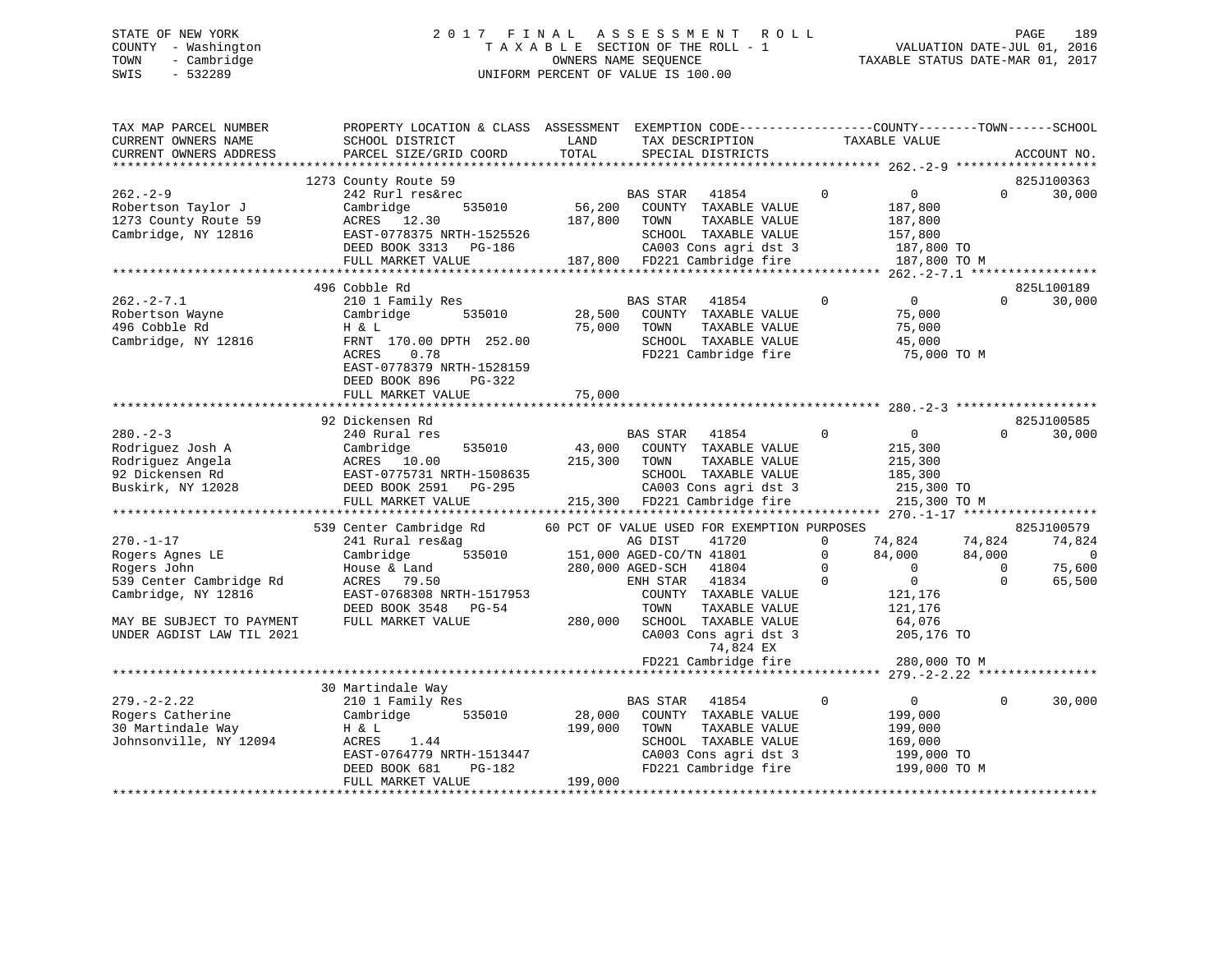# STATE OF NEW YORK 2 0 1 7 F I N A L A S S E S S M E N T R O L L PAGE 190 COUNTY - Washington T A X A B L E SECTION OF THE ROLL - 1 VALUATION DATE-JUL 01, 2016 TOWN - Cambridge OWNERS NAME SEQUENCE TAXABLE STATUS DATE-MAR 01, 2017 SWIS - 532289 UNIFORM PERCENT OF VALUE IS 100.00

| TAX MAP PARCEL NUMBER<br>CURRENT OWNERS NAME                                                                    | PROPERTY LOCATION & CLASS ASSESSMENT EXEMPTION CODE----------------COUNTY-------TOWN------SCHOOL<br>SCHOOL DISTRICT                                                                                                    | LAND                                                  | TAX DESCRIPTION                                                                                                                                          |                                        | TAXABLE VALUE                                                                                            |                                    |                                          |
|-----------------------------------------------------------------------------------------------------------------|------------------------------------------------------------------------------------------------------------------------------------------------------------------------------------------------------------------------|-------------------------------------------------------|----------------------------------------------------------------------------------------------------------------------------------------------------------|----------------------------------------|----------------------------------------------------------------------------------------------------------|------------------------------------|------------------------------------------|
| CURRENT OWNERS ADDRESS                                                                                          | PARCEL SIZE/GRID COORD                                                                                                                                                                                                 | TOTAL                                                 | SPECIAL DISTRICTS                                                                                                                                        |                                        |                                                                                                          |                                    | ACCOUNT NO.                              |
|                                                                                                                 | 14 Martindale Way                                                                                                                                                                                                      |                                                       |                                                                                                                                                          |                                        |                                                                                                          |                                    | 825J102022                               |
| $279. - 2 - 2.21$<br>Rogers Dale J<br>Rogers Karen J<br>14 Martindale Way<br>Johnsonville, NY 12094             | 210 1 Family Res<br>Cambridge 535010<br>H & L<br>ACRES<br>2.17<br>EAST-0764844 NRTH-1513050<br>DEED BOOK 604 PG-29<br>FULL MARKET VALUE                                                                                | $\overline{30,000}^{\text{B}2}$<br>197,900<br>197,900 | BAS STAR<br>41854<br>COUNTY TAXABLE VALUE<br>TAXABLE VALUE<br>TOWN<br>SCHOOL TAXABLE VALUE<br>CA003 Cons agri dst 3<br>FD221 Cambridge fire              | $\Omega$                               | $\overline{0}$<br>197,900<br>197,900<br>167,900<br>197,900 TO<br>197,900 TO M                            | $\Omega$                           | 30,000                                   |
|                                                                                                                 |                                                                                                                                                                                                                        |                                                       |                                                                                                                                                          |                                        |                                                                                                          |                                    |                                          |
| $271 - 2 - 3.7$<br>Rogers John P<br>Rogers Karen A<br>50 Rogers Ln<br>Cambridge, NY 12816                       | Rogers Ln<br>314 Rural vac<10<br>535010<br>Cambridge<br>Sub lot F<br>2.18<br>ACRES<br>EAST-0771926 NRTH-1519128<br>DEED BOOK 1881 PG-236<br>FULL MARKET VALUE                                                          | 7,500<br>7,500<br>7,500                               | COUNTY TAXABLE VALUE<br>TOWN<br>TAXABLE VALUE<br>SCHOOL TAXABLE VALUE<br>FD221 Cambridge fire                                                            |                                        | 7,500<br>7,500<br>7,500<br>7,500 TO M                                                                    |                                    |                                          |
|                                                                                                                 |                                                                                                                                                                                                                        |                                                       |                                                                                                                                                          |                                        |                                                                                                          |                                    |                                          |
| $271. - 2 - 6$<br>Rogers John P<br>Rogers Karen A<br>50 Rogers Ln<br>Cambridge, NY 12816                        | 50 Rogers Ln<br>210 1 Family Res<br>535010<br>Cambridge<br>H & L<br>ACRES<br>1.00<br>EAST-0772054 NRTH-1519236<br>DEED BOOK 428<br>PG-1005<br>FULL MARKET VALUE                                                        | 30,000<br>134,100<br>134,100                          | ENH STAR<br>41834<br>COUNTY TAXABLE VALUE<br>TOWN<br>TAXABLE VALUE<br>SCHOOL TAXABLE VALUE<br>FD221 Cambridge fire                                       | $\Omega$                               | $\overline{0}$<br>134,100<br>134,100<br>68,600<br>134,100 TO M                                           | $\Omega$                           | 825J100578<br>65,500                     |
|                                                                                                                 |                                                                                                                                                                                                                        |                                                       |                                                                                                                                                          |                                        |                                                                                                          |                                    |                                          |
| $263. - 1 - 24$<br>Rogers Karen A<br>Rogers Suzanne M<br>50 Rogers Ln<br>Cambridge, NY 12816                    | 1365 County Route 59<br>210 1 Family Res<br>Cambridge 535010 23,600 VETCOM CTS 41130<br>H & L<br>FRNT 122.00 DPTH 230.00<br>ACRES<br>0.71<br>EAST-0780487 NRTH-1526544<br>DEED BOOK 917<br>PG-120<br>FULL MARKET VALUE |                                                       | 105,000 BAS STAR 41854<br>COUNTY TAXABLE VALUE<br>TOWN<br>TAXABLE VALUE<br>SCHOOL TAXABLE VALUE<br>CA003 Cons agri dst 3<br>105,000 FD221 Cambridge fire | $\overline{0}$<br>$\Omega$<br>$\Omega$ | 15,750<br>26.250<br>26,250<br>$\overline{0}$<br>63,000<br>63,000<br>49,250<br>105,000 TO<br>105,000 TO M | 15,750<br>26,250<br>$\overline{0}$ | 825J100672<br>15,750<br>10,000<br>30,000 |
|                                                                                                                 |                                                                                                                                                                                                                        |                                                       |                                                                                                                                                          |                                        |                                                                                                          |                                    |                                          |
|                                                                                                                 | 8 Horton Ln                                                                                                                                                                                                            |                                                       |                                                                                                                                                          |                                        |                                                                                                          |                                    | 825J100244                               |
| $261 - 2 - 7$<br>Rogers Mark<br>Rogers Marge<br>8 Horton Ln<br>Cambridge, NY 12816<br>MAY BE SUBJECT TO PAYMENT | 241 Rural res&ag<br>535010<br>Cambridge<br>563/155<br>$261. - 1 - 7$<br>ACRES 85.00<br>EAST-0766120 NRTH-1523487<br>DEED BOOK 563<br>PG-153                                                                            | 157,300 BAS STAR<br>338,000                           | AG DIST<br>41720<br>41854<br>COUNTY TAXABLE VALUE<br>TOWN<br>TAXABLE VALUE<br>SCHOOL TAXABLE VALUE<br>CA003 Cons agri dst 3<br>87,949 EX                 | $\mathbf{0}$<br>$\Omega$               | 87,949<br>$\overline{0}$<br>250,051<br>250,051<br>220,051<br>250,051 TO                                  | 87,949<br>$\Omega$                 | 87,949<br>30,000                         |
| UNDER AGDIST LAW TIL 2021                                                                                       | FULL MARKET VALUE                                                                                                                                                                                                      |                                                       | 338,000 FD221 Cambridge fire                                                                                                                             |                                        | 338,000 TO M                                                                                             |                                    |                                          |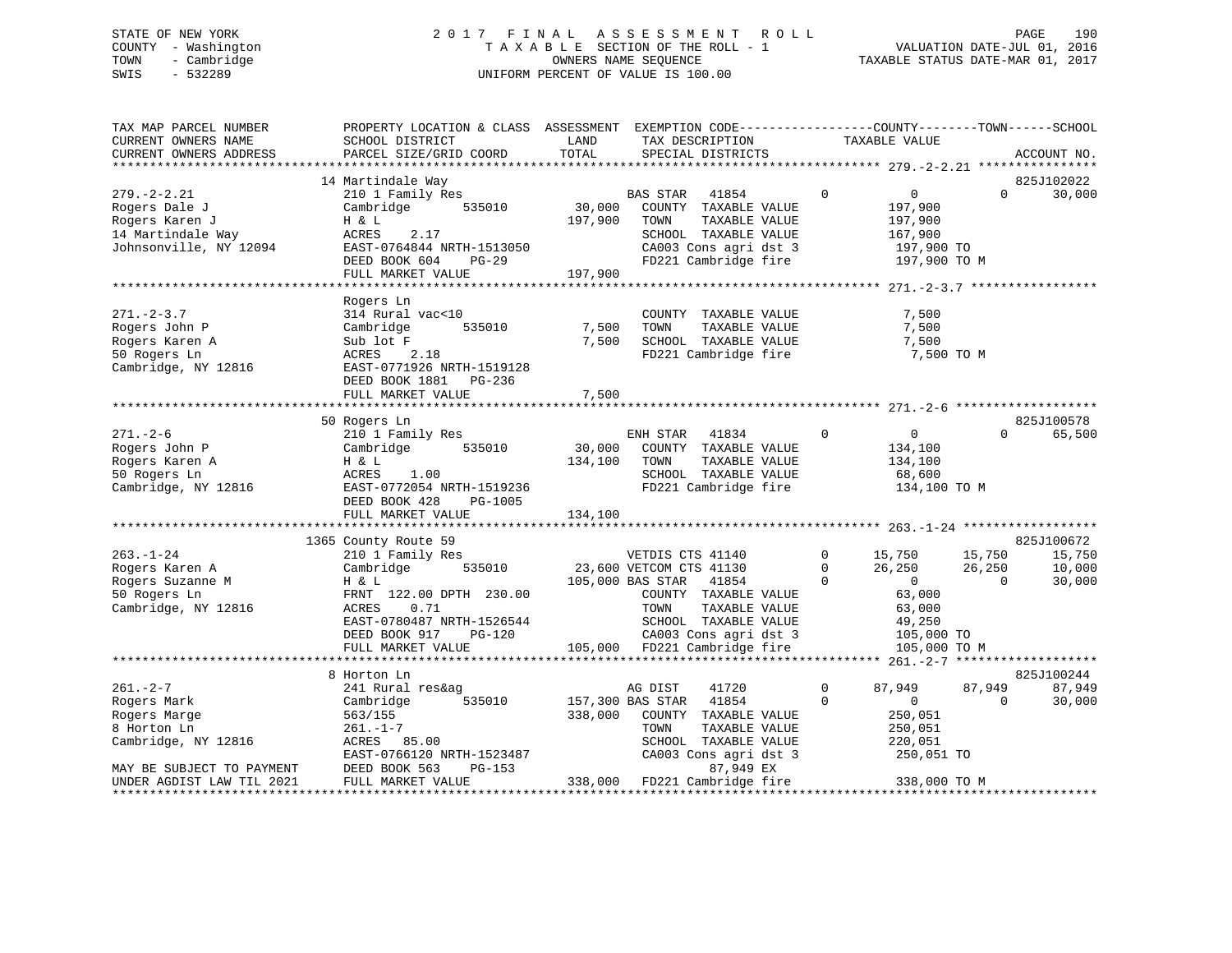# STATE OF NEW YORK 2 0 1 7 F I N A L A S S E S S M E N T R O L L PAGE 191 COUNTY - Washington T A X A B L E SECTION OF THE ROLL - 1 VALUATION DATE-JUL 01, 2016 TOWN - Cambridge OWNERS NAME SEQUENCE TAXABLE STATUS DATE-MAR 01, 2017 SWIS - 532289 UNIFORM PERCENT OF VALUE IS 100.00

| TAX MAP PARCEL NUMBER<br>CURRENT OWNERS NAME<br>CURRENT OWNERS ADDRESS                                                            | PROPERTY LOCATION & CLASS ASSESSMENT<br>SCHOOL DISTRICT<br>PARCEL SIZE/GRID COORD                                                                                      | LAND<br>TOTAL                | EXEMPTION CODE-----------------COUNTY-------TOWN------SCHOOL<br>TAX DESCRIPTION<br>SPECIAL DISTRICTS                                               | TAXABLE VALUE                                                                                     | ACCOUNT NO.                            |
|-----------------------------------------------------------------------------------------------------------------------------------|------------------------------------------------------------------------------------------------------------------------------------------------------------------------|------------------------------|----------------------------------------------------------------------------------------------------------------------------------------------------|---------------------------------------------------------------------------------------------------|----------------------------------------|
| $279. - 2 - 2.23$<br>Rogers Mark<br>8 Horton Ln<br>Cambridge, NY 12816                                                            | 96 Martindale Way<br>210 1 Family Res<br>Cambridge<br>535010<br>2.71<br>ACRES<br>EAST-0765009 NRTH-1513382<br>DEED BOOK 681<br>PG-185<br>FULL MARKET VALUE             | 27,600<br>132,000<br>132,000 | COUNTY TAXABLE VALUE<br>TAXABLE VALUE<br>TOWN<br>SCHOOL TAXABLE VALUE<br>CA003 Cons agri dst 3<br>FD221 Cambridge fire                             | 132,000<br>132,000<br>132,000<br>132,000 TO<br>132,000 TO M                                       |                                        |
|                                                                                                                                   |                                                                                                                                                                        |                              |                                                                                                                                                    |                                                                                                   |                                        |
| $279. - 2 - 2.2$<br>Rogers Olga M<br>44 Martindale Way<br>Johnsonville, NY 12094-2030                                             | 44 Martindale Way<br>242 Rurl res&rec<br>Cambridge<br>535010<br>Row 587/203<br>ACRES 14.71<br>EAST-0764781 NRTH-1514336<br>DEED BOOK 780<br>PG-82<br>FULL MARKET VALUE | 56,700<br>220,000<br>220,000 | <b>BAS STAR</b><br>41854<br>COUNTY TAXABLE VALUE<br>TAXABLE VALUE<br>TOWN<br>SCHOOL TAXABLE VALUE<br>CA003 Cons agri dst 3<br>FD221 Cambridge fire | $\Omega$<br>$\overline{0}$<br>220,000<br>220,000<br>190,000<br>220,000 TO<br>220,000 TO M         | 825J100955<br>$\Omega$<br>30,000       |
|                                                                                                                                   |                                                                                                                                                                        |                              |                                                                                                                                                    |                                                                                                   | 825J100670                             |
| $263 - 2 - 4$<br>Rolleston Bruce<br>1328 King Rd<br>Cambridge, NY 12816<br>MAY BE SUBJECT TO PAYMENT<br>UNDER AGDIST LAW TIL 2024 | 1328 King Rd<br>241 Rural res&ag<br>Cambridge<br>535010<br>ACRES 26.53<br>EAST-0786453 NRTH-1527935<br>DEED BOOK 801<br>PG-135<br>FULL MARKET VALUE                    | 85,200 ENH STAR<br>312,000   | AGRI-D IND 41730<br>41834<br>COUNTY TAXABLE VALUE<br>TOWN<br>TAXABLE VALUE<br>SCHOOL TAXABLE VALUE<br>312,000 FD221 Cambridge fire                 | $\Omega$<br>19,266<br>$\overline{0}$<br>$\Omega$<br>292,734<br>292,734<br>227,234<br>312,000 TO M | 19,266<br>19,266<br>$\Omega$<br>65,500 |
|                                                                                                                                   | 46 Irish Ln                                                                                                                                                            |                              |                                                                                                                                                    |                                                                                                   | 825J100582                             |
| $263. -1 - 5$<br>Romack Dolores R LE<br>Johnson Dawn Marie<br>46 Irish Ln<br>Cambridge, NY 12816                                  | 210 1 Family Res<br>Cambridge<br>535010<br>H&l<br>645/11<br>ACRES<br>3.50<br>EAST-0782535 NRTH-1528660<br>DEED BOOK 3329 PG-100                                        | 53,800<br>260,900            | ENH STAR<br>41834<br>COUNTY TAXABLE VALUE<br>TAXABLE VALUE<br>TOWN<br>SCHOOL TAXABLE VALUE<br>FD221 Cambridge fire                                 | $\mathbf 0$<br>$\overline{0}$<br>260,900<br>260,900<br>195,400<br>260,900 TO M                    | $\Omega$<br>65,500                     |
|                                                                                                                                   | FULL MARKET VALUE                                                                                                                                                      | 260,900                      |                                                                                                                                                    |                                                                                                   |                                        |
| $263. - 1 - 6$<br>Romack Howard Jr                                                                                                | 28 Irish Ln<br>210 1 Family Res<br>Cambridge<br>535010                                                                                                                 | 72,400                       | ENH STAR<br>41834<br>COUNTY TAXABLE VALUE                                                                                                          | $\mathbf 0$<br>$\overline{0}$<br>315,000                                                          | 825J100583<br>$\Omega$<br>65,500       |
| Romack Patricia<br>28 Irish Ln<br>Cambridge, NY 12816                                                                             | H&l<br>ACRES<br>8.10<br>EAST-0782608 NRTH-1528125<br>DEED BOOK 444<br>PG-307<br>FULL MARKET VALUE                                                                      | 315,000<br>315,000           | TAXABLE VALUE<br>TOWN<br>SCHOOL TAXABLE VALUE<br>FD221 Cambridge fire                                                                              | 315,000<br>249,500<br>315,000 TO M                                                                |                                        |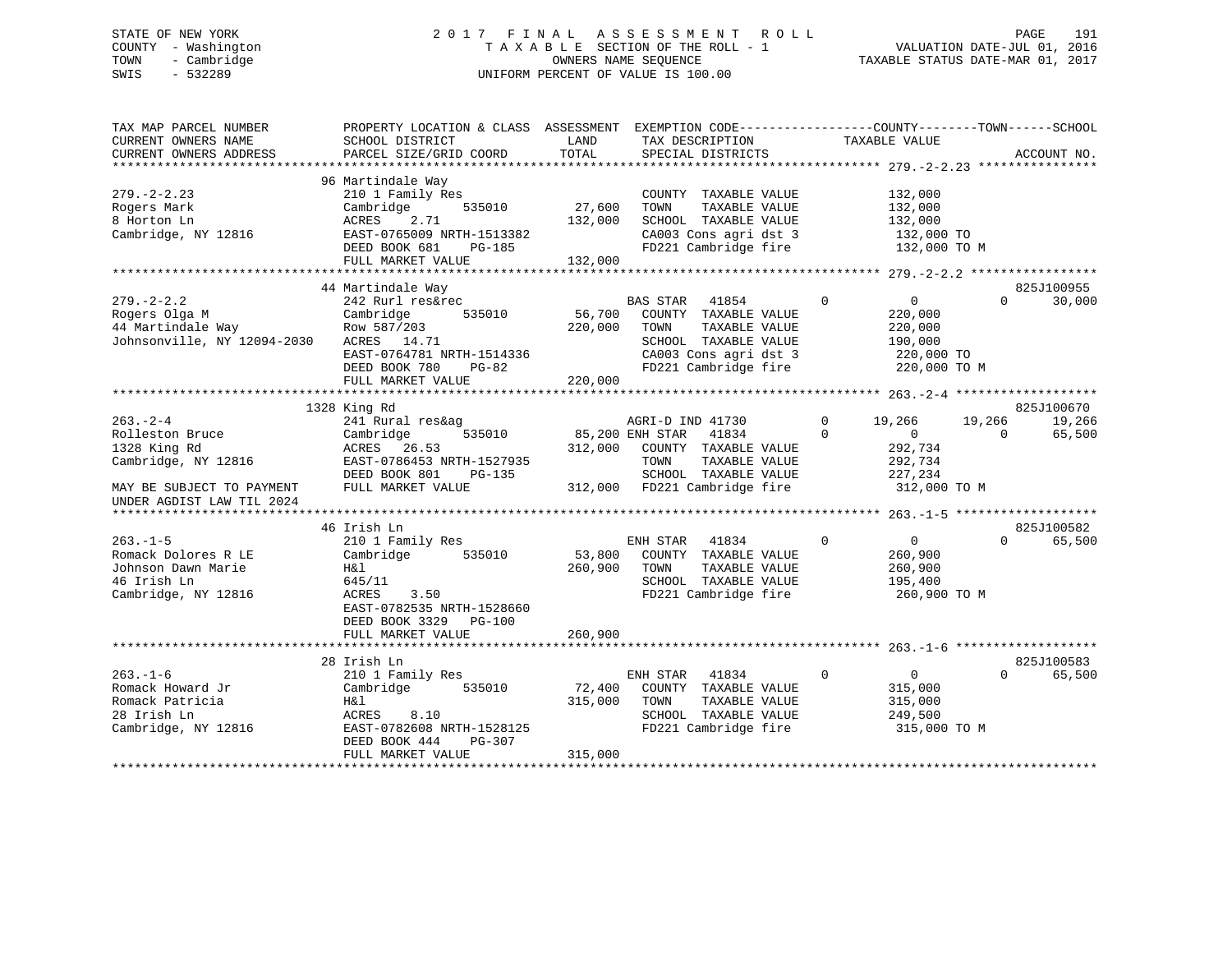# STATE OF NEW YORK 2 0 1 7 F I N A L A S S E S S M E N T R O L L PAGE 192 COUNTY - Washington T A X A B L E SECTION OF THE ROLL - 1 VALUATION DATE-JUL 01, 2016 TOWN - Cambridge OWNERS NAME SEQUENCE TAXABLE STATUS DATE-MAR 01, 2017 SWIS - 532289 UNIFORM PERCENT OF VALUE IS 100.00

| TAX MAP PARCEL NUMBER<br>CURRENT OWNERS NAME<br>CURRENT OWNERS ADDRESS                                                                          | PROPERTY LOCATION & CLASS ASSESSMENT<br>SCHOOL DISTRICT<br>PARCEL SIZE/GRID COORD                                                                                         | LAND<br>TOTAL                 | TAX DESCRIPTION<br>SPECIAL DISTRICTS                                                                                                                                   | EXEMPTION CODE-----------------COUNTY-------TOWN------SCHOOL<br>TAXABLE VALUE                                     | ACCOUNT NO.                                                 |
|-------------------------------------------------------------------------------------------------------------------------------------------------|---------------------------------------------------------------------------------------------------------------------------------------------------------------------------|-------------------------------|------------------------------------------------------------------------------------------------------------------------------------------------------------------------|-------------------------------------------------------------------------------------------------------------------|-------------------------------------------------------------|
|                                                                                                                                                 |                                                                                                                                                                           |                               |                                                                                                                                                                        |                                                                                                                   |                                                             |
| $255. - 1 - 16$<br>Roome Property Holdings LLC<br>956 North Rd<br>Greenwich, NY 12834<br>MAY BE SUBJECT TO PAYMENT<br>UNDER AGDIST LAW TIL 2021 | 1622 County Route 59<br>241 Rural res&ag<br>Cambridge<br>535010<br>ACRES 102.10<br>EAST-0785157 NRTH-1529693<br>DEED BOOK 3403 PG-10<br>FULL MARKET VALUE                 | 179,600<br>660,000<br>660,000 | 41720<br>AG DIST<br>COUNTY TAXABLE VALUE<br>TAXABLE VALUE<br>TOWN<br>SCHOOL TAXABLE VALUE<br>CA003 Cons agri dst 3<br>86,385 EX<br>FD221 Cambridge fire                | 86,385<br>$\Omega$<br>86,385<br>573,615<br>573,615<br>573,615<br>573,615 TO<br>660,000 TO M                       | 825J100229<br>86,385                                        |
| $271 - 2 - 3.5$<br>Rooper William R<br>378 Colebrook Rd<br>Gansevoort, NY 12831                                                                 | 21 Rogers Lane Ext<br>210 1 Family Res<br>535010<br>Cambridge<br>Sub lot G<br>ACRES<br>0.88<br>EAST-0771824 NRTH-1518845<br>DEED BOOK 3720 PG-28<br>FULL MARKET VALUE     | 25,200<br>172,800<br>172,800  | COUNTY TAXABLE VALUE<br>TOWN<br>TAXABLE VALUE<br>SCHOOL TAXABLE VALUE<br>FD221 Cambridge fire                                                                          | 172,800<br>172,800<br>172,800<br>172,800 TO M                                                                     |                                                             |
| $262. - 1 - 29$<br>Roose Shaun<br>C/O David Eriksen<br>454 County Route 60<br>Cambridge, NY 12816                                               | 454 County Route 60<br>210 1 Family Res<br>Cambridge<br>535010<br>2 houses<br>ACRES<br>1.71<br>EAST-0773240 NRTH-1528159<br>DEED BOOK 900<br>$PG-39$<br>FULL MARKET VALUE | 27,600<br>290,000<br>290,000  | COUNTY TAXABLE VALUE<br>TAXABLE VALUE<br>TOWN<br>SCHOOL TAXABLE VALUE<br>FD221 Cambridge fire                                                                          | 290,000<br>290,000<br>290,000<br>290,000 TO M                                                                     | 825J100949                                                  |
|                                                                                                                                                 |                                                                                                                                                                           |                               |                                                                                                                                                                        |                                                                                                                   |                                                             |
| $246. - 1 - 16$<br>Root Frank<br>Root Martha<br>471 State Route 372<br>Greenwich, NY 12834                                                      | 471 State Route 372<br>210 1 Family Res<br>535010<br>Cambridge<br>House<br>Addition<br>ACRES<br>1.40<br>EAST-0780386 NRTH-1539005<br>DEED BOOK 789<br>PG-157              | 212,400                       | CW_10_VET/ 41152<br>35,000 ENH STAR<br>41834<br>COUNTY TAXABLE VALUE<br>TAXABLE VALUE<br>TOWN<br>SCHOOL TAXABLE VALUE<br>CA005 Cons agri dst 5<br>FD221 Cambridge fire | $\mathbf 0$<br>8,000<br>$\Omega$<br>$\overline{0}$<br>204,400<br>212,400<br>146,900<br>212,400 TO<br>212,400 TO M | 825J100318<br>$\Omega$<br>$\mathbf 0$<br>65,500<br>$\Omega$ |
|                                                                                                                                                 | FULL MARKET VALUE                                                                                                                                                         | 212,400                       |                                                                                                                                                                        |                                                                                                                   |                                                             |
| $255. - 2 - 5$<br>Rosaday Enterprises, LLC<br>39 Coila Rd<br>Cambridge, NY 12816                                                                | 35 Coila Rd<br>210 1 Family Res<br>535010<br>Cambridge<br>H & L<br>ACRES<br>1.03<br>EAST-0787427 NRTH-1531244<br>DEED BOOK 2192<br>PG-198<br>FULL MARKET VALUE            | 25,200<br>136,900<br>136,900  | COUNTY TAXABLE VALUE<br>TOWN<br>TAXABLE VALUE<br>SCHOOL TAXABLE VALUE<br>FD221 Cambridge fire                                                                          | 136,900<br>136,900<br>136,900<br>136,900 TO M                                                                     | 825J100398                                                  |
|                                                                                                                                                 |                                                                                                                                                                           |                               |                                                                                                                                                                        |                                                                                                                   |                                                             |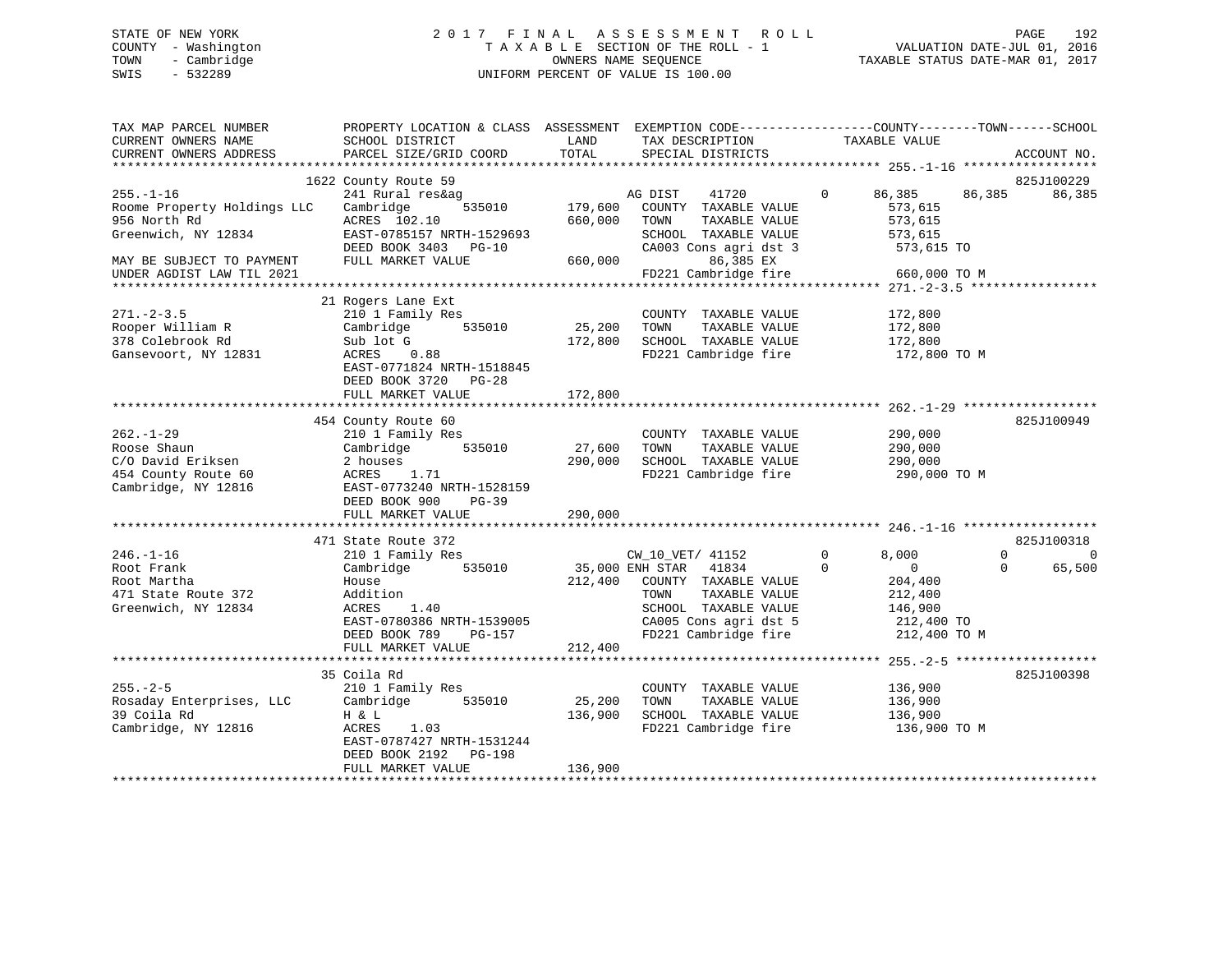# STATE OF NEW YORK 2 0 1 7 F I N A L A S S E S S M E N T R O L L PAGE 193 COUNTY - Washington T A X A B L E SECTION OF THE ROLL - 1 VALUATION DATE-JUL 01, 2016 TOWN - Cambridge OWNERS NAME SEQUENCE TAXABLE STATUS DATE-MAR 01, 2017 SWIS - 532289 UNIFORM PERCENT OF VALUE IS 100.00

| TAX MAP PARCEL NUMBER                       | PROPERTY LOCATION & CLASS ASSESSMENT EXEMPTION CODE---------------COUNTY-------TOWN-----SCHOOL                                                                                                          |         |                                              |                |                       |                   |             |
|---------------------------------------------|---------------------------------------------------------------------------------------------------------------------------------------------------------------------------------------------------------|---------|----------------------------------------------|----------------|-----------------------|-------------------|-------------|
| CURRENT OWNERS NAME                         | SCHOOL DISTRICT                                                                                                                                                                                         | LAND    | TAX DESCRIPTION                              | TAXABLE VALUE  |                       |                   |             |
| CURRENT OWNERS ADDRESS                      | PARCEL SIZE/GRID COORD                                                                                                                                                                                  | TOTAL   | SPECIAL DISTRICTS                            |                |                       |                   | ACCOUNT NO. |
|                                             |                                                                                                                                                                                                         |         |                                              |                |                       |                   |             |
|                                             | 136 Dickensen Rd                                                                                                                                                                                        |         |                                              |                |                       |                   | 825J100902  |
| $280. - 1 - 12.1$                           | 210 1 Family Res                                                                                                                                                                                        |         | ENH STAR 41834                               | $\mathbf 0$    | $\overline{0}$        | $0 \qquad \qquad$ | 65,500      |
| Rose Judith F                               | 535010<br>Cambridge                                                                                                                                                                                     | 35,000  | COUNTY TAXABLE VALUE                         |                | 135,700               |                   |             |
| 136 Dickensen Rd                            | Cambri<br>ACRES<br>1.00                                                                                                                                                                                 | 135,700 | TAXABLE VALUE<br>TOWN                        |                | 135,700               |                   |             |
| Buskirk, NY 12028                           |                                                                                                                                                                                                         |         |                                              |                | 70,200                |                   |             |
|                                             | EAST-0774533 NRTH-1508296<br>DEED BOOK 691 PG-207 CA003 Cons agri dst 3<br>FULL MARKET VALUE 135,700 FD221 Cambridge fire                                                                               |         | CA003 Cons agri dst 3 135,700 TO             |                |                       |                   |             |
|                                             |                                                                                                                                                                                                         |         |                                              |                |                       |                   |             |
|                                             |                                                                                                                                                                                                         |         |                                              |                | 135,700 TO M          |                   |             |
|                                             |                                                                                                                                                                                                         |         |                                              |                |                       |                   |             |
|                                             | 848 County Route 60                                                                                                                                                                                     |         |                                              |                |                       |                   | 825J100884  |
| $246. - 1 - 25.2$                           | 241 Rural res&ag                                                                                                                                                                                        |         | 41720<br>AG DIST                             | $\overline{0}$ | 30,463                | 30,463            | 30,463      |
| Rosenblatt Stuart I                         | Greenwich<br>533401                                                                                                                                                                                     |         | 89,300 BAS STAR 41854                        | $\mathbf 0$    | $\sim$ 0              | $\mathbf{0}$      | 30,000      |
| Call Elizabeth A                            | Farm                                                                                                                                                                                                    | 308,300 | COUNTY TAXABLE VALUE                         |                | 277,837               |                   |             |
|                                             |                                                                                                                                                                                                         |         | TOWN<br>TAXABLE VALUE                        |                | 277,837               |                   |             |
|                                             |                                                                                                                                                                                                         |         | SCHOOL TAXABLE VALUE                         |                |                       |                   |             |
|                                             |                                                                                                                                                                                                         |         | CA003 Cons agri dst 3                        |                | 247,837<br>277,837 TO |                   |             |
|                                             |                                                                                                                                                                                                         |         | 30,463 EX                                    |                |                       |                   |             |
|                                             | Call Elizabeth A<br>848 County Route 60<br>Greenwich, NY 12834-9124<br>MAY BE SUBJECT TO PAYMENT<br>MAY BE SUBJECT TO PAYMENT<br>DEED BOOK 837 PG-332<br>UNDER AGDIST LAW TIL 2021<br>FULL MARKET VALUE |         | 308,300 FD221 Cambridge fire 308,300 TO M    |                |                       |                   |             |
|                                             |                                                                                                                                                                                                         |         |                                              |                |                       |                   |             |
|                                             | 276 Gannon Rd                                                                                                                                                                                           |         |                                              |                |                       |                   |             |
| $270. - 1 - 21.1$                           | 242 Rurl res&rec                                                                                                                                                                                        |         | AG DIST<br>41720                             | $\mathbf 0$    | 35,897                | 35,897            | 35,897      |
| Ross Randy C                                | 535010<br>Cambridge                                                                                                                                                                                     |         | 80,300 BAS STAR 41854                        | $\Omega$       | $\overline{0}$        | $\overline{0}$    | 30,000      |
|                                             |                                                                                                                                                                                                         |         |                                              |                |                       |                   |             |
| Ross Anne S                                 | Sub Lot 1                                                                                                                                                                                               | 242,900 | COUNTY TAXABLE VALUE                         |                | 207,003               |                   |             |
| 276 Gannon Rd                               | ACRES 22.61<br>EAST-0768691 NRTH-1514220                                                                                                                                                                |         | TOWN<br>TAXABLE VALUE                        |                | 207,003<br>177,003    |                   |             |
| Buskirk, NY 12028                           |                                                                                                                                                                                                         |         | SCHOOL TAXABLE VALUE                         |                |                       |                   |             |
|                                             | DEED BOOK 853<br>PG-94                                                                                                                                                                                  |         | CA003 Cons agri dst 3                        |                | 207,003 TO            |                   |             |
| MAY BE SUBJECT TO PAYMENT FULL MARKET VALUE |                                                                                                                                                                                                         | 242,900 | 35,897 EX                                    |                |                       |                   |             |
| UNDER AGDIST LAW TIL 2021                   |                                                                                                                                                                                                         |         | FD221 Cambridge fire                         |                | 242,900 TO M          |                   |             |
|                                             |                                                                                                                                                                                                         |         |                                              |                |                       |                   |             |
|                                             | 279 Gannon Rd                                                                                                                                                                                           |         |                                              |                |                       |                   |             |
| $270. - 1 - 21.2$                           | 312 Vac w/imprv                                                                                                                                                                                         |         | AG DIST<br>41720                             | $\mathbf{0}$   | 18,745                | 18,745            | 18,745      |
| Ross Randy C                                | 535010<br>Cambridge                                                                                                                                                                                     | 20,000  | COUNTY TAXABLE VALUE                         |                | 16,255                |                   |             |
| Ross Anne S                                 | Land & Pole Barn                                                                                                                                                                                        | 35,000  | TOWN<br>TAXABLE VALUE                        |                | 16,255                |                   |             |
| 276 Gannon Rd                               | Sub Lot 2                                                                                                                                                                                               |         | SCHOOL TAXABLE VALUE                         |                | 16,255                |                   |             |
|                                             |                                                                                                                                                                                                         |         | CA003 Cons agri dst 3                        |                | 16,255 TO             |                   |             |
|                                             |                                                                                                                                                                                                         |         | 18,745 EX                                    |                |                       |                   |             |
|                                             |                                                                                                                                                                                                         |         | FD221 Cambridge fire                         |                | 35,000 TO M           |                   |             |
|                                             |                                                                                                                                                                                                         | 35,000  |                                              |                |                       |                   |             |
|                                             |                                                                                                                                                                                                         |         |                                              |                |                       |                   |             |
|                                             | 1671 County Route 59                                                                                                                                                                                    |         |                                              |                |                       |                   | 825J100619  |
| $255. - 1 - 15$                             |                                                                                                                                                                                                         |         | BAS STAR 41854                               | $\overline{0}$ | $\overline{0}$        | $\Omega$          | 30,000      |
|                                             | 210 1 Family Res                                                                                                                                                                                        |         |                                              |                |                       |                   |             |
| Ross Thomas C                               | 535010<br>Cambridge<br>H & L                                                                                                                                                                            | 38,000  | COUNTY TAXABLE VALUE                         |                | 230,400               |                   |             |
| 1671 County Route 59                        |                                                                                                                                                                                                         | 230,400 | TOWN<br>TAXABLE VALUE                        |                | 230,400               |                   |             |
| Cambridge, NY 12816                         | Bndy Agmt 744/133                                                                                                                                                                                       |         |                                              |                | 200,400               |                   |             |
|                                             | 4.20<br>ACRES                                                                                                                                                                                           |         | DONOOD TAXABLE VALUE<br>FD221 Cambridge fire |                | 230,400 TO M          |                   |             |
|                                             | EAST-0786219 NRTH-1530541                                                                                                                                                                               |         |                                              |                |                       |                   |             |
|                                             | DEED BOOK 487<br>PG-307                                                                                                                                                                                 |         |                                              |                |                       |                   |             |
|                                             | FULL MARKET VALUE                                                                                                                                                                                       | 230,400 |                                              |                |                       |                   |             |
|                                             |                                                                                                                                                                                                         |         |                                              |                |                       |                   |             |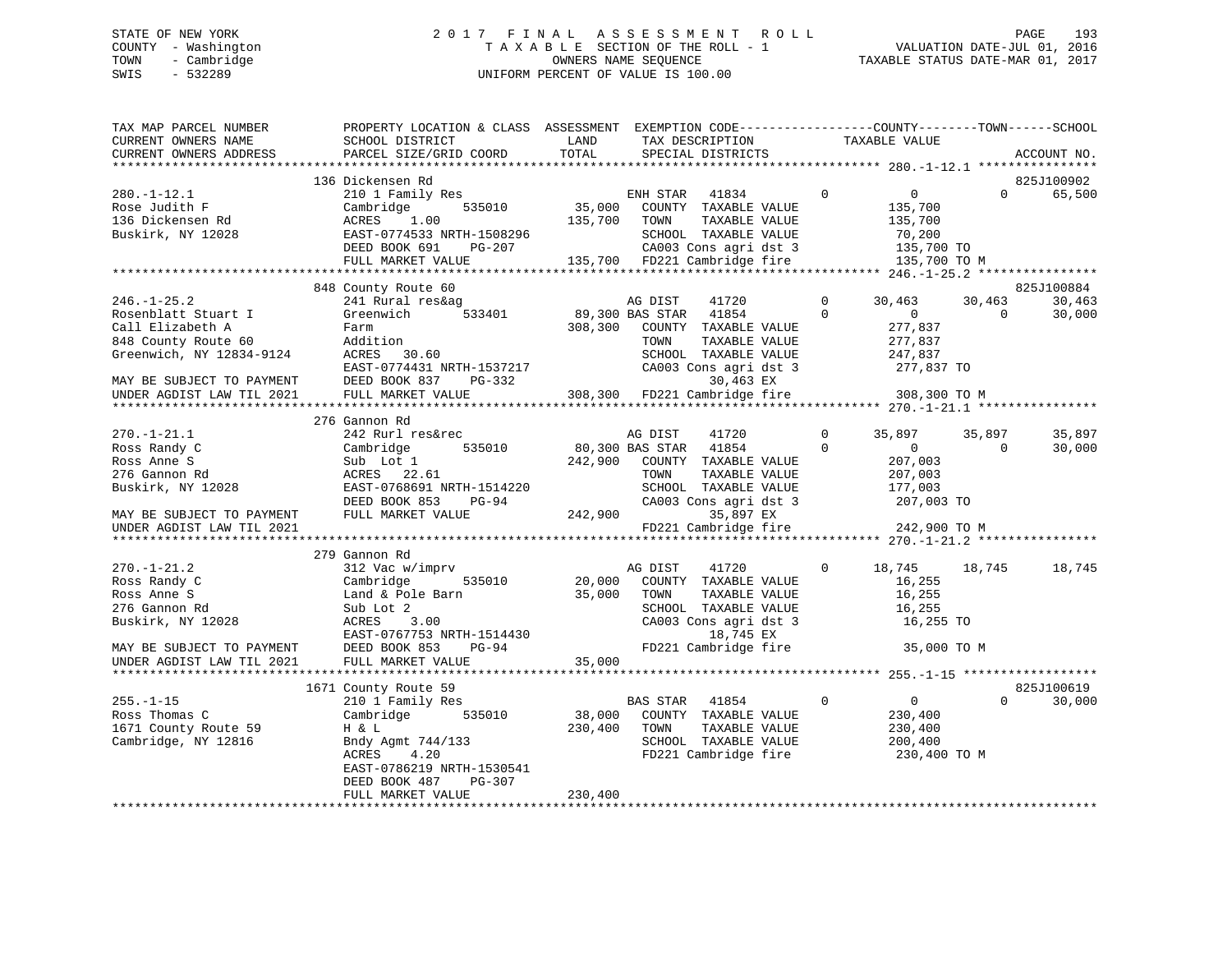# STATE OF NEW YORK 2 0 1 7 F I N A L A S S E S S M E N T R O L L PAGE 194 COUNTY - Washington T A X A B L E SECTION OF THE ROLL - 1 VALUATION DATE-JUL 01, 2016 TOWN - Cambridge OWNERS NAME SEQUENCE TAXABLE STATUS DATE-MAR 01, 2017 SWIS - 532289 UNIFORM PERCENT OF VALUE IS 100.00

| TAX MAP PARCEL NUMBER<br>CURRENT OWNERS NAME<br>CURRENT OWNERS ADDRESS                                                      | PROPERTY LOCATION & CLASS ASSESSMENT EXEMPTION CODE----------------COUNTY-------TOWN------SCHOOL<br>SCHOOL DISTRICT<br>PARCEL SIZE/GRID COORD                      | LAND<br>TOTAL                | TAX DESCRIPTION<br>SPECIAL DISTRICTS                                                                                                                       | TAXABLE VALUE                                                                                    | ACCOUNT NO.                              |
|-----------------------------------------------------------------------------------------------------------------------------|--------------------------------------------------------------------------------------------------------------------------------------------------------------------|------------------------------|------------------------------------------------------------------------------------------------------------------------------------------------------------|--------------------------------------------------------------------------------------------------|------------------------------------------|
| $246. - 1 - 28.2$<br>Rowse Glenwood L<br>987 County Route 60<br>Greenwich, NY 12834                                         | 958 County Route 60<br>311 Res vac land<br>533401<br>Greenwich<br>Survey 12909<br>FRNT 934.00 DPTH<br>ACRES 18.61<br>DEED BOOK 603<br>PG-63<br>FULL MARKET VALUE   | 67,200<br>67,200<br>67,200   | COUNTY TAXABLE VALUE<br>TAXABLE VALUE<br>TOWN<br>SCHOOL TAXABLE VALUE<br>CA003 Cons agri dst 3<br>FD221 Cambridge fire                                     | 67,200<br>67,200<br>67,200<br>67,200 TO<br>67,200 TO M                                           |                                          |
|                                                                                                                             | 987 County Route 60                                                                                                                                                |                              |                                                                                                                                                            |                                                                                                  | 825J100275                               |
| $246. - 1 - 28$<br>Rowse Tarah<br>4 West St<br>Waterloo, NY 13165<br>MAY BE SUBJECT TO PAYMENT<br>UNDER AGDIST LAW TIL 2021 | 241 Rural res&ag<br>Greenwich<br>533401<br>House & Land<br>FRNT 3306.00 DPTH<br>ACRES 173.60<br>EAST-0772471 NRTH-1540773<br>DEED BOOK 3769 PG-232                 | 485,700                      | AG DIST<br>41720<br>282,000 BAS STAR 41854<br>COUNTY TAXABLE VALUE<br>TOWN<br>TAXABLE VALUE<br>SCHOOL TAXABLE VALUE<br>CA003 Cons agri dst 3<br>141,272 EX | 141,272<br>$\Omega$<br>$\Omega$<br>$\overline{0}$<br>344,428<br>344,428<br>314,428<br>344,428 TO | 141,272<br>141,272<br>$\Omega$<br>30,000 |
|                                                                                                                             | FULL MARKET VALUE                                                                                                                                                  |                              | 485,700 FD221 Cambridge fire                                                                                                                               | 485,700 TO M                                                                                     |                                          |
|                                                                                                                             |                                                                                                                                                                    |                              |                                                                                                                                                            |                                                                                                  |                                          |
| $279. - 2 - 32$<br>Rufo Jeffrey Laurence<br>Rufo Lisa Marie<br>53 Gannon Rd<br>Buskirk, NY 12028                            | 53 Gannon Rd<br>210 1 Family Res<br>Cambridge<br>535010<br>House & Lot<br>ACRES<br>3.87<br>EAST-0767434 NRTH-1508763<br>DEED BOOK 3651 PG-108<br>FULL MARKET VALUE | 40,400<br>265,400<br>265,400 | COUNTY TAXABLE VALUE<br>TOWN<br>TAXABLE VALUE<br>SCHOOL TAXABLE VALUE<br>CA003 Cons agri dst 3<br>FD221 Cambridge fire                                     | 265,400<br>265,400<br>265,400<br>265,400 TO<br>265,400 TO M                                      | 825L100219                               |
|                                                                                                                             |                                                                                                                                                                    |                              |                                                                                                                                                            |                                                                                                  |                                          |
| $255. - 1 - 2$<br>Russert Family Irrev Trust<br>48 Maxwell Ln<br>Cambridge, NY 12816                                        | 48 Maxwell Ln<br>210 1 Family Res<br>Cambridge<br>535010<br>H & L<br>ACRES<br>1.00<br>EAST-0781321 NRTH-1536879<br>DEED BOOK 3660 PG-176<br>FULL MARKET VALUE      | 233,100                      | BAS STAR 41854<br>25,000 COUNTY TAXABLE VALUE<br>233,100 TOWN<br>TAXABLE VALUE<br>SCHOOL TAXABLE VALUE<br>CA005 Cons agri dst 5<br>FD221 Cambridge fire    | $\mathbf 0$<br>$\overline{0}$<br>233,100<br>233,100<br>203,100<br>233,100 TO<br>233,100 TO M     | 825J100587<br>30,000<br>$\Omega$         |
|                                                                                                                             |                                                                                                                                                                    |                              |                                                                                                                                                            |                                                                                                  |                                          |
| $255. - 1 - 3.2$<br>Russert Family Irrev Trust<br>48 Maxwell Ln<br>Cambridge, NY 12816                                      | Maxwell Ln/w Off<br>314 Rural vac<10<br>Cambridge<br>535010<br>Land<br>ACRES<br>3.62<br>EAST-0781007 NRTH-1537009<br>DEED BOOK 3660 PG-176                         | 23,100<br>23,100             | COUNTY TAXABLE VALUE<br>TOWN<br>TAXABLE VALUE<br>SCHOOL TAXABLE VALUE<br>CA005 Cons agri dst 5<br>FD221 Cambridge fire                                     | 23,100<br>23,100<br>23,100<br>23,100 TO<br>23,100 TO M                                           | 825J100840                               |
|                                                                                                                             | FULL MARKET VALUE                                                                                                                                                  | 23,100                       |                                                                                                                                                            |                                                                                                  |                                          |
|                                                                                                                             |                                                                                                                                                                    |                              |                                                                                                                                                            |                                                                                                  |                                          |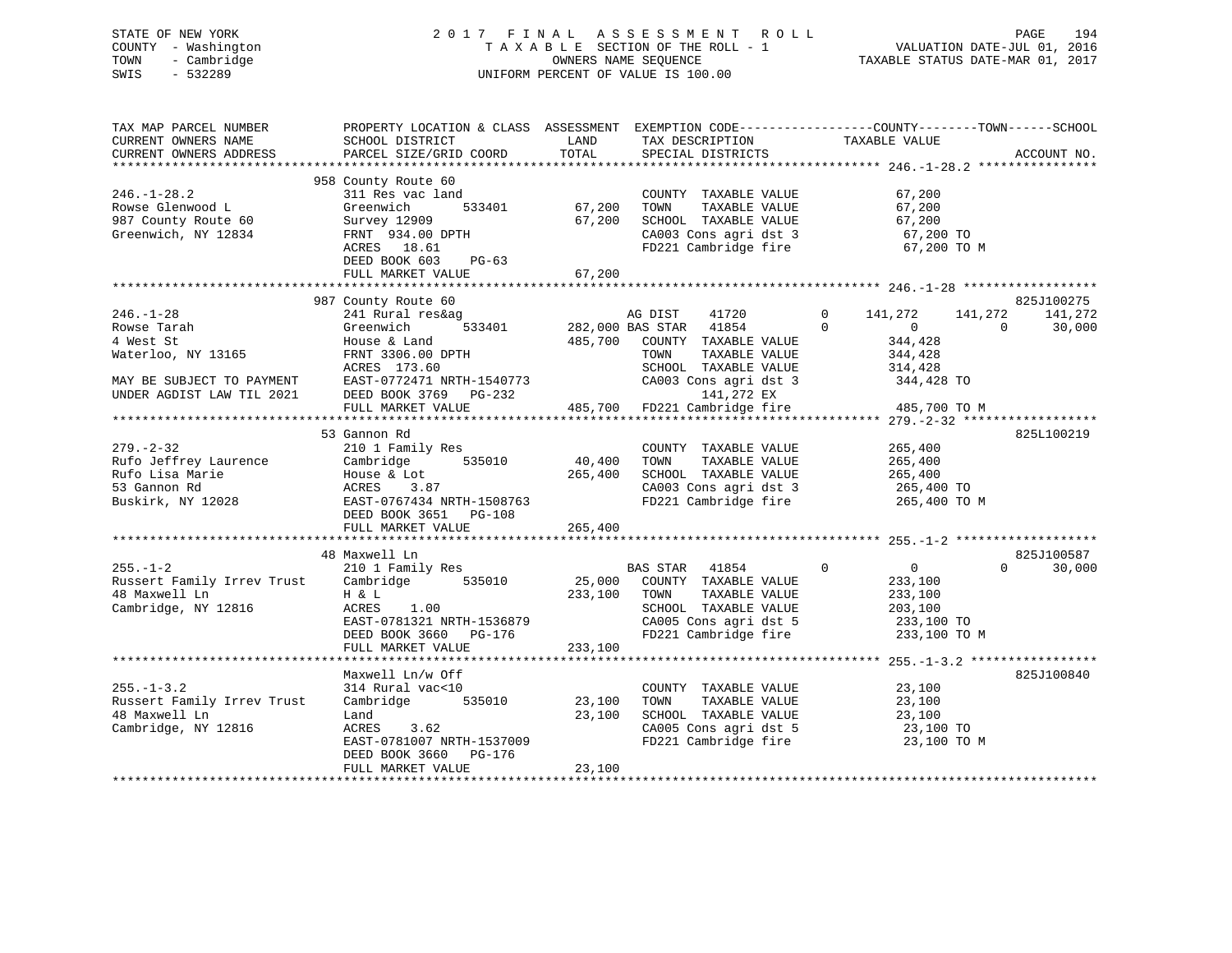# STATE OF NEW YORK 2 0 1 7 F I N A L A S S E S S M E N T R O L L PAGE 195 COUNTY - Washington T A X A B L E SECTION OF THE ROLL - 1 VALUATION DATE-JUL 01, 2016 TOWN - Cambridge OWNERS NAME SEQUENCE TAXABLE STATUS DATE-MAR 01, 2017 SWIS - 532289 UNIFORM PERCENT OF VALUE IS 100.00

| TAX MAP PARCEL NUMBER<br>CURRENT OWNERS NAME<br>CURRENT OWNERS ADDRESS                                                                           | PROPERTY LOCATION & CLASS ASSESSMENT EXEMPTION CODE-----------------COUNTY-------TOWN------SCHOOL<br>SCHOOL DISTRICT<br>PARCEL SIZE/GRID COORD                              | LAND<br>TOTAL                 | TAX DESCRIPTION<br>SPECIAL DISTRICTS                                                                                                                    | TAXABLE VALUE                                                                | ACCOUNT NO.                      |
|--------------------------------------------------------------------------------------------------------------------------------------------------|-----------------------------------------------------------------------------------------------------------------------------------------------------------------------------|-------------------------------|---------------------------------------------------------------------------------------------------------------------------------------------------------|------------------------------------------------------------------------------|----------------------------------|
| ****************************                                                                                                                     |                                                                                                                                                                             |                               |                                                                                                                                                         |                                                                              |                                  |
| $255. - 1 - 3.4$<br>Russert Family Irrev Trust<br>48 Maxwell Ln<br>Cambridge, NY 12816<br>MAY BE SUBJECT TO PAYMENT<br>UNDER AGDIST LAW TIL 2021 | 4 Maxwell Ln<br>105 Vac farmland<br>Cambridge<br>535010<br>Vac Farm Land<br>ACRES 25.10<br>EAST-0781987 NRTH-1536686<br>DEED BOOK 3660 PG-176<br>FULL MARKET VALUE          | 73,400<br>73,400<br>73,400    | 41720<br>AG DIST<br>COUNTY TAXABLE VALUE<br>TAXABLE VALUE<br>TOWN<br>SCHOOL TAXABLE VALUE<br>CA005 Cons agri dst 5<br>64,930 EX<br>FD221 Cambridge fire | $\Omega$<br>64,930<br>8,470<br>8,470<br>8,470<br>8,470 TO<br>73,400 TO M     | 64,930<br>64,930                 |
|                                                                                                                                                  |                                                                                                                                                                             |                               |                                                                                                                                                         |                                                                              |                                  |
| $288. - 1 - 15.6$<br>Ryan Kevin M<br>63 Durfee Rd<br>Buskirk, NY 12028                                                                           | 63 Durfee Rd<br>210 1 Family Res<br>535010<br>Cambridge<br>Lot 6<br>6.40<br>ACRES<br>EAST-0766120 NRTH-1501288<br>DEED BOOK 3559 PG-221<br>FULL MARKET VALUE                | 55,600<br>284,400<br>284,400  | COUNTY TAXABLE VALUE<br>TAXABLE VALUE<br>TOWN<br>SCHOOL TAXABLE VALUE<br>CA003 Cons agri dst 3<br>FD221 Cambridge fire                                  | 284,400<br>284,400<br>284,400<br>284,400 TO<br>284,400 TO M                  | 825J100979                       |
|                                                                                                                                                  |                                                                                                                                                                             |                               |                                                                                                                                                         |                                                                              | 825J100591                       |
| $254. - 1 - 1$<br>Ryan Thomas<br>Ryan Kenneth<br>63 Hill St<br>Greenwich, NY 12834<br>MAY BE SUBJECT TO PAYMENT                                  | Petteys Rd<br>322 Rural vac>10<br>533401<br>Greenwich<br>ACRES 61.90<br>EAST-0767133 NRTH-1535619<br>DEED BOOK 2625 PG-28<br>FULL MARKET VALUE                              | 98,300<br>98,300<br>98,300    | AG DIST<br>41720<br>COUNTY TAXABLE VALUE<br>TOWN<br>TAXABLE VALUE<br>SCHOOL TAXABLE VALUE<br>CA003 Cons agri dst 3<br>24,596 EX<br>FD221 Cambridge fire | 24,596<br>$\Omega$<br>73,704<br>73,704<br>73,704<br>73,704 TO<br>98,300 TO M | 24,596<br>24,596                 |
| UNDER AGDIST LAW TIL 2021                                                                                                                        |                                                                                                                                                                             |                               |                                                                                                                                                         |                                                                              |                                  |
| $255.14 - 3 - 17$<br>Saheim Courtney A<br>60 Stonewall Dr<br>Lake Luzerne, NY 12846                                                              | 69 State Route 372<br>210 1 Family Res<br>535010<br>Cambridge<br>H & L<br>$255. - 3 - 17$<br>ACRES<br>0.82<br>EAST-0786086 NRTH-1532045                                     | 28,800<br>181,000             | <b>BAS STAR</b><br>41854<br>COUNTY TAXABLE VALUE<br>TAXABLE VALUE<br>TOWN<br>SCHOOL TAXABLE VALUE<br>FD221 Cambridge fire                               | 0<br>$\mathbf 0$<br>181,000<br>181,000<br>151,000<br>181,000 TO M            | 825J100474<br>$\Omega$<br>30,000 |
|                                                                                                                                                  | DEED BOOK 3495 PG-323<br>FULL MARKET VALUE                                                                                                                                  | 181,000                       |                                                                                                                                                         |                                                                              |                                  |
|                                                                                                                                                  |                                                                                                                                                                             |                               |                                                                                                                                                         |                                                                              | 825J100593                       |
| $288. - 1 - 22$<br>Saile David R<br>Saile Anne F<br>56 County Route 74<br>Buskirk, NY 12028                                                      | 56 County Route 74<br>242 Rurl res&rec<br>Cambridge<br>535010<br>House & Lot<br>ACRES<br>78.16<br>EAST-0763126 NRTH-1500352<br>DEED BOOK 474<br>PG-939<br>FULL MARKET VALUE | 149,700<br>297,300<br>297,300 | COUNTY TAXABLE VALUE<br>TAXABLE VALUE<br>TOWN<br>SCHOOL TAXABLE VALUE<br>CA003 Cons agri dst 3<br>FD221 Cambridge fire                                  | 297,300<br>297,300<br>297,300<br>297,300 TO<br>297,300 TO M                  |                                  |
|                                                                                                                                                  |                                                                                                                                                                             |                               |                                                                                                                                                         |                                                                              |                                  |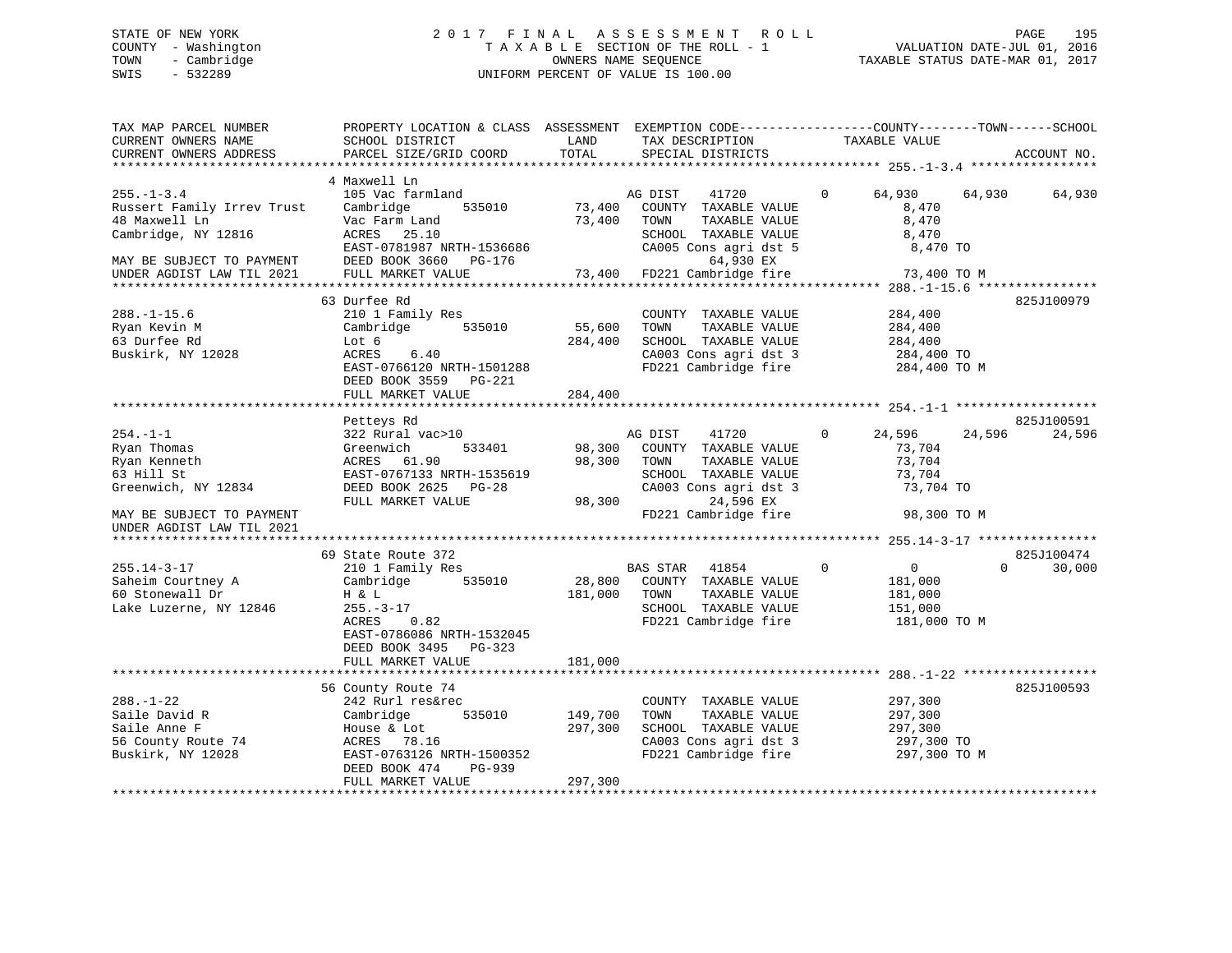# STATE OF NEW YORK 2 0 1 7 F I N A L A S S E S S M E N T R O L L PAGE 196 COUNTY - Washington T A X A B L E SECTION OF THE ROLL - 1 VALUATION DATE-JUL 01, 2016 TOWN - Cambridge OWNERS NAME SEQUENCE TAXABLE STATUS DATE-MAR 01, 2017 SWIS - 532289 UNIFORM PERCENT OF VALUE IS 100.00

| TAX MAP PARCEL NUMBER<br>CURRENT OWNERS NAME | PROPERTY LOCATION & CLASS ASSESSMENT EXEMPTION CODE---------------COUNTY-------TOWN-----SCHOOL<br>SCHOOL DISTRICT | LAND             | TAX DESCRIPTION                                                             |             | TAXABLE VALUE  |                |             |
|----------------------------------------------|-------------------------------------------------------------------------------------------------------------------|------------------|-----------------------------------------------------------------------------|-------------|----------------|----------------|-------------|
| CURRENT OWNERS ADDRESS                       | PARCEL SIZE/GRID COORD                                                                                            | TOTAL            | SPECIAL DISTRICTS                                                           |             |                |                | ACCOUNT NO. |
|                                              |                                                                                                                   |                  |                                                                             |             |                |                |             |
|                                              | 160 Gannon Rd                                                                                                     |                  |                                                                             |             |                |                | 825J100373  |
| $279. - 2 - 4$                               | 241 Rural res&ag                                                                                                  |                  | AG DIST<br>41720                                                            | $\mathbf 0$ | 49,547         | 49,547         | 49,547      |
| Sanford Steven Jay                           | 535010<br>Cambridge                                                                                               | 135,800 BAS STAR | 41854                                                                       | $\Omega$    | $\overline{0}$ | $\overline{0}$ | 30,000      |
| Sullivan Susan A                             | ACRES 67.04                                                                                                       | 306,600          | COUNTY TAXABLE VALUE                                                        |             | 257,053        |                |             |
| 160 Gannon Rd                                | EAST-0768780 NRTH-1511680                                                                                         |                  | TOWN<br>TAXABLE VALUE                                                       |             | 257,053        |                |             |
| Buskirk, NY 12028                            | DEED BOOK 750<br>PG-210                                                                                           |                  |                                                                             |             | 227,053        |                |             |
|                                              | FULL MARKET VALUE                                                                                                 |                  | TOWN TAXABLE VALUE<br>SCHOOL TAXABLE VALUE<br>306,600 CA003 Cons agri dst 3 |             | 257,053 TO     |                |             |
| MAY BE SUBJECT TO PAYMENT                    |                                                                                                                   |                  | 49,547 EX                                                                   |             |                |                |             |
| UNDER AGDIST LAW TIL 2021                    |                                                                                                                   |                  | FD221 Cambridge fire                                                        |             | 306,600 TO M   |                |             |
|                                              |                                                                                                                   |                  |                                                                             |             |                |                |             |
|                                              | 8 Rogers Ln                                                                                                       |                  |                                                                             |             |                |                | 825J100580  |
| $271. - 2 - 3$                               | 210 1 Family Res                                                                                                  |                  | VETWAR CTS 41120                                                            | $\Omega$    | 24,045         | 24,045         | 6,000       |
| Santacroce Sarah E                           | 535010<br>Cambridge                                                                                               | 29,300 BAS STAR  | 41854                                                                       | $\Omega$    | $\sim$ 0       | $\overline{0}$ | 30,000      |
| Santacroce Frank A Jr                        | Sub lot A                                                                                                         |                  | 160,300 VETDIS CTS 41140                                                    | $\Omega$    | 40,075         | 40,075         | 20,000      |
| 8 Rogers Ln                                  | 77<br>ACRES 1.06 BANK                                                                                             |                  | COUNTY TAXABLE VALUE                                                        |             | 96,180         |                |             |
| Cambridge, NY 12816                          | EAST-0772210 NRTH-1518189                                                                                         |                  | TOWN<br>TAXABLE VALUE                                                       |             | 96,180         |                |             |
|                                              | DEED BOOK 3305 PG-143                                                                                             |                  | SCHOOL TAXABLE VALUE                                                        |             | 104,300        |                |             |
|                                              | FULL MARKET VALUE                                                                                                 |                  | 160,300 FD221 Cambridge fire                                                |             | 160,300 TO M   |                |             |
|                                              |                                                                                                                   |                  |                                                                             |             |                |                |             |
|                                              | 86 State Route 372                                                                                                |                  |                                                                             |             |                |                | 825J100654  |
| $255.14 - 3 - 7$                             | 210 1 Family Res                                                                                                  |                  | ENH STAR<br>41834                                                           | $\mathbf 0$ | $\overline{0}$ | $\Omega$       | 65,500      |
| Sardi Susan E                                | Cambridge 535010                                                                                                  |                  | 30,100 COUNTY TAXABLE VALUE                                                 |             | 214,000        |                |             |
| 86 State Route 372                           | H & L                                                                                                             | 214,000          | TAXABLE VALUE<br>TOWN                                                       |             | 214,000        |                |             |
| Cambridge, NY 12816                          | $255. - 3 - 7$                                                                                                    |                  | SCHOOL TAXABLE VALUE                                                        |             | 148,500        |                |             |
|                                              | 1.01<br>ACRES                                                                                                     |                  | CA005 Cons agri dst 5                                                       |             | 214,000 TO     |                |             |
|                                              | EAST-0786297 NRTH-1532508                                                                                         |                  | FD221 Cambridge fire                                                        |             | 214,000 TO M   |                |             |
|                                              | DEED BOOK 662<br>PG-301                                                                                           |                  |                                                                             |             |                |                |             |
|                                              | FULL MARKET VALUE                                                                                                 | 214,000          |                                                                             |             |                |                |             |
|                                              |                                                                                                                   |                  |                                                                             |             |                |                |             |
|                                              | 113 + 115 State Route 372                                                                                         |                  |                                                                             |             |                |                | 825J100478  |
| $255.14 - 3 - 3$                             | 283 Res w/Comuse                                                                                                  |                  | BAS STAR 41854                                                              | $\Omega$    | $\overline{0}$ | $\Omega$       | 30,000      |
| Saunders Chad A                              | Cambridge<br>535010                                                                                               | 27,300           | COUNTY TAXABLE VALUE                                                        |             | 166,900        |                |             |
| Saunders Michelle L                          | Easement 591/302                                                                                                  | 166,900          | TOWN<br>TAXABLE VALUE                                                       |             | 166,900        |                |             |
| 115 State Route 372                          | $255. - 3 - 3$                                                                                                    |                  | SCHOOL TAXABLE VALUE                                                        |             | 136,900        |                |             |
| Cambridge, NY 12816                          | FRNT 130.00 DPTH 210.00                                                                                           |                  | FD221 Cambridge fire                                                        |             | 166,900 ТО М   |                |             |
|                                              | 0.59<br>ACRES                                                                                                     |                  |                                                                             |             |                |                |             |
|                                              | EAST-0785840 NRTH-1533057                                                                                         |                  |                                                                             |             |                |                |             |
|                                              | DEED BOOK 3382 PG-215                                                                                             |                  |                                                                             |             |                |                |             |
|                                              | FULL MARKET VALUE                                                                                                 | 166,900          |                                                                             |             |                |                |             |
|                                              |                                                                                                                   |                  |                                                                             |             |                |                |             |
|                                              | 952 County Route 59                                                                                               |                  |                                                                             |             |                |                | 825J100574  |
| $271. - 2 - 15$                              | 210 1 Family Res                                                                                                  |                  | COUNTY TAXABLE VALUE                                                        |             | 111,300        |                |             |
| Saunders Chad A                              | 535010<br>Cambridge                                                                                               | 25,700           | TOWN<br>TAXABLE VALUE                                                       |             | 111,300        |                |             |
| Saunders Michelle L                          | H & L                                                                                                             | 111,300          | SCHOOL TAXABLE VALUE                                                        |             | 111,300        |                |             |
| 113&115 State Route 372                      | Porch                                                                                                             |                  | CA003 Cons agri dst 3                                                       |             | 111,300 TO     |                |             |
| Cambridge, NY 12816                          | 1.14<br>ACRES                                                                                                     |                  | FD221 Cambridge fire                                                        |             | 111,300 TO M   |                |             |
|                                              | EAST-0773562 NRTH-1519291                                                                                         |                  |                                                                             |             |                |                |             |
|                                              | DEED BOOK 552<br>$PG-85$                                                                                          |                  |                                                                             |             |                |                |             |
|                                              | FULL MARKET VALUE                                                                                                 | 111,300          |                                                                             |             |                |                |             |
|                                              |                                                                                                                   |                  |                                                                             |             |                |                |             |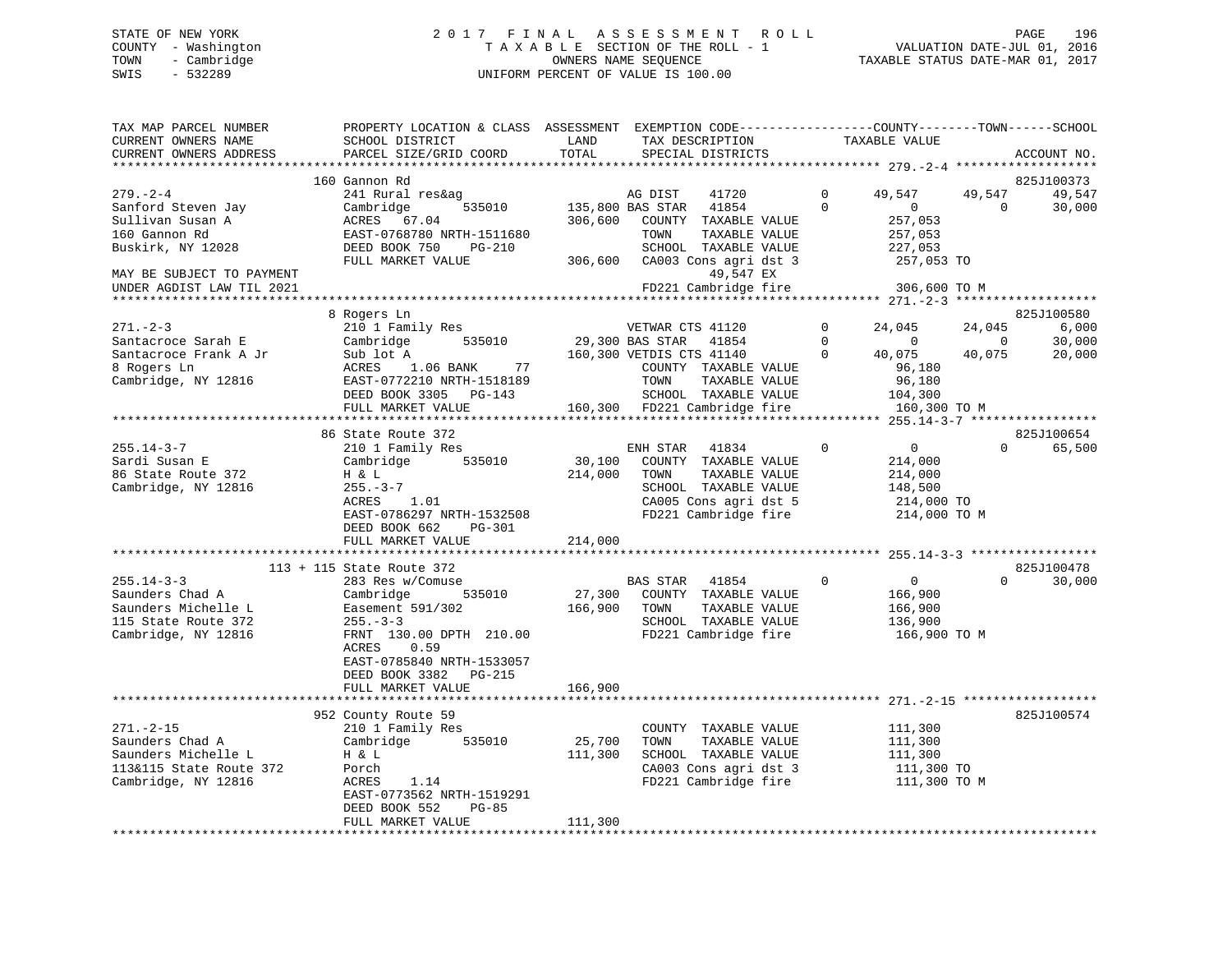| COUNTY - Washington<br>TOWN<br>- Cambridge<br>$-532289$<br>SWIS        |                                                                                                                                                    |             | UNIFORM PERCENT OF VALUE IS 100.00                        |                                                                                                                                                                                                                                                                                                                                                  |
|------------------------------------------------------------------------|----------------------------------------------------------------------------------------------------------------------------------------------------|-------------|-----------------------------------------------------------|--------------------------------------------------------------------------------------------------------------------------------------------------------------------------------------------------------------------------------------------------------------------------------------------------------------------------------------------------|
| TAX MAP PARCEL NUMBER<br>CURRENT OWNERS NAME<br>CURRENT OWNERS ADDRESS | ENGENII BUCALION WAS CHINE AND THE TAX DESCRIPTION TAXABLE VALUE<br>SCHOOL DISTRICT TO THE TAX DESCRIPTION TAXABLE VALUE<br>PARCEL SIZE/GRID COORD | TOTAL       | SPECIAL DISTRICTS                                         | PROPERTY LOCATION & CLASS ASSESSMENT EXEMPTION CODE----------------COUNTY-------TOWN------SCHOOL<br>ACCOUNT NO.                                                                                                                                                                                                                                  |
|                                                                        |                                                                                                                                                    |             |                                                           |                                                                                                                                                                                                                                                                                                                                                  |
|                                                                        | 330 Brownell Rd                                                                                                                                    |             |                                                           | 825J100296                                                                                                                                                                                                                                                                                                                                       |
| $261. -2 - 21$                                                         | 210 1 Family Res                                                                                                                                   |             | COUNTY TAXABLE VALUE                                      | 146,700<br>146,700                                                                                                                                                                                                                                                                                                                               |
| Saunders Travis C                                                      | Cambridge 535010<br>Cambridge $535010$<br>H & L<br>$261. -1-21$                                                                                    |             | 25,500 TOWN TAXABLE VALUE<br>146,700 SCHOOL TAXABLE VALUE |                                                                                                                                                                                                                                                                                                                                                  |
| Saunders Dana M<br>330 Brownell Rd                                     |                                                                                                                                                    |             |                                                           | 146,700<br>146,700 TO<br>146,700 TO M                                                                                                                                                                                                                                                                                                            |
|                                                                        |                                                                                                                                                    |             | CA003 Cons agri dst 3                                     |                                                                                                                                                                                                                                                                                                                                                  |
| Cambridge, NY 12816                                                    | ACRES 1.10                                                                                                                                         |             | FD221 Cambridge fire                                      |                                                                                                                                                                                                                                                                                                                                                  |
|                                                                        | EAST-0763546 NRTH-1523640                                                                                                                          |             |                                                           |                                                                                                                                                                                                                                                                                                                                                  |
|                                                                        | DEED BOOK 3519 PG-161                                                                                                                              |             |                                                           |                                                                                                                                                                                                                                                                                                                                                  |
|                                                                        | FULL MARKET VALUE                                                                                                                                  | 146,700     |                                                           |                                                                                                                                                                                                                                                                                                                                                  |
|                                                                        |                                                                                                                                                    |             |                                                           |                                                                                                                                                                                                                                                                                                                                                  |
|                                                                        | 165 Duell Hollow Rd                                                                                                                                |             |                                                           | 825J100230                                                                                                                                                                                                                                                                                                                                       |
| $272. - 1 - 3$                                                         | 241 Rural res&ag                                                                                                                                   |             | AG DIST 41720                                             | 46,500<br>46,500 46,500<br>$\overline{0}$                                                                                                                                                                                                                                                                                                        |
| Scatterday Trust NY Realty                                             |                                                                                                                                                    |             |                                                           | 298,900                                                                                                                                                                                                                                                                                                                                          |
| Attn: David R Scatterday                                               | House & Lot<br>647/323<br>ACRES 103.80                                                                                                             |             |                                                           | 298,900                                                                                                                                                                                                                                                                                                                                          |
| 74 High St                                                             |                                                                                                                                                    |             | SCHOOL TAXABLE VALUE                                      | 298,900<br>298,900 TO                                                                                                                                                                                                                                                                                                                            |
| Rockport, MA 01966                                                     |                                                                                                                                                    |             | CA003 Cons agri dst 3                                     |                                                                                                                                                                                                                                                                                                                                                  |
|                                                                        | EAST-0784350 NRTH-1518647                                                                                                                          |             | FD221 Cam<br>46,500 EX                                    |                                                                                                                                                                                                                                                                                                                                                  |
| MAY BE SUBJECT TO PAYMENT                                              | DEED BOOK 805 PG-56                                                                                                                                |             |                                                           | FD221 Cambridge fire 345,400 TO M                                                                                                                                                                                                                                                                                                                |
| UNDER AGDIST LAW TIL 2021                                              | FULL MARKET VALUE                                                                                                                                  | 345,400     |                                                           |                                                                                                                                                                                                                                                                                                                                                  |
|                                                                        |                                                                                                                                                    |             |                                                           |                                                                                                                                                                                                                                                                                                                                                  |
|                                                                        | 52 King Rd                                                                                                                                         |             |                                                           | 825J100511                                                                                                                                                                                                                                                                                                                                       |
| $280 - 2 - 20$                                                         | 210 1 Family Res                                                                                                                                   |             | COUNTY TAXABLE VALUE                                      | 64,500                                                                                                                                                                                                                                                                                                                                           |
| Scheerer Carly                                                         | Cambridge 535010                                                                                                                                   | 14,100 TOWN | TAXABLE VALUE                                             |                                                                                                                                                                                                                                                                                                                                                  |
| 52 King Rd                                                             | 0.73<br>Η & L                                                                                                                                      |             | 64,500 SCHOOL TAXABLE VALUE                               | 64,500<br>64,500                                                                                                                                                                                                                                                                                                                                 |
| Buskirk, NY 12028                                                      | ACRES                                                                                                                                              |             |                                                           |                                                                                                                                                                                                                                                                                                                                                  |
|                                                                        | EAST-0776612 NRTH-1505738                                                                                                                          |             |                                                           | CA003 Cons agri dst 3 64,500<br>FD221 Cambridge fire 64,500 TO FD221 Cambridge fire 64,500 TO M                                                                                                                                                                                                                                                  |
|                                                                        | DEED BOOK 3190 PG-176                                                                                                                              |             |                                                           |                                                                                                                                                                                                                                                                                                                                                  |
|                                                                        | FULL MARKET VALUE                                                                                                                                  | 64,500      |                                                           |                                                                                                                                                                                                                                                                                                                                                  |
|                                                                        |                                                                                                                                                    |             |                                                           |                                                                                                                                                                                                                                                                                                                                                  |
|                                                                        | 75 Belle Rd                                                                                                                                        |             |                                                           | 825J102026                                                                                                                                                                                                                                                                                                                                       |
| $280. -1 - 4.1$                                                        | 210 1 Family Res                                                                                                                                   |             | BAS STAR 41854                                            | $\begin{matrix} 0 & 0 & 0 \\ 0 & 0 & 0 \\ 0 & 0 & 0 \\ 0 & 0 & 0 \\ 0 & 0 & 0 \\ 0 & 0 & 0 \\ 0 & 0 & 0 \\ 0 & 0 & 0 \\ 0 & 0 & 0 & 0 \\ 0 & 0 & 0 & 0 \\ 0 & 0 & 0 & 0 \\ 0 & 0 & 0 & 0 \\ 0 & 0 & 0 & 0 & 0 \\ 0 & 0 & 0 & 0 & 0 \\ 0 & 0 & 0 & 0 & 0 \\ 0 & 0 & 0 & 0 & 0 & 0 \\ 0 & 0 & 0 & 0 & 0 & 0 \\ 0 & 0 & 0 & 0 & 0$<br>$0 \t 30,000$ |
| Scheerer Diane J                                                       | Cambridge 535010                                                                                                                                   |             | 16,300 COUNTY TAXABLE VALUE                               | 110,200                                                                                                                                                                                                                                                                                                                                          |
| 75 Belle Rd                                                            | $\begin{array}{c} \text{Cam.} \\ \text{H} & \& \ \text{L} \\ \text{207/2} \end{array}$                                                             |             |                                                           | 110,200 TOWN TAXABLE VALUE<br>SCHOOL TAXABLE VALUE<br>CA003 CONS agrid st 3 110,200 TO<br>FD221 Cambridge fire 110,200 TO M                                                                                                                                                                                                                      |
| Buskirk, NY 12028                                                      | 887/214 08/22/2001<br>ACRES 1.50                                                                                                                   |             |                                                           |                                                                                                                                                                                                                                                                                                                                                  |
|                                                                        | ACRES<br>1.50                                                                                                                                      |             |                                                           |                                                                                                                                                                                                                                                                                                                                                  |
|                                                                        | EAST-0771990 NRTH-1510982                                                                                                                          |             |                                                           |                                                                                                                                                                                                                                                                                                                                                  |
|                                                                        | DEED BOOK 615 PG-137                                                                                                                               |             |                                                           |                                                                                                                                                                                                                                                                                                                                                  |
|                                                                        | FULL MARKET VALUE                                                                                                                                  | 110,200     |                                                           |                                                                                                                                                                                                                                                                                                                                                  |
|                                                                        |                                                                                                                                                    |             |                                                           |                                                                                                                                                                                                                                                                                                                                                  |
|                                                                        | 167 Oak Hill Rd                                                                                                                                    |             |                                                           |                                                                                                                                                                                                                                                                                                                                                  |
| $281. -4 - 1.2$                                                        | 250 Estate                                                                                                                                         |             | COUNTY TAXABLE VALUE 591,700                              |                                                                                                                                                                                                                                                                                                                                                  |
| Schiele Edith B                                                        | Cambridge 535010<br>House & Lot                                                                                                                    | 151,800     | TOWN TAXABLE VALUE                                        | 591,700                                                                                                                                                                                                                                                                                                                                          |
| 167 Oak Hill Rd                                                        | House & Lot                                                                                                                                        | 591,700     | SCHOOL TAXABLE VALUE                                      | 591,700                                                                                                                                                                                                                                                                                                                                          |
| Buskirk, NY 12028                                                      | Lot 1<br>281.-1-1.2<br>ACRES 45.41<br>BLCE 145.41                                                                                                  |             |                                                           | CA003 Cons agri dst 3<br>FD221 Cambridge fire 591,700 TO FD221 Cambridge fire 591,700 TO M                                                                                                                                                                                                                                                       |
|                                                                        |                                                                                                                                                    |             |                                                           |                                                                                                                                                                                                                                                                                                                                                  |
|                                                                        |                                                                                                                                                    |             |                                                           |                                                                                                                                                                                                                                                                                                                                                  |
|                                                                        | EAST-0782126 NRTH-1510280                                                                                                                          |             |                                                           |                                                                                                                                                                                                                                                                                                                                                  |
|                                                                        | DEED BOOK 949<br>PG-346                                                                                                                            |             |                                                           |                                                                                                                                                                                                                                                                                                                                                  |
|                                                                        | FIILL MARKET VALUE                                                                                                                                 | 591 700     |                                                           |                                                                                                                                                                                                                                                                                                                                                  |

STATE OF NEW YORK 2 0 1 7 F I N A L A S S E S S M E N T R O L L PAGE 197

197

FULL MARKET VALUE 591,700 \*\*\*\*\*\*\*\*\*\*\*\*\*\*\*\*\*\*\*\*\*\*\*\*\*\*\*\*\*\*\*\*\*\*\*\*\*\*\*\*\*\*\*\*\*\*\*\*\*\*\*\*\*\*\*\*\*\*\*\*\*\*\*\*\*\*\*\*\*\*\*\*\*\*\*\*\*\*\*\*\*\*\*\*\*\*\*\*\*\*\*\*\*\*\*\*\*\*\*\*\*\*\*\*\*\*\*\*\*\*\*\*\*\*\*\*\*\*\*\*\*\*\*\*\*\*\*\*\*\*\*\*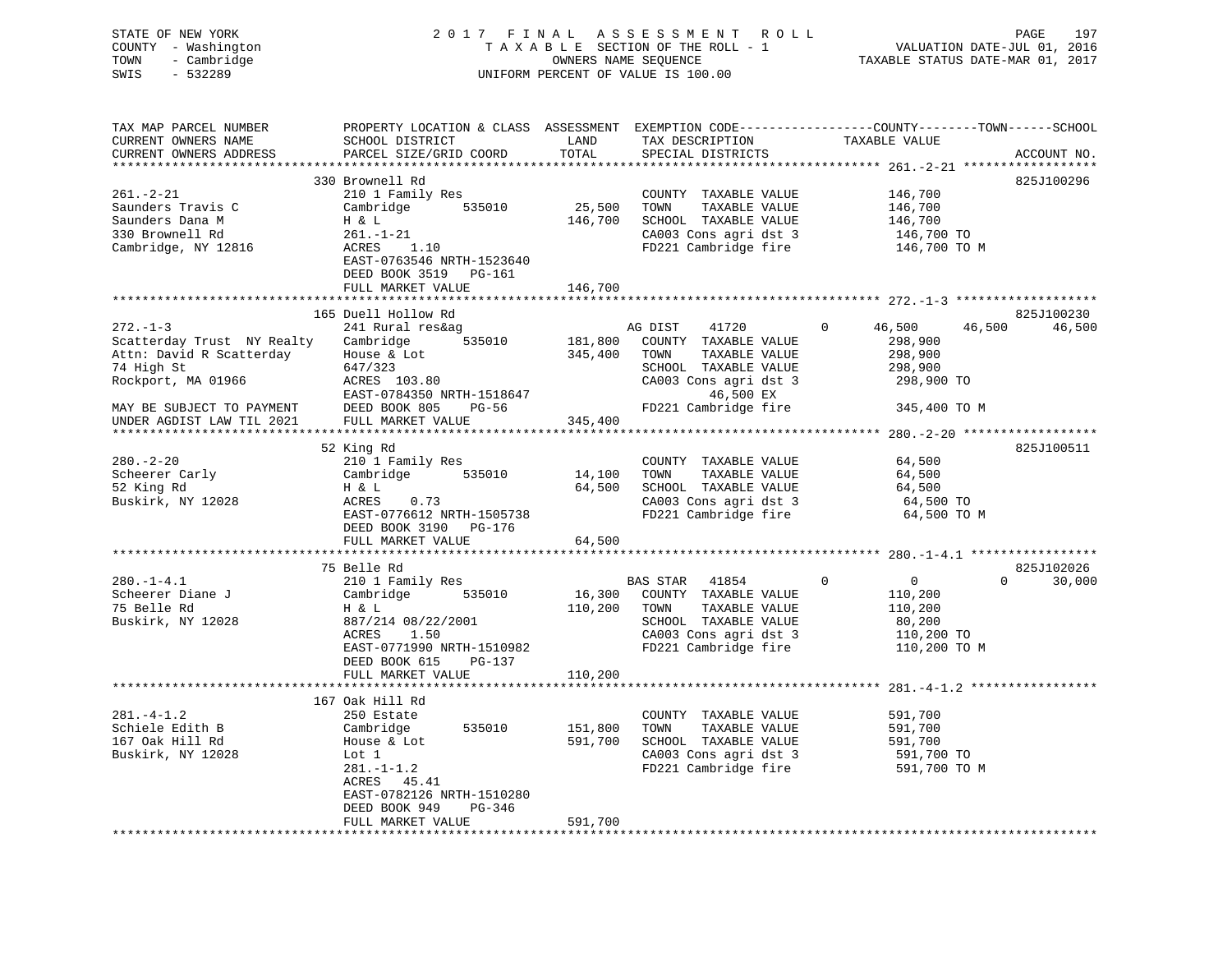# STATE OF NEW YORK 2 0 1 7 F I N A L A S S E S S M E N T R O L L PAGE 198 COUNTY - Washington T A X A B L E SECTION OF THE ROLL - 1 VALUATION DATE-JUL 01, 2016 TOWN - Cambridge OWNERS NAME SEQUENCE TAXABLE STATUS DATE-MAR 01, 2017 SWIS - 532289 UNIFORM PERCENT OF VALUE IS 100.00

| TAX MAP PARCEL NUMBER<br>CURRENT OWNERS NAME           | PROPERTY LOCATION & CLASS ASSESSMENT EXEMPTION CODE----------------COUNTY-------TOWN-----SCHOOL<br>SCHOOL DISTRICT | LAND    | TAX DESCRIPTION                               |             | TAXABLE VALUE      |          |                       |
|--------------------------------------------------------|--------------------------------------------------------------------------------------------------------------------|---------|-----------------------------------------------|-------------|--------------------|----------|-----------------------|
| CURRENT OWNERS ADDRESS                                 | PARCEL SIZE/GRID COORD                                                                                             | TOTAL   | SPECIAL DISTRICTS                             |             |                    |          | ACCOUNT NO.           |
|                                                        |                                                                                                                    |         |                                               |             |                    |          |                       |
| $255. - 1 - 19$<br>Schmitz Lauren J Trustee            | 80 Perry Ln<br>240 Rural res<br>Cambridge<br>535010                                                                | 282,800 | AGRI-D IND 41730<br>COUNTY TAXABLE VALUE      | $\Omega$    | 110,734<br>798,366 | 110,734  | 825J100195<br>110,734 |
| 80 Perry Ln<br>Cambridge, NY 12816                     | 622/119 637/50<br>ACRES 150.20                                                                                     | 909,100 | TOWN<br>TAXABLE VALUE<br>SCHOOL TAXABLE VALUE |             | 798,366<br>798,366 |          |                       |
| MAY BE SUBJECT TO PAYMENT                              | EAST-0783380 NRTH-1531571<br>DEED BOOK 3475 PG-138                                                                 |         | FD221 Cambridge fire                          |             | 909,100 ТО М       |          |                       |
| UNDER AGDIST LAW TIL 2024                              | FULL MARKET VALUE                                                                                                  | 909,100 |                                               |             |                    |          |                       |
|                                                        |                                                                                                                    |         |                                               |             |                    |          |                       |
|                                                        | State Route 372/W Off                                                                                              |         |                                               |             |                    |          | 825J102035            |
| $255. - 1 - 20.5$                                      | 105 Vac farmland                                                                                                   |         | AG DIST<br>41720                              | $\Omega$    | 27,331             | 27,331   | 27,331                |
| Schmitz Lauren J Trustee                               | 535010<br>Cambridge                                                                                                | 75,000  | COUNTY TAXABLE VALUE                          |             | 47,669             |          |                       |
| 80 Perry Ln                                            | Vac Land                                                                                                           | 75,000  | TOWN<br>TAXABLE VALUE                         |             | 47,669             |          |                       |
| Cambridge, NY 12816                                    | Lot 5                                                                                                              |         | SCHOOL TAXABLE VALUE<br>CA005 Cons agri dst 5 |             | 47,669             |          |                       |
|                                                        | ACRES<br>38.42                                                                                                     |         |                                               |             | 47,669 TO          |          |                       |
| MAY BE SUBJECT TO PAYMENT<br>UNDER AGDIST LAW TIL 2021 | EAST-0784047 NRTH-1532690<br>DEED BOOK 3475 PG-134                                                                 |         | 27,331 EX<br>FD221 Cambridge fire             |             | 75,000 TO M        |          |                       |
|                                                        | FULL MARKET VALUE                                                                                                  | 75,000  |                                               |             |                    |          |                       |
|                                                        |                                                                                                                    |         |                                               |             |                    |          |                       |
|                                                        | 267 Kenyon Rd                                                                                                      |         |                                               |             |                    |          | 825J100804            |
| $254. - 1 - 3$                                         | 242 Rurl res&rec                                                                                                   |         | <b>BAS STAR</b><br>41854                      | $\mathbf 0$ | $\overline{0}$     | $\Omega$ | 30,000                |
| Schneider Joseph H                                     | Greenwich<br>533401                                                                                                | 78,400  | COUNTY TAXABLE VALUE                          |             | 385,700            |          |                       |
| Schneider Nancy J                                      | House & Land                                                                                                       | 385,700 | TOWN<br>TAXABLE VALUE                         |             | 385,700            |          |                       |
| 267 Kenyon Rd                                          | ACRES<br>21.10                                                                                                     |         | SCHOOL TAXABLE VALUE                          |             | 355,700            |          |                       |
| Greenwich, NY 12834                                    | EAST-0769258 NRTH-1535874                                                                                          |         | CA003 Cons agri dst 3                         |             | 385,700 TO         |          |                       |
|                                                        | $PG-65$<br>DEED BOOK 772                                                                                           |         | FD221 Cambridge fire                          |             | 385,700 TO M       |          |                       |
|                                                        | FULL MARKET VALUE                                                                                                  | 385,700 |                                               |             |                    |          |                       |
|                                                        |                                                                                                                    |         |                                               |             |                    |          |                       |
|                                                        | Gannon Rd                                                                                                          |         |                                               |             |                    |          | 825J100603            |
| $270. - 1 - 21$                                        | 105 Vac farmland                                                                                                   |         | 41720<br>AG DIST                              | $\Omega$    | 123,502            | 123,502  | 123,502               |
| Schoen Sarah E                                         | Cambridge<br>535010                                                                                                | 203,700 | COUNTY TAXABLE VALUE                          |             | 80,198             |          |                       |
| Schoen Douglas P                                       | Farm                                                                                                               | 203,700 | TOWN<br>TAXABLE VALUE                         |             | 80,198             |          |                       |
| 720 N Elberon Ave                                      | ACRES 114.98                                                                                                       |         | SCHOOL TAXABLE VALUE                          |             | 80,198             |          |                       |
| Atlantic City, NJ 08401                                | EAST-0767871 NRTH-1513549                                                                                          |         | CA003 Cons agri dst 3                         |             | 80,198 TO          |          |                       |
|                                                        | DEED BOOK 893<br>PG-190                                                                                            |         | 123,502 EX                                    |             |                    |          |                       |
| MAY BE SUBJECT TO PAYMENT<br>UNDER AGDIST LAW TIL 2021 | FULL MARKET VALUE                                                                                                  |         | 203,700 FD221 Cambridge fire                  |             | 203,700 TO M       |          |                       |
|                                                        |                                                                                                                    |         |                                               |             |                    |          |                       |
|                                                        | 57 Conley Rd                                                                                                       |         |                                               |             |                    |          | 825J100944            |
| $280. - 1 - 13.5$                                      | 210 1 Family Res                                                                                                   |         | <b>BAS STAR</b><br>41854                      | $\mathbf 0$ | $\overline{0}$     | $\Omega$ | 30,000                |
| Schraver Raymond P Jr                                  | Cambridge<br>535010                                                                                                | 36,400  | COUNTY TAXABLE VALUE                          |             | 98,000             |          |                       |
| Schraver Rae E                                         | Lot 4                                                                                                              | 98,000  | TOWN<br>TAXABLE VALUE                         |             | 98,000             |          |                       |
| 57 Conley Rd                                           | 4.70<br>ACRES                                                                                                      |         | SCHOOL TAXABLE VALUE                          |             | 68,000             |          |                       |
| Buskirk, NY 12028                                      | EAST-0775048 NRTH-1509594                                                                                          |         | CA003 Cons agri dst 3                         |             | 98,000 TO          |          |                       |
|                                                        | $PG-119$<br>DEED BOOK 604                                                                                          |         | FD221 Cambridge fire                          |             | 98,000 TO M        |          |                       |
|                                                        | FULL MARKET VALUE                                                                                                  | 98,000  |                                               |             |                    |          |                       |
|                                                        |                                                                                                                    |         |                                               |             |                    |          |                       |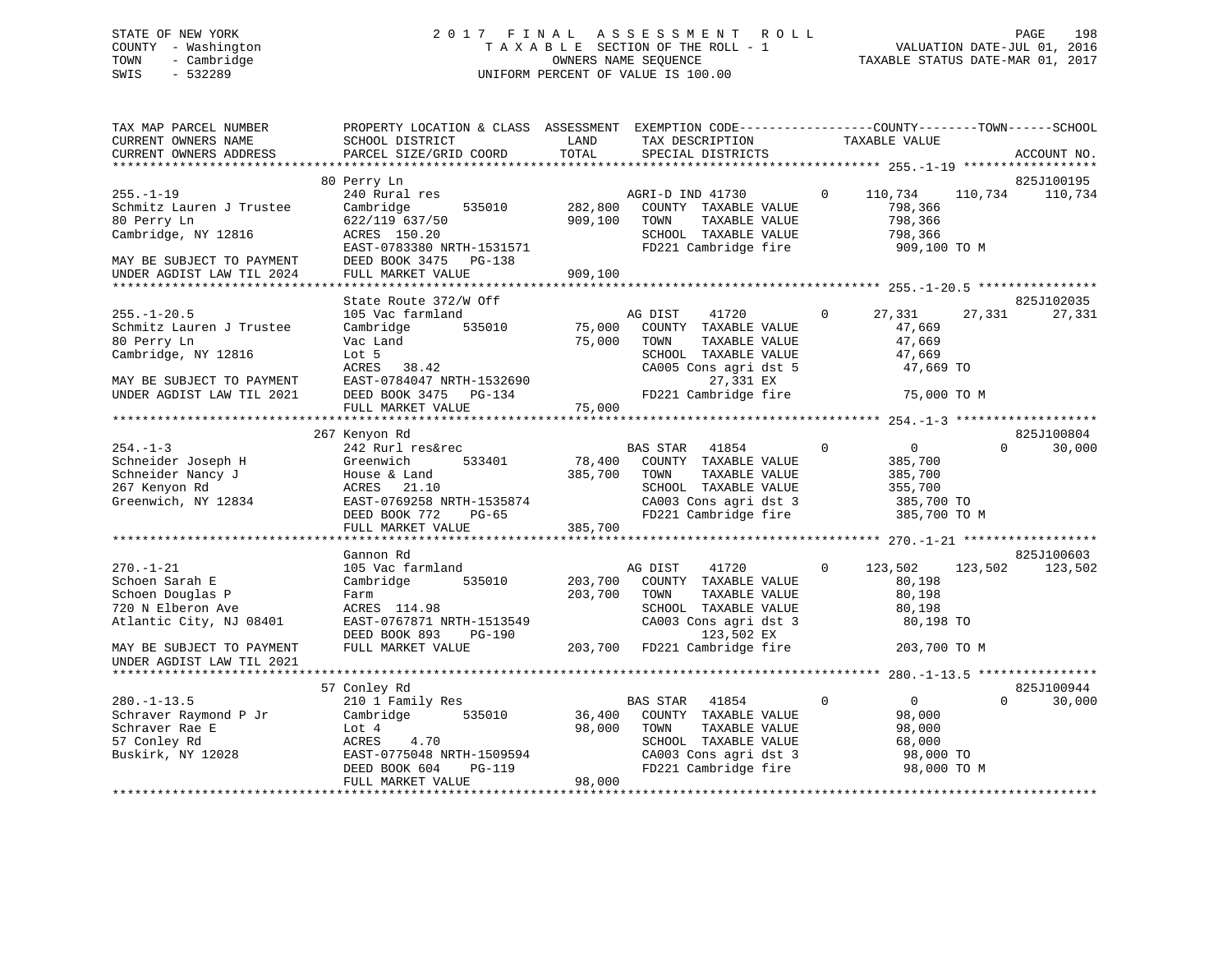# STATE OF NEW YORK 2 0 1 7 F I N A L A S S E S S M E N T R O L L PAGE 199 COUNTY - Washington T A X A B L E SECTION OF THE ROLL - 1 VALUATION DATE-JUL 01, 2016 TOWN - Cambridge OWNERS NAME SEQUENCE TAXABLE STATUS DATE-MAR 01, 2017 SWIS - 532289 UNIFORM PERCENT OF VALUE IS 100.00

| TAX MAP PARCEL NUMBER<br>CURRENT OWNERS NAME<br>CURRENT OWNERS ADDRESS                                                                    | PROPERTY LOCATION & CLASS ASSESSMENT EXEMPTION CODE----------------COUNTY-------TOWN------SCHOOL<br>SCHOOL DISTRICT<br>PARCEL SIZE/GRID COORD                                         | LAND<br>TOTAL                | TAX DESCRIPTION<br>SPECIAL DISTRICTS                                                                                                                                                                               | TAXABLE VALUE                                                                                                                                                                |                                | ACCOUNT NO.                              |
|-------------------------------------------------------------------------------------------------------------------------------------------|---------------------------------------------------------------------------------------------------------------------------------------------------------------------------------------|------------------------------|--------------------------------------------------------------------------------------------------------------------------------------------------------------------------------------------------------------------|------------------------------------------------------------------------------------------------------------------------------------------------------------------------------|--------------------------------|------------------------------------------|
|                                                                                                                                           |                                                                                                                                                                                       |                              |                                                                                                                                                                                                                    |                                                                                                                                                                              |                                |                                          |
| $270. - 1 - 26.16$<br>Sciara Catherine B<br>738 County Route 74<br>Cambridge, NY 12816                                                    | 738 County Route 74<br>242 Rurl res&rec<br>Cambridge<br>535010<br>Sub Lot 11<br>ACRES 11.36<br>EAST-0765284 NRTH-1516526<br>DEED BOOK 1801 PG-61<br>FULL MARKET VALUE                 | 60,700<br>219,000<br>219,000 | <b>BAS STAR</b><br>41854<br>COUNTY TAXABLE VALUE<br>TOWN<br>TAXABLE VALUE<br>SCHOOL TAXABLE VALUE<br>CA003 Cons agri dst 3<br>FD221 Cambridge fire                                                                 | $\Omega$<br>$\overline{0}$<br>219,000<br>219,000<br>189,000<br>219,000 TO<br>219,000 TO M                                                                                    | $\Omega$                       | 30,000                                   |
|                                                                                                                                           |                                                                                                                                                                                       |                              |                                                                                                                                                                                                                    |                                                                                                                                                                              |                                |                                          |
| $261. - 2 - 25$<br>Scott John D Jr<br>361 Brownell Rd<br>Greenwich, NY 12834                                                              | 361 Brownell Rd<br>210 1 Family Res<br>535010<br>Cambridge<br>H & L<br>$261. - 1 - 25$<br>0.25<br>ACRES<br>EAST-0763410 NRTH-1524068<br>DEED BOOK 3236<br>PG-329<br>FULL MARKET VALUE | 143,900                      | VETCOM CTS 41130<br>25,000 VETDIS CTS 41140<br>143,900 BAS STAR<br>41854<br>COUNTY TAXABLE VALUE<br>TAXABLE VALUE<br>TOWN<br>SCHOOL TAXABLE VALUE<br>FD221 Cambridge fire                                          | $\mathbf{0}$<br>35,975<br>$\mathbf 0$<br>43,170<br>$\Omega$<br>$\overline{0}$<br>64,755<br>64,755<br>83,900<br>143,900 TO M<br>*************** 263.-1-10 ******************* | 35,975<br>43,170<br>$\Omega$   | 825J100663<br>10,000<br>20,000<br>30,000 |
|                                                                                                                                           | 1424 County Route 59                                                                                                                                                                  |                              |                                                                                                                                                                                                                    |                                                                                                                                                                              |                                | 825J100403                               |
| $263. - 1 - 10$<br>Scott Raymon F<br>Scott Mary R<br>1424 County Route 59<br>Cambridge, NY 12816                                          | 210 1 Family Res<br>535010<br>Cambridge<br>ACRES<br>2.90<br>EAST-0781632 NRTH-1526812<br>DEED BOOK 954<br>PG-322<br>FULL MARKET VALUE                                                 | 34,500<br>217,400            | ENH STAR<br>41834<br>COUNTY TAXABLE VALUE<br>TAXABLE VALUE<br>TOWN<br>SCHOOL TAXABLE VALUE<br>CA003 Cons agri dst 3<br>217,400 FD221 Cambridge fire                                                                | $\overline{0}$<br>0<br>217,400<br>217,400<br>151,900<br>217,400 TO<br>217,400 TO M                                                                                           | $\Omega$                       | 65,500                                   |
|                                                                                                                                           | 134 Center Cambridge Rd                                                                                                                                                               |                              |                                                                                                                                                                                                                    |                                                                                                                                                                              |                                | 825J100482                               |
| $279. - 1 - 13$<br>Scoville Maria<br>134 Center Cambridge Rd<br>Valley Falls, NY 12185                                                    | 280 Res Multiple<br>Cambridge<br>535010<br>Bndy Agmt 837/208<br>7.60<br>ACRES<br>EAST-0758846 NRTH-1512867<br>PG-987<br>DEED BOOK 449<br>FULL MARKET VALUE                            | 50,400<br>122,500<br>122,500 | ENH STAR<br>41834<br>COUNTY TAXABLE VALUE<br>TAXABLE VALUE<br>TOWN<br>SCHOOL TAXABLE VALUE<br>CA003 Cons agri dst 3<br>FD221 Cambridge fire                                                                        | $\mathbf 0$<br>$\overline{0}$<br>122,500<br>122,500<br>57,000<br>122,500 TO<br>122,500 TO M                                                                                  | $\Omega$                       | 65,500                                   |
|                                                                                                                                           | 684 County Route 59                                                                                                                                                                   |                              | 55 PCT OF VALUE USED FOR EXEMPTION PURPOSES                                                                                                                                                                        |                                                                                                                                                                              |                                | 825J100267                               |
| $271. - 1 - 16$<br>Scribner Grove N<br>597 County Route 59<br>Buskirk, NY 12028<br>MAY BE SUBJECT TO PAYMENT<br>UNDER AGDIST LAW TIL 2021 | 241 Rural res&ag<br>Cambridge<br>535010<br>Farm<br>ACRES 145.00<br>EAST-0770287 NRTH-1513574<br>DEED BOOK 482<br>PG-368<br>FULL MARKET VALUE                                          | 455,700                      | AG DIST<br>41720<br>277,000 AGED-ALL<br>41800<br>455,700 ENH STAR<br>41834<br>COUNTY TAXABLE VALUE<br>TOWN<br>TAXABLE VALUE<br>SCHOOL TAXABLE VALUE<br>CA003 Cons agri dst 3<br>178,080 EX<br>FD221 Cambridge fire | $\Omega$<br>178,080<br>$\Omega$<br>125,318<br>$\Omega$<br>$\mathbf 0$<br>152,302<br>152,302<br>86,802<br>277,620 TO<br>455,700 TO M                                          | 178,080<br>125,318<br>$\Omega$ | 178,080<br>125,318<br>65,500             |
|                                                                                                                                           |                                                                                                                                                                                       |                              |                                                                                                                                                                                                                    |                                                                                                                                                                              |                                |                                          |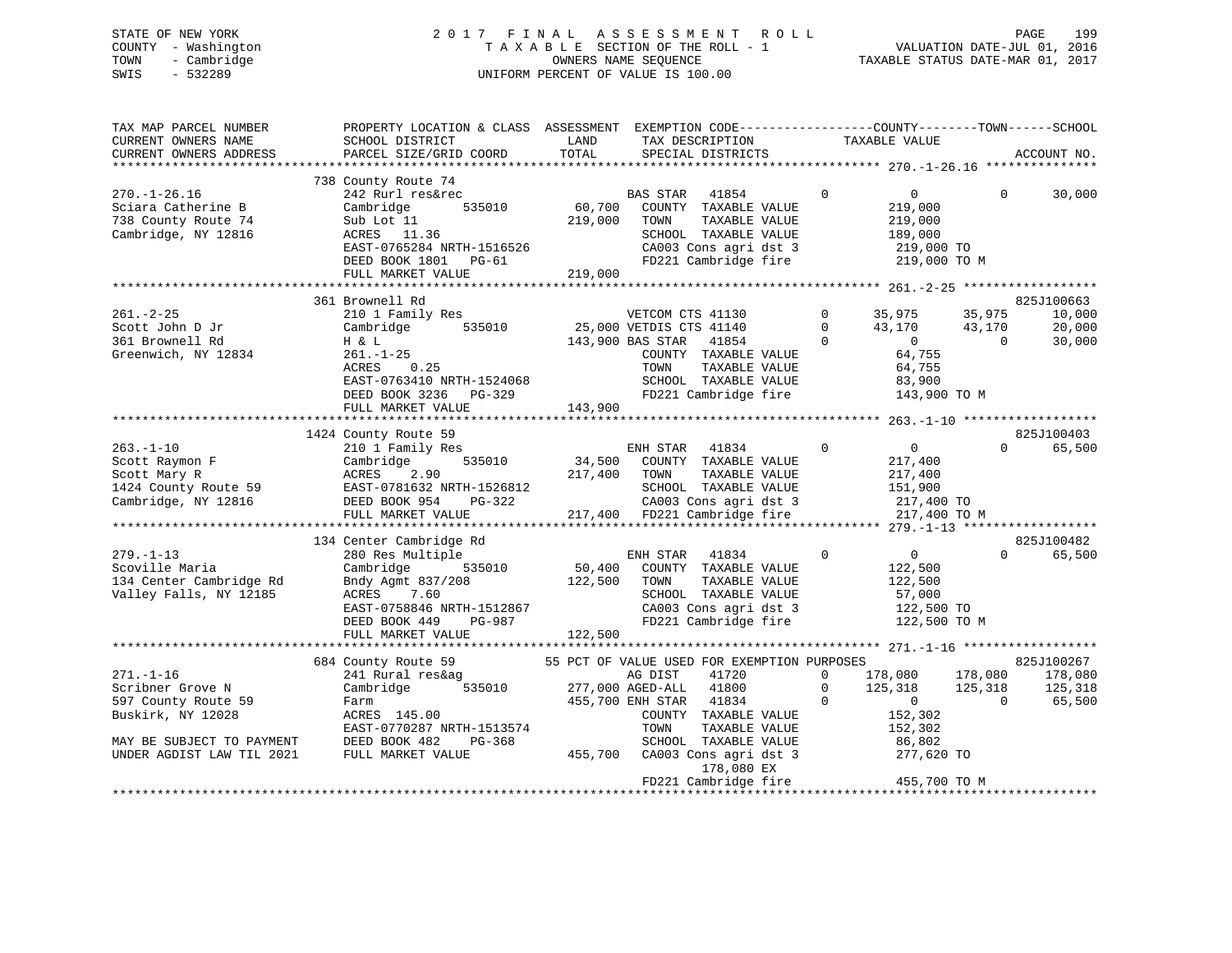| STATE OF NEW YORK<br>COUNTY - Washington<br>- Cambridge<br>TOWN<br>SWIS<br>$-532289$                     |                                                                                                                                                                  |                         | 2017 FINAL ASSESSMENT<br>R O L L<br>TAXABLE SECTION OF THE ROLL - 1<br>OWNERS NAME SEQUENCE<br>UNIFORM PERCENT OF VALUE IS 100.00                  |                                                                                              | PAGE<br>200<br>VALUATION DATE-JUL 01, 2016<br>TAXABLE STATUS DATE-MAR 01, 2017 |
|----------------------------------------------------------------------------------------------------------|------------------------------------------------------------------------------------------------------------------------------------------------------------------|-------------------------|----------------------------------------------------------------------------------------------------------------------------------------------------|----------------------------------------------------------------------------------------------|--------------------------------------------------------------------------------|
| TAX MAP PARCEL NUMBER<br>CURRENT OWNERS NAME<br>CURRENT OWNERS ADDRESS                                   | PROPERTY LOCATION & CLASS ASSESSMENT EXEMPTION CODE----------------COUNTY-------TOWN------SCHOOL<br>SCHOOL DISTRICT<br>PARCEL SIZE/GRID COORD                    | LAND<br>TOTAL           | TAX DESCRIPTION<br>SPECIAL DISTRICTS                                                                                                               | TAXABLE VALUE                                                                                | ACCOUNT NO.                                                                    |
|                                                                                                          | 114 Belle Rd                                                                                                                                                     |                         |                                                                                                                                                    |                                                                                              |                                                                                |
| $280. -1 - 5.1$<br>Scully Jonathan<br>Scully Jonathan<br>62 East Main St Apt 2<br>Cambridge, NY 12816    | 314 Rural vac<10<br>Cambridge<br>535010<br>ACRES<br>EAST-0773233 NRTH-1511713<br>DEED BOOK 2815 PG-130                                                           | COUNTY<br>12,600 TOWN   | COUNTY TAXABLE VALUE<br>TAXABLE VALUE<br>12,600 SCHOOL TAXABLE VALUE<br>CA003 Cons agri dst 3<br>FD221 Cambridge fire                              | 12,600<br>12,600<br>12,600<br>12,600 TO<br>12,600 TO M                                       |                                                                                |
|                                                                                                          | FULL MARKET VALUE                                                                                                                                                | 12,600                  |                                                                                                                                                    |                                                                                              |                                                                                |
| $255.14 - 3 - 5$<br>Scully Leah Mary<br>Scully Josiah S<br>96 State Route 372<br>Cambridge, NY 12816     | 96 State Route 372<br>210 1 Family Res<br>Cambridge 535010<br>H & L<br>$255. - 3 - 5$<br>67.00 DPTH 285.00<br>FRNT<br>0.43<br>ACRES<br>EAST-0786293 NRTH-1532786 | 26,200<br>176,000       | COUNTY TAXABLE VALUE<br>TOWN<br>TAXABLE VALUE<br>SCHOOL TAXABLE VALUE<br>CA005 Cons agri dst 5<br>FD221 Cambridge fire 176,000 TO M                | 176,000<br>176,000<br>176,000<br>176,000 TO                                                  | 825J100536                                                                     |
|                                                                                                          | DEED BOOK 3710 PG-205<br>FULL MARKET VALUE                                                                                                                       | 176,000                 |                                                                                                                                                    |                                                                                              |                                                                                |
|                                                                                                          | 123 Belle Rd                                                                                                                                                     |                         |                                                                                                                                                    |                                                                                              | 825J100496                                                                     |
| $280. - 1 - 5$<br>Scully Samuel<br>Scully Pauline W<br>123 Belle Rd<br>123 Belle Rd<br>Buskirk, NY 12028 | 210 1 Family Res<br>Cambridge 535010<br>House & Lot<br>ACRES<br>6.10<br>EAST-0773331 NRTH-1511354<br>DEED BOOK 485<br>PG-965<br>FULL MARKET VALUE                | 150,000 TOWN<br>150,000 | ENH STAR 41834<br>5,000 COUNTY TAXABLE VALUE<br>TAXABLE VALUE<br>SCHOOL TAXABLE VALUE<br>CA003 Cons agri dst 3<br>FD221 Cambridge fire             | $\Omega$<br>$\overline{0}$<br>150,000<br>150,000<br>84,500<br>150,000 TO<br>150,000 TO M     | $\Omega$ and $\Omega$<br>65,500                                                |
|                                                                                                          |                                                                                                                                                                  |                         |                                                                                                                                                    |                                                                                              |                                                                                |
| $280. -1 - 1$<br>Scully Steven<br>Scully Margaret M<br>548 County Route 59<br>Buskirk, NY 12028          | 548 County Route 59<br>210 1 Family Res<br>Cambridge 535010<br>H & L<br>4.20<br>ACRES<br>EAST-0770312 NRTH-1511265<br>DEED BOOK 2776 PG-345                      | 182,600                 | BAS STAR<br>41854<br>42,000 COUNTY TAXABLE VALUE<br>TOWN<br>TAXABLE VALUE<br>SCHOOL TAXABLE VALUE<br>CA003 Cons agri dst 3<br>FD221 Cambridge fire | $\mathbf 0$<br>$\overline{0}$<br>182,600<br>182,600<br>152,600<br>182,600 TO<br>182,600 TO M | 825J100491<br>$\Omega$<br>30,000                                               |
|                                                                                                          | FULL MARKET VALUE                                                                                                                                                | 182,600                 |                                                                                                                                                    |                                                                                              |                                                                                |
|                                                                                                          | 31 Scully Ln                                                                                                                                                     |                         |                                                                                                                                                    |                                                                                              | 825J100606                                                                     |
| $261 - 2 - 1$<br>Scully Theresa<br>31 Scully Ln<br>Greenwich, NY 12834                                   | 210 1 Family Res<br>535010<br>Cambridge<br>House/lot<br>$261. - 1 - 1$<br>ACRES<br>0.37<br>EAST-0767141 NRTH-1529885<br>DEED BOOK W 430 PG-307                   | 25,800<br>119,000       | ENH STAR<br>41834<br>COUNTY TAXABLE VALUE<br>TOWN<br>TAXABLE VALUE<br>SCHOOL TAXABLE VALUE<br>CA003 Cons agri dst 3<br>FD221 Cambridge fire        | $\Omega$<br>$\overline{0}$<br>119,000<br>119,000<br>53,500<br>119,000 TO<br>119,000 TO M     | $\Omega$<br>65,500                                                             |

FULL MARKET VALUE 119,000 \*\*\*\*\*\*\*\*\*\*\*\*\*\*\*\*\*\*\*\*\*\*\*\*\*\*\*\*\*\*\*\*\*\*\*\*\*\*\*\*\*\*\*\*\*\*\*\*\*\*\*\*\*\*\*\*\*\*\*\*\*\*\*\*\*\*\*\*\*\*\*\*\*\*\*\*\*\*\*\*\*\*\*\*\*\*\*\*\*\*\*\*\*\*\*\*\*\*\*\*\*\*\*\*\*\*\*\*\*\*\*\*\*\*\*\*\*\*\*\*\*\*\*\*\*\*\*\*\*\*\*\*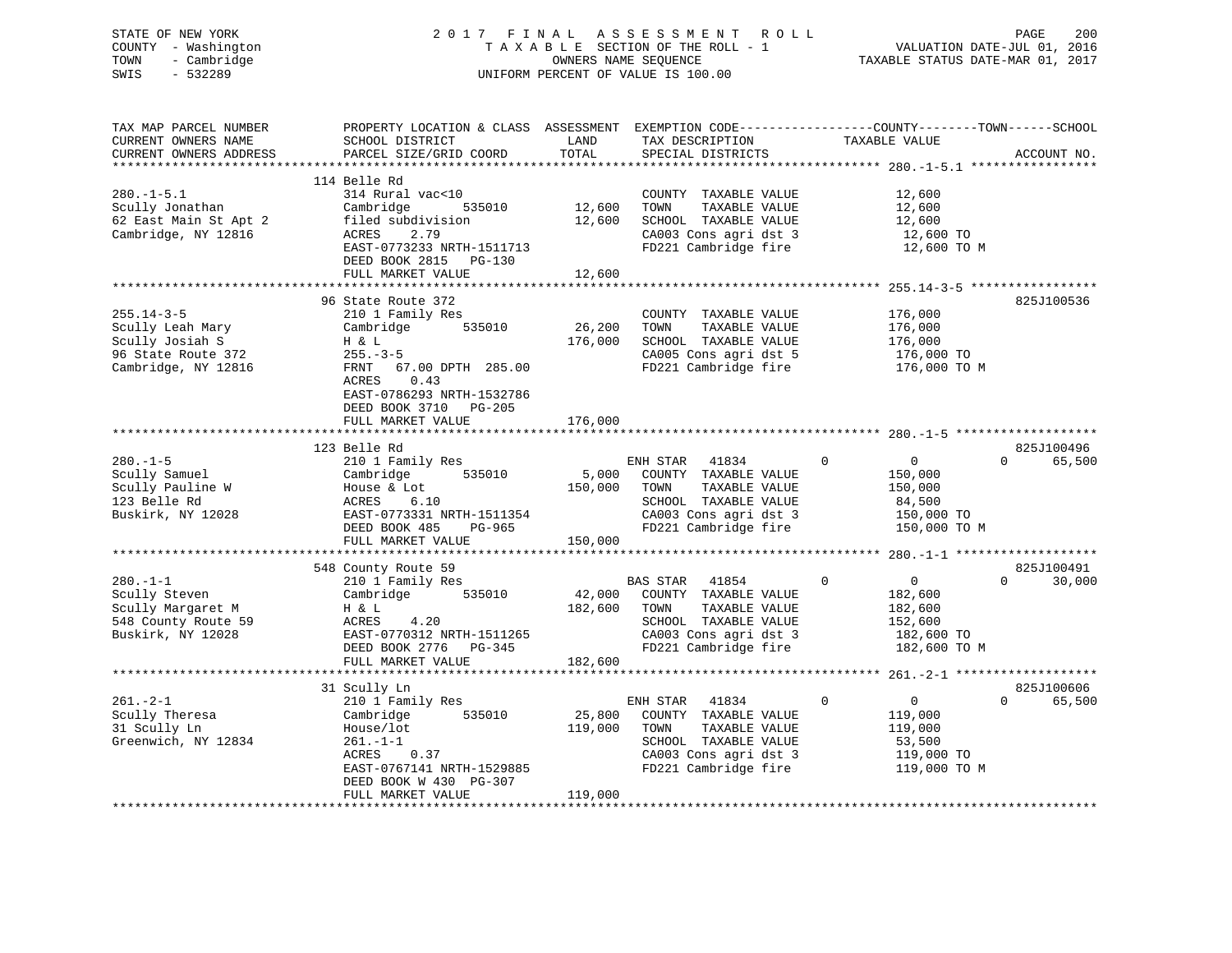# STATE OF NEW YORK 2 0 1 7 F I N A L A S S E S S M E N T R O L L PAGE 201 COUNTY - Washington T A X A B L E SECTION OF THE ROLL - 1 VALUATION DATE-JUL 01, 2016 TOWN - Cambridge OWNERS NAME SEQUENCE TAXABLE STATUS DATE-MAR 01, 2017 SWIS - 532289 UNIFORM PERCENT OF VALUE IS 100.00

| TAX MAP PARCEL NUMBER<br>CURRENT OWNERS NAME                                                   | SCHOOL DISTRICT                                                                                                                                                        | LAND                                | TAX DESCRIPTION                                                                                                                                             | PROPERTY LOCATION & CLASS ASSESSMENT EXEMPTION CODE---------------COUNTY-------TOWN-----SCHOOL<br>TAXABLE VALUE                           |                                |
|------------------------------------------------------------------------------------------------|------------------------------------------------------------------------------------------------------------------------------------------------------------------------|-------------------------------------|-------------------------------------------------------------------------------------------------------------------------------------------------------------|-------------------------------------------------------------------------------------------------------------------------------------------|--------------------------------|
| CURRENT OWNERS ADDRESS                                                                         | PARCEL SIZE/GRID COORD                                                                                                                                                 | TOTAL                               | SPECIAL DISTRICTS                                                                                                                                           |                                                                                                                                           | ACCOUNT NO.                    |
|                                                                                                | 29 Hopkins Ln                                                                                                                                                          |                                     |                                                                                                                                                             |                                                                                                                                           | 825J100401                     |
| $263. -1 - 13$<br>Scurria George P<br>Scurria Janet<br>31 Hopkins Ln                           | 210 1 Family Res<br>Cambridge<br>535010<br>Res<br>FRNT 180.00 DPTH 160.00                                                                                              | 23,700<br>135,000                   | COUNTY TAXABLE VALUE<br>TOWN<br>TAXABLE VALUE<br>SCHOOL TAXABLE VALUE                                                                                       | 135,000<br>135,000<br>135,000<br>CA003 Cons agri dst 3 135,000 TO<br>FD221 Cambridge fire 135,000 TO M                                    |                                |
| Cambridge, NY 12816                                                                            | EAST-0782545 NRTH-1525095<br>DEED BOOK 603<br><b>PG-158</b><br>FULL MARKET VALUE                                                                                       | 135,000                             |                                                                                                                                                             |                                                                                                                                           |                                |
|                                                                                                |                                                                                                                                                                        |                                     |                                                                                                                                                             |                                                                                                                                           |                                |
| $263. - 1 - 14$<br>Scurria George P<br>Scurria Janet<br>31 Hopkins Ln<br>Cambridge, NY 12816   | 48 Hopkins Ln<br>250 Estate<br>Cambridge 535010<br>House & Land<br>ACRES 97.73<br>EAST-0783019 NRTH-1525224<br>DEED BOOK 537<br>PG-304                                 | 217,200<br>700,300                  | COUNTY TAXABLE VALUE<br>TAXABLE VALUE<br>TOWN<br>SCHOOL TAXABLE VALUE<br>CA003 Cons agri dst 3<br>FD221 Cambridge fire                                      | 700,300<br>700,300<br>700,300<br>700,300 TO<br>700,300 TO M                                                                               | 825J100402                     |
|                                                                                                | FULL MARKET VALUE                                                                                                                                                      | 700,300                             |                                                                                                                                                             |                                                                                                                                           |                                |
|                                                                                                |                                                                                                                                                                        |                                     |                                                                                                                                                             |                                                                                                                                           |                                |
| $263. - 2 - 23.6$<br>Scurria George P<br>Scurria Janet<br>31 Hopkins Ln<br>Cambridge, NY 12816 | King Rd<br>322 Rural vac>10<br>Cambridge<br>535010<br>ACRES 90.61<br>EAST-0784068 NRTH-1523725<br>DEED BOOK 744 PG-102<br>FULL MARKET VALUE                            | 151,300<br>151,300<br>25<br>151,300 | COUNTY TAXABLE VALUE<br>TAXABLE VALUE<br>TOWN<br>SCHOOL TAXABLE VALUE                                                                                       | 151,300<br>151,300<br>151,300<br>CA003 Cons agri dst 3 151,300 TO<br>FD221 Cambridge fire 151,300 TO M                                    |                                |
|                                                                                                |                                                                                                                                                                        |                                     |                                                                                                                                                             |                                                                                                                                           |                                |
| $263. -1 - 18$<br>Serotta Caroline<br>812 King Rd<br>Cambridge, NY 12816                       | 812 King Rd<br>242 Rurl res&rec<br>535010<br>Cambridge<br>House & Land<br>ACRES 10.90<br>EAST-0782307 NRTH-1521615<br>PG-1160<br>DEED BOOK 415<br>FULL MARKET VALUE    | 59,000 ENH STAR<br>205,800          | VETCOM CTS 41130<br>41834<br>COUNTY TAXABLE VALUE<br>TAXABLE VALUE<br>TOWN<br>SCHOOL TAXABLE VALUE<br>CA003 Cons agri dst 3<br>205,800 FD221 Cambridge fire | $\mathbf{0}$<br>51,450<br>45,000<br>$\Omega$<br>$\Omega$<br>$\overline{0}$<br>154,350<br>160,800<br>130,300<br>205,800 TO<br>205,800 TO M | 825J100609<br>10,000<br>65,500 |
|                                                                                                |                                                                                                                                                                        |                                     |                                                                                                                                                             |                                                                                                                                           |                                |
| $263. - 2 - 27$<br>Shane Regina P<br>420 Riverside Dr Apt 12C<br>New York, NY 10025            | 1291 King Rd<br>210 1 Family Res<br>535010<br>Cambridge<br>House & Land<br>8.40<br>ACRES<br>EAST-0785678 NRTH-1527343<br>DEED BOOK 490<br>$PG-93$<br>FULL MARKET VALUE | 50,600<br>310,000<br>310,000        | COUNTY TAXABLE VALUE<br>TOWN<br>TAXABLE VALUE<br>SCHOOL TAXABLE VALUE<br>CA003 Cons agri dst 3<br>FD221 Cambridge fire                                      | 310,000<br>310,000<br>310,000<br>310,000 TO<br>310,000 TO M                                                                               | 825J100326                     |
|                                                                                                |                                                                                                                                                                        |                                     |                                                                                                                                                             |                                                                                                                                           |                                |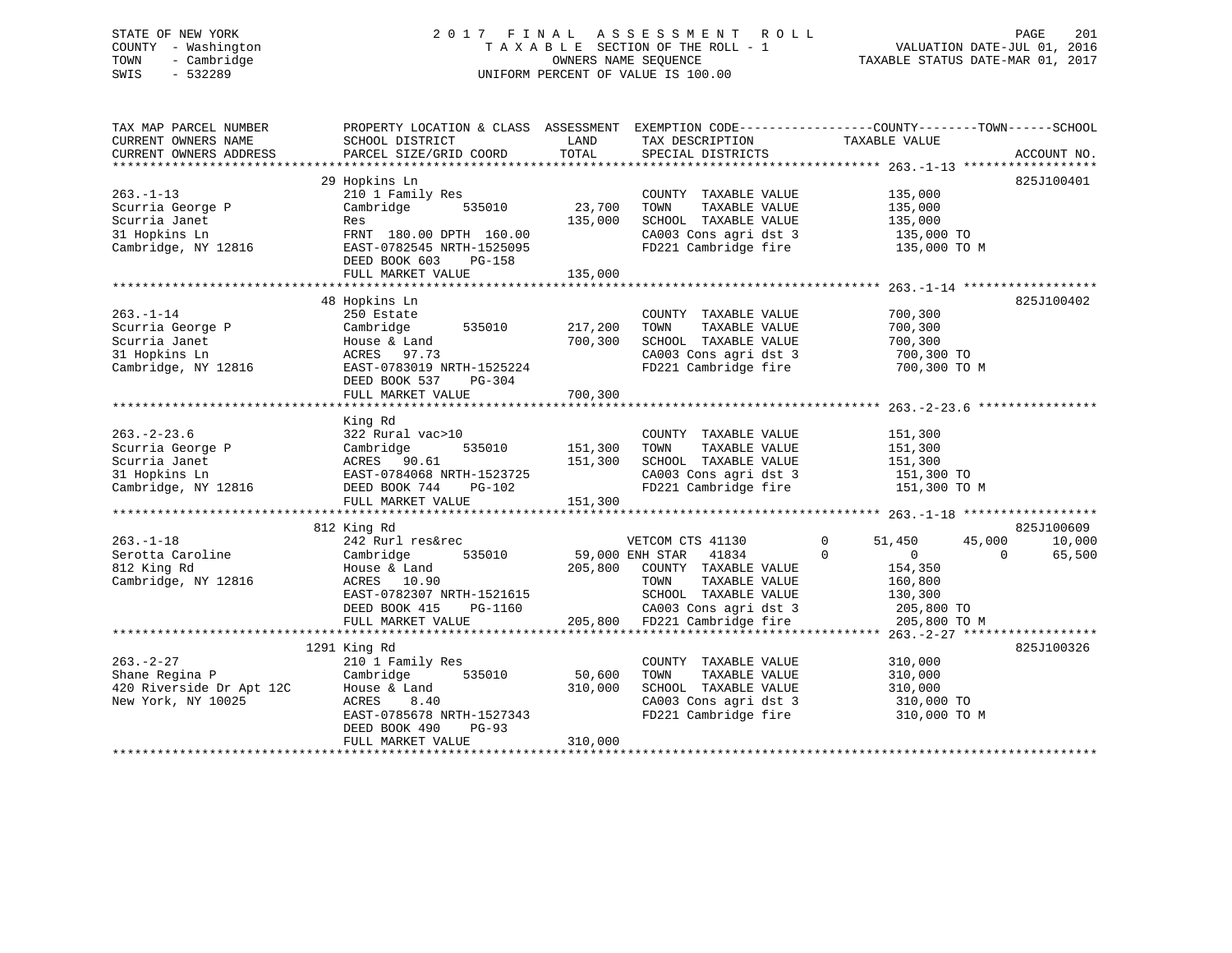| STATE OF NEW YORK<br>COUNTY - Washington<br>- Cambridge<br>TOWN<br>$-532289$<br>SWIS | 2017 FINAL ASSESSMENT<br>TAXABLE SECTION OF THE ROLL - 1<br>UNIFORM PERCENT OF VALUE IS 100.00   | ROLL          | VALUATION DATE-JUL 01, 2016<br>TAXABLE STATUS DATE-MAR 01, 2017 | PAGE        | 202                      |          |             |
|--------------------------------------------------------------------------------------|--------------------------------------------------------------------------------------------------|---------------|-----------------------------------------------------------------|-------------|--------------------------|----------|-------------|
| TAX MAP PARCEL NUMBER                                                                | PROPERTY LOCATION & CLASS ASSESSMENT EXEMPTION CODE----------------COUNTY-------TOWN------SCHOOL |               |                                                                 |             |                          |          |             |
| CURRENT OWNERS NAME<br>CURRENT OWNERS ADDRESS                                        | SCHOOL DISTRICT<br>PARCEL SIZE/GRID COORD                                                        | LAND<br>TOTAL | TAX DESCRIPTION<br>SPECIAL DISTRICTS                            |             | TAXABLE VALUE            |          | ACCOUNT NO. |
| **********************                                                               |                                                                                                  |               |                                                                 |             |                          |          |             |
|                                                                                      | King Rd                                                                                          |               |                                                                 |             |                          |          | 825J100881  |
| $263. - 2 - 29$                                                                      | 322 Rural vac>10                                                                                 |               | COUNTY TAXABLE VALUE                                            |             | 41,600                   |          |             |
| Shane Regina P Trustee                                                               | Cambridge<br>535010                                                                              | 41,600        | TAXABLE VALUE<br>TOWN                                           |             | 41,600                   |          |             |
| 420 River Side Dr Apt 12C                                                            | Land                                                                                             | 41,600        | SCHOOL TAXABLE VALUE                                            |             | 41,600                   |          |             |
| New York, NY 10025                                                                   | 561/234<br>ACRES 14.28                                                                           |               | CA003 Cons agri dst 3<br>FD221 Cambridge fire                   |             | 41,600 TO<br>41,600 TO M |          |             |
|                                                                                      | EAST-0785351 NRTH-1526795<br>DEED BOOK 498<br>PG-978<br>FULL MARKET VALUE                        | 41,600        |                                                                 |             |                          |          |             |
|                                                                                      |                                                                                                  |               |                                                                 |             |                          |          |             |
|                                                                                      | 383 Stage Rd                                                                                     |               |                                                                 |             |                          |          | 825J100376  |
| $281. -4 -4$                                                                         | 210 1 Family Res                                                                                 |               | BAS STAR 41854                                                  | $\mathbf 0$ | $\overline{0}$           | $\Omega$ | 30,000      |
| Shaw Margaret                                                                        | 535010<br>Cambridge                                                                              | 48,200        | COUNTY TAXABLE VALUE                                            |             | 173,900                  |          |             |
| 383 Stage Rd                                                                         | House & Lot                                                                                      | 173,900       | TAXABLE VALUE<br>TOWN                                           |             | 173,900                  |          |             |
| Buskirk, NY 12028                                                                    | Barn                                                                                             |               | SCHOOL TAXABLE VALUE                                            |             | 143,900                  |          |             |
|                                                                                      | $281. - 1 - 4$                                                                                   |               | CA003 Cons agri dst 3                                           |             | 173,900 TO               |          |             |
|                                                                                      | ACRES<br>7.30                                                                                    |               | FD221 Cambridge fire                                            |             | 173,900 TO M             |          |             |
|                                                                                      | EAST-0785201 NRTH-1509504                                                                        |               |                                                                 |             |                          |          |             |
|                                                                                      | DEED BOOK 501<br>$PG-70$                                                                         |               |                                                                 |             |                          |          |             |
|                                                                                      | FULL MARKET VALUE                                                                                | 173,900       |                                                                 |             |                          |          |             |
|                                                                                      | 479 Center Cambridge Rd                                                                          |               |                                                                 |             |                          |          |             |
| $270. - 1 - 24.8$                                                                    | 210 1 Family Res                                                                                 |               | BAS STAR<br>41854                                               | $\mathbf 0$ | $\overline{0}$           | $\Omega$ | 30,000      |
| Sherman Steven C                                                                     | Cambridge 535010                                                                                 | 34,300        | COUNTY TAXABLE VALUE                                            |             | 106,000                  |          |             |
| Sherman Laura                                                                        | H & L                                                                                            | 106,000       | TAXABLE VALUE<br>TOWN                                           |             | 106,000                  |          |             |
| 479 Center Cambridge Rd                                                              | Lot 1                                                                                            |               | SCHOOL TAXABLE VALUE                                            |             | 76,000                   |          |             |
| Cambridge, NY 12816                                                                  | ACRES<br>2.46                                                                                    |               | FD221 Cambridge fire                                            |             | 106,000 TO M             |          |             |
|                                                                                      | EAST-0766061 NRTH-1516876                                                                        |               |                                                                 |             |                          |          |             |
|                                                                                      | DEED BOOK 692<br>$PG-89$                                                                         |               |                                                                 |             |                          |          |             |
|                                                                                      | FULL MARKET VALUE                                                                                | 106,000       |                                                                 |             |                          |          |             |
|                                                                                      |                                                                                                  |               |                                                                 |             |                          |          |             |
|                                                                                      | 834 County Route 59                                                                              |               |                                                                 |             |                          |          | 825J100612  |
| $271. - 1 - 13$                                                                      | 210 1 Family Res                                                                                 |               | BAS STAR 41854                                                  | $\Omega$    | $\overline{0}$           | $\Omega$ | 30,000      |
| Sica Randi V                                                                         | Cambridge<br>535010                                                                              | 28,200        | COUNTY TAXABLE VALUE                                            |             | 115,400                  |          |             |
| 834 County Route 59                                                                  | H & L                                                                                            | 115,400       | TOWN<br>TAXABLE VALUE                                           |             | 115,400                  |          |             |
| Cambridge, NY 12816-2100                                                             | 386/1035                                                                                         |               | SCHOOL TAXABLE VALUE                                            |             | 85,400                   |          |             |
|                                                                                      | FRNT 132.00 DPTH 240.00                                                                          |               | CA003 Cons agri dst 3                                           |             | 115,400 TO               |          |             |
|                                                                                      | EAST-0771411 NRTH-1517499<br>DEED BOOK 2804<br>$PG-252$                                          |               | FD221 Cambridge fire                                            |             | 115,400 TO M             |          |             |
|                                                                                      | FULL MARKET VALUE                                                                                | 115,400       |                                                                 |             |                          |          |             |
|                                                                                      |                                                                                                  |               |                                                                 |             |                          |          |             |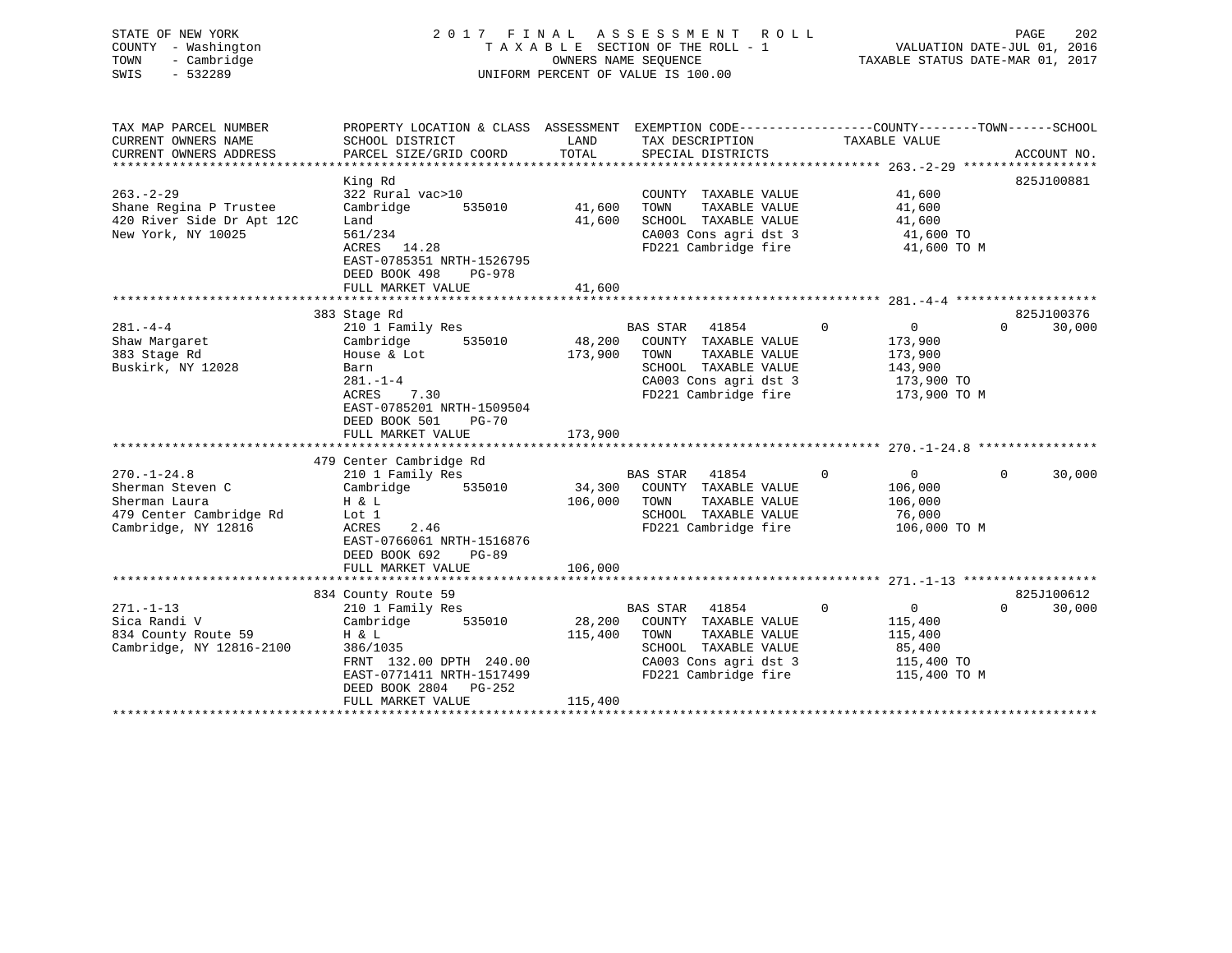STATE OF NEW YORK 2 0 1 7 F I N A L A S S E S S M E N T R O L L PAGE 203 COUNTY - Washington T A X A B L E SECTION OF THE ROLL - 1 VALUATION DATE-JUL 01, 2016 TOWN - Cambridge OWNERS NAME SEQUENCE TAXABLE STATUS DATE-MAR 01, 2017 SWIS - 532289 UNIFORM PERCENT OF VALUE IS 100.00

| TAX MAP PARCEL NUMBER                                                                                                                                                                                                                                            | PROPERTY LOCATION & CLASS ASSESSMENT EXEMPTION CODE---------------COUNTY-------TOWN------SCHOOL                                                            |              |                                                                                      |                                             |                |             |
|------------------------------------------------------------------------------------------------------------------------------------------------------------------------------------------------------------------------------------------------------------------|------------------------------------------------------------------------------------------------------------------------------------------------------------|--------------|--------------------------------------------------------------------------------------|---------------------------------------------|----------------|-------------|
| CURRENT OWNERS NAME                                                                                                                                                                                                                                              | SCHOOL DISTRICT                                                                                                                                            | LAND         | TAX DESCRIPTION                                                                      | TAXABLE VALUE                               |                |             |
| CURRENT OWNERS ADDRESS                                                                                                                                                                                                                                           | PARCEL SIZE/GRID COORD                                                                                                                                     | TOTAL        | SPECIAL DISTRICTS                                                                    |                                             |                | ACCOUNT NO. |
|                                                                                                                                                                                                                                                                  |                                                                                                                                                            |              |                                                                                      |                                             |                |             |
|                                                                                                                                                                                                                                                                  | 91 Darwin Rd                                                                                                                                               |              |                                                                                      |                                             |                |             |
| $262. - 1 - 20.2$                                                                                                                                                                                                                                                | 210 1 Family Res                                                                                                                                           |              | VETCOM CTS 41130                                                                     | $0 \qquad \qquad$<br>55,000                 | 45,000         | 10,000      |
|                                                                                                                                                                                                                                                                  |                                                                                                                                                            |              |                                                                                      |                                             |                | 20,000      |
| Siegel Arlene F<br>PO Box 276                                                                                                                                                                                                                                    |                                                                                                                                                            |              |                                                                                      |                                             |                | $\sim$ 0    |
|                                                                                                                                                                                                                                                                  |                                                                                                                                                            |              |                                                                                      |                                             |                |             |
| Cambridge, NY 12816                                                                                                                                                                                                                                              |                                                                                                                                                            |              |                                                                                      |                                             |                | 99,240      |
|                                                                                                                                                                                                                                                                  |                                                                                                                                                            |              |                                                                                      |                                             |                | 65,500      |
|                                                                                                                                                                                                                                                                  |                                                                                                                                                            |              |                                                                                      |                                             |                |             |
|                                                                                                                                                                                                                                                                  | FULL MARKET VALUE                                                                                                                                          | 278,100 TOWN | TAXABLE VALUE                                                                        | 102,645                                     |                |             |
|                                                                                                                                                                                                                                                                  |                                                                                                                                                            |              | SCHOOL TAXABLE VALUE                                                                 | 83,360                                      |                |             |
|                                                                                                                                                                                                                                                                  |                                                                                                                                                            |              | FD221 Cambridge fire                                                                 | 278,100 TO M                                |                |             |
|                                                                                                                                                                                                                                                                  |                                                                                                                                                            |              |                                                                                      |                                             |                |             |
|                                                                                                                                                                                                                                                                  | 58 Stump Church Rd                                                                                                                                         |              | 87 PCT OF VALUE USED FOR EXEMPTION PURPOSES                                          |                                             |                | 825J100613  |
| $254. - 1 - 34$                                                                                                                                                                                                                                                  | 242 Rurl res&rec                                                                                                                                           |              | VETWAR CTS 41120                                                                     | 26,883<br>$\overline{0}$                    | 26,883         | 6,000       |
| 254.-1-34<br>Sinnamon Rowland M<br>Sinnamon Mary<br>58 Stump Church Rd<br>58 Stump Church Rd<br>65 Stump Church Rd<br>67 ACRES<br>206,000<br>58 Stump Church Rd<br>87 ACRES<br>206,000<br>206,000<br>206,000<br>206,000<br>206,000<br>206,000<br>206,000<br>206, |                                                                                                                                                            |              | 538110 63,000 BAS STAR 41854 0<br>535010 63,000 COUNTY TAXABLE VALUE                 | $\begin{array}{c} 0 \\ 179,117 \end{array}$ | $\overline{0}$ | 30,000      |
|                                                                                                                                                                                                                                                                  |                                                                                                                                                            |              |                                                                                      |                                             |                |             |
|                                                                                                                                                                                                                                                                  |                                                                                                                                                            |              |                                                                                      |                                             |                |             |
|                                                                                                                                                                                                                                                                  |                                                                                                                                                            |              |                                                                                      |                                             |                |             |
|                                                                                                                                                                                                                                                                  |                                                                                                                                                            |              | TOWN TAXABLE VALUE<br>SCHOOL TAXABLE VALUE 170,000<br>Act 3 206,000 TO<br>206,000 TO |                                             |                |             |
|                                                                                                                                                                                                                                                                  |                                                                                                                                                            |              | 562 CA003 Cons agri dst 3<br>206,000 FD221 Cambridge fire                            |                                             |                |             |
|                                                                                                                                                                                                                                                                  | FULL MARKET VALUE                                                                                                                                          |              |                                                                                      | 206,000 TO M                                |                |             |
|                                                                                                                                                                                                                                                                  |                                                                                                                                                            |              |                                                                                      |                                             |                |             |
|                                                                                                                                                                                                                                                                  | Content Farm Rd                                                                                                                                            |              |                                                                                      |                                             |                | 825J100251  |
| $255. - 2 - 1$                                                                                                                                                                                                                                                   | 322 Rural vac>10                                                                                                                                           |              | AG DIST 41720                                                                        | 0 36,507 36,507                             |                | 36,507      |
| Skellie Steven D                                                                                                                                                                                                                                                 | Cambridge                                                                                                                                                  |              | 535010 53,000 COUNTY TAXABLE VALUE                                                   | 16,493                                      |                |             |
| Skellie Melissa A                                                                                                                                                                                                                                                | ACRES 19.00                                                                                                                                                |              | 53,000 TOWN<br>TAXABLE VALUE                                                         | 16,493                                      |                |             |
| 100 Skellie Rd                                                                                                                                                                                                                                                   | EAST-0786941 NRTH-1532810                                                                                                                                  |              | SCHOOL TAXABLE VALUE                                                                 | 16,493                                      |                |             |
| Greenwich, NY 12834                                                                                                                                                                                                                                              |                                                                                                                                                            |              | SCHOOL TAXABLE VALUE 16,493<br>CA005 Cons agri dst 5 16,493 TO                       |                                             |                |             |
|                                                                                                                                                                                                                                                                  |                                                                                                                                                            |              | 53,000<br>36,507 EX                                                                  |                                             |                |             |
| MAY BE SUBJECT TO PAYMENT                                                                                                                                                                                                                                        |                                                                                                                                                            |              | FD221 Cambridge fire 53,000 TO M                                                     |                                             |                |             |
| UNDER AGDIST LAW TIL 2021                                                                                                                                                                                                                                        |                                                                                                                                                            |              |                                                                                      |                                             |                |             |
|                                                                                                                                                                                                                                                                  |                                                                                                                                                            |              |                                                                                      |                                             |                |             |
|                                                                                                                                                                                                                                                                  | South Rd                                                                                                                                                   |              |                                                                                      |                                             |                | 825J100617  |
| $288. - 1 - 11$                                                                                                                                                                                                                                                  | 312 Vac w/imprv                                                                                                                                            |              | COUNTY TAXABLE VALUE                                                                 | 29,000                                      |                |             |
|                                                                                                                                                                                                                                                                  |                                                                                                                                                            |              |                                                                                      |                                             |                |             |
| Skiff Irrevocable Gerald J Cambridge 535010 28,000                                                                                                                                                                                                               |                                                                                                                                                            |              | TOWN<br>TAXABLE VALUE                                                                | 29,000                                      |                |             |
| Skiff Scott                                                                                                                                                                                                                                                      |                                                                                                                                                            | 29,000       | SCHOOL TAXABLE VALUE                                                                 | 29,000                                      |                |             |
| 123 South Rd                                                                                                                                                                                                                                                     | 3079/313; 3261/120 29,000<br>ACRES 6.05<br>D28 EAST-0768774 NRTH-1502611                                                                                   |              | CA003 Cons agri dst 3                                                                | 29,000 TO                                   |                |             |
| Buskirk, NY 12028                                                                                                                                                                                                                                                |                                                                                                                                                            |              | FD221 Cambridge fire                                                                 | 29,000 TO M                                 |                |             |
|                                                                                                                                                                                                                                                                  | DEED BOOK 3079 PG-313                                                                                                                                      |              |                                                                                      |                                             |                |             |
|                                                                                                                                                                                                                                                                  | FULL MARKET VALUE                                                                                                                                          | 29,000       |                                                                                      |                                             |                |             |
|                                                                                                                                                                                                                                                                  |                                                                                                                                                            |              |                                                                                      |                                             |                |             |
|                                                                                                                                                                                                                                                                  | 123 South Rd                                                                                                                                               |              |                                                                                      |                                             |                |             |
| $288. - 1 - 11.1$                                                                                                                                                                                                                                                | 210 1 Family Res                                                                                                                                           |              | BAS STAR 41854                                                                       | $\overline{0}$<br>$\overline{0}$            | $\Omega$       | 30,000      |
| Skiff Irrevocable Gerald J Cambridge 535010                                                                                                                                                                                                                      |                                                                                                                                                            |              | 28,700 COUNTY TAXABLE VALUE                                                          | 159,900                                     |                |             |
| Skiff Scott                                                                                                                                                                                                                                                      |                                                                                                                                                            | 159,900 TOWN | TAXABLE VALUE                                                                        | 159,900                                     |                |             |
| 123 South Rd                                                                                                                                                                                                                                                     |                                                                                                                                                            |              | SCHOOL TAXABLE VALUE                                                                 | 129,900                                     |                |             |
| Buskirk, NY 12028                                                                                                                                                                                                                                                |                                                                                                                                                            |              |                                                                                      |                                             |                |             |
|                                                                                                                                                                                                                                                                  |                                                                                                                                                            |              | CA003 Cons agri dst 3 159,900 TO<br>FD221 Cambridge fire 159,900 TO M                |                                             |                |             |
|                                                                                                                                                                                                                                                                  | Able Gerald J Cambridge<br>3079/313; 3261/120 159,900<br>ACRES 1.54<br>2028 EAST-0769026 NRTH-1502855<br>DEED BOOK 3079 PG-310<br>THE MARKET VALUE 159,900 |              |                                                                                      |                                             |                |             |
|                                                                                                                                                                                                                                                                  |                                                                                                                                                            |              |                                                                                      |                                             |                |             |
|                                                                                                                                                                                                                                                                  |                                                                                                                                                            |              |                                                                                      |                                             |                |             |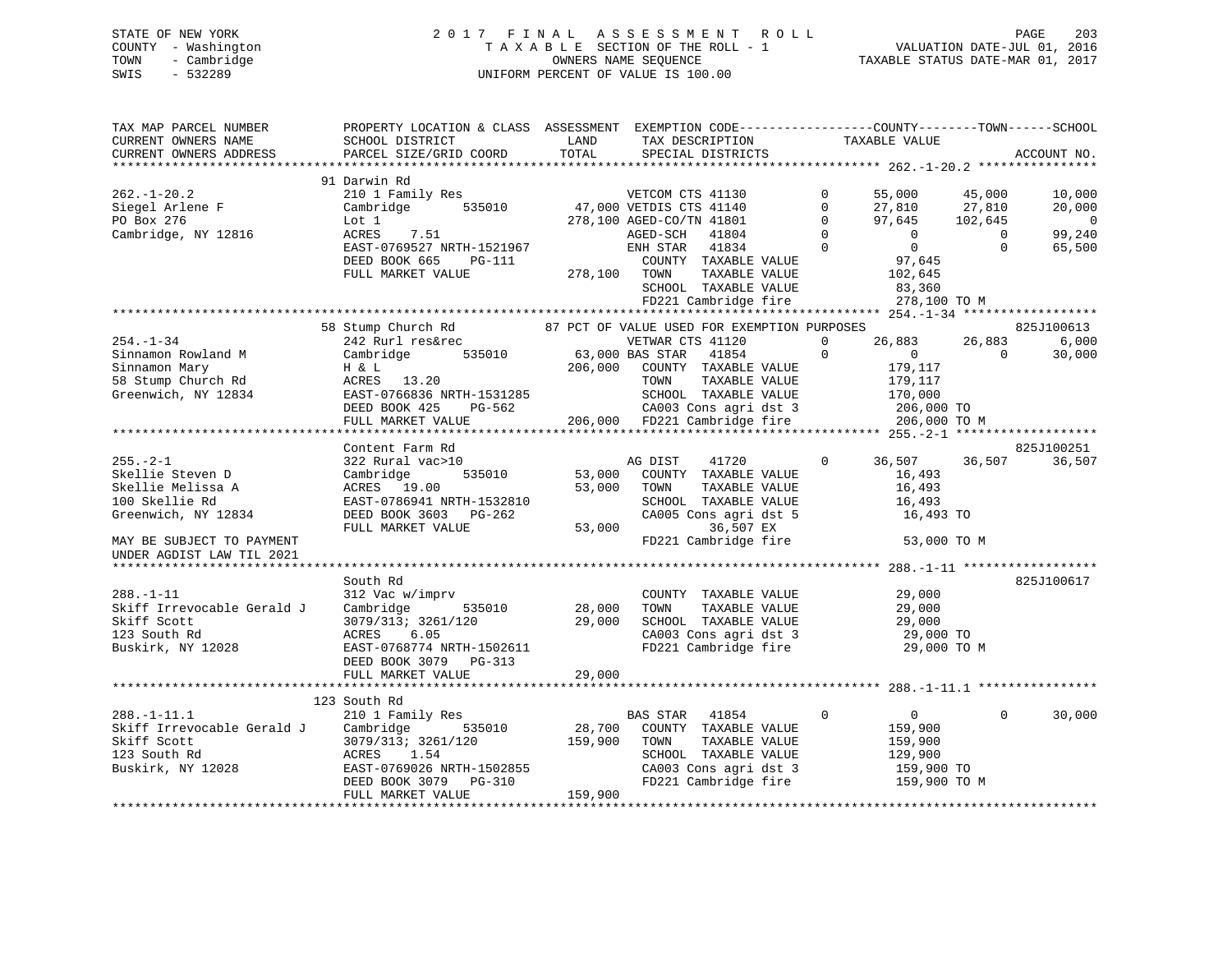| STATE OF NEW YORK<br>COUNTY - Washington<br>- Cambridge<br>TOWN<br>$-532289$<br>SWIS                                                                                  | 2017 FINAL ASSESSMENT ROLL<br>PAGE 204 ו-PAGE 204 באורים ו-PAGE 204<br>TAXABLE SECTION OF THE ROLL - 1<br>OWNERS NAME SEQUENCE<br>UNIFORM PERCENT OF VALUE IS 100.00                                                              |                       |                                                                                                                                                                                                                |                | PAGE<br>204<br>TAXABLE STATUS DATE-MAR 01, 2017                                                      |  |                                               |
|-----------------------------------------------------------------------------------------------------------------------------------------------------------------------|-----------------------------------------------------------------------------------------------------------------------------------------------------------------------------------------------------------------------------------|-----------------------|----------------------------------------------------------------------------------------------------------------------------------------------------------------------------------------------------------------|----------------|------------------------------------------------------------------------------------------------------|--|-----------------------------------------------|
| TAX MAP PARCEL NUMBER<br>CURRENT OWNERS NAME<br>CURRENT OWNERS ADDRESS                                                                                                | PROPERTY LOCATION & CLASS ASSESSMENT EXEMPTION CODE----------------COUNTY-------TOWN------SCHOOL<br>SCHOOL DISTRICT<br>PARCEL SIZE/GRID COORD                                                                                     | TOTAL                 | LAND TAX DESCRIPTION TAXABLE VALUE<br>SPECIAL DISTRICTS                                                                                                                                                        |                |                                                                                                      |  | ACCOUNT NO.                                   |
| $288. - 1 - 11.2$<br>Skiff Irrevocable Gerald J<br>Skiff Scott<br>99 South Rd<br>Buskirk, NY 12028                                                                    | 99 South Rd<br>210 1 Family Res<br>535010<br>Cambridge<br>3079/313; 3261/120<br>FRNT 156.00 DPTH 182.00<br>ACRES 0.55<br>EAST-0769046 NRTH-1502387<br>DEED BOOK 2938 PG-24<br>FULL MARKET VALUE                                   | 23,000 TOWN<br>83,700 | COUNTY TAXABLE VALUE<br>TAXABLE VALUE<br>83,700 SCHOOL TAXABLE VALUE<br>CA003 Cons agri dst 3 83,700 TO<br>FD221 Cambridge fire 83,700 TO M                                                                    |                | 83,700<br>83,700<br>83,700                                                                           |  |                                               |
| $270. - 1 - 36$<br>Skiff Stewart<br>Skiff Carol<br>642 Meeting House Rd<br>Valley Falls, NY 12185                                                                     | Chase Ln<br>322 Rural vac>10<br>Cambridge<br>EAST-0762498 NRTH-1518498<br>DEED BOOK 366 PG-372<br>FULL MARKET VALUE                                                                                                               | 5,300                 | COUNTY TAXABLE VALUE<br>TAXABLE VALUE<br>5,300 SCHOOL TAXABLE VALUE<br>CA003 Cons agri dst 3<br>CA003 Cons agri dst 3 5,300 TO<br>FD221 Cambridge fire                                                         |                | 5,300<br>5,300<br>5,300<br>5,300 TO M                                                                |  | 825J100618                                    |
| $270. - 1 - 27.1$<br>Sloan Susan Brownell<br>Sloan Kenneth Ralph<br>1025 Brownell Ln<br>Cambridge, NY 12816<br>MAY BE SUBJECT TO PAYMENT<br>UNDER AGDIST LAW TIL 2021 | 1025 Brownell Ln<br>242 Rurl res&rec<br>Cambridge 535010 85,800 AG DIST 41720 0<br>House & Land 250,300 BAS STAR 41854 0<br>House & Land<br>ACRES 27.00<br>EAST-0762879 NRTH-1515466<br>DEED BOOK 2875 PG-34<br>FULL MARKET VALUE |                       | 85 PCT OF VALUE USED FOR EXEMPTION PURPOSES<br>VETCOM CTS 41130<br>COUNTY TAXABLE VALUE<br>TOWN<br>TAXABLE VALUE<br>SCHOOL TAXABLE VALUE<br>250,300 CA003 Cons agri dst 3<br>52,321 EX<br>FD221 Cambridge fire | $\overline{0}$ | 53,189 45,000<br>52,321 52,321<br>0 0<br>144,790<br>152,979<br>157,979<br>197,979 TO<br>250,300 TO M |  | 10,000<br>52,321<br>30,000                    |
| $280. - 2 - 27$<br>Slocum Martha<br>33 Dickensen Rd<br>Buskirk, NY 12028                                                                                              | 33 Dickensen Rd<br>210 1 Family Res<br>Cambridge<br>1869/174 1869/177 2648/24 323,600 TOWN TAXABLE VALUE<br>Subd ab 2655/85<br>ACRES 15.33<br>EAST-0775918 NRTH-1507152<br>DEED BOOK 2084 PG-1<br>FULL MARKET VALUE               | 323,600               | BAS STAR 41854<br>$535010$ 67,700 COUNTY TAXABLE VALUE<br>SCHOOL TAXABLE VALUE<br>CA003 Cons agri dst 3<br>FD221 Cambridge fire 323,600 TO M                                                                   | $\overline{0}$ | $\overline{0}$<br>323,600<br>323,600<br>293,600<br>323,600 TO                                        |  | 825J100922<br>30,000<br>$\Omega$ and $\Omega$ |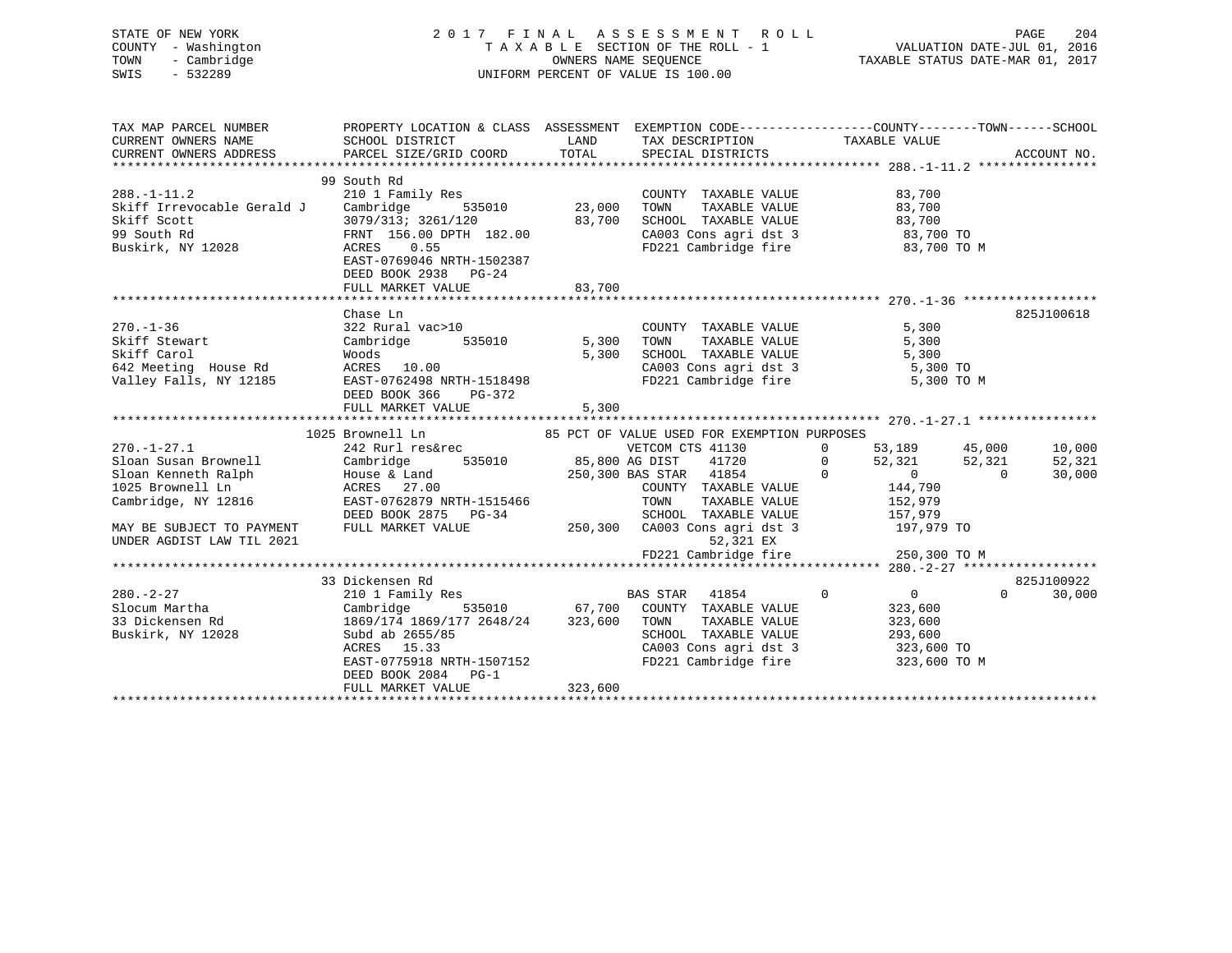# STATE OF NEW YORK 2 0 1 7 F I N A L A S S E S S M E N T R O L L PAGE 205 COUNTY - Washington T A X A B L E SECTION OF THE ROLL - 1 VALUATION DATE-JUL 01, 2016 TOWN - Cambridge OWNERS NAME SEQUENCE TAXABLE STATUS DATE-MAR 01, 2017 SWIS - 532289 UNIFORM PERCENT OF VALUE IS 100.00

| TAX MAP PARCEL NUMBER<br>CURRENT OWNERS NAME<br>CURRENT OWNERS ADDRESS                                                       | SCHOOL DISTRICT<br>PARCEL SIZE/GRID COORD                                                                                                                                                              | LAND<br>TOTAL                 | TAX DESCRIPTION<br>SPECIAL DISTRICTS                                                                                                                    | PROPERTY LOCATION & CLASS ASSESSMENT EXEMPTION CODE----------------COUNTY-------TOWN------SCHOOL<br>TAXABLE VALUE | ACCOUNT NO.          |
|------------------------------------------------------------------------------------------------------------------------------|--------------------------------------------------------------------------------------------------------------------------------------------------------------------------------------------------------|-------------------------------|---------------------------------------------------------------------------------------------------------------------------------------------------------|-------------------------------------------------------------------------------------------------------------------|----------------------|
| ***********************                                                                                                      |                                                                                                                                                                                                        |                               |                                                                                                                                                         |                                                                                                                   |                      |
| $288. - 1 - 21$<br>Slocum Mary Eleanor LE<br>Film Denise<br>1049 Master St<br>Buskirk, NY 12028<br>MAY BE SUBJECT TO PAYMENT | County Route 74<br>105 Vac farmland<br>Cambridge<br>535010<br>Ag Commit 704/223<br>ACRES 39.50<br>EAST-0762369 NRTH-1499573<br>DEED BOOK 2861 PG-316<br>FULL MARKET VALUE                              | 56,900<br>56,900<br>56,900    | AG DIST<br>41720<br>COUNTY TAXABLE VALUE<br>TOWN<br>TAXABLE VALUE<br>SCHOOL TAXABLE VALUE<br>CA003 Cons agri dst 3<br>33,920 EX<br>FD221 Cambridge fire | $\mathbf 0$<br>33,920<br>33,920<br>22,980<br>22,980<br>22,980<br>22,980 TO<br>56,900 TO M                         | 825J100322<br>33,920 |
| UNDER AGDIST LAW TIL 2021<br>*******************                                                                             |                                                                                                                                                                                                        |                               |                                                                                                                                                         |                                                                                                                   |                      |
| $246. - 1 - 19$<br>Smith Aimee A<br>Smith Daryl W<br>361 Stevenson Rd<br>Greenwich, NY 12834                                 | 361 Stevenson Rd<br>210 1 Family Res<br>Cambridge<br>535010<br>Lot 1<br>ACRES<br>2.31<br>EAST-0780675 NRTH-1538248<br>DEED BOOK 780<br><b>PG-29</b><br>FULL MARKET VALUE                               | 31,600<br>128,600<br>128,600  | BAS STAR<br>41854<br>COUNTY TAXABLE VALUE<br>TAXABLE VALUE<br>TOWN<br>SCHOOL TAXABLE VALUE<br>CA005 Cons agri dst 5<br>FD221 Cambridge fire             | $\mathbf 0$<br>0<br>0<br>128,600<br>128,600<br>98,600<br>128,600 TO<br>128,600 TO M                               | 825J100429<br>30,000 |
|                                                                                                                              |                                                                                                                                                                                                        |                               |                                                                                                                                                         |                                                                                                                   |                      |
| $254. -1 - 5.5$<br>Smith Brett W<br>3 Ashlie Rd<br>East Kingston, NH 03827                                                   | County Route 60<br>322 Rural vac>10<br>535010<br>Cambridge<br>lot B<br>ACRES 22.50<br>EAST-0774484 NRTH-1535692<br>DEED BOOK 3277 PG-346<br>FULL MARKET VALUE                                          | 60,400<br>60,400<br>60,400    | COUNTY TAXABLE VALUE<br>TAXABLE VALUE<br>TOWN<br>SCHOOL TAXABLE VALUE<br>CA003 Cons agri dst 3<br>FD221 Cambridge fire                                  | 60,400<br>60,400<br>60,400<br>60,400 TO<br>60,400 TO M                                                            | 825J100960           |
|                                                                                                                              |                                                                                                                                                                                                        |                               |                                                                                                                                                         |                                                                                                                   |                      |
| $255.14 - 3 - 8$<br>Smith Kathleen M<br>Young Mary Jane<br>5 Gilmore Ave<br>Cambridge, NY 12816                              | 80 State Route 372<br>411 Apartment<br>Cambridge<br>535010<br>Apts<br>560/338<br>$255. - 3 - 8$<br>FRNT<br>49.00 DPTH 148.00<br>0.24<br>ACRES<br>EAST-0786348 NRTH-1532340<br>DEED BOOK 3022<br>PG-131 | 24,800<br>122,000             | COUNTY TAXABLE VALUE<br>TOWN<br>TAXABLE VALUE<br>SCHOOL TAXABLE VALUE<br>CA005 Cons agri dst 5<br>FD221 Cambridge fire                                  | 122,000<br>122,000<br>122,000<br>122,000 TO<br>122,000 TO M                                                       | 825J100623           |
|                                                                                                                              | FULL MARKET VALUE                                                                                                                                                                                      | 122,000                       |                                                                                                                                                         |                                                                                                                   |                      |
| $254. - 1 - 7$<br>Smith Kenneth D Jr<br>Smith Janet H<br>PO Box 233<br>Greenland, NH 03810                                   | Stevenson Rd<br>322 Rural vac>10<br>Cambridge<br>535010<br>Vl<br>ACRES 67.00<br>EAST-0778761 NRTH-1535201<br>DEED BOOK 792<br>$PG-150$<br>FULL MARKET VALUE                                            | 124,800<br>124,800<br>124,800 | COUNTY TAXABLE VALUE<br>TOWN<br>TAXABLE VALUE<br>SCHOOL TAXABLE VALUE<br>CA005 Cons agri dst 5<br>FD221 Cambridge fire                                  | 124,800<br>124,800<br>124,800<br>124,800 TO<br>124,800 TO M                                                       | 825J100193           |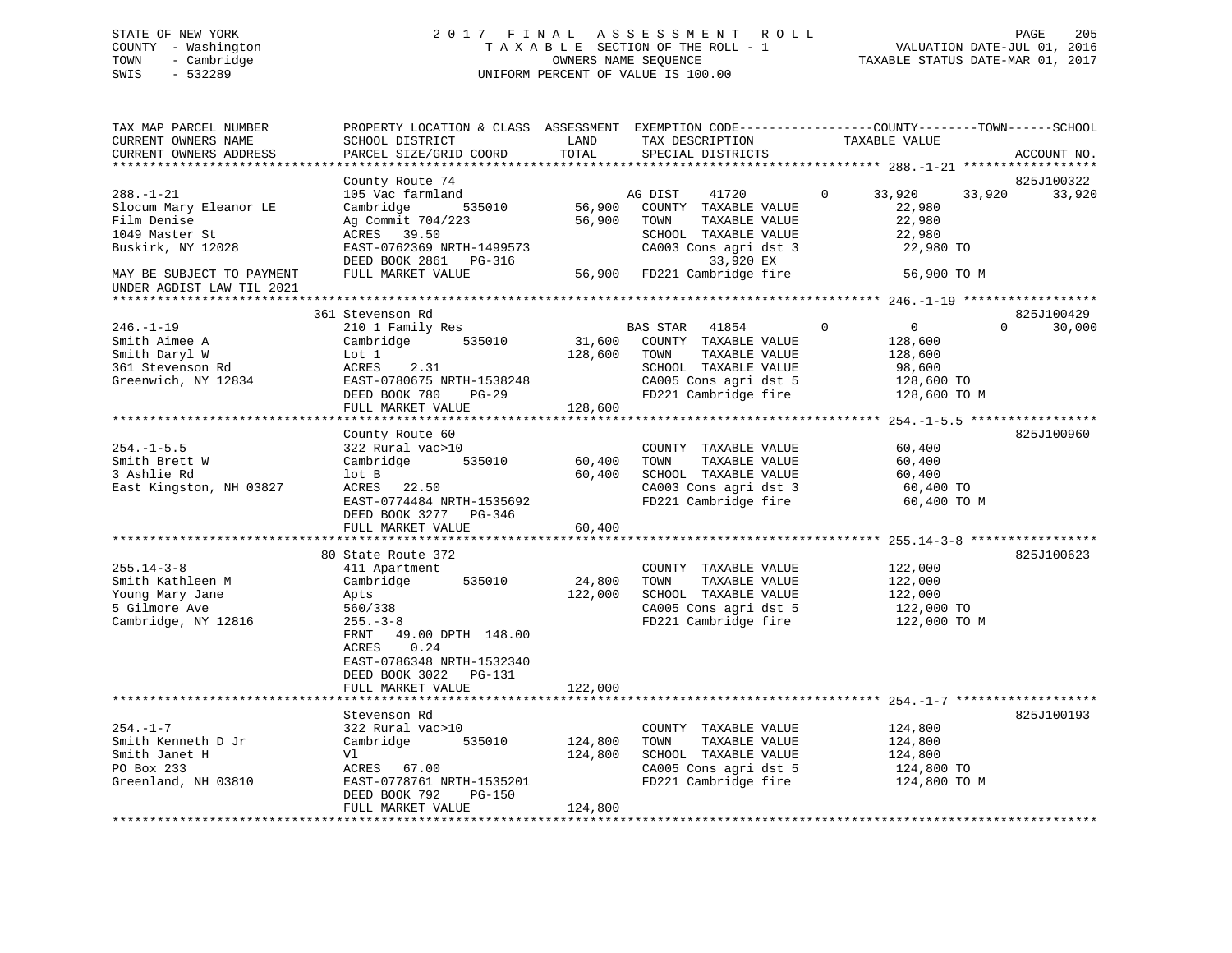# STATE OF NEW YORK 2 0 1 7 F I N A L A S S E S S M E N T R O L L PAGE 206 COUNTY - Washington T A X A B L E SECTION OF THE ROLL - 1 VALUATION DATE-JUL 01, 2016 TOWN - Cambridge OWNERS NAME SEQUENCE TAXABLE STATUS DATE-MAR 01, 2017 SWIS - 532289 UNIFORM PERCENT OF VALUE IS 100.00

| TAX MAP PARCEL NUMBER<br>CURRENT OWNERS NAME<br>CURRENT OWNERS ADDRESS                                 | PROPERTY LOCATION & CLASS ASSESSMENT EXEMPTION CODE----------------COUNTY-------TOWN------SCHOOL<br>SCHOOL DISTRICT<br>PARCEL SIZE/GRID COORD                                             | LAND<br>TOTAL                | TAX DESCRIPTION<br>SPECIAL DISTRICTS                                                                                                                                           | TAXABLE VALUE                                                                                                    |                    | ACCOUNT NO.          |
|--------------------------------------------------------------------------------------------------------|-------------------------------------------------------------------------------------------------------------------------------------------------------------------------------------------|------------------------------|--------------------------------------------------------------------------------------------------------------------------------------------------------------------------------|------------------------------------------------------------------------------------------------------------------|--------------------|----------------------|
|                                                                                                        |                                                                                                                                                                                           |                              |                                                                                                                                                                                |                                                                                                                  |                    |                      |
| $254. - 1 - 5.7$<br>Smith Tadd M<br>88 East Main St<br>Cambridge, NY 12816                             | 55 Stevenson Rd<br>210 1 Family Res<br>535010<br>Cambridge<br>filed subdivision 20A-98<br>ACRES<br>8.68<br>EAST-0774045 NRTH-1534861<br>DEED BOOK 2750 PG-165<br>FULL MARKET VALUE        | 47,400<br>228,000<br>228,000 | BAS STAR<br>41854<br>COUNTY TAXABLE VALUE<br>TAXABLE VALUE<br>TOWN<br>SCHOOL TAXABLE VALUE<br>CA003 Cons agri dst 3<br>FD221 Cambridge fire                                    | $\Omega$<br>$\overline{0}$<br>228,000<br>228,000<br>198,000<br>228,000 TO<br>228,000 TO M                        | $\Omega$           | 30,000               |
|                                                                                                        |                                                                                                                                                                                           |                              |                                                                                                                                                                                |                                                                                                                  |                    |                      |
| $272. - 2 - 10.1$<br>Smith Timothy R<br>675 Turnpike Rd<br>Eagle Bridge, NY 12057                      | 675 Turnpike Rd<br>242 Rurl res&rec<br>535010<br>Cambridge<br>Land & House<br>Easment $684/242$<br>ACRES 15.12<br>EAST-0788985 NRTH-1517089<br>DEED BOOK 3656 PG-104<br>FULL MARKET VALUE | 67,200<br>147,000<br>147,000 | COUNTY TAXABLE VALUE<br>TOWN<br>TAXABLE VALUE<br>SCHOOL TAXABLE VALUE<br>AG024 Agri dist 24<br>FD221 Cambridge fire                                                            | 147,000<br>147,000<br>147,000<br>147,000 TO<br>147,000 TO M                                                      |                    | 825J100962           |
|                                                                                                        |                                                                                                                                                                                           |                              |                                                                                                                                                                                |                                                                                                                  |                    |                      |
| $279. - 1 - 14.3$<br>Snell Michael<br>Snell Renee<br>109 Center Cambridge Rd<br>Valley Falls, NY 12185 | 109 Center Cambridge Rd<br>210 1 Family Res<br>Greenwich<br>533401<br>$1$ ot $3$<br>77<br>ACRES<br>6.71 BANK<br>EAST-0758152 NRTH-1513436<br>DEED BOOK 2315 PG-47<br>FULL MARKET VALUE    | 264,600                      | VETCOM CTS 41130<br>35,000 VETDIS CTS 41140<br>COUNTY TAXABLE VALUE<br>TOWN<br>TAXABLE VALUE<br>SCHOOL TAXABLE VALUE<br>CA003 Cons agri dst 3<br>264,600 FD221 Cambridge fire  | 55,000<br>0<br>$\Omega$<br>110,000<br>99,600<br>129,600<br>264,600<br>264,600 TO<br>264,600 TO M                 | 45,000<br>90,000   | $\mathbf 0$          |
|                                                                                                        |                                                                                                                                                                                           |                              |                                                                                                                                                                                |                                                                                                                  |                    |                      |
| $254. - 1 - 28$<br>Snow Keith C<br>Moody Lampman Janet<br>193 Kenyon Rd<br>Greenwich, NY 12834         | 193 Kenyon Rd<br>210 1 Family Res<br>533401<br>Greenwich<br>Res<br>ACRES<br>3.90<br>EAST-0769608 NRTH-1533758<br>DEED BOOK 3614 PG-328<br>FULL MARKET VALUE                               | 40,000<br>180,200<br>180,200 | ENH STAR<br>41834<br>COUNTY TAXABLE VALUE<br>TOWN<br>TAXABLE VALUE<br>SCHOOL TAXABLE VALUE<br>CA003 Cons agri dst 3<br>FD221 Cambridge fire                                    | $\mathbf 0$<br>$\overline{0}$<br>180,200<br>180,200<br>114,700<br>180,200 TO<br>180,200 TO M                     | $\Omega$           | 825J100421<br>65,500 |
|                                                                                                        |                                                                                                                                                                                           |                              |                                                                                                                                                                                |                                                                                                                  |                    |                      |
|                                                                                                        | 26 Maxwell Ln                                                                                                                                                                             |                              |                                                                                                                                                                                |                                                                                                                  |                    | 825J102004           |
| $246. - 1 - 20.3$<br>Sobing Michael<br>Sobing Karyn<br>26 Maxwell Ln<br>Cambridge, NY 12816            | 210 1 Family Res<br>535010<br>Cambridge<br>Rur Res<br>9.23<br>ACRES<br>EAST-0781383 NRTH-1537726<br>DEED BOOK 591<br>PG-294<br>FULL MARKET VALUE                                          | 244,300                      | VETCOM CTS 41130<br>54,900 ENH STAR<br>41834<br>COUNTY TAXABLE VALUE<br>TOWN<br>TAXABLE VALUE<br>SCHOOL TAXABLE VALUE<br>CA005 Cons agri dst 5<br>244,300 FD221 Cambridge fire | $\mathbf 0$<br>55,000<br>$\Omega$<br>$\mathbf{0}$<br>189,300<br>199,300<br>168,800<br>244,300 TO<br>244,300 TO M | 45,000<br>$\Omega$ | 10,000<br>65,500     |
|                                                                                                        |                                                                                                                                                                                           |                              |                                                                                                                                                                                |                                                                                                                  |                    |                      |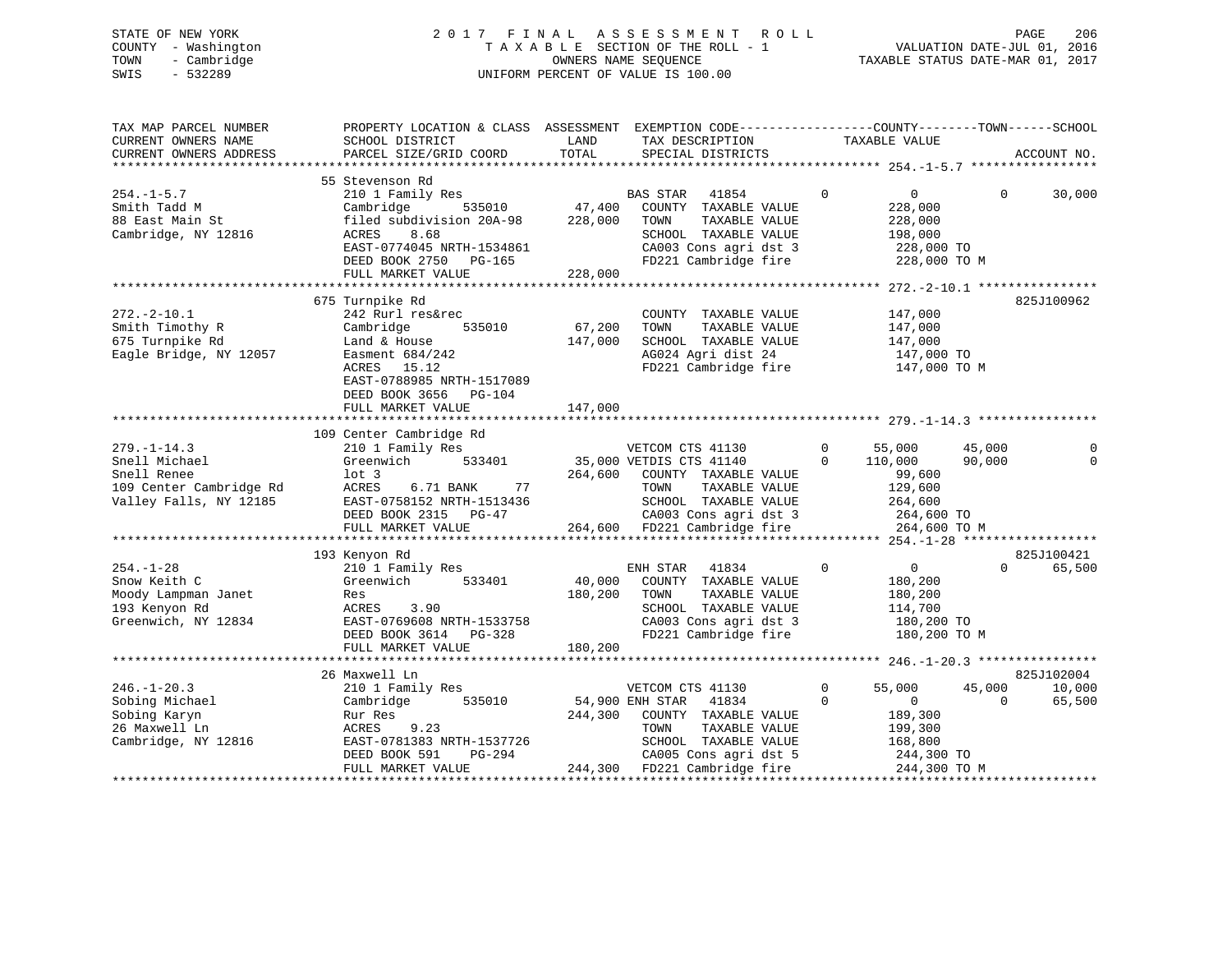# STATE OF NEW YORK 2 0 1 7 F I N A L A S S E S S M E N T R O L L PAGE 207 COUNTY - Washington T A X A B L E SECTION OF THE ROLL - 1 VALUATION DATE-JUL 01, 2016 TOWN - Cambridge OWNERS NAME SEQUENCE TAXABLE STATUS DATE-MAR 01, 2017 SWIS - 532289 UNIFORM PERCENT OF VALUE IS 100.00

| TAX MAP PARCEL NUMBER<br>CURRENT OWNERS NAME<br>CURRENT OWNERS ADDRESS                                              | PROPERTY LOCATION & CLASS ASSESSMENT EXEMPTION CODE---------------COUNTY-------TOWN-----SCHOOL<br>SCHOOL DISTRICT<br>PARCEL SIZE/GRID COORD                                 | LAND<br>TOTAL              | TAX DESCRIPTION<br>SPECIAL DISTRICTS                                                                                                          |                                                 | TAXABLE VALUE                                                                                  | ACCOUNT NO.                                                |
|---------------------------------------------------------------------------------------------------------------------|-----------------------------------------------------------------------------------------------------------------------------------------------------------------------------|----------------------------|-----------------------------------------------------------------------------------------------------------------------------------------------|-------------------------------------------------|------------------------------------------------------------------------------------------------|------------------------------------------------------------|
| **********************                                                                                              |                                                                                                                                                                             |                            |                                                                                                                                               |                                                 |                                                                                                |                                                            |
| $263 - 2 - 14$<br>Sourdiffe Gail M L E<br>Sourdiffe Larry Michael<br>957 Turnpike Rd<br>Cambridge, NY 12816         | 957 Turnpike Rd<br>283 Res w/Comuse<br>Cambridge<br>535010<br>$1$ ot $1$<br>ACRES<br>2.93<br>EAST-0788800 NRTH-1524534<br>DEED BOOK 2509 PG-29                              | 200,900                    | ENH STAR<br>41834<br>30,000 VETWAR CTS 41120<br>COUNTY TAXABLE VALUE<br>TOWN<br>TAXABLE VALUE<br>SCHOOL TAXABLE VALUE<br>FD221 Cambridge fire | $\mathbf 0$<br>$\Omega$                         | 0<br>30,135<br>27,000<br>170,765<br>173,900<br>129,400<br>200,900 TO M                         | 825J100621<br>65,500<br>0<br>6,000                         |
|                                                                                                                     | FULL MARKET VALUE                                                                                                                                                           | 200,900                    |                                                                                                                                               |                                                 |                                                                                                |                                                            |
|                                                                                                                     | ****************************                                                                                                                                                |                            |                                                                                                                                               |                                                 |                                                                                                |                                                            |
|                                                                                                                     | 190 Brownell Rd                                                                                                                                                             |                            | 92 PCT OF VALUE USED FOR EXEMPTION PURPOSES                                                                                                   |                                                 |                                                                                                | 825J100926                                                 |
| $270. - 1 - 35.3$<br>South Dominion LTD., S.A.<br>PO Box 212<br>Schaghticoke, NY 12154                              | 241 Rural res&ag<br>535010<br>Cambridge<br>H & L<br>ACRES 20.39<br>EAST-0764290 NRTH-1519893                                                                                |                            | VETCOM CTS 41130<br>77,500 VETCOM CTS 41130<br>346,000 VETDIS CTS 41140<br>AG DIST<br>41720<br>BAS STAR<br>41854                              | $\mathbf 0$<br>$\Omega$<br>$\Omega$<br>$\Omega$ | 55,000<br>45,000<br>55,000<br>45,000<br>63,664<br>63,664<br>20,982<br>20,982<br>$\overline{0}$ | 10,000<br>10,000<br>20,000<br>20,982<br>$\Omega$<br>30,000 |
| MAY BE SUBJECT TO PAYMENT<br>UNDER AGDIST LAW TIL 2021                                                              | DEED BOOK 3540 PG-232<br>FULL MARKET VALUE                                                                                                                                  | 346,000                    | COUNTY TAXABLE VALUE<br>TOWN<br>TAXABLE VALUE<br>SCHOOL TAXABLE VALUE<br>CA003 Cons agri dst 3<br>20,982 EX<br>FD221 Cambridge fire           |                                                 | 151,354<br>171,354<br>255,018<br>325,018 TO<br>346,000 TO M                                    |                                                            |
|                                                                                                                     | *******************************                                                                                                                                             |                            |                                                                                                                                               |                                                 |                                                                                                |                                                            |
|                                                                                                                     | Brownell Rd                                                                                                                                                                 |                            |                                                                                                                                               |                                                 |                                                                                                | 925J102045                                                 |
| $270. - 1 - 33.7$<br>South Dominion, LTD., S.A<br>PO Box 212<br>Schaghticoke, NY 12154<br>MAY BE SUBJECT TO PAYMENT | 322 Rural vac>10<br>Cambridge<br>535010<br>Vac Land<br>ACRES 28.10<br>EAST-0763305 NRTH-1518677<br>DEED BOOK 3541<br>PG-300                                                 | 56,400<br>56,400           | AG DIST<br>41720<br>COUNTY TAXABLE VALUE<br>TOWN<br>TAXABLE VALUE<br>SCHOOL TAXABLE VALUE<br>CA003 Cons agri dst 3<br>44,252 EX               | $\Omega$                                        | 44,252<br>44,252<br>12,148<br>12,148<br>12,148<br>12,148 TO                                    | 44,252                                                     |
| UNDER AGDIST LAW TIL 2021                                                                                           | FULL MARKET VALUE                                                                                                                                                           | 56,400                     | FD221 Cambridge fire                                                                                                                          |                                                 | 56,400 TO M                                                                                    |                                                            |
| $279. - 1 - 14.2$<br>Sprague Scott<br>Sprague Patricia Ann<br>27 Ives Hill Rd<br>Valley Falls, NY 12185             | 93 Center Cambridge Rd<br>314 Rural vac<10<br>Greenwich<br>533401<br>$1$ ot $2$<br>ACRES<br>7.05<br>EAST-0757672 NRTH-1513328<br>DEED BOOK 2256 PG-290<br>FULL MARKET VALUE | 36,200<br>36,200<br>36,200 | COUNTY TAXABLE VALUE<br>TOWN<br>TAXABLE VALUE<br>SCHOOL TAXABLE VALUE<br>CA003 Cons agri dst 3<br>FD221 Cambridge fire                        |                                                 | 36,200<br>36,200<br>36,200<br>36,200 TO<br>36,200 TO M                                         |                                                            |
|                                                                                                                     |                                                                                                                                                                             |                            |                                                                                                                                               |                                                 |                                                                                                |                                                            |
| $280. - 2 - 19$<br>Springer Joseph<br>Springer Linda T<br>8 King Rd<br>Buskirk, NY 12028                            | 8 King Rd<br>312 Vac w/imprv<br>535010<br>Cambridge<br>H & L<br>ACRES<br>0.71<br>EAST-0776752 NRTH-1504705<br>DEED BOOK 615<br>$PG-173$<br>FULL MARKET VALUE                | 28,100<br>48,100<br>48,100 | COUNTY TAXABLE VALUE<br>TOWN<br>TAXABLE VALUE<br>SCHOOL TAXABLE VALUE<br>CA003 Cons agri dst 3<br>FD221 Cambridge fire                        |                                                 | 48,100<br>48,100<br>48,100<br>48,100 TO<br>48,100 TO M                                         | 825J100212                                                 |
|                                                                                                                     |                                                                                                                                                                             |                            |                                                                                                                                               |                                                 |                                                                                                |                                                            |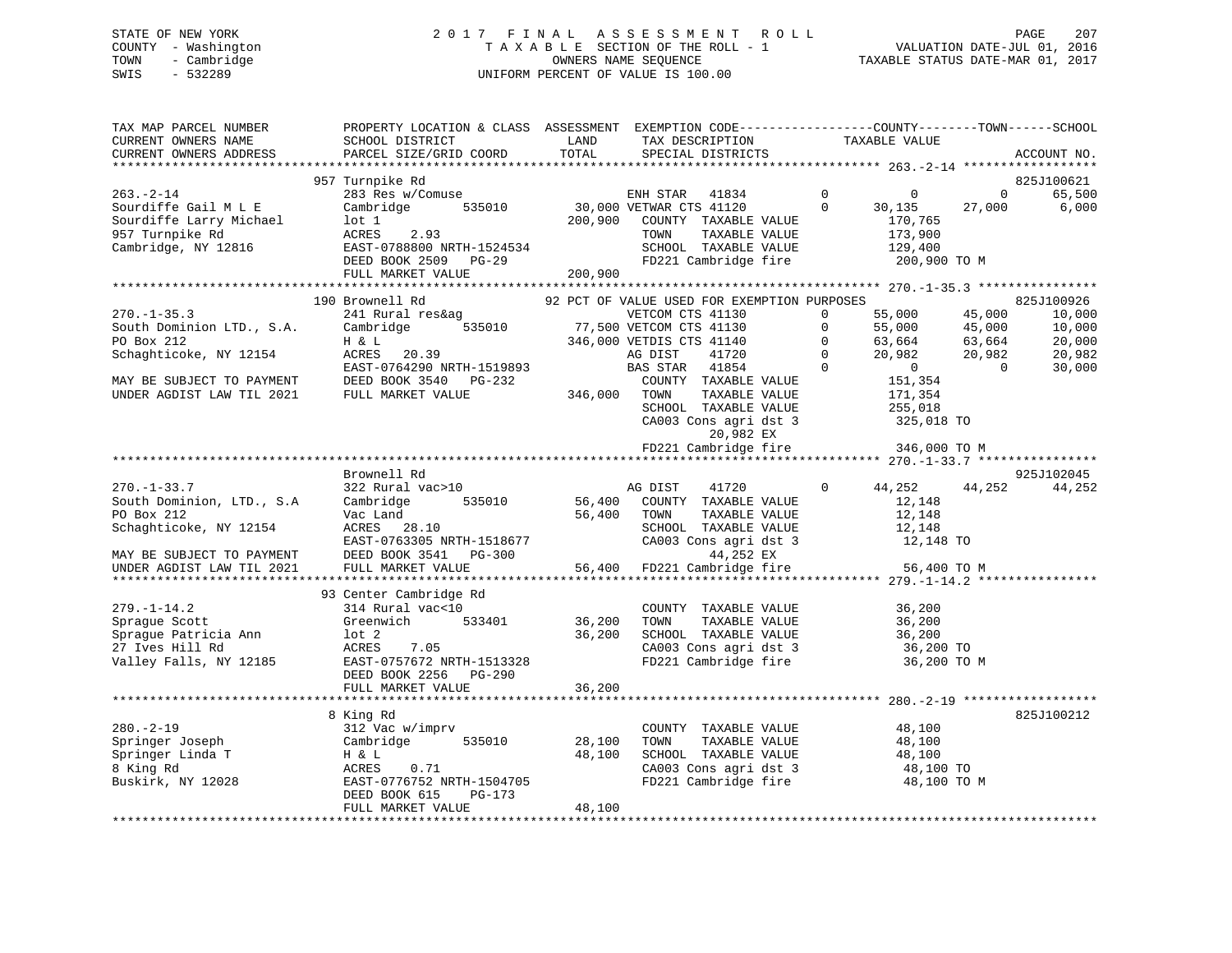# STATE OF NEW YORK 2 0 1 7 F I N A L A S S E S S M E N T R O L L PAGE 208 COUNTY - Washington T A X A B L E SECTION OF THE ROLL - 1 VALUATION DATE-JUL 01, 2016 TOWN - Cambridge OWNERS NAME SEQUENCE TAXABLE STATUS DATE-MAR 01, 2017 SWIS - 532289 UNIFORM PERCENT OF VALUE IS 100.00

| TAX MAP PARCEL NUMBER<br>CURRENT OWNERS NAME<br>CURRENT OWNERS ADDRESS                                                                                 | PROPERTY LOCATION & CLASS ASSESSMENT EXEMPTION CODE---------------COUNTY-------TOWN------SCHOOL<br>SCHOOL DISTRICT<br>PARCEL SIZE/GRID COORD                      | LAND<br>TOTAL                | TAX DESCRIPTION<br>SPECIAL DISTRICTS                                                                                                                                                                     | TAXABLE VALUE                                                                                                                              | ACCOUNT NO.                                                    |
|--------------------------------------------------------------------------------------------------------------------------------------------------------|-------------------------------------------------------------------------------------------------------------------------------------------------------------------|------------------------------|----------------------------------------------------------------------------------------------------------------------------------------------------------------------------------------------------------|--------------------------------------------------------------------------------------------------------------------------------------------|----------------------------------------------------------------|
| $280. - 2 - 36$<br>Springer Joseph<br>Springer Linda<br>8 King Rd<br>Buskirk, NY 12028-1977                                                            | King Rd<br>314 Rural vac<10<br>Cambridge<br>535010<br>Vac Land<br>ACRES<br>1.90<br>EAST-0776693 NRTH-1504912<br>DEED BOOK 693<br>PG-348<br>FULL MARKET VALUE      | 1,900<br>1,900<br>1,900      | COUNTY TAXABLE VALUE<br>TOWN<br>TAXABLE VALUE<br>SCHOOL TAXABLE VALUE<br>CA003 Cons agri dst 3<br>FD221 Cambridge fire                                                                                   | 1,900<br>1,900<br>1,900<br>1,900 TO<br>1,900 TO M                                                                                          | 825J100208                                                     |
|                                                                                                                                                        |                                                                                                                                                                   |                              |                                                                                                                                                                                                          |                                                                                                                                            |                                                                |
| $280. -1 - 7.1$<br>Squires Douglas R<br>Squires Wendy J<br>194 Conley Rd<br>Buskirk, NY 12028                                                          | 194 Conley Rd<br>242 Rurl res&rec<br>535010<br>Cambridge<br>sub lot # 3<br>ACRES 12.44<br>EAST-0775326 NRTH-1513348<br>DEED BOOK 1718 PG-308<br>FULL MARKET VALUE | 61,900<br>288,000<br>288,000 | BAS STAR<br>41854<br>COUNTY TAXABLE VALUE<br>TAXABLE VALUE<br>TOWN<br>SCHOOL TAXABLE VALUE<br>CA003 Cons agri dst 3<br>FD221 Cambridge fire                                                              | $\mathbf{0}$<br>0<br>288,000<br>288,000<br>258,000<br>288,000 TO<br>288,000 TO M                                                           | 825J100468<br>$\Omega$<br>30,000                               |
|                                                                                                                                                        |                                                                                                                                                                   |                              |                                                                                                                                                                                                          |                                                                                                                                            |                                                                |
| $279. - 1 - 7.1$<br>Stannard James W<br>Stannard Melissa O<br>256 Whiteside Rd<br>Johnsonville, NY 12094-2021                                          | 256 Whiteside Rd<br>210 1 Family Res<br>535010<br>Cambridge<br>H & L<br>ACRES<br>3.20<br>EAST-0764778 NRTH-1510010<br>DEED BOOK 2147 PG-280<br>FULL MARKET VALUE  | 35,000<br>180,600<br>180,600 | BAS STAR 41854<br>COUNTY TAXABLE VALUE<br>TOWN<br>TAXABLE VALUE<br>SCHOOL TAXABLE VALUE<br>CA003 Cons agri dst 3<br>FD221 Cambridge fire                                                                 | $\Omega$<br>$\overline{0}$<br>180,600<br>180,600<br>150,600<br>180,600 TO<br>180,600 TO M                                                  | $\Omega$<br>30,000                                             |
|                                                                                                                                                        | 217 Stevenson Rd                                                                                                                                                  |                              |                                                                                                                                                                                                          |                                                                                                                                            |                                                                |
| $246. - 1 - 23.2$<br>Stannard Suzanne M<br>217 Stevenson Rd<br>Greenwich, NY 12834                                                                     | 210 1 Family Res<br>Cambridge<br>535010<br>Sub Lot 1<br>ACRES<br>1.04<br>EAST-0777470 NRTH-1536917<br>DEED BOOK 869<br>$PG-260$<br>FULL MARKET VALUE              |                              | AGED-CO/TN 41801<br>28,200 AGED-SCH<br>41804<br>130,900 ENH STAR 41834<br>COUNTY TAXABLE VALUE<br>TAXABLE VALUE<br>TOWN<br>SCHOOL TAXABLE VALUE<br>130,900 CA003 Cons agri dst 3<br>FD221 Cambridge fire | $\Omega$<br>65,450<br>$\Omega$<br>$\overline{0}$<br>$\overline{0}$<br>$\Omega$<br>65,450<br>65,450<br>13,040<br>130,900 TO<br>130,900 TO M | 65,450<br>$\Omega$<br>52,360<br>$\Omega$<br>$\Omega$<br>65,500 |
|                                                                                                                                                        |                                                                                                                                                                   |                              |                                                                                                                                                                                                          |                                                                                                                                            |                                                                |
| $288. - 1 - 7$<br>Stefanovich Michael J<br>111 Brownell Corners Rd<br>Eagle Bridge, NY 12057<br>MAY BE SUBJECT TO PAYMENT<br>UNDER AGDIST LAW TIL 2021 | 35 Durfee Rd<br>312 Vac w/imprv<br>Cambridge<br>535010<br>V Land<br>ACRES 34.62<br>EAST-0765913 NRTH-1502275<br>DEED BOOK 856<br>$PG-102$<br>FULL MARKET VALUE    | 84,300<br>93,900<br>93,900   | COUNTY TAXABLE VALUE<br>TOWN<br>TAXABLE VALUE<br>SCHOOL TAXABLE VALUE<br>CA003 Cons agri dst 3<br>FD221 Cambridge fire                                                                                   | 93,900<br>93,900<br>93,900<br>93,900 TO<br>93,900 TO M                                                                                     | 825J100297                                                     |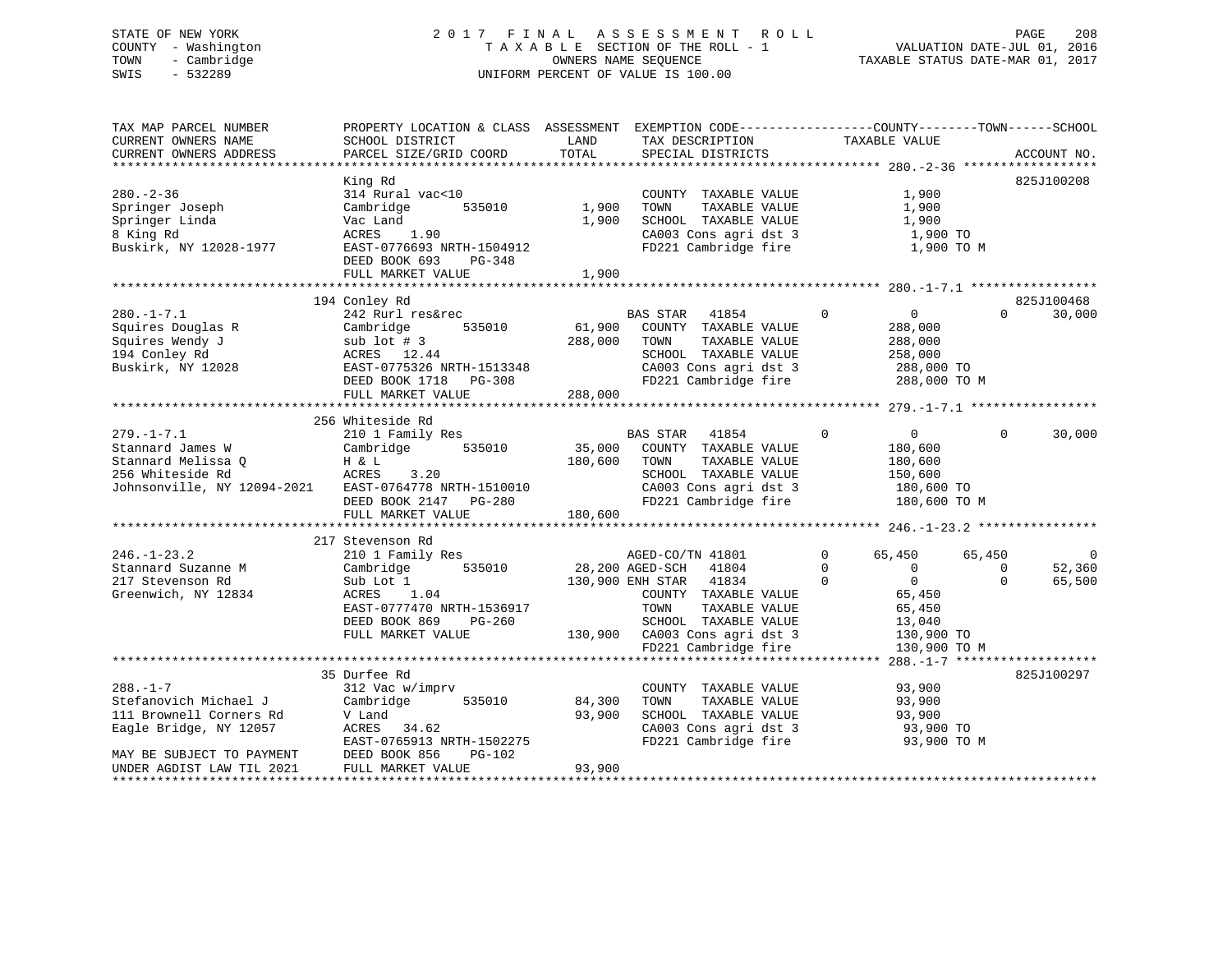# STATE OF NEW YORK 2 0 1 7 F I N A L A S S E S S M E N T R O L L PAGE 209 COUNTY - Washington T A X A B L E SECTION OF THE ROLL - 1 VALUATION DATE-JUL 01, 2016 TOWN - Cambridge OWNERS NAME SEQUENCE TAXABLE STATUS DATE-MAR 01, 2017 SWIS - 532289 UNIFORM PERCENT OF VALUE IS 100.00

| TAX MAP PARCEL NUMBER<br>CURRENT OWNERS NAME<br>CURRENT OWNERS ADDRESS | PROPERTY LOCATION & CLASS ASSESSMENT EXEMPTION CODE----------------COUNTY-------TOWN-----SCHOOL<br>SCHOOL DISTRICT<br>PARCEL SIZE/GRID COORD | LAND<br>TOTAL | TAX DESCRIPTION<br>SPECIAL DISTRICTS | TAXABLE VALUE                 | ACCOUNT NO.        |
|------------------------------------------------------------------------|----------------------------------------------------------------------------------------------------------------------------------------------|---------------|--------------------------------------|-------------------------------|--------------------|
|                                                                        | 118 County Route 59                                                                                                                          |               |                                      |                               | 825J100891         |
| $280. -1 - 13.3$                                                       | 242 Rurl res&rec                                                                                                                             |               | COUNTY TAXABLE VALUE                 | 449,500                       |                    |
| Stein Harry                                                            | 535010<br>Cambridge                                                                                                                          | 112,400       | TAXABLE VALUE<br>TOWN                | 449,500                       |                    |
| Stein Sandra                                                           | ACRES 29.90                                                                                                                                  | 449,500       | SCHOOL TAXABLE VALUE                 | 449,500                       |                    |
| 118 County Route 59                                                    | EAST-0774805 NRTH-1504735                                                                                                                    |               | CA003 Cons agri dst 3                | 449,500 TO                    |                    |
| Buskirk, NY 12028                                                      | DEED BOOK 931<br>PG-78                                                                                                                       |               | FD221 Cambridge fire                 | 449,500 TO M                  |                    |
|                                                                        | FULL MARKET VALUE                                                                                                                            | 449,500       |                                      |                               |                    |
|                                                                        |                                                                                                                                              |               |                                      |                               |                    |
|                                                                        | 361 Petteys Rd                                                                                                                               |               |                                      |                               | 825J102013         |
| $246. - 1 - 32.4$                                                      | 210 1 Family Res                                                                                                                             |               | BAS STAR<br>41854                    | 0<br>$\mathbf 0$              | 30,000<br>$\Omega$ |
| Sterling Bruce R                                                       | 533401<br>Greenwich                                                                                                                          | 39,600        | COUNTY TAXABLE VALUE                 | 228,000                       |                    |
| Sterling Lisa                                                          | House & land                                                                                                                                 | 228,000       | TOWN<br>TAXABLE VALUE                | 228,000                       |                    |
| 361 Petteys Rd                                                         | Lot 3                                                                                                                                        |               | SCHOOL TAXABLE VALUE                 | 198,000                       |                    |
| Greenwich, NY 12834                                                    | ACRES<br>5.38                                                                                                                                |               | CA003 Cons agri dst 3                | 228,000 TO                    |                    |
|                                                                        | EAST-0770030 NRTH-1543582                                                                                                                    |               | FD221 Cambridge fire                 | 228,000 TO M                  |                    |
|                                                                        | DEED BOOK 883 PG-268                                                                                                                         |               |                                      |                               |                    |
|                                                                        | FULL MARKET VALUE                                                                                                                            | 228,000       |                                      |                               |                    |
|                                                                        |                                                                                                                                              |               |                                      |                               |                    |
|                                                                        | 497 Turnpike Rd                                                                                                                              |               |                                      |                               | 825J100399         |
| $272. - 2 - 16$                                                        | 242 Rurl res&rec                                                                                                                             |               | COUNTY TAXABLE VALUE                 | 205,700                       |                    |
| Stevens Gerald E                                                       | Cambridge<br>535010                                                                                                                          | 103,000       | TAXABLE VALUE<br>TOWN                | 205,700                       |                    |
| Stevens Patricia A                                                     | Round House & Lot                                                                                                                            | 205,700       | SCHOOL TAXABLE VALUE                 | 205,700                       |                    |
| 497 Turnpike Rd                                                        | ACRES 19.02                                                                                                                                  |               | FD221 Cambridge fire                 | 205,700 TO M                  |                    |
| Buskirk, NY 12028                                                      | EAST-0787469 NRTH-1514287                                                                                                                    |               |                                      |                               |                    |
|                                                                        | DEED BOOK 3487 PG-152                                                                                                                        |               |                                      |                               |                    |
|                                                                        | FULL MARKET VALUE                                                                                                                            | 205,700       |                                      |                               |                    |
|                                                                        |                                                                                                                                              |               |                                      |                               |                    |
|                                                                        | 234 Irish Ln                                                                                                                                 |               |                                      |                               | 825J100628         |
| $255. - 1 - 23$                                                        | 242 Rurl res&rec                                                                                                                             |               | COUNTY TAXABLE VALUE                 | 418,800                       |                    |
| Stevens Hannah M                                                       | 535010<br>Cambridge                                                                                                                          | 158,800       | TOWN<br>TAXABLE VALUE                | 418,800                       |                    |
| 234 Irish Ln                                                           | ACRES 51.00                                                                                                                                  | 418,800       | SCHOOL TAXABLE VALUE                 | 418,800                       |                    |
| Cambridge, NY 12816                                                    | EAST-0779617 NRTH-1532548                                                                                                                    |               | FD221 Cambridge fire                 | 418,800 TO M                  |                    |
|                                                                        | DEED BOOK 799<br>$PG-99$                                                                                                                     |               |                                      |                               |                    |
|                                                                        | FULL MARKET VALUE                                                                                                                            | 418,800       |                                      |                               |                    |
|                                                                        |                                                                                                                                              |               |                                      |                               |                    |
|                                                                        | 990 King Rd                                                                                                                                  |               |                                      |                               | 825J100940         |
| $263 - 2 - 23.2$                                                       | 270 Mfg housing                                                                                                                              |               | BAS STAR 41854                       | $\mathbf 0$<br>$\overline{0}$ | $\Omega$<br>30,000 |
| Stewart Gary                                                           | 535010<br>Cambridge                                                                                                                          | 117,600       | COUNTY TAXABLE VALUE                 | 139,800                       |                    |
| 990 King Rd                                                            | ACRES 52.47                                                                                                                                  | 139,800       | TAXABLE VALUE<br>TOWN                | 139,800                       |                    |
| Cambridge, NY 12816                                                    | EAST-0786478 NRTH-1523776                                                                                                                    |               | SCHOOL TAXABLE VALUE                 | 109,800                       |                    |
|                                                                        | DEED BOOK 2496<br>PG-149                                                                                                                     |               | CA003 Cons agri dst 3                | 139,800 TO                    |                    |
|                                                                        | FULL MARKET VALUE                                                                                                                            |               | 139,800 FD221 Cambridge fire         | 139,800 TO M                  |                    |
|                                                                        |                                                                                                                                              |               |                                      |                               |                    |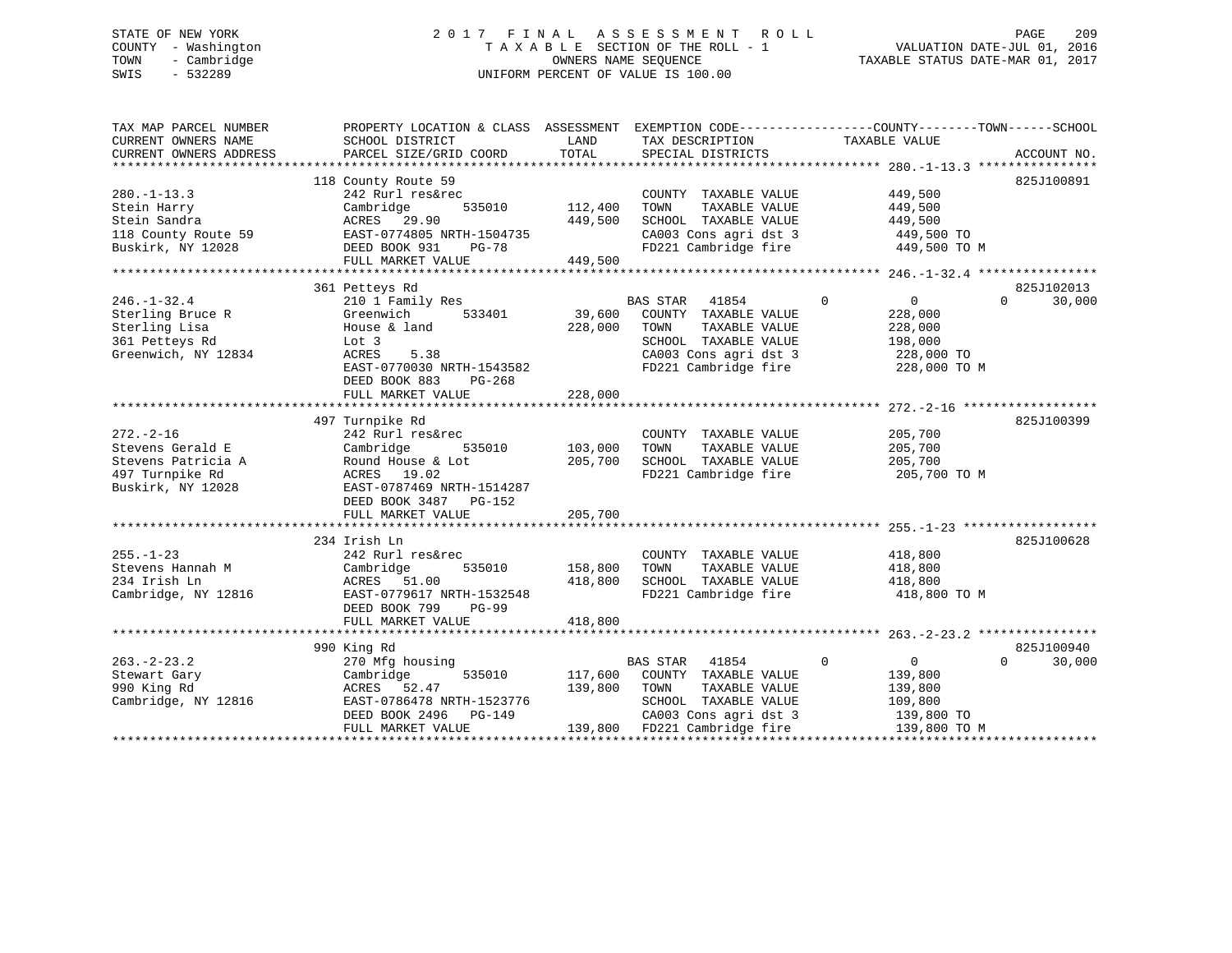| COUNTY - Washington<br>- Cambridge<br>TOWN<br>SWIS<br>$-532289$ | TAXABLE SECTION OF THE ROLL - 1<br>VALUATION DATE-JUL 01, 2016<br>TAXABLE STATUS DATE-MAR 01, 2017<br>OWNERS NAME SEQUENCE<br>UNIFORM PERCENT OF VALUE IS 100.00 |               |                         |                                               |             |                          |                                     |                |  |
|-----------------------------------------------------------------|------------------------------------------------------------------------------------------------------------------------------------------------------------------|---------------|-------------------------|-----------------------------------------------|-------------|--------------------------|-------------------------------------|----------------|--|
|                                                                 |                                                                                                                                                                  |               |                         |                                               |             |                          |                                     |                |  |
| TAX MAP PARCEL NUMBER                                           | PROPERTY LOCATION & CLASS ASSESSMENT EXEMPTION CODE----------------COUNTY-------TOWN------SCHOOL                                                                 |               |                         |                                               |             |                          |                                     |                |  |
| CURRENT OWNERS NAME                                             | SCHOOL DISTRICT                                                                                                                                                  | LAND<br>TOTAL | TAX DESCRIPTION         |                                               |             | TAXABLE VALUE            |                                     |                |  |
| CURRENT OWNERS ADDRESS                                          | PARCEL SIZE/GRID COORD                                                                                                                                           |               |                         | SPECIAL DISTRICTS                             |             |                          |                                     | ACCOUNT NO.    |  |
|                                                                 | 658 County Route 74                                                                                                                                              |               |                         |                                               |             |                          |                                     | 825J101994     |  |
| $270. - 1 - 24.4$                                               | 242 Rurl res&rec                                                                                                                                                 |               | BAS STAR                | 41854                                         | $\Omega$    | $\overline{0}$           | $\Omega$                            | 30,000         |  |
| StGelais Michael J                                              | Cambridge<br>535010                                                                                                                                              | 59,900        |                         | COUNTY TAXABLE VALUE                          |             | 200,000                  |                                     |                |  |
| StGelais/Landor Kathleen A                                      | H & L                                                                                                                                                            | 200,000       | TOWN                    | TAXABLE VALUE                                 |             | 200,000                  |                                     |                |  |
| 658 County Route 74                                             | Lot 3                                                                                                                                                            |               |                         | SCHOOL TAXABLE VALUE                          |             | 170,000                  |                                     |                |  |
| Cambridge, NY 12816                                             | ACRES 11.38                                                                                                                                                      |               |                         | FD221 Cambridge fire                          |             | 200,000 TO M             |                                     |                |  |
|                                                                 | EAST-0765913 NRTH-1514481                                                                                                                                        |               |                         |                                               |             |                          |                                     |                |  |
|                                                                 | DEED BOOK 1744 PG-62<br>FULL MARKET VALUE                                                                                                                        | 200,000       |                         |                                               |             |                          |                                     |                |  |
|                                                                 |                                                                                                                                                                  |               |                         |                                               |             |                          |                                     |                |  |
|                                                                 | 259 Conley Rd                                                                                                                                                    |               |                         | 80 PCT OF VALUE USED FOR EXEMPTION PURPOSES   |             |                          |                                     | 825J100631     |  |
| $271. - 2 - 28$                                                 | 242 Rurl res&rec                                                                                                                                                 |               | VETCOM CTS 41130        |                                               | $\Omega$    | 35,000                   | 35,000                              | 10,000         |  |
| Stiansen Grace Elaine                                           | Cambridge<br>535010                                                                                                                                              |               | 69,400 VETDIS CTS 41140 |                                               | $\mathbf 0$ | 70,000                   | 70,000                              | 20,000         |  |
| 259 Conley Rd                                                   | House & Land                                                                                                                                                     |               | 175,000 AGED-CO         | 41802                                         | $\mathbf 0$ | 17,500                   | $\overline{0}$                      | $\overline{0}$ |  |
| Cambridge, NY 12816                                             | ACRES 16.20                                                                                                                                                      |               | AGED-TOWN 41803         |                                               | $\mathbf 0$ | $\Omega$                 | 15,750                              | $\overline{0}$ |  |
|                                                                 | EAST-0774406 NRTH-1514052                                                                                                                                        |               | AGED-SCH 41804          |                                               | $\Omega$    | $\overline{0}$           | $\Omega$                            | 38,500         |  |
|                                                                 | DEED BOOK 2162 PG-224                                                                                                                                            |               | ENH STAR                | 41834                                         | $\Omega$    | $\overline{0}$           | $\Omega$                            | 65,500         |  |
|                                                                 | FULL MARKET VALUE                                                                                                                                                | 175,000       | TOWN                    | COUNTY TAXABLE VALUE<br>TAXABLE VALUE         |             | 52,500                   |                                     |                |  |
|                                                                 |                                                                                                                                                                  |               |                         | SCHOOL TAXABLE VALUE                          |             | 54,250<br>41,000         |                                     |                |  |
|                                                                 |                                                                                                                                                                  |               |                         | CA003 Cons agri dst 3                         |             | 175,000 TO               |                                     |                |  |
|                                                                 |                                                                                                                                                                  |               |                         | FD221 Cambridge fire                          |             | 175,000 TO M             |                                     |                |  |
|                                                                 |                                                                                                                                                                  |               |                         |                                               |             |                          | $246. - 1 - 32$ ******************* |                |  |
|                                                                 | Petteys Rd                                                                                                                                                       |               |                         |                                               |             |                          |                                     | 825J100497     |  |
| $246. - 1 - 32$                                                 | 322 Rural vac>10                                                                                                                                                 |               |                         | COUNTY TAXABLE VALUE                          |             | 80,000                   |                                     |                |  |
| Stone Daniel W                                                  | Greenwich<br>533401                                                                                                                                              | 80,000        | TOWN                    | TAXABLE VALUE                                 |             | 80,000                   |                                     |                |  |
| Stone Hideko L                                                  | Farm Land                                                                                                                                                        | 80,000        |                         | SCHOOL TAXABLE VALUE                          |             | 80,000                   |                                     |                |  |
| 402 County Route 74A<br>Greenwich, NY 12834                     | FRNT 803.00 DPTH<br>ACRES 52.91                                                                                                                                  |               |                         | CA003 Cons agri dst 3<br>FD221 Cambridge fire |             | 80,000 TO<br>80,000 TO M |                                     |                |  |
|                                                                 | EAST-0768879 NRTH-1541931                                                                                                                                        |               |                         |                                               |             |                          |                                     |                |  |
|                                                                 | DEED BOOK 3719 PG-247                                                                                                                                            |               |                         |                                               |             |                          |                                     |                |  |
|                                                                 | FULL MARKET VALUE                                                                                                                                                | 80,000        |                         |                                               |             |                          |                                     |                |  |
|                                                                 |                                                                                                                                                                  |               |                         |                                               |             |                          |                                     |                |  |
|                                                                 | 32 Durfee Rd                                                                                                                                                     |               |                         |                                               |             |                          |                                     | 825J100633     |  |
| $288. - 1 - 17$                                                 | 210 1 Family Res                                                                                                                                                 |               | ENH STAR 41834          |                                               | $\Omega$    | $\overline{0}$           | $\Omega$                            | 65,500         |  |
| Sutherland Richard E                                            | 535010<br>Cambridge                                                                                                                                              | 28,000        |                         | COUNTY TAXABLE VALUE                          |             | 158,100                  |                                     |                |  |
| 32 Durfee Rd                                                    | H L                                                                                                                                                              | 158,100       | TOWN                    | TAXABLE VALUE                                 |             | 158,100                  |                                     |                |  |
| Buskirk, NY 12028                                               | 0.70<br>ACRES                                                                                                                                                    |               |                         | SCHOOL TAXABLE VALUE<br>FD221 Cambridge fire  |             | 92,600                   |                                     |                |  |
|                                                                 | EAST-0764972 NRTH-1501559<br>DEED BOOK 406<br>PG-571                                                                                                             |               |                         |                                               |             | 158,100 TO M             |                                     |                |  |
|                                                                 | FULL MARKET VALUE                                                                                                                                                | 158,100       |                         |                                               |             |                          |                                     |                |  |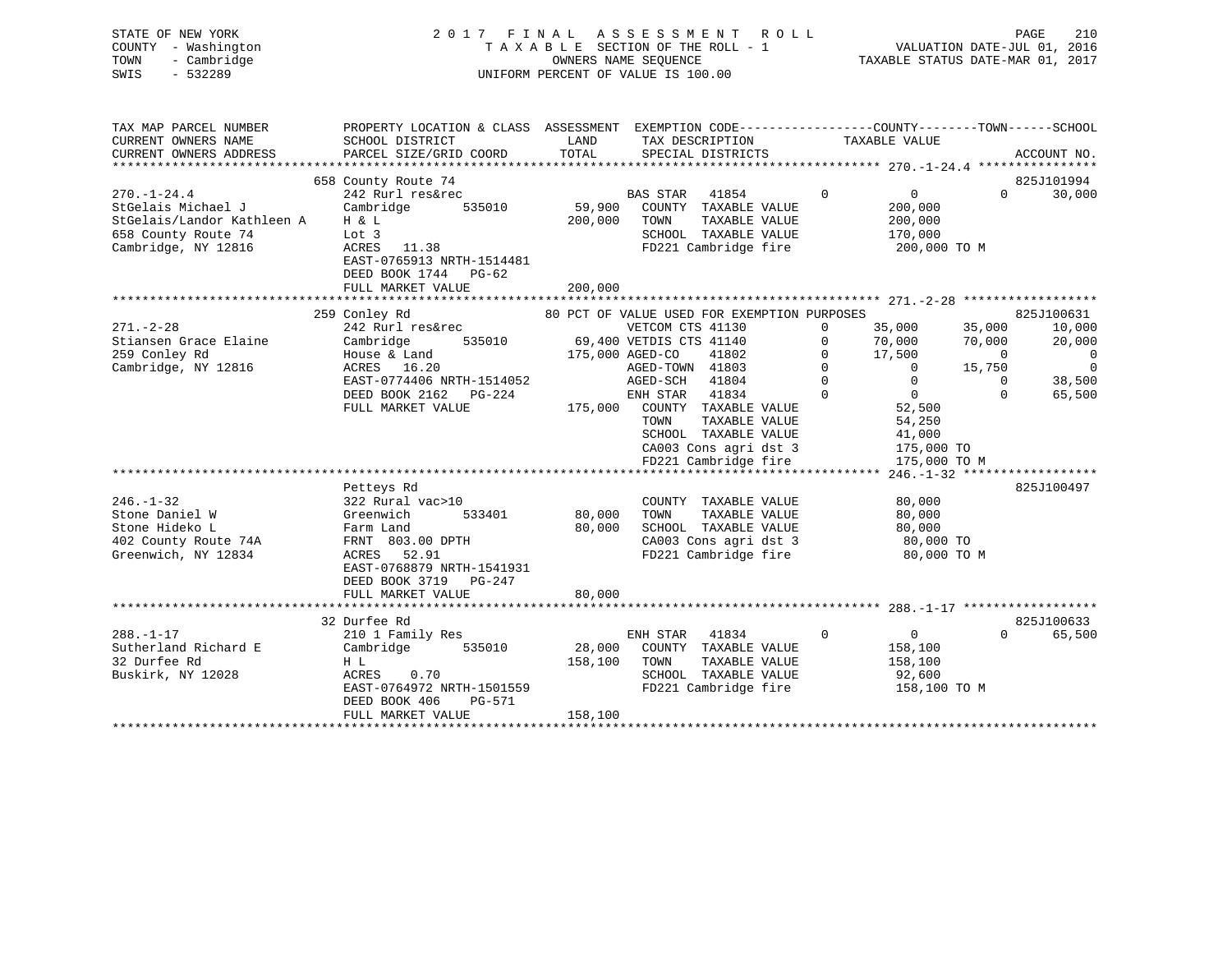# STATE OF NEW YORK 2 0 1 7 F I N A L A S S E S S M E N T R O L L PAGE 211 COUNTY - Washington T A X A B L E SECTION OF THE ROLL - 1 VALUATION DATE-JUL 01, 2016 TOWN - Cambridge OWNERS NAME SEQUENCE TAXABLE STATUS DATE-MAR 01, 2017 SWIS - 532289 UNIFORM PERCENT OF VALUE IS 100.00

| TAX MAP PARCEL NUMBER<br>CURRENT OWNERS NAME<br>CURRENT OWNERS ADDRESS                                    | PROPERTY LOCATION & CLASS ASSESSMENT EXEMPTION CODE----------------COUNTY-------TOWN------SCHOOL<br>SCHOOL DISTRICT<br>PARCEL SIZE/GRID COORD                             | LAND<br>TOTAL               | TAX DESCRIPTION<br>SPECIAL DISTRICTS                                                                                                                          |                         | TAXABLE VALUE                                                           |                     | ACCOUNT NO.                     |
|-----------------------------------------------------------------------------------------------------------|---------------------------------------------------------------------------------------------------------------------------------------------------------------------------|-----------------------------|---------------------------------------------------------------------------------------------------------------------------------------------------------------|-------------------------|-------------------------------------------------------------------------|---------------------|---------------------------------|
| ***********************                                                                                   |                                                                                                                                                                           |                             |                                                                                                                                                               |                         |                                                                         |                     |                                 |
| $280. -1 - 13.1$<br>Sytsma Gary<br>Bruno Angelynn<br>170 County Route 59<br>Buskirk, NY 12028             | Dickensen Rd<br>105 Vac farmland<br>Cambridge<br>535010<br>ACRES 65.20<br>EAST-0774956 NRTH-1506643<br>PG-99<br>DEED BOOK 579                                             | 121,500<br>121,500          | AG DIST<br>41720<br>COUNTY TAXABLE VALUE<br>TAXABLE VALUE<br>TOWN<br>SCHOOL TAXABLE VALUE<br>CA003 Cons agri dst 3                                            | $\Omega$                | 49,406<br>72,094<br>72,094<br>72,094<br>72,094 TO                       | 49,406              | 825J100396<br>49,406            |
| MAY BE SUBJECT TO PAYMENT<br>UNDER AGDIST LAW TIL 2021                                                    | FULL MARKET VALUE                                                                                                                                                         | 121,500                     | 49,406 EX<br>FD221 Cambridge fire                                                                                                                             |                         | 121,500 TO M                                                            |                     |                                 |
|                                                                                                           |                                                                                                                                                                           |                             |                                                                                                                                                               |                         |                                                                         |                     |                                 |
| $280. - 1 - 17$<br>Sytsma Gary<br>Bruno Angelynn<br>170 County Route 59<br>Buskirk, NY 12028              | 170 County Route 59<br>241 Rural res&ag<br>Cambridge<br>535010<br>Goat Dairy<br>527/348 Rt 530/78<br>ACRES 161.10<br>EAST-0773269 NRTH-1505346                            | 276,400 BAS STAR<br>482,500 | AG DIST<br>41720<br>41854<br>COUNTY TAXABLE VALUE<br>TAXABLE VALUE<br>TOWN<br>SCHOOL TAXABLE VALUE<br>CA003 Cons agri dst 3                                   | $\Omega$<br>$\Omega$    | 38,085<br>$\overline{0}$<br>444,415<br>444,415<br>414,415<br>444,415 TO | 38,085<br>$\Omega$  | 825J100673<br>38,085<br>30,000  |
| MAY BE SUBJECT TO PAYMENT                                                                                 | DEED BOOK 505<br>PG-527                                                                                                                                                   |                             | 38,085 EX                                                                                                                                                     |                         |                                                                         |                     |                                 |
| UNDER AGDIST LAW TIL 2021                                                                                 | FULL MARKET VALUE                                                                                                                                                         |                             | 482,500 FD221 Cambridge fire                                                                                                                                  |                         | 482,500 TO M                                                            |                     |                                 |
| $272. - 2 - 24$<br>Taft William J<br>167 Tabor Ln<br>Buskirk, NY 12028                                    | King Rd/e Off<br>321 Abandoned ag<br>535010<br>Cambridge<br>Land<br>ACRES 10.00<br>EAST-0784377 NRTH-1515941<br>DEED BOOK 3234 PG-335                                     | 7,000<br>7,000              | COUNTY TAXABLE VALUE<br>TAXABLE VALUE<br>TOWN<br>SCHOOL TAXABLE VALUE<br>CA003 Cons agri dst 3<br>FD221 Cambridge fire                                        |                         | 7,000<br>7,000<br>7,000<br>7,000 TO<br>7,000 TO M                       |                     | 825J100382                      |
|                                                                                                           | FULL MARKET VALUE                                                                                                                                                         | 7,000                       |                                                                                                                                                               |                         |                                                                         |                     |                                 |
|                                                                                                           |                                                                                                                                                                           |                             |                                                                                                                                                               |                         |                                                                         |                     |                                 |
| $272 - 2 - 26.2$<br>Taft William J<br>167 Tabor Ln<br>Buskirk, NY 12028                                   | 167 Tabor Ln<br>242 Rurl res&rec<br>535010<br>Cambridge<br>ACRES 51.00<br>EAST-0784851 NRTH-1517181<br>DEED BOOK 3234 PG-338<br>FULL MARKET VALUE                         |                             | AGED-ALL<br>41800<br>115,800 ENH STAR 41834<br>276,000 COUNTY TAXABLE VALUE<br>TOWN<br>TAXABLE VALUE<br>SCHOOL TAXABLE VALUE<br>276,000 CA003 Cons agri dst 3 | $\mathbf 0$<br>$\Omega$ | 138,000<br>$\overline{0}$<br>138,000<br>138,000<br>72,500<br>276,000 TO | 138,000<br>$\Omega$ | 825J102055<br>138,000<br>65,500 |
|                                                                                                           |                                                                                                                                                                           |                             | FD221 Cambridge fire                                                                                                                                          |                         | 276,000 TO M                                                            |                     |                                 |
| $262. - 1 - 18.2$<br>Tartaglia Lauren M<br>Cummings Shawn R<br>324 County Route 60<br>Cambridge, NY 12816 | 324 County Route 60<br>210 1 Family Res<br>Cambridge<br>535010<br>House & Land<br>FRNT 313.00 DPTH<br>ACRES<br>0.90<br>EAST-0772633 NRTH-1525022<br>DEED BOOK 3423 PG-267 | 29,900<br>193,000           | BAS STAR<br>41854<br>COUNTY TAXABLE VALUE<br>TAXABLE VALUE<br>TOWN<br>SCHOOL TAXABLE VALUE<br>FD221 Cambridge fire                                            | $\mathbf{0}$            | $\overline{0}$<br>193,000<br>193,000<br>163,000<br>193,000 TO M         | $\Omega$            | 825J100882<br>30,000            |
|                                                                                                           | FULL MARKET VALUE                                                                                                                                                         | 193,000                     |                                                                                                                                                               |                         |                                                                         |                     |                                 |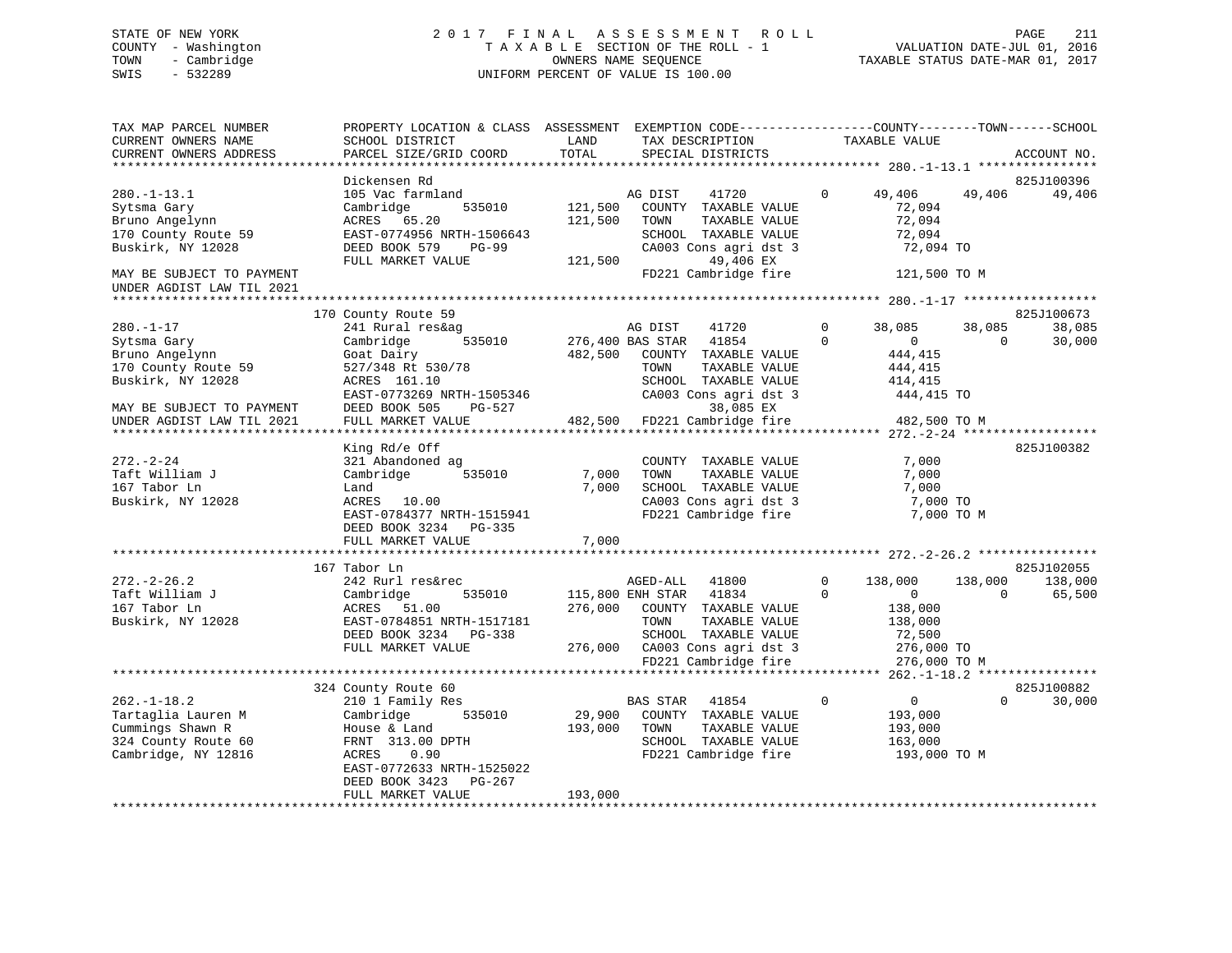# STATE OF NEW YORK 2 0 1 7 F I N A L A S S E S S M E N T R O L L PAGE 212 COUNTY - Washington T A X A B L E SECTION OF THE ROLL - 1 VALUATION DATE-JUL 01, 2016 TOWN - Cambridge OWNERS NAME SEQUENCE TAXABLE STATUS DATE-MAR 01, 2017 SWIS - 532289 UNIFORM PERCENT OF VALUE IS 100.00

| TAX MAP PARCEL NUMBER<br>CURRENT OWNERS NAME<br>CURRENT OWNERS ADDRESS                             | PROPERTY LOCATION & CLASS ASSESSMENT<br>SCHOOL DISTRICT<br>PARCEL SIZE/GRID COORD                                                                                    | LAND<br>TOTAL                | TAX DESCRIPTION<br>SPECIAL DISTRICTS                                                                                                               | EXEMPTION CODE-----------------COUNTY--------TOWN------SCHOOL<br>TAXABLE VALUE            | ACCOUNT NO.                      |
|----------------------------------------------------------------------------------------------------|----------------------------------------------------------------------------------------------------------------------------------------------------------------------|------------------------------|----------------------------------------------------------------------------------------------------------------------------------------------------|-------------------------------------------------------------------------------------------|----------------------------------|
| $262 - 1 - 10.3$<br>Taylor Brian K<br>428 County Route 60<br>Cambridge, NY 12816                   | 428 County Route 60<br>210 1 Family Res<br>Cambridge<br>535010<br>6.00<br>ACRES<br>EAST-0774173 NRTH-1527886<br>DEED BOOK 3048 PG-71<br>FULL MARKET VALUE            | 54,000<br>184,800<br>184,800 | BAS STAR<br>41854<br>COUNTY TAXABLE VALUE<br>TOWN<br>TAXABLE VALUE<br>SCHOOL TAXABLE VALUE<br>FD221 Cambridge fire                                 | $\mathbf 0$<br>$\overline{0}$<br>184,800<br>184,800<br>154,800<br>184,800 TO M            | $\Omega$<br>30,000               |
| $263. - 2 - 26$<br>Teitelbaum Andrew<br>1269 King Rd<br>Cambridge, NY 12816                        | 1269 King Rd<br>242 Rurl res&rec<br>Cambridge<br>535010<br>H & Ld<br>ACRES 25.20<br>EAST-0785361 NRTH-1526192<br>DEED BOOK 480<br>PG-501<br>FULL MARKET VALUE        | 83,500<br>232,300<br>232,300 | ENH STAR<br>41834<br>COUNTY TAXABLE VALUE<br>TAXABLE VALUE<br>TOWN<br>SCHOOL TAXABLE VALUE<br>CA003 Cons agri dst 3<br>FD221 Cambridge fire        | $\Omega$<br>0<br>232,300<br>232,300<br>166,800<br>232,300 TO<br>232,300 TO M              | 825J100638<br>$\Omega$<br>65,500 |
| $279. - 2 - 13$<br>Telford Norman C Jr<br>243 South Rd<br>Buskirk, NY 12028                        | 243 South Rd<br>210 1 Family Res<br>Cambridge<br>535010<br>H & L<br>4.50<br>ACRES<br>EAST-0769387 NRTH-1505737<br>DEED BOOK 954<br>PG-304<br>FULL MARKET VALUE       | 35,600<br>98,700<br>98,700   | <b>BAS STAR</b><br>41854<br>COUNTY TAXABLE VALUE<br>TAXABLE VALUE<br>TOWN<br>SCHOOL TAXABLE VALUE<br>CA003 Cons agri dst 3<br>FD221 Cambridge fire | $\Omega$<br>$\overline{0}$<br>98,700<br>98,700<br>68,700<br>98,700 TO<br>98,700 TO M      | 825J100449<br>30,000<br>$\Omega$ |
| $263. - 2 - 23.7$<br>Thomas Anita<br>Thomas Jeffrey<br>976 King Rd<br>Cambridge, NY 128162         | 976 King Rd<br>210 1 Family Res<br>Cambridge<br>535010<br>787/215<br>ACRES<br>1.43<br>EAST-0785432 NRTH-1523755<br>DEED BOOK 795<br>PG-300<br>FULL MARKET VALUE      | 27,500<br>178,500<br>178,500 | <b>BAS STAR</b><br>41854<br>COUNTY TAXABLE VALUE<br>TAXABLE VALUE<br>TOWN<br>SCHOOL TAXABLE VALUE<br>CA003 Cons agri dst 3<br>FD221 Cambridge fire | $\overline{0}$<br>$\Omega$<br>178,500<br>178,500<br>148,500<br>178,500 TO<br>178,500 TO M | $\Omega$<br>30,000               |
| $271. - 1 - 14$<br>Thomas Daniel C<br>Thomas Olive G<br>817 County Route 59<br>Cambridge, NY 12816 | 824 County Route 59<br>220 2 Family Res<br>535010<br>Cambridge<br>H & L<br>ACRES<br>0.72<br>EAST-0771227 NRTH-1517470<br>DEED BOOK 499<br>PG-96<br>FULL MARKET VALUE | 7,000<br>151,900<br>151,900  | COUNTY TAXABLE VALUE<br>TAXABLE VALUE<br>TOWN<br>SCHOOL TAXABLE VALUE<br>CA003 Cons agri dst 3<br>FD221 Cambridge fire                             | 151,900<br>151,900<br>151,900<br>151,900 TO<br>151,900 TO M                               | 825J100611                       |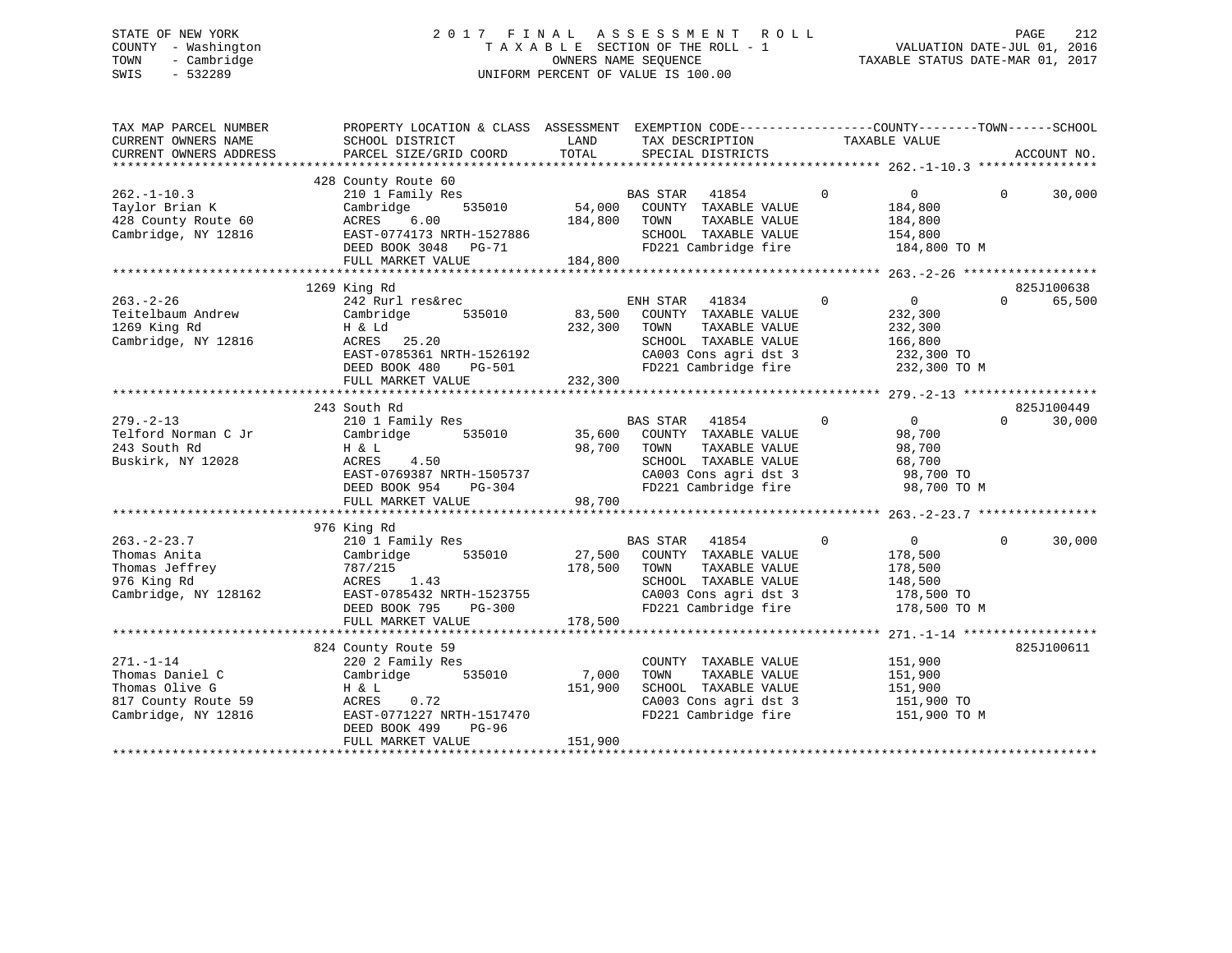# STATE OF NEW YORK 2 0 1 7 F I N A L A S S E S S M E N T R O L L PAGE 213 COUNTY - Washington T A X A B L E SECTION OF THE ROLL - 1 VALUATION DATE-JUL 01, 2016 TOWN - Cambridge OWNERS NAME SEQUENCE TAXABLE STATUS DATE-MAR 01, 2017 SWIS - 532289 UNIFORM PERCENT OF VALUE IS 100.00

| TAX MAP PARCEL NUMBER<br>CURRENT OWNERS NAME<br>CURRENT OWNERS ADDRESS | PROPERTY LOCATION & CLASS ASSESSMENT EXEMPTION CODE---------------COUNTY-------TOWN-----SCHOOL<br>SCHOOL DISTRICT<br>PARCEL SIZE/GRID COORD | LAND<br>TOTAL    | TAX DESCRIPTION<br>SPECIAL DISTRICTS                               |              | TAXABLE VALUE                  |                | ACCOUNT NO. |
|------------------------------------------------------------------------|---------------------------------------------------------------------------------------------------------------------------------------------|------------------|--------------------------------------------------------------------|--------------|--------------------------------|----------------|-------------|
|                                                                        | 164 Kenyon Rd                                                                                                                               |                  |                                                                    |              |                                |                | 825J100650  |
| $254. -1 - 18$                                                         | 241 Rural res&ag                                                                                                                            |                  | 41720<br>AG DIST                                                   | $\mathbf{0}$ | 68,649                         | 68,649         | 68,649      |
| Thomas Dorothy                                                         | Greenwich                                                                                                                                   | 533401 125,900   | COUNTY TAXABLE VALUE                                               |              | 207,051                        |                |             |
| 96 Kenyon Rd                                                           | 59.50<br>ACRES                                                                                                                              | 275,700          | TOWN<br>TAXABLE VALUE                                              |              | 207,051                        |                |             |
| Greenwich, NY 12834                                                    | EAST-0770692 NRTH-1533310                                                                                                                   |                  | SCHOOL TAXABLE VALUE                                               |              | 207,051                        |                |             |
|                                                                        | DEED BOOK 220<br>PG-233                                                                                                                     |                  | CA003 Cons agri dst 3                                              |              |                                |                |             |
| MAY BE SUBJECT TO PAYMENT                                              | FULL MARKET VALUE                                                                                                                           | 275,700          | 68,649 EX                                                          |              | 207,051 TO                     |                |             |
| UNDER AGDIST LAW TIL 2021                                              |                                                                                                                                             |                  | FD221 Cambridge fire                                               |              | 275,700 TO M                   |                |             |
|                                                                        |                                                                                                                                             |                  |                                                                    |              |                                |                |             |
|                                                                        | 96 Kenyon Rd                                                                                                                                |                  |                                                                    |              |                                |                | 825J100652  |
| $254. -1 - 19$                                                         | 241 Rural res&ag                                                                                                                            |                  | 41720                                                              | $\mathbf{0}$ | 91,705                         | 91,705         | 91,705      |
|                                                                        | 533401<br>Greenwich                                                                                                                         |                  | AG DIST                                                            |              |                                |                |             |
| Thomas Dorothy<br>96 Kenyon Rd                                         |                                                                                                                                             |                  | 171,600 COUNTY TAXABLE VALUE                                       |              | 194,095                        |                |             |
|                                                                        | Farm                                                                                                                                        | 285,800          | TAXABLE VALUE<br>TOWN                                              |              | 194,095<br>194,095             |                |             |
| Greenwich, NY 12834                                                    | 855/120                                                                                                                                     |                  | SCHOOL TAXABLE VALUE                                               |              |                                |                |             |
|                                                                        | ACRES 95.70                                                                                                                                 |                  | CA003 Cons agri dst 3                                              |              | 194,095 TO                     |                |             |
| MAY BE SUBJECT TO PAYMENT                                              | EAST-0770517 NRTH-1531782                                                                                                                   |                  | 91,705 EX                                                          |              |                                |                |             |
| UNDER AGDIST LAW TIL 2021                                              | DEED BOOK 306<br>PG-128                                                                                                                     |                  | FD221 Cambridge fire                                               |              | 285,800 TO M                   |                |             |
|                                                                        | FULL MARKET VALUE                                                                                                                           | 285,800          |                                                                    |              |                                |                |             |
|                                                                        |                                                                                                                                             |                  |                                                                    |              |                                |                |             |
|                                                                        | Conley Rd                                                                                                                                   |                  |                                                                    |              |                                |                | 825J100900  |
| $271. - 2 - 24.1$                                                      | 105 Vac farmland                                                                                                                            |                  | AG DIST<br>41720                                                   | $\mathbf{0}$ | 54,571                         | 54,571         | 54,571      |
| Thomas Family Farm Land Hld                                            | Cambridge<br>535010                                                                                                                         |                  | 67,500 COUNTY TAXABLE VALUE                                        |              | 12,929                         |                |             |
| 817 County Route 59                                                    | Vl                                                                                                                                          | 67,500           | TOWN<br>TAXABLE VALUE                                              |              | 12,929                         |                |             |
| Cambridge, NY 12816                                                    | ACRES 21.00<br>EAST-0773292 NRTH-1517880                                                                                                    |                  | SCHOOL TAXABLE VALUE $12,929$<br>CA003 Cons agri dst 3 $12,929$ TO |              |                                |                |             |
|                                                                        |                                                                                                                                             |                  |                                                                    |              |                                |                |             |
| MAY BE SUBJECT TO PAYMENT                                              | DEED BOOK 3483 PG-322<br>FULL MARKET VALUE 67,500 FD221 Cambridge fire                                                                      |                  |                                                                    |              |                                |                |             |
| UNDER AGDIST LAW TIL 2021                                              |                                                                                                                                             |                  |                                                                    |              | 67,500 TO M                    |                |             |
|                                                                        |                                                                                                                                             |                  |                                                                    |              |                                |                |             |
|                                                                        | 817 County Route 59                                                                                                                         |                  |                                                                    |              |                                |                | 825J100647  |
| $271. - 1 - 3$                                                         | 112 Dairy farm                                                                                                                              |                  | AG BUILD<br>41700                                                  | $\mathbf{0}$ | 26,000 26,000<br>25,000 25,000 |                | 26,000      |
| Thomas Family Farm Land Hldg Cambridge                                 | 535010                                                                                                                                      | 347,600 AG BUILD | 41700                                                              | $\Omega$     |                                |                | 25,000      |
| 817 County Route 59                                                    | ACRES 244.30                                                                                                                                |                  | 705,000 AG BUILD<br>41700                                          | $\mathbf{0}$ | 11,700                         | 11,700         | 11,700      |
| Cambridge, NY 12816                                                    | EAST-0770591 NRTH-1516621                                                                                                                   |                  | 41720<br>AG DIST                                                   | $\mathbf{0}$ | 212,822                        | 212,822        | 212,822     |
|                                                                        | DEED BOOK 3483 PG-313                                                                                                                       |                  | <b>BAS STAR</b><br>41854                                           | $\Omega$     | $\overline{0}$                 | $\overline{0}$ | 30,000      |
| MAY BE SUBJECT TO PAYMENT                                              | FULL MARKET VALUE                                                                                                                           |                  | 705,000 COUNTY TAXABLE VALUE                                       |              | 429,478                        |                |             |
| UNDER AGDIST LAW TIL 2022                                              |                                                                                                                                             |                  | TOWN<br>TAXABLE VALUE                                              |              | 429,478<br>399,478             |                |             |
|                                                                        |                                                                                                                                             |                  | SCHOOL TAXABLE VALUE                                               |              |                                |                |             |
|                                                                        |                                                                                                                                             |                  | CA003 Cons agri dst 3                                              |              | 492,178 TO                     |                |             |
|                                                                        |                                                                                                                                             |                  | 212,822 EX                                                         |              |                                |                |             |
|                                                                        |                                                                                                                                             |                  | FD221 Cambridge fire                                               |              | 705,000 TO M                   |                |             |
|                                                                        |                                                                                                                                             |                  |                                                                    |              |                                |                |             |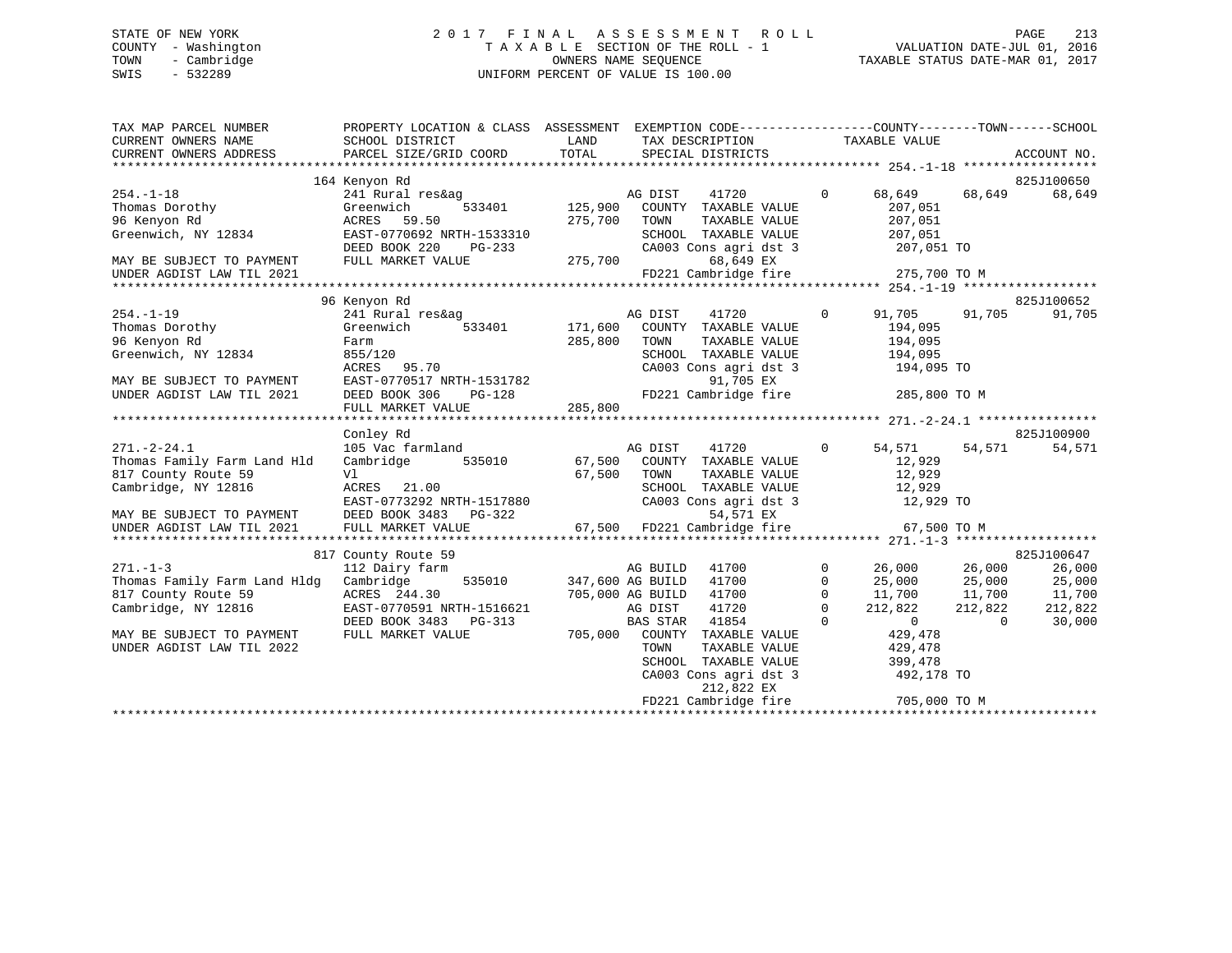# STATE OF NEW YORK 2 0 1 7 F I N A L A S S E S S M E N T R O L L PAGE 214 COUNTY - Washington T A X A B L E SECTION OF THE ROLL - 1 VALUATION DATE-JUL 01, 2016 TOWN - Cambridge OWNERS NAME SEQUENCE TAXABLE STATUS DATE-MAR 01, 2017 SWIS - 532289 UNIFORM PERCENT OF VALUE IS 100.00

| TAX MAP PARCEL NUMBER<br>CURRENT OWNERS NAME<br>CURRENT OWNERS ADDRESS                                     | PROPERTY LOCATION & CLASS ASSESSMENT EXEMPTION CODE----------------COUNTY-------TOWN------SCHOOL<br>SCHOOL DISTRICT<br>PARCEL SIZE/GRID COORD                                 | LAND<br>TOTAL                | TAX DESCRIPTION<br>SPECIAL DISTRICTS                                                                                                        | TAXABLE VALUE                                                                                | ACCOUNT NO.                      |
|------------------------------------------------------------------------------------------------------------|-------------------------------------------------------------------------------------------------------------------------------------------------------------------------------|------------------------------|---------------------------------------------------------------------------------------------------------------------------------------------|----------------------------------------------------------------------------------------------|----------------------------------|
|                                                                                                            |                                                                                                                                                                               |                              |                                                                                                                                             |                                                                                              |                                  |
| $270. - 1 - 26.14$<br>Thomas Kimberly Anne<br>454 Center Cambridge Rd<br>Cambridge, NY 12816               | 454 Center Cambridge Rd<br>210 1 Family Res<br>Cambridge<br>535010<br>Sub Lot 12<br>7.00<br>ACRES<br>EAST-0765753 NRTH-1515684<br>DEED BOOK 888<br>PG-76<br>FULL MARKET VALUE | 50,000<br>267,000<br>267,000 | 41854<br>BAS STAR<br>COUNTY TAXABLE VALUE<br>TOWN<br>TAXABLE VALUE<br>SCHOOL TAXABLE VALUE<br>CA003 Cons agri dst 3<br>FD221 Cambridge fire | $\mathbf 0$<br>$\overline{0}$<br>267,000<br>267,000<br>237,000<br>267,000 TO<br>267,000 TO M | $\Omega$<br>30,000               |
|                                                                                                            |                                                                                                                                                                               |                              |                                                                                                                                             |                                                                                              |                                  |
| $271. - 1 - 2.2$<br>Thomas Ralph H -LE-<br>Thomas Daniel<br>621 Center Cambridge Rd<br>Cambridge, NY 12816 | 621 Center Cambridge Rd<br>210 1 Family Res<br>Cambridge<br>535010<br>H & L<br>1.00<br>ACRES<br>EAST-0769729 NRTH-1516990<br>DEED BOOK 956<br>PG-145<br>FULL MARKET VALUE     | 26,000<br>137,400<br>137,400 | BAS STAR 41854<br>COUNTY TAXABLE VALUE<br>TOWN<br>TAXABLE VALUE<br>SCHOOL TAXABLE VALUE<br>CA003 Cons agri dst 3<br>FD221 Cambridge fire    | $\overline{0}$<br>0<br>137,400<br>137,400<br>107,400<br>137,400 TO<br>137,400 TO M           | $\Omega$<br>30,000               |
|                                                                                                            |                                                                                                                                                                               |                              |                                                                                                                                             |                                                                                              |                                  |
| $254. - 1 - 27.1$<br>Thomas Richard G<br>164 Kenyon Rd<br>Greenwich, NY 12834                              | Kenyon Rd<br>323 Vacant rural<br>533401<br>Greenwich<br>Vac Land<br>FRNT 15.00 DPTH 21.00<br>EAST-0769740 NRTH-1533149<br>DEED BOOK 844<br>PG-174<br>FULL MARKET VALUE        | 100<br>100<br>100            | COUNTY TAXABLE VALUE<br>TAXABLE VALUE<br>TOWN<br>SCHOOL TAXABLE VALUE<br>CA003 Cons agri dst 3<br>FD221 Cambridge fire                      | 100<br>100<br>100<br>100 TO<br>100 TO M                                                      |                                  |
|                                                                                                            |                                                                                                                                                                               |                              |                                                                                                                                             |                                                                                              |                                  |
| $261. - 2 - 13$<br>Thomas Richard G<br>Thomas Charles Estate<br>164 Kenyon Rd<br>Greenwich, NY 12834       | Vly Summit Rd/e Off<br>322 Rural vac>10<br>Cambridge<br>535010<br>Woods<br>$261. - 1 - 13$<br>ACRES 10.00<br>EAST-0765872 NRTH-1525031<br>DEED BOOK 835<br>PG-131             | 7,000<br>7,000               | COUNTY TAXABLE VALUE<br>TOWN<br>TAXABLE VALUE<br>SCHOOL TAXABLE VALUE<br>FD221 Cambridge fire                                               | 7,000<br>7,000<br>7,000<br>7,000 TO M                                                        | 825J100643                       |
|                                                                                                            | FULL MARKET VALUE                                                                                                                                                             | 7,000                        |                                                                                                                                             |                                                                                              |                                  |
|                                                                                                            |                                                                                                                                                                               |                              |                                                                                                                                             |                                                                                              |                                  |
| $288. - 1 - 15.9$<br>Thompson Lori M<br>99 Durfee Rd<br>Buskirk, NY 12028                                  | 99 Durfee Rd<br>210 1 Family Res<br>Cambridge<br>535010<br>H & L<br>Lot 9<br>5.16<br>ACRES<br>EAST-0766500 NRTH-1500938<br>DEED BOOK 2103<br>PG-162<br>FULL MARKET VALUE      | 50,700<br>146,000<br>146,000 | BAS STAR 41854<br>COUNTY TAXABLE VALUE<br>TOWN<br>TAXABLE VALUE<br>SCHOOL TAXABLE VALUE<br>CA003 Cons agri dst 3<br>FD221 Cambridge fire    | $\mathbf 0$<br>$\overline{0}$<br>146,000<br>146,000<br>116,000<br>146,000 TO<br>146,000 TO M | 825J100980<br>$\Omega$<br>30,000 |
|                                                                                                            |                                                                                                                                                                               |                              |                                                                                                                                             |                                                                                              |                                  |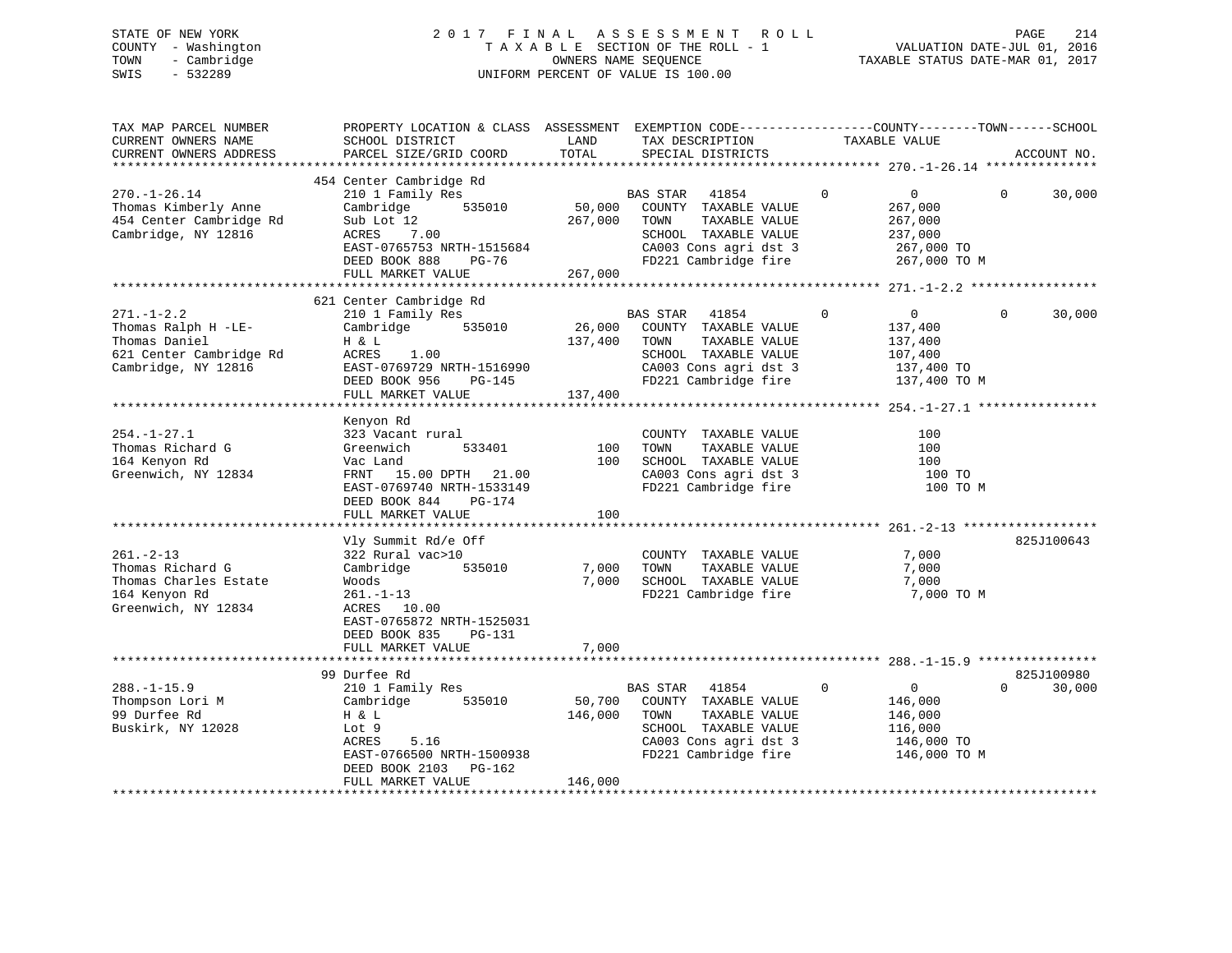# STATE OF NEW YORK 2 0 1 7 F I N A L A S S E S S M E N T R O L L PAGE 215 COUNTY - Washington T A X A B L E SECTION OF THE ROLL - 1 VALUATION DATE-JUL 01, 2016 TOWN - Cambridge OWNERS NAME SEQUENCE TAXABLE STATUS DATE-MAR 01, 2017 SWIS - 532289 UNIFORM PERCENT OF VALUE IS 100.00

| TAX MAP PARCEL NUMBER                         | PROPERTY LOCATION & CLASS ASSESSMENT EXEMPTION CODE----------------COUNTY-------TOWN------SCHOOL |               |                                      |                              |                |              |        |             |
|-----------------------------------------------|--------------------------------------------------------------------------------------------------|---------------|--------------------------------------|------------------------------|----------------|--------------|--------|-------------|
| CURRENT OWNERS NAME<br>CURRENT OWNERS ADDRESS | SCHOOL DISTRICT<br>PARCEL SIZE/GRID COORD                                                        | LAND<br>TOTAL | TAX DESCRIPTION<br>SPECIAL DISTRICTS |                              | TAXABLE VALUE  |              |        | ACCOUNT NO. |
|                                               |                                                                                                  |               |                                      |                              |                |              |        |             |
|                                               | Morris Rd                                                                                        |               |                                      |                              |                |              |        | 825J100477  |
| $289. -1 - 1$                                 | 105 Vac farmland                                                                                 |               | AG DIST                              | 41720                        | $\overline{0}$ | 81,512       | 81,512 | 81,512      |
| Tiashoke Properties LLC                       | 535010<br>Cambridge                                                                              | 115,500       |                                      | COUNTY TAXABLE VALUE         |                | 35,288       |        |             |
| 140 Morris Rd                                 | Vacant Lot                                                                                       | 116,800       | TOWN                                 | TAXABLE VALUE                |                | 35,288       |        |             |
| Buskirk, NY 12028                             | ACRES 59.60                                                                                      |               |                                      | SCHOOL TAXABLE VALUE         |                | 35,288       |        |             |
|                                               | EAST-0770272 NRTH-1501178                                                                        |               |                                      | CA003 Cons agri dst 3        |                | 35,288 TO    |        |             |
| MAY BE SUBJECT TO PAYMENT                     | DEED BOOK 897<br>PG-125                                                                          |               |                                      | 81,512 EX                    |                |              |        |             |
| UNDER AGDIST LAW TIL 2021                     | FULL MARKET VALUE                                                                                |               |                                      | 116,800 FD221 Cambridge fire |                | 116,800 TO M |        |             |
|                                               |                                                                                                  |               |                                      |                              |                |              |        |             |
|                                               | Morris Rd                                                                                        |               |                                      |                              |                |              |        |             |
| $289. -1 - 1.2$                               | 322 Rural vac>10                                                                                 |               | AG DIST                              | 41720                        | $\Omega$       | 32,784       | 32,784 | 32,784      |
| Tiashoke Properties LLC                       | 535010<br>Cambridge                                                                              | 49,000        |                                      | COUNTY TAXABLE VALUE         |                | 16,216       |        |             |
| 140 Morris Rd                                 | Vacant Land                                                                                      | 49,000        | TOWN                                 | TAXABLE VALUE                |                | 16,216       |        |             |
| Buskirk, NY 12028                             | ACRES 24.11                                                                                      |               |                                      | SCHOOL TAXABLE VALUE         |                | 16,216       |        |             |
|                                               | EAST-0770608 NRTH-1503385                                                                        |               |                                      | CA003 Cons agri dst 3        |                | 16,216 TO    |        |             |
| MAY BE SUBJECT TO PAYMENT                     | DEED BOOK 3348 PG-14                                                                             |               |                                      | 32,784 EX                    |                |              |        |             |
| UNDER AGDIST LAW TIL 2021                     | FULL MARKET VALUE                                                                                |               |                                      | 49,000 FD221 Cambridge fire  |                | 49,000 TO M  |        |             |
|                                               |                                                                                                  |               |                                      |                              |                |              |        |             |
|                                               | County Route 59                                                                                  |               |                                      |                              |                |              |        |             |
| $280. - 1 - 20.1$                             | 105 Vac farmland                                                                                 |               | AG DIST                              | 41720                        | $\overline{0}$ | 98,574       | 98,574 | 98,574      |
| Tiashoke Properties, LLC                      | 535010<br>Cambridge                                                                              | 151,500       |                                      | COUNTY TAXABLE VALUE         |                | 54,926       |        |             |
| 140 Morris Rd                                 | Ag Easement 2442/313                                                                             | 153,500       | TOWN                                 | TAXABLE VALUE                |                | 54,926       |        |             |
| Buskirk, NY 12028                             | ACRES 90.00                                                                                      |               |                                      | SCHOOL TAXABLE VALUE         |                | 54,926       |        |             |
|                                               | EAST-0770392 NRTH-1504995                                                                        |               |                                      | CA003 Cons agri dst 3        |                | 54,926 TO    |        |             |
| MAY BE SUBJECT TO PAYMENT                     | DEED BOOK 2549 PG-174                                                                            |               |                                      | 98,574 EX                    |                |              |        |             |
| UNDER AGDIST LAW TIL 2021                     | FULL MARKET VALUE                                                                                |               |                                      | 153,500 FD221 Cambridge fire |                | 153,500 TO M |        |             |
|                                               |                                                                                                  |               |                                      |                              |                |              |        |             |
|                                               | Morris Rd                                                                                        |               |                                      |                              |                |              |        |             |
| $288. - 1 - 12.5$                             | 105 Vac farmland                                                                                 |               | AG DIST                              | 41720                        | $\Omega$       | 71,731       | 71,731 | 71,731      |
| Tiashoke Properties, LLC                      | Cambridge<br>535010                                                                              | 97,000        |                                      | COUNTY TAXABLE VALUE         |                | 25,269       |        |             |
| 140 Morris Rd                                 | ACRES 39.42                                                                                      | 97,000        | TOWN                                 | TAXABLE VALUE                |                | 25,269       |        |             |
| Buskirk, NY 12028                             | EAST-0769212 NRTH-1500537                                                                        |               |                                      | SCHOOL TAXABLE VALUE         |                | 25,269       |        |             |
|                                               | DEED BOOK 3068<br>PG-130                                                                         |               |                                      | CA003 Cons agri dst 3        |                | 25,269 TO    |        |             |
| MAY BE SUBJECT TO PAYMENT                     | FULL MARKET VALUE                                                                                | 97,000        |                                      | 71,731 EX                    |                |              |        |             |
| UNDER AGDIST LAW TIL 2021                     |                                                                                                  |               |                                      | FD221 Cambridge fire         |                | 97,000 TO M  |        |             |
|                                               |                                                                                                  |               |                                      |                              |                |              |        |             |
|                                               | Schwenninger Rd                                                                                  |               |                                      |                              |                |              |        | 825J100604  |
| $288. - 1 - 13$                               | 312 Vac w/imprv                                                                                  |               | AG DIST                              | 41720                        | $\mathbf{0}$   | 55,150       | 55,150 | 55,150      |
| Tiashoke Properties, LLC                      | 535010<br>Cambridge                                                                              | 119,900       |                                      | COUNTY TAXABLE VALUE         |                | 69,750       |        |             |
| 140 Morris Rd                                 | Ag Commit 707/59                                                                                 | 124,900       | TOWN                                 | TAXABLE VALUE                |                | 69,750       |        |             |
| Buskirk, NY 12028                             | ACRES 82.90                                                                                      |               |                                      | SCHOOL TAXABLE VALUE         |                | 69,750       |        |             |
|                                               | EAST-0767718 NRTH-1500329                                                                        |               |                                      | CA003 Cons agri dst 3        |                | 69,750 TO    |        |             |
| MAY BE SUBJECT TO PAYMENT                     | DEED BOOK 2623 PG-233                                                                            |               |                                      | 55,150 EX                    |                |              |        |             |
| UNDER AGDIST LAW TIL 2021                     | FULL MARKET VALUE                                                                                |               |                                      | 124,900 FD221 Cambridge fire |                | 124,900 TO M |        |             |
|                                               |                                                                                                  |               |                                      |                              |                |              |        |             |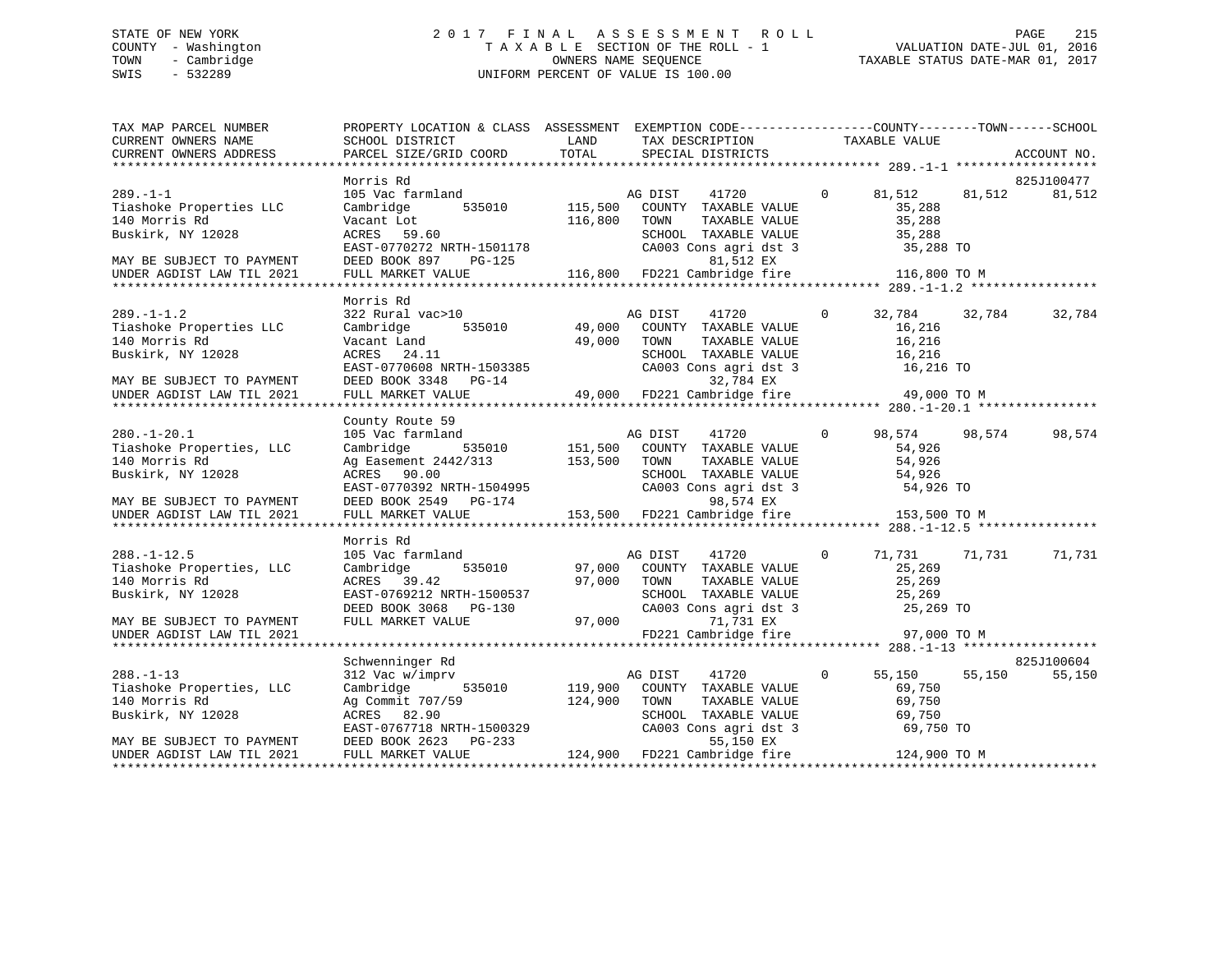# STATE OF NEW YORK 2 0 1 7 F I N A L A S S E S S M E N T R O L L PAGE 216 COUNTY - Washington T A X A B L E SECTION OF THE ROLL - 1 VALUATION DATE-JUL 01, 2016 TOWN - Cambridge OWNERS NAME SEQUENCE TAXABLE STATUS DATE-MAR 01, 2017 SWIS - 532289 UNIFORM PERCENT OF VALUE IS 100.00

| TAX MAP PARCEL NUMBER<br>CURRENT OWNERS NAME<br>CURRENT OWNERS ADDRESS | PROPERTY LOCATION & CLASS ASSESSMENT<br>SCHOOL DISTRICT<br>PARCEL SIZE/GRID COORD | LAND<br>TOTAL | TAX DESCRIPTION<br>SPECIAL DISTRICTS                    | EXEMPTION CODE-----------------COUNTY-------TOWN------SCHOOL<br>TAXABLE VALUE | ACCOUNT NO.        |
|------------------------------------------------------------------------|-----------------------------------------------------------------------------------|---------------|---------------------------------------------------------|-------------------------------------------------------------------------------|--------------------|
|                                                                        |                                                                                   |               |                                                         |                                                                               |                    |
|                                                                        | 139 Durfee Rd                                                                     |               |                                                         |                                                                               | 825J100964         |
| $288. - 1 - 13.1$                                                      | 210 1 Family Res                                                                  |               | COUNTY TAXABLE VALUE                                    | 77,750                                                                        |                    |
| Tiashoke Properties, LLC<br>140 Morris Rd                              | 535010<br>Cambridge                                                               | 39,000        | TAXABLE VALUE<br>TOWN                                   | 77,750                                                                        |                    |
| Buskirk, NY 12028                                                      | H & Land<br>4.00<br>ACRES                                                         | 77,750        | SCHOOL TAXABLE VALUE                                    | 77,750                                                                        |                    |
|                                                                        | EAST-0766989 NRTH-1500579                                                         |               | CA003 Cons agri dst 3 77,750 TO<br>FD221 Cambridge fire | 77,750 TO M                                                                   |                    |
|                                                                        | DEED BOOK 3762 PG-18                                                              |               |                                                         |                                                                               |                    |
|                                                                        | FULL MARKET VALUE                                                                 | 77,750        |                                                         |                                                                               |                    |
|                                                                        |                                                                                   |               |                                                         |                                                                               |                    |
|                                                                        | 386 Center Cambridge Rd                                                           |               |                                                         |                                                                               |                    |
| $270. - 1 - 26.10$                                                     | 210 1 Family Res                                                                  |               | COUNTY TAXABLE VALUE                                    | 237,000                                                                       |                    |
| Tibbo Scott S                                                          | Cambridge 535010                                                                  | 38,800        | TOWN<br>TAXABLE VALUE                                   | 237,000                                                                       |                    |
| 36 Barndoor Hills Rd                                                   | Sub Lot 7                                                                         | 237,000       | SCHOOL TAXABLE VALUE                                    |                                                                               |                    |
| Granby, CT 06035                                                       | ACRES 2.76                                                                        |               | CA003 Cons agri dst 3                                   | 237,000<br>237,000 TO                                                         |                    |
|                                                                        | EAST-0764329 NRTH-1515202                                                         |               |                                                         | FD221 Cambridge fire 237,000 TO M                                             |                    |
|                                                                        | DEED BOOK 3120 PG-159                                                             |               |                                                         |                                                                               |                    |
|                                                                        | FULL MARKET VALUE                                                                 | 237,000       |                                                         |                                                                               |                    |
|                                                                        |                                                                                   |               |                                                         |                                                                               |                    |
|                                                                        | 560 County Route 59                                                               |               |                                                         |                                                                               | 825J100471         |
| $280 - 1 - 2$                                                          | 210 1 Family Res                                                                  |               | BAS STAR 41854                                          | $\mathbf 0$<br>$\overline{0}$                                                 | 30,000<br>$\Omega$ |
| Timmerman Jean M                                                       | Cambridge 535010                                                                  | 41,500        | COUNTY TAXABLE VALUE                                    | 150,200                                                                       |                    |
| Timmerman Amanda M                                                     | H & L                                                                             | 150,200       | TAXABLE VALUE<br>TOWN                                   | 150,200                                                                       |                    |
| 560 County Route 59                                                    | 4.30<br>ACRES                                                                     |               | SCHOOL TAXABLE VALUE                                    | 120,200                                                                       |                    |
| Buskirk, NY 12028                                                      | EAST-0770244 NRTH-1511784                                                         |               |                                                         |                                                                               |                    |
|                                                                        |                                                                                   |               |                                                         | CA003 Cons agri dst 3 150,200 TO<br>FD221 Cambridge fire 150,200 TO M         |                    |
|                                                                        |                                                                                   |               |                                                         |                                                                               |                    |
|                                                                        |                                                                                   |               |                                                         |                                                                               |                    |
|                                                                        | 64 King Rd                                                                        |               |                                                         |                                                                               | 825J100722         |
| $280. - 2 - 21$                                                        | 210 1 Family Res                                                                  |               | COUNTY TAXABLE VALUE                                    | 82,600                                                                        |                    |
| Tompkins Mark A                                                        | $210 + r$ and $r$ and $r$ $535010$                                                | 24,500        | TOWN<br>TAXABLE VALUE                                   | 82,600                                                                        |                    |
| 1139 Huntley Hollow Rd                                                 | Lot & House                                                                       | 82,600        | SCHOOL TAXABLE VALUE                                    | 82,600                                                                        |                    |
| Delancy, NY 13752                                                      | ACRES<br>0.93                                                                     |               |                                                         |                                                                               |                    |
|                                                                        | EAST-0776615 NRTH-1506002                                                         |               |                                                         | CA003 Cons agri dst 3 82,600 TO<br>FD221 Cambridge fire 82,600 TO M           |                    |
|                                                                        | DEED BOOK 2975 PG-59                                                              |               |                                                         |                                                                               |                    |
|                                                                        | FULL MARKET VALUE                                                                 | 82,600        |                                                         |                                                                               |                    |
|                                                                        |                                                                                   |               |                                                         |                                                                               |                    |
|                                                                        | 34 Buckley Ln                                                                     |               |                                                         |                                                                               | 825J100256         |
| $255. - 1 - 18$                                                        | 241 Rural res&ag                                                                  |               | AG DIST 41720                                           | $\Omega$<br>48,172<br>48,172                                                  | 48,172             |
| Towers Patricia C                                                      | 535010 177,100<br>Cambridge                                                       |               | COUNTY TAXABLE VALUE                                    | 314,128                                                                       |                    |
| 173 Riverside Dr                                                       | Rural Residence                                                                   | 362,300       | TOWN<br>TAXABLE VALUE                                   | 314,128                                                                       |                    |
| New York, NY 10024                                                     | Ag Commit 594/22                                                                  |               | SCHOOL TAXABLE VALUE                                    | 314,128                                                                       |                    |
|                                                                        | ACRES 82.50                                                                       |               | CA005 Cons agri dst 5                                   | 314,128 TO                                                                    |                    |
| MAY BE SUBJECT TO PAYMENT                                              | ACRES 02.00<br>EAST-0782959 NRTH-1529777                                          |               | 48,172 EX                                               |                                                                               |                    |
| UNDER AGDIST LAW TIL 2021                                              |                                                                                   |               | FD221 Cambridge fire                                    | 362,300 TO M                                                                  |                    |
|                                                                        | FULL MARKET VALUE                                                                 | 362,300       |                                                         |                                                                               |                    |
|                                                                        |                                                                                   |               |                                                         |                                                                               |                    |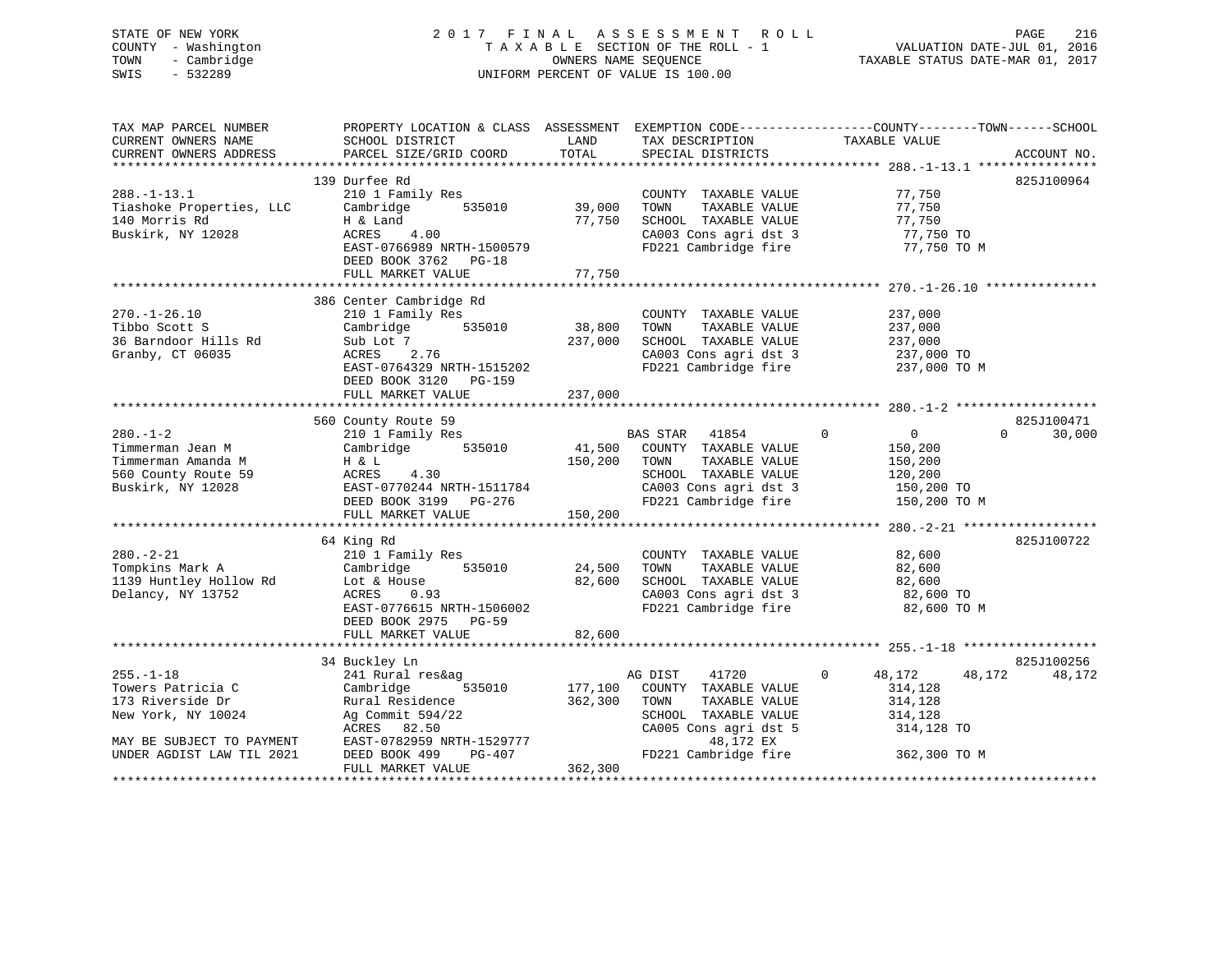# STATE OF NEW YORK 2 0 1 7 F I N A L A S S E S S M E N T R O L L PAGE 217 COUNTY - Washington T A X A B L E SECTION OF THE ROLL - 1 VALUATION DATE-JUL 01, 2016 TOWN - Cambridge OWNERS NAME SEQUENCE TAXABLE STATUS DATE-MAR 01, 2017 SWIS - 532289 UNIFORM PERCENT OF VALUE IS 100.00

| TAX MAP PARCEL NUMBER<br>CURRENT OWNERS NAME<br>CURRENT OWNERS ADDRESS                                          | PROPERTY LOCATION & CLASS ASSESSMENT EXEMPTION CODE----------------COUNTY-------TOWN------SCHOOL<br>SCHOOL DISTRICT<br>PARCEL SIZE/GRID COORD                                    | LAND<br>TOTAL                | TAX DESCRIPTION<br>SPECIAL DISTRICTS                                                                                                        | TAXABLE VALUE                                                                                 | ACCOUNT NO.                            |
|-----------------------------------------------------------------------------------------------------------------|----------------------------------------------------------------------------------------------------------------------------------------------------------------------------------|------------------------------|---------------------------------------------------------------------------------------------------------------------------------------------|-----------------------------------------------------------------------------------------------|----------------------------------------|
|                                                                                                                 |                                                                                                                                                                                  |                              |                                                                                                                                             |                                                                                               |                                        |
| $262 - 2 - 12$<br>Townes Robert P<br>Trahan Tammy L<br>22 Depot St<br>Antrim, NH 03440                          | 1249 County Route 59<br>242 Rurl res&rec<br>535010<br>Cambridge<br>House & Lot<br>ACRES 11.90<br>EAST-0777875 NRTH-1525493<br>DEED BOOK 3471 PG-43<br>FULL MARKET VALUE          | 73,800<br>120,000<br>120,000 | COUNTY TAXABLE VALUE<br>TOWN<br>TAXABLE VALUE<br>SCHOOL TAXABLE VALUE<br>CA003 Cons agri dst 3<br>FD221 Cambridge fire                      | 120,000<br>120,000<br>120,000<br>120,000 TO<br>120,000 TO M                                   | 825J100527                             |
|                                                                                                                 |                                                                                                                                                                                  |                              |                                                                                                                                             |                                                                                               |                                        |
| $270. - 1 - 24.7$<br>Townsend Sherman L<br>Townsend Barbara J<br>472 Center Cambridge Rd<br>Cambridge, NY 12816 | 472 Center Cambridge Rd<br>242 Rurl res&rec<br>Cambridge<br>535010<br>H & L<br>Lot 5<br>ACRES 12.00<br>EAST-0766119 NRTH-1515693<br>DEED BOOK 597<br>PG-263<br>FULL MARKET VALUE | 61,000<br>318,600<br>318,600 | <b>BAS STAR</b><br>41854<br>COUNTY TAXABLE VALUE<br>TOWN<br>TAXABLE VALUE<br>SCHOOL TAXABLE VALUE<br>FD221 Cambridge fire                   | $\Omega$<br>$\overline{0}$<br>318,600<br>318,600<br>288,600<br>318,600 TO M                   | 825J101997<br>$\Omega$<br>30,000       |
|                                                                                                                 |                                                                                                                                                                                  |                              |                                                                                                                                             |                                                                                               |                                        |
| $279. - 1 - 2.5$<br>Trabka David<br>Trabka Maria<br>157 Center Cambridge Rd<br>Valley Falls, NY 12185           | 157 Center Cambridge Rd<br>210 1 Family Res<br>535010<br>Cambridge<br>Sub Lot 5<br>ACRES 7.80<br>EAST-0759288 NRTH-1513752<br>DEED BOOK 2036 PG-303                              | 230,000                      | 41720<br>AG DIST<br>51,200 BAS STAR 41854<br>COUNTY TAXABLE VALUE<br>TAXABLE VALUE<br>TOWN<br>SCHOOL TAXABLE VALUE<br>CA003 Cons agri dst 3 | 37,372<br>$\mathbf{0}$<br>$\Omega$<br>$\sim$ 0<br>192,628<br>192,628<br>162,628<br>192,628 TO | 37,372<br>37,372<br>$\Omega$<br>30,000 |
| MAY BE SUBJECT TO PAYMENT                                                                                       | FULL MARKET VALUE                                                                                                                                                                |                              | 230,000<br>37,372 EX                                                                                                                        |                                                                                               |                                        |
| UNDER AGDIST LAW TIL 2021                                                                                       |                                                                                                                                                                                  |                              | FD221 Cambridge fire                                                                                                                        | 230,000 TO M                                                                                  |                                        |
|                                                                                                                 | 69 Wright Rd                                                                                                                                                                     |                              |                                                                                                                                             |                                                                                               | 825J100805                             |
| $271. - 2 - 18.1$<br>Tracy Elizabeth A<br>69 Wright Rd<br>Cambridge, NY 12816                                   | 242 Rurl res&rec<br>535010<br>Cambridge<br>House & Land<br>446/134<br>ACRES<br>25.80                                                                                             | 260,600                      | AG DIST<br>41720<br>87,300 BAS STAR<br>41854<br>COUNTY TAXABLE VALUE<br>TAXABLE VALUE<br>TOWN<br>SCHOOL TAXABLE VALUE                       | $\mathbf{0}$<br>22,510<br>$\Omega$<br>$\overline{0}$<br>238,090<br>238,090<br>208,090         | 22,510<br>22,510<br>30,000<br>$\Omega$ |
| MAY BE SUBJECT TO PAYMENT<br>UNDER AGDIST LAW TIL 2021                                                          | EAST-0774651 NRTH-1519073<br>DEED BOOK 860<br>PG-103<br>FULL MARKET VALUE                                                                                                        | 260,600                      | CA003 Cons agri dst 3<br>22,510 EX<br>FD221 Cambridge fire                                                                                  | 238,090 TO<br>260,600 TO M                                                                    |                                        |
|                                                                                                                 |                                                                                                                                                                                  |                              |                                                                                                                                             |                                                                                               |                                        |
| $272. - 1 - 12$<br>Trautwein Thomas<br>992 Turnpike Rd<br>Cambridge, NY 12816                                   | 629 King Rd<br>210 1 Family Res<br>Cambridge<br>535010<br>H & L<br>ACRES<br>3.00<br>EAST-0781164 NRTH-1518023<br>DEED BOOK 3523 PG-232<br>FULL MARKET VALUE                      | 30,000<br>70,400<br>70,400   | COUNTY TAXABLE VALUE<br>TOWN<br>TAXABLE VALUE<br>SCHOOL TAXABLE VALUE<br>CA003 Cons agri dst 3<br>FD221 Cambridge fire                      | 70,400<br>70,400<br>70,400<br>70,400 TO<br>70,400 TO M                                        | 825J100426                             |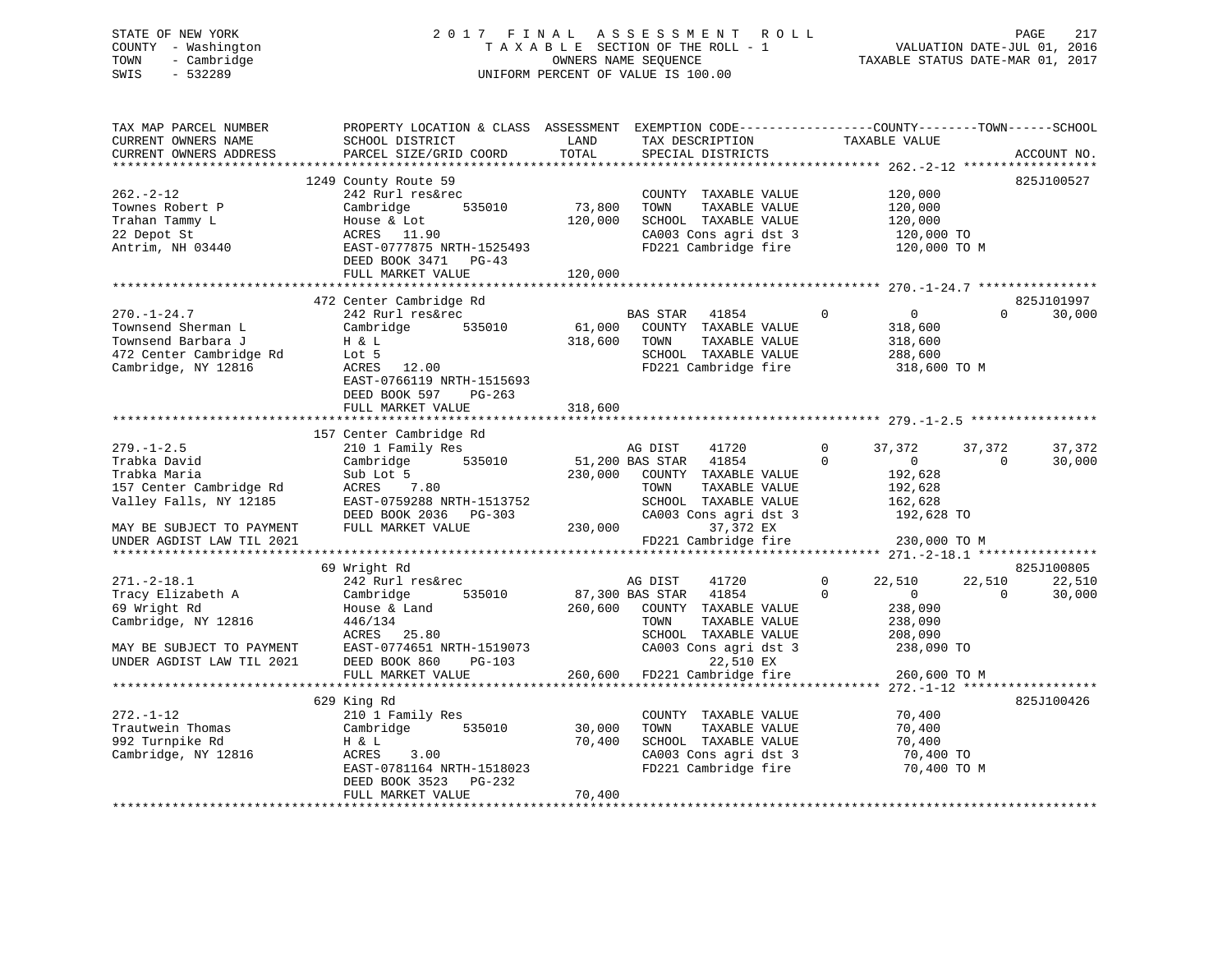# STATE OF NEW YORK 2 0 1 7 F I N A L A S S E S S M E N T R O L L PAGE 218 COUNTY - Washington T A X A B L E SECTION OF THE ROLL - 1 VALUATION DATE-JUL 01, 2016 TOWN - Cambridge OWNERS NAME SEQUENCE TAXABLE STATUS DATE-MAR 01, 2017 SWIS - 532289 UNIFORM PERCENT OF VALUE IS 100.00

| TAX MAP PARCEL NUMBER                    | PROPERTY LOCATION & CLASS ASSESSMENT EXEMPTION CODE----------------COUNTY-------TOWN------SCHOOL |                  |                              |              |                   |          |             |
|------------------------------------------|--------------------------------------------------------------------------------------------------|------------------|------------------------------|--------------|-------------------|----------|-------------|
| CURRENT OWNERS NAME                      | SCHOOL DISTRICT                                                                                  | LAND             | TAX DESCRIPTION              |              | TAXABLE VALUE     |          |             |
| CURRENT OWNERS ADDRESS                   | PARCEL SIZE/GRID COORD                                                                           | TOTAL            | SPECIAL DISTRICTS            |              |                   |          | ACCOUNT NO. |
|                                          |                                                                                                  |                  |                              |              |                   |          |             |
|                                          | 383 Kenyon Rd                                                                                    |                  |                              |              |                   |          | 825J100834  |
| $246. - 1 - 39.2$                        | 210 1 Family Res                                                                                 |                  | ENH STAR<br>41834            | $\mathbf 0$  | 0                 | $\Omega$ | 65,500      |
| Tremblay Virginia E                      | Greenwich<br>533401                                                                              | 43,000           | COUNTY TAXABLE VALUE         |              | 144,100           |          |             |
| 383 Kenyon Rd                            | House & Land                                                                                     | 144,100          | TOWN<br>TAXABLE VALUE        |              | 144,100           |          |             |
| Greenwich, NY 12834                      | ACRES<br>6.50                                                                                    |                  | SCHOOL TAXABLE VALUE         |              | 78,600            |          |             |
|                                          | EAST-0769572 NRTH-1538603<br>RTH-1538603<br>PG-106                                               |                  | CA003 Cons agri dst 3        |              | 144,100 TO        |          |             |
|                                          | DEED BOOK 731                                                                                    |                  | FD221 Cambridge fire         |              | 144,100 TO M      |          |             |
|                                          | FULL MARKET VALUE                                                                                | 144,100          |                              |              |                   |          |             |
|                                          |                                                                                                  |                  |                              |              |                   |          |             |
|                                          | 505 County Route 59                                                                              |                  |                              |              |                   |          | 825J100659  |
| $279. - 2 - 7$                           | 210 1 Family Res                                                                                 |                  | ENH STAR<br>41834            | $\Omega$     | $\overline{0}$    | $\Omega$ | 65,500      |
| Trinkle Carl                             | 535010<br>Cambridge                                                                              | 29,000           | COUNTY TAXABLE VALUE         |              | 175,600           |          |             |
| Trinkle Joann                            | ACRES<br>1.80                                                                                    | 175,600          | TOWN<br>TAXABLE VALUE        |              | 175,600           |          |             |
| 505 County Route 59<br>Buskirk, NY 12028 | EAST-0770239 NRTH-1510357                                                                        |                  | SCHOOL TAXABLE VALUE         |              | 110,100           |          |             |
|                                          | DEED BOOK 443                                                                                    | $PG-1039$        | CA003 Cons agri dst 3        |              | 175,600 TO        |          |             |
|                                          | FULL MARKET VALUE                                                                                |                  | 175,600 FD221 Cambridge fire |              | 175,600 TO M      |          |             |
|                                          |                                                                                                  |                  |                              |              |                   |          |             |
|                                          | County Route 59                                                                                  |                  |                              |              |                   |          | 825J100661  |
| $279. - 2 - 10$                          | 105 Vac farmland                                                                                 |                  | AG DIST<br>41720             | $\Omega$     | 56,450            | 56,450   | 56,450      |
| Trinkle Ernest F                         | 535010<br>Cambridge                                                                              | 79,000           | COUNTY TAXABLE VALUE         |              | 22,550            |          |             |
| Trinkle Vera M                           | Land                                                                                             | 79,000           | TOWN<br>TAXABLE VALUE        |              | 22,550            |          |             |
| 34 Yanke Ln                              | ACRES 30.00                                                                                      |                  | SCHOOL TAXABLE VALUE         |              | 22,550            |          |             |
| Buskirk, NY 12028                        | EAST-0769441 NRTH-1507871                                                                        |                  | CA003 Cons agri dst 3        |              | 22,550 TO         |          |             |
|                                          | DEED BOOK 423<br>PG-557                                                                          |                  | 56,450 EX                    |              |                   |          |             |
| MAY BE SUBJECT TO PAYMENT                | FULL MARKET VALUE                                                                                |                  | 79,000 FD221 Cambridge fire  |              | 79,000 TO M       |          |             |
| UNDER AGDIST LAW TIL 2021                |                                                                                                  |                  |                              |              |                   |          |             |
|                                          |                                                                                                  |                  |                              |              |                   |          |             |
|                                          | County Route 59A                                                                                 |                  |                              |              |                   |          | 825J100910  |
| $279. - 2 - 15.1$                        | 105 Vac farmland                                                                                 |                  | 41720<br>AG DIST             | $\mathbf{0}$ | 60,146            | 60,146   | 60,146      |
| Trinkle Ernest F Jr                      | 535010<br>Cambridge                                                                              | 76,800           | COUNTY TAXABLE VALUE         |              | 16,654            |          |             |
| Trinkle Vera M                           | ACRES 27.80                                                                                      | 76,800           | TOWN<br>TAXABLE VALUE        |              | 16,654            |          |             |
| 34 Yanke Ln                              | EAST-0767525 NRTH-1506690                                                                        |                  | SCHOOL TAXABLE VALUE         |              | 16,654            |          |             |
| Buskirk, NY 12028                        | DEED BOOK 494<br>PG-377                                                                          |                  | CA003 Cons agri dst 3        |              | 16,654 TO         |          |             |
|                                          | FULL MARKET VALUE                                                                                | 76,800           | 60,146 EX                    |              |                   |          |             |
| MAY BE SUBJECT TO PAYMENT                |                                                                                                  |                  | FD221 Cambridge fire         |              | 76,800 TO M       |          |             |
| UNDER AGDIST LAW TIL 2021                |                                                                                                  |                  |                              |              |                   |          |             |
|                                          |                                                                                                  |                  |                              |              |                   |          |             |
|                                          | 34 Yanke Ln                                                                                      |                  |                              |              |                   |          | 825J100719  |
| $288. - 1 - 9$                           | 112 Dairy farm                                                                                   |                  | AG DIST<br>41720             | $\mathbf 0$  | 112,334           | 112,334  | 112,334     |
| Trinkle Ernest F LE                      | Cambridge<br>535010                                                                              | 220,400 ENH STAR | 41834                        | $\Omega$     | $0 \qquad \qquad$ | $\Omega$ | 65,500      |
| Trinkle Vera M LE                        | Farm                                                                                             |                  | 349,000 COUNTY TAXABLE VALUE |              | 236,666           |          |             |
| 34 Yanke Ln                              | ACRES 134.68                                                                                     |                  | TOWN<br>TAXABLE VALUE        |              | 236,666           |          |             |
| Buskirk, NY 12028                        | EAST-0768282 NRTH-1503963                                                                        |                  | SCHOOL TAXABLE VALUE         |              | 171,166           |          |             |
|                                          | DEED BOOK 3776 PG-175                                                                            |                  | CA003 Cons agri dst 3        |              | 236,666 TO        |          |             |
| MAY BE SUBJECT TO PAYMENT                | FULL MARKET VALUE                                                                                | 349,000          | 112,334 EX                   |              |                   |          |             |
| UNDER AGDIST LAW TIL 2021                |                                                                                                  |                  | FD221 Cambridge fire         |              | 349,000 TO M      |          |             |
|                                          |                                                                                                  |                  |                              |              |                   |          |             |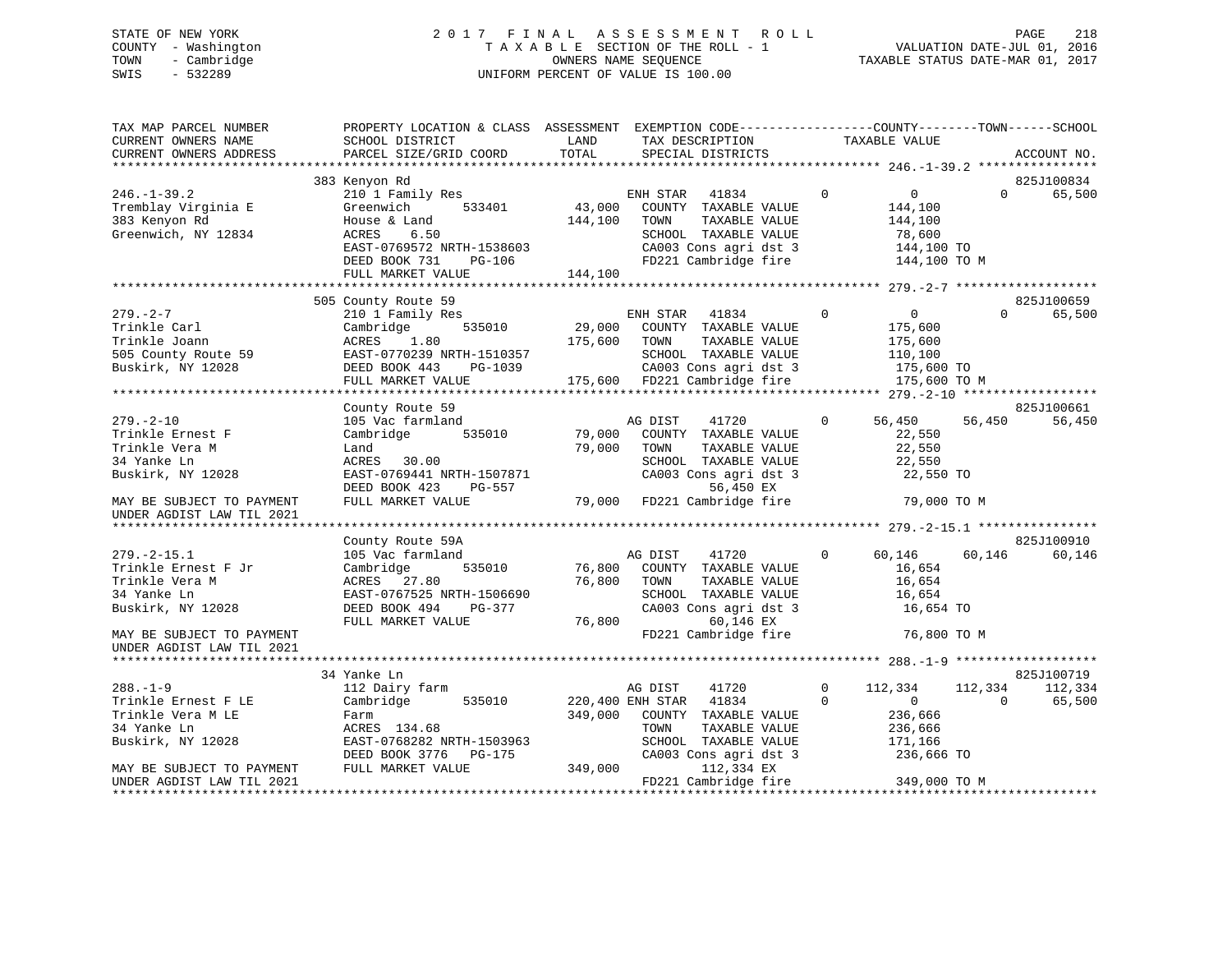### STATE OF NEW YORK 2 0 1 7 F I N A L A S S E S S M E N T R O L L PAGE 219COUNTY - Washington  $T A X A B L E$  SECTION OF THE ROLL - 1<br>TOWN - Cambridge  $\sim$  000NERS NAME SEQUENCE TOWN - Cambridge OWNERS NAME SEQUENCE TAXABLE STATUS DATE-MAR 01, 2017 SWIS - 532289 UNIFORM PERCENT OF VALUE IS 100.00

| TAX MAP PARCEL NUMBER<br>CURRENT OWNERS NAME           | PROPERTY LOCATION & CLASS ASSESSMENT EXEMPTION CODE---------------COUNTY-------TOWN-----SCHOOL           |         |                                                                                                                               |                |                            |                    |
|--------------------------------------------------------|----------------------------------------------------------------------------------------------------------|---------|-------------------------------------------------------------------------------------------------------------------------------|----------------|----------------------------|--------------------|
|                                                        |                                                                                                          |         |                                                                                                                               |                |                            |                    |
|                                                        | 33 Oak Hill Rd                                                                                           |         |                                                                                                                               |                |                            |                    |
| $280 - 2 - 11.3$                                       | 210 1 Family Res                                                                                         |         |                                                                                                                               |                | 12,689 12,689              | 12,689             |
| Trinkle Matthew W                                      | Cambridge                                                                                                |         |                                                                                                                               |                | $\overline{0}$<br>$\Omega$ | 30,000             |
| Trinkle Kristi L                                       | 3565/310<br>ACRES 20.43                                                                                  | 144,100 | COUNTY TAXABLE VALUE                                                                                                          |                | 131,411                    |                    |
| 33 Oak Hill Rd                                         |                                                                                                          |         | TOWN<br>TAXABLE VALUE                                                                                                         |                | 131,411<br>101,411         |                    |
| Buskirk, NY 12028                                      | EAST-0779440 NRTH-1508941                                                                                |         | SCHOOL TAXABLE VALUE                                                                                                          |                |                            |                    |
|                                                        | DEED BOOK 3565 PG-307                                                                                    |         | CA003 Cons agri dst 3                                                                                                         | 131,411 TO     |                            |                    |
| MAY BE SUBJECT TO PAYMENT                              | FULL MARKET VALUE                                                                                        | 144,100 | 12,689 EX                                                                                                                     |                |                            |                    |
| UNDER AGDIST LAW TIL 2021                              |                                                                                                          |         | FD221 Cambridge fire                                                                                                          |                | 144,100 TO M               |                    |
|                                                        |                                                                                                          |         |                                                                                                                               |                |                            |                    |
|                                                        | 70 County Route 59A                                                                                      |         |                                                                                                                               |                |                            | 825J100941         |
| $279. - 2 - 15.2$                                      |                                                                                                          |         |                                                                                                                               |                | $\overline{0}$             | $\Omega$<br>30,000 |
| Trinkle Timothy                                        |                                                                                                          |         |                                                                                                                               |                | 197,100                    |                    |
| Trinkle Ann                                            |                                                                                                          | 197,100 | TOWN<br>TAXABLE VALUE                                                                                                         |                | 197,100                    |                    |
| 70 County Route 59A<br>Buskirk NY 12028                | H & Lot<br>Sun Room<br>ACRES 1.10                                                                        |         | SCHOOL TAXABLE VALUE<br>SCHOOL TAXABLE VALUE 167,100<br>CA003 Cons agri dst 3 197,100 TO<br>FD221 Cambridge fire 197,100 TO M |                | 167,100                    |                    |
| Buskirk, NY 12028                                      |                                                                                                          |         |                                                                                                                               |                |                            |                    |
|                                                        | EAST-0767727 NRTH-1507325                                                                                |         |                                                                                                                               |                |                            |                    |
|                                                        | DEED BOOK 510<br>PG-246                                                                                  |         |                                                                                                                               |                |                            |                    |
|                                                        |                                                                                                          |         |                                                                                                                               |                |                            |                    |
|                                                        |                                                                                                          |         |                                                                                                                               |                |                            |                    |
|                                                        | South Rd                                                                                                 |         |                                                                                                                               |                |                            | 825J100806         |
| $288. - 1 - 12.1$                                      | 105 Vac farmland                                                                                         |         |                                                                                                                               | $\overline{0}$ | 78,510 78,510              | 78,510             |
| Trinkle Timothy                                        | Cambridge                                                                                                |         |                                                                                                                               |                | 23,590                     |                    |
| Trinkle Ann                                            | Sub lot 1                                                                                                | 102,100 | TOWN<br>TAXABLE VALUE                                                                                                         |                | 23,590                     |                    |
| 70 County Route 59A                                    | ACRES 49.68                                                                                              |         | SCHOOL TAXABLE VALUE 23,590<br>CA003 Cons agri dst 3 23,590 TO                                                                |                |                            |                    |
| Buskirk, NY 12028                                      | EAST-0768171 NRTH-1501781                                                                                |         |                                                                                                                               |                |                            |                    |
|                                                        | DEED BOOK 741<br>PG-205                                                                                  |         | 78,510 EX                                                                                                                     |                |                            |                    |
| MAY BE SUBJECT TO PAYMENT<br>UNDER AGDIST LAW TIL 2021 | FULL MARKET VALUE                                                                                        |         | 102,100 FD221 Cambridge fire 102,100 TO M                                                                                     |                |                            |                    |
|                                                        |                                                                                                          |         |                                                                                                                               |                |                            |                    |
|                                                        | Morris Rd                                                                                                |         |                                                                                                                               |                |                            | 825J100345         |
| $288. - 1 - 12.2$                                      | 312 Vac w/imprv                                                                                          |         | AG DIST 41720                                                                                                                 | $\overline{0}$ | 51,806<br>51,806           | 51,806             |
| 200.-1-12.2<br>Trinkle Timothy<br>Trinkle Ann          | Cambridge                                                                                                |         | 535010 75,300 COUNTY TAXABLE VALUE                                                                                            |                | 26,894                     |                    |
|                                                        | Land & Barns $78,700$                                                                                    |         | TOWN<br>TAXABLE VALUE                                                                                                         |                | 26,894                     |                    |
| 70 County Route 59A                                    | Sub Lot 2                                                                                                |         |                                                                                                                               |                |                            |                    |
| Buskirk, NY 12028                                      | 26.60<br>ACRES                                                                                           |         | SCHOOL TAXABLE VALUE<br>CA003 Cons agri dst 3                                                                                 |                | 26,894<br>26,894 TO        |                    |
|                                                        |                                                                                                          |         | 51,806 EX                                                                                                                     |                |                            |                    |
| MAY BE SUBJECT TO PAYMENT<br>UNDER AGDIST LAW TIL 2021 | ACRES 26.60<br>EAST-0769528 NRTH-1502336<br>DEED BOOK 741 PG-205 78,700 FD22<br>FULL MARKET VALUE 78,700 |         | FD221 Cambridge fire 78,700 TO M                                                                                              |                |                            |                    |
| UNDER AGDIST LAW TIL 2021                              |                                                                                                          |         |                                                                                                                               |                |                            |                    |
|                                                        |                                                                                                          |         |                                                                                                                               |                |                            |                    |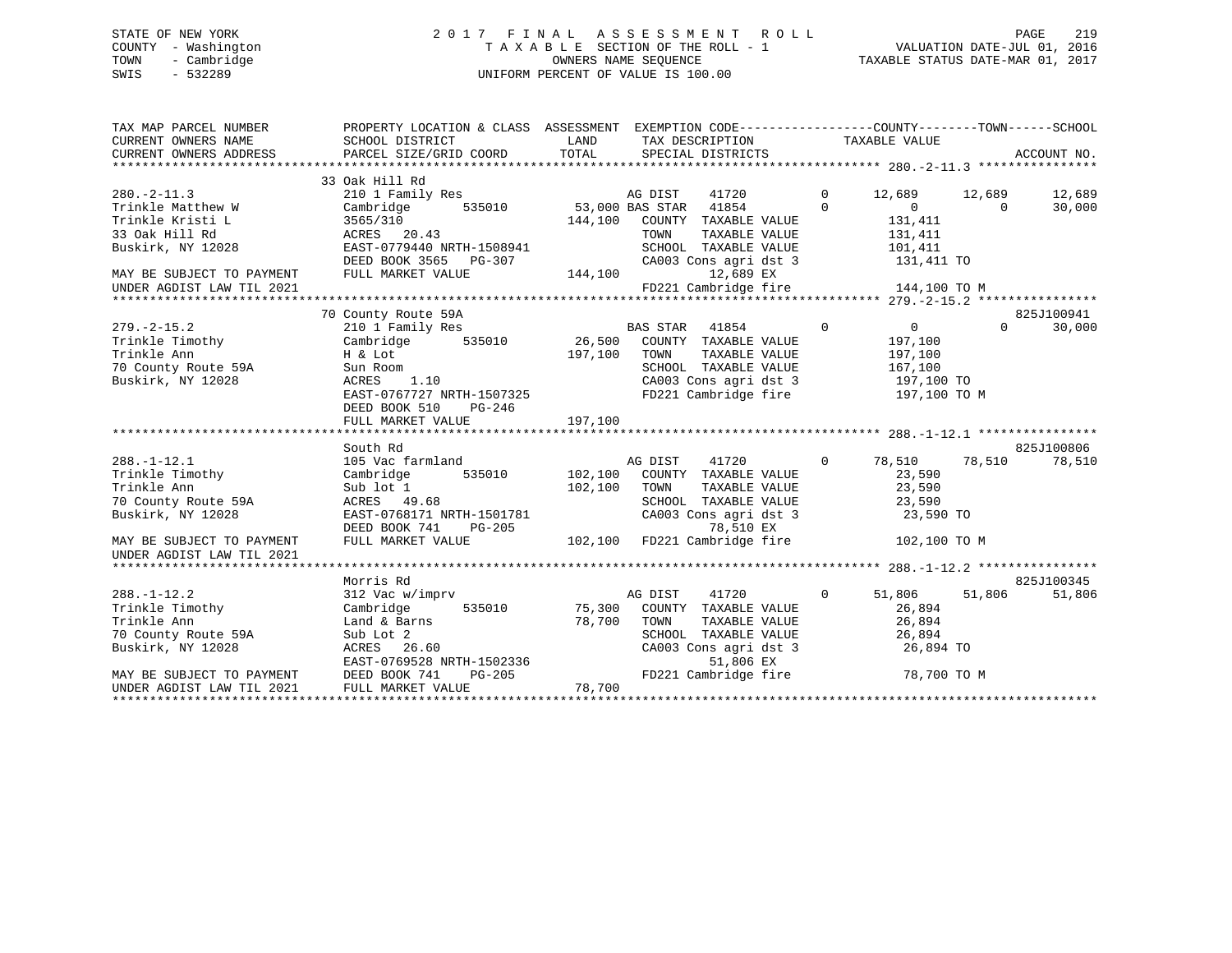# STATE OF NEW YORK 2 0 1 7 F I N A L A S S E S S M E N T R O L L PAGE 220 COUNTY - Washington T A X A B L E SECTION OF THE ROLL - 1 VALUATION DATE-JUL 01, 2016 TOWN - Cambridge OWNERS NAME SEQUENCE TAXABLE STATUS DATE-MAR 01, 2017 SWIS - 532289 UNIFORM PERCENT OF VALUE IS 100.00

| TAX MAP PARCEL NUMBER<br>CURRENT OWNERS NAME           | PROPERTY LOCATION & CLASS ASSESSMENT EXEMPTION CODE----------------COUNTY-------TOWN------SCHOOL<br>SCHOOL DISTRICT | LAND         | TAX DESCRIPTION                                                       | TAXABLE VALUE             |         |             |
|--------------------------------------------------------|---------------------------------------------------------------------------------------------------------------------|--------------|-----------------------------------------------------------------------|---------------------------|---------|-------------|
| CURRENT OWNERS ADDRESS                                 | PARCEL SIZE/GRID COORD                                                                                              | TOTAL        | SPECIAL DISTRICTS                                                     |                           |         | ACCOUNT NO. |
|                                                        |                                                                                                                     |              |                                                                       |                           |         |             |
|                                                        | County Route 59/E Off                                                                                               |              |                                                                       |                           |         | 825J100858  |
| $280 - 1 - 3$                                          | 105 Vac farmland                                                                                                    |              | AG DIST<br>41720                                                      | 1,878<br>$\circ$          | 1,878   | 1,878       |
| Trinkle Timothy N                                      | Cambridge                                                                                                           | 535010 4,600 | COUNTY TAXABLE VALUE                                                  | 2,722                     |         |             |
| Trinkle Ann B                                          | ACRES<br>6.81                                                                                                       | 4,600        | TOWN<br>TAXABLE VALUE                                                 | 2,722                     |         |             |
| 70 County Route 59A                                    | EAST-0771849 NRTH-1513075<br>DEED BOOK 2227 PG-302                                                                  |              | SCHOOL TAXABLE VALUE<br>CA003 Cons agri dst 3                         | 2,722<br>2,722 TO         |         |             |
| Buskirk, NY 12028                                      | FULL MARKET VALUE                                                                                                   | 4,600        | 1,878 EX                                                              |                           |         |             |
| MAY BE SUBJECT TO PAYMENT                              |                                                                                                                     |              | FD221 Cambridge fire                                                  | 4,600 TO M                |         |             |
| UNDER AGDIST LAW TIL 2021                              |                                                                                                                     |              |                                                                       |                           |         |             |
|                                                        |                                                                                                                     |              |                                                                       |                           |         |             |
|                                                        | Belle Rd                                                                                                            |              |                                                                       |                           |         | 825L100690  |
| $280. - 1 - 4$                                         | 105 Vac farmland                                                                                                    |              | AG DIST<br>41720                                                      | $\overline{0}$<br>98,703  | 98,703  | 98,703      |
| Trinkle Timothy N                                      | Cambridge                                                                                                           |              | 535010 127,800 COUNTY TAXABLE VALUE                                   | 29,097                    |         |             |
| Trinkle Ann B                                          | Vac Land                                                                                                            | 127,800      | TOWN<br>TAXABLE VALUE                                                 | 29,097                    |         |             |
| 70 County Route 59A                                    | ACRES 70.25                                                                                                         |              | SCHOOL TAXABLE VALUE<br>CA003 Cons agri dst 3                         | 29,097                    |         |             |
| Buskirk, NY 12028                                      | EAST-0772322 NRTH-1512431                                                                                           |              |                                                                       | 29,097 TO                 |         |             |
|                                                        |                                                                                                                     |              |                                                                       |                           |         |             |
| MAY BE SUBJECT TO PAYMENT<br>UNDER AGDIST LAW TIL 2021 | אש 127,800 FD221 Cambridge fire<br>FIILL MARKET VALUE 127,800 FD221 Cambridge fire                                  |              |                                                                       | 127,800 TO M              |         |             |
|                                                        |                                                                                                                     |              |                                                                       |                           |         |             |
|                                                        | 291 Dickensen Rd                                                                                                    |              |                                                                       |                           |         | 825J100660  |
| $280. - 1 - 9$                                         | 112 Dairy farm                                                                                                      |              | AG DIST<br>41720                                                      | $\overline{0}$<br>156,549 | 156,549 | 156,549     |
| Trinkle Timothy N                                      | Cambridge 535010 310,800 COUNTY TAXABLE VALUE                                                                       |              |                                                                       | 445,151                   |         |             |
| Trinkle Ann B                                          | Farm                                                                                                                | 601,700      | TOWN<br>TAXABLE VALUE                                                 | 445,151                   |         |             |
| 70 County Route 59A                                    | ACRES 214.50                                                                                                        |              | SCHOOL TAXABLE VALUE<br>SCHOOL TAXABLE VALUE<br>CA003 Cons agri dst 3 | 445,151                   |         |             |
| Buskirk, NY 12028                                      | EAST-0772799 NRTH-1511365                                                                                           |              |                                                                       | 445,151 TO                |         |             |
|                                                        | DEED BOOK 2227 PG-302                                                                                               |              | 156,549 EX                                                            |                           |         |             |
| MAY BE SUBJECT TO PAYMENT<br>UNDER AGDIST LAW TIL 2021 | FULL MARKET VALUE                                                                                                   |              | 601,700 FD221 Cambridge fire                                          | 601,700 TO M              |         |             |
|                                                        |                                                                                                                     |              |                                                                       |                           |         |             |
|                                                        | Belle Rd                                                                                                            |              |                                                                       |                           |         | 825J100637  |
| $280. - 2 - 1$                                         | 105 Vac farmland                                                                                                    |              | AG DIST<br>41720                                                      | $\overline{0}$<br>93,584  | 93,584  | 93,584      |
| Trinkle Timothy N                                      | 535010<br>Cambridge                                                                                                 | 123,100      | COUNTY TAXABLE VALUE                                                  | 29,516                    |         |             |
| Trinkle Ann B                                          | ACRES 66.50                                                                                                         | 123,100      | TOWN<br>TAXABLE VALUE<br>SCHOOL TAXABLE VALUE                         | 29,516                    |         |             |
| 70 County Route 59A                                    | EAST-0775707 NRTH-1511291                                                                                           |              |                                                                       | 29,516                    |         |             |
| Buskirk, NY 12028                                      | DEED BOOK 2227 PG-302<br>FULL MARKET VALUE                                                                          | 123,100      | CA003 Cons agri dst 3<br>93 584 FX<br>93,584 EX                       | 29,516 TO                 |         |             |
| MAY BE SUBJECT TO PAYMENT                              |                                                                                                                     |              | FD221 Cambridge fire                                                  | 123,100 TO M              |         |             |
| UNDER AGDIST LAW TIL 2021                              |                                                                                                                     |              |                                                                       |                           |         |             |
|                                                        |                                                                                                                     |              |                                                                       |                           |         |             |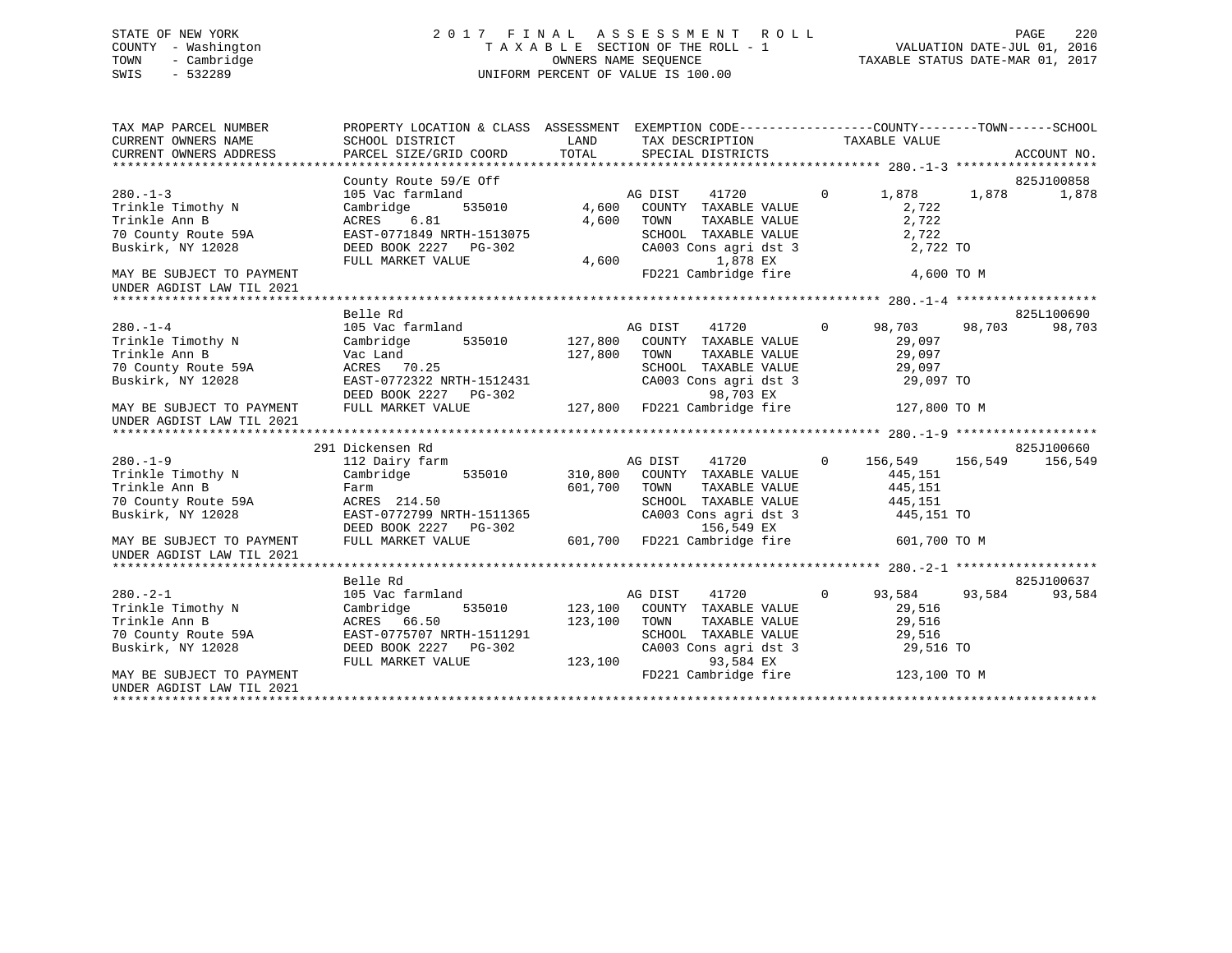# STATE OF NEW YORK 2 0 1 7 F I N A L A S S E S S M E N T R O L L PAGE 221 COUNTY - Washington T A X A B L E SECTION OF THE ROLL - 1 VALUATION DATE-JUL 01, 2016 TOWN - Cambridge OWNERS NAME SEQUENCE TAXABLE STATUS DATE-MAR 01, 2017 SWIS - 532289 UNIFORM PERCENT OF VALUE IS 100.00

| TAX MAP PARCEL NUMBER<br>CURRENT OWNERS NAME<br>CURRENT OWNERS ADDRESS                            | PROPERTY LOCATION & CLASS ASSESSMENT EXEMPTION CODE---------------COUNTY-------TOWN------SCHOOL<br>SCHOOL DISTRICT<br>PARCEL SIZE/GRID COORD        | LAND<br>TOTAL                 | TAX DESCRIPTION<br>SPECIAL DISTRICTS                                                                                                                                        | TAXABLE VALUE                                                                     |                                                                                                        | ACCOUNT NO.               |
|---------------------------------------------------------------------------------------------------|-----------------------------------------------------------------------------------------------------------------------------------------------------|-------------------------------|-----------------------------------------------------------------------------------------------------------------------------------------------------------------------------|-----------------------------------------------------------------------------------|--------------------------------------------------------------------------------------------------------|---------------------------|
|                                                                                                   |                                                                                                                                                     |                               |                                                                                                                                                                             |                                                                                   |                                                                                                        |                           |
| $280. - 2 - 11$<br>Trinkle Timothy N<br>Trinkle Ann B<br>70 County Route 59A<br>Buskirk, NY 12028 | Oak Hill Rd<br>112 Dairy farm<br>Cambridge<br>535010<br>ACRES 62.50<br>EAST-0779487 NRTH-1507851<br>DEED BOOK 2227 PG-302<br>FULL MARKET VALUE      | 130,100<br>221,200<br>221,200 | AG DIST<br>41720<br>COUNTY TAXABLE VALUE<br>TAXABLE VALUE<br>TOWN<br>SCHOOL TAXABLE VALUE<br>CA003 Cons agri dst 3<br>93,309 EX                                             | $\circ$<br>93,309<br>127,891                                                      | 93,309<br>127,891<br>127,891<br>127,891 TO                                                             | 825J100378<br>93,309      |
| MAY BE SUBJECT TO PAYMENT<br>UNDER AGDIST LAW TIL 2021                                            |                                                                                                                                                     |                               | FD221 Cambridge fire                                                                                                                                                        | 221,200 TO M                                                                      |                                                                                                        |                           |
|                                                                                                   |                                                                                                                                                     |                               |                                                                                                                                                                             |                                                                                   |                                                                                                        |                           |
| $271. - 2 - 17.3$<br>Tudor Matthew E<br>2747 Sandgate Rd<br>Arlington, VT 05250                   | Wright Rd<br>314 Rural vac<10<br>Cambridge<br>535010<br>$P/O$ lot 1<br>FRNT 200.00 DPTH 40.00<br>EAST-0774992 NRTH-1518105<br>DEED BOOK 3426 PG-301 | 700<br>700                    | COUNTY TAXABLE VALUE<br>TAXABLE VALUE<br>TOWN<br>SCHOOL TAXABLE VALUE<br>CA003 Cons agri dst 3<br>FD221 Cambridge fire                                                      |                                                                                   | 700<br>700<br>700<br>700 TO<br>700 TO M                                                                |                           |
|                                                                                                   | FULL MARKET VALUE                                                                                                                                   | 700                           |                                                                                                                                                                             |                                                                                   |                                                                                                        |                           |
|                                                                                                   | 7 Galloway Ln                                                                                                                                       |                               |                                                                                                                                                                             |                                                                                   |                                                                                                        | 825J100664                |
| $279. - 2 - 23$<br>Turi Anthony R<br>Turi Gail S<br>7 Galloway Ln<br>Buskirk, NY 12028-2002       | 241 Rural res&ag<br>535010<br>Cambridge<br>House & Lot<br>ACRES 84.40<br>EAST-0765290 NRTH-1505494                                                  | 157,100 AG DIST               | 52 PCT OF VALUE USED FOR EXEMPTION PURPOSES<br>VETWAR CTS 41120<br>41720<br>347,700 ENH STAR 41834<br>COUNTY TAXABLE VALUE<br>TOWN<br>TAXABLE VALUE                         | 27,121<br>$\Omega$<br>$\mathbf{0}$<br>$\overline{0}$<br>$\overline{0}$<br>270,021 | 27,000<br>50,679<br>50,679<br>$\overline{0}$<br>269,900                                                | 6,000<br>50,679<br>65,500 |
| MAY BE SUBJECT TO PAYMENT<br>UNDER AGDIST LAW TIL 2021                                            | DEED BOOK 371<br>PG-934<br>FULL MARKET VALUE                                                                                                        |                               | SCHOOL TAXABLE VALUE<br>347,700 CA003 Cons agri dst 3<br>50,679 EX<br>FD221 Cambridge fire                                                                                  | 347,700 TO M                                                                      | 225,521<br>297,021 TO                                                                                  |                           |
|                                                                                                   |                                                                                                                                                     |                               |                                                                                                                                                                             |                                                                                   |                                                                                                        |                           |
|                                                                                                   | 6 County Route 59A                                                                                                                                  |                               |                                                                                                                                                                             |                                                                                   |                                                                                                        | 825J100669                |
| $279. - 2 - 21$<br>Ungeheuer Ann B<br>6 County Route 59A<br>Buskirk, NY 12028-2013                | 210 1 Family Res<br>535010<br>Cambridge<br>H&l<br>ACRES 0.39<br>EAST-0766277 NRTH-1506601<br>DEED BOOK 823<br>PG-178<br>FULL MARKET VALUE           | 92,000                        | AGED-ALL 41800<br>25,900 ENH STAR<br>41834<br>COUNTY TAXABLE VALUE<br>TOWN<br>TAXABLE VALUE<br>SCHOOL TAXABLE VALUE<br>CA003 Cons agri dst 3<br>92,000 FD221 Cambridge fire | $\mathbf 0$<br>46,000<br>$\Omega$                                                 | 46,000<br>$\Omega$<br>$\overline{0}$<br>46,000<br>46,000<br>$\overline{0}$<br>92,000 TO<br>92,000 TO M | 46,000<br>46,000          |
|                                                                                                   |                                                                                                                                                     |                               |                                                                                                                                                                             |                                                                                   |                                                                                                        |                           |
| $279. - 2 - 12$                                                                                   | 170 County Route 59A<br>210 1 Family Res                                                                                                            |                               | COUNTY TAXABLE VALUE                                                                                                                                                        | 179,400                                                                           |                                                                                                        | 825L100206                |
| US Bank Trust, NA<br>800 Nicollet Mall<br>Minneapolis, MN 55402                                   | Cambridge 535010<br>H & L<br>ACRES<br>4.50<br>EAST-0769599 NRTH-1506507<br>DEED BOOK 3746 PG-253<br>FULL MARKET VALUE                               | 42,500<br>179,400<br>179,400  | TAXABLE VALUE<br>TOWN<br>SCHOOL TAXABLE VALUE<br>CA003 Cons agri dst 3<br>FD221 Cambridge fire                                                                              | 179,400<br>179,400                                                                | 179,400 TO<br>179,400 TO M                                                                             |                           |
|                                                                                                   |                                                                                                                                                     |                               |                                                                                                                                                                             |                                                                                   |                                                                                                        |                           |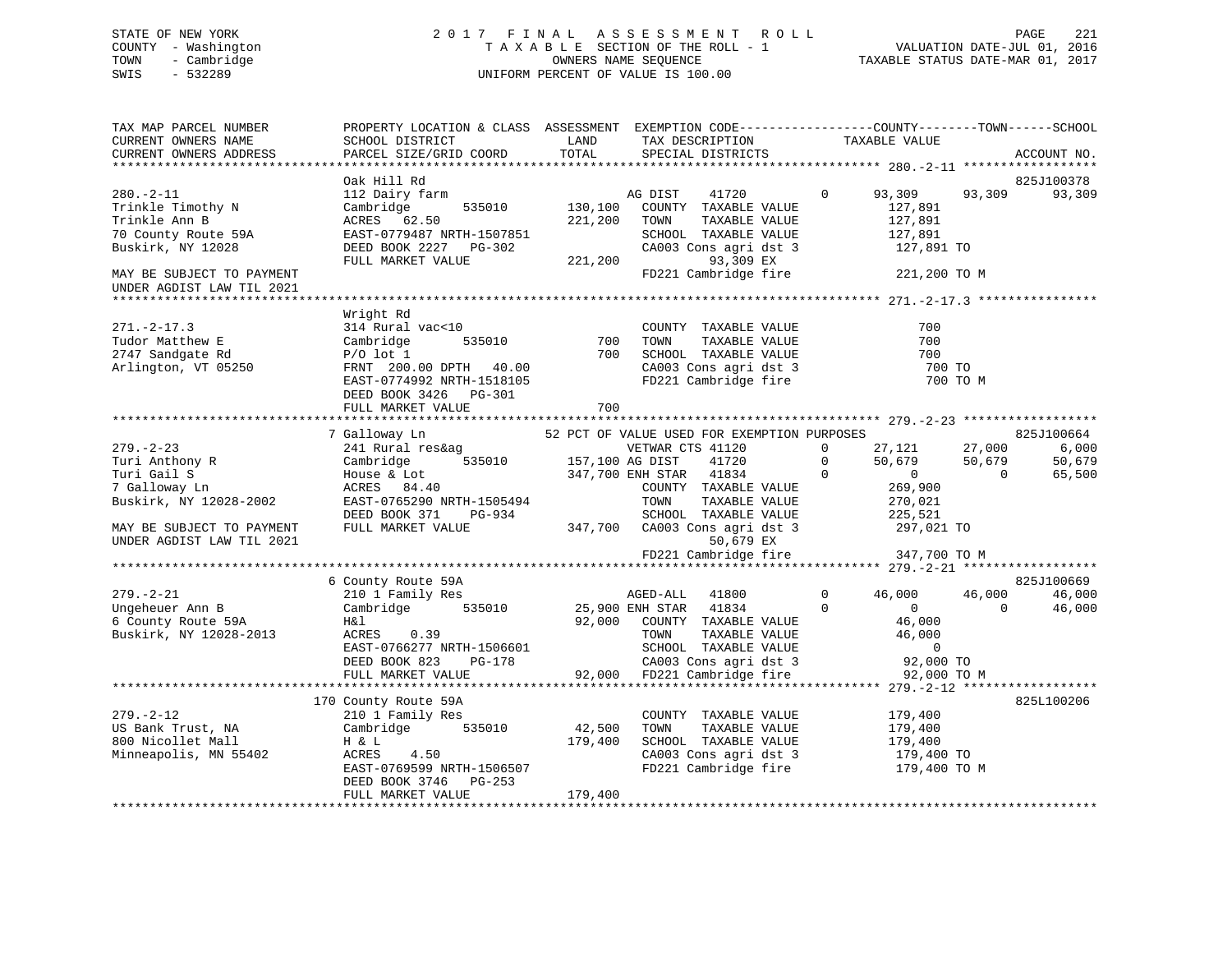# STATE OF NEW YORK 2 0 1 7 F I N A L A S S E S S M E N T R O L L PAGE 222 COUNTY - Washington T A X A B L E SECTION OF THE ROLL - 1 VALUATION DATE-JUL 01, 2016 TOWN - Cambridge OWNERS NAME SEQUENCE TAXABLE STATUS DATE-MAR 01, 2017 SWIS - 532289 UNIFORM PERCENT OF VALUE IS 100.00

| TAX MAP PARCEL NUMBER<br>CURRENT OWNERS NAME<br>CURRENT OWNERS ADDRESS | PROPERTY LOCATION & CLASS ASSESSMENT EXEMPTION CODE----------------COUNTY-------TOWN------SCHOOL<br>SCHOOL DISTRICT<br>PARCEL SIZE/GRID COORD | LAND<br>TOTAL     | TAX DESCRIPTION<br>SPECIAL DISTRICTS                               | TAXABLE VALUE                                                | ACCOUNT NO.                            |
|------------------------------------------------------------------------|-----------------------------------------------------------------------------------------------------------------------------------------------|-------------------|--------------------------------------------------------------------|--------------------------------------------------------------|----------------------------------------|
|                                                                        |                                                                                                                                               |                   |                                                                    |                                                              |                                        |
|                                                                        | 79 Duell Hollow Rd                                                                                                                            |                   |                                                                    |                                                              | 825J100584                             |
| $272. - 1 - 1$<br>Valerio Dennis J<br>Valerio Gaye M                   | 242 Rurl res&rec<br>Cambridge<br>535010<br>ACRES 26.70                                                                                        | 333,900           | 41720<br>AG DIST<br>108,400 BAS STAR 41854<br>COUNTY TAXABLE VALUE | $\mathbf 0$<br>30,733<br>$\Omega$<br>$\mathbf{0}$<br>303,167 | 30,733<br>30,733<br>$\Omega$<br>30,000 |
| 79 Duell Hollow Rd<br>Buskirk, NY 12028                                | EAST-0784900 NRTH-1520901<br>DEED BOOK 750<br>PG-198                                                                                          |                   | TOWN<br>TAXABLE VALUE<br>SCHOOL TAXABLE VALUE                      | 303,167<br>273,167                                           |                                        |
| MAY BE SUBJECT TO PAYMENT<br>UNDER AGDIST LAW TIL 2021                 | FULL MARKET VALUE                                                                                                                             | 333,900           | CA003 Cons agri dst 3<br>30,733 EX<br>FD221 Cambridge fire         | 303,167 TO<br>333,900 TO M                                   |                                        |
|                                                                        |                                                                                                                                               |                   |                                                                    |                                                              |                                        |
| $272. - 1 - 2.1$                                                       | Duell Hollow Rd<br>105 Vac farmland                                                                                                           |                   | AG DIST<br>41720                                                   | $\Omega$<br>93,523                                           | 93,523<br>93,523                       |
| Valerio Dennis J                                                       | Cambridge<br>535010                                                                                                                           | 123,100           | COUNTY TAXABLE VALUE                                               | 29,577                                                       |                                        |
| Valerio Gaye M                                                         | Recorded Subdivision                                                                                                                          | 123,100           | TOWN<br>TAXABLE VALUE                                              | 29,577                                                       |                                        |
| 79 Duell Hollow Rd                                                     | ACRES 50.44                                                                                                                                   |                   | SCHOOL TAXABLE VALUE                                               | 29,577                                                       |                                        |
| Buskirk, NY 12028                                                      | EAST-0785215 NRTH-1520234<br>DEED BOOK 952<br>PG-301                                                                                          |                   | CA003 Cons agri dst 3<br>93,523 EX                                 | 29,577 TO                                                    |                                        |
| MAY BE SUBJECT TO PAYMENT<br>UNDER AGDIST LAW TIL 2021                 | FULL MARKET VALUE                                                                                                                             |                   | 123,100 FD221 Cambridge fire                                       | 123,100 TO M                                                 |                                        |
|                                                                        |                                                                                                                                               |                   |                                                                    |                                                              |                                        |
|                                                                        | 372 Whiteside Rd                                                                                                                              |                   |                                                                    |                                                              | 825J100954                             |
| $279. - 2 - 2.1$                                                       | 210 1 Family Res                                                                                                                              |                   | COUNTY TAXABLE VALUE                                               | 274,900                                                      |                                        |
| Valla Michael E<br>Valla Valerie J                                     | Cambridge<br>535010<br>House & Land                                                                                                           | 55,500<br>274,900 | TOWN<br>TAXABLE VALUE<br>SCHOOL TAXABLE VALUE                      | 274,900<br>274,900                                           |                                        |
| 372 Whiteside Rd                                                       | ACRES<br>9.62                                                                                                                                 |                   | CA003 Cons agri dst 3                                              | 274,900 TO                                                   |                                        |
| Johnsonville, NY 12094                                                 | EAST-0765064 NRTH-1512423<br>DEED BOOK 3676<br>PG-322                                                                                         |                   | FD221 Cambridge fire                                               | 274,900 TO M                                                 |                                        |
|                                                                        | FULL MARKET VALUE                                                                                                                             | 274,900           |                                                                    |                                                              |                                        |
|                                                                        | 395 Center Cambridge Rd                                                                                                                       |                   |                                                                    |                                                              |                                        |
| $270. - 1 - 26.3$                                                      | 242 Rurl res&rec                                                                                                                              |                   | COUNTY TAXABLE VALUE                                               | 313,000                                                      |                                        |
| Van Alstine Ronald                                                     | Cambridge<br>535010                                                                                                                           | 80,800            | TOWN<br>TAXABLE VALUE                                              | 313,000                                                      |                                        |
| Wojtkun Dianne                                                         | H & L                                                                                                                                         | 313,000           | SCHOOL TAXABLE VALUE                                               | 313,000                                                      |                                        |
| 395 Center Cambridge Rd                                                | ACRES 16.55                                                                                                                                   |                   | CA003 Cons agri dst 3                                              | 313,000 TO                                                   |                                        |
| Cambridge, NY 12816                                                    | EAST-0764462 NRTH-1515981<br>DEED BOOK 3588<br>PG-189<br>FULL MARKET VALUE                                                                    | 313,000           | FD221 Cambridge fire                                               | 313,000 TO M                                                 |                                        |
|                                                                        |                                                                                                                                               |                   |                                                                    |                                                              |                                        |
|                                                                        | 914 County Route 74                                                                                                                           |                   |                                                                    |                                                              | 825J100671                             |
| $270. - 1 - 5$                                                         | 242 Rurl res&rec                                                                                                                              |                   | VETWAR CTS 41120                                                   | $\mathbf 0$<br>33,000                                        | 27,000<br>6,000                        |
| VanAvery Gary                                                          | Cambridge<br>535010                                                                                                                           |                   | 66,600 BAS STAR<br>41854                                           | $\Omega$<br>$\mathbf{0}$                                     | $\Omega$<br>30,000                     |
| VanAvery Pamela Jean                                                   | House & Land                                                                                                                                  | 246,100           | COUNTY TAXABLE VALUE                                               | 213,100                                                      |                                        |
| 914 County Route 74                                                    | ACRES 14.80                                                                                                                                   |                   | TOWN<br>TAXABLE VALUE                                              | 219,100                                                      |                                        |
| Greenwich, NY 12834                                                    | EAST-0765024 NRTH-1520027                                                                                                                     |                   | SCHOOL TAXABLE VALUE                                               | 210,100                                                      |                                        |
|                                                                        | DEED BOOK 434<br>PG-742<br>FULL MARKET VALUE                                                                                                  |                   | CA003 Cons agri dst 3<br>246,100 FD221 Cambridge fire              | 246,100 TO<br>246,100 TO M                                   |                                        |
|                                                                        |                                                                                                                                               |                   |                                                                    |                                                              |                                        |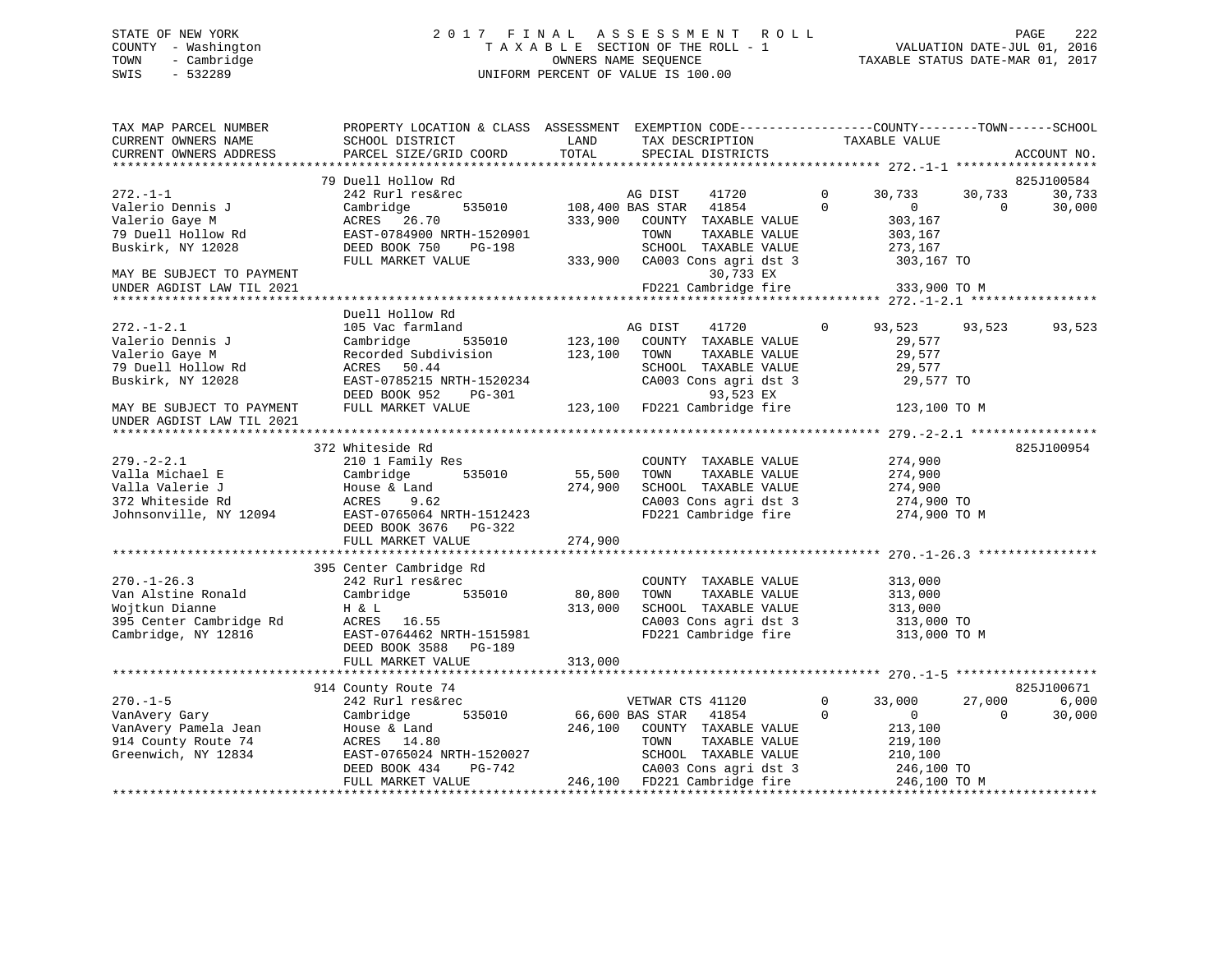| STATE OF NEW YORK<br>COUNTY - Washington<br>- Cambridge<br>TOWN<br>SWIS<br>$-532289$                 |                                                                                                                                                                         |                              | 2017 FINAL ASSESSMENT<br><b>ROLL</b><br>TAXABLE SECTION OF THE ROLL - 1<br>OWNERS NAME SEQUENCE<br>UNIFORM PERCENT OF VALUE IS 100.00       |                                                                                              | PAGE<br>223<br>VALUATION DATE-JUL 01, 2016<br>TAXABLE STATUS DATE-MAR 01, 2017 |
|------------------------------------------------------------------------------------------------------|-------------------------------------------------------------------------------------------------------------------------------------------------------------------------|------------------------------|---------------------------------------------------------------------------------------------------------------------------------------------|----------------------------------------------------------------------------------------------|--------------------------------------------------------------------------------|
| TAX MAP PARCEL NUMBER<br>CURRENT OWNERS NAME<br>CURRENT OWNERS ADDRESS                               | PROPERTY LOCATION & CLASS ASSESSMENT EXEMPTION CODE---------------COUNTY-------TOWN-----SCHOOL<br>SCHOOL DISTRICT<br>PARCEL SIZE/GRID COORD                             | LAND<br>TOTAL                | TAX DESCRIPTION<br>SPECIAL DISTRICTS                                                                                                        | TAXABLE VALUE                                                                                | ACCOUNT NO.                                                                    |
| $261. - 2 - 10$<br>Vandeusen Wayne J<br>203 Content Farm Rd<br>Cambridge, NY 12816                   | Horton Rd<br>314 Rural vac<10<br>535010<br>Cambridge<br>Woodlot<br>$261. - 1 - 10$<br>ACRES<br>8.10<br>EAST-0764521 NRTH-1523769<br>DEED BOOK 830<br>PG-252             | 40,400<br>40,400             | COUNTY TAXABLE VALUE<br>TOWN<br>TAXABLE VALUE<br>SCHOOL TAXABLE VALUE<br>FD221 Cambridge fire                                               | 40,400<br>40,400<br>40,400<br>40,400 TO M                                                    | 825J100658                                                                     |
|                                                                                                      | FULL MARKET VALUE<br>************************                                                                                                                           | 40,400<br>*************      |                                                                                                                                             | ******************************* 261.-2-4.2 *****************                                 |                                                                                |
|                                                                                                      | 1324 Vly Summit Rd                                                                                                                                                      |                              |                                                                                                                                             |                                                                                              | 825J100872                                                                     |
| $261. - 2 - 4.2$<br>VanMeter William<br>VanMeter Marlyn<br>1324 Vly Summit Rd<br>Greenwich, NY 12834 | 241 Rural res&ag<br>Cambridge<br>535010<br>$261. - 1 - 4.2$<br>ACRES 22.90<br>EAST-0768761 NRTH-1526924<br>DEED BOOK 1775 PG-44                                         | 80,600<br>291,600            | <b>BAS STAR</b><br>41854<br>COUNTY TAXABLE VALUE<br>TOWN<br>TAXABLE VALUE<br>SCHOOL TAXABLE VALUE<br>FD221 Cambridge fire                   | $\overline{0}$<br>$\mathbf 0$<br>291,600<br>291,600<br>261,600<br>291,600 TO M               | 30,000<br>$\Omega$                                                             |
|                                                                                                      | FULL MARKET VALUE                                                                                                                                                       | 291,600                      |                                                                                                                                             |                                                                                              |                                                                                |
|                                                                                                      | *******************************                                                                                                                                         | *************                |                                                                                                                                             |                                                                                              |                                                                                |
| $246. - 1 - 22.1$<br>Vickery Joseph M<br>Vickery Rachel E<br>12 Carl Ave<br>Greenwich, NY 12834      | 328 Stevenson Rd<br>210 1 Family Res<br>Cambridge<br>535010<br>House & Land<br>ACRES<br>3.31<br>EAST-0780040 NRTH-1537346<br>DEED BOOK 3617 PG-290<br>FULL MARKET VALUE | 35,600<br>185,500<br>185,500 | COUNTY TAXABLE VALUE<br>TOWN<br>TAXABLE VALUE<br>SCHOOL TAXABLE VALUE<br>CA005 Cons agri dst 5<br>FD221 Cambridge fire                      | 185,500<br>185,500<br>185,500<br>185,500 TO<br>185,500 TO M                                  | 825J100936                                                                     |
|                                                                                                      |                                                                                                                                                                         |                              |                                                                                                                                             |                                                                                              |                                                                                |
| $263. - 1 - 17$<br>Viera Robert A Jr<br>848 King Rd<br>Cambridge, NY 12816                           | 848 King Rd<br>210 1 Family Res<br>Cambridge<br>535010<br>Lot 2<br>1718/37<br>ACRES<br>1.23<br>EAST-0782999 NRTH-1522137                                                | 33,700<br>148,000            | BAS STAR<br>41854<br>COUNTY TAXABLE VALUE<br>TAXABLE VALUE<br>TOWN<br>SCHOOL TAXABLE VALUE<br>CA003 Cons agri dst 3<br>FD221 Cambridge fire | $\mathbf 0$<br>$\overline{0}$<br>148,000<br>148,000<br>118,000<br>148,000 TO<br>148,000 TO M | 825J100627<br>30,000<br>$\Omega$                                               |
|                                                                                                      | DEED BOOK 3400<br>PG-144<br>FULL MARKET VALUE                                                                                                                           | 148,000                      |                                                                                                                                             |                                                                                              |                                                                                |
| $255.14 - 3 - 11$<br>Virtue Paul E<br>70 State Route 372<br>Cambridge, NY 12816                      | 70 State Route 372<br>270 Mfg housing<br>Cambridge<br>535010<br>Gar & Tra<br>$255. - 3 - 11$<br>ACRES<br>0.41<br>EAST-0786382 NRTH-1532116                              | 26,100<br>35,000             | COUNTY TAXABLE VALUE<br>TOWN<br>TAXABLE VALUE<br>SCHOOL TAXABLE VALUE<br>CA005 Cons agri dst 5<br>FD221 Cambridge fire                      | 35,000<br>35,000<br>35,000<br>35,000 TO<br>35,000 TO M                                       | 825J100675                                                                     |

\*\*\*\*\*\*\*\*\*\*\*\*\*\*\*\*\*\*\*\*\*\*\*\*\*\*\*\*\*\*\*\*\*\*\*\*\*\*\*\*\*\*\*\*\*\*\*\*\*\*\*\*\*\*\*\*\*\*\*\*\*\*\*\*\*\*\*\*\*\*\*\*\*\*\*\*\*\*\*\*\*\*\*\*\*\*\*\*\*\*\*\*\*\*\*\*\*\*\*\*\*\*\*\*\*\*\*\*\*\*\*\*\*\*\*\*\*\*\*\*\*\*\*\*\*\*\*\*\*\*\*\*

DEED BOOK 697 PG-108

FULL MARKET VALUE 35,000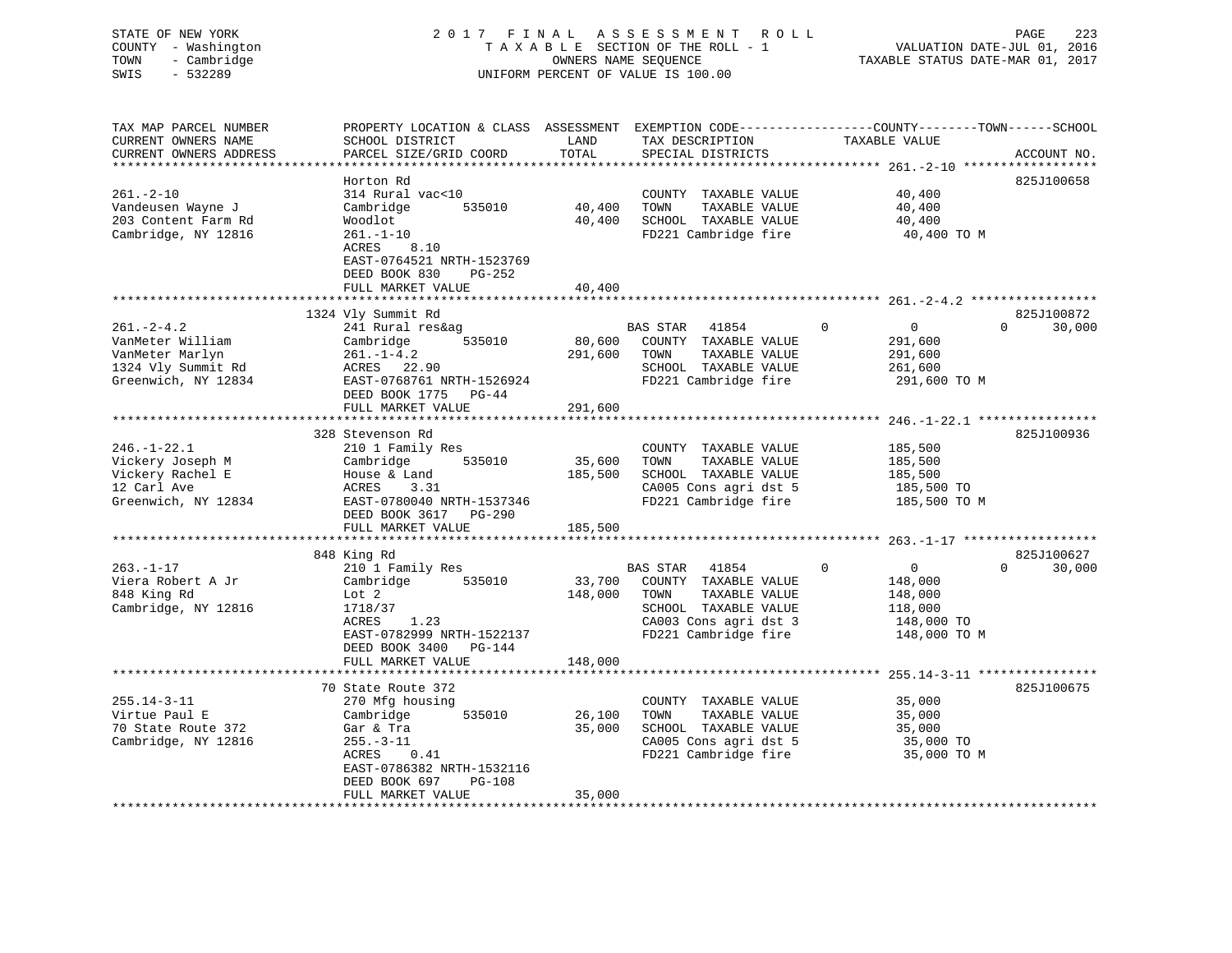# STATE OF NEW YORK 2 0 1 7 F I N A L A S S E S S M E N T R O L L PAGE 224 COUNTY - Washington T A X A B L E SECTION OF THE ROLL - 1 VALUATION DATE-JUL 01, 2016 TOWN - Cambridge OWNERS NAME SEQUENCE TAXABLE STATUS DATE-MAR 01, 2017 SWIS - 532289 UNIFORM PERCENT OF VALUE IS 100.00

| TAX MAP PARCEL NUMBER<br>CURRENT OWNERS NAME<br>CURRENT OWNERS ADDRESS | PROPERTY LOCATION & CLASS ASSESSMENT EXEMPTION CODE----------------COUNTY-------TOWN------SCHOOL<br>SCHOOL DISTRICT<br>PARCEL SIZE/GRID COORD | LAND<br>TOTAL | TAX DESCRIPTION<br>SPECIAL DISTRICTS     | TAXABLE VALUE                 | ACCOUNT NO.        |             |
|------------------------------------------------------------------------|-----------------------------------------------------------------------------------------------------------------------------------------------|---------------|------------------------------------------|-------------------------------|--------------------|-------------|
|                                                                        |                                                                                                                                               |               |                                          |                               |                    |             |
|                                                                        | County Route 59A                                                                                                                              |               |                                          |                               | 825L100191         |             |
| $279. - 2 - 15$<br>Virtue Paul E Sr                                    | 314 Rural vac<10<br>535010<br>Cambridge                                                                                                       | 41,000        | AG DIST<br>41720<br>COUNTY TAXABLE VALUE | 33,997<br>$\Omega$<br>7,003   | 33,997<br>33,997   |             |
| 70 State Route 372                                                     | 8.20<br>ACRES                                                                                                                                 | 41,000        | TOWN<br>TAXABLE VALUE                    | 7,003                         |                    |             |
| Cambridge, NY 12816                                                    | EAST-0767913 NRTH-1507964                                                                                                                     |               | SCHOOL TAXABLE VALUE                     | 7,003                         |                    |             |
|                                                                        | DEED BOOK 553<br>PG-287                                                                                                                       |               | CA003 Cons agri dst 3                    | 7,003 TO                      |                    |             |
| MAY BE SUBJECT TO PAYMENT                                              | FULL MARKET VALUE                                                                                                                             | 41,000        | 33,997 EX                                |                               |                    |             |
| UNDER AGDIST LAW TIL 2021                                              |                                                                                                                                               |               | FD221 Cambridge fire                     | 41,000 TO M                   |                    |             |
|                                                                        |                                                                                                                                               |               |                                          |                               |                    |             |
|                                                                        | 154 Brownell Rd                                                                                                                               |               |                                          |                               | 825J100353         |             |
| $270. - 1 - 34$                                                        | 210 1 Family Res                                                                                                                              |               | VETWAR CTS 41120                         | 33,000<br>$\mathbf 0$         | 6,000<br>27,000    |             |
| Voehringer Robert                                                      | 535010<br>Cambridge                                                                                                                           |               | 47,000 AGED-CO<br>41802                  | $\Omega$<br>120,600           | $\Omega$           | $\mathbf 0$ |
| Voehringer Katherine                                                   | H & L                                                                                                                                         |               | 301,000 AGED-TOWN 41803                  | $\Omega$<br>$\Omega$          | 41,100             | $\Omega$    |
| 154 Brownell Rd                                                        | 7.00<br>ACRES                                                                                                                                 |               | 41834<br>ENH STAR                        | $\overline{0}$<br>$\Omega$    | $\Omega$<br>65,500 |             |
| Cambridge, NY 12816                                                    | EAST-0764355 NRTH-1519167                                                                                                                     |               | COUNTY TAXABLE VALUE                     | 147,400                       |                    |             |
|                                                                        | DEED BOOK 944<br>$PG-18$                                                                                                                      |               | TOWN<br>TAXABLE VALUE                    | 232,900                       |                    |             |
|                                                                        | FULL MARKET VALUE                                                                                                                             | 301,000       | SCHOOL TAXABLE VALUE                     | 229,500                       |                    |             |
|                                                                        |                                                                                                                                               |               | CA003 Cons agri dst 3                    | 301,000 TO                    |                    |             |
|                                                                        |                                                                                                                                               |               | FD221 Cambridge fire                     | 301,000 TO M                  |                    |             |
|                                                                        | 380 Conley Rd                                                                                                                                 |               |                                          |                               | 825J100446         |             |
| $271. - 2 - 24$                                                        | 210 1 Family Res                                                                                                                              |               | BAS STAR<br>41854                        | $\mathbf 0$<br>$\overline{0}$ | $\Omega$<br>30,000 |             |
| Volino Mary G                                                          | 535010<br>Cambridge                                                                                                                           | 43,400        | COUNTY TAXABLE VALUE                     | 301,000                       |                    |             |
| Peacock-Kapela Kathryn G                                               | H & L                                                                                                                                         | 301,000       | TOWN<br>TAXABLE VALUE                    | 301,000                       |                    |             |
| 380 Conley Rd                                                          | ACRES<br>6.60                                                                                                                                 |               | SCHOOL TAXABLE VALUE                     | 271,000                       |                    |             |
| Cambridge, NY 12816                                                    | EAST-0773323 NRTH-1516843                                                                                                                     |               | CA003 Cons agri dst 3                    | 301,000 TO                    |                    |             |
|                                                                        | DEED BOOK 1723<br>PG-218                                                                                                                      |               | FD221 Cambridge fire                     | 301,000 TO M                  |                    |             |
|                                                                        | FULL MARKET VALUE                                                                                                                             | 301,000       |                                          |                               |                    |             |
|                                                                        |                                                                                                                                               |               |                                          |                               |                    |             |
|                                                                        | 949 State Route 372                                                                                                                           |               |                                          |                               | 825J100463         |             |
| $246. - 1 - 2$                                                         | 210 1 Family Res                                                                                                                              |               | <b>BAS STAR</b><br>41854                 | $\mathbf 0$<br>$\overline{0}$ | $\Omega$<br>30,000 |             |
| Wagar Marion                                                           | Greenwich<br>533401                                                                                                                           | 36,100        | COUNTY TAXABLE VALUE                     | 129,100                       |                    |             |
| 949 State Route 372                                                    | H & L                                                                                                                                         | 129,100       | TAXABLE VALUE<br>TOWN                    | 129,100                       |                    |             |
| Greenwich, NY 12834                                                    | 2.61<br>ACRES                                                                                                                                 |               | SCHOOL TAXABLE VALUE                     | 99,100                        |                    |             |
|                                                                        | EAST-0771342 NRTH-1544139                                                                                                                     |               | CA003 Cons agri dst 3                    | 129,100 TO                    |                    |             |
|                                                                        | DEED BOOK 3196 PG-13                                                                                                                          |               | FD221 Cambridge fire                     | 129,100 TO M                  |                    |             |
|                                                                        | FULL MARKET VALUE                                                                                                                             | 129,100       |                                          |                               |                    |             |
|                                                                        |                                                                                                                                               |               |                                          | ************** 280.-2-15 **   |                    |             |
|                                                                        | 7 Stage Rd                                                                                                                                    |               |                                          |                               | 825J100228         |             |
| $280. -2 - 15$                                                         | 210 1 Family Res                                                                                                                              |               | COUNTY TAXABLE VALUE                     | 146,800                       |                    |             |
| Wagner Melvin J                                                        | Cambridge<br>535010                                                                                                                           | 48,500        | TAXABLE VALUE<br>TOWN                    | 146,800                       |                    |             |
| Wagner Brigid Daly                                                     | ACRES<br>3.20                                                                                                                                 | 146,800       | SCHOOL TAXABLE VALUE                     | 146,800                       |                    |             |
| 80 Dunrovin Ln                                                         | EAST-0777821 NRTH-1505099                                                                                                                     |               | CA003 Cons agri dst 3                    | 146,800 TO                    |                    |             |
| Rochester, NY 14618                                                    | DEED BOOK 3745<br><b>PG-179</b>                                                                                                               |               | FD221 Cambridge fire                     | 146,800 TO M                  |                    |             |
|                                                                        | FULL MARKET VALUE                                                                                                                             | 146,800       |                                          |                               |                    |             |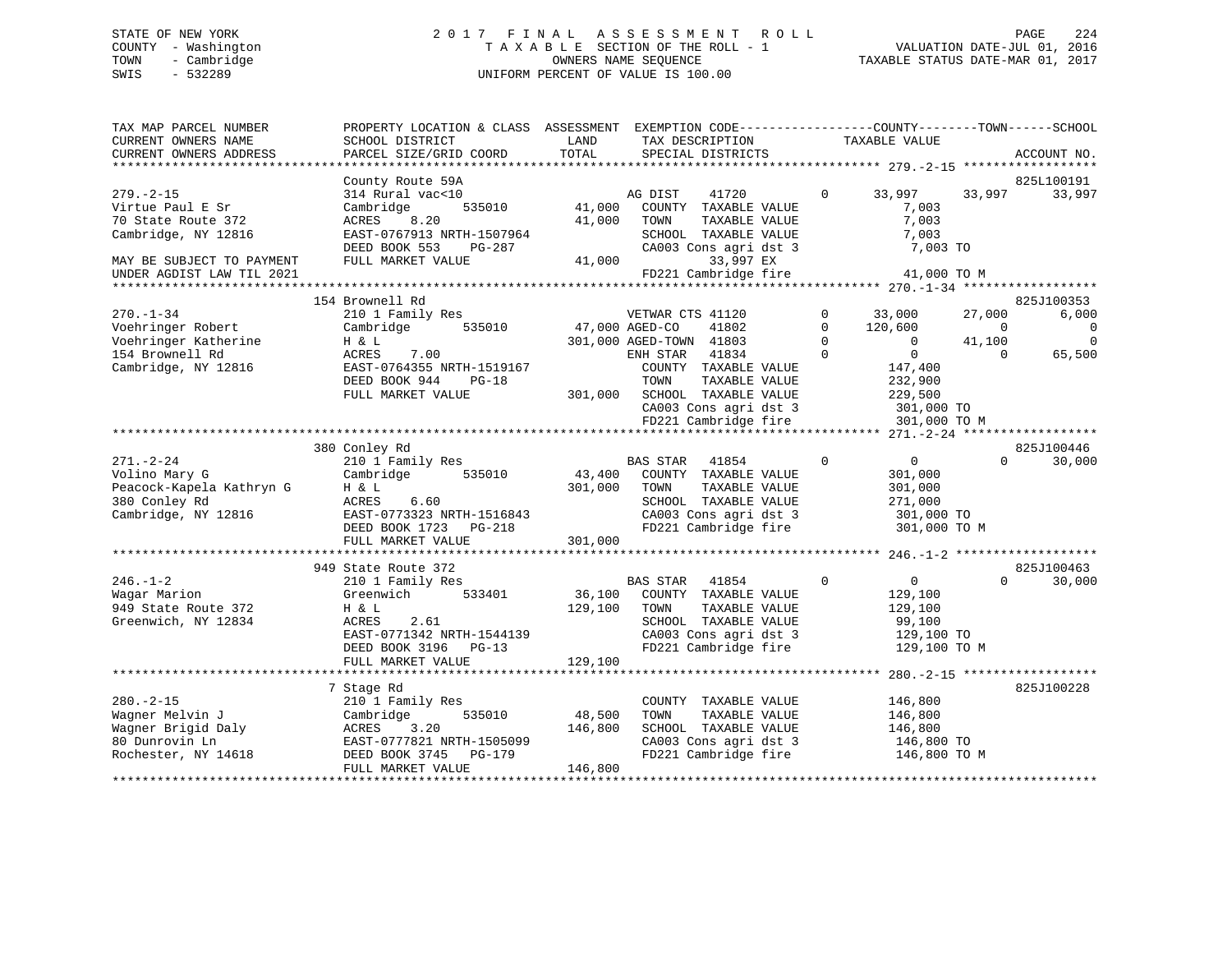# STATE OF NEW YORK 2 0 1 7 F I N A L A S S E S S M E N T R O L L PAGE 225 COUNTY - Washington T A X A B L E SECTION OF THE ROLL - 1 VALUATION DATE-JUL 01, 2016 TOWN - Cambridge OWNERS NAME SEQUENCE TAXABLE STATUS DATE-MAR 01, 2017 SWIS - 532289 UNIFORM PERCENT OF VALUE IS 100.00

| TAX MAP PARCEL NUMBER     | PROPERTY LOCATION & CLASS ASSESSMENT EXEMPTION CODE----------------COUNTY-------TOWN------SCHOOL |         |                       |                                       |                |                         |                   |             |
|---------------------------|--------------------------------------------------------------------------------------------------|---------|-----------------------|---------------------------------------|----------------|-------------------------|-------------------|-------------|
| CURRENT OWNERS NAME       | SCHOOL DISTRICT                                                                                  | LAND    |                       | TAX DESCRIPTION                       |                | TAXABLE VALUE           |                   |             |
| CURRENT OWNERS ADDRESS    | PARCEL SIZE/GRID COORD                                                                           | TOTAL   |                       | SPECIAL DISTRICTS                     |                |                         |                   | ACCOUNT NO. |
|                           |                                                                                                  |         |                       |                                       |                |                         |                   |             |
|                           | 68 Petteys Rd                                                                                    |         |                       |                                       |                |                         |                   | 825J100301  |
| $246. - 1 - 37$           | 210 1 Family Res                                                                                 |         | AGED-ALL 41800        |                                       | $\mathbf{0}$   | 58,500                  | 58,500            | 58,500      |
| Waldbillig Stephen A      | Greenwich 533401                                                                                 |         | 26,900 ENH STAR 41834 |                                       | $\Omega$       | $\overline{0}$          | $\Omega$          | 58,500      |
| Scheeren Lydia M          | H&l                                                                                              | 117,000 |                       | COUNTY TAXABLE VALUE                  |                | 58,500                  |                   |             |
| 60 Petteys Rd             | ACRES 0.83                                                                                       |         | TOWN                  | TAXABLE VALUE                         |                | 58,500                  |                   |             |
| Greenwich, NY 12834       | EAST-0767659 NRTH-1536884                                                                        |         |                       | SCHOOL TAXABLE VALUE                  |                | $\mathbf 0$             |                   |             |
|                           | DEED BOOK 839<br>PG-148                                                                          |         |                       | CA003 Cons agri dst 3                 |                | 117,000 TO              |                   |             |
|                           | FULL MARKET VALUE                                                                                |         |                       | 117,000 FD221 Cambridge fire          |                | 117,000 TO M            |                   |             |
|                           |                                                                                                  |         |                       |                                       |                |                         |                   |             |
|                           | 79 Conley Rd                                                                                     |         |                       |                                       |                |                         |                   | 825J100876  |
| $280. - 1 - 13.2$         | 210 1 Family Res                                                                                 |         | BAS STAR 41854        |                                       | $\mathbf{0}$   | $0 \qquad \qquad$       | $0 \qquad \qquad$ | 30,000      |
| Waldron Guy E             | 535010<br>Cambridge                                                                              | 34,000  |                       | COUNTY TAXABLE VALUE                  |                | 170,000                 |                   |             |
| 79 Conley Rd              | Lot 3                                                                                            | 170,000 | TOWN                  | TAXABLE VALUE                         |                | 170,000                 |                   |             |
| Buskirk, NY 12028         | ACRES<br>2.80                                                                                    |         |                       | SCHOOL TAXABLE VALUE                  |                | 140,000                 |                   |             |
|                           | EAST-0774970 NRTH-1509957                                                                        |         |                       | CA003 Cons agri dst 3                 |                | 170,000 TO              |                   |             |
|                           | DEED BOOK 932<br>PG-241                                                                          |         |                       | FD221 Cambridge fire                  |                | 170,000 TO M            |                   |             |
|                           | FULL MARKET VALUE                                                                                | 170,000 |                       |                                       |                |                         |                   |             |
|                           |                                                                                                  |         |                       |                                       |                |                         |                   |             |
|                           | 17 Mead Rd                                                                                       |         |                       |                                       |                |                         |                   |             |
| $288. - 1 - 31.1$         | 210 1 Family Res                                                                                 |         | BAS STAR 41854        |                                       | $\Omega$       | 0                       | $\Omega$          | 30,000      |
| Walrath Victor A          | Hoosic Valley 384201                                                                             | 27,300  |                       | COUNTY TAXABLE VALUE                  |                | 200,000                 |                   |             |
| Barton Rd                 | 885/35                                                                                           | 200,000 | TOWN                  | TAXABLE VALUE                         |                | 200,000                 |                   |             |
| Johnsonville, NY 12094    | ACRES<br>1.06                                                                                    |         |                       | SCHOOL TAXABLE VALUE                  |                | 170,000                 |                   |             |
|                           | EAST-0757012 NRTH-1499205                                                                        |         |                       | CA003 Cons agri dst 3                 |                | 200,000 TO              |                   |             |
|                           | DEED BOOK 715<br>$PG-1$                                                                          |         |                       | FD221 Cambridge fire                  |                | 200,000 TO M            |                   |             |
|                           | FULL MARKET VALUE                                                                                | 200,000 |                       |                                       |                |                         |                   |             |
|                           |                                                                                                  |         |                       |                                       |                |                         |                   |             |
|                           | 470 County Route 60                                                                              |         |                       |                                       | $\overline{0}$ | $\overline{0}$          | $\Omega$          | 825J100699  |
| $262 - 1 - 8$             | 242 Rurl res&rec                                                                                 |         | BAS STAR 41854        |                                       |                |                         |                   | 30,000      |
| Walsh Anne C              | 535010<br>Cambridge                                                                              | 62,300  | TOWN                  | COUNTY TAXABLE VALUE                  |                | 200,200                 |                   |             |
| 470 County Route 60       | H & L<br>ACRES 12.64                                                                             | 200,200 |                       | TAXABLE VALUE<br>SCHOOL TAXABLE VALUE |                | 200,200                 |                   |             |
| Cambridge, NY 12816       | EAST-0773463 NRTH-1528816                                                                        |         |                       | FD221 Cambridge fire                  |                | 170,200<br>200,200 TO M |                   |             |
|                           | DEED BOOK 765<br>PG-327                                                                          |         |                       |                                       |                |                         |                   |             |
|                           | FULL MARKET VALUE                                                                                | 200,200 |                       |                                       |                |                         |                   |             |
|                           |                                                                                                  |         |                       |                                       |                |                         |                   |             |
|                           | 618 County Route 60                                                                              |         |                       |                                       |                |                         |                   | 825J100680  |
| $254. - 1 - 14$           | 241 Rural res&ag                                                                                 |         |                       | COUNTY TAXABLE VALUE                  |                | 403,100                 |                   |             |
| Walsh Edward J            | 535010<br>Cambridge                                                                              | 180,800 | TOWN                  | TAXABLE VALUE                         |                | 403,100                 |                   |             |
| Walsh James J             | ACRES 103.00                                                                                     | 403,100 |                       | SCHOOL TAXABLE VALUE                  |                | 403,100                 |                   |             |
| 2 Fairview Rd             | EAST-0773140 NRTH-1531841                                                                        |         |                       | CA003 Cons agri dst 3                 |                | 403,100 TO              |                   |             |
| Loudonville, NY 12211     | DEED BOOK 3681 PG-39                                                                             |         |                       | FD221 Cambridge fire 403,100 TO M     |                |                         |                   |             |
|                           | FULL MARKET VALUE                                                                                | 403,100 |                       |                                       |                |                         |                   |             |
| MAY BE SUBJECT TO PAYMENT |                                                                                                  |         |                       |                                       |                |                         |                   |             |
| UNDER AGDIST LAW TIL 2021 |                                                                                                  |         |                       |                                       |                |                         |                   |             |
|                           |                                                                                                  |         |                       |                                       |                |                         |                   |             |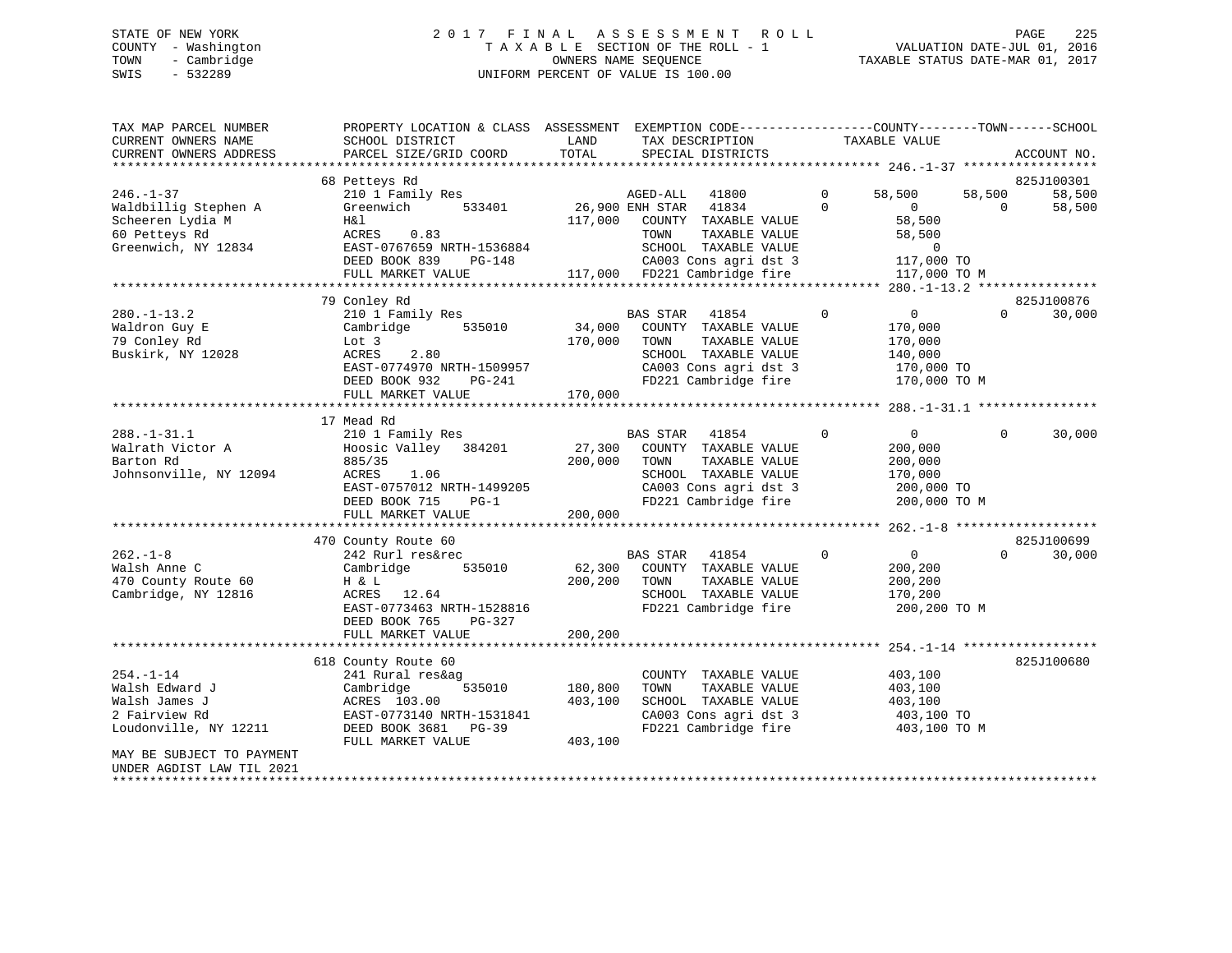# STATE OF NEW YORK 2 0 1 7 F I N A L A S S E S S M E N T R O L L PAGE 226 COUNTY - Washington T A X A B L E SECTION OF THE ROLL - 1 VALUATION DATE-JUL 01, 2016 TOWN - Cambridge OWNERS NAME SEQUENCE TAXABLE STATUS DATE-MAR 01, 2017 SWIS - 532289 UNIFORM PERCENT OF VALUE IS 100.00

| TAX MAP PARCEL NUMBER<br>CURRENT OWNERS NAME<br>CURRENT OWNERS ADDRESS                                | PROPERTY LOCATION & CLASS ASSESSMENT<br>SCHOOL DISTRICT<br>PARCEL SIZE/GRID COORD                                                                                                           | LAND<br>TOTAL                | EXEMPTION CODE-----------------COUNTY-------TOWN------SCHOOL<br>TAX DESCRIPTION<br>SPECIAL DISTRICTS                                        | TAXABLE VALUE                                                                             | ACCOUNT NO.                                   |
|-------------------------------------------------------------------------------------------------------|---------------------------------------------------------------------------------------------------------------------------------------------------------------------------------------------|------------------------------|---------------------------------------------------------------------------------------------------------------------------------------------|-------------------------------------------------------------------------------------------|-----------------------------------------------|
|                                                                                                       |                                                                                                                                                                                             |                              |                                                                                                                                             |                                                                                           |                                               |
| $262 - 2 - 2$<br>Walsh Edward J<br>Walsh James J<br>2 Fairview Rd<br>Loudonville, NY 12211            | Cobble Rd/w Off<br>323 Vacant rural<br>Cambridge<br>535010<br>Woods<br>ACRES<br>10.00<br>EAST-0775861 NRTH-1528411<br>DEED BOOK 3681<br>PG-39<br>FULL MARKET VALUE                          | 7,000<br>7,000<br>7,000      | COUNTY TAXABLE VALUE<br>TOWN<br>TAXABLE VALUE<br>SCHOOL TAXABLE VALUE<br>FD221 Cambridge fire                                               | 7,000<br>7,000<br>7,000<br>7,000 TO M                                                     | 825J100679                                    |
|                                                                                                       |                                                                                                                                                                                             |                              |                                                                                                                                             |                                                                                           |                                               |
| $254. - 1 - 12$<br>Walsh William Jr<br>133 Cobble Rd<br>Cambridge, NY 12816                           | 133 Cobble Rd<br>241 Rural res&ag<br>Cambridge<br>535010<br>ACRES 120.00<br>EAST-0775109 NRTH-1531504                                                                                       | 407,400                      | 41720<br>AG DIST<br>41834<br>201,500 ENH STAR<br>COUNTY TAXABLE VALUE<br>TOWN<br>TAXABLE VALUE                                              | $\Omega$<br>80,405<br>$\mathbf 0$<br>0<br>326,995<br>326,995                              | 825J100681<br>80,405<br>80,405<br>65,500<br>0 |
| MAY BE SUBJECT TO PAYMENT<br>UNDER AGDIST LAW TIL 2021                                                | DEED BOOK 377<br>$PG-563$<br>FULL MARKET VALUE                                                                                                                                              | 407,400                      | SCHOOL TAXABLE VALUE<br>CA003 Cons agri dst 3<br>80,405 EX<br>FD221 Cambridge fire                                                          | 261,495<br>326,995 TO<br>407,400 TO M                                                     |                                               |
|                                                                                                       |                                                                                                                                                                                             |                              |                                                                                                                                             |                                                                                           |                                               |
| $272 - 2 - 7$<br>Wargo Robert<br>Wargo Mary<br>689 Turnpike Rd<br>Eagle Bridge, NY 12057              | 689 Turnpike Rd<br>280 Res Multiple<br>535010<br>Cambridge<br>House & Lot<br>FRNT 511.00 DPTH<br>2.04<br>ACRES<br>EAST-0788585 NRTH-1517693<br>DEED BOOK 874<br>PG-311<br>FULL MARKET VALUE | 35,200<br>74,100<br>74,100   | <b>BAS STAR</b><br>41854<br>COUNTY TAXABLE VALUE<br>TOWN<br>TAXABLE VALUE<br>SCHOOL TAXABLE VALUE<br>FD221 Cambridge fire                   | $\Omega$<br>$\mathbf 0$<br>74,100<br>74,100<br>44,100<br>74,100 TO M                      | 825J100566<br>$\Omega$<br>30,000              |
|                                                                                                       |                                                                                                                                                                                             |                              |                                                                                                                                             |                                                                                           |                                               |
| $272. - 2 - 7.1$<br>Wargo Robert J<br>Wargo Mary E<br>689 Turnpike Rd<br>Eagle Bridge, NY 12057       | Turnpike Rd<br>310 Res Vac<br>Cambridge<br>535010<br>FRNT 1541.00 DPTH<br>ACRES 23.60<br>EAST-0788636 NRTH-1517698<br>DEED BOOK 874<br>PG-311                                               | 74,500<br>74,500             | COUNTY TAXABLE VALUE<br>TAXABLE VALUE<br>TOWN<br>SCHOOL TAXABLE VALUE<br>FD221 Cambridge fire                                               | 74,500<br>74,500<br>74,500<br>74,500 TO M                                                 |                                               |
|                                                                                                       | FULL MARKET VALUE                                                                                                                                                                           | 74,500                       |                                                                                                                                             |                                                                                           |                                               |
|                                                                                                       |                                                                                                                                                                                             |                              |                                                                                                                                             |                                                                                           |                                               |
| $270. - 1 - 33.6$<br>Wasiczko Michael R<br>Stevens Morgan P<br>104 Brownell Rd<br>Cambridge, NY 12816 | 104 Brownell Rd<br>210 1 Family Res<br>Cambridge<br>535010<br>Land & House<br>Lot 4<br>8.84<br>ACRES<br>EAST-0764460 NRTH-1517863<br>DEED BOOK 3466<br>PG-259<br>FULL MARKET VALUE          | 53,400<br>249,900<br>249,900 | BAS STAR<br>41854<br>COUNTY TAXABLE VALUE<br>TAXABLE VALUE<br>TOWN<br>SCHOOL TAXABLE VALUE<br>CA003 Cons agri dst 3<br>FD221 Cambridge fire | $\Omega$<br>$\overline{0}$<br>249,900<br>249,900<br>219,900<br>249,900 TO<br>249,900 TO M | 825J102044<br>$\Omega$<br>30,000              |
|                                                                                                       |                                                                                                                                                                                             |                              |                                                                                                                                             |                                                                                           |                                               |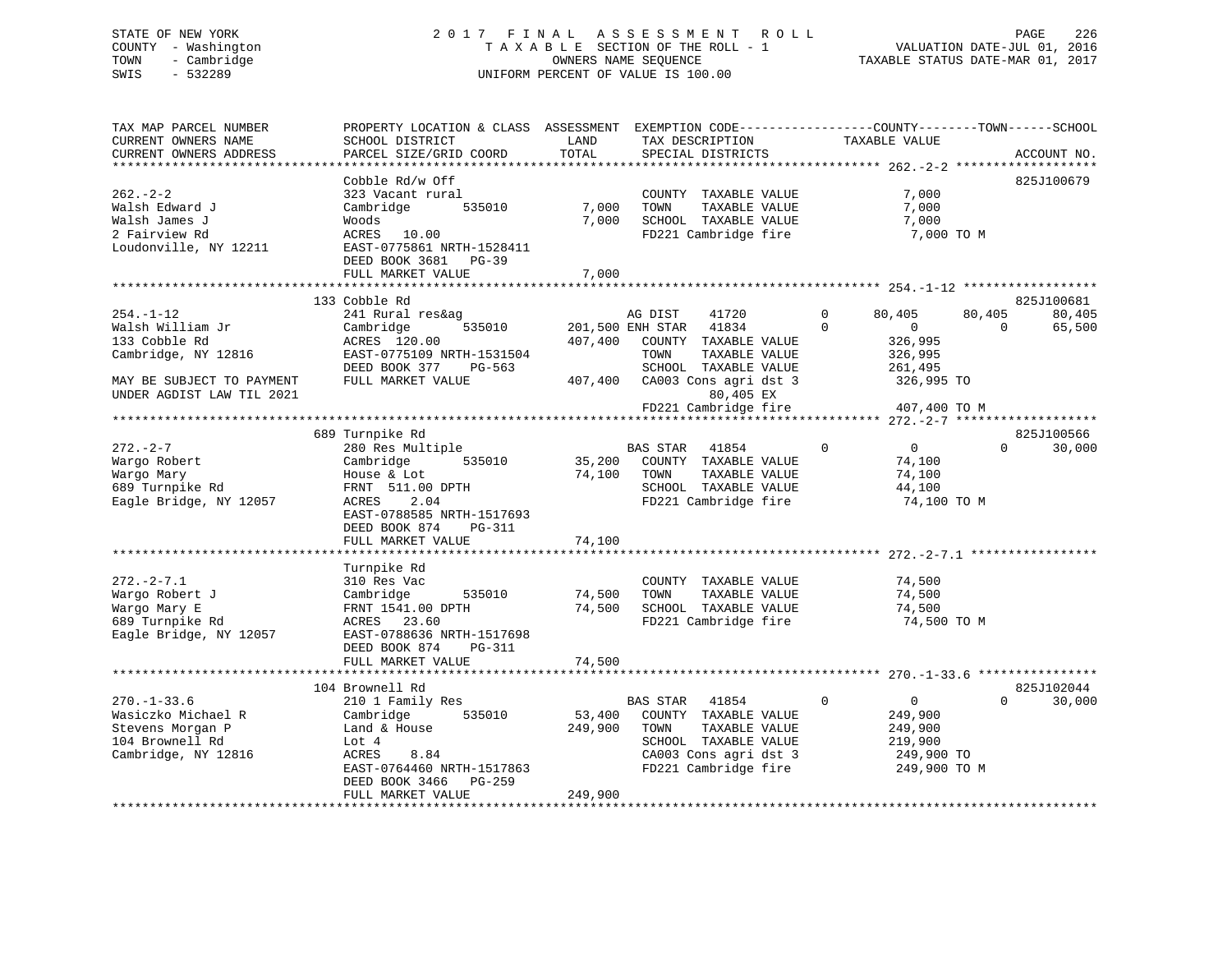# STATE OF NEW YORK 2 0 1 7 F I N A L A S S E S S M E N T R O L L PAGE 227 COUNTY - Washington T A X A B L E SECTION OF THE ROLL - 1 VALUATION DATE-JUL 01, 2016 TOWN - Cambridge OWNERS NAME SEQUENCE TAXABLE STATUS DATE-MAR 01, 2017 SWIS - 532289 UNIFORM PERCENT OF VALUE IS 100.00

| TAX MAP PARCEL NUMBER<br>CURRENT OWNERS NAME<br>CURRENT OWNERS ADDRESS                                                                                                      | PROPERTY LOCATION & CLASS ASSESSMENT<br>SCHOOL DISTRICT<br>PARCEL SIZE/GRID COORD                                                                                            | LAND<br>TOTAL                | EXEMPTION CODE-----------------COUNTY-------TOWN------SCHOOL<br>TAX DESCRIPTION<br>SPECIAL DISTRICTS                                                                                                     | TAXABLE VALUE                                                                 | ACCOUNT NO.                                          |
|-----------------------------------------------------------------------------------------------------------------------------------------------------------------------------|------------------------------------------------------------------------------------------------------------------------------------------------------------------------------|------------------------------|----------------------------------------------------------------------------------------------------------------------------------------------------------------------------------------------------------|-------------------------------------------------------------------------------|------------------------------------------------------|
|                                                                                                                                                                             |                                                                                                                                                                              |                              |                                                                                                                                                                                                          |                                                                               |                                                      |
|                                                                                                                                                                             | 171 Belle Rd                                                                                                                                                                 |                              |                                                                                                                                                                                                          |                                                                               | 825J100956                                           |
| $280. - 1 - 6.1$<br>Watkins Alan J<br>Watkins Marion A<br>55A East Main St<br>Cambridge, NY 12816                                                                           | 210 1 Family Res<br>Cambridge 535010<br>H & L<br>ACRES 1.57<br>EAST-0774265 NRTH-1511776                                                                                     | 154,000                      | BAS STAR<br>41854<br>29,900 COUNTY TAXABLE VALUE<br>TOWN<br>TAXABLE VALUE<br>SCHOOL TAXABLE VALUE<br>CA003 Cons agri dst 3                                                                               | $\overline{0}$<br>$\overline{0}$<br>154,000<br>154,000<br>124,000             | $\Omega$<br>30,000                                   |
|                                                                                                                                                                             | DEED BOOK 535 PG-135                                                                                                                                                         |                              | FD221 Cambridge fire                                                                                                                                                                                     | 154,000 TO<br>154,000 TO M                                                    |                                                      |
|                                                                                                                                                                             | FULL MARKET VALUE                                                                                                                                                            | 154,000                      |                                                                                                                                                                                                          |                                                                               |                                                      |
|                                                                                                                                                                             |                                                                                                                                                                              |                              |                                                                                                                                                                                                          |                                                                               |                                                      |
| $280. -1 - 7.3$<br>Watkins Alan J<br>Watkins Marion A<br>171 Belle Rd<br>Cambridge, NY 12816                                                                                | Conley Rd<br>322 Rural vac>10<br>535010<br>Cambridge<br>sub lot # 1<br>ACRES 19.44<br>ACRES 19.44<br>EAST-0774800 NRTH-1512775<br>DEED BOOK 3692 PG-205<br>FULL MARKET VALUE | 66,000<br>66,000<br>66,000   | COUNTY TAXABLE VALUE<br>TOWN<br>TAXABLE VALUE<br>SCHOOL TAXABLE VALUE<br>CA003 Cons agri dst 3 66,000 TO<br>FD221 Cambridge fire 66,000 TO M                                                             | 66,000<br>66,000<br>66,000                                                    |                                                      |
|                                                                                                                                                                             |                                                                                                                                                                              |                              |                                                                                                                                                                                                          |                                                                               |                                                      |
|                                                                                                                                                                             | 9 Cambridge Battenville Rd                                                                                                                                                   |                              |                                                                                                                                                                                                          |                                                                               | 825J102010                                           |
| $246. - 1 - 31.4$<br>Watkins Chaughn H<br>Lundberg-Watkins Connie<br>9 Camb Battenville Rd<br>Greenwich, NY 12834<br>MAY BE SUBJECT TO PAYMENT<br>UNDER AGDIST LAW TIL 2020 | 210 1 Family Res<br>Greenwich 533401<br>H & L<br>874/68<br>FRNT 629.00 DPTH<br>ACRES<br>4.98<br>EAST-0771419 NRTH-1544484<br>DEED BOOK 599<br>PG-104                         | 262,400                      | 41854 0<br><b>BAS STAR</b><br>$37,000$ COUNTY TAXABLE VALUE<br>$\frac{54.7}{100}$ COUNTY TAXABLE VALUE<br>TOWN<br>TAXABLE VALUE<br>SCHOOL TAXABLE VALUE<br>CA003 Cons agri dst 3<br>FD221 Cambridge fire | $\overline{0}$<br>262,400<br>262,400<br>232,400<br>262,400 TO<br>262,400 TO M | $\Omega$<br>30,000                                   |
|                                                                                                                                                                             | FULL MARKET VALUE                                                                                                                                                            | 262,400                      |                                                                                                                                                                                                          |                                                                               |                                                      |
|                                                                                                                                                                             |                                                                                                                                                                              |                              |                                                                                                                                                                                                          |                                                                               |                                                      |
| $246. - 1 - 31.2$<br>Watkins William H                                                                                                                                      | 1100 County Route 60<br>241 Rural res&ag<br>Greenwich 533401                                                                                                                 |                              | AG DIST<br>41720<br>70,900 ENH STAR 41834                                                                                                                                                                | $\overline{0}$<br>49,781<br>$\Omega$<br>$\overline{0}$                        | 825J100845<br>49,781<br>49,781<br>$\Omega$<br>65,500 |
| Watkins Constance<br>1100 County Route 60<br>Greenwich, NY 12834<br>MAY BE SUBJECT TO PAYMENT                                                                               | H&l<br>460/1089 821/308<br>ACRES 17.20<br>EAST-0772459 NRTH-1543961<br>DEED BOOK 483<br>PG-556                                                                               | 223,800                      | COUNTY TAXABLE VALUE<br>TOWN<br>TAXABLE VALUE<br>SCHOOL TAXABLE VALUE<br>CA003 Cons agri dst 3<br>49,781 EX                                                                                              | 174,019<br>174,019<br>108,519<br>174,019 TO                                   |                                                      |
| UNDER AGDIST LAW TIL 2021                                                                                                                                                   | FULL MARKET VALUE                                                                                                                                                            |                              | 223,800 FD221 Cambridge fire                                                                                                                                                                             | 223,800 TO M                                                                  |                                                      |
|                                                                                                                                                                             |                                                                                                                                                                              |                              |                                                                                                                                                                                                          |                                                                               |                                                      |
| $280. - 2 - 12$<br>Weatherby Bruce<br>Reid Abigail<br>101 Stage Rd<br>Buskirk, NY 12028                                                                                     | 101 Stage Rd<br>242 Rurl res&rec<br>535010<br>Cambridge<br>House & Sub Lot 2<br>ACRES 22.29<br>EAST-0779895 NRTH-1506867<br>DEED BOOK 2828 PG-340<br>FULL MARKET VALUE       | 79,900<br>193,000<br>193,000 | COUNTY TAXABLE VALUE<br>TOWN<br>TAXABLE VALUE<br>SCHOOL TAXABLE VALUE<br>CA003 Cons agri dst 3<br>FD221 Cambridge fire 193,000 TO M                                                                      | 193,000<br>193,000<br>193,000<br>193,000 TO                                   | 825J100324                                           |
|                                                                                                                                                                             |                                                                                                                                                                              |                              |                                                                                                                                                                                                          |                                                                               |                                                      |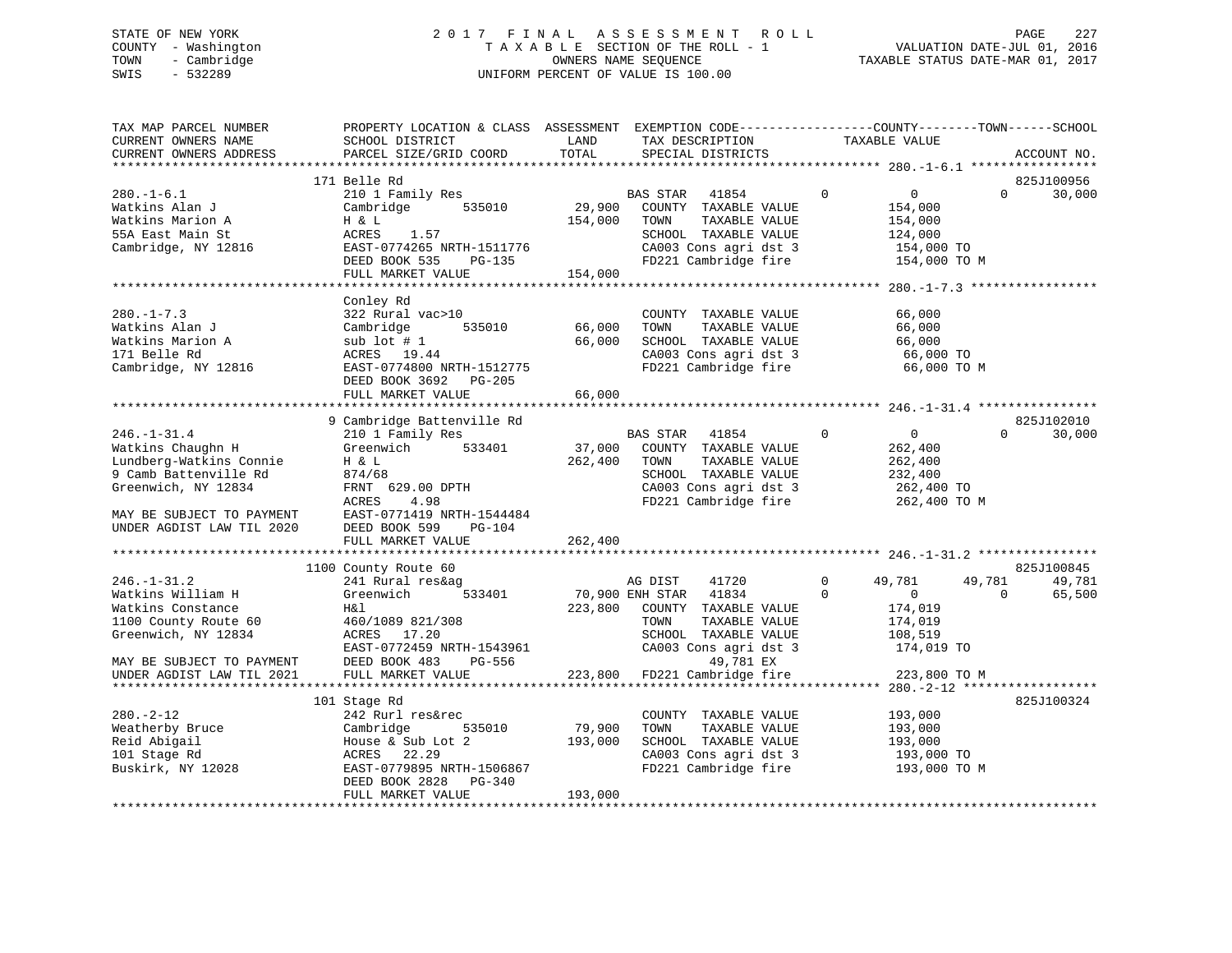# STATE OF NEW YORK 2 0 1 7 F I N A L A S S E S S M E N T R O L L PAGE 228 COUNTY - Washington T A X A B L E SECTION OF THE ROLL - 1 VALUATION DATE-JUL 01, 2016 TOWN - Cambridge OWNERS NAME SEQUENCE TAXABLE STATUS DATE-MAR 01, 2017 SWIS - 532289 UNIFORM PERCENT OF VALUE IS 100.00

| SCHOOL DISTRICT<br>LAND<br>TAXABLE VALUE<br>TAX DESCRIPTION<br>137 Stage Rd<br>76,600<br>$280. -2 - 12.3$<br>322 Rural vac>10<br>COUNTY TAXABLE VALUE<br>535010<br>76,600<br>Cambridge<br>TOWN<br>TAXABLE VALUE<br>76,600<br>Weatherby Bruce<br>76,600<br>76,600<br>Reid Abigail<br>$1$ ot 3<br>SCHOOL TAXABLE VALUE<br>CA003 Cons agri dst 3<br>ACRES 27.70<br>76,600 TO<br>101 Stage Rd<br>FD221 Cambridge fire<br>Buskirk, NY 12028<br>EAST-0780905 NRTH-1507074<br>76,600 TO M<br>DEED BOOK 2066 PG-302<br>76,600<br>FULL MARKET VALUE<br>Stage Rd<br>$280. - 2 - 12.4$<br>322 Rural vac>10<br>COUNTY TAXABLE VALUE<br>48,000<br>535010<br>48,000<br>48,000<br>Weatherby Bruce<br>Cambridge<br>TOWN<br>TAXABLE VALUE<br>Reid Abigail<br>$1$ ot $1$<br>48,000<br>SCHOOL TAXABLE VALUE<br>48,000<br>CA003 Cons agri dst 3<br>101 Stage Rd<br>ACRES 10.00<br>48,000 TO<br>FD221 Cambridge fire<br>Buskirk, NY 12028<br>EAST-0779115 NRTH-1506550<br>48,000 TO M<br>DEED BOOK 2828 PG-344<br>48,000<br>FULL MARKET VALUE<br>825J100685<br>744 State Route 372<br>242,900<br>241 Rural res&ag<br>COUNTY TAXABLE VALUE<br>144,700<br>242,900<br>535010<br>Cambridge<br>TOWN<br>TAXABLE VALUE<br>242,900<br>SCHOOL TAXABLE VALUE<br>242,900<br>ACRES 63.73<br>242,900 TO<br>EAST-0774786 NRTH-1543173<br>CA003 Cons agri dst 3<br>FD221 Cambridge fire<br>242,900 TO M<br>DEED BOOK 928<br>PG-188<br>MAY BE SUBJECT TO PAYMENT<br>242,900<br>FULL MARKET VALUE<br>UNDER AGDIST LAW TIL 2018<br>State Route 372<br>$246. - 1 - 8.1$<br>105 Vac farmland<br>COUNTY TAXABLE VALUE<br>156,800<br>Weaver John M<br>535010 156,800<br>TAXABLE VALUE<br>156,800<br>Cambridge<br>TOWN<br>156,800<br>SCHOOL TAXABLE VALUE<br>CA003 Cons agri dst 3<br>744 State Route 372<br>156,800<br>ACRES 73.44<br>$156,800$ TO<br>Greenwich, NY 12834<br>EAST-0774804 NRTH-1541173<br>FD221 Cambridge fire<br>156,800<br>156,800 TO M<br>FULL MARKET VALUE<br>State Route 372<br>$246. - 1 - 8.2$<br>119,800<br>105 Vac farmland<br>COUNTY TAXABLE VALUE<br>Weaver John M<br>535010<br>119,800<br>TOWN<br>TAXABLE VALUE<br>119,800<br>Cambridge<br>SCHOOL TAXABLE VALUE 119,800<br>$1$ ot $2$<br>119,800<br>State Route 372<br>Cambridge, NY 12816<br>ACRES 43.80<br>CA003 Cons agri dst 3<br>119,800 TO<br>FD221 Cambridge fire<br>EAST-0775866 NRTH-1541050<br>119,800 TO M<br>FULL MARKET VALUE<br>119,800 | TAX MAP PARCEL NUMBER |  | PROPERTY LOCATION & CLASS ASSESSMENT EXEMPTION CODE---------------COUNTY-------TOWN------SCHOOL |  |
|----------------------------------------------------------------------------------------------------------------------------------------------------------------------------------------------------------------------------------------------------------------------------------------------------------------------------------------------------------------------------------------------------------------------------------------------------------------------------------------------------------------------------------------------------------------------------------------------------------------------------------------------------------------------------------------------------------------------------------------------------------------------------------------------------------------------------------------------------------------------------------------------------------------------------------------------------------------------------------------------------------------------------------------------------------------------------------------------------------------------------------------------------------------------------------------------------------------------------------------------------------------------------------------------------------------------------------------------------------------------------------------------------------------------------------------------------------------------------------------------------------------------------------------------------------------------------------------------------------------------------------------------------------------------------------------------------------------------------------------------------------------------------------------------------------------------------------------------------------------------------------------------------------------------------------------------------------------------------------------------------------------------------------------------------------------------------------------------------------------------------------------------------------------------------------------------------------------------------------------------------------------------------------------------------------------------------------------------------------------------------------------|-----------------------|--|-------------------------------------------------------------------------------------------------|--|
|                                                                                                                                                                                                                                                                                                                                                                                                                                                                                                                                                                                                                                                                                                                                                                                                                                                                                                                                                                                                                                                                                                                                                                                                                                                                                                                                                                                                                                                                                                                                                                                                                                                                                                                                                                                                                                                                                                                                                                                                                                                                                                                                                                                                                                                                                                                                                                                        | CURRENT OWNERS NAME   |  |                                                                                                 |  |
|                                                                                                                                                                                                                                                                                                                                                                                                                                                                                                                                                                                                                                                                                                                                                                                                                                                                                                                                                                                                                                                                                                                                                                                                                                                                                                                                                                                                                                                                                                                                                                                                                                                                                                                                                                                                                                                                                                                                                                                                                                                                                                                                                                                                                                                                                                                                                                                        |                       |  |                                                                                                 |  |
|                                                                                                                                                                                                                                                                                                                                                                                                                                                                                                                                                                                                                                                                                                                                                                                                                                                                                                                                                                                                                                                                                                                                                                                                                                                                                                                                                                                                                                                                                                                                                                                                                                                                                                                                                                                                                                                                                                                                                                                                                                                                                                                                                                                                                                                                                                                                                                                        |                       |  |                                                                                                 |  |
|                                                                                                                                                                                                                                                                                                                                                                                                                                                                                                                                                                                                                                                                                                                                                                                                                                                                                                                                                                                                                                                                                                                                                                                                                                                                                                                                                                                                                                                                                                                                                                                                                                                                                                                                                                                                                                                                                                                                                                                                                                                                                                                                                                                                                                                                                                                                                                                        |                       |  |                                                                                                 |  |
|                                                                                                                                                                                                                                                                                                                                                                                                                                                                                                                                                                                                                                                                                                                                                                                                                                                                                                                                                                                                                                                                                                                                                                                                                                                                                                                                                                                                                                                                                                                                                                                                                                                                                                                                                                                                                                                                                                                                                                                                                                                                                                                                                                                                                                                                                                                                                                                        |                       |  |                                                                                                 |  |
|                                                                                                                                                                                                                                                                                                                                                                                                                                                                                                                                                                                                                                                                                                                                                                                                                                                                                                                                                                                                                                                                                                                                                                                                                                                                                                                                                                                                                                                                                                                                                                                                                                                                                                                                                                                                                                                                                                                                                                                                                                                                                                                                                                                                                                                                                                                                                                                        |                       |  |                                                                                                 |  |
|                                                                                                                                                                                                                                                                                                                                                                                                                                                                                                                                                                                                                                                                                                                                                                                                                                                                                                                                                                                                                                                                                                                                                                                                                                                                                                                                                                                                                                                                                                                                                                                                                                                                                                                                                                                                                                                                                                                                                                                                                                                                                                                                                                                                                                                                                                                                                                                        |                       |  |                                                                                                 |  |
|                                                                                                                                                                                                                                                                                                                                                                                                                                                                                                                                                                                                                                                                                                                                                                                                                                                                                                                                                                                                                                                                                                                                                                                                                                                                                                                                                                                                                                                                                                                                                                                                                                                                                                                                                                                                                                                                                                                                                                                                                                                                                                                                                                                                                                                                                                                                                                                        |                       |  |                                                                                                 |  |
|                                                                                                                                                                                                                                                                                                                                                                                                                                                                                                                                                                                                                                                                                                                                                                                                                                                                                                                                                                                                                                                                                                                                                                                                                                                                                                                                                                                                                                                                                                                                                                                                                                                                                                                                                                                                                                                                                                                                                                                                                                                                                                                                                                                                                                                                                                                                                                                        |                       |  |                                                                                                 |  |
|                                                                                                                                                                                                                                                                                                                                                                                                                                                                                                                                                                                                                                                                                                                                                                                                                                                                                                                                                                                                                                                                                                                                                                                                                                                                                                                                                                                                                                                                                                                                                                                                                                                                                                                                                                                                                                                                                                                                                                                                                                                                                                                                                                                                                                                                                                                                                                                        |                       |  |                                                                                                 |  |
|                                                                                                                                                                                                                                                                                                                                                                                                                                                                                                                                                                                                                                                                                                                                                                                                                                                                                                                                                                                                                                                                                                                                                                                                                                                                                                                                                                                                                                                                                                                                                                                                                                                                                                                                                                                                                                                                                                                                                                                                                                                                                                                                                                                                                                                                                                                                                                                        |                       |  |                                                                                                 |  |
|                                                                                                                                                                                                                                                                                                                                                                                                                                                                                                                                                                                                                                                                                                                                                                                                                                                                                                                                                                                                                                                                                                                                                                                                                                                                                                                                                                                                                                                                                                                                                                                                                                                                                                                                                                                                                                                                                                                                                                                                                                                                                                                                                                                                                                                                                                                                                                                        |                       |  |                                                                                                 |  |
|                                                                                                                                                                                                                                                                                                                                                                                                                                                                                                                                                                                                                                                                                                                                                                                                                                                                                                                                                                                                                                                                                                                                                                                                                                                                                                                                                                                                                                                                                                                                                                                                                                                                                                                                                                                                                                                                                                                                                                                                                                                                                                                                                                                                                                                                                                                                                                                        |                       |  |                                                                                                 |  |
|                                                                                                                                                                                                                                                                                                                                                                                                                                                                                                                                                                                                                                                                                                                                                                                                                                                                                                                                                                                                                                                                                                                                                                                                                                                                                                                                                                                                                                                                                                                                                                                                                                                                                                                                                                                                                                                                                                                                                                                                                                                                                                                                                                                                                                                                                                                                                                                        |                       |  |                                                                                                 |  |
|                                                                                                                                                                                                                                                                                                                                                                                                                                                                                                                                                                                                                                                                                                                                                                                                                                                                                                                                                                                                                                                                                                                                                                                                                                                                                                                                                                                                                                                                                                                                                                                                                                                                                                                                                                                                                                                                                                                                                                                                                                                                                                                                                                                                                                                                                                                                                                                        |                       |  |                                                                                                 |  |
|                                                                                                                                                                                                                                                                                                                                                                                                                                                                                                                                                                                                                                                                                                                                                                                                                                                                                                                                                                                                                                                                                                                                                                                                                                                                                                                                                                                                                                                                                                                                                                                                                                                                                                                                                                                                                                                                                                                                                                                                                                                                                                                                                                                                                                                                                                                                                                                        |                       |  |                                                                                                 |  |
|                                                                                                                                                                                                                                                                                                                                                                                                                                                                                                                                                                                                                                                                                                                                                                                                                                                                                                                                                                                                                                                                                                                                                                                                                                                                                                                                                                                                                                                                                                                                                                                                                                                                                                                                                                                                                                                                                                                                                                                                                                                                                                                                                                                                                                                                                                                                                                                        |                       |  |                                                                                                 |  |
|                                                                                                                                                                                                                                                                                                                                                                                                                                                                                                                                                                                                                                                                                                                                                                                                                                                                                                                                                                                                                                                                                                                                                                                                                                                                                                                                                                                                                                                                                                                                                                                                                                                                                                                                                                                                                                                                                                                                                                                                                                                                                                                                                                                                                                                                                                                                                                                        |                       |  |                                                                                                 |  |
|                                                                                                                                                                                                                                                                                                                                                                                                                                                                                                                                                                                                                                                                                                                                                                                                                                                                                                                                                                                                                                                                                                                                                                                                                                                                                                                                                                                                                                                                                                                                                                                                                                                                                                                                                                                                                                                                                                                                                                                                                                                                                                                                                                                                                                                                                                                                                                                        |                       |  |                                                                                                 |  |
|                                                                                                                                                                                                                                                                                                                                                                                                                                                                                                                                                                                                                                                                                                                                                                                                                                                                                                                                                                                                                                                                                                                                                                                                                                                                                                                                                                                                                                                                                                                                                                                                                                                                                                                                                                                                                                                                                                                                                                                                                                                                                                                                                                                                                                                                                                                                                                                        |                       |  |                                                                                                 |  |
|                                                                                                                                                                                                                                                                                                                                                                                                                                                                                                                                                                                                                                                                                                                                                                                                                                                                                                                                                                                                                                                                                                                                                                                                                                                                                                                                                                                                                                                                                                                                                                                                                                                                                                                                                                                                                                                                                                                                                                                                                                                                                                                                                                                                                                                                                                                                                                                        |                       |  |                                                                                                 |  |
|                                                                                                                                                                                                                                                                                                                                                                                                                                                                                                                                                                                                                                                                                                                                                                                                                                                                                                                                                                                                                                                                                                                                                                                                                                                                                                                                                                                                                                                                                                                                                                                                                                                                                                                                                                                                                                                                                                                                                                                                                                                                                                                                                                                                                                                                                                                                                                                        |                       |  |                                                                                                 |  |
|                                                                                                                                                                                                                                                                                                                                                                                                                                                                                                                                                                                                                                                                                                                                                                                                                                                                                                                                                                                                                                                                                                                                                                                                                                                                                                                                                                                                                                                                                                                                                                                                                                                                                                                                                                                                                                                                                                                                                                                                                                                                                                                                                                                                                                                                                                                                                                                        |                       |  |                                                                                                 |  |
|                                                                                                                                                                                                                                                                                                                                                                                                                                                                                                                                                                                                                                                                                                                                                                                                                                                                                                                                                                                                                                                                                                                                                                                                                                                                                                                                                                                                                                                                                                                                                                                                                                                                                                                                                                                                                                                                                                                                                                                                                                                                                                                                                                                                                                                                                                                                                                                        | $246. - 1 - 8$        |  |                                                                                                 |  |
|                                                                                                                                                                                                                                                                                                                                                                                                                                                                                                                                                                                                                                                                                                                                                                                                                                                                                                                                                                                                                                                                                                                                                                                                                                                                                                                                                                                                                                                                                                                                                                                                                                                                                                                                                                                                                                                                                                                                                                                                                                                                                                                                                                                                                                                                                                                                                                                        | Weaver John M         |  |                                                                                                 |  |
|                                                                                                                                                                                                                                                                                                                                                                                                                                                                                                                                                                                                                                                                                                                                                                                                                                                                                                                                                                                                                                                                                                                                                                                                                                                                                                                                                                                                                                                                                                                                                                                                                                                                                                                                                                                                                                                                                                                                                                                                                                                                                                                                                                                                                                                                                                                                                                                        | 744 State Route 372   |  |                                                                                                 |  |
|                                                                                                                                                                                                                                                                                                                                                                                                                                                                                                                                                                                                                                                                                                                                                                                                                                                                                                                                                                                                                                                                                                                                                                                                                                                                                                                                                                                                                                                                                                                                                                                                                                                                                                                                                                                                                                                                                                                                                                                                                                                                                                                                                                                                                                                                                                                                                                                        | Greenwich, NY 12834   |  |                                                                                                 |  |
|                                                                                                                                                                                                                                                                                                                                                                                                                                                                                                                                                                                                                                                                                                                                                                                                                                                                                                                                                                                                                                                                                                                                                                                                                                                                                                                                                                                                                                                                                                                                                                                                                                                                                                                                                                                                                                                                                                                                                                                                                                                                                                                                                                                                                                                                                                                                                                                        |                       |  |                                                                                                 |  |
|                                                                                                                                                                                                                                                                                                                                                                                                                                                                                                                                                                                                                                                                                                                                                                                                                                                                                                                                                                                                                                                                                                                                                                                                                                                                                                                                                                                                                                                                                                                                                                                                                                                                                                                                                                                                                                                                                                                                                                                                                                                                                                                                                                                                                                                                                                                                                                                        |                       |  |                                                                                                 |  |
|                                                                                                                                                                                                                                                                                                                                                                                                                                                                                                                                                                                                                                                                                                                                                                                                                                                                                                                                                                                                                                                                                                                                                                                                                                                                                                                                                                                                                                                                                                                                                                                                                                                                                                                                                                                                                                                                                                                                                                                                                                                                                                                                                                                                                                                                                                                                                                                        |                       |  |                                                                                                 |  |
|                                                                                                                                                                                                                                                                                                                                                                                                                                                                                                                                                                                                                                                                                                                                                                                                                                                                                                                                                                                                                                                                                                                                                                                                                                                                                                                                                                                                                                                                                                                                                                                                                                                                                                                                                                                                                                                                                                                                                                                                                                                                                                                                                                                                                                                                                                                                                                                        |                       |  |                                                                                                 |  |
|                                                                                                                                                                                                                                                                                                                                                                                                                                                                                                                                                                                                                                                                                                                                                                                                                                                                                                                                                                                                                                                                                                                                                                                                                                                                                                                                                                                                                                                                                                                                                                                                                                                                                                                                                                                                                                                                                                                                                                                                                                                                                                                                                                                                                                                                                                                                                                                        |                       |  |                                                                                                 |  |
|                                                                                                                                                                                                                                                                                                                                                                                                                                                                                                                                                                                                                                                                                                                                                                                                                                                                                                                                                                                                                                                                                                                                                                                                                                                                                                                                                                                                                                                                                                                                                                                                                                                                                                                                                                                                                                                                                                                                                                                                                                                                                                                                                                                                                                                                                                                                                                                        |                       |  |                                                                                                 |  |
|                                                                                                                                                                                                                                                                                                                                                                                                                                                                                                                                                                                                                                                                                                                                                                                                                                                                                                                                                                                                                                                                                                                                                                                                                                                                                                                                                                                                                                                                                                                                                                                                                                                                                                                                                                                                                                                                                                                                                                                                                                                                                                                                                                                                                                                                                                                                                                                        |                       |  |                                                                                                 |  |
|                                                                                                                                                                                                                                                                                                                                                                                                                                                                                                                                                                                                                                                                                                                                                                                                                                                                                                                                                                                                                                                                                                                                                                                                                                                                                                                                                                                                                                                                                                                                                                                                                                                                                                                                                                                                                                                                                                                                                                                                                                                                                                                                                                                                                                                                                                                                                                                        |                       |  |                                                                                                 |  |
|                                                                                                                                                                                                                                                                                                                                                                                                                                                                                                                                                                                                                                                                                                                                                                                                                                                                                                                                                                                                                                                                                                                                                                                                                                                                                                                                                                                                                                                                                                                                                                                                                                                                                                                                                                                                                                                                                                                                                                                                                                                                                                                                                                                                                                                                                                                                                                                        |                       |  |                                                                                                 |  |
|                                                                                                                                                                                                                                                                                                                                                                                                                                                                                                                                                                                                                                                                                                                                                                                                                                                                                                                                                                                                                                                                                                                                                                                                                                                                                                                                                                                                                                                                                                                                                                                                                                                                                                                                                                                                                                                                                                                                                                                                                                                                                                                                                                                                                                                                                                                                                                                        |                       |  |                                                                                                 |  |
|                                                                                                                                                                                                                                                                                                                                                                                                                                                                                                                                                                                                                                                                                                                                                                                                                                                                                                                                                                                                                                                                                                                                                                                                                                                                                                                                                                                                                                                                                                                                                                                                                                                                                                                                                                                                                                                                                                                                                                                                                                                                                                                                                                                                                                                                                                                                                                                        |                       |  |                                                                                                 |  |
|                                                                                                                                                                                                                                                                                                                                                                                                                                                                                                                                                                                                                                                                                                                                                                                                                                                                                                                                                                                                                                                                                                                                                                                                                                                                                                                                                                                                                                                                                                                                                                                                                                                                                                                                                                                                                                                                                                                                                                                                                                                                                                                                                                                                                                                                                                                                                                                        |                       |  |                                                                                                 |  |
|                                                                                                                                                                                                                                                                                                                                                                                                                                                                                                                                                                                                                                                                                                                                                                                                                                                                                                                                                                                                                                                                                                                                                                                                                                                                                                                                                                                                                                                                                                                                                                                                                                                                                                                                                                                                                                                                                                                                                                                                                                                                                                                                                                                                                                                                                                                                                                                        |                       |  |                                                                                                 |  |
|                                                                                                                                                                                                                                                                                                                                                                                                                                                                                                                                                                                                                                                                                                                                                                                                                                                                                                                                                                                                                                                                                                                                                                                                                                                                                                                                                                                                                                                                                                                                                                                                                                                                                                                                                                                                                                                                                                                                                                                                                                                                                                                                                                                                                                                                                                                                                                                        |                       |  |                                                                                                 |  |
|                                                                                                                                                                                                                                                                                                                                                                                                                                                                                                                                                                                                                                                                                                                                                                                                                                                                                                                                                                                                                                                                                                                                                                                                                                                                                                                                                                                                                                                                                                                                                                                                                                                                                                                                                                                                                                                                                                                                                                                                                                                                                                                                                                                                                                                                                                                                                                                        |                       |  |                                                                                                 |  |
|                                                                                                                                                                                                                                                                                                                                                                                                                                                                                                                                                                                                                                                                                                                                                                                                                                                                                                                                                                                                                                                                                                                                                                                                                                                                                                                                                                                                                                                                                                                                                                                                                                                                                                                                                                                                                                                                                                                                                                                                                                                                                                                                                                                                                                                                                                                                                                                        |                       |  |                                                                                                 |  |
|                                                                                                                                                                                                                                                                                                                                                                                                                                                                                                                                                                                                                                                                                                                                                                                                                                                                                                                                                                                                                                                                                                                                                                                                                                                                                                                                                                                                                                                                                                                                                                                                                                                                                                                                                                                                                                                                                                                                                                                                                                                                                                                                                                                                                                                                                                                                                                                        |                       |  |                                                                                                 |  |
|                                                                                                                                                                                                                                                                                                                                                                                                                                                                                                                                                                                                                                                                                                                                                                                                                                                                                                                                                                                                                                                                                                                                                                                                                                                                                                                                                                                                                                                                                                                                                                                                                                                                                                                                                                                                                                                                                                                                                                                                                                                                                                                                                                                                                                                                                                                                                                                        |                       |  |                                                                                                 |  |
|                                                                                                                                                                                                                                                                                                                                                                                                                                                                                                                                                                                                                                                                                                                                                                                                                                                                                                                                                                                                                                                                                                                                                                                                                                                                                                                                                                                                                                                                                                                                                                                                                                                                                                                                                                                                                                                                                                                                                                                                                                                                                                                                                                                                                                                                                                                                                                                        |                       |  |                                                                                                 |  |
|                                                                                                                                                                                                                                                                                                                                                                                                                                                                                                                                                                                                                                                                                                                                                                                                                                                                                                                                                                                                                                                                                                                                                                                                                                                                                                                                                                                                                                                                                                                                                                                                                                                                                                                                                                                                                                                                                                                                                                                                                                                                                                                                                                                                                                                                                                                                                                                        |                       |  |                                                                                                 |  |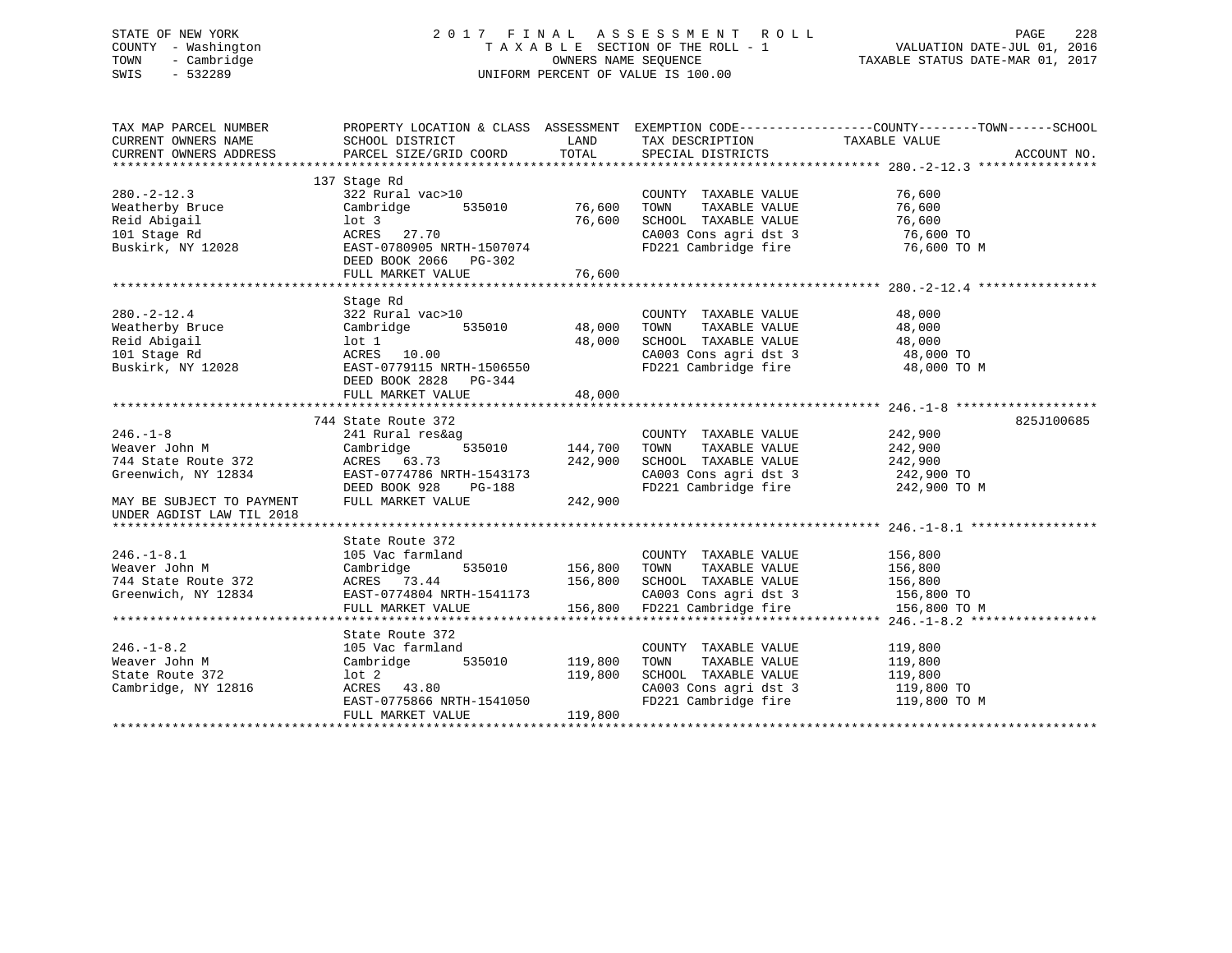# STATE OF NEW YORK 2 0 1 7 F I N A L A S S E S S M E N T R O L L PAGE 229 COUNTY - Washington T A X A B L E SECTION OF THE ROLL - 1 VALUATION DATE-JUL 01, 2016 TOWN - Cambridge OWNERS NAME SEQUENCE TAXABLE STATUS DATE-MAR 01, 2017 SWIS - 532289 UNIFORM PERCENT OF VALUE IS 100.00

| TAX MAP PARCEL NUMBER<br>CURRENT OWNERS NAME | PROPERTY LOCATION & CLASS ASSESSMENT EXEMPTION CODE----------------COUNTY-------TOWN------SCHOOL<br>SCHOOL DISTRICT | LAND    | TAX DESCRIPTION                                                                                               | TAXABLE VALUE                    |                    |
|----------------------------------------------|---------------------------------------------------------------------------------------------------------------------|---------|---------------------------------------------------------------------------------------------------------------|----------------------------------|--------------------|
| CURRENT OWNERS ADDRESS                       | PARCEL SIZE/GRID COORD                                                                                              | TOTAL   | SPECIAL DISTRICTS                                                                                             |                                  | ACCOUNT NO.        |
|                                              |                                                                                                                     |         |                                                                                                               |                                  |                    |
|                                              | 164 Mead Rd                                                                                                         |         |                                                                                                               |                                  | 825J100700         |
| $288. - 1 - 28$                              | 241 Rural res&ag                                                                                                    |         | BAS STAR<br>41854                                                                                             | $\overline{0}$<br>$\overline{0}$ | 30,000<br>$\Omega$ |
| Weber Sarah E                                | Hoosic Valley 384201<br>ACRES 66.01<br>EAST-0757623 NRTH-1502183                                                    | 130,500 | COUNTY TAXABLE VALUE                                                                                          | 197,700                          |                    |
| Weber Janet                                  |                                                                                                                     | 197,700 | TAXABLE VALUE<br>TOWN                                                                                         | 197,700                          |                    |
|                                              |                                                                                                                     |         | SCHOOL TAXABLE VALUE                                                                                          | 167,700                          |                    |
|                                              |                                                                                                                     |         |                                                                                                               |                                  |                    |
|                                              | FULL MARKET VALUE                                                                                                   |         | SCHOOL TAXABLE VALUE 167,700<br>CA003 Cons agri dst 3 197,700 TO<br>197,700 FD221 Cambridge fire 197,700 TO M |                                  |                    |
|                                              |                                                                                                                     |         |                                                                                                               |                                  |                    |
|                                              | 607 Lees Crossing Rd                                                                                                |         |                                                                                                               |                                  | 825J100687         |
| $288. - 1 - 1$                               | 210 1 Family Res                                                                                                    |         | COUNTY TAXABLE VALUE                                                                                          | 94,500                           |                    |
| Weber Stephen A                              | Hoosic Valley 384201                                                                                                | 50,300  | TAXABLE VALUE<br>TOWN                                                                                         | 94,500                           |                    |
| 607 Lees Crossing Rd                         | H & L                                                                                                               | 94,500  | SCHOOL TAXABLE VALUE                                                                                          | 94,500                           |                    |
| Johnsonville, NY 12094                       | ACRES<br>6.32                                                                                                       |         | CA003 Cons agri dst 3                                                                                         | 94,500 TO                        |                    |
|                                              | EAST-0759876 NRTH-1503683                                                                                           |         | FD221 Cambridge fire                                                                                          | 94,500 TO M                      |                    |
|                                              | DEED BOOK 937<br>$PG-41$                                                                                            |         |                                                                                                               |                                  |                    |
|                                              | FULL MARKET VALUE                                                                                                   | 94,500  |                                                                                                               |                                  |                    |
|                                              |                                                                                                                     |         |                                                                                                               |                                  |                    |
|                                              | 263 Lees Crossing Rd                                                                                                |         |                                                                                                               |                                  | 825J102051         |
| $288. - 1 - 1.2$                             | 241 Rural res&ag                                                                                                    |         | AG DIST<br>41720                                                                                              | $\overline{0}$<br>124,121        | 124,121<br>124,121 |
| Weber Stephen A                              | Hoosic Valley 384201 307,300                                                                                        |         | COUNTY TAXABLE VALUE                                                                                          | 335,879                          |                    |
| Weber-Coons Janice L                         | House & Land                                                                                                        | 460,000 | TOWN<br>TAXABLE VALUE                                                                                         | 335,879                          |                    |
| 607 Lees Crossing Rd                         |                                                                                                                     |         | SCHOOL TAXABLE VALUE                                                                                          |                                  |                    |
|                                              | 875/299                                                                                                             |         |                                                                                                               | 335,879                          |                    |
| Johnsonville, NY 12094                       | ACRES 195.80                                                                                                        |         | CA003 Cons agri dst 3                                                                                         | 335,879 TO                       |                    |
|                                              | EAST-0758170 NRTH-1504641<br>DEED BOOK 2808 PG-254                                                                  |         | 124,121 EX                                                                                                    |                                  |                    |
| MAY BE SUBJECT TO PAYMENT                    |                                                                                                                     |         | FD221 Cambridge fire                                                                                          | 460,000 TO M                     |                    |
| UNDER AGDIST LAW TIL 2021                    | FULL MARKET VALUE                                                                                                   | 460,000 |                                                                                                               |                                  |                    |
|                                              |                                                                                                                     |         |                                                                                                               |                                  |                    |
|                                              | Lees Crossing Rd                                                                                                    |         |                                                                                                               |                                  | 825J102050         |
| $288. - 1 - 1.1$                             | 322 Rural vac>10                                                                                                    |         | COUNTY TAXABLE VALUE                                                                                          | 43,000                           |                    |
| Weber William                                | Hoosic Valley 384201                                                                                                | 43,000  | TAXABLE VALUE<br>TOWN                                                                                         | 43,000                           |                    |
| Stoeckmann Elizabeth                         | ACRES 19.55                                                                                                         | 43,000  | SCHOOL TAXABLE VALUE                                                                                          | 43,000                           |                    |
| 392 Stover Rd                                | EAST-0756436 NRTH-1503088                                                                                           |         |                                                                                                               | 43,000 TO                        |                    |
| Valley Falls, NY 12185                       | DEED BOOK 856<br>PG-183                                                                                             |         | CA003 Cons agri dst 3<br>FD221 Cambridge fire                                                                 | 43,000 TO M                      |                    |
|                                              | FULL MARKET VALUE                                                                                                   | 43,000  |                                                                                                               |                                  |                    |
|                                              |                                                                                                                     |         |                                                                                                               |                                  |                    |
|                                              | State Route 372                                                                                                     |         |                                                                                                               |                                  | 825J100851         |
| $246. - 1 - 3$                               | 314 Rural vac<10                                                                                                    |         | AG DIST<br>41720                                                                                              | $\overline{0}$<br>7,820          | 7,820<br>7,820     |
| Weeping Birch Farm LLC                       | 533401<br>Greenwich                                                                                                 | 10,200  | COUNTY TAXABLE VALUE                                                                                          | 2,380                            |                    |
| 12 Old Cambridge Rd                          | 5.95 BANK<br>ACRES<br>77                                                                                            | 10,200  | TOWN<br>TAXABLE VALUE                                                                                         | 2,380                            |                    |
| Greenwich, NY 12834                          | EAST-0770633 NRTH-1544437                                                                                           |         | SCHOOL TAXABLE VALUE                                                                                          | 2,380                            |                    |
|                                              | DEED BOOK 2074 PG-198                                                                                               |         | CA003 Cons agri dst 3                                                                                         | 2,380 TO                         |                    |
| MAY BE SUBJECT TO PAYMENT                    | FULL MARKET VALUE                                                                                                   | 10,200  | 7,820 EX                                                                                                      |                                  |                    |
|                                              |                                                                                                                     |         |                                                                                                               |                                  |                    |
| UNDER AGDIST LAW TIL 2021                    |                                                                                                                     |         | FD221 Cambridge fire                                                                                          | 10,200 TO M                      |                    |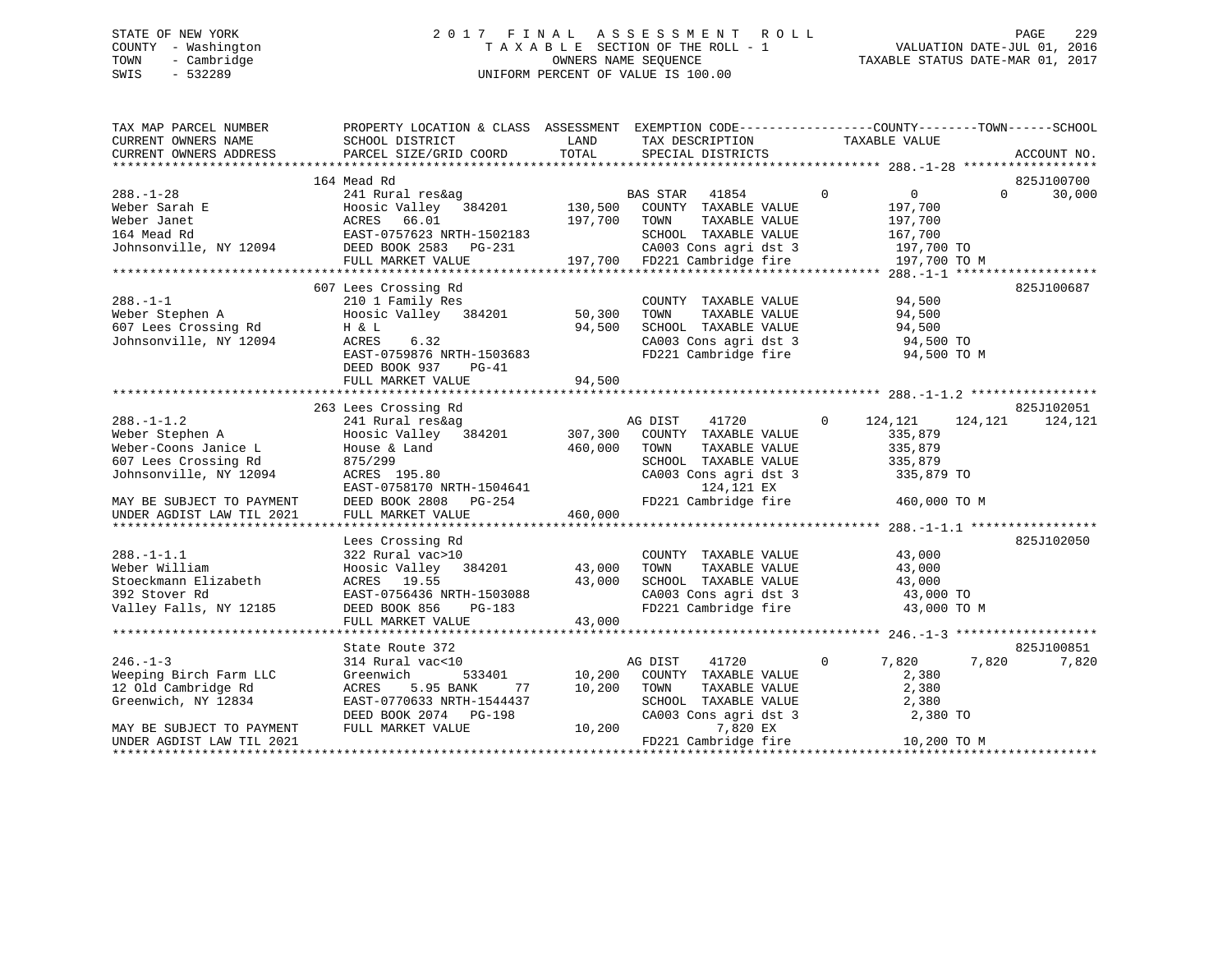# STATE OF NEW YORK 2 0 1 7 F I N A L A S S E S S M E N T R O L L PAGE 230 COUNTY - Washington T A X A B L E SECTION OF THE ROLL - 1 VALUATION DATE-JUL 01, 2016 TOWN - Cambridge OWNERS NAME SEQUENCE TAXABLE STATUS DATE-MAR 01, 2017 SWIS - 532289 UNIFORM PERCENT OF VALUE IS 100.00

| TAX MAP PARCEL NUMBER     | PROPERTY LOCATION & CLASS ASSESSMENT EXEMPTION CODE---------------COUNTY-------TOWN------SCHOOL |         |                       |               |                            |             |
|---------------------------|-------------------------------------------------------------------------------------------------|---------|-----------------------|---------------|----------------------------|-------------|
| CURRENT OWNERS NAME       | SCHOOL DISTRICT                                                                                 | LAND    | TAX DESCRIPTION       | TAXABLE VALUE |                            |             |
| CURRENT OWNERS ADDRESS    | PARCEL SIZE/GRID COORD                                                                          | TOTAL   | SPECIAL DISTRICTS     |               |                            | ACCOUNT NO. |
| *********************     | ***********************                                                                         |         |                       |               |                            |             |
|                           | Old Cambridge Rd                                                                                |         |                       |               |                            | 825J100489  |
| $246. - 1 - 4.1$          | 105 Vac farmland                                                                                |         | AG DIST<br>41720      | $\Omega$      | 98,070<br>98,070           | 98,070      |
| Weeping Birch Farm LLC    | Greenwich<br>533401                                                                             | 137,500 | COUNTY TAXABLE VALUE  |               | 51,430                     |             |
| 12 Old Cambridge Rd       | 78.80 BANK<br>77<br>ACRES                                                                       | 149,500 | TOWN<br>TAXABLE VALUE |               | 51,430                     |             |
| Greenwich, NY 12834       | EAST-0770888 NRTH-1545641                                                                       |         | SCHOOL TAXABLE VALUE  |               | 51,430                     |             |
|                           | DEED BOOK 910<br>PG-273                                                                         |         | CA003 Cons agri dst 3 |               | 51,430 TO                  |             |
| MAY BE SUBJECT TO PAYMENT | FULL MARKET VALUE                                                                               | 149,500 | 98,070 EX             |               |                            |             |
| UNDER AGDIST LAW TIL 2021 |                                                                                                 |         | FD221 Cambridge fire  |               | 149,500 TO M               |             |
|                           |                                                                                                 |         |                       |               |                            |             |
|                           | State Route 372                                                                                 |         |                       |               |                            | 825J100490  |
| $246. - 1 - 4.2$          | 105 Vac farmland                                                                                |         | AG DIST<br>41720      | $\Omega$      | 94,190<br>94,190           | 94,190      |
| Weeping Birch Farm LLC    | 533401<br>Greenwich                                                                             | 116,600 | COUNTY TAXABLE VALUE  |               | 22,410                     |             |
| 12 Old Cambridge Rd       | ACRES<br>62.19 BANK<br>77                                                                       | 116,600 | TOWN<br>TAXABLE VALUE |               | 22,410                     |             |
| Greenwich, NY 12834       | EAST-0772748 NRTH-1545108                                                                       |         | SCHOOL TAXABLE VALUE  |               | 22,410                     |             |
|                           | DEED BOOK 910<br>PG-271                                                                         |         | CA003 Cons agri dst 3 |               | 22,410 TO                  |             |
| MAY BE SUBJECT TO PAYMENT | FULL MARKET VALUE                                                                               | 116,600 | 94,190 EX             |               |                            |             |
| UNDER AGDIST LAW TIL 2021 |                                                                                                 |         | FD221 Cambridge fire  |               | 116,600 TO M               |             |
|                           |                                                                                                 |         |                       |               |                            |             |
|                           | 1048 County Route 59                                                                            |         |                       |               |                            | 825J100925  |
| $262. -1 - 14.1$          | 242 Rurl res&rec                                                                                |         | COUNTY TAXABLE VALUE  |               | 229,000                    |             |
| Wensley John E II         | 535010<br>Cambridge                                                                             | 73,400  | TOWN<br>TAXABLE VALUE |               | 229,000                    |             |
| 1048 County Route 59      | ACRES 18.20                                                                                     | 229,000 | SCHOOL TAXABLE VALUE  |               | 229,000                    |             |
| Cambridge, NY 12816       | EAST-0775410 NRTH-1520382                                                                       |         | CA003 Cons agri dst 3 |               | 229,000 TO                 |             |
|                           | DEED BOOK 3750<br>$PG-253$                                                                      |         | FD221 Cambridge fire  |               | 229,000 TO M               |             |
|                           | FULL MARKET VALUE                                                                               | 229,000 |                       |               |                            |             |
|                           |                                                                                                 |         |                       |               |                            |             |
|                           | 137 Irish Ln                                                                                    |         |                       |               |                            | 825J102039  |
| $255. - 1 - 24.4$         | 250 Estate                                                                                      |         | ENH STAR<br>41834     | $\Omega$      | $\Omega$<br>$\overline{0}$ | 65,500      |
| Werner John F             | 535010<br>Cambridge                                                                             | 129,300 | COUNTY TAXABLE VALUE  |               | 591,800                    |             |
| Werner Lorraine           | H & L                                                                                           | 591,800 | TAXABLE VALUE<br>TOWN |               | 591,800                    |             |
| 137 Irish Ln              | Lot 1                                                                                           |         | SCHOOL TAXABLE VALUE  |               | 526,300                    |             |
| Cambridge, NY 12816       | ACRES<br>23.45                                                                                  |         | CA005 Cons agri dst 5 |               | 591,800 TO                 |             |
|                           | EAST-0780076 NRTH-1530782                                                                       |         | FD221 Cambridge fire  |               | 591,800 TO M               |             |
|                           | DEED BOOK 1740<br><b>PG-99</b>                                                                  |         |                       |               |                            |             |
|                           | FULL MARKET VALUE                                                                               | 591,800 |                       |               |                            |             |
|                           | ************************                                                                        |         |                       |               |                            |             |
|                           | 1244 Vly Summit Rd                                                                              |         |                       |               |                            | 825J100602  |
| $261 - 2 - 3$             | 242 Rurl res&rec                                                                                |         | COUNTY TAXABLE VALUE  |               | 238,900                    |             |
| Westcott Paul             | 535010<br>Cambridge                                                                             | 110,300 | TOWN<br>TAXABLE VALUE |               | 238,900                    |             |
| Westcott Marie A          | House & Land                                                                                    | 238,900 | SCHOOL TAXABLE VALUE  |               | 238,900                    |             |
| 1244 Vly Summit Rd        | Sub Lot A                                                                                       |         | FD221 Cambridge fire  |               | 238,900 TO M               |             |
| Greenwich, NY 12834       | $261. - 1 - 3$                                                                                  |         |                       |               |                            |             |
|                           | 47.45 BANK<br>77<br>ACRES                                                                       |         |                       |               |                            |             |
|                           | EAST-0766243 NRTH-1526799                                                                       |         |                       |               |                            |             |
|                           | DEED BOOK 2609<br>$PG-216$                                                                      |         |                       |               |                            |             |
|                           | FULL MARKET VALUE                                                                               | 238,900 |                       |               |                            |             |
|                           |                                                                                                 |         |                       |               |                            |             |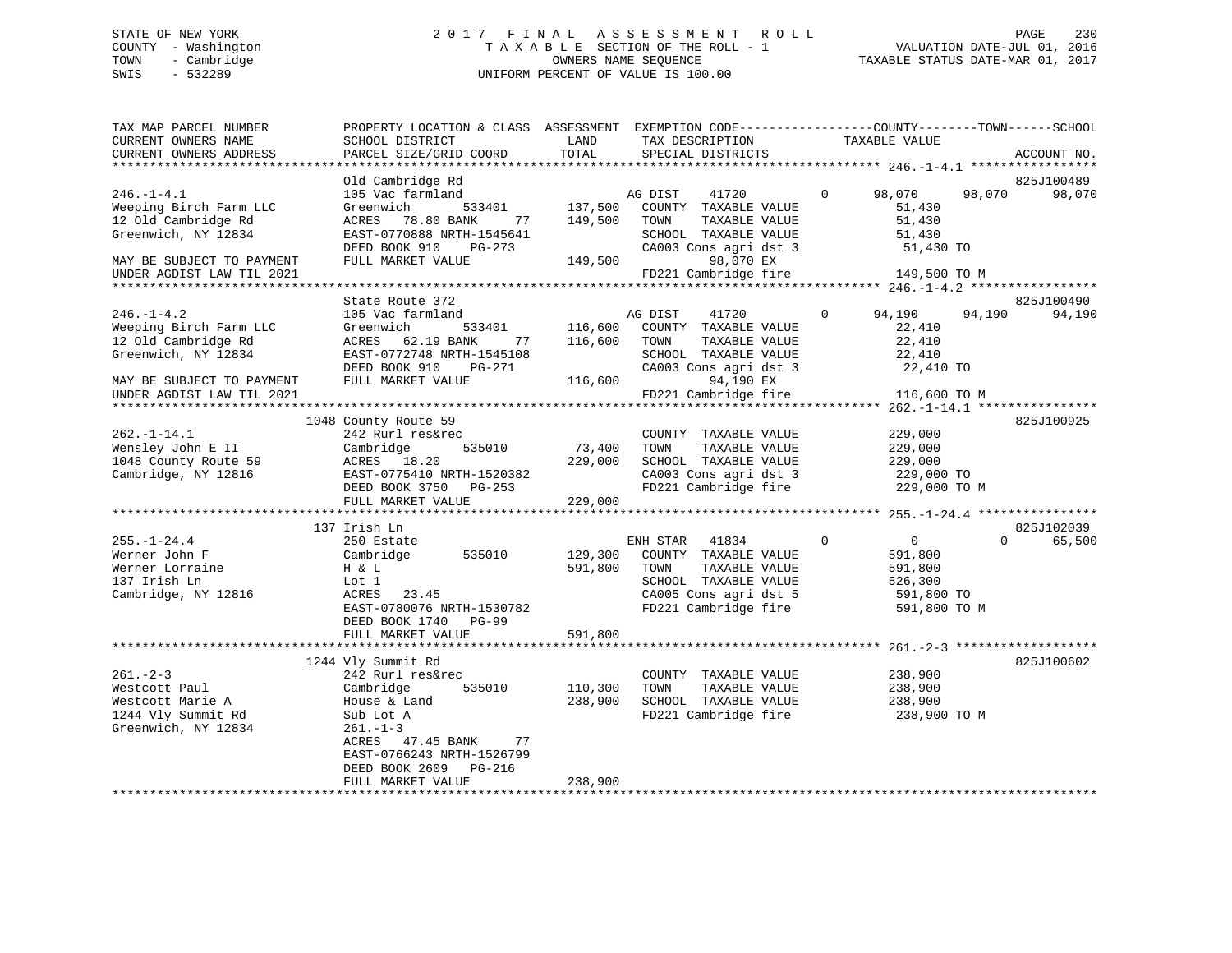# STATE OF NEW YORK 2 0 1 7 F I N A L A S S E S S M E N T R O L L PAGE 231 COUNTY - Washington T A X A B L E SECTION OF THE ROLL - 1 VALUATION DATE-JUL 01, 2016 TOWN - Cambridge OWNERS NAME SEQUENCE TAXABLE STATUS DATE-MAR 01, 2017 SWIS - 532289 UNIFORM PERCENT OF VALUE IS 100.00

| TAX MAP PARCEL NUMBER<br>CURRENT OWNERS NAME<br>CURRENT OWNERS NAME<br>CURRENT OWNERS ADDRESS                                                                                                                                                | PROPERTY LOCATION & CLASS ASSESSMENT EXEMPTION CODE----------------COUNTY-------TOWN-----SCHOOL                                                                                                                                        |      |                                                                                                      |                                                        |                 |
|----------------------------------------------------------------------------------------------------------------------------------------------------------------------------------------------------------------------------------------------|----------------------------------------------------------------------------------------------------------------------------------------------------------------------------------------------------------------------------------------|------|------------------------------------------------------------------------------------------------------|--------------------------------------------------------|-----------------|
|                                                                                                                                                                                                                                              |                                                                                                                                                                                                                                        |      |                                                                                                      |                                                        |                 |
|                                                                                                                                                                                                                                              | 296 Stevenson Rd                                                                                                                                                                                                                       |      |                                                                                                      |                                                        | 825J100629      |
| $255 - 1 - 3.1$                                                                                                                                                                                                                              |                                                                                                                                                                                                                                        |      |                                                                                                      |                                                        | 110,730 110,730 |
| Wetherby Julie                                                                                                                                                                                                                               |                                                                                                                                                                                                                                        |      |                                                                                                      |                                                        |                 |
| 25 Mountain View Dr                                                                                                                                                                                                                          |                                                                                                                                                                                                                                        |      |                                                                                                      |                                                        |                 |
| Cambridge, NY 12816                                                                                                                                                                                                                          |                                                                                                                                                                                                                                        |      |                                                                                                      |                                                        |                 |
|                                                                                                                                                                                                                                              |                                                                                                                                                                                                                                        |      |                                                                                                      |                                                        |                 |
| MAY BE SUBJECT TO PAYMENT                                                                                                                                                                                                                    | EXERCISE A Land a 33,800 COWNI TAXABLE VALUE<br>House & Land 433,800 TOWN TAXABLE VALUE<br>370/229 SCHOOL TAXABLE VALUE<br>Trans Exempt Repay 2017 CA005 Cons agri dst 5 323,070<br>Trans Exempt Repay 2017 CA005 Cons agri dst 5 323, |      |                                                                                                      |                                                        |                 |
| UNDER AGDIST LAW TIL 2021                                                                                                                                                                                                                    |                                                                                                                                                                                                                                        |      |                                                                                                      |                                                        |                 |
|                                                                                                                                                                                                                                              |                                                                                                                                                                                                                                        |      |                                                                                                      |                                                        |                 |
|                                                                                                                                                                                                                                              |                                                                                                                                                                                                                                        |      |                                                                                                      |                                                        |                 |
|                                                                                                                                                                                                                                              |                                                                                                                                                                                                                                        |      |                                                                                                      |                                                        |                 |
|                                                                                                                                                                                                                                              | 1269 County Route 59                                                                                                                                                                                                                   |      |                                                                                                      |                                                        | 825J100303      |
|                                                                                                                                                                                                                                              |                                                                                                                                                                                                                                        |      |                                                                                                      |                                                        | 30,000          |
|                                                                                                                                                                                                                                              |                                                                                                                                                                                                                                        |      |                                                                                                      |                                                        |                 |
|                                                                                                                                                                                                                                              |                                                                                                                                                                                                                                        |      |                                                                                                      |                                                        |                 |
|                                                                                                                                                                                                                                              |                                                                                                                                                                                                                                        |      |                                                                                                      |                                                        |                 |
| 262.-2-10<br>Whalen Deborah 210 1 Family Res<br>Whalen Whalen William Cambridge 535010<br>22,000 COUNTY TAXABLE VALUE 84,300<br>Trailer & Lot<br>22,000 COUNTY TAXABLE VALUE 84,300<br>TAXABLE VALUE 84,300<br>22,000 COUNTY TAXABLE VALUE 8 |                                                                                                                                                                                                                                        |      |                                                                                                      |                                                        |                 |
|                                                                                                                                                                                                                                              | DEED BOOK 578 PG-152                                                                                                                                                                                                                   |      |                                                                                                      |                                                        |                 |
|                                                                                                                                                                                                                                              |                                                                                                                                                                                                                                        |      |                                                                                                      |                                                        |                 |
|                                                                                                                                                                                                                                              |                                                                                                                                                                                                                                        |      |                                                                                                      |                                                        |                 |
|                                                                                                                                                                                                                                              | 785 King Rd                                                                                                                                                                                                                            |      |                                                                                                      |                                                        | 825J100691      |
| $263. - 1 - 19$                                                                                                                                                                                                                              |                                                                                                                                                                                                                                        |      | AG DIST 41720 0                                                                                      | 46,380 46,380                                          | 46,380          |
| Wheelock Alan S LE                                                                                                                                                                                                                           |                                                                                                                                                                                                                                        |      |                                                                                                      | $\begin{array}{ccc} & & & 0 & \quad & & 0 \end{array}$ | 30,000          |
|                                                                                                                                                                                                                                              |                                                                                                                                                                                                                                        |      |                                                                                                      |                                                        |                 |
|                                                                                                                                                                                                                                              |                                                                                                                                                                                                                                        |      |                                                                                                      |                                                        |                 |
| Cambridge, NY 12816                                                                                                                                                                                                                          | EAST-0781067 NRTH-1521610                                                                                                                                                                                                              |      | SCHOOL TAXABLE VALUE 280,620                                                                         |                                                        |                 |
|                                                                                                                                                                                                                                              |                                                                                                                                                                                                                                        |      |                                                                                                      |                                                        |                 |
|                                                                                                                                                                                                                                              |                                                                                                                                                                                                                                        |      |                                                                                                      |                                                        |                 |
|                                                                                                                                                                                                                                              |                                                                                                                                                                                                                                        |      |                                                                                                      |                                                        |                 |
|                                                                                                                                                                                                                                              |                                                                                                                                                                                                                                        |      |                                                                                                      |                                                        |                 |
|                                                                                                                                                                                                                                              | County Route 59                                                                                                                                                                                                                        |      |                                                                                                      |                                                        | 825J100934      |
| $263. - 1 - 31$                                                                                                                                                                                                                              | 314 Rural vac<10                                                                                                                                                                                                                       |      | COUNTY TAXABLE VALUE 39,200                                                                          |                                                        |                 |
| White Alexander C                                                                                                                                                                                                                            | Cambridge 535010 39,200                                                                                                                                                                                                                | TOWN | TAXABLE VALUE 39,200                                                                                 |                                                        |                 |
| 235 East 10th St 1F                                                                                                                                                                                                                          | Vacant Land 39,200<br>2250/123 3338/329<br>ACRES 7.30                                                                                                                                                                                  |      | SCHOOL TAXABLE VALUE $39,200$<br>CA003 Cons agri dst 3 39,200 TO<br>FD221 Cambridge fire 39,200 TO M |                                                        |                 |
| New York, NY 10003                                                                                                                                                                                                                           |                                                                                                                                                                                                                                        |      |                                                                                                      |                                                        |                 |
|                                                                                                                                                                                                                                              |                                                                                                                                                                                                                                        |      |                                                                                                      |                                                        |                 |
|                                                                                                                                                                                                                                              | EAST-0779264 NRTH-1526645                                                                                                                                                                                                              |      |                                                                                                      |                                                        |                 |
|                                                                                                                                                                                                                                              | DEED BOOK 3338 PG-329                                                                                                                                                                                                                  |      |                                                                                                      |                                                        |                 |
|                                                                                                                                                                                                                                              |                                                                                                                                                                                                                                        |      |                                                                                                      |                                                        |                 |
|                                                                                                                                                                                                                                              |                                                                                                                                                                                                                                        |      |                                                                                                      |                                                        |                 |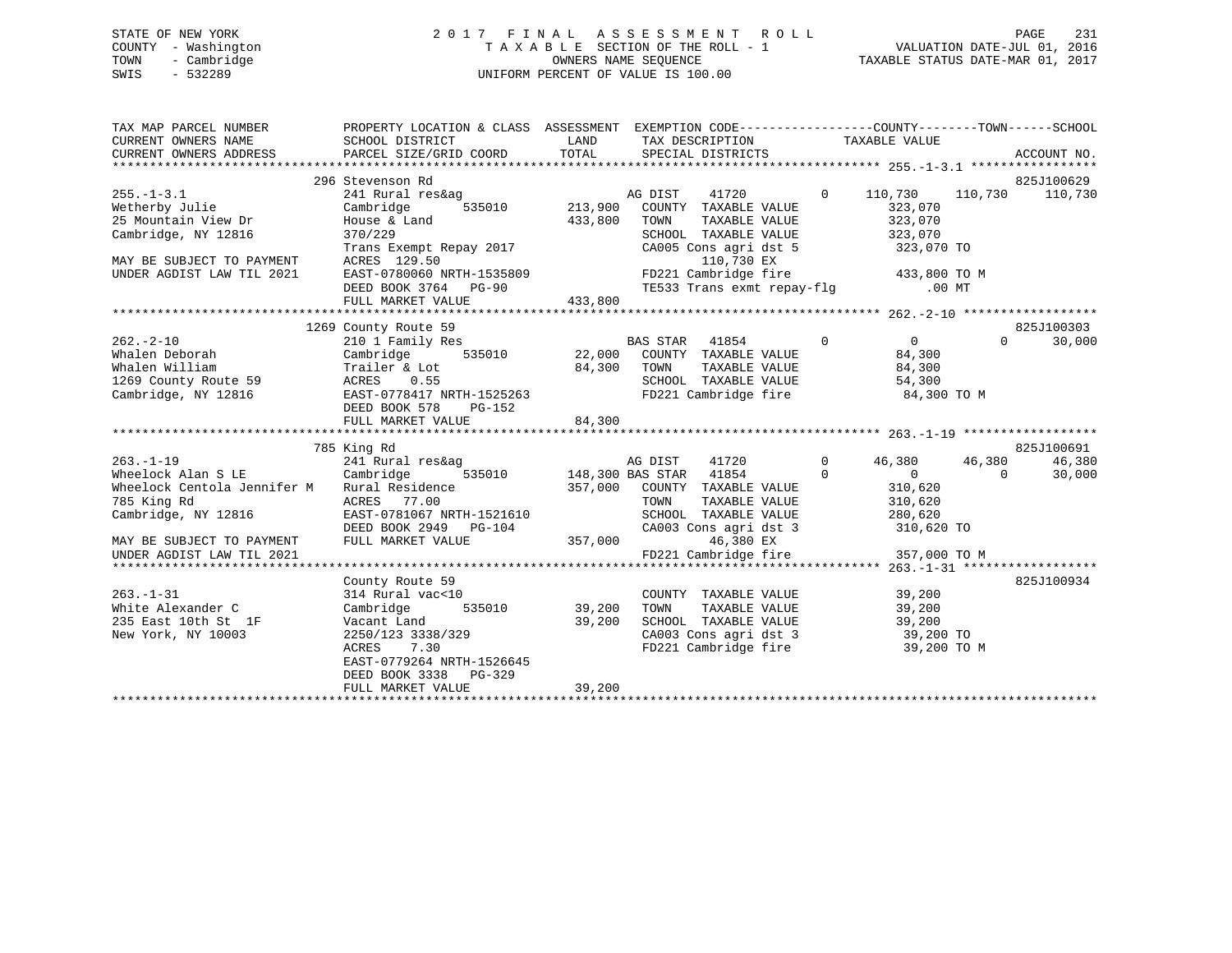# STATE OF NEW YORK 2 0 1 7 F I N A L A S S E S S M E N T R O L L PAGE 232 COUNTY - Washington T A X A B L E SECTION OF THE ROLL - 1 VALUATION DATE-JUL 01, 2016 TOWN - Cambridge OWNERS NAME SEQUENCE TAXABLE STATUS DATE-MAR 01, 2017 SWIS - 532289 UNIFORM PERCENT OF VALUE IS 100.00

| TAX MAP PARCEL NUMBER<br>CURRENT OWNERS NAME | PROPERTY LOCATION & CLASS ASSESSMENT EXEMPTION CODE---------------COUNTY-------TOWN-----SCHOOL<br>SCHOOL DISTRICT | LAND    | TAX DESCRIPTION             | TAXABLE VALUE                    |                |             |
|----------------------------------------------|-------------------------------------------------------------------------------------------------------------------|---------|-----------------------------|----------------------------------|----------------|-------------|
| CURRENT OWNERS ADDRESS                       | PARCEL SIZE/GRID COORD                                                                                            | TOTAL   | SPECIAL DISTRICTS           |                                  |                | ACCOUNT NO. |
|                                              |                                                                                                                   |         |                             |                                  |                |             |
|                                              | 1320 County Route 59                                                                                              |         |                             |                                  |                | 825J100932  |
| $263. - 1 - 29$                              | 242 Rurl res&rec                                                                                                  |         | ENH STAR 41834              | $\overline{0}$<br>$\overline{0}$ | $\Omega$       | 65,500      |
| White Benjamin L                             | 535010<br>Cambridge                                                                                               |         | 89,300 COUNTY TAXABLE VALUE | 219,500                          |                |             |
| 1320 County Route 59                         | 505/176 2789/142                                                                                                  | 219,500 | TOWN<br>TAXABLE VALUE       | 219,500                          |                |             |
| Cambridge, NY 12816                          | ACRES 29.85                                                                                                       |         | SCHOOL TAXABLE VALUE        | 154,000                          |                |             |
|                                              | EAST-0779616 NRTH-1524909                                                                                         |         | CA003 Cons agri dst 3       | 219,500 TO                       |                |             |
|                                              | DEED BOOK 2777 PG-67                                                                                              |         | FD221 Cambridge fire        | 219,500 TO M                     |                |             |
|                                              | FULL MARKET VALUE                                                                                                 | 219,500 |                             |                                  |                |             |
|                                              | ******************************                                                                                    |         |                             |                                  |                |             |
|                                              | 16 Reynolds Rd                                                                                                    |         |                             |                                  |                | 825J100935  |
| $263. - 1 - 32$                              | 242 Rurl res&rec                                                                                                  |         | ENH STAR<br>41834           | $\overline{0}$<br>$\mathbf 0$    | $\Omega$       | 65,500      |
| White Kirby B                                | Cambridge<br>535010                                                                                               |         | 57,800 COUNTY TAXABLE VALUE | 133,600                          |                |             |
| White Nola D                                 | House & Land                                                                                                      | 133,600 | TOWN<br>TAXABLE VALUE       | 133,600                          |                |             |
| 16 Reynolds Rd                               | ACRES 10.40                                                                                                       |         | SCHOOL TAXABLE VALUE        | 68,100                           |                |             |
| Cambridge, NY 12816                          | EAST-0779926 NRTH-1526949                                                                                         |         | CA003 Cons agri dst 3       | 133,600 TO                       |                |             |
|                                              | DEED BOOK 2776 PG-5                                                                                               |         | FD221 Cambridge fire        | 133,600 TO M                     |                |             |
|                                              | FULL MARKET VALUE                                                                                                 | 133,600 |                             |                                  |                |             |
|                                              |                                                                                                                   |         |                             |                                  |                |             |
|                                              | County Route 59                                                                                                   |         |                             |                                  |                | 825J100692  |
| $263. - 1 - 23.4$                            | 312 Vac w/imprv                                                                                                   |         | COUNTY TAXABLE VALUE        | 6,000                            |                |             |
| White Kirby Etal                             | Cambridge<br>535010                                                                                               | 1,200   | TOWN<br>TAXABLE VALUE       | 6,000                            |                |             |
| White Duffield Etal                          | Lot 4                                                                                                             | 6,000   | SCHOOL TAXABLE VALUE        | 6,000                            |                |             |
| 1318 County Route 59                         | FRNT 70.00 DPTH 73.00                                                                                             |         | CA003 Cons agri dst 3       | 6,000 TO                         |                |             |
| Cambridge, NY 12816                          | EAST-0779451 NRTH-1526272                                                                                         |         | FD221 Cambridge fire        | 6,000 TO M                       |                |             |
|                                              | DEED BOOK 843<br>PG-249                                                                                           |         |                             |                                  |                |             |
|                                              | FULL MARKET VALUE                                                                                                 | 6,000   |                             |                                  |                |             |
|                                              |                                                                                                                   |         |                             |                                  |                |             |
|                                              | 1337 County Route 59                                                                                              |         |                             |                                  |                |             |
| $263. - 1 - 23.1$                            | 210 1 Family Res                                                                                                  |         | BAS STAR 41854              | $\overline{0}$<br>$\overline{0}$ | $\overline{0}$ | 30,000      |
| White Nancy                                  | Cambridge<br>535010                                                                                               | 36,600  | COUNTY TAXABLE VALUE        | 263,400                          |                |             |
| 1337 County Route 59                         | Sub Lot 1                                                                                                         | 263,400 | TAXABLE VALUE<br>TOWN       | 263,400                          |                |             |
| Cambridge, NY 12816                          | ACRES 3.71                                                                                                        |         | SCHOOL TAXABLE VALUE        | 233,400                          |                |             |
|                                              | EAST-0779715 NRTH-1526495                                                                                         |         | CA003 Cons agri dst 3       | 263,400 TO                       |                |             |
|                                              | DEED BOOK 848<br>PG-241                                                                                           |         | FD221 Cambridge fire        | 263,400 TO M                     |                |             |
|                                              | FULL MARKET VALUE                                                                                                 | 263,400 |                             |                                  |                |             |
|                                              |                                                                                                                   |         |                             |                                  |                |             |
|                                              | County Route 59                                                                                                   |         |                             |                                  |                | 825J100692  |
| $263. - 1 - 23.2$                            | 314 Rural vac<10                                                                                                  |         | COUNTY TAXABLE VALUE        | 27,900                           |                |             |
| White Nancy L                                | Cambridge 535010                                                                                                  | 27,900  | TOWN<br>TAXABLE VALUE       | 27,900                           |                |             |
| 1337 County Route 59                         | Lot 1                                                                                                             | 27,900  | SCHOOL TAXABLE VALUE        | 27,900                           |                |             |
| Cambridge, NY 12816                          | ACRES<br>5.13                                                                                                     |         | CA003 Cons agri dst 3       | 27,900 TO                        |                |             |
|                                              | EAST-0780173 NRTH-1526545                                                                                         |         | FD221 Cambridge fire        | 27,900 TO M                      |                |             |
|                                              | DEED BOOK 2815<br>PG-299                                                                                          |         |                             |                                  |                |             |
|                                              | FULL MARKET VALUE                                                                                                 | 27,900  |                             |                                  |                |             |
|                                              |                                                                                                                   |         |                             |                                  |                |             |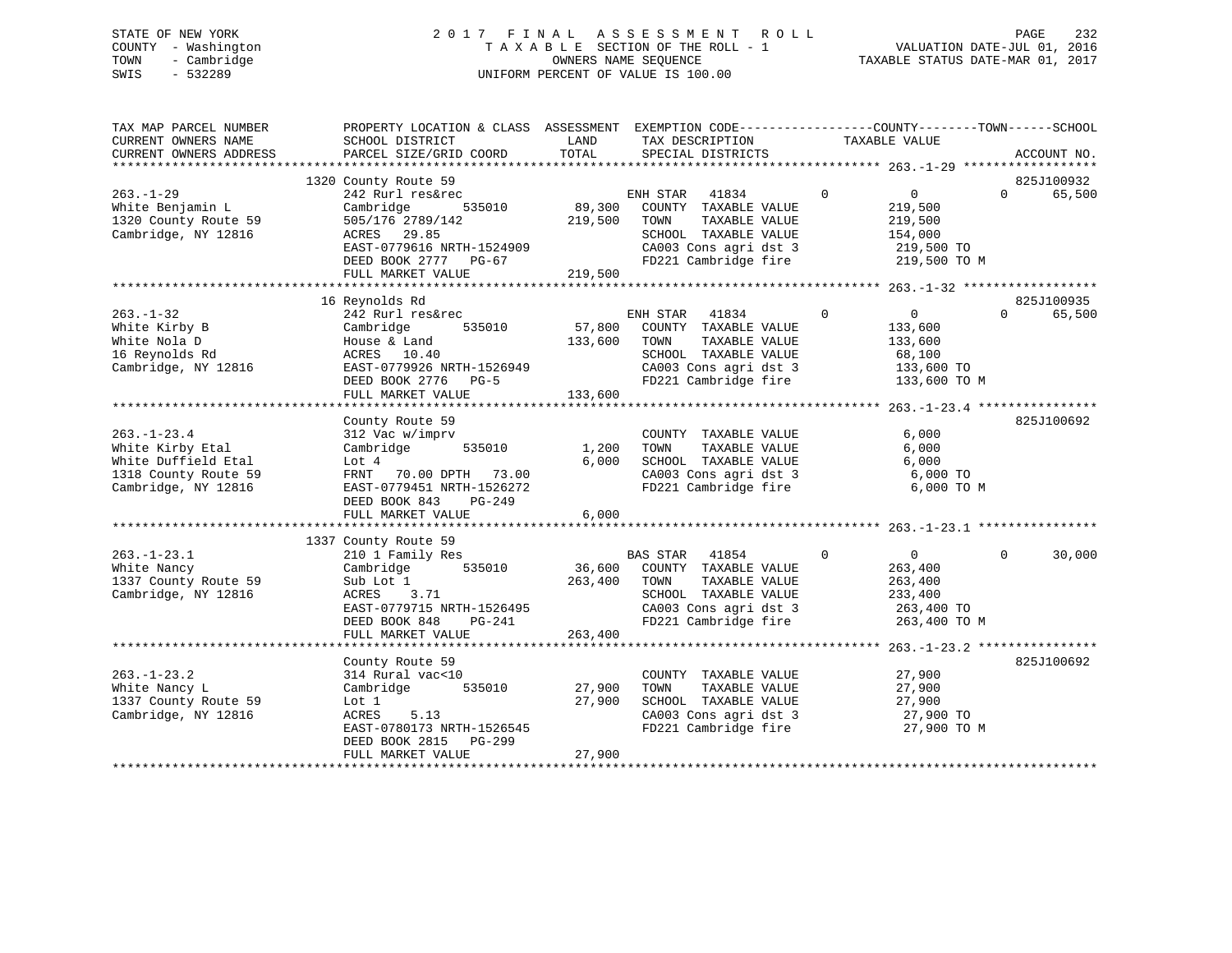# STATE OF NEW YORK 2 0 1 7 F I N A L A S S E S S M E N T R O L L PAGE 233 COUNTY - Washington T A X A B L E SECTION OF THE ROLL - 1 VALUATION DATE-JUL 01, 2016 TOWN - Cambridge OWNERS NAME SEQUENCE TAXABLE STATUS DATE-MAR 01, 2017 SWIS - 532289 UNIFORM PERCENT OF VALUE IS 100.00

| 825J102048<br>County Route 74<br>$279. - 2 - 1.1$<br>322 Rural vac>10<br>COUNTY TAXABLE VALUE<br>61,000<br>Whiteside Terry J<br>535010<br>61,000<br>Cambridge<br>TOWN<br>TAXABLE VALUE<br>61,000<br>225 Midland Dr<br>Vac Land<br>61,000<br>SCHOOL TAXABLE VALUE<br>61,000<br>Asheville, NC 28804<br>ACRES 16.80<br>CA003 Cons agri dst 3<br>61,000 TO<br>FD221 Cambridge fire<br>EAST-0765441 NRTH-1511221<br>61,000 TO M<br>DEED BOOK 632<br>PG-45<br>61,000<br>FULL MARKET VALUE<br>93 Brownell Rd<br>$270. - 1 - 33.8$<br>210 1 Family Res<br>AGED-CO<br>41802<br>69,150<br>$\mathbf 0$<br>$\Omega$<br>$\Omega$<br>$3535010$ $13,200$ $\overline{AGED-TOWN}$ $41803$<br>$\overline{0}$<br>Whitney Sally J<br>Cambridge<br>$\Omega$<br>$\overline{0}$<br>48,405<br>$\Omega$<br>$\Omega$<br>34,575<br>93 Brownell Rd<br>FRNT 415.00 DPTH 209.00<br>138,300 AGED-SCH 41804<br>$\Omega$<br>$\overline{0}$<br>41834<br>$\Omega$<br>$\Omega$<br>65,500<br>Cambridge, NY 12816<br>ACRES<br>0.45<br>ENH STAR<br>EAST-0764013 NRTH-1517936<br>COUNTY TAXABLE VALUE<br>69,150<br>DEED BOOK 2614 PG-315<br>TOWN<br>TAXABLE VALUE<br>89,895<br>FULL MARKET VALUE<br>138,300 SCHOOL TAXABLE VALUE<br>38,225<br>CA003 Cons agri dst 3<br>138,300 TO<br>FD221 Cambridge fire<br>138,300 TO M<br>825J100801<br>495 Center Cambridge Rd<br>$270. - 1 - 14$<br>$\overline{0}$<br>210 1 Family Res<br>$\mathbf 0$<br>$\Omega$<br>30,000<br>BAS STAR 41854<br>37,100 COUNTY TAXABLE VALUE<br>Widdig Christopher D<br>535010<br>Cambridge<br>231,300<br>Widdig Lara J<br>ACRES 2.82<br>231,300<br>TOWN<br>TAXABLE VALUE<br>231,300<br>EAST-0766549 NRTH-1516826<br>495 Center Cambridge Rd<br>SCHOOL TAXABLE VALUE<br>201,300<br>FD221 Cambridge fire<br>Cambridge, NY 12816<br>DEED BOOK 3130 PG-327<br>231,300 TO M<br>FULL MARKET VALUE<br>231,300<br>825J100868<br>306 Whiteside Rd<br>$279. - 1 - 6.2$<br>280 Res Multiple<br>$\Omega$<br>111,950<br>111,950<br>AGED-ALL 41800<br>111,950<br>30,100 ENH STAR 41834<br>Wilbur Betty E LE<br>Cambridge<br>535010<br>$\Omega$<br>$\overline{0}$<br>65,500<br>$\Omega$<br>Wilbur Larry Etal<br>223,900 COUNTY TAXABLE VALUE<br>Sub Lot 1<br>111,950<br>306 Whiteside Rd<br>ACRES<br>2.82<br>TOWN<br>TAXABLE VALUE<br>111,950<br>Johnsonville, NY 12094-2024 EAST-0764956 NRTH-1510877<br>SCHOOL TAXABLE VALUE<br>46,450<br>CA003 Cons agri dst 3 223,900 TO<br>223,900 FD221 Cambridge fire 223,900 TO<br>DEED BOOK 909<br>PG-347<br>FULL MARKET VALUE<br>223,900 TO M<br>89 Tollison Rd<br>825J100698<br>190,640<br>$279. - 1 - 6.1$<br>210 1 Family Res<br>AG DIST<br>190,640<br>190,640<br>41720<br>$\mathbf{0}$<br>Wilbur Clifford<br>$\Omega$<br>$\overline{0}$<br>30,000<br>Cambridge<br>535010<br>342,800 BAS STAR<br>41854<br>$\Omega$<br>Wilbur Janice<br>846,500<br>COUNTY TAXABLE VALUE<br>655,860<br>Farm<br>89 Tollison Rd<br>ACRES 197.60<br>TOWN<br>TAXABLE VALUE<br>655,860<br>Johnsonville, NY 12094<br>EAST-0763131 NRTH-1510702<br>SCHOOL TAXABLE VALUE<br>625,860<br>655,860 TO<br>CA003 Cons agri dst 3<br>DEED BOOK 470<br>PG-644<br>846,500<br>FULL MARKET VALUE<br>190,640 EX<br>MAY BE SUBJECT TO PAYMENT<br>846,500 TO M<br>FD221 Cambridge fire<br>UNDER AGDIST LAW TIL 2021 | TAX MAP PARCEL NUMBER<br>CURRENT OWNERS NAME<br>CURRENT OWNERS ADDRESS | PROPERTY LOCATION & CLASS ASSESSMENT EXEMPTION CODE----------------COUNTY-------TOWN------SCHOOL<br>SCHOOL DISTRICT<br>PARCEL SIZE/GRID COORD | LAND<br>TOTAL | TAX DESCRIPTION TAXABLE VALUE<br>SPECIAL DISTRICTS | ACCOUNT NO. |
|-----------------------------------------------------------------------------------------------------------------------------------------------------------------------------------------------------------------------------------------------------------------------------------------------------------------------------------------------------------------------------------------------------------------------------------------------------------------------------------------------------------------------------------------------------------------------------------------------------------------------------------------------------------------------------------------------------------------------------------------------------------------------------------------------------------------------------------------------------------------------------------------------------------------------------------------------------------------------------------------------------------------------------------------------------------------------------------------------------------------------------------------------------------------------------------------------------------------------------------------------------------------------------------------------------------------------------------------------------------------------------------------------------------------------------------------------------------------------------------------------------------------------------------------------------------------------------------------------------------------------------------------------------------------------------------------------------------------------------------------------------------------------------------------------------------------------------------------------------------------------------------------------------------------------------------------------------------------------------------------------------------------------------------------------------------------------------------------------------------------------------------------------------------------------------------------------------------------------------------------------------------------------------------------------------------------------------------------------------------------------------------------------------------------------------------------------------------------------------------------------------------------------------------------------------------------------------------------------------------------------------------------------------------------------------------------------------------------------------------------------------------------------------------------------------------------------------------------------------------------------------------------------------------------------------------------------------------------------------------------------------------------------------------------------------------------------------------------------------------------------------------------------------------------------------------------------------------------------------------------|------------------------------------------------------------------------|-----------------------------------------------------------------------------------------------------------------------------------------------|---------------|----------------------------------------------------|-------------|
|                                                                                                                                                                                                                                                                                                                                                                                                                                                                                                                                                                                                                                                                                                                                                                                                                                                                                                                                                                                                                                                                                                                                                                                                                                                                                                                                                                                                                                                                                                                                                                                                                                                                                                                                                                                                                                                                                                                                                                                                                                                                                                                                                                                                                                                                                                                                                                                                                                                                                                                                                                                                                                                                                                                                                                                                                                                                                                                                                                                                                                                                                                                                                                                                                                         |                                                                        |                                                                                                                                               |               |                                                    |             |
|                                                                                                                                                                                                                                                                                                                                                                                                                                                                                                                                                                                                                                                                                                                                                                                                                                                                                                                                                                                                                                                                                                                                                                                                                                                                                                                                                                                                                                                                                                                                                                                                                                                                                                                                                                                                                                                                                                                                                                                                                                                                                                                                                                                                                                                                                                                                                                                                                                                                                                                                                                                                                                                                                                                                                                                                                                                                                                                                                                                                                                                                                                                                                                                                                                         |                                                                        |                                                                                                                                               |               |                                                    |             |
|                                                                                                                                                                                                                                                                                                                                                                                                                                                                                                                                                                                                                                                                                                                                                                                                                                                                                                                                                                                                                                                                                                                                                                                                                                                                                                                                                                                                                                                                                                                                                                                                                                                                                                                                                                                                                                                                                                                                                                                                                                                                                                                                                                                                                                                                                                                                                                                                                                                                                                                                                                                                                                                                                                                                                                                                                                                                                                                                                                                                                                                                                                                                                                                                                                         |                                                                        |                                                                                                                                               |               |                                                    |             |
|                                                                                                                                                                                                                                                                                                                                                                                                                                                                                                                                                                                                                                                                                                                                                                                                                                                                                                                                                                                                                                                                                                                                                                                                                                                                                                                                                                                                                                                                                                                                                                                                                                                                                                                                                                                                                                                                                                                                                                                                                                                                                                                                                                                                                                                                                                                                                                                                                                                                                                                                                                                                                                                                                                                                                                                                                                                                                                                                                                                                                                                                                                                                                                                                                                         |                                                                        |                                                                                                                                               |               |                                                    |             |
|                                                                                                                                                                                                                                                                                                                                                                                                                                                                                                                                                                                                                                                                                                                                                                                                                                                                                                                                                                                                                                                                                                                                                                                                                                                                                                                                                                                                                                                                                                                                                                                                                                                                                                                                                                                                                                                                                                                                                                                                                                                                                                                                                                                                                                                                                                                                                                                                                                                                                                                                                                                                                                                                                                                                                                                                                                                                                                                                                                                                                                                                                                                                                                                                                                         |                                                                        |                                                                                                                                               |               |                                                    |             |
|                                                                                                                                                                                                                                                                                                                                                                                                                                                                                                                                                                                                                                                                                                                                                                                                                                                                                                                                                                                                                                                                                                                                                                                                                                                                                                                                                                                                                                                                                                                                                                                                                                                                                                                                                                                                                                                                                                                                                                                                                                                                                                                                                                                                                                                                                                                                                                                                                                                                                                                                                                                                                                                                                                                                                                                                                                                                                                                                                                                                                                                                                                                                                                                                                                         |                                                                        |                                                                                                                                               |               |                                                    |             |
|                                                                                                                                                                                                                                                                                                                                                                                                                                                                                                                                                                                                                                                                                                                                                                                                                                                                                                                                                                                                                                                                                                                                                                                                                                                                                                                                                                                                                                                                                                                                                                                                                                                                                                                                                                                                                                                                                                                                                                                                                                                                                                                                                                                                                                                                                                                                                                                                                                                                                                                                                                                                                                                                                                                                                                                                                                                                                                                                                                                                                                                                                                                                                                                                                                         |                                                                        |                                                                                                                                               |               |                                                    |             |
|                                                                                                                                                                                                                                                                                                                                                                                                                                                                                                                                                                                                                                                                                                                                                                                                                                                                                                                                                                                                                                                                                                                                                                                                                                                                                                                                                                                                                                                                                                                                                                                                                                                                                                                                                                                                                                                                                                                                                                                                                                                                                                                                                                                                                                                                                                                                                                                                                                                                                                                                                                                                                                                                                                                                                                                                                                                                                                                                                                                                                                                                                                                                                                                                                                         |                                                                        |                                                                                                                                               |               |                                                    |             |
|                                                                                                                                                                                                                                                                                                                                                                                                                                                                                                                                                                                                                                                                                                                                                                                                                                                                                                                                                                                                                                                                                                                                                                                                                                                                                                                                                                                                                                                                                                                                                                                                                                                                                                                                                                                                                                                                                                                                                                                                                                                                                                                                                                                                                                                                                                                                                                                                                                                                                                                                                                                                                                                                                                                                                                                                                                                                                                                                                                                                                                                                                                                                                                                                                                         |                                                                        |                                                                                                                                               |               |                                                    |             |
|                                                                                                                                                                                                                                                                                                                                                                                                                                                                                                                                                                                                                                                                                                                                                                                                                                                                                                                                                                                                                                                                                                                                                                                                                                                                                                                                                                                                                                                                                                                                                                                                                                                                                                                                                                                                                                                                                                                                                                                                                                                                                                                                                                                                                                                                                                                                                                                                                                                                                                                                                                                                                                                                                                                                                                                                                                                                                                                                                                                                                                                                                                                                                                                                                                         |                                                                        |                                                                                                                                               |               |                                                    |             |
|                                                                                                                                                                                                                                                                                                                                                                                                                                                                                                                                                                                                                                                                                                                                                                                                                                                                                                                                                                                                                                                                                                                                                                                                                                                                                                                                                                                                                                                                                                                                                                                                                                                                                                                                                                                                                                                                                                                                                                                                                                                                                                                                                                                                                                                                                                                                                                                                                                                                                                                                                                                                                                                                                                                                                                                                                                                                                                                                                                                                                                                                                                                                                                                                                                         |                                                                        |                                                                                                                                               |               |                                                    |             |
|                                                                                                                                                                                                                                                                                                                                                                                                                                                                                                                                                                                                                                                                                                                                                                                                                                                                                                                                                                                                                                                                                                                                                                                                                                                                                                                                                                                                                                                                                                                                                                                                                                                                                                                                                                                                                                                                                                                                                                                                                                                                                                                                                                                                                                                                                                                                                                                                                                                                                                                                                                                                                                                                                                                                                                                                                                                                                                                                                                                                                                                                                                                                                                                                                                         |                                                                        |                                                                                                                                               |               |                                                    |             |
|                                                                                                                                                                                                                                                                                                                                                                                                                                                                                                                                                                                                                                                                                                                                                                                                                                                                                                                                                                                                                                                                                                                                                                                                                                                                                                                                                                                                                                                                                                                                                                                                                                                                                                                                                                                                                                                                                                                                                                                                                                                                                                                                                                                                                                                                                                                                                                                                                                                                                                                                                                                                                                                                                                                                                                                                                                                                                                                                                                                                                                                                                                                                                                                                                                         |                                                                        |                                                                                                                                               |               |                                                    |             |
|                                                                                                                                                                                                                                                                                                                                                                                                                                                                                                                                                                                                                                                                                                                                                                                                                                                                                                                                                                                                                                                                                                                                                                                                                                                                                                                                                                                                                                                                                                                                                                                                                                                                                                                                                                                                                                                                                                                                                                                                                                                                                                                                                                                                                                                                                                                                                                                                                                                                                                                                                                                                                                                                                                                                                                                                                                                                                                                                                                                                                                                                                                                                                                                                                                         |                                                                        |                                                                                                                                               |               |                                                    |             |
|                                                                                                                                                                                                                                                                                                                                                                                                                                                                                                                                                                                                                                                                                                                                                                                                                                                                                                                                                                                                                                                                                                                                                                                                                                                                                                                                                                                                                                                                                                                                                                                                                                                                                                                                                                                                                                                                                                                                                                                                                                                                                                                                                                                                                                                                                                                                                                                                                                                                                                                                                                                                                                                                                                                                                                                                                                                                                                                                                                                                                                                                                                                                                                                                                                         |                                                                        |                                                                                                                                               |               |                                                    |             |
|                                                                                                                                                                                                                                                                                                                                                                                                                                                                                                                                                                                                                                                                                                                                                                                                                                                                                                                                                                                                                                                                                                                                                                                                                                                                                                                                                                                                                                                                                                                                                                                                                                                                                                                                                                                                                                                                                                                                                                                                                                                                                                                                                                                                                                                                                                                                                                                                                                                                                                                                                                                                                                                                                                                                                                                                                                                                                                                                                                                                                                                                                                                                                                                                                                         |                                                                        |                                                                                                                                               |               |                                                    |             |
|                                                                                                                                                                                                                                                                                                                                                                                                                                                                                                                                                                                                                                                                                                                                                                                                                                                                                                                                                                                                                                                                                                                                                                                                                                                                                                                                                                                                                                                                                                                                                                                                                                                                                                                                                                                                                                                                                                                                                                                                                                                                                                                                                                                                                                                                                                                                                                                                                                                                                                                                                                                                                                                                                                                                                                                                                                                                                                                                                                                                                                                                                                                                                                                                                                         |                                                                        |                                                                                                                                               |               |                                                    |             |
|                                                                                                                                                                                                                                                                                                                                                                                                                                                                                                                                                                                                                                                                                                                                                                                                                                                                                                                                                                                                                                                                                                                                                                                                                                                                                                                                                                                                                                                                                                                                                                                                                                                                                                                                                                                                                                                                                                                                                                                                                                                                                                                                                                                                                                                                                                                                                                                                                                                                                                                                                                                                                                                                                                                                                                                                                                                                                                                                                                                                                                                                                                                                                                                                                                         |                                                                        |                                                                                                                                               |               |                                                    |             |
|                                                                                                                                                                                                                                                                                                                                                                                                                                                                                                                                                                                                                                                                                                                                                                                                                                                                                                                                                                                                                                                                                                                                                                                                                                                                                                                                                                                                                                                                                                                                                                                                                                                                                                                                                                                                                                                                                                                                                                                                                                                                                                                                                                                                                                                                                                                                                                                                                                                                                                                                                                                                                                                                                                                                                                                                                                                                                                                                                                                                                                                                                                                                                                                                                                         |                                                                        |                                                                                                                                               |               |                                                    |             |
|                                                                                                                                                                                                                                                                                                                                                                                                                                                                                                                                                                                                                                                                                                                                                                                                                                                                                                                                                                                                                                                                                                                                                                                                                                                                                                                                                                                                                                                                                                                                                                                                                                                                                                                                                                                                                                                                                                                                                                                                                                                                                                                                                                                                                                                                                                                                                                                                                                                                                                                                                                                                                                                                                                                                                                                                                                                                                                                                                                                                                                                                                                                                                                                                                                         |                                                                        |                                                                                                                                               |               |                                                    |             |
|                                                                                                                                                                                                                                                                                                                                                                                                                                                                                                                                                                                                                                                                                                                                                                                                                                                                                                                                                                                                                                                                                                                                                                                                                                                                                                                                                                                                                                                                                                                                                                                                                                                                                                                                                                                                                                                                                                                                                                                                                                                                                                                                                                                                                                                                                                                                                                                                                                                                                                                                                                                                                                                                                                                                                                                                                                                                                                                                                                                                                                                                                                                                                                                                                                         |                                                                        |                                                                                                                                               |               |                                                    |             |
|                                                                                                                                                                                                                                                                                                                                                                                                                                                                                                                                                                                                                                                                                                                                                                                                                                                                                                                                                                                                                                                                                                                                                                                                                                                                                                                                                                                                                                                                                                                                                                                                                                                                                                                                                                                                                                                                                                                                                                                                                                                                                                                                                                                                                                                                                                                                                                                                                                                                                                                                                                                                                                                                                                                                                                                                                                                                                                                                                                                                                                                                                                                                                                                                                                         |                                                                        |                                                                                                                                               |               |                                                    |             |
|                                                                                                                                                                                                                                                                                                                                                                                                                                                                                                                                                                                                                                                                                                                                                                                                                                                                                                                                                                                                                                                                                                                                                                                                                                                                                                                                                                                                                                                                                                                                                                                                                                                                                                                                                                                                                                                                                                                                                                                                                                                                                                                                                                                                                                                                                                                                                                                                                                                                                                                                                                                                                                                                                                                                                                                                                                                                                                                                                                                                                                                                                                                                                                                                                                         |                                                                        |                                                                                                                                               |               |                                                    |             |
|                                                                                                                                                                                                                                                                                                                                                                                                                                                                                                                                                                                                                                                                                                                                                                                                                                                                                                                                                                                                                                                                                                                                                                                                                                                                                                                                                                                                                                                                                                                                                                                                                                                                                                                                                                                                                                                                                                                                                                                                                                                                                                                                                                                                                                                                                                                                                                                                                                                                                                                                                                                                                                                                                                                                                                                                                                                                                                                                                                                                                                                                                                                                                                                                                                         |                                                                        |                                                                                                                                               |               |                                                    |             |
|                                                                                                                                                                                                                                                                                                                                                                                                                                                                                                                                                                                                                                                                                                                                                                                                                                                                                                                                                                                                                                                                                                                                                                                                                                                                                                                                                                                                                                                                                                                                                                                                                                                                                                                                                                                                                                                                                                                                                                                                                                                                                                                                                                                                                                                                                                                                                                                                                                                                                                                                                                                                                                                                                                                                                                                                                                                                                                                                                                                                                                                                                                                                                                                                                                         |                                                                        |                                                                                                                                               |               |                                                    |             |
|                                                                                                                                                                                                                                                                                                                                                                                                                                                                                                                                                                                                                                                                                                                                                                                                                                                                                                                                                                                                                                                                                                                                                                                                                                                                                                                                                                                                                                                                                                                                                                                                                                                                                                                                                                                                                                                                                                                                                                                                                                                                                                                                                                                                                                                                                                                                                                                                                                                                                                                                                                                                                                                                                                                                                                                                                                                                                                                                                                                                                                                                                                                                                                                                                                         |                                                                        |                                                                                                                                               |               |                                                    |             |
|                                                                                                                                                                                                                                                                                                                                                                                                                                                                                                                                                                                                                                                                                                                                                                                                                                                                                                                                                                                                                                                                                                                                                                                                                                                                                                                                                                                                                                                                                                                                                                                                                                                                                                                                                                                                                                                                                                                                                                                                                                                                                                                                                                                                                                                                                                                                                                                                                                                                                                                                                                                                                                                                                                                                                                                                                                                                                                                                                                                                                                                                                                                                                                                                                                         |                                                                        |                                                                                                                                               |               |                                                    |             |
|                                                                                                                                                                                                                                                                                                                                                                                                                                                                                                                                                                                                                                                                                                                                                                                                                                                                                                                                                                                                                                                                                                                                                                                                                                                                                                                                                                                                                                                                                                                                                                                                                                                                                                                                                                                                                                                                                                                                                                                                                                                                                                                                                                                                                                                                                                                                                                                                                                                                                                                                                                                                                                                                                                                                                                                                                                                                                                                                                                                                                                                                                                                                                                                                                                         |                                                                        |                                                                                                                                               |               |                                                    |             |
|                                                                                                                                                                                                                                                                                                                                                                                                                                                                                                                                                                                                                                                                                                                                                                                                                                                                                                                                                                                                                                                                                                                                                                                                                                                                                                                                                                                                                                                                                                                                                                                                                                                                                                                                                                                                                                                                                                                                                                                                                                                                                                                                                                                                                                                                                                                                                                                                                                                                                                                                                                                                                                                                                                                                                                                                                                                                                                                                                                                                                                                                                                                                                                                                                                         |                                                                        |                                                                                                                                               |               |                                                    |             |
|                                                                                                                                                                                                                                                                                                                                                                                                                                                                                                                                                                                                                                                                                                                                                                                                                                                                                                                                                                                                                                                                                                                                                                                                                                                                                                                                                                                                                                                                                                                                                                                                                                                                                                                                                                                                                                                                                                                                                                                                                                                                                                                                                                                                                                                                                                                                                                                                                                                                                                                                                                                                                                                                                                                                                                                                                                                                                                                                                                                                                                                                                                                                                                                                                                         |                                                                        |                                                                                                                                               |               |                                                    |             |
|                                                                                                                                                                                                                                                                                                                                                                                                                                                                                                                                                                                                                                                                                                                                                                                                                                                                                                                                                                                                                                                                                                                                                                                                                                                                                                                                                                                                                                                                                                                                                                                                                                                                                                                                                                                                                                                                                                                                                                                                                                                                                                                                                                                                                                                                                                                                                                                                                                                                                                                                                                                                                                                                                                                                                                                                                                                                                                                                                                                                                                                                                                                                                                                                                                         |                                                                        |                                                                                                                                               |               |                                                    |             |
|                                                                                                                                                                                                                                                                                                                                                                                                                                                                                                                                                                                                                                                                                                                                                                                                                                                                                                                                                                                                                                                                                                                                                                                                                                                                                                                                                                                                                                                                                                                                                                                                                                                                                                                                                                                                                                                                                                                                                                                                                                                                                                                                                                                                                                                                                                                                                                                                                                                                                                                                                                                                                                                                                                                                                                                                                                                                                                                                                                                                                                                                                                                                                                                                                                         |                                                                        |                                                                                                                                               |               |                                                    |             |
|                                                                                                                                                                                                                                                                                                                                                                                                                                                                                                                                                                                                                                                                                                                                                                                                                                                                                                                                                                                                                                                                                                                                                                                                                                                                                                                                                                                                                                                                                                                                                                                                                                                                                                                                                                                                                                                                                                                                                                                                                                                                                                                                                                                                                                                                                                                                                                                                                                                                                                                                                                                                                                                                                                                                                                                                                                                                                                                                                                                                                                                                                                                                                                                                                                         |                                                                        |                                                                                                                                               |               |                                                    |             |
|                                                                                                                                                                                                                                                                                                                                                                                                                                                                                                                                                                                                                                                                                                                                                                                                                                                                                                                                                                                                                                                                                                                                                                                                                                                                                                                                                                                                                                                                                                                                                                                                                                                                                                                                                                                                                                                                                                                                                                                                                                                                                                                                                                                                                                                                                                                                                                                                                                                                                                                                                                                                                                                                                                                                                                                                                                                                                                                                                                                                                                                                                                                                                                                                                                         |                                                                        |                                                                                                                                               |               |                                                    |             |
|                                                                                                                                                                                                                                                                                                                                                                                                                                                                                                                                                                                                                                                                                                                                                                                                                                                                                                                                                                                                                                                                                                                                                                                                                                                                                                                                                                                                                                                                                                                                                                                                                                                                                                                                                                                                                                                                                                                                                                                                                                                                                                                                                                                                                                                                                                                                                                                                                                                                                                                                                                                                                                                                                                                                                                                                                                                                                                                                                                                                                                                                                                                                                                                                                                         |                                                                        |                                                                                                                                               |               |                                                    |             |
|                                                                                                                                                                                                                                                                                                                                                                                                                                                                                                                                                                                                                                                                                                                                                                                                                                                                                                                                                                                                                                                                                                                                                                                                                                                                                                                                                                                                                                                                                                                                                                                                                                                                                                                                                                                                                                                                                                                                                                                                                                                                                                                                                                                                                                                                                                                                                                                                                                                                                                                                                                                                                                                                                                                                                                                                                                                                                                                                                                                                                                                                                                                                                                                                                                         |                                                                        |                                                                                                                                               |               |                                                    |             |
|                                                                                                                                                                                                                                                                                                                                                                                                                                                                                                                                                                                                                                                                                                                                                                                                                                                                                                                                                                                                                                                                                                                                                                                                                                                                                                                                                                                                                                                                                                                                                                                                                                                                                                                                                                                                                                                                                                                                                                                                                                                                                                                                                                                                                                                                                                                                                                                                                                                                                                                                                                                                                                                                                                                                                                                                                                                                                                                                                                                                                                                                                                                                                                                                                                         |                                                                        |                                                                                                                                               |               |                                                    |             |
|                                                                                                                                                                                                                                                                                                                                                                                                                                                                                                                                                                                                                                                                                                                                                                                                                                                                                                                                                                                                                                                                                                                                                                                                                                                                                                                                                                                                                                                                                                                                                                                                                                                                                                                                                                                                                                                                                                                                                                                                                                                                                                                                                                                                                                                                                                                                                                                                                                                                                                                                                                                                                                                                                                                                                                                                                                                                                                                                                                                                                                                                                                                                                                                                                                         |                                                                        |                                                                                                                                               |               |                                                    |             |
|                                                                                                                                                                                                                                                                                                                                                                                                                                                                                                                                                                                                                                                                                                                                                                                                                                                                                                                                                                                                                                                                                                                                                                                                                                                                                                                                                                                                                                                                                                                                                                                                                                                                                                                                                                                                                                                                                                                                                                                                                                                                                                                                                                                                                                                                                                                                                                                                                                                                                                                                                                                                                                                                                                                                                                                                                                                                                                                                                                                                                                                                                                                                                                                                                                         |                                                                        |                                                                                                                                               |               |                                                    |             |
|                                                                                                                                                                                                                                                                                                                                                                                                                                                                                                                                                                                                                                                                                                                                                                                                                                                                                                                                                                                                                                                                                                                                                                                                                                                                                                                                                                                                                                                                                                                                                                                                                                                                                                                                                                                                                                                                                                                                                                                                                                                                                                                                                                                                                                                                                                                                                                                                                                                                                                                                                                                                                                                                                                                                                                                                                                                                                                                                                                                                                                                                                                                                                                                                                                         |                                                                        |                                                                                                                                               |               |                                                    |             |
|                                                                                                                                                                                                                                                                                                                                                                                                                                                                                                                                                                                                                                                                                                                                                                                                                                                                                                                                                                                                                                                                                                                                                                                                                                                                                                                                                                                                                                                                                                                                                                                                                                                                                                                                                                                                                                                                                                                                                                                                                                                                                                                                                                                                                                                                                                                                                                                                                                                                                                                                                                                                                                                                                                                                                                                                                                                                                                                                                                                                                                                                                                                                                                                                                                         |                                                                        |                                                                                                                                               |               |                                                    |             |
|                                                                                                                                                                                                                                                                                                                                                                                                                                                                                                                                                                                                                                                                                                                                                                                                                                                                                                                                                                                                                                                                                                                                                                                                                                                                                                                                                                                                                                                                                                                                                                                                                                                                                                                                                                                                                                                                                                                                                                                                                                                                                                                                                                                                                                                                                                                                                                                                                                                                                                                                                                                                                                                                                                                                                                                                                                                                                                                                                                                                                                                                                                                                                                                                                                         |                                                                        |                                                                                                                                               |               |                                                    |             |
|                                                                                                                                                                                                                                                                                                                                                                                                                                                                                                                                                                                                                                                                                                                                                                                                                                                                                                                                                                                                                                                                                                                                                                                                                                                                                                                                                                                                                                                                                                                                                                                                                                                                                                                                                                                                                                                                                                                                                                                                                                                                                                                                                                                                                                                                                                                                                                                                                                                                                                                                                                                                                                                                                                                                                                                                                                                                                                                                                                                                                                                                                                                                                                                                                                         |                                                                        |                                                                                                                                               |               |                                                    |             |
|                                                                                                                                                                                                                                                                                                                                                                                                                                                                                                                                                                                                                                                                                                                                                                                                                                                                                                                                                                                                                                                                                                                                                                                                                                                                                                                                                                                                                                                                                                                                                                                                                                                                                                                                                                                                                                                                                                                                                                                                                                                                                                                                                                                                                                                                                                                                                                                                                                                                                                                                                                                                                                                                                                                                                                                                                                                                                                                                                                                                                                                                                                                                                                                                                                         |                                                                        |                                                                                                                                               |               |                                                    |             |
|                                                                                                                                                                                                                                                                                                                                                                                                                                                                                                                                                                                                                                                                                                                                                                                                                                                                                                                                                                                                                                                                                                                                                                                                                                                                                                                                                                                                                                                                                                                                                                                                                                                                                                                                                                                                                                                                                                                                                                                                                                                                                                                                                                                                                                                                                                                                                                                                                                                                                                                                                                                                                                                                                                                                                                                                                                                                                                                                                                                                                                                                                                                                                                                                                                         |                                                                        |                                                                                                                                               |               |                                                    |             |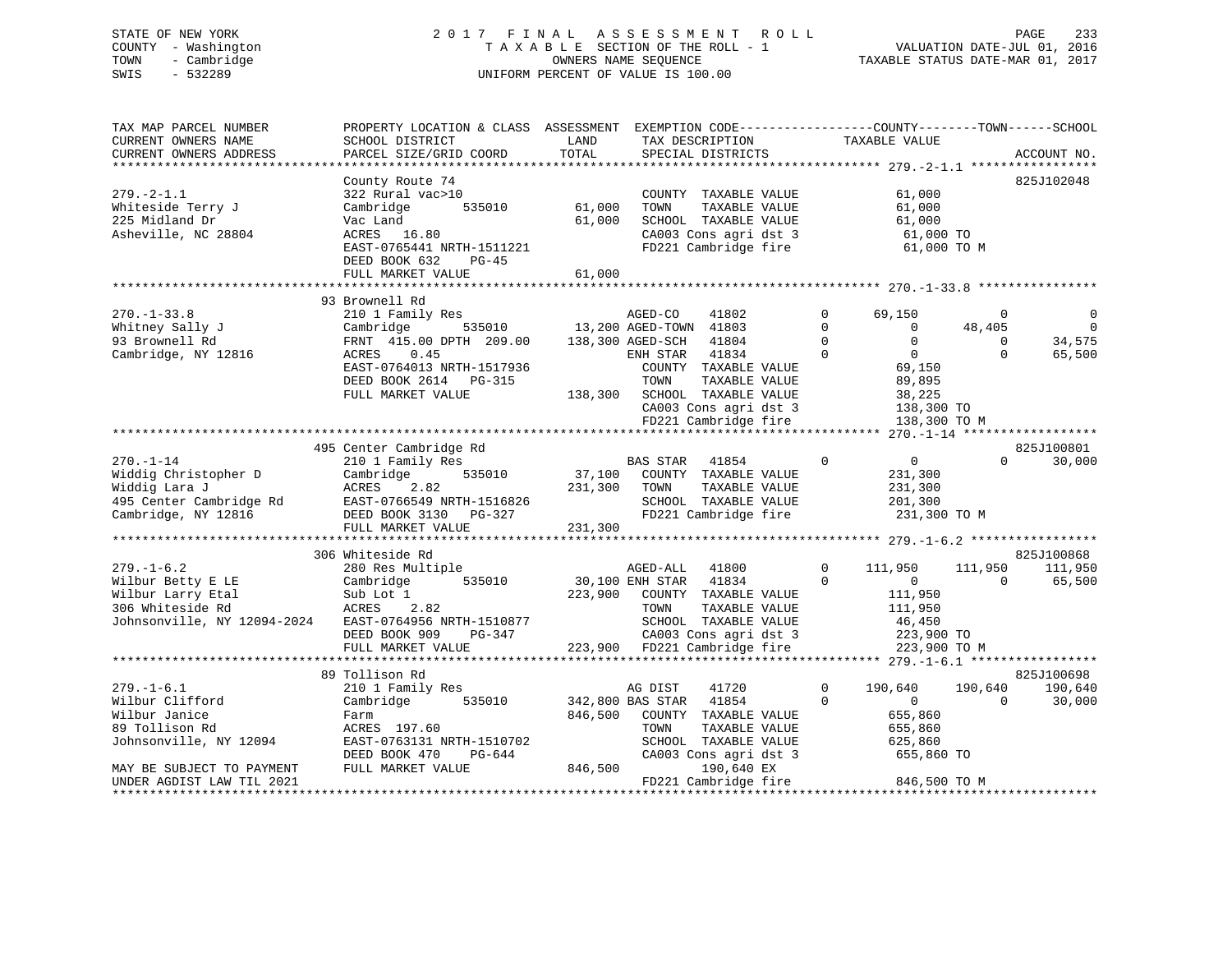# STATE OF NEW YORK 2 0 1 7 F I N A L A S S E S S M E N T R O L L PAGE 234 COUNTY - Washington T A X A B L E SECTION OF THE ROLL - 1 VALUATION DATE-JUL 01, 2016 TOWN - Cambridge OWNERS NAME SEQUENCE TAXABLE STATUS DATE-MAR 01, 2017 SWIS - 532289 UNIFORM PERCENT OF VALUE IS 100.00

| TAX MAP PARCEL NUMBER<br>CURRENT OWNERS NAME | PROPERTY LOCATION & CLASS ASSESSMENT EXEMPTION CODE----------------COUNTY-------TOWN-----SCHOOL<br>SCHOOL DISTRICT | LAND    | TAX DESCRIPTION                                                 |                | TAXABLE VALUE |         |             |
|----------------------------------------------|--------------------------------------------------------------------------------------------------------------------|---------|-----------------------------------------------------------------|----------------|---------------|---------|-------------|
| CURRENT OWNERS ADDRESS                       | PARCEL SIZE/GRID COORD                                                                                             | TOTAL   | SPECIAL DISTRICTS                                               |                |               |         | ACCOUNT NO. |
|                                              |                                                                                                                    |         |                                                                 |                |               |         |             |
|                                              | South Cambridge Rd                                                                                                 |         |                                                                 |                |               |         |             |
| $279. - 1 - 10.3$                            | 241 Rural res&ag                                                                                                   |         | AG DIST<br>41720                                                | $\Omega$       | 166,656       | 166,656 | 166,656     |
| Wilbur Clifford                              | 533401<br>Greenwich                                                                                                |         | 213,100 COUNTY TAXABLE VALUE                                    |                | 224,344       |         |             |
| Wilbur Janice                                | Farm                                                                                                               | 391,000 | TOWN<br>TAXABLE VALUE                                           |                | 224,344       |         |             |
| 313 Whiteside Rd                             | Agmt 812/262                                                                                                       |         | SCHOOL TAXABLE VALUE                                            |                | 224,344       |         |             |
| Johnsonville, NY 12094                       | ACRES 76.74                                                                                                        |         | CA003 Cons agri dst 3                                           |                | 224,344 TO    |         |             |
|                                              | EAST-0759598 NRTH-1508808                                                                                          |         | 166,656 EX                                                      |                |               |         |             |
| MAY BE SUBJECT TO PAYMENT                    | DEED BOOK 2987 PG-23                                                                                               |         | FD221 Cambridge fire                                            |                | 391,000 TO M  |         |             |
| UNDER AGDIST LAW TIL 2021                    | FULL MARKET VALUE                                                                                                  | 391,000 |                                                                 |                |               |         |             |
|                                              |                                                                                                                    |         |                                                                 |                |               |         |             |
|                                              | Center Cambridge Rd                                                                                                |         |                                                                 |                |               |         |             |
| $279. - 1 - 14.4$                            | 322 Rural vac>10                                                                                                   |         |                                                                 | $\overline{0}$ | 52,217 52,217 |         | 52,217      |
| Wilbur Clifford                              | 533401<br>Greenwich                                                                                                |         |                                                                 |                | 8,783         |         |             |
| Wilbur Janice                                | $1$ ot $4$                                                                                                         |         | AG DIST<br>61,000 COUNTY TAXABLE VALUE<br>1000 TAXABLE VALUE    |                | 8,783         |         |             |
| 313 Whiteside Rd                             | ACRES 16.99                                                                                                        |         | SCHOOL TAXABLE VALUE                                            |                | 8,783         |         |             |
| Johnsonville, NY 12094                       | EAST-0756684 NRTH-1512281                                                                                          |         | CA003 Cons agri dst 3                                           |                | 8,783 TO      |         |             |
|                                              | DEED BOOK 1734 PG-178                                                                                              |         | 52,217 EX                                                       |                |               |         |             |
| MAY BE SUBJECT TO PAYMENT                    | FULL MARKET VALUE                                                                                                  |         | 52,217 EX<br>61,000   FD221 Cambridge fire                      |                | 61,000 TO M   |         |             |
| UNDER AGDIST LAW TIL 2021                    |                                                                                                                    |         |                                                                 |                |               |         |             |
|                                              |                                                                                                                    |         |                                                                 |                |               |         |             |
|                                              | Center Cambridge Rd                                                                                                |         |                                                                 |                |               |         |             |
| $279. - 1 - 14.5$                            | 314 Rural vac<10                                                                                                   |         | AG DIST<br>41720                                                | $\mathbf{0}$   | 27,376        | 27,376  | 27,376      |
| Wilbur Clifford                              | Greenwich 533401                                                                                                   |         | 32,500 COUNTY TAXABLE VALUE                                     |                | 5,124         |         |             |
| Wilbur Janice                                | $1$ ot 5                                                                                                           | 32,500  | TOWN<br>TAXABLE VALUE                                           |                | 5,124         |         |             |
| 313 Whiteside Rd                             | ACRES<br>6.00                                                                                                      |         | SCHOOL TAXABLE VALUE                                            |                | 5,124         |         |             |
| Johnsonville, NY 12094                       | EAST-0757199 NRTH-1512573                                                                                          |         | CA003 Cons agri dst 3                                           |                | 5,124 TO      |         |             |
|                                              | DEED BOOK 1734 PG-178                                                                                              |         | 27,376 EX                                                       |                |               |         |             |
| MAY BE SUBJECT TO PAYMENT                    | FULL MARKET VALUE                                                                                                  | 32,500  | FD221 Cambridge fire                                            |                | 32,500 TO M   |         |             |
| UNDER AGDIST LAW TIL 2021                    |                                                                                                                    |         |                                                                 |                |               |         |             |
|                                              |                                                                                                                    |         |                                                                 |                |               |         |             |
|                                              | Center Cambridge Rd                                                                                                |         |                                                                 |                |               |         |             |
| $279. - 1 - 14.6$                            | 314 Rural vac<10                                                                                                   |         | AG DIST<br>41720                                                | $\Omega$       | 35,182        | 35,182  | 35,182      |
| Wilbur Clifford                              | 533401<br>Greenwich                                                                                                |         | 38,100 COUNTY TAXABLE VALUE                                     |                | 2,918         |         |             |
| Wilbur Janice                                | lot <sub>6</sub>                                                                                                   | 38,100  | TOWN<br>TAXABLE VALUE                                           |                | 2,918         |         |             |
| 313 Whiteside Rd                             | ACRES<br>7.02                                                                                                      |         | SCHOOL TAXABLE VALUE                                            |                | 2,918         |         |             |
| Johnsonville, NY 12094                       | EAST-0757729 NRTH-1512730                                                                                          |         | CA003 Cons agri dst 3                                           |                | 2,918 TO      |         |             |
|                                              | DEED BOOK 1734 PG-178                                                                                              |         |                                                                 |                |               |         |             |
| MAY BE SUBJECT TO PAYMENT                    | FULL MARKET VALUE                                                                                                  |         | -178 38,100 FD221 Cambridge fire<br>38,100 FD221 Cambridge fire |                | 38,100 TO M   |         |             |
| UNDER AGDIST LAW TIL 2021                    |                                                                                                                    |         |                                                                 |                |               |         |             |
|                                              |                                                                                                                    |         |                                                                 |                |               |         |             |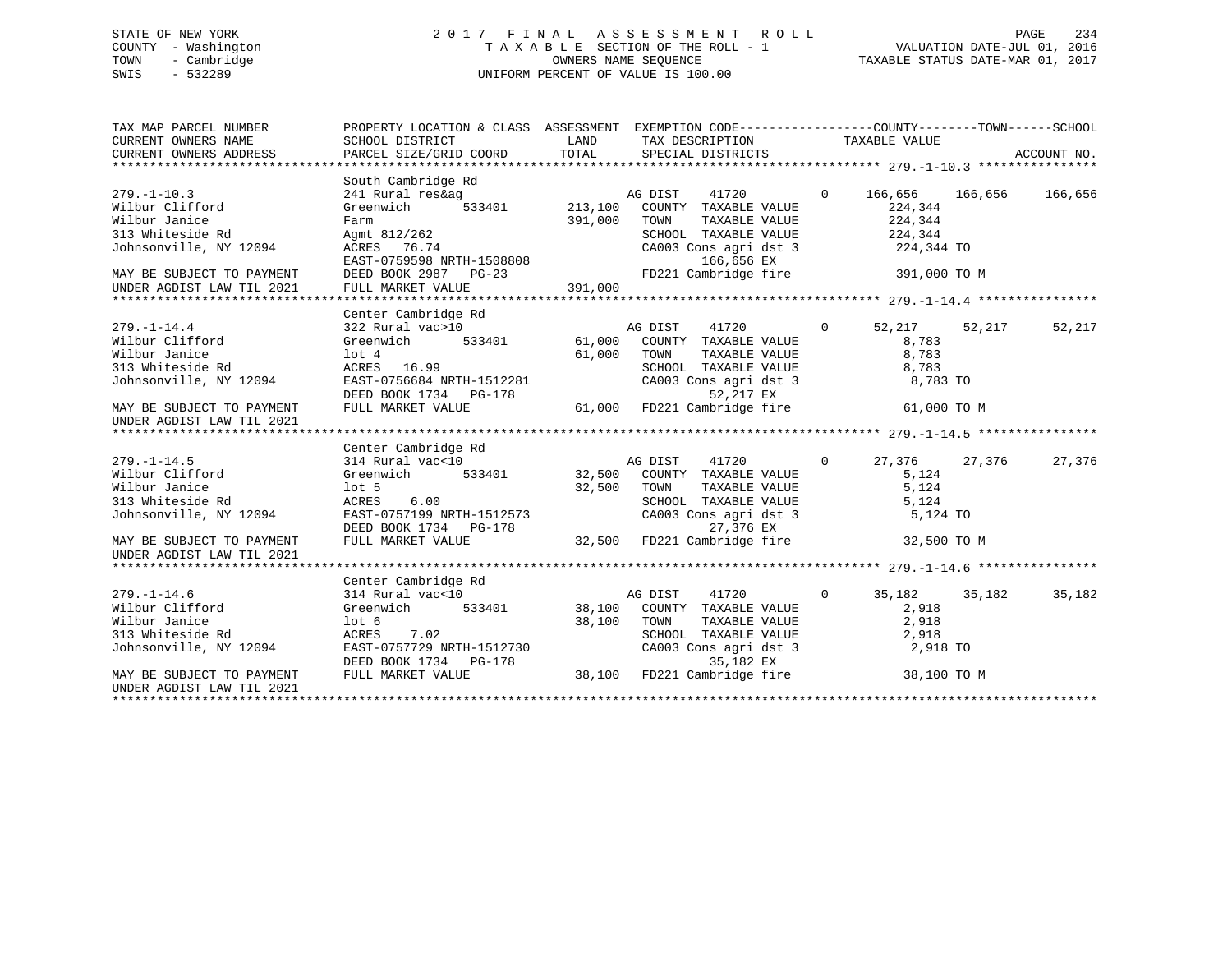# STATE OF NEW YORK 2 0 1 7 F I N A L A S S E S S M E N T R O L L PAGE 235 COUNTY - Washington T A X A B L E SECTION OF THE ROLL - 1 VALUATION DATE-JUL 01, 2016 TOWN - Cambridge OWNERS NAME SEQUENCE TAXABLE STATUS DATE-MAR 01, 2017 SWIS - 532289 UNIFORM PERCENT OF VALUE IS 100.00

| TAX MAP PARCEL NUMBER                                          | PROPERTY LOCATION & CLASS ASSESSMENT EXEMPTION CODE----------------COUNTY-------TOWN------SCHOOL                                                                                       |             |                                               |                |               |        |             |
|----------------------------------------------------------------|----------------------------------------------------------------------------------------------------------------------------------------------------------------------------------------|-------------|-----------------------------------------------|----------------|---------------|--------|-------------|
| CURRENT OWNERS NAME                                            | SCHOOL DISTRICT                                                                                                                                                                        | LAND        | TAX DESCRIPTION TAXABLE VALUE                 |                |               |        |             |
| CURRENT OWNERS ADDRESS                                         | PARCEL SIZE/GRID COORD TOTAL                                                                                                                                                           |             | SPECIAL DISTRICTS                             |                |               |        | ACCOUNT NO. |
|                                                                |                                                                                                                                                                                        |             |                                               |                |               |        |             |
|                                                                | Center Cambridge Rd                                                                                                                                                                    |             |                                               |                |               |        |             |
| $279. - 1 - 14.7$                                              | $\begin{tabular}{lllllllll} 314~Rural&\texttt{vac}<10 & & \texttt{AG DIST} & 41720 \\ \texttt{Greenwich} & 533401 & & 42,100 & \texttt{COUNTY} & \texttt{TAXABLE VALUE} \end{tabular}$ |             |                                               | $\overline{0}$ | 36,876        | 36,876 | 36,876      |
| Wilbur Clifford                                                |                                                                                                                                                                                        |             |                                               |                | 5,224         |        |             |
| Wilbur Janice                                                  | lot 7                                                                                                                                                                                  | 42,100      | TOWN<br>TAXABLE VALUE                         |                | 5,224         |        |             |
| 313 Whiteside Rd<br>313 Whiteside Rd<br>Johnsonville, NY 12094 | ACRES<br>8.52                                                                                                                                                                          |             | SCHOOL TAXABLE VALUE<br>CA003 Cons agri dst 3 |                | 5,224         |        |             |
|                                                                | EAST-0758294 NRTH-1512701                                                                                                                                                              |             |                                               |                | 5,224 TO      |        |             |
|                                                                | DEED BOOK 1734 PG-178                                                                                                                                                                  |             | 36,876 EX                                     |                |               |        |             |
| MAY BE SUBJECT TO PAYMENT                                      | FULL MARKET VALUE                                                                                                                                                                      |             | 42,100 FD221 Cambridge fire                   |                | 42,100 TO M   |        |             |
| UNDER AGDIST LAW TIL 2021                                      |                                                                                                                                                                                        |             |                                               |                |               |        |             |
|                                                                |                                                                                                                                                                                        |             |                                               |                |               |        |             |
|                                                                | South Cambridge Rd                                                                                                                                                                     |             |                                               |                |               |        |             |
| $279. - 1 - 14.8$                                              | 322 Rural vac>10                                                                                                                                                                       |             |                                               |                | 46,880 46,880 |        | 46,880      |
| Wilbur Clifford                                                | Greenwich                                                                                                                                                                              |             |                                               |                | 13,120        |        |             |
| Wilbur Janice                                                  | lot <sub>8</sub>                                                                                                                                                                       | 60,000 TOWN | TAXABLE VALUE                                 |                | 13,120        |        |             |
| 313 Whiteside Rd                                               | ACRES 16.37                                                                                                                                                                            |             |                                               |                | 13,120        |        |             |
| Johnsonville, NY 12094                                         | EAST-0757357 NRTH-1511943                                                                                                                                                              |             | SCHOOL TAXABLE VALUE<br>CA003 Cons agri dst 3 |                | 13,120 TO     |        |             |
|                                                                | DEED BOOK 1734 PG-178 60,000 FD221 Cambridge fire 60,000 TO M<br>FULL MARKET VALUE 60,000 FD221 Cambridge fire 60,000 TO M                                                             |             |                                               |                |               |        |             |
| MAY BE SUBJECT TO PAYMENT                                      |                                                                                                                                                                                        |             |                                               |                |               |        |             |
| UNDER AGDIST LAW TIL 2021                                      |                                                                                                                                                                                        |             |                                               |                |               |        |             |
|                                                                |                                                                                                                                                                                        |             |                                               |                |               |        |             |
|                                                                | South Cambridge Rd                                                                                                                                                                     |             |                                               |                |               |        |             |
| $279. - 1 - 14.9$                                              | $322 \text{ Rural vac}>10 \qquad \qquad \text{AG DIST} \qquad 41720 \qquad \qquad \text{Greenwich} \qquad 533401 \qquad \qquad 66,700 \qquad \text{COUNTY} \qquad \text{TXABLE VALUE}$ |             | 41720                                         | $\overline{0}$ | 53,146        | 53,146 | 53,146      |
| Wilbur Clifford                                                |                                                                                                                                                                                        |             |                                               |                | 13,554        |        |             |
| Wilbur Janice                                                  | lot <sub>9</sub>                                                                                                                                                                       | 66,700 TOWN | TAXABLE VALUE                                 |                | 13,554        |        |             |
| 313 Whiteside Rd                                               | ACRES 18.59                                                                                                                                                                            |             |                                               |                | 13,554        |        |             |
| Johnsonville, NY 12094                                         | EAST-0757890 NRTH-1511770                                                                                                                                                              |             | SCHOOL TAXABLE VALUE<br>CA003 Cons agri dst 3 |                | 13,554 TO     |        |             |
|                                                                | DEED BOOK 1734 PG-178                                                                                                                                                                  |             | 53,146 EX                                     |                |               |        |             |
| MAY BE SUBJECT TO PAYMENT                                      | FULL MARKET VALUE                                                                                                                                                                      |             | 66,700 FD221 Cambridge fire                   |                | 66,700 TO M   |        |             |
| UNDER AGDIST LAW TIL 2021                                      |                                                                                                                                                                                        |             |                                               |                |               |        |             |
|                                                                |                                                                                                                                                                                        |             |                                               |                |               |        |             |
|                                                                | South Cambridge Rd                                                                                                                                                                     |             |                                               |                |               |        |             |
| $279. - 1 - 14.10$                                             | 312 Vac w/imprv                                                                                                                                                                        |             | AG DIST 41720<br>$\overline{0}$               |                | 53,082        | 53,082 | 53,082      |
| Wilbur Clifford                                                | 533401<br>Greenwich                                                                                                                                                                    |             | 68,300 COUNTY TAXABLE VALUE                   |                | 15,718        |        |             |
| Wilbur Janice                                                  | lot 10                                                                                                                                                                                 | 68,800      | TOWN<br>TAXABLE VALUE                         |                | 15,718        |        |             |
| 313 Whiteside Rd                                               | ACRES 21.03                                                                                                                                                                            |             | SCHOOL TAXABLE VALUE                          |                | 15,718        |        |             |
| Johnsonville, NY 12094                                         | AUKES 21.03<br>EAST-0758280 NRTH-1511359                                                                                                                                               |             | $CAO03$ Cons agri dst 3                       |                | 15,718 TO     |        |             |
|                                                                |                                                                                                                                                                                        |             |                                               |                |               |        |             |
| MAY BE SUBJECT TO PAYMENT                                      | DEED BOOK 1734 PG-178 68,800 FD221 Cambridge fire 68,800 TO M<br>FULL MARKET VALUE 68,800 FD221 Cambridge fire 68,800 TO M                                                             |             |                                               |                |               |        |             |
| UNDER AGDIST LAW TIL 2021                                      |                                                                                                                                                                                        |             |                                               |                |               |        |             |
|                                                                |                                                                                                                                                                                        |             |                                               |                |               |        |             |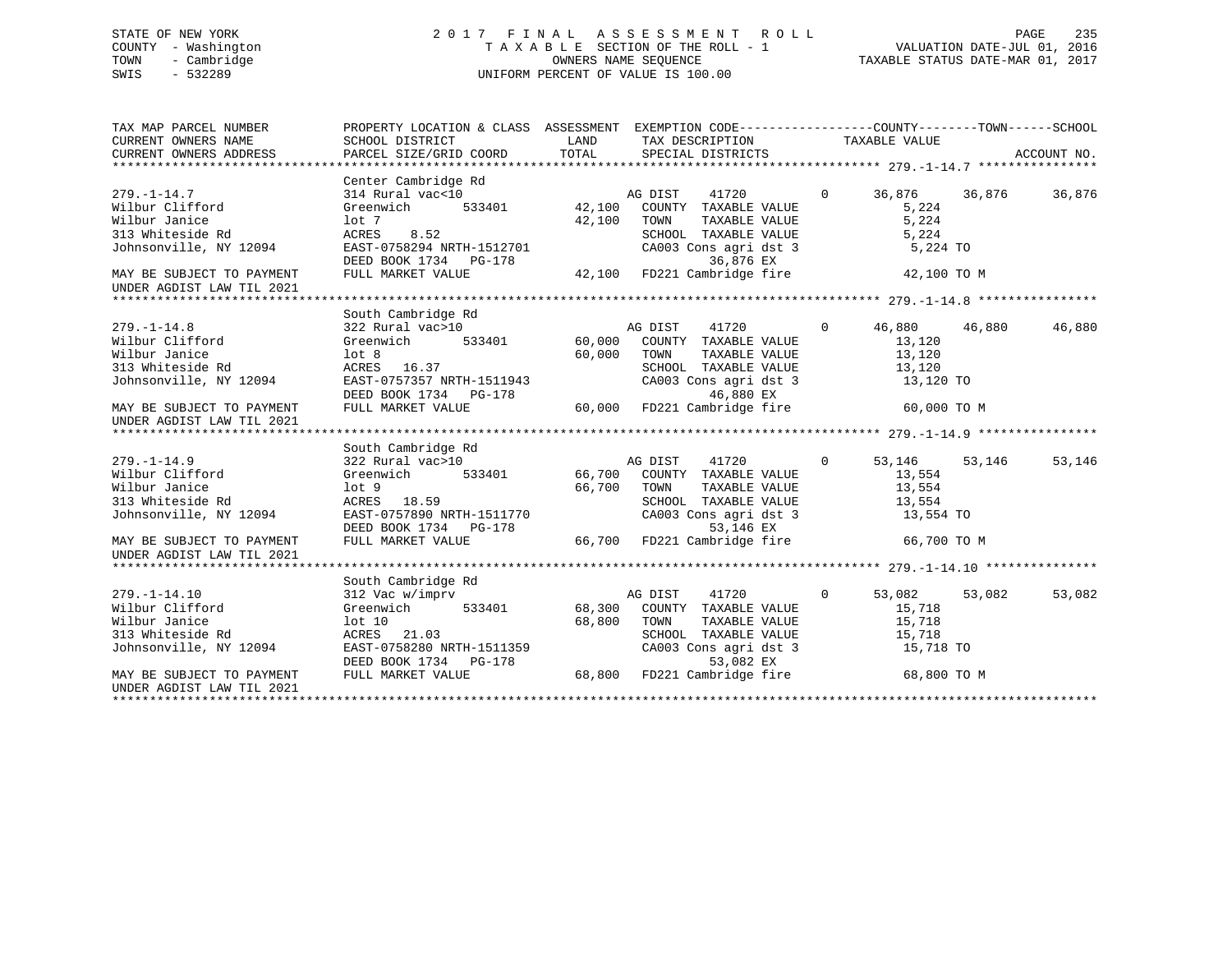### STATE OF NEW YORK 2 0 1 7 F I N A L A S S E S S M E N T R O L L PAGE 236COUNTY - Washington  $T A X A B L E$  SECTION OF THE ROLL - 1<br>TOWN - Cambridge  $\sim$  000NERS NAME SEQUENCE TOWN - Cambridge OWNERS NAME SEQUENCE TAXABLE STATUS DATE-MAR 01, 2017 SWIS - 532289 UNIFORM PERCENT OF VALUE IS 100.00

| TAX MAP PARCEL NUMBER<br>CURRENT OWNERS NAME<br>CURRENT OWNERS NAME<br>CURRENT OWNERS ADDRESS                                                                                                                                                                                     | PROPERTY LOCATION & CLASS ASSESSMENT EXEMPTION CODE---------------COUNTY-------TOWN-----SCHOOL                                      |             |                                                              |               |       |            |
|-----------------------------------------------------------------------------------------------------------------------------------------------------------------------------------------------------------------------------------------------------------------------------------|-------------------------------------------------------------------------------------------------------------------------------------|-------------|--------------------------------------------------------------|---------------|-------|------------|
|                                                                                                                                                                                                                                                                                   | South Cambridge Rd                                                                                                                  |             |                                                              |               |       |            |
| $279. - 1 - 14.11$<br>wilbur Clifford                                                                                                                                                                                                                                             | $322$ Rural vac>10<br>Greenwich 533401 62,500 COUNTY TAXABLE VALUE                                                                  |             |                                                              | 52,511 52,511 |       | 52,511     |
|                                                                                                                                                                                                                                                                                   |                                                                                                                                     |             |                                                              | 9,989         |       |            |
|                                                                                                                                                                                                                                                                                   |                                                                                                                                     |             | TAXABLE VALUE                                                | 9,989         |       |            |
|                                                                                                                                                                                                                                                                                   |                                                                                                                                     |             | SCHOOL TAXABLE VALUE 9,989<br>CA003 Cons agri dst 3 9,989 TO |               |       |            |
|                                                                                                                                                                                                                                                                                   | DEED BOOK 1734 PG-178 $\overline{52,511}$ EX<br>FULL MARKET VALUE $\overline{62,500}$ FD221 Cambridge fire $\overline{62,500}$ TO M |             |                                                              |               |       |            |
| MAY BE SUBJECT TO PAYMENT<br>UNDER AGDIST LAW TIL 2021                                                                                                                                                                                                                            |                                                                                                                                     |             |                                                              |               |       |            |
|                                                                                                                                                                                                                                                                                   |                                                                                                                                     |             |                                                              |               |       |            |
|                                                                                                                                                                                                                                                                                   | County Route 74                                                                                                                     |             |                                                              |               |       | 825J100236 |
| $279. - 2 - 31.1$                                                                                                                                                                                                                                                                 |                                                                                                                                     |             |                                                              |               |       | 69,925     |
| Wilbur Clifford                                                                                                                                                                                                                                                                   |                                                                                                                                     |             |                                                              |               |       |            |
|                                                                                                                                                                                                                                                                                   |                                                                                                                                     |             |                                                              |               |       |            |
|                                                                                                                                                                                                                                                                                   |                                                                                                                                     |             |                                                              |               |       |            |
|                                                                                                                                                                                                                                                                                   |                                                                                                                                     |             |                                                              |               |       |            |
|                                                                                                                                                                                                                                                                                   |                                                                                                                                     |             |                                                              |               |       |            |
| Wilbur Janice<br>Wilbur Janice<br>115,400 TOWN TAXABLE VALUE<br>313 Whiteside Rd<br>313 Whiteside Rd<br>313 Whiteside Rd<br>313 Whiteside Rd<br>313 Whiteside Rd<br>313 Whiteside Rd<br>313 Whiteside Rd<br>323 Whiteside Rd<br>321 Canopsile, NY 12<br>UNDER AGDIST LAW TIL 2021 |                                                                                                                                     |             |                                                              |               |       |            |
|                                                                                                                                                                                                                                                                                   |                                                                                                                                     |             |                                                              |               |       |            |
|                                                                                                                                                                                                                                                                                   | County Route 74                                                                                                                     |             |                                                              |               |       |            |
| $279. - 2 - 31.7$                                                                                                                                                                                                                                                                 |                                                                                                                                     |             |                                                              | 6,738         | 6,738 | 6,738      |
| zıy.-z-31.7<br>Wilbur Clifford                                                                                                                                                                                                                                                    |                                                                                                                                     |             |                                                              | 10,562        |       |            |
| Wilbur Janice                                                                                                                                                                                                                                                                     | lot 6                                                                                                                               | 17,300 TOWN | TAXABLE VALUE 10,562                                         |               |       |            |
|                                                                                                                                                                                                                                                                                   |                                                                                                                                     |             |                                                              |               |       |            |
|                                                                                                                                                                                                                                                                                   |                                                                                                                                     |             |                                                              |               |       |            |
|                                                                                                                                                                                                                                                                                   |                                                                                                                                     |             |                                                              |               |       |            |
|                                                                                                                                                                                                                                                                                   |                                                                                                                                     |             |                                                              |               |       |            |
| 313 Whiteside Rd 341/176, 341/180<br>341/176, 341/180<br>341/176, 341/180<br>341/176, 341/180<br>341/176, 341/180<br>341/176, 341/180<br>341/176, 341/180<br>341/176, 341/180<br>341/176, 341/180<br>341/176, 341/180<br>341/176, 341/180<br>341/176                              |                                                                                                                                     |             |                                                              |               |       |            |
|                                                                                                                                                                                                                                                                                   |                                                                                                                                     |             |                                                              |               |       |            |
|                                                                                                                                                                                                                                                                                   | County Route 74                                                                                                                     |             |                                                              |               |       |            |
| $279. - 2 - 31.8$                                                                                                                                                                                                                                                                 | 105 Vac farmland                                                                                                                    |             | AG DIST 41720                                                | $0 \t 3, 115$ | 3,115 | 3,115      |
| Wilbur Clifford                                                                                                                                                                                                                                                                   | Cambridge 535010 6,900 COUNTY TAXABLE VALUE                                                                                         |             |                                                              | 3,785         |       |            |
|                                                                                                                                                                                                                                                                                   |                                                                                                                                     | 6,900 TOWN  | TAXABLE VALUE                                                | 3,785         |       |            |
|                                                                                                                                                                                                                                                                                   |                                                                                                                                     |             |                                                              | 3,785         |       |            |
| Wilbur Janice<br>Nilbur Janice<br>313 Whiteside Rd<br>341/176, 341/180<br>36,900 TOWN<br>6,900 TOWN<br>8CHO<br>8CHO<br>2465 PG-14<br>2022 FULL MARKET VALUE<br>6,900 CA00<br>7D22                                                                                                 |                                                                                                                                     |             | SCHOOL TAXABLE VALUE<br>CA003 Cons agri dst 3                | 3,785 TO      |       |            |
|                                                                                                                                                                                                                                                                                   |                                                                                                                                     |             | $3,115$ EX                                                   |               |       |            |
|                                                                                                                                                                                                                                                                                   |                                                                                                                                     |             | FD221 Cambridge fire 6,900 TO M                              |               |       |            |
|                                                                                                                                                                                                                                                                                   |                                                                                                                                     |             |                                                              |               |       |            |
|                                                                                                                                                                                                                                                                                   |                                                                                                                                     |             |                                                              |               |       |            |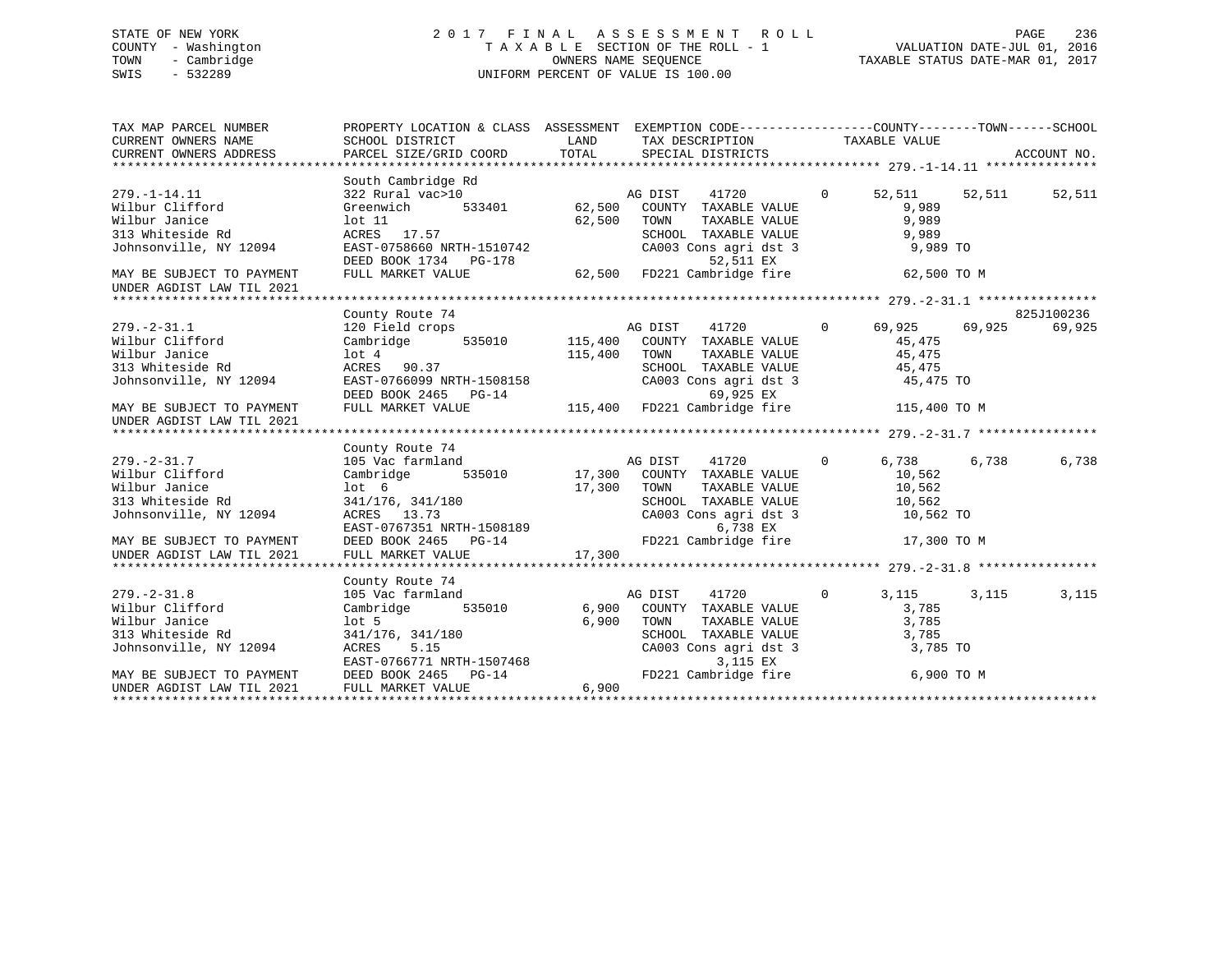# STATE OF NEW YORK 2 0 1 7 F I N A L A S S E S S M E N T R O L L PAGE 237 COUNTY - Washington T A X A B L E SECTION OF THE ROLL - 1 VALUATION DATE-JUL 01, 2016 TOWN - Cambridge OWNERS NAME SEQUENCE TAXABLE STATUS DATE-MAR 01, 2017 SWIS - 532289 UNIFORM PERCENT OF VALUE IS 100.00

| SCHOOL DISTRICT<br>PARCEL SIZE/GRID COORD                                                                                                              | LAND<br>TOTAL                                                                                                                                 | TAX DESCRIPTION<br>SPECIAL DISTRICTS                                                                                                        | TAXABLE VALUE                                                                                                                    | ACCOUNT NO.                                                                                                                                                       |
|--------------------------------------------------------------------------------------------------------------------------------------------------------|-----------------------------------------------------------------------------------------------------------------------------------------------|---------------------------------------------------------------------------------------------------------------------------------------------|----------------------------------------------------------------------------------------------------------------------------------|-------------------------------------------------------------------------------------------------------------------------------------------------------------------|
|                                                                                                                                                        |                                                                                                                                               |                                                                                                                                             |                                                                                                                                  |                                                                                                                                                                   |
| County Route 59A<br>105 Vac farmland<br>535010<br>Cambridge<br>lot <sub>8</sub><br>341/176, 341/180<br>ACRES 60.48<br>EAST-0766471 NRTH-1505326        | 77,500<br>77,500                                                                                                                              | 41720<br>COUNTY TAXABLE VALUE<br>TOWN<br>TAXABLE VALUE<br>SCHOOL TAXABLE VALUE<br>CA003 Cons agri dst 3<br>52,109 EX                        | 52,109<br>$\mathbf 0$<br>25,391<br>25,391<br>25,391<br>25,391 TO                                                                 | 52,109<br>52,109                                                                                                                                                  |
| FULL MARKET VALUE                                                                                                                                      | 77,500                                                                                                                                        |                                                                                                                                             |                                                                                                                                  |                                                                                                                                                                   |
|                                                                                                                                                        |                                                                                                                                               |                                                                                                                                             |                                                                                                                                  |                                                                                                                                                                   |
| 852 Landfill<br>Cambridge<br>535010<br>Aban Dump<br>5.81<br>ACRES<br>EAST-0765668 NRTH-1526607<br>DEED BOOK 2539 PG-200                                | 8,000<br>8,000                                                                                                                                | COUNTY TAXABLE VALUE<br>TAXABLE VALUE<br>TOWN<br>SCHOOL TAXABLE VALUE<br>FD221 Cambridge fire                                               | 8,000<br>8,000<br>8,000<br>8,000 TO M                                                                                            |                                                                                                                                                                   |
|                                                                                                                                                        |                                                                                                                                               |                                                                                                                                             |                                                                                                                                  |                                                                                                                                                                   |
| Wright Rd<br>314 Rural vac<10<br>535010<br>Cambridge<br>$P/O$ lot 2<br>FRNT 166.00 DPTH 93.00<br>EAST-0774828 NRTH-1518131<br>DEED BOOK 2272<br>$PG-7$ | 400<br>400                                                                                                                                    | COUNTY TAXABLE VALUE<br>TOWN<br>TAXABLE VALUE<br>SCHOOL TAXABLE VALUE<br>CA003 Cons agri dst 3<br>FD221 Cambridge fire                      | 400<br>400<br>400<br>400 TO<br>400 TO M                                                                                          |                                                                                                                                                                   |
|                                                                                                                                                        |                                                                                                                                               |                                                                                                                                             |                                                                                                                                  |                                                                                                                                                                   |
|                                                                                                                                                        |                                                                                                                                               |                                                                                                                                             |                                                                                                                                  |                                                                                                                                                                   |
| 210 1 Family Res<br>535010<br>Cambridge<br>$1$ ot # 1<br>6.50<br>ACRES<br>EAST-0774685 NRTH-1517719<br>DEED BOOK 2272<br>PG-7                          | 184,900                                                                                                                                       | ENH STAR<br>41834<br>COUNTY TAXABLE VALUE<br>TOWN<br>TAXABLE VALUE<br>SCHOOL TAXABLE VALUE<br>CA003 Cons agri dst 3<br>FD221 Cambridge fire | $\overline{0}$<br>$\mathbf 0$<br>184,900<br>184,900<br>119,400<br>184,900 TO<br>184,900 TO M                                     | 65,500<br>$\Omega$                                                                                                                                                |
| ***********************                                                                                                                                |                                                                                                                                               |                                                                                                                                             |                                                                                                                                  |                                                                                                                                                                   |
| 65 State Route 372                                                                                                                                     |                                                                                                                                               |                                                                                                                                             |                                                                                                                                  | 825J100684<br>$\Omega$<br>30,000                                                                                                                                  |
| Cambridge<br>535010<br>H & L<br>ACRES<br>0.68<br>EAST-0786101 NRTH-1531936<br>DEED BOOK 2871<br>PG-212<br>FULL MARKET VALUE                            | 26,900<br>197,500<br>197,500                                                                                                                  | COUNTY TAXABLE VALUE<br>TAXABLE VALUE<br>TOWN<br>SCHOOL TAXABLE VALUE<br>FD221 Cambridge fire                                               | 197,500<br>197,500<br>167,500<br>197,500 TO M                                                                                    |                                                                                                                                                                   |
|                                                                                                                                                        | DEED BOOK 2465<br>$PG-14$<br>Vly Summit Rd<br>FULL MARKET VALUE<br>FULL MARKET VALUE<br>82 Wright Rd<br>FULL MARKET VALUE<br>210 1 Family Res | 8,000<br>400<br>184,900                                                                                                                     | PROPERTY LOCATION & CLASS ASSESSMENT<br>AG DIST<br>FD221 Cambridge fire<br>48,500<br>**********************<br>41854<br>BAS STAR | EXEMPTION CODE-----------------COUNTY-------TOWN------SCHOOL<br>77,500 TO M<br>******************** 255.14-3-16 ****************<br>$\mathbf 0$<br>$\overline{0}$ |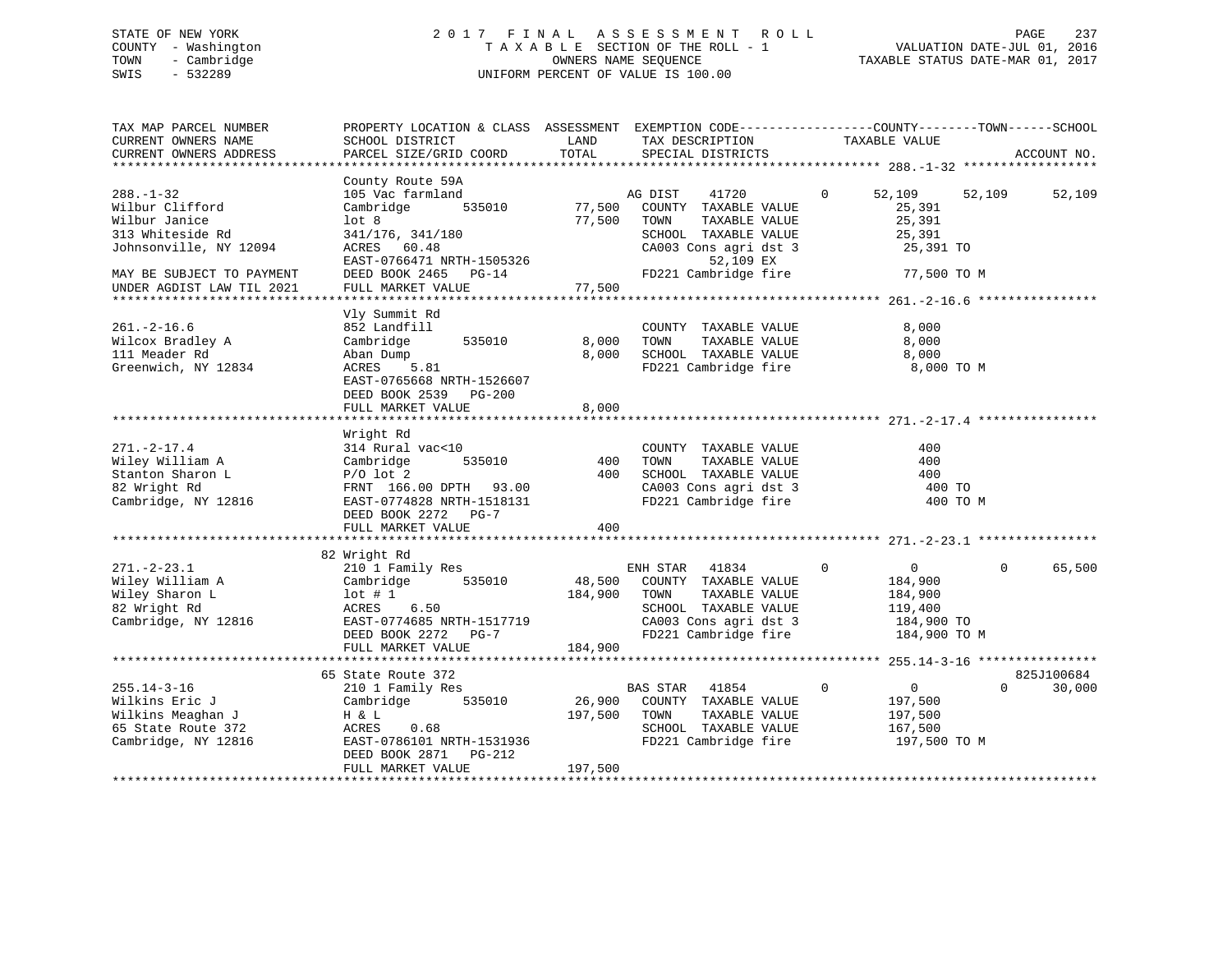| STATE OF NEW YORK   | 2017 FINAL ASSESSMENT ROLL         | 238<br>PAGE                      |
|---------------------|------------------------------------|----------------------------------|
| COUNTY - Washington | TAXABLE SECTION OF THE ROLL - 1    | VALUATION DATE-JUL 01, 2016      |
| - Cambridge<br>TOWN | OWNERS NAME SEOUENCE               | TAXABLE STATUS DATE-MAR 01, 2017 |
| SWIS<br>$-532289$   | UNIFORM PERCENT OF VALUE IS 100.00 |                                  |
|                     |                                    |                                  |
|                     |                                    |                                  |
|                     |                                    |                                  |

| TAX MAP PARCEL NUMBER                                                                                                    | PROPERTY LOCATION & CLASS ASSESSMENT EXEMPTION CODE----------------COUNTY-------TOWN------SCHOOL |             |                                                                                                     |                                                                                                       |                    |
|--------------------------------------------------------------------------------------------------------------------------|--------------------------------------------------------------------------------------------------|-------------|-----------------------------------------------------------------------------------------------------|-------------------------------------------------------------------------------------------------------|--------------------|
| CURRENT OWNERS NAME                                                                                                      | SCHOOL DISTRICT                                                                                  | <b>LAND</b> | TAX DESCRIPTION TAXABLE VALUE                                                                       |                                                                                                       |                    |
| CURRENT OWNERS ADDRESS                                                                                                   | PARCEL SIZE/GRID COORD                                                                           | TOTAL       | SPECIAL DISTRICTS                                                                                   |                                                                                                       | ACCOUNT NO.        |
|                                                                                                                          |                                                                                                  |             |                                                                                                     |                                                                                                       |                    |
|                                                                                                                          | Vly Summit Rd/e Off                                                                              |             |                                                                                                     |                                                                                                       | 825J100703         |
| $261. - 2 - 14$                                                                                                          | 312 Vac w/imprv                                                                                  |             | COUNTY TAXABLE VALUE                                                                                | 59,100                                                                                                |                    |
| Wilkinson Rebecca D                                                                                                      |                                                                                                  |             | TAXABLE VALUE<br>TOWN                                                                               | 59,100                                                                                                |                    |
| Wilkinson Jillian B                                                                                                      | Vl                                                                                               | 59,100      | SCHOOL TAXABLE VALUE 59,100                                                                         |                                                                                                       |                    |
| 111 Meader Rd                                                                                                            | 765/148                                                                                          |             |                                                                                                     | FD221 Cambridge fire 59,100 TO M                                                                      |                    |
| Greenwich, NY 12834                                                                                                      | $261. - 1 - 14$                                                                                  |             |                                                                                                     |                                                                                                       |                    |
|                                                                                                                          | ACRES 43.70                                                                                      |             |                                                                                                     |                                                                                                       |                    |
|                                                                                                                          | EAST-0765242 NRTH-1524833                                                                        |             |                                                                                                     |                                                                                                       |                    |
|                                                                                                                          | DEED BOOK 763<br>$PG-219$                                                                        |             |                                                                                                     |                                                                                                       |                    |
|                                                                                                                          | FULL MARKET VALUE                                                                                | 59,100      |                                                                                                     |                                                                                                       |                    |
|                                                                                                                          |                                                                                                  |             |                                                                                                     |                                                                                                       |                    |
|                                                                                                                          | State Route 372                                                                                  |             |                                                                                                     |                                                                                                       | 825J100320         |
| $246. - 1 - 17$                                                                                                          | 322 Rural vac>10                                                                                 |             | COUNTY TAXABLE VALUE                                                                                | 109, 100                                                                                              |                    |
| William D Fedory Irrevoc Trust Cambridge                                                                                 | 535010 109,100                                                                                   |             | TOWN<br>TAXABLE VALUE                                                                               | 109,100                                                                                               |                    |
|                                                                                                                          |                                                                                                  | 109,100     |                                                                                                     |                                                                                                       |                    |
|                                                                                                                          |                                                                                                  |             | SCHOOL TAXABLE VALUE 109,100<br>CA005 Cons agri dst 5 109,100 TO<br>FD221 Cambridge fire 109,100 TO |                                                                                                       |                    |
| Altantical March 2012<br>Ragoni Anne F 19 March 2012<br>Accres 56.80<br>Greenwich, NY 12834<br>CAST-0778749 NRTH-1539098 |                                                                                                  |             |                                                                                                     | 109,100 TO M                                                                                          |                    |
|                                                                                                                          | DEED BOOK 3123 PG-53                                                                             |             |                                                                                                     |                                                                                                       |                    |
|                                                                                                                          |                                                                                                  |             |                                                                                                     |                                                                                                       |                    |
|                                                                                                                          |                                                                                                  |             |                                                                                                     |                                                                                                       |                    |
|                                                                                                                          | 78 State Route 372                                                                               |             |                                                                                                     |                                                                                                       | 825J100674         |
| $255.14 - 3 - 9$                                                                                                         | 311 Res vac land                                                                                 |             | COUNTY TAXABLE VALUE 21,300                                                                         |                                                                                                       |                    |
| Williams Daniel B                                                                                                        | 535010 21,300<br>Cambridge                                                                       |             | TOWN                                                                                                | TAXABLE VALUE 21,300                                                                                  |                    |
| Williams Susan I                                                                                                         | $255. - 3 - 9$                                                                                   | 21,300      | SCHOOL TAXABLE VALUE 21,300<br>CA005 Cons agri dst 5 21,300 TO<br>ED221 Cambridge fire 21,200 TO    |                                                                                                       |                    |
| n---<br>1203 County Route 24<br>Granville. NY 12832                                                                      | FRNT 60.00 DPTH 90.00<br>EAST-0786313 NRTH-1532295                                               |             | CA005 Cons agri dst 5<br>FD221 Cambridge fire                                                       |                                                                                                       |                    |
|                                                                                                                          |                                                                                                  |             |                                                                                                     | 21,300 TO M                                                                                           |                    |
|                                                                                                                          | DEED BOOK 2277 PG-99                                                                             |             |                                                                                                     |                                                                                                       |                    |
|                                                                                                                          |                                                                                                  |             |                                                                                                     |                                                                                                       |                    |
|                                                                                                                          |                                                                                                  |             |                                                                                                     |                                                                                                       |                    |
|                                                                                                                          | 76 DeMarco Ln                                                                                    |             |                                                                                                     |                                                                                                       |                    |
| $271 - 3 - 7.9$                                                                                                          | 210 1 Family Res                                                                                 |             | BAS STAR 41854<br>$\sim$ 0                                                                          | $\overline{0}$                                                                                        | $\Omega$<br>30,000 |
| Williams Wade A                                                                                                          | Cambridge 535010 25,400 COUNTY TAXABLE VALUE                                                     |             |                                                                                                     | 211,100                                                                                               |                    |
| Williams Alicia L                                                                                                        | lot 1C                                                                                           | 211,100     | TOWN<br>TAXABLE VALUE                                                                               | 211,100                                                                                               |                    |
| 76 DeMarco Ln                                                                                                            | 1.08<br>ACRES                                                                                    |             |                                                                                                     | SCHOOL TAXABLE VALUE 181,100<br>CA003 Cons agri dst 3 211,100 TO<br>FD221 Cambridge fire 211,100 TO M |                    |
| Buskirk, NY 12028                                                                                                        | EAST-0779805 NRTH-1517605                                                                        |             |                                                                                                     |                                                                                                       |                    |
|                                                                                                                          | DEED BOOK 2109 PG-285                                                                            |             |                                                                                                     |                                                                                                       |                    |
|                                                                                                                          | FULL MARKET VALUE                                                                                | 211,100     |                                                                                                     |                                                                                                       |                    |
|                                                                                                                          |                                                                                                  |             |                                                                                                     |                                                                                                       |                    |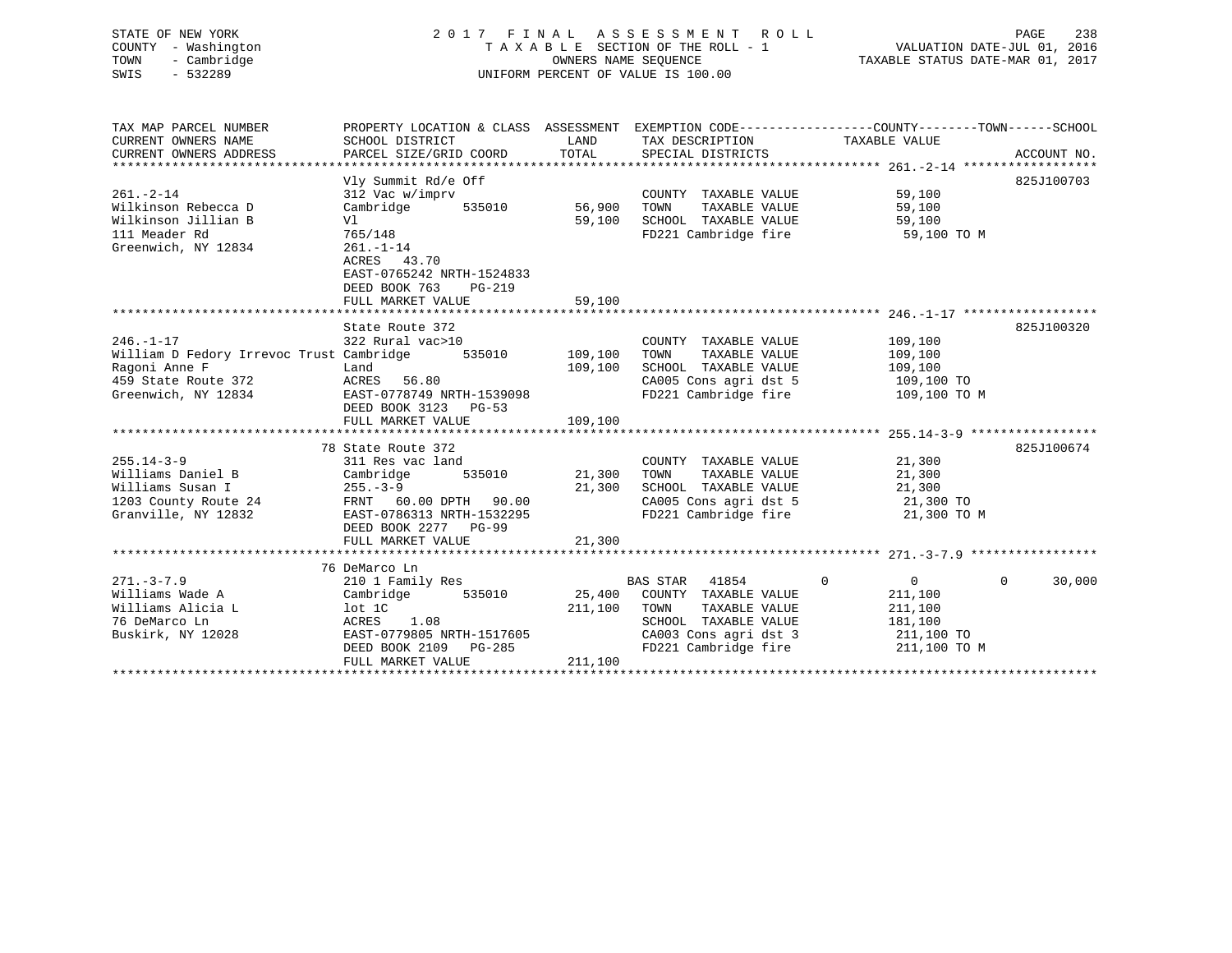# STATE OF NEW YORK 2 0 1 7 F I N A L A S S E S S M E N T R O L L PAGE 239 COUNTY - Washington T A X A B L E SECTION OF THE ROLL - 1 VALUATION DATE-JUL 01, 2016 TOWN - Cambridge OWNERS NAME SEQUENCE TAXABLE STATUS DATE-MAR 01, 2017 SWIS - 532289 UNIFORM PERCENT OF VALUE IS 100.00

| TAX MAP PARCEL NUMBER<br>CURRENT OWNERS NAME                                                     | PROPERTY LOCATION & CLASS ASSESSMENT EXEMPTION CODE---------------COUNTY-------TOWN-----SCHOOL<br>SCHOOL DISTRICT                     | LAND                    | TAX DESCRIPTION                                                                                                                         |                          | TAXABLE VALUE                                                 |          |                      |
|--------------------------------------------------------------------------------------------------|---------------------------------------------------------------------------------------------------------------------------------------|-------------------------|-----------------------------------------------------------------------------------------------------------------------------------------|--------------------------|---------------------------------------------------------------|----------|----------------------|
| CURRENT OWNERS ADDRESS                                                                           | PARCEL SIZE/GRID COORD                                                                                                                | TOTAL                   | SPECIAL DISTRICTS                                                                                                                       |                          |                                                               |          | ACCOUNT NO.          |
|                                                                                                  | 281 Belle Rd                                                                                                                          |                         |                                                                                                                                         |                          |                                                               |          | 825J100653           |
| $271 - 3 - 13$                                                                                   | 241 Rural res&ag                                                                                                                      |                         | AG DIST<br>41720<br>$\frac{1}{535010}$ 69,200 BAS STAR 41854                                                                            | $\mathbf{0}$<br>$\Omega$ | 31,072                                                        | 31,072   | 31,072               |
| Wilmot David B<br>Wilmot Gretchen<br>281 Belle Rd<br>Buskirk, NY 12028                           | Cambridge<br>Farm Land/House<br>ACRES 16.10<br>EAST-0776898 NRTH-1512777<br>DEED BOOK 1876 PG-247                                     | 229,600                 | COUNTY TAXABLE VALUE<br>TAXABLE VALUE<br>TOWN<br>SCHOOL TAXABLE VALUE<br>CA003 Cons agri dst 3                                          |                          | $\overline{0}$<br>198,528<br>198,528<br>168,528<br>198,528 TO | $\Omega$ | 30,000               |
| MAY BE SUBJECT TO PAYMENT<br>UNDER AGDIST LAW TIL 2021                                           | FULL MARKET VALUE                                                                                                                     | 229,600                 | 31,072 EX<br>FD221 Cambridge fire                                                                                                       |                          | 229,600 TO M                                                  |          |                      |
|                                                                                                  |                                                                                                                                       |                         |                                                                                                                                         |                          |                                                               |          |                      |
| $280 - 2 - 39$<br>Wilmot David B Jr<br>281 Belle Rd<br>Buskirk, NY 12028                         | 348 Belle Rd<br>322 Rural vac>10<br>Cambridge<br>535010<br>1774/1<br>$271. - 3 - 12$<br>ACRES 14.80                                   | 57,600<br>57,600        | AG DIST<br>41720<br>COUNTY TAXABLE VALUE<br>TAXABLE VALUE<br>TOWN<br>SCHOOL TAXABLE VALUE<br>CA003 Cons agri dst 3                      | $\overline{0}$           | 39,839<br>17,761<br>17,761<br>17,761<br>17,761 TO             | 39,839   | 825J100596<br>39,839 |
| MAY BE SUBJECT TO PAYMENT<br>UNDER AGDIST LAW TIL 2021                                           | ACRES 14.00<br>EAST-0777865 NRTH-1512732<br>DC-114 FD221 Cambridge fire                                                               |                         |                                                                                                                                         |                          | 57,600 TO M                                                   |          |                      |
|                                                                                                  | FULL MARKET VALUE                                                                                                                     | 57,600                  |                                                                                                                                         |                          |                                                               |          |                      |
|                                                                                                  |                                                                                                                                       |                         |                                                                                                                                         |                          |                                                               |          |                      |
|                                                                                                  | Belle Rd<br>312 Vac w/imprv                                                                                                           |                         |                                                                                                                                         | $\Omega$                 |                                                               |          | 825J100705           |
| $280 - 2 - 40$<br>Wilmot David B Jr<br>Wilmot Gretchen<br>281 Belle Rd<br>Buskirk, NY 12028      | Cambridge 535010<br>Farm/house<br>$271. - 3 - 11.2$<br>FRNT 4755.00 DPTH<br>ACRES 49.70                                               | 134,300                 | AG DIST<br>41720<br>127,100 COUNTY TAXABLE VALUE<br>TAXABLE VALUE<br>TOWN<br>SCHOOL TAXABLE VALUE<br>CA003 Cons agri dst 3<br>34,633 EX |                          | 34,633<br>99,667<br>99,667<br>99,667<br>99,667 TO             | 34,633   | 34,633               |
| MAY BE SUBJECT TO PAYMENT<br>UNDER AGDIST LAW TIL 2021                                           | EAST-0778888 NRTH-1513208<br>DEED BOOK 1782 PG-96<br>FULL MARKET VALUE                                                                | 134,300                 | FD221 Cambridge fire                                                                                                                    |                          | 134,300 TO M                                                  |          |                      |
|                                                                                                  |                                                                                                                                       |                         |                                                                                                                                         |                          |                                                               |          |                      |
|                                                                                                  | King Rd                                                                                                                               |                         |                                                                                                                                         |                          |                                                               |          |                      |
| $280. - 2 - 40.1$<br>Wilmot David B Jr<br>Wilmot Gretchen S<br>281 Belle Rd<br>Buskirk, NY 12028 | 322 Rural vac>10<br>Cambridge<br>FRNT 1334.00 DPTH<br>ACRES 27.04<br>ACRES 27.04<br>EAST-0779972 NRTH-1512210<br>DEED BOOK 1782 PG-96 | 535010 55,100<br>55,100 | COUNTY TAXABLE VALUE<br>TAXABLE VALUE<br>TOWN<br>SCHOOL TAXABLE VALUE<br>CA003 Cons agri dst 3<br>FD221 Cambridge fire                  |                          | 55,100<br>55,100<br>55,100<br>55,100 TO<br>55,100 TO M        |          |                      |
|                                                                                                  | FULL MARKET VALUE                                                                                                                     | 55,100                  |                                                                                                                                         |                          |                                                               |          |                      |
|                                                                                                  | 363 Belle Rd                                                                                                                          |                         |                                                                                                                                         |                          |                                                               |          |                      |
| $280 - 2 - 41$<br>Wilmot David B Jr<br>Wilmot Gretchen<br>281 Belle Rd<br>Buskirk, NY 12028      | 411 Apartment<br>535010<br>Cambridge<br>$271.-3-11.4$<br>ACRES<br>2.01<br>EAST-0779118 NRTH-1513323<br>DEED BOOK 1773 PG-350          | 35,100<br>222,500       | COUNTY TAXABLE VALUE<br>TOWN<br>TAXABLE VALUE<br>SCHOOL TAXABLE VALUE<br>CA003 Cons agri dst 3<br>FD221 Cambridge fire                  |                          | 222,500<br>222,500<br>222,500<br>222,500 TO<br>222,500 TO M   |          |                      |
|                                                                                                  | FULL MARKET VALUE                                                                                                                     | 222,500                 |                                                                                                                                         |                          |                                                               |          |                      |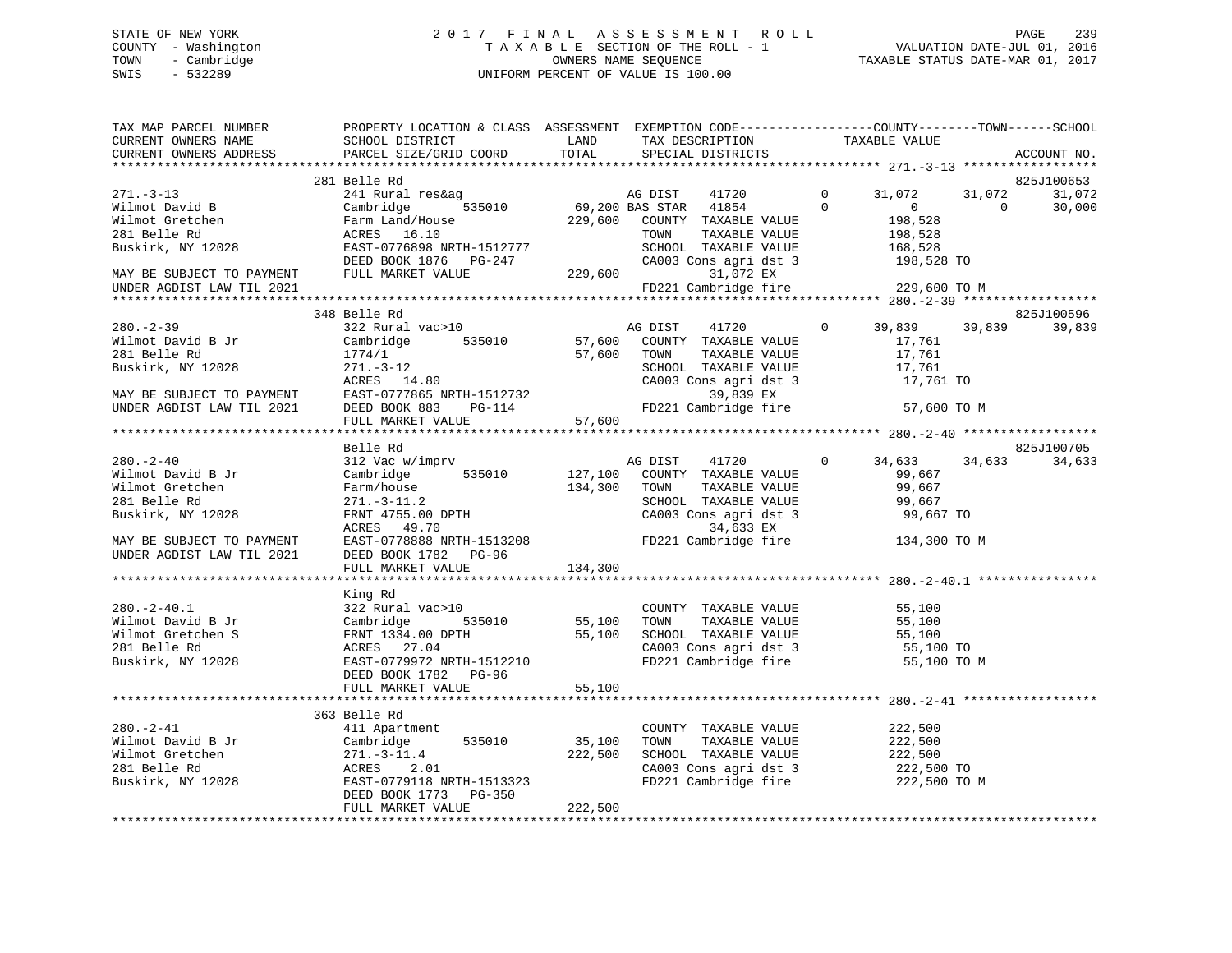# STATE OF NEW YORK 2 0 1 7 F I N A L A S S E S S M E N T R O L L PAGE 240 COUNTY - Washington T A X A B L E SECTION OF THE ROLL - 1 VALUATION DATE-JUL 01, 2016 TOWN - Cambridge OWNERS NAME SEQUENCE TAXABLE STATUS DATE-MAR 01, 2017 SWIS - 532289 UNIFORM PERCENT OF VALUE IS 100.00

| TAX MAP PARCEL NUMBER<br>CURRENT OWNERS NAME<br>CURRENT OWNERS ADDRESS                                                                                               | PROPERTY LOCATION & CLASS ASSESSMENT EXEMPTION CODE----------------COUNTY-------TOWN------SCHOOL<br>SCHOOL DISTRICT<br>PARCEL SIZE/GRID COORD                   | LAND<br>TOTAL                 | TAX DESCRIPTION TAXABLE VALUE<br>SPECIAL DISTRICTS                                                                                                                             |                                                                                                          | ACCOUNT NO.                              |
|----------------------------------------------------------------------------------------------------------------------------------------------------------------------|-----------------------------------------------------------------------------------------------------------------------------------------------------------------|-------------------------------|--------------------------------------------------------------------------------------------------------------------------------------------------------------------------------|----------------------------------------------------------------------------------------------------------|------------------------------------------|
| $271. - 3 - 15$<br>Wilmot James<br>457 King Rd<br>Buskirk, NY 12028                                                                                                  | King Rd<br>322 Rural vac>10<br>Cambridge<br>535010<br>Lot 2<br>ACRES<br>15.42<br>EAST-0780323 NRTH-1514425<br>DEED BOOK 1874 PG-137<br>FULL MARKET VALUE        | 58,800<br>58,800<br>58,800    | COUNTY TAXABLE VALUE<br>TOWN<br>TAXABLE VALUE<br>SCHOOL TAXABLE VALUE<br>CA003 Cons agri dst 3<br>FD221 Cambridge fire                                                         | 58,800<br>58,800<br>58,800<br>58,800 TO<br>58,800 TO M                                                   |                                          |
|                                                                                                                                                                      |                                                                                                                                                                 |                               |                                                                                                                                                                                |                                                                                                          |                                          |
| $272. - 1 - 10.2$<br>Wilmot James<br>Wilmot Holly<br>457 King Rd<br>Buskirk, NY 12028                                                                                | 457 King Rd<br>210 1 Family Res<br>Cambridge<br>535010<br>H & L<br>ACRES<br>1.01<br>EAST-0780472 NRTH-1514223<br>DEED BOOK 840<br>$PG-203$<br>FULL MARKET VALUE | 25,100<br>93,600<br>93,600    | <b>BAS STAR</b><br>41854<br>COUNTY TAXABLE VALUE<br>TAXABLE VALUE<br>TOWN<br>SCHOOL TAXABLE VALUE<br>CA003 Cons agri dst 3<br>FD221 Cambridge fire                             | $\mathbf 0$<br>0<br>93,600<br>93,600<br>63,600<br>93,600 TO<br>93,600 TO M                               | 825J102002<br>30,000<br>$\Omega$         |
|                                                                                                                                                                      | Belle Rd                                                                                                                                                        |                               |                                                                                                                                                                                |                                                                                                          | 825J100707                               |
| $271. - 3 - 11.1$<br>Wilmot Robert<br>1078 Ashgrove Rd<br>Cambridge, NY 12816<br>MAY BE SUBJECT TO PAYMENT<br>UNDER RPTL480A UNTIL 2026<br>************************* | 322 Rural vac>10<br>535010<br>Cambridge<br>forest tax 3230/213<br>ACRES 117.80<br>EAST-0776769 NRTH-1514700<br>DEED BOOK 2111 PG-49<br>FULL MARKET VALUE        | 192,300<br>192,300<br>192,300 | FOR 480A 47460<br>COUNTY TAXABLE VALUE<br>TOWN<br>TAXABLE VALUE<br>SCHOOL TAXABLE VALUE<br>CA003 Cons agri dst 3<br>FD221 Cambridge fire                                       | $\mathbf{0}$<br>140,000<br>52,300<br>52,300<br>52,300<br>192,300 TO<br>192,300 TO M                      | 140,000<br>140,000                       |
|                                                                                                                                                                      | 700 County Route 74                                                                                                                                             |                               |                                                                                                                                                                                |                                                                                                          |                                          |
| $270. - 1 - 26.12$<br>Wilson Charles<br>Wilson Kristin<br>77 Intervale Rd<br>Greenwich, NY 12834                                                                     | 210 1 Family Res<br>535010<br>Cambridge<br>Sub Lot 9<br>ACRES 6.22<br>EAST-0765350 NRTH-1515310<br>DEED BOOK 3443 PG-48                                         | 45,000<br>199,900             | COUNTY TAXABLE VALUE<br>TOWN<br>TAXABLE VALUE<br>SCHOOL TAXABLE VALUE<br>CA003 Cons agri dst 3<br>FD221 Cambridge fire                                                         | 199,900<br>199,900<br>199,900<br>199,900 TO<br>199,900 TO M                                              |                                          |
|                                                                                                                                                                      | FULL MARKET VALUE                                                                                                                                               | 199,900                       |                                                                                                                                                                                |                                                                                                          |                                          |
|                                                                                                                                                                      | 90 Wright Rd                                                                                                                                                    |                               |                                                                                                                                                                                |                                                                                                          | 825J100576                               |
| $271. - 2 - 23$<br>Wilson Richard<br>Imhof Shea<br>90 Wright Rd<br>Cambridge, NY 12816                                                                               | 210 1 Family Res<br>Cambridge<br>535010<br>Lot 2<br>ACRES<br>1.60<br>EAST-0775052 NRTH-1517925<br>DEED BOOK 2851 PG-203<br>FULL MARKET VALUE                    | 211,700                       | BAS STAR<br>41854<br>28,000 VETWAR CTS 41120<br>COUNTY TAXABLE VALUE<br>TOWN<br>TAXABLE VALUE<br>SCHOOL TAXABLE VALUE<br>CA003 Cons agri dst 3<br>211,700 FD221 Cambridge fire | $\mathbf 0$<br>$\mathbf 0$<br>0<br>31,755<br>179,945<br>184,700<br>175,700<br>211,700 TO<br>211,700 TO M | $\mathbf 0$<br>30,000<br>6,000<br>27,000 |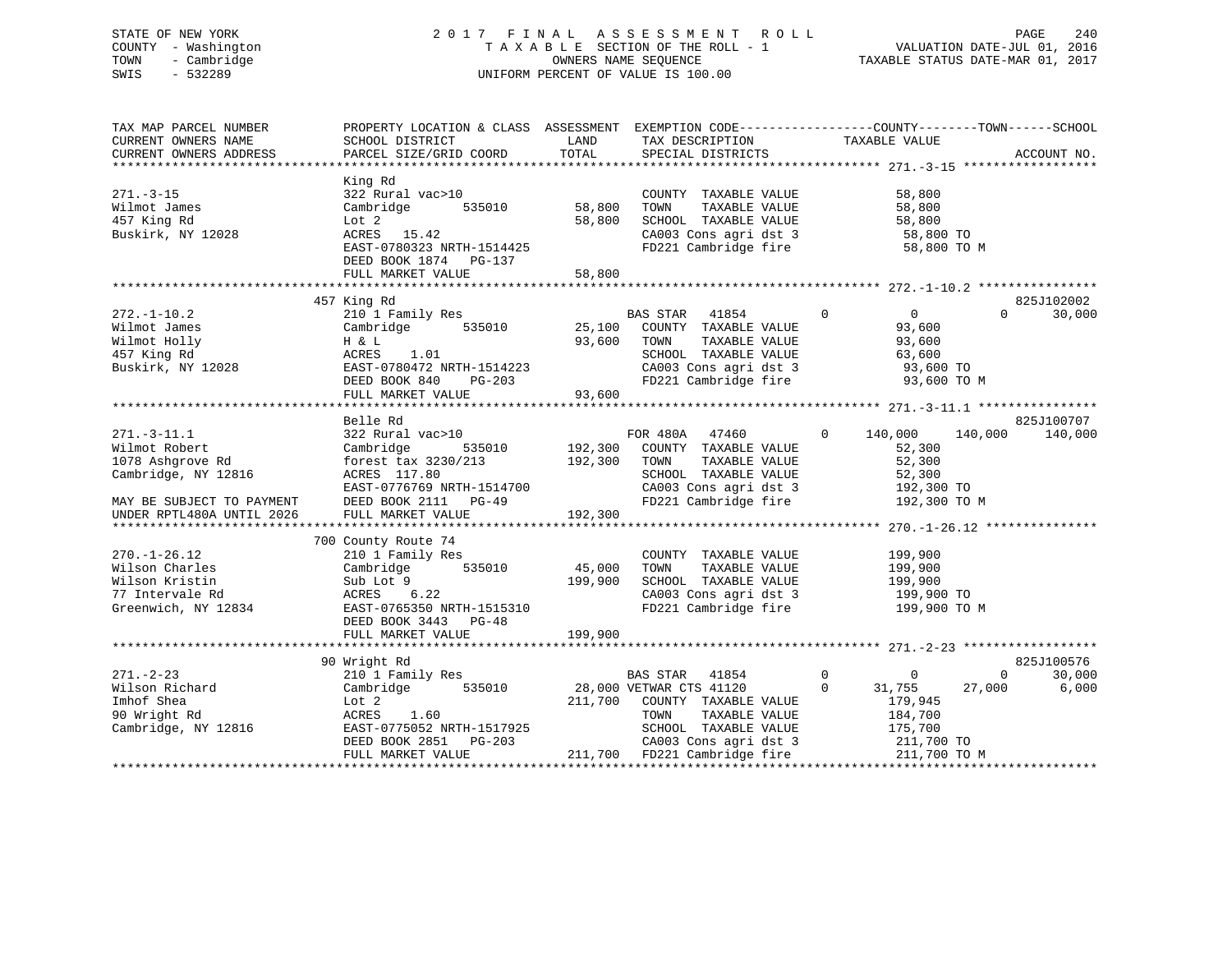# STATE OF NEW YORK 2 0 1 7 F I N A L A S S E S S M E N T R O L L PAGE 241 COUNTY - Washington T A X A B L E SECTION OF THE ROLL - 1 VALUATION DATE-JUL 01, 2016 TOWN - Cambridge OWNERS NAME SEQUENCE TAXABLE STATUS DATE-MAR 01, 2017 SWIS - 532289 UNIFORM PERCENT OF VALUE IS 100.00

| TAX MAP PARCEL NUMBER<br>CURRENT OWNERS NAME<br>CURRENT OWNERS ADDRESS                             | PROPERTY LOCATION & CLASS ASSESSMENT<br>SCHOOL DISTRICT<br>PARCEL SIZE/GRID COORD                                                                               | LAND<br>TOTAL                | EXEMPTION CODE-----------------COUNTY-------TOWN------SCHOOL<br>TAX DESCRIPTION<br>SPECIAL DISTRICTS                                               | TAXABLE VALUE                                                                                    | ACCOUNT NO.                                   |
|----------------------------------------------------------------------------------------------------|-----------------------------------------------------------------------------------------------------------------------------------------------------------------|------------------------------|----------------------------------------------------------------------------------------------------------------------------------------------------|--------------------------------------------------------------------------------------------------|-----------------------------------------------|
| **********************                                                                             | ******************<br>County Route 59/E Off                                                                                                                     |                              |                                                                                                                                                    |                                                                                                  | 825J100928                                    |
| $262. - 1 - 17.4$<br>Wilwol Jason<br>991 County Route 59<br>Cambridge, NY 12816                    | 322 Rural vac>10<br>Cambridge<br>535010<br>Vacant Land - Rear<br>24.00<br>ACRES<br>EAST-0773663 NRTH-1522736<br>DEED BOOK 3081<br>PG-122                        | 24,000<br>24,000             | COUNTY TAXABLE VALUE<br>TAXABLE VALUE<br>TOWN<br>SCHOOL TAXABLE VALUE<br>FD221 Cambridge fire                                                      | 24,000<br>24,000<br>24,000<br>24,000 TO M                                                        |                                               |
|                                                                                                    | FULL MARKET VALUE                                                                                                                                               | 24,000                       |                                                                                                                                                    |                                                                                                  |                                               |
|                                                                                                    | 991 County Route 59                                                                                                                                             |                              |                                                                                                                                                    |                                                                                                  | 825J100315                                    |
| $262. - 1 - 16.1$<br>Wilwol Jason F<br>991 County Route 59<br>Cambridge, NY 12816                  | 242 Rurl res&rec<br>535010<br>Cambridge<br>20.08<br>ACRES<br>EAST-0773960 NRTH-1521310<br>DEED BOOK 1990<br>PG-56<br>FULL MARKET VALUE                          | 240,000<br>240,000           | CW_10_VET/ 41152<br>57,100 ENH STAR<br>41834<br>COUNTY TAXABLE VALUE<br>TOWN<br>TAXABLE VALUE<br>SCHOOL TAXABLE VALUE<br>FD221 Cambridge fire      | 8,000<br>$\Omega$<br>$\Omega$<br>$\overline{0}$<br>232,000<br>240,000<br>174,500<br>240,000 TO M | $\Omega$<br>$\mathbf 0$<br>65,500<br>$\Omega$ |
|                                                                                                    | *************************<br>33 Brownell Rd                                                                                                                     |                              | ************************************                                                                                                               | **** 270.-1-26.5 ****                                                                            |                                               |
| $270. - 1 - 26.5$<br>Winchester John<br>Winchester Mary E<br>33 Brownell Rd<br>Cambridge, NY 12816 | 210 1 Family Res<br>535010<br>Cambridge<br>Sub Lot 4<br>77<br>ACRES<br>1.27 BANK<br>EAST-0764161 NRTH-1516408<br>DEED BOOK 733<br>$PG-131$<br>FULL MARKET VALUE | 27,400<br>249,900<br>249,900 | <b>BAS STAR</b><br>41854<br>COUNTY TAXABLE VALUE<br>TOWN<br>TAXABLE VALUE<br>SCHOOL TAXABLE VALUE<br>CA003 Cons agri dst 3<br>FD221 Cambridge fire | $\Omega$<br>$\mathbf{0}$<br>249,900<br>249,900<br>219,900<br>249,900 TO<br>249,900 TO M          | $\Omega$<br>30,000                            |
|                                                                                                    | ***************************<br>539 Stage Rd                                                                                                                     |                              |                                                                                                                                                    |                                                                                                  | 825J100214                                    |
| $272. - 2 - 20$<br>Woodcock Deborah<br>539 Stage Rd<br>Buskirk, NY 12028                           | 242 Rurl res&rec<br>535010<br>Cambridge<br>House & Lot<br>Bdy Line Agmt 649/102<br>ACRES<br>15.90<br>EAST-0787096 NRTH-1513552<br>DEED BOOK 3378<br>PG-342      | 68,800<br>230,400            | 41854<br>BAS STAR<br>COUNTY TAXABLE VALUE<br>TAXABLE VALUE<br>TOWN<br>SCHOOL TAXABLE VALUE<br>FD221 Cambridge fire                                 | $\mathbf 0$<br>$\overline{0}$<br>230,400<br>230,400<br>200,400<br>230,400 TO M                   | $\Omega$<br>30,000                            |
|                                                                                                    | FULL MARKET VALUE                                                                                                                                               | 230,400                      |                                                                                                                                                    |                                                                                                  |                                               |
| $246. - 1 - 23.3$<br>Woods Rodney B<br>Woods Alysa J<br>201 Stevenson Rd<br>Greenwich, NY 12834    | 201 Stevenson Rd<br>210 1 Family Res<br>535010<br>Cambridge<br>Sub Lot 2<br>ACRES<br>1.10<br>EAST-0777121 NRTH-1536866<br>DEED BOOK 883<br>$PG-213$             | 28,500<br>140,200            | BAS STAR<br>41854<br>COUNTY TAXABLE VALUE<br>TOWN<br>TAXABLE VALUE<br>SCHOOL TAXABLE VALUE<br>CA003 Cons agri dst 3<br>FD221 Cambridge fire        | $\mathbf 0$<br>0<br>140,200<br>140,200<br>110,200<br>140,200 TO<br>140,200 TO M                  | 825J100325<br>$\Omega$<br>30,000              |
|                                                                                                    | FULL MARKET VALUE                                                                                                                                               | 140,200                      |                                                                                                                                                    |                                                                                                  |                                               |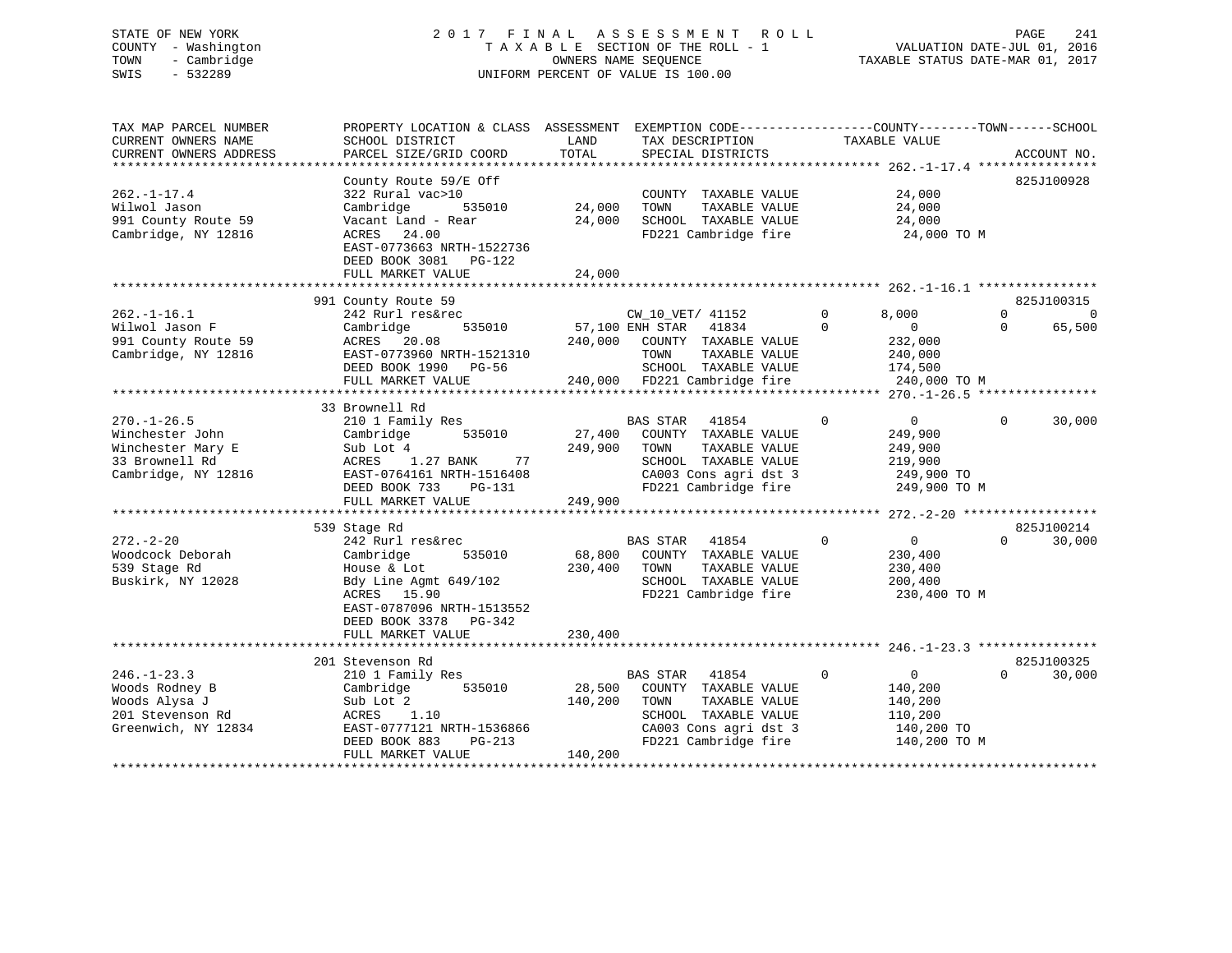# STATE OF NEW YORK 2 0 1 7 F I N A L A S S E S S M E N T R O L L PAGE 242 COUNTY - Washington T A X A B L E SECTION OF THE ROLL - 1 VALUATION DATE-JUL 01, 2016 TOWN - Cambridge OWNERS NAME SEQUENCE TAXABLE STATUS DATE-MAR 01, 2017 SWIS - 532289 UNIFORM PERCENT OF VALUE IS 100.00

| TAX MAP PARCEL NUMBER<br>CURRENT OWNERS NAME<br>CURRENT OWNERS ADDRESS                                                      | PROPERTY LOCATION & CLASS ASSESSMENT<br>SCHOOL DISTRICT<br>PARCEL SIZE/GRID COORD                                                                                                 | LAND<br>TOTAL                | TAX DESCRIPTION<br>SPECIAL DISTRICTS                                                                                                               | EXEMPTION CODE-----------------COUNTY-------TOWN------SCHOOL<br>TAXABLE VALUE               | ACCOUNT NO.                                              |
|-----------------------------------------------------------------------------------------------------------------------------|-----------------------------------------------------------------------------------------------------------------------------------------------------------------------------------|------------------------------|----------------------------------------------------------------------------------------------------------------------------------------------------|---------------------------------------------------------------------------------------------|----------------------------------------------------------|
| $255.14 - 3 - 14$<br>Wu-Norman Jonas<br>55 State Route 372<br>Cambridge, NY 12816                                           | 55 State Route 372<br>210 1 Family Res<br>Cambridge<br>535010<br>ACRES<br>0.67<br>EAST-0786138 NRTH-1531707<br>DEED BOOK 3329<br>PG-150<br>FULL MARKET VALUE                      | 25,800<br>145,700<br>145,700 | COUNTY TAXABLE VALUE<br>TOWN<br>TAXABLE VALUE<br>SCHOOL TAXABLE VALUE<br>FD221 Cambridge fire                                                      | 145,700<br>145,700<br>145,700<br>145,700 TO M                                               | 825L100272                                               |
|                                                                                                                             |                                                                                                                                                                                   |                              |                                                                                                                                                    |                                                                                             |                                                          |
| $263. -2 - 19$<br>Wulff Robert K<br>Wulff Jenny L<br>883 Turnpike Rd<br>Eagle Bridge, NY 12057                              | 883 Turnpike Rd<br>242 Rurl res&rec<br>Cambridge<br>535010<br>Land<br>ACRES<br>35.40<br>EAST-0788231 NRTH-1522248<br>DEED BOOK 758<br>PG-173<br>FULL MARKET VALUE                 | 96,300<br>201,500<br>201,500 | <b>BAS STAR</b><br>41854<br>COUNTY TAXABLE VALUE<br>TOWN<br>TAXABLE VALUE<br>SCHOOL TAXABLE VALUE<br>FD221 Cambridge fire                          | $\mathbf 0$<br>$\overline{0}$<br>201,500<br>201,500<br>171,500<br>201,500 TO M              | 825J100557<br>30,000<br>$\Omega$                         |
|                                                                                                                             |                                                                                                                                                                                   |                              |                                                                                                                                                    |                                                                                             |                                                          |
| $288. - 1 - 15.4$<br>Wynnyk Bohdan M Trustee<br>Wynnyk Christine Trustee<br>187 Old Schuylerville Rd<br>Greenwich, NY 12834 | Durfee Rd<br>322 Rural vac>10<br>Cambridge<br>535010<br>Lot $4$<br>12.52<br>ACRES<br>EAST-0764975 NRTH-1499788<br>DEED BOOK 3777<br>PG-215<br>FULL MARKET VALUE                   | 38,000<br>38,000<br>38,000   | COUNTY TAXABLE VALUE<br>TAXABLE VALUE<br>TOWN<br>SCHOOL TAXABLE VALUE<br>FD221 Cambridge fire                                                      | 38,000<br>38,000<br>38,000<br>38,000 TO M                                                   | 825J101987                                               |
|                                                                                                                             |                                                                                                                                                                                   |                              |                                                                                                                                                    |                                                                                             |                                                          |
| $263. -1 - 3$<br>Young Albert R Sr<br>Young Patricia A<br>1443 County Route 59<br>Cambridge, NY 12816                       | 1443 County Route 59<br>210 1 Family Res<br>535010<br>Cambridge<br>Η&l<br>FRNT 250.00 DPTH 120.00<br>0.42<br>ACRES<br>EAST-0781877 NRTH-1527456<br>DEED BOOK 583<br><b>PG-214</b> | 45,400                       | AGED-CO<br>41802<br>26,100 ENH STAR<br>41834<br>COUNTY TAXABLE VALUE<br>TAXABLE VALUE<br>TOWN<br>SCHOOL TAXABLE VALUE<br>FD221 Cambridge fire      | 9,080<br>$\Omega$<br>$\Omega$<br>$\Omega$<br>36,320<br>45,400<br>$\mathbf 0$<br>45,400 TO M | 825J100495<br>$\Omega$<br>$\Omega$<br>$\Omega$<br>45,400 |
|                                                                                                                             | FULL MARKET VALUE                                                                                                                                                                 | 45,400                       |                                                                                                                                                    |                                                                                             |                                                          |
|                                                                                                                             | 934 County Route 74                                                                                                                                                               |                              |                                                                                                                                                    |                                                                                             | 825J100222                                               |
| $270. - 1 - 3$<br>Yurschak Benjamin A<br>Yurschak Sarah L<br>934 County Route 74<br>Greenwich, NY 12834                     | 210 1 Family Res<br>Cambridge<br>535010<br>Η&l<br>FRNT 125.00 DPTH 240.00<br>ACRES<br>0.73<br>EAST-0764612 NRTH-1520920<br>DEED BOOK 1898<br>$PG-10$<br>FULL MARKET VALUE         | 27,900<br>203,900<br>203,900 | <b>BAS STAR</b><br>41854<br>COUNTY TAXABLE VALUE<br>TAXABLE VALUE<br>TOWN<br>SCHOOL TAXABLE VALUE<br>CA003 Cons agri dst 3<br>FD221 Cambridge fire | $\Omega$<br>$\overline{0}$<br>203,900<br>203,900<br>173,900<br>203,900 TO<br>203,900 TO M   | $\Omega$<br>30,000                                       |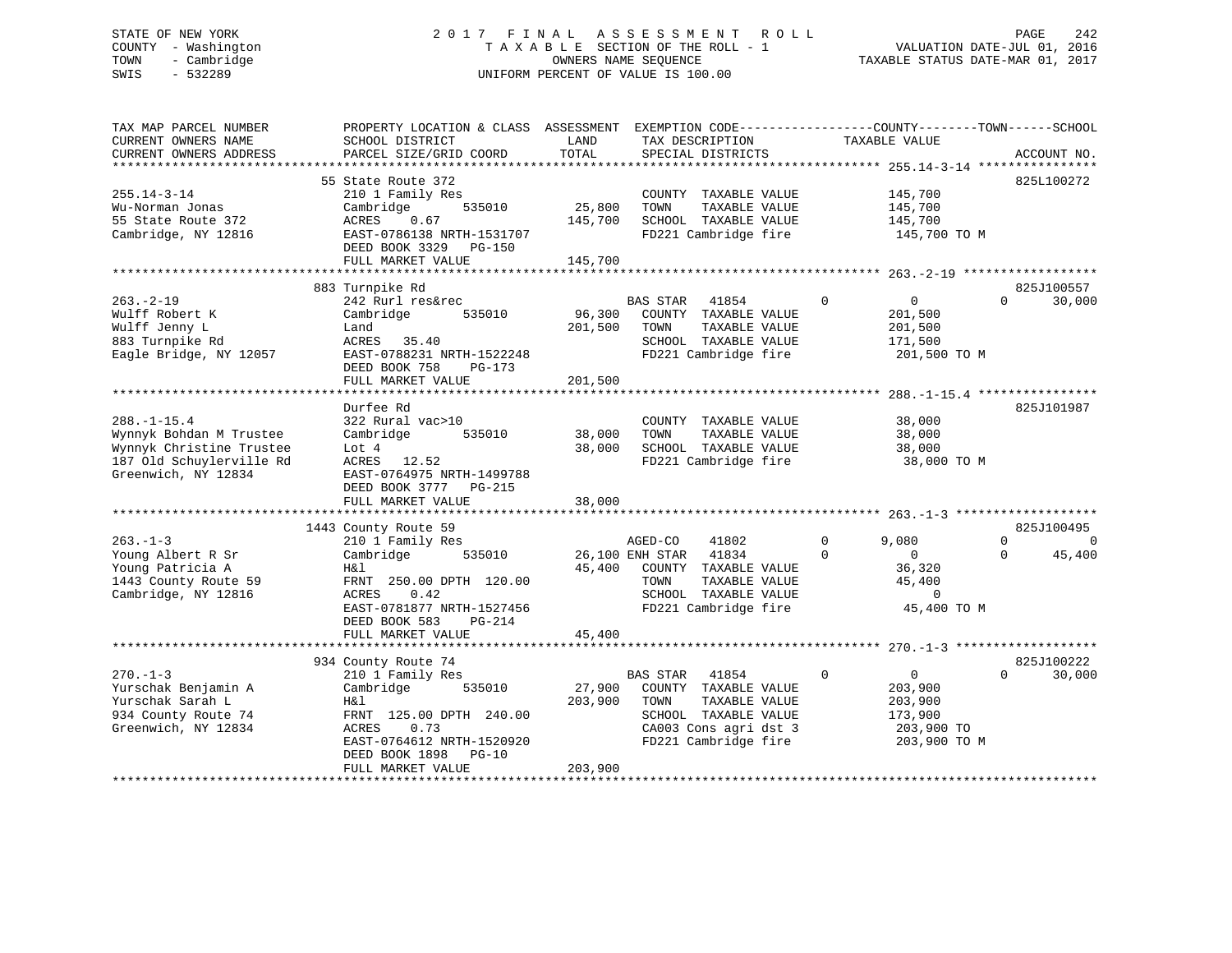# STATE OF NEW YORK 2 0 1 7 F I N A L A S S E S S M E N T R O L L PAGE 243 COUNTY - Washington T A X A B L E SECTION OF THE ROLL - 1 VALUATION DATE-JUL 01, 2016 TOWN - Cambridge OWNERS NAME SEQUENCE TAXABLE STATUS DATE-MAR 01, 2017 SWIS - 532289 UNIFORM PERCENT OF VALUE IS 100.00

| TAX MAP PARCEL NUMBER<br>CURRENT OWNERS NAME<br>CURRENT OWNERS ADDRESS | PROPERTY LOCATION & CLASS ASSESSMENT EXEMPTION CODE----------------COUNTY-------TOWN------SCHOOL<br>SCHOOL DISTRICT<br>PARCEL SIZE/GRID COORD | LAND<br>TOTAL    | TAX DESCRIPTION TAXABLE VALUE<br>SPECIAL DISTRICTS |                                     | ACCOUNT NO.        |
|------------------------------------------------------------------------|-----------------------------------------------------------------------------------------------------------------------------------------------|------------------|----------------------------------------------------|-------------------------------------|--------------------|
|                                                                        | 1038 Brownell Ln                                                                                                                              |                  |                                                    |                                     | 825J100247         |
| $270. - 1 - 27$<br>Yurschak David E                                    | 242 Rurl res&rec<br>Cambridge<br>535010                                                                                                       | 123,300          | AG DIST<br>41720<br>COUNTY TAXABLE VALUE           | $\overline{0}$<br>57,247<br>185,053 | 57,247<br>57,247   |
| Yurschak Dorothy S                                                     | Farm                                                                                                                                          | 242,300          | TOWN<br>TAXABLE VALUE                              | 185,053                             |                    |
| 1038 Brownell Ln                                                       | FRNT 422.00 DPTH                                                                                                                              |                  | SCHOOL TAXABLE VALUE                               | 185,053                             |                    |
| Cambridge, NY 12816                                                    | ACRES<br>55.98                                                                                                                                |                  | CA003 Cons agri dst 3                              | 185,053 TO                          |                    |
|                                                                        | EAST-0761724 NRTH-1515451                                                                                                                     |                  | 57,247 EX                                          |                                     |                    |
| MAY BE SUBJECT TO PAYMENT                                              | DEED BOOK 3785 PG-70                                                                                                                          |                  | FD221 Cambridge fire                               | 242,300 TO M                        |                    |
| UNDER AGDIST LAW TIL 2021                                              | FULL MARKET VALUE                                                                                                                             | 242,300          |                                                    |                                     |                    |
|                                                                        |                                                                                                                                               |                  |                                                    |                                     |                    |
|                                                                        | 250 Conley Rd                                                                                                                                 |                  |                                                    |                                     |                    |
| $271. - 2 - 28.1$                                                      | 240 Rural res                                                                                                                                 |                  | BAS STAR 41854                                     | $\mathbf 0$<br>$\overline{0}$       | $\Omega$<br>30,000 |
| Yurschak David E                                                       | Cambridge<br>535010                                                                                                                           | 55,700           | COUNTY TAXABLE VALUE                               | 154,000                             |                    |
| Yurschak Dorothy S                                                     | 3011/194                                                                                                                                      | 154,000          | TAXABLE VALUE<br>TOWN                              | 154,000                             |                    |
| 250 Conley Rd                                                          | ACRES 13.84                                                                                                                                   |                  | SCHOOL TAXABLE VALUE                               | 124,000                             |                    |
| Cambridge, NY 12816                                                    | EAST-0775735 NRTH-1514408                                                                                                                     |                  | CA003 Cons agri dst 3<br>FD221 Cambridge fire      | 154,000 TO                          |                    |
|                                                                        | DEED BOOK 2391 PG-112                                                                                                                         |                  |                                                    | 154,000 TO M                        |                    |
|                                                                        | FULL MARKET VALUE                                                                                                                             | 154,000          |                                                    |                                     |                    |
|                                                                        |                                                                                                                                               |                  |                                                    |                                     |                    |
| $271. - 2 - 30$                                                        | Conley Rd                                                                                                                                     |                  |                                                    |                                     | 825J100898         |
| Yurschak David E                                                       | 314 Rural vac<10<br>535010                                                                                                                    |                  | COUNTY TAXABLE VALUE<br>TAXABLE VALUE              | 36,800                              |                    |
| Yurschak Dorothy S                                                     | Cambridge<br>Vac Land                                                                                                                         | 36,800<br>36,800 | TOWN<br>SCHOOL TAXABLE VALUE                       | 36,800<br>36,800                    |                    |
| 250 Conley Rd                                                          | ACRES 7.19                                                                                                                                    |                  |                                                    | 36,800 TO                           |                    |
| Cambridge, NY 12816                                                    | EAST-0775396 NRTH-1514815                                                                                                                     |                  | CA003 Cons agri dst 3<br>FD221 Cambridge fire      | 36,800 TO M                         |                    |
|                                                                        | DEED BOOK 3502 PG-69                                                                                                                          |                  |                                                    |                                     |                    |
|                                                                        | FULL MARKET VALUE                                                                                                                             | 36,800           |                                                    |                                     |                    |
|                                                                        |                                                                                                                                               |                  |                                                    |                                     |                    |
|                                                                        | 819 Turnpike Rd                                                                                                                               |                  |                                                    |                                     | 825J100227         |
| $272 - 2 - 4$                                                          | 242 Rurl res&rec                                                                                                                              |                  | COUNTY TAXABLE VALUE                               | 315,100                             |                    |
| Zachary William C                                                      | Cambridge<br>535010                                                                                                                           | 89,500           | TOWN<br>TAXABLE VALUE                              | 315,100                             |                    |
| 136 E 64th St Apt 6D                                                   | House & Lot                                                                                                                                   | 315,100          | SCHOOL TAXABLE VALUE                               | 315,100                             |                    |
| New York, NY 10021                                                     | ACRES<br>30.00                                                                                                                                |                  | CA003 Cons agri dst 3                              | 315,100 TO                          |                    |
|                                                                        | EAST-0788716 NRTH-1520824                                                                                                                     |                  | FD221 Cambridge fire                               | 315,100 TO M                        |                    |
|                                                                        | DEED BOOK 784<br>$PG-140$                                                                                                                     |                  |                                                    |                                     |                    |
|                                                                        | FULL MARKET VALUE                                                                                                                             | 315,100          |                                                    |                                     |                    |
|                                                                        |                                                                                                                                               |                  |                                                    |                                     |                    |
|                                                                        | 1057 County Route 60                                                                                                                          |                  |                                                    |                                     |                    |
| $246. - 1 - 29.10$                                                     | 210 1 Family Res                                                                                                                              |                  | <b>BAS STAR</b><br>41854                           | $\overline{0}$<br>$\overline{0}$    | 30,000<br>$\Omega$ |
| Zeno Douglas R                                                         | Greenwich 533401                                                                                                                              | 30,100           | COUNTY TAXABLE VALUE                               | 179,600                             |                    |
| Zeno Donna M                                                           | lot 1A                                                                                                                                        | 179,600          | TOWN<br>TAXABLE VALUE                              | 179,600                             |                    |
| 1029 County Route 60                                                   | ACRES<br>2.51                                                                                                                                 |                  | SCHOOL TAXABLE VALUE                               | 149,600                             |                    |
| Greenwich, NY 12834                                                    | EAST-0772138 NRTH-1542394                                                                                                                     |                  | CA003 Cons agri dst 3                              | 179,600 TO                          |                    |
|                                                                        | DEED BOOK 880<br>PG-180                                                                                                                       |                  | FD221 Cambridge fire                               | 179,600 TO M                        |                    |
|                                                                        | FULL MARKET VALUE                                                                                                                             | 179,600          |                                                    |                                     |                    |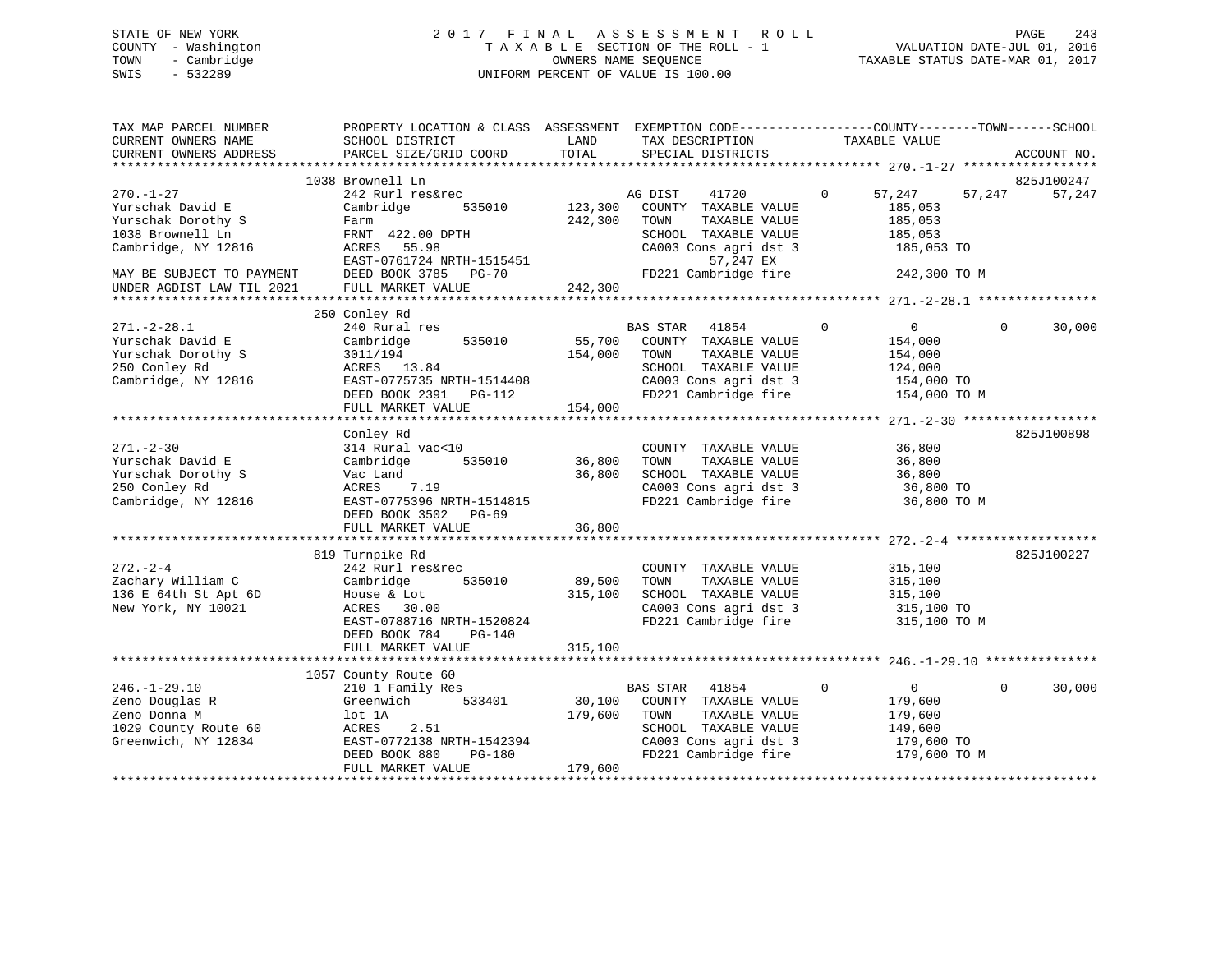# STATE OF NEW YORK 2 0 1 7 F I N A L A S S E S S M E N T R O L L PAGE 244 COUNTY - Washington T A X A B L E SECTION OF THE ROLL - 1 VALUATION DATE-JUL 01, 2016 TOWN - Cambridge OWNERS NAME SEQUENCE TAXABLE STATUS DATE-MAR 01, 2017 SWIS - 532289 UNIFORM PERCENT OF VALUE IS 100.00

| TAX MAP PARCEL NUMBER<br>CURRENT OWNERS NAME | PROPERTY LOCATION & CLASS ASSESSMENT EXEMPTION CODE----------------COUNTY-------TOWN------SCHOOL<br>SCHOOL DISTRICT                                                                                                                                                                                        | <b>Example 12</b> LAND | TAX DESCRIPTION TAXABLE VALUE                                                                                                                                                                       |                                           |                            |
|----------------------------------------------|------------------------------------------------------------------------------------------------------------------------------------------------------------------------------------------------------------------------------------------------------------------------------------------------------------|------------------------|-----------------------------------------------------------------------------------------------------------------------------------------------------------------------------------------------------|-------------------------------------------|----------------------------|
|                                              |                                                                                                                                                                                                                                                                                                            |                        |                                                                                                                                                                                                     |                                           |                            |
| $246. -1 - 29.1$                             | $\begin{array}{cccccccc} \texttt{1029} \text{ County} \text{ Route} & 60 & 87 \text{ PCT} \text{ OF} \text{ VALUE} \text{ USB} \text{ FOR EXEMPTION PURPOSES} & 825 \text{J100725} \\ \texttt{242} \text{ Rurl} \text{ res\&rec} & \texttt{AG DIST} & 41720 & 0 & 51,410 & 51,410 & 51,410 \\ \end{array}$ |                        |                                                                                                                                                                                                     |                                           | 51,410                     |
| Zeno Janet K LE                              | Greenwich                                                                                                                                                                                                                                                                                                  |                        | S&rec   AG DIST   41720<br>533401   130,000   AGED-ALL   41800                                                                                                                                      |                                           | 90,785                     |
| Melite Brenda                                | Rural Res<br>ACRES 62.80<br>ACRES 62.80                                                                                                                                                                                                                                                                    |                        | $\begin{array}{cccc} 130,000 & \text{AGED-ALL} & 41800 & 0 & 90,785 & 90,785 \\ 208,700 & \text{ENH STAR} & 41834 & 0 & 0 & 0 \\ & & & & \text{COUNTY} & \text{TAXABLE VALUE} & 66,505 \end{array}$ |                                           | 65,500                     |
| 1029 County Route 60                         |                                                                                                                                                                                                                                                                                                            |                        |                                                                                                                                                                                                     |                                           |                            |
| Greenwich, NY 12834                          | EAST-0772012 NRTH-1542234                                                                                                                                                                                                                                                                                  |                        |                                                                                                                                                                                                     |                                           |                            |
|                                              | DEED BOOK 3086 PG-228                                                                                                                                                                                                                                                                                      |                        | -1542234 TOWN TAXABLE VALUE 66,505<br>99-228 SCHOOL TAXABLE VALUE 1,005<br>208,700 CA003 Cons agri dst 3 157,290 TO                                                                                 |                                           |                            |
| MAY BE SUBJECT TO PAYMENT                    | FULL MARKET VALUE                                                                                                                                                                                                                                                                                          |                        |                                                                                                                                                                                                     |                                           |                            |
| UNDER AGDIST LAW TIL 2021                    |                                                                                                                                                                                                                                                                                                            |                        | 51,410 EX                                                                                                                                                                                           |                                           |                            |
|                                              |                                                                                                                                                                                                                                                                                                            |                        | 51,410 EX<br>FD221 Cambridge fire 208,700 TO M                                                                                                                                                      |                                           |                            |
|                                              |                                                                                                                                                                                                                                                                                                            |                        |                                                                                                                                                                                                     |                                           |                            |
|                                              | 1089 County Route 60                                                                                                                                                                                                                                                                                       |                        |                                                                                                                                                                                                     |                                           | 825J102030                 |
| $246. - 1 - 29.14$                           |                                                                                                                                                                                                                                                                                                            |                        | COUNTY TAXABLE VALUE                                                                                                                                                                                | 80,000                                    |                            |
| Zeno Todd R                                  |                                                                                                                                                                                                                                                                                                            |                        | TAXABLE VALUE<br>TOWN                                                                                                                                                                               | 80,000                                    |                            |
| 1089 County Route 60                         |                                                                                                                                                                                                                                                                                                            |                        |                                                                                                                                                                                                     |                                           |                            |
| Greenwich, NY 12834                          | Lot 4<br>ACRES<br>80,000<br>ACRES 2.17                                                                                                                                                                                                                                                                     |                        | SCHOOL TAXABLE VALUE 80,000<br>CA003 Cons agri dst 3 80,000 TO<br>FD221 Cambridge fire 80,000 TO                                                                                                    |                                           |                            |
|                                              | EAST-0771918 NRTH-1543325                                                                                                                                                                                                                                                                                  |                        |                                                                                                                                                                                                     | 80,000 TO M                               |                            |
|                                              | DEED BOOK 2710 PG-273                                                                                                                                                                                                                                                                                      |                        |                                                                                                                                                                                                     |                                           |                            |
|                                              | FULL MARKET VALUE                                                                                                                                                                                                                                                                                          | 80,000                 |                                                                                                                                                                                                     |                                           |                            |
|                                              |                                                                                                                                                                                                                                                                                                            |                        |                                                                                                                                                                                                     |                                           |                            |
|                                              | 140 Morris Rd                                                                                                                                                                                                                                                                                              |                        |                                                                                                                                                                                                     |                                           | 825J100724                 |
| $289. - 1 - 2.1$                             | nurris nu<br>112 Dairy farm                                                                                                                                                                                                                                                                                |                        | AG BUILD 41700 0                                                                                                                                                                                    |                                           | 1333,000 1333,000 1333,000 |
| Ziehm Frank C LE                             | Cambridge                                                                                                                                                                                                                                                                                                  |                        | 535010 243,900 AG BUILD 41700                                                                                                                                                                       | $\overline{0}$<br>210,100 210,100         | 210,100                    |
| Ziehm Theresa M LE                           | AG Easement 2442/313 2150,100 AG DIST                                                                                                                                                                                                                                                                      |                        | 41720                                                                                                                                                                                               | 0 127,057 127,057 127,057<br>0 0 0 65,500 |                            |
| 140 Morris Rd                                | ACRES 153.50                                                                                                                                                                                                                                                                                               |                        | ENH STAR 41834                                                                                                                                                                                      |                                           |                            |
| Buskirk, NY 12028                            | EAST-0771724 NRTH-1501650                                                                                                                                                                                                                                                                                  |                        | COUNTY TAXABLE VALUE                                                                                                                                                                                | 479,943                                   |                            |
|                                              | DEED BOOK 2549 PG-170                                                                                                                                                                                                                                                                                      |                        | TOWN<br>TAXABLE VALUE                                                                                                                                                                               | 479,943                                   |                            |
| MAY BE SUBJECT TO PAYMENT                    | FULL MARKET VALUE                                                                                                                                                                                                                                                                                          |                        | 2150,100 SCHOOL TAXABLE VALUE                                                                                                                                                                       | 414,443                                   |                            |
| UNDER AGDIST LAW TIL 2026                    |                                                                                                                                                                                                                                                                                                            |                        | CA003 Cons agri dst 3                                                                                                                                                                               | $2023,043$ TO                             |                            |
|                                              |                                                                                                                                                                                                                                                                                                            |                        | 127,057 EX                                                                                                                                                                                          |                                           |                            |
|                                              |                                                                                                                                                                                                                                                                                                            |                        | 127,057 EX<br>FD221 Cambridge fire                                                                                                                                                                  | 2150,100 TO M                             |                            |
|                                              |                                                                                                                                                                                                                                                                                                            |                        |                                                                                                                                                                                                     |                                           |                            |
|                                              | 152 Morris Rd                                                                                                                                                                                                                                                                                              |                        |                                                                                                                                                                                                     |                                           | 825J100841                 |
| $289. - 1 - 2.2$                             | 210 1 Family Res                                                                                                                                                                                                                                                                                           |                        | COUNTY TAXABLE VALUE                                                                                                                                                                                | 58,000                                    |                            |
| Ziehm Hanah Phoebe LE                        | 535010 6,400<br>Cambridge                                                                                                                                                                                                                                                                                  |                        | TAXABLE VALUE<br>TOWN                                                                                                                                                                               | 58,000                                    |                            |
| Ziehm Franklin C                             | Modular Home                                                                                                                                                                                                                                                                                               |                        |                                                                                                                                                                                                     |                                           |                            |
| 152 Morris Rd                                | 58,000<br>ACRES<br>0.35                                                                                                                                                                                                                                                                                    |                        |                                                                                                                                                                                                     |                                           |                            |
| Buskirk, NY 12028                            | EAST-0771732 NRTH-1503809                                                                                                                                                                                                                                                                                  |                        | SCHOOL TAXABLE VALUE 58,000<br>CA003 Cons agri dst 3 58,000 TO<br>FD221 Cambridge fire 58,000 TO M                                                                                                  |                                           |                            |
|                                              | DEED BOOK 757<br><b>PG-119</b>                                                                                                                                                                                                                                                                             |                        |                                                                                                                                                                                                     |                                           |                            |
|                                              | FULL MARKET VALUE                                                                                                                                                                                                                                                                                          | 58,000                 |                                                                                                                                                                                                     |                                           |                            |
|                                              |                                                                                                                                                                                                                                                                                                            |                        |                                                                                                                                                                                                     |                                           |                            |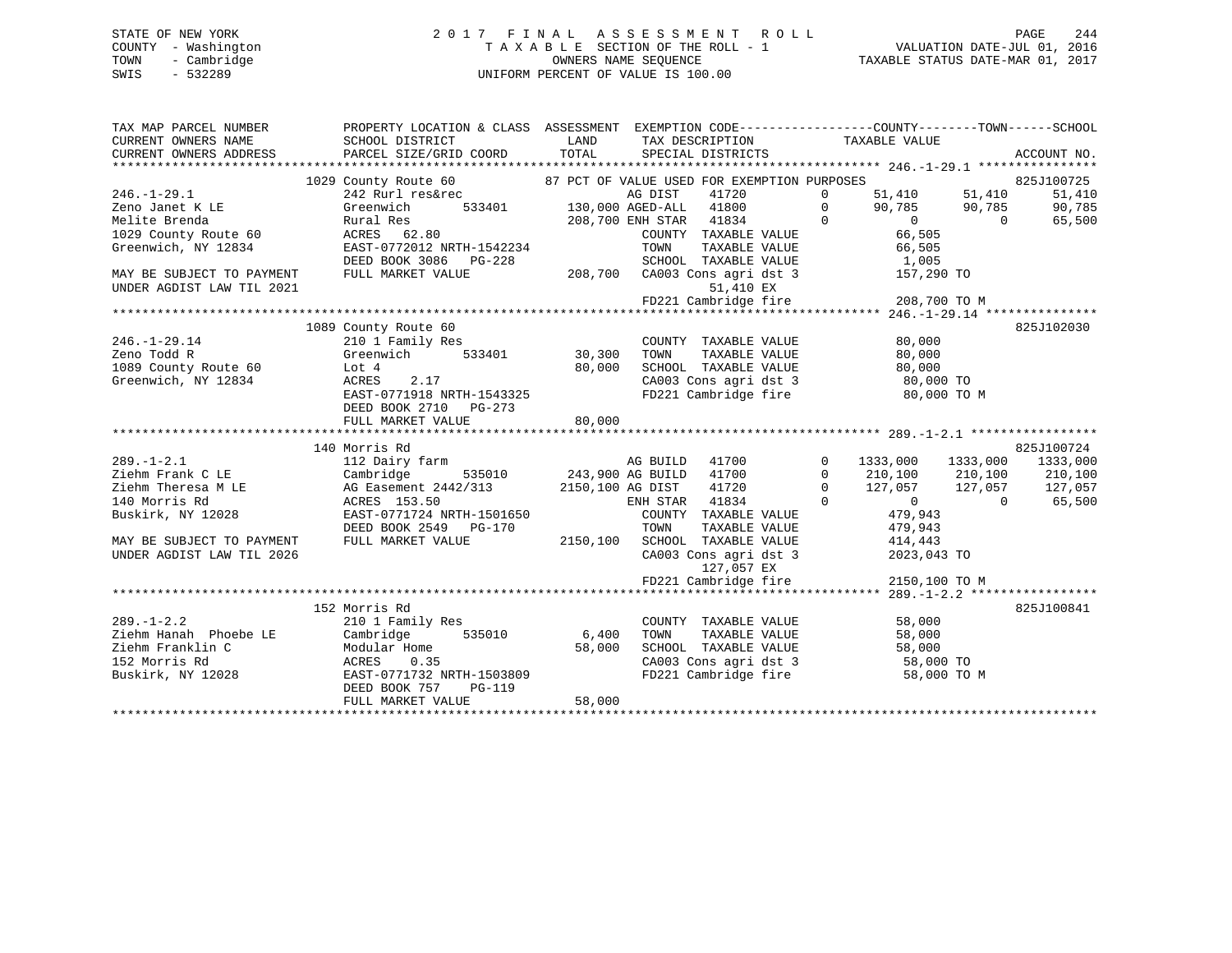| STATE OF NEW YORK      | 2017                      | FINAL      | A S S E S S M E N T<br>R O L L                                |               | 245<br>PAGE                      |
|------------------------|---------------------------|------------|---------------------------------------------------------------|---------------|----------------------------------|
| - Washington<br>COUNTY |                           |            | TAXABLE SECTION OF THE ROLL - 1                               |               | VALUATION DATE-JUL 01, 2016      |
| - Cambridge<br>TOWN    |                           |            | OWNERS NAME SEOUENCE                                          |               | TAXABLE STATUS DATE-MAR 01, 2017 |
| SWIS<br>- 532289       |                           |            | UNIFORM PERCENT OF VALUE IS 100.00                            |               |                                  |
|                        |                           |            |                                                               |               |                                  |
|                        |                           |            |                                                               |               |                                  |
| TAX MAP PARCEL NUMBER  | PROPERTY LOCATION & CLASS | ASSESSMENT | EXEMPTION CODE-----------------COUNTY--------TOWN------SCHOOL |               |                                  |
|                        |                           |            |                                                               |               |                                  |
| CURRENT OWNERS NAME    | SCHOOL DISTRICT           | LAND       | TAX DESCRIPTION                                               | TAXABLE VALUE |                                  |
| CURRENT OWNERS ADDRESS | PARCEL SIZE/GRID COORD    | TOTAL      | SPECIAL DISTRICTS                                             |               | ACCOUNT NO.                      |
|                        |                           |            |                                                               |               |                                  |
|                        | 531 Schwenninger Rd       |            |                                                               |               |                                  |
| $288. - 1 - 13.2$      | 240 Rural res             |            | 41854<br>BAS STAR                                             | $\Omega$      | $\Omega$<br>30,000               |
| Ziehm Stuart           | Cambridge<br>535010       | 23,300     | COUNTY<br>TAXABLE VALUE                                       | 200,000       |                                  |
| Ziehm Jessica          | filed subdivision 20A-102 | 200,000    | TOWN<br>TAXABLE VALUE                                         | 200,000       |                                  |
| 531 Schweninger Rd     | 1.05<br>ACRES             |            | SCHOOL<br>TAXABLE VALUE                                       | 170,000       |                                  |
| Buskirk, NY 12028      | EAST-0767640 NRTH-1500276 |            | CA003 Cons agri dst 3                                         | 200,000 TO    |                                  |
|                        | DEED BOOK 2845<br>PG-271  |            | FD221 Cambridge fire                                          | 200,000 TO M  |                                  |

\*\*\*\*\*\*\*\*\*\*\*\*\*\*\*\*\*\*\*\*\*\*\*\*\*\*\*\*\*\*\*\*\*\*\*\*\*\*\*\*\*\*\*\*\*\*\*\*\*\*\*\*\*\*\*\*\*\*\*\*\*\*\*\*\*\*\*\*\*\*\*\*\*\*\*\*\*\*\*\*\*\*\*\*\*\*\*\*\*\*\*\*\*\*\*\*\*\*\*\*\*\*\*\*\*\*\*\*\*\*\*\*\*\*\*\*\*\*\*\*\*\*\*\*\*\*\*\*\*\*\*\*

DEED BOOK 2845 PG-271<br>FULL MARKET VALUE 200,000

FULL MARKET VALUE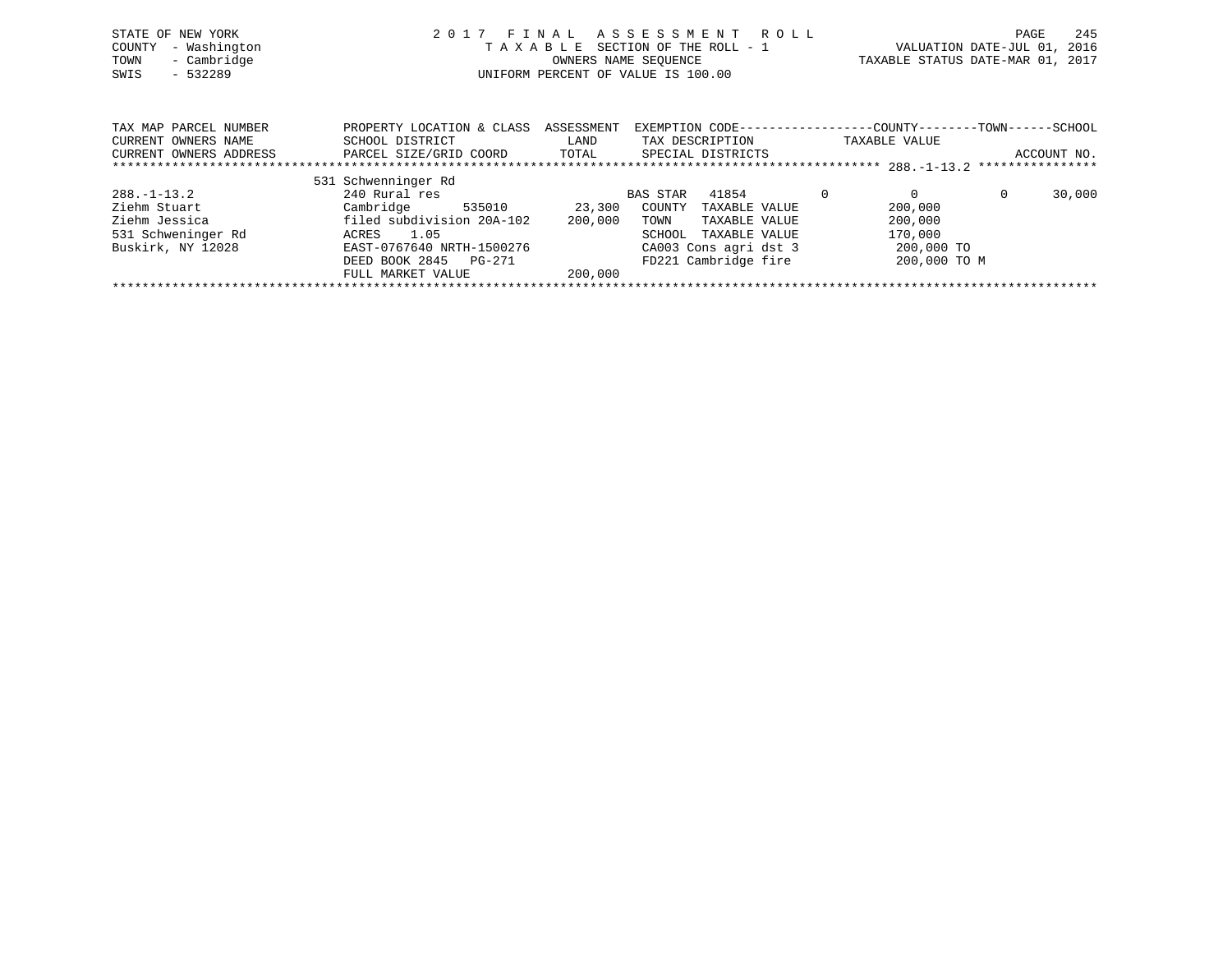UNIFORM PERCENT OF VALUE IS 100.00 CURRENT DATE 6/08/2017

R O L L S U B S E C T I O N - - T O T A L S

### \*\*\* S P E C I A L D I S T R I C T S U M M A R Y \*\*\*

| CODE | DISTRICT NAME        | TOTAL<br>PARCELS | EXTENSION<br>TYPE | EXTENSION<br>VALUE | AD VALOREM<br>VALUE | EXEMPT<br>AMOUNT | TAXABLE<br>VALUE |
|------|----------------------|------------------|-------------------|--------------------|---------------------|------------------|------------------|
|      | TE533 Trans exmt rep |                  | 4 MOVTAX          |                    |                     |                  |                  |
|      | AG024 Agri dist 24   |                  | 1 TOTAL           |                    | 147,000             |                  | 147,000          |
|      | CA003 Cons agri dst  |                  | 646 TOTAL         |                    | 117269,444          | 11810,139        | 105459,305       |
|      | CA005 Cons agri dst  |                  | 64 TOTAL          |                    | 12818,200           | 1019,070         | 11799,130        |
|      | EZ010 Empire Zone-Si |                  | 1 TOTAL           |                    | 628,550             |                  | 628,550          |
|      | FD221 Cambridge fire |                  | 923 TOTAL M       |                    | 165750,894          |                  | 165750,894       |

## \*\*\* S C H O O L D I S T R I C T S U M M A R Y \*\*\*

| CODE                       | DISTRICT NAME                           | TOTAL<br>PARCELS | ASSESSED<br>LAND                  | ASSESSED<br>TOTAL                   | EXEMPT<br>AMOUNT                 | TOTAL<br>TAXABLE                    | STAR<br>AMOUNT                   | STAR<br>TAXABLE                     |
|----------------------------|-----------------------------------------|------------------|-----------------------------------|-------------------------------------|----------------------------------|-------------------------------------|----------------------------------|-------------------------------------|
| 384201<br>533401<br>535010 | Hoosic Valley<br>Greenwich<br>Cambridge | 14<br>99<br>810  | 1446,800<br>6406,400<br>52805,000 | 2820,200<br>16583,500<br>146347,194 | 456,163<br>2392,519<br>15578,992 | 2364,037<br>14190,981<br>130768,202 | 120,000<br>1413,350<br>17040,469 | 2244,037<br>12777,631<br>113727,733 |
|                            | SUB-TOTAL                               | 923              | 60658,200                         | 165750,894                          | 18427,674                        | 147323,220                          | 18573,819                        | 128749,401                          |
|                            | тотаь                                   | 923              | 60658,200                         | 165750,894                          | 18427,674                        | 147323,220                          | 18573,819                        | 128749,401                          |

### \*\*\* S Y S T E M C O D E S S U M M A R Y \*\*\*

### NO SYSTEM EXEMPTIONS AT THIS LEVEL

### \*\*\* E X E M P T I O N S U M M A R Y \*\*\*

| DESCRIPTION | TOTAL<br>PARCELS | COUNTY   | TOWN     | SCHOOL  |
|-------------|------------------|----------|----------|---------|
| VETWAR CTS  | 32               | 909,193  | 818,778  | 192,000 |
| VET WAR C   |                  | 95,925   |          |         |
| VET WAR T   |                  |          | 89,925   |         |
| VETCOM CTS  | 36               | 1704,934 | 1540,963 | 360,000 |
| VET COM C   |                  | 38,925   |          |         |
| VET COM T   |                  |          | 38,925   |         |
| VETDIS CTS  | 17               | 1041,193 | 946,748  | 307,885 |
|             |                  |          |          |         |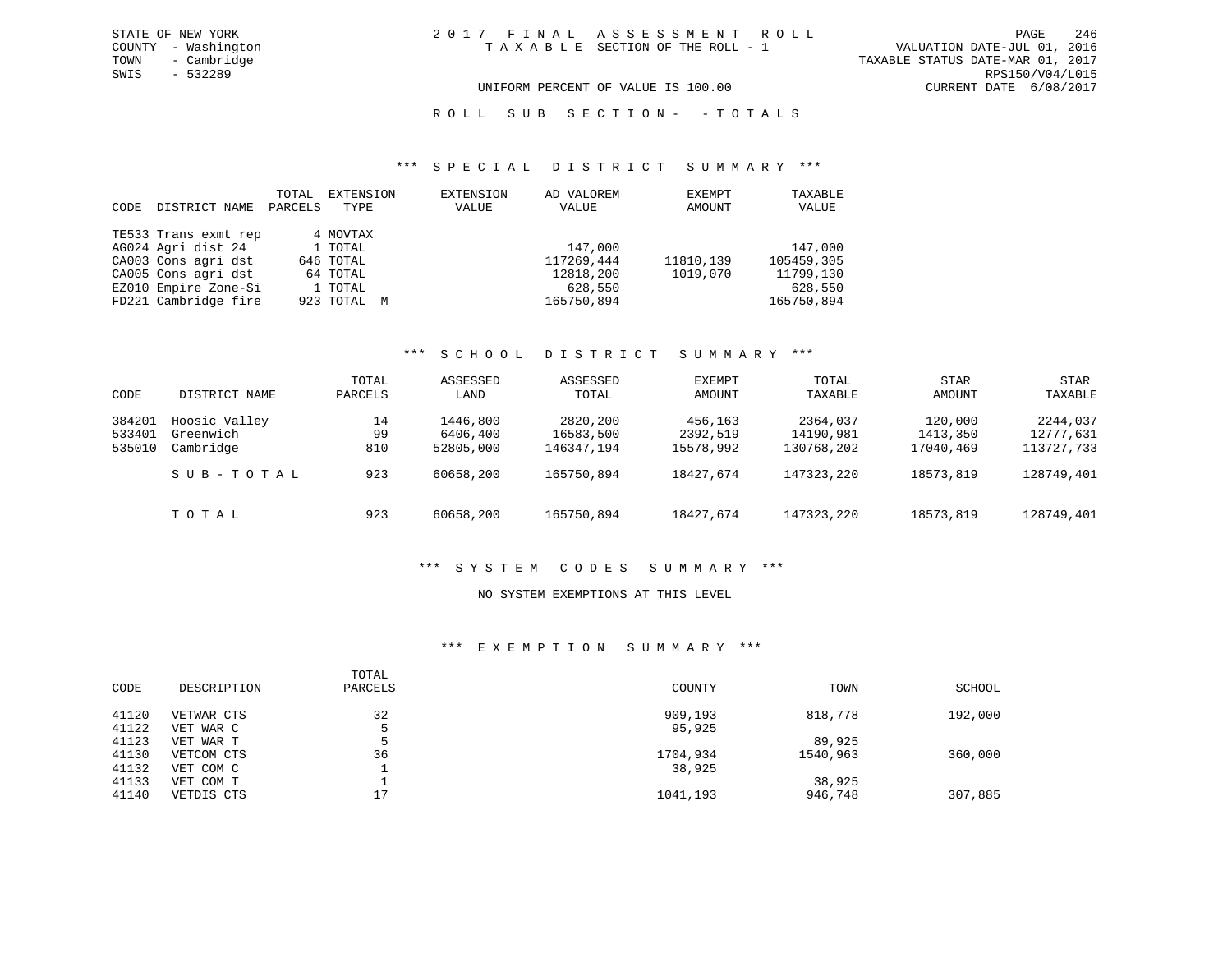| STATE OF NEW YORK   | 2017 FINAL ASSESSMENT ROLL         | 247<br>PAGE                      |
|---------------------|------------------------------------|----------------------------------|
| COUNTY - Washington | TAXABLE SECTION OF THE ROLL - 1    | VALUATION DATE-JUL 01, 2016      |
| - Cambridge<br>TOWN |                                    | TAXABLE STATUS DATE-MAR 01, 2017 |
| SWIS<br>- 532289    |                                    | RPS150/V04/L015                  |
|                     | UNIFORM PERCENT OF VALUE IS 100.00 | CURRENT DATE 6/08/2017           |

ROLL SUB SECTION - - TOTALS

### \*\*\* E X E M P T I O N S U M M A R Y \*\*\*

|       |                 | TOTAL         |           |           |           |
|-------|-----------------|---------------|-----------|-----------|-----------|
| CODE  | DESCRIPTION     | PARCELS       | COUNTY    | TOWN      | SCHOOL    |
| 41152 | CW 10 VET/      | 6             | 48,000    |           |           |
| 41700 | AG BUILD        | 4             | 1682,500  | 1682,500  | 1682,500  |
| 41720 | AG DIST         | 208           | 13030,057 | 13030,057 | 13030,057 |
| 41730 | AGRI-D IND      | 14            | 462,607   | 462,607   | 462,607   |
| 41800 | AGED-ALL        | 16            | 1131,190  | 1131,190  | 1138,247  |
| 41801 | AGED-CO/TN      | 8             | 573,375   | 578,375   |           |
| 41802 | AGED-CO         | 22            | 1101,121  |           |           |
| 41803 | AGED-TOWN       | 16            |           | 585,398   |           |
| 41804 | AGED-SCH        | 20            |           |           | 983,098   |
| 41834 | ENH STAR        | 140           |           |           | 8943,819  |
| 41854 | <b>BAS STAR</b> | 321           |           |           | 9630,000  |
| 41932 | DISAB-CO        |               | 100,950   |           |           |
| 47460 | FOR 480A        | $\Omega$<br>╱ | 271,280   | 271,280   | 271,280   |
|       | TOTAL           | 875           | 22191,250 | 21176,746 | 37001,493 |

### \*\*\* G R A N D T O T A L S \*\*\*

| ROLL |             | TOTAL   |                | SSESSEL    | TAXABLE        | TAXABLE    | TAXABLE    | STAR       |
|------|-------------|---------|----------------|------------|----------------|------------|------------|------------|
| SEC  | DESCRIPTION | PARCELS | LAND           | TOTAL      | COUNTY         | TOWN       | SCHOOL     | TAXABLE    |
|      | TAXABLE     | 923     | , 200<br>60658 | 165750,894 | .43559<br>.644 | 144574,148 | 147323,220 | 128749,401 |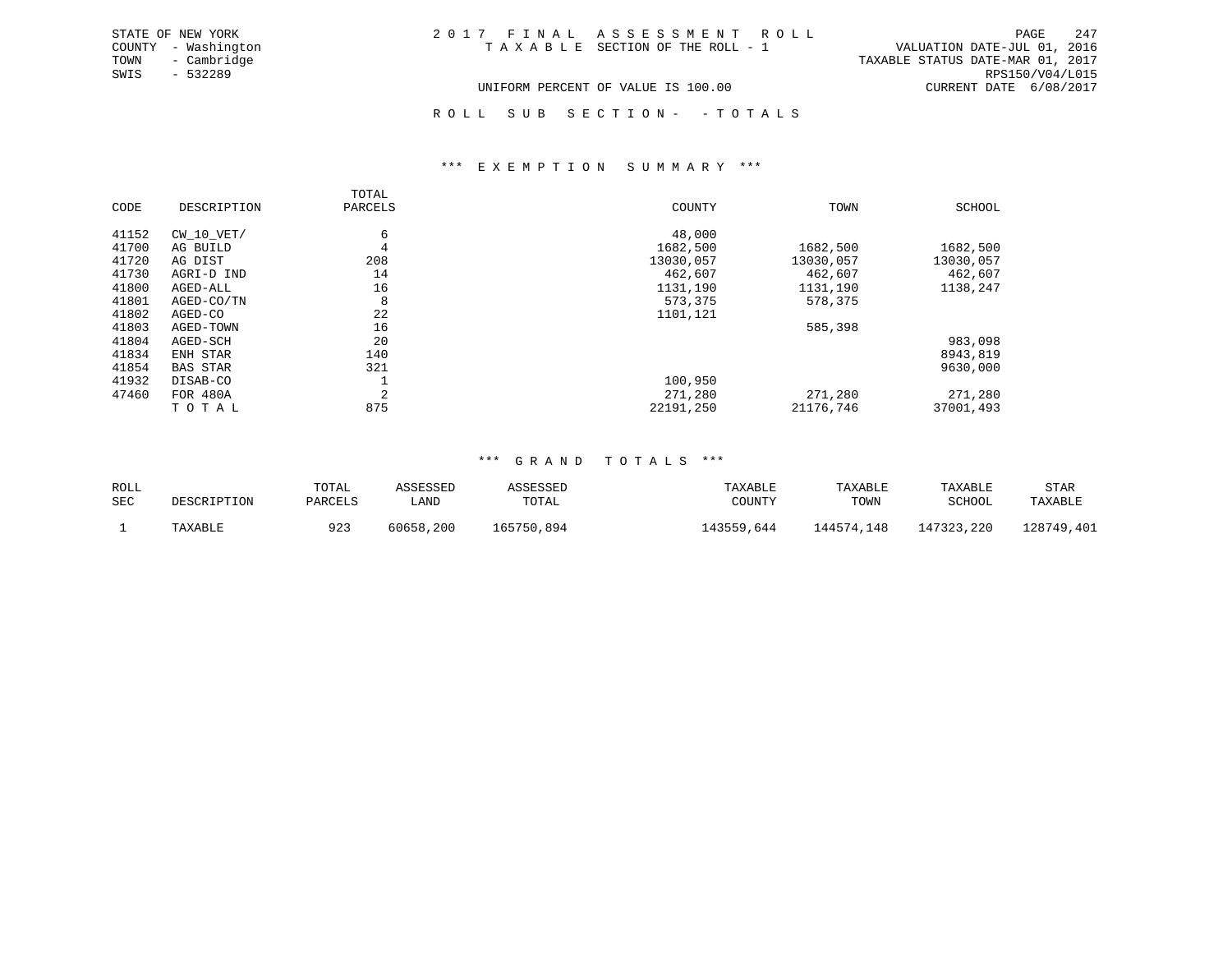| STATE OF NEW YORK   | 2017 FINAL ASSESSMENT ROLL         | 248<br>PAGE                      |
|---------------------|------------------------------------|----------------------------------|
| COUNTY - Washington | TAXABLE SECTION OF THE ROLL - 1    | VALUATION DATE-JUL 01, 2016      |
| TOWN<br>- Cambridge |                                    | TAXABLE STATUS DATE-MAR 01, 2017 |
| - 532289<br>SWIS    | UNIFORM PERCENT OF VALUE IS 100.00 | RPS150/V04/L015                  |
|                     |                                    | CURRENT DATE 6/08/2017           |

### R O L L S E C T I O N T O T A L S

### \*\*\* S P E C I A L D I S T R I C T S U M M A R Y \*\*\*

| CODE | DISTRICT NAME        | TOTAL<br>PARCELS | EXTENSION<br>TYPE | EXTENSION<br>VALUE | AD VALOREM<br>VALUE | EXEMPT<br>AMOUNT | TAXABLE<br>VALUE |
|------|----------------------|------------------|-------------------|--------------------|---------------------|------------------|------------------|
|      | TE533 Trans exmt rep |                  | 4 MOVTAX          |                    |                     |                  |                  |
|      | AG024 Agri dist 24   |                  | 1 TOTAL           |                    | 147,000             |                  | 147,000          |
|      | CA003 Cons agri dst  |                  | 646 TOTAL         |                    | 117269,444          | 11810,139        | 105459,305       |
|      | CA005 Cons agri dst  |                  | 64 TOTAL          |                    | 12818,200           | 1019,070         | 11799,130        |
|      | EZ010 Empire Zone-Si |                  | 1 TOTAL           |                    | 628,550             |                  | 628,550          |
|      | FD221 Cambridge fire |                  | 923 TOTAL M       |                    | 165750,894          |                  | 165750,894       |

## \*\*\* S C H O O L D I S T R I C T S U M M A R Y \*\*\*

| CODE                       | DISTRICT NAME                           | TOTAL<br>PARCELS | ASSESSED<br>LAND                  | ASSESSED<br>TOTAL                   | EXEMPT<br>AMOUNT                 | TOTAL<br>TAXABLE                    | <b>STAR</b><br>AMOUNT            | STAR<br>TAXABLE                     |
|----------------------------|-----------------------------------------|------------------|-----------------------------------|-------------------------------------|----------------------------------|-------------------------------------|----------------------------------|-------------------------------------|
| 384201<br>533401<br>535010 | Hoosic Valley<br>Greenwich<br>Cambridge | 14<br>99<br>810  | 1446,800<br>6406,400<br>52805,000 | 2820,200<br>16583,500<br>146347,194 | 456,163<br>2392,519<br>15578,992 | 2364,037<br>14190,981<br>130768,202 | 120,000<br>1413,350<br>17040,469 | 2244,037<br>12777,631<br>113727,733 |
|                            | SUB-TOTAL                               | 923              | 60658,200                         | 165750,894                          | 18427,674                        | 147323,220                          | 18573,819                        | 128749,401                          |
|                            | TOTAL                                   | 923              | 60658,200                         | 165750,894                          | 18427,674                        | 147323,220                          | 18573,819                        | 128749,401                          |

## \*\*\* S Y S T E M C O D E S S U M M A R Y \*\*\*

#### NO SYSTEM EXEMPTIONS AT THIS LEVEL

### \*\*\* E X E M P T I O N S U M M A R Y \*\*\*

| CODE  | DESCRIPTION | TOTAL<br>PARCELS | COUNTY   | TOWN     | SCHOOL  |
|-------|-------------|------------------|----------|----------|---------|
| 41120 | VETWAR CTS  | 32               | 909,193  | 818,778  | 192,000 |
| 41122 | VET WAR C   |                  | 95,925   |          |         |
| 41123 | VET WAR T   |                  |          | 89,925   |         |
| 41130 | VETCOM CTS  | 36               | 1704,934 | 1540,963 | 360,000 |
| 41132 | VET COM C   |                  | 38,925   |          |         |
| 41133 | VET COM T   |                  |          | 38,925   |         |
| 41140 | VETDIS CTS  | 17<br><u>، ،</u> | 1041,193 | 946,748  | 307,885 |
|       |             |                  |          |          |         |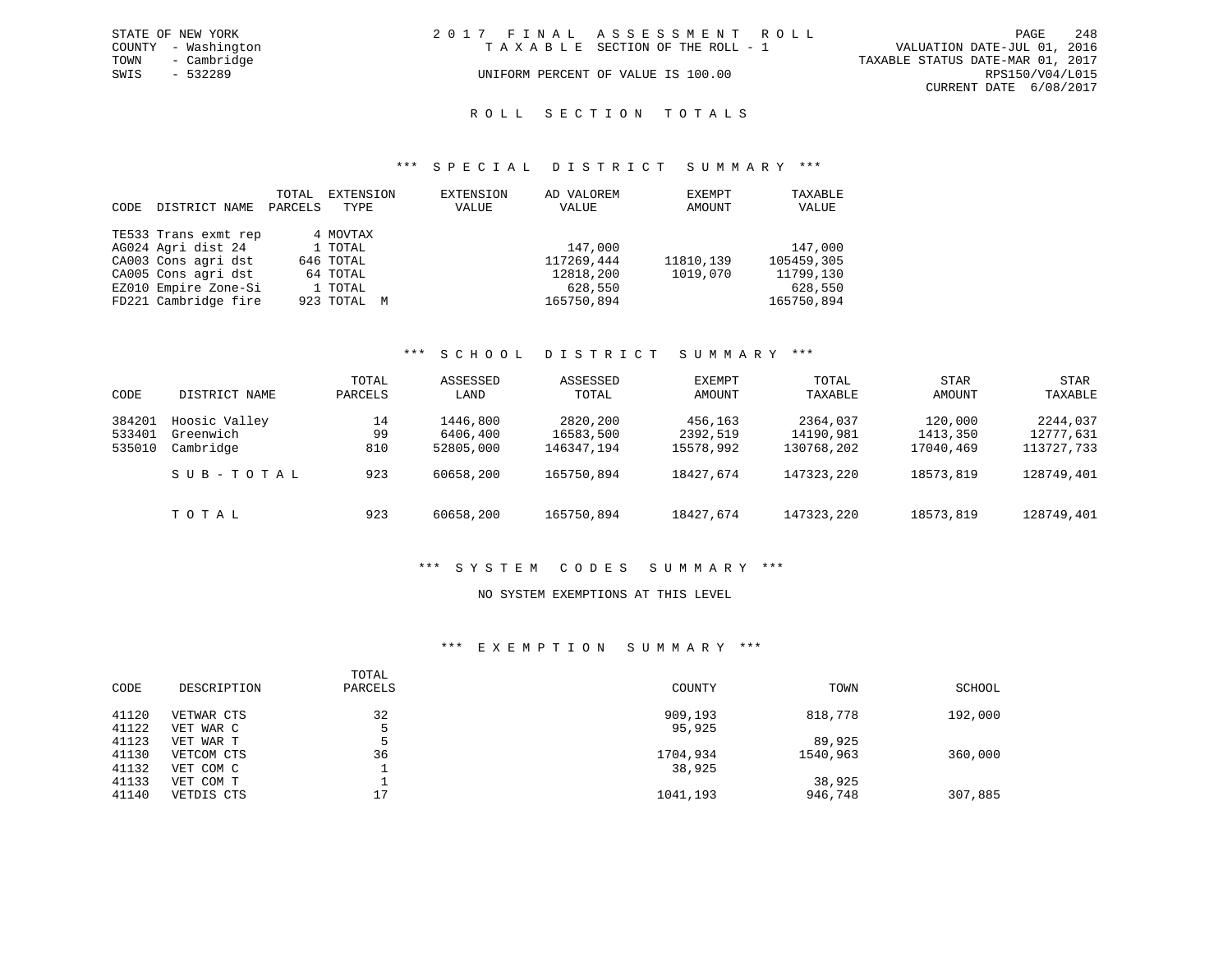|      | STATE OF NEW YORK   | 2017 FINAL ASSESSMENT ROLL |                                    |                                  | PAGE            | 2.4 S |
|------|---------------------|----------------------------|------------------------------------|----------------------------------|-----------------|-------|
|      | COUNTY - Washington |                            | TAXABLE SECTION OF THE ROLL - 1    | VALUATION DATE-JUL 01, 2016      |                 |       |
|      | TOWN - Cambridge    |                            |                                    | TAXABLE STATUS DATE-MAR 01, 2017 |                 |       |
| SWIS | - 532289            |                            | UNIFORM PERCENT OF VALUE IS 100.00 |                                  | RPS150/V04/L015 |       |
|      |                     |                            |                                    | CURRENT DATE 6/08/2017           |                 |       |
|      |                     |                            |                                    |                                  |                 |       |

### R O L L S E C T I O N T O T A L S

### \*\*\* E X E M P T I O N S U M M A R Y \*\*\*

|       |                 | TOTAL   |           |           |           |
|-------|-----------------|---------|-----------|-----------|-----------|
| CODE  | DESCRIPTION     | PARCELS | COUNTY    | TOWN      | SCHOOL    |
| 41152 | $CW$ 10 $VET/$  | 6       | 48,000    |           |           |
| 41700 | AG BUILD        | 4       | 1682,500  | 1682,500  | 1682,500  |
| 41720 | AG DIST         | 208     | 13030,057 | 13030,057 | 13030,057 |
| 41730 | AGRI-D IND      | 14      | 462,607   | 462,607   | 462,607   |
| 41800 | AGED-ALL        | 16      | 1131,190  | 1131,190  | 1138,247  |
| 41801 | AGED-CO/TN      | 8       | 573,375   | 578,375   |           |
| 41802 | AGED-CO         | 22      | 1101,121  |           |           |
| 41803 | AGED-TOWN       | 16      |           | 585,398   |           |
| 41804 | AGED-SCH        | 20      |           |           | 983,098   |
| 41834 | ENH STAR        | 140     |           |           | 8943,819  |
| 41854 | <b>BAS STAR</b> | 321     |           |           | 9630,000  |
| 41932 | DISAB-CO        |         | 100,950   |           |           |
| 47460 | FOR 480A        | 2       | 271,280   | 271,280   | 271,280   |
|       | TOTAL           | 875     | 22191,250 | 21176,746 | 37001,493 |

### \*\*\* G R A N D T O T A L S \*\*\*

| ROLL |             | TOTAL   |                | SSESSEL    | TAXABLE        | TAXABLE    | TAXABLE    | STAR       |
|------|-------------|---------|----------------|------------|----------------|------------|------------|------------|
| SEC  | DESCRIPTION | PARCELS | LAND           | TOTAL      | COUNTY         | TOWN       | SCHOOL     | TAXABLE    |
|      | TAXABLE     | 923     | , 200<br>60658 | 165750,894 | .43559<br>.644 | 144574,148 | 147323,220 | 128749,401 |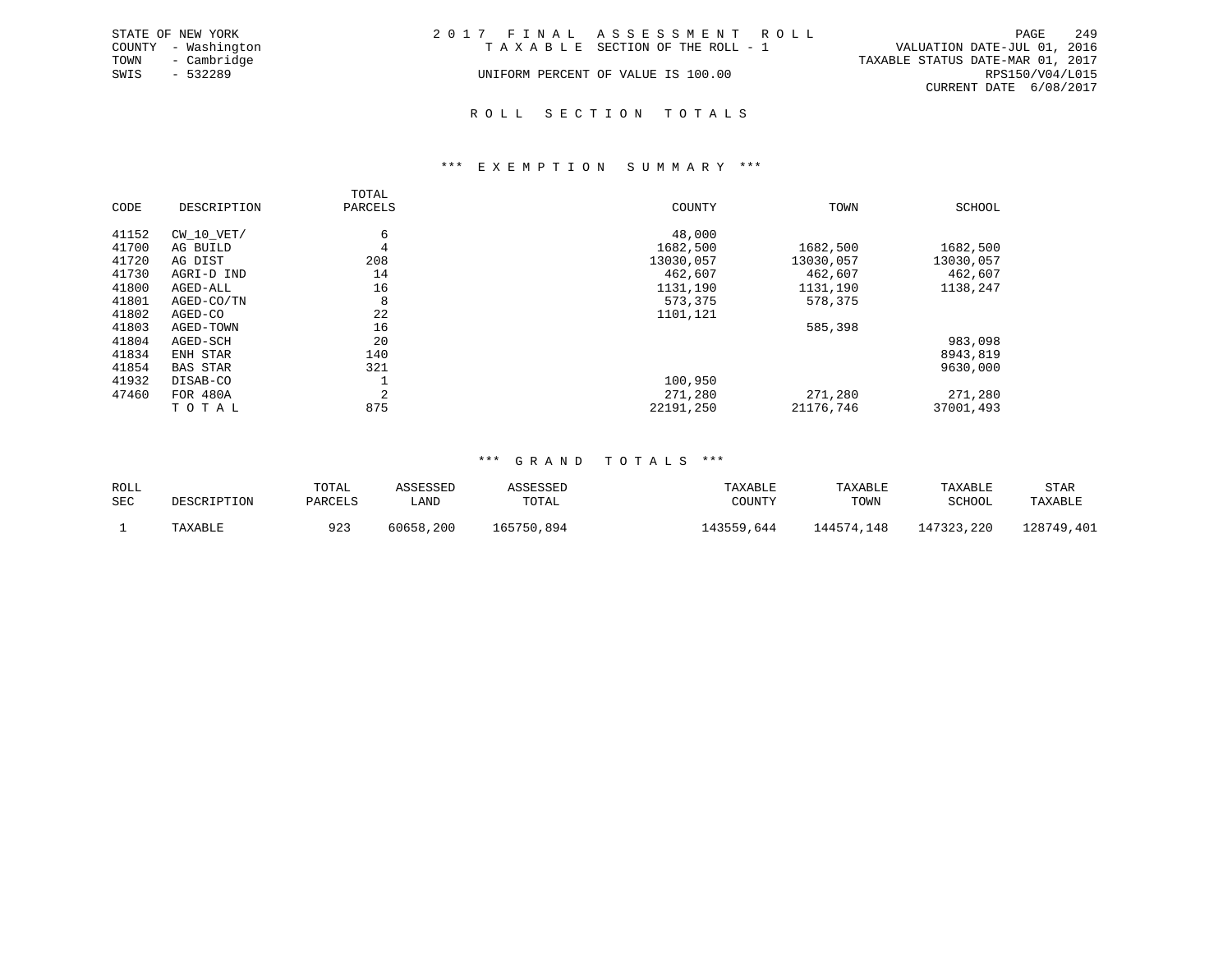# STATE OF NEW YORK 2 0 1 7 F I N A L A S S E S S M E N T R O L L PAGE 250 COUNTY - Washington SPECIAL FRANCHISE SECTION OF THE ROLL - 5 VALUATION DATE-JUL 01, 2016 TOWN - Cambridge OWNERS NAME SEQUENCE TAXABLE STATUS DATE-MAR 01, 2017 SWIS - 532289 UNIFORM PERCENT OF VALUE IS 100.00

| TAX MAP PARCEL NUMBER<br>CURRENT OWNERS NAME | PROPERTY LOCATION & CLASS ASSESSMENT<br>SCHOOL DISTRICT | LAND        | EXEMPTION CODE-----------------COUNTY-------TOWN------SCHOOL | TAXABLE VALUE                                           |                     |
|----------------------------------------------|---------------------------------------------------------|-------------|--------------------------------------------------------------|---------------------------------------------------------|---------------------|
| CURRENT OWNERS ADDRESS                       | PARCEL SIZE/GRID COORD                                  | TOTAL       | TAX DESCRIPTION<br>SPECIAL DISTRICTS                         |                                                         | ACCOUNT NO.         |
| ************************                     |                                                         |             |                                                              |                                                         |                     |
|                                              | Special Franchise-Town                                  |             |                                                              |                                                         | 8250300745          |
| $500. -15 - 8. -1$                           | 861 Elec & gas                                          |             | COUNTY TAXABLE VALUE                                         | 1947,561                                                |                     |
| National Grid                                | Cambridge<br>535010                                     | $\mathbf 0$ | TAXABLE VALUE<br>TOWN                                        | 1947,561                                                |                     |
| Real Estate Tax Dept                         | Apport For Sch 92.9999%                                 | 1947,561    | SCHOOL TAXABLE VALUE                                         | 1947,561                                                |                     |
| 300 Erie Boulevard West                      | Parcel 1 Of 2                                           |             | FD221 Cambridge fire                                         | 1947,561 TO M                                           |                     |
| Syracuse, NY 13202                           | FULL MARKET VALUE                                       | 1947,561    |                                                              |                                                         |                     |
| ***************                              | *****************                                       |             |                                                              | ********** 500.-15-8.-2 *********                       |                     |
|                                              | Special Franchise Town                                  |             |                                                              |                                                         | 8276300780          |
| $500. -15 - 8. -2$                           | 861 Elec & gas                                          |             | COUNTY TAXABLE VALUE                                         | 146,593                                                 |                     |
| National Grid                                | Greenwich<br>533401                                     | $\Omega$    | TOWN<br>TAXABLE VALUE                                        | 146,593                                                 |                     |
| Real Estate Tax Dept                         | Apport For Sch 7.0001%                                  | 146,593     | SCHOOL TAXABLE VALUE                                         | 146,593                                                 |                     |
| 300 Erie Boulevard Dept                      | Parcel 2 Of 2                                           |             | FD221 Cambridge fire                                         | 146,593 TO M                                            |                     |
| Syracuse, NY 13202                           | FULL MARKET VALUE                                       | 146,593     |                                                              |                                                         |                     |
| ******************                           |                                                         |             |                                                              | ************************* 500.-72-2 ******************* |                     |
|                                              | Special Franchise                                       |             |                                                              |                                                         |                     |
| $500. - 72 - 2$                              | 860 Spec fran.                                          |             | COUNTY TAXABLE VALUE                                         | 130,870                                                 |                     |
| Primelink                                    | Cambridge<br>535010                                     | 0           | TOWN<br>TAXABLE VALUE                                        | 130,870                                                 |                     |
| Champlain Tele                               |                                                         | 130,870     | SCHOOL TAXABLE VALUE                                         | 130,870                                                 |                     |
| PO Box 782                                   | FULL MARKET VALUE                                       | 130,870     | FD221 Cambridge fire                                         | 130,870 TO M                                            |                     |
| Champlain, NY 12919                          |                                                         |             |                                                              |                                                         |                     |
|                                              |                                                         |             |                                                              |                                                         |                     |
|                                              | Special Franchise Town                                  |             |                                                              |                                                         | 8250300912          |
| $500 - 53 - 2$                               | 869 Television                                          |             | COUNTY TAXABLE VALUE                                         | 13,940                                                  |                     |
| Time Warner of Albany                        | Cambridge<br>535010                                     | 0           | TOWN<br>TAXABLE VALUE                                        | 13,940                                                  |                     |
| Tax Department                               |                                                         | 13,940      | SCHOOL TAXABLE VALUE                                         | 13,940                                                  |                     |
| 7800 Cresent Executive Dr                    | FULL MARKET VALUE                                       | 13,940      | FD221 Cambridge fire                                         | 13,940 TO M                                             |                     |
| Charlotte, NC 28241-7467                     |                                                         |             |                                                              |                                                         |                     |
| ********************                         | ********************************                        |             |                                                              | ********* 500.-60-6.-1 ***************                  |                     |
|                                              | Special Franchise-Town                                  |             |                                                              |                                                         | 8250300744          |
| $500. -60 - 6. -1$                           | 866 Telephone                                           |             | COUNTY TAXABLE VALUE                                         | 300,787                                                 |                     |
| Verizon New York Inc                         | Cambridge<br>535010                                     | $\Omega$    | TOWN<br>TAXABLE VALUE                                        | 300,787                                                 |                     |
| Property Tax Department                      | Apport For Sch 85.0003%                                 | 300,787     | SCHOOL<br>TAXABLE VALUE                                      | 300,787                                                 |                     |
| PO Box 2749                                  | Parcel 1 Of 3                                           |             | FD221 Cambridge fire                                         | 300,787 TO M                                            |                     |
| Addison, TX 75001                            | FULL MARKET VALUE                                       | 300,787     |                                                              |                                                         |                     |
| *********************                        |                                                         |             |                                                              | $500.-60-6,-2$ **                                       | * * * * * * * * * * |
|                                              | Special Franchise Town                                  |             |                                                              |                                                         | 8276300777          |
| $500. -60 - 6. - 2$                          | 866 Telephone                                           |             | COUNTY TAXABLE VALUE                                         | 2,120                                                   |                     |
| Verizon New York Inc                         | Hoosic Valley<br>384201                                 | $\Omega$    | TOWN<br>TAXABLE VALUE                                        | 2,120                                                   |                     |
| Property Tax Department                      | Apport For Sch .5992%                                   | 2,120       | SCHOOL TAXABLE VALUE                                         | 2,120                                                   |                     |
| 31                                           | Parcel 2 Of 3                                           |             | FD221 Cambridge fire                                         | 2,120 TO M                                              |                     |
| PO Box 2749                                  | FULL MARKET VALUE                                       | 2,120       |                                                              |                                                         |                     |
| Addison, TX 75001                            |                                                         |             |                                                              |                                                         |                     |
| ************************                     |                                                         |             |                                                              |                                                         |                     |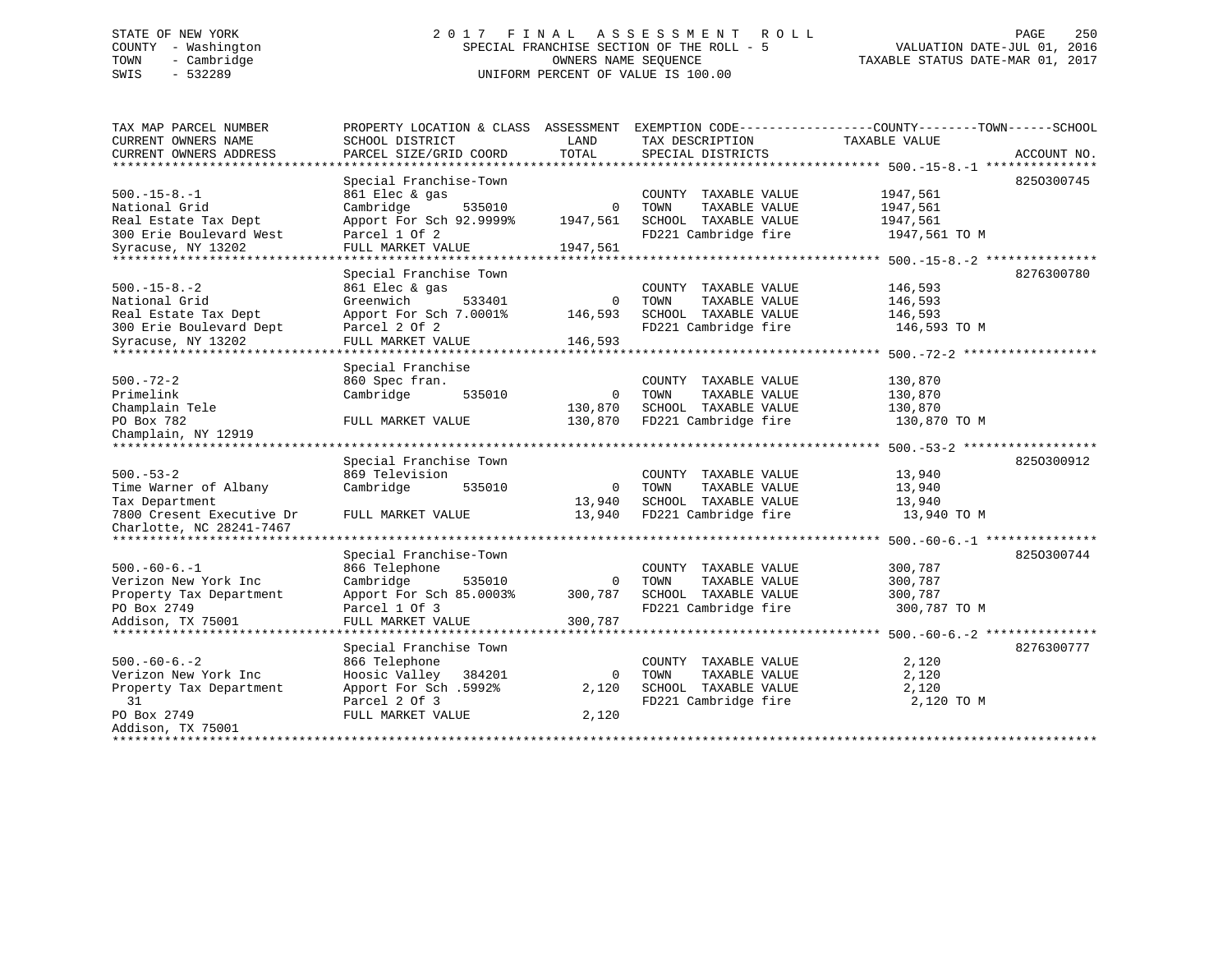|      | STATE OF NEW YORK   | 2017 FINAL ASSESSMENT ROLL                | - 251<br>PAGE                    |
|------|---------------------|-------------------------------------------|----------------------------------|
|      | COUNTY - Washington | SPECIAL FRANCHISE SECTION OF THE ROLL - 5 | VALUATION DATE-JUL 01, 2016      |
| TOWN | - Cambridge         | OWNERS NAME SEOUENCE                      | TAXABLE STATUS DATE-MAR 01, 2017 |
| SWIS | $-532289$           | UNIFORM PERCENT OF VALUE IS 100.00        |                                  |
|      |                     |                                           |                                  |
|      |                     |                                           |                                  |

| TAX MAP PARCEL NUMBER   | PROPERTY LOCATION & CLASS | ASSESSMENT | EXEMPTION CODE-----------------COUNTY-------TOWN------SCHOOL |               |                 |
|-------------------------|---------------------------|------------|--------------------------------------------------------------|---------------|-----------------|
| CURRENT OWNERS NAME     | SCHOOL DISTRICT           | LAND       | TAX DESCRIPTION                                              | TAXABLE VALUE |                 |
| CURRENT OWNERS ADDRESS  | PARCEL SIZE/GRID COORD    | TOTAL      | SPECIAL DISTRICTS                                            |               | ACCOUNT NO.     |
|                         |                           |            |                                                              |               | *************** |
|                         | Special Franchise Town    |            |                                                              |               | 8276300778      |
| $500. -60 - 6. -3$      | 866 Telephone             |            | TAXABLE VALUE<br>COUNTY                                      | 50,958        |                 |
| Verizon New York Inc    | Greenwich<br>533401       | $\Omega$   | TAXABLE VALUE<br>TOWN                                        | 50,958        |                 |
| Property Tax Department | Apport For Sch 14.4005%   | 50,958     | SCHOOL<br>TAXABLE VALUE                                      | 50,958        |                 |
| PO Box 2749             | Parcel 3 Of 3             |            | FD221 Cambridge fire                                         | 50,958 TO M   |                 |
| Addison, TX 75001       | FULL MARKET VALUE         | 50,958     |                                                              |               |                 |
|                         |                           |            |                                                              |               |                 |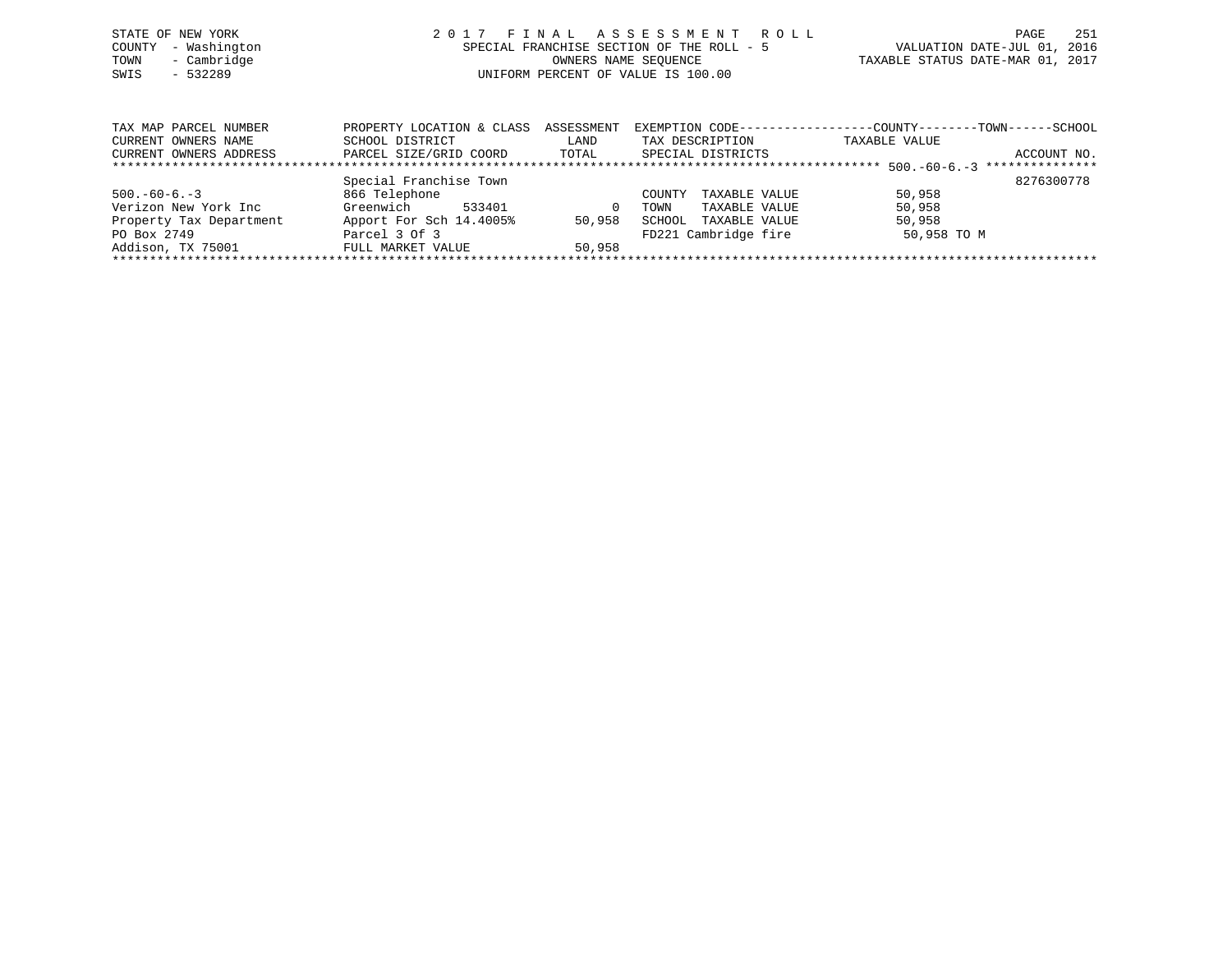| 2017 FINAL ASSESSMENT ROLL                | PAGE                             | 252 |
|-------------------------------------------|----------------------------------|-----|
| SPECIAL FRANCHISE SECTION OF THE ROLL - 5 | VALUATION DATE-JUL 01, 2016      |     |
|                                           | TAXABLE STATUS DATE-MAR 01, 2017 |     |
|                                           | RPS150/V04/L015                  |     |
| UNIFORM PERCENT OF VALUE IS 100.00        | CURRENT DATE 6/08/2017           |     |

#### \*\*\* S P E C I A L D I S T R I C T S U M M A R Y \*\*\*

|                      | TOTAL   | EXTENSION | EXTENSION | AD VALOREM | EXEMPT | TAXABLE  |
|----------------------|---------|-----------|-----------|------------|--------|----------|
| CODE DISTRICT NAME   | PARCELS | TYPE.     | VALUE     | VALUE      | AMOUNT | VALUE    |
|                      |         |           |           |            |        |          |
| FD221 Cambridge fire |         | 7 TOTAL M |           | 2592,829   |        | 2592,829 |

STATE OF NEW YORK COUNTY - Washington TOWN - Cambridge SWIS - 532289

### \*\*\* S C H O O L D I S T R I C T S U M M A R Y \*\*\*

| CODE                       | DISTRICT NAME                           | TOTAL<br>PARCELS | ASSESSED<br>LAND | ASSESSED<br>TOTAL            | EXEMPT<br>AMOUNT | TOTAL<br>TAXABLE             | STAR<br>AMOUNT | STAR<br>TAXABLE              |
|----------------------------|-----------------------------------------|------------------|------------------|------------------------------|------------------|------------------------------|----------------|------------------------------|
| 384201<br>533401<br>535010 | Hoosic Valley<br>Greenwich<br>Cambridge | 4                |                  | 2,120<br>197,551<br>2393,158 |                  | 2,120<br>197,551<br>2393,158 |                | 2,120<br>197,551<br>2393,158 |
|                            | SUB-TOTAL                               |                  |                  | 2592,829                     |                  | 2592,829                     |                | 2592,829                     |
|                            | TOTAL                                   |                  |                  | 2592,829                     |                  | 2592,829                     |                | 2592,829                     |

### \*\*\* S Y S T E M C O D E S S U M M A R Y \*\*\*

### NO SYSTEM EXEMPTIONS AT THIS LEVEL

#### \*\*\* E X E M P T I O N S U M M A R Y \*\*\*

### NO EXEMPTIONS AT THIS LEVEL

## \*\*\* G R A N D T O T A L S \*\*\*

| ROLL       | DESCRIPTION       | TOTAL   | ASSESSED | <b>ASSESSED</b> | TAXABLE  | TAXABLE  | TAXABLE  | STAR     |
|------------|-------------------|---------|----------|-----------------|----------|----------|----------|----------|
| <b>SEC</b> |                   | PARCELS | LAND     | TOTAL           | COUNTY   | TOWN     | SCHOOL   | TAXABLE  |
|            | SPECIAL FRANCHISE |         |          | 2592,829        | 2592,829 | 2592,829 | 2592,829 | 2592,829 |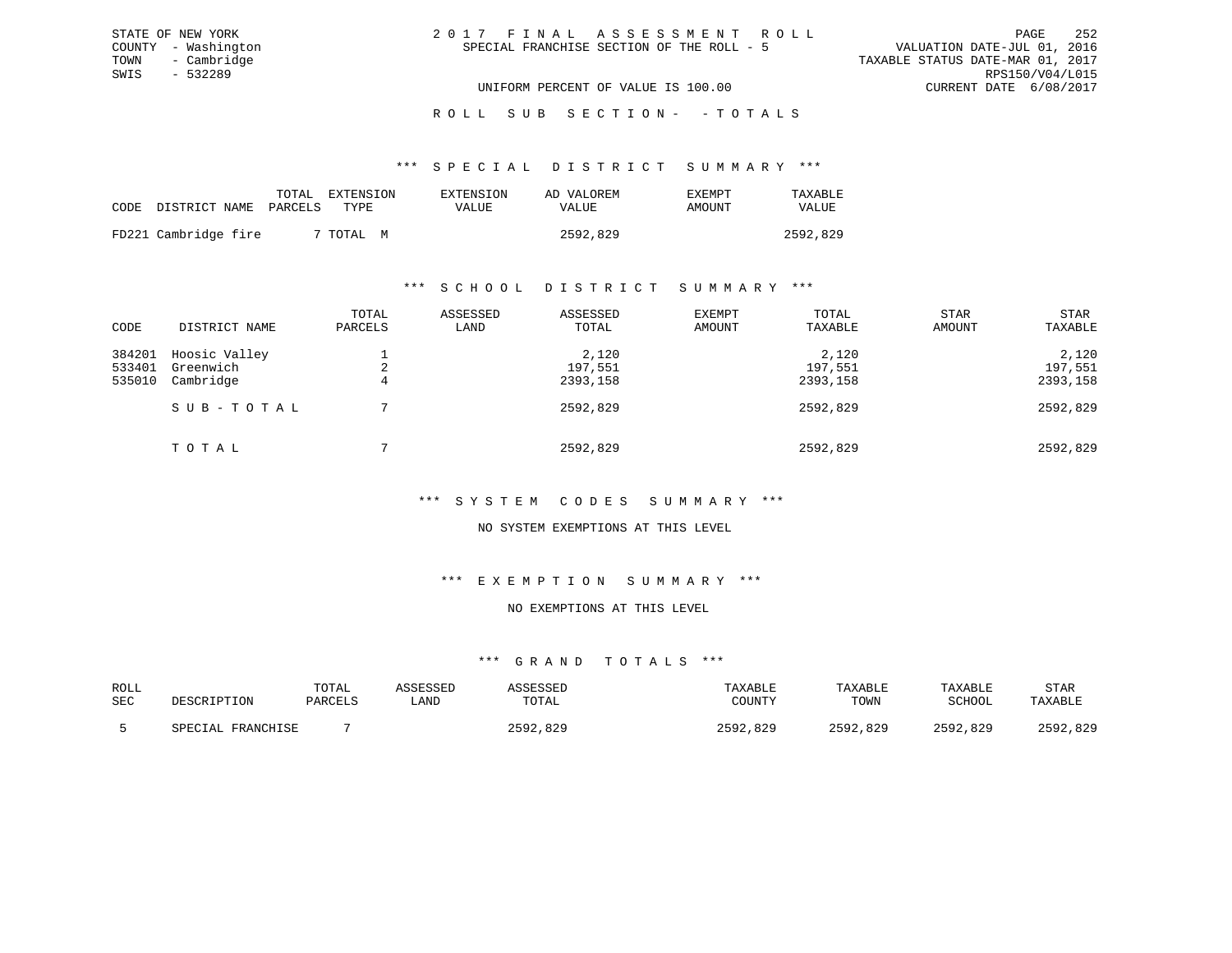|      | STATE OF NEW YORK   | 2017 FINAL ASSESSMENT ROLL                                               | PAGE            | 253 |
|------|---------------------|--------------------------------------------------------------------------|-----------------|-----|
|      | COUNTY - Washington | VALUATION DATE-JUL 01, 2016<br>SPECIAL FRANCHISE SECTION OF THE ROLL - 5 |                 |     |
|      | TOWN - Cambridge    | TAXABLE STATUS DATE-MAR 01, 2017                                         |                 |     |
| SWIS | - 532289            | UNIFORM PERCENT OF VALUE IS 100.00                                       | RPS150/V04/L015 |     |
|      |                     | CURRENT DATE 6/08/2017                                                   |                 |     |
|      |                     |                                                                          |                 |     |

### ROLL SECTION TOTALS

#### \*\*\* S P E C I A L D I S T R I C T S U M M A R Y \*\*\*

|                            | TOTAL | EXTENSION      | EXTENSION | AD VALOREM | EXEMPT | TAXABLE  |
|----------------------------|-------|----------------|-----------|------------|--------|----------|
| CODE DISTRICT NAME PARCELS |       | TYPE.          | VALUE     | VALUE      | AMOUNT | VALUE    |
| FD221 Cambridge fire       |       | 7 TOTAL .<br>M |           | 2592,829   |        | 2592,829 |

### \*\*\* S C H O O L D I S T R I C T S U M M A R Y \*\*\*

| CODE                       | DISTRICT NAME                           | TOTAL<br>PARCELS | ASSESSED<br>LAND | ASSESSED<br>TOTAL            | EXEMPT<br>AMOUNT | TOTAL<br>TAXABLE             | <b>STAR</b><br>AMOUNT | STAR<br>TAXABLE |  |
|----------------------------|-----------------------------------------|------------------|------------------|------------------------------|------------------|------------------------------|-----------------------|-----------------|--|
| 384201<br>533401<br>535010 | Hoosic Valley<br>Greenwich<br>Cambridge | ∠<br>4           |                  | 2,120<br>197,551<br>2393,158 |                  | 2,120<br>197,551<br>2393,158 |                       |                 |  |
|                            | SUB-TOTAL                               |                  |                  | 2592,829                     |                  | 2592,829                     |                       | 2592,829        |  |
|                            | TOTAL                                   |                  |                  | 2592,829                     |                  | 2592,829                     |                       | 2592,829        |  |

### \*\*\* S Y S T E M C O D E S S U M M A R Y \*\*\*

#### NO SYSTEM EXEMPTIONS AT THIS LEVEL

#### \*\*\* E X E M P T I O N S U M M A R Y \*\*\*

### NO EXEMPTIONS AT THIS LEVEL

| ROLL |                       | TOTAL   | ASSESSED | ASSESSED     | TAXABLE  | TAXABLE  | TAXABLE  | STAR     |
|------|-----------------------|---------|----------|--------------|----------|----------|----------|----------|
| SEC  | DESCRIPTION           | PARCELS | LAND     | TOTAL        | COUNTY   | TOWN     | SCHOOL   | TAXABLE  |
|      | FRANCHISE<br>SPECTAL. |         |          | 829.<br>つにQつ | 2592,829 | 2592,829 | 2592,829 | 2592,829 |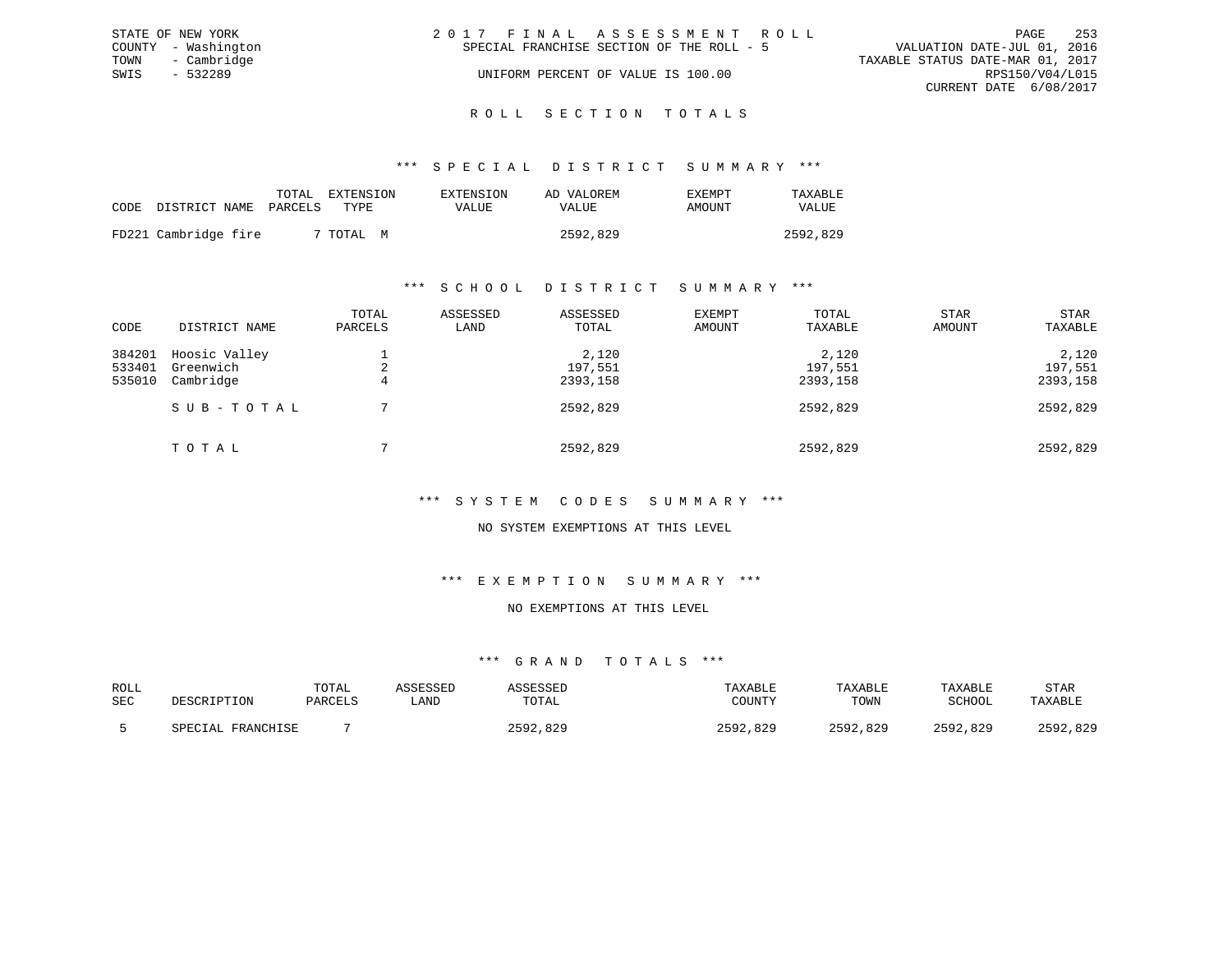### STATE OF NEW YORK 2 0 1 7 F I N A L A S S E S S M E N T R O L L PAGE 254 COUNTY - Washington UTILITY & R.R. SECTION OF THE ROLL - 6 VALUATION DATE-JUL 01, 2016 TOWN - Cambridge OWNERS NAME SEQUENCE TAXABLE STATUS DATE-MAR 01, 2017 SWIS - 532289 UNIFORM PERCENT OF VALUE IS 100.00

| SCHOOL DISTRICT<br>PARCEL SIZE/GRID COORD                                                                                                                                              | LAND<br>TOTAL                                                    | TAX DESCRIPTION<br>SPECIAL DISTRICTS                                                                                   | TAXABLE VALUE                                               | ACCOUNT NO.                                                                                     |
|----------------------------------------------------------------------------------------------------------------------------------------------------------------------------------------|------------------------------------------------------------------|------------------------------------------------------------------------------------------------------------------------|-------------------------------------------------------------|-------------------------------------------------------------------------------------------------|
| Myrtle Ave<br>822 Water supply<br>Cambridge<br>535010<br>FULL MARKET VALUE                                                                                                             | $\mathbf 0$<br>400,000<br>400,000                                | COUNTY TAXABLE VALUE<br>TOWN<br>TAXABLE VALUE<br>SCHOOL TAXABLE VALUE                                                  | 400,000<br>400,000<br>400,000                               |                                                                                                 |
|                                                                                                                                                                                        |                                                                  |                                                                                                                        |                                                             |                                                                                                 |
|                                                                                                                                                                                        |                                                                  |                                                                                                                        |                                                             | 825N200734                                                                                      |
| 874 Elec-hydro<br>Cambridge<br>535010<br>Utility Vacant Land<br>Paul Brenton, Sr Dir.-Land Use ACRES 119.00<br>EAST-0773884 NRTH-1502324<br>DEED BOOK 833<br>PG-1<br>FULL MARKET VALUE | 137,800<br>137,800<br>137,800                                    | COUNTY TAXABLE VALUE<br>TAXABLE VALUE<br>TOWN<br>SCHOOL TAXABLE VALUE<br>FD221 Cambridge fire                          | 137,800<br>137,800<br>137,800<br>137,800 TO M               |                                                                                                 |
|                                                                                                                                                                                        |                                                                  |                                                                                                                        |                                                             |                                                                                                 |
| 872 Elec-Substation<br>Cambridge<br>535010<br>Union St<br>425/89<br>ACRES 13.60<br>EAST-0787646 NRTH-1525794<br>DEED BOOK 425<br>PG-86<br>FULL MARKET VALUE                            | $\mathbf 0$<br>462,877<br>462,877                                | COUNTY TAXABLE VALUE<br>TOWN<br>TAXABLE VALUE<br>SCHOOL TAXABLE VALUE<br>CA003 Cons agri dst 3<br>FD221 Cambridge fire | 462,877<br>462,877<br>462,877<br>231,439 TO<br>462,877 TO M | 825N200739                                                                                      |
|                                                                                                                                                                                        |                                                                  |                                                                                                                        |                                                             |                                                                                                 |
| 351 Stage Rd<br>330 Vacant comm<br>535010<br>Cambridge<br>Utility Vacant Land<br>$281. - 1 - 2$<br>ACRES<br>5.40                                                                       | 36,000<br>36,000                                                 | COUNTY TAXABLE VALUE<br>TOWN<br>TAXABLE VALUE<br>SCHOOL TAXABLE VALUE<br>CA003 Cons agri dst 3<br>FD221 Cambridge fire | 36,000<br>36,000<br>36,000<br>28,800 TO<br>36,000 TO M      | 825N200736                                                                                      |
| FULL MARKET VALUE                                                                                                                                                                      | 36,000                                                           |                                                                                                                        |                                                             |                                                                                                 |
| Elec Trans<br>882 Elec Trans Imp<br>Hoosic Valley 384201<br>Middle Falls-Cambridge #2<br>FULL MARKET VALUE                                                                             | $\mathbf 0$<br>4,053<br>4,053                                    | COUNTY TAXABLE VALUE<br>TOWN<br>TAXABLE VALUE<br>SCHOOL TAXABLE VALUE<br>FD221 Cambridge fire                          | 4,053<br>4,053<br>4,053<br>4,053 TO M                       | 825N200737                                                                                      |
|                                                                                                                                                                                        | County Route 59<br>1031 Turnpike Rd<br>EAST-0784471 NRTH-1508795 |                                                                                                                        |                                                             | PROPERTY LOCATION & CLASS ASSESSMENT EXEMPTION CODE----------------COUNTY-------TOWN-----SCHOOL |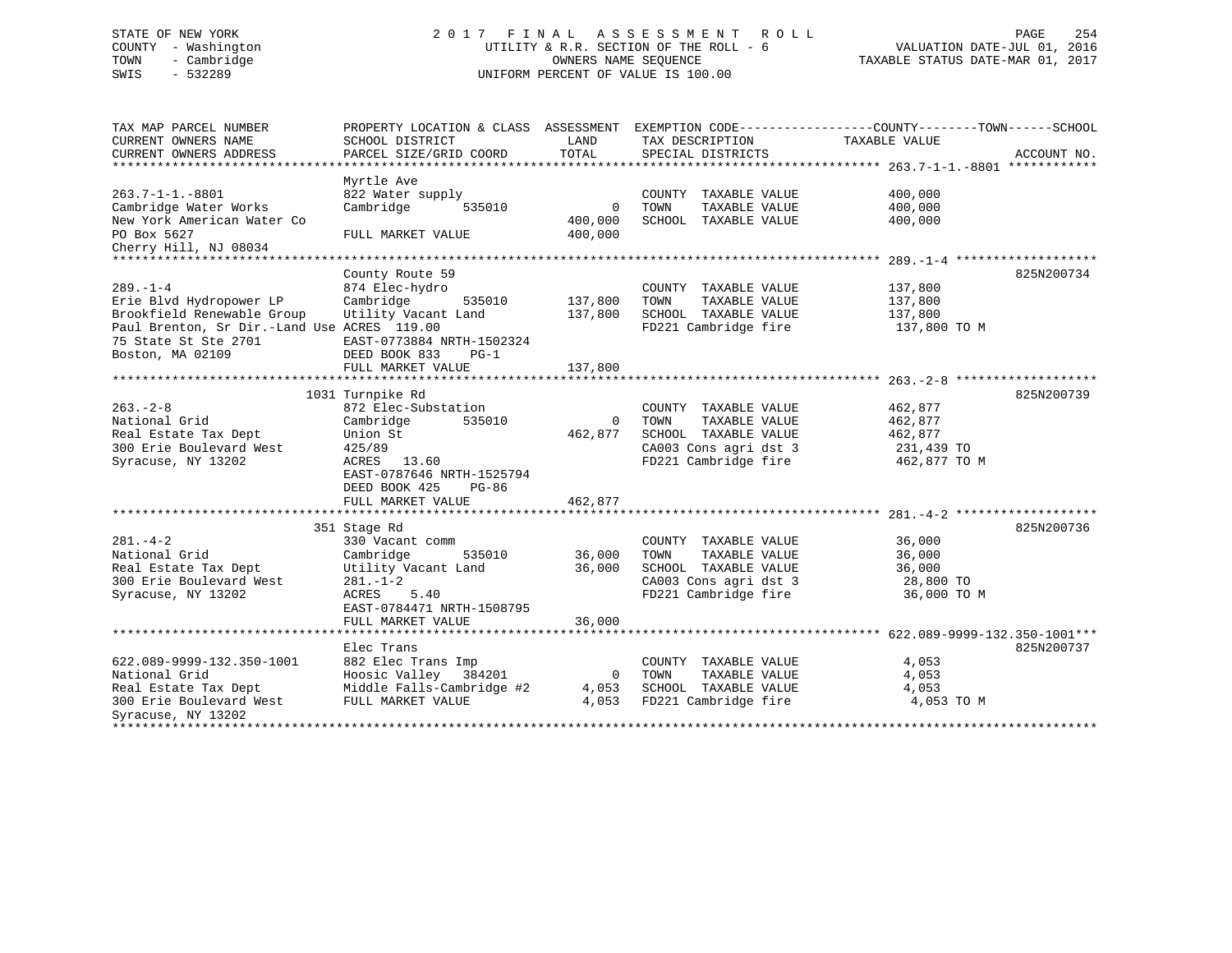### STATE OF NEW YORK 2 0 1 7 F I N A L A S S E S S M E N T R O L L PAGE 255 COUNTY - Washington UTILITY & R.R. SECTION OF THE ROLL - 6 VALUATION DATE-JUL 01, 2016 TOWN - Cambridge OWNERS NAME SEQUENCE TAXABLE STATUS DATE-MAR 01, 2017 SWIS - 532289 UNIFORM PERCENT OF VALUE IS 100.00

| TAX MAP PARCEL NUMBER<br><b>CURRENT OWNERS NAME</b> | PROPERTY LOCATION & CLASS ASSESSMENT<br>SCHOOL DISTRICT | LAND         | TAX DESCRIPTION         | EXEMPTION CODE-----------------COUNTY-------TOWN------SCHOOL<br>TAXABLE VALUE |             |
|-----------------------------------------------------|---------------------------------------------------------|--------------|-------------------------|-------------------------------------------------------------------------------|-------------|
| CURRENT OWNERS ADDRESS                              | PARCEL SIZE/GRID COORD                                  | TOTAL        | SPECIAL DISTRICTS       |                                                                               | ACCOUNT NO. |
|                                                     |                                                         |              |                         |                                                                               |             |
|                                                     | Elec Trans                                              |              |                         |                                                                               | 825J100983  |
| 622.089-9999-132.350-1002                           | 882 Elec Trans Imp                                      |              | COUNTY TAXABLE VALUE    | 23,062                                                                        |             |
| National Grid                                       | Greenwich<br>533401                                     | $\Omega$     | TOWN<br>TAXABLE VALUE   | 23,062                                                                        |             |
| Real Estate Tax Dept                                | Middle Falls-Cambridge #2                               | 23,062       | SCHOOL TAXABLE VALUE    | 23,062                                                                        |             |
| 300 Erie Boulevard West                             | FULL MARKET VALUE                                       | 23,062       | FD221 Cambridge fire    | 23,062 TO M                                                                   |             |
| Syracuse, NY 13202                                  |                                                         |              |                         |                                                                               |             |
| ************************                            |                                                         |              |                         |                                                                               |             |
|                                                     | Elec Trans                                              |              |                         |                                                                               | 8275200773  |
| 622.089-9999-132.350-1003                           | 882 Elec Trans Imp                                      |              | COUNTY TAXABLE VALUE    | 229,409                                                                       |             |
| National Grid                                       | Cambridge<br>535010                                     | $\Omega$     | TOWN<br>TAXABLE VALUE   | 229,409                                                                       |             |
| Real Estate Tax Dept                                | Middle Falls-Cambridge #2                               | 229,409      | SCHOOL TAXABLE VALUE    | 229,409                                                                       |             |
| 300 Erie Boulevard West                             | FULL MARKET VALUE                                       | 229,409      | FD221 Cambridge fire    | 229,409 TO M                                                                  |             |
| Syracuse, NY 13202                                  |                                                         |              |                         |                                                                               |             |
| ********************                                |                                                         |              |                         | ********* 622.089-9999-132.350-1011***                                        |             |
|                                                     | Elec Trans                                              |              |                         |                                                                               | 8275200774  |
| 622.089-9999-132.350-1011                           | 882 Elec Trans Imp                                      |              | TAXABLE VALUE<br>COUNTY | 3,795                                                                         |             |
| National Grid                                       | Hoosic Valley<br>384201                                 | $\mathbf 0$  | TAXABLE VALUE<br>TOWN   | 3,795                                                                         |             |
| Real Estate Tax Dept                                | Cambride-Hoosick #3                                     | 3,795        | SCHOOL TAXABLE VALUE    | 3,795                                                                         |             |
| 300 Erie Boulevard West                             | Johnsonville-Clay Hill #1                               |              | FD221 Cambridge fire    | 3,795 TO M                                                                    |             |
| Syracuse, NY 13202                                  | FULL MARKET VALUE                                       | 3,795        |                         |                                                                               |             |
|                                                     | *****************************                           |              | ***************         | *********************** 622.089-9999-132.350-1012***                          |             |
|                                                     | Elec Trans                                              |              |                         |                                                                               | 8275200775  |
| 622.089-9999-132.350-1012                           | 882 Elec Trans Imp                                      |              | COUNTY TAXABLE VALUE    | 21,591                                                                        |             |
| National Grid                                       | Greenwich<br>533401                                     | $\mathbf 0$  | TOWN<br>TAXABLE VALUE   | 21,591                                                                        |             |
| Real Estate Tax Dept                                | Cambridge-Hoosick #3                                    | 21,591       | SCHOOL TAXABLE VALUE    | 21,591                                                                        |             |
| 300 Erie Boulevard West                             | Johnsonville-Clay Hill #1                               |              | FD221 Cambridge fire    | 21,591 TO M                                                                   |             |
| Syracuse, NY 13202                                  | FULL MARKET VALUE                                       | 21,591       |                         |                                                                               |             |
| ************************                            |                                                         |              |                         |                                                                               |             |
|                                                     | Elec Trans                                              |              |                         |                                                                               | 825N200735  |
| 622.089-9999-132.350-1013                           | 882 Elec Trans Imp                                      |              | COUNTY TAXABLE VALUE    | 214,786                                                                       |             |
| National Grid                                       | Cambridge<br>535010                                     | $\mathbf{0}$ | TOWN<br>TAXABLE VALUE   | 214,786                                                                       |             |
| Real Estate Tax Dept                                | Cambridge-Hoosick #3                                    | 214,786      | SCHOOL TAXABLE VALUE    | 214,786                                                                       |             |
| 300 Erie Boulevard West                             | Johnsonville-Clay Hill #1                               |              | FD221 Cambridge fire    | 214,786 TO M                                                                  |             |
| Syracuse, NY 13202                                  | FULL MARKET VALUE                                       | 214,786      |                         |                                                                               |             |
| *********************                               | ********************                                    |              |                         |                                                                               |             |
|                                                     | Outside Plant                                           |              |                         |                                                                               | 825J100984  |
| 622.089-9999-132.350-1881                           | 884 Elec Dist Out                                       |              | COUNTY TAXABLE VALUE    | 9,679                                                                         |             |
| National Grid                                       | Hoosic Valley 384201                                    | 0            | TOWN<br>TAXABLE VALUE   | 9,679                                                                         |             |
| Real Estate Tax Dept                                | Poles Wires Cables                                      | 9,679        | TAXABLE VALUE<br>SCHOOL | 9,679                                                                         |             |
| 300 Erie Boulevard West                             | FULL MARKET VALUE                                       | 9,679        | FD221 Cambridge fire    | 9,679 TO M                                                                    |             |
| Syracuse, NY 13202                                  |                                                         |              |                         |                                                                               |             |
| ****************************                        |                                                         |              |                         |                                                                               |             |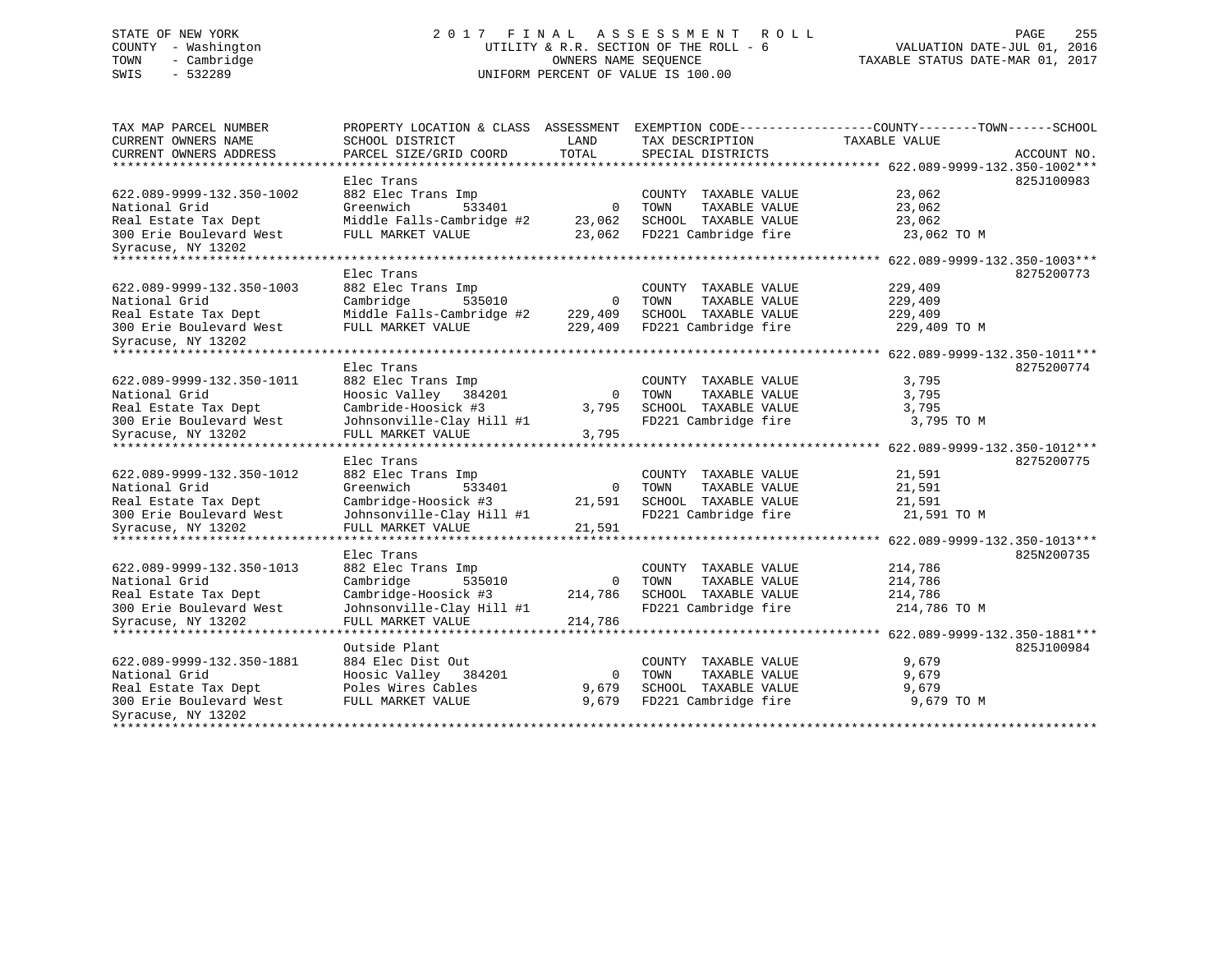### STATE OF NEW YORK 256 256 220 17 FINAL ASSESSMENT ROLL 2012 256 COUNTY - Washington UTILITY & R.R. SECTION OF THE ROLL - 6 VALUATION DATE-JUL 01, 2016 TOWN - Cambridge OWNERS NAME SEQUENCE TAXABLE STATUS DATE-MAR 01, 2017 SWIS - 532289 UNIFORM PERCENT OF VALUE IS 100.00

| TAX MAP PARCEL NUMBER     | PROPERTY LOCATION & CLASS ASSESSMENT |                |                         | EXEMPTION CODE-----------------COUNTY-------TOWN------SCHOOL |             |
|---------------------------|--------------------------------------|----------------|-------------------------|--------------------------------------------------------------|-------------|
| CURRENT OWNERS NAME       | SCHOOL DISTRICT                      | LAND           | TAX DESCRIPTION         | TAXABLE VALUE                                                |             |
| CURRENT OWNERS ADDRESS    | PARCEL SIZE/GRID COORD               | TOTAL          | SPECIAL DISTRICTS       |                                                              | ACCOUNT NO. |
|                           | Outside Plant                        |                |                         |                                                              | 825J100985  |
| 622.089-9999-132.350-1882 | 884 Elec Dist Out                    |                | COUNTY TAXABLE VALUE    | 55,074                                                       |             |
| National Grid             | Greenwich<br>533401                  | $\Omega$       | TOWN<br>TAXABLE VALUE   | 55,074                                                       |             |
| Real Estate Tax Dept      | Poles Wires Cables                   | 55,074         | SCHOOL TAXABLE VALUE    | 55,074                                                       |             |
| 300 Erie Boulevard West   | FULL MARKET VALUE                    | 55,074         | FD221 Cambridge fire    | 55,074 TO M                                                  |             |
| Syracuse, NY 13202        |                                      |                |                         |                                                              |             |
|                           |                                      |                |                         |                                                              |             |
|                           | Outside Plant                        |                |                         |                                                              | 825N200738  |
| 622.089-9999-132.350-1883 | 884 Elec Dist Out                    |                | COUNTY TAXABLE VALUE    | 547,861                                                      |             |
| National Grid             | Cambridge<br>535010                  | $\overline{0}$ | TAXABLE VALUE<br>TOWN   | 547,861                                                      |             |
| Real Estate Tax Dept      | Poles Wires Cables                   | 547,861        | SCHOOL TAXABLE VALUE    | 547,861                                                      |             |
| 300 Erie Boulevard West   | FULL MARKET VALUE                    | 547,861        | FD221 Cambridge fire    | 547,861 TO M                                                 |             |
| Syracuse, NY 13202        |                                      |                |                         |                                                              |             |
|                           |                                      |                |                         |                                                              |             |
|                           | Outside Plant                        |                |                         |                                                              | 8275200771  |
| 622.089-9999-631.900-1881 | 836 Telecom. eg.                     |                | COUNTY<br>TAXABLE VALUE | 2,109                                                        |             |
| Verizon New York INC      | Hoosic Valley 384201                 | $\Omega$       | TAXABLE VALUE<br>TOWN   | 2,109                                                        |             |
| Property Tax Department   | Poles Wires Cables                   | 2,109          | SCHOOL TAXABLE VALUE    | 2,109                                                        |             |
| PO Box 2749               | FULL MARKET VALUE                    | 2,109          | FD221 Cambridge fire    | 2,109 TO M                                                   |             |
| Addison, TX 75001         |                                      |                |                         |                                                              |             |
|                           |                                      |                |                         |                                                              |             |
|                           | Outside Plant                        |                |                         |                                                              | 8275200772  |
| 622.089-9999-631.900-1882 | 836 Telecom. eq.                     |                | COUNTY TAXABLE VALUE    | 12,181                                                       |             |
| Verizon New York INC      | Greenwich<br>533401                  | $\overline{0}$ | TAXABLE VALUE<br>TOWN   | 12,181                                                       |             |
| Property Tax Department   | Poles Wires Cables                   | 12,181         | SCHOOL TAXABLE VALUE    | 12,181                                                       |             |
| PO Box 2749               | FULL MARKET VALUE                    | 12,181         | FD221 Cambridge fire    | 12,181 TO M                                                  |             |
| Addison, TX 75001         |                                      |                |                         |                                                              |             |
|                           |                                      |                |                         |                                                              |             |
|                           | Outside Plant                        |                |                         |                                                              | 825N200733  |
| 622.089-9999-631.900-1883 | 836 Telecom. eq.                     |                | COUNTY TAXABLE VALUE    | 110,513                                                      |             |
| Verizon New York INC      | Cambridge<br>535010                  | $\overline{0}$ | TAXABLE VALUE<br>TOWN   | 110,513                                                      |             |
| Property Tax Department   | Poles Wires Cables                   | 110,513        | SCHOOL TAXABLE VALUE    | 110,513                                                      |             |
| PO Box 2749               | FULL MARKET VALUE                    | 110,513        | FD221 Cambridge fire    | 110,513 TO M                                                 |             |
| Addison, TX 75001         |                                      |                |                         |                                                              |             |
|                           |                                      |                |                         |                                                              |             |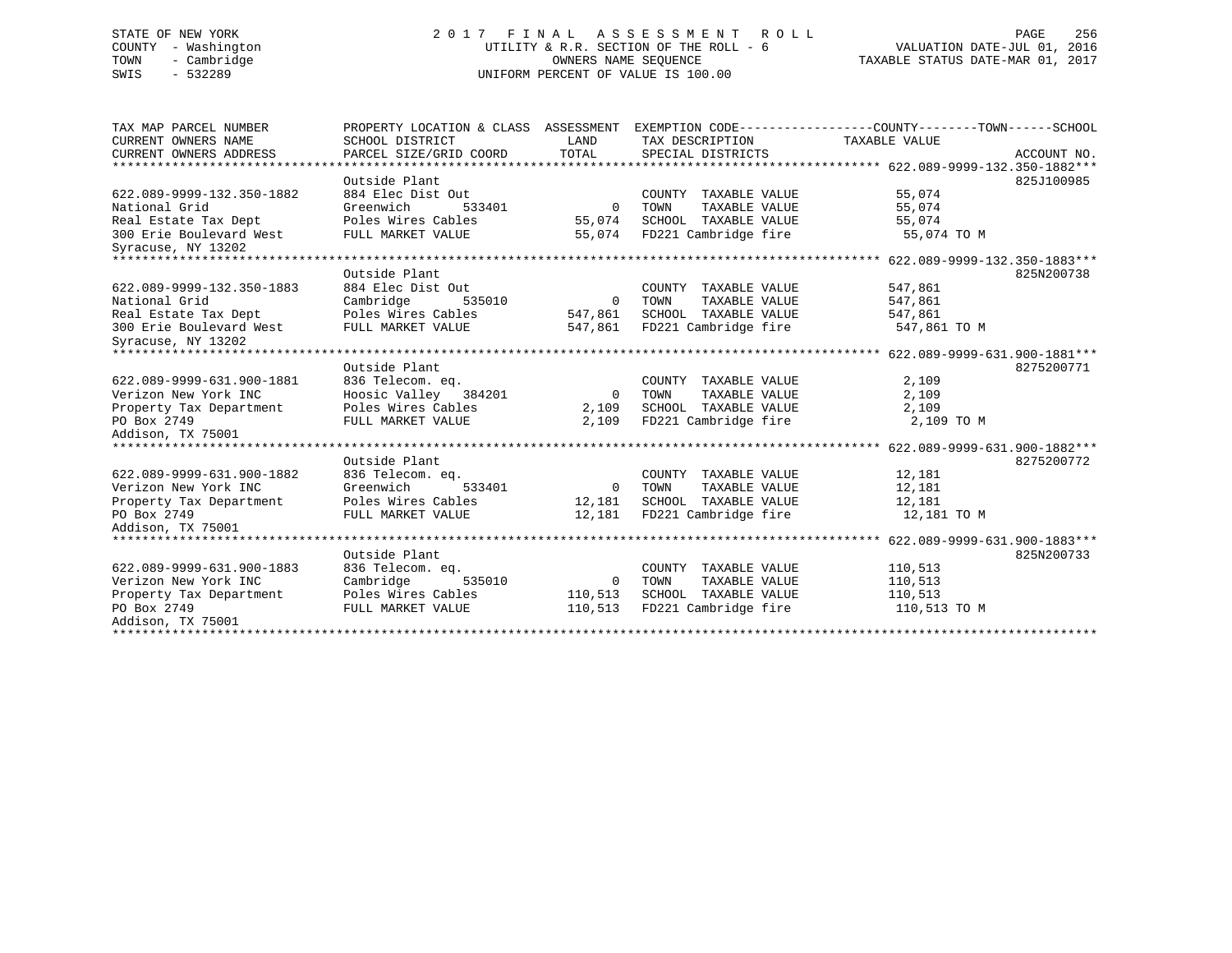## ROLL SUB SECTION - - TOTALS

#### \*\*\* S P E C I A L D I S T R I C T S U M M A R Y \*\*\*

| CODE DISTRICT NAME PARCELS                  | TOTAL | EXTENSION<br>TYPE.    | EXTENSION<br>VALUE | AD VALOREM<br>VALUE | EXEMPT<br>AMOUNT | TAXABLE<br>VALUE    |
|---------------------------------------------|-------|-----------------------|--------------------|---------------------|------------------|---------------------|
| CA003 Cons agri dst<br>FD221 Cambridge fire |       | 2 TOTAL<br>15 TOTAL M |                    | 260,239<br>1870,790 |                  | 260,239<br>1870,790 |

### \*\*\* S C H O O L D I S T R I C T S U M M A R Y \*\*\*

| CODE                       | DISTRICT NAME                           | TOTAL<br>PARCELS | ASSESSED<br>LAND | ASSESSED<br>TOTAL             | <b>EXEMPT</b><br>AMOUNT | TOTAL<br>TAXABLE              | <b>STAR</b><br>AMOUNT | <b>STAR</b><br>TAXABLE        |
|----------------------------|-----------------------------------------|------------------|------------------|-------------------------------|-------------------------|-------------------------------|-----------------------|-------------------------------|
| 384201<br>533401<br>535010 | Hoosic Valley<br>Greenwich<br>Cambridge | 4<br>4<br>8      | 173,800          | 19,636<br>111,908<br>2139,246 |                         | 19,636<br>111,908<br>2139,246 |                       | 19,636<br>111,908<br>2139,246 |
|                            | SUB-TOTAL                               | 16               | 173,800          | 2270,790                      |                         | 2270,790                      |                       | 2270,790                      |
|                            | TOTAL                                   | 16               | 173,800          | 2270,790                      |                         | 2270,790                      |                       | 2270,790                      |

### \*\*\* S Y S T E M C O D E S S U M M A R Y \*\*\*

### NO SYSTEM EXEMPTIONS AT THIS LEVEL

### \*\*\* E X E M P T I O N S U M M A R Y \*\*\*

#### NO EXEMPTIONS AT THIS LEVEL

| ROLL<br>SEC | DESCRIPTION      | TOTAL<br>PARCELS | .ccrccrr<br>∟AND | <i><b>SSESSED</b></i><br>TOTAL | TAXABLE<br>COUNT' | TAXABLE<br>TOWN | TAXABLE<br>SCHOOL | STAR<br>TAXABLE |
|-------------|------------------|------------------|------------------|--------------------------------|-------------------|-----------------|-------------------|-----------------|
|             | ITTILITIES & N C | h                | ,800<br>172      | 2270<br>.790                   | ,790<br>つつワハ      | 2270,790        | 2270,790          | 2270,790        |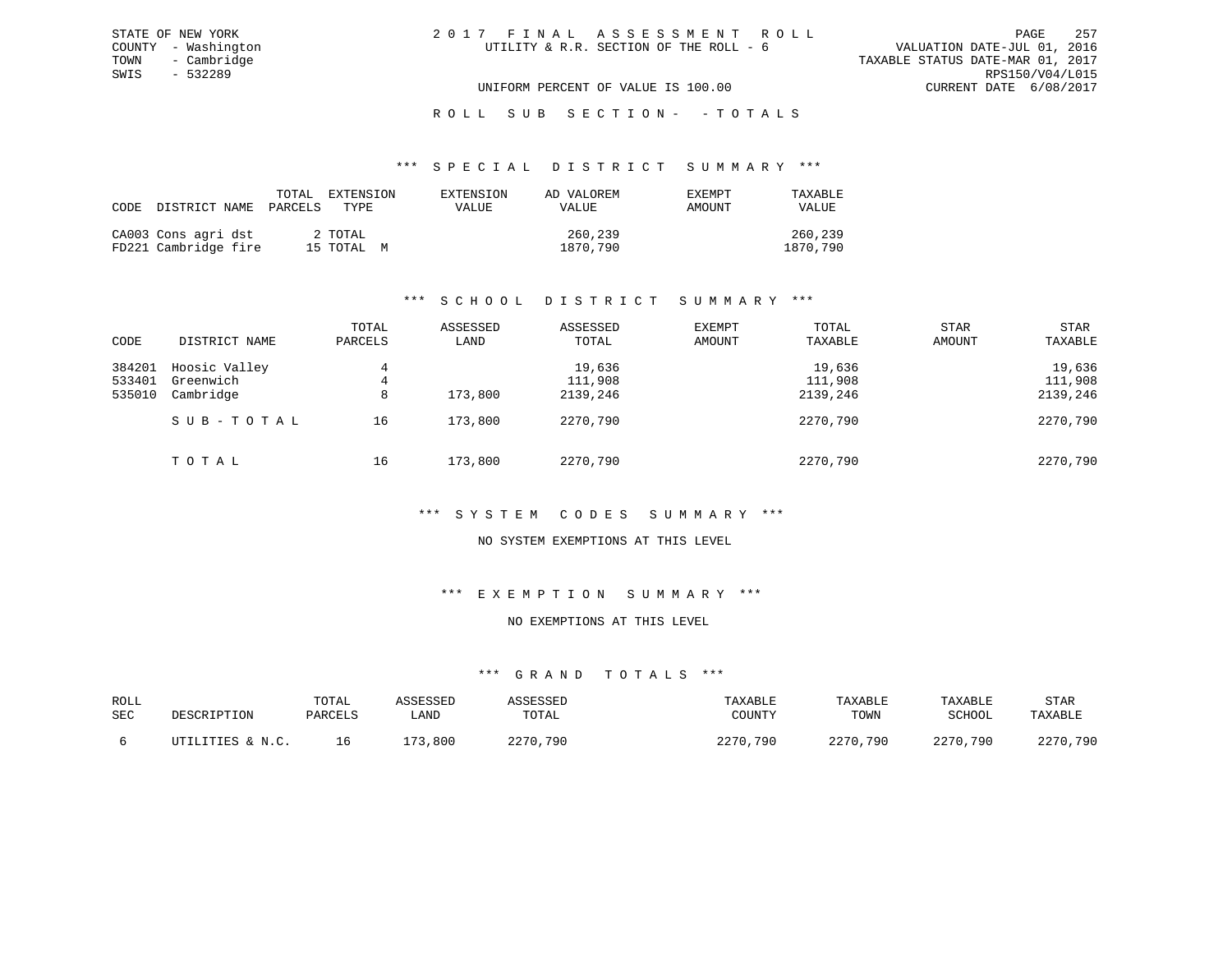|      | STATE OF NEW YORK   | 2017 FINAL ASSESSMENT ROLL             | 258<br>PAGE                      |
|------|---------------------|----------------------------------------|----------------------------------|
|      | COUNTY - Washington | UTILITY & R.R. SECTION OF THE ROLL - 6 | VALUATION DATE-JUL 01, 2016      |
| TOWN | - Cambridge         |                                        | TAXABLE STATUS DATE-MAR 01, 2017 |
| SWIS | - 532289            | UNIFORM PERCENT OF VALUE IS 100.00     | RPS150/V04/L015                  |
|      |                     |                                        | CURRENT DATE 6/08/2017           |
|      |                     |                                        |                                  |

### ROLL SECTION TOTALS

#### \*\*\* S P E C I A L D I S T R I C T S U M M A R Y \*\*\*

| CODE | DISTRICT NAME                               | TOTAL<br>PARCELS | EXTENSION<br>TYPE.    | EXTENSION<br>VALUE | AD VALOREM<br>VALUE | EXEMPT<br>AMOUNT | TAXABLE<br>VALUE    |
|------|---------------------------------------------|------------------|-----------------------|--------------------|---------------------|------------------|---------------------|
|      | CA003 Cons agri dst<br>FD221 Cambridge fire |                  | 2 TOTAL<br>15 TOTAL M |                    | 260,239<br>1870,790 |                  | 260,239<br>1870,790 |

### \*\*\* S C H O O L D I S T R I C T S U M M A R Y \*\*\*

| CODE                       | DISTRICT NAME                           | TOTAL<br>PARCELS | ASSESSED<br>LAND | ASSESSED<br>TOTAL             | <b>EXEMPT</b><br>AMOUNT | TOTAL<br>TAXABLE              | <b>STAR</b><br>AMOUNT | <b>STAR</b><br>TAXABLE        |
|----------------------------|-----------------------------------------|------------------|------------------|-------------------------------|-------------------------|-------------------------------|-----------------------|-------------------------------|
| 384201<br>533401<br>535010 | Hoosic Valley<br>Greenwich<br>Cambridge | 4<br>4<br>8      | 173,800          | 19,636<br>111,908<br>2139,246 |                         | 19,636<br>111,908<br>2139,246 |                       | 19,636<br>111,908<br>2139,246 |
|                            | SUB-TOTAL                               | 16               | 173,800          | 2270,790                      |                         | 2270,790                      |                       | 2270,790                      |
|                            | TOTAL                                   | 16               | 173,800          | 2270,790                      |                         | 2270,790                      |                       | 2270,790                      |

### \*\*\* S Y S T E M C O D E S S U M M A R Y \*\*\*

### NO SYSTEM EXEMPTIONS AT THIS LEVEL

### \*\*\* E X E M P T I O N S U M M A R Y \*\*\*

#### NO EXEMPTIONS AT THIS LEVEL

| ROLL<br>SEC | DESCRIPTION      | TOTAL<br>PARCELS | ASSESSED<br>∟AND | ASSESSED<br>TOTAL | TAXABLE<br>COUNTY | TAXABLE<br>TOWN | TAXABLE<br>SCHOOL | STAR<br>TAXABLE |
|-------------|------------------|------------------|------------------|-------------------|-------------------|-----------------|-------------------|-----------------|
|             | UTILITIES & N.C. | ΤP.              | 173,800          | 2270,790          | 2270,790          | 2270,790        | 2270,790          | 2270,790        |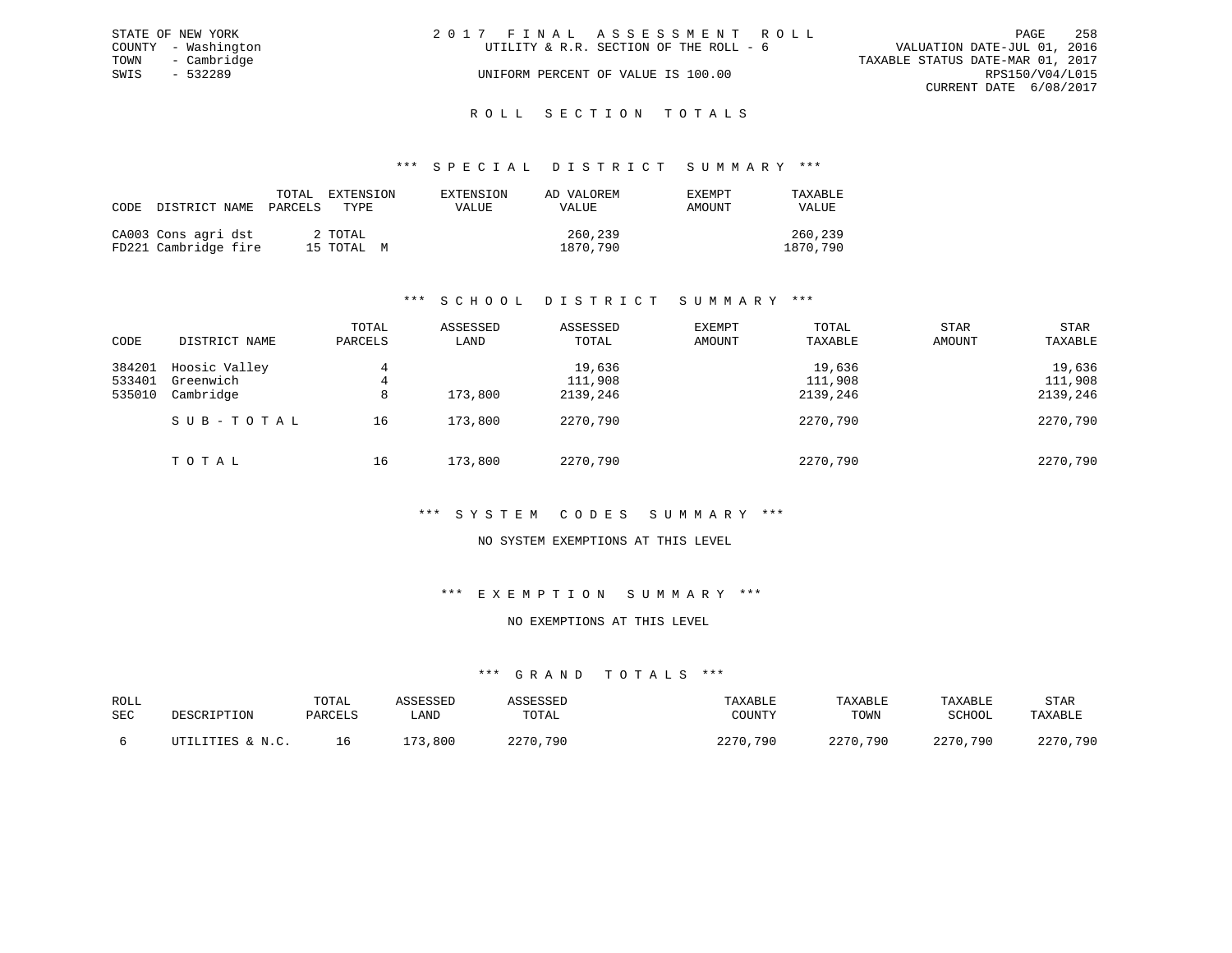| STATE OF NEW YORK<br>COUNTY - Washington<br>TOWN<br>- Cambridge<br>$-532289$<br>SWIS          | FINAL ASSESSMENT<br>2 0 1 7<br>WHOLLY EXEMPT SECTION OF THE ROLL - 8<br>UNIFORM PERCENT OF VALUE IS 100.00                                                                                      | ROLL                       | PAGE<br>259<br>VALUATION DATE-JUL 01, 2016<br>TAXABLE STATUS DATE-MAR 01, 2017                                                         |                   |                                                 |                   |                       |
|-----------------------------------------------------------------------------------------------|-------------------------------------------------------------------------------------------------------------------------------------------------------------------------------------------------|----------------------------|----------------------------------------------------------------------------------------------------------------------------------------|-------------------|-------------------------------------------------|-------------------|-----------------------|
| TAX MAP PARCEL NUMBER<br>CURRENT OWNERS NAME                                                  | PROPERTY LOCATION & CLASS ASSESSMENT EXEMPTION CODE---------------COUNTY-------TOWN-----SCHOOL<br>SCHOOL DISTRICT                                                                               | LAND                       | TAX DESCRIPTION                                                                                                                        |                   | TAXABLE VALUE                                   |                   |                       |
| CURRENT OWNERS ADDRESS                                                                        | PARCEL SIZE/GRID COORD                                                                                                                                                                          | TOTAL                      | SPECIAL DISTRICTS                                                                                                                      |                   |                                                 |                   | ACCOUNT NO.           |
|                                                                                               | 87 State Route 372                                                                                                                                                                              |                            |                                                                                                                                        |                   |                                                 |                   | 8279900749            |
| $255.14 - 3 - 20$<br>Assoc Cong of Cambridge<br>Coila Church<br>Cambridge, NY 12816           | 620 Religious<br>535010<br>Cambridge<br>Parsonage & Hall<br>Colia Church<br>$255. - 3 - 20$<br>ACRES<br>2.95<br>EAST-0785972 NRTH-1532472<br>DEED BOOK 470<br>PG-1088<br>FULL MARKET VALUE      | 538,100<br>538,100         | NON-PR REL 25110<br>39,800 COUNTY TAXABLE VALUE<br>TOWN<br>TAXABLE VALUE<br>SCHOOL TAXABLE VALUE<br>FD221 Cambridge fire<br>538,100 EX | $0 \qquad \qquad$ | 538,100<br>$\Omega$<br>$\mathbf 0$<br>$\Omega$  | 538,100<br>0 TO M | 538,100               |
|                                                                                               | 6 Coila Rd                                                                                                                                                                                      |                            |                                                                                                                                        |                   |                                                 |                   | 825J100748            |
| $255. - 2 - 2$<br>Camb-Salem 481 Charities Inc Cambridge<br>PO Box 419<br>Cambridge, NY 12816 | 534 Social org.<br>535010<br>Lodge<br>612/164<br>ACRES<br>1.30<br>EAST-0786541 NRTH-1531341<br>DEED BOOK 847<br>PG-224                                                                          | 31,500<br>277,000          | NON-PR CHA 25130<br>COUNTY TAXABLE VALUE<br>TOWN<br>TAXABLE VALUE<br>SCHOOL TAXABLE VALUE<br>FD221 Cambridge fire<br>277,000 EX        | $\overline{0}$    | 277,000<br>$\mathbf{0}$<br>$\Omega$<br>$\Omega$ | 277,000<br>0 TO M | 277,000               |
|                                                                                               | FULL MARKET VALUE                                                                                                                                                                               | 277,000                    |                                                                                                                                        |                   |                                                 |                   |                       |
|                                                                                               |                                                                                                                                                                                                 |                            |                                                                                                                                        |                   |                                                 |                   |                       |
| $261 - 2 - 16.3$<br>Cambridge Town of<br>844 County Route 59<br>Cambridge, NY 12816           | Vly Summit Rd & Birch Rd<br>852 Landfill<br>Cambridge<br>535010<br>Aban Dump<br>$261. - 1 - 16.3$<br>ACRES<br>7.30<br>EAST-0765742 NRTH-1527496<br>DEED BOOK 291<br>PG-413<br>FULL MARKET VALUE | 10,100<br>10,100<br>10,100 | OTHER TOWN 13500<br>COUNTY TAXABLE VALUE<br>TOWN<br>TAXABLE VALUE<br>SCHOOL TAXABLE VALUE<br>FD221 Cambridge fire<br>10,100 EX         | $\overline{0}$    | 10,100<br>$\mathbf{0}$<br>$\Omega$<br>$\Omega$  | 10,100<br>0 TO M  | 8279900867<br>10,100  |
|                                                                                               |                                                                                                                                                                                                 |                            |                                                                                                                                        |                   |                                                 |                   |                       |
| $271. - 1 - 12$<br>Cambridge Town of<br>844 County Rte 59                                     | 844 County Route 59<br>652 Govt bldgs<br>Cambridge<br>535010<br>Town Hall/shed/q                                                                                                                | 37,500<br>281,500          | OTHER TOWN 13500<br>COUNTY TAXABLE VALUE<br>TOWN<br>TAXABLE VALUE                                                                      | $\Omega$          | 281,500<br>0<br>$\mathbf 0$                     | 281,500           | 8279900766<br>281,500 |
| Cambridge, NY 12816                                                                           | 449/162                                                                                                                                                                                         |                            | SCHOOL TAXABLE VALUE                                                                                                                   |                   | $\Omega$                                        |                   |                       |

 $\begin{array}{cccccccccccccc} \texttt{GAP} & \texttt{GAP} & \texttt{GAP} & \texttt{GAP} & \texttt{GAP} & \texttt{GAP} & \texttt{GAP} & \texttt{GAP} & \texttt{GAP} & \texttt{GAP} & \texttt{GAP} & \texttt{GAP} & \texttt{GAP} & \texttt{GAP} & \texttt{GAP} & \texttt{GAP} & \texttt{GAP} & \texttt{GAP} & \texttt{GAP} & \texttt{GAP} & \texttt{GAP} & \texttt{GAP} & \texttt{GAP} & \texttt{GAP} & \texttt{GAP} & \texttt{GAP} & \texttt$ 

FULL MARKET VALUE 281,500 281,500 EX

\*\*\*\*\*\*\*\*\*\*\*\*\*\*\*\*\*\*\*\*\*\*\*\*\*\*\*\*\*\*\*\*\*\*\*\*\*\*\*\*\*\*\*\*\*\*\*\*\*\*\*\*\*\*\*\*\*\*\*\*\*\*\*\*\*\*\*\*\*\*\*\*\*\*\*\*\*\*\*\*\*\*\*\*\*\*\*\*\*\*\*\*\*\*\*\*\*\*\*\*\*\*\*\*\*\*\*\*\*\*\*\*\*\*\*\*\*\*\*\*\*\*\*\*\*\*\*\*\*\*\*\*

DEED BOOK 304 PG-574 FD221 Cambridge fire 0 TO M

EAST-0771625 NRTH-1517678

CA003 Cons agri dst 3<br>281,500 EX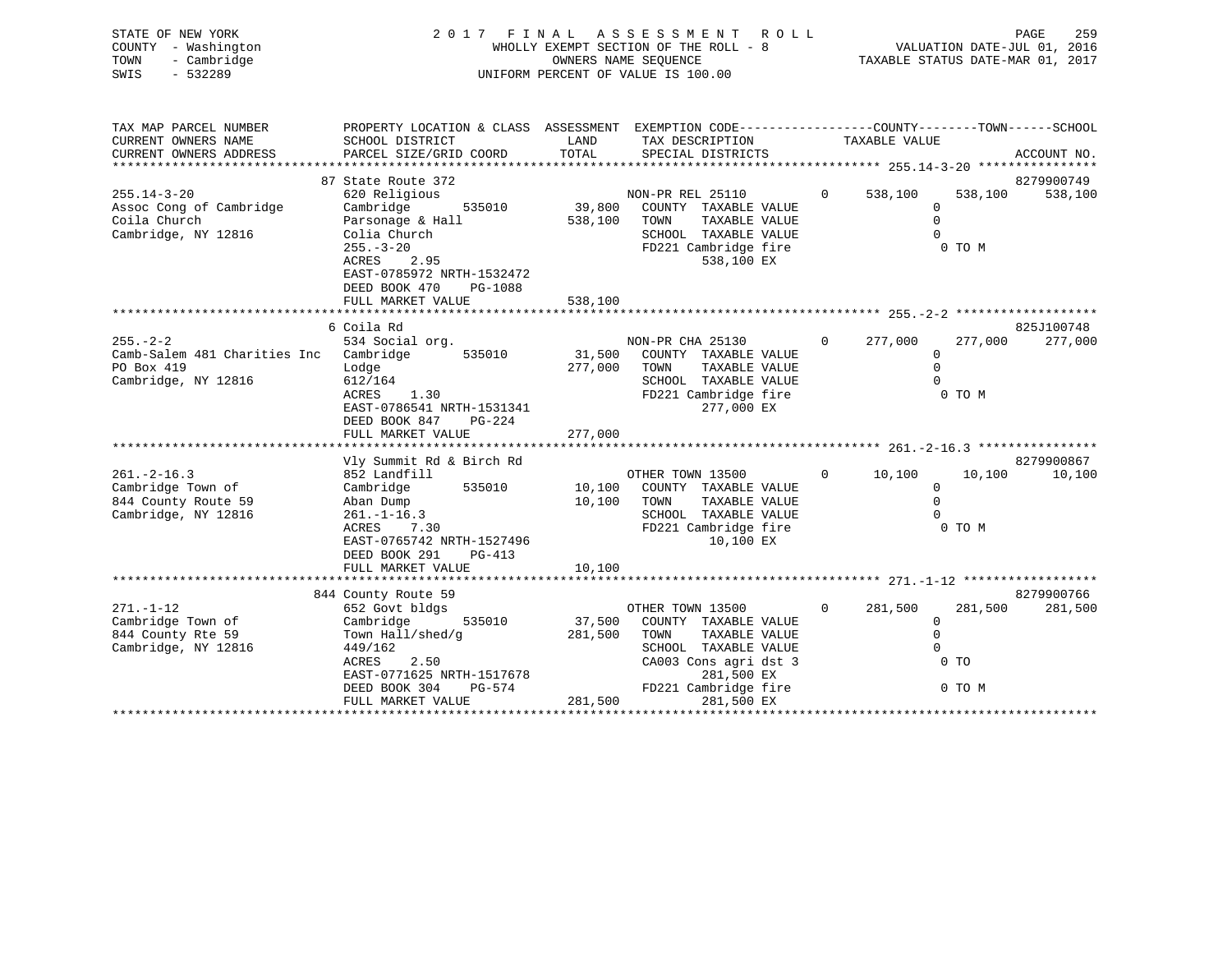| 2017 FINAL ASSESSMENT ROLL            | 260<br>PAGE                      |
|---------------------------------------|----------------------------------|
| WHOLLY EXEMPT SECTION OF THE ROLL - 8 | VALUATION DATE-JUL 01, 2016      |
| OWNERS NAME SEOUENCE                  | TAXABLE STATUS DATE-MAR 01, 2017 |
| UNIFORM PERCENT OF VALUE IS 100.00    |                                  |
|                                       |                                  |
|                                       |                                  |

| TAXABLE VALUE<br>TOTAL<br>CURRENT OWNERS ADDRESS<br>PARCEL SIZE/GRID COORD<br>ACCOUNT NO.<br>SPECIAL DISTRICTS<br>Lees Crossing Rd<br>$288. - 1 - 24.5$<br>TN CEM<br>13510<br>21,000<br>21,000<br>21,000<br>695 Cemetery<br>$\mathbf{0}$<br>Cambridge Town of<br>Cambridge<br>535010 21,000<br>COUNTY TAXABLE VALUE<br>$\Omega$<br>$\mathbf 0$<br>844 County Route 59<br>21,000<br>TOWN<br>TAXABLE VALUE<br>Cemetary<br>$ACRES$ 0.06<br>Cambridge, NY 12816<br>$\Omega$<br>SCHOOL TAXABLE VALUE<br>EAST-0762637 NRTH-1503542<br>$0$ TO<br>CA003 Cons agri dst 3<br>21,000 EX<br>FULL MARKET VALUE<br>21,000<br>FD221 Cambridge fire<br>0 TO M<br>21,000 EX<br>Turnpike Rd<br>8279900747<br>$263. - 2 - 10$<br>TN CEM<br>13510<br>35,500<br>35,500<br>695 Cemetery<br>$\Omega$<br>35,500<br>Cambridge-Old Cemetery<br>Cambridge<br>535010 35,500 COUNTY TAXABLE VALUE<br>$\mathbf{0}$<br>ACRES 2.10<br>Cambridge, NY 12816<br>35,500 TOWN<br>TAXABLE VALUE<br>$\Omega$<br>EAST-0789003 NRTH-1525792<br>SCHOOL TAXABLE VALUE<br>$\cap$<br>35,500 FD221 Cambridge fire<br>0 TO M<br>FULL MARKET VALUE<br>35,500 EX<br>825J100942<br>78 County Route 59A<br>TN CEM<br>13510<br>$279. - 2 - 15.3$<br>695 Cemetery<br>$\Omega$<br>21,300<br>21,300<br>21,300<br>Cambridge 535010 21,300 COUNTY TAXABLE VALUE<br>$\mathbf 0$<br>Cemetery<br>$\Omega$<br>Cemetery<br>21,300 TOWN<br>TAXABLE VALUE<br>RD.<br>Buskirk, NY 12028<br>ACRES 0.07<br>SCHOOL TAXABLE VALUE<br>$\Omega$<br>$0$ TO<br>EAST-0767840 NRTH-1507482<br>CA003 Cons agri dst 3<br>21,300 EX<br>FULL MARKET VALUE<br>21,300<br>FD221 Cambridge fire<br>0 TO M<br>21,300 EX<br>8279900756<br>King Rd<br>$271 - 3 - 9$<br>NON-PR REL 25110<br>$\mathbf{0}$<br>26,300<br>26,300<br>695 Cemetery<br>Cambridge 535010 26,300 COUNTY TAXABLE VALUE<br>Kings Church Cemetery<br>$\mathbf 0$<br>Cambridge, NY 12816<br>$\Omega$<br>26,300<br>TOWN<br>TAXABLE VALUE<br>Cemetary<br>FRNT 140.00 DPTH 140.00<br>$\Omega$<br>SCHOOL TAXABLE VALUE<br>$0$ TO<br>EAST-0781506 NRTH-1516581<br>CA003 Cons agri dst 3<br>26,300<br>26,300 EX<br>FULL MARKET VALUE<br>FD221 Cambridge fire<br>0 TO M<br>26,300 EX | TAX MAP PARCEL NUMBER | PROPERTY LOCATION & CLASS ASSESSMENT EXEMPTION CODE----------------COUNTY-------TOWN------SCHOOL |      |                 |  |        |
|----------------------------------------------------------------------------------------------------------------------------------------------------------------------------------------------------------------------------------------------------------------------------------------------------------------------------------------------------------------------------------------------------------------------------------------------------------------------------------------------------------------------------------------------------------------------------------------------------------------------------------------------------------------------------------------------------------------------------------------------------------------------------------------------------------------------------------------------------------------------------------------------------------------------------------------------------------------------------------------------------------------------------------------------------------------------------------------------------------------------------------------------------------------------------------------------------------------------------------------------------------------------------------------------------------------------------------------------------------------------------------------------------------------------------------------------------------------------------------------------------------------------------------------------------------------------------------------------------------------------------------------------------------------------------------------------------------------------------------------------------------------------------------------------------------------------------------------------------------------------------------------------------------------------------------------------------------------------------------------------------------------------------------------------------------------------------------------------------------------------------------------------------------|-----------------------|--------------------------------------------------------------------------------------------------|------|-----------------|--|--------|
|                                                                                                                                                                                                                                                                                                                                                                                                                                                                                                                                                                                                                                                                                                                                                                                                                                                                                                                                                                                                                                                                                                                                                                                                                                                                                                                                                                                                                                                                                                                                                                                                                                                                                                                                                                                                                                                                                                                                                                                                                                                                                                                                                          | CURRENT OWNERS NAME   | SCHOOL DISTRICT                                                                                  | LAND | TAX DESCRIPTION |  |        |
|                                                                                                                                                                                                                                                                                                                                                                                                                                                                                                                                                                                                                                                                                                                                                                                                                                                                                                                                                                                                                                                                                                                                                                                                                                                                                                                                                                                                                                                                                                                                                                                                                                                                                                                                                                                                                                                                                                                                                                                                                                                                                                                                                          |                       |                                                                                                  |      |                 |  |        |
|                                                                                                                                                                                                                                                                                                                                                                                                                                                                                                                                                                                                                                                                                                                                                                                                                                                                                                                                                                                                                                                                                                                                                                                                                                                                                                                                                                                                                                                                                                                                                                                                                                                                                                                                                                                                                                                                                                                                                                                                                                                                                                                                                          |                       |                                                                                                  |      |                 |  |        |
|                                                                                                                                                                                                                                                                                                                                                                                                                                                                                                                                                                                                                                                                                                                                                                                                                                                                                                                                                                                                                                                                                                                                                                                                                                                                                                                                                                                                                                                                                                                                                                                                                                                                                                                                                                                                                                                                                                                                                                                                                                                                                                                                                          |                       |                                                                                                  |      |                 |  |        |
|                                                                                                                                                                                                                                                                                                                                                                                                                                                                                                                                                                                                                                                                                                                                                                                                                                                                                                                                                                                                                                                                                                                                                                                                                                                                                                                                                                                                                                                                                                                                                                                                                                                                                                                                                                                                                                                                                                                                                                                                                                                                                                                                                          |                       |                                                                                                  |      |                 |  |        |
|                                                                                                                                                                                                                                                                                                                                                                                                                                                                                                                                                                                                                                                                                                                                                                                                                                                                                                                                                                                                                                                                                                                                                                                                                                                                                                                                                                                                                                                                                                                                                                                                                                                                                                                                                                                                                                                                                                                                                                                                                                                                                                                                                          |                       |                                                                                                  |      |                 |  |        |
|                                                                                                                                                                                                                                                                                                                                                                                                                                                                                                                                                                                                                                                                                                                                                                                                                                                                                                                                                                                                                                                                                                                                                                                                                                                                                                                                                                                                                                                                                                                                                                                                                                                                                                                                                                                                                                                                                                                                                                                                                                                                                                                                                          |                       |                                                                                                  |      |                 |  |        |
|                                                                                                                                                                                                                                                                                                                                                                                                                                                                                                                                                                                                                                                                                                                                                                                                                                                                                                                                                                                                                                                                                                                                                                                                                                                                                                                                                                                                                                                                                                                                                                                                                                                                                                                                                                                                                                                                                                                                                                                                                                                                                                                                                          |                       |                                                                                                  |      |                 |  |        |
|                                                                                                                                                                                                                                                                                                                                                                                                                                                                                                                                                                                                                                                                                                                                                                                                                                                                                                                                                                                                                                                                                                                                                                                                                                                                                                                                                                                                                                                                                                                                                                                                                                                                                                                                                                                                                                                                                                                                                                                                                                                                                                                                                          |                       |                                                                                                  |      |                 |  |        |
|                                                                                                                                                                                                                                                                                                                                                                                                                                                                                                                                                                                                                                                                                                                                                                                                                                                                                                                                                                                                                                                                                                                                                                                                                                                                                                                                                                                                                                                                                                                                                                                                                                                                                                                                                                                                                                                                                                                                                                                                                                                                                                                                                          |                       |                                                                                                  |      |                 |  |        |
|                                                                                                                                                                                                                                                                                                                                                                                                                                                                                                                                                                                                                                                                                                                                                                                                                                                                                                                                                                                                                                                                                                                                                                                                                                                                                                                                                                                                                                                                                                                                                                                                                                                                                                                                                                                                                                                                                                                                                                                                                                                                                                                                                          |                       |                                                                                                  |      |                 |  |        |
|                                                                                                                                                                                                                                                                                                                                                                                                                                                                                                                                                                                                                                                                                                                                                                                                                                                                                                                                                                                                                                                                                                                                                                                                                                                                                                                                                                                                                                                                                                                                                                                                                                                                                                                                                                                                                                                                                                                                                                                                                                                                                                                                                          |                       |                                                                                                  |      |                 |  |        |
|                                                                                                                                                                                                                                                                                                                                                                                                                                                                                                                                                                                                                                                                                                                                                                                                                                                                                                                                                                                                                                                                                                                                                                                                                                                                                                                                                                                                                                                                                                                                                                                                                                                                                                                                                                                                                                                                                                                                                                                                                                                                                                                                                          |                       |                                                                                                  |      |                 |  |        |
|                                                                                                                                                                                                                                                                                                                                                                                                                                                                                                                                                                                                                                                                                                                                                                                                                                                                                                                                                                                                                                                                                                                                                                                                                                                                                                                                                                                                                                                                                                                                                                                                                                                                                                                                                                                                                                                                                                                                                                                                                                                                                                                                                          |                       |                                                                                                  |      |                 |  |        |
|                                                                                                                                                                                                                                                                                                                                                                                                                                                                                                                                                                                                                                                                                                                                                                                                                                                                                                                                                                                                                                                                                                                                                                                                                                                                                                                                                                                                                                                                                                                                                                                                                                                                                                                                                                                                                                                                                                                                                                                                                                                                                                                                                          |                       |                                                                                                  |      |                 |  |        |
|                                                                                                                                                                                                                                                                                                                                                                                                                                                                                                                                                                                                                                                                                                                                                                                                                                                                                                                                                                                                                                                                                                                                                                                                                                                                                                                                                                                                                                                                                                                                                                                                                                                                                                                                                                                                                                                                                                                                                                                                                                                                                                                                                          |                       |                                                                                                  |      |                 |  |        |
|                                                                                                                                                                                                                                                                                                                                                                                                                                                                                                                                                                                                                                                                                                                                                                                                                                                                                                                                                                                                                                                                                                                                                                                                                                                                                                                                                                                                                                                                                                                                                                                                                                                                                                                                                                                                                                                                                                                                                                                                                                                                                                                                                          |                       |                                                                                                  |      |                 |  |        |
|                                                                                                                                                                                                                                                                                                                                                                                                                                                                                                                                                                                                                                                                                                                                                                                                                                                                                                                                                                                                                                                                                                                                                                                                                                                                                                                                                                                                                                                                                                                                                                                                                                                                                                                                                                                                                                                                                                                                                                                                                                                                                                                                                          |                       |                                                                                                  |      |                 |  |        |
|                                                                                                                                                                                                                                                                                                                                                                                                                                                                                                                                                                                                                                                                                                                                                                                                                                                                                                                                                                                                                                                                                                                                                                                                                                                                                                                                                                                                                                                                                                                                                                                                                                                                                                                                                                                                                                                                                                                                                                                                                                                                                                                                                          |                       |                                                                                                  |      |                 |  |        |
|                                                                                                                                                                                                                                                                                                                                                                                                                                                                                                                                                                                                                                                                                                                                                                                                                                                                                                                                                                                                                                                                                                                                                                                                                                                                                                                                                                                                                                                                                                                                                                                                                                                                                                                                                                                                                                                                                                                                                                                                                                                                                                                                                          |                       |                                                                                                  |      |                 |  |        |
|                                                                                                                                                                                                                                                                                                                                                                                                                                                                                                                                                                                                                                                                                                                                                                                                                                                                                                                                                                                                                                                                                                                                                                                                                                                                                                                                                                                                                                                                                                                                                                                                                                                                                                                                                                                                                                                                                                                                                                                                                                                                                                                                                          |                       |                                                                                                  |      |                 |  |        |
|                                                                                                                                                                                                                                                                                                                                                                                                                                                                                                                                                                                                                                                                                                                                                                                                                                                                                                                                                                                                                                                                                                                                                                                                                                                                                                                                                                                                                                                                                                                                                                                                                                                                                                                                                                                                                                                                                                                                                                                                                                                                                                                                                          |                       |                                                                                                  |      |                 |  |        |
|                                                                                                                                                                                                                                                                                                                                                                                                                                                                                                                                                                                                                                                                                                                                                                                                                                                                                                                                                                                                                                                                                                                                                                                                                                                                                                                                                                                                                                                                                                                                                                                                                                                                                                                                                                                                                                                                                                                                                                                                                                                                                                                                                          |                       |                                                                                                  |      |                 |  |        |
|                                                                                                                                                                                                                                                                                                                                                                                                                                                                                                                                                                                                                                                                                                                                                                                                                                                                                                                                                                                                                                                                                                                                                                                                                                                                                                                                                                                                                                                                                                                                                                                                                                                                                                                                                                                                                                                                                                                                                                                                                                                                                                                                                          |                       |                                                                                                  |      |                 |  |        |
|                                                                                                                                                                                                                                                                                                                                                                                                                                                                                                                                                                                                                                                                                                                                                                                                                                                                                                                                                                                                                                                                                                                                                                                                                                                                                                                                                                                                                                                                                                                                                                                                                                                                                                                                                                                                                                                                                                                                                                                                                                                                                                                                                          |                       |                                                                                                  |      |                 |  |        |
|                                                                                                                                                                                                                                                                                                                                                                                                                                                                                                                                                                                                                                                                                                                                                                                                                                                                                                                                                                                                                                                                                                                                                                                                                                                                                                                                                                                                                                                                                                                                                                                                                                                                                                                                                                                                                                                                                                                                                                                                                                                                                                                                                          |                       |                                                                                                  |      |                 |  |        |
|                                                                                                                                                                                                                                                                                                                                                                                                                                                                                                                                                                                                                                                                                                                                                                                                                                                                                                                                                                                                                                                                                                                                                                                                                                                                                                                                                                                                                                                                                                                                                                                                                                                                                                                                                                                                                                                                                                                                                                                                                                                                                                                                                          |                       |                                                                                                  |      |                 |  |        |
|                                                                                                                                                                                                                                                                                                                                                                                                                                                                                                                                                                                                                                                                                                                                                                                                                                                                                                                                                                                                                                                                                                                                                                                                                                                                                                                                                                                                                                                                                                                                                                                                                                                                                                                                                                                                                                                                                                                                                                                                                                                                                                                                                          |                       |                                                                                                  |      |                 |  |        |
|                                                                                                                                                                                                                                                                                                                                                                                                                                                                                                                                                                                                                                                                                                                                                                                                                                                                                                                                                                                                                                                                                                                                                                                                                                                                                                                                                                                                                                                                                                                                                                                                                                                                                                                                                                                                                                                                                                                                                                                                                                                                                                                                                          |                       |                                                                                                  |      |                 |  |        |
|                                                                                                                                                                                                                                                                                                                                                                                                                                                                                                                                                                                                                                                                                                                                                                                                                                                                                                                                                                                                                                                                                                                                                                                                                                                                                                                                                                                                                                                                                                                                                                                                                                                                                                                                                                                                                                                                                                                                                                                                                                                                                                                                                          |                       |                                                                                                  |      |                 |  |        |
|                                                                                                                                                                                                                                                                                                                                                                                                                                                                                                                                                                                                                                                                                                                                                                                                                                                                                                                                                                                                                                                                                                                                                                                                                                                                                                                                                                                                                                                                                                                                                                                                                                                                                                                                                                                                                                                                                                                                                                                                                                                                                                                                                          |                       |                                                                                                  |      |                 |  |        |
|                                                                                                                                                                                                                                                                                                                                                                                                                                                                                                                                                                                                                                                                                                                                                                                                                                                                                                                                                                                                                                                                                                                                                                                                                                                                                                                                                                                                                                                                                                                                                                                                                                                                                                                                                                                                                                                                                                                                                                                                                                                                                                                                                          |                       |                                                                                                  |      |                 |  | 26,300 |
|                                                                                                                                                                                                                                                                                                                                                                                                                                                                                                                                                                                                                                                                                                                                                                                                                                                                                                                                                                                                                                                                                                                                                                                                                                                                                                                                                                                                                                                                                                                                                                                                                                                                                                                                                                                                                                                                                                                                                                                                                                                                                                                                                          |                       |                                                                                                  |      |                 |  |        |
|                                                                                                                                                                                                                                                                                                                                                                                                                                                                                                                                                                                                                                                                                                                                                                                                                                                                                                                                                                                                                                                                                                                                                                                                                                                                                                                                                                                                                                                                                                                                                                                                                                                                                                                                                                                                                                                                                                                                                                                                                                                                                                                                                          |                       |                                                                                                  |      |                 |  |        |
|                                                                                                                                                                                                                                                                                                                                                                                                                                                                                                                                                                                                                                                                                                                                                                                                                                                                                                                                                                                                                                                                                                                                                                                                                                                                                                                                                                                                                                                                                                                                                                                                                                                                                                                                                                                                                                                                                                                                                                                                                                                                                                                                                          |                       |                                                                                                  |      |                 |  |        |
|                                                                                                                                                                                                                                                                                                                                                                                                                                                                                                                                                                                                                                                                                                                                                                                                                                                                                                                                                                                                                                                                                                                                                                                                                                                                                                                                                                                                                                                                                                                                                                                                                                                                                                                                                                                                                                                                                                                                                                                                                                                                                                                                                          |                       |                                                                                                  |      |                 |  |        |
|                                                                                                                                                                                                                                                                                                                                                                                                                                                                                                                                                                                                                                                                                                                                                                                                                                                                                                                                                                                                                                                                                                                                                                                                                                                                                                                                                                                                                                                                                                                                                                                                                                                                                                                                                                                                                                                                                                                                                                                                                                                                                                                                                          |                       |                                                                                                  |      |                 |  |        |
|                                                                                                                                                                                                                                                                                                                                                                                                                                                                                                                                                                                                                                                                                                                                                                                                                                                                                                                                                                                                                                                                                                                                                                                                                                                                                                                                                                                                                                                                                                                                                                                                                                                                                                                                                                                                                                                                                                                                                                                                                                                                                                                                                          |                       |                                                                                                  |      |                 |  |        |
|                                                                                                                                                                                                                                                                                                                                                                                                                                                                                                                                                                                                                                                                                                                                                                                                                                                                                                                                                                                                                                                                                                                                                                                                                                                                                                                                                                                                                                                                                                                                                                                                                                                                                                                                                                                                                                                                                                                                                                                                                                                                                                                                                          |                       |                                                                                                  |      |                 |  |        |
|                                                                                                                                                                                                                                                                                                                                                                                                                                                                                                                                                                                                                                                                                                                                                                                                                                                                                                                                                                                                                                                                                                                                                                                                                                                                                                                                                                                                                                                                                                                                                                                                                                                                                                                                                                                                                                                                                                                                                                                                                                                                                                                                                          |                       |                                                                                                  |      |                 |  |        |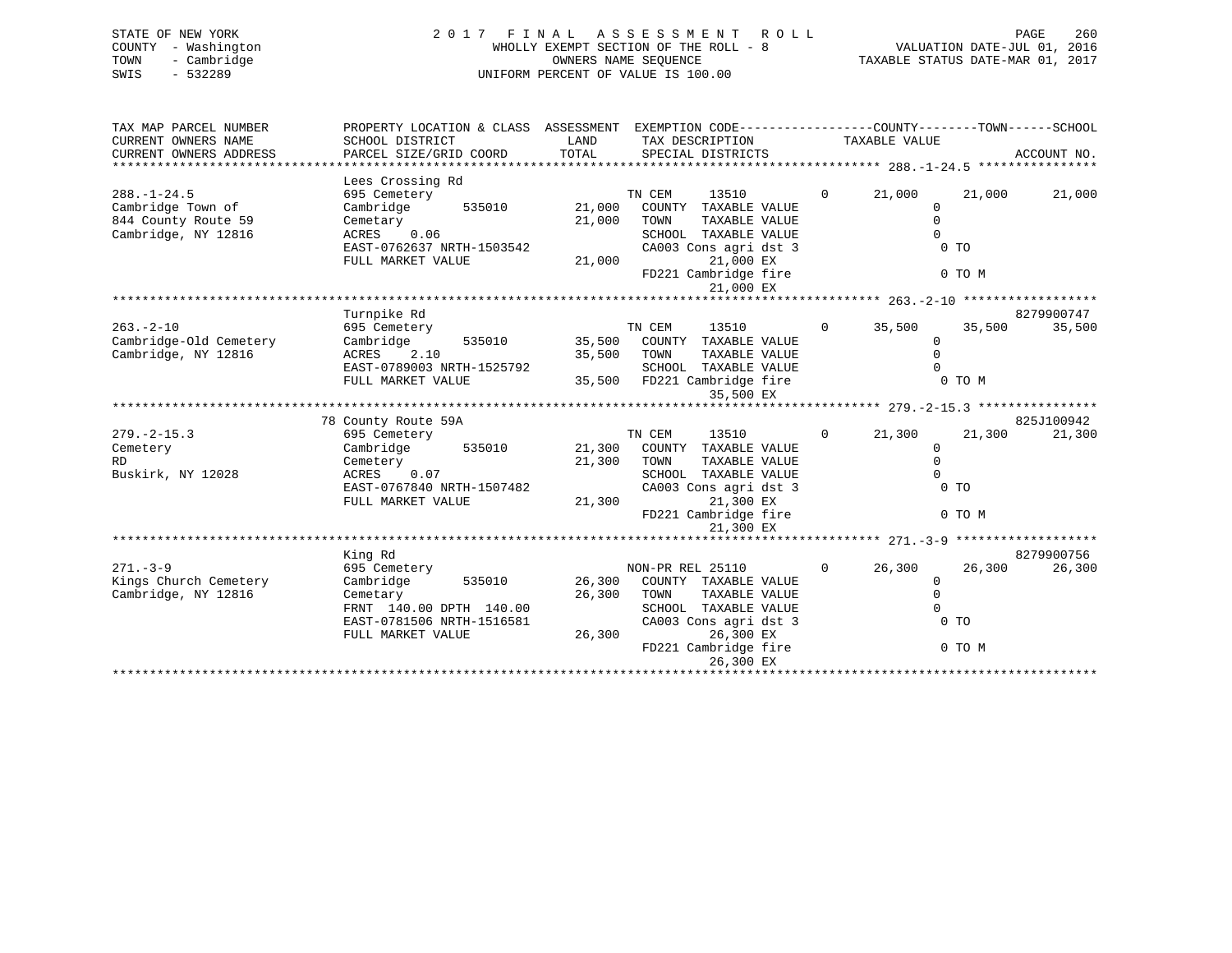| STATE OF NEW YORK   | 2017 FINAL ASSESSMENT ROLL            | 261<br>PAGE                      |
|---------------------|---------------------------------------|----------------------------------|
| COUNTY - Washington | WHOLLY EXEMPT SECTION OF THE ROLL - 8 | VALUATION DATE-JUL 01, 2016      |
| - Cambridge<br>TOWN | OWNERS NAME SEOUENCE                  | TAXABLE STATUS DATE-MAR 01, 2017 |
| SWIS<br>- 532289    | UNIFORM PERCENT OF VALUE IS 100.00    |                                  |
|                     |                                       |                                  |

| TAX MAP PARCEL NUMBER                                                | PROPERTY LOCATION & CLASS ASSESSMENT EXEMPTION CODE----------------COUNTY-------TOWN------SCHOOL                                                    |              |                                                  |                   |                                                                                                                                                                                                                                    |                      |
|----------------------------------------------------------------------|-----------------------------------------------------------------------------------------------------------------------------------------------------|--------------|--------------------------------------------------|-------------------|------------------------------------------------------------------------------------------------------------------------------------------------------------------------------------------------------------------------------------|----------------------|
|                                                                      |                                                                                                                                                     |              |                                                  |                   |                                                                                                                                                                                                                                    |                      |
|                                                                      |                                                                                                                                                     |              |                                                  |                   |                                                                                                                                                                                                                                    |                      |
|                                                                      |                                                                                                                                                     |              |                                                  |                   |                                                                                                                                                                                                                                    | 825J100981           |
| $288. - 1 - 27$                                                      |                                                                                                                                                     |              |                                                  |                   | 24,000                                                                                                                                                                                                                             | 24,000               |
| Lees Crossing Cemetary                                               |                                                                                                                                                     |              |                                                  |                   |                                                                                                                                                                                                                                    |                      |
| Johnsonville, NY 12094                                               | Cemetery                                                                                                                                            | 24,000 TOWN  | TAXABLE VALUE                                    |                   | $\overline{0}$                                                                                                                                                                                                                     |                      |
|                                                                      | ACRES 0.20                                                                                                                                          |              | SCHOOL TAXABLE VALUE                             |                   | $\Omega$                                                                                                                                                                                                                           |                      |
|                                                                      | EAST-0757644 NRTH-1502974 CAO(<br>FULL MARKET VALUE 24,000                                                                                          |              | CA003 Cons agri dst 3                            |                   | <b>CONTROL</b>                                                                                                                                                                                                                     |                      |
|                                                                      |                                                                                                                                                     |              | 24,000 EX                                        |                   |                                                                                                                                                                                                                                    |                      |
|                                                                      |                                                                                                                                                     |              | FD221 Cambridge fire                             |                   | 0 TO M                                                                                                                                                                                                                             |                      |
|                                                                      |                                                                                                                                                     |              | 24,000 EX                                        |                   |                                                                                                                                                                                                                                    |                      |
|                                                                      |                                                                                                                                                     |              |                                                  |                   |                                                                                                                                                                                                                                    |                      |
| $254. - 1 - 24$                                                      | 141 Stump Church Rd<br>695 Cemetery                                                                                                                 |              | TN CEM<br>13510                                  |                   | $0 \t 32,700$<br>32,700                                                                                                                                                                                                            | 8279900760<br>32,700 |
|                                                                      | Cambridge                                                                                                                                           |              | $\frac{1}{2}$ 535010 30,600 COUNTY TAXABLE VALUE |                   | $\overline{0}$                                                                                                                                                                                                                     |                      |
| North Cambridge Cemetery<br>Cambridge, NY 12816                      |                                                                                                                                                     |              | TAXABLE VALUE                                    |                   | $\mathbf 0$                                                                                                                                                                                                                        |                      |
|                                                                      | Cemetary W/bldg 32,700 TOWN<br>474/53                                                                                                               |              | SCHOOL TAXABLE VALUE                             |                   | $\Omega$                                                                                                                                                                                                                           |                      |
|                                                                      | FRNT 235.00 DPTH 220.00                                                                                                                             |              | CA003 Cons agri dst 3                            |                   | <u>Design to</u> the control of the control of the control of the control of the control of the control of the control of the control of the control of the control of the control of the control of the control of the control of |                      |
|                                                                      |                                                                                                                                                     |              | 32,700 EX                                        |                   |                                                                                                                                                                                                                                    |                      |
|                                                                      | ACRES 1.11 32,700 EX<br>EAST-0768448 NRTH-1530390 FD221 Cambridge fire<br>DEED BOOK 276 PG-192                                                      |              |                                                  |                   | $0$ TO M                                                                                                                                                                                                                           |                      |
|                                                                      |                                                                                                                                                     |              |                                                  |                   |                                                                                                                                                                                                                                    |                      |
|                                                                      |                                                                                                                                                     |              |                                                  |                   |                                                                                                                                                                                                                                    |                      |
|                                                                      |                                                                                                                                                     |              |                                                  |                   |                                                                                                                                                                                                                                    |                      |
|                                                                      | 135 Stump Church Rd                                                                                                                                 |              |                                                  |                   |                                                                                                                                                                                                                                    | 8279900761           |
| $254. - 1 - 23$                                                      |                                                                                                                                                     |              |                                                  |                   | $0 \t 142,300$<br>142,300                                                                                                                                                                                                          | 142,300              |
| North Cambridge Church                                               | Stump Church Ku<br>620 Religious MON-PR REL 25110 0 142,300<br>Cambridge 535010 32,500 COUNTY TAXABLE VALUE                                         |              |                                                  |                   | $\Omega$                                                                                                                                                                                                                           |                      |
| Cambridge, NY 12816                                                  |                                                                                                                                                     |              |                                                  |                   | $\overline{0}$                                                                                                                                                                                                                     |                      |
|                                                                      | 1.50<br>ACRES                                                                                                                                       |              | SCHOOL TAXABLE VALUE                             |                   | $\Omega$                                                                                                                                                                                                                           |                      |
|                                                                      | EAST-0768348 NRTH-1530304                                                                                                                           |              | CA003 Cons agri dst 3                            |                   | $0$ TO                                                                                                                                                                                                                             |                      |
|                                                                      | FULL MARKET VALUE                                                                                                                                   |              | 142,300 142,300 EX                               |                   |                                                                                                                                                                                                                                    |                      |
|                                                                      |                                                                                                                                                     |              | FD221 Cambridge fire                             |                   | 0 TO M                                                                                                                                                                                                                             |                      |
|                                                                      |                                                                                                                                                     |              | 142,300 EX                                       |                   |                                                                                                                                                                                                                                    |                      |
|                                                                      |                                                                                                                                                     |              |                                                  |                   |                                                                                                                                                                                                                                    |                      |
|                                                                      | 125 Gillis Rd                                                                                                                                       | HOSTEL       |                                                  |                   |                                                                                                                                                                                                                                    | 825J100337           |
| $246. - 1 - 36$                                                      | 210 1 Family Res<br>STO T Famil<br>Greenwich                                                                                                        |              | 28540                                            | $0 \qquad \qquad$ | 223,800<br>223,800                                                                                                                                                                                                                 | 223,800              |
| NYS OMRⅅ                                                             | 533401                                                                                                                                              |              | 29,500 COUNTY TAXABLE VALUE<br>TAXABLE VALUE     |                   | $\mathbf{0}$<br>$\Omega$                                                                                                                                                                                                           |                      |
| Suny Plaza Albany Campus Lot & House<br>Albany, NY 12207 FRNT 303.00 | LOC & HOUSE<br>FRNT 303.00 DPTH 313.00                                                                                                              | 223,800 TOWN | SCHOOL TAXABLE VALUE                             |                   | $\Omega$                                                                                                                                                                                                                           |                      |
|                                                                      | ACRES 0.92                                                                                                                                          |              | CA003 Cons agri dst 3                            |                   | 0 <sub>T</sub>                                                                                                                                                                                                                     |                      |
|                                                                      |                                                                                                                                                     |              |                                                  |                   |                                                                                                                                                                                                                                    |                      |
|                                                                      |                                                                                                                                                     |              |                                                  |                   |                                                                                                                                                                                                                                    |                      |
|                                                                      | EAST-0768010 NRTH-1537385<br>DEED BOOK 788 PG-219<br>FULL MARKET VALUE 223,800 EX<br>PG-219 PD221 Cambridge fire 0 TO M<br>223,800 EX<br>223,800 EX |              |                                                  |                   |                                                                                                                                                                                                                                    |                      |
|                                                                      |                                                                                                                                                     |              |                                                  |                   |                                                                                                                                                                                                                                    |                      |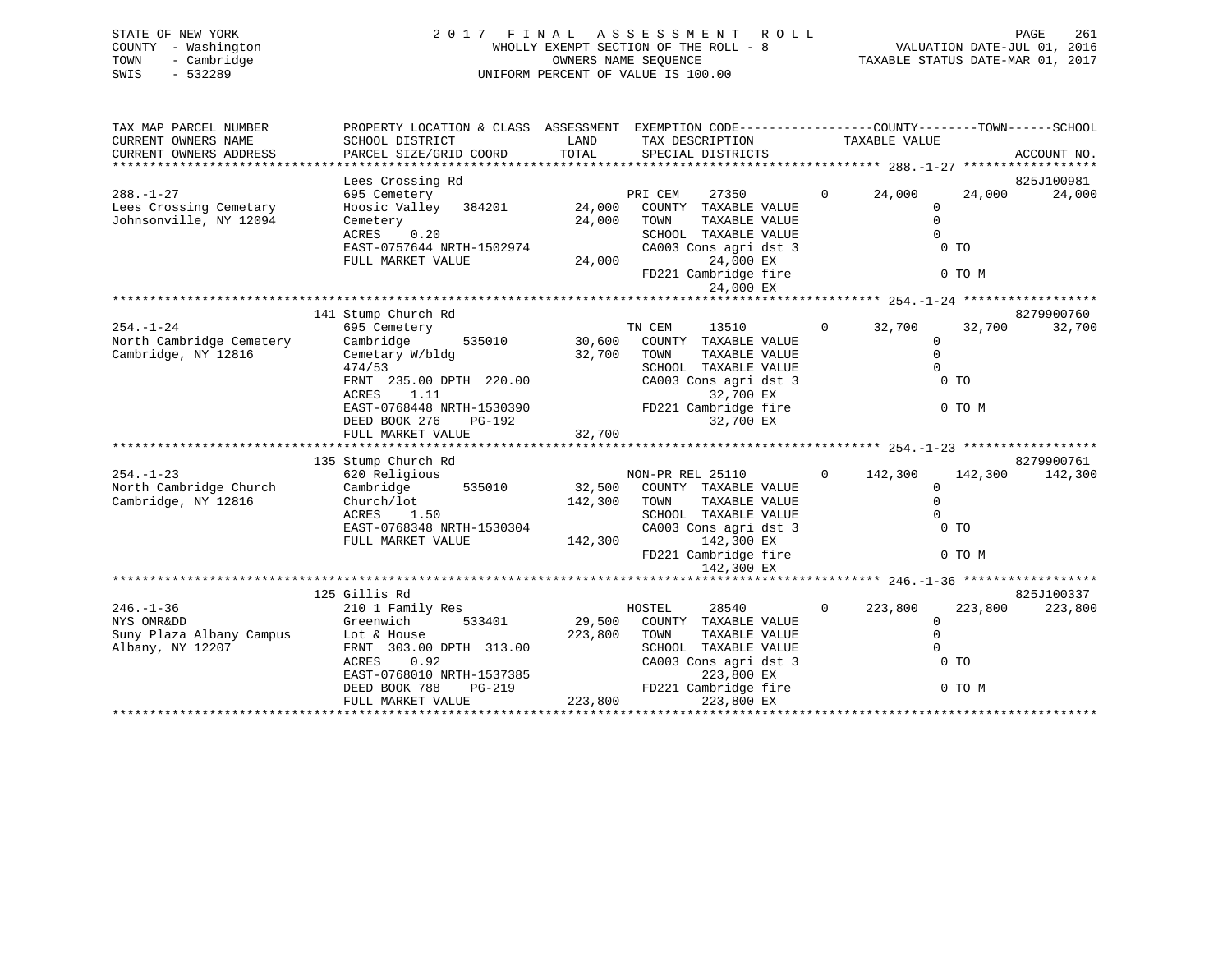|      | STATE OF NEW YORK   | 2017 FINAL ASSESSMENT ROLL                                           | PAGE | -262 |
|------|---------------------|----------------------------------------------------------------------|------|------|
|      | COUNTY - Washington | VALUATION DATE-JUL 01, 2016<br>WHOLLY EXEMPT SECTION OF THE ROLL - 8 |      |      |
| TOWN | - Cambridge         | TAXABLE STATUS DATE-MAR 01, 2017<br>OWNERS NAME SEOUENCE             |      |      |
| SWIS | $-532289$           | UNIFORM PERCENT OF VALUE IS 100.00                                   |      |      |
|      |                     |                                                                      |      |      |
|      |                     |                                                                      |      |      |

| TAX MAP PARCEL NUMBER<br>CURRENT OWNERS NAME<br>CURRENT OWNERS ADDRESS                                  | PROPERTY LOCATION & CLASS ASSESSMENT EXEMPTION CODE---------------COUNTY-------TOWN-----SCHOOL<br>SCHOOL DISTRICT<br>PARCEL SIZE/GRID COORD TOTAL SPECIAL DISTRICTS                                                                                                               | LAND               | TAX DESCRIPTION TAXABLE VALUE                                                                                                                                                                  |                                                           |                                     | ACCOUNT NO.           |
|---------------------------------------------------------------------------------------------------------|-----------------------------------------------------------------------------------------------------------------------------------------------------------------------------------------------------------------------------------------------------------------------------------|--------------------|------------------------------------------------------------------------------------------------------------------------------------------------------------------------------------------------|-----------------------------------------------------------|-------------------------------------|-----------------------|
| $279. - 2 - 22$<br>Pleasant Valley Grange<br>Attn: Burton Welling<br>25 Welling Ln<br>Buskirk, NY 12028 | 2 County Route 59A<br>Grange Hall<br>ACRES 0.38<br>EAST-0766165 NRTH-1506584<br>DEED BOOK 204<br>PG-523<br>FULL MARKET VALUE                                                                                                                                                      | 98,200             | $\overline{0}$<br>TOWN<br>TAXABLE VALUE<br>SCHOOL TAXABLE VALUE<br>CA003 Cons agri dst 3<br>98,200 EX<br>98,200 FD221 Cambridge fire<br>98,200 EX                                              | 98,200<br>$\Omega$<br>$\Omega$<br>$\Omega$                | 98,200<br>0 <sub>T</sub><br>0 TO M  | 8279900554<br>98,200  |
|                                                                                                         |                                                                                                                                                                                                                                                                                   |                    |                                                                                                                                                                                                |                                                           |                                     |                       |
| $279. - 2 - 29$<br>South Cambridge Church<br>Cambridge, NY 12816                                        | 53 County Route 59A<br>620 Religious<br>535010 27,000<br>Cambridge<br>Church & Parsonage<br>$279. - 1 - 29$<br>FRNT 150.00 DPTH 160.00<br>ACRES<br>0.55<br>ACRES 0.55 182,400 EX<br>EAST-0767297 NRTH-1507351 FD221 Cambridge fire<br>PG-299<br>DEED BOOK 91<br>FULL MARKET VALUE | 182,400<br>182,400 | NON-PR REL 25110<br>COUNTY TAXABLE VALUE<br>TAXABLE VALUE<br>TOWN<br>SCHOOL TAXABLE VALUE<br>CA003 Cons agri dst 3<br>182,400 EX<br>182,400 EX                                                 | $0 \t 182,400$<br>$\mathbf 0$<br>$\mathbf 0$<br>$\Omega$  | 182,400<br>0 <sub>T</sub><br>0 TO M | 8279900764<br>182,400 |
|                                                                                                         |                                                                                                                                                                                                                                                                                   |                    |                                                                                                                                                                                                |                                                           |                                     | 8279900762            |
| $263. -1 - 8$<br>St Patricks Cemetery<br>Cambridge, NY 12816                                            | 1513 County Route 59<br>695 Cemetery<br>Cambridge<br>ACRES 5.70<br>EAST-0783065 NRTH-1528274<br>FULL MARKET VALUE 59,800                                                                                                                                                          | 59,800 TOWN        | NON-PR REL 25110 0 59,800<br>535010 52,800 COUNTY TAXABLE VALUE<br>TAXABLE VALUE<br>59,800 TOWN TAXABLE VALUE 0<br>SCHOOL TAXABLE VALUE 0<br>59,800 FD221 Cambridge fire 0 0 TO M<br>59,800 EX | $\Omega$<br>$\mathbf 0$                                   | 59,800                              | 59,800                |
|                                                                                                         | 331 Center Cambridge Rd                                                                                                                                                                                                                                                           |                    |                                                                                                                                                                                                |                                                           |                                     | 8279900767            |
| $279. - 1 - 4$<br>Whiteside Cemetery<br>Cambridge, NY 12816                                             | 620 Religious<br>Cambridge 535010<br>Church<br>1.20<br>ACRES<br>EAST-0763446 NRTH-1514629<br>DEED BOOK 480<br>PG-1095<br>FULL MARKET VALUE                                                                                                                                        | 314,800            | TN CEM<br>13510<br>27,000 COUNTY TAXABLE VALUE<br>TOWN<br>TAXABLE VALUE<br>SCHOOL TAXABLE VALUE<br>CA003 Cons agri dst 3<br>314,800 EX<br>314,800 FD221 Cambridge fire<br>314,800 EX           | $0 \t 314,800$<br>$\mathbf{0}$<br>$\mathbb O$<br>$\Omega$ | 314,800<br>0 <sub>T</sub><br>0 TO M | 314,800               |
|                                                                                                         |                                                                                                                                                                                                                                                                                   |                    |                                                                                                                                                                                                |                                                           |                                     |                       |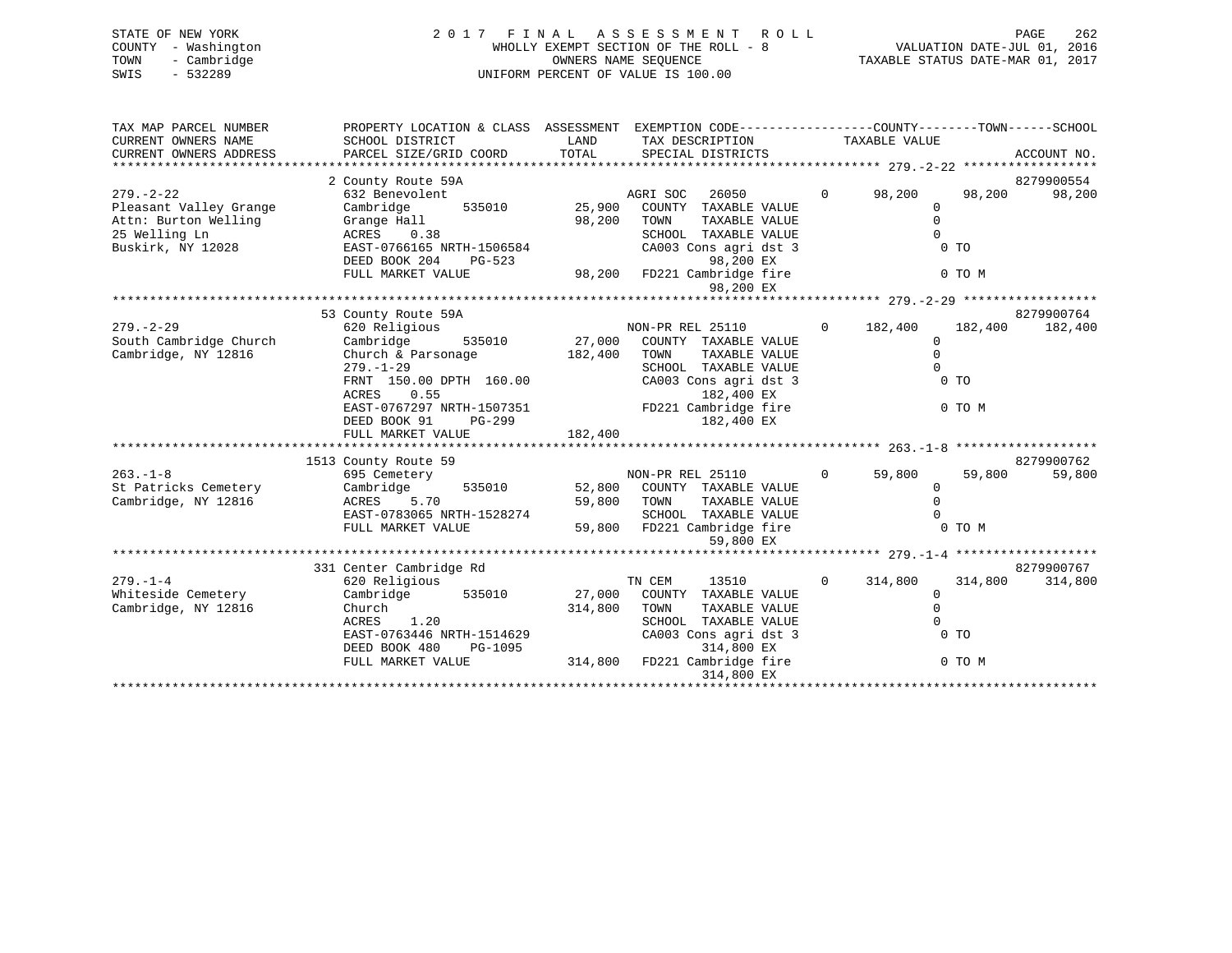VALUATION DATE-JUL 01, 2016 TAXABLE STATUS DATE-MAR 01, 2017<br>RPS150/V04/L015 UNIFORM PERCENT OF VALUE IS 100.00 CURRENT DATE 6/08/2017

### ROLL SUB SECTION - - TOTALS

#### \*\*\* S P E C I A L D I S T R I C T S U M M A R Y \*\*\*

| CODE | DISTRICT NAME                               | TOTAL<br>PARCELS | EXTENSION<br>TYPE      | EXTENSION<br>VALUE | AD VALOREM<br>VALUE  | EXEMPT<br>AMOUNT     | TAXABLE<br>VALUE |
|------|---------------------------------------------|------------------|------------------------|--------------------|----------------------|----------------------|------------------|
|      | CA003 Cons agri dst<br>FD221 Cambridge fire |                  | 11 TOTAL<br>16 TOTAL M |                    | 1368,300<br>2288,800 | 1368,300<br>2288,800 |                  |

### \*\*\* S C H O O L D I S T R I C T S U M M A R Y \*\*\*

| CODE                       | DISTRICT NAME                           | TOTAL<br>PARCELS | ASSESSED<br>LAND            | ASSESSED<br>TOTAL             | EXEMPT<br>AMOUNT              | TOTAL<br>TAXABLE | <b>STAR</b><br>AMOUNT | STAR<br>TAXABLE |
|----------------------------|-----------------------------------------|------------------|-----------------------------|-------------------------------|-------------------------------|------------------|-----------------------|-----------------|
| 384201<br>533401<br>535010 | Hoosic Valley<br>Greenwich<br>Cambridge | 14               | 24,000<br>29,500<br>418,800 | 24,000<br>223,800<br>2041,000 | 24,000<br>223,800<br>2041,000 |                  |                       |                 |
|                            | SUB-TOTAL<br>TOTAL                      | 16<br>16         | 472,300<br>472,300          | 2288,800<br>2288,800          | 2288,800<br>2288,800          |                  |                       |                 |

### \*\*\* S Y S T E M C O D E S S U M M A R Y \*\*\*

### NO SYSTEM EXEMPTIONS AT THIS LEVEL

| CODE  | DESCRIPTION | TOTAL<br>PARCELS | COUNTY   | TOWN     | SCHOOL   |
|-------|-------------|------------------|----------|----------|----------|
| 13500 | OTHER TOWN  |                  | 291,600  | 291,600  | 291,600  |
| 13510 | TN CEM      |                  | 425,300  | 425,300  | 425,300  |
| 25110 | NON-PR REL  |                  | 948,900  | 948,900  | 948,900  |
| 25130 | NON-PR CHA  |                  | 277,000  | 277,000  | 277,000  |
| 26050 | AGRI SOC    |                  | 98,200   | 98,200   | 98,200   |
| 27350 | PRI CEM     |                  | 24,000   | 24,000   | 24,000   |
| 28540 | HOSTEL      |                  | 223,800  | 223,800  | 223,800  |
|       | TOTAL       | 16               | 2288,800 | 2288,800 | 2288,800 |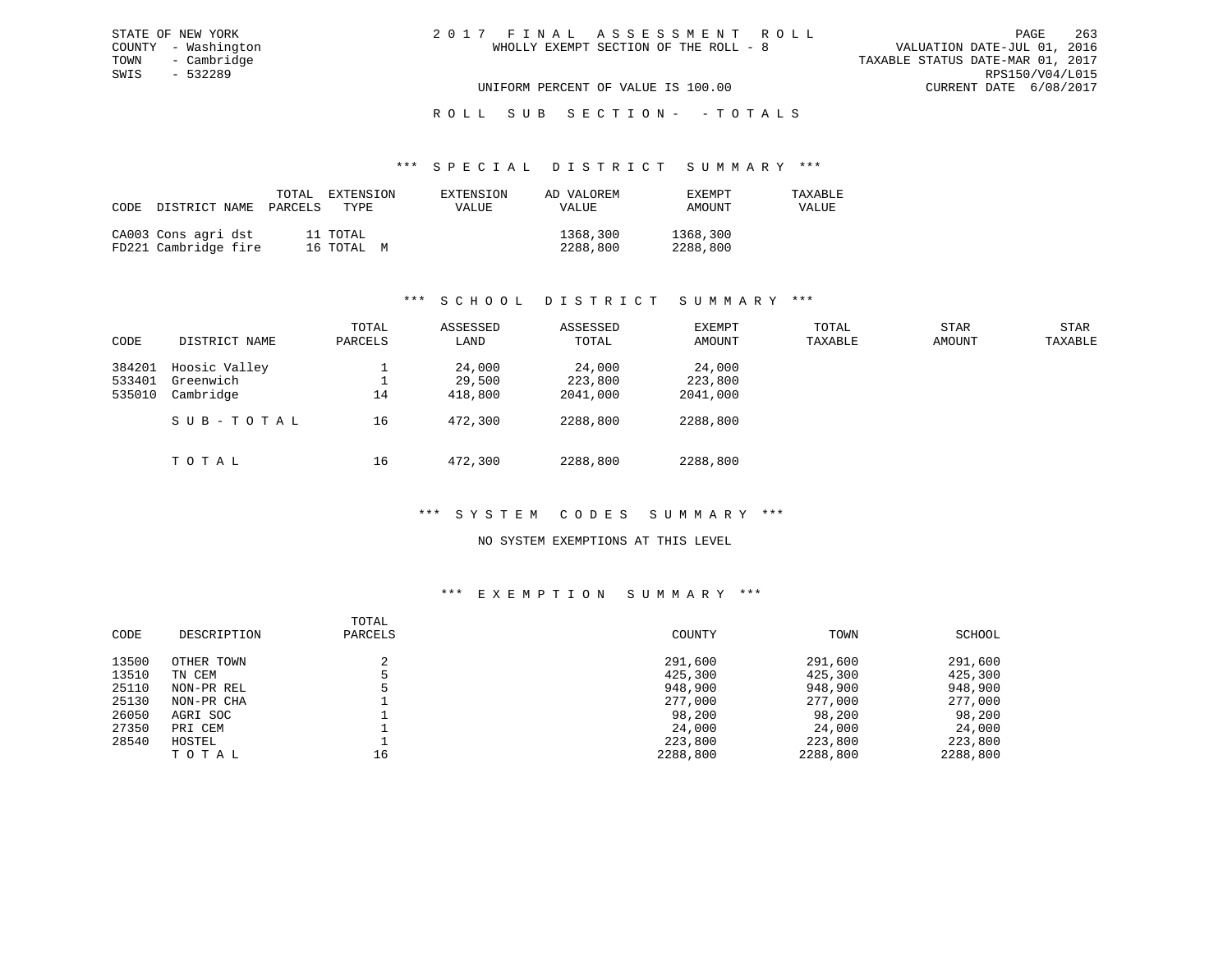| STATE OF NEW YORK   | 2017 FINAL ASSESSMENT ROLL            | 264<br>PAGE                      |
|---------------------|---------------------------------------|----------------------------------|
| COUNTY - Washington | WHOLLY EXEMPT SECTION OF THE ROLL - 8 | VALUATION DATE-JUL 01, 2016      |
| TOWN - Cambridge    |                                       | TAXABLE STATUS DATE-MAR 01, 2017 |
| SWIS<br>- 532289    |                                       | RPS150/V04/L015                  |
|                     | UNIFORM PERCENT OF VALUE IS 100.00    | CURRENT DATE 6/08/2017           |
|                     |                                       |                                  |

R O L L S U B S E C T I O N - - T O T A L S

| ROLL |               | TOTAL     |      |             | AXABLF | <b>TAXABLE</b> |               | STAR    |
|------|---------------|-----------|------|-------------|--------|----------------|---------------|---------|
| SEC  | . ⊥∪⊥∖        | ם דסום מח | LAND | TOTAL       | COUNTY | TOWN           | <b>RCHOOL</b> | 'AXABLE |
|      | <b>EVEMDT</b> |           |      | 0 מר<br>800 |        |                |               |         |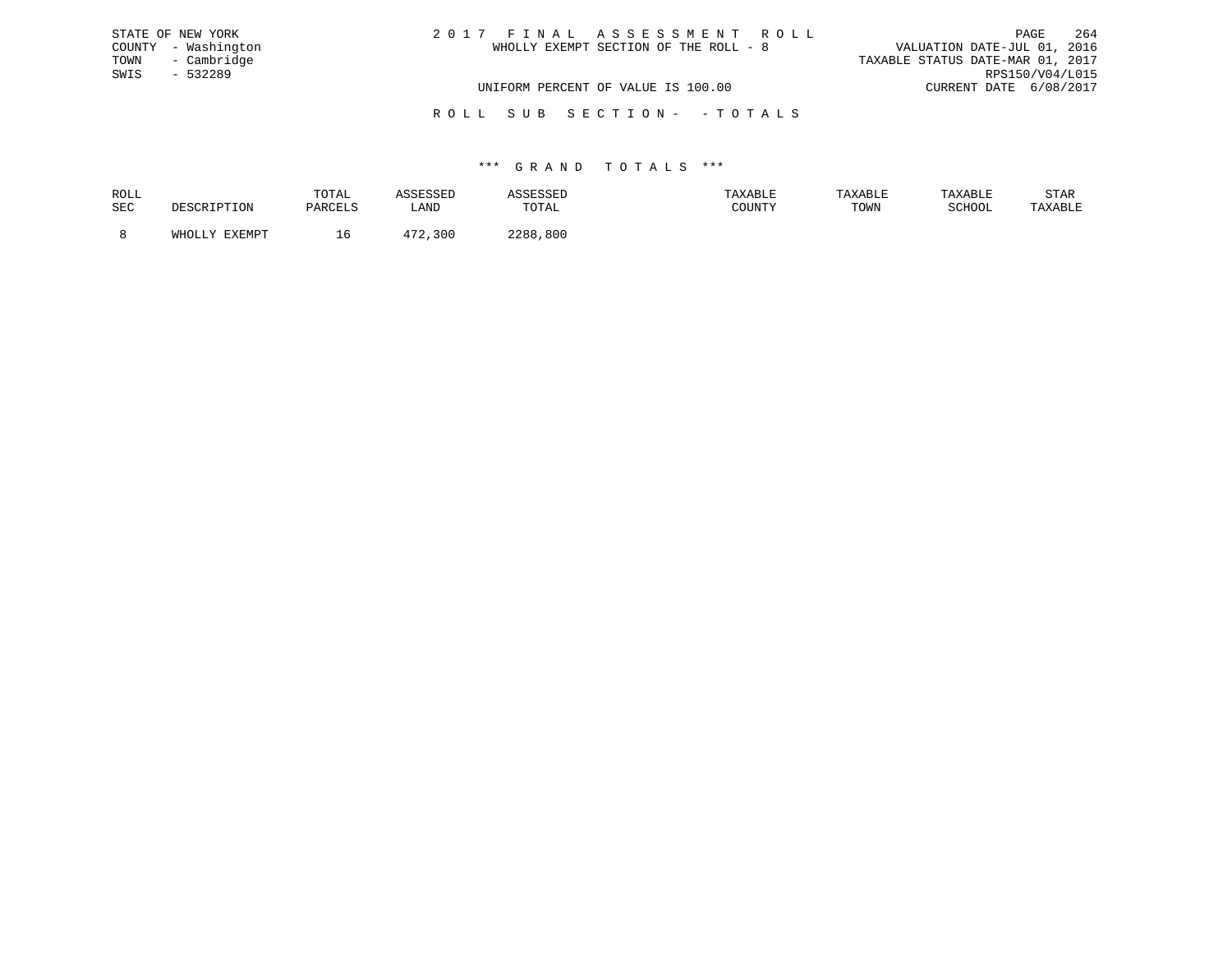|      | STATE OF NEW YORK   | 2017 FINAL ASSESSMENT ROLL |                                       |                                  | PAGE                   | -265 |
|------|---------------------|----------------------------|---------------------------------------|----------------------------------|------------------------|------|
|      | COUNTY - Washington |                            | WHOLLY EXEMPT SECTION OF THE ROLL - 8 | VALUATION DATE-JUL 01, 2016      |                        |      |
| TOWN | - Cambridge         |                            |                                       | TAXABLE STATUS DATE-MAR 01, 2017 |                        |      |
| SWIS | - 532289            |                            | UNIFORM PERCENT OF VALUE IS 100.00    |                                  | RPS150/V04/L015        |      |
|      |                     |                            |                                       |                                  | CURRENT DATE 6/08/2017 |      |
|      |                     |                            |                                       |                                  |                        |      |

### ROLL SECTION TOTALS

#### \*\*\* S P E C I A L D I S T R I C T S U M M A R Y \*\*\*

| CODE | DISTRICT NAME                               | TOTAL<br>PARCELS | EXTENSION<br>TYPE      | EXTENSION<br>VALUE | AD VALOREM<br>VALUE  | EXEMPT<br>AMOUNT     | TAXABLE<br>VALUE |
|------|---------------------------------------------|------------------|------------------------|--------------------|----------------------|----------------------|------------------|
|      | CA003 Cons agri dst<br>FD221 Cambridge fire |                  | 11 TOTAL<br>16 TOTAL M |                    | 1368,300<br>2288,800 | 1368,300<br>2288,800 |                  |

### \*\*\* S C H O O L D I S T R I C T S U M M A R Y \*\*\*

| CODE             | DISTRICT NAME              | TOTAL<br>PARCELS | ASSESSED<br>LAND | ASSESSED<br>TOTAL | EXEMPT<br>AMOUNT  | TOTAL<br>TAXABLE | <b>STAR</b><br>AMOUNT | STAR<br>TAXABLE |
|------------------|----------------------------|------------------|------------------|-------------------|-------------------|------------------|-----------------------|-----------------|
| 384201<br>533401 | Hoosic Valley<br>Greenwich |                  | 24,000<br>29,500 | 24,000<br>223,800 | 24,000<br>223,800 |                  |                       |                 |
| 535010           | Cambridge                  | 14               | 418,800          | 2041,000          | 2041,000          |                  |                       |                 |
|                  | SUB-TOTAL                  | 16               | 472,300          | 2288,800          | 2288,800          |                  |                       |                 |
|                  | TOTAL                      | 16               | 472,300          | 2288,800          | 2288,800          |                  |                       |                 |

### \*\*\* S Y S T E M C O D E S S U M M A R Y \*\*\*

#### NO SYSTEM EXEMPTIONS AT THIS LEVEL

|       |             | TOTAL   |          |          |          |
|-------|-------------|---------|----------|----------|----------|
| CODE  | DESCRIPTION | PARCELS | COUNTY   | TOWN     | SCHOOL   |
| 13500 | OTHER TOWN  |         | 291,600  | 291,600  | 291,600  |
| 13510 | TN CEM      |         | 425,300  | 425,300  | 425,300  |
| 25110 | NON-PR REL  |         | 948,900  | 948,900  | 948,900  |
| 25130 | NON-PR CHA  |         | 277,000  | 277,000  | 277,000  |
| 26050 | AGRI SOC    |         | 98,200   | 98,200   | 98,200   |
| 27350 | PRI CEM     |         | 24,000   | 24,000   | 24,000   |
| 28540 | HOSTEL      |         | 223,800  | 223,800  | 223,800  |
|       | TOTAL       | 16      | 2288,800 | 2288,800 | 2288,800 |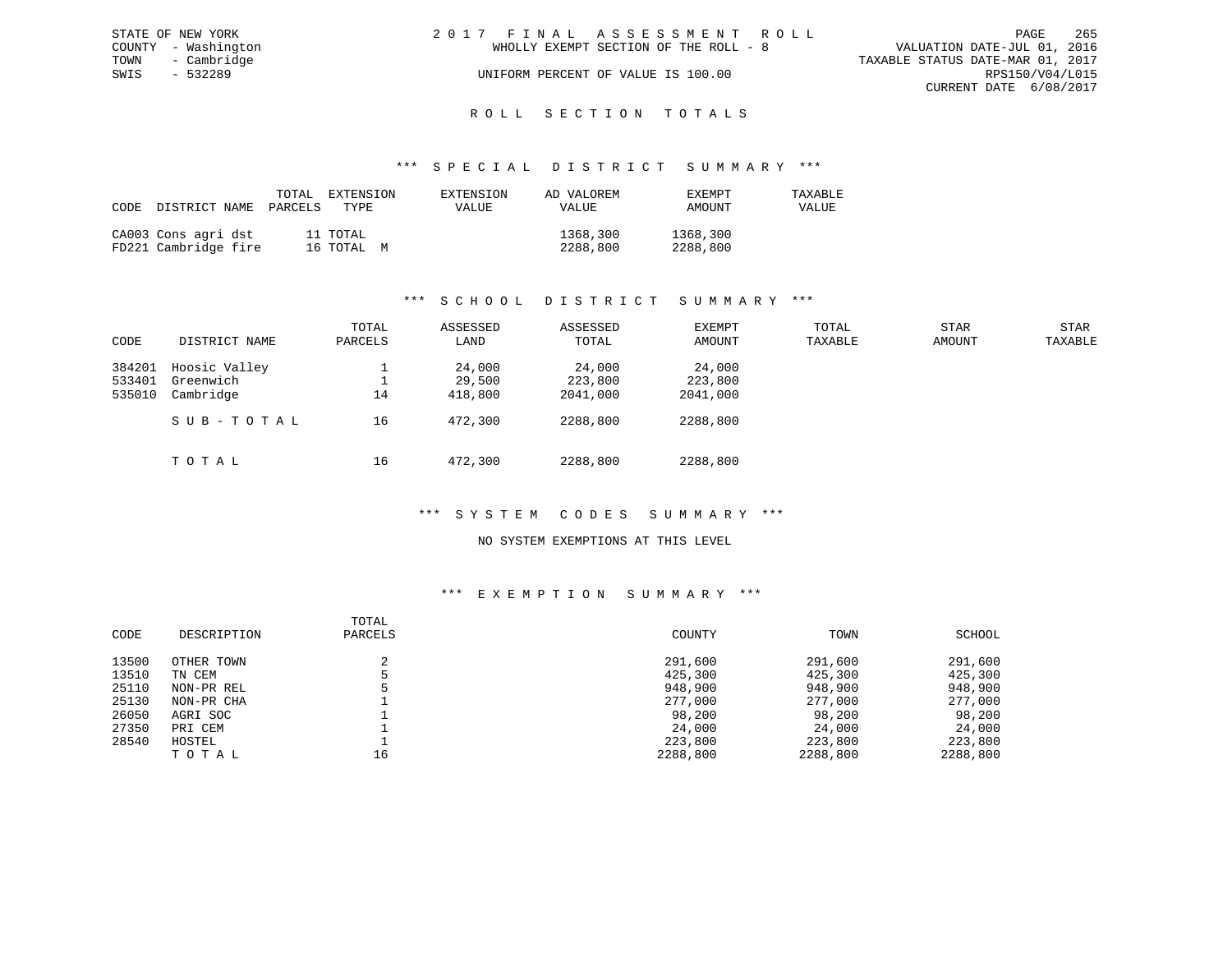|      | STATE OF NEW YORK   | 2017 FINAL ASSESSMENT ROLL            | - 266<br>PAGE                    |
|------|---------------------|---------------------------------------|----------------------------------|
|      | COUNTY - Washington | WHOLLY EXEMPT SECTION OF THE ROLL - 8 | VALUATION DATE-JUL 01, 2016      |
|      | TOWN - Cambridge    |                                       | TAXABLE STATUS DATE-MAR 01, 2017 |
| SWIS | - 532289            | UNIFORM PERCENT OF VALUE IS 100.00    | RPS150/V04/L015                  |
|      |                     |                                       | CURRENT DATE 6/08/2017           |
|      |                     |                                       |                                  |

R O L L S E C T I O N T O T A L S

| ROLL | ד גידו∩יד<br>UIAL |         |               | <b><i>FAXABLE</i></b> | TAXABLE | דם היא היד | STAR    |
|------|-------------------|---------|---------------|-----------------------|---------|------------|---------|
| SEC  | DARCEL'           | LANI    | ™∩ጥ∆<br>TATAT | COUNTY                | TOWN    | COUOOT     | TAXABLE |
|      |                   | $1 - 1$ | 0 ס ר ר       |                       |         |            |         |
|      | ⊥o                |         | 800           |                       |         |            |         |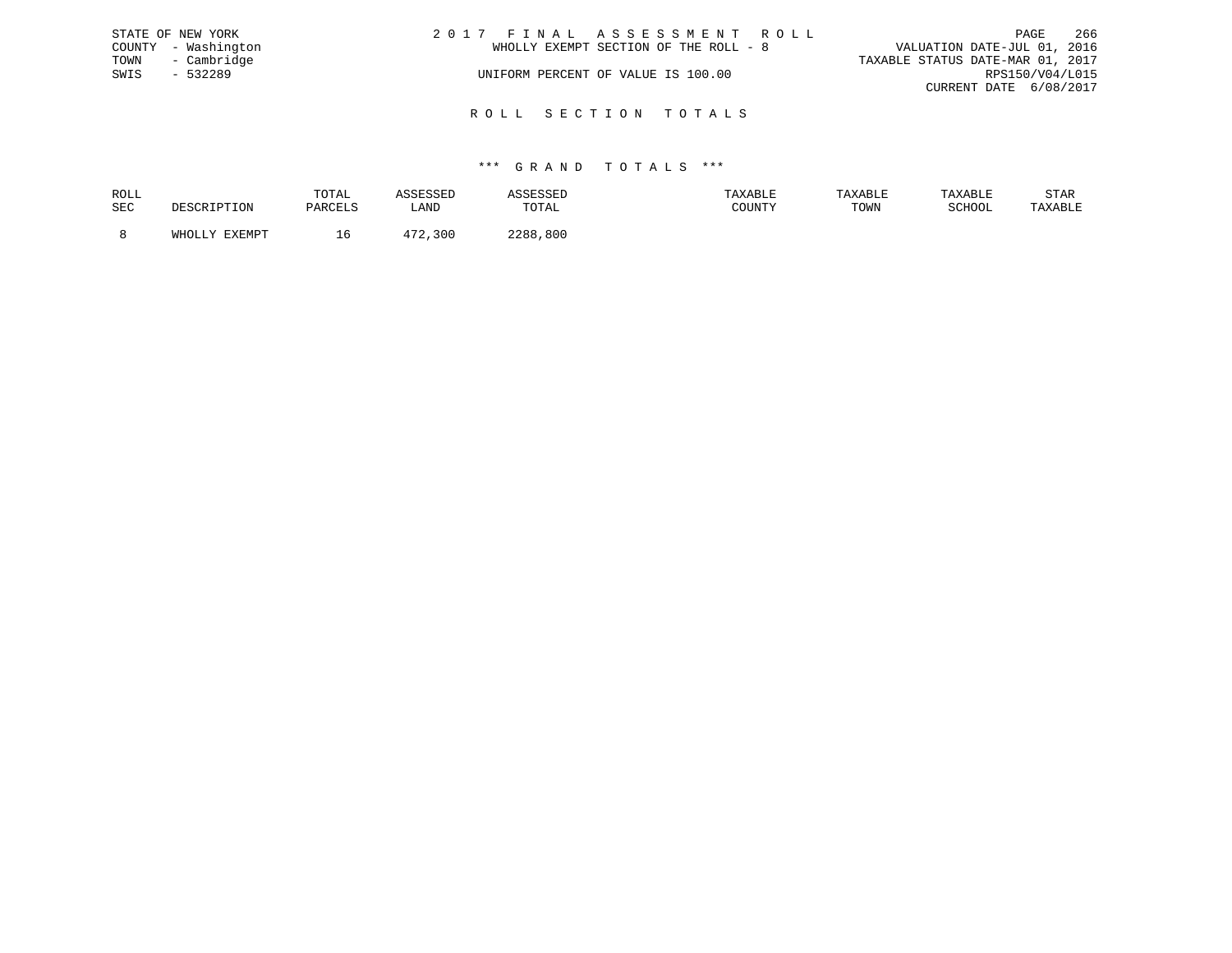COUNTY - Washington VALUATION DATE-JUL 01, 2016 TOWN - Cambridge TOWN - Cambridge S W I S T O T A L S TOO TO TOWN - CAMBLE STATUS DATE-MAR 01, 2017<br>SWIS - 532289 SWIS - 532289 CURRENT DATE 6/08/2017

# UNIFORM PERCENT OF VALUE IS 100.00

\*\*\* S P E C I A L D I S T R I C T S U M M A R Y \*\*\*

| CODE | DISTRICT NAME        | TOTAL<br>PARCELS | EXTENSION<br>TYPE | EXTENSION<br>VALUE | AD VALOREM<br>VALUE | EXEMPT<br>AMOUNT | TAXABLE<br>VALUE |
|------|----------------------|------------------|-------------------|--------------------|---------------------|------------------|------------------|
|      | TE533 Trans exmt rep |                  | 4 MOVTAX          |                    |                     |                  |                  |
|      | AG024 Agri dist 24   |                  | 1 TOTAL           |                    | 147,000             |                  | 147,000          |
|      | CA003 Cons agri dst  |                  | 659 TOTAL         |                    | 118897,983          | 13178,439        | 105719,544       |
|      | CA005 Cons agri dst  |                  | 64 TOTAL          |                    | 12818,200           | 1019,070         | 11799,130        |
|      | EZ010 Empire Zone-Si |                  | 1 TOTAL           |                    | 628,550             |                  | 628,550          |
|      | FD221 Cambridge fire |                  | 961 TOTAL M       |                    | 172503,313          | 2288,800         | 170214,513       |

### \*\*\* S C H O O L D I S T R I C T S U M M A R Y \*\*\*

|        |               | TOTAL   | ASSESSED  | ASSESSED   | EXEMPT    | TOTAL      | STAR      | STAR       |
|--------|---------------|---------|-----------|------------|-----------|------------|-----------|------------|
| CODE   | DISTRICT NAME | PARCELS | LAND      | TOTAL      | AMOUNT    | TAXABLE    | AMOUNT    | TAXABLE    |
| 384201 | Hoosic Valley | 20      | 1470,800  | 2865,956   | 480,163   | 2385,793   | 120,000   | 2265,793   |
| 533401 | Greenwich     | 106     | 6435,900  | 17116,759  | 2616,319  | 14500,440  | 1413,350  | 13087,090  |
| 535010 | Cambridge     | 836     | 53397,600 | 152920,598 | 17619,992 | 135300,606 | 17040,469 | 118260,137 |
|        | SUB-TOTAL     | 962     | 61304,300 | 172903,313 | 20716,474 | 152186,839 | 18573,819 | 133613,020 |
|        | TOTAL         | 962     | 61304,300 | 172903,313 | 20716,474 | 152186,839 | 18573,819 | 133613,020 |

### \*\*\* S Y S T E M C O D E S S U M M A R Y \*\*\*

#### NO SYSTEM EXEMPTIONS AT THIS LEVEL

| CODE  | DESCRIPTION | TOTAL<br>PARCELS | COUNTY  | TOWN    | SCHOOL  |
|-------|-------------|------------------|---------|---------|---------|
| 13500 | OTHER TOWN  | z.               | 291,600 | 291,600 | 291,600 |
| 13510 | TN CEM      |                  | 425,300 | 425,300 | 425,300 |
| 25110 | NON-PR REL  |                  | 948,900 | 948,900 | 948,900 |
| 25130 | NON-PR CHA  |                  | 277,000 | 277,000 | 277,000 |
| 26050 | AGRI SOC    |                  | 98,200  | 98,200  | 98,200  |
| 27350 | PRI CEM     |                  | 24,000  | 24,000  | 24,000  |
| 28540 | HOSTEL      |                  | 223,800 | 223,800 | 223,800 |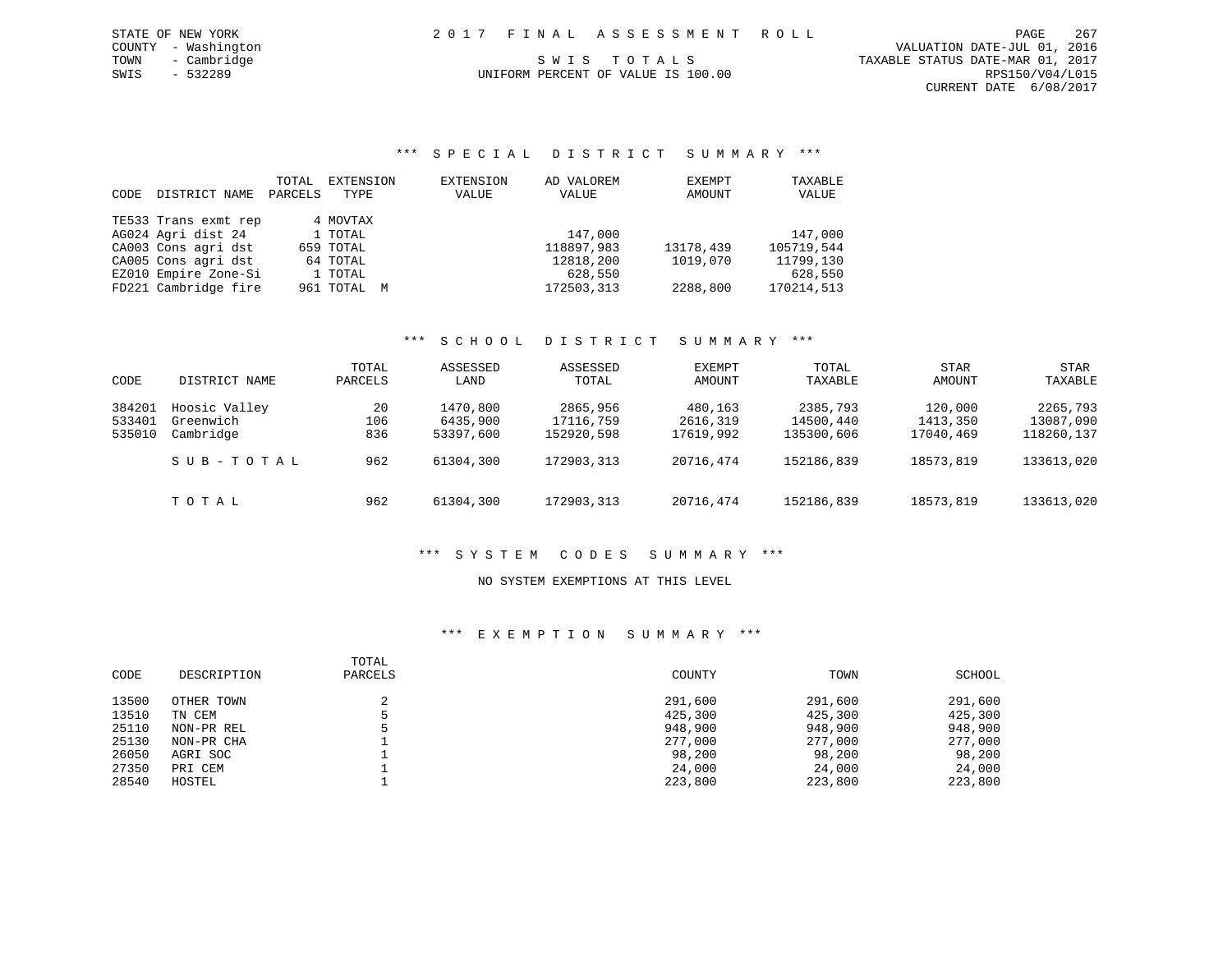UNIFORM PERCENT OF VALUE IS 100.00

 COUNTY - Washington VALUATION DATE-JUL 01, 2016 TOWN - Cambridge S W I S T O T A L S TAXABLE STATUS DATE-MAR 01, 2017 CURRENT DATE 6/08/2017

#### \*\*\* E X E M P T I O N S U M M A R Y \*\*\*

|       |                 | TOTAL   |           |           |           |
|-------|-----------------|---------|-----------|-----------|-----------|
| CODE  | DESCRIPTION     | PARCELS | COUNTY    | TOWN      | SCHOOL    |
| 41120 | VETWAR CTS      | 32      | 909,193   | 818,778   | 192,000   |
| 41122 | VET WAR C       | 5       | 95,925    |           |           |
| 41123 | VET WAR T       | 5       |           | 89,925    |           |
| 41130 | VETCOM CTS      | 36      | 1704,934  | 1540,963  | 360,000   |
| 41132 | VET COM C       | 1       | 38,925    |           |           |
| 41133 | VET COM T       |         |           | 38,925    |           |
| 41140 | VETDIS CTS      | 17      | 1041,193  | 946,748   | 307,885   |
| 41152 | CW 10 VET/      | 6       | 48,000    |           |           |
| 41700 | AG BUILD        | 4       | 1682,500  | 1682,500  | 1682,500  |
| 41720 | AG DIST         | 208     | 13030,057 | 13030,057 | 13030,057 |
| 41730 | AGRI-D IND      | 14      | 462,607   | 462,607   | 462,607   |
| 41800 | AGED-ALL        | 16      | 1131,190  | 1131,190  | 1138,247  |
| 41801 | AGED-CO/TN      | 8       | 573,375   | 578,375   |           |
| 41802 | AGED-CO         | 22      | 1101,121  |           |           |
| 41803 | AGED-TOWN       | 16      |           | 585,398   |           |
| 41804 | AGED-SCH        | 20      |           |           | 983,098   |
| 41834 | ENH STAR        | 140     |           |           | 8943,819  |
| 41854 | <b>BAS STAR</b> | 321     |           |           | 9630,000  |
| 41932 | DISAB-CO        | 1       | 100,950   |           |           |
| 47460 | FOR 480A        | 2       | 271,280   | 271,280   | 271,280   |
|       | TOTAL           | 891     | 24480,050 | 23465,546 | 39290,293 |

| ROLL<br>SEC | DESCRIPTION         | TOTAL<br>PARCELS | ASSESSED<br>LAND | ASSESSED<br>TOTAL | TAXABLE<br>COUNTY | TAXABLE<br>TOWN | TAXABLE<br>SCHOOL | <b>STAR</b><br>TAXABLE |
|-------------|---------------------|------------------|------------------|-------------------|-------------------|-----------------|-------------------|------------------------|
| 1           | TAXABLE             | 923              | 60658,200        | 165750,894        | 143559,644        | 144574,148      | 147323,220        | 128749,401             |
| 5           | SPECIAL FRANCHISE   | 7                |                  | 2592,829          | 2592,829          | 2592,829        | 2592,829          | 2592,829               |
| 6           | UTILITIES & N.C.    | 16               | 173,800          | 2270,790          | 2270,790          | 2270,790        | 2270,790          | 2270,790               |
| 8           | WHOLLY EXEMPT       | 16               | 472,300          | 2288,800          |                   |                 |                   |                        |
| $\star$     | TOTAL<br><b>SUB</b> | 962              | 61304,300        | 172903,313        | 148423,263        | 149437.767      | 152186,839        | 133613,020             |
| $***$       | GRAND TOTAL         | 962              | 61304,300        | 172903,313        | 148423,263        | 149437.767      | 152186,839        | 133613,020             |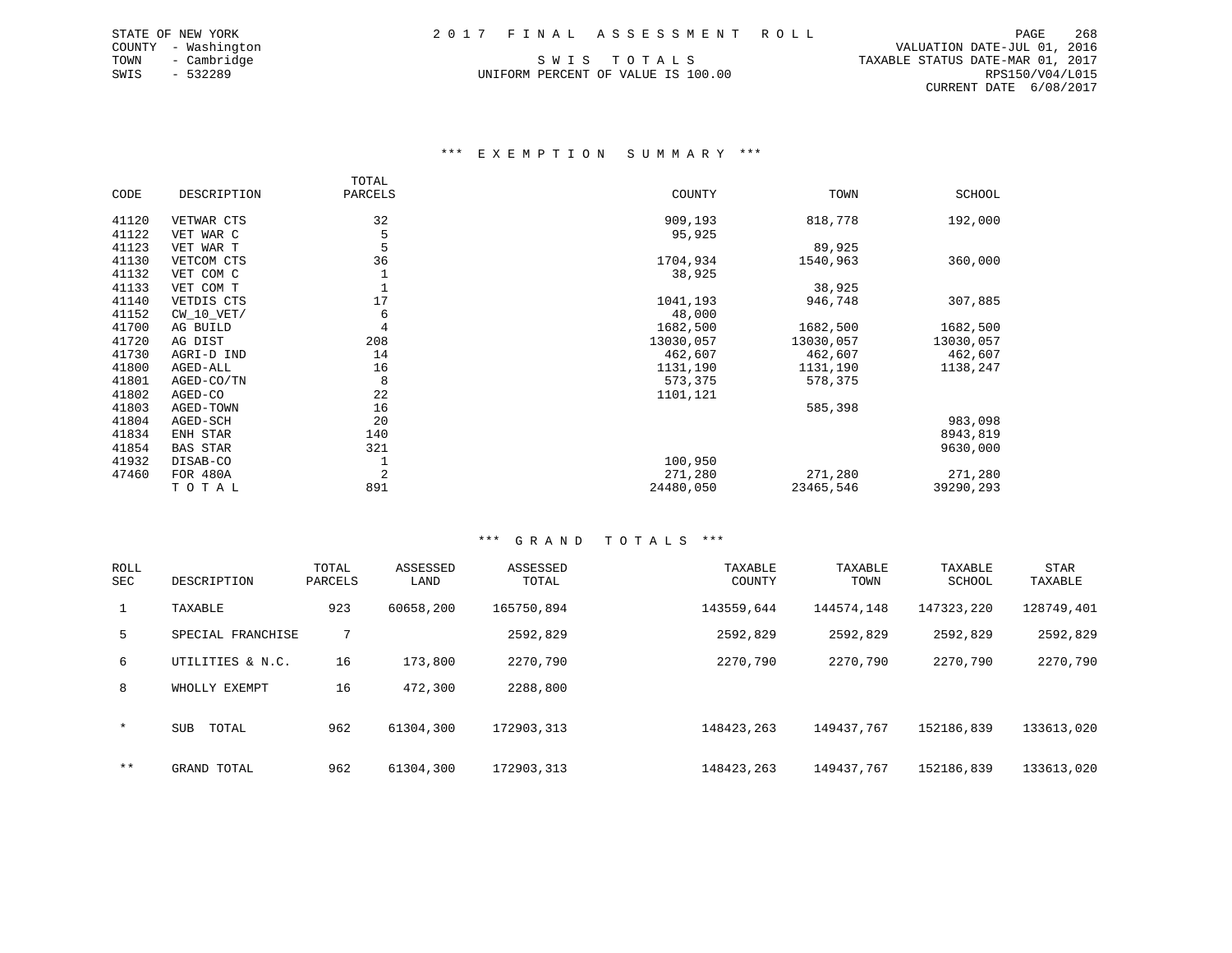| STATE OF NEW YORK   | 2017 FINAL ASSESSMENT ROLL         | 269<br>PAGE                      |
|---------------------|------------------------------------|----------------------------------|
| COUNTY - Washington | TOWN TOTALS                        | VALUATION DATE-JUL 01, 2016      |
| TOWN<br>- Cambridge |                                    | TAXABLE STATUS DATE-MAR 01, 2017 |
| SWIS<br>$-5322$     | UNIFORM PERCENT OF VALUE IS 100.00 | RPS150/V04/L015                  |
|                     |                                    | CURRENT DATE 6/08/2017           |

### \*\*\* S P E C I A L D I S T R I C T S U M M A R Y \*\*\*

| <b>CODE</b> | DISTRICT NAME        | TOTAL<br>PARCELS | EXTENSION<br>TYPE | <b>EXTENSION</b><br>VALUE | AD VALOREM<br>VALUE | EXEMPT<br>AMOUNT | TAXABLE<br>VALUE |
|-------------|----------------------|------------------|-------------------|---------------------------|---------------------|------------------|------------------|
|             | EZ004 Empire Zone 4  |                  | 1 TOTAL           |                           | 370,000             |                  | 370,000          |
|             | OM533 Omitted tax -  |                  | 1 MOVTAX          |                           |                     |                  |                  |
|             | SR533 Star repay - f |                  | 1 MOVTAX          |                           |                     |                  |                  |
|             | TE533 Trans exmt rep |                  | 5 MOVTAX          |                           |                     |                  |                  |
|             | AG024 Agri dist 24   |                  | 1 TOTAL           |                           | 147,000             |                  | 147,000          |
|             | CA003 Cons agri dst  |                  | 659 TOTAL         |                           | 118897,983          | 13178,439        | 105719,544       |
|             | CA005 Cons agri dst  |                  | 64 TOTAL          |                           | 12818,200           | 1019,070         | 11799,130        |
|             | EZ010 Empire Zone-Si |                  | 1 TOTAL           |                           | 628,550             |                  | 628,550          |
|             | FD221 Cambridge fire |                  | 961 ТОТАL         | M                         | 172503,313          | 2288,800         | 170214,513       |

### \*\*\* S C H O O L D I S T R I C T S U M M A R Y \*\*\*

| CODE                       | DISTRICT NAME                           | TOTAL<br>PARCELS   | ASSESSED<br>LAND                  | ASSESSED<br>TOTAL                   | EXEMPT<br>AMOUNT                 | TOTAL<br>TAXABLE                    | <b>STAR</b><br>AMOUNT            | <b>STAR</b><br>TAXABLE              |
|----------------------------|-----------------------------------------|--------------------|-----------------------------------|-------------------------------------|----------------------------------|-------------------------------------|----------------------------------|-------------------------------------|
| 384201<br>533401<br>535010 | Hoosic Valley<br>Greenwich<br>Cambridge | 20<br>106<br>L.024 | 1470,800<br>6435,900<br>59010,700 | 2865,956<br>17116,759<br>181340,823 | 480,163<br>2616,319<br>18715,931 | 2385,793<br>14500,440<br>162624,892 | 120,000<br>1413,350<br>20560,919 | 2265,793<br>13087,090<br>142063,973 |
|                            | SUB-TOTAL                               | 1,150              | 66917,400                         | 201323,538                          | 21812, 413                       | 179511,125                          | 22094,269                        | 157416,856                          |
|                            | TOTAL                                   | l,150              | 66917,400                         | 201323,538                          | 21812, 413                       | 179511,125                          | 22094,269                        | 157416,856                          |

### \*\*\* S Y S T E M C O D E S S U M M A R Y \*\*\*

#### NO SYSTEM EXEMPTIONS AT THIS LEVEL

| CODE           | DESCRIPTION          | TOTAL<br>PARCELS | COUNTY             | TOWN               | SCHOOL             |
|----------------|----------------------|------------------|--------------------|--------------------|--------------------|
| 13500<br>13510 | OTHER TOWN<br>TN CEM |                  | 291,600<br>653,300 | 291,600<br>653,300 | 291,600<br>653,300 |
| 13650          | OTHER VILL           |                  | 13,200             | 13,200             | 13,200             |
| 25110          | NON-PR REL           |                  | 1389,600           | 1389,600           | 1389,600           |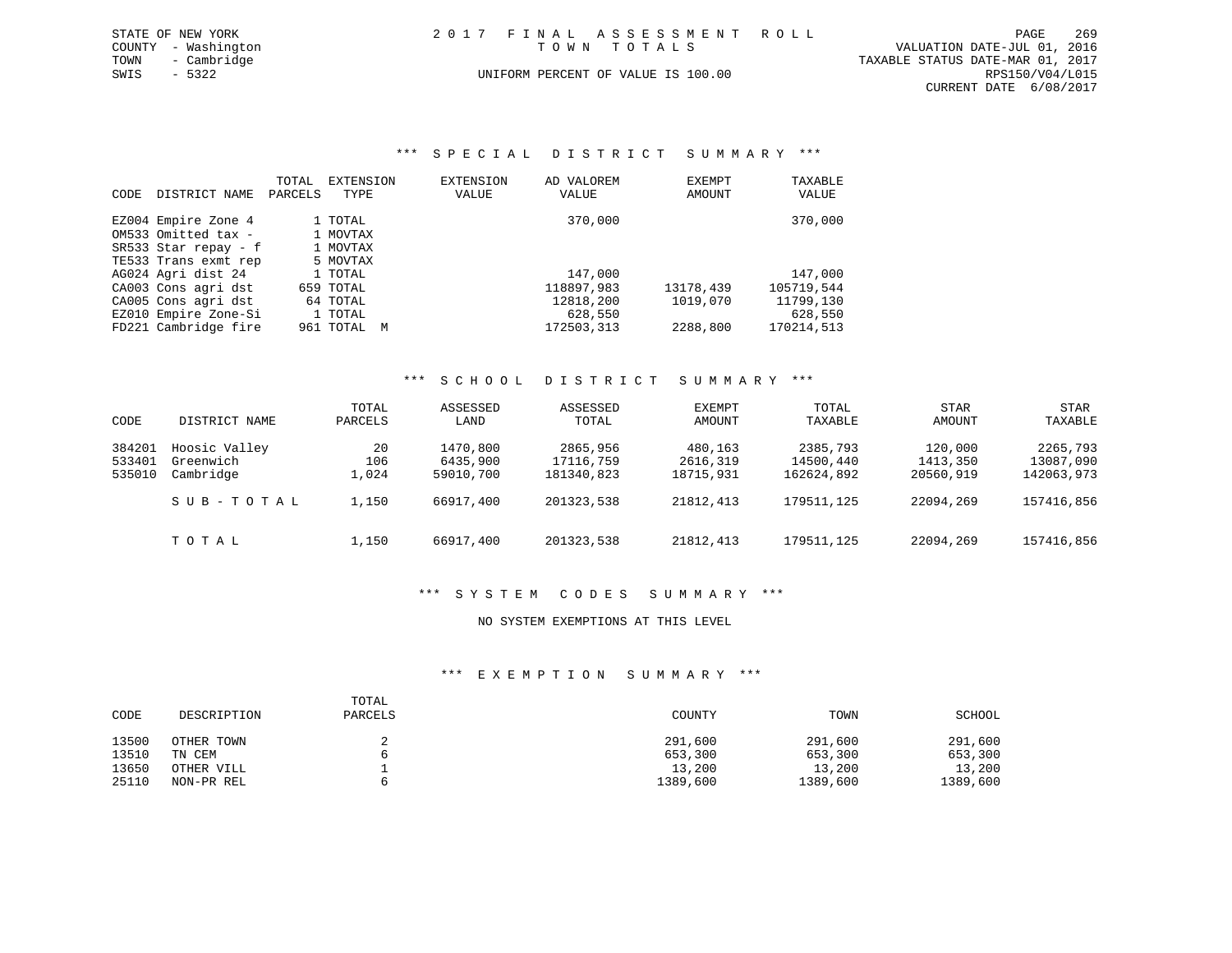| STATE OF NEW YORK |                     |  | 2017 FINAL ASSESSMENT ROLL         |                                  | PAGE            | 2.70 |
|-------------------|---------------------|--|------------------------------------|----------------------------------|-----------------|------|
|                   | COUNTY - Washington |  | TOWN TOTALS                        | VALUATION DATE-JUL 01, 2016      |                 |      |
| TOWN              | - Cambridge         |  |                                    | TAXABLE STATUS DATE-MAR 01, 2017 |                 |      |
| SWIS              | - 5322              |  | UNIFORM PERCENT OF VALUE IS 100.00 |                                  | RPS150/V04/L015 |      |
|                   |                     |  |                                    | CURRENT DATE 6/08/2017           |                 |      |

|       |                 | TOTAL          |           |           |               |
|-------|-----------------|----------------|-----------|-----------|---------------|
| CODE  | DESCRIPTION     | PARCELS        | COUNTY    | TOWN      | <b>SCHOOL</b> |
| 25130 | NON-PR CHA      | 1              | 277,000   | 277,000   | 277,000       |
| 26050 | AGRI SOC        | $1\,$          | 98,200    | 98,200    | 98,200        |
| 27350 | PRI CEM         | $\,1$          | 24,000    | 24,000    | 24,000        |
| 28540 | HOSTEL          |                | 223,800   | 223,800   | 223,800       |
| 41101 | ELG F VET       | $\mathbf{1}$   | 5,000     | 5,000     |               |
| 41120 | VETWAR CTS      | 40             | 1114,438  | 1003,908  | 240,000       |
| 41122 | VET WAR C       | 5              | 95,925    |           |               |
| 41123 | VET WAR T       | 5              |           | 89,925    |               |
| 41130 | VETCOM CTS      | 41             | 1914,559  | 1728,063  | 410,000       |
| 41132 | VET COM C       | $\mathbf 1$    | 38,925    |           |               |
| 41133 | VET COM T       |                |           | 38,925    |               |
| 41140 | VETDIS CTS      | 20             | 1099,953  | 1005,508  | 361,895       |
| 41152 | $CW_10_VET/$    |                | 56,000    |           |               |
| 41153 | CW 10 VET/      | 1              |           |           |               |
| 41700 | AG BUILD        | $\overline{4}$ | 1682,500  | 1682,500  | 1682,500      |
| 41720 | AG DIST         | 209            | 13063,486 | 13063,486 | 13063,486     |
| 41730 | AGRI-D IND      | 14             | 462,607   | 462,607   | 462,607       |
| 41800 | AGED-ALL        | 19             | 1359,790  | 1359,790  | 1366,847      |
| 41801 | AGED-CO/TN      | 8              | 573,375   | 578,375   |               |
| 41802 | AGED-CO         | 24             | 1180,947  |           |               |
| 41803 | AGED-TOWN       | 17             |           | 589,202   |               |
| 41804 | AGED-SCH        | 20             |           |           | 983,098       |
| 41834 | ENH STAR        | 164            |           |           | 10514,269     |
| 41854 | <b>BAS STAR</b> | 386            |           |           | 11580,000     |
| 41932 | DISAB-CO        | 1              | 100,950   |           |               |
| 47460 | FOR 480A        | $\overline{2}$ | 271,280   | 271,280   | 271,280       |
|       | TOTAL           | 1,009          | 25990,435 | 24849,269 | 43906,682     |